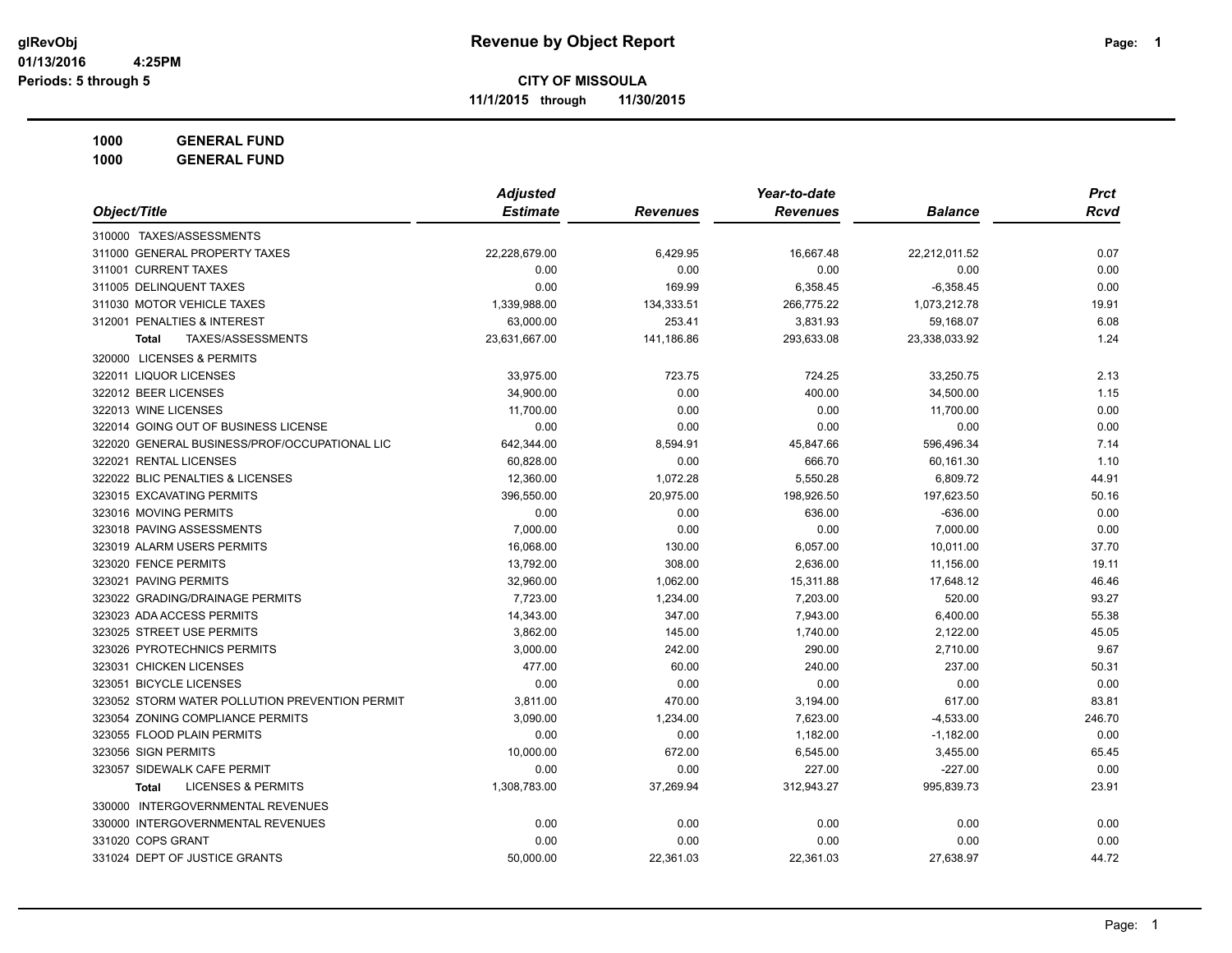**11/1/2015 through 11/30/2015**

| Object/Title                                      | <b>Adjusted</b> |                 | Year-to-date    |                | <b>Prct</b> |
|---------------------------------------------------|-----------------|-----------------|-----------------|----------------|-------------|
|                                                   | <b>Estimate</b> | <b>Revenues</b> | <b>Revenues</b> | <b>Balance</b> | Rcvd        |
| 331025 DV ACCOUNTABILITY PROJECT                  | 0.00            | 0.00            | 0.00            | 0.00           | 0.00        |
| 331050 ISTEA/CTEP GRANT                           | 0.00            | 0.00            | 0.00            | 0.00           | 0.00        |
| 331054 FHWA PL GRANT                              | 0.00            | 0.00            | 0.00            | 0.00           | 0.00        |
| 331055 FTA GRANT                                  | 0.00            | 0.00            | 0.00            | 0.00           | 0.00        |
| 331056 MDT FEDERAL CMAQ                           | 0.00            | 0.00            | 0.00            | 0.00           | 0.00        |
| 331057 TRANSIT-MUTD CMAQ                          | 0.00            | 0.00            | 0.00            | 0.00           | 0.00        |
| 331091 US DOT HMEP GRANT                          | 0.00            | 12,000.00       | 12,000.00       | $-12,000.00$   | 0.00        |
| 331112 SAFER GRANT                                | 0.00            | 0.00            | 0.00            | 0.00           | 0.00        |
| 331113 *** Title Not Found ***                    | 0.00            | 0.00            | 0.00            | 0.00           | 0.00        |
| 331114 TITLE III GRANT-MSLA CO                    | 14,500.00       | 0.00            | 0.00            | 14,500.00      | 0.00        |
| 331160 SAFE ROUTES TO SCHOOLS fY08 \$82,500       | 0.00            | 0.00            | 0.00            | 0.00           | 0.00        |
| 331170 HISTORICAL PRESERVATION GRANT              | 0.00            | 0.00            | 0.00            | 0.00           | 0.00        |
| 331178 DUI TASK FORCE                             | 0.00            | 0.00            | 0.00            | 0.00           | 0.00        |
| 334014 *** Title Not Found ***                    | 0.00            | 0.00            | 0.00            | 0.00           | 0.00        |
| 334017 SCHOOL RESOURCE OFFICER                    | 240,000.00      | 0.00            | 248,850.00      | $-8,850.00$    | 103.69      |
| 335075 STATE GAMBLING/VIDEO/KENO/BINGO FEES       | 127,650.00      | 99,250.00       | 99,250.00       | 28,400.00      | 77.75       |
| 335076 STATE GAMBLING LICENSE FEES                | 0.00            | 0.00            | 0.00            | 0.00           | 0.00        |
| 335077 STATE KENO/BINGO PROCEEDS TAX              | 0.00            | 0.00            | 0.00            | 0.00           | 0.00        |
| 335210 PERSONAL PROPERTY TAX REIMBURSEMENT        | 428,686.00      | 0.00            | 0.00            | 428,686.00     | 0.00        |
| 335230 HB 124 REVENUE                             | 7,773,820.00    | 0.00            | 2,050,626.44    | 5,723,193.56   | 26.38       |
| 336021 STATE CONTRIB - POLICE RETIREMENT          | 2,257,772.00    | 0.00            | 306,616.35      | 1,951,155.65   | 13.58       |
| 336022 STATE CONTRIB. - FIRE RETIREMENT           | 2,265,164.00    | 0.00            | 336,136.88      | 1,929,027.12   | 14.84       |
| 336023 STATE CONTRIB. - PERS                      | 9,986.00        | 0.00            | 1,698.88        | 8,287.12       | 17.01       |
| 336030 COUNTY CONTRIBUTION                        | 0.00            | 0.00            | 0.00            | 0.00           | 0.00        |
| 337009 *** Title Not Found ***                    | 0.00            | 0.00            | 7,525.00        | $-7,525.00$    | 0.00        |
| 337012 LEGAL SERVICES-CONTRACTED/REIMB.           | 0.00            | 0.00            | 0.00            | 0.00           | 0.00        |
| 337013 MUTD SIGN MAINTENANCE AGREEMENT            | 3,000.00        | 0.00            | 0.00            | 3,000.00       | 0.00        |
| 338000 LOCAL SHARING OF TAX INCREMENT             | 0.00            | 0.00            | 0.00            | 0.00           | 0.00        |
| 338100 PLANNING MILLS PASSED THRU COUNTY          | 0.00            | 0.00            | 0.00            | 0.00           | 0.00        |
| 339000 PAYMENT IN LIEU OF TAXES                   | 34,056.00       | 0.00            | 0.00            | 34,056.00      | 0.00        |
| <b>INTERGOVERNMENTAL REVENUES</b><br><b>Total</b> | 13,204,634.00   | 133,611.03      | 3,085,064.58    | 10,119,569.42  | 23.36       |
| 340000 CHARGES FOR SERVICES                       |                 |                 |                 |                |             |
| 341009 BLDG ADMIN FEES                            | 310,310.00      | 0.00            | 0.00            | 310,310.00     | 0.00        |
| 341010 MISCELLANEOUS COLLECTIONS                  | 350.00          | 0.00            | 0.00            | 350.00         | 0.00        |
| 341011 TRANSPORTATION ADMIN FEES                  | 24,720.00       | 0.00            | 0.00            | 24,720.00      | 0.00        |
| 341012 MAYORS PROCLAMATION FEES                   | 100.00          | 0.00            | 0.00            | 100.00         | 0.00        |
| 341013 AIR FUND FEES                              | 250.00          | 0.00            | 0.00            | 250.00         | 0.00        |
| 341015 SEWER ADMINISTRATION FEES                  | 1,227,202.00    | 0.00            | 0.00            | 1,227,202.00   | 0.00        |
| 341016 MRA ADMINISTRATION FEES                    | 138,879.00      | 0.00            | 0.00            | 138,879.00     | 0.00        |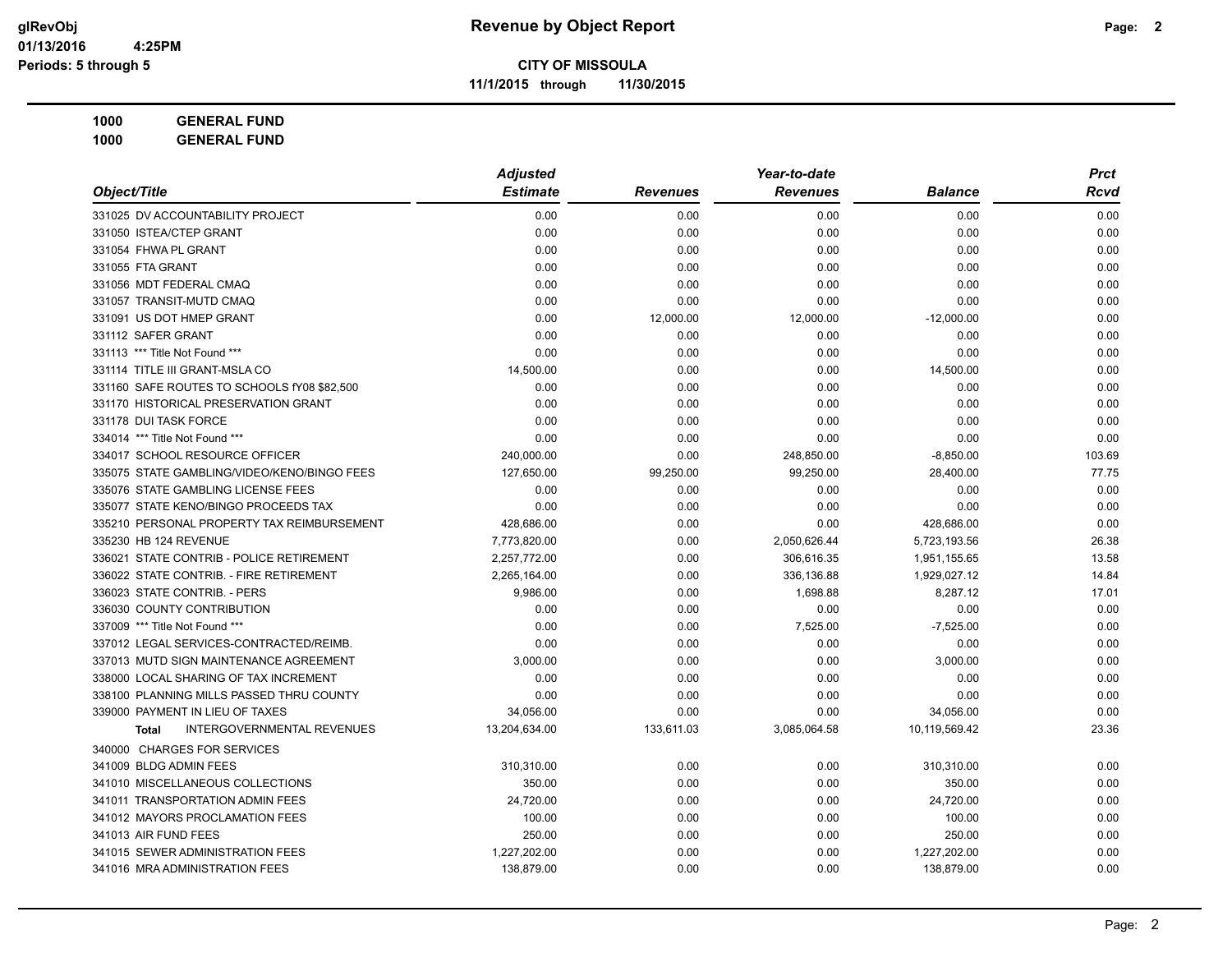**11/1/2015 through 11/30/2015**

| Object/Title                             | <b>Adjusted</b> |                 | Year-to-date    |                | <b>Prct</b> |
|------------------------------------------|-----------------|-----------------|-----------------|----------------|-------------|
|                                          | <b>Estimate</b> | <b>Revenues</b> | <b>Revenues</b> | <b>Balance</b> | Rcvd        |
| 341017 LIGHTING ADMINISTRATION FEES      | 15,452.00       | 0.00            | 0.00            | 15,452.00      | 0.00        |
| 341018 PARKING COMM ADMIN FEES           | 188,805.00      | 0.00            | 0.00            | 188,805.00     | 0.00        |
| 341019 *** Title Not Found ***           | 4,512.00        | 0.00            | 0.00            | 4,512.00       | 0.00        |
| 341021 SID ADMINISTRATION FEES           | 0.00            | 0.00            | 0.00            | 0.00           | 0.00        |
| 341022 PROJECT ADMIN FEES                | 0.00            | 0.00            | 0.00            | 0.00           | 0.00        |
| 341023 PLANNING ADMIN FEES               | 24,720.00       | 0.00            | 0.00            | 24,720.00      | 0.00        |
| 341031 STATE REIMB MUNI COURT            | 0.00            | 0.00            | 0.00            | 0.00           | 0.00        |
| 341041 SEWER EXTENSION RECORDING FEES    | 4,500.00        | 339.00          | 1,550.00        | 2,950.00       | 34.44       |
| 341052 MUNICIPAL COURT FILING FEES       | 283,400.00      | 0.00            | 103,101.85      | 180,298.15     | 36.38       |
| 341055 CRIME VICTIM SURCHARGE            | 2,500.00        | 0.00            | 397.99          | 2,102.01       | 15.92       |
| 341067 SUBDIVISION EXEMPTION AFFIDAVITS  | 0.00            | 200.00          | 2,200.00        | $-2,200.00$    | 0.00        |
| 341068 SUBDIVISON FEES                   | 5,000.00        | 0.00            | 2,426.00        | 2,574.00       | 48.52       |
| 341069 REZONING FEES                     | 5,000.00        | 0.00            | 0.00            | 5,000.00       | 0.00        |
| 341070 DESIGN REVIEW BOARD               | 15,000.00       | 4,119.12        | 12,036.87       | 2,963.13       | 80.25       |
| 341071 BOARD OF ADJUST. ZONING, SIGNS    | 0.00            | 0.00            | 0.00            | 0.00           | 0.00        |
| 341072 FLOOD PLAIN-0THER FEES            | 0.00            | 0.00            | 0.00            | 0.00           | 0.00        |
| 341073 FIRE PLAN CHECK FEES              | 27,981.00       | 3,189.00        | 13,305.00       | 14,676.00      | 47.55       |
| 341074 FIRE INSPECTION FEES              | 25,000.00       | 4,586.00        | 22,634.00       | 2,366.00       | 90.54       |
| 341076 ENGINEERING PLAN CHECK FEES       | 33,478.00       | 2,386.00        | 18,170.00       | 15,308.00      | 54.27       |
| 341077 ZONING COMPLIANCE INSPECTIONS     | 0.00            | 0.00            | 0.00            | 0.00           | 0.00        |
| 341078 ENGINEERING MAP FEES              | 120.00          | 15.00           | 170.00          | $-50.00$       | 141.67      |
| 341079 GREASE INTERCEPTOR APPEAL FEES    | 2,000.00        | 154.50          | 154.50          | 1,845.50       | 7.73        |
| 341090 STREET VACATION PETITION FEES     | 0.00            | 0.00            | 1,981.00        | $-1,981.00$    | 0.00        |
| 341091 INSPECTION CODE BOOKS & COPIES    | 0.00            | 0.00            | 0.00            | 0.00           | 0.00        |
| 341100 GRANT ADMINISTRATION SERVICE FEES | 0.00            | 0.00            | 0.00            | 0.00           | 0.00        |
| 342010 POLICE/BID AGREEMENT              | 0.00            | 0.00            | 23,842.00       | $-23,842.00$   | 0.00        |
| 342012 PD REIMBURSABLE SERVICES          | 0.00            | 0.00            | 0.00            | 0.00           | 0.00        |
| 342013 SECURITY INVEST FEES              | 11,000.00       | 801.00          | 4,564.75        | 6,435.25       | 41.50       |
| 342014 POLICE DEPARTMENT SERVICE FEES    | 15,000.00       | 1,705.00        | 7,447.00        | 7,553.00       | 49.65       |
| 342015 POLICE OVERTIME FEES              | 84,000.00       | 32.286.56       | 62,434.81       | 21,565.19      | 74.33       |
| 342016 POLICE TRAINING FEES              | 36,000.00       | 5,850.00        | 11,133.31       | 24,866.69      | 30.93       |
| 342017 CATERING FEES                     | 7,200.00        | 700.00          | 3,115.00        | 4,085.00       | 43.26       |
| 342018 DESK REPORTS                      | 20,000.00       | 2,320.00        | 15,003.00       | 4,997.00       | 75.02       |
| 342019 ABANDONED VEHICLE REVENUE FEES    | 12,500.00       | 8,360.00        | 8,960.00        | 3,540.00       | 71.68       |
| 342020 FIRE DEPARTMENT FEES              | 100.00          | 0.00            | 229.00          | $-129.00$      | 229.00      |
| 342021 CPR EDUCATION PROGRAM             | 7,435.00        | 0.00            | 2,390.00        | 5,045.00       | 32.15       |
| 342022 OUTSIDE HIRES                     | 524,890.00      | 2,005.90        | 23,899.51       | 500,990.49     | 4.55        |
| 342060 BIKE PROGRAM SALES & FEES         | 2,700.00        | 0.00            | 0.00            | 2,700.00       | 0.00        |
| 343000 PW REIMBURSABLE SERVICES          | 31,258.00       | 0.00            | 0.00            | 31,258.00      | 0.00        |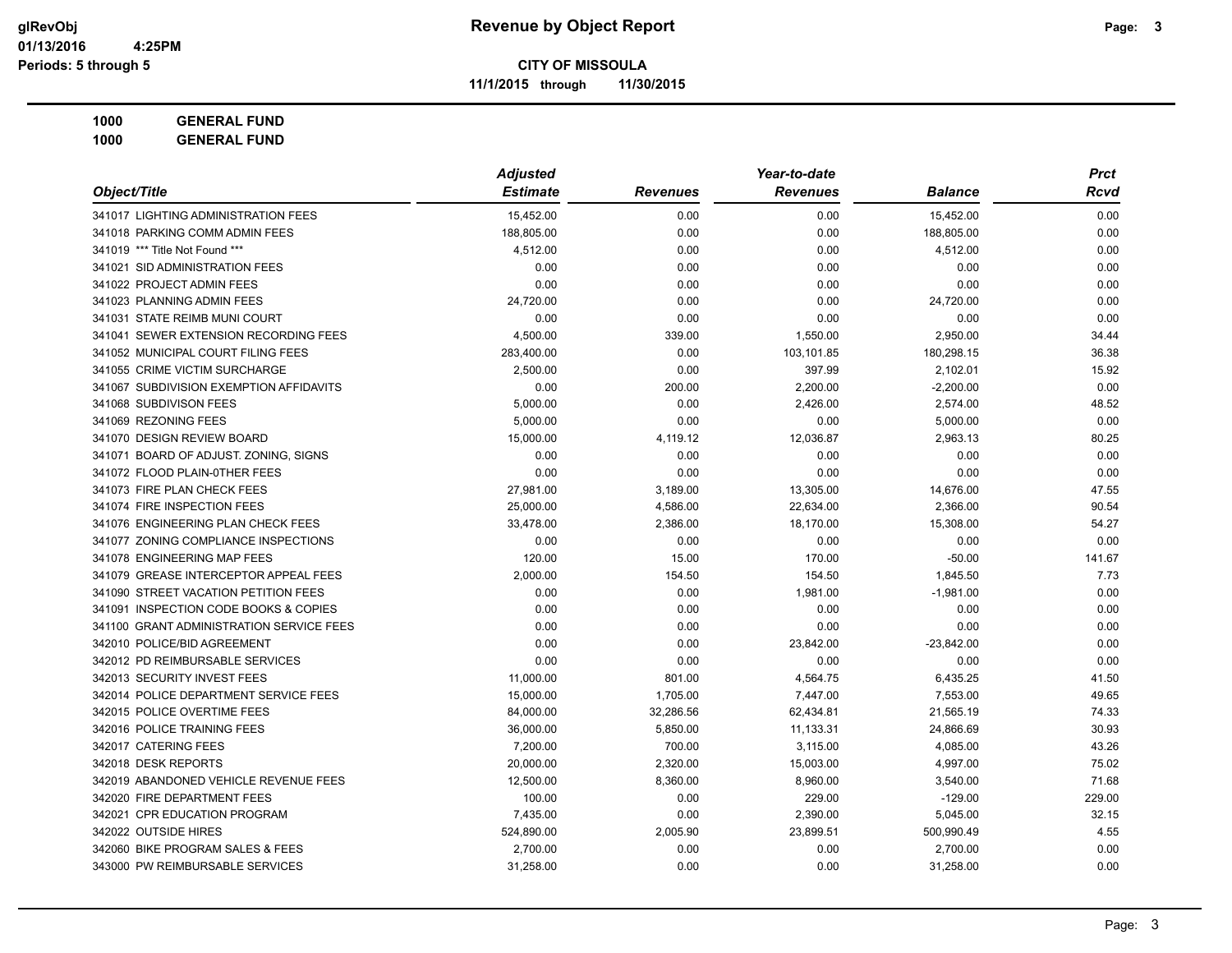**11/1/2015 through 11/30/2015**

|                                             | <b>Adjusted</b> |                 | Year-to-date    |                | <b>Prct</b> |
|---------------------------------------------|-----------------|-----------------|-----------------|----------------|-------------|
| Object/Title                                | <b>Estimate</b> | <b>Revenues</b> | <b>Revenues</b> | <b>Balance</b> | <b>Rcvd</b> |
| 343001 SIGN FABRICATION & CONTRACTS         | 500.00          | 0.00            | 0.00            | 500.00         | 0.00        |
| 343002 OTHER AGENCIES - VEH MAINT           | 48,000.00       | 3.50            | 160.10          | 47,839.90      | 0.33        |
| 343003 STATE PAYMENT - TRAFFIC COUNTS       | 4,450.00        | 0.00            | 0.00            | 4,450.00       | 0.00        |
| 343004 SPECIAL STATE CONTRACTS              | 80,000.00       | 55,136.00       | 184,223.13      | $-104,223.13$  | 230.28      |
| 343006 OTHER GOVT AGENCY-STREET PROJECTS    | 98,318.00       | 0.00            | 0.00            | 98,318.00      | 0.00        |
| 343008 PRIVATE COMPANY STREET PAYMENTS      | 0.00            | 0.00            | 0.00            | 0.00           | 0.00        |
| 343010 STREET DEPT SALES & SERVICES         | 19,195.00       | 0.00            | 0.00            | 19,195.00      | 0.00        |
| 343013 SNOW REMOVAL FEES                    | 1,500.00        | 0.00            | 0.00            | 1,500.00       | 0.00        |
| 343018 *** Title Not Found ***              | 0.00            | 0.00            | 823.35          | $-823.35$      | 0.00        |
| 343080 STATE MAINTENANCE CONTRACT           | 530,082.00      | 0.00            | 127,223.71      | 402,858.29     | 24.00       |
| 343082 MDT URBAN PROJECTS                   | 0.00            | 0.00            | 0.00            | 0.00           | 0.00        |
| 343083 CONTRACT SEWER APPLICATIONS          | 0.00            | 0.00            | 0.00            | 0.00           | 0.00        |
| 343084 STREET MAINTENANCE MATERIALS REIMB   | 55,500.00       | 0.00            | 0.00            | 55,500.00      | 0.00        |
| 343097 SIDEWALK AND CURB FEES               | 340,000.00      | 21,023.30       | 204,625.17      | 135,374.83     | 60.18       |
| 343311 SALE OF NICHES                       | 3,200.00        | 0.00            | 0.00            | 3,200.00       | 0.00        |
| 343320 CEMETERY - SALE OF PLOTS             | 12,870.00       | 2,800.00        | 7,500.00        | 5,370.00       | 58.28       |
| 343321 CEMETERY FOUNDATIONS                 | 1,570.00        | 0.00            | 1,240.00        | 330.00         | 78.98       |
| 343322 CEMETERY FLOWER CARE                 | 4,250.00        | 0.00            | 0.00            | 4,250.00       | 0.00        |
| 343323 CEMETERY - LINER INSTALL FEES        | 5,580.00        | 800.00          | 5,950.00        | $-370.00$      | 106.63      |
| 343324 OTHER CEMETERY FEES                  | 1,500.00        | 150.00          | 750.00          | 750.00         | 50.00       |
| 343325 2ND INTERMENT RIGHT                  | 0.00            | 0.00            | 1,000.00        | $-1,000.00$    | 0.00        |
| 343340 CEMETERY - OPENINGS & CLOSINGS       | 10,950.00       | 500.00          | 6,375.00        | 4,575.00       | 58.22       |
| 343350 CEMETERY CARE, FEES                  | 24,000.00       | 0.00            | 0.00            | 24,000.00      | 0.00        |
| 343360 WEED CONTROL                         | 3,000.00        | 0.00            | 0.00            | 3,000.00       | 0.00        |
| 346029 PARKS PETTY CASH FUND                | 0.00            | 0.00            | 0.00            | 0.00           | 0.00        |
| 346031 RECREATION FEES                      | 166,294.00      | 2,901.50        | 66,340.35       | 99,953.65      | 39.89       |
| 346033 PARK FEES/FACILITY RENTALS           | 170,000.00      | 3,570.98        | 29,074.26       | 140,925.74     | 17.10       |
| 346034 GROUNDS MAINTENANCE CONTRACT         | 0.00            | 0.00            | 0.00            | 0.00           | 0.00        |
| 346036 PARK CONCESSION FEES                 | 3,000.00        | 31.50           | 666.44          | 2,333.56       | 22.21       |
| 346037 YOUTH DRUG COURT CONTRACT            | 11,700.00       | 0.00            | 0.00            | 11,700.00      | 0.00        |
| 346050 COUNTY PLAYGROUND CONTRACT           | 3,150.00        | 0.00            | 0.00            | 3,150.00       | 0.00        |
| 346051 MONTANA PARKS/REC CONFERENCE 2012    | 4,500.00        | 404.60          | 1,071.40        | 3,428.60       | 23.81       |
| 346070 RECREATION GENERAL MERCHANDISE       | 0.00            | 0.00            | 0.00            | 0.00           | 0.00        |
| <b>CHARGES FOR SERVICES</b><br><b>Total</b> | 4,694,471.00    | 156,338.46      | 978,168.50      | 3,716,302.50   | 20.84       |
| 350000 FINES & FORFEITURES                  |                 |                 |                 |                |             |
| 351022 LAW ENFORCEMENT ACADEMY SURCHARGE #5 | 0.00            | 0.00            | 19,447.24       | $-19,447.24$   | 0.00        |
| 351031 TRAFFIC FINES                        | 1,325,000.00    | 0.00            | 350,177.86      | 974,822.14     | 26.43       |
| 351032 SURCHARGE ON FINES                   | 129,089.00      | 0.00            | 28,967.90       | 100,121.10     | 22.44       |
| 351034 CELLULAR PHONE FINES                 | 80,000.00       | 0.00            | 28,646.50       | 51,353.50      | 35.81       |
|                                             |                 |                 |                 |                |             |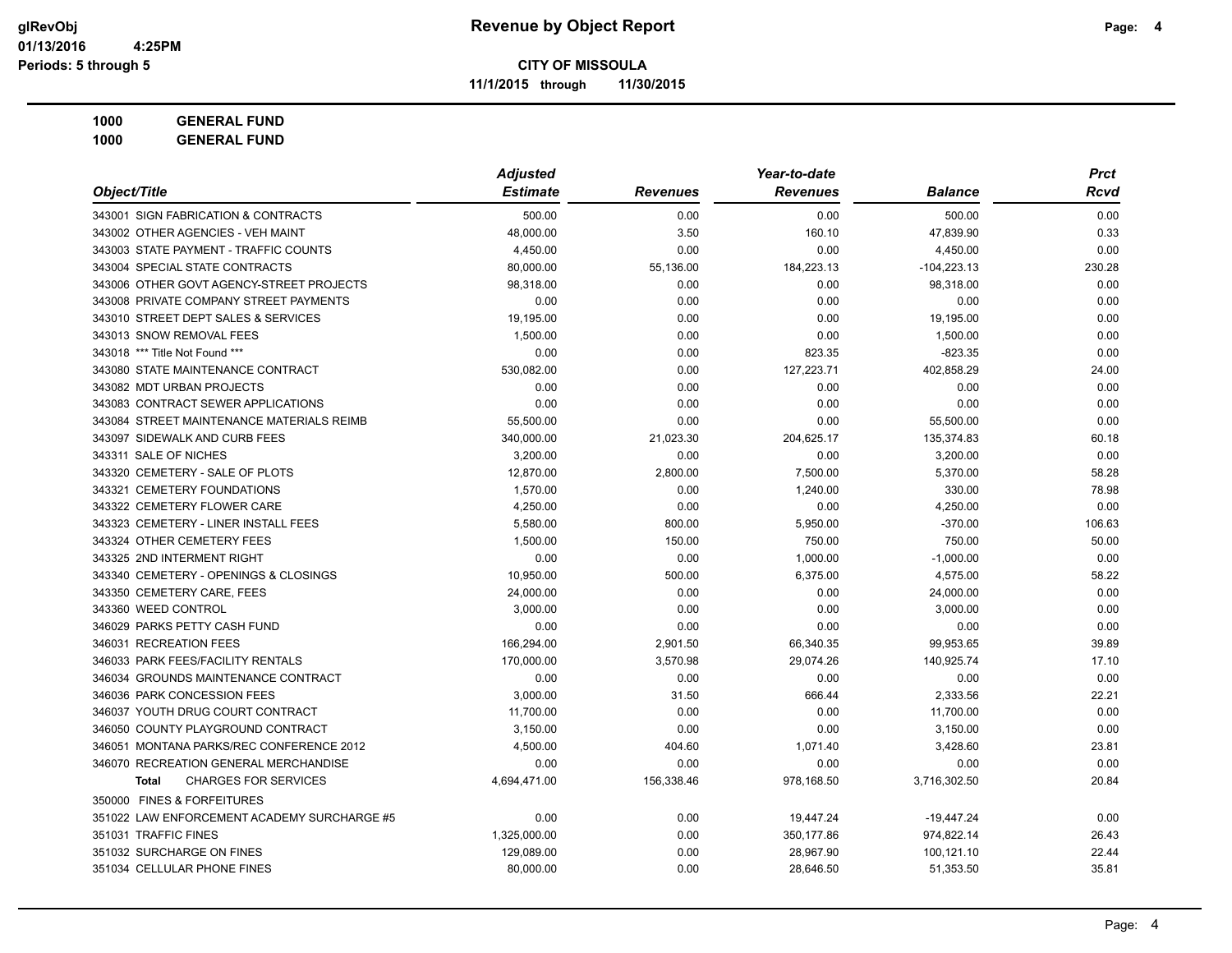**11/1/2015 through 11/30/2015**

|                                                | <b>Adjusted</b> | Year-to-date    |                 |                | <b>Prct</b> |
|------------------------------------------------|-----------------|-----------------|-----------------|----------------|-------------|
| Object/Title                                   | <b>Estimate</b> | <b>Revenues</b> | <b>Revenues</b> | <b>Balance</b> | Rcvd        |
| 351035 CELL PHONE FINES: EDUCATION             | 0.00            | 0.00            | 28.646.50       | $-28,646.50$   | 0.00        |
| 355000 FALSE ALARM PENALTY                     | 10,000.00       | 988.00          | 3,120.00        | 6,880.00       | 31.20       |
| <b>FINES &amp; FORFEITURES</b><br><b>Total</b> | 1,544,089.00    | 988.00          | 459,006.00      | 1,085,083.00   | 29.73       |
| 360000 MISCELLANEOUS REVENUES                  |                 |                 |                 |                |             |
| 360000 MISCELLANEOUS REVENUES                  | 0.00            | 0.00            | 0.00            | 0.00           | 0.00        |
| 360001 COPIES                                  | 2.200.00        | 39.50           | 789.00          | 1,411.00       | 35.86       |
| 360002 PHONES                                  | 0.00            | 0.00            | 0.00            | 0.00           | 0.00        |
| 360003 MMIA REIMBURSEMENT-ATTORNEY             | 0.00            | 0.00            | 101.42          | $-101.42$      | 0.00        |
| 360010 MISCELLANEOUS                           | 15,000.00       | $-3,823.37$     | 4,590.62        | 10,409.38      | 30.60       |
| 360011 ENERGY REBATES FOR COMPUTER UPGRADES    | 0.00            | 0.00            | 0.00            | 0.00           | 0.00        |
| 360050 OVER/SHORT                              | 0.00            | 0.00            | 0.00            | 0.00           | 0.00        |
| 360100 REFUNDS                                 | 200.00          | 0.00            | 0.00            | 200.00         | 0.00        |
| 362000 OTHER MISCELLANEOUS REVENUE             | 8,000.00        | 0.00            | 0.00            | 8,000.00       | 0.00        |
| 362001 MUNICIPAL COURT BAD CHECK CHARGES       | 0.00            | 0.00            | 0.00            | 0.00           | 0.00        |
| 362002 BAD CHECK CHARGES                       | 500.00          | 30.00           | 135.00          | 365.00         | 27.00       |
| 362003 US BANK FEE REIMBURSEMENT               | 0.00            | 0.00            | 0.00            | 0.00           | 0.00        |
| 362004 URD III FACADE IMPROVEMENT LOAN REC     | 0.00            | 0.00            | 0.00            | 0.00           | 0.00        |
| 362011 SALE OF UNCLAIMED PROPERTY              | 0.00            | 0.00            | 0.00            | 0.00           | 0.00        |
| 362012 REC/GREEN TAG PROGRAM                   | 300.00          | 0.00            | 0.00            | 300.00         | 0.00        |
| 364012 SALE OF SURPLUS PROPERTY                | 40,000.00       | 0.00            | 0.00            | 40,000.00      | 0.00        |
| 364040 INSURANCE AND DAMAGE RECOVERY           | 40,000.00       | 389.45          | 1,802.86        | 38,197.14      | 4.51        |
| 364041 WORKERS COMPENSATION REIMBURSEMENT      | 2,500.00        | 0.00            | 0.00            | 2,500.00       | 0.00        |
| 364042 EXPENDITURE REIMBURSEMENTS              | 1,200.00        | 0.00            | 0.00            | 1,200.00       | 0.00        |
| 364043 RATTLESNAKE CORRIDOR REIMBURSEMENT      | 10,000.00       | 0.00            | 2,860.00        | 7,140.00       | 28.60       |
| 364044 EMERGENCY RESPONSE REIMBURSEMENT        | 50,000.00       | 0.00            | 0.00            | 50,000.00      | 0.00        |
| 364047 MMIA EXPENDITURE REIMBURSEMENT          | 0.00            | 0.00            | 0.00            | 0.00           | 0.00        |
| 364051 DOT RADAR GRANT                         | 0.00            | 0.00            | 0.00            | 0.00           | 0.00        |
| 364053 EXPENDITURE REIMB-FIRE SERVICES         | 0.00            | 0.00            | 0.00            | 0.00           | 0.00        |
| 364060 REIMB LETTER OF CREDIT-709 PARKVIEW     | 0.00            | 0.00            | 0.00            | 0.00           | 0.00        |
| 364061 REIMB LETTER OF CREDIT-LINNEA LANE      | 0.00            | 0.00            | 0.00            | 0.00           | 0.00        |
| 365000 DONATIONS                               | 0.00            | 0.00            | 0.00            | 0.00           | 0.00        |
| 365003 DONATIONS - SMOKE ALARMS                | 0.00            | 0.00            | 0.00            | 0.00           | 0.00        |
| 365004 GRANT CR TRAIL ASSN DONATION            | 0.00            | 0.00            | 0.00            | 0.00           | 0.00        |
| 365015 DONATIONS - COMBAT CHALLENGE            | 0.00            | 0.00            | 0.00            | 0.00           | 0.00        |
| 365016 LOCAL MATCH MDT                         | 0.00            | 0.00            | 0.00            | 0.00           | 0.00        |
| 365017 LOCAL MATCH TRANSIT                     | 0.00            | 0.00            | 0.00            | 0.00           | 0.00        |
| 365018 DONATIONS - THERMAL IMAGING             | 0.00            | 0.00            | 0.00            | 0.00           | 0.00        |
| 365021 COMBAT CHALLENGE DONATIONS              | 0.00            | 0.00            | 0.00            | 0.00           | 0.00        |
| 365022 NEIGHBORHOOD COUNCIL DONATIONS          | 0.00            | 0.00            | 0.00            | 0.00           | 0.00        |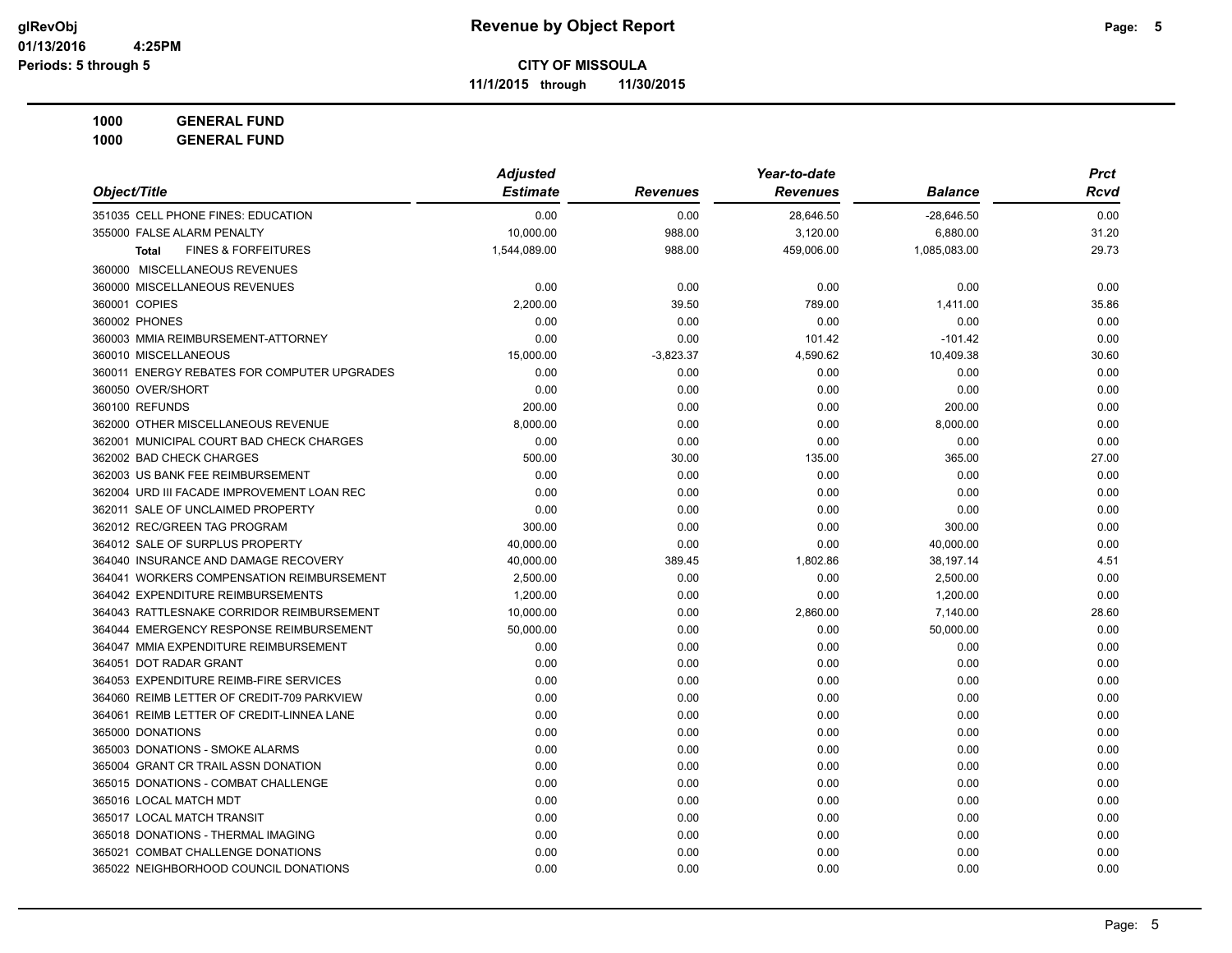**11/1/2015 through 11/30/2015**

|                                                    | <b>Adjusted</b> |                 | Year-to-date    |                | <b>Prct</b> |
|----------------------------------------------------|-----------------|-----------------|-----------------|----------------|-------------|
| Object/Title                                       | <b>Estimate</b> | <b>Revenues</b> | <b>Revenues</b> | <b>Balance</b> | <b>Rcvd</b> |
| 368000 SALE OF COINS                               | 0.00            | 0.00            | 0.00            | 0.00           | 0.00        |
| 368001 SALE OF POLICE PROMOTIONS                   | 0.00            | 0.00            | 0.00            | 0.00           | 0.00        |
| 368002 SALE OF FIRE PROMOTIONS                     | 0.00            | 0.00            | 0.00            | 0.00           | 0.00        |
| MISCELLANEOUS REVENUES<br><b>Total</b>             | 169,900.00      | $-3,364.42$     | 10,278.90       | 159,621.10     | 6.05        |
| 370000 INVESTMENTS & ROYALTY EARNINGS              |                 |                 |                 |                |             |
| 371010 INTEREST ON INVESTMENTS                     | 3,500.00        | 275.11          | 688.85          | 2.811.15       | 19.68       |
| 371020 GAIN/LOSS IN MARKET VALUE OF INVESTMENTS    | 0.00            | 0.00            | 0.00            | 0.00           | 0.00        |
| <b>INVESTMENTS &amp; ROYALTY EARNINGS</b><br>Total | 3,500.00        | 275.11          | 688.85          | 2,811.15       | 19.68       |
| 380000 OTHER FINANCING SOURCES                     |                 |                 |                 |                |             |
| 381070 PROCEEDS FROM NOTES/LOANS/INTERCAP          | 0.00            | 0.00            | 0.00            | 0.00           | 0.00        |
| 381090 PROCEEDS FROM CAPITAL LEASE                 | 0.00            | 260,875.00      | 260,875.00      | $-260,875.00$  | 0.00        |
| 382010 SALE OF FIXED ASSETS                        | 0.00            | 0.00            | 0.00            | 0.00           | 0.00        |
| 383000 OPERATING TRANSFERS                         | 0.00            | 0.00            | 0.00            | 0.00           | 0.00        |
| 383001 TRANS FR FLUSHING DISTRICT                  | 27,281.00       | 0.00            | 0.00            | 27,281.00      | 0.00        |
| 383002 TRANS FR GAS TAX                            | 564,000.00      | 0.00            | 0.00            | 564,000.00     | 0.00        |
| 383003 TRANS FR COMPREHENSIVE INSURANCE LEVY       | 0.00            | 0.00            | 0.00            | 0.00           | 0.00        |
| 383004 TRANS FR EMPLOYEE HEALTH INSURANCE LEVY     | 4,409,908.00    | 0.00            | 0.00            | 4,409,908.00   | 0.00        |
| 383007 TRANS FR CABLE FRANCHISE                    | 251,433.00      | 0.00            | 0.00            | 251,433.00     | 0.00        |
| 383008 TRANS FR RUSSELL PARK DISTRICT              | 0.00            | 0.00            | 0.00            | 0.00           | 0.00        |
| 383009 TRANS FR TITLE I                            | 0.00            | 0.00            | 0.00            | 0.00           | 0.00        |
| 383010 TRANS FR CIP                                | 0.00            | 0.00            | 0.00            | 0.00           | 0.00        |
| 383011 TRANS FR SID REVOLVING                      | 100,000.00      | 0.00            | 0.00            | 100,000.00     | 0.00        |
| 383014 TRANS FR MRA                                | 0.00            | 0.00            | 0.00            | 0.00           | 0.00        |
| 383015 TRANS FR MPC                                | 0.00            | 0.00            | 0.00            | 0.00           | 0.00        |
| 383017 TRANS FR BUILDING                           | 0.00            | 0.00            | 0.00            | 0.00           | 0.00        |
| 383018 TRANS FR WILLOWWOOD PARK DISTRICT           | 0.00            | 0.00            | 0.00            | 0.00           | 0.00        |
| 383020 TRANS FR CEMETERY CARE                      | 9.545.00        | 0.00            | 0.00            | 9,545.00       | 0.00        |
| 383021 TRANS FR P&R TRAILS DEVLP                   | 50,000.00       | 0.00            | 0.00            | 50,000.00      | 0.00        |
| 383024 TRANS FR SEWER CLEARING                     | 0.00            | 0.00            | 0.00            | 0.00           | 0.00        |
| 383027 TRANS FR URD                                | 0.00            | 0.00            | 0.00            | 0.00           | 0.00        |
| 383028 TRANS FROM GF FOR HEALTH RESERVE            | 0.00            | 0.00            | 0.00            | 0.00           | 0.00        |
| 383046 TRANS FR PARKS MAINTENANCE DIST             | 0.00            | 0.00            | 0.00            | 0.00           | 0.00        |
| 383047 TRANS FR STREET MAINTENANCE DISTRICT        | 0.00            | 0.00            | 0.00            | 0.00           | 0.00        |
| 383050 TRANSFER FROM IMPACT FEES                   | 0.00            | 0.00            | 0.00            | 0.00           | 0.00        |
| 383065 TRANSFER FROM WWTF                          | 0.00            | 0.00            | 0.00            | 0.00           | 0.00        |
| OTHER FINANCING SOURCES<br><b>Total</b>            | 5,412,167.00    | 260,875.00      | 260,875.00      | 5,151,292.00   | 4.82        |
| <b>INTERNAL SERVICES</b><br>390000                 |                 |                 |                 |                |             |
| 399999 NEW REQUESTS FUNDING                        | 0.00            | 0.00            | 0.00            | 0.00           | 0.00        |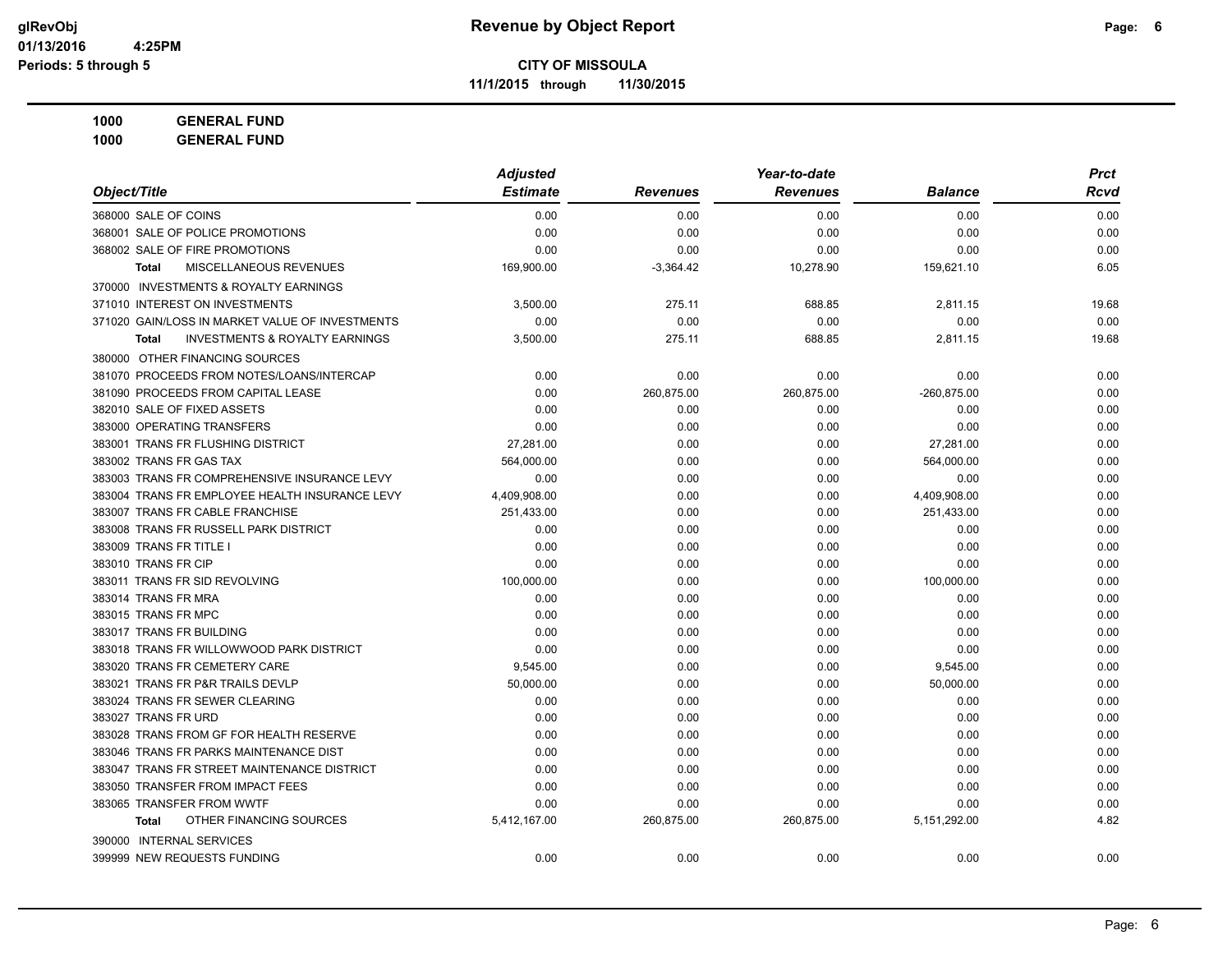**11/1/2015 through 11/30/2015**

|              |                          | <b>Adjusted</b> |                 | Year-to-date    |                | Prct  |
|--------------|--------------------------|-----------------|-----------------|-----------------|----------------|-------|
| Object/Title |                          | <b>Estimate</b> | <b>Revenues</b> | <b>Revenues</b> | <b>Balance</b> | Rcvd  |
| <b>Total</b> | <b>INTERNAL SERVICES</b> | 0.00            | 0.00            | 0.00            | 0.00           | 0.00  |
| <b>Total</b> | <b>GENERAL FUND</b>      | 49,969,211.00   | 727,179.98      | 5,400,658.18    | 44,568,552.82  | 10.81 |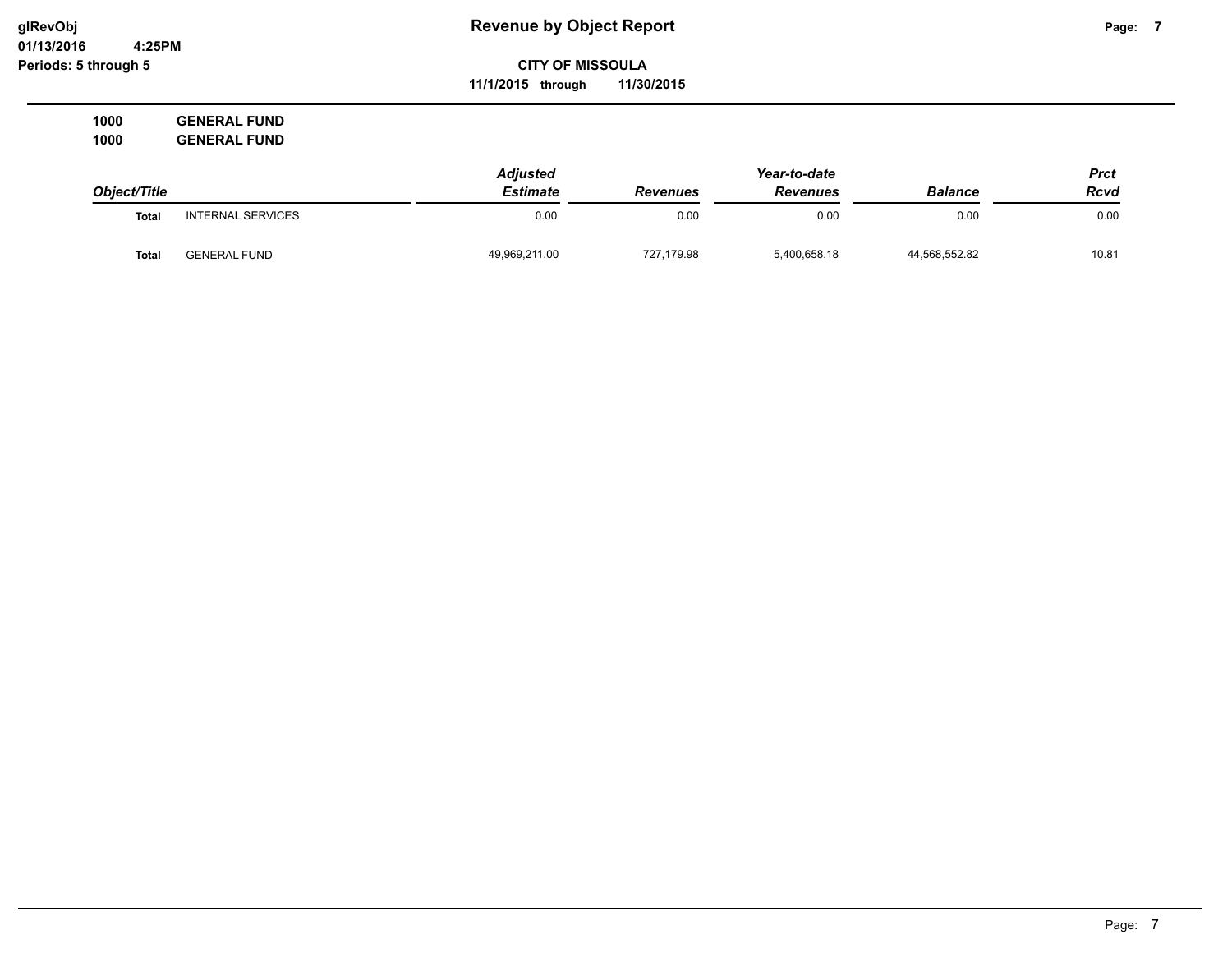**11/1/2015 through 11/30/2015**

|                                               | <b>Adjusted</b> | Year-to-date    |                 |                | <b>Prct</b> |
|-----------------------------------------------|-----------------|-----------------|-----------------|----------------|-------------|
| Object/Title                                  | <b>Estimate</b> | <b>Revenues</b> | <b>Revenues</b> | <b>Balance</b> | Rcvd        |
| 310000 TAXES/ASSESSMENTS                      |                 |                 |                 |                |             |
| 311000 GENERAL PROPERTY TAXES                 | 22,228,679.00   | 6,429.95        | 16,667.48       | 22,212,011.52  | 0.07        |
| 311001 CURRENT TAXES                          | 0.00            | 0.00            | 0.00            | 0.00           | 0.00        |
| 311005 DELINQUENT TAXES                       | 0.00            | 169.99          | 6,358.45        | $-6,358.45$    | 0.00        |
| 311030 MOTOR VEHICLE TAXES                    | 1,339,988.00    | 134,333.51      | 266,775.22      | 1,073,212.78   | 19.91       |
| 312001 PENALTIES & INTEREST                   | 63,000.00       | 253.41          | 3,831.93        | 59,168.07      | 6.08        |
| TAXES/ASSESSMENTS<br><b>Total</b>             | 23,631,667.00   | 141,186.86      | 293,633.08      | 23,338,033.92  | 1.24        |
| 320000 LICENSES & PERMITS                     |                 |                 |                 |                |             |
| 322011 LIQUOR LICENSES                        | 33,975.00       | 723.75          | 724.25          | 33,250.75      | 2.13        |
| 322012 BEER LICENSES                          | 34,900.00       | 0.00            | 400.00          | 34,500.00      | 1.15        |
| 322013 WINE LICENSES                          | 11,700.00       | 0.00            | 0.00            | 11,700.00      | 0.00        |
| 322014 GOING OUT OF BUSINESS LICENSE          | 0.00            | 0.00            | 0.00            | 0.00           | 0.00        |
| 322020 GENERAL BUSINESS/PROF/OCCUPATIONAL LIC | 642,344.00      | 8,594.91        | 45,847.66       | 596,496.34     | 7.14        |
| 322021 RENTAL LICENSES                        | 60,828.00       | 0.00            | 666.70          | 60,161.30      | 1.10        |
| 322022 BLIC PENALTIES & LICENSES              | 12,360.00       | 1,072.28        | 5,550.28        | 6,809.72       | 44.91       |
| 323015 EXCAVATING PERMITS                     | 396,550.00      | 20,975.00       | 198,926.50      | 197,623.50     | 50.16       |
| 323016 MOVING PERMITS                         | 0.00            | 0.00            | 636.00          | $-636.00$      | 0.00        |
| 323018 PAVING ASSESSMENTS                     | 7,000.00        | 0.00            | 0.00            | 7,000.00       | 0.00        |
| 323019 ALARM USERS PERMITS                    | 16,068.00       | 130.00          | 6,057.00        | 10,011.00      | 37.70       |
| 323020 FENCE PERMITS                          | 13,792.00       | 308.00          | 2,636.00        | 11,156.00      | 19.11       |
| 323021 PAVING PERMITS                         | 32,960.00       | 1,062.00        | 15,311.88       | 17,648.12      | 46.46       |
| 323022 GRADING/DRAINAGE PERMITS               | 7,723.00        | 1,234.00        | 7,203.00        | 520.00         | 93.27       |
| 323023 ADA ACCESS PERMITS                     | 14,343.00       | 347.00          | 7,943.00        | 6,400.00       | 55.38       |
| 323025 STREET USE PERMITS                     | 3,862.00        | 145.00          | 1,740.00        | 2,122.00       | 45.05       |
| 323026 PYROTECHNICS PERMITS                   | 3,000.00        | 242.00          | 290.00          | 2,710.00       | 9.67        |
| 323031 CHICKEN LICENSES                       | 477.00          | 60.00           | 240.00          | 237.00         | 50.31       |
| 323051 BICYCLE LICENSES                       | 0.00            | 0.00            | 0.00            | 0.00           | 0.00        |
| 323052 STORM WATER POLLUTION PREVENTION PERM  | 3,811.00        | 470.00          | 3,194.00        | 617.00         | 83.81       |
| 323054 ZONING COMPLIANCE PERMITS              | 3,090.00        | 1,234.00        | 7,623.00        | $-4,533.00$    | 246.70      |
| 323055 FLOOD PLAIN PERMITS                    | 0.00            | 0.00            | 1,182.00        | $-1,182.00$    | 0.00        |
| 323056 SIGN PERMITS                           | 10,000.00       | 672.00          | 6,545.00        | 3,455.00       | 65.45       |
| 323057 SIDEWALK CAFE PERMIT                   | 0.00            | 0.00            | 227.00          | $-227.00$      | 0.00        |
| <b>LICENSES &amp; PERMITS</b><br><b>Total</b> | 1,308,783.00    | 37,269.94       | 312,943.27      | 995,839.73     | 23.91       |
| 330000 INTERGOVERNMENTAL REVENUES             |                 |                 |                 |                |             |
| 330000 INTERGOVERNMENTAL REVENUES             | 0.00            | 0.00            | 0.00            | 0.00           | 0.00        |
| 331020 COPS GRANT                             | 0.00            | 0.00            | 0.00            | 0.00           | 0.00        |
| 331024 DEPT OF JUSTICE GRANTS                 | 50,000.00       | 22,361.03       | 22,361.03       | 27,638.97      | 44.72       |
| 331025 DV ACCOUNTABILITY PROJECT              | 0.00            | 0.00            | 0.00            | 0.00           | 0.00        |
| 331050 ISTEA/CTEP GRANT                       | 0.00            | 0.00            | 0.00            | 0.00           | 0.00        |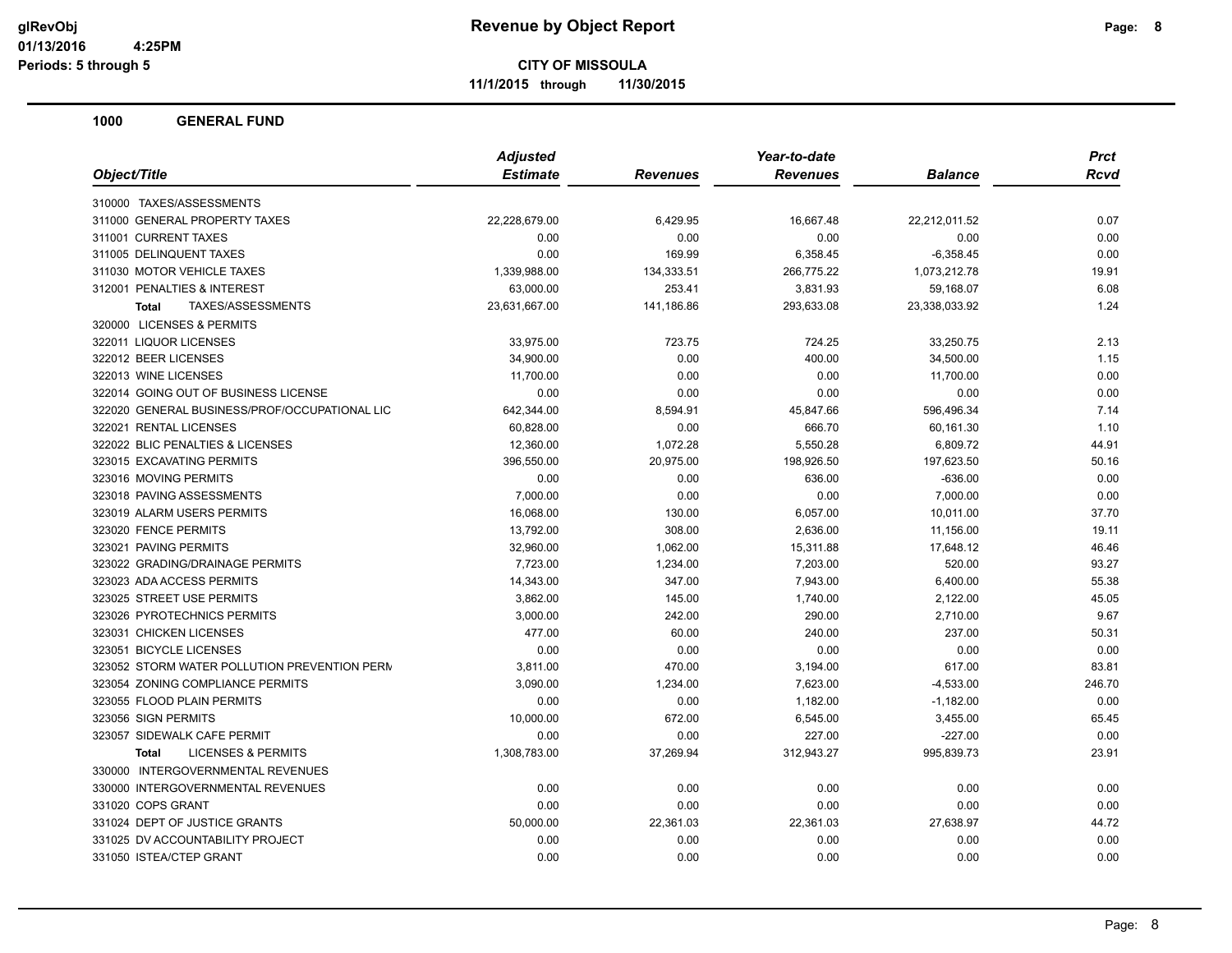**11/1/2015 through 11/30/2015**

| <b>Estimate</b><br><b>Revenues</b><br><b>Revenues</b><br><b>Balance</b><br>0.00<br>0.00<br>0.00<br>0.00<br>0.00<br>0.00<br>0.00<br>0.00<br>0.00<br>0.00<br>0.00<br>0.00<br>0.00<br>0.00<br>0.00<br>0.00<br>0.00<br>12,000.00<br>12,000.00<br>$-12,000.00$<br>0.00<br>0.00<br>0.00<br>0.00<br>0.00<br>0.00<br>0.00<br>0.00<br>14,500.00<br>0.00<br>0.00<br>14,500.00<br>0.00<br>0.00<br>0.00<br>0.00<br>0.00<br>0.00<br>0.00<br>0.00<br>0.00<br>0.00<br>0.00<br>0.00<br>0.00<br>0.00<br>0.00<br>0.00<br>240,000.00<br>0.00<br>248,850.00<br>$-8,850.00$<br>127,650.00<br>99,250.00<br>99,250.00<br>28,400.00<br>0.00<br>0.00<br>0.00<br>0.00<br>0.00<br>0.00<br>0.00<br>0.00<br>428.686.00<br>0.00<br>0.00<br>428.686.00<br>7,773,820.00<br>0.00<br>2,050,626.44<br>5,723,193.56<br>2,257,772.00<br>0.00<br>306,616.35<br>1,951,155.65<br>2,265,164.00<br>0.00<br>336,136.88<br>1,929,027.12<br>9,986.00<br>0.00<br>1,698.88<br>8,287.12<br>0.00<br>0.00<br>0.00<br>0.00<br>0.00<br>7,525.00<br>$-7,525.00$<br>0.00<br>0.00<br>0.00<br>0.00<br>0.00<br>3,000.00<br>0.00<br>0.00<br>3,000.00<br>0.00<br>0.00<br>0.00<br>0.00<br>0.00<br>0.00<br>0.00<br>0.00<br>0.00<br>0.00<br>34,056.00<br>34,056.00<br><b>INTERGOVERNMENTAL REVENUES</b><br>13,204,634.00<br>133,611.03<br>3,085,064.58<br>10,119,569.42<br><b>Total</b><br>310,310.00<br>0.00<br>0.00<br>310,310.00<br>350.00<br>0.00<br>0.00<br>350.00<br>24,720.00<br>0.00<br>0.00<br>24,720.00<br>100.00<br>0.00<br>0.00<br>100.00<br>250.00<br>0.00<br>0.00<br>250.00<br>1,227,202.00<br>0.00<br>0.00<br>1,227,202.00<br>138,879.00<br>138,879.00<br>0.00<br>0.00<br>15,452.00<br>0.00<br>0.00<br>15,452.00<br>188,805.00<br>0.00<br>0.00<br>188,805.00<br>4,512.00<br>0.00<br>0.00<br>4,512.00 | Object/Title                                | <b>Adjusted</b> | Year-to-date |  | Prct   |
|-------------------------------------------------------------------------------------------------------------------------------------------------------------------------------------------------------------------------------------------------------------------------------------------------------------------------------------------------------------------------------------------------------------------------------------------------------------------------------------------------------------------------------------------------------------------------------------------------------------------------------------------------------------------------------------------------------------------------------------------------------------------------------------------------------------------------------------------------------------------------------------------------------------------------------------------------------------------------------------------------------------------------------------------------------------------------------------------------------------------------------------------------------------------------------------------------------------------------------------------------------------------------------------------------------------------------------------------------------------------------------------------------------------------------------------------------------------------------------------------------------------------------------------------------------------------------------------------------------------------------------------------------------------------------------------------------------------------------------------------------------|---------------------------------------------|-----------------|--------------|--|--------|
|                                                                                                                                                                                                                                                                                                                                                                                                                                                                                                                                                                                                                                                                                                                                                                                                                                                                                                                                                                                                                                                                                                                                                                                                                                                                                                                                                                                                                                                                                                                                                                                                                                                                                                                                                       |                                             |                 |              |  | Rcvd   |
|                                                                                                                                                                                                                                                                                                                                                                                                                                                                                                                                                                                                                                                                                                                                                                                                                                                                                                                                                                                                                                                                                                                                                                                                                                                                                                                                                                                                                                                                                                                                                                                                                                                                                                                                                       | 331054 FHWA PL GRANT                        |                 |              |  | 0.00   |
|                                                                                                                                                                                                                                                                                                                                                                                                                                                                                                                                                                                                                                                                                                                                                                                                                                                                                                                                                                                                                                                                                                                                                                                                                                                                                                                                                                                                                                                                                                                                                                                                                                                                                                                                                       | 331055 FTA GRANT                            |                 |              |  | 0.00   |
|                                                                                                                                                                                                                                                                                                                                                                                                                                                                                                                                                                                                                                                                                                                                                                                                                                                                                                                                                                                                                                                                                                                                                                                                                                                                                                                                                                                                                                                                                                                                                                                                                                                                                                                                                       | 331056 MDT FEDERAL CMAQ                     |                 |              |  | 0.00   |
|                                                                                                                                                                                                                                                                                                                                                                                                                                                                                                                                                                                                                                                                                                                                                                                                                                                                                                                                                                                                                                                                                                                                                                                                                                                                                                                                                                                                                                                                                                                                                                                                                                                                                                                                                       | 331057 TRANSIT-MUTD CMAQ                    |                 |              |  | 0.00   |
|                                                                                                                                                                                                                                                                                                                                                                                                                                                                                                                                                                                                                                                                                                                                                                                                                                                                                                                                                                                                                                                                                                                                                                                                                                                                                                                                                                                                                                                                                                                                                                                                                                                                                                                                                       | 331091 US DOT HMEP GRANT                    |                 |              |  | 0.00   |
|                                                                                                                                                                                                                                                                                                                                                                                                                                                                                                                                                                                                                                                                                                                                                                                                                                                                                                                                                                                                                                                                                                                                                                                                                                                                                                                                                                                                                                                                                                                                                                                                                                                                                                                                                       | 331112 SAFER GRANT                          |                 |              |  | 0.00   |
|                                                                                                                                                                                                                                                                                                                                                                                                                                                                                                                                                                                                                                                                                                                                                                                                                                                                                                                                                                                                                                                                                                                                                                                                                                                                                                                                                                                                                                                                                                                                                                                                                                                                                                                                                       | 331113 *** Title Not Found ***              |                 |              |  | 0.00   |
|                                                                                                                                                                                                                                                                                                                                                                                                                                                                                                                                                                                                                                                                                                                                                                                                                                                                                                                                                                                                                                                                                                                                                                                                                                                                                                                                                                                                                                                                                                                                                                                                                                                                                                                                                       | 331114 TITLE III GRANT-MSLA CO              |                 |              |  | 0.00   |
|                                                                                                                                                                                                                                                                                                                                                                                                                                                                                                                                                                                                                                                                                                                                                                                                                                                                                                                                                                                                                                                                                                                                                                                                                                                                                                                                                                                                                                                                                                                                                                                                                                                                                                                                                       | 331160 SAFE ROUTES TO SCHOOLS fY08 \$82,500 |                 |              |  | 0.00   |
|                                                                                                                                                                                                                                                                                                                                                                                                                                                                                                                                                                                                                                                                                                                                                                                                                                                                                                                                                                                                                                                                                                                                                                                                                                                                                                                                                                                                                                                                                                                                                                                                                                                                                                                                                       | 331170 HISTORICAL PRESERVATION GRANT        |                 |              |  | 0.00   |
|                                                                                                                                                                                                                                                                                                                                                                                                                                                                                                                                                                                                                                                                                                                                                                                                                                                                                                                                                                                                                                                                                                                                                                                                                                                                                                                                                                                                                                                                                                                                                                                                                                                                                                                                                       | 331178 DUI TASK FORCE                       |                 |              |  | 0.00   |
|                                                                                                                                                                                                                                                                                                                                                                                                                                                                                                                                                                                                                                                                                                                                                                                                                                                                                                                                                                                                                                                                                                                                                                                                                                                                                                                                                                                                                                                                                                                                                                                                                                                                                                                                                       | 334014 *** Title Not Found ***              |                 |              |  | 0.00   |
|                                                                                                                                                                                                                                                                                                                                                                                                                                                                                                                                                                                                                                                                                                                                                                                                                                                                                                                                                                                                                                                                                                                                                                                                                                                                                                                                                                                                                                                                                                                                                                                                                                                                                                                                                       | 334017 SCHOOL RESOURCE OFFICER              |                 |              |  | 103.69 |
|                                                                                                                                                                                                                                                                                                                                                                                                                                                                                                                                                                                                                                                                                                                                                                                                                                                                                                                                                                                                                                                                                                                                                                                                                                                                                                                                                                                                                                                                                                                                                                                                                                                                                                                                                       | 335075 STATE GAMBLING/VIDEO/KENO/BINGO FEES |                 |              |  | 77.75  |
|                                                                                                                                                                                                                                                                                                                                                                                                                                                                                                                                                                                                                                                                                                                                                                                                                                                                                                                                                                                                                                                                                                                                                                                                                                                                                                                                                                                                                                                                                                                                                                                                                                                                                                                                                       | 335076 STATE GAMBLING LICENSE FEES          |                 |              |  | 0.00   |
|                                                                                                                                                                                                                                                                                                                                                                                                                                                                                                                                                                                                                                                                                                                                                                                                                                                                                                                                                                                                                                                                                                                                                                                                                                                                                                                                                                                                                                                                                                                                                                                                                                                                                                                                                       | 335077 STATE KENO/BINGO PROCEEDS TAX        |                 |              |  | 0.00   |
|                                                                                                                                                                                                                                                                                                                                                                                                                                                                                                                                                                                                                                                                                                                                                                                                                                                                                                                                                                                                                                                                                                                                                                                                                                                                                                                                                                                                                                                                                                                                                                                                                                                                                                                                                       | 335210 PERSONAL PROPERTY TAX REIMBURSEMENT  |                 |              |  | 0.00   |
|                                                                                                                                                                                                                                                                                                                                                                                                                                                                                                                                                                                                                                                                                                                                                                                                                                                                                                                                                                                                                                                                                                                                                                                                                                                                                                                                                                                                                                                                                                                                                                                                                                                                                                                                                       | 335230 HB 124 REVENUE                       |                 |              |  | 26.38  |
|                                                                                                                                                                                                                                                                                                                                                                                                                                                                                                                                                                                                                                                                                                                                                                                                                                                                                                                                                                                                                                                                                                                                                                                                                                                                                                                                                                                                                                                                                                                                                                                                                                                                                                                                                       | 336021 STATE CONTRIB - POLICE RETIREMENT    |                 |              |  | 13.58  |
|                                                                                                                                                                                                                                                                                                                                                                                                                                                                                                                                                                                                                                                                                                                                                                                                                                                                                                                                                                                                                                                                                                                                                                                                                                                                                                                                                                                                                                                                                                                                                                                                                                                                                                                                                       | 336022 STATE CONTRIB. - FIRE RETIREMENT     |                 |              |  | 14.84  |
|                                                                                                                                                                                                                                                                                                                                                                                                                                                                                                                                                                                                                                                                                                                                                                                                                                                                                                                                                                                                                                                                                                                                                                                                                                                                                                                                                                                                                                                                                                                                                                                                                                                                                                                                                       | 336023 STATE CONTRIB. - PERS                |                 |              |  | 17.01  |
|                                                                                                                                                                                                                                                                                                                                                                                                                                                                                                                                                                                                                                                                                                                                                                                                                                                                                                                                                                                                                                                                                                                                                                                                                                                                                                                                                                                                                                                                                                                                                                                                                                                                                                                                                       | 336030 COUNTY CONTRIBUTION                  |                 |              |  | 0.00   |
|                                                                                                                                                                                                                                                                                                                                                                                                                                                                                                                                                                                                                                                                                                                                                                                                                                                                                                                                                                                                                                                                                                                                                                                                                                                                                                                                                                                                                                                                                                                                                                                                                                                                                                                                                       | 337009 *** Title Not Found ***              |                 |              |  | 0.00   |
|                                                                                                                                                                                                                                                                                                                                                                                                                                                                                                                                                                                                                                                                                                                                                                                                                                                                                                                                                                                                                                                                                                                                                                                                                                                                                                                                                                                                                                                                                                                                                                                                                                                                                                                                                       | 337012 LEGAL SERVICES-CONTRACTED/REIMB.     |                 |              |  | 0.00   |
|                                                                                                                                                                                                                                                                                                                                                                                                                                                                                                                                                                                                                                                                                                                                                                                                                                                                                                                                                                                                                                                                                                                                                                                                                                                                                                                                                                                                                                                                                                                                                                                                                                                                                                                                                       | 337013 MUTD SIGN MAINTENANCE AGREEMENT      |                 |              |  | 0.00   |
|                                                                                                                                                                                                                                                                                                                                                                                                                                                                                                                                                                                                                                                                                                                                                                                                                                                                                                                                                                                                                                                                                                                                                                                                                                                                                                                                                                                                                                                                                                                                                                                                                                                                                                                                                       | 338000 LOCAL SHARING OF TAX INCREMENT       |                 |              |  | 0.00   |
|                                                                                                                                                                                                                                                                                                                                                                                                                                                                                                                                                                                                                                                                                                                                                                                                                                                                                                                                                                                                                                                                                                                                                                                                                                                                                                                                                                                                                                                                                                                                                                                                                                                                                                                                                       | 338100 PLANNING MILLS PASSED THRU COUNTY    |                 |              |  | 0.00   |
|                                                                                                                                                                                                                                                                                                                                                                                                                                                                                                                                                                                                                                                                                                                                                                                                                                                                                                                                                                                                                                                                                                                                                                                                                                                                                                                                                                                                                                                                                                                                                                                                                                                                                                                                                       | 339000 PAYMENT IN LIEU OF TAXES             |                 |              |  | 0.00   |
|                                                                                                                                                                                                                                                                                                                                                                                                                                                                                                                                                                                                                                                                                                                                                                                                                                                                                                                                                                                                                                                                                                                                                                                                                                                                                                                                                                                                                                                                                                                                                                                                                                                                                                                                                       |                                             |                 |              |  | 23.36  |
|                                                                                                                                                                                                                                                                                                                                                                                                                                                                                                                                                                                                                                                                                                                                                                                                                                                                                                                                                                                                                                                                                                                                                                                                                                                                                                                                                                                                                                                                                                                                                                                                                                                                                                                                                       | 340000 CHARGES FOR SERVICES                 |                 |              |  |        |
|                                                                                                                                                                                                                                                                                                                                                                                                                                                                                                                                                                                                                                                                                                                                                                                                                                                                                                                                                                                                                                                                                                                                                                                                                                                                                                                                                                                                                                                                                                                                                                                                                                                                                                                                                       | 341009 BLDG ADMIN FEES                      |                 |              |  | 0.00   |
|                                                                                                                                                                                                                                                                                                                                                                                                                                                                                                                                                                                                                                                                                                                                                                                                                                                                                                                                                                                                                                                                                                                                                                                                                                                                                                                                                                                                                                                                                                                                                                                                                                                                                                                                                       | 341010 MISCELLANEOUS COLLECTIONS            |                 |              |  | 0.00   |
|                                                                                                                                                                                                                                                                                                                                                                                                                                                                                                                                                                                                                                                                                                                                                                                                                                                                                                                                                                                                                                                                                                                                                                                                                                                                                                                                                                                                                                                                                                                                                                                                                                                                                                                                                       | 341011 TRANSPORTATION ADMIN FEES            |                 |              |  | 0.00   |
|                                                                                                                                                                                                                                                                                                                                                                                                                                                                                                                                                                                                                                                                                                                                                                                                                                                                                                                                                                                                                                                                                                                                                                                                                                                                                                                                                                                                                                                                                                                                                                                                                                                                                                                                                       | 341012 MAYORS PROCLAMATION FEES             |                 |              |  | 0.00   |
|                                                                                                                                                                                                                                                                                                                                                                                                                                                                                                                                                                                                                                                                                                                                                                                                                                                                                                                                                                                                                                                                                                                                                                                                                                                                                                                                                                                                                                                                                                                                                                                                                                                                                                                                                       | 341013 AIR FUND FEES                        |                 |              |  | 0.00   |
|                                                                                                                                                                                                                                                                                                                                                                                                                                                                                                                                                                                                                                                                                                                                                                                                                                                                                                                                                                                                                                                                                                                                                                                                                                                                                                                                                                                                                                                                                                                                                                                                                                                                                                                                                       | 341015 SEWER ADMINISTRATION FEES            |                 |              |  | 0.00   |
|                                                                                                                                                                                                                                                                                                                                                                                                                                                                                                                                                                                                                                                                                                                                                                                                                                                                                                                                                                                                                                                                                                                                                                                                                                                                                                                                                                                                                                                                                                                                                                                                                                                                                                                                                       | 341016 MRA ADMINISTRATION FEES              |                 |              |  | 0.00   |
|                                                                                                                                                                                                                                                                                                                                                                                                                                                                                                                                                                                                                                                                                                                                                                                                                                                                                                                                                                                                                                                                                                                                                                                                                                                                                                                                                                                                                                                                                                                                                                                                                                                                                                                                                       | 341017 LIGHTING ADMINISTRATION FEES         |                 |              |  | 0.00   |
|                                                                                                                                                                                                                                                                                                                                                                                                                                                                                                                                                                                                                                                                                                                                                                                                                                                                                                                                                                                                                                                                                                                                                                                                                                                                                                                                                                                                                                                                                                                                                                                                                                                                                                                                                       | 341018 PARKING COMM ADMIN FEES              |                 |              |  | 0.00   |
|                                                                                                                                                                                                                                                                                                                                                                                                                                                                                                                                                                                                                                                                                                                                                                                                                                                                                                                                                                                                                                                                                                                                                                                                                                                                                                                                                                                                                                                                                                                                                                                                                                                                                                                                                       | 341019 *** Title Not Found ***              |                 |              |  | 0.00   |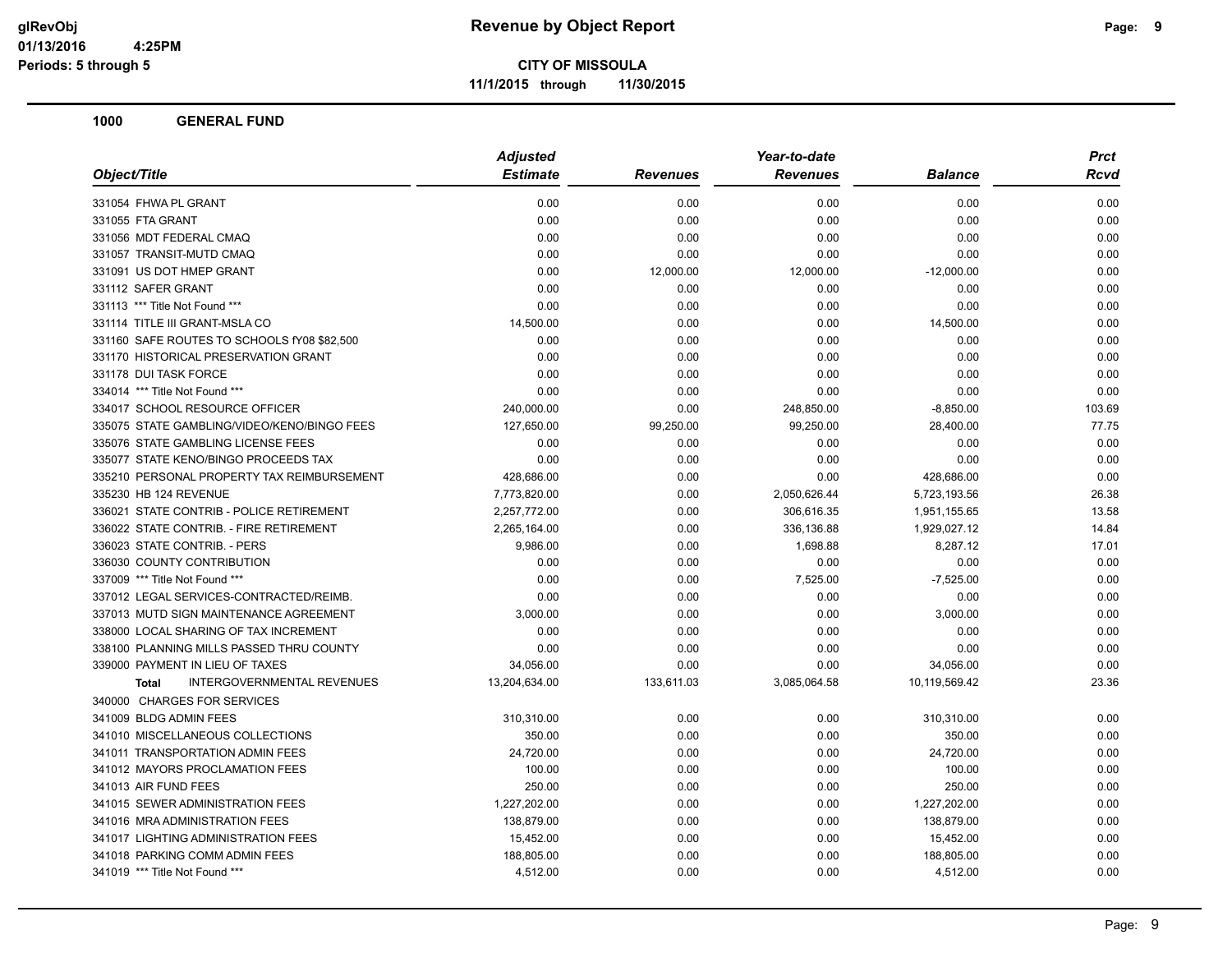**11/1/2015 through 11/30/2015**

| Object/Title                             | <b>Adjusted</b> |                 | Year-to-date    |                | <b>Prct</b> |
|------------------------------------------|-----------------|-----------------|-----------------|----------------|-------------|
|                                          | <b>Estimate</b> | <b>Revenues</b> | <b>Revenues</b> | <b>Balance</b> | <b>Rcvd</b> |
| 341021 SID ADMINISTRATION FEES           | 0.00            | 0.00            | 0.00            | 0.00           | 0.00        |
| 341022 PROJECT ADMIN FEES                | 0.00            | 0.00            | 0.00            | 0.00           | 0.00        |
| 341023 PLANNING ADMIN FEES               | 24,720.00       | 0.00            | 0.00            | 24,720.00      | 0.00        |
| 341031 STATE REIMB MUNI COURT            | 0.00            | 0.00            | 0.00            | 0.00           | 0.00        |
| 341041 SEWER EXTENSION RECORDING FEES    | 4,500.00        | 339.00          | 1,550.00        | 2,950.00       | 34.44       |
| 341052 MUNICIPAL COURT FILING FEES       | 283,400.00      | 0.00            | 103,101.85      | 180,298.15     | 36.38       |
| 341055 CRIME VICTIM SURCHARGE            | 2,500.00        | 0.00            | 397.99          | 2,102.01       | 15.92       |
| 341067 SUBDIVISION EXEMPTION AFFIDAVITS  | 0.00            | 200.00          | 2,200.00        | $-2,200.00$    | 0.00        |
| 341068 SUBDIVISON FEES                   | 5,000.00        | 0.00            | 2,426.00        | 2,574.00       | 48.52       |
| 341069 REZONING FEES                     | 5,000.00        | 0.00            | 0.00            | 5,000.00       | 0.00        |
| 341070 DESIGN REVIEW BOARD               | 15,000.00       | 4,119.12        | 12,036.87       | 2,963.13       | 80.25       |
| 341071 BOARD OF ADJUST. ZONING, SIGNS    | 0.00            | 0.00            | 0.00            | 0.00           | 0.00        |
| 341072 FLOOD PLAIN-0THER FEES            | 0.00            | 0.00            | 0.00            | 0.00           | 0.00        |
| 341073 FIRE PLAN CHECK FEES              | 27,981.00       | 3,189.00        | 13,305.00       | 14,676.00      | 47.55       |
| 341074 FIRE INSPECTION FEES              | 25,000.00       | 4,586.00        | 22,634.00       | 2,366.00       | 90.54       |
| 341076 ENGINEERING PLAN CHECK FEES       | 33,478.00       | 2,386.00        | 18,170.00       | 15,308.00      | 54.27       |
| 341077 ZONING COMPLIANCE INSPECTIONS     | 0.00            | 0.00            | 0.00            | 0.00           | 0.00        |
| 341078 ENGINEERING MAP FEES              | 120.00          | 15.00           | 170.00          | $-50.00$       | 141.67      |
| 341079 GREASE INTERCEPTOR APPEAL FEES    | 2,000.00        | 154.50          | 154.50          | 1,845.50       | 7.73        |
| 341090 STREET VACATION PETITION FEES     | 0.00            | 0.00            | 1,981.00        | $-1,981.00$    | 0.00        |
| 341091 INSPECTION CODE BOOKS & COPIES    | 0.00            | 0.00            | 0.00            | 0.00           | 0.00        |
| 341100 GRANT ADMINISTRATION SERVICE FEES | 0.00            | 0.00            | 0.00            | 0.00           | 0.00        |
| 342010 POLICE/BID AGREEMENT              | 0.00            | 0.00            | 23,842.00       | $-23,842.00$   | 0.00        |
| 342012 PD REIMBURSABLE SERVICES          | 0.00            | 0.00            | 0.00            | 0.00           | 0.00        |
| 342013 SECURITY INVEST FEES              | 11,000.00       | 801.00          | 4,564.75        | 6,435.25       | 41.50       |
| 342014 POLICE DEPARTMENT SERVICE FEES    | 15,000.00       | 1,705.00        | 7,447.00        | 7,553.00       | 49.65       |
| 342015 POLICE OVERTIME FEES              | 84,000.00       | 32,286.56       | 62,434.81       | 21,565.19      | 74.33       |
| 342016 POLICE TRAINING FEES              | 36,000.00       | 5,850.00        | 11,133.31       | 24,866.69      | 30.93       |
| 342017 CATERING FEES                     | 7,200.00        | 700.00          | 3,115.00        | 4,085.00       | 43.26       |
| 342018 DESK REPORTS                      | 20,000.00       | 2,320.00        | 15,003.00       | 4,997.00       | 75.02       |
| 342019 ABANDONED VEHICLE REVENUE FEES    | 12,500.00       | 8,360.00        | 8,960.00        | 3,540.00       | 71.68       |
| 342020 FIRE DEPARTMENT FEES              | 100.00          | 0.00            | 229.00          | $-129.00$      | 229.00      |
| 342021 CPR EDUCATION PROGRAM             | 7,435.00        | 0.00            | 2,390.00        | 5,045.00       | 32.15       |
| 342022 OUTSIDE HIRES                     | 524,890.00      | 2,005.90        | 23,899.51       | 500,990.49     | 4.55        |
| 342060 BIKE PROGRAM SALES & FEES         | 2,700.00        | 0.00            | 0.00            | 2,700.00       | 0.00        |
| 343000 PW REIMBURSABLE SERVICES          | 31,258.00       | 0.00            | 0.00            | 31,258.00      | 0.00        |
| 343001 SIGN FABRICATION & CONTRACTS      | 500.00          | 0.00            | 0.00            | 500.00         | 0.00        |
| 343002 OTHER AGENCIES - VEH MAINT        | 48,000.00       | 3.50            | 160.10          | 47,839.90      | 0.33        |
| 343003 STATE PAYMENT - TRAFFIC COUNTS    | 4,450.00        | 0.00            | 0.00            | 4,450.00       | 0.00        |
| 343004 SPECIAL STATE CONTRACTS           | 80,000.00       | 55,136.00       | 184,223.13      | $-104,223.13$  | 230.28      |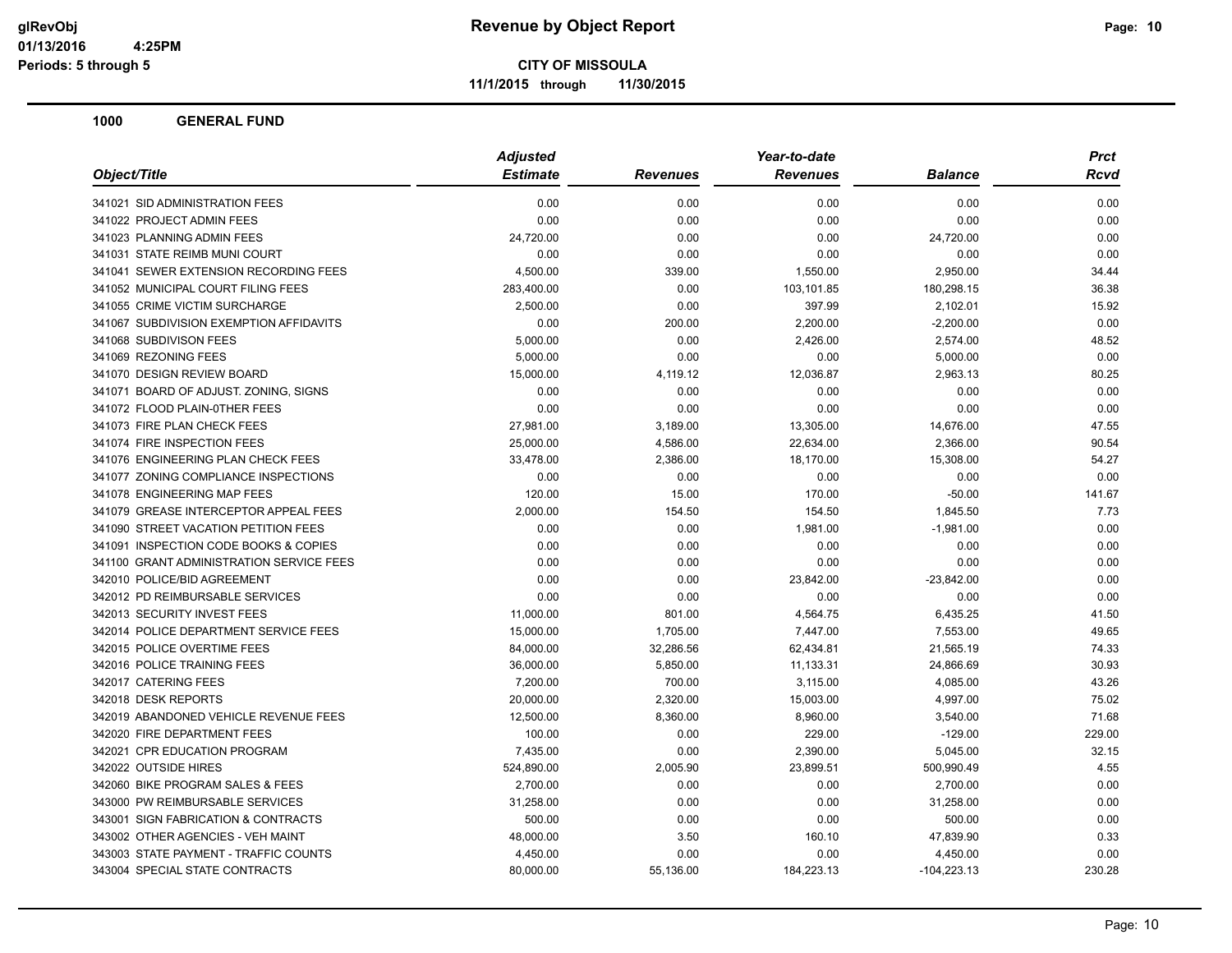**11/1/2015 through 11/30/2015**

| Object/Title                                   | <b>Adjusted</b> |                 | Year-to-date    |                |             |
|------------------------------------------------|-----------------|-----------------|-----------------|----------------|-------------|
|                                                | <b>Estimate</b> | <b>Revenues</b> | <b>Revenues</b> | <b>Balance</b> | <b>Rcvd</b> |
| 343006 OTHER GOVT AGENCY-STREET PROJECTS       | 98,318.00       | 0.00            | 0.00            | 98,318.00      | 0.00        |
| 343008 PRIVATE COMPANY STREET PAYMENTS         | 0.00            | 0.00            | 0.00            | 0.00           | 0.00        |
| 343010 STREET DEPT SALES & SERVICES            | 19,195.00       | 0.00            | 0.00            | 19,195.00      | 0.00        |
| 343013 SNOW REMOVAL FEES                       | 1,500.00        | 0.00            | 0.00            | 1,500.00       | 0.00        |
| 343018 *** Title Not Found ***                 | 0.00            | 0.00            | 823.35          | $-823.35$      | 0.00        |
| 343080 STATE MAINTENANCE CONTRACT              | 530,082.00      | 0.00            | 127,223.71      | 402,858.29     | 24.00       |
| 343082 MDT URBAN PROJECTS                      | 0.00            | 0.00            | 0.00            | 0.00           | 0.00        |
| 343083 CONTRACT SEWER APPLICATIONS             | 0.00            | 0.00            | 0.00            | 0.00           | 0.00        |
| 343084 STREET MAINTENANCE MATERIALS REIMB      | 55,500.00       | 0.00            | 0.00            | 55,500.00      | 0.00        |
| 343097 SIDEWALK AND CURB FEES                  | 340,000.00      | 21,023.30       | 204,625.17      | 135,374.83     | 60.18       |
| 343311 SALE OF NICHES                          | 3,200.00        | 0.00            | 0.00            | 3,200.00       | 0.00        |
| 343320 CEMETERY - SALE OF PLOTS                | 12,870.00       | 2,800.00        | 7,500.00        | 5,370.00       | 58.28       |
| 343321 CEMETERY FOUNDATIONS                    | 1,570.00        | 0.00            | 1,240.00        | 330.00         | 78.98       |
| 343322 CEMETERY FLOWER CARE                    | 4,250.00        | 0.00            | 0.00            | 4,250.00       | 0.00        |
| 343323 CEMETERY - LINER INSTALL FEES           | 5,580.00        | 800.00          | 5,950.00        | $-370.00$      | 106.63      |
| 343324 OTHER CEMETERY FEES                     | 1,500.00        | 150.00          | 750.00          | 750.00         | 50.00       |
| 343325 2ND INTERMENT RIGHT                     | 0.00            | 0.00            | 1,000.00        | $-1,000.00$    | 0.00        |
| 343340 CEMETERY - OPENINGS & CLOSINGS          | 10,950.00       | 500.00          | 6,375.00        | 4,575.00       | 58.22       |
| 343350 CEMETERY CARE, FEES                     | 24,000.00       | 0.00            | 0.00            | 24,000.00      | 0.00        |
| 343360 WEED CONTROL                            | 3,000.00        | 0.00            | 0.00            | 3,000.00       | 0.00        |
| 346029 PARKS PETTY CASH FUND                   | 0.00            | 0.00            | 0.00            | 0.00           | 0.00        |
| 346031 RECREATION FEES                         | 166,294.00      | 2,901.50        | 66,340.35       | 99,953.65      | 39.89       |
| 346033 PARK FEES/FACILITY RENTALS              | 170,000.00      | 3,570.98        | 29,074.26       | 140,925.74     | 17.10       |
| 346034 GROUNDS MAINTENANCE CONTRACT            | 0.00            | 0.00            | 0.00            | 0.00           | 0.00        |
| 346036 PARK CONCESSION FEES                    | 3,000.00        | 31.50           | 666.44          | 2,333.56       | 22.21       |
| 346037 YOUTH DRUG COURT CONTRACT               | 11,700.00       | 0.00            | 0.00            | 11,700.00      | 0.00        |
| 346050 COUNTY PLAYGROUND CONTRACT              | 3,150.00        | 0.00            | 0.00            | 3,150.00       | 0.00        |
| 346051 MONTANA PARKS/REC CONFERENCE 2012       | 4,500.00        | 404.60          | 1,071.40        | 3,428.60       | 23.81       |
| 346070 RECREATION GENERAL MERCHANDISE          | 0.00            | 0.00            | 0.00            | 0.00           | 0.00        |
| <b>CHARGES FOR SERVICES</b><br><b>Total</b>    | 4,694,471.00    | 156,338.46      | 978,168.50      | 3,716,302.50   | 20.84       |
| 350000 FINES & FORFEITURES                     |                 |                 |                 |                |             |
| 351022 LAW ENFORCEMENT ACADEMY SURCHARGE #!    | 0.00            | 0.00            | 19,447.24       | $-19,447.24$   | 0.00        |
| 351031 TRAFFIC FINES                           | 1,325,000.00    | 0.00            | 350.177.86      | 974,822.14     | 26.43       |
| 351032 SURCHARGE ON FINES                      | 129,089.00      | 0.00            | 28,967.90       | 100,121.10     | 22.44       |
| 351034 CELLULAR PHONE FINES                    | 80,000.00       | 0.00            | 28,646.50       | 51,353.50      | 35.81       |
| 351035 CELL PHONE FINES: EDUCATION             | 0.00            | 0.00            | 28,646.50       | $-28,646.50$   | 0.00        |
| 355000 FALSE ALARM PENALTY                     | 10,000.00       | 988.00          | 3,120.00        | 6,880.00       | 31.20       |
| <b>FINES &amp; FORFEITURES</b><br><b>Total</b> | 1,544,089.00    | 988.00          | 459,006.00      | 1,085,083.00   | 29.73       |
| 360000 MISCELLANEOUS REVENUES                  |                 |                 |                 |                |             |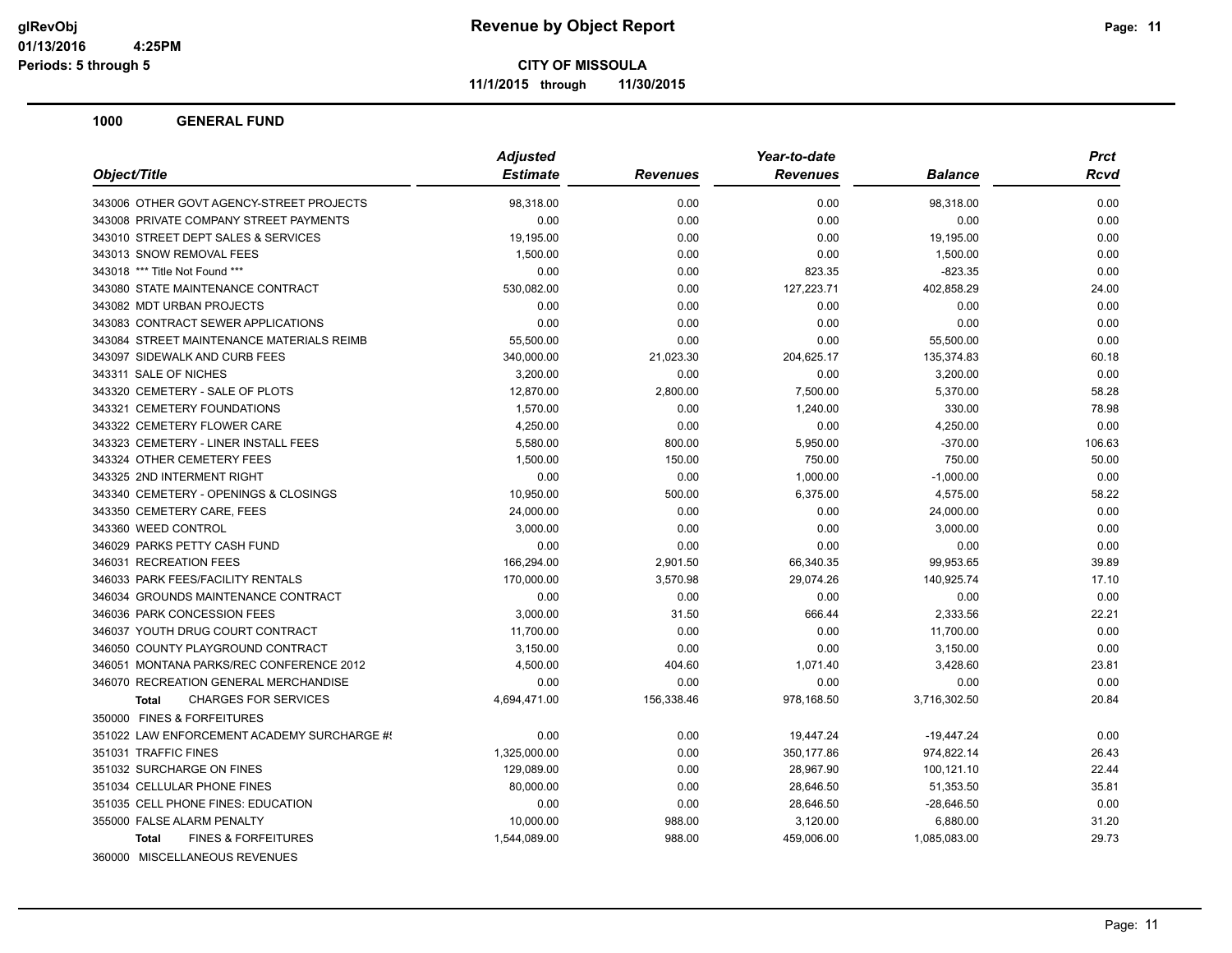**11/1/2015 through 11/30/2015**

|                                               | <b>Adjusted</b> |                 | Year-to-date    |                | <b>Prct</b> |
|-----------------------------------------------|-----------------|-----------------|-----------------|----------------|-------------|
| Object/Title                                  | <b>Estimate</b> | <b>Revenues</b> | <b>Revenues</b> | <b>Balance</b> | Rcvd        |
| 360000 MISCELLANEOUS REVENUES                 | 0.00            | 0.00            | 0.00            | 0.00           | 0.00        |
| 360001 COPIES                                 | 2,200.00        | 39.50           | 789.00          | 1,411.00       | 35.86       |
| 360002 PHONES                                 | 0.00            | 0.00            | 0.00            | 0.00           | 0.00        |
| 360003 MMIA REIMBURSEMENT-ATTORNEY            | 0.00            | 0.00            | 101.42          | $-101.42$      | 0.00        |
| 360010 MISCELLANEOUS                          | 15,000.00       | $-3,823.37$     | 4,590.62        | 10,409.38      | 30.60       |
| 360011 ENERGY REBATES FOR COMPUTER UPGRADES   | 0.00            | 0.00            | 0.00            | 0.00           | 0.00        |
| 360050 OVER/SHORT                             | 0.00            | 0.00            | 0.00            | 0.00           | 0.00        |
| 360100 REFUNDS                                | 200.00          | 0.00            | 0.00            | 200.00         | 0.00        |
| 362000 OTHER MISCELLANEOUS REVENUE            | 8,000.00        | 0.00            | 0.00            | 8,000.00       | 0.00        |
| 362001 MUNICIPAL COURT BAD CHECK CHARGES      | 0.00            | 0.00            | 0.00            | 0.00           | 0.00        |
| 362002 BAD CHECK CHARGES                      | 500.00          | 30.00           | 135.00          | 365.00         | 27.00       |
| 362003 US BANK FEE REIMBURSEMENT              | 0.00            | 0.00            | 0.00            | 0.00           | 0.00        |
| 362004 URD III FACADE IMPROVEMENT LOAN REC    | 0.00            | 0.00            | 0.00            | 0.00           | 0.00        |
| 362011 SALE OF UNCLAIMED PROPERTY             | 0.00            | 0.00            | 0.00            | 0.00           | 0.00        |
| 362012 REC/GREEN TAG PROGRAM                  | 300.00          | 0.00            | 0.00            | 300.00         | 0.00        |
| 364012 SALE OF SURPLUS PROPERTY               | 40,000.00       | 0.00            | 0.00            | 40,000.00      | 0.00        |
| 364040 INSURANCE AND DAMAGE RECOVERY          | 40,000.00       | 389.45          | 1,802.86        | 38,197.14      | 4.51        |
| 364041 WORKERS COMPENSATION REIMBURSEMENT     | 2,500.00        | 0.00            | 0.00            | 2,500.00       | 0.00        |
| 364042 EXPENDITURE REIMBURSEMENTS             | 1,200.00        | 0.00            | 0.00            | 1,200.00       | 0.00        |
| 364043 RATTLESNAKE CORRIDOR REIMBURSEMENT     | 10,000.00       | 0.00            | 2,860.00        | 7,140.00       | 28.60       |
| 364044 EMERGENCY RESPONSE REIMBURSEMENT       | 50,000.00       | 0.00            | 0.00            | 50,000.00      | 0.00        |
| 364047 MMIA EXPENDITURE REIMBURSEMENT         | 0.00            | 0.00            | 0.00            | 0.00           | 0.00        |
| 364051 DOT RADAR GRANT                        | 0.00            | 0.00            | 0.00            | 0.00           | 0.00        |
| 364053 EXPENDITURE REIMB-FIRE SERVICES        | 0.00            | 0.00            | 0.00            | 0.00           | 0.00        |
| 364060 REIMB LETTER OF CREDIT-709 PARKVIEW    | 0.00            | 0.00            | 0.00            | 0.00           | 0.00        |
| 364061 REIMB LETTER OF CREDIT-LINNEA LANE     | 0.00            | 0.00            | 0.00            | 0.00           | 0.00        |
| 365000 DONATIONS                              | 0.00            | 0.00            | 0.00            | 0.00           | 0.00        |
| 365003 DONATIONS - SMOKE ALARMS               | 0.00            | 0.00            | 0.00            | 0.00           | 0.00        |
| 365004 GRANT CR TRAIL ASSN DONATION           | 0.00            | 0.00            | 0.00            | 0.00           | 0.00        |
| 365015 DONATIONS - COMBAT CHALLENGE           | 0.00            | 0.00            | 0.00            | 0.00           | 0.00        |
| 365016 LOCAL MATCH MDT                        | 0.00            | 0.00            | 0.00            | 0.00           | 0.00        |
| 365017 LOCAL MATCH TRANSIT                    | 0.00            | 0.00            | 0.00            | 0.00           | 0.00        |
| 365018 DONATIONS - THERMAL IMAGING            | 0.00            | 0.00            | 0.00            | 0.00           | 0.00        |
| 365021 COMBAT CHALLENGE DONATIONS             | 0.00            | 0.00            | 0.00            | 0.00           | 0.00        |
| 365022 NEIGHBORHOOD COUNCIL DONATIONS         | 0.00            | 0.00            | 0.00            | 0.00           | 0.00        |
| 368000 SALE OF COINS                          | 0.00            | 0.00            | 0.00            | 0.00           | 0.00        |
| 368001 SALE OF POLICE PROMOTIONS              | 0.00            | 0.00            | 0.00            | 0.00           | 0.00        |
| 368002 SALE OF FIRE PROMOTIONS                | 0.00            | 0.00            | 0.00            | 0.00           | 0.00        |
| <b>MISCELLANEOUS REVENUES</b><br><b>Total</b> | 169,900.00      | $-3,364.42$     | 10,278.90       | 159,621.10     | 6.05        |
| 370000 INVESTMENTS & ROYALTY EARNINGS         |                 |                 |                 |                |             |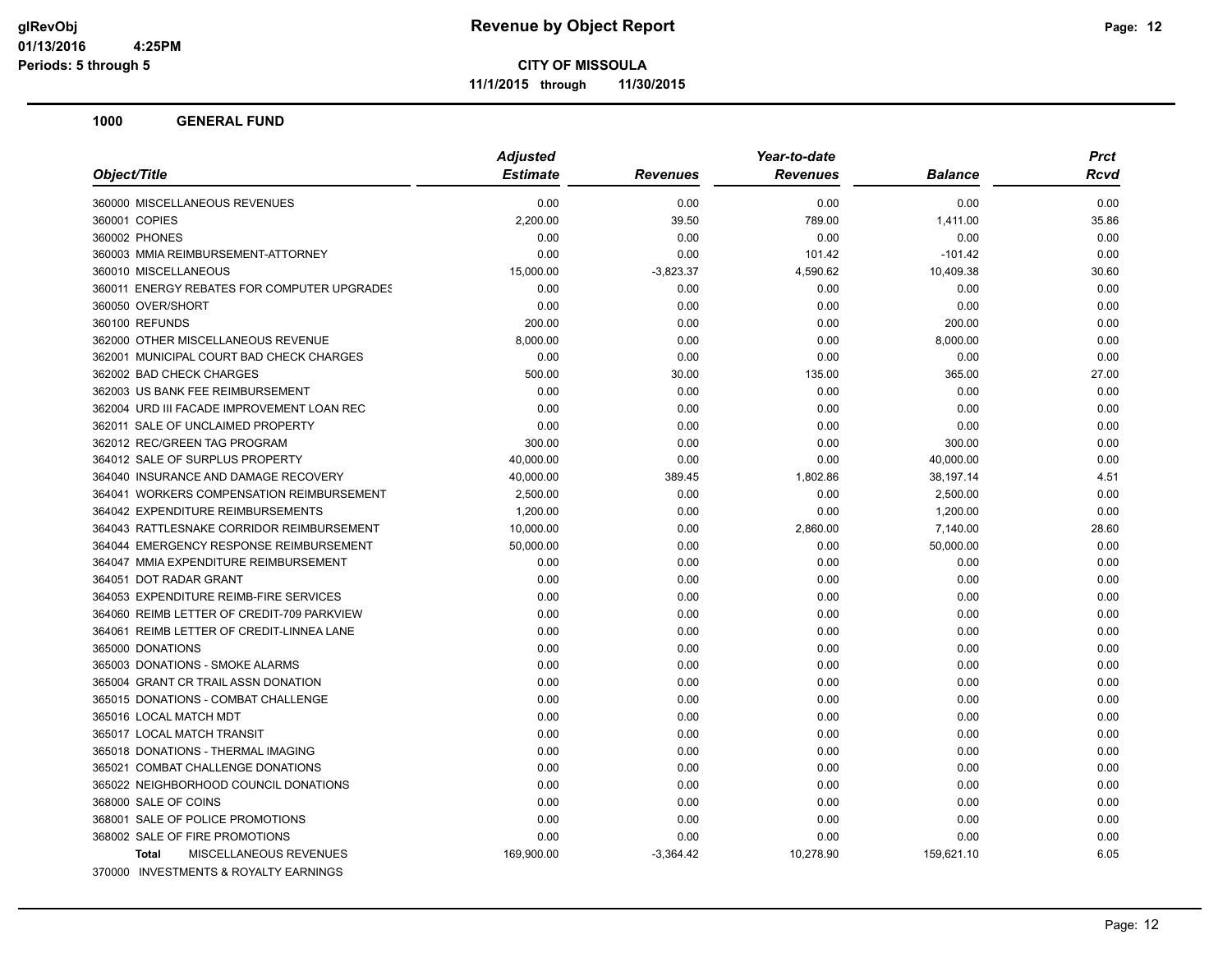**11/1/2015 through 11/30/2015**

|                                                           | <b>Adjusted</b> |                 | Year-to-date    |                | <b>Prct</b> |
|-----------------------------------------------------------|-----------------|-----------------|-----------------|----------------|-------------|
| Object/Title                                              | <b>Estimate</b> | <b>Revenues</b> | <b>Revenues</b> | <b>Balance</b> | <b>Rcvd</b> |
| 371010 INTEREST ON INVESTMENTS                            | 3,500.00        | 275.11          | 688.85          | 2,811.15       | 19.68       |
| 371020 GAIN/LOSS IN MARKET VALUE OF INVESTMENT            | 0.00            | 0.00            | 0.00            | 0.00           | 0.00        |
| <b>INVESTMENTS &amp; ROYALTY EARNINGS</b><br><b>Total</b> | 3,500.00        | 275.11          | 688.85          | 2,811.15       | 19.68       |
| 380000 OTHER FINANCING SOURCES                            |                 |                 |                 |                |             |
| 381070 PROCEEDS FROM NOTES/LOANS/INTERCAP                 | 0.00            | 0.00            | 0.00            | 0.00           | 0.00        |
| 381090 PROCEEDS FROM CAPITAL LEASE                        | 0.00            | 260,875.00      | 260,875.00      | -260,875.00    | 0.00        |
| 382010 SALE OF FIXED ASSETS                               | 0.00            | 0.00            | 0.00            | 0.00           | 0.00        |
| 383000 OPERATING TRANSFERS                                | 0.00            | 0.00            | 0.00            | 0.00           | 0.00        |
| 383001 TRANS FR FLUSHING DISTRICT                         | 27,281.00       | 0.00            | 0.00            | 27,281.00      | 0.00        |
| 383002 TRANS FR GAS TAX                                   | 564,000.00      | 0.00            | 0.00            | 564,000.00     | 0.00        |
| 383003 TRANS FR COMPREHENSIVE INSURANCE LEVY              | 0.00            | 0.00            | 0.00            | 0.00           | 0.00        |
| 383004 TRANS FR EMPLOYEE HEALTH INSURANCE LEV             | 4,409,908.00    | 0.00            | 0.00            | 4,409,908.00   | 0.00        |
| 383007 TRANS FR CABLE FRANCHISE                           | 251,433.00      | 0.00            | 0.00            | 251,433.00     | 0.00        |
| 383008 TRANS FR RUSSELL PARK DISTRICT                     | 0.00            | 0.00            | 0.00            | 0.00           | 0.00        |
| 383009 TRANS FR TITLE I                                   | 0.00            | 0.00            | 0.00            | 0.00           | 0.00        |
| 383010 TRANS FR CIP                                       | 0.00            | 0.00            | 0.00            | 0.00           | 0.00        |
| 383011 TRANS FR SID REVOLVING                             | 100,000.00      | 0.00            | 0.00            | 100,000.00     | 0.00        |
| 383014 TRANS FR MRA                                       | 0.00            | 0.00            | 0.00            | 0.00           | 0.00        |
| 383015 TRANS FR MPC                                       | 0.00            | 0.00            | 0.00            | 0.00           | 0.00        |
| 383017 TRANS FR BUILDING                                  | 0.00            | 0.00            | 0.00            | 0.00           | 0.00        |
| 383018 TRANS FR WILLOWWOOD PARK DISTRICT                  | 0.00            | 0.00            | 0.00            | 0.00           | 0.00        |
| 383020 TRANS FR CEMETERY CARE                             | 9,545.00        | 0.00            | 0.00            | 9,545.00       | 0.00        |
| 383021 TRANS FR P&R TRAILS DEVLP                          | 50,000.00       | 0.00            | 0.00            | 50,000.00      | 0.00        |
| 383024 TRANS FR SEWER CLEARING                            | 0.00            | 0.00            | 0.00            | 0.00           | 0.00        |
| 383027 TRANS FR URD                                       | 0.00            | 0.00            | 0.00            | 0.00           | 0.00        |
| 383028 TRANS FROM GF FOR HEALTH RESERVE                   | 0.00            | 0.00            | 0.00            | 0.00           | 0.00        |
| 383046 TRANS FR PARKS MAINTENANCE DIST                    | 0.00            | 0.00            | 0.00            | 0.00           | 0.00        |
| 383047 TRANS FR STREET MAINTENANCE DISTRICT               | 0.00            | 0.00            | 0.00            | 0.00           | 0.00        |
| 383050 TRANSFER FROM IMPACT FEES                          | 0.00            | 0.00            | 0.00            | 0.00           | 0.00        |
| 383065 TRANSFER FROM WWTF                                 | 0.00            | 0.00            | 0.00            | 0.00           | 0.00        |
| OTHER FINANCING SOURCES<br><b>Total</b>                   | 5,412,167.00    | 260,875.00      | 260,875.00      | 5,151,292.00   | 4.82        |
| 390000 INTERNAL SERVICES                                  |                 |                 |                 |                |             |
| 399999 NEW REQUESTS FUNDING                               | 0.00            | 0.00            | 0.00            | 0.00           | 0.00        |
| <b>INTERNAL SERVICES</b><br><b>Total</b>                  | 0.00            | 0.00            | 0.00            | 0.00           | 0.00        |
| <b>GENERAL FUND</b><br><b>Total</b>                       | 49,969,211.00   | 727,179.98      | 5,400,658.18    | 44,568,552.82  | 10.81       |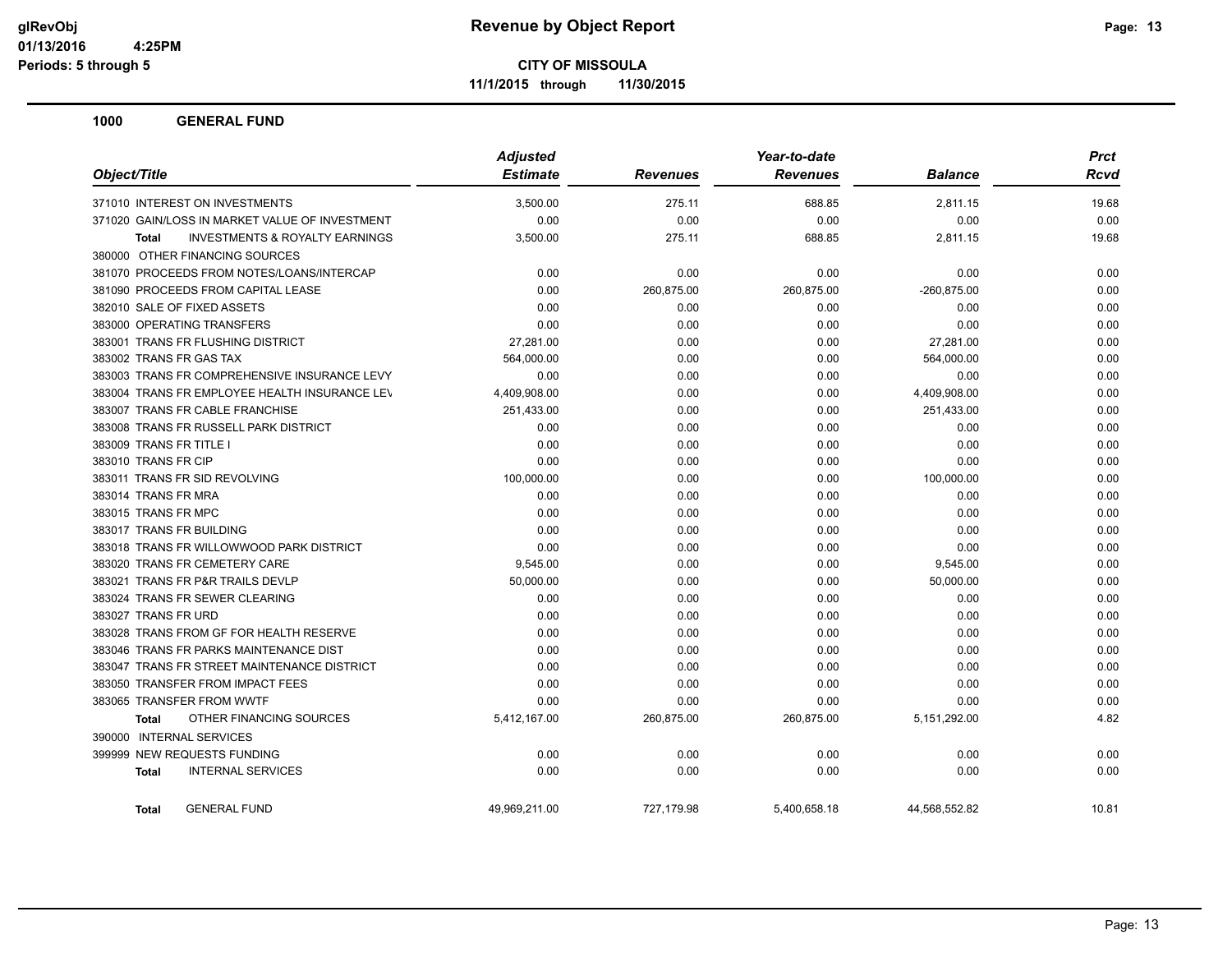**11/1/2015 through 11/30/2015**

# **1211 PARK ACQUISITION & DEVELOPMENT**

### **1211 PARK ACQUISITION & DEVELOPMENT**

|                                                           | <b>Adjusted</b> |                 | Year-to-date    |                | <b>Prct</b> |
|-----------------------------------------------------------|-----------------|-----------------|-----------------|----------------|-------------|
| Object/Title                                              | <b>Estimate</b> | <b>Revenues</b> | <b>Revenues</b> | <b>Balance</b> | <b>Rcvd</b> |
| 340000 CHARGES FOR SERVICES                               |                 |                 |                 |                |             |
| 346080 PAYMENT IN LIEU OF PARKS                           | 213,578.00      | 0.00            | 0.00            | 213.578.00     | 0.00        |
| 346082 HIGH PARK EASEMENT EXCHANGE                        | 0.00            | 0.00            | 0.00            | 0.00           | 0.00        |
| <b>CHARGES FOR SERVICES</b><br>Total                      | 213,578.00      | 0.00            | 0.00            | 213,578.00     | 0.00        |
| MISCELLANEOUS REVENUES<br>360000                          |                 |                 |                 |                |             |
| 360010 MISCELLANEOUS                                      | 0.00            | 0.00            | 10.00           | $-10.00$       | 0.00        |
| 360016 LAFRAY PARK DONATIONS                              | 0.00            | 0.00            | 0.00            | 0.00           | 0.00        |
| 360017 PARK PLANS FORFEITURE                              | 0.00            | 0.00            | 210.00          | $-210.00$      | 0.00        |
| 360020 GREENOUGH PARK ENCROACHMENTS                       | 0.00            | 0.00            | 0.00            | 0.00           | 0.00        |
| 365102 RECREATION YOUTH & ADULT SPORTS                    | 0.00            | 0.00            | 0.00            | 0.00           | 0.00        |
| MISCELLANEOUS REVENUES<br><b>Total</b>                    | 0.00            | 0.00            | 220.00          | $-220.00$      | 0.00        |
| <b>INVESTMENTS &amp; ROYALTY EARNINGS</b><br>370000       |                 |                 |                 |                |             |
| 371010 INTEREST ON INVESTMENTS                            | 0.00            | 0.00            | 0.00            | 0.00           | 0.00        |
| 371020 GAIN/LOSS IN MARKET VALUE OF INVESTMENTS           | 0.00            | 0.00            | 0.00            | 0.00           | 0.00        |
| <b>INVESTMENTS &amp; ROYALTY EARNINGS</b><br><b>Total</b> | 0.00            | 0.00            | 0.00            | 0.00           | 0.00        |
| OTHER FINANCING SOURCES<br>380000                         |                 |                 |                 |                |             |
| 383000 OPERATING TRANSFERS                                | 0.00            | 0.00            | 0.00            | 0.00           | 0.00        |
| 383029 TRANS FR GENERAL                                   | 0.00            | 0.00            | 0.00            | 0.00           | 0.00        |
| OTHER FINANCING SOURCES<br><b>Total</b>                   | 0.00            | 0.00            | 0.00            | 0.00           | 0.00        |
| PARK ACQUISITION & DEVELOPMENT<br><b>Total</b>            | 213.578.00      | 0.00            | 220.00          | 213.358.00     | 0.10        |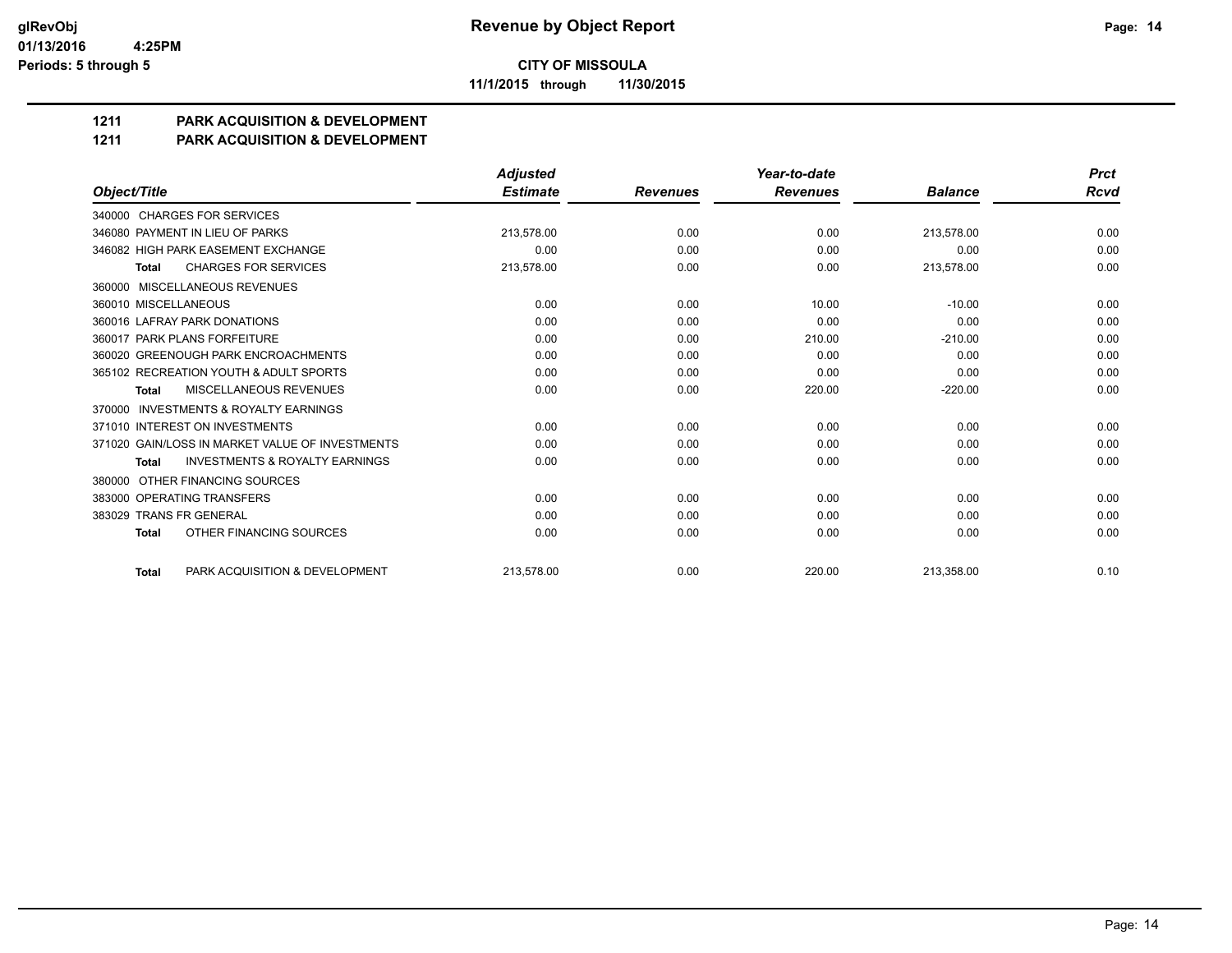**11/1/2015 through 11/30/2015**

# **1211 PARK ACQUISITION & DEVELOPMENT**

|                                                           | <b>Adjusted</b> |                 | Year-to-date    |                | <b>Prct</b> |
|-----------------------------------------------------------|-----------------|-----------------|-----------------|----------------|-------------|
| Object/Title                                              | <b>Estimate</b> | <b>Revenues</b> | <b>Revenues</b> | <b>Balance</b> | Rcvd        |
| 340000 CHARGES FOR SERVICES                               |                 |                 |                 |                |             |
| 346080 PAYMENT IN LIEU OF PARKS                           | 213,578.00      | 0.00            | 0.00            | 213,578.00     | 0.00        |
| 346082 HIGH PARK EASEMENT EXCHANGE                        | 0.00            | 0.00            | 0.00            | 0.00           | 0.00        |
| <b>CHARGES FOR SERVICES</b><br>Total                      | 213,578.00      | 0.00            | 0.00            | 213,578.00     | 0.00        |
| 360000 MISCELLANEOUS REVENUES                             |                 |                 |                 |                |             |
| 360010 MISCELLANEOUS                                      | 0.00            | 0.00            | 10.00           | $-10.00$       | 0.00        |
| 360016 LAFRAY PARK DONATIONS                              | 0.00            | 0.00            | 0.00            | 0.00           | 0.00        |
| 360017 PARK PLANS FORFEITURE                              | 0.00            | 0.00            | 210.00          | $-210.00$      | 0.00        |
| 360020 GREENOUGH PARK ENCROACHMENTS                       | 0.00            | 0.00            | 0.00            | 0.00           | 0.00        |
| 365102 RECREATION YOUTH & ADULT SPORTS                    | 0.00            | 0.00            | 0.00            | 0.00           | 0.00        |
| <b>MISCELLANEOUS REVENUES</b><br>Total                    | 0.00            | 0.00            | 220.00          | $-220.00$      | 0.00        |
| <b>INVESTMENTS &amp; ROYALTY EARNINGS</b><br>370000       |                 |                 |                 |                |             |
| 371010 INTEREST ON INVESTMENTS                            | 0.00            | 0.00            | 0.00            | 0.00           | 0.00        |
| 371020 GAIN/LOSS IN MARKET VALUE OF INVESTMENT            | 0.00            | 0.00            | 0.00            | 0.00           | 0.00        |
| <b>INVESTMENTS &amp; ROYALTY EARNINGS</b><br><b>Total</b> | 0.00            | 0.00            | 0.00            | 0.00           | 0.00        |
| 380000 OTHER FINANCING SOURCES                            |                 |                 |                 |                |             |
| 383000 OPERATING TRANSFERS                                | 0.00            | 0.00            | 0.00            | 0.00           | 0.00        |
| 383029 TRANS FR GENERAL                                   | 0.00            | 0.00            | 0.00            | 0.00           | 0.00        |
| OTHER FINANCING SOURCES<br><b>Total</b>                   | 0.00            | 0.00            | 0.00            | 0.00           | 0.00        |
| PARK ACQUISITION & DEVELOPMENT<br><b>Total</b>            | 213,578.00      | 0.00            | 220.00          | 213,358.00     | 0.10        |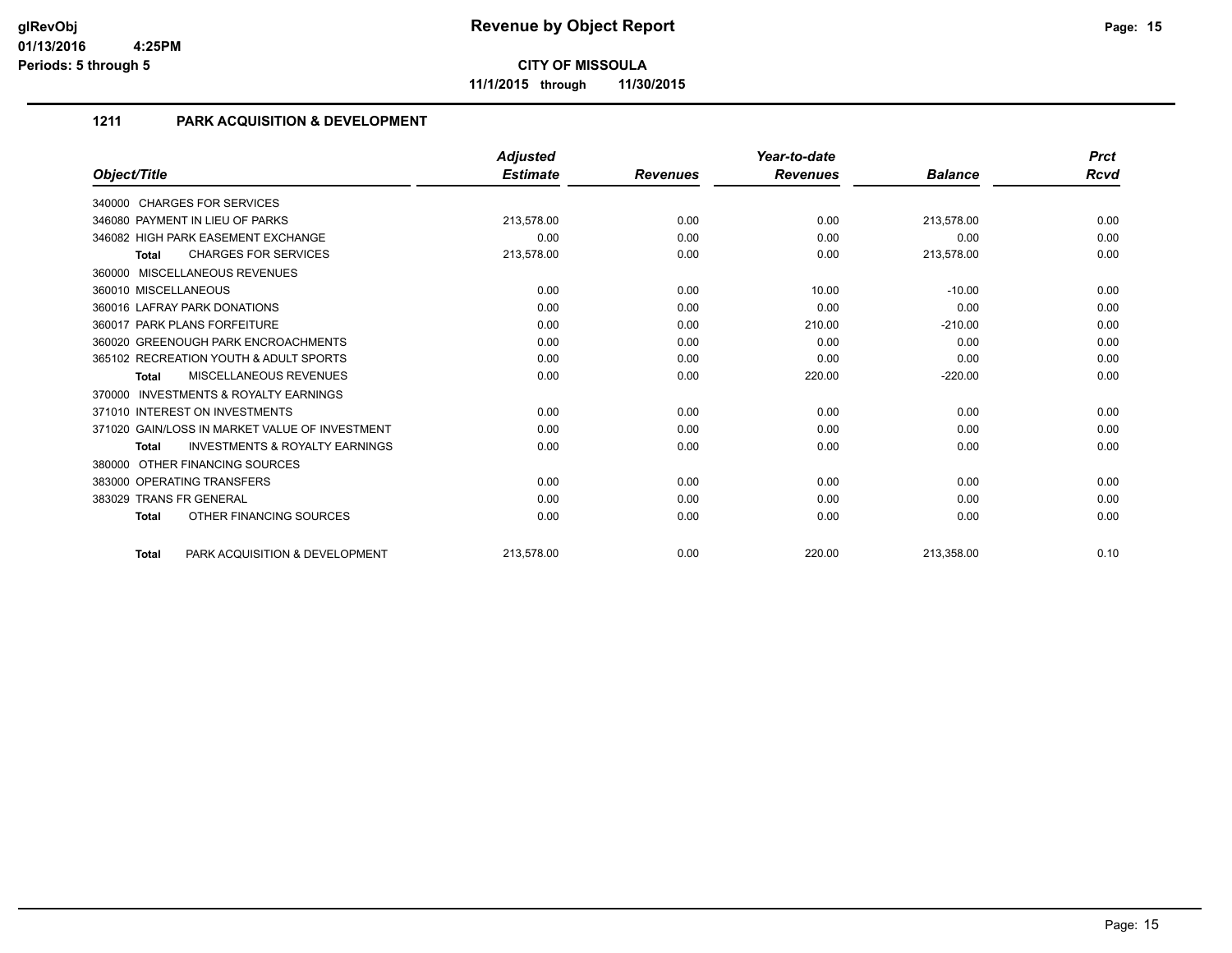**11/1/2015 through 11/30/2015**

**1212 PARK ENTERPRISE FUND**

**1212 PARK ENTERPRISE FUND**

|                                                           | <b>Adjusted</b> |                 | Year-to-date    |                | <b>Prct</b> |
|-----------------------------------------------------------|-----------------|-----------------|-----------------|----------------|-------------|
| Object/Title                                              | <b>Estimate</b> | <b>Revenues</b> | <b>Revenues</b> | <b>Balance</b> | <b>Rcvd</b> |
| 340000 CHARGES FOR SERVICES                               |                 |                 |                 |                |             |
| 346000 FEES                                               | 220,000.00      | 1,063.52        | 19,843.29       | 200,156.71     | 9.02        |
| 346001 TENNIS FEE                                         | 0.00            | 0.00            | 1,410.00        | $-1,410.00$    | 0.00        |
| 346030 SWIMMING POOL FEES                                 | 0.00            | 0.00            | 750.00          | $-750.00$      | 0.00        |
| 346040 MCCORMICK SWIMMING POOL                            | 0.00            | 0.00            | 0.00            | 0.00           | 0.00        |
| 346056 PICNIC SITE FEES                                   | 0.00            | 0.00            | 0.00            | 0.00           | 0.00        |
| 346060 CURRENTS SWIMMING FACILITY                         | 0.00            | 0.00            | 0.00            | 0.00           | 0.00        |
| <b>CHARGES FOR SERVICES</b><br>Total                      | 220,000.00      | 1,063.52        | 22,003.29       | 197,996.71     | 10.00       |
| MISCELLANEOUS REVENUES<br>360000                          |                 |                 |                 |                |             |
| 360010 MISCELLANEOUS                                      | 0.00            | 0.00            | 0.00            | 0.00           | 0.00        |
| <b>MISCELLANEOUS REVENUES</b><br><b>Total</b>             | 0.00            | 0.00            | 0.00            | 0.00           | 0.00        |
| <b>INVESTMENTS &amp; ROYALTY EARNINGS</b><br>370000       |                 |                 |                 |                |             |
| 371010 INTEREST ON INVESTMENTS                            | 0.00            | 0.00            | 0.00            | 0.00           | 0.00        |
| 371020 GAIN/LOSS IN MARKET VALUE OF INVESTMENTS           | 0.00            | 0.00            | 0.00            | 0.00           | 0.00        |
| <b>INVESTMENTS &amp; ROYALTY EARNINGS</b><br><b>Total</b> | 0.00            | 0.00            | 0.00            | 0.00           | 0.00        |
| PARK ENTERPRISE FUND<br><b>Total</b>                      | 220,000.00      | 1,063.52        | 22,003.29       | 197,996.71     | 10.00       |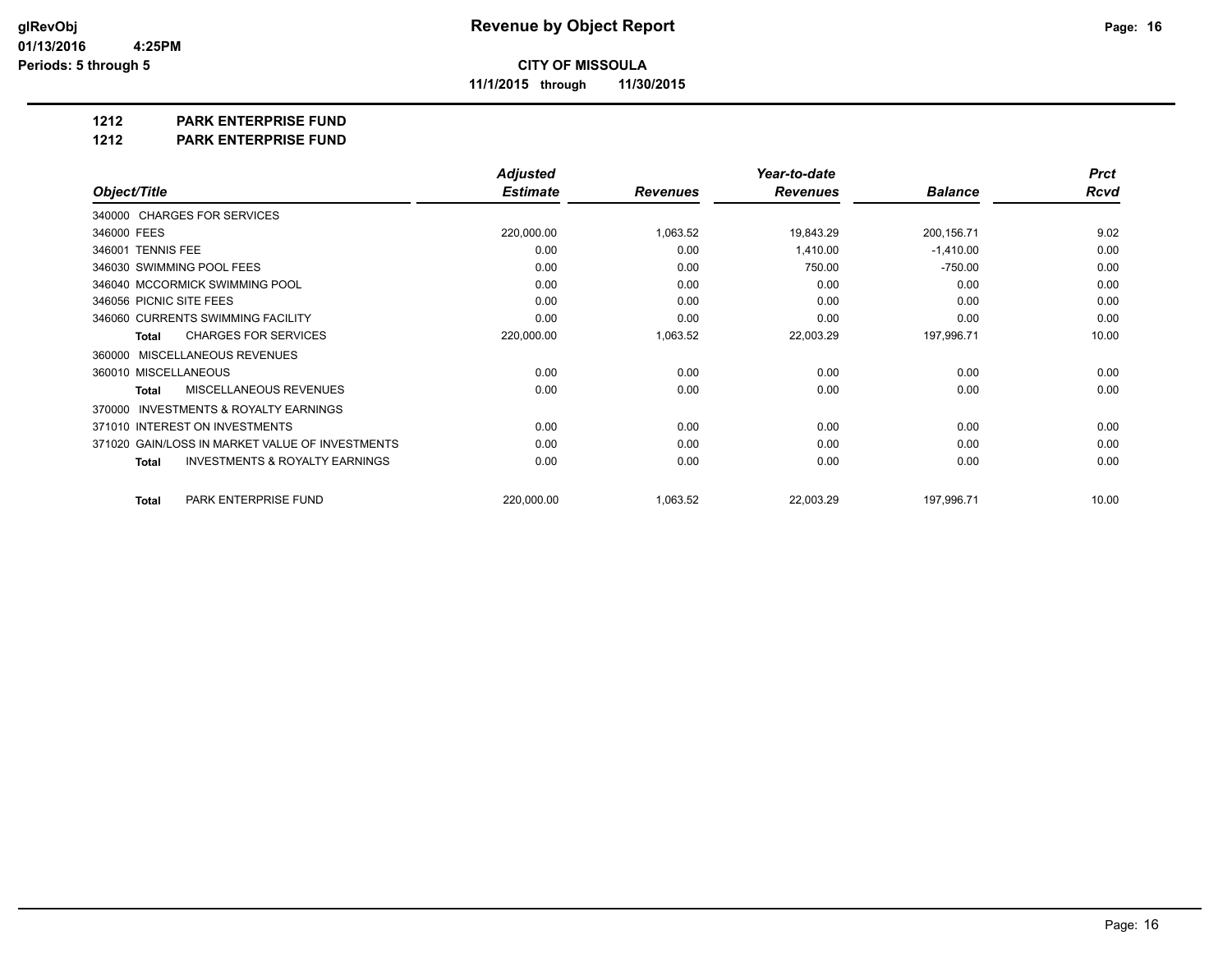**11/1/2015 through 11/30/2015**

### **1212 PARK ENTERPRISE FUND**

|                                                           | <b>Adjusted</b> |                 | Year-to-date    |                | <b>Prct</b> |
|-----------------------------------------------------------|-----------------|-----------------|-----------------|----------------|-------------|
| Object/Title                                              | <b>Estimate</b> | <b>Revenues</b> | <b>Revenues</b> | <b>Balance</b> | <b>Rcvd</b> |
| 340000 CHARGES FOR SERVICES                               |                 |                 |                 |                |             |
| 346000 FEES                                               | 220,000.00      | 1,063.52        | 19,843.29       | 200,156.71     | 9.02        |
| 346001 TENNIS FEE                                         | 0.00            | 0.00            | 1,410.00        | $-1,410.00$    | 0.00        |
| 346030 SWIMMING POOL FEES                                 | 0.00            | 0.00            | 750.00          | $-750.00$      | 0.00        |
| 346040 MCCORMICK SWIMMING POOL                            | 0.00            | 0.00            | 0.00            | 0.00           | 0.00        |
| 346056 PICNIC SITE FEES                                   | 0.00            | 0.00            | 0.00            | 0.00           | 0.00        |
| 346060 CURRENTS SWIMMING FACILITY                         | 0.00            | 0.00            | 0.00            | 0.00           | 0.00        |
| <b>CHARGES FOR SERVICES</b><br><b>Total</b>               | 220,000.00      | 1,063.52        | 22,003.29       | 197,996.71     | 10.00       |
| 360000 MISCELLANEOUS REVENUES                             |                 |                 |                 |                |             |
| 360010 MISCELLANEOUS                                      | 0.00            | 0.00            | 0.00            | 0.00           | 0.00        |
| <b>MISCELLANEOUS REVENUES</b><br><b>Total</b>             | 0.00            | 0.00            | 0.00            | 0.00           | 0.00        |
| INVESTMENTS & ROYALTY EARNINGS<br>370000                  |                 |                 |                 |                |             |
| 371010 INTEREST ON INVESTMENTS                            | 0.00            | 0.00            | 0.00            | 0.00           | 0.00        |
| 371020 GAIN/LOSS IN MARKET VALUE OF INVESTMENT            | 0.00            | 0.00            | 0.00            | 0.00           | 0.00        |
| <b>INVESTMENTS &amp; ROYALTY EARNINGS</b><br><b>Total</b> | 0.00            | 0.00            | 0.00            | 0.00           | 0.00        |
| PARK ENTERPRISE FUND<br><b>Total</b>                      | 220,000.00      | 1,063.52        | 22,003.29       | 197,996.71     | 10.00       |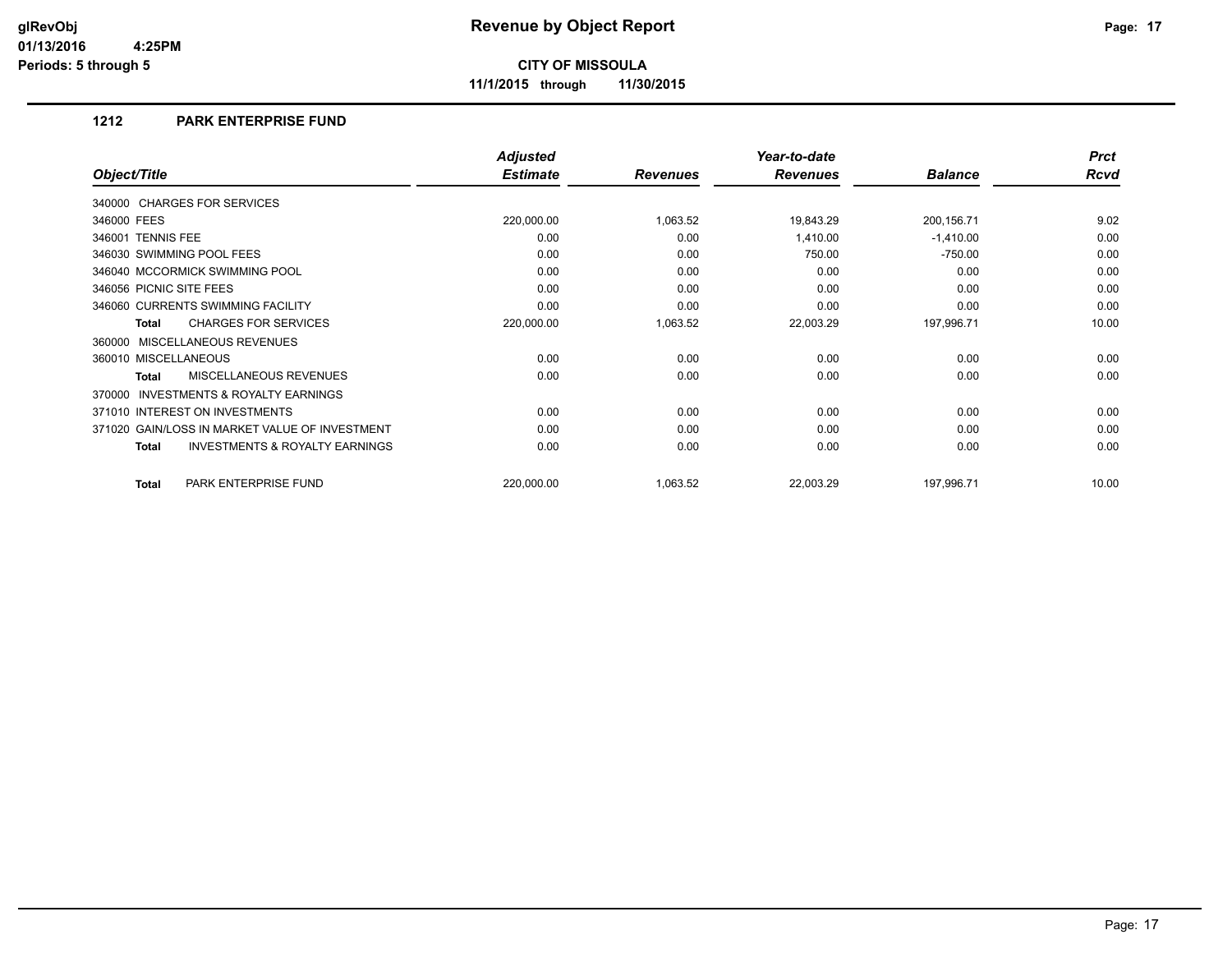**11/1/2015 through 11/30/2015**

**1216 PARKS & REC TRAILS, DEV 1216 PARKS & REC TRAILS, DEV**

*Object/Title Adjusted Estimate Revenues Year-to-date Revenues Balance Prct Rcvd* 330000 INTERGOVERNMENTAL REVENUES 331013 NORTHSIDE PED BRIDGE ARRA GRANT 0.00 0.00 0.00 0.00 0.00 331014 WHITE PINE PLAYGROUND-CDBG GRANT 158,650.00 0.00 158,650.00 0.00 0 334025 COUNTY WEED 15,000.00 572.23 639.73 14,360.27 4.26 334026 FOREST HEALTH GRANT 0.00 0.00 0.00 0.00 0.00 334028 DEPT OF AG INTERN GRANT 0.00 0.00 0.00 0.00 0.00 334121 DNRC GRANT 59,000.00 0.00 30,000.00 29,000.00 50.85 334125 FWP GRANT 90,000.00 0.00 0.00 90,000.00 0.00 334251 RTP/TAP STATE GRANTS 0.00 5,000.00 5,000.00 -5,000.00 0.00 336023 STATE CONTRIB. - PERS 0.00 0.00 0.00 0.00 0.00 0.00 3.79 -3.79 -3.79 0.00 **Total** INTERGOVERNMENTAL REVENUES 322,650.00 5,572.23 35,643.52 287,006.48 11.05 340000 CHARGES FOR SERVICES 343036 \*\*\* Title Not Found \*\*\* 0.00 0.00 0.00 0.00 0.00 343302 PARKS SOIL PROJECT 0.00 0.00 0.00 0.00 0.00 346034 GROUNDS MAINTENANCE CONTRACT 0.00 0.00 0.00 0.00 0.00 346052 PLAYGROUND SAFETY TRAINING 0.00 21.65 10,501.65 -10,501.65 0.00 346055 COUNTY PARK SUPPORT 0.00 0.00 0.00 0.00 0.00 **Total** CHARGES FOR SERVICES 0.00 21.65 10,501.65 -10,501.65 0.00 360000 MISCELLANEOUS REVENUES 360000 MISCELLANEOUS REVENUES 25,000.00 0.00 0.00 25,000.00 0.00 360010 MISCELLANEOUS 0.00 0.00 0.00 0.00 0.00 361000 RATTLESNAKE LAND LEASES 1,100.00 0.00 0.00 1,100.00 0.00 361003 CARAS PARK CONCERT REVENUE 0.00 0.00 0.00 0.00 0.00 364040 INSURANCE AND DAMAGE RECOVERY 0.00 0.00 290.48 -290.48 0.00 365000 DONATIONS 0.00 0.00 0.00 0.00 0.00 365001 \*\*\* Title Not Found \*\*\* 0.00 2,800.00 2,800.00 -2,800.00 0.00 365002 OTHER RECREATION DONATIONS 70,000.00 0.00 6,416.75 63,583.25 9.17 365003 DONATIONS - SMOKE ALARMS 0.00 0.00 0.00 0.00 0.00 365004 GRANT CR TRAIL ASSN DONATION 0.00 0.00 0.00 0.00 0.00 365005 DONATIONS - ARCO 157,270.00 15,000.00 15,000.00 142,270.00 9.54 365009 DONATIONS - BASKETBALL/TENNIS COURT 65,000.00 0.00 7,000.00 58,000.00 10.77 365019 PARKS DONATIONS 150,000.00 158.48 9,134.78 140,865.22 6.09 365020 OPEN SPACE DONATIONS 10,000.00 0.00 25.00 9,975.00 0.25 365100 RECREATION OUTDOOR 30,000.00 0.00 3,216.00 26,784.00 10.72 365101 RECREATION SCHOLARSHIP 0.00 790.72 2,926.61 -2,926.61 0.00 365102 RECREATION YOUTH & ADULT SPORTS 60,000.00 0.00 8.00 59,992.00 0.01 365103 URBAN FORESTRY PROGRAMS 55,000.00 0.00 16,011.62 38,988.38 29.11 365109 CONSERVATION LANDS DONATIONS 0.00 0.00 0.00 0.00 0.00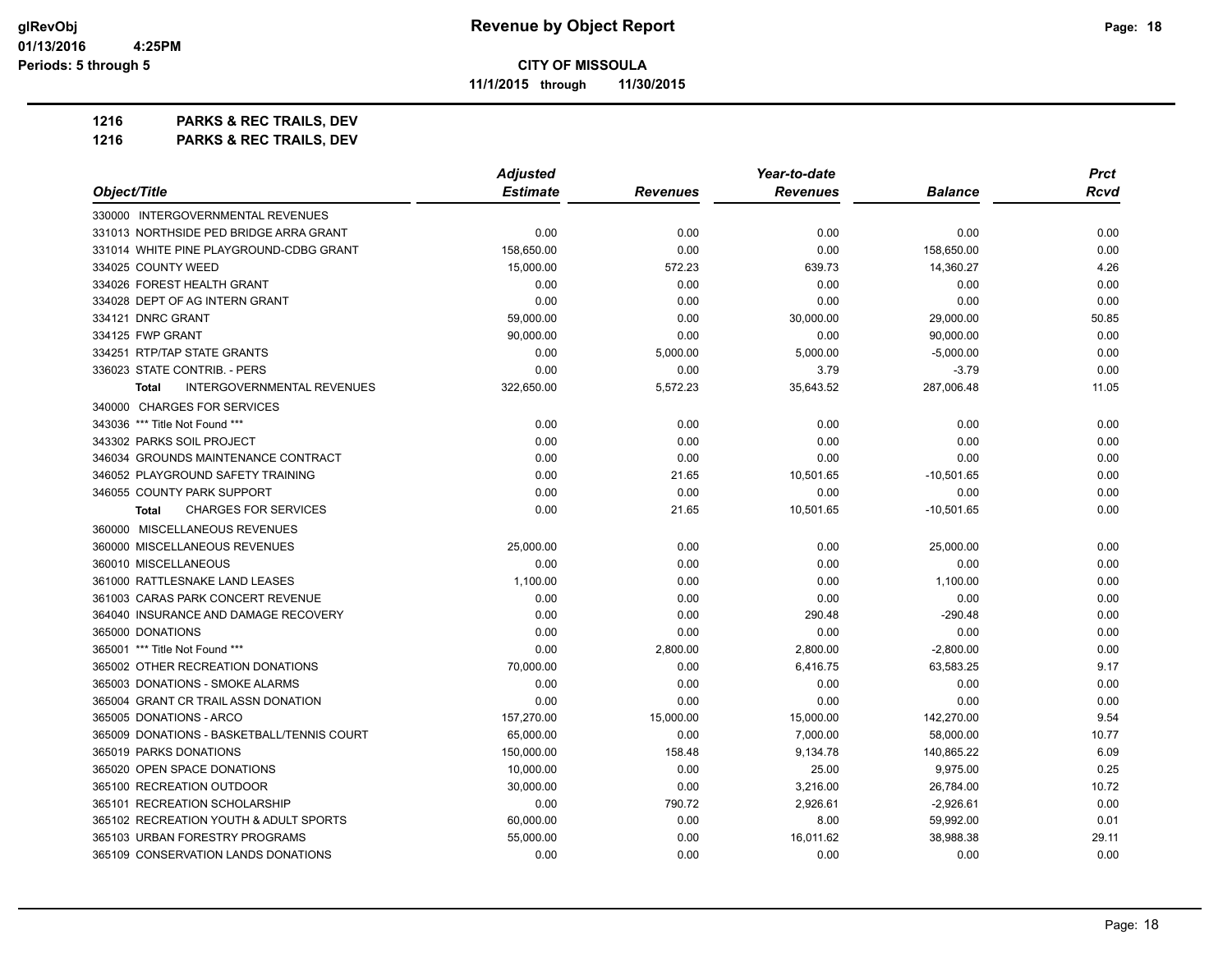**11/1/2015 through 11/30/2015**

**1216 PARKS & REC TRAILS, DEV 1216 PARKS & REC TRAILS, DEV**

| Object/Title                                       | <b>Adjusted</b><br><b>Estimate</b> | <b>Revenues</b> | Year-to-date<br><b>Revenues</b> | <b>Balance</b> | <b>Prct</b><br>Rcvd |
|----------------------------------------------------|------------------------------------|-----------------|---------------------------------|----------------|---------------------|
| <b>MISCELLANEOUS REVENUES</b><br>Total             | 623,370.00                         | 18.749.20       | 62,829.24                       | 560,540.76     | 10.08               |
| INVESTMENTS & ROYALTY EARNINGS<br>370000           |                                    |                 |                                 |                |                     |
| 371010 INTEREST ON INVESTMENTS                     | 0.00                               | 0.00            | 0.00                            | 0.00           | 0.00                |
| 371020 GAIN/LOSS IN MARKET VALUE OF INVESTMENTS    | 0.00                               | 0.00            | 0.00                            | 0.00           | 0.00                |
| <b>INVESTMENTS &amp; ROYALTY EARNINGS</b><br>Total | 0.00                               | 0.00            | 0.00                            | 0.00           | 0.00                |
| 380000 OTHER FINANCING SOURCES                     |                                    |                 |                                 |                |                     |
| 383000 OPERATING TRANSFERS                         | 10.000.00                          | 0.00            | 0.00                            | 10,000.00      | 0.00                |
| 383001 TRANS FR FLUSHING DISTRICT                  | 0.00                               | 0.00            | 0.00                            | 0.00           | 0.00                |
| 383026 TRANS FR CDBG                               | 0.00                               | 0.00            | 0.00                            | 0.00           | 0.00                |
| 383043 TRANSFERS FROM IMPACT FEES                  | 0.00                               | 0.00            | 0.00                            | 0.00           | 0.00                |
| OTHER FINANCING SOURCES<br><b>Total</b>            | 10,000.00                          | 0.00            | 0.00                            | 10,000.00      | 0.00                |
| <b>Total</b><br>PARKS & REC TRAILS, DEV            | 956.020.00                         | 24.343.08       | 108.974.41                      | 847.045.59     | 11.40               |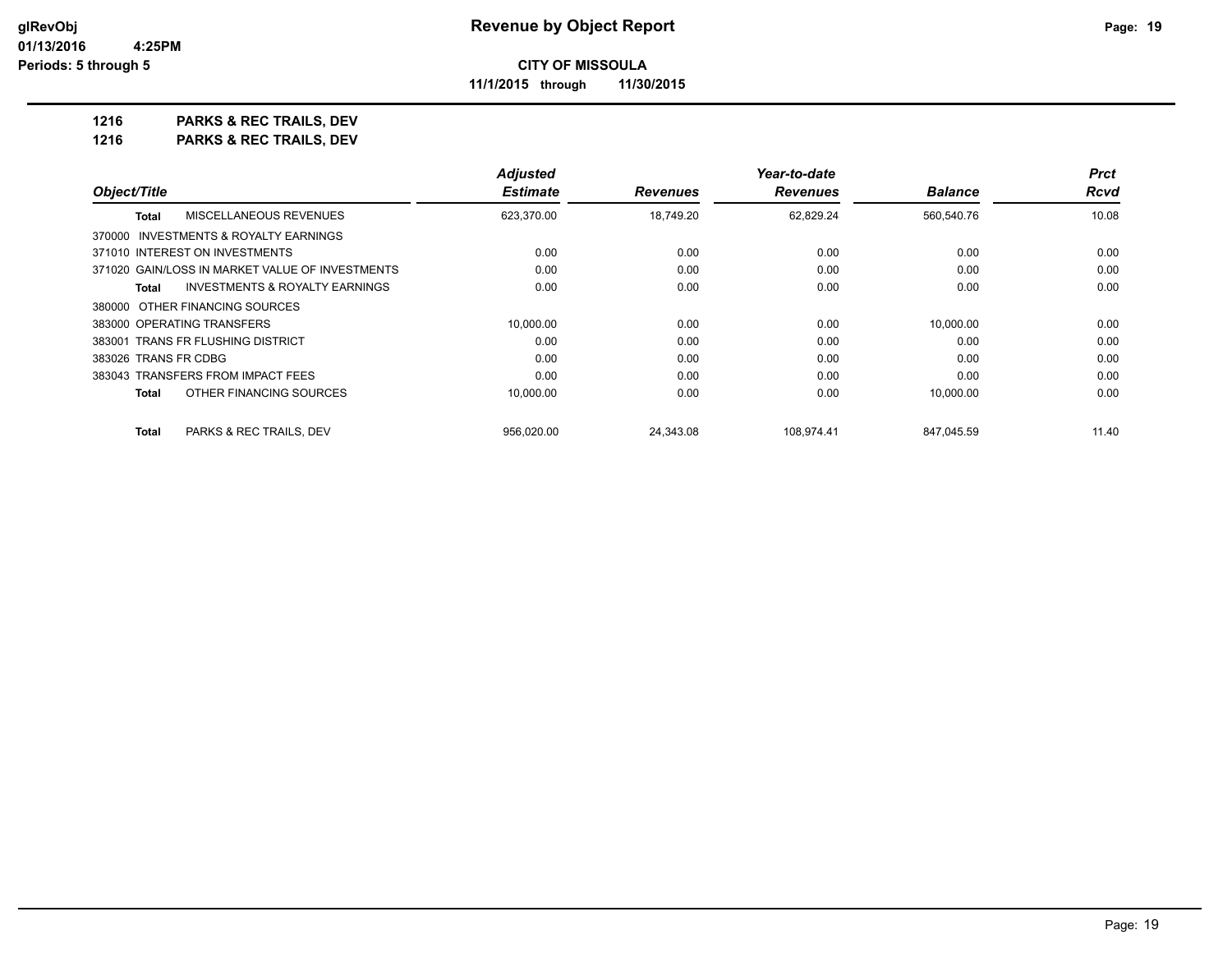**11/1/2015 through 11/30/2015**

### **1216 PARKS & REC TRAILS, DEV**

|                                                   | <b>Adjusted</b> |           | Year-to-date    |                | <b>Prct</b> |
|---------------------------------------------------|-----------------|-----------|-----------------|----------------|-------------|
| Object/Title                                      | <b>Estimate</b> | Revenues  | <b>Revenues</b> | <b>Balance</b> | Rcvd        |
| 330000 INTERGOVERNMENTAL REVENUES                 |                 |           |                 |                |             |
| 331013 NORTHSIDE PED BRIDGE ARRA GRANT            | 0.00            | 0.00      | 0.00            | 0.00           | 0.00        |
| 331014 WHITE PINE PLAYGROUND-CDBG GRANT           | 158,650.00      | 0.00      | 0.00            | 158,650.00     | 0.00        |
| 334025 COUNTY WEED                                | 15,000.00       | 572.23    | 639.73          | 14,360.27      | 4.26        |
| 334026 FOREST HEALTH GRANT                        | 0.00            | 0.00      | 0.00            | 0.00           | 0.00        |
| 334028 DEPT OF AG INTERN GRANT                    | 0.00            | 0.00      | 0.00            | 0.00           | 0.00        |
| 334121 DNRC GRANT                                 | 59,000.00       | 0.00      | 30,000.00       | 29,000.00      | 50.85       |
| 334125 FWP GRANT                                  | 90,000.00       | 0.00      | 0.00            | 90,000.00      | 0.00        |
| 334251 RTP/TAP STATE GRANTS                       | 0.00            | 5,000.00  | 5,000.00        | $-5,000.00$    | 0.00        |
| 336023 STATE CONTRIB. - PERS                      | 0.00            | 0.00      | 3.79            | $-3.79$        | 0.00        |
| <b>INTERGOVERNMENTAL REVENUES</b><br><b>Total</b> | 322,650.00      | 5,572.23  | 35,643.52       | 287,006.48     | 11.05       |
| 340000 CHARGES FOR SERVICES                       |                 |           |                 |                |             |
| 343036 *** Title Not Found ***                    | 0.00            | 0.00      | 0.00            | 0.00           | 0.00        |
| 343302 PARKS SOIL PROJECT                         | 0.00            | 0.00      | 0.00            | 0.00           | 0.00        |
| 346034 GROUNDS MAINTENANCE CONTRACT               | 0.00            | 0.00      | 0.00            | 0.00           | 0.00        |
| 346052 PLAYGROUND SAFETY TRAINING                 | 0.00            | 21.65     | 10,501.65       | $-10,501.65$   | 0.00        |
| 346055 COUNTY PARK SUPPORT                        | 0.00            | 0.00      | 0.00            | 0.00           | 0.00        |
| <b>CHARGES FOR SERVICES</b><br>Total              | 0.00            | 21.65     | 10,501.65       | $-10,501.65$   | 0.00        |
| 360000 MISCELLANEOUS REVENUES                     |                 |           |                 |                |             |
| 360000 MISCELLANEOUS REVENUES                     | 25,000.00       | 0.00      | 0.00            | 25,000.00      | 0.00        |
| 360010 MISCELLANEOUS                              | 0.00            | 0.00      | 0.00            | 0.00           | 0.00        |
| 361000 RATTLESNAKE LAND LEASES                    | 1,100.00        | 0.00      | 0.00            | 1,100.00       | 0.00        |
| 361003 CARAS PARK CONCERT REVENUE                 | 0.00            | 0.00      | 0.00            | 0.00           | 0.00        |
| 364040 INSURANCE AND DAMAGE RECOVERY              | 0.00            | 0.00      | 290.48          | $-290.48$      | 0.00        |
| 365000 DONATIONS                                  | 0.00            | 0.00      | 0.00            | 0.00           | 0.00        |
| 365001 *** Title Not Found ***                    | 0.00            | 2,800.00  | 2,800.00        | $-2,800.00$    | 0.00        |
| 365002 OTHER RECREATION DONATIONS                 | 70,000.00       | 0.00      | 6,416.75        | 63,583.25      | 9.17        |
| 365003 DONATIONS - SMOKE ALARMS                   | 0.00            | 0.00      | 0.00            | 0.00           | 0.00        |
| 365004 GRANT CR TRAIL ASSN DONATION               | 0.00            | 0.00      | 0.00            | 0.00           | 0.00        |
| 365005 DONATIONS - ARCO                           | 157,270.00      | 15,000.00 | 15,000.00       | 142,270.00     | 9.54        |
| 365009 DONATIONS - BASKETBALL/TENNIS COURT        | 65,000.00       | 0.00      | 7,000.00        | 58,000.00      | 10.77       |
| 365019 PARKS DONATIONS                            | 150,000.00      | 158.48    | 9,134.78        | 140,865.22     | 6.09        |
| 365020 OPEN SPACE DONATIONS                       | 10,000.00       | 0.00      | 25.00           | 9,975.00       | 0.25        |
| 365100 RECREATION OUTDOOR                         | 30,000.00       | 0.00      | 3,216.00        | 26,784.00      | 10.72       |
| 365101 RECREATION SCHOLARSHIP                     | 0.00            | 790.72    | 2,926.61        | $-2,926.61$    | 0.00        |
| 365102 RECREATION YOUTH & ADULT SPORTS            | 60,000.00       | 0.00      | 8.00            | 59,992.00      | 0.01        |
| 365103 URBAN FORESTRY PROGRAMS                    | 55,000.00       | 0.00      | 16,011.62       | 38,988.38      | 29.11       |
| 365109 CONSERVATION LANDS DONATIONS               | 0.00            | 0.00      | 0.00            | 0.00           | 0.00        |
| <b>MISCELLANEOUS REVENUES</b><br><b>Total</b>     | 623.370.00      | 18.749.20 | 62.829.24       | 560.540.76     | 10.08       |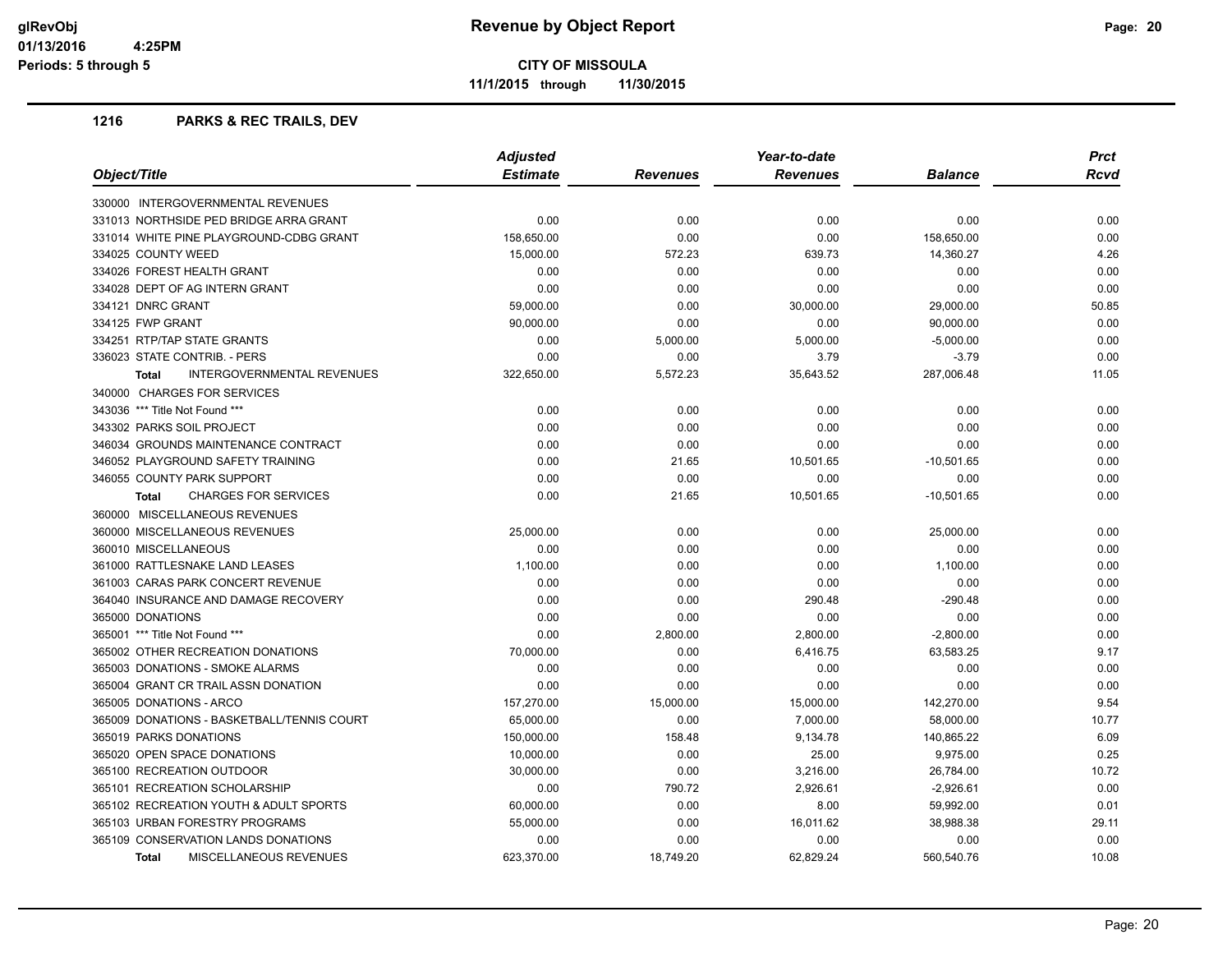**11/1/2015 through 11/30/2015**

### **1216 PARKS & REC TRAILS, DEV**

|                                                    | <b>Adjusted</b> |                 | Year-to-date    |                | <b>Prct</b> |
|----------------------------------------------------|-----------------|-----------------|-----------------|----------------|-------------|
| Object/Title                                       | <b>Estimate</b> | <b>Revenues</b> | <b>Revenues</b> | <b>Balance</b> | <b>Rcvd</b> |
| 370000 INVESTMENTS & ROYALTY EARNINGS              |                 |                 |                 |                |             |
| 371010 INTEREST ON INVESTMENTS                     | 0.00            | 0.00            | 0.00            | 0.00           | 0.00        |
| 371020 GAIN/LOSS IN MARKET VALUE OF INVESTMENT     | 0.00            | 0.00            | 0.00            | 0.00           | 0.00        |
| <b>INVESTMENTS &amp; ROYALTY EARNINGS</b><br>Total | 0.00            | 0.00            | 0.00            | 0.00           | 0.00        |
| 380000 OTHER FINANCING SOURCES                     |                 |                 |                 |                |             |
| 383000 OPERATING TRANSFERS                         | 10.000.00       | 0.00            | 0.00            | 10.000.00      | 0.00        |
| 383001 TRANS FR FLUSHING DISTRICT                  | 0.00            | 0.00            | 0.00            | 0.00           | 0.00        |
| 383026 TRANS FR CDBG                               | 0.00            | 0.00            | 0.00            | 0.00           | 0.00        |
| 383043 TRANSFERS FROM IMPACT FEES                  | 0.00            | 0.00            | 0.00            | 0.00           | 0.00        |
| OTHER FINANCING SOURCES<br>Total                   | 10.000.00       | 0.00            | 0.00            | 10,000.00      | 0.00        |
| PARKS & REC TRAILS, DEV<br>Total                   | 956.020.00      | 24.343.08       | 108.974.41      | 847.045.59     | 11.40       |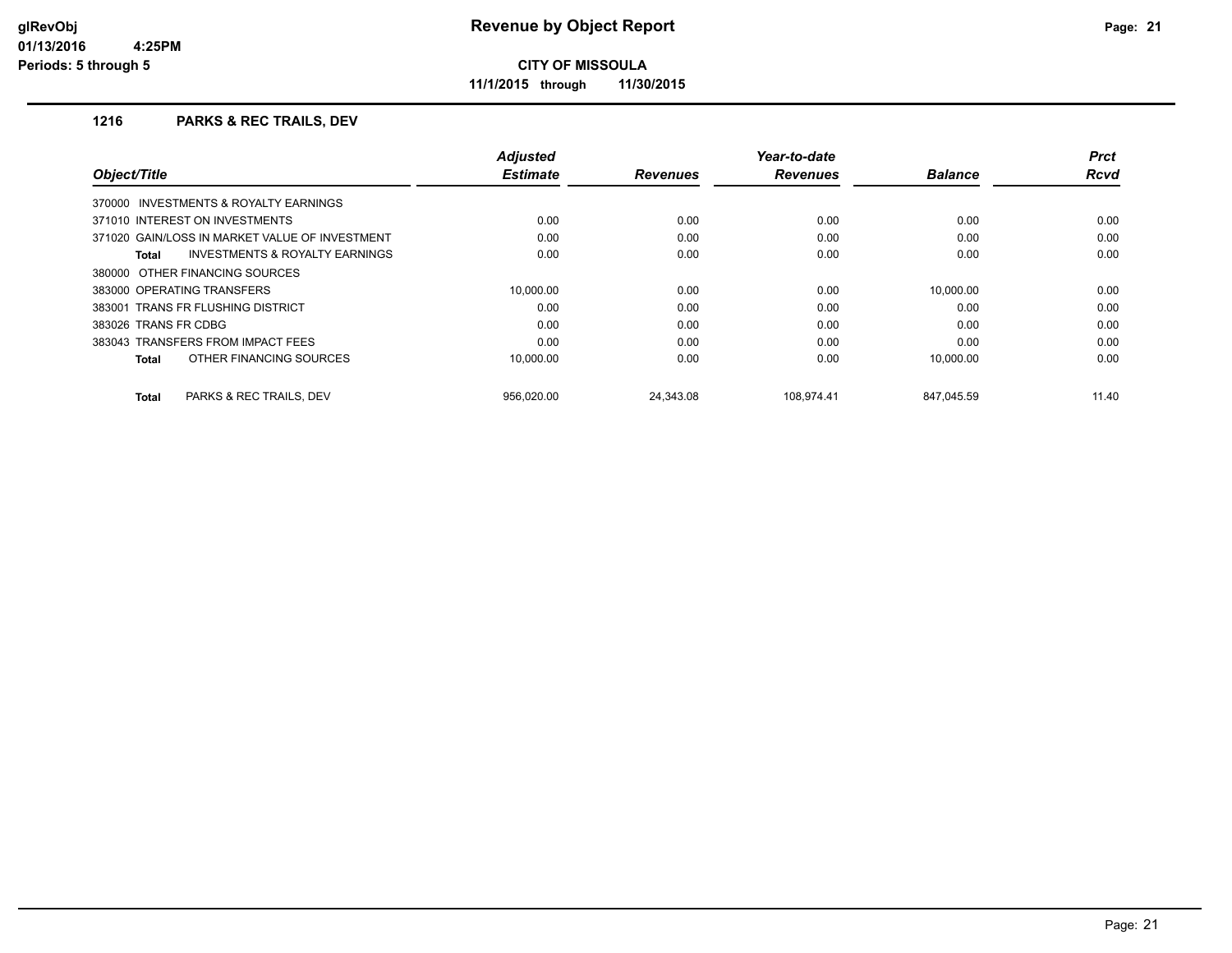**11/1/2015 through 11/30/2015**

### **1217 PARKS CITY LIFE GYM LEASE**

**1217 PARKS CITY LIFE GYM LEASE**

|                                            | <b>Adjusted</b> |                 | Year-to-date    |                | <b>Prct</b> |
|--------------------------------------------|-----------------|-----------------|-----------------|----------------|-------------|
| Object/Title                               | <b>Estimate</b> | <b>Revenues</b> | <b>Revenues</b> | <b>Balance</b> | <b>Rcvd</b> |
| 330000 INTERGOVERNMENTAL REVENUES          |                 |                 |                 |                |             |
| 336023 STATE CONTRIB. - PERS               | 0.00            | 0.00            | 0.00            | 0.00           | 0.00        |
| INTERGOVERNMENTAL REVENUES<br><b>Total</b> | 0.00            | 0.00            | 0.00            | 0.00           | 0.00        |
| 340000 CHARGES FOR SERVICES                |                 |                 |                 |                |             |
| 346031 RECREATION FEES                     | 30,900.00       | 6,463.00        | 25.674.50       | 5,225.50       | 83.09       |
| 346032 PRESCHOOL PROGRAMS                  | 0.00            | 0.00            | 0.00            | 0.00           | 0.00        |
| 346053 CITY LIFE PROGRAMS                  | 12,500.00       | 1,216.00        | 2,391.00        | 10,109.00      | 19.13       |
| <b>CHARGES FOR SERVICES</b><br>Total       | 43,400.00       | 7,679.00        | 28,065.50       | 15,334.50      | 64.67       |
| 360000 MISCELLANEOUS REVENUES              |                 |                 |                 |                |             |
| 365019 PARKS DONATIONS                     | 0.00            | 0.00            | 0.00            | 0.00           | 0.00        |
| MISCELLANEOUS REVENUES<br><b>Total</b>     | 0.00            | 0.00            | 0.00            | 0.00           | 0.00        |
| <b>Total</b><br>PARKS CITY LIFE GYM LEASE  | 43.400.00       | 7,679.00        | 28.065.50       | 15.334.50      | 64.67       |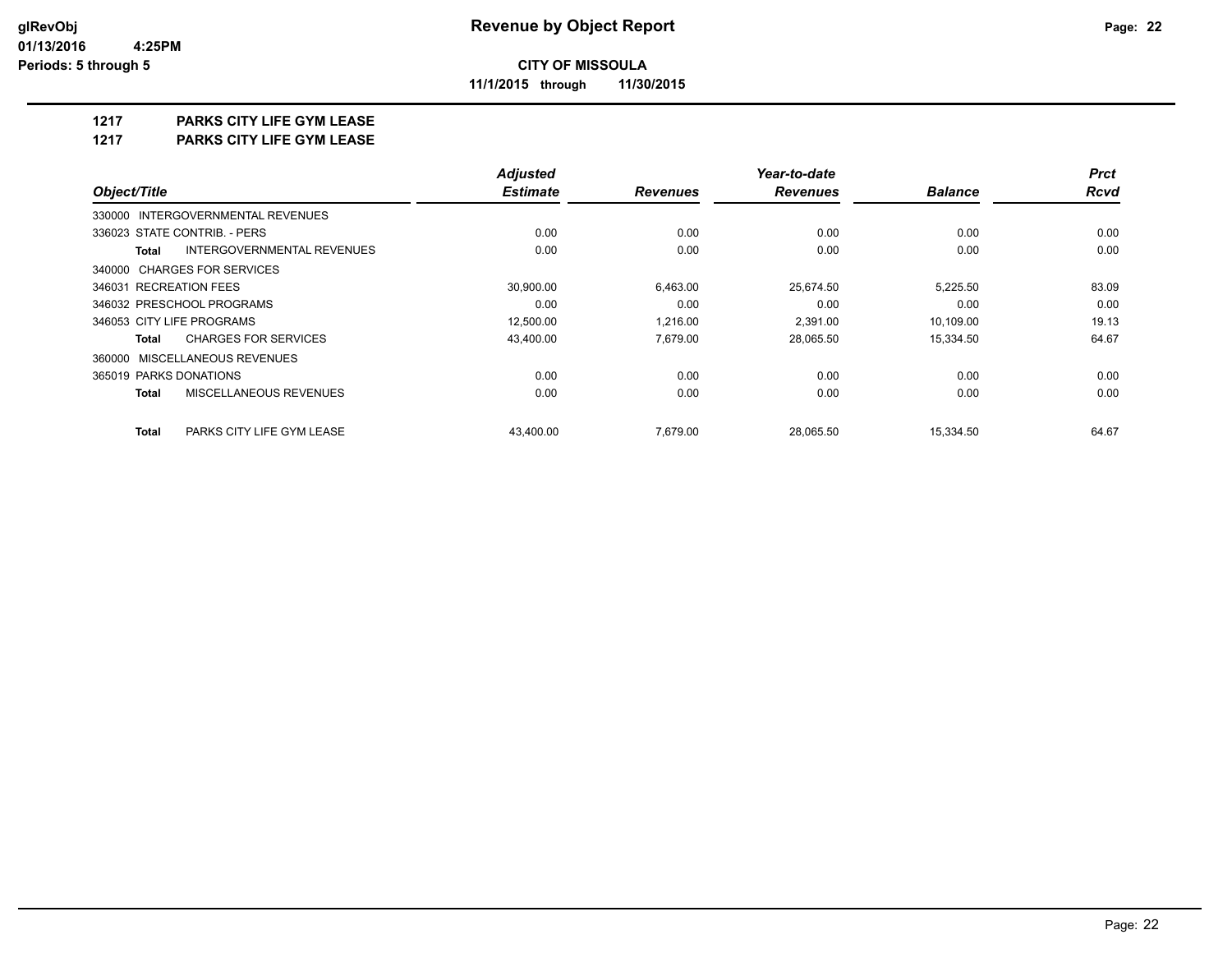**11/1/2015 through 11/30/2015**

# **1217 PARKS CITY LIFE GYM LEASE**

| Object/Title                                | <b>Adjusted</b><br><b>Estimate</b> | <b>Revenues</b> | Year-to-date<br><b>Revenues</b> | <b>Balance</b> | <b>Prct</b><br><b>Rcvd</b> |
|---------------------------------------------|------------------------------------|-----------------|---------------------------------|----------------|----------------------------|
| 330000 INTERGOVERNMENTAL REVENUES           |                                    |                 |                                 |                |                            |
| 336023 STATE CONTRIB. - PERS                | 0.00                               | 0.00            | 0.00                            | 0.00           | 0.00                       |
| INTERGOVERNMENTAL REVENUES<br><b>Total</b>  | 0.00                               | 0.00            | 0.00                            | 0.00           | 0.00                       |
| 340000 CHARGES FOR SERVICES                 |                                    |                 |                                 |                |                            |
| 346031 RECREATION FEES                      | 30.900.00                          | 6.463.00        | 25.674.50                       | 5,225.50       | 83.09                      |
| 346032 PRESCHOOL PROGRAMS                   | 0.00                               | 0.00            | 0.00                            | 0.00           | 0.00                       |
| 346053 CITY LIFE PROGRAMS                   | 12,500.00                          | 1.216.00        | 2.391.00                        | 10.109.00      | 19.13                      |
| <b>CHARGES FOR SERVICES</b><br><b>Total</b> | 43,400.00                          | 7.679.00        | 28,065.50                       | 15,334.50      | 64.67                      |
| 360000 MISCELLANEOUS REVENUES               |                                    |                 |                                 |                |                            |
| 365019 PARKS DONATIONS                      | 0.00                               | 0.00            | 0.00                            | 0.00           | 0.00                       |
| MISCELLANEOUS REVENUES<br><b>Total</b>      | 0.00                               | 0.00            | 0.00                            | 0.00           | 0.00                       |
| PARKS CITY LIFE GYM LEASE<br><b>Total</b>   | 43,400.00                          | 7,679.00        | 28,065.50                       | 15,334.50      | 64.67                      |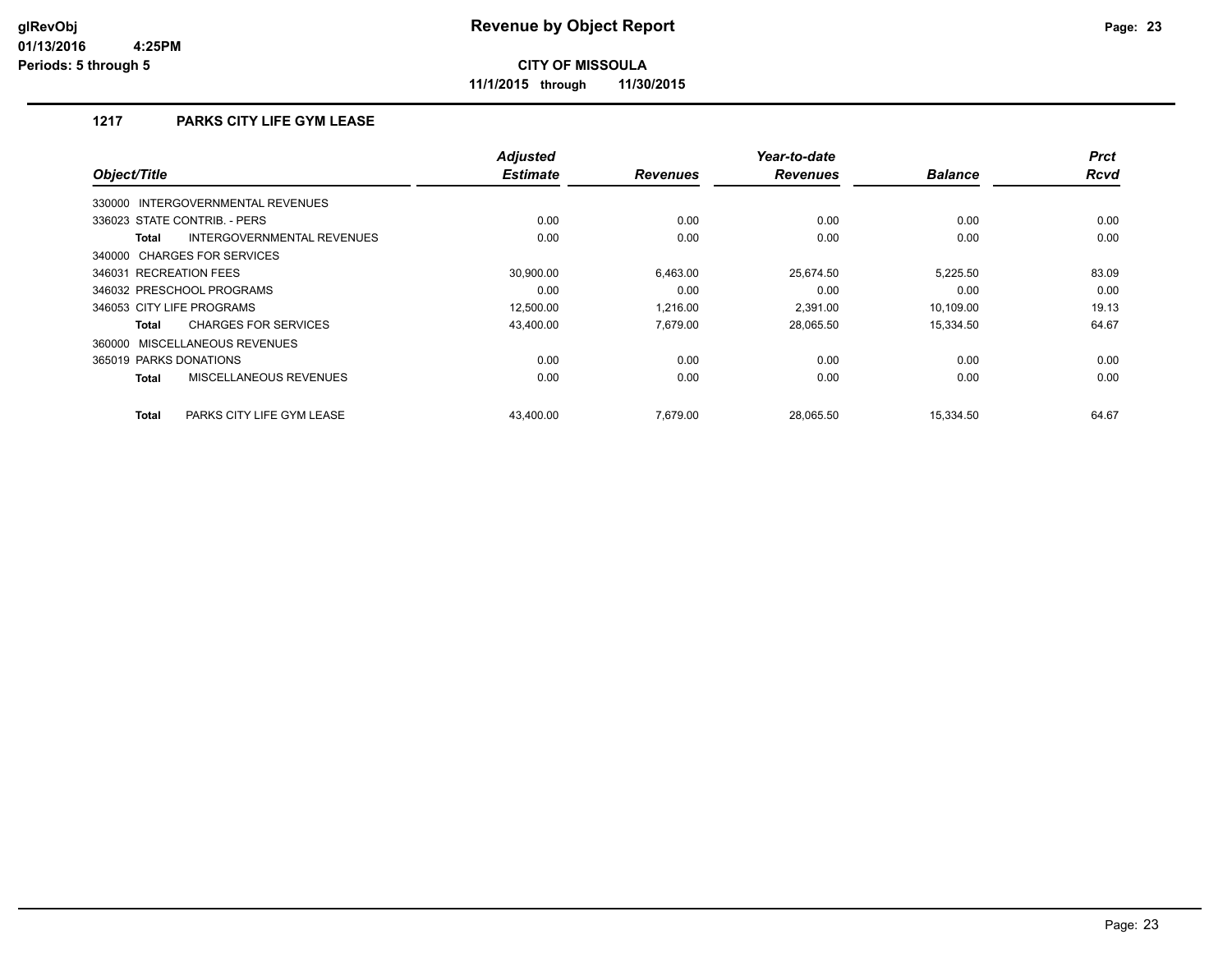**11/1/2015 through 11/30/2015**

### **1218 ALL ABILITIES PLAYGROUND**

#### **1218 ALL ABILITIES PLAYGROUND**

|                                          | <b>Adjusted</b> |                 | Year-to-date    |                | <b>Prct</b> |
|------------------------------------------|-----------------|-----------------|-----------------|----------------|-------------|
| Object/Title                             | <b>Estimate</b> | <b>Revenues</b> | <b>Revenues</b> | <b>Balance</b> | <b>Rcvd</b> |
| 360000 MISCELLANEOUS REVENUES            |                 |                 |                 |                |             |
| 365019 PARKS DONATIONS                   | 490,861.00      | 0.00            | 0.00            | 490.861.00     | 0.00        |
| MISCELLANEOUS REVENUES<br>Total          | 490,861.00      | 0.00            | 0.00            | 490,861.00     | 0.00        |
| 380000 OTHER FINANCING SOURCES           |                 |                 |                 |                |             |
| 383010 TRANS FR CIP                      | 0.00            | 0.00            | 0.00            | 0.00           | 0.00        |
| OTHER FINANCING SOURCES<br><b>Total</b>  | 0.00            | 0.00            | 0.00            | 0.00           | 0.00        |
|                                          |                 |                 |                 |                |             |
| ALL ABILITIES PLAYGROUND<br><b>Total</b> | 490.861.00      | 0.00            | 0.00            | 490.861.00     | 0.00        |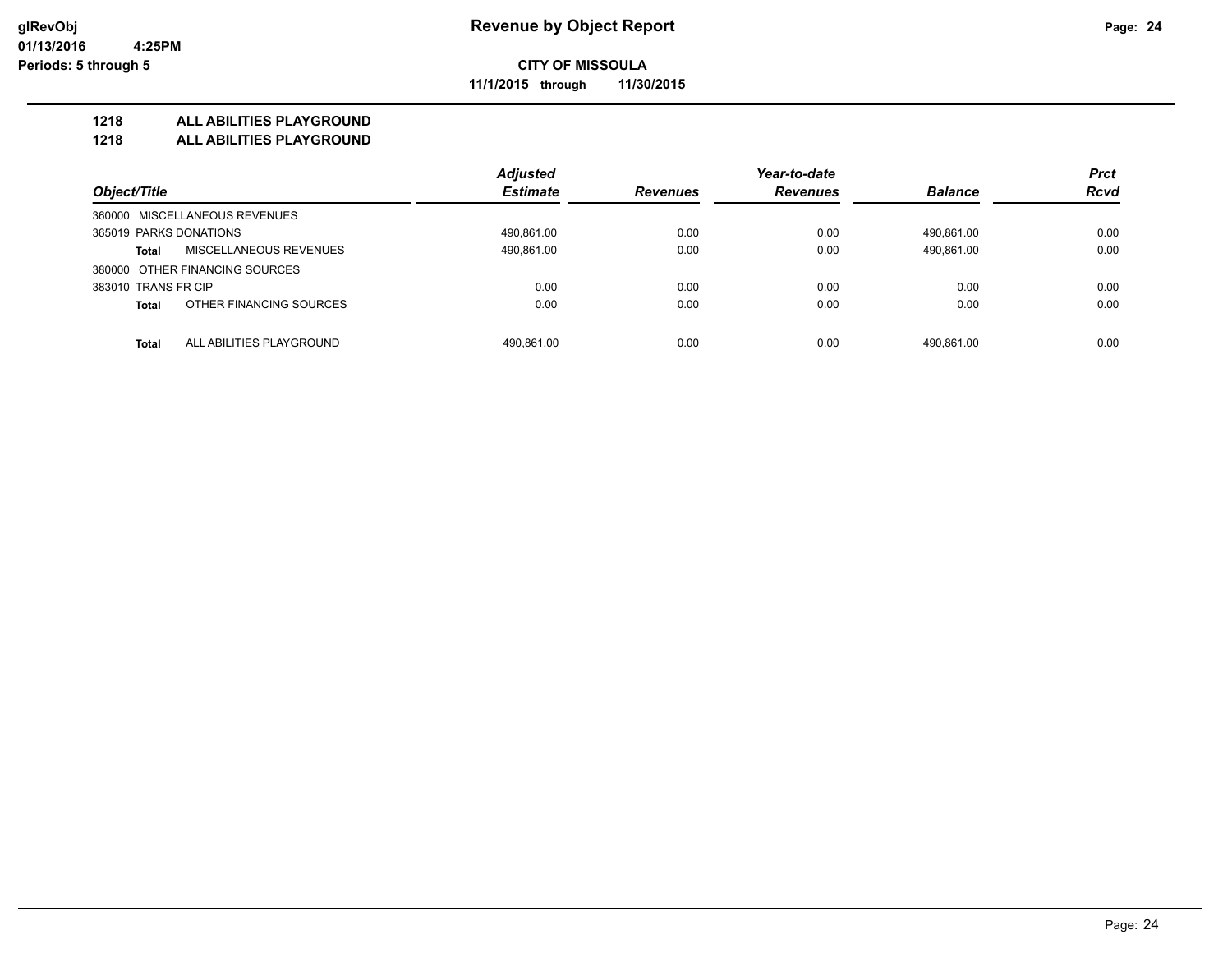**11/1/2015 through 11/30/2015**

# **1218 ALL ABILITIES PLAYGROUND**

|                        |                                | <b>Adjusted</b> |                 | Year-to-date    |                | <b>Prct</b> |
|------------------------|--------------------------------|-----------------|-----------------|-----------------|----------------|-------------|
| Object/Title           |                                | <b>Estimate</b> | <b>Revenues</b> | <b>Revenues</b> | <b>Balance</b> | <b>Rcvd</b> |
|                        | 360000 MISCELLANEOUS REVENUES  |                 |                 |                 |                |             |
| 365019 PARKS DONATIONS |                                | 490.861.00      | 0.00            | 0.00            | 490.861.00     | 0.00        |
| Total                  | MISCELLANEOUS REVENUES         | 490,861.00      | 0.00            | 0.00            | 490,861.00     | 0.00        |
|                        | 380000 OTHER FINANCING SOURCES |                 |                 |                 |                |             |
| 383010 TRANS FR CIP    |                                | 0.00            | 0.00            | 0.00            | 0.00           | 0.00        |
| <b>Total</b>           | OTHER FINANCING SOURCES        | 0.00            | 0.00            | 0.00            | 0.00           | 0.00        |
| <b>Total</b>           | ALL ABILITIES PLAYGROUND       | 490.861.00      | 0.00            | 0.00            | 490.861.00     | 0.00        |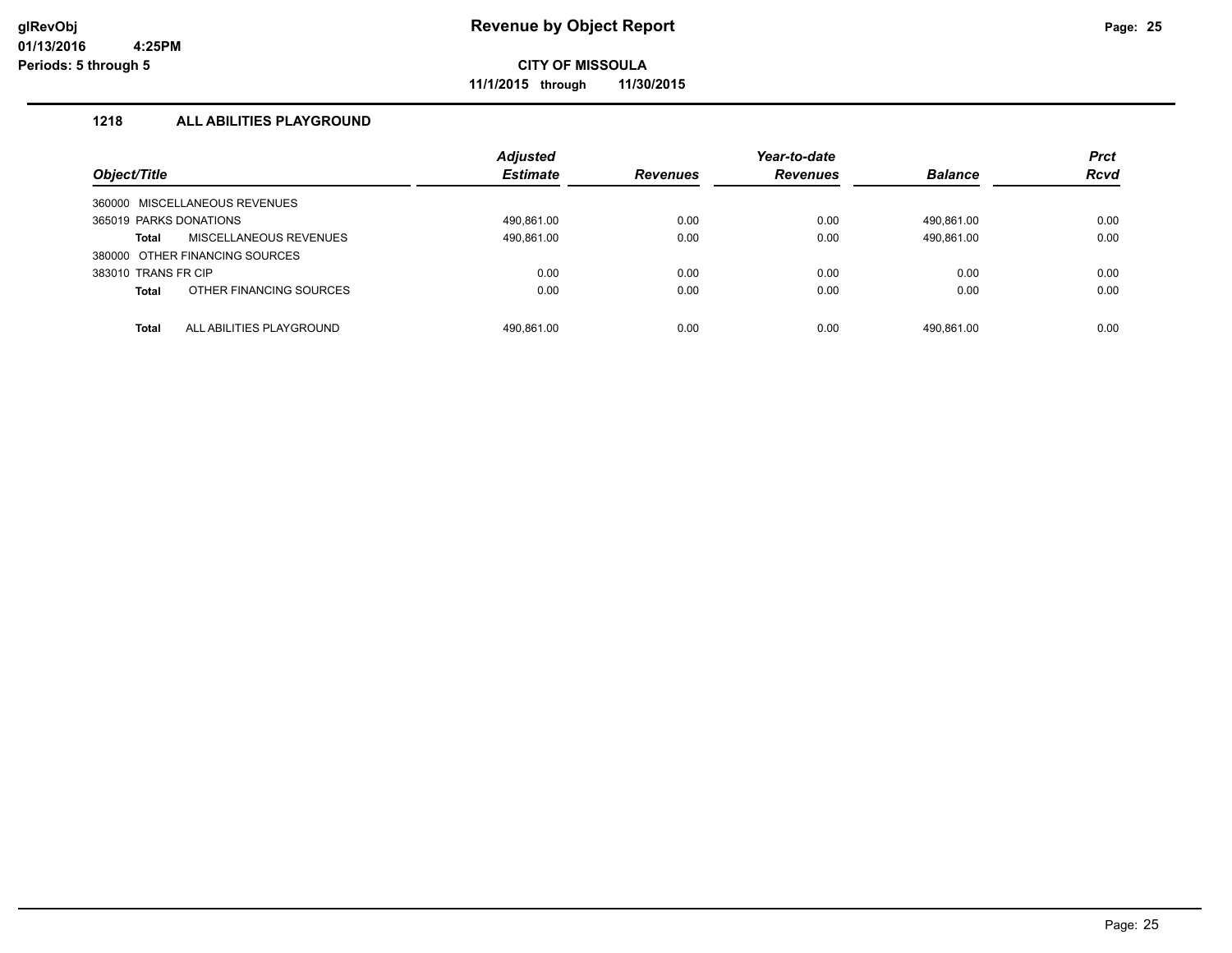**11/1/2015 through 11/30/2015**

### **1219 FY14 PARK & TRAIL BOND**

**1219 FY14 PARK & TRAIL BOND**

|                                                   | <b>Adjusted</b> |                 | Year-to-date    |                | <b>Prct</b> |
|---------------------------------------------------|-----------------|-----------------|-----------------|----------------|-------------|
| Object/Title                                      | <b>Estimate</b> | <b>Revenues</b> | <b>Revenues</b> | <b>Balance</b> | <b>Rcvd</b> |
| 330000 INTERGOVERNMENTAL REVENUES                 |                 |                 |                 |                |             |
| 330000 INTERGOVERNMENTAL REVENUES                 | 0.00            | 76.395.77       | 76.395.77       | -76.395.77     | 0.00        |
| INTERGOVERNMENTAL REVENUES<br><b>Total</b>        | 0.00            | 76.395.77       | 76.395.77       | -76.395.77     | 0.00        |
| 380000 OTHER FINANCING SOURCES                    |                 |                 |                 |                |             |
| 381010 BOND PROCEEDS                              | 0.00            | 0.00            | 0.00            | 0.00           | 0.00        |
| 383050 TRANSFER FROM IMPACT FEES                  | 0.00            | 0.00            | 0.00            | 0.00           | 0.00        |
| OTHER FINANCING SOURCES<br><b>Total</b>           | 0.00            | 0.00            | 0.00            | 0.00           | 0.00        |
| <b>FY14 PARK &amp; TRAIL BOND</b><br><b>Total</b> | 0.00            | 76.395.77       | 76.395.77       | -76.395.77     | 0.00        |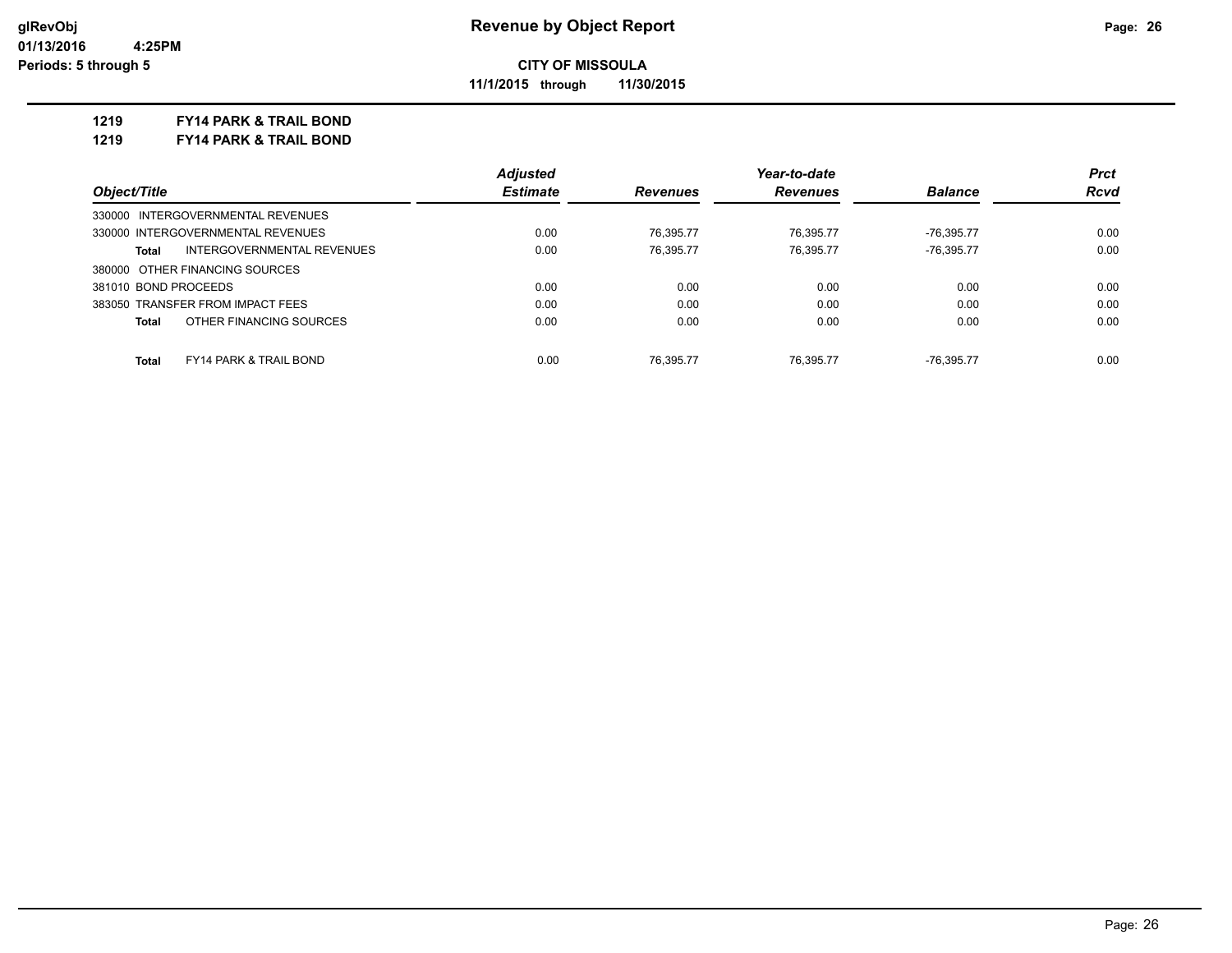**11/1/2015 through 11/30/2015**

# **1219 FY14 PARK & TRAIL BOND**

|                                            | <b>Adjusted</b> |                 | Year-to-date    |                | <b>Prct</b> |
|--------------------------------------------|-----------------|-----------------|-----------------|----------------|-------------|
| Object/Title                               | <b>Estimate</b> | <b>Revenues</b> | <b>Revenues</b> | <b>Balance</b> | Rcvd        |
| 330000 INTERGOVERNMENTAL REVENUES          |                 |                 |                 |                |             |
| 330000 INTERGOVERNMENTAL REVENUES          | 0.00            | 76.395.77       | 76.395.77       | -76.395.77     | 0.00        |
| INTERGOVERNMENTAL REVENUES<br>Total        | 0.00            | 76,395.77       | 76,395.77       | $-76,395.77$   | 0.00        |
| 380000 OTHER FINANCING SOURCES             |                 |                 |                 |                |             |
| 381010 BOND PROCEEDS                       | 0.00            | 0.00            | 0.00            | 0.00           | 0.00        |
| 383050 TRANSFER FROM IMPACT FEES           | 0.00            | 0.00            | 0.00            | 0.00           | 0.00        |
| OTHER FINANCING SOURCES<br>Total           | 0.00            | 0.00            | 0.00            | 0.00           | 0.00        |
|                                            |                 |                 |                 |                |             |
| Total<br><b>FY14 PARK &amp; TRAIL BOND</b> | 0.00            | 76.395.77       | 76.395.77       | -76.395.77     | 0.00        |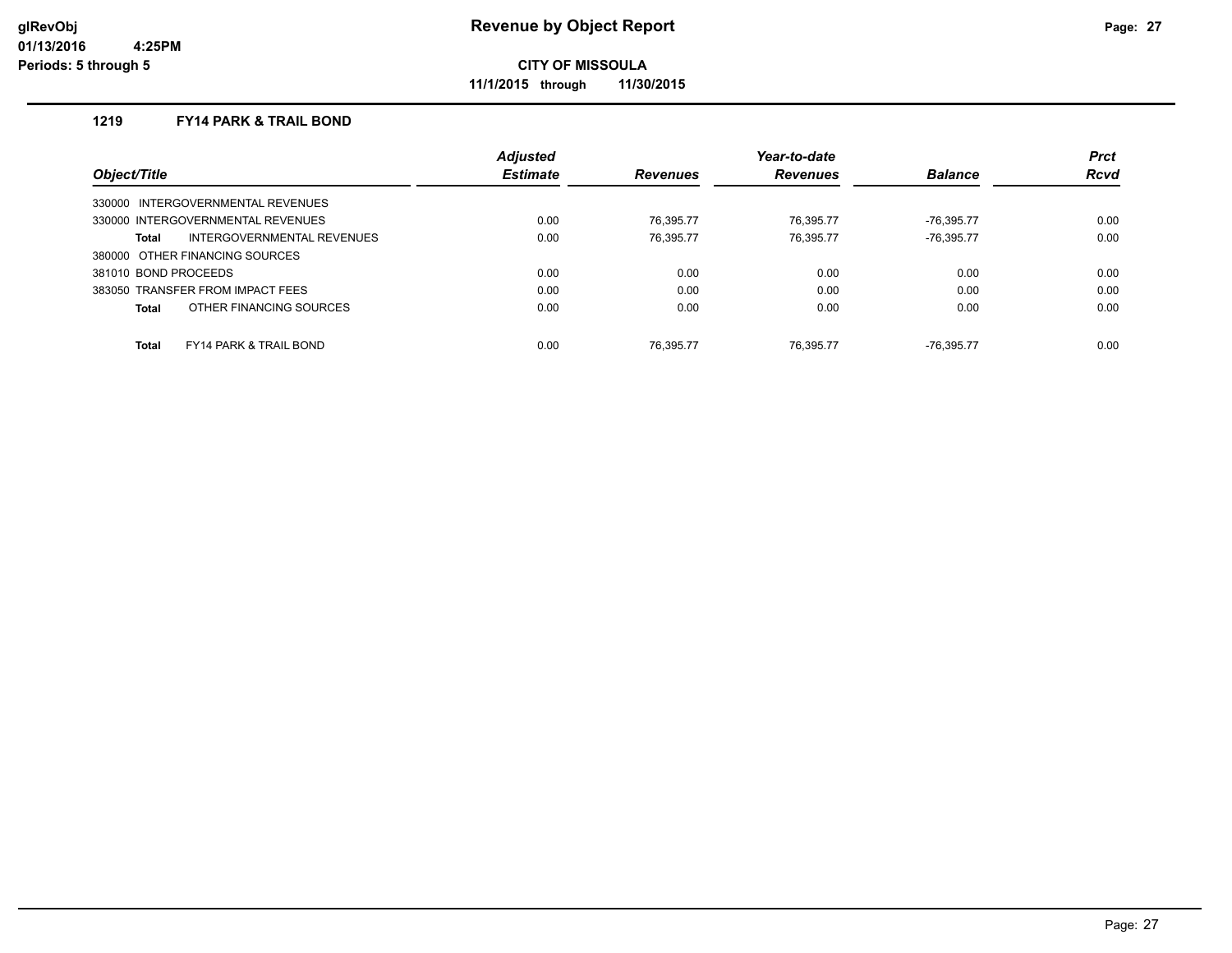**11/1/2015 through 11/30/2015**

# **1241 CREMAIN WALL & CEMETERY DONATIONS FUND**

# **1241 CREMAIN WALL & CEMETERY DONATIONS FUND**

|                                                         | <b>Adjusted</b> |                 | Year-to-date    |                | <b>Prct</b> |
|---------------------------------------------------------|-----------------|-----------------|-----------------|----------------|-------------|
| Object/Title                                            | <b>Estimate</b> | <b>Revenues</b> | <b>Revenues</b> | <b>Balance</b> | <b>Rcvd</b> |
| 340000 CHARGES FOR SERVICES                             |                 |                 |                 |                |             |
| 343310 SALE OF NICHE NAMEPLATES & VASES                 | 0.00            | 2,000.00        | 6,700.00        | $-6,700.00$    | 0.00        |
| 343311 SALE OF NICHES                                   | 0.00            | 0.00            | 0.00            | 0.00           | 0.00        |
| <b>CHARGES FOR SERVICES</b><br>Total                    | 0.00            | 2,000.00        | 6.700.00        | $-6.700.00$    | 0.00        |
| MISCELLANEOUS REVENUES<br>360000                        |                 |                 |                 |                |             |
| 360010 MISCELLANEOUS                                    | 0.00            | 0.00            | 0.00            | 0.00           | 0.00        |
| 365000 DONATIONS                                        | 0.00            | 0.00            | 0.00            | 0.00           | 0.00        |
| MISCELLANEOUS REVENUES<br><b>Total</b>                  | 0.00            | 0.00            | 0.00            | 0.00           | 0.00        |
| INVESTMENTS & ROYALTY EARNINGS<br>370000                |                 |                 |                 |                |             |
| 371010 INTEREST ON INVESTMENTS                          | 0.00            | 0.00            | 0.00            | 0.00           | 0.00        |
| 371020 GAIN/LOSS IN MARKET VALUE OF INVESTMENTS         | 0.00            | 0.00            | 0.00            | 0.00           | 0.00        |
| <b>INVESTMENTS &amp; ROYALTY EARNINGS</b><br>Total      | 0.00            | 0.00            | 0.00            | 0.00           | 0.00        |
| <b>CREMAIN WALL &amp; CEMETERY DONATIONS F</b><br>Total | 0.00            | 2,000.00        | 6,700.00        | $-6,700.00$    | 0.00        |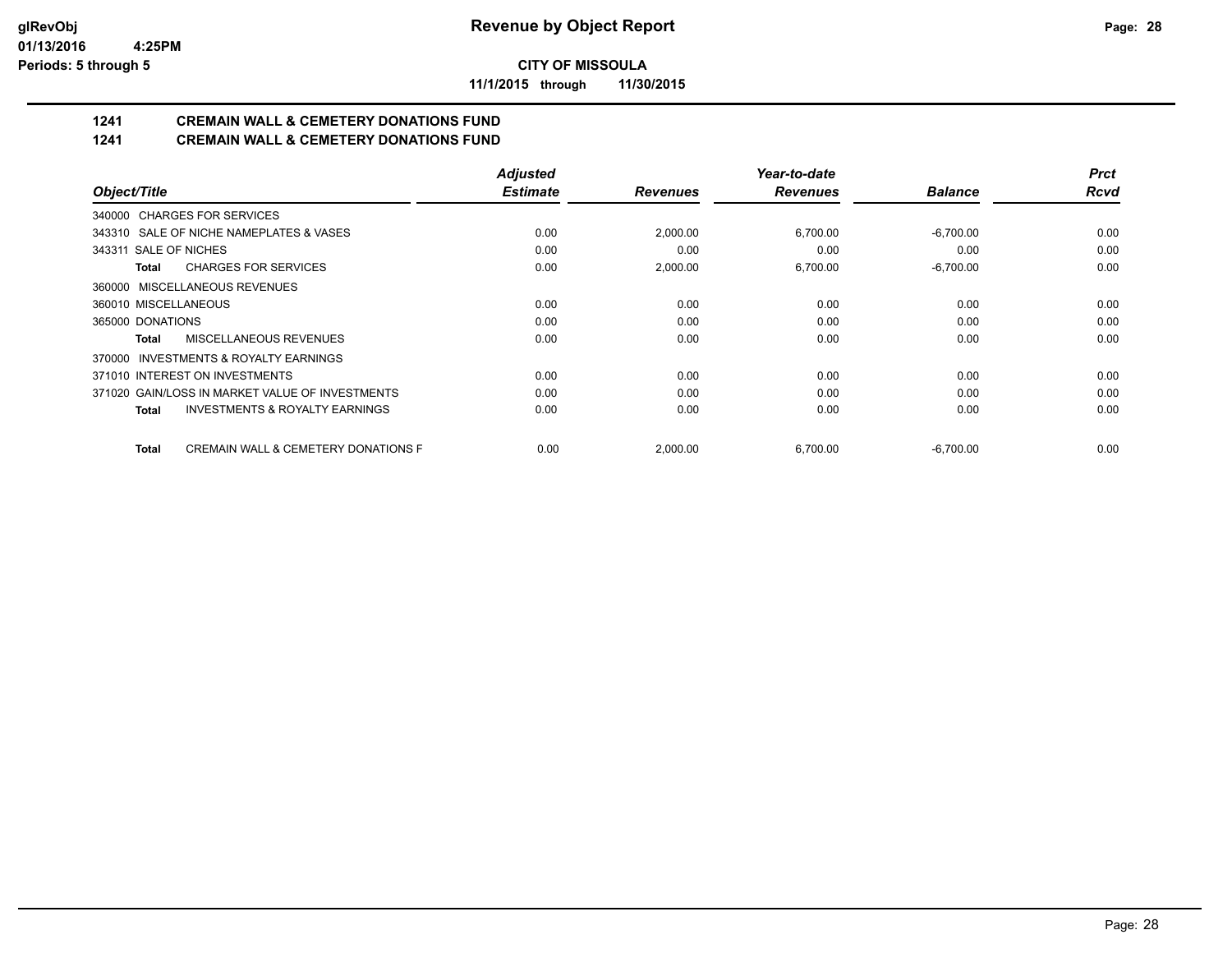**11/1/2015 through 11/30/2015**

# **1241 CREMAIN WALL & CEMETERY DONATIONS FUND**

|                                                                | <b>Adjusted</b> |                 | Year-to-date    |                | <b>Prct</b> |
|----------------------------------------------------------------|-----------------|-----------------|-----------------|----------------|-------------|
| Object/Title                                                   | <b>Estimate</b> | <b>Revenues</b> | <b>Revenues</b> | <b>Balance</b> | <b>Rcvd</b> |
| 340000 CHARGES FOR SERVICES                                    |                 |                 |                 |                |             |
| 343310 SALE OF NICHE NAMEPLATES & VASES                        | 0.00            | 2,000.00        | 6,700.00        | $-6,700.00$    | 0.00        |
| 343311 SALE OF NICHES                                          | 0.00            | 0.00            | 0.00            | 0.00           | 0.00        |
| <b>CHARGES FOR SERVICES</b><br>Total                           | 0.00            | 2,000.00        | 6,700.00        | $-6,700.00$    | 0.00        |
| 360000 MISCELLANEOUS REVENUES                                  |                 |                 |                 |                |             |
| 360010 MISCELLANEOUS                                           | 0.00            | 0.00            | 0.00            | 0.00           | 0.00        |
| 365000 DONATIONS                                               | 0.00            | 0.00            | 0.00            | 0.00           | 0.00        |
| MISCELLANEOUS REVENUES<br>Total                                | 0.00            | 0.00            | 0.00            | 0.00           | 0.00        |
| 370000 INVESTMENTS & ROYALTY EARNINGS                          |                 |                 |                 |                |             |
| 371010 INTEREST ON INVESTMENTS                                 | 0.00            | 0.00            | 0.00            | 0.00           | 0.00        |
| 371020 GAIN/LOSS IN MARKET VALUE OF INVESTMENT                 | 0.00            | 0.00            | 0.00            | 0.00           | 0.00        |
| <b>INVESTMENTS &amp; ROYALTY EARNINGS</b><br>Total             | 0.00            | 0.00            | 0.00            | 0.00           | 0.00        |
| <b>CREMAIN WALL &amp; CEMETERY DONATIONS F</b><br><b>Total</b> | 0.00            | 2,000.00        | 6,700.00        | $-6,700.00$    | 0.00        |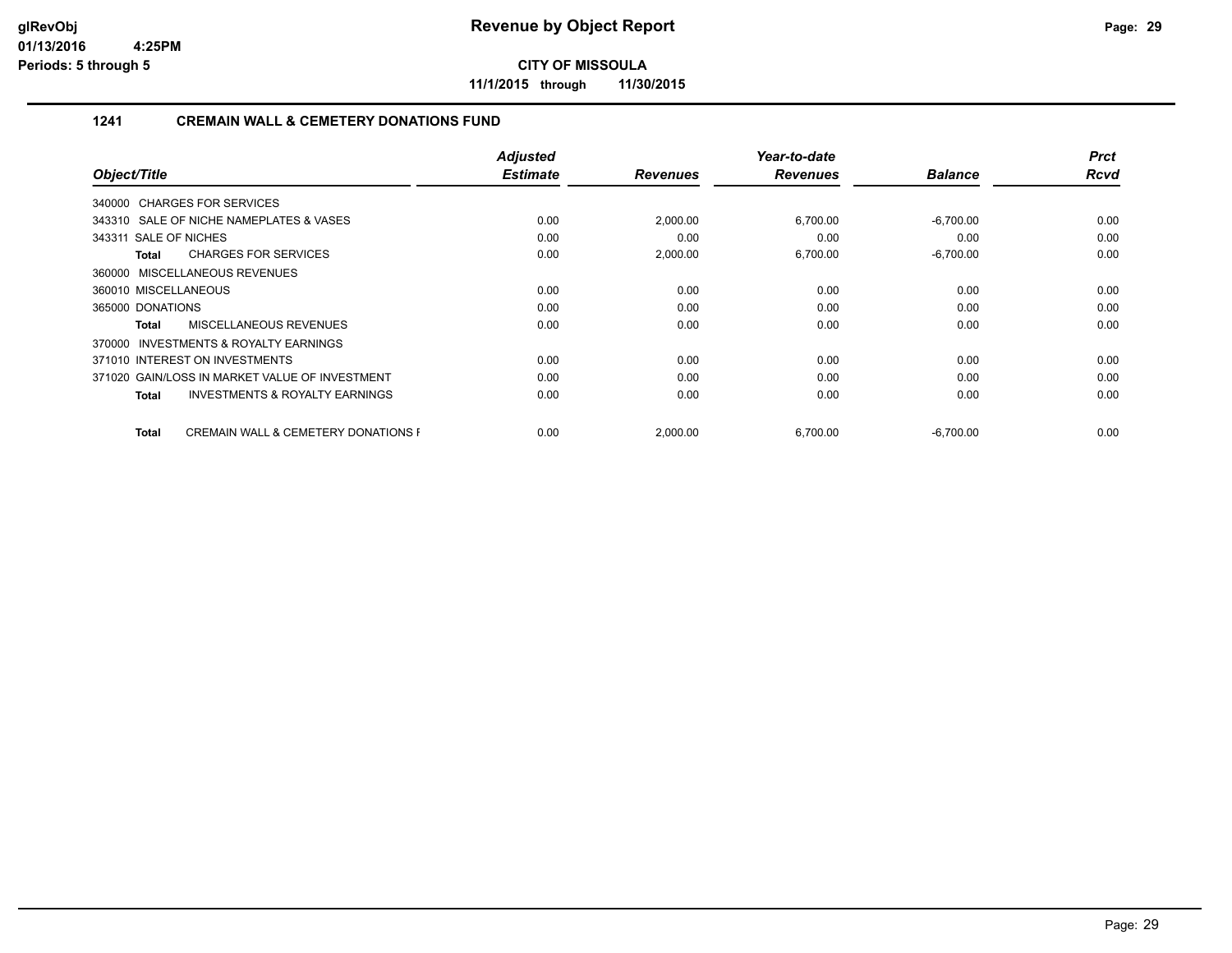**11/1/2015 through 11/30/2015**

# **1242 CEMETERY CARE FUND**

**1242 CEMETERY CARE FUND**

|                                                     | <b>Adjusted</b> |                 | Year-to-date    |                | <b>Prct</b> |
|-----------------------------------------------------|-----------------|-----------------|-----------------|----------------|-------------|
| Object/Title                                        | <b>Estimate</b> | <b>Revenues</b> | <b>Revenues</b> | <b>Balance</b> | Rcvd        |
| 340000 CHARGES FOR SERVICES                         |                 |                 |                 |                |             |
| 343320 CEMETERY - SALE OF PLOTS                     | 0.00            | 2,800.00        | 7,500.00        | $-7,500.00$    | 0.00        |
| 343321 CEMETERY FOUNDATIONS                         | 0.00            | 0.00            | 1.240.00        | $-1.240.00$    | 0.00        |
| 343322 CEMETERY FLOWER CARE                         | 0.00            | 0.00            | 0.00            | 0.00           | 0.00        |
| 343323 CEMETERY - LINER INSTALL FEES                | 0.00            | 800.00          | 5,950.00        | $-5,950.00$    | 0.00        |
| 343324 OTHER CEMETERY FEES                          | 0.00            | 150.00          | 750.00          | $-750.00$      | 0.00        |
| 343325 2ND INTERMENT RIGHT                          | 0.00            | 0.00            | 1.000.00        | $-1,000.00$    | 0.00        |
| 343340 CEMETERY - OPENINGS & CLOSINGS               | 0.00            | 500.00          | 6,375.00        | $-6,375.00$    | 0.00        |
| 343350 CEMETERY CARE, FEES                          | 75,000.00       | 0.00            | 0.00            | 75,000.00      | 0.00        |
| <b>CHARGES FOR SERVICES</b><br><b>Total</b>         | 75,000.00       | 4,250.00        | 22,815.00       | 52,185.00      | 30.42       |
| MISCELLANEOUS REVENUES<br>360000                    |                 |                 |                 |                |             |
| 360010 MISCELLANEOUS                                | 0.00            | 0.00            | 0.00            | 0.00           | 0.00        |
| <b>MISCELLANEOUS REVENUES</b><br><b>Total</b>       | 0.00            | 0.00            | 0.00            | 0.00           | 0.00        |
| <b>INVESTMENTS &amp; ROYALTY EARNINGS</b><br>370000 |                 |                 |                 |                |             |
| 371010 INTEREST ON INVESTMENTS                      | 0.00            | 0.00            | 0.00            | 0.00           | 0.00        |
| 371020 GAIN/LOSS IN MARKET VALUE OF INVESTMENTS     | 0.00            | 0.00            | 0.00            | 0.00           | 0.00        |
| <b>INVESTMENTS &amp; ROYALTY EARNINGS</b><br>Total  | 0.00            | 0.00            | 0.00            | 0.00           | 0.00        |
| 380000 OTHER FINANCING SOURCES                      |                 |                 |                 |                |             |
| 382010 SALE OF FIXED ASSETS                         | 0.00            | 0.00            | 0.00            | 0.00           | 0.00        |
| OTHER FINANCING SOURCES<br><b>Total</b>             | 0.00            | 0.00            | 0.00            | 0.00           | 0.00        |
| <b>CEMETERY CARE FUND</b><br><b>Total</b>           | 75.000.00       | 4,250.00        | 22,815.00       | 52,185.00      | 30.42       |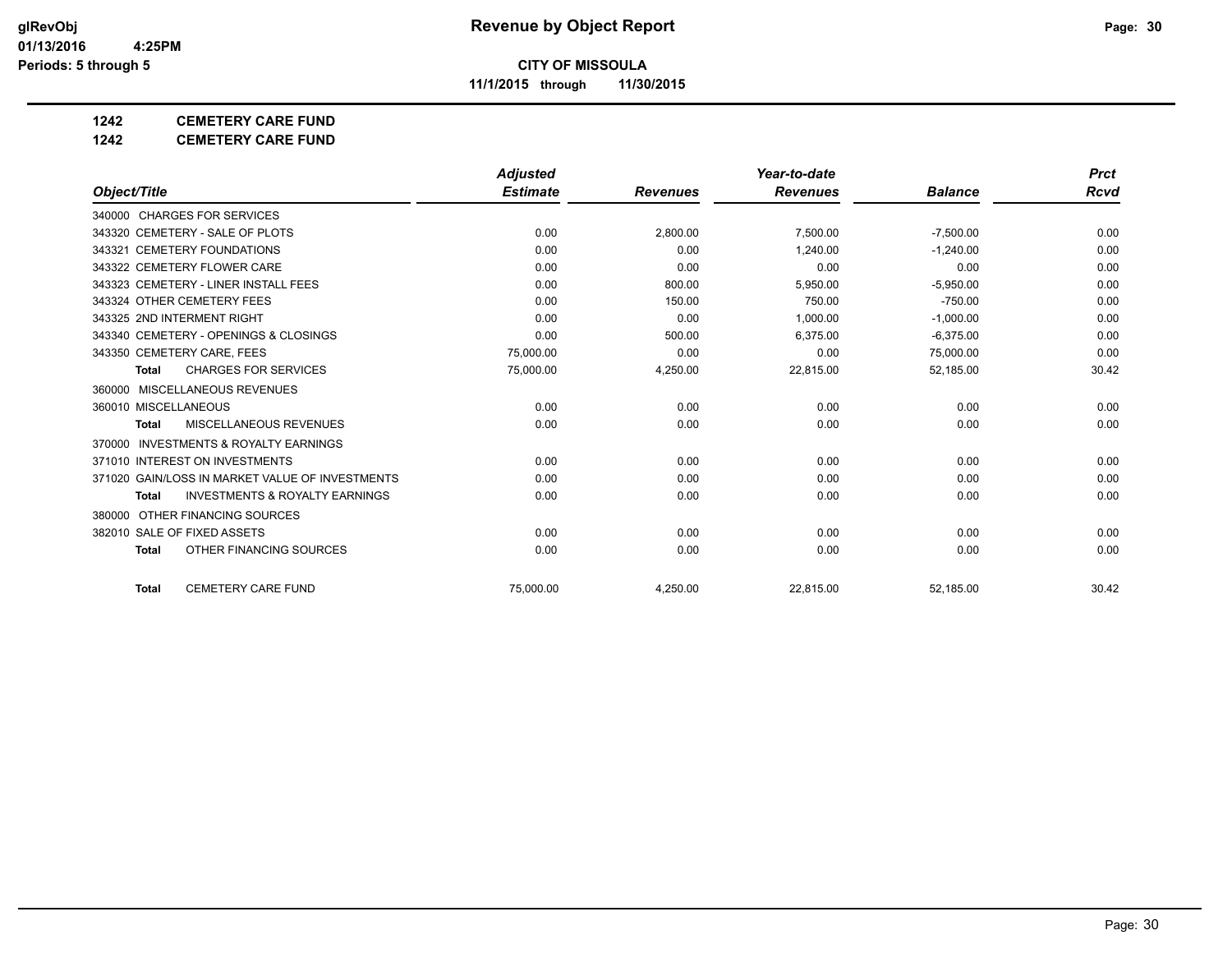**11/1/2015 through 11/30/2015**

### **1242 CEMETERY CARE FUND**

|                                                           | <b>Adjusted</b> |                 | Year-to-date    |                | <b>Prct</b> |
|-----------------------------------------------------------|-----------------|-----------------|-----------------|----------------|-------------|
| Object/Title                                              | <b>Estimate</b> | <b>Revenues</b> | <b>Revenues</b> | <b>Balance</b> | Rcvd        |
| 340000 CHARGES FOR SERVICES                               |                 |                 |                 |                |             |
| 343320 CEMETERY - SALE OF PLOTS                           | 0.00            | 2,800.00        | 7,500.00        | $-7,500.00$    | 0.00        |
| 343321 CEMETERY FOUNDATIONS                               | 0.00            | 0.00            | 1,240.00        | $-1,240.00$    | 0.00        |
| 343322 CEMETERY FLOWER CARE                               | 0.00            | 0.00            | 0.00            | 0.00           | 0.00        |
| 343323 CEMETERY - LINER INSTALL FEES                      | 0.00            | 800.00          | 5,950.00        | $-5,950.00$    | 0.00        |
| 343324 OTHER CEMETERY FEES                                | 0.00            | 150.00          | 750.00          | $-750.00$      | 0.00        |
| 343325 2ND INTERMENT RIGHT                                | 0.00            | 0.00            | 1,000.00        | $-1,000.00$    | 0.00        |
| 343340 CEMETERY - OPENINGS & CLOSINGS                     | 0.00            | 500.00          | 6,375.00        | $-6,375.00$    | 0.00        |
| 343350 CEMETERY CARE, FEES                                | 75,000.00       | 0.00            | 0.00            | 75,000.00      | 0.00        |
| <b>CHARGES FOR SERVICES</b><br><b>Total</b>               | 75,000.00       | 4,250.00        | 22,815.00       | 52,185.00      | 30.42       |
| 360000 MISCELLANEOUS REVENUES                             |                 |                 |                 |                |             |
| 360010 MISCELLANEOUS                                      | 0.00            | 0.00            | 0.00            | 0.00           | 0.00        |
| <b>MISCELLANEOUS REVENUES</b><br><b>Total</b>             | 0.00            | 0.00            | 0.00            | 0.00           | 0.00        |
| 370000 INVESTMENTS & ROYALTY EARNINGS                     |                 |                 |                 |                |             |
| 371010 INTEREST ON INVESTMENTS                            | 0.00            | 0.00            | 0.00            | 0.00           | 0.00        |
| 371020 GAIN/LOSS IN MARKET VALUE OF INVESTMENT            | 0.00            | 0.00            | 0.00            | 0.00           | 0.00        |
| <b>INVESTMENTS &amp; ROYALTY EARNINGS</b><br><b>Total</b> | 0.00            | 0.00            | 0.00            | 0.00           | 0.00        |
| 380000 OTHER FINANCING SOURCES                            |                 |                 |                 |                |             |
| 382010 SALE OF FIXED ASSETS                               | 0.00            | 0.00            | 0.00            | 0.00           | 0.00        |
| OTHER FINANCING SOURCES<br><b>Total</b>                   | 0.00            | 0.00            | 0.00            | 0.00           | 0.00        |
| <b>CEMETERY CARE FUND</b><br><b>Total</b>                 | 75.000.00       | 4,250.00        | 22.815.00       | 52,185.00      | 30.42       |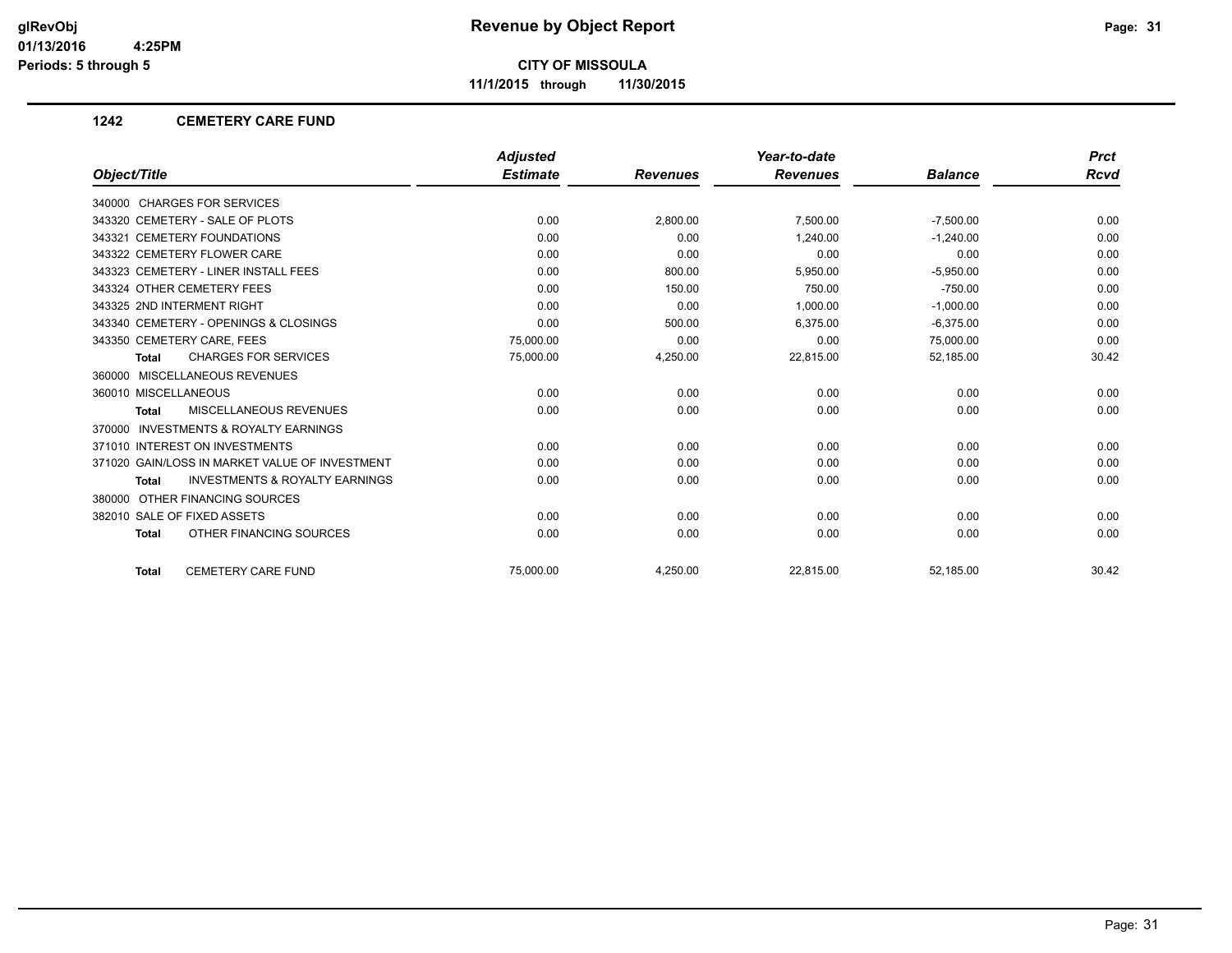**11/1/2015 through 11/30/2015**

# **1243 CEMETERY MEMORIAL FUND**

**1243 CEMETERY MEMORIAL FUND**

|                                                    | <b>Adjusted</b> |                 | Year-to-date    |                | <b>Prct</b> |
|----------------------------------------------------|-----------------|-----------------|-----------------|----------------|-------------|
| Object/Title                                       | <b>Estimate</b> | <b>Revenues</b> | <b>Revenues</b> | <b>Balance</b> | <b>Rcvd</b> |
| 360000 MISCELLANEOUS REVENUES                      |                 |                 |                 |                |             |
| 360010 MISCELLANEOUS                               | 0.00            | 0.00            | 0.00            | 0.00           | 0.00        |
| 365000 DONATIONS                                   | 1.500.00        | 100.00          | 1.830.64        | $-330.64$      | 122.04      |
| MISCELLANEOUS REVENUES<br>Total                    | 1.500.00        | 100.00          | 1.830.64        | $-330.64$      | 122.04      |
| 370000 INVESTMENTS & ROYALTY EARNINGS              |                 |                 |                 |                |             |
| 371010 INTEREST ON INVESTMENTS                     | 0.00            | 0.00            | 0.00            | 0.00           | 0.00        |
| 371020 GAIN/LOSS IN MARKET VALUE OF INVESTMENTS    | 0.00            | 0.00            | 0.00            | 0.00           | 0.00        |
| <b>INVESTMENTS &amp; ROYALTY EARNINGS</b><br>Total | 0.00            | 0.00            | 0.00            | 0.00           | 0.00        |
| <b>CEMETERY MEMORIAL FUND</b><br>Total             | 1.500.00        | 100.00          | 1.830.64        | $-330.64$      | 122.04      |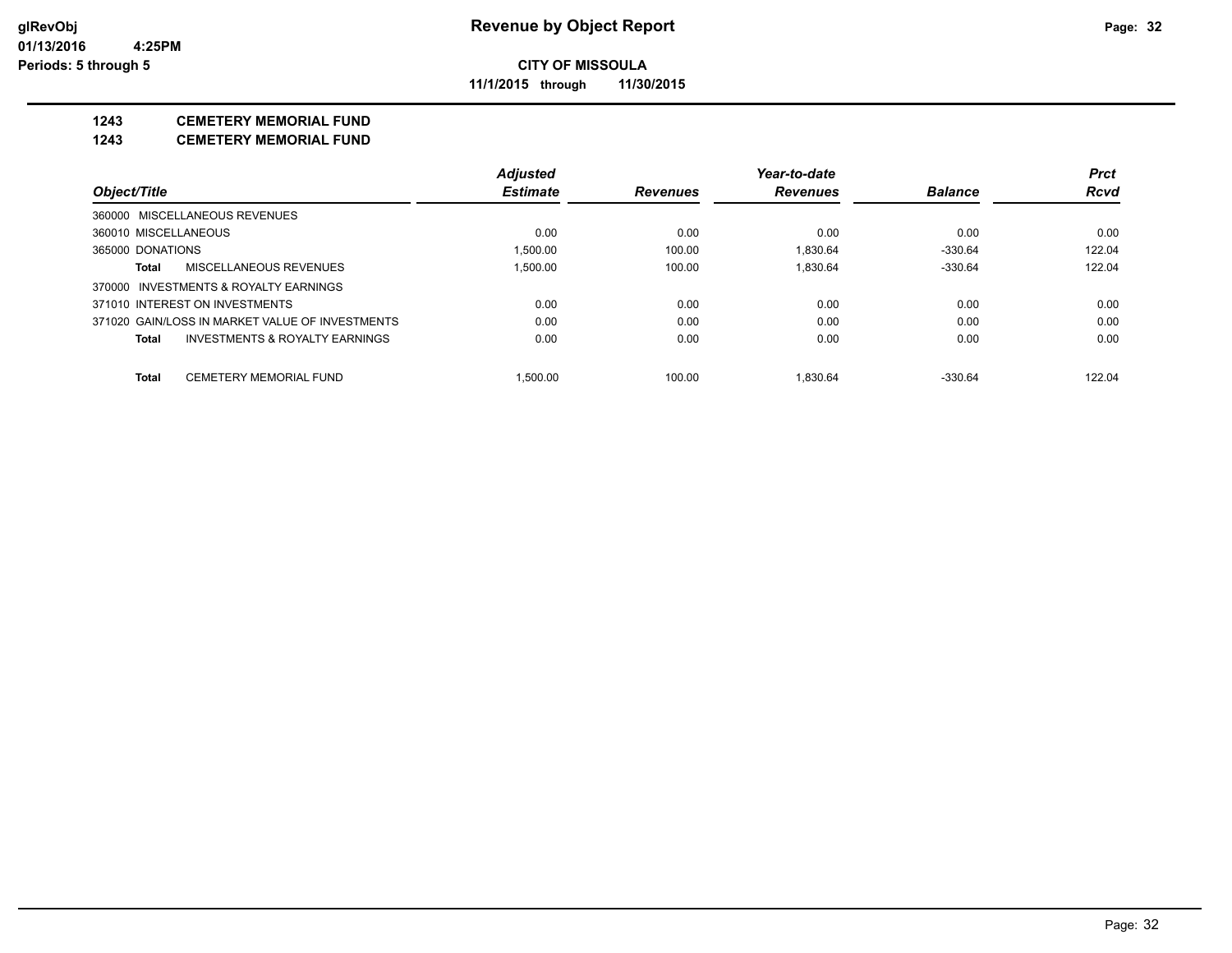**11/1/2015 through 11/30/2015**

# **1243 CEMETERY MEMORIAL FUND**

|                                       |                                                | <b>Adjusted</b> |                 | Year-to-date    |                | <b>Prct</b> |
|---------------------------------------|------------------------------------------------|-----------------|-----------------|-----------------|----------------|-------------|
| Object/Title                          |                                                | <b>Estimate</b> | <b>Revenues</b> | <b>Revenues</b> | <b>Balance</b> | <b>Rcvd</b> |
| 360000 MISCELLANEOUS REVENUES         |                                                |                 |                 |                 |                |             |
| 360010 MISCELLANEOUS                  |                                                | 0.00            | 0.00            | 0.00            | 0.00           | 0.00        |
| 365000 DONATIONS                      |                                                | 1.500.00        | 100.00          | 1.830.64        | $-330.64$      | 122.04      |
| <b>Total</b>                          | MISCELLANEOUS REVENUES                         | 1.500.00        | 100.00          | 1.830.64        | $-330.64$      | 122.04      |
| 370000 INVESTMENTS & ROYALTY EARNINGS |                                                |                 |                 |                 |                |             |
| 371010 INTEREST ON INVESTMENTS        |                                                | 0.00            | 0.00            | 0.00            | 0.00           | 0.00        |
|                                       | 371020 GAIN/LOSS IN MARKET VALUE OF INVESTMENT | 0.00            | 0.00            | 0.00            | 0.00           | 0.00        |
| <b>Total</b>                          | INVESTMENTS & ROYALTY EARNINGS                 | 0.00            | 0.00            | 0.00            | 0.00           | 0.00        |
| <b>Total</b>                          | CEMETERY MEMORIAL FUND                         | 1.500.00        | 100.00          | 1.830.64        | $-330.64$      | 122.04      |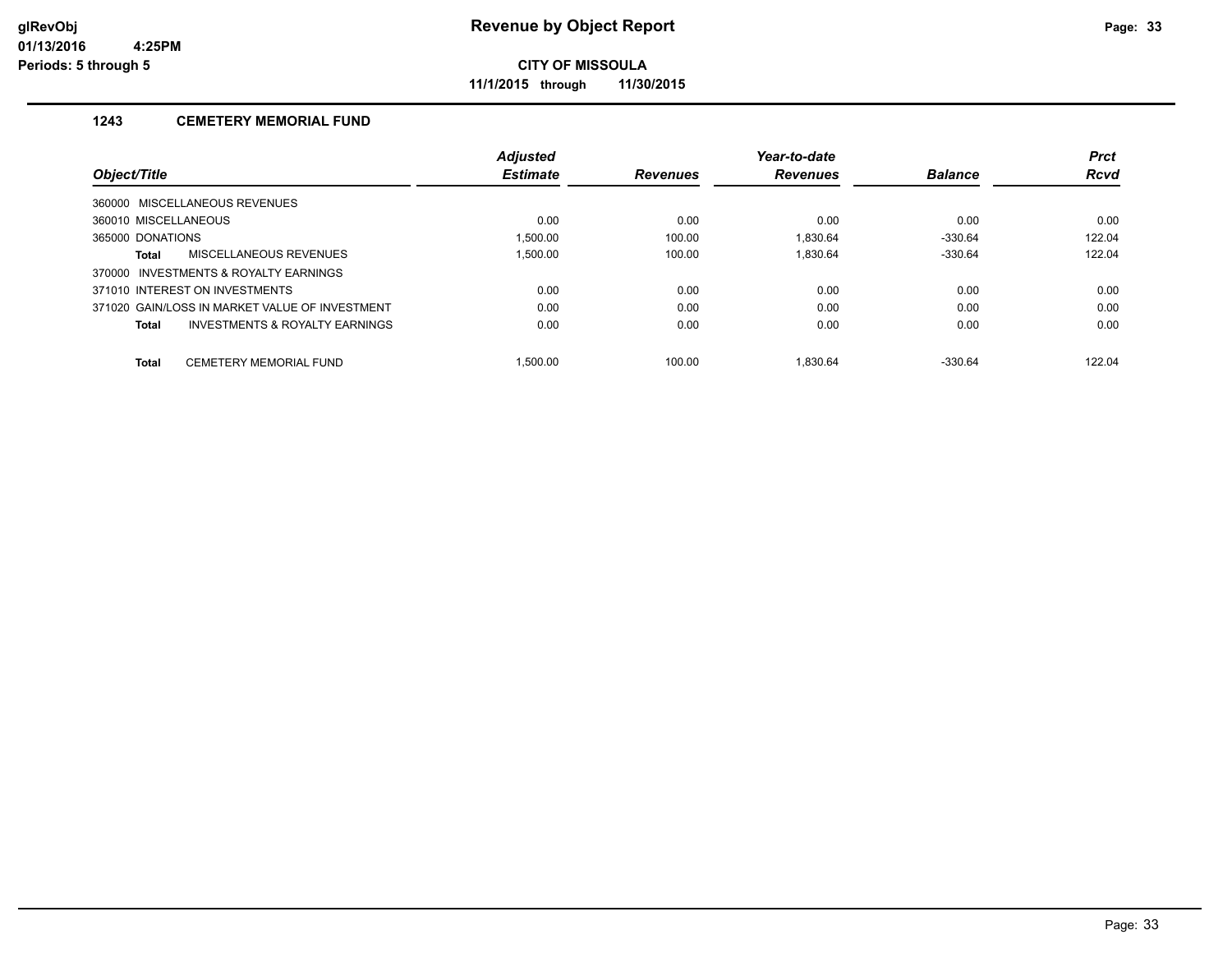**11/1/2015 through 11/30/2015**

### **1265 TITLE 1 PROJECTS FUND**

**1265 TITLE 1 PROJECTS FUND**

|                                                    | <b>Adjusted</b> |                 | Year-to-date    |                | <b>Prct</b> |
|----------------------------------------------------|-----------------|-----------------|-----------------|----------------|-------------|
| Object/Title                                       | <b>Estimate</b> | <b>Revenues</b> | <b>Revenues</b> | <b>Balance</b> | <b>Rcvd</b> |
| 360000 MISCELLANEOUS REVENUES                      |                 |                 |                 |                |             |
| 360010 MISCELLANEOUS                               | 0.00            | 0.00            | 0.00            | 0.00           | 0.00        |
| MISCELLANEOUS REVENUES<br>Total                    | 0.00            | 0.00            | 0.00            | 0.00           | 0.00        |
| 370000 INVESTMENTS & ROYALTY EARNINGS              |                 |                 |                 |                |             |
| 371010 INTEREST ON INVESTMENTS                     | 0.00            | 0.00            | 0.00            | 0.00           | 0.00        |
| 373002 LOAN REPAYMENT - FAMILY SERVICES            | 70.000.00       | 0.00            | 0.00            | 70.000.00      | 0.00        |
| 373006 BURNS ST COMMONS                            | 0.00            | 0.00            | 0.00            | 0.00           | 0.00        |
| <b>INVESTMENTS &amp; ROYALTY EARNINGS</b><br>Total | 70.000.00       | 0.00            | 0.00            | 70.000.00      | 0.00        |
| <b>TITLE 1 PROJECTS FUND</b><br><b>Total</b>       | 70.000.00       | 0.00            | 0.00            | 70.000.00      | 0.00        |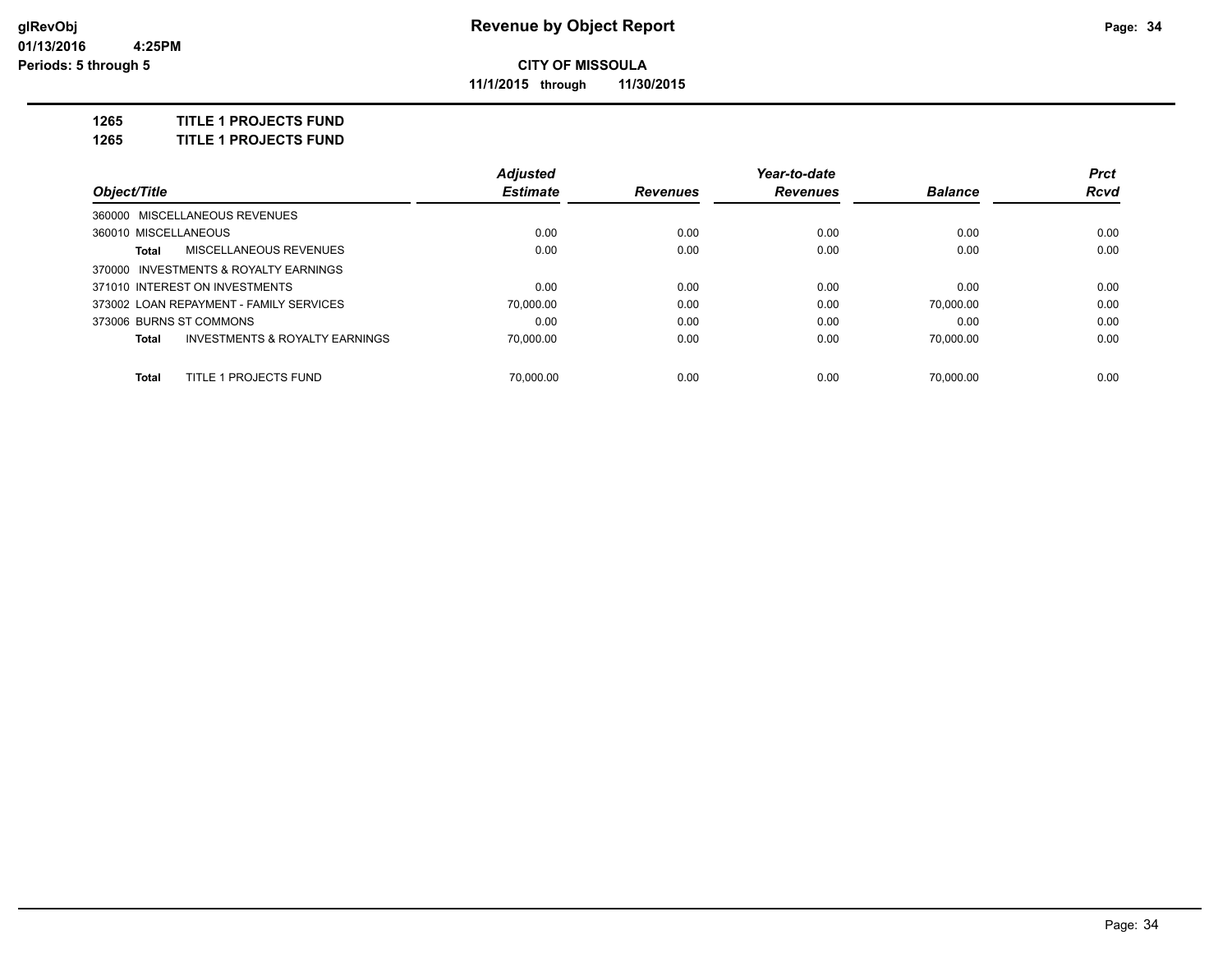**11/1/2015 through 11/30/2015**

# **1265 TITLE 1 PROJECTS FUND**

|                                                    | <b>Adjusted</b> |                 | Year-to-date    |                | <b>Prct</b> |
|----------------------------------------------------|-----------------|-----------------|-----------------|----------------|-------------|
| Object/Title                                       | <b>Estimate</b> | <b>Revenues</b> | <b>Revenues</b> | <b>Balance</b> | <b>Rcvd</b> |
| 360000 MISCELLANEOUS REVENUES                      |                 |                 |                 |                |             |
| 360010 MISCELLANEOUS                               | 0.00            | 0.00            | 0.00            | 0.00           | 0.00        |
| <b>MISCELLANEOUS REVENUES</b><br>Total             | 0.00            | 0.00            | 0.00            | 0.00           | 0.00        |
| 370000 INVESTMENTS & ROYALTY EARNINGS              |                 |                 |                 |                |             |
| 371010 INTEREST ON INVESTMENTS                     | 0.00            | 0.00            | 0.00            | 0.00           | 0.00        |
| 373002 LOAN REPAYMENT - FAMILY SERVICES            | 70.000.00       | 0.00            | 0.00            | 70.000.00      | 0.00        |
| 373006 BURNS ST COMMONS                            | 0.00            | 0.00            | 0.00            | 0.00           | 0.00        |
| <b>INVESTMENTS &amp; ROYALTY EARNINGS</b><br>Total | 70.000.00       | 0.00            | 0.00            | 70.000.00      | 0.00        |
| TITLE 1 PROJECTS FUND<br><b>Total</b>              | 70.000.00       | 0.00            | 0.00            | 70.000.00      | 0.00        |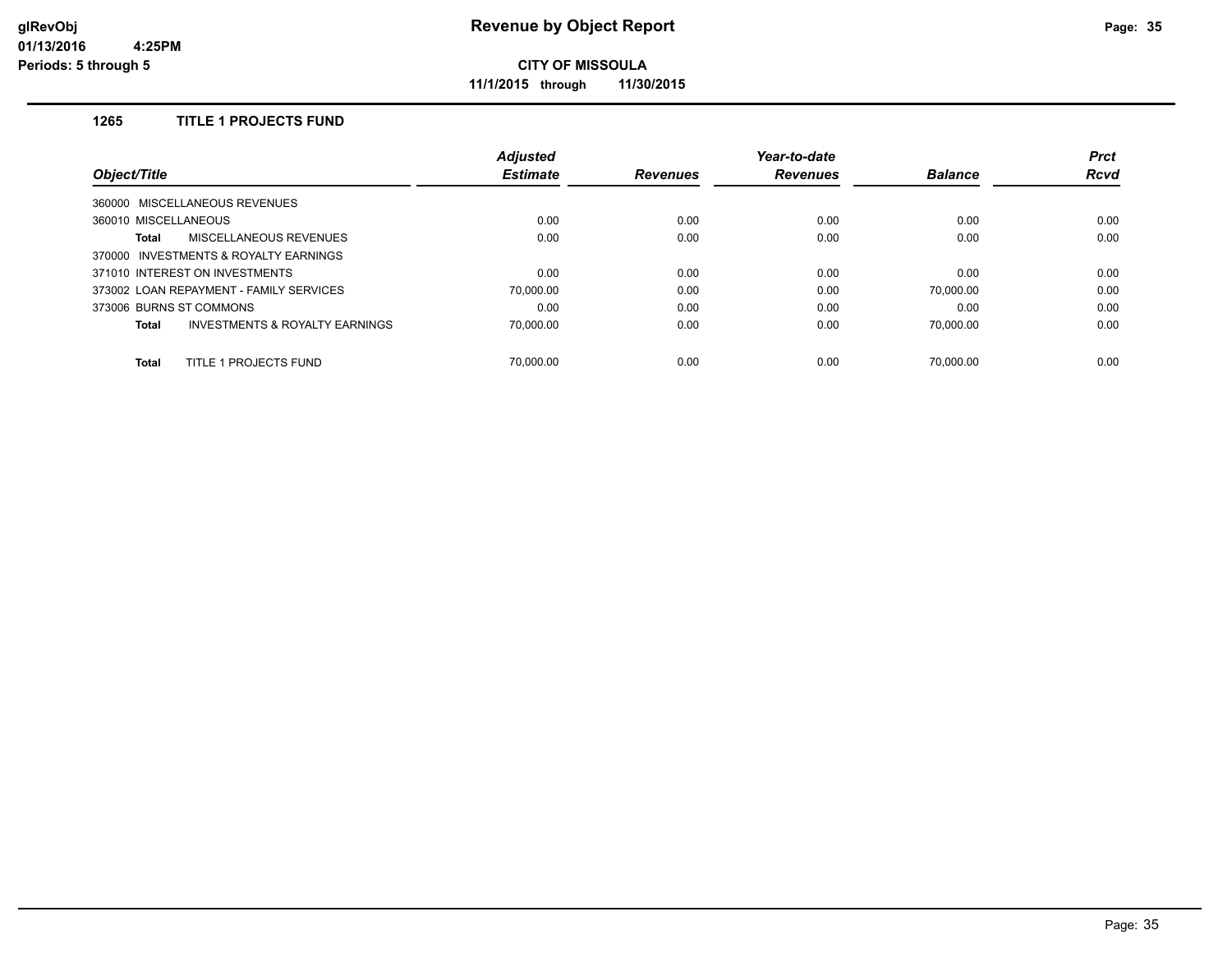**11/1/2015 through 11/30/2015**

#### **1396 PROGRAM INCOME REVOLVING LOAN PROGRAM 1396 PROGRAM INCOME REVOLVING LOAN PROGRAM**

|                                                     | <b>Adjusted</b> |                 | Year-to-date    |                | <b>Prct</b> |
|-----------------------------------------------------|-----------------|-----------------|-----------------|----------------|-------------|
| Object/Title                                        | <b>Estimate</b> | <b>Revenues</b> | <b>Revenues</b> | <b>Balance</b> | <b>Rcvd</b> |
| INTERGOVERNMENTAL REVENUES<br>330000                |                 |                 |                 |                |             |
| 331010 ENTITLEMENT - CDBG                           | 0.00            | 0.00            | 0.00            | 0.00           | 0.00        |
| INTERGOVERNMENTAL REVENUES<br><b>Total</b>          | 0.00            | 0.00            | 0.00            | 0.00           | 0.00        |
| 360000 MISCELLANEOUS REVENUES                       |                 |                 |                 |                |             |
| 360005 LOAN REPAYMENTS                              | 0.00            | 0.00            | 0.00            | 0.00           | 0.00        |
| 360010 MISCELLANEOUS                                | 0.00            | 0.00            | 0.00            | 0.00           | 0.00        |
| 360013 REPAYMENT OF SEWER GRANT                     | 7.000.00        | 0.00            | 5.390.00        | 1,610.00       | 77.00       |
| 360014 REPAYMENT OF LOAN/MHA                        | 0.00            | 0.00            | 0.00            | 0.00           | 0.00        |
| 361013 CLOSED GRANT REPAYMENTS                      | 0.00            | 0.00            | 0.00            | 0.00           | 0.00        |
| MISCELLANEOUS REVENUES<br><b>Total</b>              | 7,000.00        | 0.00            | 5,390.00        | 1,610.00       | 77.00       |
| <b>INVESTMENTS &amp; ROYALTY EARNINGS</b><br>370000 |                 |                 |                 |                |             |
| 371010 INTEREST ON INVESTMENTS                      | 0.00            | 0.00            | 0.00            | 0.00           | 0.00        |
| 371020 GAIN/LOSS IN MARKET VALUE OF INVESTMENTS     | 0.00            | 0.00            | 0.00            | 0.00           | 0.00        |
| <b>INVESTMENTS &amp; ROYALTY EARNINGS</b><br>Total  | 0.00            | 0.00            | 0.00            | 0.00           | 0.00        |
| OTHER FINANCING SOURCES<br>380000                   |                 |                 |                 |                |             |
| <b>TRANS FR CDBG</b><br>383026                      | 0.00            | 0.00            | 0.00            | 0.00           | 0.00        |
| OTHER FINANCING SOURCES<br>Total                    | 0.00            | 0.00            | 0.00            | 0.00           | 0.00        |
| PROGRAM INCOME REVOLVING LOAN PRO<br><b>Total</b>   | 7,000.00        | 0.00            | 5,390.00        | 1,610.00       | 77.00       |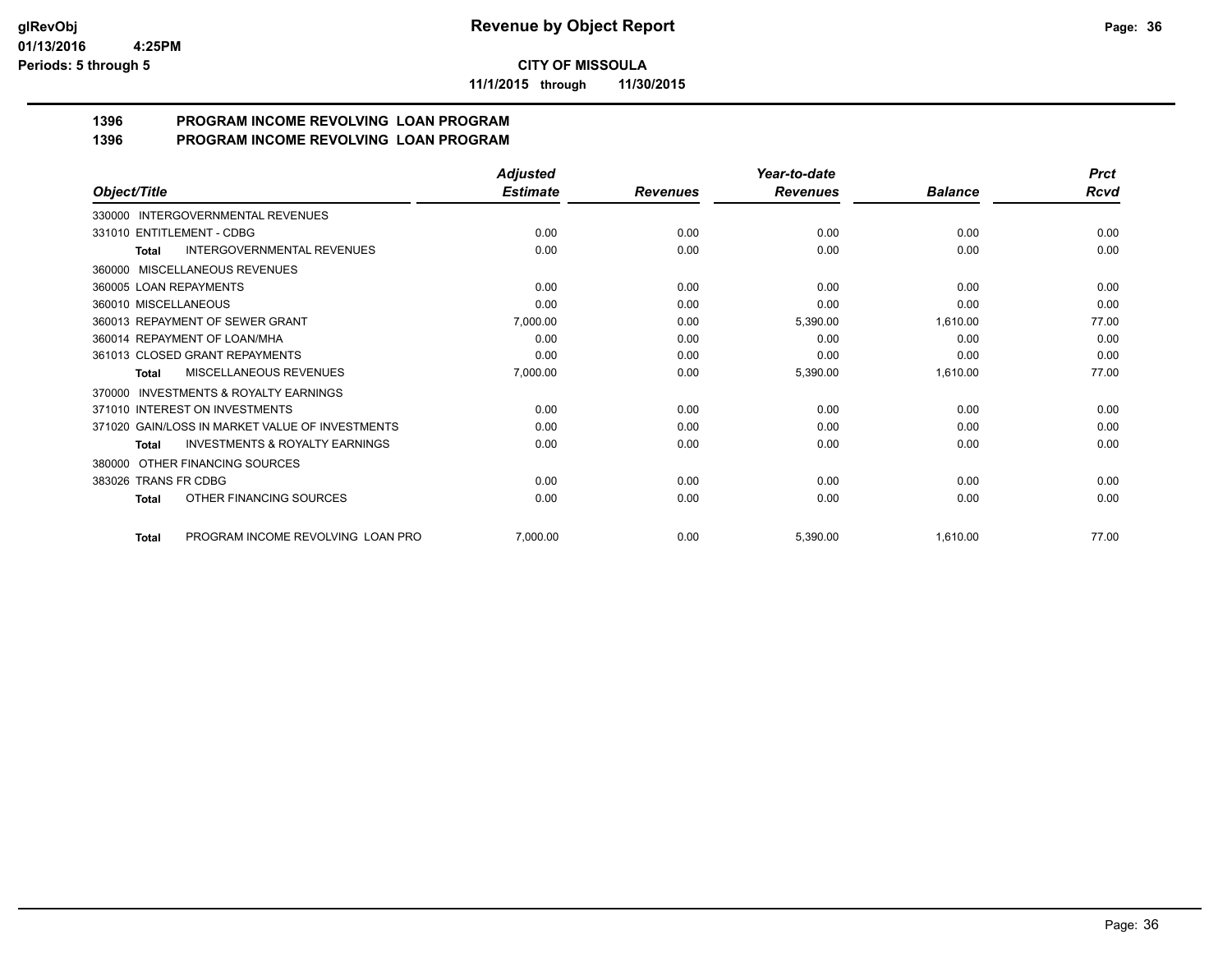**11/1/2015 through 11/30/2015**

## **1396 PROGRAM INCOME REVOLVING LOAN PROGRAM**

|                                                           | <b>Adjusted</b> |                 | Year-to-date    |                | <b>Prct</b> |
|-----------------------------------------------------------|-----------------|-----------------|-----------------|----------------|-------------|
| Object/Title                                              | <b>Estimate</b> | <b>Revenues</b> | <b>Revenues</b> | <b>Balance</b> | <b>Rcvd</b> |
| 330000 INTERGOVERNMENTAL REVENUES                         |                 |                 |                 |                |             |
| 331010 ENTITLEMENT - CDBG                                 | 0.00            | 0.00            | 0.00            | 0.00           | 0.00        |
| <b>INTERGOVERNMENTAL REVENUES</b><br><b>Total</b>         | 0.00            | 0.00            | 0.00            | 0.00           | 0.00        |
| 360000 MISCELLANEOUS REVENUES                             |                 |                 |                 |                |             |
| 360005 LOAN REPAYMENTS                                    | 0.00            | 0.00            | 0.00            | 0.00           | 0.00        |
| 360010 MISCELLANEOUS                                      | 0.00            | 0.00            | 0.00            | 0.00           | 0.00        |
| 360013 REPAYMENT OF SEWER GRANT                           | 7,000.00        | 0.00            | 5,390.00        | 1,610.00       | 77.00       |
| 360014 REPAYMENT OF LOAN/MHA                              | 0.00            | 0.00            | 0.00            | 0.00           | 0.00        |
| 361013 CLOSED GRANT REPAYMENTS                            | 0.00            | 0.00            | 0.00            | 0.00           | 0.00        |
| MISCELLANEOUS REVENUES<br><b>Total</b>                    | 7,000.00        | 0.00            | 5,390.00        | 1,610.00       | 77.00       |
| 370000 INVESTMENTS & ROYALTY EARNINGS                     |                 |                 |                 |                |             |
| 371010 INTEREST ON INVESTMENTS                            | 0.00            | 0.00            | 0.00            | 0.00           | 0.00        |
| 371020 GAIN/LOSS IN MARKET VALUE OF INVESTMENT            | 0.00            | 0.00            | 0.00            | 0.00           | 0.00        |
| <b>INVESTMENTS &amp; ROYALTY EARNINGS</b><br><b>Total</b> | 0.00            | 0.00            | 0.00            | 0.00           | 0.00        |
| 380000 OTHER FINANCING SOURCES                            |                 |                 |                 |                |             |
| 383026 TRANS FR CDBG                                      | 0.00            | 0.00            | 0.00            | 0.00           | 0.00        |
| OTHER FINANCING SOURCES<br><b>Total</b>                   | 0.00            | 0.00            | 0.00            | 0.00           | 0.00        |
| PROGRAM INCOME REVOLVING LOAN PRC<br><b>Total</b>         | 7,000.00        | 0.00            | 5.390.00        | 1,610.00       | 77.00       |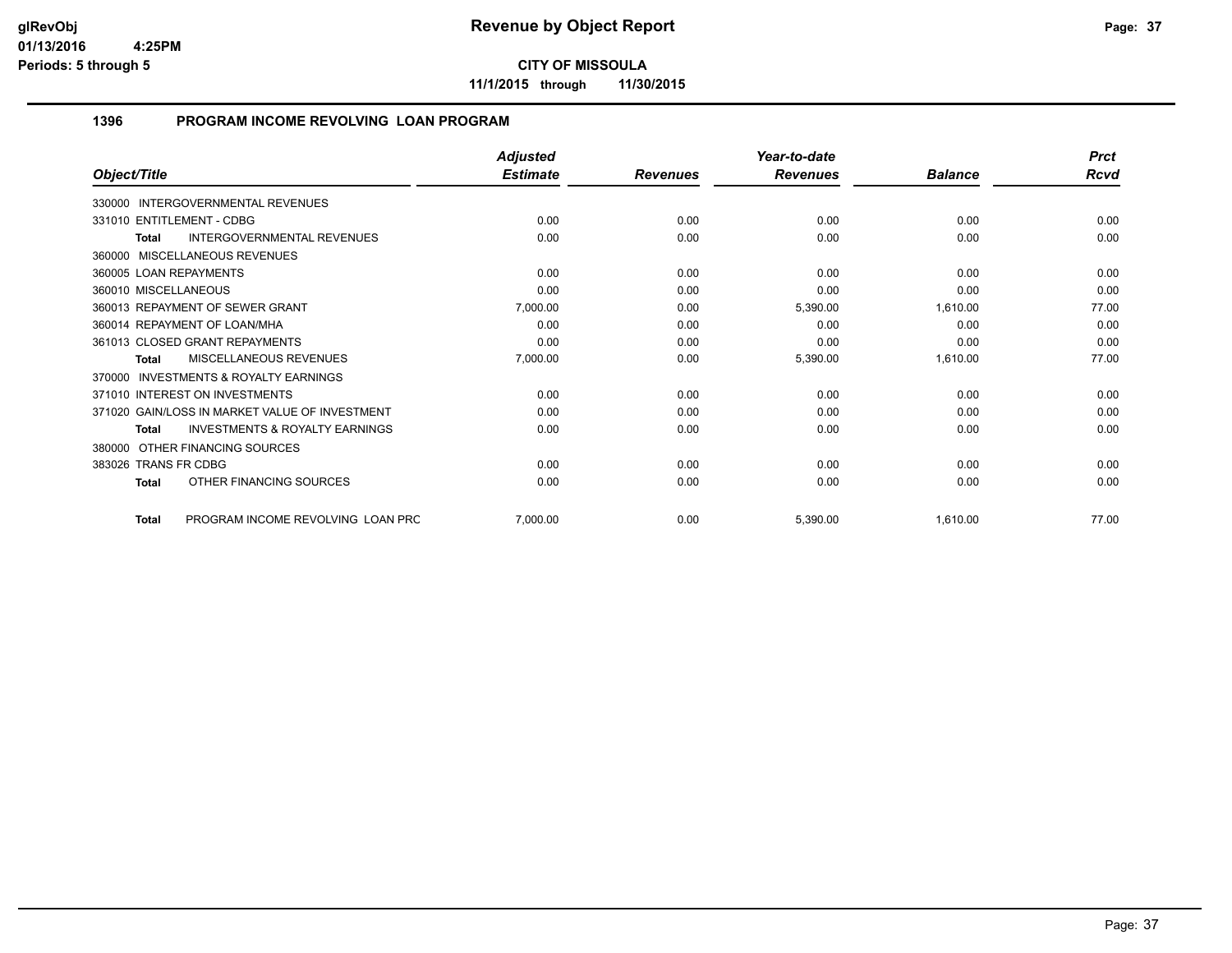**11/1/2015 through 11/30/2015**

#### **1397 STATE HOME PROGRAM INCOME**

**1397 STATE HOME PROGRAM INCOME**

|                                                    | <b>Adjusted</b> |                 | Year-to-date    |                | <b>Prct</b> |
|----------------------------------------------------|-----------------|-----------------|-----------------|----------------|-------------|
| Object/Title                                       | <b>Estimate</b> | <b>Revenues</b> | <b>Revenues</b> | <b>Balance</b> | <b>Rcvd</b> |
| 330000 INTERGOVERNMENTAL REVENUES                  |                 |                 |                 |                |             |
| 331003 STATE HOME PROGRAM INCOME                   | 186,935.00      | 0.00            | 0.00            | 186,935.00     | 0.00        |
| INTERGOVERNMENTAL REVENUES<br>Total                | 186,935.00      | 0.00            | 0.00            | 186,935.00     | 0.00        |
| 360000 MISCELLANEOUS REVENUES                      |                 |                 |                 |                |             |
| 360005 LOAN REPAYMENTS                             | 0.00            | 0.00            | 20.000.00       | $-20.000.00$   | 0.00        |
| MISCELLANEOUS REVENUES<br>Total                    | 0.00            | 0.00            | 20.000.00       | $-20.000.00$   | 0.00        |
| 370000 INVESTMENTS & ROYALTY EARNINGS              |                 |                 |                 |                |             |
| 371010 INTEREST ON INVESTMENTS                     | 0.00            | 0.00            | 0.00            | 0.00           | 0.00        |
| <b>INVESTMENTS &amp; ROYALTY EARNINGS</b><br>Total | 0.00            | 0.00            | 0.00            | 0.00           | 0.00        |
| STATE HOME PROGRAM INCOME<br>Total                 | 186.935.00      | 0.00            | 20.000.00       | 166.935.00     | 10.70       |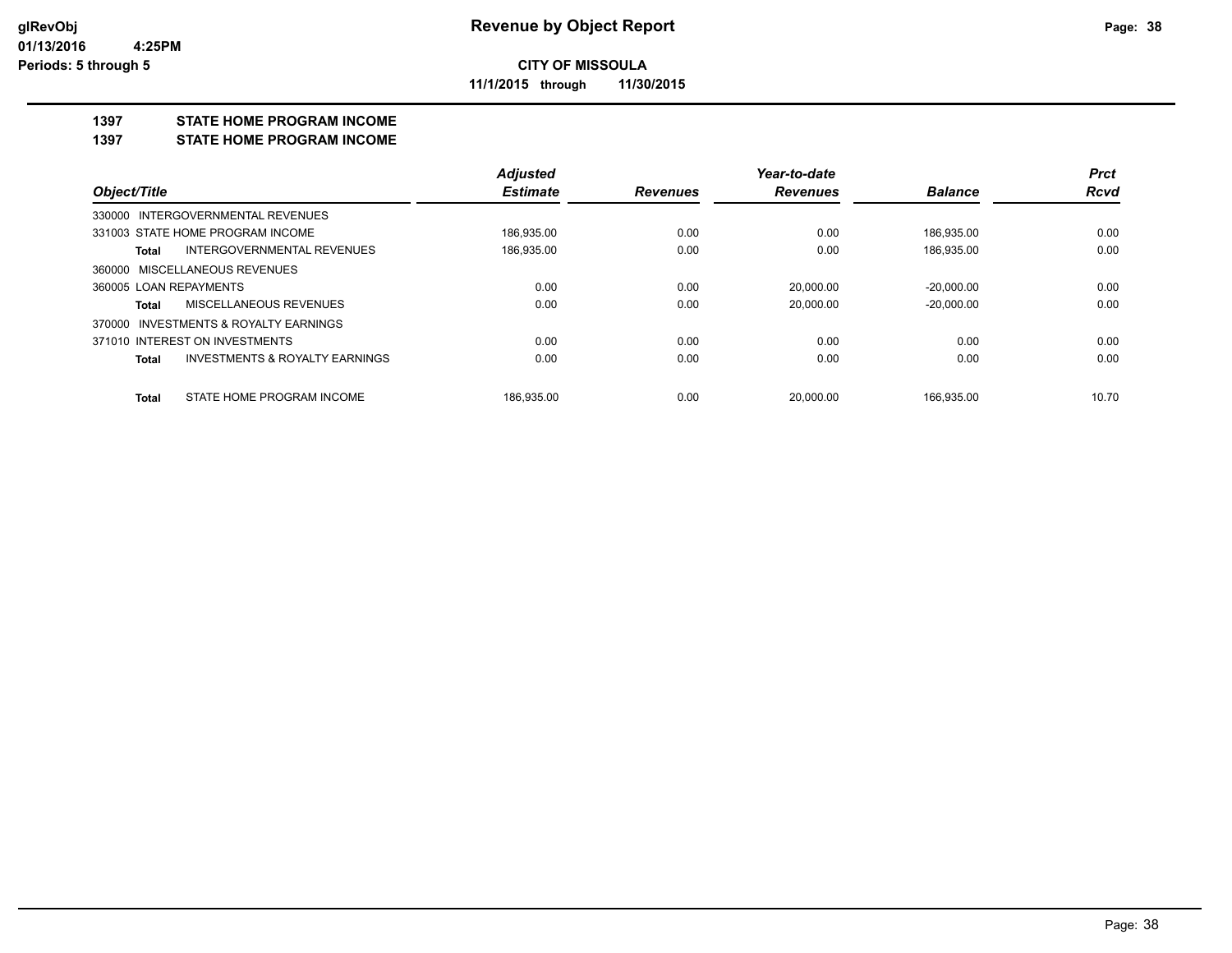**11/1/2015 through 11/30/2015**

## **1397 STATE HOME PROGRAM INCOME**

| Object/Title                                              | <b>Adjusted</b><br><b>Estimate</b> | <b>Revenues</b> | Year-to-date<br><b>Revenues</b> | <b>Balance</b> | <b>Prct</b><br><b>Rcvd</b> |
|-----------------------------------------------------------|------------------------------------|-----------------|---------------------------------|----------------|----------------------------|
| INTERGOVERNMENTAL REVENUES<br>330000                      |                                    |                 |                                 |                |                            |
| 331003 STATE HOME PROGRAM INCOME                          | 186,935.00                         | 0.00            | 0.00                            | 186.935.00     | 0.00                       |
| <b>INTERGOVERNMENTAL REVENUES</b><br>Total                | 186,935.00                         | 0.00            | 0.00                            | 186.935.00     | 0.00                       |
| MISCELLANEOUS REVENUES<br>360000                          |                                    |                 |                                 |                |                            |
| 360005 LOAN REPAYMENTS                                    | 0.00                               | 0.00            | 20.000.00                       | $-20.000.00$   | 0.00                       |
| MISCELLANEOUS REVENUES<br>Total                           | 0.00                               | 0.00            | 20.000.00                       | $-20,000.00$   | 0.00                       |
| INVESTMENTS & ROYALTY EARNINGS<br>370000                  |                                    |                 |                                 |                |                            |
| 371010 INTEREST ON INVESTMENTS                            | 0.00                               | 0.00            | 0.00                            | 0.00           | 0.00                       |
| <b>INVESTMENTS &amp; ROYALTY EARNINGS</b><br><b>Total</b> | 0.00                               | 0.00            | 0.00                            | 0.00           | 0.00                       |
| STATE HOME PROGRAM INCOME<br><b>Total</b>                 | 186.935.00                         | 0.00            | 20.000.00                       | 166.935.00     | 10.70                      |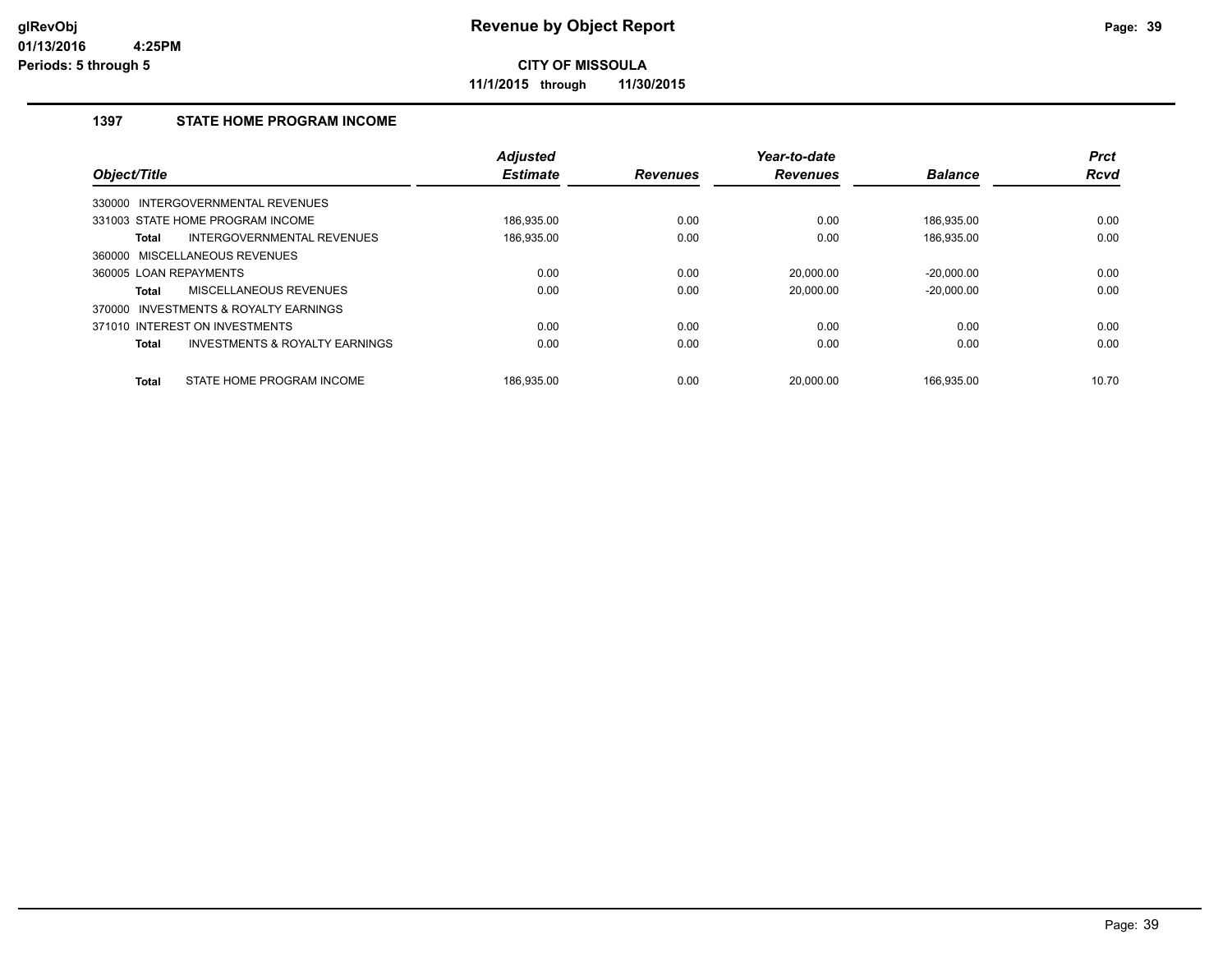**11/1/2015 through 11/30/2015**

**2250 PLANNING FUND**

**2250 PLANNING FUND**

|                                                           | <b>Adjusted</b> |                 | Year-to-date    |                | <b>Prct</b> |
|-----------------------------------------------------------|-----------------|-----------------|-----------------|----------------|-------------|
| Object/Title                                              | <b>Estimate</b> | <b>Revenues</b> | <b>Revenues</b> | <b>Balance</b> | Rcvd        |
| 330000 INTERGOVERNMENTAL REVENUES                         |                 |                 |                 |                |             |
| 331054 FHWA PL GRANT                                      | 0.00            | 0.00            | 0.00            | 0.00           | 0.00        |
| 331055 FTA GRANT                                          | 0.00            | 0.00            | 0.00            | 0.00           | 0.00        |
| 331056 MDT FEDERAL CMAQ                                   | 0.00            | 0.00            | 0.00            | 0.00           | 0.00        |
| 331057 TRANSIT-MUTD CMAQ                                  | 0.00            | 0.00            | 0.00            | 0.00           | 0.00        |
| 331170 HISTORICAL PRESERVATION GRANT                      | 5,500.00        | 5,500.00        | 5,500.00        | 0.00           | 100.00      |
| 336023 STATE CONTRIB. - PERS                              | 0.00            | 0.00            | 33.86           | $-33.86$       | 0.00        |
| 336030 COUNTY CONTRIBUTION                                | 0.00            | 0.00            | 0.00            | 0.00           | 0.00        |
| 338100 PLANNING MILLS PASSED THRU COUNTY                  | 329,157.00      | 300,000.00      | 300,000.00      | 29,157.00      | 91.14       |
| <b>INTERGOVERNMENTAL REVENUES</b><br><b>Total</b>         | 334,657.00      | 305,500.00      | 305,533.86      | 29,123.14      | 91.30       |
| <b>MISCELLANEOUS REVENUES</b><br>360000                   |                 |                 |                 |                |             |
| 365016 LOCAL MATCH MDT                                    | 0.00            | 0.00            | 0.00            | 0.00           | 0.00        |
| 365017 LOCAL MATCH TRANSIT                                | 0.00            | 0.00            | 0.00            | 0.00           | 0.00        |
| MISCELLANEOUS REVENUES<br><b>Total</b>                    | 0.00            | 0.00            | 0.00            | 0.00           | 0.00        |
| <b>INVESTMENTS &amp; ROYALTY EARNINGS</b><br>370000       |                 |                 |                 |                |             |
| 371010 INTEREST ON INVESTMENTS                            | 0.00            | 0.00            | 0.00            | 0.00           | 0.00        |
| <b>INVESTMENTS &amp; ROYALTY EARNINGS</b><br><b>Total</b> | 0.00            | 0.00            | 0.00            | 0.00           | 0.00        |
| OTHER FINANCING SOURCES<br>380000                         |                 |                 |                 |                |             |
| 383000 OPERATING TRANSFERS                                | 0.00            | 0.00            | 0.00            | 0.00           | 0.00        |
| <b>TRANS FR GENERAL</b><br>383029                         | 83,734.00       | 0.00            | 0.00            | 83,734.00      | 0.00        |
| OTHER FINANCING SOURCES<br><b>Total</b>                   | 83,734.00       | 0.00            | 0.00            | 83,734.00      | 0.00        |
| <b>PLANNING FUND</b><br><b>Total</b>                      | 418.391.00      | 305.500.00      | 305.533.86      | 112.857.14     | 73.03       |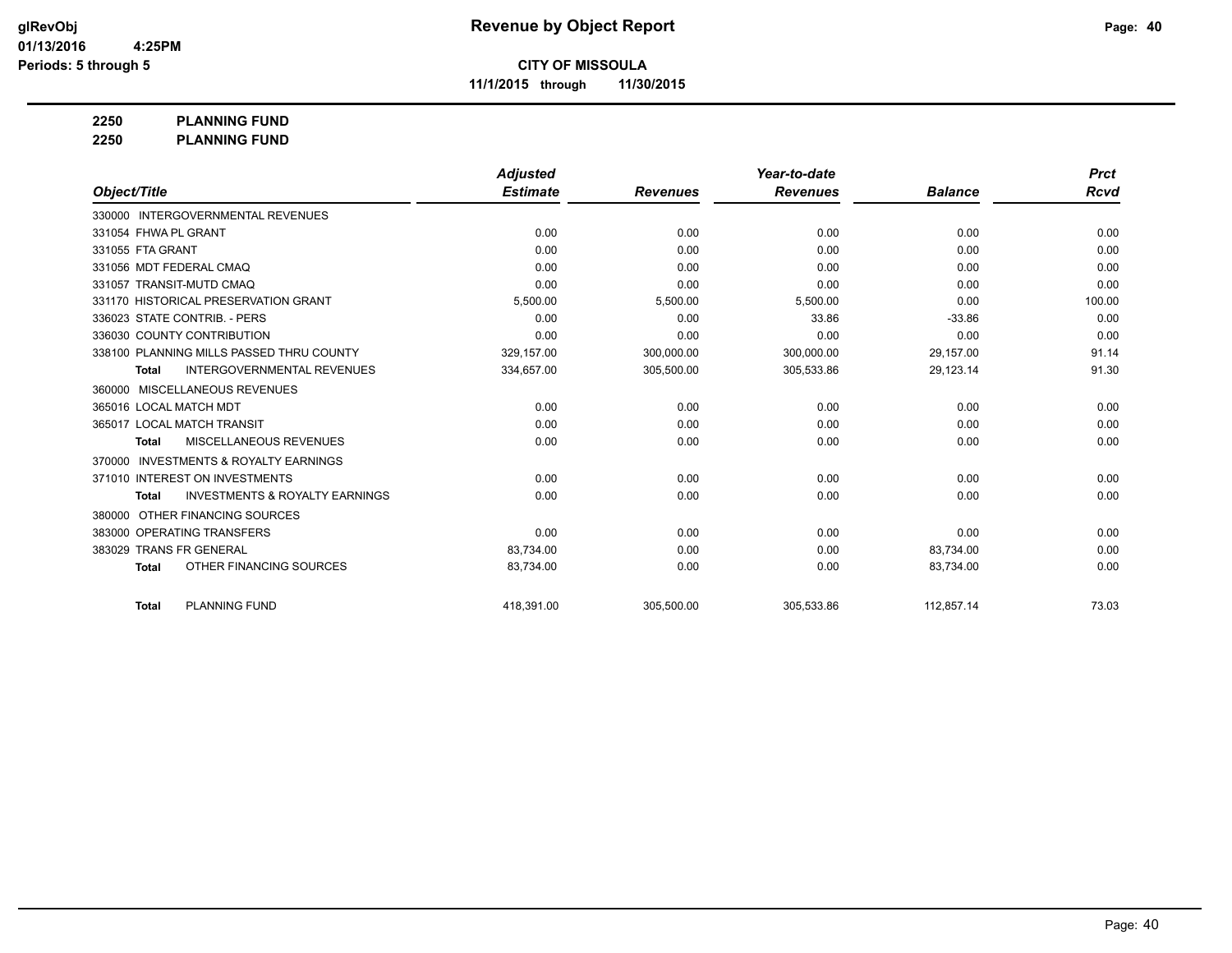**11/1/2015 through 11/30/2015**

#### **2250 PLANNING FUND**

|                                                           | <b>Adjusted</b> |                 | Year-to-date    |                | <b>Prct</b> |
|-----------------------------------------------------------|-----------------|-----------------|-----------------|----------------|-------------|
| Object/Title                                              | <b>Estimate</b> | <b>Revenues</b> | <b>Revenues</b> | <b>Balance</b> | Rcvd        |
| 330000 INTERGOVERNMENTAL REVENUES                         |                 |                 |                 |                |             |
| 331054 FHWA PL GRANT                                      | 0.00            | 0.00            | 0.00            | 0.00           | 0.00        |
| 331055 FTA GRANT                                          | 0.00            | 0.00            | 0.00            | 0.00           | 0.00        |
| 331056 MDT FEDERAL CMAQ                                   | 0.00            | 0.00            | 0.00            | 0.00           | 0.00        |
| 331057 TRANSIT-MUTD CMAQ                                  | 0.00            | 0.00            | 0.00            | 0.00           | 0.00        |
| 331170 HISTORICAL PRESERVATION GRANT                      | 5,500.00        | 5,500.00        | 5,500.00        | 0.00           | 100.00      |
| 336023 STATE CONTRIB. - PERS                              | 0.00            | 0.00            | 33.86           | $-33.86$       | 0.00        |
| 336030 COUNTY CONTRIBUTION                                | 0.00            | 0.00            | 0.00            | 0.00           | 0.00        |
| 338100 PLANNING MILLS PASSED THRU COUNTY                  | 329,157.00      | 300,000.00      | 300,000.00      | 29,157.00      | 91.14       |
| <b>INTERGOVERNMENTAL REVENUES</b><br><b>Total</b>         | 334,657.00      | 305,500.00      | 305,533.86      | 29,123.14      | 91.30       |
| 360000 MISCELLANEOUS REVENUES                             |                 |                 |                 |                |             |
| 365016 LOCAL MATCH MDT                                    | 0.00            | 0.00            | 0.00            | 0.00           | 0.00        |
| 365017 LOCAL MATCH TRANSIT                                | 0.00            | 0.00            | 0.00            | 0.00           | 0.00        |
| <b>MISCELLANEOUS REVENUES</b><br><b>Total</b>             | 0.00            | 0.00            | 0.00            | 0.00           | 0.00        |
| <b>INVESTMENTS &amp; ROYALTY EARNINGS</b><br>370000       |                 |                 |                 |                |             |
| 371010 INTEREST ON INVESTMENTS                            | 0.00            | 0.00            | 0.00            | 0.00           | 0.00        |
| <b>INVESTMENTS &amp; ROYALTY EARNINGS</b><br><b>Total</b> | 0.00            | 0.00            | 0.00            | 0.00           | 0.00        |
| OTHER FINANCING SOURCES<br>380000                         |                 |                 |                 |                |             |
| 383000 OPERATING TRANSFERS                                | 0.00            | 0.00            | 0.00            | 0.00           | 0.00        |
| 383029 TRANS FR GENERAL                                   | 83,734.00       | 0.00            | 0.00            | 83,734.00      | 0.00        |
| OTHER FINANCING SOURCES<br><b>Total</b>                   | 83,734.00       | 0.00            | 0.00            | 83,734.00      | 0.00        |
| <b>PLANNING FUND</b><br><b>Total</b>                      | 418.391.00      | 305.500.00      | 305.533.86      | 112.857.14     | 73.03       |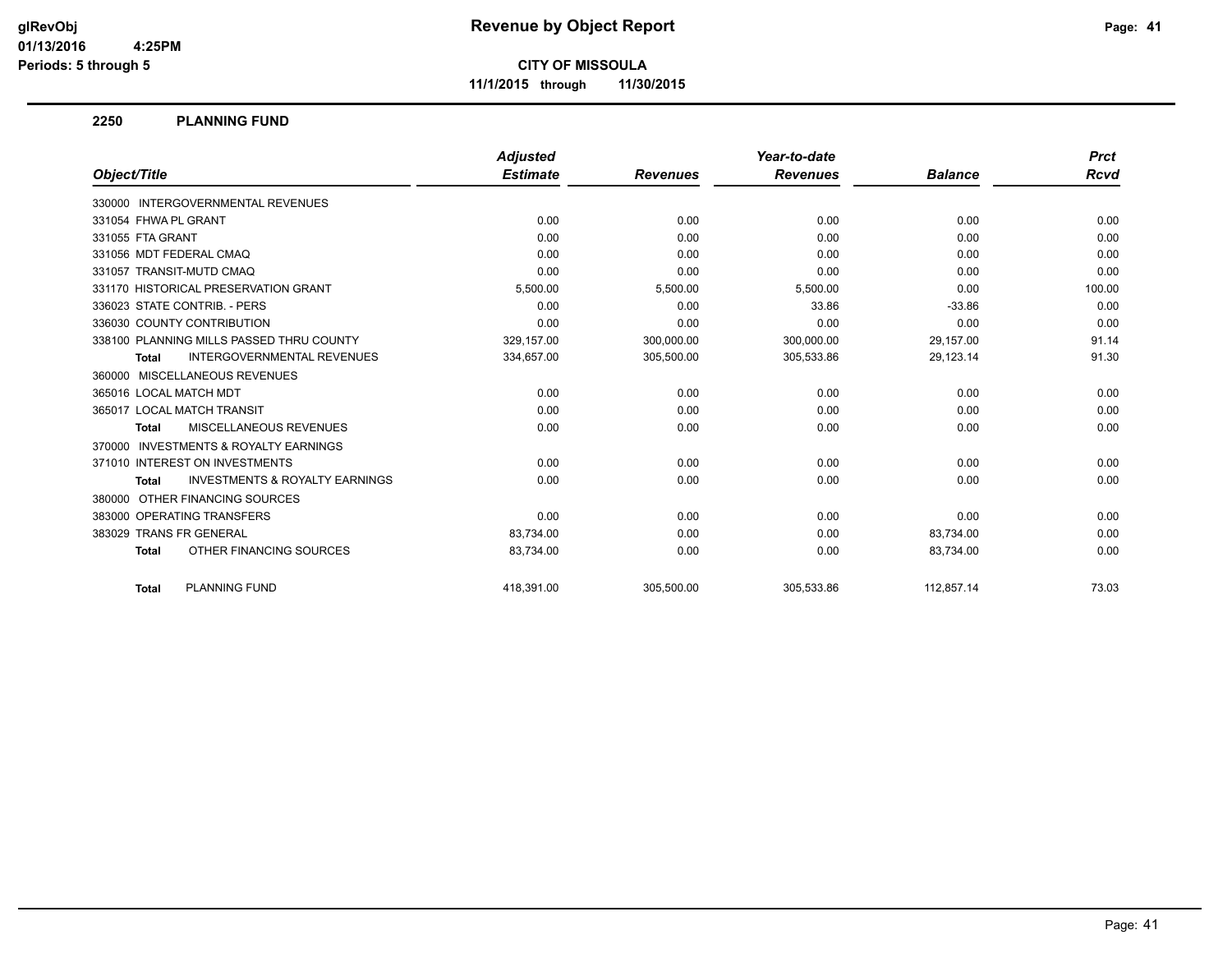**11/1/2015 through 11/30/2015**

# **2310 PUBLIC SAFETY INFORMATION SYSTEMS**

## **2310 PUBLIC SAFETY INFORMATION SYSTEMS**

|                                                    | <b>Adjusted</b> |                 | Year-to-date    |                | <b>Prct</b> |
|----------------------------------------------------|-----------------|-----------------|-----------------|----------------|-------------|
| Object/Title                                       | <b>Estimate</b> | <b>Revenues</b> | <b>Revenues</b> | <b>Balance</b> | Rcvd        |
| 330000 INTERGOVERNMENTAL REVENUES                  |                 |                 |                 |                |             |
| 330000 INTERGOVERNMENTAL REVENUES                  | 18,000.00       | 0.00            | 6,000.00        | 12,000.00      | 33.33       |
| <b>INTERGOVERNMENTAL REVENUES</b><br>Total         | 18,000.00       | 0.00            | 6,000.00        | 12,000.00      | 33.33       |
| 360000 MISCELLANEOUS REVENUES                      |                 |                 |                 |                |             |
| 363000 ASSESSMENTS PAID                            | 0.00            | 0.00            | 0.00            | 0.00           | 0.00        |
| MISCELLANEOUS REVENUES<br>Total                    | 0.00            | 0.00            | 0.00            | 0.00           | 0.00        |
| INVESTMENTS & ROYALTY EARNINGS<br>370000           |                 |                 |                 |                |             |
| 371010 INTEREST ON INVESTMENTS                     | 0.00            | 0.00            | 0.00            | 0.00           | 0.00        |
| <b>INVESTMENTS &amp; ROYALTY EARNINGS</b><br>Total | 0.00            | 0.00            | 0.00            | 0.00           | 0.00        |
| OTHER FINANCING SOURCES<br>380000                  |                 |                 |                 |                |             |
| 383029 TRANS FR GENERAL                            | 6,000.00        | 8,700.00        | 8.700.00        | $-2,700.00$    | 145.00      |
| OTHER FINANCING SOURCES<br><b>Total</b>            | 6,000.00        | 8,700.00        | 8,700.00        | $-2,700.00$    | 145.00      |
|                                                    |                 |                 |                 |                |             |
| PUBLIC SAFETY INFORMATION SYSTEMS<br>Total         | 24.000.00       | 8.700.00        | 14.700.00       | 9,300.00       | 61.25       |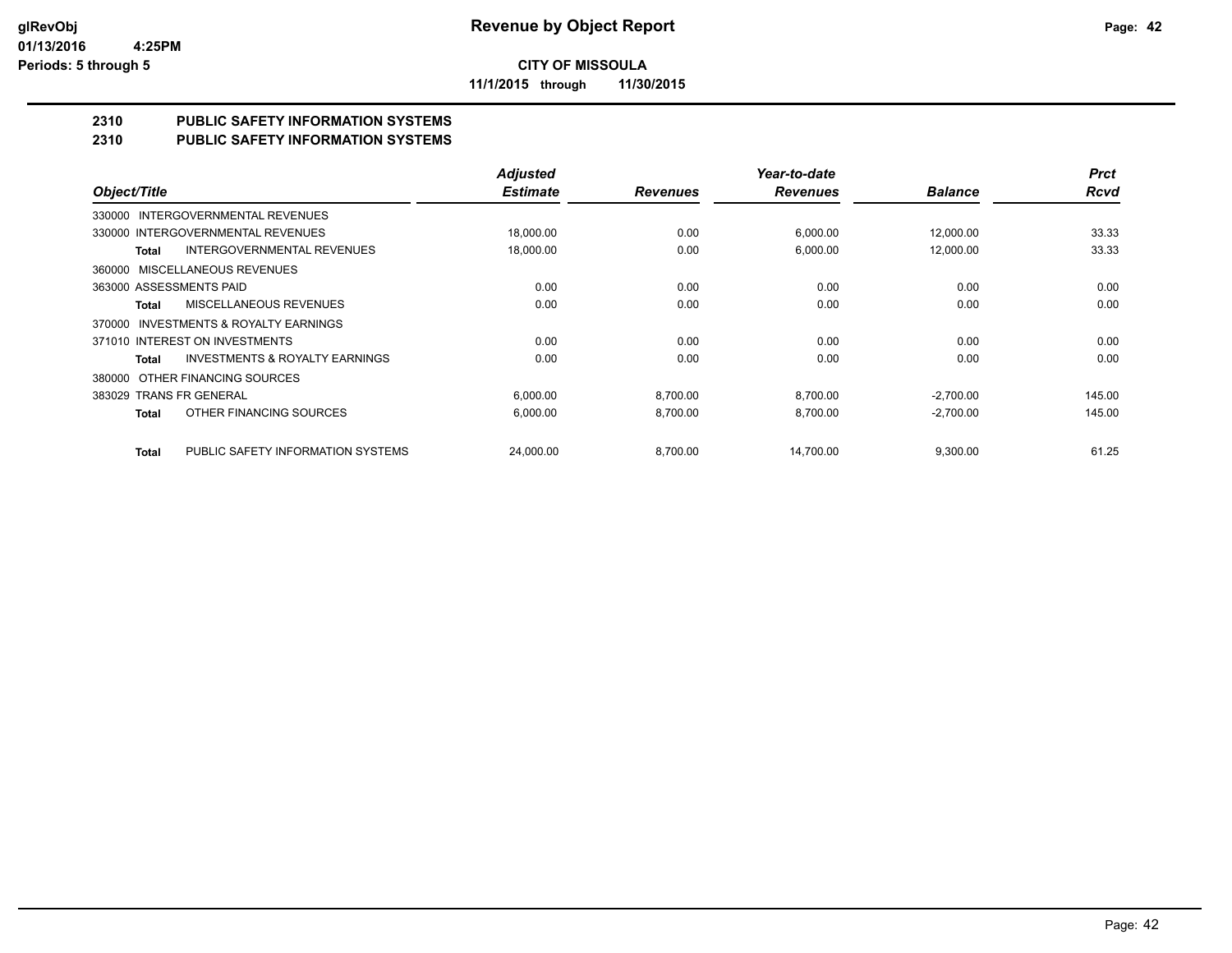**11/1/2015 through 11/30/2015**

## **2310 PUBLIC SAFETY INFORMATION SYSTEMS**

| Object/Title                               | <b>Adjusted</b><br><b>Estimate</b> | <b>Revenues</b> | Year-to-date<br><b>Revenues</b> | <b>Balance</b> | <b>Prct</b><br>Rcvd |
|--------------------------------------------|------------------------------------|-----------------|---------------------------------|----------------|---------------------|
| INTERGOVERNMENTAL REVENUES<br>330000       |                                    |                 |                                 |                |                     |
| 330000 INTERGOVERNMENTAL REVENUES          | 18,000.00                          | 0.00            | 6,000.00                        | 12,000.00      | 33.33               |
| <b>INTERGOVERNMENTAL REVENUES</b><br>Total | 18,000.00                          | 0.00            | 6,000.00                        | 12,000.00      | 33.33               |
| 360000 MISCELLANEOUS REVENUES              |                                    |                 |                                 |                |                     |
| 363000 ASSESSMENTS PAID                    | 0.00                               | 0.00            | 0.00                            | 0.00           | 0.00                |
| MISCELLANEOUS REVENUES<br>Total            | 0.00                               | 0.00            | 0.00                            | 0.00           | 0.00                |
| INVESTMENTS & ROYALTY EARNINGS<br>370000   |                                    |                 |                                 |                |                     |
| 371010 INTEREST ON INVESTMENTS             | 0.00                               | 0.00            | 0.00                            | 0.00           | 0.00                |
| INVESTMENTS & ROYALTY EARNINGS<br>Total    | 0.00                               | 0.00            | 0.00                            | 0.00           | 0.00                |
| 380000 OTHER FINANCING SOURCES             |                                    |                 |                                 |                |                     |
| 383029 TRANS FR GENERAL                    | 6.000.00                           | 8,700.00        | 8,700.00                        | $-2,700.00$    | 145.00              |
| OTHER FINANCING SOURCES<br>Total           | 6,000.00                           | 8,700.00        | 8,700.00                        | $-2,700.00$    | 145.00              |
| PUBLIC SAFETY INFORMATION SYSTEMS<br>Total | 24,000.00                          | 8,700.00        | 14,700.00                       | 9,300.00       | 61.25               |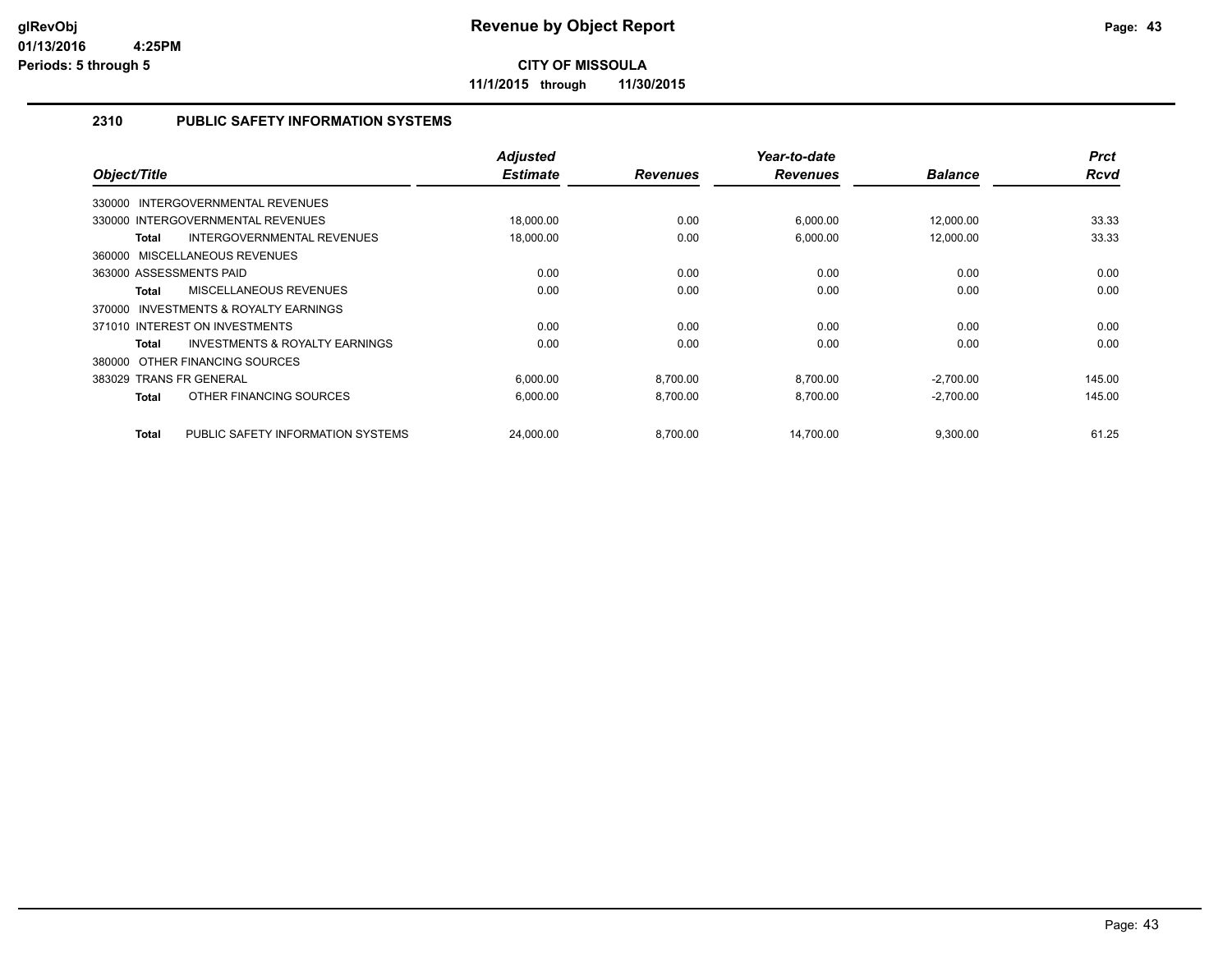**11/1/2015 through 11/30/2015**

**2321 IMPACT FEE FUND**

**2321 IMPACT FEE FUND**

|                                                    | <b>Adjusted</b> |                 | Year-to-date    |                | Prct        |
|----------------------------------------------------|-----------------|-----------------|-----------------|----------------|-------------|
| Object/Title                                       | <b>Estimate</b> | <b>Revenues</b> | <b>Revenues</b> | <b>Balance</b> | <b>Rcvd</b> |
| 340000 CHARGES FOR SERVICES                        |                 |                 |                 |                |             |
| 341032 IMPACT FEE CLEARING ACCOUNT                 | 1,200,000.00    | 112,859.39      | 537,619.17      | 662,380.83     | 44.80       |
| 341033 IMPACT FEES-PARKS SHARE                     | 0.00            | 0.00            | 0.00            | 0.00           | 0.00        |
| 341034 IMPACT FEES-FIRE SHARE                      | 0.00            | 0.00            | 0.00            | 0.00           | 0.00        |
| 341035 IMPACT FEES-POLICE SHARE                    | 0.00            | 0.00            | 0.00            | 0.00           | 0.00        |
| 341036 IMPACT FEES-COMMUNITY SERVICE SHARE         | 0.00            | 0.00            | 0.00            | 0.00           | 0.00        |
| 341037 IMPACT FEE-ROAD SHARE                       | 0.00            | 0.00            | 0.00            | 0.00           | 0.00        |
| <b>CHARGES FOR SERVICES</b><br>Total               | 1,200,000.00    | 112,859.39      | 537,619.17      | 662,380.83     | 44.80       |
| INVESTMENTS & ROYALTY EARNINGS<br>370000           |                 |                 |                 |                |             |
| 371010 INTEREST ON INVESTMENTS                     | 0.00            | 0.00            | 0.00            | 0.00           | 0.00        |
| <b>INVESTMENTS &amp; ROYALTY EARNINGS</b><br>Total | 0.00            | 0.00            | 0.00            | 0.00           | 0.00        |
| <b>IMPACT FEE FUND</b><br>Total                    | 1.200.000.00    | 112.859.39      | 537.619.17      | 662.380.83     | 44.80       |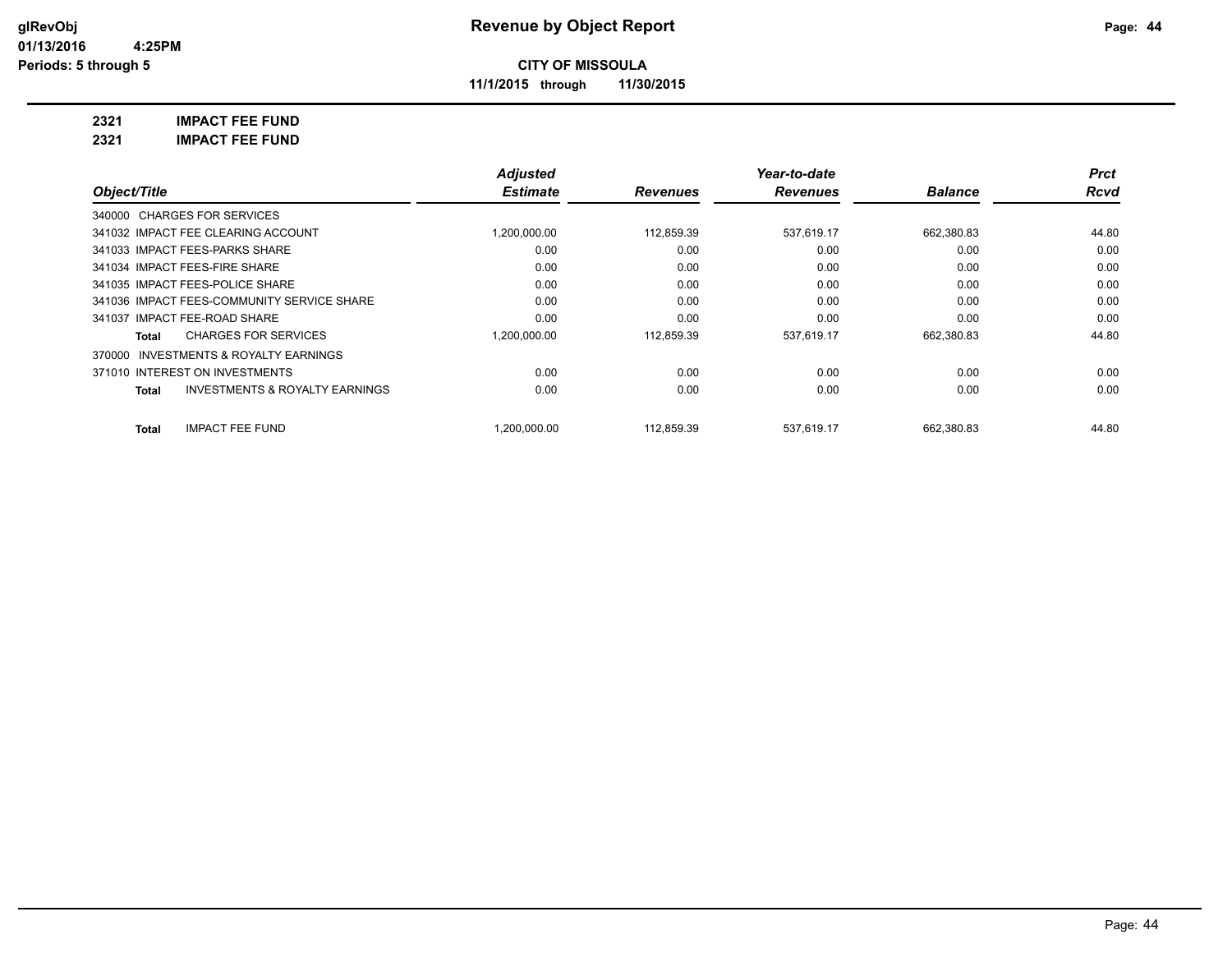**11/1/2015 through 11/30/2015**

#### **2321 IMPACT FEE FUND**

|                                                     |                                           | <b>Adjusted</b> |                 | Year-to-date    |                | <b>Prct</b> |
|-----------------------------------------------------|-------------------------------------------|-----------------|-----------------|-----------------|----------------|-------------|
| Object/Title                                        |                                           | <b>Estimate</b> | <b>Revenues</b> | <b>Revenues</b> | <b>Balance</b> | <b>Rcvd</b> |
| 340000 CHARGES FOR SERVICES                         |                                           |                 |                 |                 |                |             |
| 341032 IMPACT FEE CLEARING ACCOUNT                  |                                           | 1,200,000.00    | 112,859.39      | 537,619.17      | 662,380.83     | 44.80       |
| 341033 IMPACT FEES-PARKS SHARE                      |                                           | 0.00            | 0.00            | 0.00            | 0.00           | 0.00        |
| 341034 IMPACT FEES-FIRE SHARE                       |                                           | 0.00            | 0.00            | 0.00            | 0.00           | 0.00        |
| 341035 IMPACT FEES-POLICE SHARE                     |                                           | 0.00            | 0.00            | 0.00            | 0.00           | 0.00        |
| 341036 IMPACT FEES-COMMUNITY SERVICE SHARE          |                                           | 0.00            | 0.00            | 0.00            | 0.00           | 0.00        |
| 341037 IMPACT FEE-ROAD SHARE                        |                                           | 0.00            | 0.00            | 0.00            | 0.00           | 0.00        |
| Total                                               | <b>CHARGES FOR SERVICES</b>               | 1,200,000.00    | 112,859.39      | 537,619.17      | 662,380.83     | 44.80       |
| <b>INVESTMENTS &amp; ROYALTY EARNINGS</b><br>370000 |                                           |                 |                 |                 |                |             |
| 371010 INTEREST ON INVESTMENTS                      |                                           | 0.00            | 0.00            | 0.00            | 0.00           | 0.00        |
| Total                                               | <b>INVESTMENTS &amp; ROYALTY EARNINGS</b> | 0.00            | 0.00            | 0.00            | 0.00           | 0.00        |
| <b>IMPACT FEE FUND</b><br><b>Total</b>              |                                           | 1.200.000.00    | 112.859.39      | 537.619.17      | 662.380.83     | 44.80       |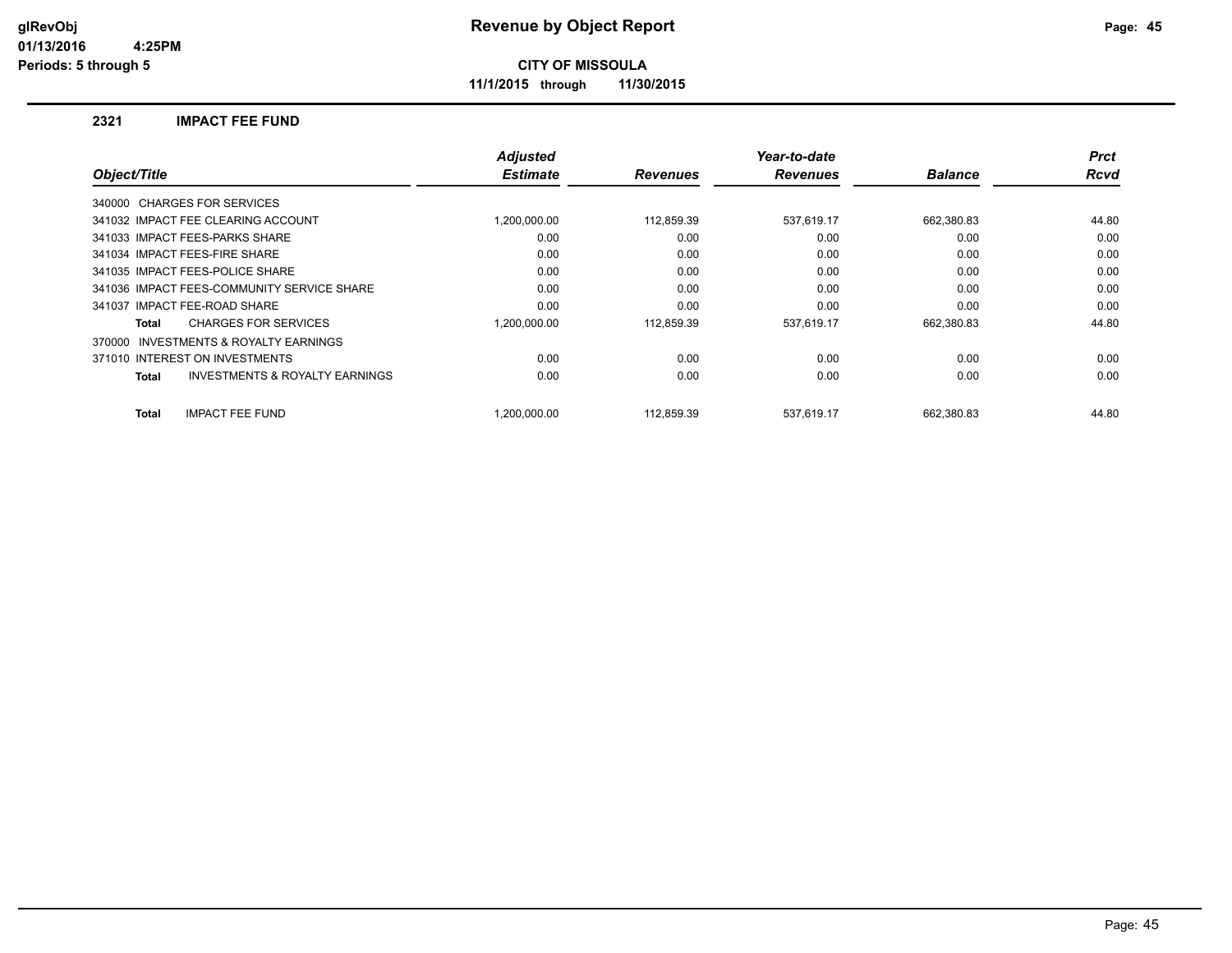**11/1/2015 through 11/30/2015**

# **2322 GEORGE ELMER/CATTLE DR INTERSECTION**

## **2322 GEORGE ELMER/CATTLE DR INTERSECTION**

|                                                            | <b>Adjusted</b> |                 | Year-to-date    |                | <b>Prct</b> |
|------------------------------------------------------------|-----------------|-----------------|-----------------|----------------|-------------|
| Object/Title                                               | <b>Estimate</b> | <b>Revenues</b> | <b>Revenues</b> | <b>Balance</b> | <b>Rcvd</b> |
| 310000 TAXES/ASSESSMENTS                                   |                 |                 |                 |                |             |
| 312001 PENALTIES & INTEREST                                | 0.00            | 0.00            | 0.00            | 0.00           | 0.00        |
| TAXES/ASSESSMENTS<br>Total                                 | 0.00            | 0.00            | 0.00            | 0.00           | 0.00        |
| 360000 MISCELLANEOUS REVENUES                              |                 |                 |                 |                |             |
| 365000 DEVELOPER CONRIBUTIONS                              | 15,000.00       | 0.00            | 0.00            | 15,000.00      | 0.00        |
| MISCELLANEOUS REVENUES<br>Total                            | 15,000.00       | 0.00            | 0.00            | 15,000.00      | 0.00        |
| 370000 INVESTMENTS & ROYALTY EARNINGS                      |                 |                 |                 |                |             |
| 371010 INTEREST ON INVESTMENTS                             | 0.00            | 0.00            | 0.00            | 0.00           | 0.00        |
| 371020 GAIN/LOSS IN MARKET VALUE OF INVESTMENTS            | 0.00            | 0.00            | 0.00            | 0.00           | 0.00        |
| <b>INVESTMENTS &amp; ROYALTY EARNINGS</b><br>Total         | 0.00            | 0.00            | 0.00            | 0.00           | 0.00        |
| <b>GEORGE ELMER/CATTLE DR INTERSECTION</b><br><b>Total</b> | 15.000.00       | 0.00            | 0.00            | 15.000.00      | 0.00        |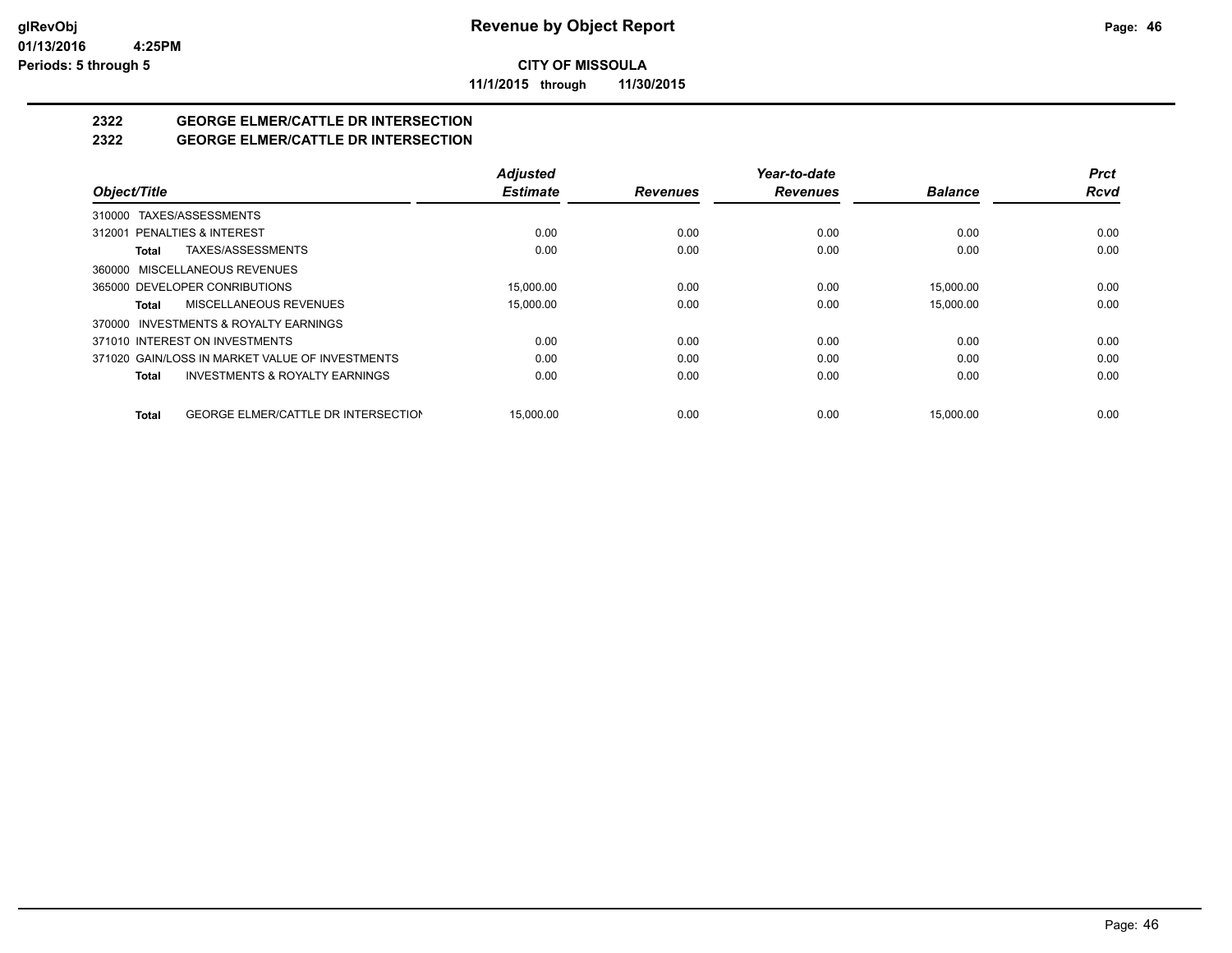**11/1/2015 through 11/30/2015**

## **2322 GEORGE ELMER/CATTLE DR INTERSECTION**

|                                                     | <b>Adjusted</b> |                 | Year-to-date    |                | <b>Prct</b> |
|-----------------------------------------------------|-----------------|-----------------|-----------------|----------------|-------------|
| Object/Title                                        | <b>Estimate</b> | <b>Revenues</b> | <b>Revenues</b> | <b>Balance</b> | <b>Rcvd</b> |
| TAXES/ASSESSMENTS<br>310000                         |                 |                 |                 |                |             |
| 312001 PENALTIES & INTEREST                         | 0.00            | 0.00            | 0.00            | 0.00           | 0.00        |
| TAXES/ASSESSMENTS<br>Total                          | 0.00            | 0.00            | 0.00            | 0.00           | 0.00        |
| 360000 MISCELLANEOUS REVENUES                       |                 |                 |                 |                |             |
| 365000 DEVELOPER CONRIBUTIONS                       | 15.000.00       | 0.00            | 0.00            | 15.000.00      | 0.00        |
| MISCELLANEOUS REVENUES<br>Total                     | 15.000.00       | 0.00            | 0.00            | 15,000.00      | 0.00        |
| <b>INVESTMENTS &amp; ROYALTY EARNINGS</b><br>370000 |                 |                 |                 |                |             |
| 371010 INTEREST ON INVESTMENTS                      | 0.00            | 0.00            | 0.00            | 0.00           | 0.00        |
| 371020 GAIN/LOSS IN MARKET VALUE OF INVESTMENT      | 0.00            | 0.00            | 0.00            | 0.00           | 0.00        |
| <b>INVESTMENTS &amp; ROYALTY EARNINGS</b><br>Total  | 0.00            | 0.00            | 0.00            | 0.00           | 0.00        |
|                                                     |                 |                 |                 |                |             |
| <b>GEORGE ELMER/CATTLE DR INTERSECTIOL</b><br>Total | 15.000.00       | 0.00            | 0.00            | 15.000.00      | 0.00        |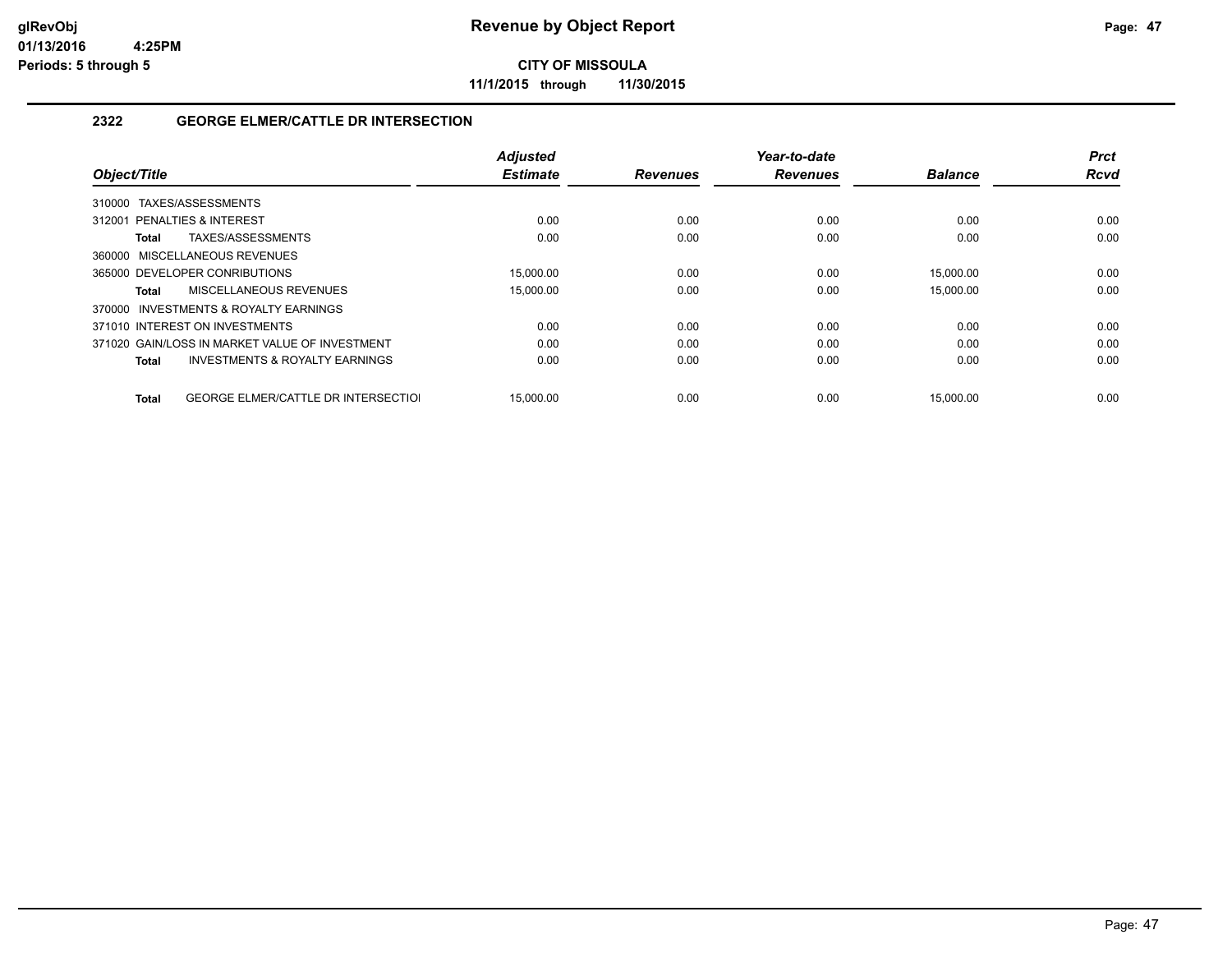**11/1/2015 through 11/30/2015**

**2365 PUBLIC ART FUND**

**2365 PUBLIC ART FUND**

|                                                           | <b>Adjusted</b> |                 | Year-to-date    |                | <b>Prct</b> |
|-----------------------------------------------------------|-----------------|-----------------|-----------------|----------------|-------------|
| Object/Title                                              | <b>Estimate</b> | <b>Revenues</b> | <b>Revenues</b> | <b>Balance</b> | Rcvd        |
| 330000 INTERGOVERNMENTAL REVENUES                         |                 |                 |                 |                |             |
| 337000 LOCAL GRANTS                                       | 0.00            | 0.00            | 0.00            | 0.00           | 0.00        |
| 337002 MRA GRANT                                          | 0.00            | 0.00            | 0.00            | 0.00           | 0.00        |
| <b>INTERGOVERNMENTAL REVENUES</b><br><b>Total</b>         | 0.00            | 0.00            | 0.00            | 0.00           | 0.00        |
| MISCELLANEOUS REVENUES<br>360000                          |                 |                 |                 |                |             |
| 360010 MISCELLANEOUS                                      | 0.00            | 0.00            | 0.00            | 0.00           | 0.00        |
| 364040 INSURANCE AND DAMAGE RECOVERY                      | 0.00            | 0.00            | 0.00            | 0.00           | 0.00        |
| 365000 DONATIONS                                          | 0.00            | 500.00          | 8,000.00        | $-8,000.00$    | 0.00        |
| 368010 SALE OF T-SHIRTS                                   | 0.00            | 0.00            | 0.00            | 0.00           | 0.00        |
| <b>MISCELLANEOUS REVENUES</b><br><b>Total</b>             | 0.00            | 500.00          | 8,000.00        | $-8,000.00$    | 0.00        |
| <b>INVESTMENTS &amp; ROYALTY EARNINGS</b><br>370000       |                 |                 |                 |                |             |
| 371010 INTEREST ON INVESTMENTS                            | 0.00            | 0.00            | 0.00            | 0.00           | 0.00        |
| 371020 GAIN/LOSS IN MARKET VALUE OF INVESTMENTS           | 0.00            | 0.00            | 0.00            | 0.00           | 0.00        |
| <b>INVESTMENTS &amp; ROYALTY EARNINGS</b><br><b>Total</b> | 0.00            | 0.00            | 0.00            | 0.00           | 0.00        |
| OTHER FINANCING SOURCES<br>380000                         |                 |                 |                 |                |             |
| 383000 OPERATING TRANSFERS                                | 0.00            | 0.00            | 0.00            | 0.00           | 0.00        |
| 383029 TRANS FR GENERAL                                   | 0.00            | 0.00            | 0.00            | 0.00           | 0.00        |
| OTHER FINANCING SOURCES<br><b>Total</b>                   | 0.00            | 0.00            | 0.00            | 0.00           | 0.00        |
| PUBLIC ART FUND<br><b>Total</b>                           | 0.00            | 500.00          | 8,000.00        | $-8,000.00$    | 0.00        |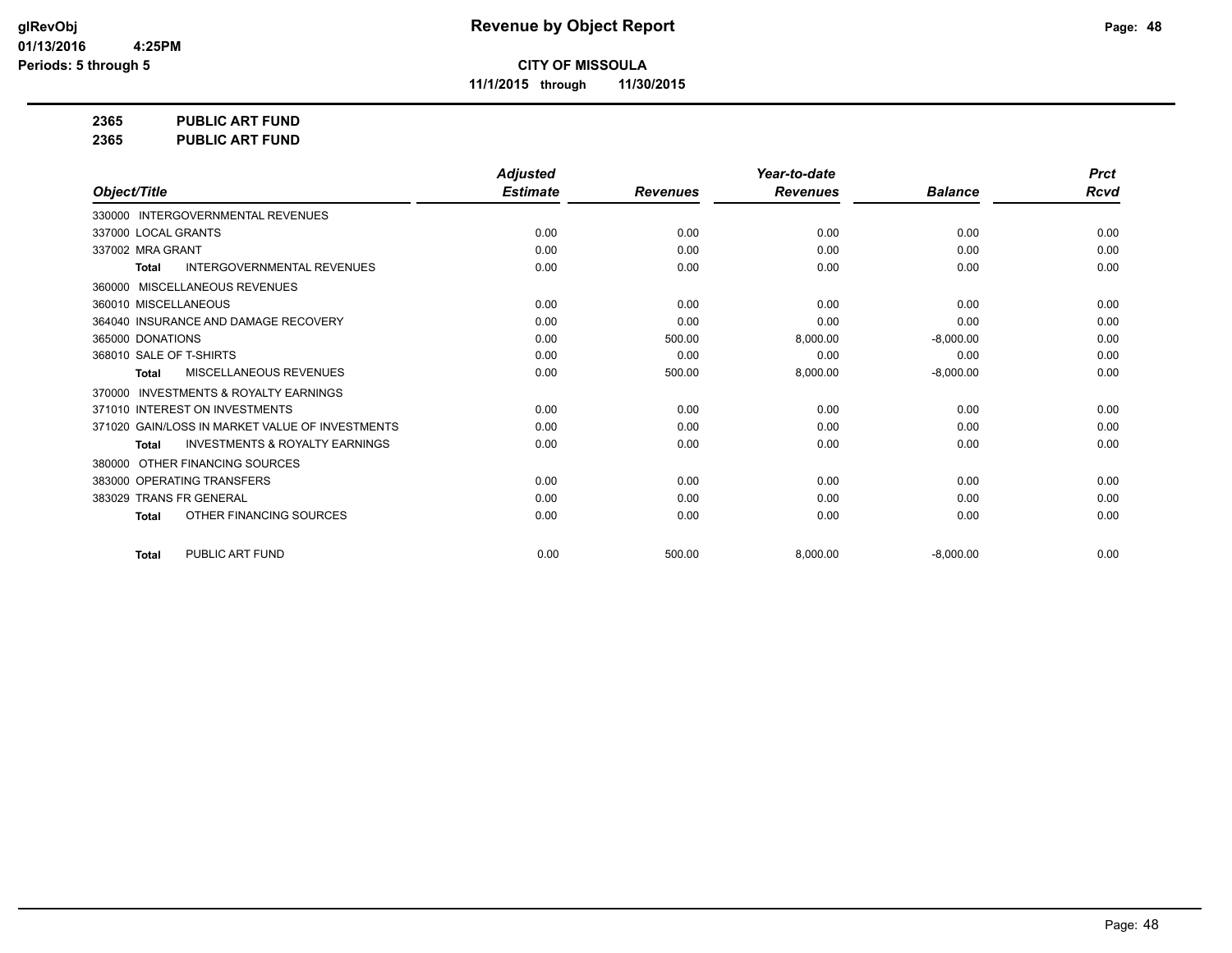**11/1/2015 through 11/30/2015**

#### **2365 PUBLIC ART FUND**

|                                                     | <b>Adjusted</b> |                 | Year-to-date    |                | <b>Prct</b> |
|-----------------------------------------------------|-----------------|-----------------|-----------------|----------------|-------------|
| Object/Title                                        | <b>Estimate</b> | <b>Revenues</b> | <b>Revenues</b> | <b>Balance</b> | <b>Rcvd</b> |
| 330000 INTERGOVERNMENTAL REVENUES                   |                 |                 |                 |                |             |
| 337000 LOCAL GRANTS                                 | 0.00            | 0.00            | 0.00            | 0.00           | 0.00        |
| 337002 MRA GRANT                                    | 0.00            | 0.00            | 0.00            | 0.00           | 0.00        |
| <b>INTERGOVERNMENTAL REVENUES</b><br><b>Total</b>   | 0.00            | 0.00            | 0.00            | 0.00           | 0.00        |
| MISCELLANEOUS REVENUES<br>360000                    |                 |                 |                 |                |             |
| 360010 MISCELLANEOUS                                | 0.00            | 0.00            | 0.00            | 0.00           | 0.00        |
| 364040 INSURANCE AND DAMAGE RECOVERY                | 0.00            | 0.00            | 0.00            | 0.00           | 0.00        |
| 365000 DONATIONS                                    | 0.00            | 500.00          | 8,000.00        | $-8,000.00$    | 0.00        |
| 368010 SALE OF T-SHIRTS                             | 0.00            | 0.00            | 0.00            | 0.00           | 0.00        |
| <b>MISCELLANEOUS REVENUES</b><br>Total              | 0.00            | 500.00          | 8,000.00        | $-8,000.00$    | 0.00        |
| <b>INVESTMENTS &amp; ROYALTY EARNINGS</b><br>370000 |                 |                 |                 |                |             |
| 371010 INTEREST ON INVESTMENTS                      | 0.00            | 0.00            | 0.00            | 0.00           | 0.00        |
| 371020 GAIN/LOSS IN MARKET VALUE OF INVESTMENT      | 0.00            | 0.00            | 0.00            | 0.00           | 0.00        |
| <b>INVESTMENTS &amp; ROYALTY EARNINGS</b><br>Total  | 0.00            | 0.00            | 0.00            | 0.00           | 0.00        |
| OTHER FINANCING SOURCES<br>380000                   |                 |                 |                 |                |             |
| 383000 OPERATING TRANSFERS                          | 0.00            | 0.00            | 0.00            | 0.00           | 0.00        |
| 383029 TRANS FR GENERAL                             | 0.00            | 0.00            | 0.00            | 0.00           | 0.00        |
| OTHER FINANCING SOURCES<br><b>Total</b>             | 0.00            | 0.00            | 0.00            | 0.00           | 0.00        |
|                                                     |                 |                 |                 |                |             |
| PUBLIC ART FUND<br><b>Total</b>                     | 0.00            | 500.00          | 8,000.00        | $-8,000.00$    | 0.00        |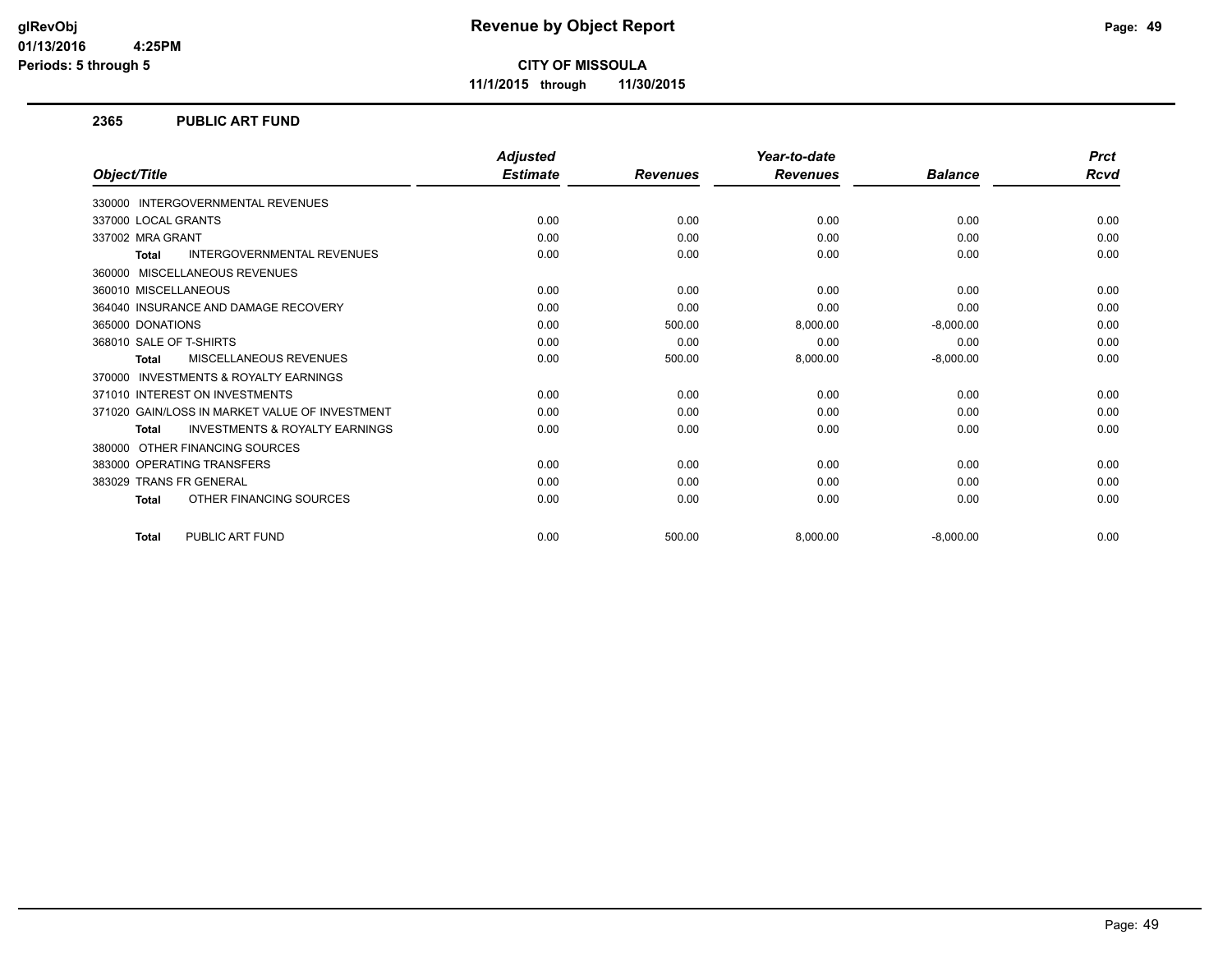**11/1/2015 through 11/30/2015**

# **2371 EMPLOYEE HEALTH INSURANCE LEVY FUND**

## **2371 EMPLOYEE HEALTH INSURANCE LEVY FUND**

|                                                     | <b>Adjusted</b> |                 | Year-to-date    |                | <b>Prct</b> |
|-----------------------------------------------------|-----------------|-----------------|-----------------|----------------|-------------|
| Object/Title                                        | <b>Estimate</b> | <b>Revenues</b> | <b>Revenues</b> | <b>Balance</b> | <b>Rcvd</b> |
| 310000 TAXES/ASSESSMENTS                            |                 |                 |                 |                |             |
| 311000 GENERAL PROPERTY TAXES                       | 4,462.00        | 190.36          | 1.044.68        | 3.417.32       | 23.41       |
| 312001 PENALTIES & INTEREST                         | 0.00            | 9.41            | 175.33          | $-175.33$      | 0.00        |
| TAXES/ASSESSMENTS<br>Total                          | 4.462.00        | 199.77          | 1.220.01        | 3.241.99       | 27.34       |
| 370000 INVESTMENTS & ROYALTY EARNINGS               |                 |                 |                 |                |             |
| 371010 INTEREST ON INVESTMENTS                      | 0.00            | 0.00            | 0.00            | 0.00           | 0.00        |
| INVESTMENTS & ROYALTY EARNINGS<br>Total             | 0.00            | 0.00            | 0.00            | 0.00           | 0.00        |
| EMPLOYEE HEALTH INSURANCE LEVY FUNI<br><b>Total</b> | 4.462.00        | 199.77          | 1.220.01        | 3.241.99       | 27.34       |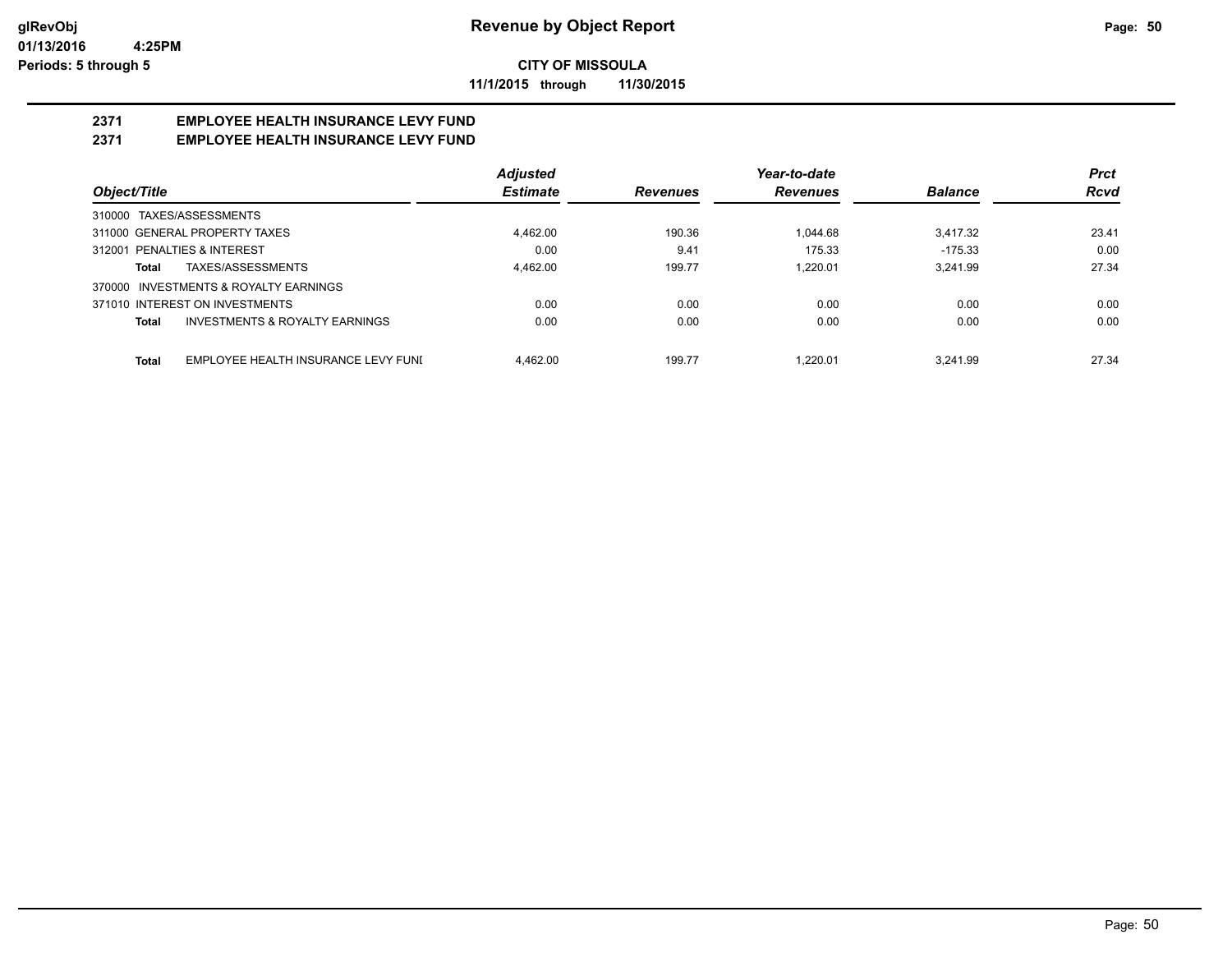**11/1/2015 through 11/30/2015**

## **2371 EMPLOYEE HEALTH INSURANCE LEVY FUND**

|                                                    | <b>Adjusted</b> |                 | Year-to-date    |                | <b>Prct</b> |
|----------------------------------------------------|-----------------|-----------------|-----------------|----------------|-------------|
| Object/Title                                       | <b>Estimate</b> | <b>Revenues</b> | <b>Revenues</b> | <b>Balance</b> | <b>Rcvd</b> |
| 310000 TAXES/ASSESSMENTS                           |                 |                 |                 |                |             |
| 311000 GENERAL PROPERTY TAXES                      | 4.462.00        | 190.36          | 1.044.68        | 3.417.32       | 23.41       |
| 312001 PENALTIES & INTEREST                        | 0.00            | 9.41            | 175.33          | $-175.33$      | 0.00        |
| TAXES/ASSESSMENTS<br><b>Total</b>                  | 4.462.00        | 199.77          | 1.220.01        | 3.241.99       | 27.34       |
| 370000 INVESTMENTS & ROYALTY EARNINGS              |                 |                 |                 |                |             |
| 371010 INTEREST ON INVESTMENTS                     | 0.00            | 0.00            | 0.00            | 0.00           | 0.00        |
| INVESTMENTS & ROYALTY EARNINGS<br><b>Total</b>     | 0.00            | 0.00            | 0.00            | 0.00           | 0.00        |
| <b>Total</b><br>EMPLOYEE HEALTH INSURANCE LEVY FUN | 4.462.00        | 199.77          | 1.220.01        | 3.241.99       | 27.34       |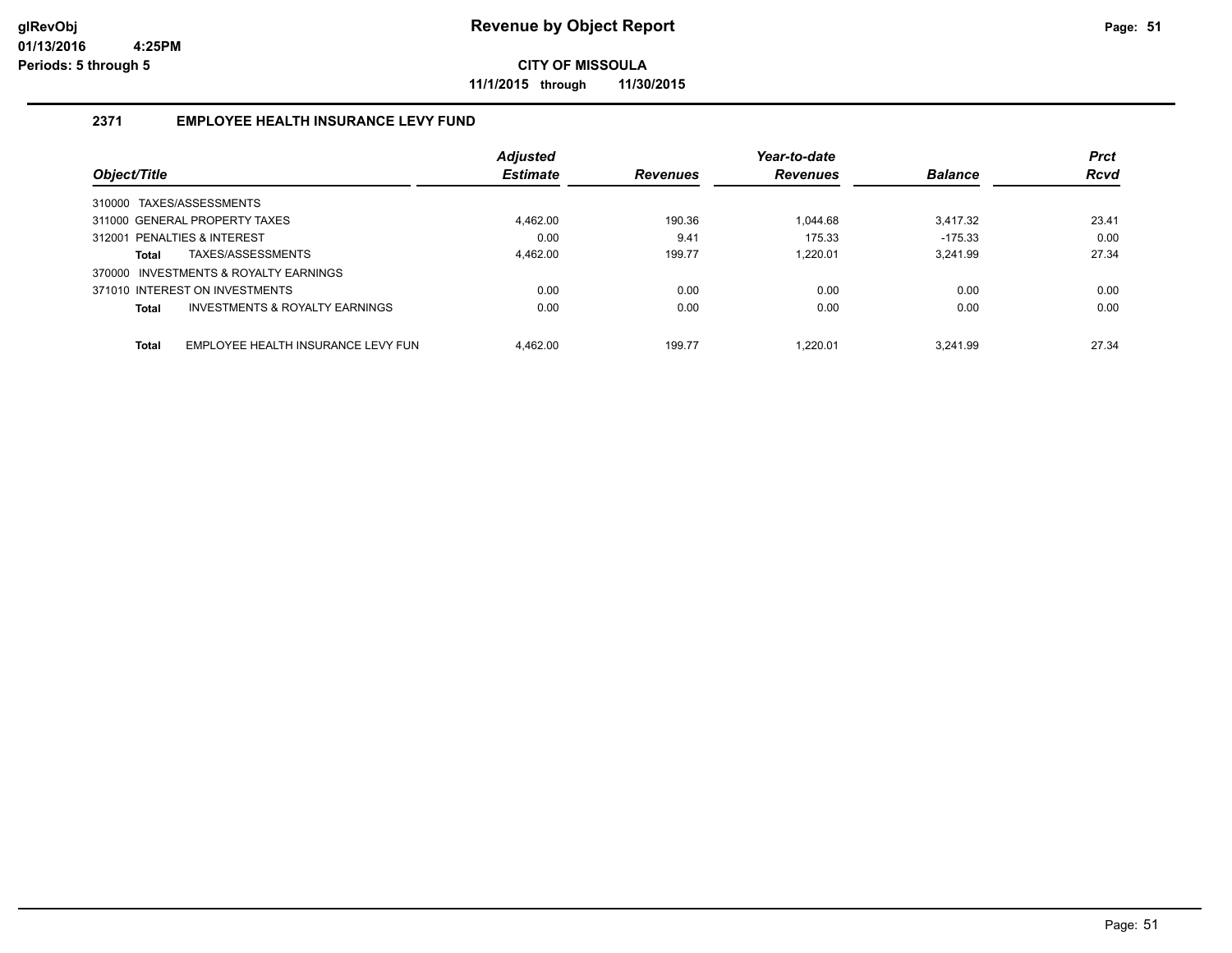**11/1/2015 through 11/30/2015**

#### **2372 PERMISSIVE MEDICAL LEVY**

**2372 PERMISSIVE MEDICAL LEVY**

|              |                                           | <b>Adjusted</b> |                 | Year-to-date    |                | <b>Prct</b> |
|--------------|-------------------------------------------|-----------------|-----------------|-----------------|----------------|-------------|
| Object/Title |                                           | <b>Estimate</b> | <b>Revenues</b> | <b>Revenues</b> | <b>Balance</b> | Rcvd        |
|              | 310000 TAXES/ASSESSMENTS                  |                 |                 |                 |                |             |
|              | 311000 GENERAL PROPERTY TAXES             | 4.405.445.00    | 1.133.28        | 3.453.70        | 4,401,991.30   | 0.08        |
|              | 312001 PENALTIES & INTEREST               | 0.00            | 27.41           | 370.74          | $-370.74$      | 0.00        |
| Total        | TAXES/ASSESSMENTS                         | 4,405,445.00    | 1.160.69        | 3.824.44        | 4,401,620.56   | 0.09        |
|              | 370000 INVESTMENTS & ROYALTY EARNINGS     |                 |                 |                 |                |             |
|              | 371010 INTEREST ON INVESTMENTS            | 0.00            | 0.00            | 0.00            | 0.00           | 0.00        |
| Total        | <b>INVESTMENTS &amp; ROYALTY EARNINGS</b> | 0.00            | 0.00            | 0.00            | 0.00           | 0.00        |
| Total        | PERMISSIVE MEDICAL LEVY                   | 4.405.445.00    | 1.160.69        | 3.824.44        | 4.401.620.56   | 0.09        |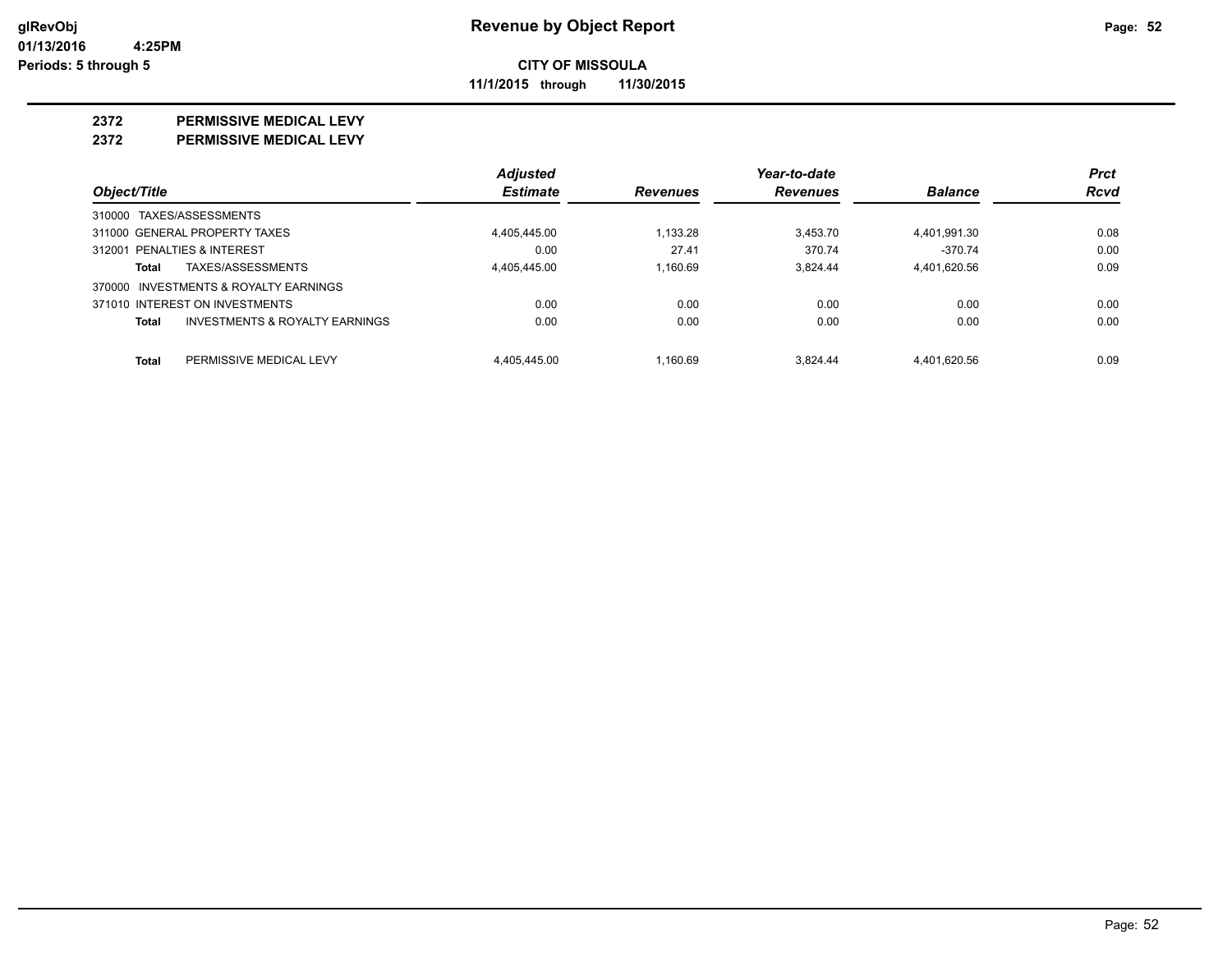**11/1/2015 through 11/30/2015**

### **2372 PERMISSIVE MEDICAL LEVY**

|                                         |                                | <b>Adjusted</b> |                 | Year-to-date    |                | <b>Prct</b> |
|-----------------------------------------|--------------------------------|-----------------|-----------------|-----------------|----------------|-------------|
| Object/Title                            |                                | <b>Estimate</b> | <b>Revenues</b> | <b>Revenues</b> | <b>Balance</b> | <b>Rcvd</b> |
| 310000 TAXES/ASSESSMENTS                |                                |                 |                 |                 |                |             |
| 311000 GENERAL PROPERTY TAXES           |                                | 4.405.445.00    | 1.133.28        | 3.453.70        | 4,401,991.30   | 0.08        |
| 312001 PENALTIES & INTEREST             |                                | 0.00            | 27.41           | 370.74          | $-370.74$      | 0.00        |
| TAXES/ASSESSMENTS<br><b>Total</b>       |                                | 4.405.445.00    | 1.160.69        | 3.824.44        | 4.401.620.56   | 0.09        |
| 370000 INVESTMENTS & ROYALTY EARNINGS   |                                |                 |                 |                 |                |             |
| 371010 INTEREST ON INVESTMENTS          |                                | 0.00            | 0.00            | 0.00            | 0.00           | 0.00        |
| <b>Total</b>                            | INVESTMENTS & ROYALTY EARNINGS | 0.00            | 0.00            | 0.00            | 0.00           | 0.00        |
|                                         |                                |                 |                 |                 |                |             |
| <b>Total</b><br>PERMISSIVE MEDICAL LEVY |                                | 4.405.445.00    | 1.160.69        | 3.824.44        | 4.401.620.56   | 0.09        |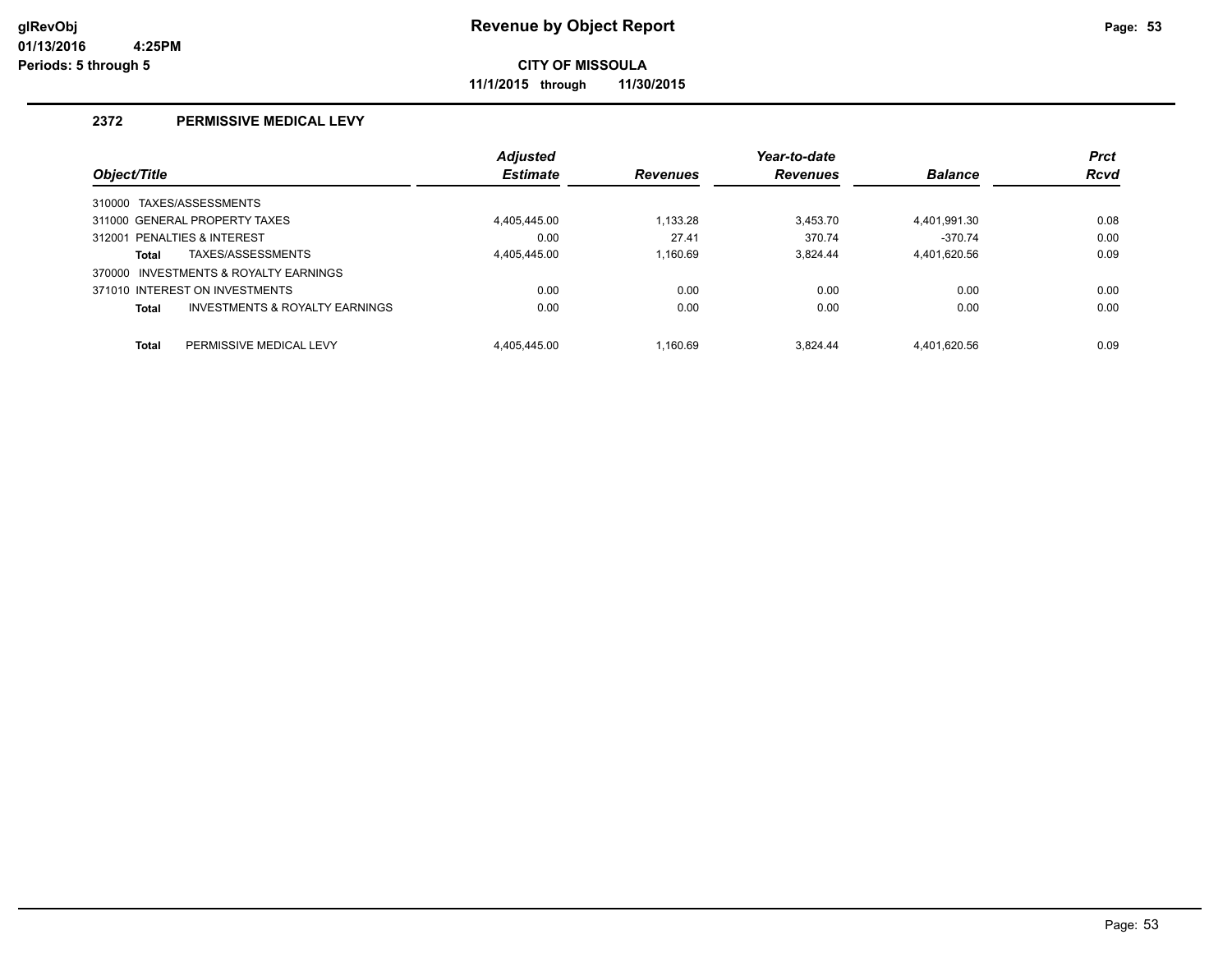**11/1/2015 through 11/30/2015**

## **2389 CABLE TELEVISION FRANCHISE FUND**

## **2389 CABLE TELEVISION FRANCHISE FUND**

|                                                 | <b>Adjusted</b> |                 | Year-to-date    |                | <b>Prct</b> |
|-------------------------------------------------|-----------------|-----------------|-----------------|----------------|-------------|
| Object/Title                                    | <b>Estimate</b> | <b>Revenues</b> | <b>Revenues</b> | <b>Balance</b> | <b>Rcvd</b> |
| <b>LICENSES &amp; PERMITS</b><br>320000         |                 |                 |                 |                |             |
| 322031 FRANCHISE FEE - AT&T                     | 680.000.00      | 164.914.97      | 164.914.97      | 515,085.03     | 24.25       |
| 322034 PEG ACCESS                               | 56.000.00       | 9.850.72        | 9.850.72        | 46.149.28      | 17.59       |
| <b>LICENSES &amp; PERMITS</b><br>Total          | 736.000.00      | 174.765.69      | 174.765.69      | 561,234.31     | 23.75       |
| 360000 MISCELLANEOUS REVENUES                   |                 |                 |                 |                |             |
| 365000 DONATIONS                                | 0.00            | 0.00            | 0.00            | 0.00           | 0.00        |
| MISCELLANEOUS REVENUES<br><b>Total</b>          | 0.00            | 0.00            | 0.00            | 0.00           | 0.00        |
| <b>Total</b><br>CABLE TELEVISION FRANCHISE FUND | 736.000.00      | 174.765.69      | 174.765.69      | 561.234.31     | 23.75       |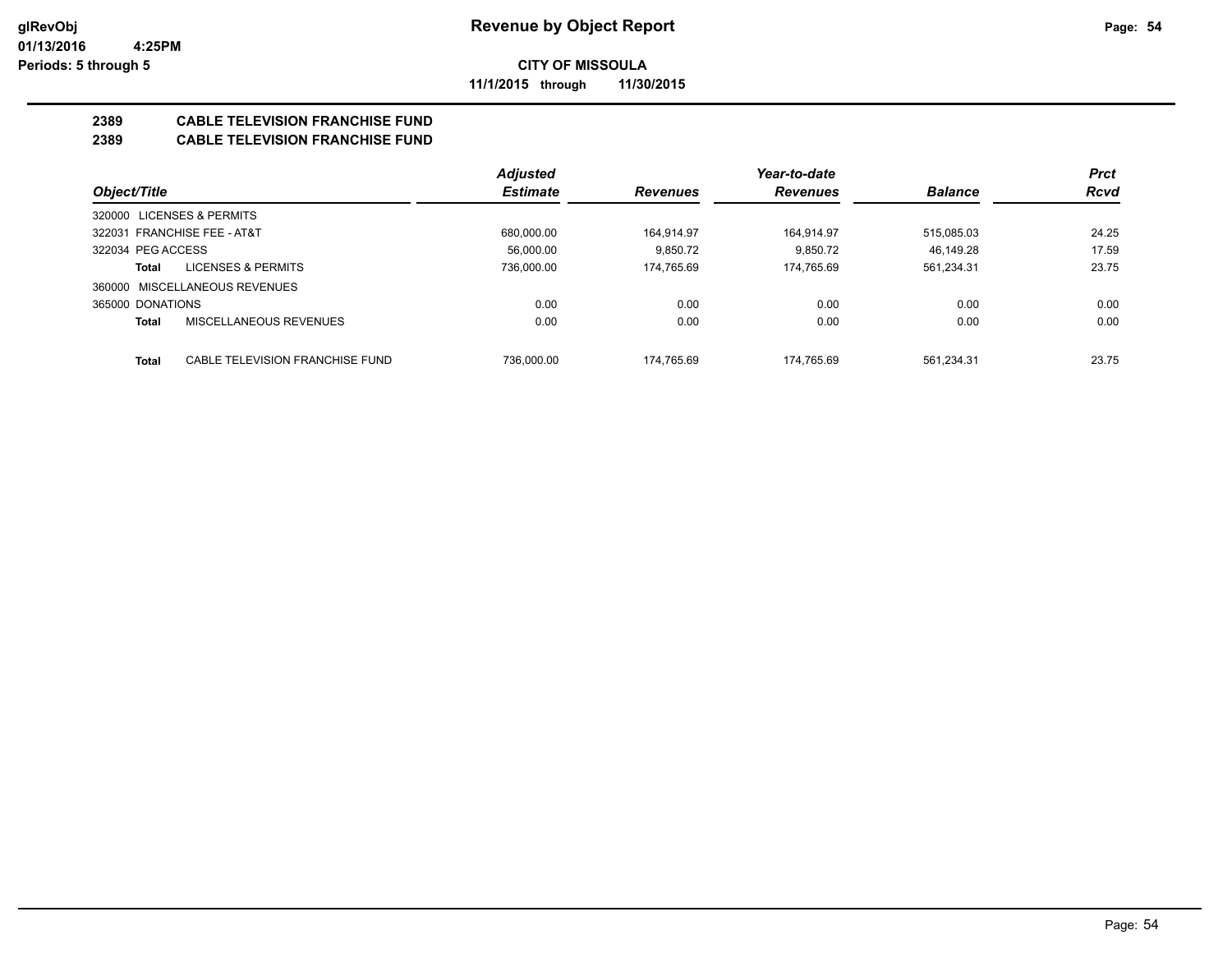**11/1/2015 through 11/30/2015**

### **2389 CABLE TELEVISION FRANCHISE FUND**

|                           |                                 | <b>Adjusted</b> |                 | Year-to-date    |                | <b>Prct</b> |
|---------------------------|---------------------------------|-----------------|-----------------|-----------------|----------------|-------------|
| Object/Title              |                                 | <b>Estimate</b> | <b>Revenues</b> | <b>Revenues</b> | <b>Balance</b> | <b>Rcvd</b> |
| 320000 LICENSES & PERMITS |                                 |                 |                 |                 |                |             |
|                           | 322031 FRANCHISE FEE - AT&T     | 680.000.00      | 164.914.97      | 164.914.97      | 515.085.03     | 24.25       |
| 322034 PEG ACCESS         |                                 | 56.000.00       | 9.850.72        | 9.850.72        | 46.149.28      | 17.59       |
| Total                     | <b>LICENSES &amp; PERMITS</b>   | 736.000.00      | 174.765.69      | 174.765.69      | 561,234.31     | 23.75       |
|                           | 360000 MISCELLANEOUS REVENUES   |                 |                 |                 |                |             |
| 365000 DONATIONS          |                                 | 0.00            | 0.00            | 0.00            | 0.00           | 0.00        |
| Total                     | MISCELLANEOUS REVENUES          | 0.00            | 0.00            | 0.00            | 0.00           | 0.00        |
|                           |                                 |                 |                 |                 |                |             |
| Total                     | CABLE TELEVISION FRANCHISE FUND | 736.000.00      | 174.765.69      | 174.765.69      | 561.234.31     | 23.75       |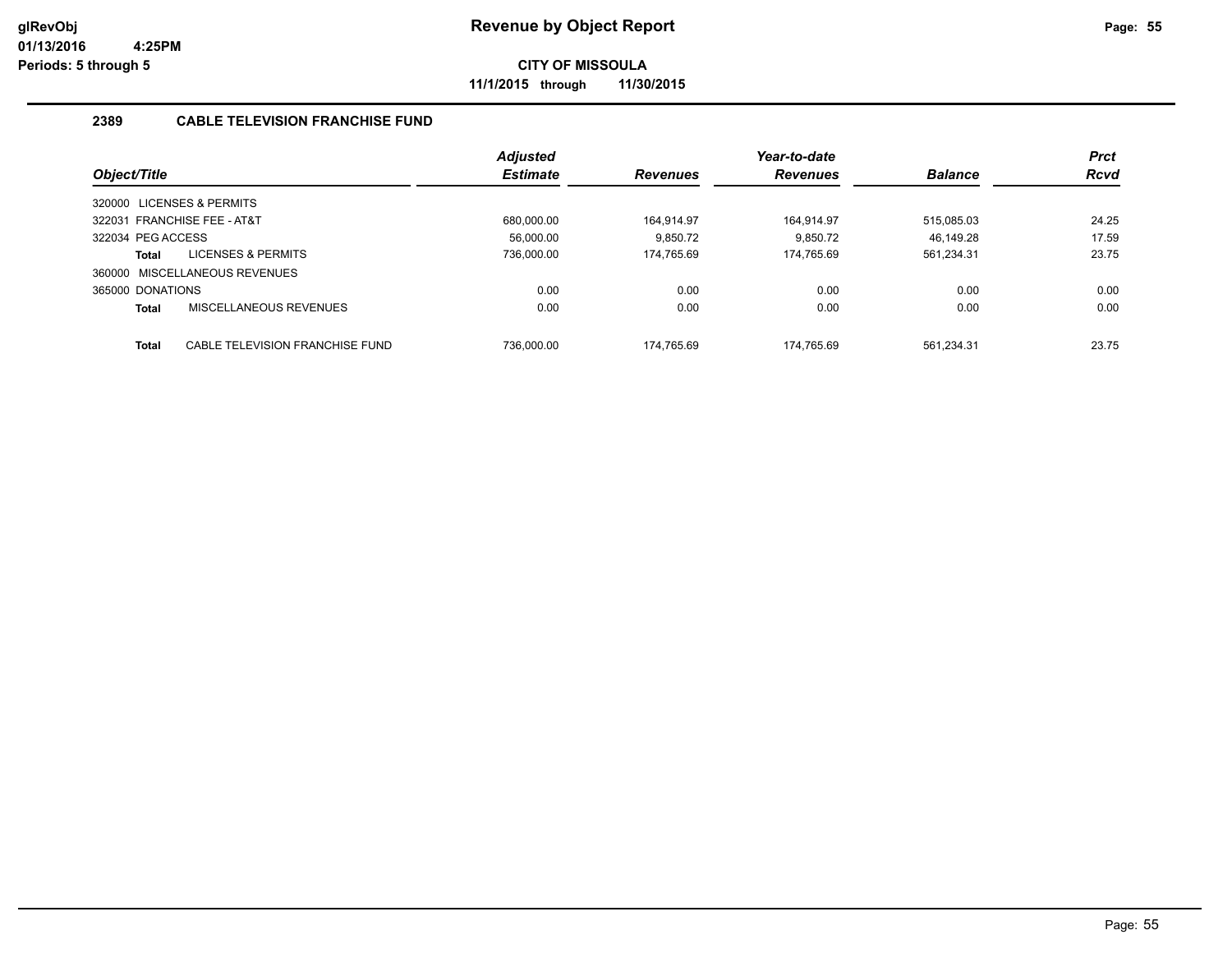**11/1/2015 through 11/30/2015**

#### **2390 DRUG FORFEITURE FUND**

**2390 DRUG FORFEITURE FUND**

|                                                           | <b>Adjusted</b> |                 | Year-to-date    |                | <b>Prct</b> |
|-----------------------------------------------------------|-----------------|-----------------|-----------------|----------------|-------------|
| Object/Title                                              | <b>Estimate</b> | <b>Revenues</b> | <b>Revenues</b> | <b>Balance</b> | <b>Rcvd</b> |
| 350000 FINES & FORFEITURES                                |                 |                 |                 |                |             |
| 351013 DRUG FORFEITURES                                   | 16.800.00       | 115.83          | 3.146.34        | 13.653.66      | 18.73       |
| <b>FINES &amp; FORFEITURES</b><br>Total                   | 16,800.00       | 115.83          | 3,146.34        | 13.653.66      | 18.73       |
| 370000 INVESTMENTS & ROYALTY EARNINGS                     |                 |                 |                 |                |             |
| 371010 INTEREST ON INVESTMENTS                            | 0.00            | 0.00            | 0.00            | 0.00           | 0.00        |
| <b>INVESTMENTS &amp; ROYALTY EARNINGS</b><br><b>Total</b> | 0.00            | 0.00            | 0.00            | 0.00           | 0.00        |
| DRUG FORFEITURE FUND<br><b>Total</b>                      | 16.800.00       | 115.83          | 3.146.34        | 13.653.66      | 18.73       |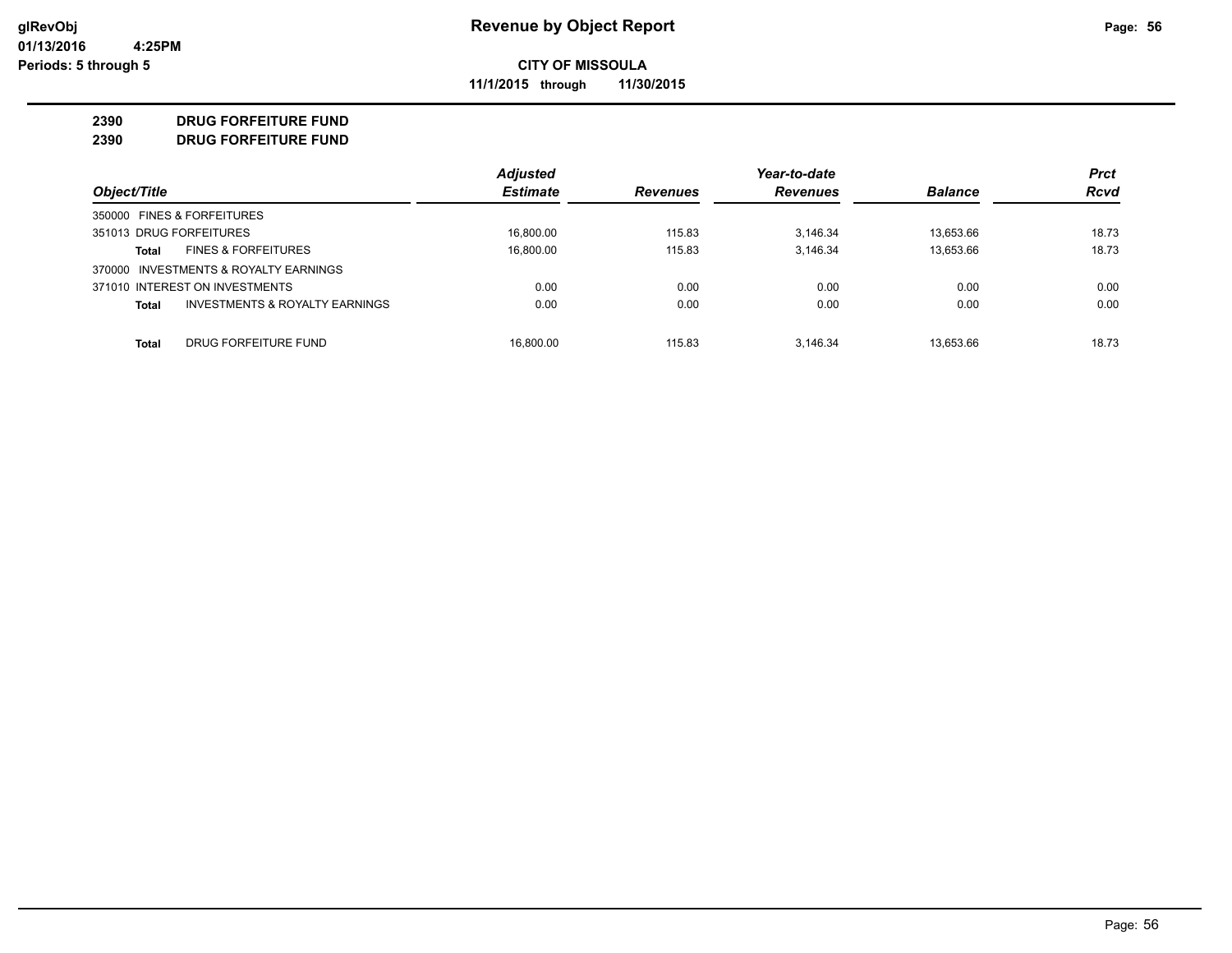**11/1/2015 through 11/30/2015**

### **2390 DRUG FORFEITURE FUND**

| Object/Title |                                           | <b>Adjusted</b><br><b>Estimate</b> | <b>Revenues</b> | Year-to-date<br><b>Revenues</b> | <b>Balance</b> | <b>Prct</b><br><b>Rcvd</b> |
|--------------|-------------------------------------------|------------------------------------|-----------------|---------------------------------|----------------|----------------------------|
|              | 350000 FINES & FORFEITURES                |                                    |                 |                                 |                |                            |
|              | 351013 DRUG FORFEITURES                   | 16.800.00                          | 115.83          | 3.146.34                        | 13.653.66      | 18.73                      |
| Total        | <b>FINES &amp; FORFEITURES</b>            | 16,800.00                          | 115.83          | 3.146.34                        | 13.653.66      | 18.73                      |
|              | 370000 INVESTMENTS & ROYALTY EARNINGS     |                                    |                 |                                 |                |                            |
|              | 371010 INTEREST ON INVESTMENTS            | 0.00                               | 0.00            | 0.00                            | 0.00           | 0.00                       |
| <b>Total</b> | <b>INVESTMENTS &amp; ROYALTY EARNINGS</b> | 0.00                               | 0.00            | 0.00                            | 0.00           | 0.00                       |
|              |                                           |                                    |                 |                                 |                |                            |
| <b>Total</b> | DRUG FORFEITURE FUND                      | 16.800.00                          | 115.83          | 3.146.34                        | 13.653.66      | 18.73                      |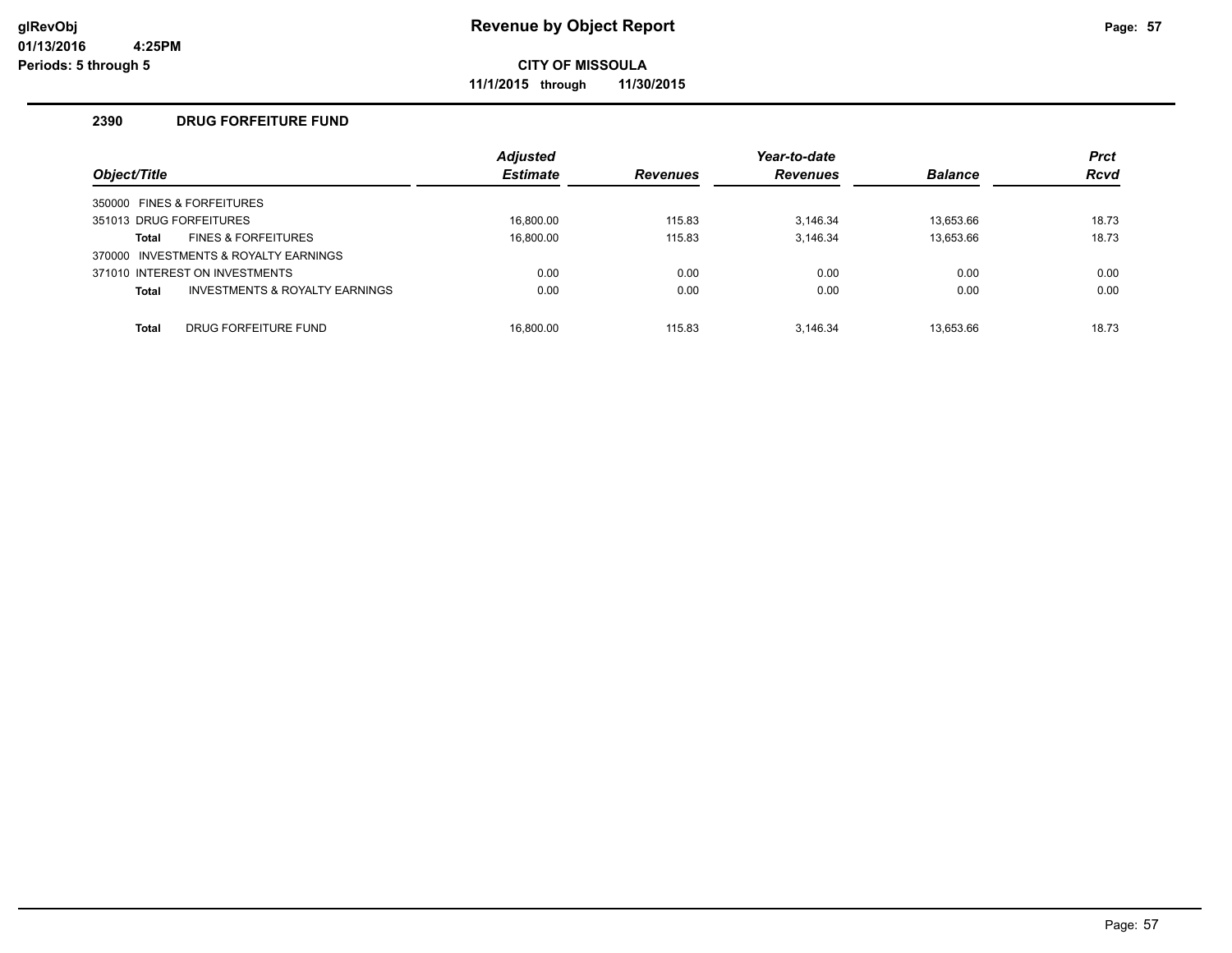**11/1/2015 through 11/30/2015**

## **2394 BUILDING INSPECTION FUND**

**2394 BUILDING INSPECTION FUND**

|                                                           | Adjusted        |                 | Year-to-date    |                | <b>Prct</b> |
|-----------------------------------------------------------|-----------------|-----------------|-----------------|----------------|-------------|
| Object/Title                                              | <b>Estimate</b> | <b>Revenues</b> | <b>Revenues</b> | <b>Balance</b> | Rcvd        |
| 320000 LICENSES & PERMITS                                 |                 |                 |                 |                |             |
| 323011 BUILDING PERMITS                                   | 1,074,058.00    | 68,595.73       | 493,570.88      | 580,487.12     | 45.95       |
| 323012 ELECTRICAL PERMITS                                 | 231,537.00      | 23,498.49       | 112,166.45      | 119,370.55     | 48.44       |
| 323013 PLUMBING PERMITS                                   | 132,373.00      | 5,523.00        | 52,258.00       | 80,115.00      | 39.48       |
| 323014 BLDG PERMIT REVIEW FEE                             | 0.00            | 0.00            | 0.00            | 0.00           | 0.00        |
| 323016 MOVING PERMITS                                     | 0.00            | 0.00            | 0.00            | 0.00           | 0.00        |
| 323017 MECHANICAL PERMITS                                 | 96,891.00       | 5,595.00        | 46,293.00       | 50,598.00      | 47.78       |
| <b>LICENSES &amp; PERMITS</b><br>Total                    | 1,534,859.00    | 103,212.22      | 704,288.33      | 830,570.67     | 45.89       |
| 330000 INTERGOVERNMENTAL REVENUES                         |                 |                 |                 |                |             |
| 336023 STATE CONTRIB. - PERS                              | 0.00            | 0.00            | 71.46           | $-71.46$       | 0.00        |
| <b>INTERGOVERNMENTAL REVENUES</b><br><b>Total</b>         | 0.00            | 0.00            | 71.46           | $-71.46$       | 0.00        |
| 340000 CHARGES FOR SERVICES                               |                 |                 |                 |                |             |
| 341091 INSPECTION CODE BOOKS & COPIES                     | 1,346.00        | 19.00           | 68.25           | 1,277.75       | 5.07        |
| <b>CHARGES FOR SERVICES</b><br>Total                      | 1,346.00        | 19.00           | 68.25           | 1,277.75       | 5.07        |
| 360000 MISCELLANEOUS REVENUES                             |                 |                 |                 |                |             |
| 360010 MISCELLANEOUS                                      | 0.00            | 0.00            | 0.00            | 0.00           | 0.00        |
| 360015 CONFERENCE REVENUES - BUILDING                     | 0.00            | 0.00            | 0.00            | 0.00           | 0.00        |
| MISCELLANEOUS REVENUES<br><b>Total</b>                    | 0.00            | 0.00            | 0.00            | 0.00           | 0.00        |
| 370000 INVESTMENTS & ROYALTY EARNINGS                     |                 |                 |                 |                |             |
| 371010 INTEREST ON INVESTMENTS                            | 0.00            | 0.00            | 0.00            | 0.00           | 0.00        |
| 371020 GAIN/LOSS IN MARKET VALUE OF INVESTMENTS           | 0.00            | 0.00            | 0.00            | 0.00           | 0.00        |
| <b>INVESTMENTS &amp; ROYALTY EARNINGS</b><br><b>Total</b> | 0.00            | 0.00            | 0.00            | 0.00           | 0.00        |
| 380000 OTHER FINANCING SOURCES                            |                 |                 |                 |                |             |
| 382010 SALE OF FIXED ASSETS                               | 0.00            | 0.00            | 0.00            | 0.00           | 0.00        |
| 383000 OPERATING TRANSFERS                                | 0.00            | 0.00            | 0.00            | 0.00           | 0.00        |
| OTHER FINANCING SOURCES<br><b>Total</b>                   | 0.00            | 0.00            | 0.00            | 0.00           | 0.00        |
| <b>BUILDING INSPECTION FUND</b><br><b>Total</b>           | 1,536,205.00    | 103,231.22      | 704,428.04      | 831,776.96     | 45.86       |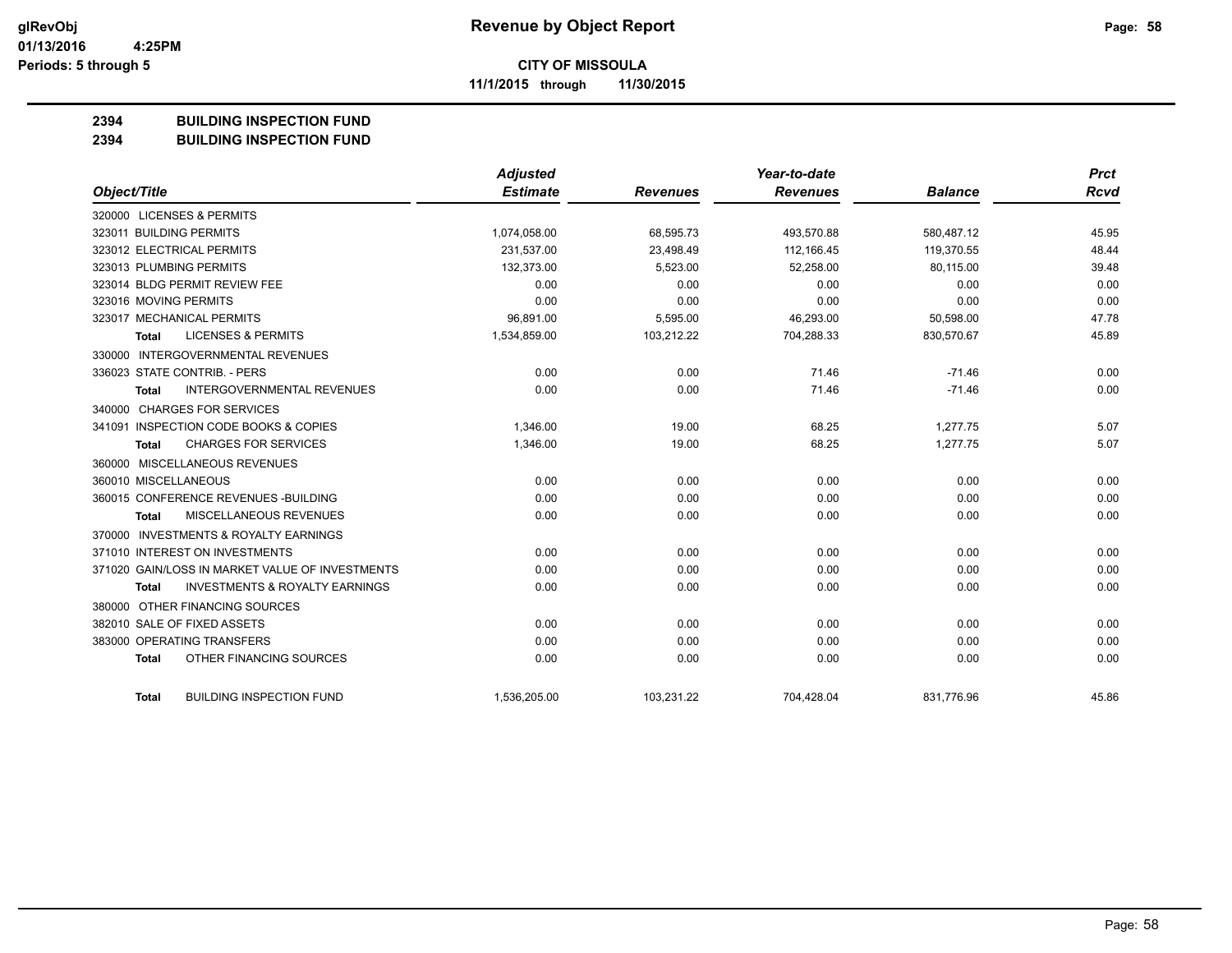**11/1/2015 through 11/30/2015**

## **2394 BUILDING INSPECTION FUND**

| Object/Title                                       | <b>Adjusted</b><br><b>Estimate</b> | <b>Revenues</b> | Year-to-date<br><b>Revenues</b> | <b>Balance</b> | <b>Prct</b><br><b>Rcvd</b> |
|----------------------------------------------------|------------------------------------|-----------------|---------------------------------|----------------|----------------------------|
|                                                    |                                    |                 |                                 |                |                            |
| 320000 LICENSES & PERMITS                          |                                    |                 |                                 |                |                            |
| 323011 BUILDING PERMITS                            | 1,074,058.00                       | 68,595.73       | 493,570.88                      | 580,487.12     | 45.95                      |
| 323012 ELECTRICAL PERMITS                          | 231.537.00                         | 23.498.49       | 112.166.45                      | 119.370.55     | 48.44                      |
| 323013 PLUMBING PERMITS                            | 132,373.00                         | 5,523.00        | 52,258.00                       | 80,115.00      | 39.48                      |
| 323014 BLDG PERMIT REVIEW FEE                      | 0.00                               | 0.00            | 0.00                            | 0.00           | 0.00                       |
| 323016 MOVING PERMITS                              | 0.00                               | 0.00            | 0.00                            | 0.00           | 0.00                       |
| 323017 MECHANICAL PERMITS                          | 96,891.00                          | 5,595.00        | 46,293.00                       | 50,598.00      | 47.78                      |
| <b>LICENSES &amp; PERMITS</b><br><b>Total</b>      | 1,534,859.00                       | 103,212.22      | 704,288.33                      | 830,570.67     | 45.89                      |
| 330000 INTERGOVERNMENTAL REVENUES                  |                                    |                 |                                 |                |                            |
| 336023 STATE CONTRIB. - PERS                       | 0.00                               | 0.00            | 71.46                           | $-71.46$       | 0.00                       |
| <b>INTERGOVERNMENTAL REVENUES</b><br><b>Total</b>  | 0.00                               | 0.00            | 71.46                           | $-71.46$       | 0.00                       |
| <b>CHARGES FOR SERVICES</b><br>340000              |                                    |                 |                                 |                |                            |
| 341091 INSPECTION CODE BOOKS & COPIES              | 1,346.00                           | 19.00           | 68.25                           | 1.277.75       | 5.07                       |
| <b>CHARGES FOR SERVICES</b><br>Total               | 1,346.00                           | 19.00           | 68.25                           | 1,277.75       | 5.07                       |
| 360000 MISCELLANEOUS REVENUES                      |                                    |                 |                                 |                |                            |
| 360010 MISCELLANEOUS                               | 0.00                               | 0.00            | 0.00                            | 0.00           | 0.00                       |
| 360015 CONFERENCE REVENUES - BUILDING              | 0.00                               | 0.00            | 0.00                            | 0.00           | 0.00                       |
| <b>MISCELLANEOUS REVENUES</b><br><b>Total</b>      | 0.00                               | 0.00            | 0.00                            | 0.00           | 0.00                       |
| 370000 INVESTMENTS & ROYALTY EARNINGS              |                                    |                 |                                 |                |                            |
| 371010 INTEREST ON INVESTMENTS                     | 0.00                               | 0.00            | 0.00                            | 0.00           | 0.00                       |
| 371020 GAIN/LOSS IN MARKET VALUE OF INVESTMENT     | 0.00                               | 0.00            | 0.00                            | 0.00           | 0.00                       |
| <b>INVESTMENTS &amp; ROYALTY EARNINGS</b><br>Total | 0.00                               | 0.00            | 0.00                            | 0.00           | 0.00                       |
| 380000 OTHER FINANCING SOURCES                     |                                    |                 |                                 |                |                            |
| 382010 SALE OF FIXED ASSETS                        | 0.00                               | 0.00            | 0.00                            | 0.00           | 0.00                       |
| 383000 OPERATING TRANSFERS                         | 0.00                               | 0.00            | 0.00                            | 0.00           | 0.00                       |
| OTHER FINANCING SOURCES<br>Total                   | 0.00                               | 0.00            | 0.00                            | 0.00           | 0.00                       |
| <b>BUILDING INSPECTION FUND</b><br>Total           | 1,536,205.00                       | 103,231.22      | 704,428.04                      | 831,776.96     | 45.86                      |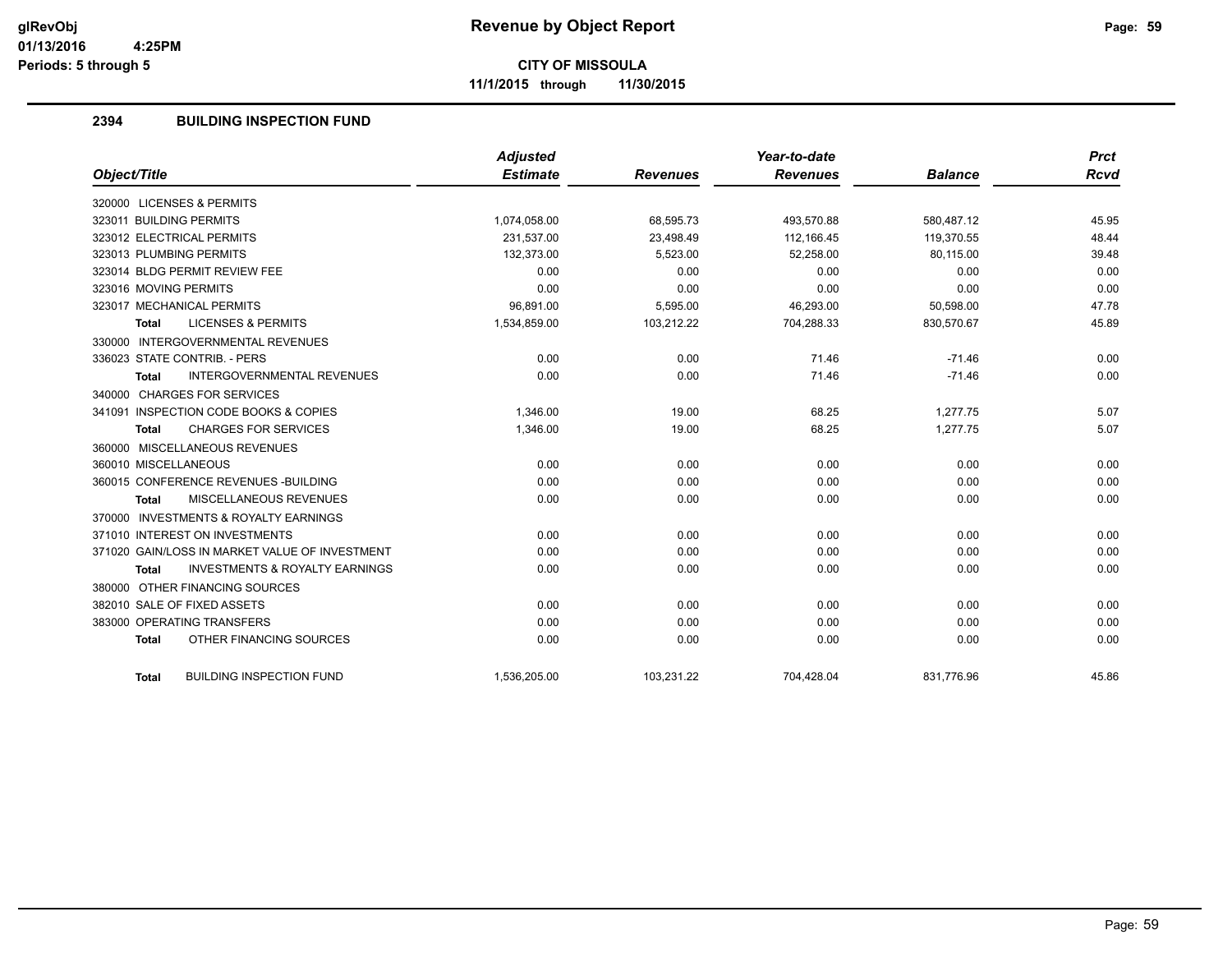**11/1/2015 through 11/30/2015**

## **2395 CITY GRANTS & PROGRAM INCOME FUND**

## **2395 CITY GRANTS & PROGRAM INCOME FUND**

|                                                           | <b>Adjusted</b> |                 | Year-to-date    |                | <b>Prct</b> |
|-----------------------------------------------------------|-----------------|-----------------|-----------------|----------------|-------------|
| Object/Title                                              | <b>Estimate</b> | <b>Revenues</b> | <b>Revenues</b> | <b>Balance</b> | Rcvd        |
| 330000 INTERGOVERNMENTAL REVENUES                         |                 |                 |                 |                |             |
| 331010 ENTITLEMENT - CDBG                                 | 0.00            | 0.00            | 0.00            | 0.00           | 0.00        |
| <b>INTERGOVERNMENTAL REVENUES</b><br><b>Total</b>         | 0.00            | 0.00            | 0.00            | 0.00           | 0.00        |
| 360000 MISCELLANEOUS REVENUES                             |                 |                 |                 |                |             |
| 360005 LOAN REPAYMENTS                                    | 0.00            | 0.00            | 0.00            | 0.00           | 0.00        |
| 360010 MISCELLANEOUS                                      | 0.00            | 0.00            | 0.00            | 0.00           | 0.00        |
| 360013 REPAYMENT OF SEWER GRANT                           | 0.00            | 0.00            | 0.00            | 0.00           | 0.00        |
| 360014 REPAYMENT OF LOAN/MHA                              | 0.00            | 0.00            | 0.00            | 0.00           | 0.00        |
| 362000 OTHER MISCELLANEOUS REVENUE                        | 0.00            | 0.00            | 0.00            | 0.00           | 0.00        |
| <b>MISCELLANEOUS REVENUES</b><br><b>Total</b>             | 0.00            | 0.00            | 0.00            | 0.00           | 0.00        |
| INVESTMENTS & ROYALTY EARNINGS<br>370000                  |                 |                 |                 |                |             |
| 371010 INTEREST ON INVESTMENTS                            | 0.00            | 0.00            | 0.00            | 0.00           | 0.00        |
| 371020 GAIN/LOSS IN MARKET VALUE OF INVESTMENTS           | 0.00            | 0.00            | 0.00            | 0.00           | 0.00        |
| <b>INVESTMENTS &amp; ROYALTY EARNINGS</b><br><b>Total</b> | 0.00            | 0.00            | 0.00            | 0.00           | 0.00        |
| OTHER FINANCING SOURCES<br>380000                         |                 |                 |                 |                |             |
| 383026 TRANS FR CDBG                                      | 0.00            | 0.00            | 0.00            | 0.00           | 0.00        |
| OTHER FINANCING SOURCES<br><b>Total</b>                   | 0.00            | 0.00            | 0.00            | 0.00           | 0.00        |
| CITY GRANTS & PROGRAM INCOME FUND<br><b>Total</b>         | 0.00            | 0.00            | 0.00            | 0.00           | 0.00        |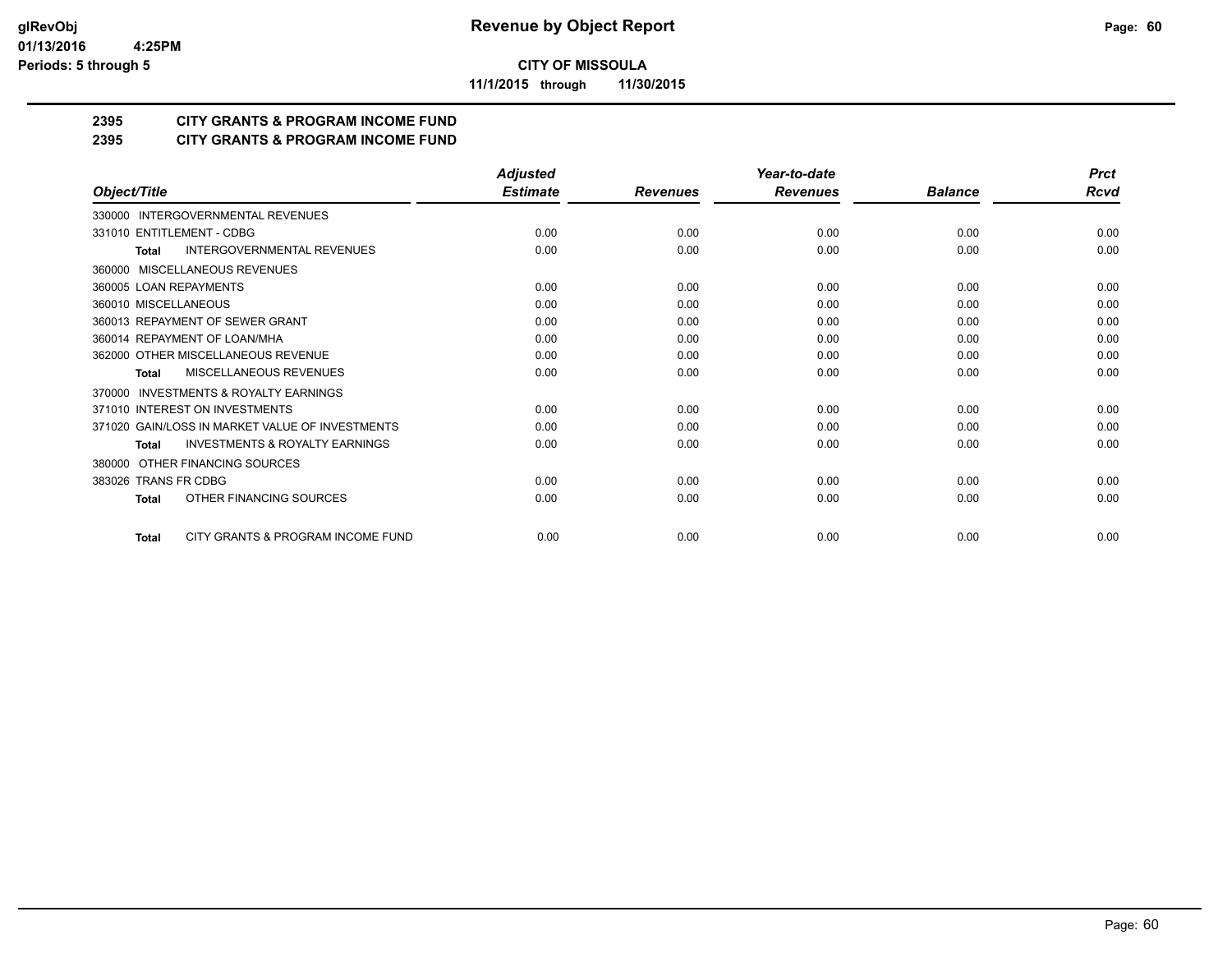**11/1/2015 through 11/30/2015**

## **2395 CITY GRANTS & PROGRAM INCOME FUND**

|                                                    | <b>Adjusted</b> |                 | Year-to-date    |                | <b>Prct</b> |
|----------------------------------------------------|-----------------|-----------------|-----------------|----------------|-------------|
| Object/Title                                       | <b>Estimate</b> | <b>Revenues</b> | <b>Revenues</b> | <b>Balance</b> | Rcvd        |
| 330000 INTERGOVERNMENTAL REVENUES                  |                 |                 |                 |                |             |
| 331010 ENTITLEMENT - CDBG                          | 0.00            | 0.00            | 0.00            | 0.00           | 0.00        |
| <b>INTERGOVERNMENTAL REVENUES</b><br><b>Total</b>  | 0.00            | 0.00            | 0.00            | 0.00           | 0.00        |
| 360000 MISCELLANEOUS REVENUES                      |                 |                 |                 |                |             |
| 360005 LOAN REPAYMENTS                             | 0.00            | 0.00            | 0.00            | 0.00           | 0.00        |
| 360010 MISCELLANEOUS                               | 0.00            | 0.00            | 0.00            | 0.00           | 0.00        |
| 360013 REPAYMENT OF SEWER GRANT                    | 0.00            | 0.00            | 0.00            | 0.00           | 0.00        |
| 360014 REPAYMENT OF LOAN/MHA                       | 0.00            | 0.00            | 0.00            | 0.00           | 0.00        |
| 362000 OTHER MISCELLANEOUS REVENUE                 | 0.00            | 0.00            | 0.00            | 0.00           | 0.00        |
| MISCELLANEOUS REVENUES<br>Total                    | 0.00            | 0.00            | 0.00            | 0.00           | 0.00        |
| 370000 INVESTMENTS & ROYALTY EARNINGS              |                 |                 |                 |                |             |
| 371010 INTEREST ON INVESTMENTS                     | 0.00            | 0.00            | 0.00            | 0.00           | 0.00        |
| 371020 GAIN/LOSS IN MARKET VALUE OF INVESTMENT     | 0.00            | 0.00            | 0.00            | 0.00           | 0.00        |
| <b>INVESTMENTS &amp; ROYALTY EARNINGS</b><br>Total | 0.00            | 0.00            | 0.00            | 0.00           | 0.00        |
| 380000 OTHER FINANCING SOURCES                     |                 |                 |                 |                |             |
| 383026 TRANS FR CDBG                               | 0.00            | 0.00            | 0.00            | 0.00           | 0.00        |
| OTHER FINANCING SOURCES<br>Total                   | 0.00            | 0.00            | 0.00            | 0.00           | 0.00        |
|                                                    |                 |                 |                 |                |             |
| CITY GRANTS & PROGRAM INCOME FUND<br><b>Total</b>  | 0.00            | 0.00            | 0.00            | 0.00           | 0.00        |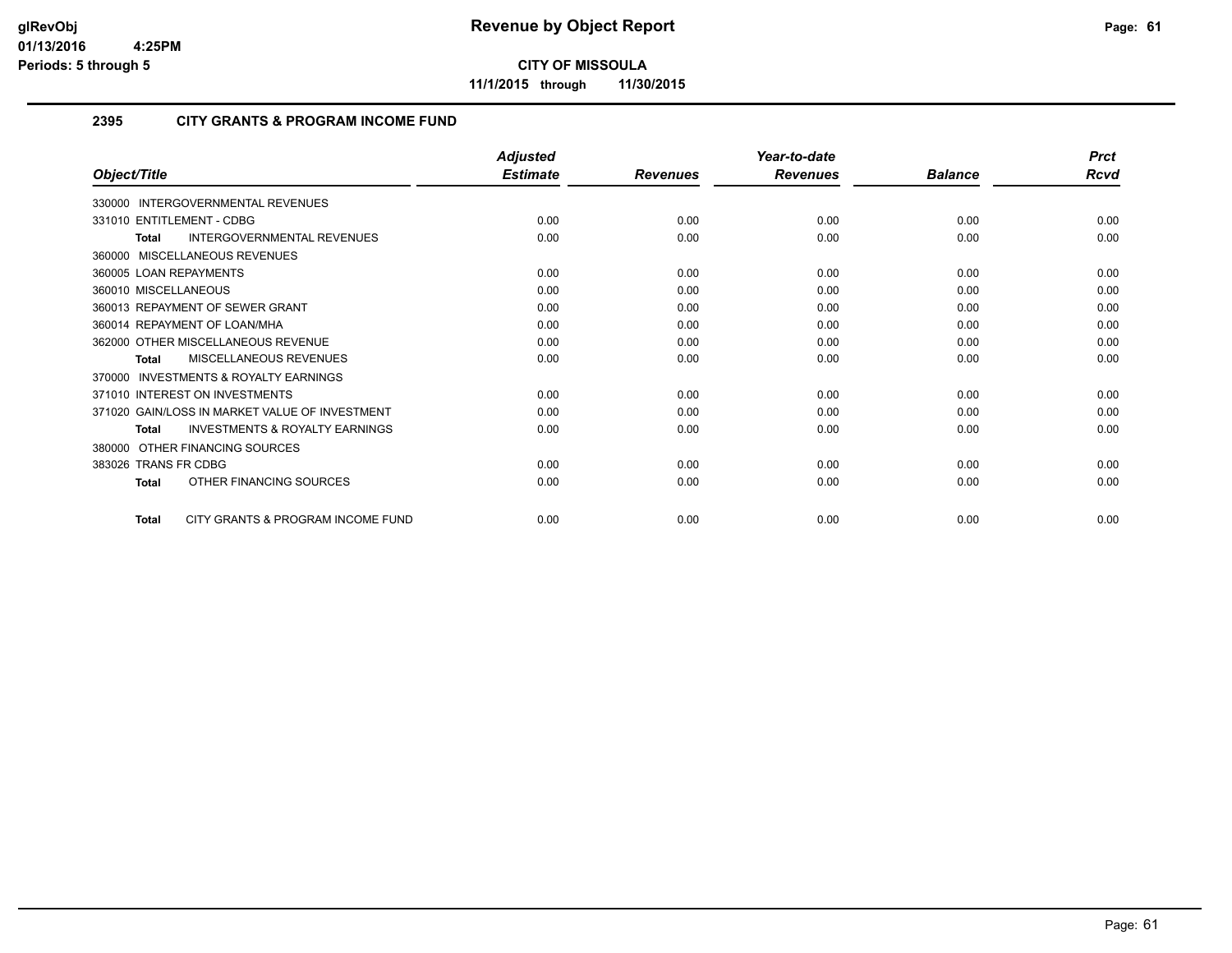**11/1/2015 through 11/30/2015**

#### **2396 ENERGY EFFICIENCY REVOLVING LOAN FUND 2396 ENERGY EFFICIENCY REVOLVING LOAN FUND**

|                                               | <b>Adjusted</b> |                 | Year-to-date    |                | <b>Prct</b> |
|-----------------------------------------------|-----------------|-----------------|-----------------|----------------|-------------|
| Object/Title                                  | <b>Estimate</b> | <b>Revenues</b> | <b>Revenues</b> | <b>Balance</b> | <b>Rcvd</b> |
| 330000 INTERGOVERNMENTAL REVENUES             |                 |                 |                 |                |             |
| 331031 EECBG REVOLVING LOAN                   | 0.00            | 0.00            | 0.00            | 0.00           | 0.00        |
| INTERGOVERNMENTAL REVENUES<br>Total           | 0.00            | 0.00            | 0.00            | 0.00           | 0.00        |
| 370000 INVESTMENTS & ROYALTY EARNINGS         |                 |                 |                 |                |             |
| 371010 INTEREST ON INVESTMENTS                | 0.00            | 0.00            | 0.00            | 0.00           | 0.00        |
| INVESTMENTS & ROYALTY EARNINGS<br>Total       | 0.00            | 0.00            | 0.00            | 0.00           | 0.00        |
|                                               |                 |                 |                 |                |             |
| ENERGY EFFICIENCY REVOLVING LOAN FUI<br>Total | 0.00            | 0.00            | 0.00            | 0.00           | 0.00        |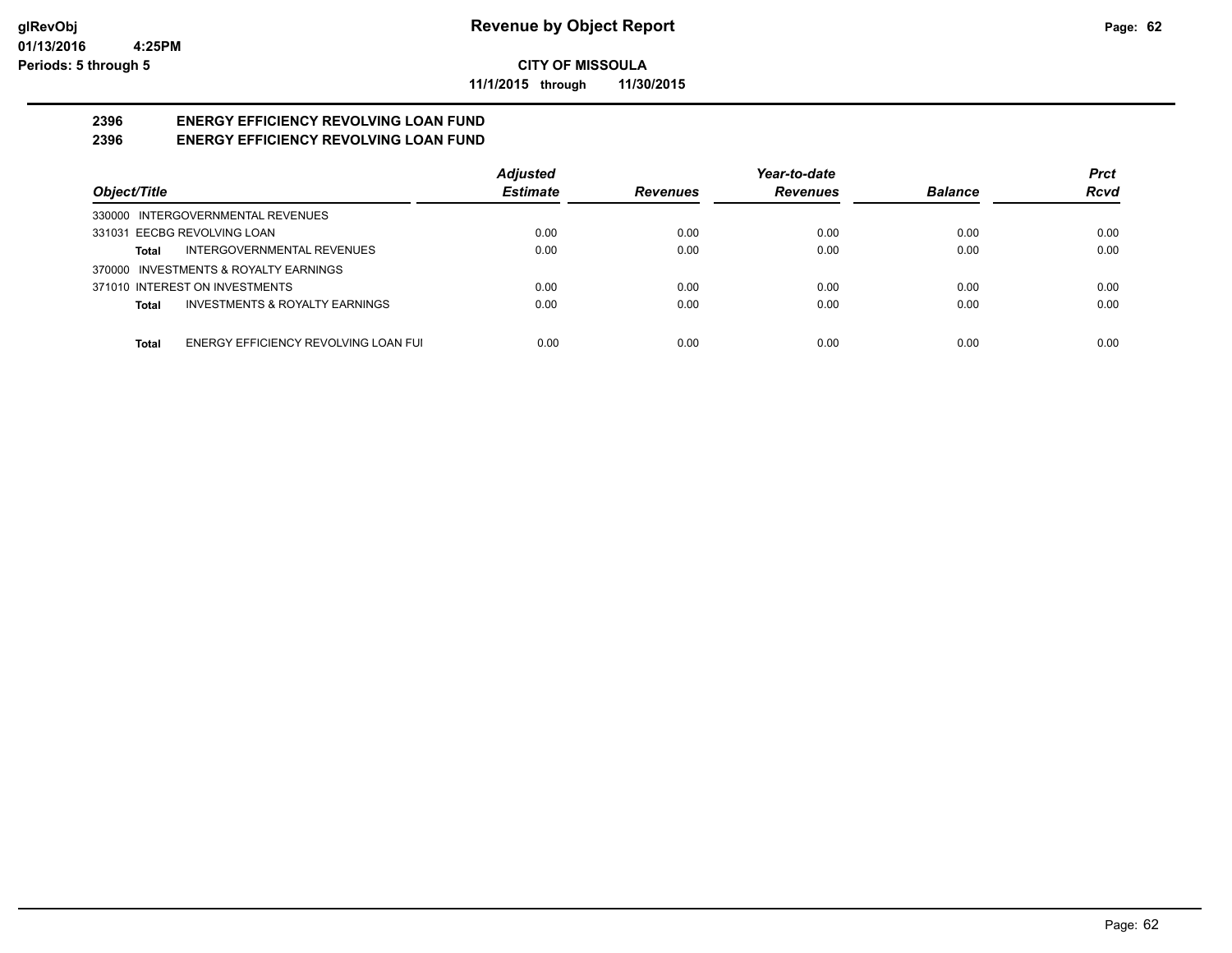**11/1/2015 through 11/30/2015**

### **2396 ENERGY EFFICIENCY REVOLVING LOAN FUND**

| Object/Title                                   | <b>Adjusted</b><br><b>Estimate</b> | <b>Revenues</b> | Year-to-date<br><b>Revenues</b> | <b>Balance</b> | <b>Prct</b><br><b>Rcvd</b> |
|------------------------------------------------|------------------------------------|-----------------|---------------------------------|----------------|----------------------------|
| 330000 INTERGOVERNMENTAL REVENUES              |                                    |                 |                                 |                |                            |
| 331031 EECBG REVOLVING LOAN                    | 0.00                               | 0.00            | 0.00                            | 0.00           | 0.00                       |
| INTERGOVERNMENTAL REVENUES<br>Total            | 0.00                               | 0.00            | 0.00                            | 0.00           | 0.00                       |
| 370000 INVESTMENTS & ROYALTY EARNINGS          |                                    |                 |                                 |                |                            |
| 371010 INTEREST ON INVESTMENTS                 | 0.00                               | 0.00            | 0.00                            | 0.00           | 0.00                       |
| INVESTMENTS & ROYALTY EARNINGS<br><b>Total</b> | 0.00                               | 0.00            | 0.00                            | 0.00           | 0.00                       |
|                                                |                                    |                 |                                 |                |                            |
| ENERGY EFFICIENCY REVOLVING LOAN FU<br>Total   | 0.00                               | 0.00            | 0.00                            | 0.00           | 0.00                       |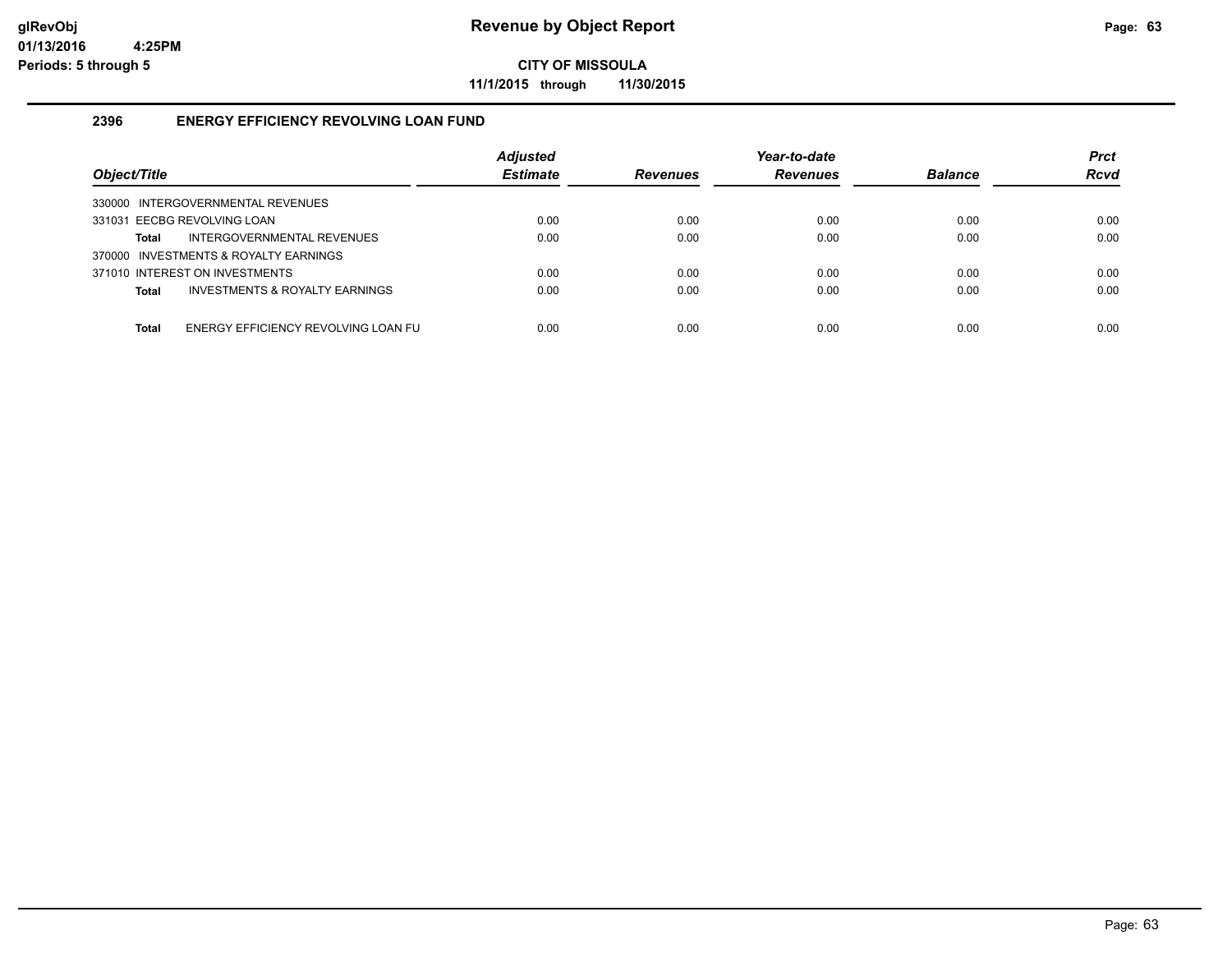**11/1/2015 through 11/30/2015**

#### **2399 DANGEROUS BUILDING DEMOLITION & REPAIR F 2399 DANGEROUS BUILDING DEMOLITION & REPAIR F**

|                         |                                      | <b>Adjusted</b> |                 |                 | Prct           |      |
|-------------------------|--------------------------------------|-----------------|-----------------|-----------------|----------------|------|
| Object/Title            |                                      | <b>Estimate</b> | <b>Revenues</b> | <b>Revenues</b> | <b>Balance</b> | Rcvd |
|                         | 360000 MISCELLANEOUS REVENUES        |                 |                 |                 |                |      |
| 363000 ASSESSMENTS PAID |                                      | 15.000.00       | 0.00            | 0.00            | 15.000.00      | 0.00 |
| Total                   | MISCELLANEOUS REVENUES               | 15.000.00       | 0.00            | 0.00            | 15.000.00      | 0.00 |
| Total                   | DANGEROUS BUILDING DEMOLITION & REP. | 15.000.00       | 0.00            | 0.00            | 15.000.00      | 0.00 |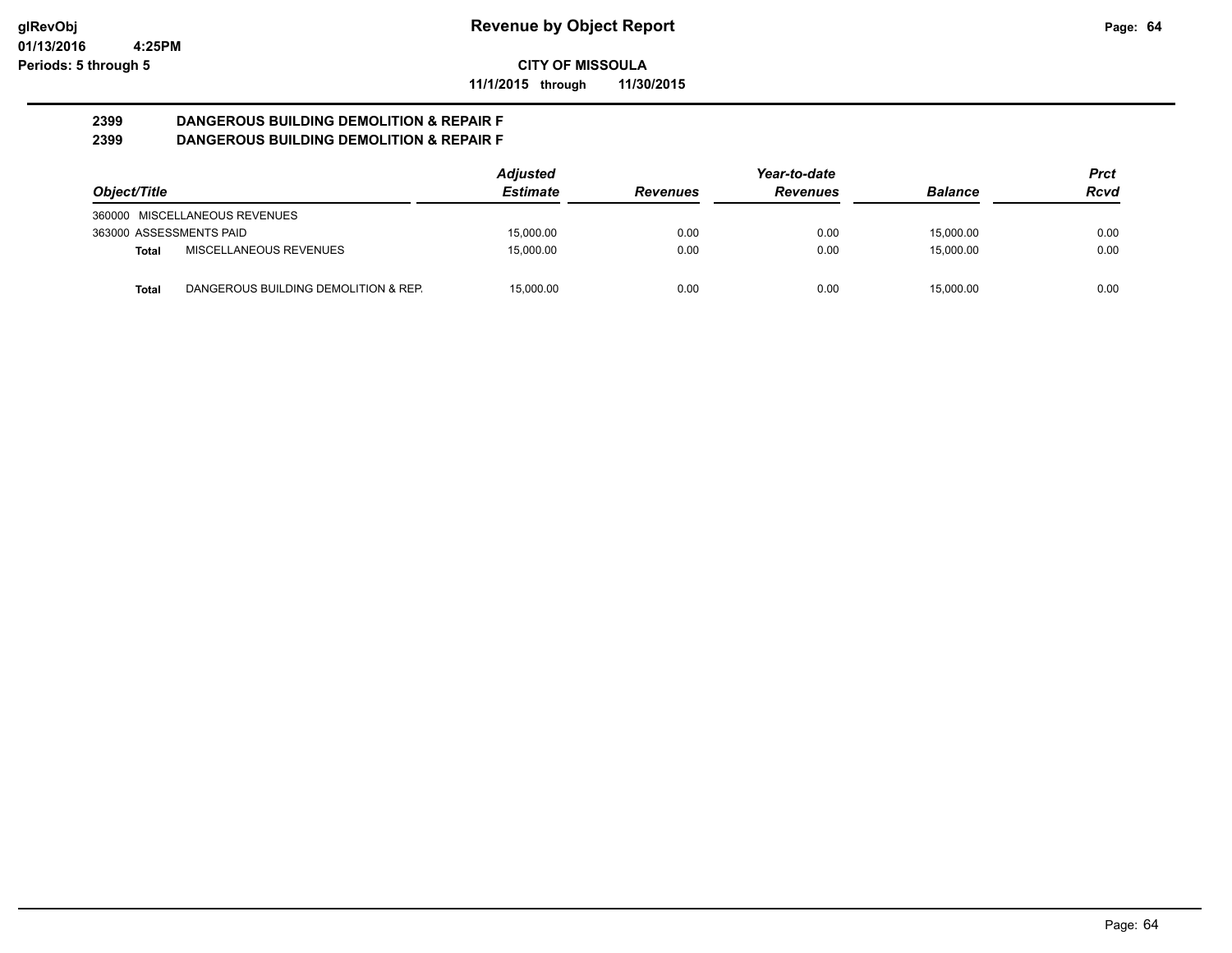**11/1/2015 through 11/30/2015**

#### **2399 DANGEROUS BUILDING DEMOLITION & REPAIR F**

| Object/Title            |                                     | <b>Adjusted</b><br><b>Estimate</b> | <b>Revenues</b> | Year-to-date<br><b>Revenues</b> | <b>Balance</b> | <b>Prct</b><br><b>Rcvd</b> |
|-------------------------|-------------------------------------|------------------------------------|-----------------|---------------------------------|----------------|----------------------------|
|                         | 360000 MISCELLANEOUS REVENUES       |                                    |                 |                                 |                |                            |
| 363000 ASSESSMENTS PAID |                                     | 15.000.00                          | 0.00            | 0.00                            | 15,000.00      | 0.00                       |
| <b>Total</b>            | MISCELLANEOUS REVENUES              | 15.000.00                          | 0.00            | 0.00                            | 15,000.00      | 0.00                       |
|                         |                                     |                                    |                 |                                 |                |                            |
| Total                   | DANGEROUS BUILDING DEMOLITION & REF | 15.000.00                          | 0.00            | 0.00                            | 15,000.00      | 0.00                       |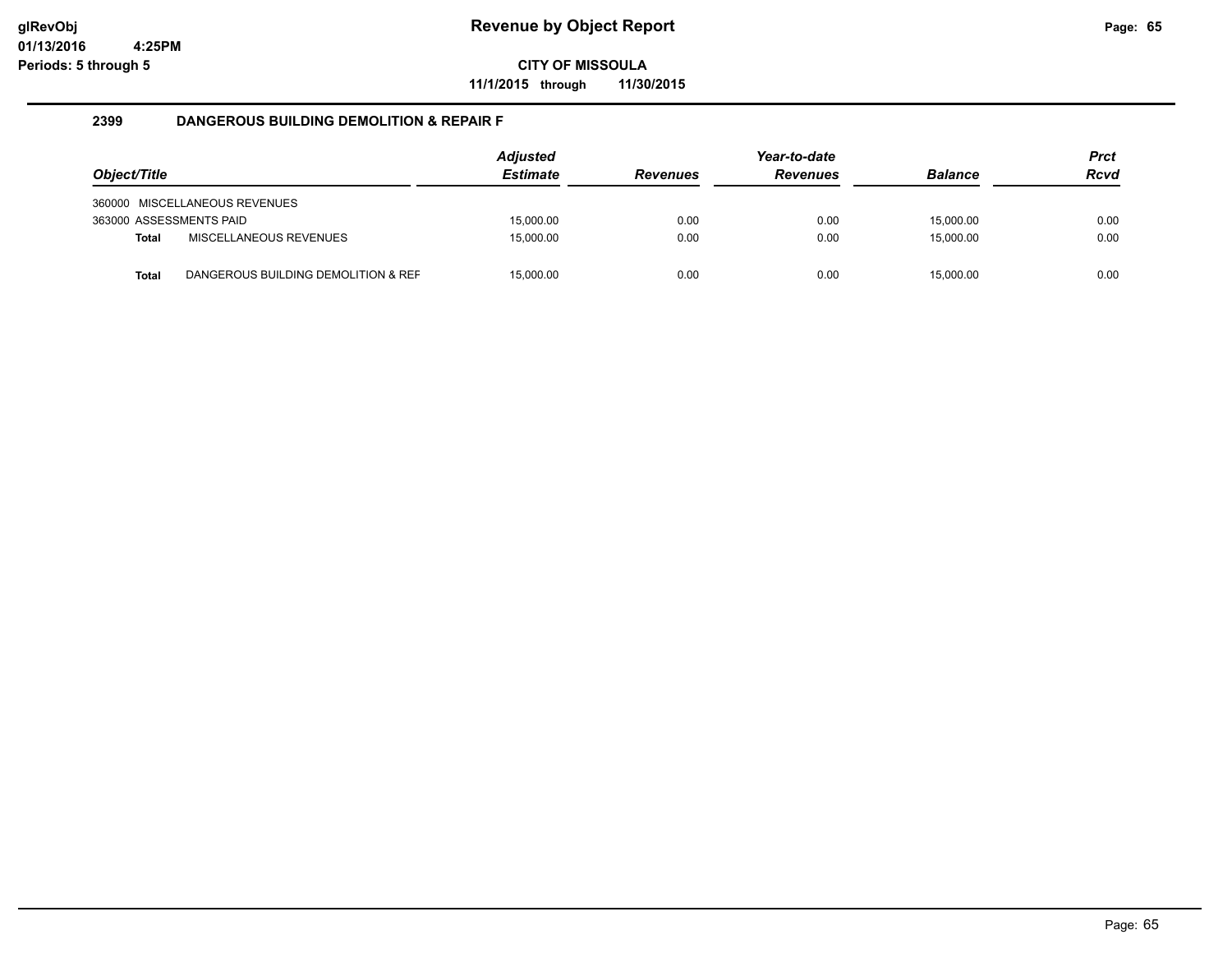**11/1/2015 through 11/30/2015**

#### **2400 STREET LIGHTING ASSESSMENTS FUND 2400 STREET LIGHTING ASSESSMENTS FUND**

|                      |                                                 | <b>Adjusted</b> |                 | Year-to-date    |                | <b>Prct</b> |
|----------------------|-------------------------------------------------|-----------------|-----------------|-----------------|----------------|-------------|
| Object/Title         |                                                 | <b>Estimate</b> | <b>Revenues</b> | <b>Revenues</b> | <b>Balance</b> | <b>Rcvd</b> |
|                      | 360000 MISCELLANEOUS REVENUES                   |                 |                 |                 |                |             |
| 360010 MISCELLANEOUS |                                                 | 0.00            | 0.00            | 0.00            | 0.00           | 0.00        |
|                      | 363010 LIGHTING ASSESSMENTS                     | 345.357.00      | 78.42           | 78.42           | 345.278.58     | 0.02        |
|                      | 363040 PENALTY AND INTEREST                     | 0.00            | 4.09            | 4.09            | $-4.09$        | 0.00        |
| Total                | MISCELLANEOUS REVENUES                          | 345.357.00      | 82.51           | 82.51           | 345.274.49     | 0.02        |
|                      | 370000 INVESTMENTS & ROYALTY EARNINGS           |                 |                 |                 |                |             |
|                      | 371010 INTEREST ON INVESTMENTS                  | 0.00            | 0.00            | 0.00            | 0.00           | 0.00        |
|                      | 371020 GAIN/LOSS IN MARKET VALUE OF INVESTMENTS | 0.00            | 0.00            | 0.00            | 0.00           | 0.00        |
| Total                | <b>INVESTMENTS &amp; ROYALTY EARNINGS</b>       | 0.00            | 0.00            | 0.00            | 0.00           | 0.00        |
| Total                | STREET LIGHTING ASSESSMENTS FUND                | 345.357.00      | 82.51           | 82.51           | 345.274.49     | 0.02        |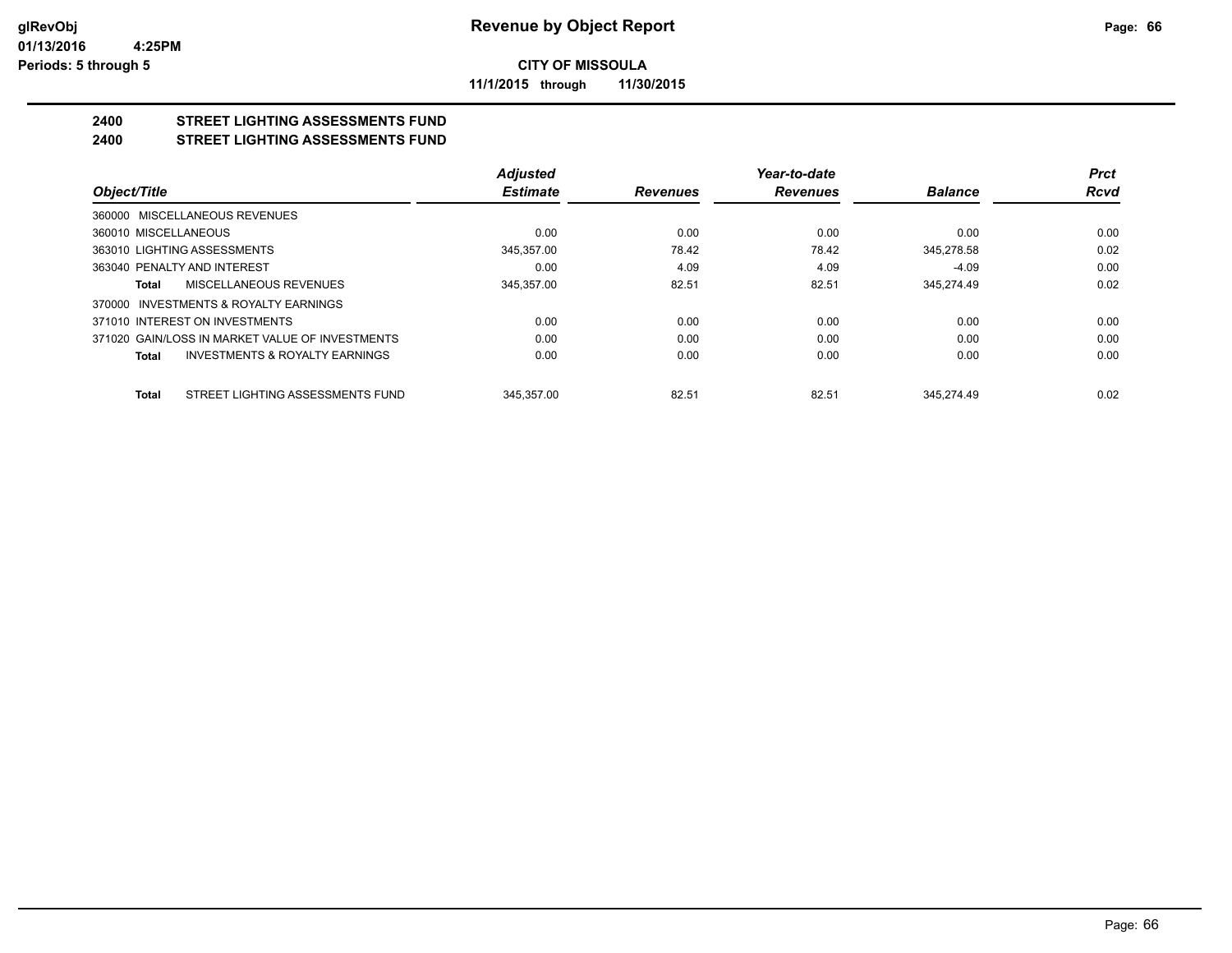**11/1/2015 through 11/30/2015**

## **2400 STREET LIGHTING ASSESSMENTS FUND**

| Object/Title                                       | <b>Adjusted</b><br><b>Estimate</b> | <b>Revenues</b> | Year-to-date<br><b>Revenues</b> | <b>Balance</b> | <b>Prct</b><br><b>Rcvd</b> |
|----------------------------------------------------|------------------------------------|-----------------|---------------------------------|----------------|----------------------------|
| 360000 MISCELLANEOUS REVENUES                      |                                    |                 |                                 |                |                            |
| 360010 MISCELLANEOUS                               | 0.00                               | 0.00            | 0.00                            | 0.00           | 0.00                       |
| 363010 LIGHTING ASSESSMENTS                        | 345.357.00                         | 78.42           | 78.42                           | 345.278.58     | 0.02                       |
| 363040 PENALTY AND INTEREST                        | 0.00                               | 4.09            | 4.09                            | $-4.09$        | 0.00                       |
| MISCELLANEOUS REVENUES<br>Total                    | 345,357.00                         | 82.51           | 82.51                           | 345,274.49     | 0.02                       |
| 370000 INVESTMENTS & ROYALTY EARNINGS              |                                    |                 |                                 |                |                            |
| 371010 INTEREST ON INVESTMENTS                     | 0.00                               | 0.00            | 0.00                            | 0.00           | 0.00                       |
| 371020 GAIN/LOSS IN MARKET VALUE OF INVESTMENT     | 0.00                               | 0.00            | 0.00                            | 0.00           | 0.00                       |
| <b>INVESTMENTS &amp; ROYALTY EARNINGS</b><br>Total | 0.00                               | 0.00            | 0.00                            | 0.00           | 0.00                       |
|                                                    |                                    |                 |                                 |                |                            |
| STREET LIGHTING ASSESSMENTS FUND<br>Total          | 345.357.00                         | 82.51           | 82.51                           | 345.274.49     | 0.02                       |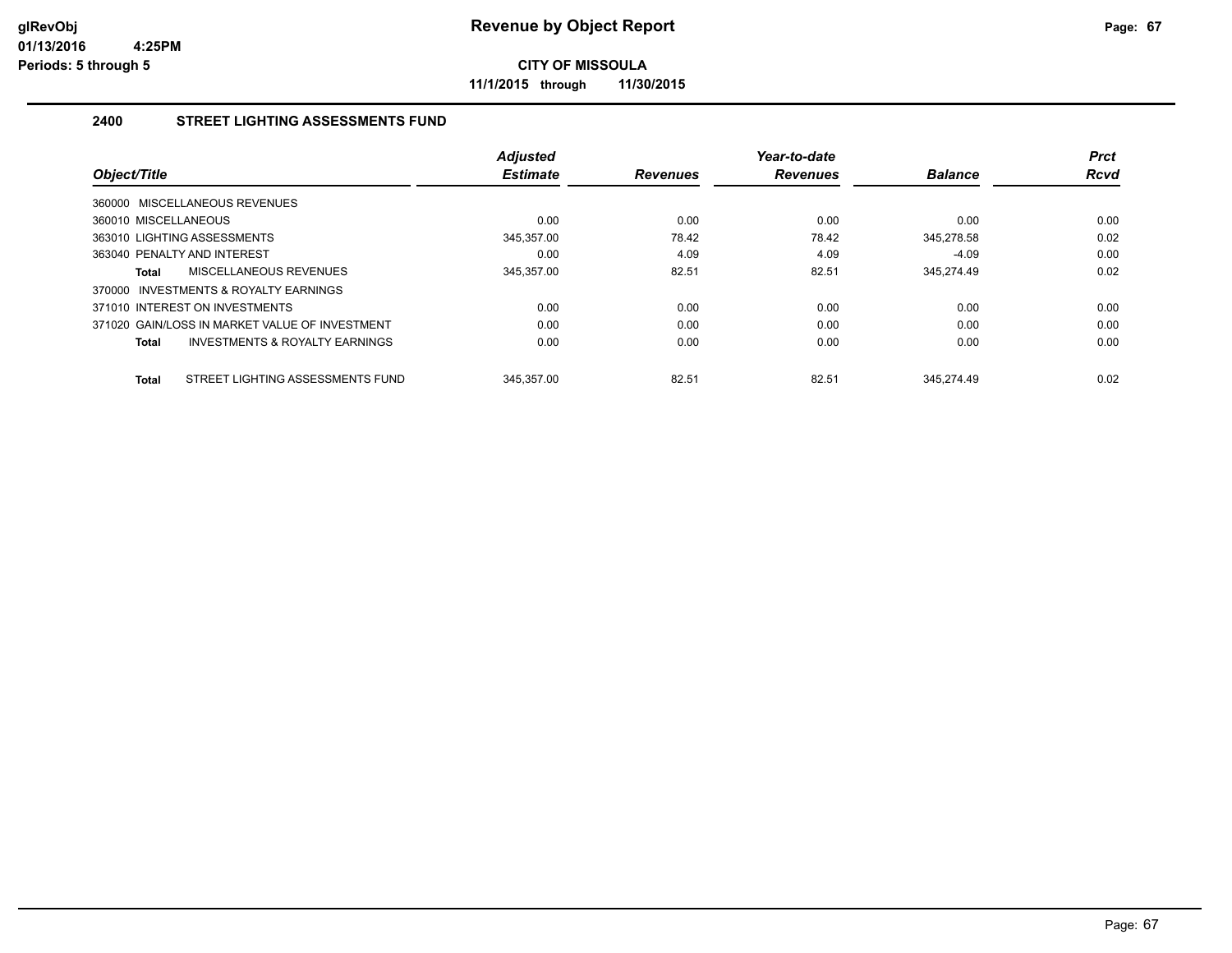**11/1/2015 through 11/30/2015**

# **2500 STREET MAINTENANCE ASSESSMENT FUND**

## **2500 STREET MAINTENANCE ASSESSMENT FUND**

|                                                           | <b>Adjusted</b> |                 | Year-to-date    |                | <b>Prct</b> |
|-----------------------------------------------------------|-----------------|-----------------|-----------------|----------------|-------------|
| Object/Title                                              | <b>Estimate</b> | <b>Revenues</b> | <b>Revenues</b> | <b>Balance</b> | <b>Rcvd</b> |
| 360000 MISCELLANEOUS REVENUES                             |                 |                 |                 |                |             |
| 363010 LIGHTING ASSESSMENTS                               | 59,295.00       | 0.00            | 0.00            | 59,295.00      | 0.00        |
| 363040 PENALTY AND INTEREST                               | 0.00            | 0.00            | 0.00            | 0.00           | 0.00        |
| MISCELLANEOUS REVENUES<br><b>Total</b>                    | 59,295.00       | 0.00            | 0.00            | 59,295.00      | 0.00        |
| 370000 INVESTMENTS & ROYALTY EARNINGS                     |                 |                 |                 |                |             |
| 371010 INTEREST ON INVESTMENTS                            | 0.00            | 0.00            | 0.00            | 0.00           | 0.00        |
| 371020 GAIN/LOSS IN MARKET VALUE OF INVESTMENTS           | 0.00            | 0.00            | 0.00            | 0.00           | 0.00        |
| <b>INVESTMENTS &amp; ROYALTY EARNINGS</b><br><b>Total</b> | 0.00            | 0.00            | 0.00            | 0.00           | 0.00        |
| OTHER FINANCING SOURCES<br>380000                         |                 |                 |                 |                |             |
| 383000 OPERATING TRANSFERS                                | 0.00            | 0.00            | 0.00            | 0.00           | 0.00        |
| OTHER FINANCING SOURCES<br><b>Total</b>                   | 0.00            | 0.00            | 0.00            | 0.00           | 0.00        |
| STREET MAINTENANCE ASSESSMENT FUNI<br><b>Total</b>        | 59.295.00       | 0.00            | 0.00            | 59.295.00      | 0.00        |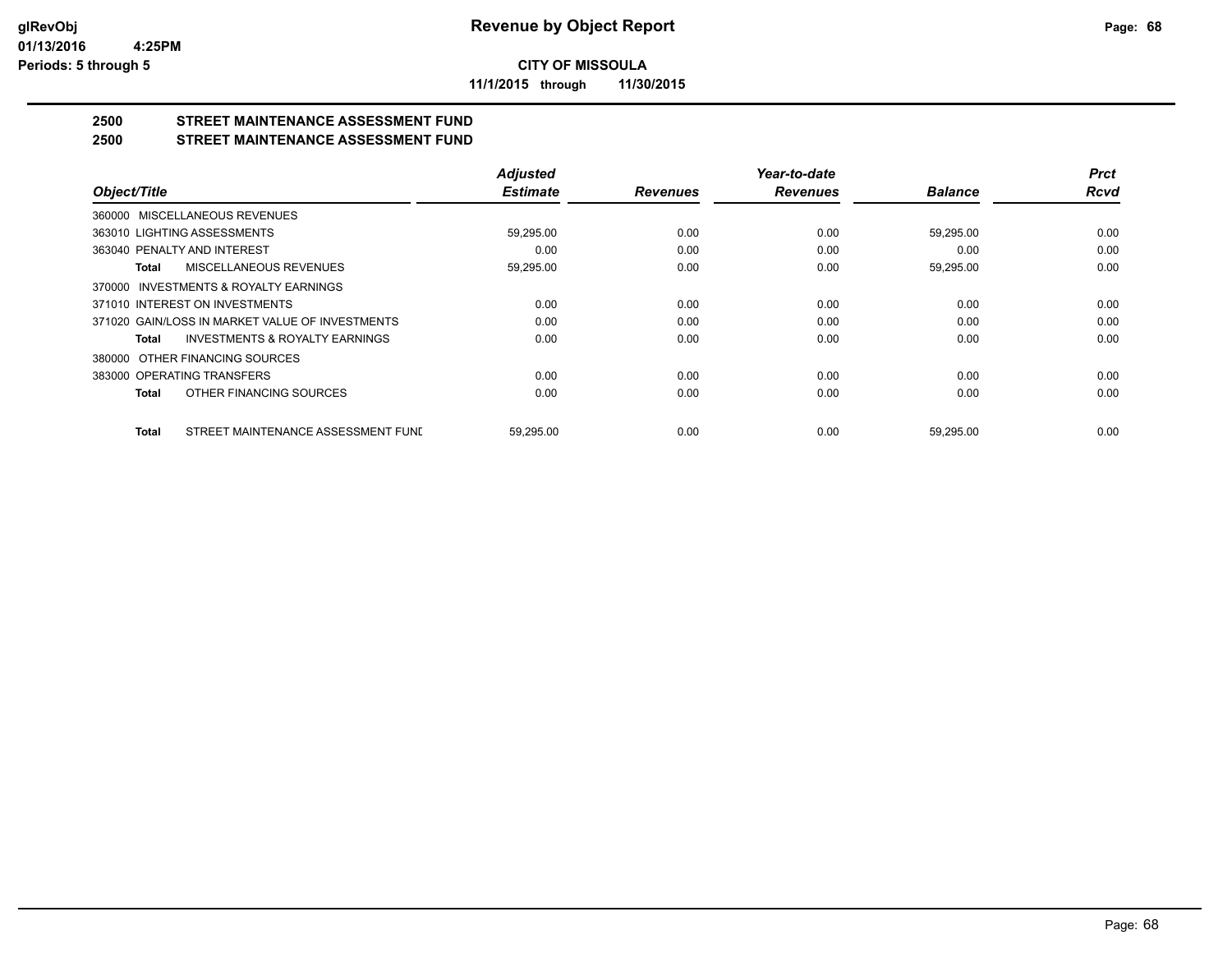**11/1/2015 through 11/30/2015**

### **2500 STREET MAINTENANCE ASSESSMENT FUND**

| Object/Title                                       | <b>Adjusted</b><br><b>Estimate</b> | <b>Revenues</b> | Year-to-date<br><b>Revenues</b> | <b>Balance</b> | <b>Prct</b><br>Rcvd |
|----------------------------------------------------|------------------------------------|-----------------|---------------------------------|----------------|---------------------|
| 360000 MISCELLANEOUS REVENUES                      |                                    |                 |                                 |                |                     |
| 363010 LIGHTING ASSESSMENTS                        | 59,295.00                          | 0.00            | 0.00                            | 59.295.00      | 0.00                |
| 363040 PENALTY AND INTEREST                        | 0.00                               | 0.00            | 0.00                            | 0.00           | 0.00                |
| MISCELLANEOUS REVENUES<br>Total                    | 59,295.00                          | 0.00            | 0.00                            | 59,295.00      | 0.00                |
| 370000 INVESTMENTS & ROYALTY EARNINGS              |                                    |                 |                                 |                |                     |
| 371010 INTEREST ON INVESTMENTS                     | 0.00                               | 0.00            | 0.00                            | 0.00           | 0.00                |
| 371020 GAIN/LOSS IN MARKET VALUE OF INVESTMENT     | 0.00                               | 0.00            | 0.00                            | 0.00           | 0.00                |
| <b>INVESTMENTS &amp; ROYALTY EARNINGS</b><br>Total | 0.00                               | 0.00            | 0.00                            | 0.00           | 0.00                |
| 380000 OTHER FINANCING SOURCES                     |                                    |                 |                                 |                |                     |
| 383000 OPERATING TRANSFERS                         | 0.00                               | 0.00            | 0.00                            | 0.00           | 0.00                |
| OTHER FINANCING SOURCES<br>Total                   | 0.00                               | 0.00            | 0.00                            | 0.00           | 0.00                |
| STREET MAINTENANCE ASSESSMENT FUNI<br>Total        | 59,295.00                          | 0.00            | 0.00                            | 59,295.00      | 0.00                |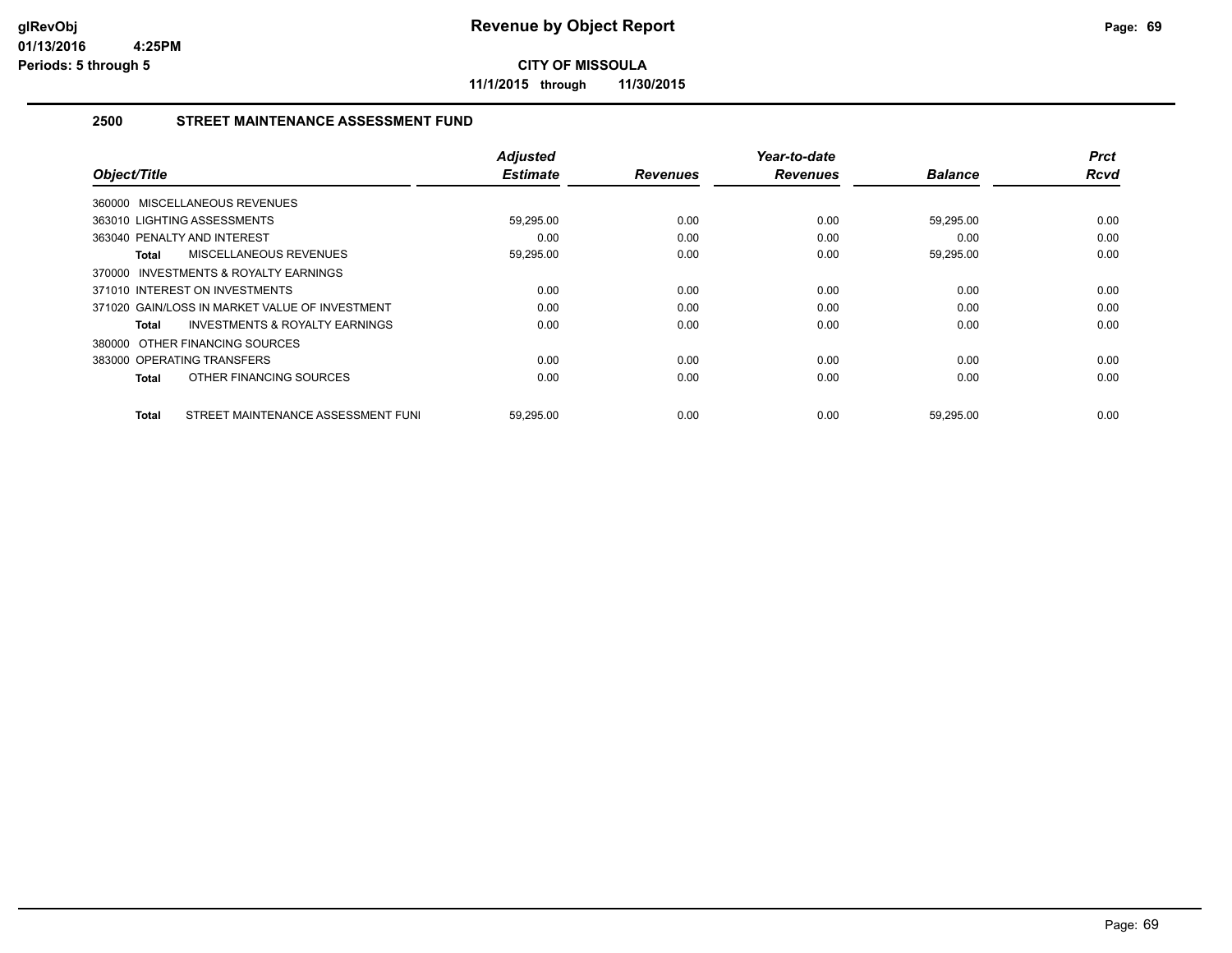**11/1/2015 through 11/30/2015**

# **2510 RUSSELL PARK MAINTENANCE ASSESSMENT FUND**

| 2510 | <b>RUSSELL PARK MAINTENANCE ASSESSMENT FUND</b> |
|------|-------------------------------------------------|
|      |                                                 |

|                                                           | <b>Adjusted</b> |                 | Year-to-date    |                | <b>Prct</b> |
|-----------------------------------------------------------|-----------------|-----------------|-----------------|----------------|-------------|
| Object/Title                                              | <b>Estimate</b> | <b>Revenues</b> | <b>Revenues</b> | <b>Balance</b> | Rcvd        |
| 360000 MISCELLANEOUS REVENUES                             |                 |                 |                 |                |             |
| 360010 MISCELLANEOUS                                      | 0.00            | 0.00            | 0.00            | 0.00           | 0.00        |
| 363010 LIGHTING ASSESSMENTS                               | 0.00            | 0.00            | 0.00            | 0.00           | 0.00        |
| 363020 PROPERTY ASSESSMENTS                               | 0.00            | 0.00            | 0.00            | 0.00           | 0.00        |
| 363040 PENALTY AND INTEREST                               | 0.00            | 0.00            | 0.00            | 0.00           | 0.00        |
| MISCELLANEOUS REVENUES<br>Total                           | 0.00            | 0.00            | 0.00            | 0.00           | 0.00        |
| 370000 INVESTMENTS & ROYALTY EARNINGS                     |                 |                 |                 |                |             |
| 371010 INTEREST ON INVESTMENTS                            | 0.00            | 0.00            | 0.00            | 0.00           | 0.00        |
| 371020 GAIN/LOSS IN MARKET VALUE OF INVESTMENTS           | 0.00            | 0.00            | 0.00            | 0.00           | 0.00        |
| <b>INVESTMENTS &amp; ROYALTY EARNINGS</b><br><b>Total</b> | 0.00            | 0.00            | 0.00            | 0.00           | 0.00        |
| 380000 OTHER FINANCING SOURCES                            |                 |                 |                 |                |             |
| 383000 OPERATING TRANSFERS                                | 0.00            | 0.00            | 0.00            | 0.00           | 0.00        |
| OTHER FINANCING SOURCES<br><b>Total</b>                   | 0.00            | 0.00            | 0.00            | 0.00           | 0.00        |
| RUSSELL PARK MAINTENANCE ASSESSMEN<br>Total               | 0.00            | 0.00            | 0.00            | 0.00           | 0.00        |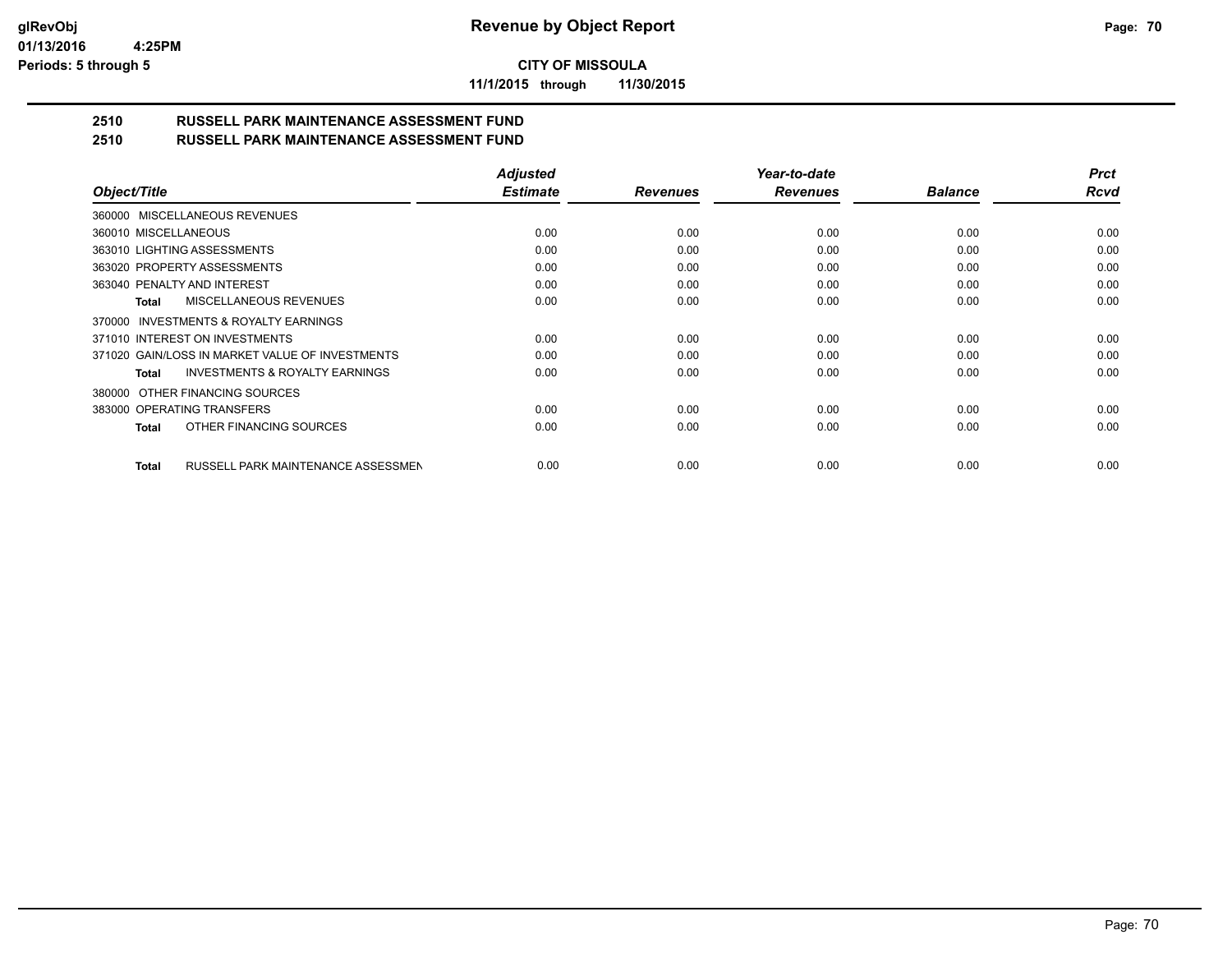**11/1/2015 through 11/30/2015**

## **2510 RUSSELL PARK MAINTENANCE ASSESSMENT FUND**

|                                                    | <b>Adjusted</b><br><b>Estimate</b> |                 | Year-to-date    |                | <b>Prct</b><br><b>Rcvd</b> |
|----------------------------------------------------|------------------------------------|-----------------|-----------------|----------------|----------------------------|
| Object/Title                                       |                                    | <b>Revenues</b> | <b>Revenues</b> | <b>Balance</b> |                            |
| 360000 MISCELLANEOUS REVENUES                      |                                    |                 |                 |                |                            |
| 360010 MISCELLANEOUS                               | 0.00                               | 0.00            | 0.00            | 0.00           | 0.00                       |
| 363010 LIGHTING ASSESSMENTS                        | 0.00                               | 0.00            | 0.00            | 0.00           | 0.00                       |
| 363020 PROPERTY ASSESSMENTS                        | 0.00                               | 0.00            | 0.00            | 0.00           | 0.00                       |
| 363040 PENALTY AND INTEREST                        | 0.00                               | 0.00            | 0.00            | 0.00           | 0.00                       |
| <b>MISCELLANEOUS REVENUES</b><br>Total             | 0.00                               | 0.00            | 0.00            | 0.00           | 0.00                       |
| 370000 INVESTMENTS & ROYALTY EARNINGS              |                                    |                 |                 |                |                            |
| 371010 INTEREST ON INVESTMENTS                     | 0.00                               | 0.00            | 0.00            | 0.00           | 0.00                       |
| 371020 GAIN/LOSS IN MARKET VALUE OF INVESTMENT     | 0.00                               | 0.00            | 0.00            | 0.00           | 0.00                       |
| <b>INVESTMENTS &amp; ROYALTY EARNINGS</b><br>Total | 0.00                               | 0.00            | 0.00            | 0.00           | 0.00                       |
| 380000 OTHER FINANCING SOURCES                     |                                    |                 |                 |                |                            |
| 383000 OPERATING TRANSFERS                         | 0.00                               | 0.00            | 0.00            | 0.00           | 0.00                       |
| OTHER FINANCING SOURCES<br>Total                   | 0.00                               | 0.00            | 0.00            | 0.00           | 0.00                       |
|                                                    |                                    |                 |                 |                |                            |
| RUSSELL PARK MAINTENANCE ASSESSMEN<br><b>Total</b> | 0.00                               | 0.00            | 0.00            | 0.00           | 0.00                       |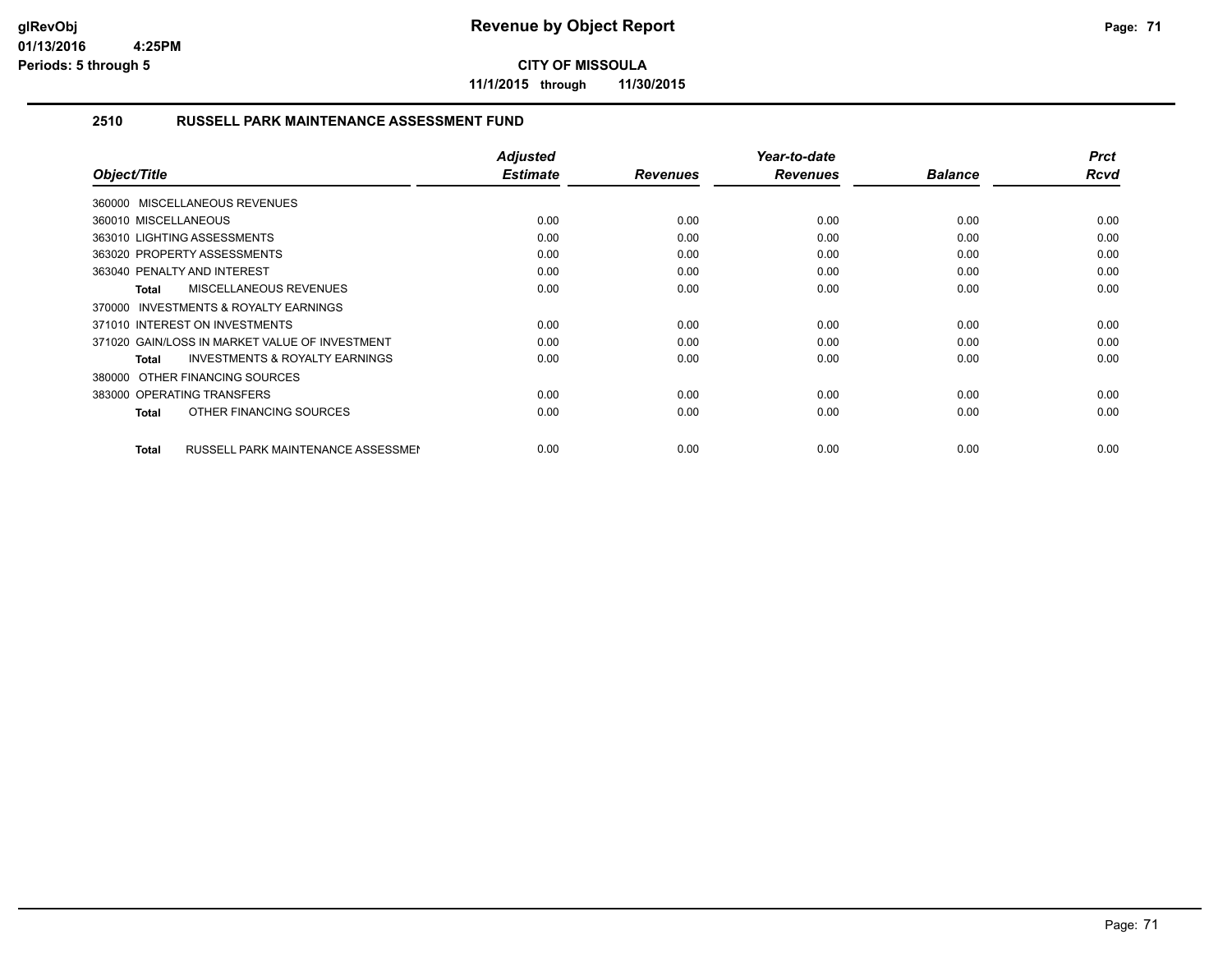**11/1/2015 through 11/30/2015**

# **2511 WILLOWWOOD PARK MAINTENANCE ASSESSMENT F**

| 2511 | <b>WILLOWWOOD PARK MAINTENANCE ASSESSMENT F</b> |  |
|------|-------------------------------------------------|--|
|      |                                                 |  |

|                                                    | <b>Adjusted</b> |                 | Year-to-date    |                | <b>Prct</b> |
|----------------------------------------------------|-----------------|-----------------|-----------------|----------------|-------------|
| Object/Title                                       | <b>Estimate</b> | <b>Revenues</b> | <b>Revenues</b> | <b>Balance</b> | <b>Rcvd</b> |
| 360000 MISCELLANEOUS REVENUES                      |                 |                 |                 |                |             |
| 360010 MISCELLANEOUS                               | 0.00            | 0.00            | 0.00            | 0.00           | 0.00        |
| 363010 LIGHTING ASSESSMENTS                        | 0.00            | 0.00            | 0.00            | 0.00           | 0.00        |
| 363020 PROPERTY ASSESSMENTS                        | 0.00            | 0.00            | 0.00            | 0.00           | 0.00        |
| 363040 PENALTY AND INTEREST                        | 0.00            | 0.00            | 0.00            | 0.00           | 0.00        |
| MISCELLANEOUS REVENUES<br>Total                    | 0.00            | 0.00            | 0.00            | 0.00           | 0.00        |
| 370000 INVESTMENTS & ROYALTY EARNINGS              |                 |                 |                 |                |             |
| 371010 INTEREST ON INVESTMENTS                     | 0.00            | 0.00            | 0.00            | 0.00           | 0.00        |
| 371020 GAIN/LOSS IN MARKET VALUE OF INVESTMENTS    | 0.00            | 0.00            | 0.00            | 0.00           | 0.00        |
| <b>INVESTMENTS &amp; ROYALTY EARNINGS</b><br>Total | 0.00            | 0.00            | 0.00            | 0.00           | 0.00        |
| WILLOWWOOD PARK MAINTENANCE ASSES<br><b>Total</b>  | 0.00            | 0.00            | 0.00            | 0.00           | 0.00        |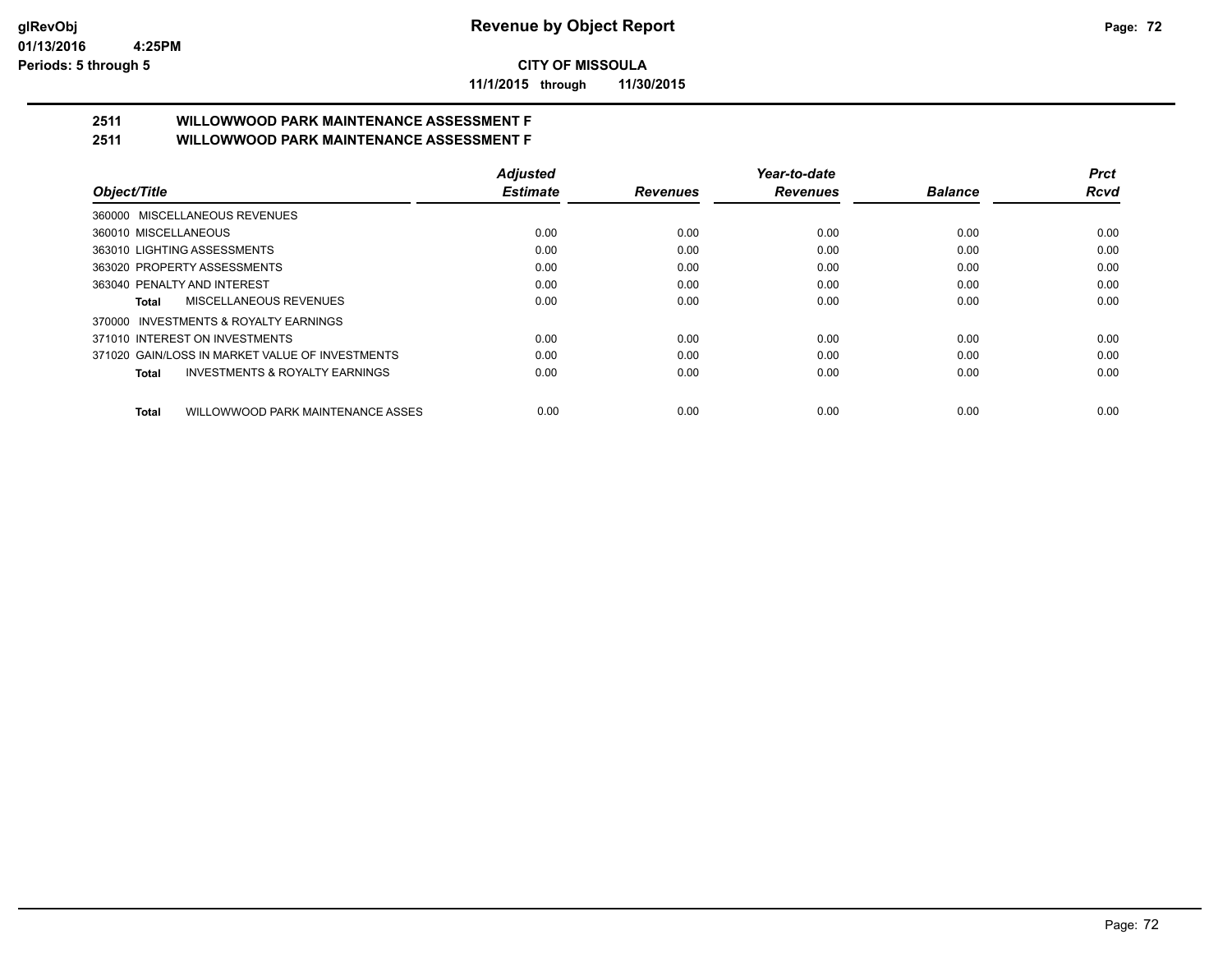**11/1/2015 through 11/30/2015**

## **2511 WILLOWWOOD PARK MAINTENANCE ASSESSMENT F**

| Object/Title                                       | <b>Adjusted</b><br><b>Estimate</b> | <b>Revenues</b> | Year-to-date<br><b>Revenues</b> | <b>Balance</b> | <b>Prct</b><br><b>Rcvd</b> |
|----------------------------------------------------|------------------------------------|-----------------|---------------------------------|----------------|----------------------------|
|                                                    |                                    |                 |                                 |                |                            |
| 360000 MISCELLANEOUS REVENUES                      |                                    |                 |                                 |                |                            |
| 360010 MISCELLANEOUS                               | 0.00                               | 0.00            | 0.00                            | 0.00           | 0.00                       |
| 363010 LIGHTING ASSESSMENTS                        | 0.00                               | 0.00            | 0.00                            | 0.00           | 0.00                       |
| 363020 PROPERTY ASSESSMENTS                        | 0.00                               | 0.00            | 0.00                            | 0.00           | 0.00                       |
| 363040 PENALTY AND INTEREST                        | 0.00                               | 0.00            | 0.00                            | 0.00           | 0.00                       |
| <b>MISCELLANEOUS REVENUES</b><br>Total             | 0.00                               | 0.00            | 0.00                            | 0.00           | 0.00                       |
| 370000 INVESTMENTS & ROYALTY EARNINGS              |                                    |                 |                                 |                |                            |
| 371010 INTEREST ON INVESTMENTS                     | 0.00                               | 0.00            | 0.00                            | 0.00           | 0.00                       |
| 371020 GAIN/LOSS IN MARKET VALUE OF INVESTMENT     | 0.00                               | 0.00            | 0.00                            | 0.00           | 0.00                       |
| <b>INVESTMENTS &amp; ROYALTY EARNINGS</b><br>Total | 0.00                               | 0.00            | 0.00                            | 0.00           | 0.00                       |
|                                                    |                                    |                 |                                 |                |                            |
| WILLOWWOOD PARK MAINTENANCE ASSES<br>Total         | 0.00                               | 0.00            | 0.00                            | 0.00           | 0.00                       |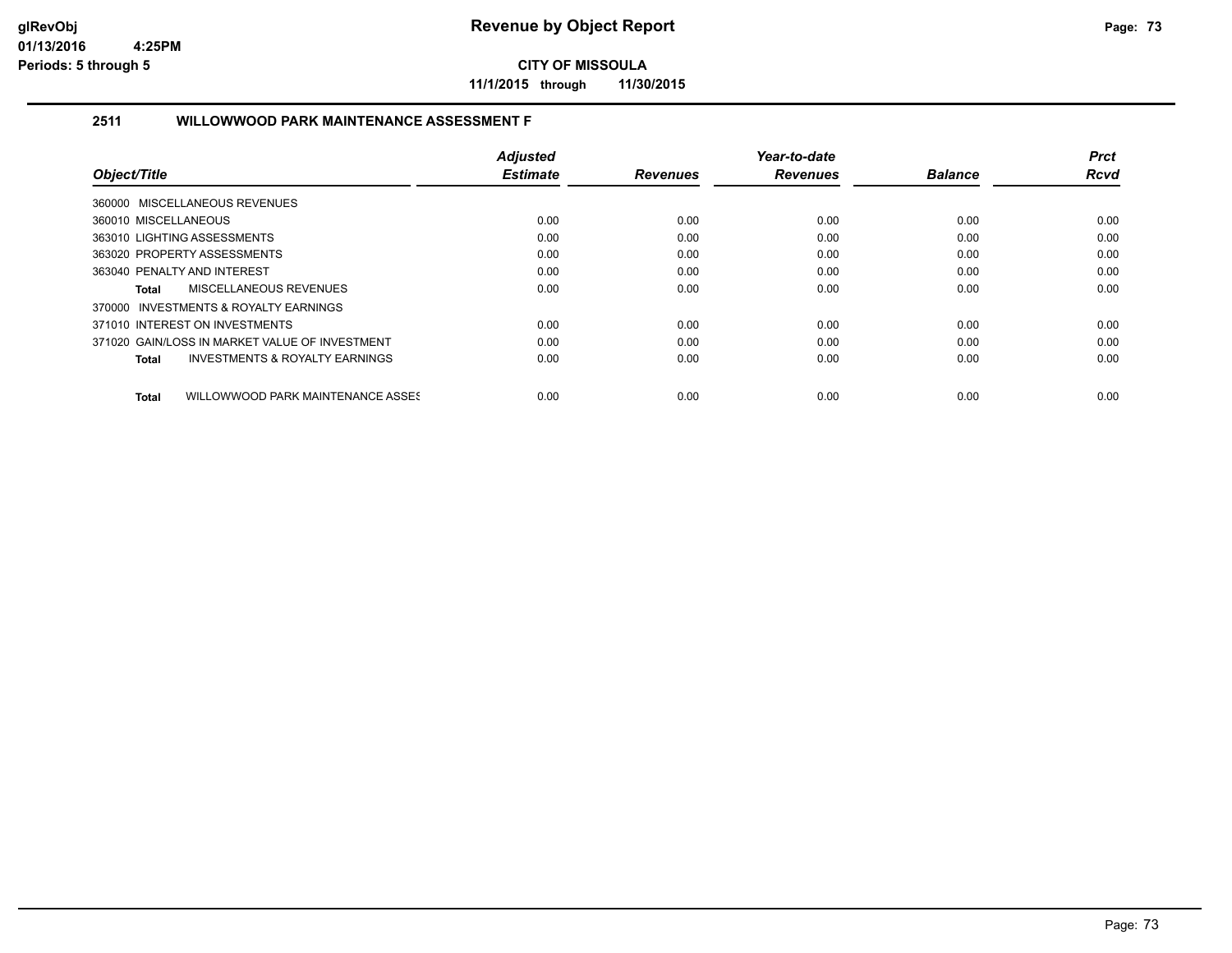**11/1/2015 through 11/30/2015**

# **2512 ROAD DISTRICT #1**

**2512 ROAD DISTRICT #1**

|                                                    | <b>Adjusted</b> |                 | Year-to-date    |                | <b>Prct</b> |
|----------------------------------------------------|-----------------|-----------------|-----------------|----------------|-------------|
| Object/Title                                       | <b>Estimate</b> | <b>Revenues</b> | <b>Revenues</b> | <b>Balance</b> | <b>Rcvd</b> |
| INTERGOVERNMENTAL REVENUES<br>330000               |                 |                 |                 |                |             |
| 336023 STATE CONTRIB. - PERS                       | 0.00            | 0.00            | 0.00            | 0.00           | 0.00        |
| <b>INTERGOVERNMENTAL REVENUES</b><br>Total         | 0.00            | 0.00            | 0.00            | 0.00           | 0.00        |
| 360000 MISCELLANEOUS REVENUES                      |                 |                 |                 |                |             |
| 363020 PROPERTY ASSESSMENTS                        | 1,604,151.00    | 438.50          | 852.72          | 1,603,298.28   | 0.05        |
| 363040 PENALTY AND INTEREST                        | 0.00            | 7.87            | 45.91           | $-45.91$       | 0.00        |
| MISCELLANEOUS REVENUES<br>Total                    | 1,604,151.00    | 446.37          | 898.63          | 1,603,252.37   | 0.06        |
| 370000 INVESTMENTS & ROYALTY EARNINGS              |                 |                 |                 |                |             |
| 371010 INTEREST ON INVESTMENTS                     | 0.00            | 0.00            | 0.00            | 0.00           | 0.00        |
| <b>INVESTMENTS &amp; ROYALTY EARNINGS</b><br>Total | 0.00            | 0.00            | 0.00            | 0.00           | 0.00        |
| 380000 OTHER FINANCING SOURCES                     |                 |                 |                 |                |             |
| 381090 PROCEEDS FROM CAPITAL LEASE                 | 0.00            | 621,382.00      | 621,382.00      | $-621,382.00$  | 0.00        |
| OTHER FINANCING SOURCES<br>Total                   | 0.00            | 621,382.00      | 621,382.00      | $-621,382.00$  | 0.00        |
| <b>ROAD DISTRICT #1</b><br><b>Total</b>            | 1.604.151.00    | 621.828.37      | 622,280.63      | 981,870.37     | 38.79       |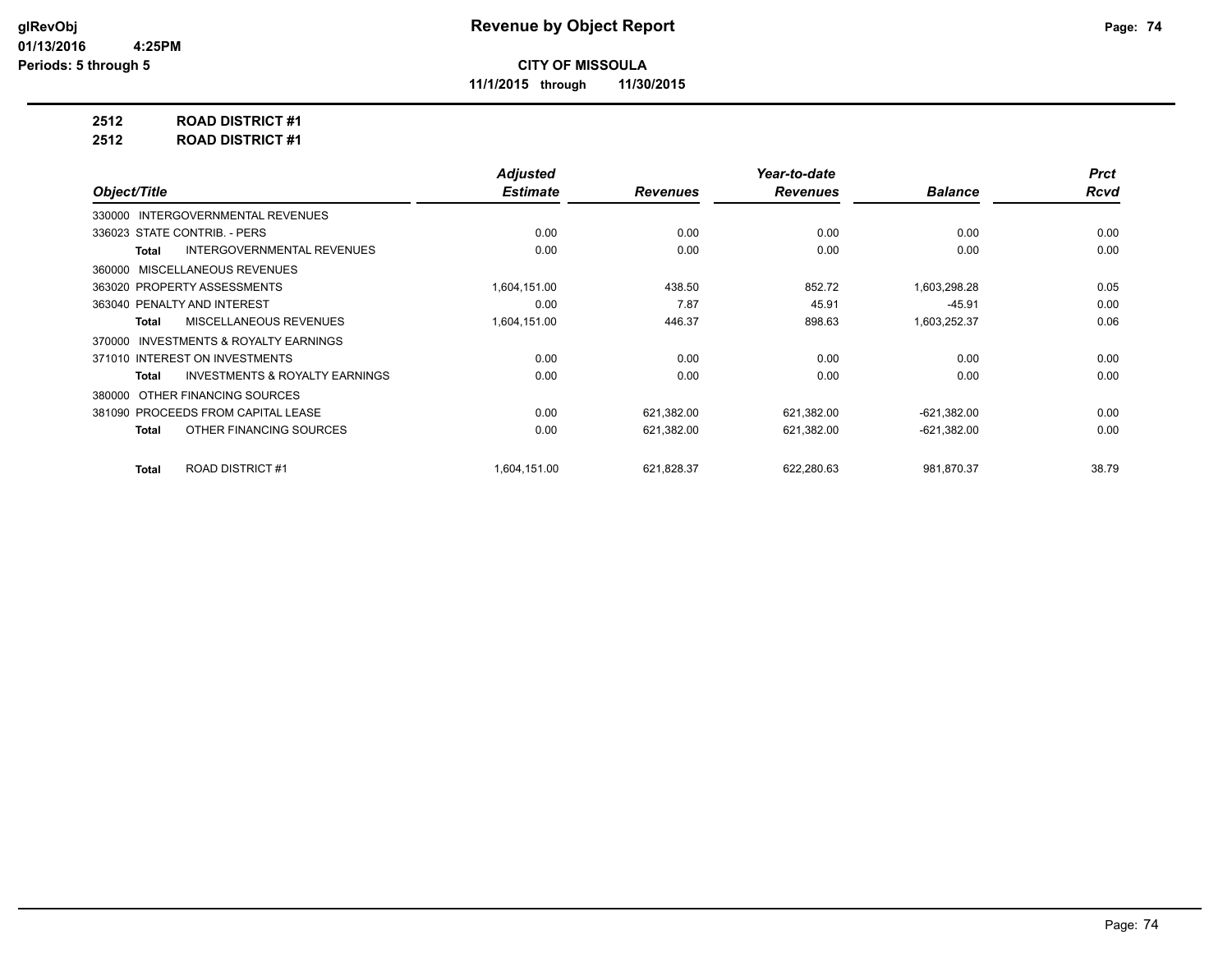**11/1/2015 through 11/30/2015**

#### **2512 ROAD DISTRICT #1**

|                                                    | <b>Adjusted</b> |                 | Year-to-date    |                | <b>Prct</b> |
|----------------------------------------------------|-----------------|-----------------|-----------------|----------------|-------------|
| Object/Title                                       | <b>Estimate</b> | <b>Revenues</b> | <b>Revenues</b> | <b>Balance</b> | <b>Rcvd</b> |
| 330000 INTERGOVERNMENTAL REVENUES                  |                 |                 |                 |                |             |
| 336023 STATE CONTRIB. - PERS                       | 0.00            | 0.00            | 0.00            | 0.00           | 0.00        |
| <b>INTERGOVERNMENTAL REVENUES</b><br>Total         | 0.00            | 0.00            | 0.00            | 0.00           | 0.00        |
| 360000 MISCELLANEOUS REVENUES                      |                 |                 |                 |                |             |
| 363020 PROPERTY ASSESSMENTS                        | 1,604,151.00    | 438.50          | 852.72          | 1,603,298.28   | 0.05        |
| 363040 PENALTY AND INTEREST                        | 0.00            | 7.87            | 45.91           | $-45.91$       | 0.00        |
| MISCELLANEOUS REVENUES<br>Total                    | 1,604,151.00    | 446.37          | 898.63          | 1,603,252.37   | 0.06        |
| 370000 INVESTMENTS & ROYALTY EARNINGS              |                 |                 |                 |                |             |
| 371010 INTEREST ON INVESTMENTS                     | 0.00            | 0.00            | 0.00            | 0.00           | 0.00        |
| <b>INVESTMENTS &amp; ROYALTY EARNINGS</b><br>Total | 0.00            | 0.00            | 0.00            | 0.00           | 0.00        |
| 380000 OTHER FINANCING SOURCES                     |                 |                 |                 |                |             |
| 381090 PROCEEDS FROM CAPITAL LEASE                 | 0.00            | 621,382.00      | 621,382.00      | $-621,382.00$  | 0.00        |
| OTHER FINANCING SOURCES<br>Total                   | 0.00            | 621,382.00      | 621,382.00      | $-621,382.00$  | 0.00        |
|                                                    |                 |                 |                 |                |             |
| <b>ROAD DISTRICT #1</b><br>Total                   | 1,604,151.00    | 621,828.37      | 622,280.63      | 981,870.37     | 38.79       |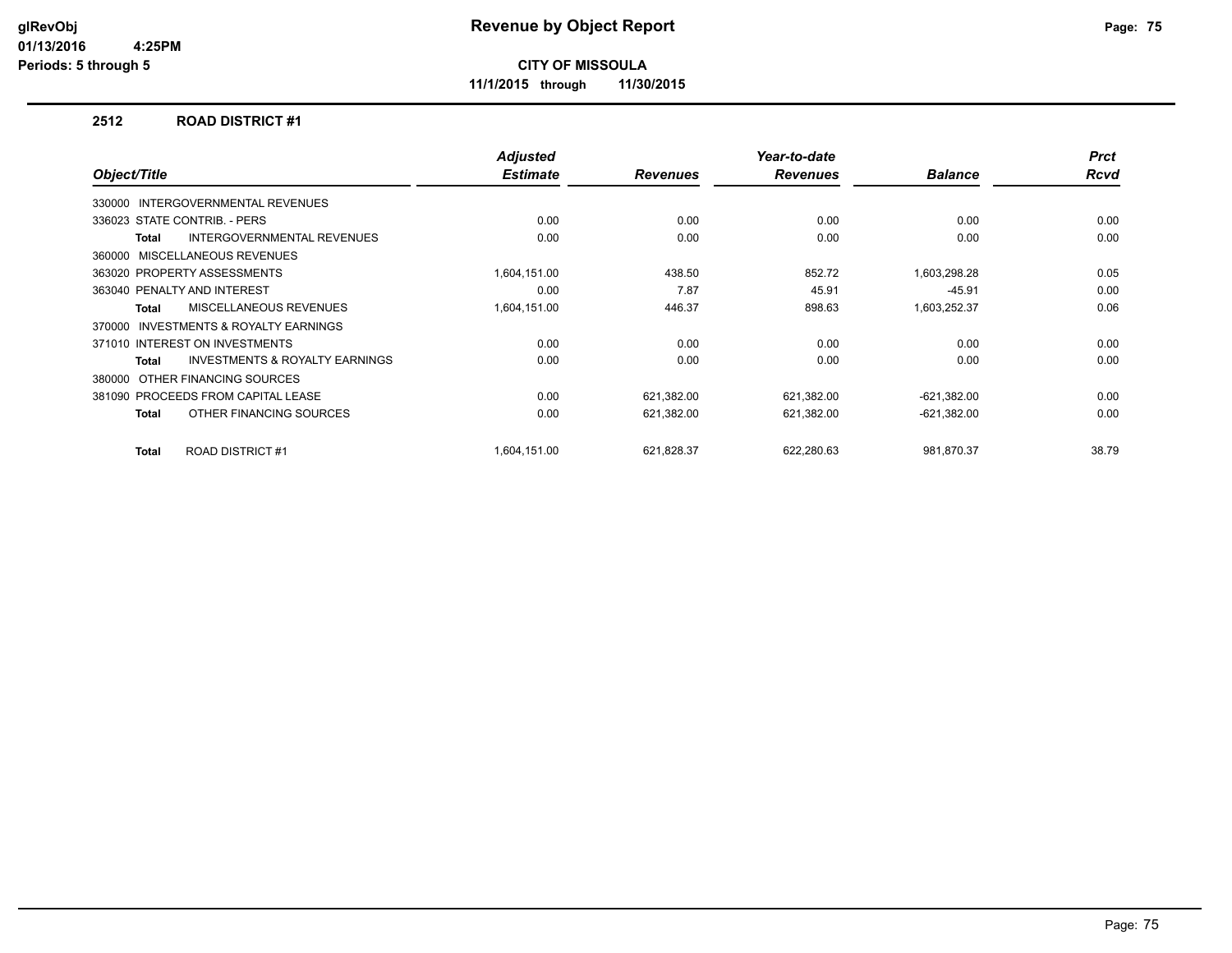**11/1/2015 through 11/30/2015**

**2513 PARK DISTRICT #1**

**2513 PARK DISTRICT #1**

|                                                           | <b>Adjusted</b> |                 | Year-to-date    |                | <b>Prct</b> |
|-----------------------------------------------------------|-----------------|-----------------|-----------------|----------------|-------------|
| Object/Title                                              | <b>Estimate</b> | <b>Revenues</b> | <b>Revenues</b> | <b>Balance</b> | <b>Rcvd</b> |
| 330000 INTERGOVERNMENTAL REVENUES                         |                 |                 |                 |                |             |
| 336023 STATE CONTRIB. - PERS                              | 0.00            | 0.00            | 12.41           | $-12.41$       | 0.00        |
| <b>INTERGOVERNMENTAL REVENUES</b><br><b>Total</b>         | 0.00            | 0.00            | 12.41           | $-12.41$       | 0.00        |
| 360000 MISCELLANEOUS REVENUES                             |                 |                 |                 |                |             |
| 363020 PROPERTY ASSESSMENTS                               | 931,280.00      | 246.50          | 473.48          | 930,806.52     | 0.05        |
| 363040 PENALTY AND INTEREST                               | 0.00            | 4.15            | 24.83           | $-24.83$       | 0.00        |
| MISCELLANEOUS REVENUES<br><b>Total</b>                    | 931,280.00      | 250.65          | 498.31          | 930,781.69     | 0.05        |
| INVESTMENTS & ROYALTY EARNINGS<br>370000                  |                 |                 |                 |                |             |
| 371010 INTEREST ON INVESTMENTS                            | 0.00            | 0.00            | 0.00            | 0.00           | 0.00        |
| <b>INVESTMENTS &amp; ROYALTY EARNINGS</b><br><b>Total</b> | 0.00            | 0.00            | 0.00            | 0.00           | 0.00        |
| OTHER FINANCING SOURCES<br>380000                         |                 |                 |                 |                |             |
| 381090 PROCEEDS FROM CAPITAL LEASE                        | 0.00            | 289,734.00      | 289,734.00      | $-289,734.00$  | 0.00        |
| OTHER FINANCING SOURCES<br><b>Total</b>                   | 0.00            | 289,734.00      | 289,734.00      | $-289,734.00$  | 0.00        |
| <b>PARK DISTRICT #1</b><br><b>Total</b>                   | 931,280.00      | 289,984.65      | 290,244.72      | 641,035.28     | 31.17       |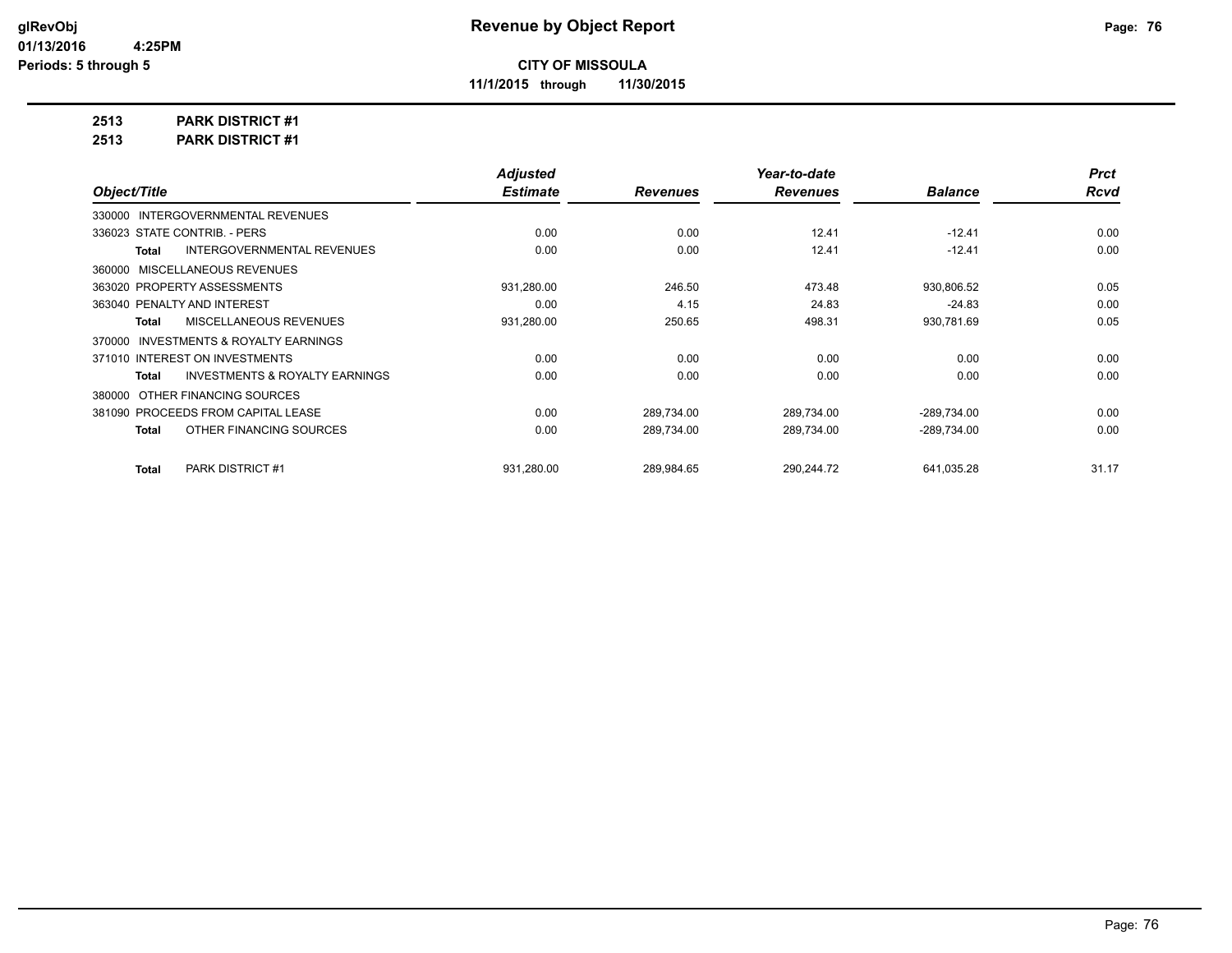**11/1/2015 through 11/30/2015**

#### **2513 PARK DISTRICT #1**

|              |                                           | <b>Adjusted</b> |                 | Year-to-date    |                | <b>Prct</b> |
|--------------|-------------------------------------------|-----------------|-----------------|-----------------|----------------|-------------|
| Object/Title |                                           | <b>Estimate</b> | <b>Revenues</b> | <b>Revenues</b> | <b>Balance</b> | <b>Rcvd</b> |
|              | 330000 INTERGOVERNMENTAL REVENUES         |                 |                 |                 |                |             |
|              | 336023 STATE CONTRIB. - PERS              | 0.00            | 0.00            | 12.41           | $-12.41$       | 0.00        |
| Total        | <b>INTERGOVERNMENTAL REVENUES</b>         | 0.00            | 0.00            | 12.41           | $-12.41$       | 0.00        |
|              | 360000 MISCELLANEOUS REVENUES             |                 |                 |                 |                |             |
|              | 363020 PROPERTY ASSESSMENTS               | 931,280.00      | 246.50          | 473.48          | 930,806.52     | 0.05        |
|              | 363040 PENALTY AND INTEREST               | 0.00            | 4.15            | 24.83           | $-24.83$       | 0.00        |
| <b>Total</b> | <b>MISCELLANEOUS REVENUES</b>             | 931,280.00      | 250.65          | 498.31          | 930,781.69     | 0.05        |
|              | 370000 INVESTMENTS & ROYALTY EARNINGS     |                 |                 |                 |                |             |
|              | 371010 INTEREST ON INVESTMENTS            | 0.00            | 0.00            | 0.00            | 0.00           | 0.00        |
| Total        | <b>INVESTMENTS &amp; ROYALTY EARNINGS</b> | 0.00            | 0.00            | 0.00            | 0.00           | 0.00        |
|              | 380000 OTHER FINANCING SOURCES            |                 |                 |                 |                |             |
|              | 381090 PROCEEDS FROM CAPITAL LEASE        | 0.00            | 289,734.00      | 289,734.00      | $-289,734.00$  | 0.00        |
| <b>Total</b> | OTHER FINANCING SOURCES                   | 0.00            | 289,734.00      | 289,734.00      | $-289,734.00$  | 0.00        |
| Total        | PARK DISTRICT #1                          | 931.280.00      | 289.984.65      | 290.244.72      | 641,035.28     | 31.17       |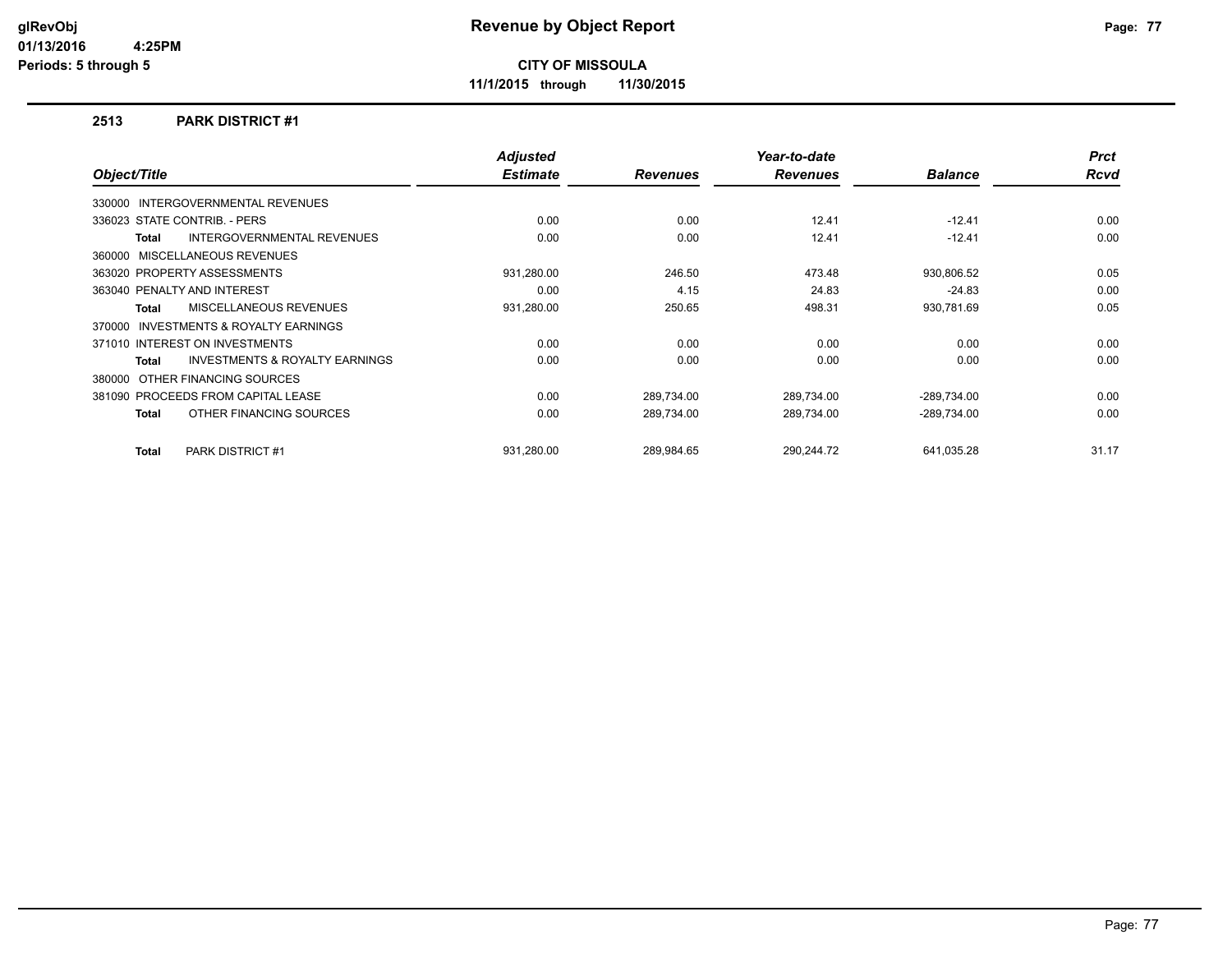**11/1/2015 through 11/30/2015**

# **2820 STATE GAS TAX FUND**

**2820 STATE GAS TAX FUND**

|                                         | <b>Adjusted</b> |                 | Year-to-date    |                | <b>Prct</b> |
|-----------------------------------------|-----------------|-----------------|-----------------|----------------|-------------|
| Object/Title                            | <b>Estimate</b> | <b>Revenues</b> | <b>Revenues</b> | <b>Balance</b> | <b>Rcvd</b> |
| 330000 INTERGOVERNMENTAL REVENUES       |                 |                 |                 |                |             |
| 331052 MDT CMAQ STRIPING GRANT          | 0.00            | 0.00            | 0.00            | 0.00           | 0.00        |
| 334040 GAS TAX APPORTIONMENT            | 1.080.419.00    | 90.034.88       | 450.174.41      | 630.244.59     | 41.67       |
| INTERGOVERNMENTAL REVENUES<br>Total     | 1.080.419.00    | 90.034.88       | 450.174.41      | 630.244.59     | 41.67       |
| 380000 OTHER FINANCING SOURCES          |                 |                 |                 |                |             |
| 383000 OPERATING TRANSFERS              | 0.00            | 0.00            | 0.00            | 0.00           | 0.00        |
| OTHER FINANCING SOURCES<br><b>Total</b> | 0.00            | 0.00            | 0.00            | 0.00           | 0.00        |
| STATE GAS TAX FUND<br>Total             | 1.080.419.00    | 90.034.88       | 450.174.41      | 630.244.59     | 41.67       |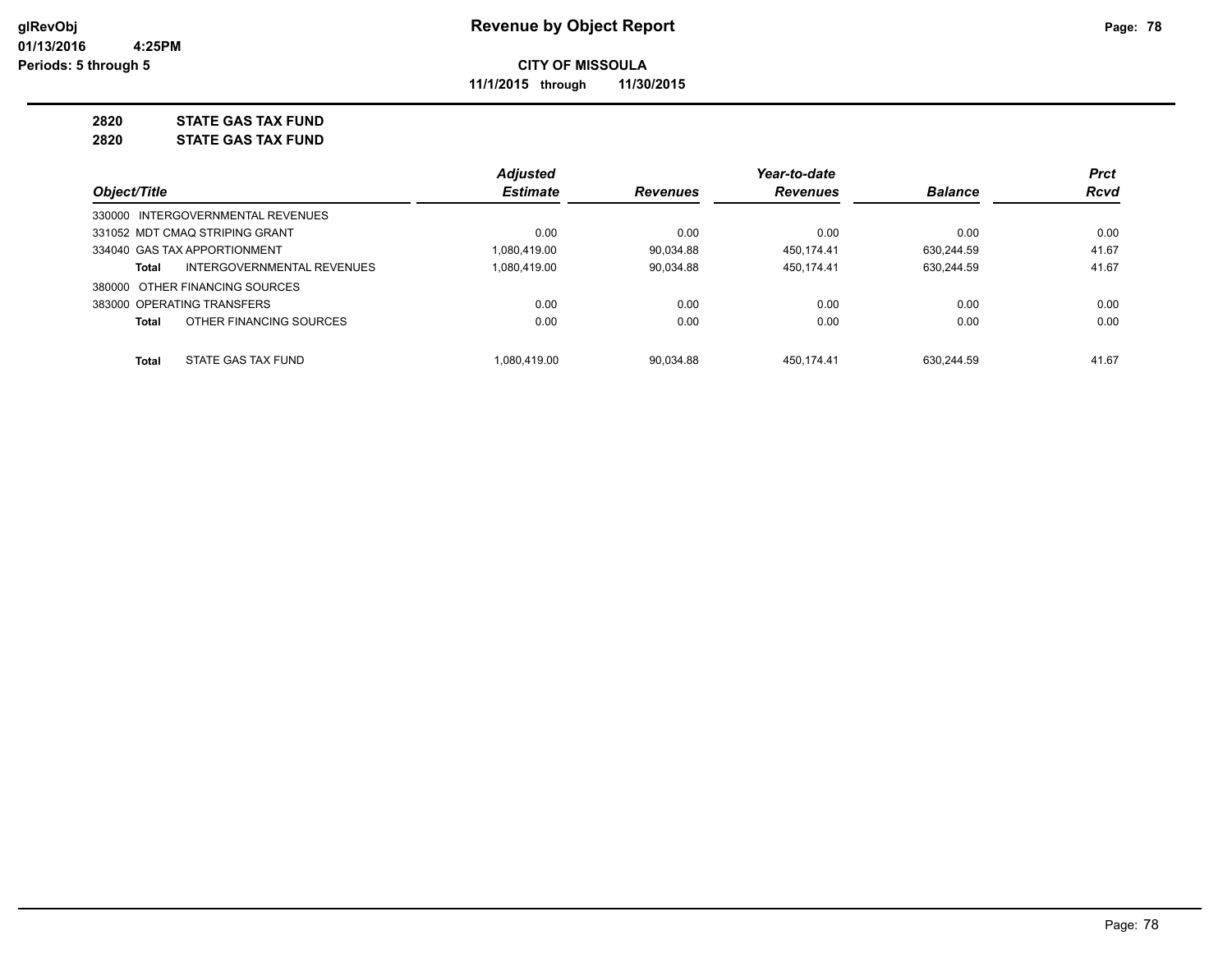**11/1/2015 through 11/30/2015**

#### **2820 STATE GAS TAX FUND**

|              |                                   | <b>Adjusted</b> |                 | Year-to-date    |                | <b>Prct</b> |
|--------------|-----------------------------------|-----------------|-----------------|-----------------|----------------|-------------|
| Object/Title |                                   | <b>Estimate</b> | <b>Revenues</b> | <b>Revenues</b> | <b>Balance</b> | <b>Rcvd</b> |
|              | 330000 INTERGOVERNMENTAL REVENUES |                 |                 |                 |                |             |
|              | 331052 MDT CMAQ STRIPING GRANT    | 0.00            | 0.00            | 0.00            | 0.00           | 0.00        |
|              | 334040 GAS TAX APPORTIONMENT      | 1.080.419.00    | 90.034.88       | 450.174.41      | 630.244.59     | 41.67       |
| <b>Total</b> | INTERGOVERNMENTAL REVENUES        | 1.080.419.00    | 90.034.88       | 450.174.41      | 630.244.59     | 41.67       |
|              | 380000 OTHER FINANCING SOURCES    |                 |                 |                 |                |             |
|              | 383000 OPERATING TRANSFERS        | 0.00            | 0.00            | 0.00            | 0.00           | 0.00        |
| Total        | OTHER FINANCING SOURCES           | 0.00            | 0.00            | 0.00            | 0.00           | 0.00        |
| <b>Total</b> | STATE GAS TAX FUND                | 1.080.419.00    | 90.034.88       | 450.174.41      | 630.244.59     | 41.67       |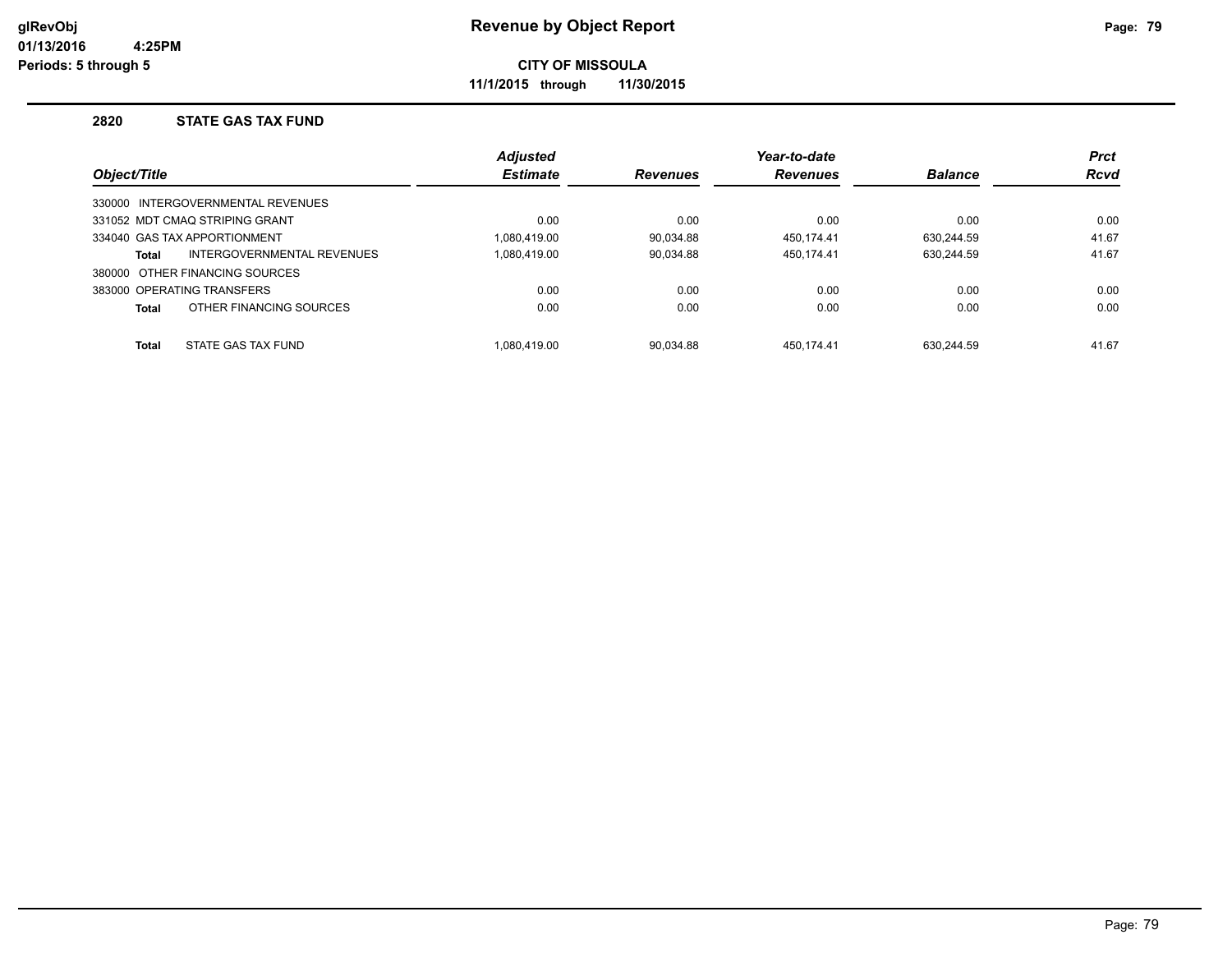**11/1/2015 through 11/30/2015**

#### **2917 CRIME VICTIM SURCHARGE**

**2917 CRIME VICTIM SURCHARGE**

|                                                 | <b>Adjusted</b> |                 | Year-to-date    |                | <b>Prct</b> |
|-------------------------------------------------|-----------------|-----------------|-----------------|----------------|-------------|
| Object/Title                                    | <b>Estimate</b> | <b>Revenues</b> | <b>Revenues</b> | <b>Balance</b> | <b>Rcvd</b> |
| 350000 FINES & FORFEITURES                      |                 |                 |                 |                |             |
| 351032 SURCHARGE ON FINES                       | 0.00            | 0.00            | 19.233.12       | $-19.233.12$   | 0.00        |
| <b>FINES &amp; FORFEITURES</b><br>Total         | 0.00            | 0.00            | 19.233.12       | $-19.233.12$   | 0.00        |
| 370000 INVESTMENTS & ROYALTY EARNINGS           |                 |                 |                 |                |             |
| 371010 INTEREST ON INVESTMENTS                  | 0.00            | 0.00            | 0.00            | 0.00           | 0.00        |
| 371020 GAIN/LOSS IN MARKET VALUE OF INVESTMENTS | 0.00            | 0.00            | 0.00            | 0.00           | 0.00        |
| INVESTMENTS & ROYALTY EARNINGS<br>Total         | 0.00            | 0.00            | 0.00            | 0.00           | 0.00        |
| Total<br><b>CRIME VICTIM SURCHARGE</b>          | 0.00            | 0.00            | 19.233.12       | $-19.233.12$   | 0.00        |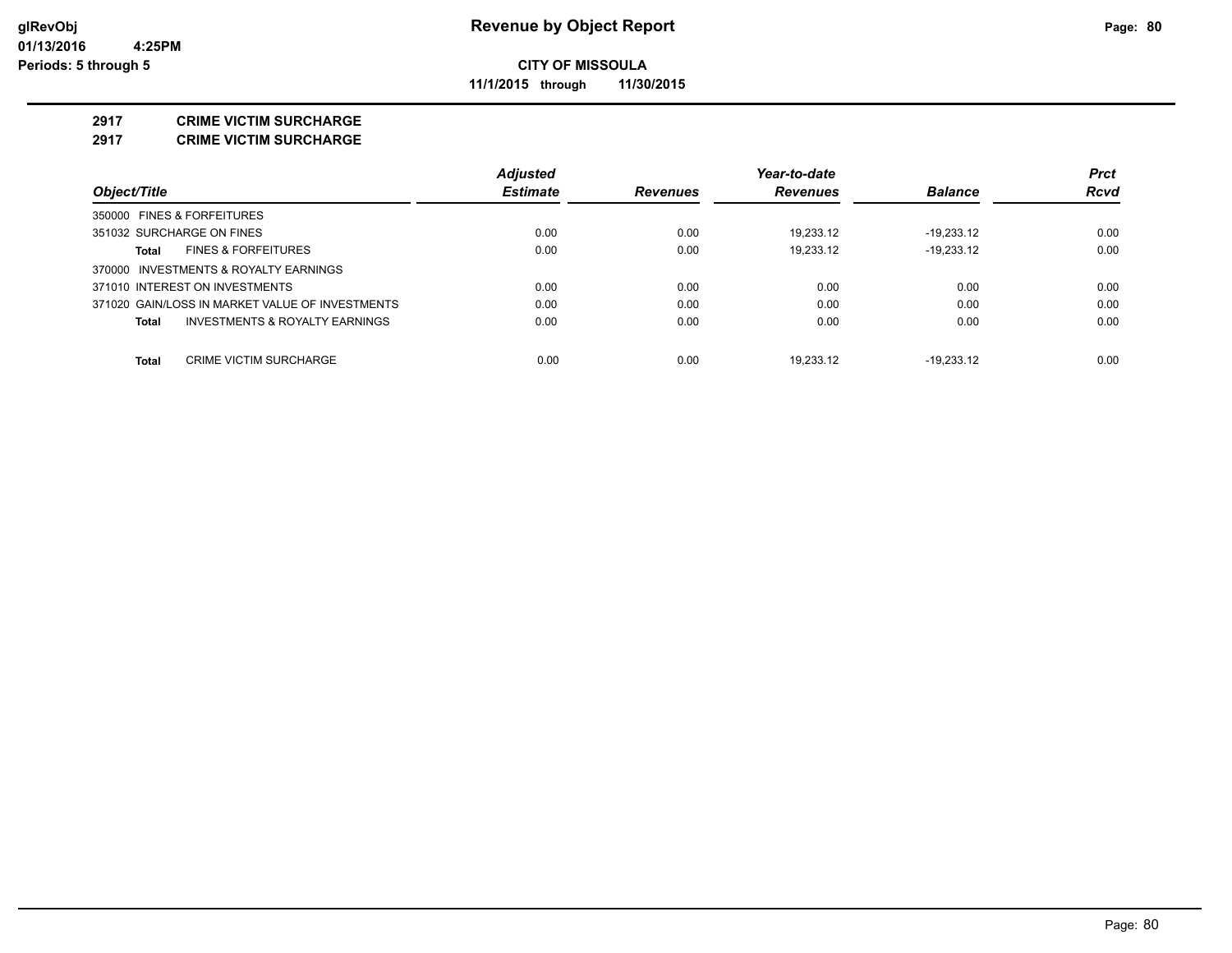**11/1/2015 through 11/30/2015**

## **2917 CRIME VICTIM SURCHARGE**

|                                                | <b>Adjusted</b> |                 | Year-to-date    |                | <b>Prct</b> |
|------------------------------------------------|-----------------|-----------------|-----------------|----------------|-------------|
| Object/Title                                   | <b>Estimate</b> | <b>Revenues</b> | <b>Revenues</b> | <b>Balance</b> | <b>Rcvd</b> |
| 350000 FINES & FORFEITURES                     |                 |                 |                 |                |             |
| 351032 SURCHARGE ON FINES                      | 0.00            | 0.00            | 19.233.12       | $-19.233.12$   | 0.00        |
| <b>FINES &amp; FORFEITURES</b><br><b>Total</b> | 0.00            | 0.00            | 19.233.12       | $-19,233.12$   | 0.00        |
| 370000 INVESTMENTS & ROYALTY EARNINGS          |                 |                 |                 |                |             |
| 371010 INTEREST ON INVESTMENTS                 | 0.00            | 0.00            | 0.00            | 0.00           | 0.00        |
| 371020 GAIN/LOSS IN MARKET VALUE OF INVESTMENT | 0.00            | 0.00            | 0.00            | 0.00           | 0.00        |
| INVESTMENTS & ROYALTY EARNINGS<br><b>Total</b> | 0.00            | 0.00            | 0.00            | 0.00           | 0.00        |
|                                                |                 |                 |                 |                |             |
| <b>CRIME VICTIM SURCHARGE</b><br><b>Total</b>  | 0.00            | 0.00            | 19.233.12       | $-19.233.12$   | 0.00        |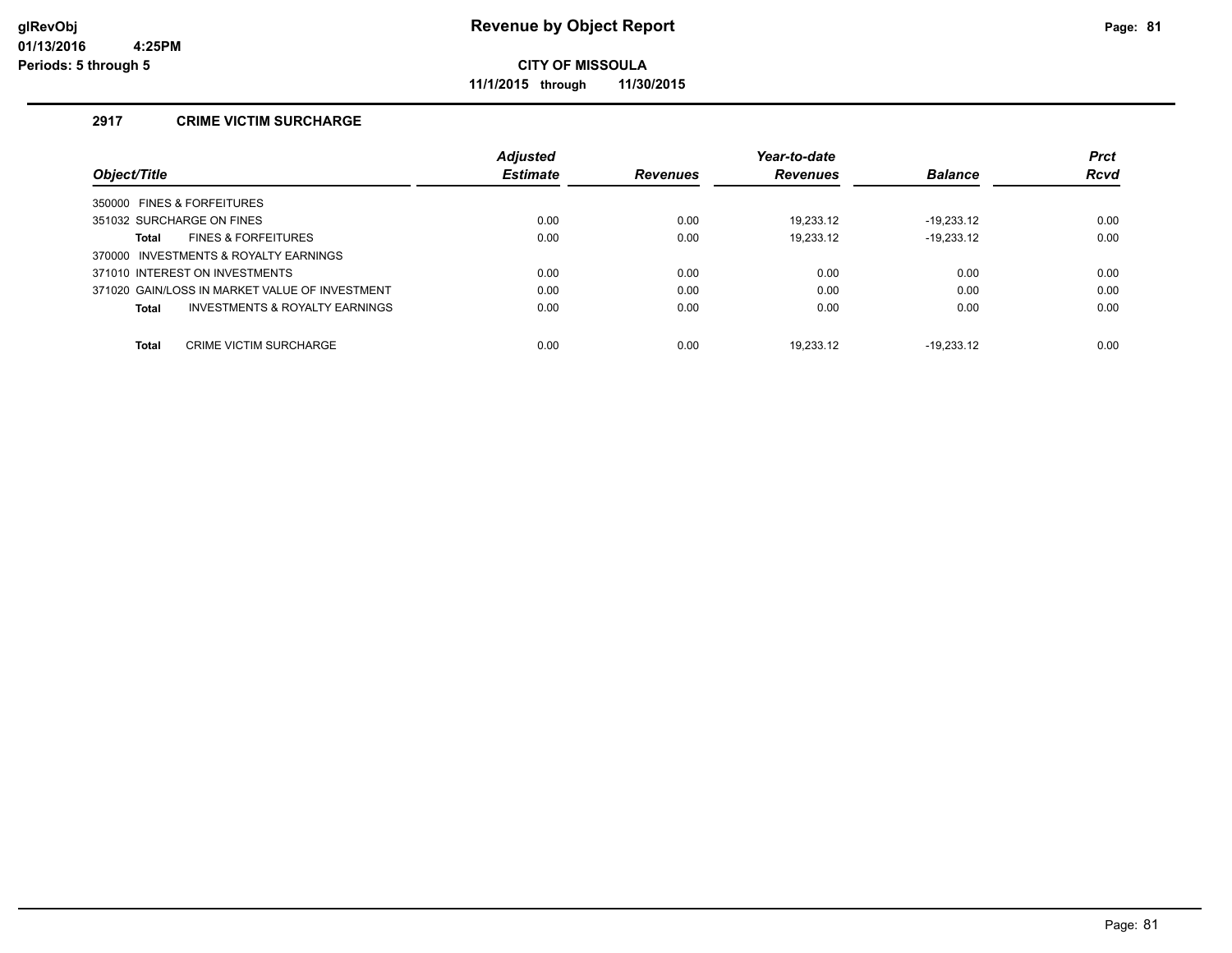**11/1/2015 through 11/30/2015**

# **2918 LAW ENFORCEMENT BLOCK GRANT FUND**

**2918 LAW ENFORCEMENT BLOCK GRANT FUND**

|                               |                                                 | <b>Adjusted</b> |                 | Year-to-date    |                | <b>Prct</b> |
|-------------------------------|-------------------------------------------------|-----------------|-----------------|-----------------|----------------|-------------|
| Object/Title                  |                                                 | <b>Estimate</b> | <b>Revenues</b> | <b>Revenues</b> | <b>Balance</b> | <b>Rcvd</b> |
|                               | 330000 INTERGOVERNMENTAL REVENUES               |                 |                 |                 |                |             |
| 331000 FEDERAL GRANTS         |                                                 | 24,590.00       | 0.00            | 0.00            | 24,590.00      | 0.00        |
| 331001 BYRNE DISCRETIONARY    |                                                 | 0.00            | 0.00            | 0.00            | 0.00           | 0.00        |
| 331022 EQUIPMENT GRANT        |                                                 | 0.00            | 0.00            | 0.00            | 0.00           | 0.00        |
| 331023 COPS HIRING GRANT 2011 |                                                 | 42,000.00       | 0.00            | 0.00            | 42,000.00      | 0.00        |
| 331024 DEPT OF JUSTICE GRANTS |                                                 | 0.00            | 0.00            | 0.00            | 0.00           | 0.00        |
| 331026 ICAC GRANT             |                                                 | 0.00            | 0.00            | 0.00            | 0.00           | 0.00        |
| 331027 JAG GRANTS REVENUE     |                                                 | 0.00            | 0.00            | 0.00            | 0.00           | 0.00        |
| 331028 JAG VII                |                                                 | 0.00            | 0.00            | 0.00            | 0.00           | 0.00        |
|                               | 336021 STATE CONTRIB - POLICE RETIREMENT        | 0.00            | 0.00            | 0.00            | 0.00           | 0.00        |
| Total                         | <b>INTERGOVERNMENTAL REVENUES</b>               | 66,590.00       | 0.00            | 0.00            | 66,590.00      | 0.00        |
| 340000                        | <b>CHARGES FOR SERVICES</b>                     |                 |                 |                 |                |             |
| 342010 POLICE/BID AGREEMENT   |                                                 | 0.00            | 0.00            | 0.00            | 0.00           | 0.00        |
| <b>Total</b>                  | <b>CHARGES FOR SERVICES</b>                     | 0.00            | 0.00            | 0.00            | 0.00           | 0.00        |
|                               | 360000 MISCELLANEOUS REVENUES                   |                 |                 |                 |                |             |
| 360010 MISCELLANEOUS          |                                                 | 0.00            | 0.00            | 0.00            | 0.00           | 0.00        |
| <b>Total</b>                  | <b>MISCELLANEOUS REVENUES</b>                   | 0.00            | 0.00            | 0.00            | 0.00           | 0.00        |
| 370000                        | <b>INVESTMENTS &amp; ROYALTY EARNINGS</b>       |                 |                 |                 |                |             |
|                               | 371010 INTEREST ON INVESTMENTS                  | 0.00            | 0.00            | 0.00            | 0.00           | 0.00        |
|                               | 371020 GAIN/LOSS IN MARKET VALUE OF INVESTMENTS | 0.00            | 0.00            | 0.00            | 0.00           | 0.00        |
| <b>Total</b>                  | <b>INVESTMENTS &amp; ROYALTY EARNINGS</b>       | 0.00            | 0.00            | 0.00            | 0.00           | 0.00        |
| 380000                        | OTHER FINANCING SOURCES                         |                 |                 |                 |                |             |
|                               | 383023 TRANS FR DRUG FORFEITURE                 | 0.00            | 0.00            | 0.00            | 0.00           | 0.00        |
| 383036 TRANSFER - GRANT       |                                                 | 0.00            | 0.00            | 0.00            | 0.00           | 0.00        |
| <b>Total</b>                  | OTHER FINANCING SOURCES                         | 0.00            | 0.00            | 0.00            | 0.00           | 0.00        |
| <b>Total</b>                  | LAW ENFORCEMENT BLOCK GRANT FUND                | 66,590.00       | 0.00            | 0.00            | 66,590.00      | 0.00        |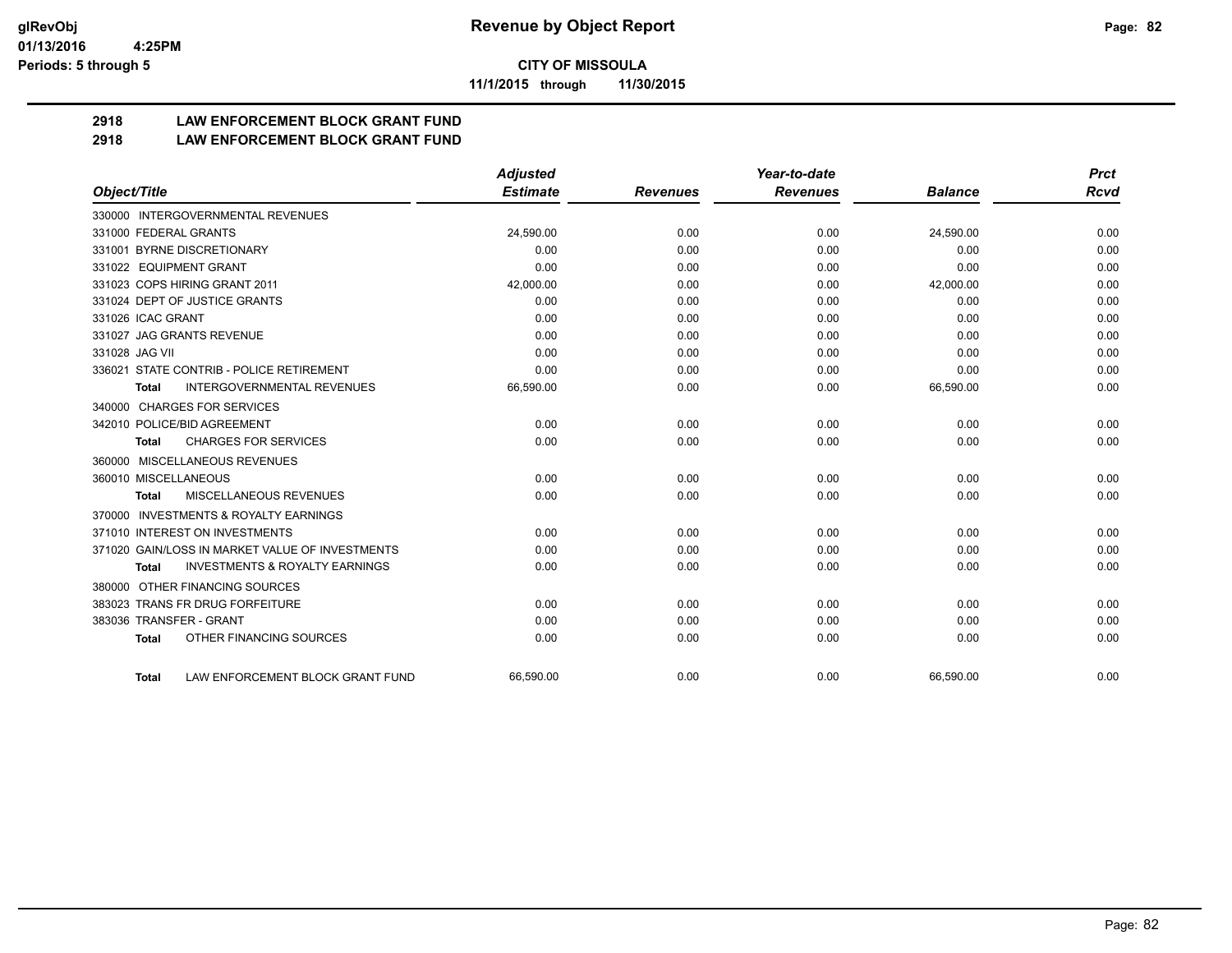**11/1/2015 through 11/30/2015**

## **2918 LAW ENFORCEMENT BLOCK GRANT FUND**

|                                                           | <b>Adjusted</b> |                 | Year-to-date    |                | <b>Prct</b> |
|-----------------------------------------------------------|-----------------|-----------------|-----------------|----------------|-------------|
| Object/Title                                              | <b>Estimate</b> | <b>Revenues</b> | <b>Revenues</b> | <b>Balance</b> | <b>Rcvd</b> |
| 330000 INTERGOVERNMENTAL REVENUES                         |                 |                 |                 |                |             |
| 331000 FEDERAL GRANTS                                     | 24,590.00       | 0.00            | 0.00            | 24.590.00      | 0.00        |
| 331001 BYRNE DISCRETIONARY                                | 0.00            | 0.00            | 0.00            | 0.00           | 0.00        |
| 331022 EQUIPMENT GRANT                                    | 0.00            | 0.00            | 0.00            | 0.00           | 0.00        |
| 331023 COPS HIRING GRANT 2011                             | 42,000.00       | 0.00            | 0.00            | 42,000.00      | 0.00        |
| 331024 DEPT OF JUSTICE GRANTS                             | 0.00            | 0.00            | 0.00            | 0.00           | 0.00        |
| 331026 ICAC GRANT                                         | 0.00            | 0.00            | 0.00            | 0.00           | 0.00        |
| 331027 JAG GRANTS REVENUE                                 | 0.00            | 0.00            | 0.00            | 0.00           | 0.00        |
| 331028 JAG VII                                            | 0.00            | 0.00            | 0.00            | 0.00           | 0.00        |
| 336021 STATE CONTRIB - POLICE RETIREMENT                  | 0.00            | 0.00            | 0.00            | 0.00           | 0.00        |
| <b>INTERGOVERNMENTAL REVENUES</b><br><b>Total</b>         | 66,590.00       | 0.00            | 0.00            | 66,590.00      | 0.00        |
| 340000 CHARGES FOR SERVICES                               |                 |                 |                 |                |             |
| 342010 POLICE/BID AGREEMENT                               | 0.00            | 0.00            | 0.00            | 0.00           | 0.00        |
| <b>CHARGES FOR SERVICES</b><br><b>Total</b>               | 0.00            | 0.00            | 0.00            | 0.00           | 0.00        |
| 360000 MISCELLANEOUS REVENUES                             |                 |                 |                 |                |             |
| 360010 MISCELLANEOUS                                      | 0.00            | 0.00            | 0.00            | 0.00           | 0.00        |
| <b>MISCELLANEOUS REVENUES</b><br>Total                    | 0.00            | 0.00            | 0.00            | 0.00           | 0.00        |
| 370000 INVESTMENTS & ROYALTY EARNINGS                     |                 |                 |                 |                |             |
| 371010 INTEREST ON INVESTMENTS                            | 0.00            | 0.00            | 0.00            | 0.00           | 0.00        |
| 371020 GAIN/LOSS IN MARKET VALUE OF INVESTMENT            | 0.00            | 0.00            | 0.00            | 0.00           | 0.00        |
| <b>INVESTMENTS &amp; ROYALTY EARNINGS</b><br><b>Total</b> | 0.00            | 0.00            | 0.00            | 0.00           | 0.00        |
| 380000 OTHER FINANCING SOURCES                            |                 |                 |                 |                |             |
| 383023 TRANS FR DRUG FORFEITURE                           | 0.00            | 0.00            | 0.00            | 0.00           | 0.00        |
| 383036 TRANSFER - GRANT                                   | 0.00            | 0.00            | 0.00            | 0.00           | 0.00        |
| OTHER FINANCING SOURCES<br><b>Total</b>                   | 0.00            | 0.00            | 0.00            | 0.00           | 0.00        |
| LAW ENFORCEMENT BLOCK GRANT FUND<br><b>Total</b>          | 66,590.00       | 0.00            | 0.00            | 66,590.00      | 0.00        |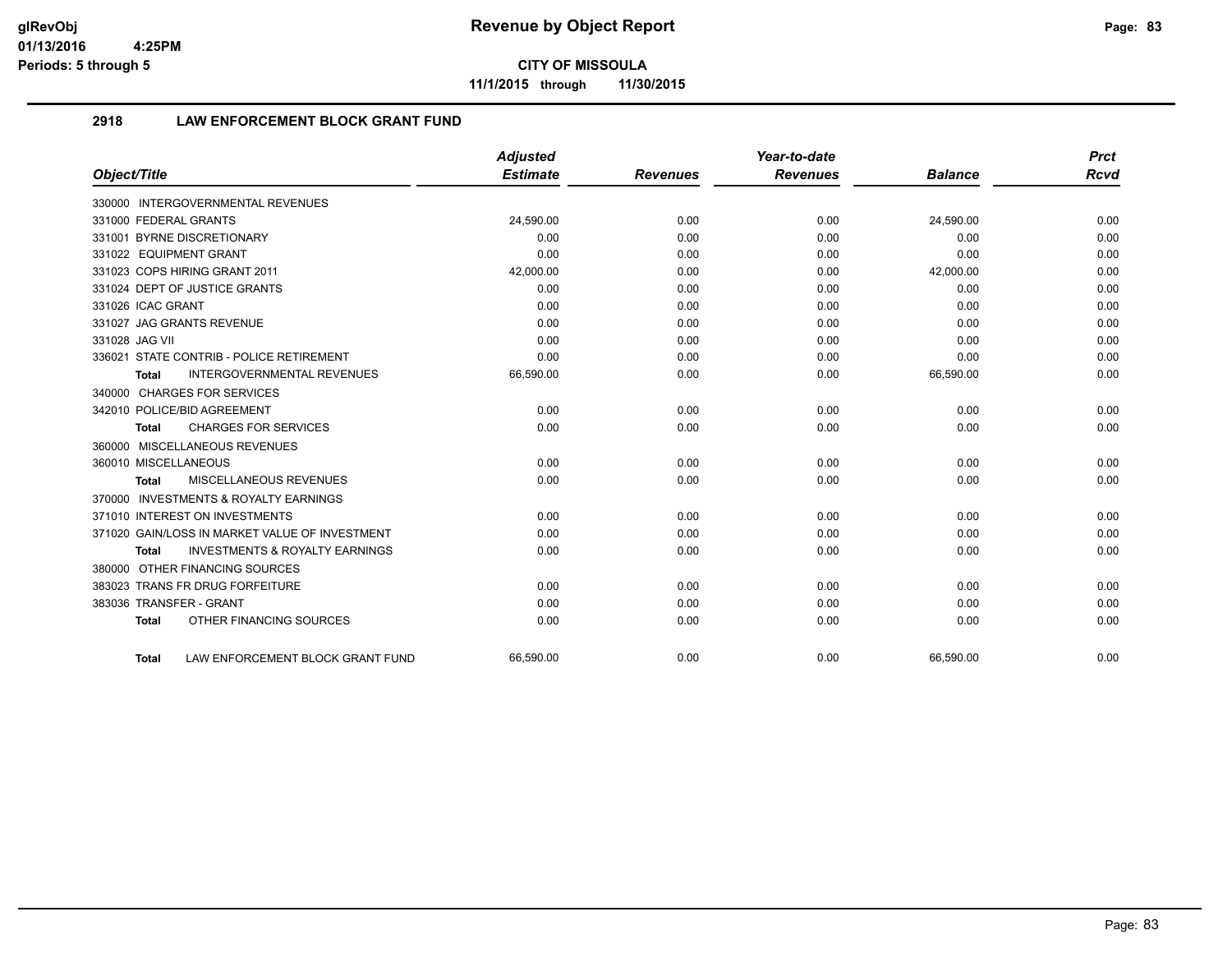**11/1/2015 through 11/30/2015**

## **2919 HIDTA FUND**

**2919 HIDTA FUND**

|                                                    | <b>Adjusted</b> |                 | Year-to-date    |                | <b>Prct</b> |
|----------------------------------------------------|-----------------|-----------------|-----------------|----------------|-------------|
| Object/Title                                       | <b>Estimate</b> | <b>Revenues</b> | <b>Revenues</b> | <b>Balance</b> | Rcvd        |
| 340000 CHARGES FOR SERVICES                        |                 |                 |                 |                |             |
| 342013 SECURITY INVEST FEES                        | 50,000.00       | 0.00            | 3.390.44        | 46,609.56      | 6.78        |
| 342014 POLICE DEPARTMENT SERVICE FEES              | 142.300.00      | 6.997.01        | 6.997.01        | 135.302.99     | 4.92        |
| <b>CHARGES FOR SERVICES</b><br>Total               | 192,300.00      | 6.997.01        | 10.387.45       | 181.912.55     | 5.40        |
| 360000 MISCELLANEOUS REVENUES                      |                 |                 |                 |                |             |
| 360010 MISCELLANEOUS                               | 0.00            | 0.00            | 0.00            | 0.00           | 0.00        |
| MISCELLANEOUS REVENUES<br>Total                    | 0.00            | 0.00            | 0.00            | 0.00           | 0.00        |
| INVESTMENTS & ROYALTY EARNINGS<br>370000           |                 |                 |                 |                |             |
| 371010 INTEREST ON INVESTMENTS                     | 0.00            | 0.00            | 0.00            | 0.00           | 0.00        |
| <b>INVESTMENTS &amp; ROYALTY EARNINGS</b><br>Total | 0.00            | 0.00            | 0.00            | 0.00           | 0.00        |
| <b>HIDTA FUND</b><br><b>Total</b>                  | 192.300.00      | 6.997.01        | 10.387.45       | 181.912.55     | 5.40        |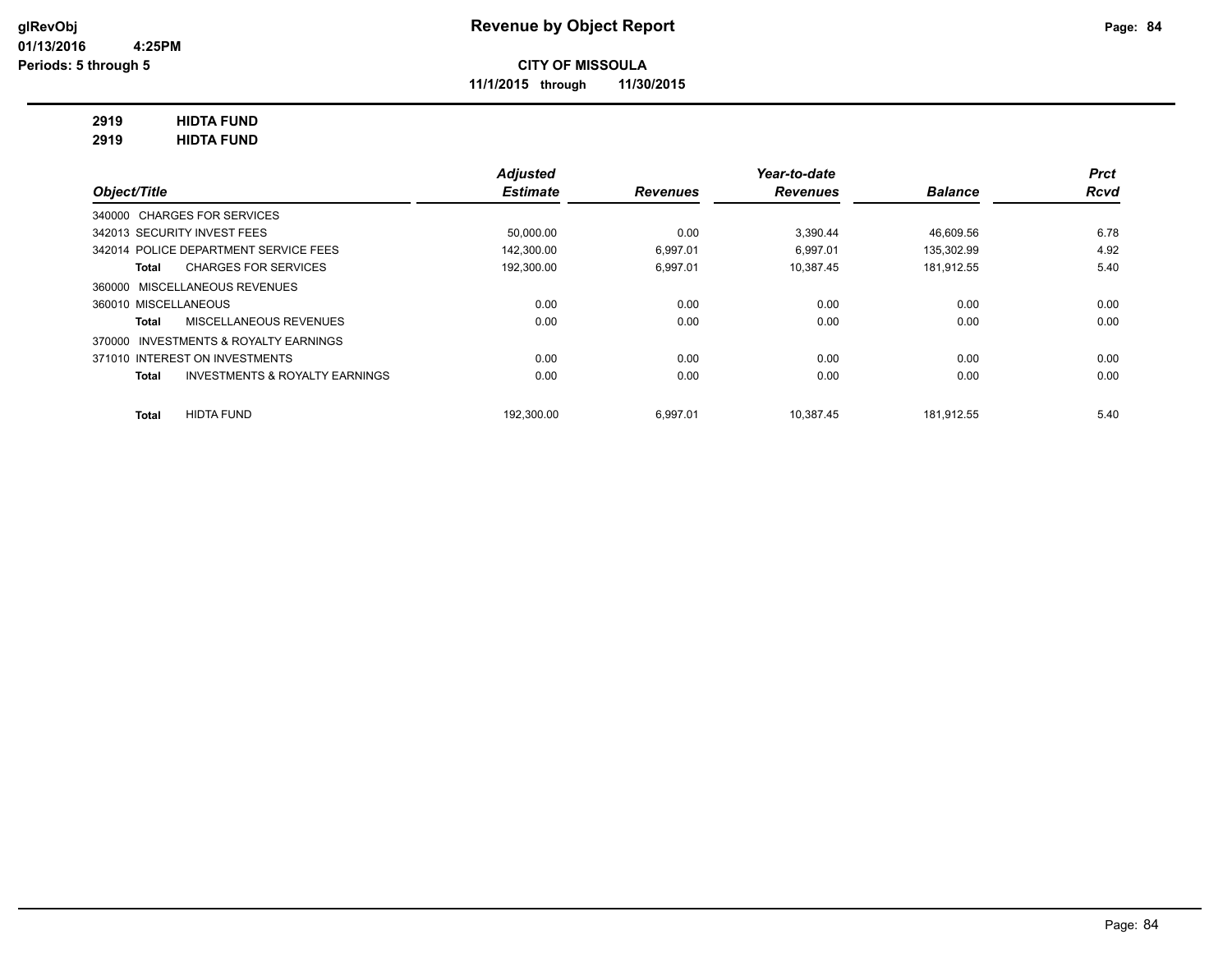**11/1/2015 through 11/30/2015**

#### **2919 HIDTA FUND**

|                                                           | <b>Adjusted</b> |                 | Year-to-date    |                | <b>Prct</b> |
|-----------------------------------------------------------|-----------------|-----------------|-----------------|----------------|-------------|
| Object/Title                                              | <b>Estimate</b> | <b>Revenues</b> | <b>Revenues</b> | <b>Balance</b> | Rcvd        |
| 340000 CHARGES FOR SERVICES                               |                 |                 |                 |                |             |
| 342013 SECURITY INVEST FEES                               | 50,000.00       | 0.00            | 3,390.44        | 46,609.56      | 6.78        |
| 342014 POLICE DEPARTMENT SERVICE FEES                     | 142,300.00      | 6.997.01        | 6.997.01        | 135.302.99     | 4.92        |
| <b>CHARGES FOR SERVICES</b><br>Total                      | 192,300.00      | 6,997.01        | 10,387.45       | 181,912.55     | 5.40        |
| MISCELLANEOUS REVENUES<br>360000                          |                 |                 |                 |                |             |
| 360010 MISCELLANEOUS                                      | 0.00            | 0.00            | 0.00            | 0.00           | 0.00        |
| MISCELLANEOUS REVENUES<br>Total                           | 0.00            | 0.00            | 0.00            | 0.00           | 0.00        |
| INVESTMENTS & ROYALTY EARNINGS<br>370000                  |                 |                 |                 |                |             |
| 371010 INTEREST ON INVESTMENTS                            | 0.00            | 0.00            | 0.00            | 0.00           | 0.00        |
| <b>INVESTMENTS &amp; ROYALTY EARNINGS</b><br><b>Total</b> | 0.00            | 0.00            | 0.00            | 0.00           | 0.00        |
| <b>HIDTA FUND</b><br>Total                                | 192.300.00      | 6.997.01        | 10.387.45       | 181.912.55     | 5.40        |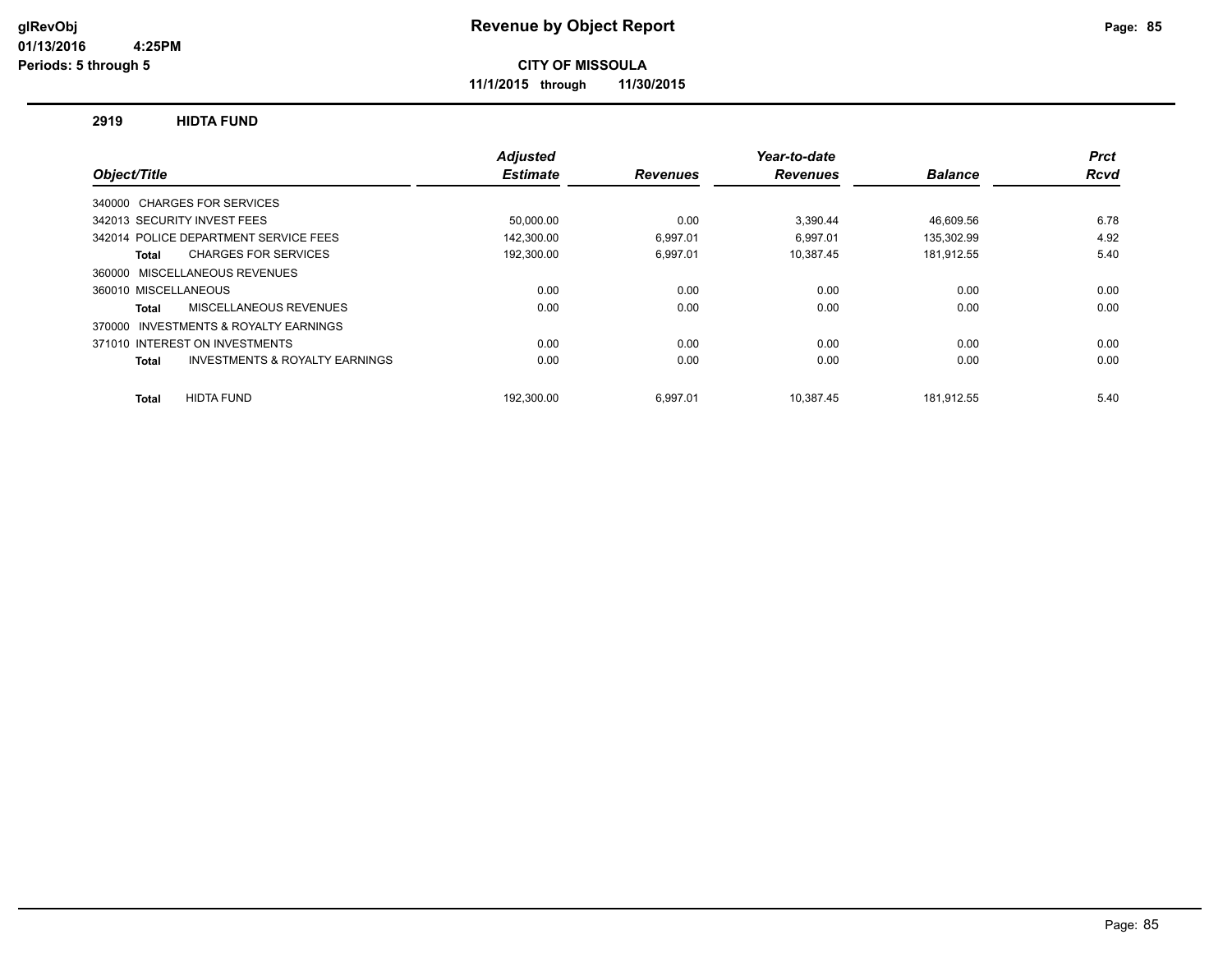**11/1/2015 through 11/30/2015**

# **2939 CDBG PROGRAM INCOME ACCOUNT**

**2939 CDBG PROGRAM INCOME ACCOUNT**

|                                                           | <b>Adjusted</b> |                 | Year-to-date    |                | <b>Prct</b> |
|-----------------------------------------------------------|-----------------|-----------------|-----------------|----------------|-------------|
| Object/Title                                              | <b>Estimate</b> | <b>Revenues</b> | <b>Revenues</b> | <b>Balance</b> | <b>Rcvd</b> |
| INTERGOVERNMENTAL REVENUES<br>330000                      |                 |                 |                 |                |             |
| 331000 FEDERAL GRANTS                                     | 14,383.00       | 0.00            | 11,083.06       | 3,299.94       | 77.06       |
| INTERGOVERNMENTAL REVENUES<br>Total                       | 14,383.00       | 0.00            | 11,083.06       | 3,299.94       | 77.06       |
| MISCELLANEOUS REVENUES<br>360000                          |                 |                 |                 |                |             |
| 360010 MISCELLANEOUS                                      | 0.00            | 0.00            | 0.00            | 0.00           | 0.00        |
| MISCELLANEOUS REVENUES<br><b>Total</b>                    | 0.00            | 0.00            | 0.00            | 0.00           | 0.00        |
| <b>INVESTMENTS &amp; ROYALTY EARNINGS</b><br>370000       |                 |                 |                 |                |             |
| 371010 INTEREST ON INVESTMENTS                            | 0.00            | 0.00            | 0.00            | 0.00           | 0.00        |
| 371020 GAIN/LOSS IN MARKET VALUE OF INVESTMENTS           | 0.00            | 0.00            | 0.00            | 0.00           | 0.00        |
| <b>INVESTMENTS &amp; ROYALTY EARNINGS</b><br><b>Total</b> | 0.00            | 0.00            | 0.00            | 0.00           | 0.00        |
| OTHER FINANCING SOURCES<br>380000                         |                 |                 |                 |                |             |
| 383000 OPERATING TRANSFERS                                | 0.00            | 0.00            | 0.00            | 0.00           | 0.00        |
| 383009 TRANS FR TITLE I                                   | 0.00            | 0.00            | 0.00            | 0.00           | 0.00        |
| OTHER FINANCING SOURCES<br><b>Total</b>                   | 0.00            | 0.00            | 0.00            | 0.00           | 0.00        |
| CDBG PROGRAM INCOME ACCOUNT<br><b>Total</b>               | 14,383.00       | 0.00            | 11,083.06       | 3,299.94       | 77.06       |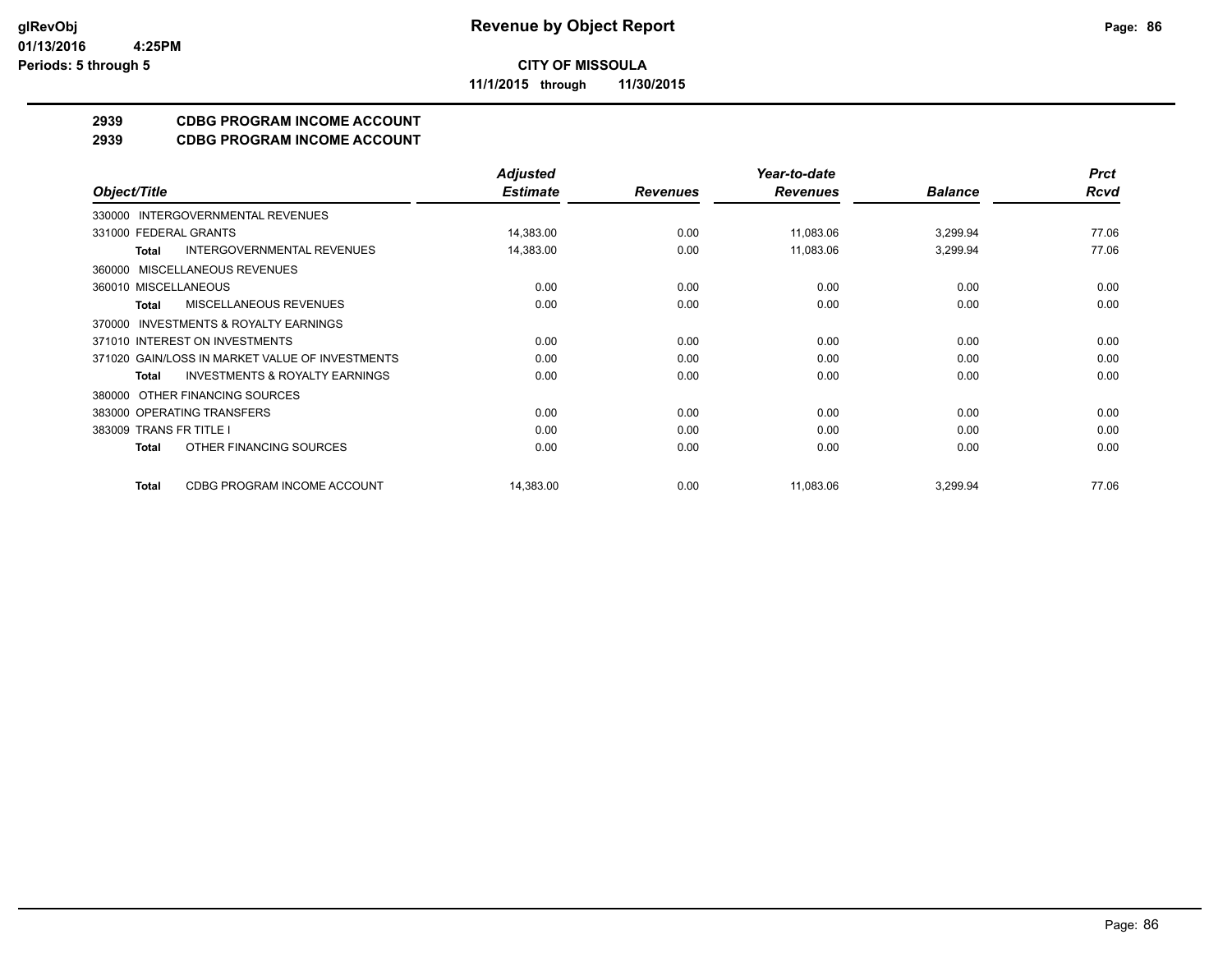**11/1/2015 through 11/30/2015**

# **2939 CDBG PROGRAM INCOME ACCOUNT**

|                                                           | <b>Adjusted</b> |                 | Year-to-date    |                | <b>Prct</b> |
|-----------------------------------------------------------|-----------------|-----------------|-----------------|----------------|-------------|
| Object/Title                                              | <b>Estimate</b> | <b>Revenues</b> | <b>Revenues</b> | <b>Balance</b> | Rcvd        |
| 330000 INTERGOVERNMENTAL REVENUES                         |                 |                 |                 |                |             |
| 331000 FEDERAL GRANTS                                     | 14,383.00       | 0.00            | 11,083.06       | 3,299.94       | 77.06       |
| <b>INTERGOVERNMENTAL REVENUES</b><br><b>Total</b>         | 14,383.00       | 0.00            | 11,083.06       | 3,299.94       | 77.06       |
| 360000 MISCELLANEOUS REVENUES                             |                 |                 |                 |                |             |
| 360010 MISCELLANEOUS                                      | 0.00            | 0.00            | 0.00            | 0.00           | 0.00        |
| MISCELLANEOUS REVENUES<br><b>Total</b>                    | 0.00            | 0.00            | 0.00            | 0.00           | 0.00        |
| 370000 INVESTMENTS & ROYALTY EARNINGS                     |                 |                 |                 |                |             |
| 371010 INTEREST ON INVESTMENTS                            | 0.00            | 0.00            | 0.00            | 0.00           | 0.00        |
| 371020 GAIN/LOSS IN MARKET VALUE OF INVESTMENT            | 0.00            | 0.00            | 0.00            | 0.00           | 0.00        |
| <b>INVESTMENTS &amp; ROYALTY EARNINGS</b><br><b>Total</b> | 0.00            | 0.00            | 0.00            | 0.00           | 0.00        |
| 380000 OTHER FINANCING SOURCES                            |                 |                 |                 |                |             |
| 383000 OPERATING TRANSFERS                                | 0.00            | 0.00            | 0.00            | 0.00           | 0.00        |
| 383009 TRANS FR TITLE I                                   | 0.00            | 0.00            | 0.00            | 0.00           | 0.00        |
| OTHER FINANCING SOURCES<br><b>Total</b>                   | 0.00            | 0.00            | 0.00            | 0.00           | 0.00        |
| CDBG PROGRAM INCOME ACCOUNT<br><b>Total</b>               | 14,383.00       | 0.00            | 11,083.06       | 3,299.94       | 77.06       |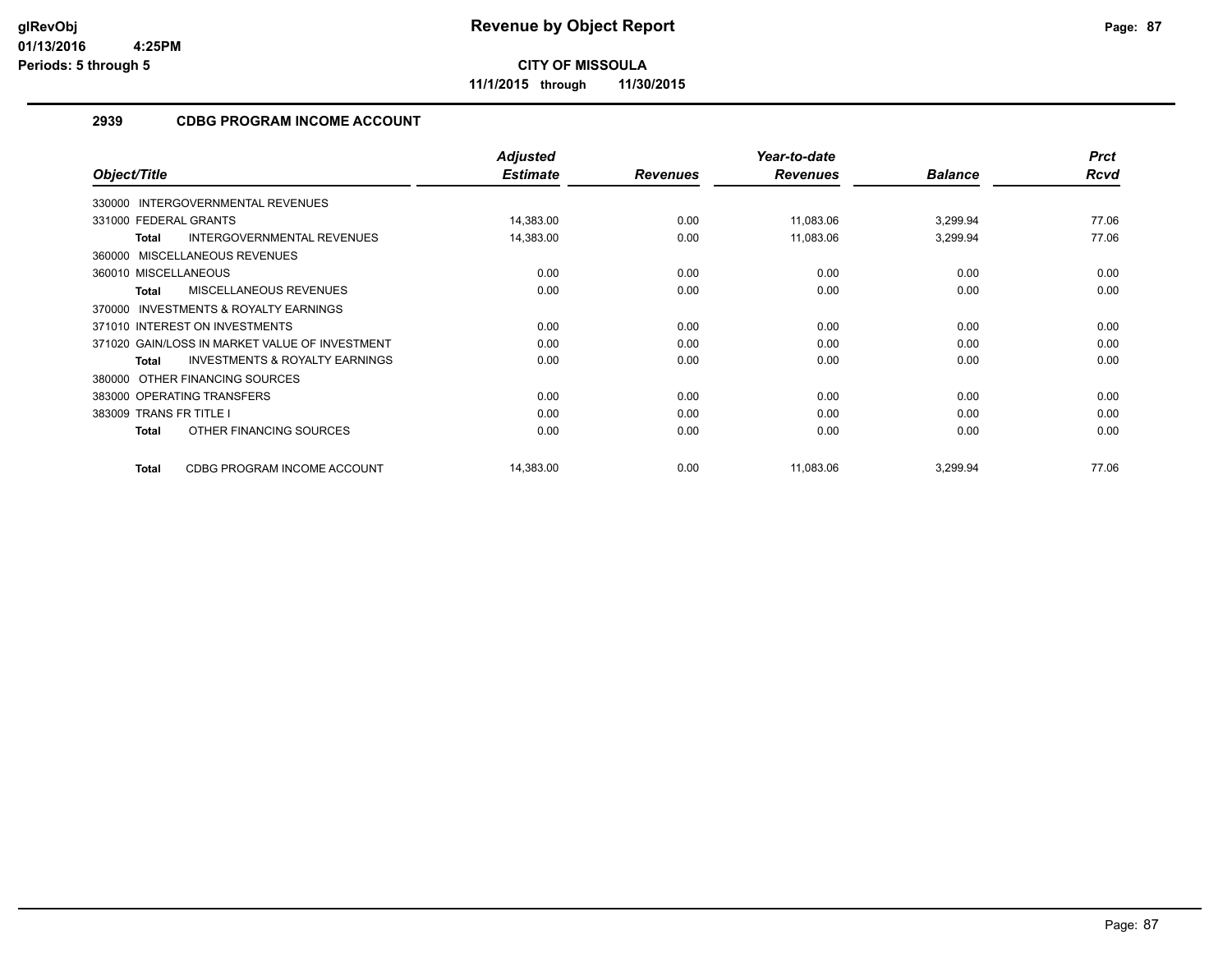**11/1/2015 through 11/30/2015**

## **2940 CDBG FUND**

**2940 CDBG FUND**

|                                                           | <b>Adjusted</b> |                 | Year-to-date    |                | <b>Prct</b> |
|-----------------------------------------------------------|-----------------|-----------------|-----------------|----------------|-------------|
| Object/Title                                              | <b>Estimate</b> | <b>Revenues</b> | <b>Revenues</b> | <b>Balance</b> | <b>Rcvd</b> |
| 330000 INTERGOVERNMENTAL REVENUES                         |                 |                 |                 |                |             |
| 331010 ENTITLEMENT - CDBG                                 | 405,605.00      | 224,435.69      | 237,005.51      | 168,599.49     | 58.43       |
| 331012 ARRA/CDBG STIMULUS REVENUE                         | 0.00            | 0.00            | 0.00            | 0.00           | 0.00        |
| <b>INTERGOVERNMENTAL REVENUES</b><br>Total                | 405,605.00      | 224,435.69      | 237,005.51      | 168,599.49     | 58.43       |
| MISCELLANEOUS REVENUES<br>360000                          |                 |                 |                 |                |             |
| 360010 MISCELLANEOUS                                      | 0.00            | 0.00            | 0.00            | 0.00           | 0.00        |
| MISCELLANEOUS REVENUES<br>Total                           | 0.00            | 0.00            | 0.00            | 0.00           | 0.00        |
| <b>INVESTMENTS &amp; ROYALTY EARNINGS</b><br>370000       |                 |                 |                 |                |             |
| 371010 INTEREST ON INVESTMENTS                            | 0.00            | 0.00            | 0.00            | 0.00           | 0.00        |
| <b>INVESTMENTS &amp; ROYALTY EARNINGS</b><br><b>Total</b> | 0.00            | 0.00            | 0.00            | 0.00           | 0.00        |
| OTHER FINANCING SOURCES<br>380000                         |                 |                 |                 |                |             |
| 383000 OPERATING TRANSFERS                                | 158,650.00      | 19,239.31       | 19.239.31       | 139.410.69     | 12.13       |
| 383009 TRANS FR TITLE I                                   | 0.00            | 0.00            | 0.00            | 0.00           | 0.00        |
| OTHER FINANCING SOURCES<br><b>Total</b>                   | 158,650.00      | 19,239.31       | 19,239.31       | 139,410.69     | 12.13       |
| <b>CDBG FUND</b><br><b>Total</b>                          | 564,255.00      | 243,675.00      | 256.244.82      | 308,010.18     | 45.41       |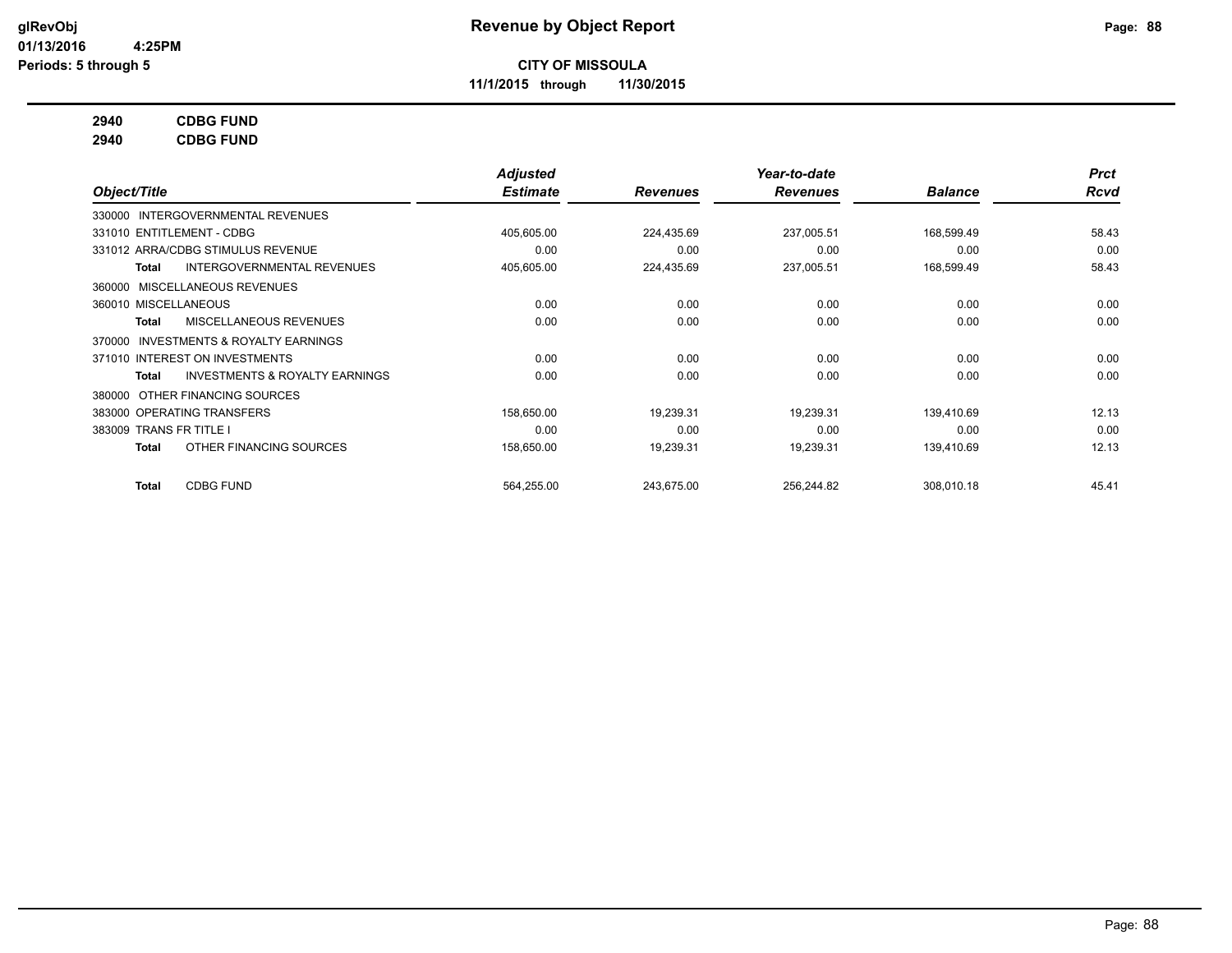**11/1/2015 through 11/30/2015**

#### **2940 CDBG FUND**

|                                                           | <b>Adjusted</b> |                 | Year-to-date    |                | <b>Prct</b> |
|-----------------------------------------------------------|-----------------|-----------------|-----------------|----------------|-------------|
| Object/Title                                              | <b>Estimate</b> | <b>Revenues</b> | <b>Revenues</b> | <b>Balance</b> | <b>Rcvd</b> |
| 330000 INTERGOVERNMENTAL REVENUES                         |                 |                 |                 |                |             |
| 331010 ENTITLEMENT - CDBG                                 | 405,605.00      | 224,435.69      | 237,005.51      | 168,599.49     | 58.43       |
| 331012 ARRA/CDBG STIMULUS REVENUE                         | 0.00            | 0.00            | 0.00            | 0.00           | 0.00        |
| INTERGOVERNMENTAL REVENUES<br><b>Total</b>                | 405,605.00      | 224,435.69      | 237,005.51      | 168,599.49     | 58.43       |
| MISCELLANEOUS REVENUES<br>360000                          |                 |                 |                 |                |             |
| 360010 MISCELLANEOUS                                      | 0.00            | 0.00            | 0.00            | 0.00           | 0.00        |
| MISCELLANEOUS REVENUES<br><b>Total</b>                    | 0.00            | 0.00            | 0.00            | 0.00           | 0.00        |
| <b>INVESTMENTS &amp; ROYALTY EARNINGS</b><br>370000       |                 |                 |                 |                |             |
| 371010 INTEREST ON INVESTMENTS                            | 0.00            | 0.00            | 0.00            | 0.00           | 0.00        |
| <b>INVESTMENTS &amp; ROYALTY EARNINGS</b><br><b>Total</b> | 0.00            | 0.00            | 0.00            | 0.00           | 0.00        |
| OTHER FINANCING SOURCES<br>380000                         |                 |                 |                 |                |             |
| 383000 OPERATING TRANSFERS                                | 158,650.00      | 19,239.31       | 19,239.31       | 139,410.69     | 12.13       |
| 383009 TRANS FR TITLE I                                   | 0.00            | 0.00            | 0.00            | 0.00           | 0.00        |
| OTHER FINANCING SOURCES<br><b>Total</b>                   | 158,650.00      | 19,239.31       | 19,239.31       | 139,410.69     | 12.13       |
| <b>CDBG FUND</b><br><b>Total</b>                          | 564,255.00      | 243.675.00      | 256.244.82      | 308,010.18     | 45.41       |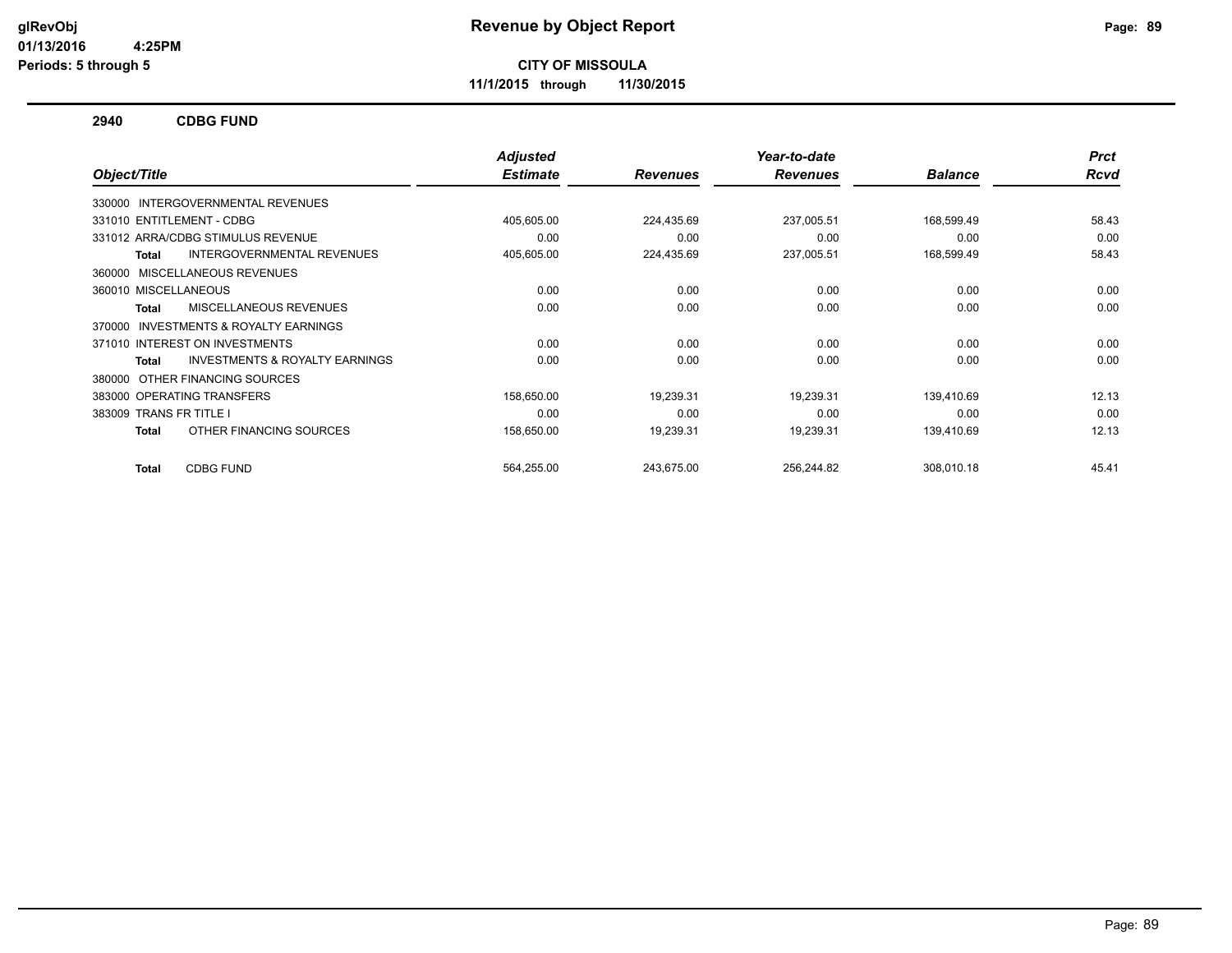**11/1/2015 through 11/30/2015**

## **2941 HOME FUND**

**2941 HOME FUND**

|                                |                                                 | <b>Adjusted</b> |                 | Year-to-date    |                | <b>Prct</b> |
|--------------------------------|-------------------------------------------------|-----------------|-----------------|-----------------|----------------|-------------|
| Object/Title                   |                                                 | <b>Estimate</b> | <b>Revenues</b> | <b>Revenues</b> | <b>Balance</b> | <b>Rcvd</b> |
|                                | 330000 INTERGOVERNMENTAL REVENUES               |                 |                 |                 |                |             |
|                                | 330000 INTERGOVERNMENTAL REVENUES               | 57,921.00       | 0.00            | $-21,760.99$    | 79,681.99      | $-37.57$    |
|                                | 331016 HOMEWORD 1800 PHILLIPS                   | 0.00            | 0.00            | 0.00            | 0.00           | 0.00        |
| 331033 WORD                    |                                                 | 0.00            | 0.00            | $-409.91$       | 409.91         | 0.00        |
|                                | 334145 WESTERN MT MENTAL HEALTH CTR             | 0.00            | 0.00            | 0.00            | 0.00           | 0.00        |
|                                | 334149 MISSOULA HOMEOWNERSHIP PROGRAM           | 335,666.00      | 0.00            | 0.00            | 335,666.00     | 0.00        |
|                                | 334153 FY14 DISTRICT XI HRC TBRA                | 0.00            | 0.00            | 0.00            | 0.00           | 0.00        |
| 334154 FY08 homeWORD           |                                                 | 0.00            | 0.00            | 0.00            | 0.00           | 0.00        |
| 334155 FY08 NMCDC              |                                                 | 0.00            | 0.00            | 0.00            | 0.00           | 0.00        |
|                                | 334156 HOME PROGRAM INCOME                      | 0.00            | 0.00            | 0.00            | 0.00           | 0.00        |
| 334157 FY09 MHA                |                                                 | 0.00            | 0.00            | 0.00            | 0.00           | 0.00        |
| 334159 FY09 HOMEWORD           |                                                 | 0.00            | 0.00            | 0.00            | 0.00           | 0.00        |
| 334160 FY09 NMCDC              |                                                 | 0.00            | 0.00            | 0.00            | 0.00           | 0.00        |
|                                | 334161 FY10 DISTRICT XI HRC                     | 0.00            | 0.00            | 0.00            | 0.00           | 0.00        |
|                                | 334163 FY10 homeWORD/SOLSTICE APT               | 0.00            | 0.00            | 0.00            | 0.00           | 0.00        |
| <b>Total</b>                   | <b>INTERGOVERNMENTAL REVENUES</b>               | 393,587.00      | 0.00            | $-22,170.90$    | 415,757.90     | $-5.63$     |
|                                | 340000 CHARGES FOR SERVICES                     |                 |                 |                 |                |             |
| 341450 *** Title Not Found *** |                                                 | 0.00            | 0.00            | 0.00            | 0.00           | 0.00        |
| <b>Total</b>                   | <b>CHARGES FOR SERVICES</b>                     | 0.00            | 0.00            | 0.00            | 0.00           | 0.00        |
|                                | 360000 MISCELLANEOUS REVENUES                   |                 |                 |                 |                |             |
| 360010 MISCELLANEOUS           |                                                 | 0.00            | 0.00            | 0.00            | 0.00           | 0.00        |
| <b>Total</b>                   | MISCELLANEOUS REVENUES                          | 0.00            | 0.00            | 0.00            | 0.00           | 0.00        |
| 370000                         | <b>INVESTMENTS &amp; ROYALTY EARNINGS</b>       |                 |                 |                 |                |             |
|                                | 371020 GAIN/LOSS IN MARKET VALUE OF INVESTMENTS | 0.00            | 0.00            | 0.00            | 0.00           | 0.00        |
| <b>Total</b>                   | <b>INVESTMENTS &amp; ROYALTY EARNINGS</b>       | 0.00            | 0.00            | 0.00            | 0.00           | 0.00        |
|                                |                                                 |                 |                 |                 |                |             |
| <b>Total</b>                   | <b>HOME FUND</b>                                | 393,587.00      | 0.00            | $-22,170.90$    | 415,757.90     | $-5.63$     |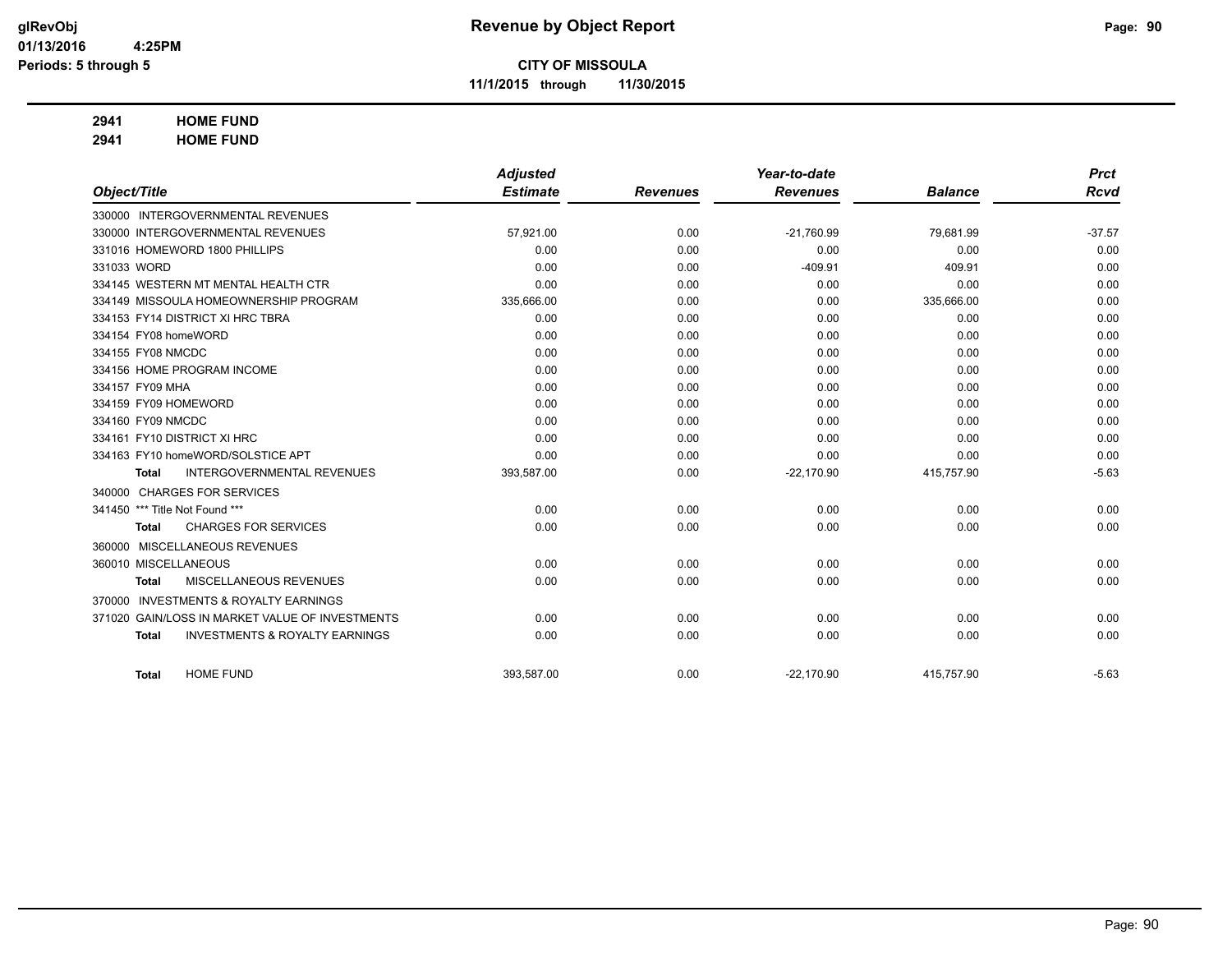**11/1/2015 through 11/30/2015**

**2941 HOME FUND**

|                                                           | <b>Adjusted</b> |                 | Year-to-date    |                | <b>Prct</b> |
|-----------------------------------------------------------|-----------------|-----------------|-----------------|----------------|-------------|
| Object/Title                                              | <b>Estimate</b> | <b>Revenues</b> | <b>Revenues</b> | <b>Balance</b> | <b>Rcvd</b> |
| 330000 INTERGOVERNMENTAL REVENUES                         |                 |                 |                 |                |             |
| 330000 INTERGOVERNMENTAL REVENUES                         | 57,921.00       | 0.00            | $-21,760.99$    | 79,681.99      | $-37.57$    |
| 331016 HOMEWORD 1800 PHILLIPS                             | 0.00            | 0.00            | 0.00            | 0.00           | 0.00        |
| 331033 WORD                                               | 0.00            | 0.00            | $-409.91$       | 409.91         | 0.00        |
| 334145 WESTERN MT MENTAL HEALTH CTR                       | 0.00            | 0.00            | 0.00            | 0.00           | 0.00        |
| 334149 MISSOULA HOMEOWNERSHIP PROGRAM                     | 335,666.00      | 0.00            | 0.00            | 335,666.00     | 0.00        |
| 334153 FY14 DISTRICT XI HRC TBRA                          | 0.00            | 0.00            | 0.00            | 0.00           | 0.00        |
| 334154 FY08 homeWORD                                      | 0.00            | 0.00            | 0.00            | 0.00           | 0.00        |
| 334155 FY08 NMCDC                                         | 0.00            | 0.00            | 0.00            | 0.00           | 0.00        |
| 334156 HOME PROGRAM INCOME                                | 0.00            | 0.00            | 0.00            | 0.00           | 0.00        |
| 334157 FY09 MHA                                           | 0.00            | 0.00            | 0.00            | 0.00           | 0.00        |
| 334159 FY09 HOMEWORD                                      | 0.00            | 0.00            | 0.00            | 0.00           | 0.00        |
| 334160 FY09 NMCDC                                         | 0.00            | 0.00            | 0.00            | 0.00           | 0.00        |
| 334161 FY10 DISTRICT XI HRC                               | 0.00            | 0.00            | 0.00            | 0.00           | 0.00        |
| 334163 FY10 homeWORD/SOLSTICE APT                         | 0.00            | 0.00            | 0.00            | 0.00           | 0.00        |
| INTERGOVERNMENTAL REVENUES<br><b>Total</b>                | 393,587.00      | 0.00            | $-22,170.90$    | 415,757.90     | $-5.63$     |
| 340000 CHARGES FOR SERVICES                               |                 |                 |                 |                |             |
| 341450 *** Title Not Found ***                            | 0.00            | 0.00            | 0.00            | 0.00           | 0.00        |
| <b>CHARGES FOR SERVICES</b><br>Total                      | 0.00            | 0.00            | 0.00            | 0.00           | 0.00        |
| 360000 MISCELLANEOUS REVENUES                             |                 |                 |                 |                |             |
| 360010 MISCELLANEOUS                                      | 0.00            | 0.00            | 0.00            | 0.00           | 0.00        |
| MISCELLANEOUS REVENUES<br><b>Total</b>                    | 0.00            | 0.00            | 0.00            | 0.00           | 0.00        |
| 370000 INVESTMENTS & ROYALTY EARNINGS                     |                 |                 |                 |                |             |
| 371020 GAIN/LOSS IN MARKET VALUE OF INVESTMENT            | 0.00            | 0.00            | 0.00            | 0.00           | 0.00        |
| <b>INVESTMENTS &amp; ROYALTY EARNINGS</b><br><b>Total</b> | 0.00            | 0.00            | 0.00            | 0.00           | 0.00        |
| <b>HOME FUND</b><br><b>Total</b>                          | 393.587.00      | 0.00            | $-22,170.90$    | 415,757.90     | $-5.63$     |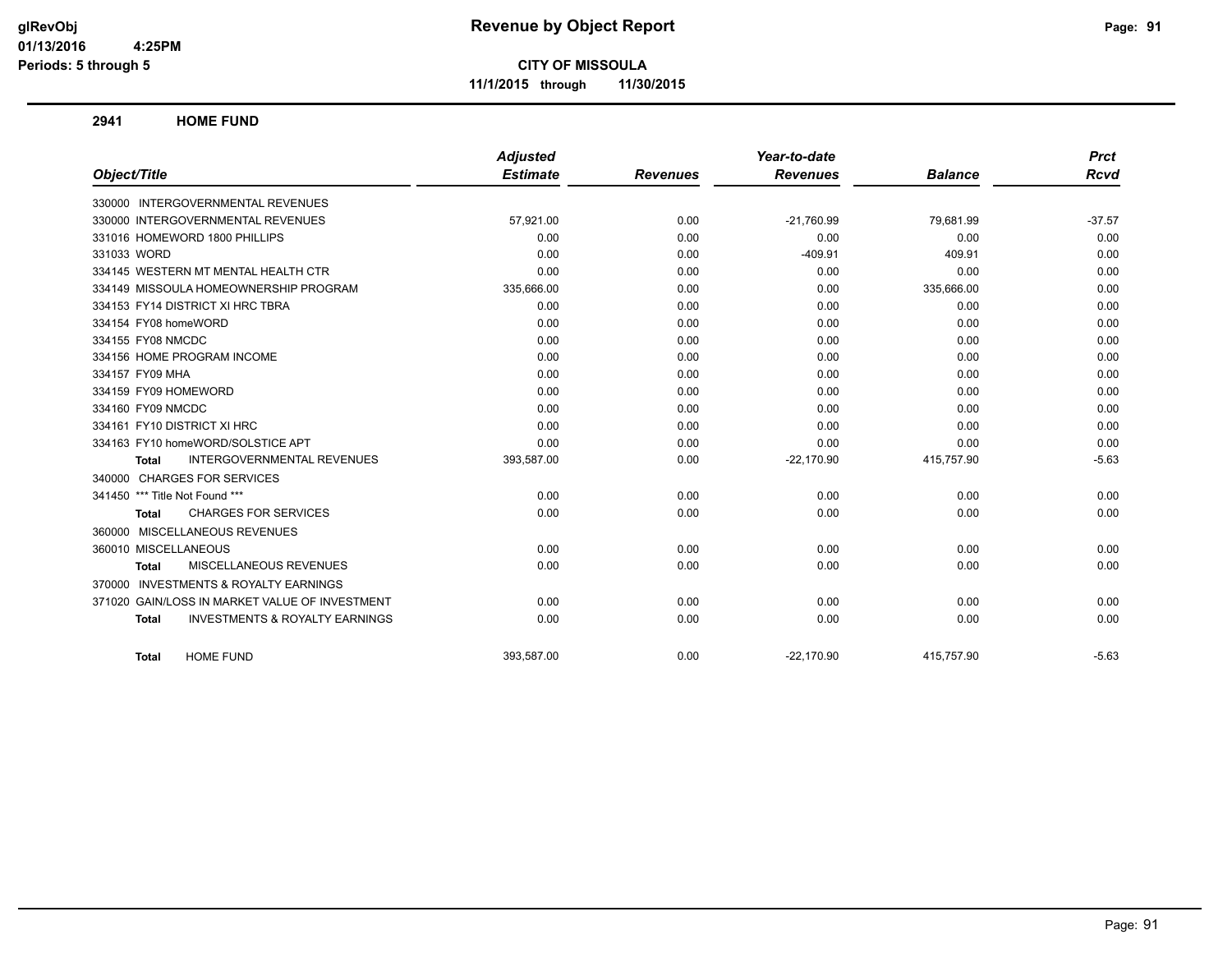**11/1/2015 through 11/30/2015**

# **2942 ADDI PROGRAM**

**2942 ADDI PROGRAM**

|                                                    | Adjusted        |                 | Year-to-date    |                | <b>Prct</b> |
|----------------------------------------------------|-----------------|-----------------|-----------------|----------------|-------------|
| Object/Title                                       | <b>Estimate</b> | <b>Revenues</b> | <b>Revenues</b> | <b>Balance</b> | Rcvd        |
| 330000 INTERGOVERNMENTAL REVENUES                  |                 |                 |                 |                |             |
| 330000 INTERGOVERNMENTAL REVENUES                  | 0.00            | 0.00            | 0.00            | 0.00           | 0.00        |
| 334146 ADDI FUNDS-1ST TIME HOMEBUYERS              | 12.846.00       | 0.00            | 0.00            | 12.846.00      | 0.00        |
| INTERGOVERNMENTAL REVENUES<br>Total                | 12,846.00       | 0.00            | 0.00            | 12.846.00      | 0.00        |
| INVESTMENTS & ROYALTY EARNINGS<br>370000           |                 |                 |                 |                |             |
| 371010 INTEREST ON INVESTMENTS                     | 0.00            | 0.00            | 0.00            | 0.00           | 0.00        |
| 371020 GAIN/LOSS IN MARKET VALUE OF INVESTMENTS    | 0.00            | 0.00            | 0.00            | 0.00           | 0.00        |
| <b>INVESTMENTS &amp; ROYALTY EARNINGS</b><br>Total | 0.00            | 0.00            | 0.00            | 0.00           | 0.00        |
| <b>ADDI PROGRAM</b><br>Total                       | 12.846.00       | 0.00            | 0.00            | 12.846.00      | 0.00        |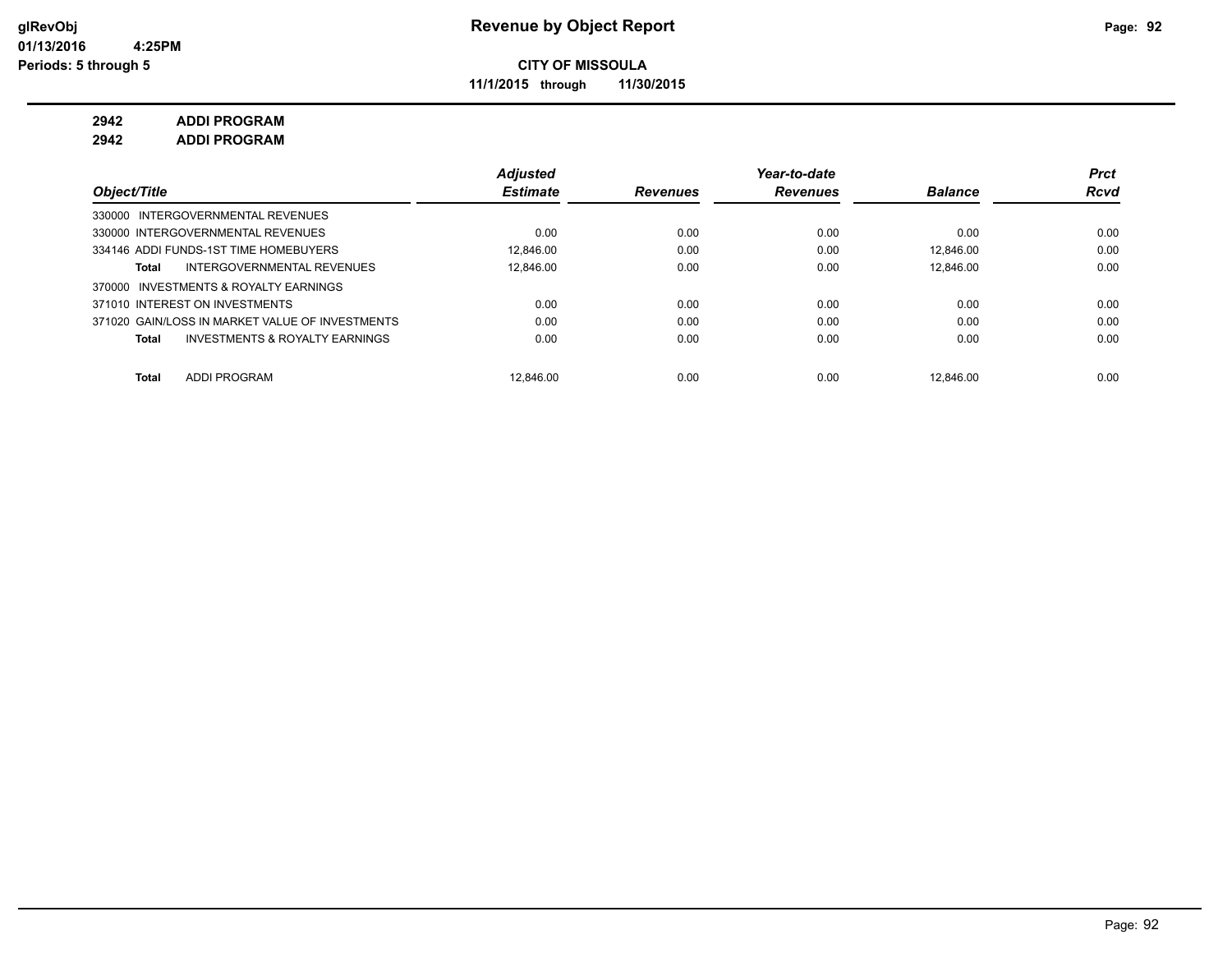**11/1/2015 through 11/30/2015**

#### **2942 ADDI PROGRAM**

|                                                    | <b>Adjusted</b> |                 | Year-to-date    |                | <b>Prct</b> |
|----------------------------------------------------|-----------------|-----------------|-----------------|----------------|-------------|
| Object/Title                                       | <b>Estimate</b> | <b>Revenues</b> | <b>Revenues</b> | <b>Balance</b> | <b>Rcvd</b> |
| 330000 INTERGOVERNMENTAL REVENUES                  |                 |                 |                 |                |             |
| 330000 INTERGOVERNMENTAL REVENUES                  | 0.00            | 0.00            | 0.00            | 0.00           | 0.00        |
| 334146 ADDI FUNDS-1ST TIME HOMEBUYERS              | 12.846.00       | 0.00            | 0.00            | 12.846.00      | 0.00        |
| INTERGOVERNMENTAL REVENUES<br>Total                | 12.846.00       | 0.00            | 0.00            | 12.846.00      | 0.00        |
| 370000 INVESTMENTS & ROYALTY EARNINGS              |                 |                 |                 |                |             |
| 371010 INTEREST ON INVESTMENTS                     | 0.00            | 0.00            | 0.00            | 0.00           | 0.00        |
| 371020 GAIN/LOSS IN MARKET VALUE OF INVESTMENT     | 0.00            | 0.00            | 0.00            | 0.00           | 0.00        |
| <b>INVESTMENTS &amp; ROYALTY EARNINGS</b><br>Total | 0.00            | 0.00            | 0.00            | 0.00           | 0.00        |
|                                                    |                 |                 |                 |                |             |
| <b>ADDI PROGRAM</b><br>Total                       | 12.846.00       | 0.00            | 0.00            | 12.846.00      | 0.00        |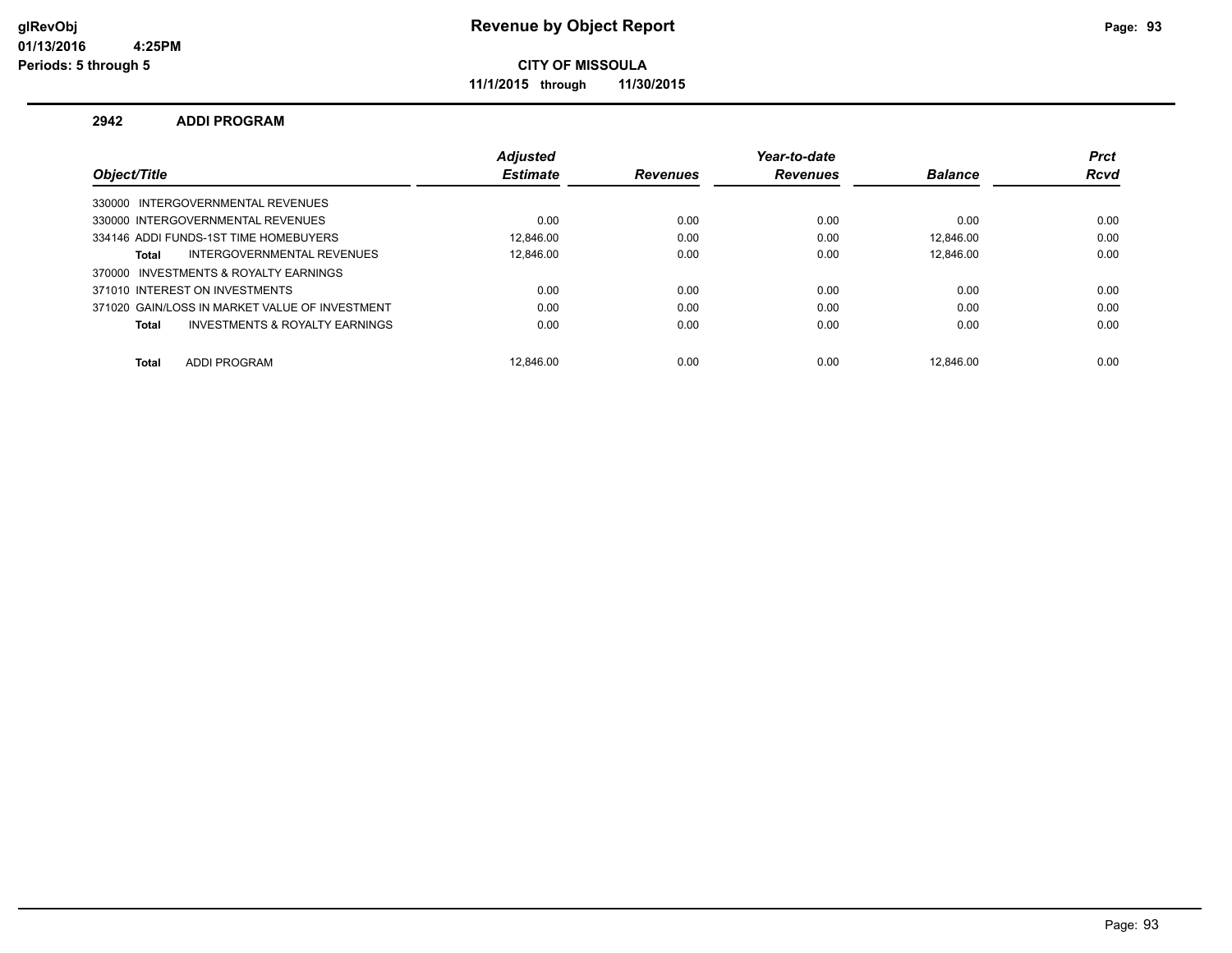**11/1/2015 through 11/30/2015**

#### **2943 CITY HOME PROGRAM INCOME**

#### **2943 CITY HOME PROGRAM INCOME**

|                                          | <b>Adjusted</b> |                 | Year-to-date    |                | <b>Prct</b> |
|------------------------------------------|-----------------|-----------------|-----------------|----------------|-------------|
| Object/Title                             | <b>Estimate</b> | <b>Revenues</b> | <b>Revenues</b> | <b>Balance</b> | <b>Rcvd</b> |
| 330000 INTERGOVERNMENTAL REVENUES        |                 |                 |                 |                |             |
| 334156 *** Title Not Found ***           | 31,500.00       | 0.00            | 0.00            | 31,500.00      | 0.00        |
| INTERGOVERNMENTAL REVENUES<br>Total      | 31,500.00       | 0.00            | 0.00            | 31,500.00      | 0.00        |
| 360000 MISCELLANEOUS REVENUES            |                 |                 |                 |                |             |
| 360005 LOAN REPAYMENTS                   | 0.00            | 0.00            | 25.242.50       | $-25.242.50$   | 0.00        |
| 360010 MISCELLANEOUS                     | 0.00            | 0.00            | 200.01          | $-200.01$      | 0.00        |
| MISCELLANEOUS REVENUES<br>Total          | 0.00            | 0.00            | 25.442.51       | $-25.442.51$   | 0.00        |
| 380000 OTHER FINANCING SOURCES           |                 |                 |                 |                |             |
| 383000 OPERATING TRANSFERS               | 0.00            | 0.00            | 66.67           | $-66.67$       | 0.00        |
| OTHER FINANCING SOURCES<br>Total         | 0.00            | 0.00            | 66.67           | $-66.67$       | 0.00        |
| CITY HOME PROGRAM INCOME<br><b>Total</b> | 31.500.00       | 0.00            | 25.509.18       | 5.990.82       | 80.98       |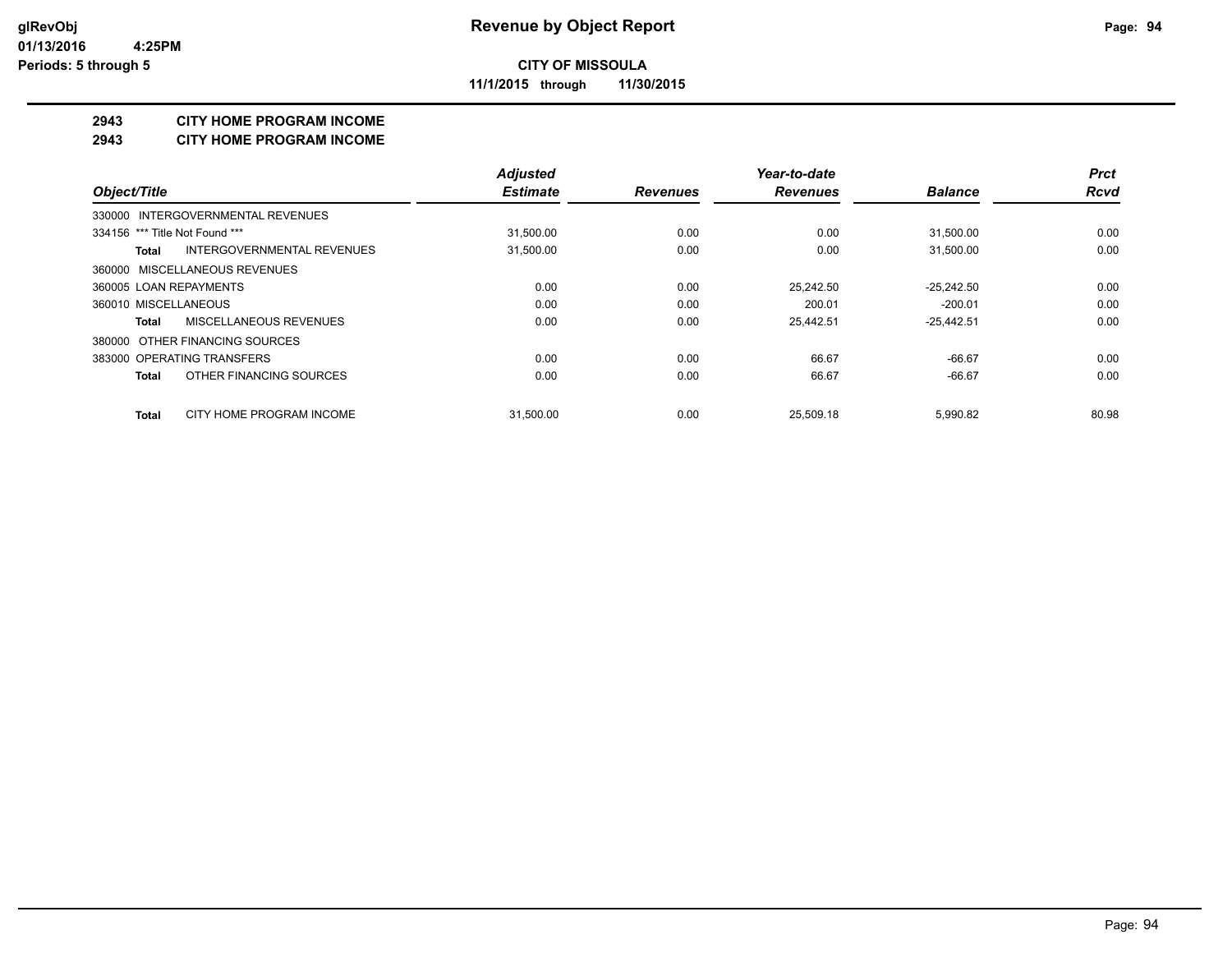**11/1/2015 through 11/30/2015**

## **2943 CITY HOME PROGRAM INCOME**

| Object/Title                               | <b>Adjusted</b><br><b>Estimate</b> | <b>Revenues</b> | Year-to-date<br><b>Revenues</b> | <b>Balance</b> | <b>Prct</b><br><b>Rcvd</b> |
|--------------------------------------------|------------------------------------|-----------------|---------------------------------|----------------|----------------------------|
|                                            |                                    |                 |                                 |                |                            |
| 330000 INTERGOVERNMENTAL REVENUES          |                                    |                 |                                 |                |                            |
| 334156 *** Title Not Found ***             | 31,500.00                          | 0.00            | 0.00                            | 31,500.00      | 0.00                       |
| INTERGOVERNMENTAL REVENUES<br><b>Total</b> | 31,500.00                          | 0.00            | 0.00                            | 31,500.00      | 0.00                       |
| 360000 MISCELLANEOUS REVENUES              |                                    |                 |                                 |                |                            |
| 360005 LOAN REPAYMENTS                     | 0.00                               | 0.00            | 25.242.50                       | $-25,242.50$   | 0.00                       |
| 360010 MISCELLANEOUS                       | 0.00                               | 0.00            | 200.01                          | $-200.01$      | 0.00                       |
| MISCELLANEOUS REVENUES<br><b>Total</b>     | 0.00                               | 0.00            | 25,442.51                       | $-25.442.51$   | 0.00                       |
| 380000 OTHER FINANCING SOURCES             |                                    |                 |                                 |                |                            |
| 383000 OPERATING TRANSFERS                 | 0.00                               | 0.00            | 66.67                           | $-66.67$       | 0.00                       |
| OTHER FINANCING SOURCES<br><b>Total</b>    | 0.00                               | 0.00            | 66.67                           | $-66.67$       | 0.00                       |
| CITY HOME PROGRAM INCOME<br><b>Total</b>   | 31.500.00                          | 0.00            | 25.509.18                       | 5.990.82       | 80.98                      |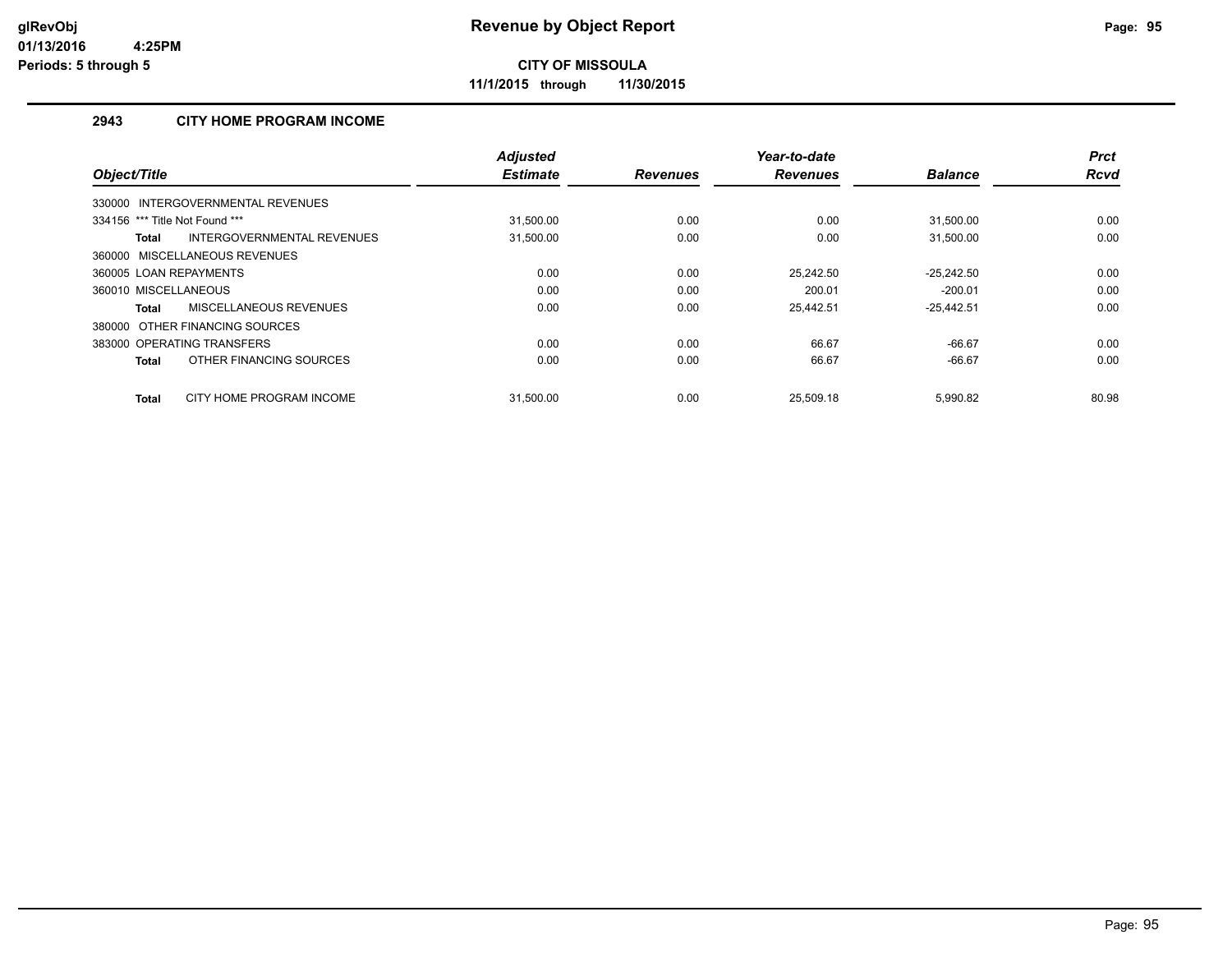**11/1/2015 through 11/30/2015**

# **2944 NEIGHBORHOOD STABILIZATION PROGRAM**

# **2944 NEIGHBORHOOD STABILIZATION PROGRAM**

|                                                    | <b>Adjusted</b> |                 | Year-to-date    |                | Prct |
|----------------------------------------------------|-----------------|-----------------|-----------------|----------------|------|
| Object/Title                                       | <b>Estimate</b> | <b>Revenues</b> | <b>Revenues</b> | <b>Balance</b> | Rcvd |
| 330000 INTERGOVERNMENTAL REVENUES                  |                 |                 |                 |                |      |
| 331011 NSP GRANT/SILVERTIP PROJECT                 | 0.00            | 0.00            | 0.00            | 0.00           | 0.00 |
| 331017 HUD 6.7M/SILVERTIP APTS                     | 0.00            | 0.00            | 0.00            | 0.00           | 0.00 |
| 331018 MHA 1M/SILVERTIP APTS                       | 0.00            | 0.00            | 0.00            | 0.00           | 0.00 |
| INTERGOVERNMENTAL REVENUES<br>Total                | 0.00            | 0.00            | 0.00            | 0.00           | 0.00 |
|                                                    |                 |                 |                 |                |      |
| NEIGHBORHOOD STABILIZATION PROGRAM<br><b>Total</b> | 0.00            | 0.00            | 0.00            | 0.00           | 0.00 |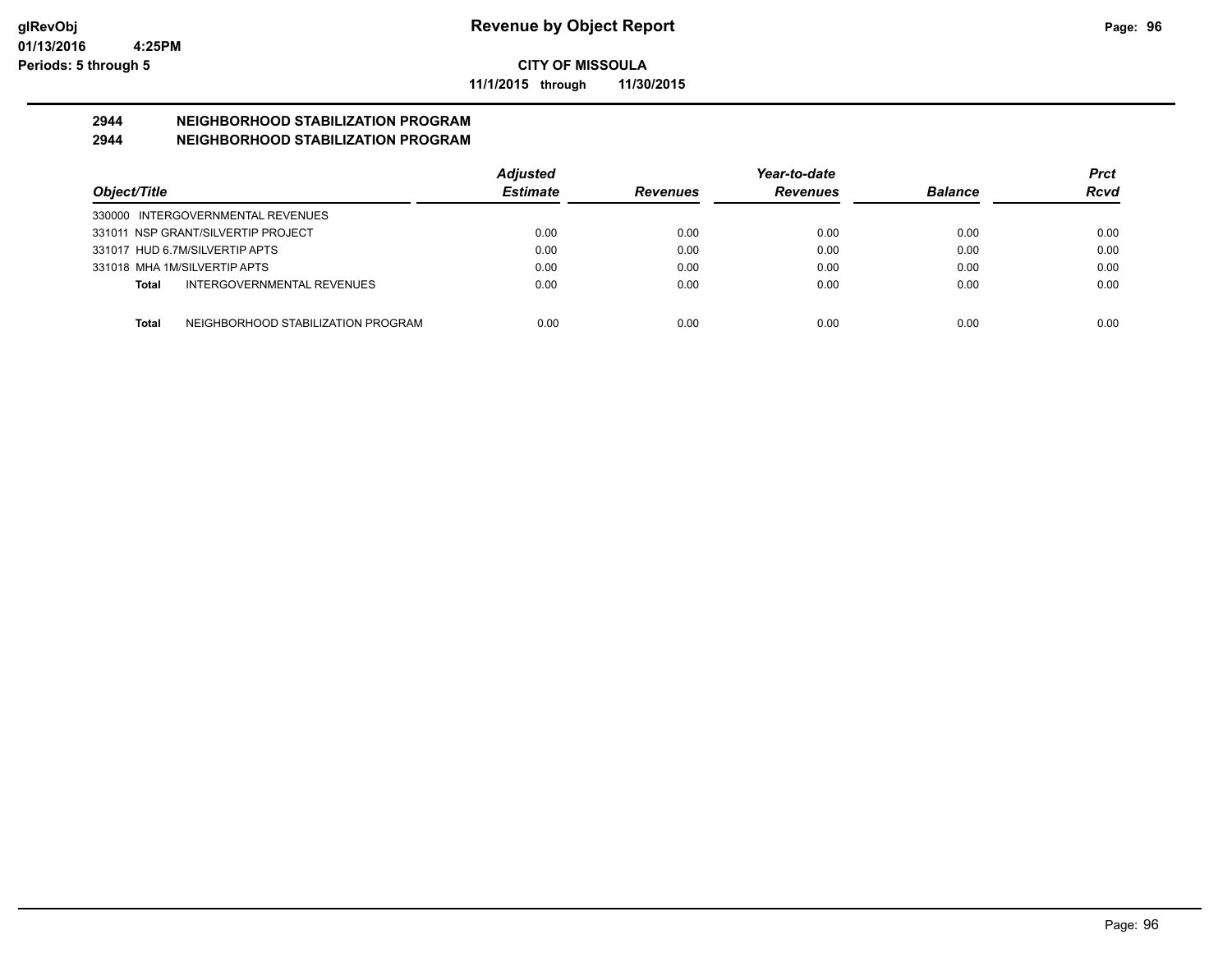**11/1/2015 through 11/30/2015**

#### **2944 NEIGHBORHOOD STABILIZATION PROGRAM**

| Object/Title |                                    | <b>Adiusted</b><br><b>Estimate</b> | <b>Revenues</b> | Year-to-date<br><b>Revenues</b> | <b>Balance</b> | <b>Prct</b><br><b>Rcvd</b> |
|--------------|------------------------------------|------------------------------------|-----------------|---------------------------------|----------------|----------------------------|
|              | 330000 INTERGOVERNMENTAL REVENUES  |                                    |                 |                                 |                |                            |
|              | 331011 NSP GRANT/SILVERTIP PROJECT | 0.00                               | 0.00            | 0.00                            | 0.00           | 0.00                       |
|              | 331017 HUD 6.7M/SILVERTIP APTS     | 0.00                               | 0.00            | 0.00                            | 0.00           | 0.00                       |
|              | 331018 MHA 1M/SILVERTIP APTS       | 0.00                               | 0.00            | 0.00                            | 0.00           | 0.00                       |
| <b>Total</b> | INTERGOVERNMENTAL REVENUES         | 0.00                               | 0.00            | 0.00                            | 0.00           | 0.00                       |
| <b>Total</b> | NEIGHBORHOOD STABILIZATION PROGRAM | 0.00                               | 0.00            | 0.00                            | 0.00           | 0.00                       |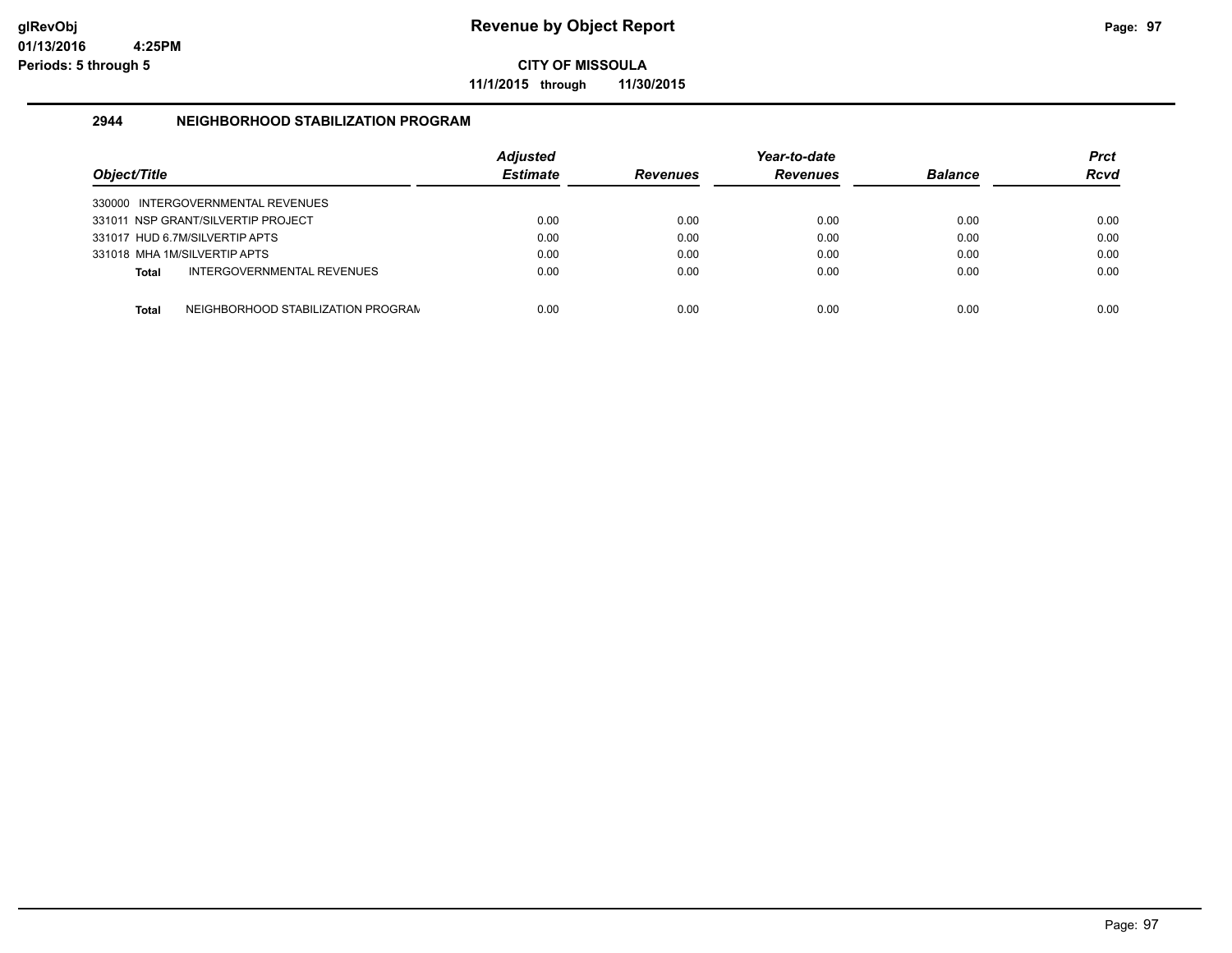**11/1/2015 through 11/30/2015**

**2955 TRANSPORTATION**

**2955 TRANSPORTATION**

|                                                           | <b>Adjusted</b> |                 | Year-to-date    |                | <b>Prct</b> |
|-----------------------------------------------------------|-----------------|-----------------|-----------------|----------------|-------------|
| Object/Title                                              | <b>Estimate</b> | <b>Revenues</b> | <b>Revenues</b> | <b>Balance</b> | <b>Rcvd</b> |
| 330000 INTERGOVERNMENTAL REVENUES                         |                 |                 |                 |                |             |
| 330000 INTERGOVERNMENTAL REVENUES                         | 0.00            | 0.00            | 0.00            | 0.00           | 0.00        |
| 330005 MUTD GRANT ADMIN FEE                               | 0.00            | 0.00            | 0.00            | 0.00           | 0.00        |
| 331054 FHWA PL GRANT                                      | 650,194.00      | 150,873.00      | 150,873.00      | 499,321.00     | 23.20       |
| 331055 FTA GRANT                                          | 164,937.00      | 23,727.00       | 23,727.00       | 141,210.00     | 14.39       |
| 331056 MDT FEDERAL CMAQ                                   | 285,698.00      | 77,332.41       | 87.248.20       | 198.449.80     | 30.54       |
| 336023 STATE CONTRIB. - PERS                              | 0.00            | 0.00            | 63.86           | $-63.86$       | 0.00        |
| 336030 COUNTY CONTRIBUTION                                | 9,900.00        | 0.00            | 9,900.00        | 0.00           | 100.00      |
| <b>INTERGOVERNMENTAL REVENUES</b><br><b>Total</b>         | 1,110,729.00    | 251,932.41      | 271,812.06      | 838,916.94     | 24.47       |
| <b>MISCELLANEOUS REVENUES</b><br>360000                   |                 |                 |                 |                |             |
| 362000 OTHER MISCELLANEOUS REVENUE                        | 10,000.00       | 0.00            | 0.00            | 10,000.00      | 0.00        |
| 362007 *** Title Not Found ***                            | 0.00            | 0.00            | 420.00          | $-420.00$      | 0.00        |
| 365016 LOCAL MATCH MDT                                    | 30.000.00       | 0.00            | 5,592.60        | 24,407.40      | 18.64       |
| MISCELLANEOUS REVENUES<br><b>Total</b>                    | 40,000.00       | 0.00            | 6,012.60        | 33,987.40      | 15.03       |
| <b>INVESTMENTS &amp; ROYALTY EARNINGS</b><br>370000       |                 |                 |                 |                |             |
| 371010 INTEREST ON INVESTMENTS                            | 0.00            | 0.00            | 0.00            | 0.00           | 0.00        |
| <b>INVESTMENTS &amp; ROYALTY EARNINGS</b><br><b>Total</b> | 0.00            | 0.00            | 0.00            | 0.00           | 0.00        |
| OTHER FINANCING SOURCES<br>380000                         |                 |                 |                 |                |             |
| 383000 OPERATING TRANSFERS                                | 9.900.00        | 0.00            | 9,900.00        | 0.00           | 100.00      |
| <b>TRANS FR GENERAL</b><br>383029                         | 82,086.00       | 0.00            | 0.00            | 82,086.00      | 0.00        |
| OTHER FINANCING SOURCES<br><b>Total</b>                   | 91,986.00       | 0.00            | 9,900.00        | 82,086.00      | 10.76       |
| <b>TRANSPORTATION</b><br><b>Total</b>                     | 1,242,715.00    | 251,932.41      | 287,724.66      | 954,990.34     | 23.15       |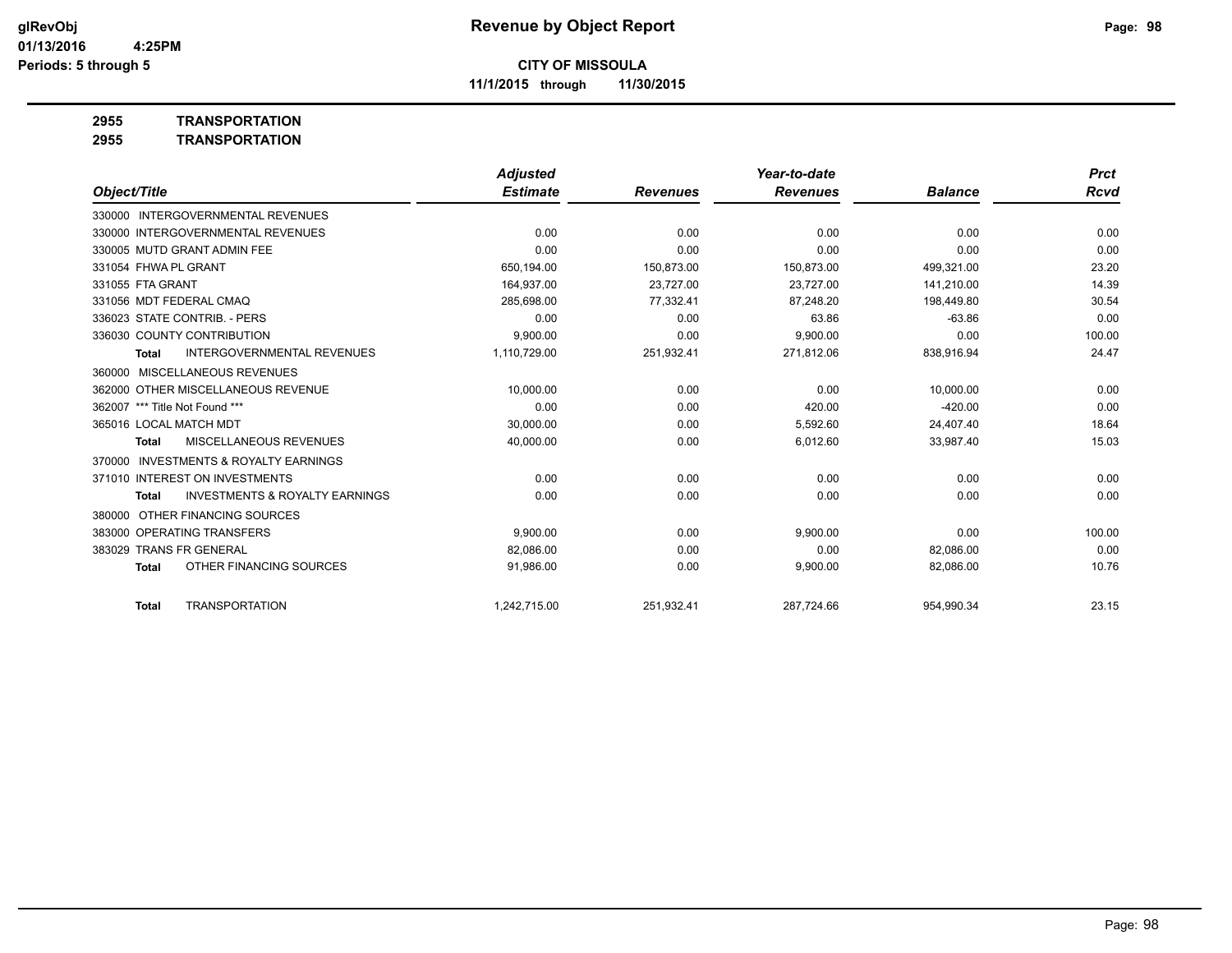**11/1/2015 through 11/30/2015**

#### **2955 TRANSPORTATION**

|                                                           | <b>Adjusted</b> |                 | Year-to-date    |                | <b>Prct</b> |
|-----------------------------------------------------------|-----------------|-----------------|-----------------|----------------|-------------|
| Object/Title                                              | <b>Estimate</b> | <b>Revenues</b> | <b>Revenues</b> | <b>Balance</b> | Rcvd        |
| 330000 INTERGOVERNMENTAL REVENUES                         |                 |                 |                 |                |             |
| 330000 INTERGOVERNMENTAL REVENUES                         | 0.00            | 0.00            | 0.00            | 0.00           | 0.00        |
| 330005 MUTD GRANT ADMIN FEE                               | 0.00            | 0.00            | 0.00            | 0.00           | 0.00        |
| 331054 FHWA PL GRANT                                      | 650,194.00      | 150,873.00      | 150,873.00      | 499,321.00     | 23.20       |
| 331055 FTA GRANT                                          | 164,937.00      | 23,727.00       | 23,727.00       | 141,210.00     | 14.39       |
| 331056 MDT FEDERAL CMAQ                                   | 285,698.00      | 77,332.41       | 87,248.20       | 198,449.80     | 30.54       |
| 336023 STATE CONTRIB. - PERS                              | 0.00            | 0.00            | 63.86           | $-63.86$       | 0.00        |
| 336030 COUNTY CONTRIBUTION                                | 9,900.00        | 0.00            | 9,900.00        | 0.00           | 100.00      |
| <b>INTERGOVERNMENTAL REVENUES</b><br><b>Total</b>         | 1,110,729.00    | 251,932.41      | 271,812.06      | 838,916.94     | 24.47       |
| 360000 MISCELLANEOUS REVENUES                             |                 |                 |                 |                |             |
| 362000 OTHER MISCELLANEOUS REVENUE                        | 10.000.00       | 0.00            | 0.00            | 10.000.00      | 0.00        |
| 362007 *** Title Not Found ***                            | 0.00            | 0.00            | 420.00          | $-420.00$      | 0.00        |
| 365016 LOCAL MATCH MDT                                    | 30,000.00       | 0.00            | 5,592.60        | 24,407.40      | 18.64       |
| <b>MISCELLANEOUS REVENUES</b><br><b>Total</b>             | 40,000.00       | 0.00            | 6,012.60        | 33,987.40      | 15.03       |
| <b>INVESTMENTS &amp; ROYALTY EARNINGS</b><br>370000       |                 |                 |                 |                |             |
| 371010 INTEREST ON INVESTMENTS                            | 0.00            | 0.00            | 0.00            | 0.00           | 0.00        |
| <b>INVESTMENTS &amp; ROYALTY EARNINGS</b><br><b>Total</b> | 0.00            | 0.00            | 0.00            | 0.00           | 0.00        |
| OTHER FINANCING SOURCES<br>380000                         |                 |                 |                 |                |             |
| 383000 OPERATING TRANSFERS                                | 9,900.00        | 0.00            | 9,900.00        | 0.00           | 100.00      |
| 383029 TRANS FR GENERAL                                   | 82,086.00       | 0.00            | 0.00            | 82,086.00      | 0.00        |
| OTHER FINANCING SOURCES<br><b>Total</b>                   | 91,986.00       | 0.00            | 9,900.00        | 82,086.00      | 10.76       |
| <b>TRANSPORTATION</b><br><b>Total</b>                     | 1.242.715.00    | 251.932.41      | 287.724.66      | 954.990.34     | 23.15       |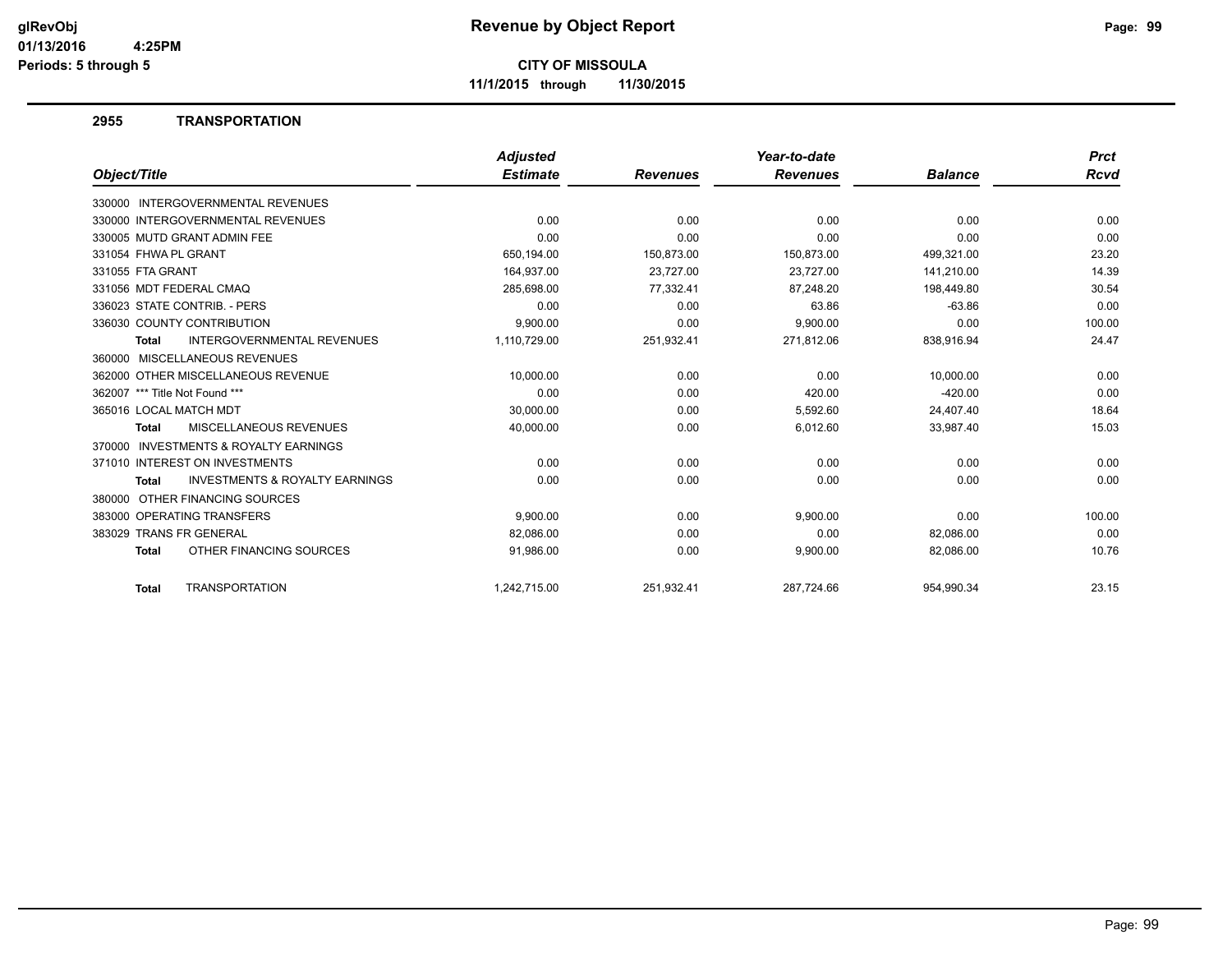**11/1/2015 through 11/30/2015**

# **2987 FEDERAL TRANSPORTATION FUND**

|                                                           | <b>Adjusted</b> |                 | Year-to-date    |                | <b>Prct</b> |  |
|-----------------------------------------------------------|-----------------|-----------------|-----------------|----------------|-------------|--|
| Object/Title                                              | <b>Estimate</b> | <b>Revenues</b> | <b>Revenues</b> | <b>Balance</b> | <b>Rcvd</b> |  |
| 310000 TAXES/ASSESSMENTS                                  |                 |                 |                 |                |             |  |
| 311011 TAX INCREMENT                                      | 0.00            | 0.00            | 0.00            | 0.00           | 0.00        |  |
| TAXES/ASSESSMENTS<br>Total                                | 0.00            | 0.00            | 0.00            | 0.00           | 0.00        |  |
| 330000 INTERGOVERNMENTAL REVENUES                         |                 |                 |                 |                |             |  |
| 331050 ISTEA/CTEP GRANT                                   | 0.00            | 0.00            | 0.00            | 0.00           | 0.00        |  |
| 331051 ISTEA/CTEP-HIGGINS HILL/BECKWITH                   | 0.00            | 0.00            | 0.00            | 0.00           | 0.00        |  |
| 331052 MDT CMAQ STRIPING GRANT                            | 0.00            | 0.00            | 0.00            | 0.00           | 0.00        |  |
| 331053 CTEP PLAYFAIR                                      | 0.00            | 22,535.06       | 5,955.81        | $-5,955.81$    | 0.00        |  |
| 331153 RUSSELL S 3RD IMPROVEMENTS                         | 0.00            | 0.00            | 0.00            | 0.00           | 0.00        |  |
| 331154 CTEP-MILWAUKEE RR TRAIL                            | 0.00            | 0.00            | 0.00            | 0.00           | 0.00        |  |
| 331155 CTEP/GRANT CREEK TRAIL BCN                         | 0.00            | 115,807.34      | 76,085.82       | $-76,085.82$   | 0.00        |  |
| 331156 CTEP GRANT - S HILLS TRAILS SYSTEM                 | 375,500.00      | 0.00            | 0.00            | 375,500.00     | 0.00        |  |
| 331159 CTEP-U OF M CROSSWALK PROJECT                      | 0.00            | 0.00            | 0.00            | 0.00           | 0.00        |  |
| 331161 CTEP-LOLO ST/BRIDGE TO DUNCAN S/C                  | 0.00            | 0.00            | 0.00            | 0.00           | 0.00        |  |
| 331180 LIBRARY LITERACY GRANT                             | 0.00            | 0.00            | 0.00            | 0.00           | 0.00        |  |
| 331181 CTEP/CMAQ MADISON ST TO U CONNECTOR                | 0.00            | 0.00            | 0.00            | 0.00           | 0.00        |  |
| 334045 MONTANA DEPARTMENT TRANSPORTATION                  | 0.00            | 0.00            | 0.00            | 0.00           | 0.00        |  |
| 336023 STATE CONTRIB. - PERS                              | 0.00            | 0.00            | 0.48            | $-0.48$        | 0.00        |  |
| <b>INTERGOVERNMENTAL REVENUES</b><br>Total                | 375,500.00      | 138,342.40      | 82,042.11       | 293,457.89     | 21.85       |  |
| 340000 CHARGES FOR SERVICES                               |                 |                 |                 |                |             |  |
| 343011 STREET AND ROADWAY REPAIR CHARGES                  | 0.00            | 0.00            | 0.00            | 0.00           | 0.00        |  |
| <b>CHARGES FOR SERVICES</b><br><b>Total</b>               | 0.00            | 0.00            | 0.00            | 0.00           | 0.00        |  |
| 360000 MISCELLANEOUS REVENUES                             |                 |                 |                 |                |             |  |
| 360010 MISCELLANEOUS                                      | 0.00            | 0.00            | 0.00            | 0.00           | 0.00        |  |
| 363020 PROPERTY ASSESSMENTS                               | 0.00            | 0.00            | 0.00            | 0.00           | 0.00        |  |
| 365000 DONATIONS                                          | 386.689.00      | 0.00            | 0.00            | 386,689.00     | 0.00        |  |
| 365004 GRANT CR TRAIL ASSN DONATION                       | 0.00            | 0.00            | 0.00            | 0.00           | 0.00        |  |
| MISCELLANEOUS REVENUES<br>Total                           | 386,689.00      | 0.00            | 0.00            | 386,689.00     | 0.00        |  |
| 370000 INVESTMENTS & ROYALTY EARNINGS                     |                 |                 |                 |                |             |  |
| 371010 INTEREST ON INVESTMENTS                            | 0.00            | 0.00            | 0.00            | 0.00           | 0.00        |  |
| 371020 GAIN/LOSS IN MARKET VALUE OF INVESTMENTS           | 0.00            | 0.00            | 0.00            | 0.00           | 0.00        |  |
| <b>INVESTMENTS &amp; ROYALTY EARNINGS</b><br><b>Total</b> | 0.00            | 0.00            | 0.00            | 0.00           | 0.00        |  |
| 380000 OTHER FINANCING SOURCES                            |                 |                 |                 |                |             |  |
| 381009 TRANSFERS IN-OPEN SPACE BOND                       | 0.00            | 0.00            | 0.00            | 0.00           | 0.00        |  |
| 381010 BOND PROCEEDS                                      | 0.00            | 0.00            | 0.00            | 0.00           | 0.00        |  |
| 381011 OPEN SPACE REVENUE                                 | 0.00            | 0.00            | 0.00            | 0.00           | 0.00        |  |
| 383000 OPERATING TRANSFERS                                | 0.00            | 0.00            | 0.00            | 0.00           | 0.00        |  |
| 383002 TRANS FR GAS TAX                                   | 0.00            | 0.00            | 0.00            | 0.00           | 0.00        |  |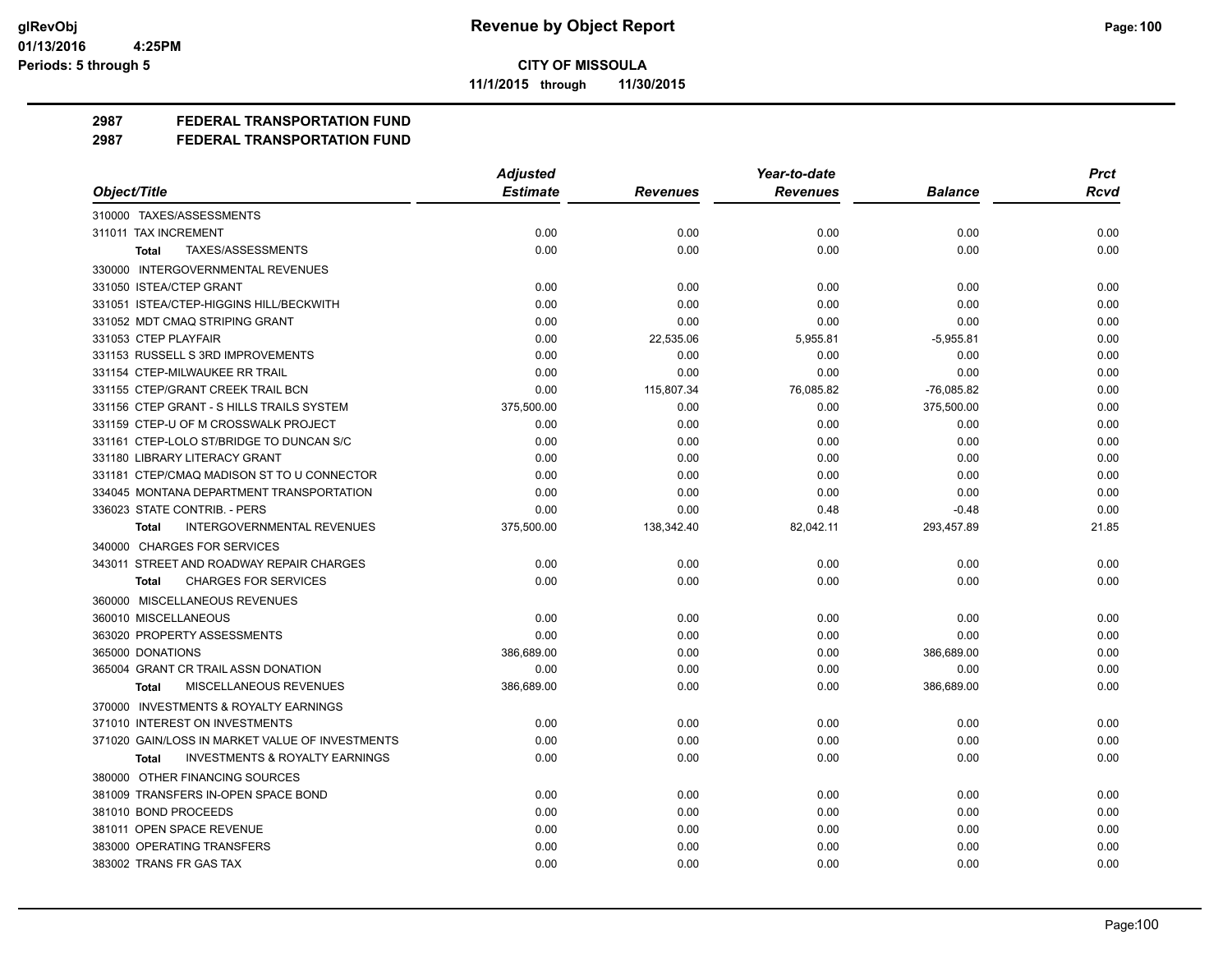**11/1/2015 through 11/30/2015**

# **2987 FEDERAL TRANSPORTATION FUND**

|                                      | <b>Adjusted</b> |                 | Year-to-date    |                | Prct        |
|--------------------------------------|-----------------|-----------------|-----------------|----------------|-------------|
| Object/Title                         | <b>Estimate</b> | <b>Revenues</b> | <b>Revenues</b> | <b>Balance</b> | <b>Rcvd</b> |
| 383010 TRANS FR CIP                  | 0.00            | 0.00            | 0.00            | 0.00           | 0.00        |
| 383014 TRANS FR MRA                  | 0.00            | 0.00            | 0.00            | 0.00           | 0.00        |
| 383021 TRANS FR P&R TRAILS DEVLP     | 0.00            | 0.00            | 0.00            | 0.00           | 0.00        |
| 383043 TRANSFERS FROM IMPACT FEES    | 0.00            | 0.00            | 0.00            | 0.00           | 0.00        |
| OTHER FINANCING SOURCES<br>Total     | 0.00            | 0.00            | 0.00            | 0.00           | 0.00        |
| FEDERAL TRANSPORTATION FUND<br>Total | 762.189.00      | 138.342.40      | 82.042.11       | 680.146.89     | 10.76       |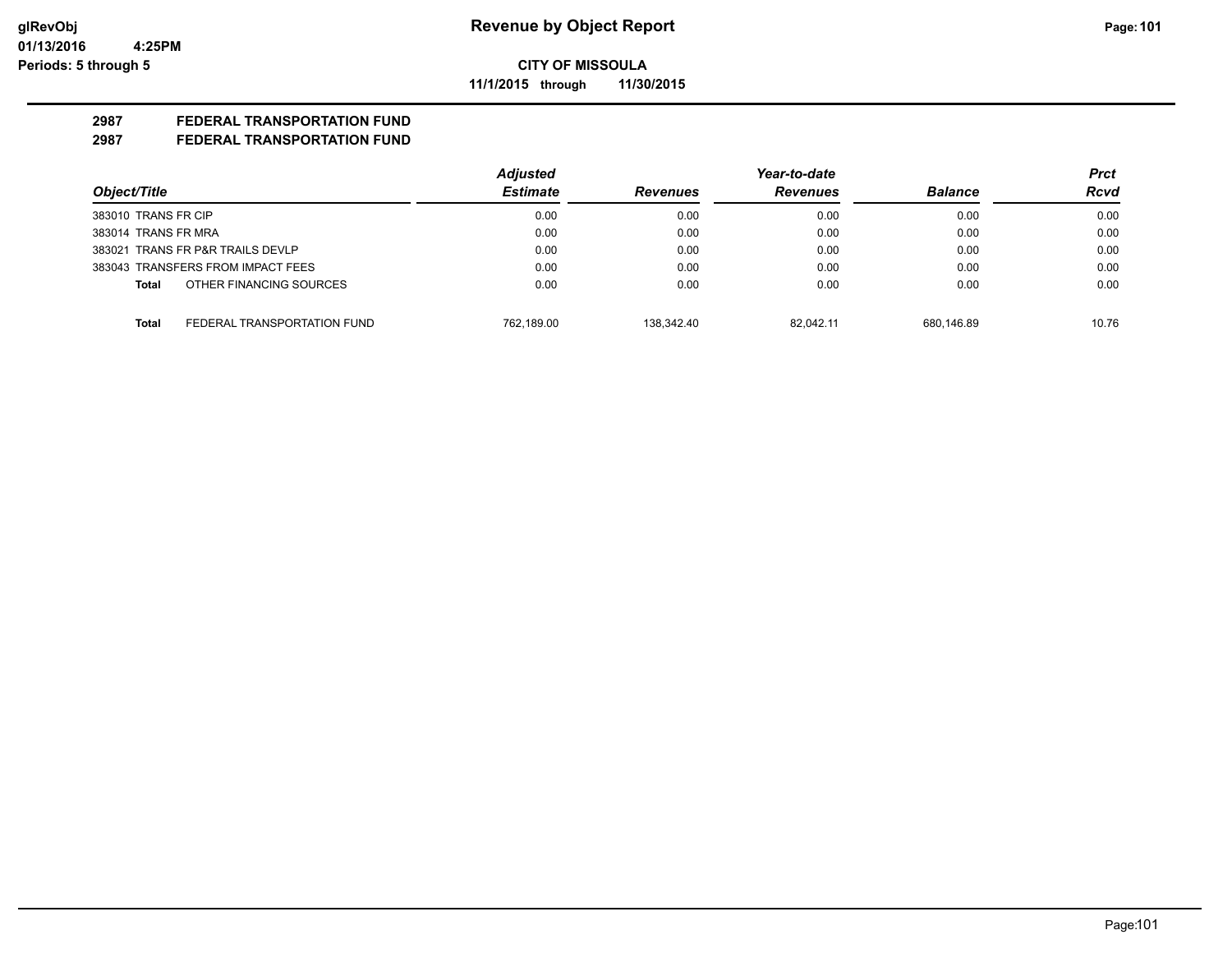**11/1/2015 through 11/30/2015**

|                                                           | <b>Adjusted</b> |                 | Year-to-date    |                | <b>Prct</b> |
|-----------------------------------------------------------|-----------------|-----------------|-----------------|----------------|-------------|
| Object/Title                                              | <b>Estimate</b> | <b>Revenues</b> | <b>Revenues</b> | <b>Balance</b> | Rcvd        |
| 310000 TAXES/ASSESSMENTS                                  |                 |                 |                 |                |             |
| 311011 TAX INCREMENT                                      | 0.00            | 0.00            | 0.00            | 0.00           | 0.00        |
| TAXES/ASSESSMENTS<br><b>Total</b>                         | 0.00            | 0.00            | 0.00            | 0.00           | 0.00        |
| 330000 INTERGOVERNMENTAL REVENUES                         |                 |                 |                 |                |             |
| 331050 ISTEA/CTEP GRANT                                   | 0.00            | 0.00            | 0.00            | 0.00           | 0.00        |
| 331051 ISTEA/CTEP-HIGGINS HILL/BECKWITH                   | 0.00            | 0.00            | 0.00            | 0.00           | 0.00        |
| 331052 MDT CMAQ STRIPING GRANT                            | 0.00            | 0.00            | 0.00            | 0.00           | 0.00        |
| 331053 CTEP PLAYFAIR                                      | 0.00            | 22,535.06       | 5,955.81        | $-5,955.81$    | 0.00        |
| 331153 RUSSELL S 3RD IMPROVEMENTS                         | 0.00            | 0.00            | 0.00            | 0.00           | 0.00        |
| 331154 CTEP-MILWAUKEE RR TRAIL                            | 0.00            | 0.00            | 0.00            | 0.00           | 0.00        |
| 331155 CTEP/GRANT CREEK TRAIL BCN                         | 0.00            | 115,807.34      | 76,085.82       | $-76,085.82$   | 0.00        |
| 331156 CTEP GRANT - S HILLS TRAILS SYSTEM                 | 375,500.00      | 0.00            | 0.00            | 375,500.00     | 0.00        |
| 331159 CTEP-U OF M CROSSWALK PROJECT                      | 0.00            | 0.00            | 0.00            | 0.00           | 0.00        |
| 331161 CTEP-LOLO ST/BRIDGE TO DUNCAN S/C                  | 0.00            | 0.00            | 0.00            | 0.00           | 0.00        |
| 331180 LIBRARY LITERACY GRANT                             | 0.00            | 0.00            | 0.00            | 0.00           | 0.00        |
| 331181 CTEP/CMAQ MADISON ST TO U CONNECTOR                | 0.00            | 0.00            | 0.00            | 0.00           | 0.00        |
| 334045 MONTANA DEPARTMENT TRANSPORTATION                  | 0.00            | 0.00            | 0.00            | 0.00           | 0.00        |
| 336023 STATE CONTRIB. - PERS                              | 0.00            | 0.00            | 0.48            | $-0.48$        | 0.00        |
| <b>INTERGOVERNMENTAL REVENUES</b><br><b>Total</b>         | 375,500.00      | 138,342.40      | 82,042.11       | 293,457.89     | 21.85       |
| 340000 CHARGES FOR SERVICES                               |                 |                 |                 |                |             |
| 343011 STREET AND ROADWAY REPAIR CHARGES                  | 0.00            | 0.00            | 0.00            | 0.00           | 0.00        |
| <b>CHARGES FOR SERVICES</b><br><b>Total</b>               | 0.00            | 0.00            | 0.00            | 0.00           | 0.00        |
| 360000 MISCELLANEOUS REVENUES                             |                 |                 |                 |                |             |
| 360010 MISCELLANEOUS                                      | 0.00            | 0.00            | 0.00            | 0.00           | 0.00        |
| 363020 PROPERTY ASSESSMENTS                               | 0.00            | 0.00            | 0.00            | 0.00           | 0.00        |
| 365000 DONATIONS                                          | 386,689.00      | 0.00            | 0.00            | 386,689.00     | 0.00        |
| 365004 GRANT CR TRAIL ASSN DONATION                       | 0.00            | 0.00            | 0.00            | 0.00           | 0.00        |
| MISCELLANEOUS REVENUES<br><b>Total</b>                    | 386,689.00      | 0.00            | 0.00            | 386,689.00     | 0.00        |
| 370000 INVESTMENTS & ROYALTY EARNINGS                     |                 |                 |                 |                |             |
| 371010 INTEREST ON INVESTMENTS                            | 0.00            | 0.00            | 0.00            | 0.00           | 0.00        |
| 371020 GAIN/LOSS IN MARKET VALUE OF INVESTMENT            | 0.00            | 0.00            | 0.00            | 0.00           | 0.00        |
| <b>INVESTMENTS &amp; ROYALTY EARNINGS</b><br><b>Total</b> | 0.00            | 0.00            | 0.00            | 0.00           | 0.00        |
| 380000 OTHER FINANCING SOURCES                            |                 |                 |                 |                |             |
| 381009 TRANSFERS IN-OPEN SPACE BOND                       | 0.00            | 0.00            | 0.00            | 0.00           | 0.00        |
| 381010 BOND PROCEEDS                                      | 0.00            | 0.00            | 0.00            | 0.00           | 0.00        |
| 381011 OPEN SPACE REVENUE                                 | 0.00            | 0.00            | 0.00            | 0.00           | 0.00        |
| 383000 OPERATING TRANSFERS                                | 0.00            | 0.00            | 0.00            | 0.00           | 0.00        |
| 383002 TRANS FR GAS TAX                                   | 0.00            | 0.00            | 0.00            | 0.00           | 0.00        |
| 383010 TRANS FR CIP                                       | 0.00            | 0.00            | 0.00            | 0.00           | 0.00        |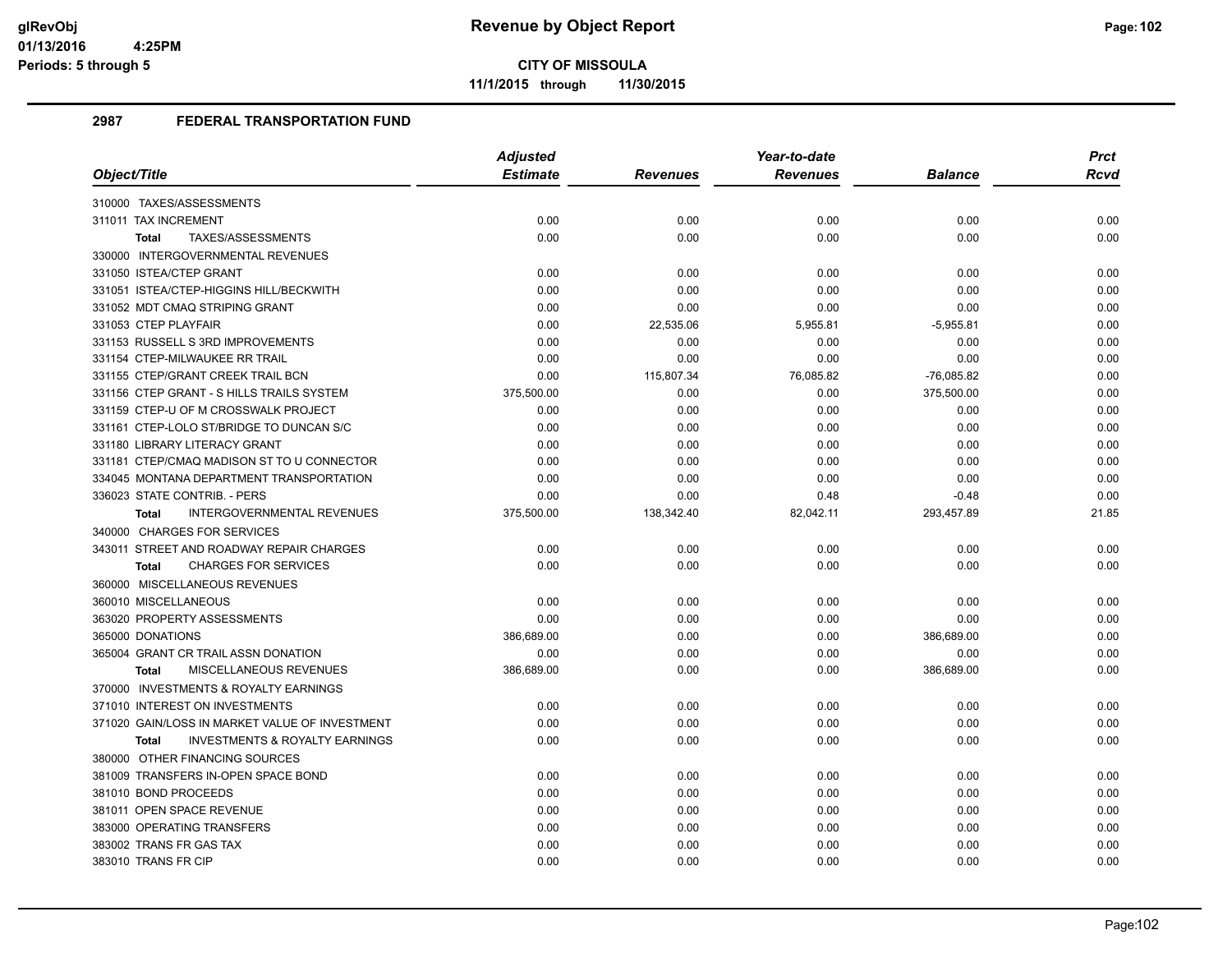**11/1/2015 through 11/30/2015**

| Object/Title                                | <b>Adjusted</b><br><b>Estimate</b> | <b>Revenues</b> | Year-to-date<br><b>Revenues</b> | <b>Balance</b> | <b>Prct</b><br><b>Rcvd</b> |
|---------------------------------------------|------------------------------------|-----------------|---------------------------------|----------------|----------------------------|
| 383014 TRANS FR MRA                         | 0.00                               | 0.00            | 0.00                            | 0.00           | 0.00                       |
| 383021 TRANS FR P&R TRAILS DEVLP            | 0.00                               | 0.00            | 0.00                            | 0.00           | 0.00                       |
| 383043 TRANSFERS FROM IMPACT FEES           | 0.00                               | 0.00            | 0.00                            | 0.00           | 0.00                       |
| OTHER FINANCING SOURCES<br><b>Total</b>     | 0.00                               | 0.00            | 0.00                            | 0.00           | 0.00                       |
|                                             |                                    |                 |                                 |                |                            |
| FEDERAL TRANSPORTATION FUND<br><b>Total</b> | 762.189.00                         | 138.342.40      | 82.042.11                       | 680.146.89     | 10.76                      |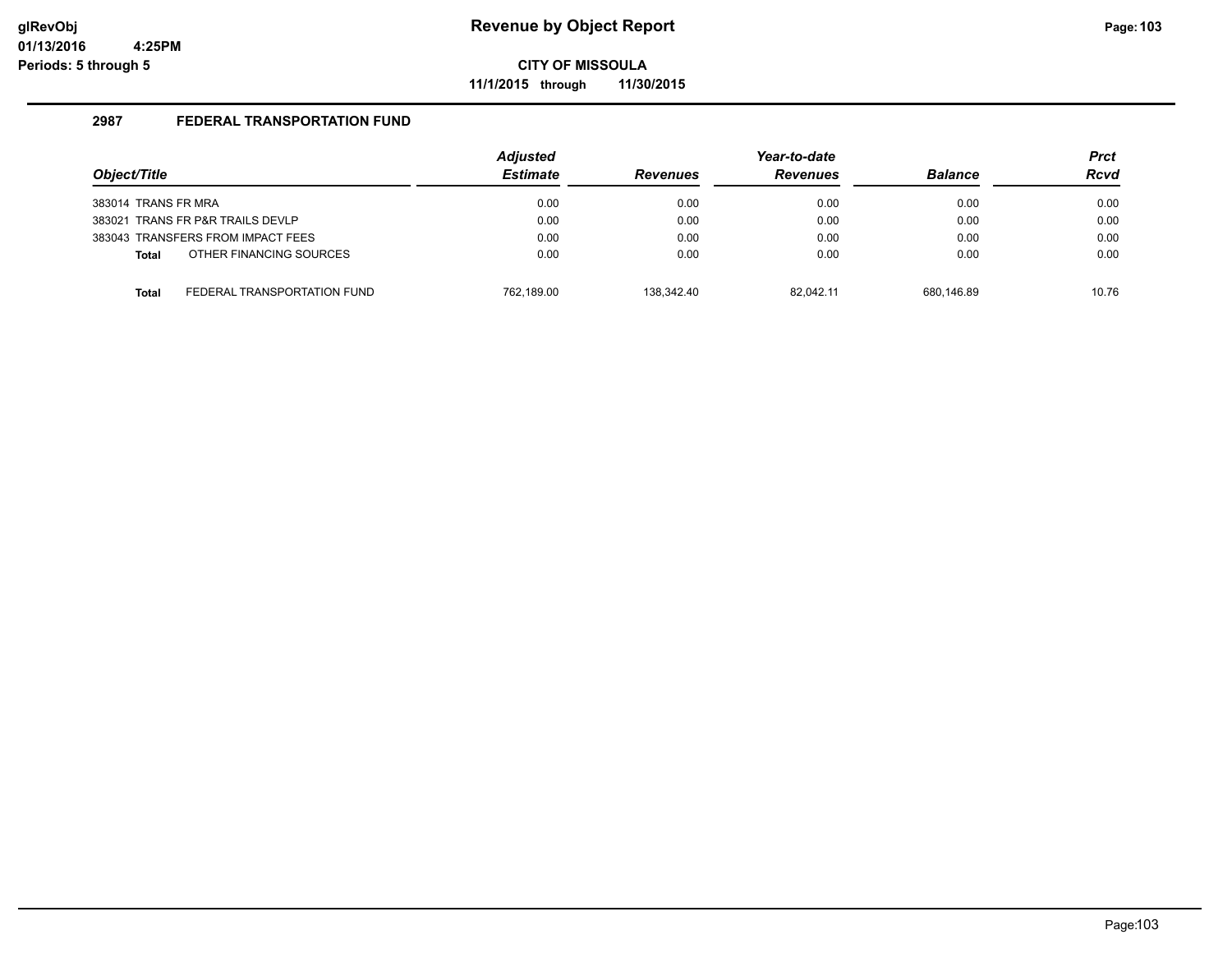**11/1/2015 through 11/30/2015**

**2988 GRANTS & DONATIONS FUND**

| <b>Estimate</b><br>Object/Title<br><b>Revenues</b><br><b>Balance</b><br><b>Rcvd</b><br><b>Revenues</b><br>330000 INTERGOVERNMENTAL REVENUES<br>331013 NORTHSIDE PED BRIDGE/ARRA-CDBG GRANT<br>0.00<br>0.00<br>0.00<br>0.00<br>0.00<br>331014 EECBG GRANT<br>0.00<br>0.00<br>0.00<br>0.00<br>0.00<br>331022 EQUIPMENT GRANT<br>0.00<br>0.00<br>0.00<br>0.00<br>0.00<br>993,592.00<br>331025 DV ACCOUNTABILITY PROJECT<br>0.00<br>0.00<br>993,592.00<br>0.00<br>331026 FY09 POLICE ICAC FEDERAL GRANT<br>0.00<br>0.00<br>$-68,317.90$<br>68,317.90<br>0.00<br>331028 DUI-COPS IN SHOPS<br>5,000.00<br>0.00<br>0.00<br>5,000.00<br>0.00<br>331029 CHRP GRANT<br>0.00<br>0.00<br>0.00<br>0.00<br>0.00<br>0.00<br>331030 COMMUNITY RESOURCE OFFICER/MCPS<br>0.00<br>0.00<br>0.00<br>0.00<br>331081 GRANTS/DONATIONS - FORT MISSOULA<br>0.00<br>0.00<br>0.00<br>0.00<br>0.00<br>331090 EPA GRANT<br>587,106.00<br>$-0.06$<br>0.00<br>$-361.50$<br>587,467.50<br>0.00<br>331113 *** Title Not Found ***<br>0.00<br>0.00<br>0.00<br>0.00<br>0.00<br>331178 DUI TASK FORCE GRANT<br>0.00<br>0.00<br>0.00<br>0.00<br>331181 GRANTS/DONATIONS - FORT MISSOULA<br>0.00<br>0.00<br>0.00<br>0.00<br>0.00<br>334013 STATE GRANT - OT SEATBELT<br>30,042.82<br>50.07<br>60,000.00<br>19,704.82<br>29,957.18<br>334014 *** Title Not Found ***<br>0.00<br>0.00<br>0.00<br>0.00<br>0.00<br>334015 COPS TECHNOLOGY GRANT<br>299,498.00<br>49,507.95<br>49,507.95<br>249,990.05<br>16.53<br>334016 BULLETPROOF VEST GRANT<br>10,500.00<br>0.00<br>0.00<br>10,500.00<br>0.00<br>334018 STATE GRANT - CAPITAL<br>0.00<br>0.00<br>0.00<br>0.00<br>0.00<br>334020 UNDERAGE DRINKING GRANT<br>0.00<br>0.00<br>0.00<br>0.00<br>0.00<br>334025 COUNTY WEED<br>0.00<br>0.00<br>0.00<br>0.00<br>0.00<br>334028 DEPT OF AG INTERN GRANT<br>0.00<br>0.00<br>0.00<br>0.00<br>0.00<br>334076 BIG SKY TRUST FUND GRANTS<br>0.00<br>0.00<br>0.00<br>0.00<br>0.00<br>334121 DNRC-EPA AREA WIDE ASSESSMENT GRANT<br>0.00<br>0.00<br>0.00<br>0.00<br>0.00<br>336021 STATE CONTRIB - POLICE RETIREMENT<br>0.00<br>0.00<br>2,669.86<br>$-2,669.86$<br>0.00<br>336023 STATE CONTRIB. - PERS<br>0.00<br>0.00<br>4.37<br>$-4.37$<br>0.00<br><b>INTERGOVERNMENTAL REVENUES</b><br>0.69<br>1,955,696.00<br>69,212.77<br>13,545.60<br>1,942,150.40<br><b>Total</b><br>340000 CHARGES FOR SERVICES<br>342000 ANTI-GRAFFITI PROJECT<br>5,000.00<br>0.00<br>0.00<br>5,000.00<br>0.00<br>342013 SECURITY INVEST FEES<br>0.00<br>0.00<br>0.00<br>0.00<br>0.00<br><b>CHARGES FOR SERVICES</b><br>5,000.00<br>0.00<br>0.00<br>5,000.00<br>0.00<br><b>Total</b><br>360000 MISCELLANEOUS REVENUES<br>360010 MISCELLANEOUS<br>0.00<br>0.00<br>0.00<br>0.00<br>0.00<br>365000 DONATIONS<br>50,338.00<br>0.00<br>50.00<br>50,288.00<br>0.10<br>365015 GREEN BLOCK PILOT PROJECT<br>0.00<br>0.00<br>0.00<br>0.00<br>0.00<br>365021 COMBAT CHALLENGE DONATIONS<br>0.00<br>0.00<br>0.00<br>0.00<br>0.00<br>MISCELLANEOUS REVENUES<br>50,288.00<br>0.10<br>50,338.00<br>0.00<br>50.00<br><b>Total</b> |                                | <b>Adjusted</b> | Year-to-date | <b>Prct</b> |
|-----------------------------------------------------------------------------------------------------------------------------------------------------------------------------------------------------------------------------------------------------------------------------------------------------------------------------------------------------------------------------------------------------------------------------------------------------------------------------------------------------------------------------------------------------------------------------------------------------------------------------------------------------------------------------------------------------------------------------------------------------------------------------------------------------------------------------------------------------------------------------------------------------------------------------------------------------------------------------------------------------------------------------------------------------------------------------------------------------------------------------------------------------------------------------------------------------------------------------------------------------------------------------------------------------------------------------------------------------------------------------------------------------------------------------------------------------------------------------------------------------------------------------------------------------------------------------------------------------------------------------------------------------------------------------------------------------------------------------------------------------------------------------------------------------------------------------------------------------------------------------------------------------------------------------------------------------------------------------------------------------------------------------------------------------------------------------------------------------------------------------------------------------------------------------------------------------------------------------------------------------------------------------------------------------------------------------------------------------------------------------------------------------------------------------------------------------------------------------------------------------------------------------------------------------------------------------------------------------------------------------------------------------------------------------------------------------------------------------------------------------------------------------------------------------------------------------------------------------------------------------------------------------------------------------------------------------------------------------------------------------------------------------------------|--------------------------------|-----------------|--------------|-------------|
|                                                                                                                                                                                                                                                                                                                                                                                                                                                                                                                                                                                                                                                                                                                                                                                                                                                                                                                                                                                                                                                                                                                                                                                                                                                                                                                                                                                                                                                                                                                                                                                                                                                                                                                                                                                                                                                                                                                                                                                                                                                                                                                                                                                                                                                                                                                                                                                                                                                                                                                                                                                                                                                                                                                                                                                                                                                                                                                                                                                                                                         |                                |                 |              |             |
|                                                                                                                                                                                                                                                                                                                                                                                                                                                                                                                                                                                                                                                                                                                                                                                                                                                                                                                                                                                                                                                                                                                                                                                                                                                                                                                                                                                                                                                                                                                                                                                                                                                                                                                                                                                                                                                                                                                                                                                                                                                                                                                                                                                                                                                                                                                                                                                                                                                                                                                                                                                                                                                                                                                                                                                                                                                                                                                                                                                                                                         |                                |                 |              |             |
|                                                                                                                                                                                                                                                                                                                                                                                                                                                                                                                                                                                                                                                                                                                                                                                                                                                                                                                                                                                                                                                                                                                                                                                                                                                                                                                                                                                                                                                                                                                                                                                                                                                                                                                                                                                                                                                                                                                                                                                                                                                                                                                                                                                                                                                                                                                                                                                                                                                                                                                                                                                                                                                                                                                                                                                                                                                                                                                                                                                                                                         |                                |                 |              |             |
|                                                                                                                                                                                                                                                                                                                                                                                                                                                                                                                                                                                                                                                                                                                                                                                                                                                                                                                                                                                                                                                                                                                                                                                                                                                                                                                                                                                                                                                                                                                                                                                                                                                                                                                                                                                                                                                                                                                                                                                                                                                                                                                                                                                                                                                                                                                                                                                                                                                                                                                                                                                                                                                                                                                                                                                                                                                                                                                                                                                                                                         |                                |                 |              |             |
|                                                                                                                                                                                                                                                                                                                                                                                                                                                                                                                                                                                                                                                                                                                                                                                                                                                                                                                                                                                                                                                                                                                                                                                                                                                                                                                                                                                                                                                                                                                                                                                                                                                                                                                                                                                                                                                                                                                                                                                                                                                                                                                                                                                                                                                                                                                                                                                                                                                                                                                                                                                                                                                                                                                                                                                                                                                                                                                                                                                                                                         |                                |                 |              |             |
|                                                                                                                                                                                                                                                                                                                                                                                                                                                                                                                                                                                                                                                                                                                                                                                                                                                                                                                                                                                                                                                                                                                                                                                                                                                                                                                                                                                                                                                                                                                                                                                                                                                                                                                                                                                                                                                                                                                                                                                                                                                                                                                                                                                                                                                                                                                                                                                                                                                                                                                                                                                                                                                                                                                                                                                                                                                                                                                                                                                                                                         |                                |                 |              |             |
|                                                                                                                                                                                                                                                                                                                                                                                                                                                                                                                                                                                                                                                                                                                                                                                                                                                                                                                                                                                                                                                                                                                                                                                                                                                                                                                                                                                                                                                                                                                                                                                                                                                                                                                                                                                                                                                                                                                                                                                                                                                                                                                                                                                                                                                                                                                                                                                                                                                                                                                                                                                                                                                                                                                                                                                                                                                                                                                                                                                                                                         |                                |                 |              |             |
|                                                                                                                                                                                                                                                                                                                                                                                                                                                                                                                                                                                                                                                                                                                                                                                                                                                                                                                                                                                                                                                                                                                                                                                                                                                                                                                                                                                                                                                                                                                                                                                                                                                                                                                                                                                                                                                                                                                                                                                                                                                                                                                                                                                                                                                                                                                                                                                                                                                                                                                                                                                                                                                                                                                                                                                                                                                                                                                                                                                                                                         |                                |                 |              |             |
|                                                                                                                                                                                                                                                                                                                                                                                                                                                                                                                                                                                                                                                                                                                                                                                                                                                                                                                                                                                                                                                                                                                                                                                                                                                                                                                                                                                                                                                                                                                                                                                                                                                                                                                                                                                                                                                                                                                                                                                                                                                                                                                                                                                                                                                                                                                                                                                                                                                                                                                                                                                                                                                                                                                                                                                                                                                                                                                                                                                                                                         |                                |                 |              |             |
|                                                                                                                                                                                                                                                                                                                                                                                                                                                                                                                                                                                                                                                                                                                                                                                                                                                                                                                                                                                                                                                                                                                                                                                                                                                                                                                                                                                                                                                                                                                                                                                                                                                                                                                                                                                                                                                                                                                                                                                                                                                                                                                                                                                                                                                                                                                                                                                                                                                                                                                                                                                                                                                                                                                                                                                                                                                                                                                                                                                                                                         |                                |                 |              |             |
|                                                                                                                                                                                                                                                                                                                                                                                                                                                                                                                                                                                                                                                                                                                                                                                                                                                                                                                                                                                                                                                                                                                                                                                                                                                                                                                                                                                                                                                                                                                                                                                                                                                                                                                                                                                                                                                                                                                                                                                                                                                                                                                                                                                                                                                                                                                                                                                                                                                                                                                                                                                                                                                                                                                                                                                                                                                                                                                                                                                                                                         |                                |                 |              |             |
|                                                                                                                                                                                                                                                                                                                                                                                                                                                                                                                                                                                                                                                                                                                                                                                                                                                                                                                                                                                                                                                                                                                                                                                                                                                                                                                                                                                                                                                                                                                                                                                                                                                                                                                                                                                                                                                                                                                                                                                                                                                                                                                                                                                                                                                                                                                                                                                                                                                                                                                                                                                                                                                                                                                                                                                                                                                                                                                                                                                                                                         |                                |                 |              |             |
|                                                                                                                                                                                                                                                                                                                                                                                                                                                                                                                                                                                                                                                                                                                                                                                                                                                                                                                                                                                                                                                                                                                                                                                                                                                                                                                                                                                                                                                                                                                                                                                                                                                                                                                                                                                                                                                                                                                                                                                                                                                                                                                                                                                                                                                                                                                                                                                                                                                                                                                                                                                                                                                                                                                                                                                                                                                                                                                                                                                                                                         |                                |                 |              |             |
|                                                                                                                                                                                                                                                                                                                                                                                                                                                                                                                                                                                                                                                                                                                                                                                                                                                                                                                                                                                                                                                                                                                                                                                                                                                                                                                                                                                                                                                                                                                                                                                                                                                                                                                                                                                                                                                                                                                                                                                                                                                                                                                                                                                                                                                                                                                                                                                                                                                                                                                                                                                                                                                                                                                                                                                                                                                                                                                                                                                                                                         |                                |                 |              |             |
|                                                                                                                                                                                                                                                                                                                                                                                                                                                                                                                                                                                                                                                                                                                                                                                                                                                                                                                                                                                                                                                                                                                                                                                                                                                                                                                                                                                                                                                                                                                                                                                                                                                                                                                                                                                                                                                                                                                                                                                                                                                                                                                                                                                                                                                                                                                                                                                                                                                                                                                                                                                                                                                                                                                                                                                                                                                                                                                                                                                                                                         |                                |                 |              |             |
|                                                                                                                                                                                                                                                                                                                                                                                                                                                                                                                                                                                                                                                                                                                                                                                                                                                                                                                                                                                                                                                                                                                                                                                                                                                                                                                                                                                                                                                                                                                                                                                                                                                                                                                                                                                                                                                                                                                                                                                                                                                                                                                                                                                                                                                                                                                                                                                                                                                                                                                                                                                                                                                                                                                                                                                                                                                                                                                                                                                                                                         |                                |                 |              |             |
|                                                                                                                                                                                                                                                                                                                                                                                                                                                                                                                                                                                                                                                                                                                                                                                                                                                                                                                                                                                                                                                                                                                                                                                                                                                                                                                                                                                                                                                                                                                                                                                                                                                                                                                                                                                                                                                                                                                                                                                                                                                                                                                                                                                                                                                                                                                                                                                                                                                                                                                                                                                                                                                                                                                                                                                                                                                                                                                                                                                                                                         |                                |                 |              |             |
|                                                                                                                                                                                                                                                                                                                                                                                                                                                                                                                                                                                                                                                                                                                                                                                                                                                                                                                                                                                                                                                                                                                                                                                                                                                                                                                                                                                                                                                                                                                                                                                                                                                                                                                                                                                                                                                                                                                                                                                                                                                                                                                                                                                                                                                                                                                                                                                                                                                                                                                                                                                                                                                                                                                                                                                                                                                                                                                                                                                                                                         |                                |                 |              |             |
|                                                                                                                                                                                                                                                                                                                                                                                                                                                                                                                                                                                                                                                                                                                                                                                                                                                                                                                                                                                                                                                                                                                                                                                                                                                                                                                                                                                                                                                                                                                                                                                                                                                                                                                                                                                                                                                                                                                                                                                                                                                                                                                                                                                                                                                                                                                                                                                                                                                                                                                                                                                                                                                                                                                                                                                                                                                                                                                                                                                                                                         |                                |                 |              |             |
|                                                                                                                                                                                                                                                                                                                                                                                                                                                                                                                                                                                                                                                                                                                                                                                                                                                                                                                                                                                                                                                                                                                                                                                                                                                                                                                                                                                                                                                                                                                                                                                                                                                                                                                                                                                                                                                                                                                                                                                                                                                                                                                                                                                                                                                                                                                                                                                                                                                                                                                                                                                                                                                                                                                                                                                                                                                                                                                                                                                                                                         |                                |                 |              |             |
|                                                                                                                                                                                                                                                                                                                                                                                                                                                                                                                                                                                                                                                                                                                                                                                                                                                                                                                                                                                                                                                                                                                                                                                                                                                                                                                                                                                                                                                                                                                                                                                                                                                                                                                                                                                                                                                                                                                                                                                                                                                                                                                                                                                                                                                                                                                                                                                                                                                                                                                                                                                                                                                                                                                                                                                                                                                                                                                                                                                                                                         |                                |                 |              |             |
|                                                                                                                                                                                                                                                                                                                                                                                                                                                                                                                                                                                                                                                                                                                                                                                                                                                                                                                                                                                                                                                                                                                                                                                                                                                                                                                                                                                                                                                                                                                                                                                                                                                                                                                                                                                                                                                                                                                                                                                                                                                                                                                                                                                                                                                                                                                                                                                                                                                                                                                                                                                                                                                                                                                                                                                                                                                                                                                                                                                                                                         |                                |                 |              |             |
|                                                                                                                                                                                                                                                                                                                                                                                                                                                                                                                                                                                                                                                                                                                                                                                                                                                                                                                                                                                                                                                                                                                                                                                                                                                                                                                                                                                                                                                                                                                                                                                                                                                                                                                                                                                                                                                                                                                                                                                                                                                                                                                                                                                                                                                                                                                                                                                                                                                                                                                                                                                                                                                                                                                                                                                                                                                                                                                                                                                                                                         |                                |                 |              |             |
|                                                                                                                                                                                                                                                                                                                                                                                                                                                                                                                                                                                                                                                                                                                                                                                                                                                                                                                                                                                                                                                                                                                                                                                                                                                                                                                                                                                                                                                                                                                                                                                                                                                                                                                                                                                                                                                                                                                                                                                                                                                                                                                                                                                                                                                                                                                                                                                                                                                                                                                                                                                                                                                                                                                                                                                                                                                                                                                                                                                                                                         |                                |                 |              |             |
|                                                                                                                                                                                                                                                                                                                                                                                                                                                                                                                                                                                                                                                                                                                                                                                                                                                                                                                                                                                                                                                                                                                                                                                                                                                                                                                                                                                                                                                                                                                                                                                                                                                                                                                                                                                                                                                                                                                                                                                                                                                                                                                                                                                                                                                                                                                                                                                                                                                                                                                                                                                                                                                                                                                                                                                                                                                                                                                                                                                                                                         |                                |                 |              |             |
|                                                                                                                                                                                                                                                                                                                                                                                                                                                                                                                                                                                                                                                                                                                                                                                                                                                                                                                                                                                                                                                                                                                                                                                                                                                                                                                                                                                                                                                                                                                                                                                                                                                                                                                                                                                                                                                                                                                                                                                                                                                                                                                                                                                                                                                                                                                                                                                                                                                                                                                                                                                                                                                                                                                                                                                                                                                                                                                                                                                                                                         |                                |                 |              |             |
|                                                                                                                                                                                                                                                                                                                                                                                                                                                                                                                                                                                                                                                                                                                                                                                                                                                                                                                                                                                                                                                                                                                                                                                                                                                                                                                                                                                                                                                                                                                                                                                                                                                                                                                                                                                                                                                                                                                                                                                                                                                                                                                                                                                                                                                                                                                                                                                                                                                                                                                                                                                                                                                                                                                                                                                                                                                                                                                                                                                                                                         |                                |                 |              |             |
|                                                                                                                                                                                                                                                                                                                                                                                                                                                                                                                                                                                                                                                                                                                                                                                                                                                                                                                                                                                                                                                                                                                                                                                                                                                                                                                                                                                                                                                                                                                                                                                                                                                                                                                                                                                                                                                                                                                                                                                                                                                                                                                                                                                                                                                                                                                                                                                                                                                                                                                                                                                                                                                                                                                                                                                                                                                                                                                                                                                                                                         |                                |                 |              |             |
|                                                                                                                                                                                                                                                                                                                                                                                                                                                                                                                                                                                                                                                                                                                                                                                                                                                                                                                                                                                                                                                                                                                                                                                                                                                                                                                                                                                                                                                                                                                                                                                                                                                                                                                                                                                                                                                                                                                                                                                                                                                                                                                                                                                                                                                                                                                                                                                                                                                                                                                                                                                                                                                                                                                                                                                                                                                                                                                                                                                                                                         |                                |                 |              |             |
|                                                                                                                                                                                                                                                                                                                                                                                                                                                                                                                                                                                                                                                                                                                                                                                                                                                                                                                                                                                                                                                                                                                                                                                                                                                                                                                                                                                                                                                                                                                                                                                                                                                                                                                                                                                                                                                                                                                                                                                                                                                                                                                                                                                                                                                                                                                                                                                                                                                                                                                                                                                                                                                                                                                                                                                                                                                                                                                                                                                                                                         |                                |                 |              |             |
|                                                                                                                                                                                                                                                                                                                                                                                                                                                                                                                                                                                                                                                                                                                                                                                                                                                                                                                                                                                                                                                                                                                                                                                                                                                                                                                                                                                                                                                                                                                                                                                                                                                                                                                                                                                                                                                                                                                                                                                                                                                                                                                                                                                                                                                                                                                                                                                                                                                                                                                                                                                                                                                                                                                                                                                                                                                                                                                                                                                                                                         |                                |                 |              |             |
|                                                                                                                                                                                                                                                                                                                                                                                                                                                                                                                                                                                                                                                                                                                                                                                                                                                                                                                                                                                                                                                                                                                                                                                                                                                                                                                                                                                                                                                                                                                                                                                                                                                                                                                                                                                                                                                                                                                                                                                                                                                                                                                                                                                                                                                                                                                                                                                                                                                                                                                                                                                                                                                                                                                                                                                                                                                                                                                                                                                                                                         |                                |                 |              |             |
|                                                                                                                                                                                                                                                                                                                                                                                                                                                                                                                                                                                                                                                                                                                                                                                                                                                                                                                                                                                                                                                                                                                                                                                                                                                                                                                                                                                                                                                                                                                                                                                                                                                                                                                                                                                                                                                                                                                                                                                                                                                                                                                                                                                                                                                                                                                                                                                                                                                                                                                                                                                                                                                                                                                                                                                                                                                                                                                                                                                                                                         |                                |                 |              |             |
|                                                                                                                                                                                                                                                                                                                                                                                                                                                                                                                                                                                                                                                                                                                                                                                                                                                                                                                                                                                                                                                                                                                                                                                                                                                                                                                                                                                                                                                                                                                                                                                                                                                                                                                                                                                                                                                                                                                                                                                                                                                                                                                                                                                                                                                                                                                                                                                                                                                                                                                                                                                                                                                                                                                                                                                                                                                                                                                                                                                                                                         |                                |                 |              |             |
|                                                                                                                                                                                                                                                                                                                                                                                                                                                                                                                                                                                                                                                                                                                                                                                                                                                                                                                                                                                                                                                                                                                                                                                                                                                                                                                                                                                                                                                                                                                                                                                                                                                                                                                                                                                                                                                                                                                                                                                                                                                                                                                                                                                                                                                                                                                                                                                                                                                                                                                                                                                                                                                                                                                                                                                                                                                                                                                                                                                                                                         |                                |                 |              |             |
|                                                                                                                                                                                                                                                                                                                                                                                                                                                                                                                                                                                                                                                                                                                                                                                                                                                                                                                                                                                                                                                                                                                                                                                                                                                                                                                                                                                                                                                                                                                                                                                                                                                                                                                                                                                                                                                                                                                                                                                                                                                                                                                                                                                                                                                                                                                                                                                                                                                                                                                                                                                                                                                                                                                                                                                                                                                                                                                                                                                                                                         |                                |                 |              |             |
|                                                                                                                                                                                                                                                                                                                                                                                                                                                                                                                                                                                                                                                                                                                                                                                                                                                                                                                                                                                                                                                                                                                                                                                                                                                                                                                                                                                                                                                                                                                                                                                                                                                                                                                                                                                                                                                                                                                                                                                                                                                                                                                                                                                                                                                                                                                                                                                                                                                                                                                                                                                                                                                                                                                                                                                                                                                                                                                                                                                                                                         |                                |                 |              |             |
|                                                                                                                                                                                                                                                                                                                                                                                                                                                                                                                                                                                                                                                                                                                                                                                                                                                                                                                                                                                                                                                                                                                                                                                                                                                                                                                                                                                                                                                                                                                                                                                                                                                                                                                                                                                                                                                                                                                                                                                                                                                                                                                                                                                                                                                                                                                                                                                                                                                                                                                                                                                                                                                                                                                                                                                                                                                                                                                                                                                                                                         |                                |                 |              |             |
|                                                                                                                                                                                                                                                                                                                                                                                                                                                                                                                                                                                                                                                                                                                                                                                                                                                                                                                                                                                                                                                                                                                                                                                                                                                                                                                                                                                                                                                                                                                                                                                                                                                                                                                                                                                                                                                                                                                                                                                                                                                                                                                                                                                                                                                                                                                                                                                                                                                                                                                                                                                                                                                                                                                                                                                                                                                                                                                                                                                                                                         | 380000 OTHER FINANCING SOURCES |                 |              |             |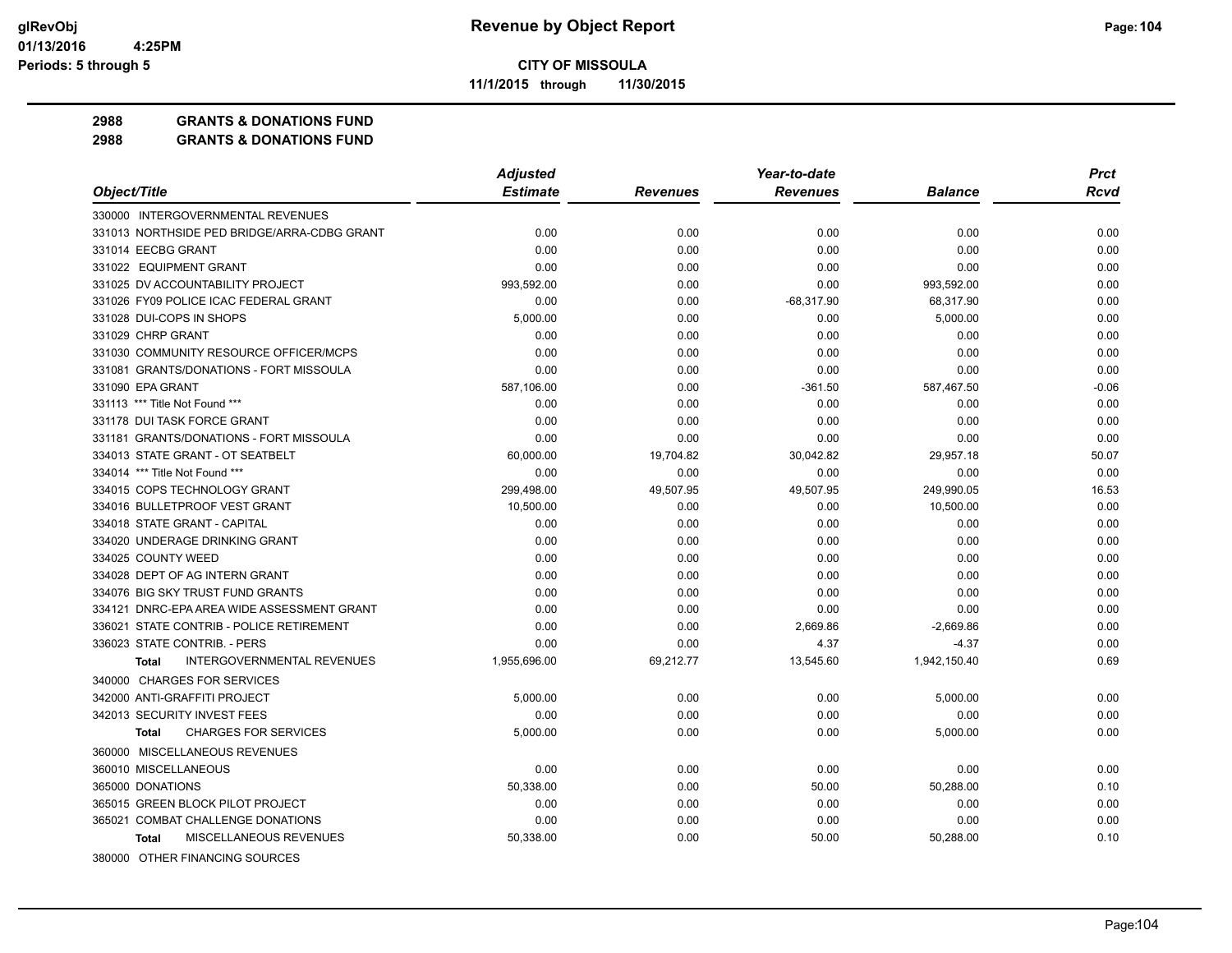**11/1/2015 through 11/30/2015**

## **2988 GRANTS & DONATIONS FUND**

|                                                    | <b>Adjusted</b> |                 | Year-to-date    |                | Prct |
|----------------------------------------------------|-----------------|-----------------|-----------------|----------------|------|
| Object/Title                                       | <b>Estimate</b> | <b>Revenues</b> | <b>Revenues</b> | <b>Balance</b> | Rcvd |
| 381023 DOMESTIC VIOLENCE ACCOUNTABILITY GRANT      | 0.00            | 0.00            | 0.00            | 0.00           | 0.00 |
| 383002 TRANS FR GAS TAX                            | 0.00            | 0.00            | 0.00            | 0.00           | 0.00 |
| 383022 TRANS FR OPEN SPACE BOND                    | 0.00            | 0.00            | 0.00            | 0.00           | 0.00 |
| 383042 TRANSFERS FROM OTHER FUNDS                  | 0.00            | 0.00            | 0.00            | 0.00           | 0.00 |
| OTHER FINANCING SOURCES<br>Total                   | 0.00            | 0.00            | 0.00            | 0.00           | 0.00 |
| <b>GRANTS &amp; DONATIONS FUND</b><br><b>Total</b> | 2,011,034.00    | 69.212.77       | 13.595.60       | 1.997.438.40   | 0.68 |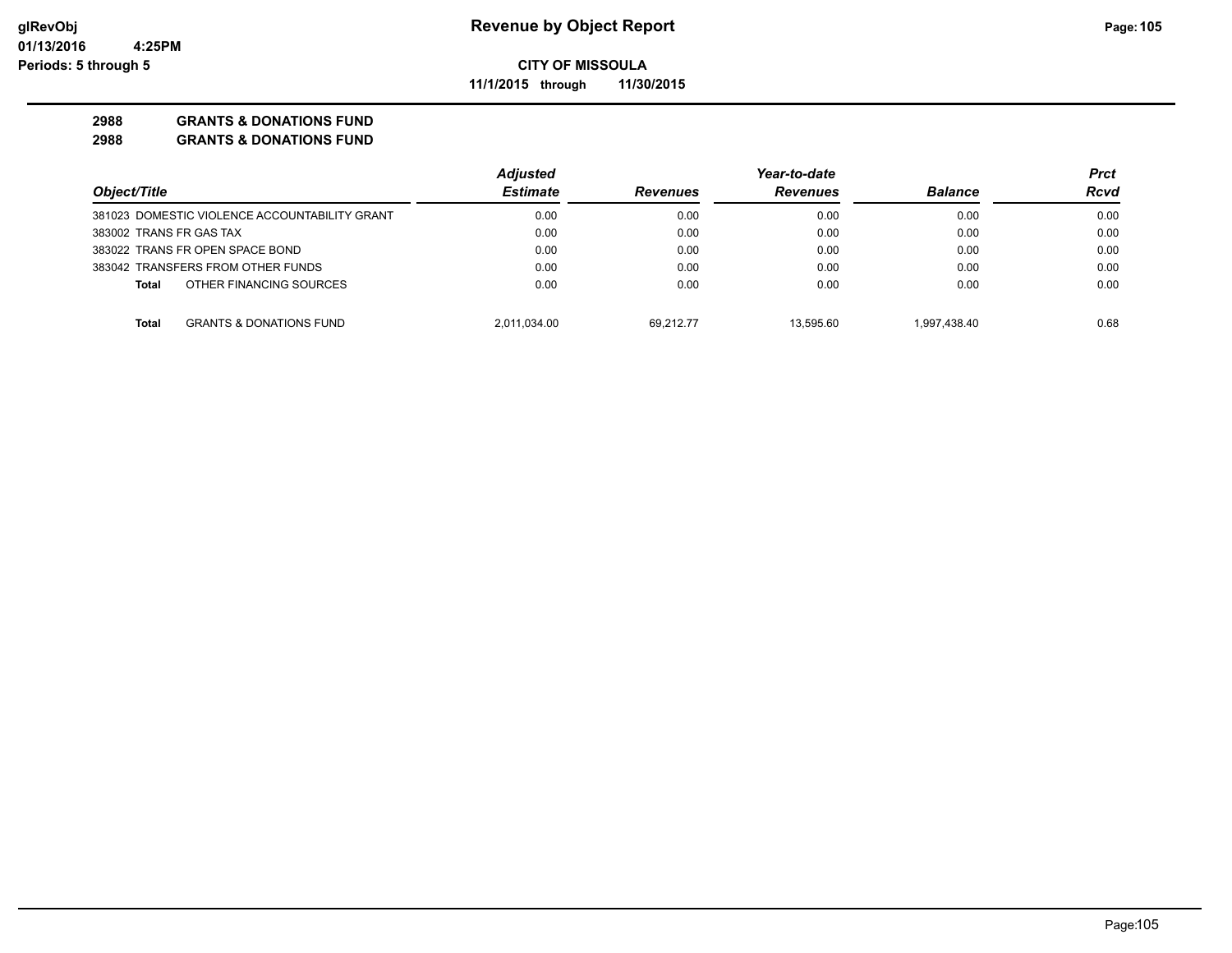**11/1/2015 through 11/30/2015**

|                                                   | <b>Adjusted</b> |                 | Year-to-date    |                | <b>Prct</b> |
|---------------------------------------------------|-----------------|-----------------|-----------------|----------------|-------------|
| Object/Title                                      | <b>Estimate</b> | <b>Revenues</b> | <b>Revenues</b> | <b>Balance</b> | Rcvd        |
| 330000 INTERGOVERNMENTAL REVENUES                 |                 |                 |                 |                |             |
| 331013 NORTHSIDE PED BRIDGE/ARRA-CDBG GRANT       | 0.00            | 0.00            | 0.00            | 0.00           | 0.00        |
| 331014 EECBG GRANT                                | 0.00            | 0.00            | 0.00            | 0.00           | 0.00        |
| 331022 EQUIPMENT GRANT                            | 0.00            | 0.00            | 0.00            | 0.00           | 0.00        |
| 331025 DV ACCOUNTABILITY PROJECT                  | 993,592.00      | 0.00            | 0.00            | 993,592.00     | 0.00        |
| 331026 FY09 POLICE ICAC FEDERAL GRANT             | 0.00            | 0.00            | $-68,317.90$    | 68.317.90      | 0.00        |
| 331028 DUI-COPS IN SHOPS                          | 5,000.00        | 0.00            | 0.00            | 5,000.00       | 0.00        |
| 331029 CHRP GRANT                                 | 0.00            | 0.00            | 0.00            | 0.00           | 0.00        |
| 331030 COMMUNITY RESOURCE OFFICER/MCPS            | 0.00            | 0.00            | 0.00            | 0.00           | 0.00        |
| 331081 GRANTS/DONATIONS - FORT MISSOULA           | 0.00            | 0.00            | 0.00            | 0.00           | 0.00        |
| 331090 EPA GRANT                                  | 587,106.00      | 0.00            | $-361.50$       | 587,467.50     | $-0.06$     |
| 331113 *** Title Not Found ***                    | 0.00            | 0.00            | 0.00            | 0.00           | 0.00        |
| 331178 DUI TASK FORCE GRANT                       | 0.00            | 0.00            | 0.00            | 0.00           | 0.00        |
| 331181 GRANTS/DONATIONS - FORT MISSOULA           | 0.00            | 0.00            | 0.00            | 0.00           | 0.00        |
| 334013 STATE GRANT - OT SEATBELT                  | 60,000.00       | 19,704.82       | 30,042.82       | 29,957.18      | 50.07       |
| 334014 *** Title Not Found ***                    | 0.00            | 0.00            | 0.00            | 0.00           | 0.00        |
| 334015 COPS TECHNOLOGY GRANT                      | 299,498.00      | 49,507.95       | 49,507.95       | 249,990.05     | 16.53       |
| 334016 BULLETPROOF VEST GRANT                     | 10,500.00       | 0.00            | 0.00            | 10,500.00      | 0.00        |
| 334018 STATE GRANT - CAPITAL                      | 0.00            | 0.00            | 0.00            | 0.00           | 0.00        |
| 334020 UNDERAGE DRINKING GRANT                    | 0.00            | 0.00            | 0.00            | 0.00           | 0.00        |
| 334025 COUNTY WEED                                | 0.00            | 0.00            | 0.00            | 0.00           | 0.00        |
| 334028 DEPT OF AG INTERN GRANT                    | 0.00            | 0.00            | 0.00            | 0.00           | 0.00        |
| 334076 BIG SKY TRUST FUND GRANTS                  | 0.00            | 0.00            | 0.00            | 0.00           | 0.00        |
| 334121 DNRC-EPA AREA WIDE ASSESSMENT GRANT        | 0.00            | 0.00            | 0.00            | 0.00           | 0.00        |
| 336021 STATE CONTRIB - POLICE RETIREMENT          | 0.00            | 0.00            | 2,669.86        | $-2,669.86$    | 0.00        |
| 336023 STATE CONTRIB. - PERS                      | 0.00            | 0.00            | 4.37            | $-4.37$        | 0.00        |
| <b>INTERGOVERNMENTAL REVENUES</b><br><b>Total</b> | 1,955,696.00    | 69,212.77       | 13,545.60       | 1,942,150.40   | 0.69        |
| 340000 CHARGES FOR SERVICES                       |                 |                 |                 |                |             |
| 342000 ANTI-GRAFFITI PROJECT                      | 5,000.00        | 0.00            | 0.00            | 5,000.00       | 0.00        |
| 342013 SECURITY INVEST FEES                       | 0.00            | 0.00            | 0.00            | 0.00           | 0.00        |
| <b>CHARGES FOR SERVICES</b><br><b>Total</b>       | 5,000.00        | 0.00            | 0.00            | 5,000.00       | 0.00        |
| 360000 MISCELLANEOUS REVENUES                     |                 |                 |                 |                |             |
| 360010 MISCELLANEOUS                              | 0.00            | 0.00            | 0.00            | 0.00           | 0.00        |
| 365000 DONATIONS                                  | 50,338.00       | 0.00            | 50.00           | 50,288.00      | 0.10        |
| 365015 GREEN BLOCK PILOT PROJECT                  | 0.00            | 0.00            | 0.00            | 0.00           | 0.00        |
| 365021 COMBAT CHALLENGE DONATIONS                 | 0.00            | 0.00            | 0.00            | 0.00           | 0.00        |
| MISCELLANEOUS REVENUES<br><b>Total</b>            | 50,338.00       | 0.00            | 50.00           | 50,288.00      | 0.10        |
| 380000 OTHER FINANCING SOURCES                    |                 |                 |                 |                |             |
| 381023 DOMESTIC VIOLENCE ACCOUNTABILITY GRANT     | 0.00            | 0.00            | 0.00            | 0.00           | 0.00        |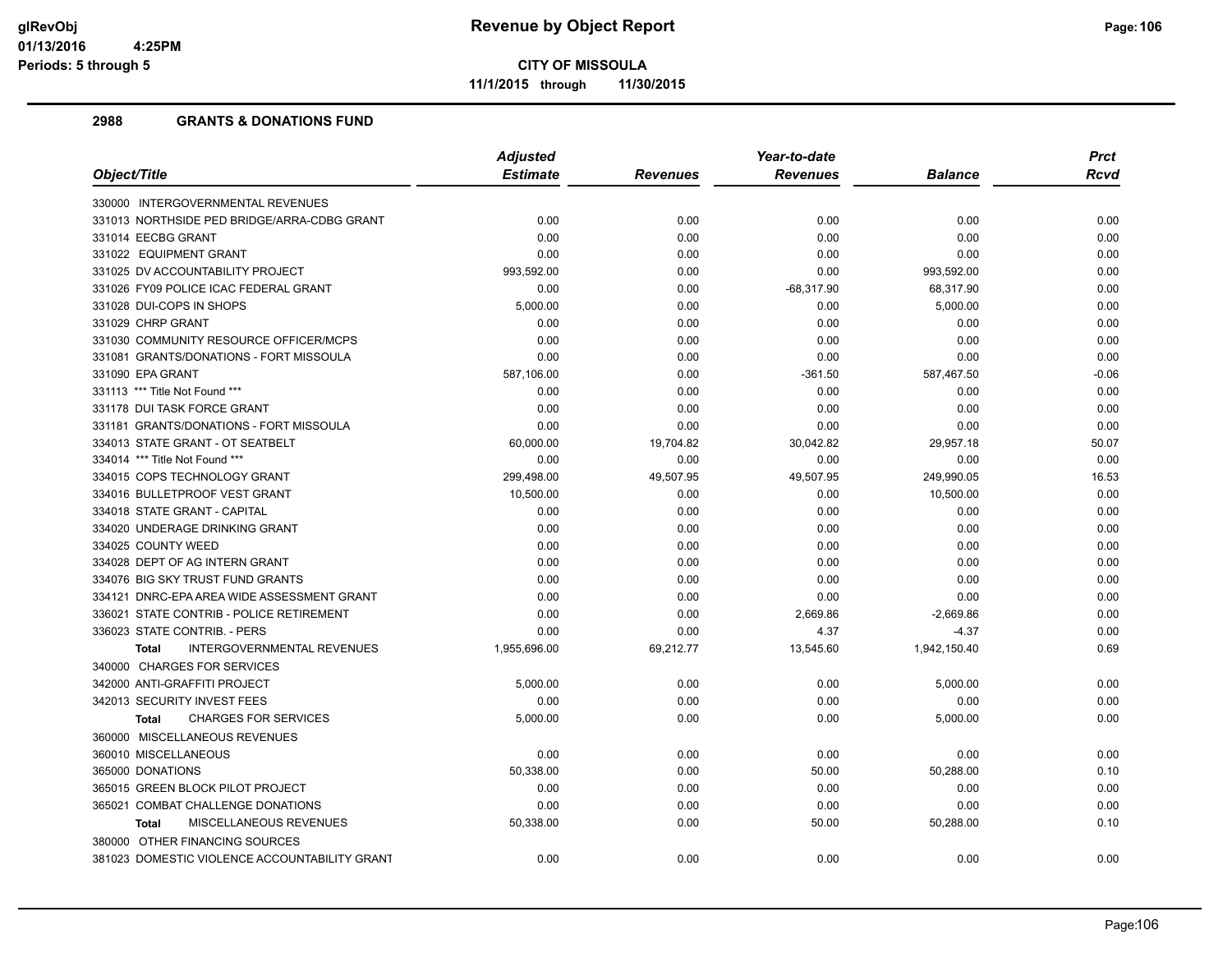**11/1/2015 through 11/30/2015**

| Object/Title                                       | <b>Adjusted</b><br><b>Estimate</b> | <b>Revenues</b> | Year-to-date<br><b>Revenues</b> | <b>Balance</b> | <b>Prct</b><br><b>Rcvd</b> |
|----------------------------------------------------|------------------------------------|-----------------|---------------------------------|----------------|----------------------------|
| 383002 TRANS FR GAS TAX                            | 0.00                               | 0.00            | 0.00                            | 0.00           | 0.00                       |
| 383022 TRANS FR OPEN SPACE BOND                    | 0.00                               | 0.00            | 0.00                            | 0.00           | 0.00                       |
| 383042 TRANSFERS FROM OTHER FUNDS                  | 0.00                               | 0.00            | 0.00                            | 0.00           | 0.00                       |
| OTHER FINANCING SOURCES<br><b>Total</b>            | 0.00                               | 0.00            | 0.00                            | 0.00           | 0.00                       |
| <b>GRANTS &amp; DONATIONS FUND</b><br><b>Total</b> | 2.011.034.00                       | 69.212.77       | 13.595.60                       | 1.997.438.40   | 0.68                       |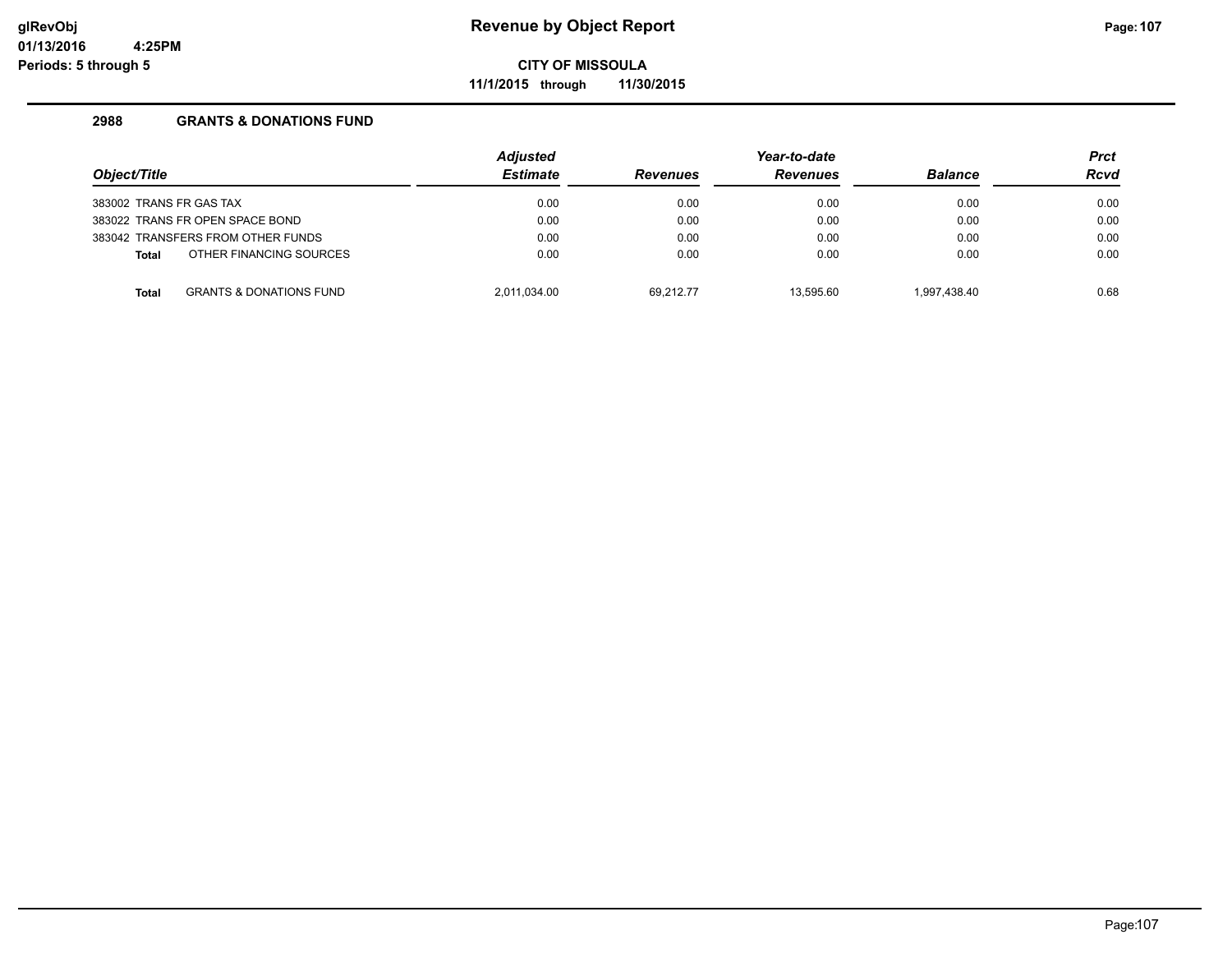**11/1/2015 through 11/30/2015**

**3000 SID REVOLVING FUND**

**3000 SID REVOLVING FUND**

|                                                     | <b>Adjusted</b> |                 | Year-to-date    |                | <b>Prct</b> |
|-----------------------------------------------------|-----------------|-----------------|-----------------|----------------|-------------|
| Object/Title                                        | <b>Estimate</b> | <b>Revenues</b> | <b>Revenues</b> | <b>Balance</b> | <b>Rcvd</b> |
| MISCELLANEOUS REVENUES<br>360000                    |                 |                 |                 |                |             |
| 360000 MISCELLANEOUS REVENUES                       | 0.00            | 0.00            | 0.00            | 0.00           | 0.00        |
| 360010 MISCELLANEOUS                                | 0.00            | 0.00            | 0.00            | 0.00           | 0.00        |
| 362000 OTHER MISCELLANEOUS REVENUE                  | 0.00            | 0.00            | 0.00            | 0.00           | 0.00        |
| <b>MISCELLANEOUS REVENUES</b><br>Total              | 0.00            | 0.00            | 0.00            | 0.00           | 0.00        |
| <b>INVESTMENTS &amp; ROYALTY EARNINGS</b><br>370000 |                 |                 |                 |                |             |
| 371010 INTEREST ON INVESTMENTS                      | 0.00            | 0.00            | 0.00            | 0.00           | 0.00        |
| 371020 GAIN/LOSS IN MARKET VALUE OF INVESTMENTS     | 0.00            | 0.00            | 0.00            | 0.00           | 0.00        |
| <b>INVESTMENTS &amp; ROYALTY EARNINGS</b><br>Total  | 0.00            | 0.00            | 0.00            | 0.00           | 0.00        |
| OTHER FINANCING SOURCES<br>380000                   |                 |                 |                 |                |             |
| 380000 OTHER FINANCING SOURCES                      | 0.00            | 0.00            | 0.00            | 0.00           | 0.00        |
| 381002 SRF LOAN                                     | 0.00            | 0.00            | 0.00            | 0.00           | 0.00        |
| 381009 TRANSFERS IN                                 | 0.00            | 0.00            | 0.00            | 0.00           | 0.00        |
| 381030 SID BONDS PROCEEDS                           | 0.00            | 0.00            | 29,930.00       | $-29,930.00$   | 0.00        |
| 383000 OPERATING TRANSFERS                          | 0.00            | 0.00            | 0.00            | 0.00           | 0.00        |
| 383039 FROM SID TRANSFERS                           | 0.00            | 0.00            | 0.00            | 0.00           | 0.00        |
| OTHER FINANCING SOURCES<br><b>Total</b>             | 0.00            | 0.00            | 29,930.00       | $-29,930.00$   | 0.00        |
| SID REVOLVING FUND<br><b>Total</b>                  | 0.00            | 0.00            | 29,930.00       | $-29,930.00$   | 0.00        |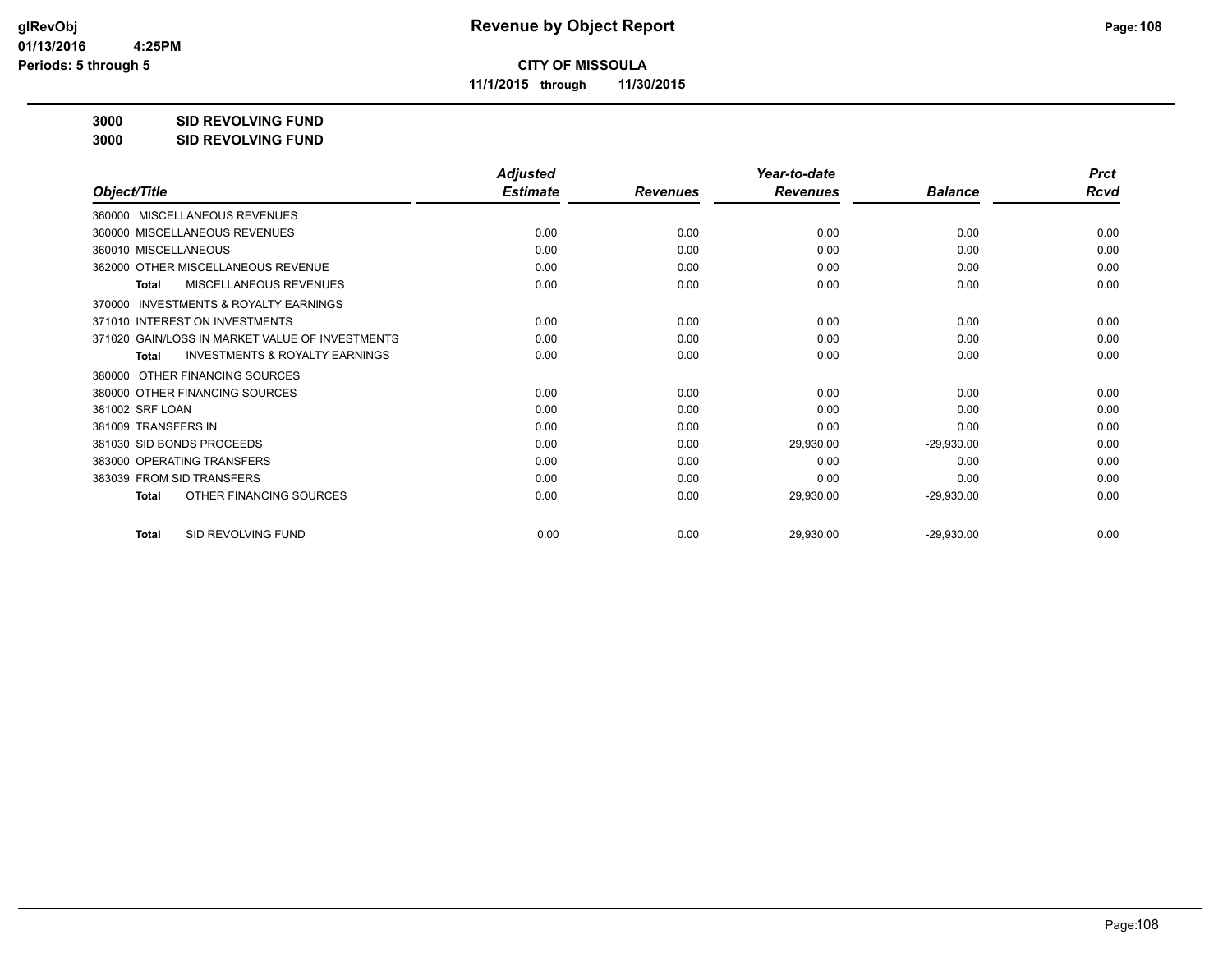**11/1/2015 through 11/30/2015**

### **3000 SID REVOLVING FUND**

|                                                     | <b>Adjusted</b> |                 | Year-to-date    |                | <b>Prct</b> |
|-----------------------------------------------------|-----------------|-----------------|-----------------|----------------|-------------|
| Object/Title                                        | <b>Estimate</b> | <b>Revenues</b> | <b>Revenues</b> | <b>Balance</b> | Rcvd        |
| 360000 MISCELLANEOUS REVENUES                       |                 |                 |                 |                |             |
| 360000 MISCELLANEOUS REVENUES                       | 0.00            | 0.00            | 0.00            | 0.00           | 0.00        |
| 360010 MISCELLANEOUS                                | 0.00            | 0.00            | 0.00            | 0.00           | 0.00        |
| 362000 OTHER MISCELLANEOUS REVENUE                  | 0.00            | 0.00            | 0.00            | 0.00           | 0.00        |
| MISCELLANEOUS REVENUES<br>Total                     | 0.00            | 0.00            | 0.00            | 0.00           | 0.00        |
| <b>INVESTMENTS &amp; ROYALTY EARNINGS</b><br>370000 |                 |                 |                 |                |             |
| 371010 INTEREST ON INVESTMENTS                      | 0.00            | 0.00            | 0.00            | 0.00           | 0.00        |
| 371020 GAIN/LOSS IN MARKET VALUE OF INVESTMENT      | 0.00            | 0.00            | 0.00            | 0.00           | 0.00        |
| <b>INVESTMENTS &amp; ROYALTY EARNINGS</b><br>Total  | 0.00            | 0.00            | 0.00            | 0.00           | 0.00        |
| 380000 OTHER FINANCING SOURCES                      |                 |                 |                 |                |             |
| 380000 OTHER FINANCING SOURCES                      | 0.00            | 0.00            | 0.00            | 0.00           | 0.00        |
| 381002 SRF LOAN                                     | 0.00            | 0.00            | 0.00            | 0.00           | 0.00        |
| 381009 TRANSFERS IN                                 | 0.00            | 0.00            | 0.00            | 0.00           | 0.00        |
| 381030 SID BONDS PROCEEDS                           | 0.00            | 0.00            | 29,930.00       | $-29,930.00$   | 0.00        |
| 383000 OPERATING TRANSFERS                          | 0.00            | 0.00            | 0.00            | 0.00           | 0.00        |
| 383039 FROM SID TRANSFERS                           | 0.00            | 0.00            | 0.00            | 0.00           | 0.00        |
| OTHER FINANCING SOURCES<br><b>Total</b>             | 0.00            | 0.00            | 29,930.00       | $-29,930.00$   | 0.00        |
| SID REVOLVING FUND<br><b>Total</b>                  | 0.00            | 0.00            | 29,930.00       | $-29,930.00$   | 0.00        |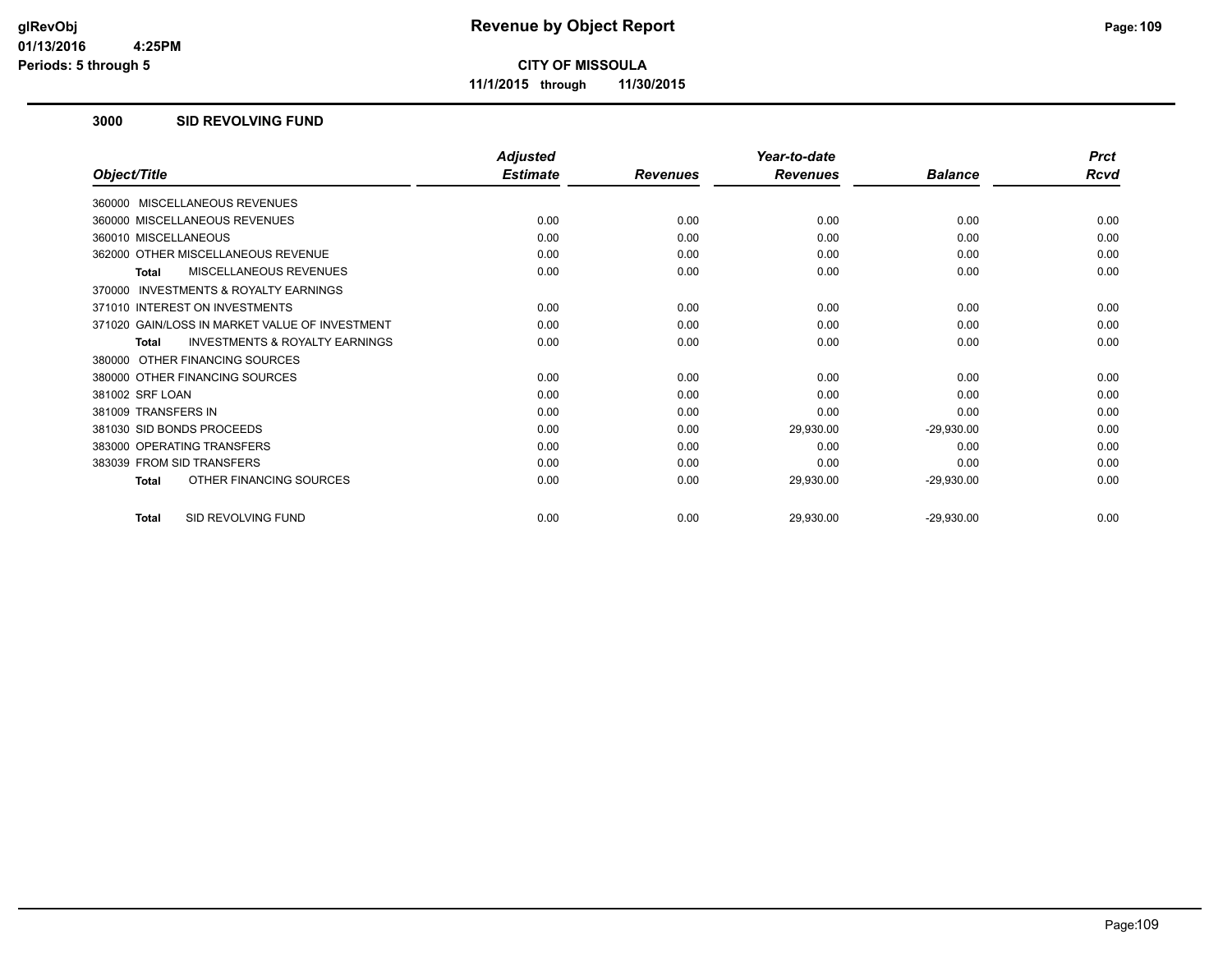**11/1/2015 through 11/30/2015**

## **3065 1998 PUBLIC SAFETY G O BONDS FUND**

**3065 1998 PUBLIC SAFETY G O BONDS FUND**

|                                                     | <b>Adjusted</b> |                 | Year-to-date    |                | <b>Prct</b> |
|-----------------------------------------------------|-----------------|-----------------|-----------------|----------------|-------------|
| Object/Title                                        | <b>Estimate</b> | <b>Revenues</b> | <b>Revenues</b> | <b>Balance</b> | Rcvd        |
| 310000 TAXES/ASSESSMENTS                            |                 |                 |                 |                |             |
| 310000 TAXES/ASSESSMENTS                            | 0.00            | 0.00            | 0.00            | 0.00           | 0.00        |
| 311000 GENERAL PROPERTY TAXES                       | 0.00            | 0.00            | 0.00            | 0.00           | 0.00        |
| 311001 CURRENT TAXES                                | 0.00            | 0.00            | 0.00            | 0.00           | 0.00        |
| 311030 MOTOR VEHICLE TAXES                          | 0.00            | 0.00            | 0.00            | 0.00           | 0.00        |
| 312000 PENALTIES & INTEREST - DELINQUENT TAXES      | 0.00            | 0.00            | 0.00            | 0.00           | 0.00        |
| 312001 PENALTIES & INTEREST                         | 0.00            | 0.00            | 0.00            | 0.00           | 0.00        |
| 314000 PROP TAX - OTHER THAN ASSESSED VAL           | 0.00            | 0.00            | 0.00            | 0.00           | 0.00        |
| 314001 LIGHT VEHICLE TAX                            | 0.00            | 0.00            | 0.00            | 0.00           | 0.00        |
| TAXES/ASSESSMENTS<br>Total                          | 0.00            | 0.00            | 0.00            | 0.00           | 0.00        |
| 330000 INTERGOVERNMENTAL REVENUES                   |                 |                 |                 |                |             |
| 334056 BANK CORP. LIC. TAX - (PREVIOUS YEARS)       | 0.00            | 0.00            | 0.00            | 0.00           | 0.00        |
| 335210 PERSONAL PROPERTY TAX REIMBURSEMENT          | 0.00            | 0.00            | 0.00            | 0.00           | 0.00        |
| 335230 HB 124 REVENUE                               | 0.00            | 0.00            | 0.00            | 0.00           | 0.00        |
| 335250 STATE REIMB - SB #184                        | 0.00            | 0.00            | 0.00            | 0.00           | 0.00        |
| <b>INTERGOVERNMENTAL REVENUES</b><br><b>Total</b>   | 0.00            | 0.00            | 0.00            | 0.00           | 0.00        |
| 360000 MISCELLANEOUS REVENUES                       |                 |                 |                 |                |             |
| 360010 MISCELLANEOUS                                | 0.00            | 0.00            | 0.00            | 0.00           | 0.00        |
| MISCELLANEOUS REVENUES<br>Total                     | 0.00            | 0.00            | 0.00            | 0.00           | 0.00        |
| <b>INVESTMENTS &amp; ROYALTY EARNINGS</b><br>370000 |                 |                 |                 |                |             |
| 371010 INTEREST ON INVESTMENTS                      | 0.00            | 0.00            | 0.00            | 0.00           | 0.00        |
| 371020 GAIN/LOSS IN MARKET VALUE OF INVESTMENTS     | 0.00            | 0.00            | 0.00            | 0.00           | 0.00        |
| <b>INVESTMENTS &amp; ROYALTY EARNINGS</b><br>Total  | 0.00            | 0.00            | 0.00            | 0.00           | 0.00        |
| 380000 OTHER FINANCING SOURCES                      |                 |                 |                 |                |             |
| 381010 BOND PROCEEDS                                | 0.00            | 0.00            | 0.00            | 0.00           | 0.00        |
| 383042 TRANSFERS FROM OTHER FUNDS                   | 0.00            | 0.00            | 0.00            | 0.00           | 0.00        |
| OTHER FINANCING SOURCES<br><b>Total</b>             | 0.00            | 0.00            | 0.00            | 0.00           | 0.00        |
| 1998 PUBLIC SAFETY G O BONDS FUND<br>Total          | 0.00            | 0.00            | 0.00            | 0.00           | 0.00        |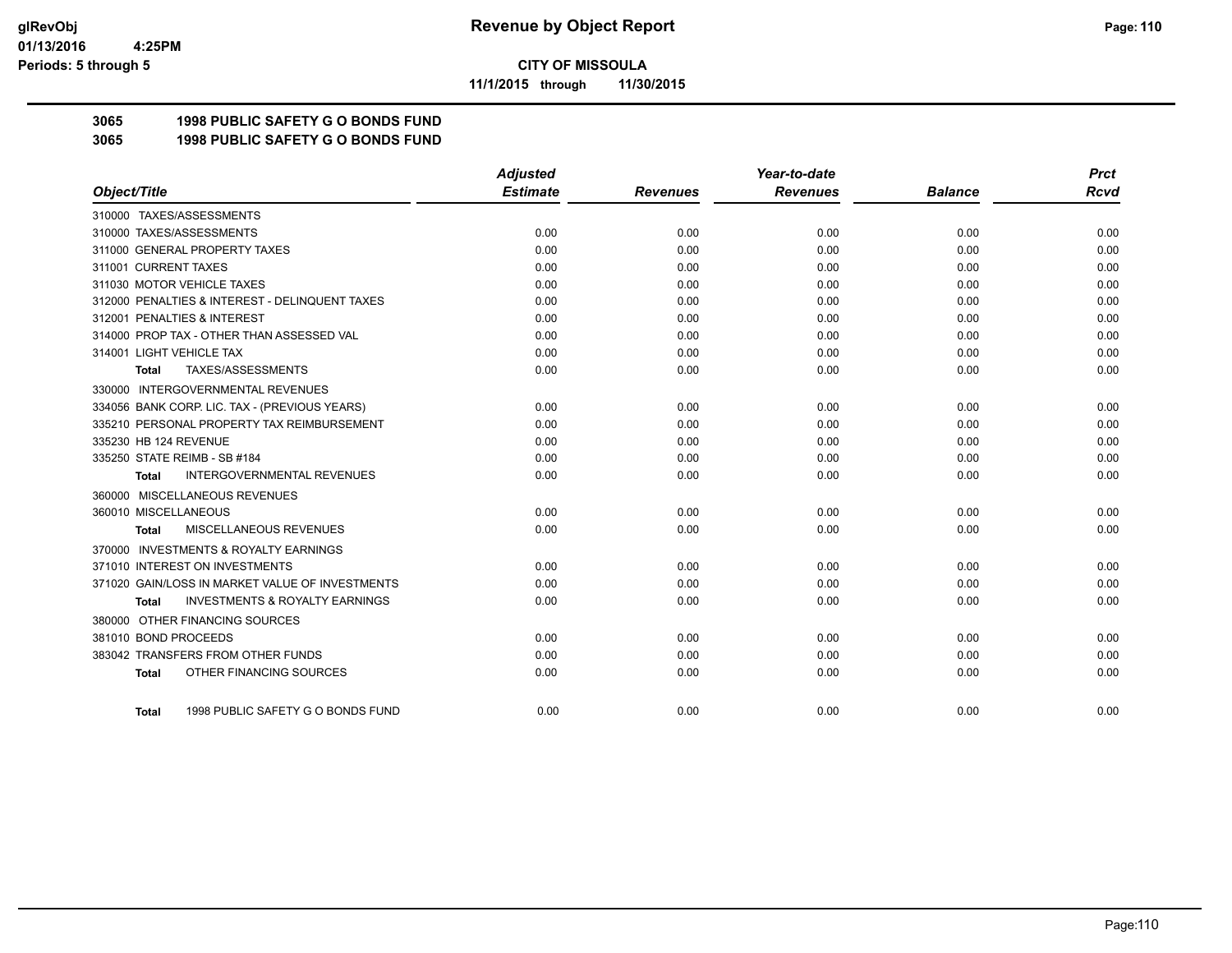**11/1/2015 through 11/30/2015**

### **3065 1998 PUBLIC SAFETY G O BONDS FUND**

|                                                           | <b>Adjusted</b> |                 | Year-to-date    |                | <b>Prct</b> |
|-----------------------------------------------------------|-----------------|-----------------|-----------------|----------------|-------------|
| Object/Title                                              | <b>Estimate</b> | <b>Revenues</b> | <b>Revenues</b> | <b>Balance</b> | Rcvd        |
| 310000 TAXES/ASSESSMENTS                                  |                 |                 |                 |                |             |
| 310000 TAXES/ASSESSMENTS                                  | 0.00            | 0.00            | 0.00            | 0.00           | 0.00        |
| 311000 GENERAL PROPERTY TAXES                             | 0.00            | 0.00            | 0.00            | 0.00           | 0.00        |
| 311001 CURRENT TAXES                                      | 0.00            | 0.00            | 0.00            | 0.00           | 0.00        |
| 311030 MOTOR VEHICLE TAXES                                | 0.00            | 0.00            | 0.00            | 0.00           | 0.00        |
| 312000 PENALTIES & INTEREST - DELINQUENT TAXES            | 0.00            | 0.00            | 0.00            | 0.00           | 0.00        |
| 312001 PENALTIES & INTEREST                               | 0.00            | 0.00            | 0.00            | 0.00           | 0.00        |
| 314000 PROP TAX - OTHER THAN ASSESSED VAL                 | 0.00            | 0.00            | 0.00            | 0.00           | 0.00        |
| 314001 LIGHT VEHICLE TAX                                  | 0.00            | 0.00            | 0.00            | 0.00           | 0.00        |
| TAXES/ASSESSMENTS<br><b>Total</b>                         | 0.00            | 0.00            | 0.00            | 0.00           | 0.00        |
| 330000 INTERGOVERNMENTAL REVENUES                         |                 |                 |                 |                |             |
| 334056 BANK CORP. LIC. TAX - (PREVIOUS YEARS)             | 0.00            | 0.00            | 0.00            | 0.00           | 0.00        |
| 335210 PERSONAL PROPERTY TAX REIMBURSEMENT                | 0.00            | 0.00            | 0.00            | 0.00           | 0.00        |
| 335230 HB 124 REVENUE                                     | 0.00            | 0.00            | 0.00            | 0.00           | 0.00        |
| 335250 STATE REIMB - SB #184                              | 0.00            | 0.00            | 0.00            | 0.00           | 0.00        |
| <b>INTERGOVERNMENTAL REVENUES</b><br><b>Total</b>         | 0.00            | 0.00            | 0.00            | 0.00           | 0.00        |
| 360000 MISCELLANEOUS REVENUES                             |                 |                 |                 |                |             |
| 360010 MISCELLANEOUS                                      | 0.00            | 0.00            | 0.00            | 0.00           | 0.00        |
| MISCELLANEOUS REVENUES<br><b>Total</b>                    | 0.00            | 0.00            | 0.00            | 0.00           | 0.00        |
| 370000 INVESTMENTS & ROYALTY EARNINGS                     |                 |                 |                 |                |             |
| 371010 INTEREST ON INVESTMENTS                            | 0.00            | 0.00            | 0.00            | 0.00           | 0.00        |
| 371020 GAIN/LOSS IN MARKET VALUE OF INVESTMENT            | 0.00            | 0.00            | 0.00            | 0.00           | 0.00        |
| <b>INVESTMENTS &amp; ROYALTY EARNINGS</b><br><b>Total</b> | 0.00            | 0.00            | 0.00            | 0.00           | 0.00        |
| 380000 OTHER FINANCING SOURCES                            |                 |                 |                 |                |             |
| 381010 BOND PROCEEDS                                      | 0.00            | 0.00            | 0.00            | 0.00           | 0.00        |
| 383042 TRANSFERS FROM OTHER FUNDS                         | 0.00            | 0.00            | 0.00            | 0.00           | 0.00        |
| OTHER FINANCING SOURCES<br><b>Total</b>                   | 0.00            | 0.00            | 0.00            | 0.00           | 0.00        |
|                                                           |                 |                 |                 |                |             |
| 1998 PUBLIC SAFETY G O BONDS FUND<br>Total                | 0.00            | 0.00            | 0.00            | 0.00           | 0.00        |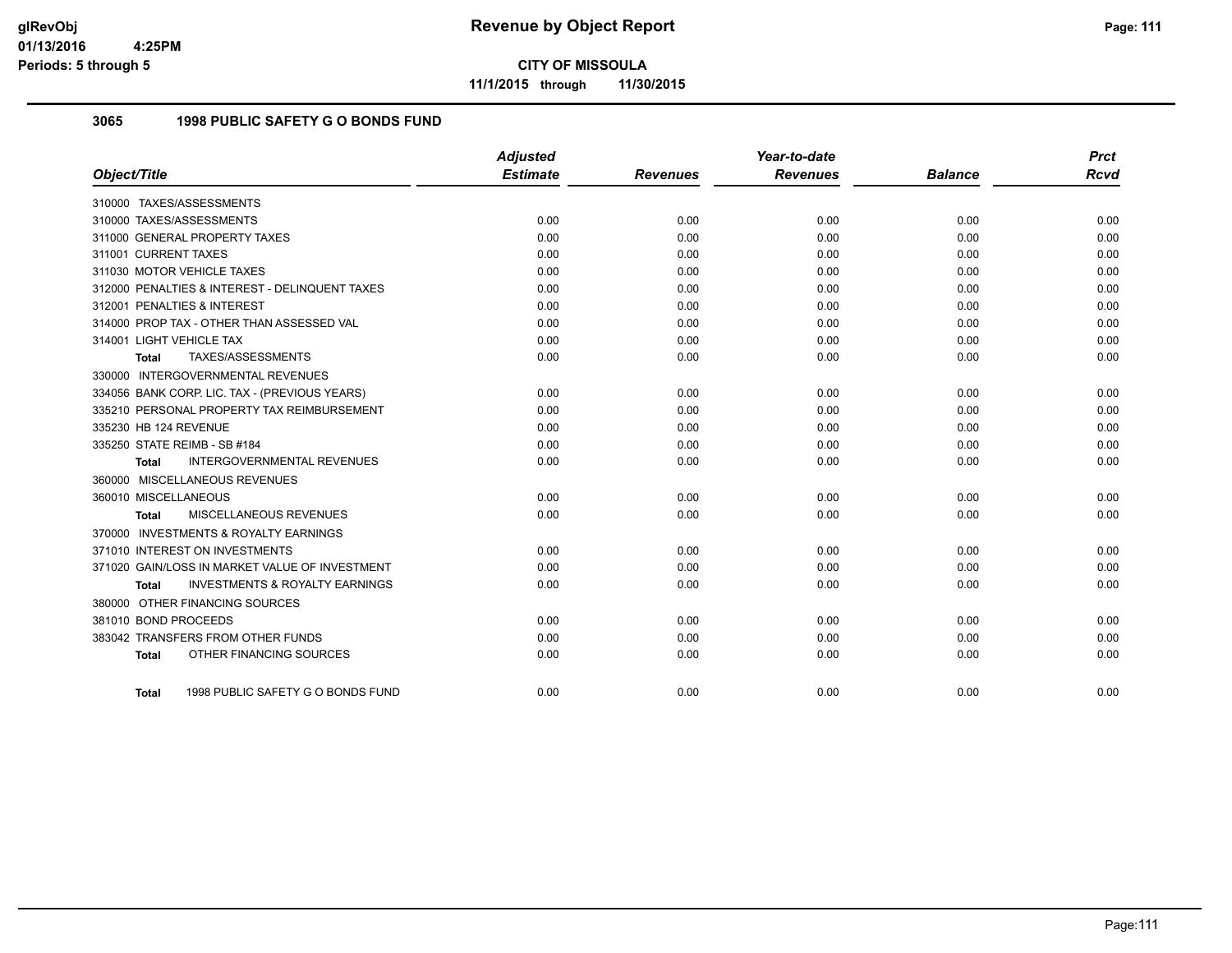**11/1/2015 through 11/30/2015**

**3070 1996 OPEN SPACE GO BONDS**

**3070 1996 OPEN SPACE GO BONDS**

|                                                           | <b>Adjusted</b> |                 | Year-to-date    |                | <b>Prct</b> |
|-----------------------------------------------------------|-----------------|-----------------|-----------------|----------------|-------------|
| Object/Title                                              | <b>Estimate</b> | <b>Revenues</b> | <b>Revenues</b> | <b>Balance</b> | <b>Rcvd</b> |
| 310000 TAXES/ASSESSMENTS                                  |                 |                 |                 |                |             |
| 310000 TAXES/ASSESSMENTS                                  | 0.00            | 0.00            | 0.00            | 0.00           | 0.00        |
| 311000 GENERAL PROPERTY TAXES                             | 0.00            | 0.00            | 0.00            | 0.00           | 0.00        |
| 311030 MOTOR VEHICLE TAXES                                | 0.00            | 0.00            | 0.00            | 0.00           | 0.00        |
| 312000 PENALTIES & INTEREST - DELINQUENT TAXES            | 0.00            | 0.00            | 0.00            | 0.00           | 0.00        |
| 312001 PENALTIES & INTEREST                               | 0.00            | 0.00            | 0.00            | 0.00           | 0.00        |
| 314000 PROP TAX - OTHER THAN ASSESSED VAL                 | 0.00            | 0.00            | 0.00            | 0.00           | 0.00        |
| 314001 LIGHT VEHICLE TAX                                  | 0.00            | 0.00            | 0.00            | 0.00           | 0.00        |
| TAXES/ASSESSMENTS<br><b>Total</b>                         | 0.00            | 0.00            | 0.00            | 0.00           | 0.00        |
| 330000 INTERGOVERNMENTAL REVENUES                         |                 |                 |                 |                |             |
| 334056 BANK CORP. LIC. TAX - (PREVIOUS YEARS)             | 0.00            | 0.00            | 0.00            | 0.00           | 0.00        |
| 335210 PERSONAL PROPERTY TAX REIMBURSEMENT                | 0.00            | 0.00            | 0.00            | 0.00           | 0.00        |
| 335230 HB 124 REVENUE                                     | 0.00            | 0.00            | 0.00            | 0.00           | 0.00        |
| 335250 STATE REIMB - SB #184                              | 0.00            | 0.00            | 0.00            | 0.00           | 0.00        |
| <b>INTERGOVERNMENTAL REVENUES</b><br><b>Total</b>         | 0.00            | 0.00            | 0.00            | 0.00           | 0.00        |
| <b>INVESTMENTS &amp; ROYALTY EARNINGS</b><br>370000       |                 |                 |                 |                |             |
| 371010 INTEREST ON INVESTMENTS                            | 0.00            | 0.00            | 0.00            | 0.00           | 0.00        |
| 371020 GAIN/LOSS IN MARKET VALUE OF INVESTMENTS           | 0.00            | 0.00            | 0.00            | 0.00           | 0.00        |
| <b>INVESTMENTS &amp; ROYALTY EARNINGS</b><br><b>Total</b> | 0.00            | 0.00            | 0.00            | 0.00           | 0.00        |
| OTHER FINANCING SOURCES<br>380000                         |                 |                 |                 |                |             |
| 381010 BOND PROCEEDS                                      | 0.00            | 0.00            | 0.00            | 0.00           | 0.00        |
| OTHER FINANCING SOURCES<br><b>Total</b>                   | 0.00            | 0.00            | 0.00            | 0.00           | 0.00        |
| 1996 OPEN SPACE GO BONDS<br><b>Total</b>                  | 0.00            | 0.00            | 0.00            | 0.00           | 0.00        |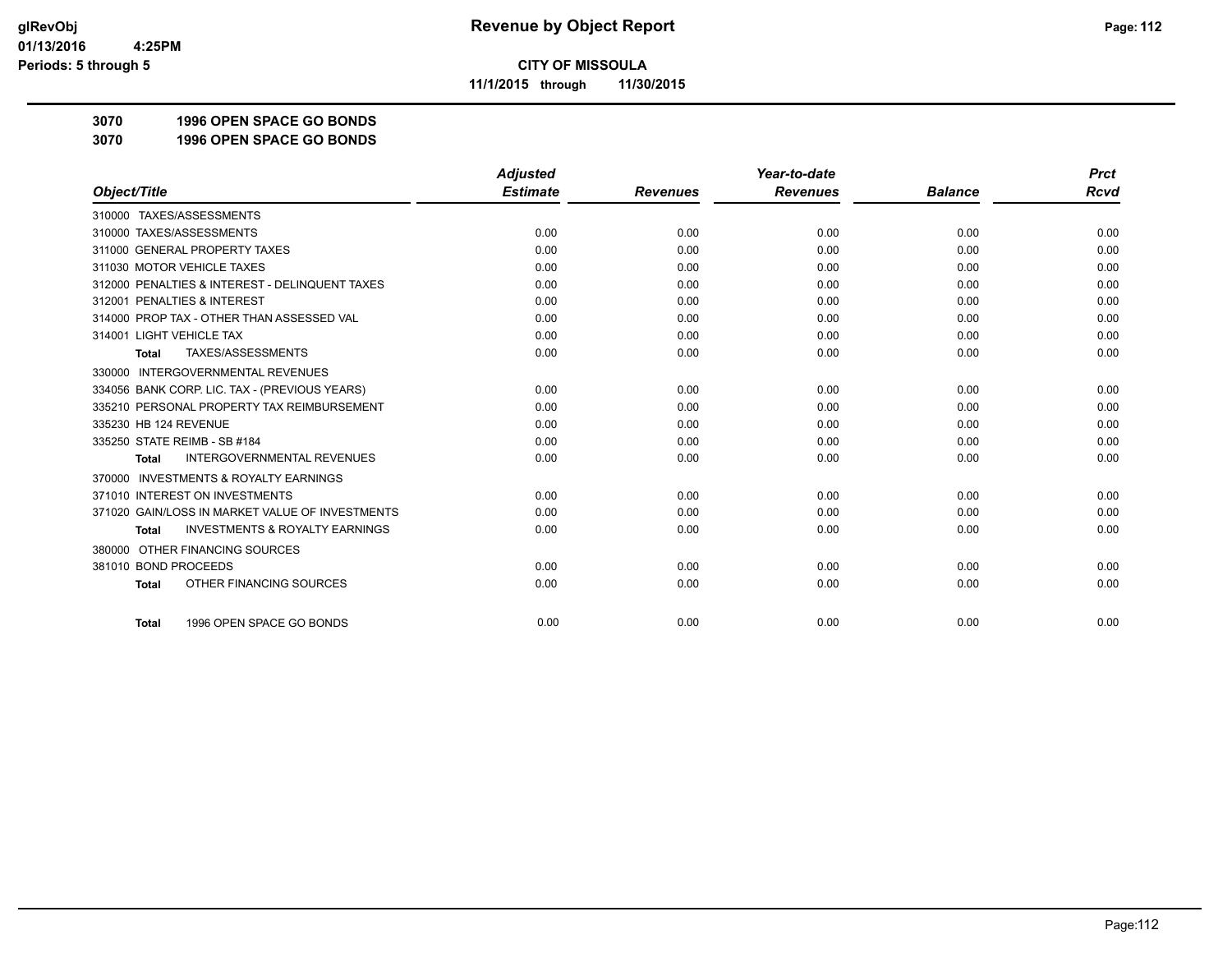**11/1/2015 through 11/30/2015**

### **3070 1996 OPEN SPACE GO BONDS**

|                                                           | <b>Adjusted</b> |                 | Year-to-date    |                | <b>Prct</b> |
|-----------------------------------------------------------|-----------------|-----------------|-----------------|----------------|-------------|
| Object/Title                                              | <b>Estimate</b> | <b>Revenues</b> | <b>Revenues</b> | <b>Balance</b> | <b>Rcvd</b> |
| 310000 TAXES/ASSESSMENTS                                  |                 |                 |                 |                |             |
| 310000 TAXES/ASSESSMENTS                                  | 0.00            | 0.00            | 0.00            | 0.00           | 0.00        |
| 311000 GENERAL PROPERTY TAXES                             | 0.00            | 0.00            | 0.00            | 0.00           | 0.00        |
| 311030 MOTOR VEHICLE TAXES                                | 0.00            | 0.00            | 0.00            | 0.00           | 0.00        |
| 312000 PENALTIES & INTEREST - DELINQUENT TAXES            | 0.00            | 0.00            | 0.00            | 0.00           | 0.00        |
| 312001 PENALTIES & INTEREST                               | 0.00            | 0.00            | 0.00            | 0.00           | 0.00        |
| 314000 PROP TAX - OTHER THAN ASSESSED VAL                 | 0.00            | 0.00            | 0.00            | 0.00           | 0.00        |
| 314001 LIGHT VEHICLE TAX                                  | 0.00            | 0.00            | 0.00            | 0.00           | 0.00        |
| TAXES/ASSESSMENTS<br>Total                                | 0.00            | 0.00            | 0.00            | 0.00           | 0.00        |
| 330000 INTERGOVERNMENTAL REVENUES                         |                 |                 |                 |                |             |
| 334056 BANK CORP. LIC. TAX - (PREVIOUS YEARS)             | 0.00            | 0.00            | 0.00            | 0.00           | 0.00        |
| 335210 PERSONAL PROPERTY TAX REIMBURSEMENT                | 0.00            | 0.00            | 0.00            | 0.00           | 0.00        |
| 335230 HB 124 REVENUE                                     | 0.00            | 0.00            | 0.00            | 0.00           | 0.00        |
| 335250 STATE REIMB - SB #184                              | 0.00            | 0.00            | 0.00            | 0.00           | 0.00        |
| <b>INTERGOVERNMENTAL REVENUES</b><br><b>Total</b>         | 0.00            | 0.00            | 0.00            | 0.00           | 0.00        |
| 370000 INVESTMENTS & ROYALTY EARNINGS                     |                 |                 |                 |                |             |
| 371010 INTEREST ON INVESTMENTS                            | 0.00            | 0.00            | 0.00            | 0.00           | 0.00        |
| 371020 GAIN/LOSS IN MARKET VALUE OF INVESTMENT            | 0.00            | 0.00            | 0.00            | 0.00           | 0.00        |
| <b>INVESTMENTS &amp; ROYALTY EARNINGS</b><br><b>Total</b> | 0.00            | 0.00            | 0.00            | 0.00           | 0.00        |
| 380000 OTHER FINANCING SOURCES                            |                 |                 |                 |                |             |
| 381010 BOND PROCEEDS                                      | 0.00            | 0.00            | 0.00            | 0.00           | 0.00        |
| OTHER FINANCING SOURCES<br><b>Total</b>                   | 0.00            | 0.00            | 0.00            | 0.00           | 0.00        |
|                                                           |                 |                 |                 |                |             |
| 1996 OPEN SPACE GO BONDS<br><b>Total</b>                  | 0.00            | 0.00            | 0.00            | 0.00           | 0.00        |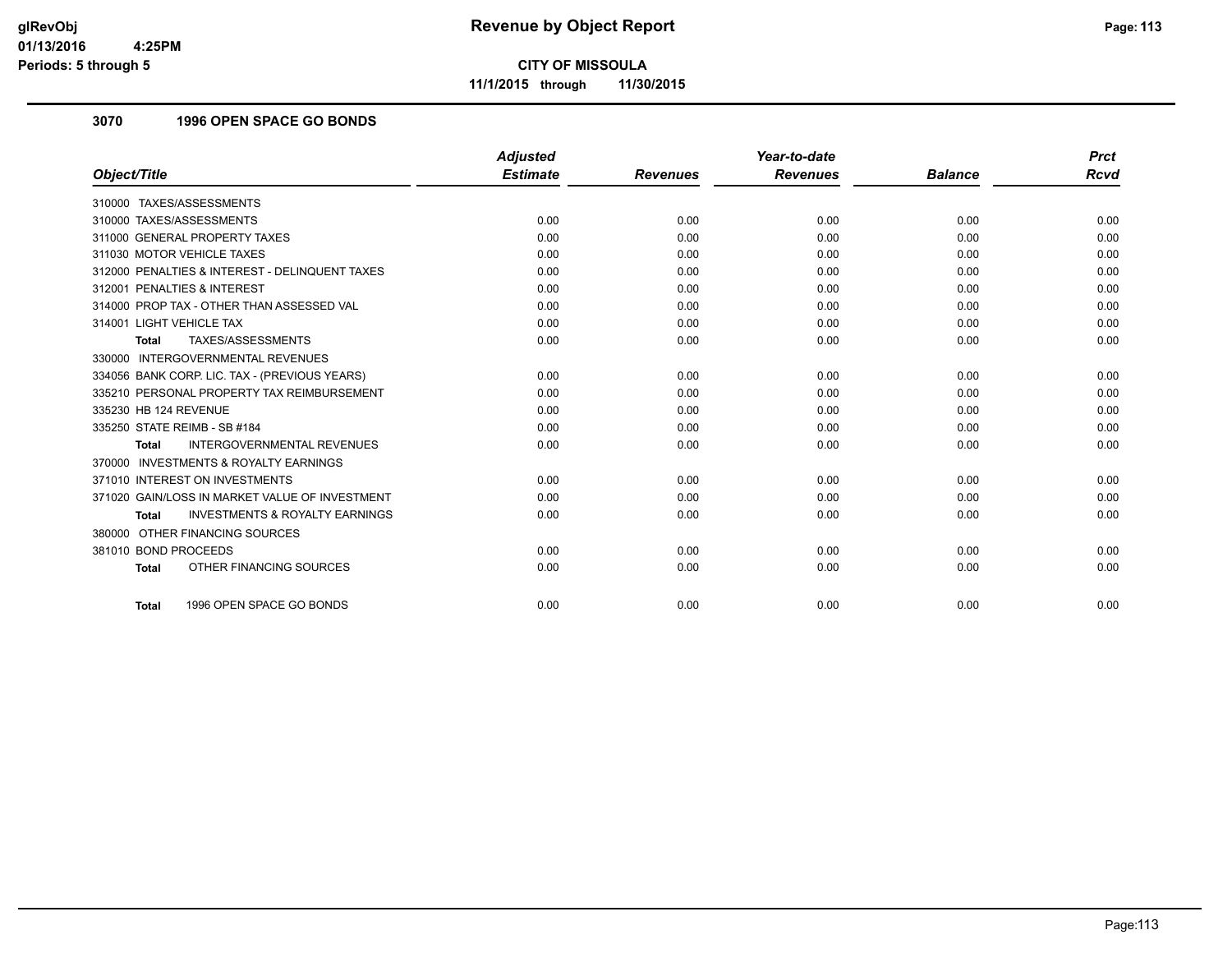**11/1/2015 through 11/30/2015**

### **3075 1997 OPEN SPACE G O BOND FUND**

**3075 1997 OPEN SPACE G O BOND FUND**

|                                                           | <b>Adjusted</b> |                 | Year-to-date    |                | <b>Prct</b> |
|-----------------------------------------------------------|-----------------|-----------------|-----------------|----------------|-------------|
| Object/Title                                              | <b>Estimate</b> | <b>Revenues</b> | <b>Revenues</b> | <b>Balance</b> | <b>Rcvd</b> |
| 310000 TAXES/ASSESSMENTS                                  |                 |                 |                 |                |             |
| 310000 TAXES/ASSESSMENTS                                  | 0.00            | 0.00            | 0.00            | 0.00           | 0.00        |
| 311000 GENERAL PROPERTY TAXES                             | 0.00            | 0.00            | 0.00            | 0.00           | 0.00        |
| 311030 MOTOR VEHICLE TAXES                                | 0.00            | 0.00            | 0.00            | 0.00           | 0.00        |
| 312000 PENALTIES & INTEREST - DELINQUENT TAXES            | 0.00            | 0.00            | 0.00            | 0.00           | 0.00        |
| 312001 PENALTIES & INTEREST                               | 0.00            | 0.00            | 0.00            | 0.00           | 0.00        |
| 314000 PROP TAX - OTHER THAN ASSESSED VAL                 | 0.00            | 0.00            | 0.00            | 0.00           | 0.00        |
| 314001 LIGHT VEHICLE TAX                                  | 0.00            | 0.00            | 0.00            | 0.00           | 0.00        |
| TAXES/ASSESSMENTS<br>Total                                | 0.00            | 0.00            | 0.00            | 0.00           | 0.00        |
| 330000 INTERGOVERNMENTAL REVENUES                         |                 |                 |                 |                |             |
| 334056 BANK CORP. LIC. TAX - (PREVIOUS YEARS)             | 0.00            | 0.00            | 0.00            | 0.00           | 0.00        |
| 335210 PERSONAL PROPERTY TAX REIMBURSEMENT                | 0.00            | 0.00            | 0.00            | 0.00           | 0.00        |
| 335230 HB 124 REVENUE                                     | 0.00            | 0.00            | 0.00            | 0.00           | 0.00        |
| 335250 STATE REIMB - SB #184                              | 0.00            | 0.00            | 0.00            | 0.00           | 0.00        |
| <b>INTERGOVERNMENTAL REVENUES</b><br>Total                | 0.00            | 0.00            | 0.00            | 0.00           | 0.00        |
| 360000 MISCELLANEOUS REVENUES                             |                 |                 |                 |                |             |
| 360010 MISCELLANEOUS                                      | 0.00            | 0.00            | 0.00            | 0.00           | 0.00        |
| MISCELLANEOUS REVENUES<br>Total                           | 0.00            | 0.00            | 0.00            | 0.00           | 0.00        |
| 370000 INVESTMENTS & ROYALTY EARNINGS                     |                 |                 |                 |                |             |
| 371010 INTEREST ON INVESTMENTS                            | 0.00            | 0.00            | 0.00            | 0.00           | 0.00        |
| 371020 GAIN/LOSS IN MARKET VALUE OF INVESTMENTS           | 0.00            | 0.00            | 0.00            | 0.00           | 0.00        |
| <b>INVESTMENTS &amp; ROYALTY EARNINGS</b><br><b>Total</b> | 0.00            | 0.00            | 0.00            | 0.00           | 0.00        |
| 380000 OTHER FINANCING SOURCES                            |                 |                 |                 |                |             |
| 380000 OTHER FINANCING SOURCES                            | 0.00            | 0.00            | 0.00            | 0.00           | 0.00        |
| 381010 BOND PROCEEDS                                      | 0.00            | 0.00            | 0.00            | 0.00           | 0.00        |
| OTHER FINANCING SOURCES<br>Total                          | 0.00            | 0.00            | 0.00            | 0.00           | 0.00        |
|                                                           |                 |                 |                 |                |             |
| 1997 OPEN SPACE G O BOND FUND<br><b>Total</b>             | 0.00            | 0.00            | 0.00            | 0.00           | 0.00        |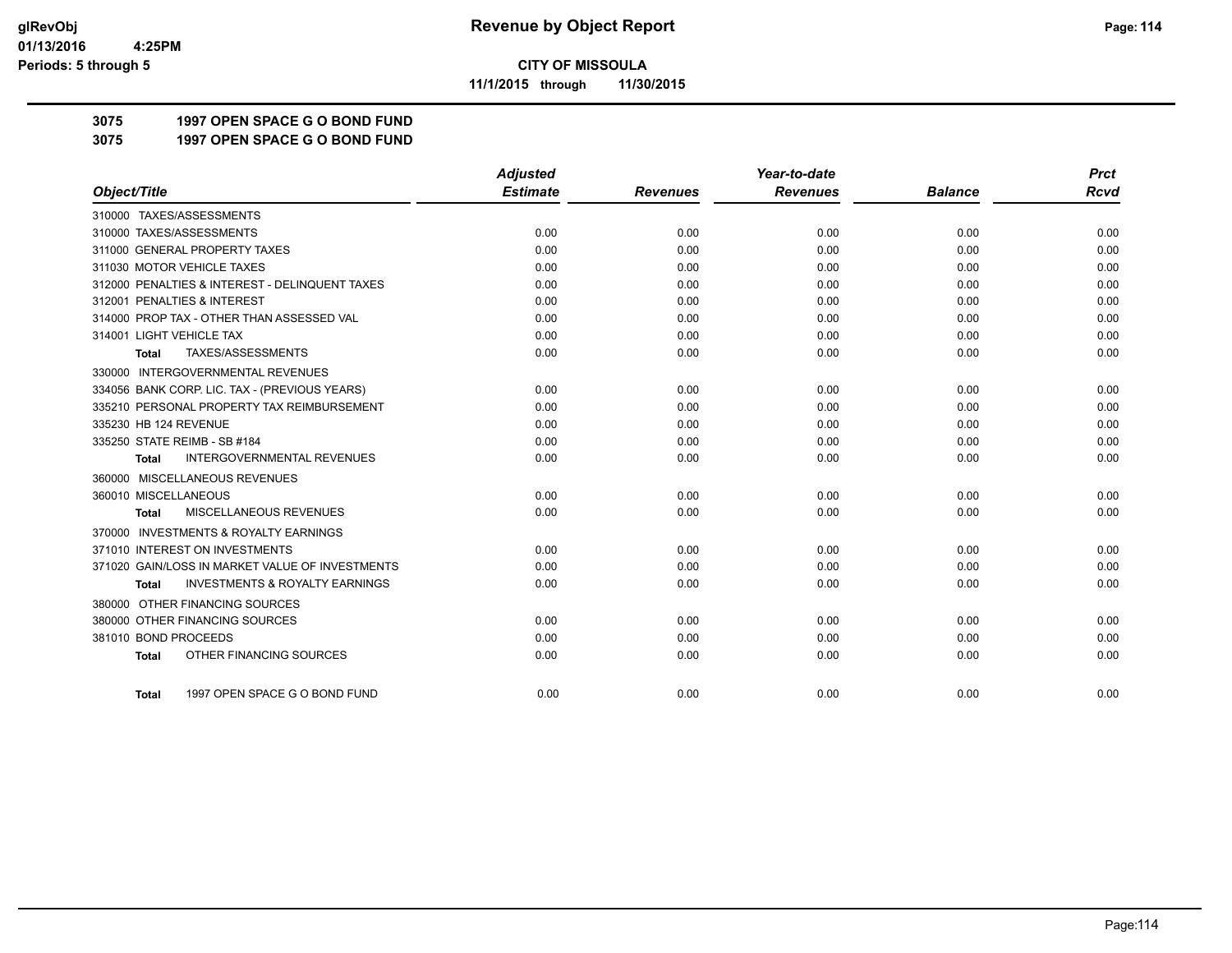**11/1/2015 through 11/30/2015**

### **3075 1997 OPEN SPACE G O BOND FUND**

|                                                           | <b>Adjusted</b> |                 | Year-to-date    |                | <b>Prct</b> |
|-----------------------------------------------------------|-----------------|-----------------|-----------------|----------------|-------------|
| Object/Title                                              | <b>Estimate</b> | <b>Revenues</b> | <b>Revenues</b> | <b>Balance</b> | <b>Rcvd</b> |
| 310000 TAXES/ASSESSMENTS                                  |                 |                 |                 |                |             |
| 310000 TAXES/ASSESSMENTS                                  | 0.00            | 0.00            | 0.00            | 0.00           | 0.00        |
| 311000 GENERAL PROPERTY TAXES                             | 0.00            | 0.00            | 0.00            | 0.00           | 0.00        |
| 311030 MOTOR VEHICLE TAXES                                | 0.00            | 0.00            | 0.00            | 0.00           | 0.00        |
| 312000 PENALTIES & INTEREST - DELINQUENT TAXES            | 0.00            | 0.00            | 0.00            | 0.00           | 0.00        |
| 312001 PENALTIES & INTEREST                               | 0.00            | 0.00            | 0.00            | 0.00           | 0.00        |
| 314000 PROP TAX - OTHER THAN ASSESSED VAL                 | 0.00            | 0.00            | 0.00            | 0.00           | 0.00        |
| 314001 LIGHT VEHICLE TAX                                  | 0.00            | 0.00            | 0.00            | 0.00           | 0.00        |
| TAXES/ASSESSMENTS<br><b>Total</b>                         | 0.00            | 0.00            | 0.00            | 0.00           | 0.00        |
| 330000 INTERGOVERNMENTAL REVENUES                         |                 |                 |                 |                |             |
| 334056 BANK CORP. LIC. TAX - (PREVIOUS YEARS)             | 0.00            | 0.00            | 0.00            | 0.00           | 0.00        |
| 335210 PERSONAL PROPERTY TAX REIMBURSEMENT                | 0.00            | 0.00            | 0.00            | 0.00           | 0.00        |
| 335230 HB 124 REVENUE                                     | 0.00            | 0.00            | 0.00            | 0.00           | 0.00        |
| 335250 STATE REIMB - SB #184                              | 0.00            | 0.00            | 0.00            | 0.00           | 0.00        |
| INTERGOVERNMENTAL REVENUES<br><b>Total</b>                | 0.00            | 0.00            | 0.00            | 0.00           | 0.00        |
| 360000 MISCELLANEOUS REVENUES                             |                 |                 |                 |                |             |
| 360010 MISCELLANEOUS                                      | 0.00            | 0.00            | 0.00            | 0.00           | 0.00        |
| MISCELLANEOUS REVENUES<br>Total                           | 0.00            | 0.00            | 0.00            | 0.00           | 0.00        |
| 370000 INVESTMENTS & ROYALTY EARNINGS                     |                 |                 |                 |                |             |
| 371010 INTEREST ON INVESTMENTS                            | 0.00            | 0.00            | 0.00            | 0.00           | 0.00        |
| 371020 GAIN/LOSS IN MARKET VALUE OF INVESTMENT            | 0.00            | 0.00            | 0.00            | 0.00           | 0.00        |
| <b>INVESTMENTS &amp; ROYALTY EARNINGS</b><br><b>Total</b> | 0.00            | 0.00            | 0.00            | 0.00           | 0.00        |
| 380000 OTHER FINANCING SOURCES                            |                 |                 |                 |                |             |
| 380000 OTHER FINANCING SOURCES                            | 0.00            | 0.00            | 0.00            | 0.00           | 0.00        |
| 381010 BOND PROCEEDS                                      | 0.00            | 0.00            | 0.00            | 0.00           | 0.00        |
| OTHER FINANCING SOURCES<br><b>Total</b>                   | 0.00            | 0.00            | 0.00            | 0.00           | 0.00        |
|                                                           |                 |                 |                 |                |             |
| 1997 OPEN SPACE G O BOND FUND<br>Total                    | 0.00            | 0.00            | 0.00            | 0.00           | 0.00        |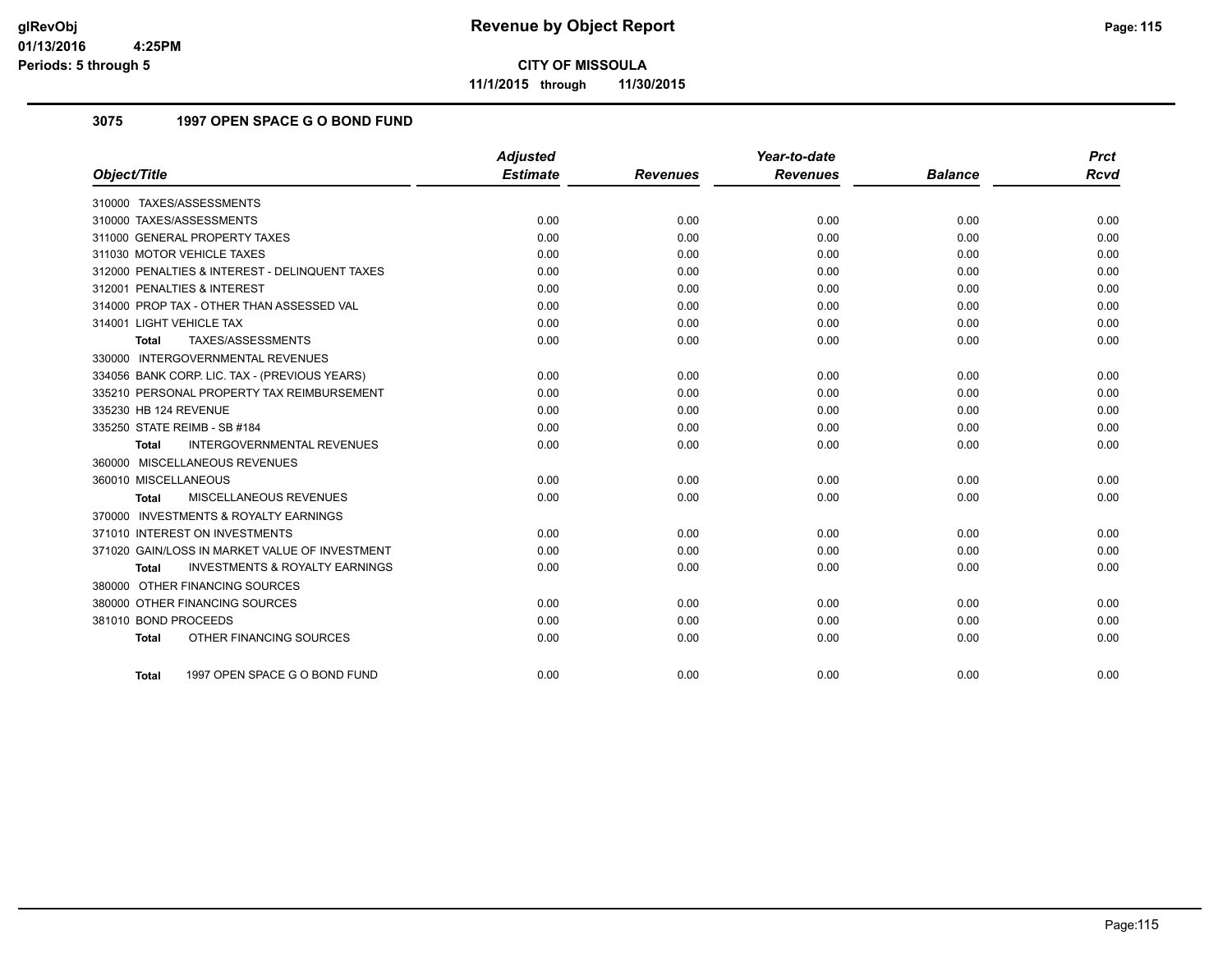**11/1/2015 through 11/30/2015**

### **3080 1994 FIRE EQUIP/CITY HALLS REFUND BOND F**

**3080 1994 FIRE EQUIP/CITY HALLS REFUND BOND F**

|                                                           | <b>Adjusted</b> |                 | Year-to-date    |                | <b>Prct</b> |
|-----------------------------------------------------------|-----------------|-----------------|-----------------|----------------|-------------|
| Object/Title                                              | <b>Estimate</b> | <b>Revenues</b> | <b>Revenues</b> | <b>Balance</b> | Rcvd        |
| 310000 TAXES/ASSESSMENTS                                  |                 |                 |                 |                |             |
| 310000 TAXES/ASSESSMENTS                                  | 0.00            | 0.00            | 0.00            | 0.00           | 0.00        |
| 311000 GENERAL PROPERTY TAXES                             | 0.00            | 0.00            | 0.00            | 0.00           | 0.00        |
| 311030 MOTOR VEHICLE TAXES                                | 0.00            | 0.00            | 0.00            | 0.00           | 0.00        |
| 312000 PENALTIES & INTEREST - DELINQUENT TAXES            | 0.00            | 0.00            | 0.00            | 0.00           | 0.00        |
| 312001 PENALTIES & INTEREST                               | 0.00            | 0.00            | 0.00            | 0.00           | 0.00        |
| 314000 PROP TAX - OTHER THAN ASSESSED VAL                 | 0.00            | 0.00            | 0.00            | 0.00           | 0.00        |
| 314001 LIGHT VEHICLE TAX                                  | 0.00            | 0.00            | 0.00            | 0.00           | 0.00        |
| TAXES/ASSESSMENTS<br><b>Total</b>                         | 0.00            | 0.00            | 0.00            | 0.00           | 0.00        |
| 330000 INTERGOVERNMENTAL REVENUES                         |                 |                 |                 |                |             |
| 334056 BANK CORP. LIC. TAX - (PREVIOUS YEARS)             | 0.00            | 0.00            | 0.00            | 0.00           | 0.00        |
| 335210 PERSONAL PROPERTY TAX REIMBURSEMENT                | 0.00            | 0.00            | 0.00            | 0.00           | 0.00        |
| 335230 HB 124 REVENUE                                     | 0.00            | 0.00            | 0.00            | 0.00           | 0.00        |
| 335250 STATE REIMB - SB #184                              | 0.00            | 0.00            | 0.00            | 0.00           | 0.00        |
| <b>INTERGOVERNMENTAL REVENUES</b><br>Total                | 0.00            | 0.00            | 0.00            | 0.00           | 0.00        |
| 360000 MISCELLANEOUS REVENUES                             |                 |                 |                 |                |             |
| 360010 MISCELLANEOUS                                      | 0.00            | 0.00            | 0.00            | 0.00           | 0.00        |
| MISCELLANEOUS REVENUES<br><b>Total</b>                    | 0.00            | 0.00            | 0.00            | 0.00           | 0.00        |
| 370000 INVESTMENTS & ROYALTY EARNINGS                     |                 |                 |                 |                |             |
| 371010 INTEREST ON INVESTMENTS                            | 0.00            | 0.00            | 0.00            | 0.00           | 0.00        |
| 371020 GAIN/LOSS IN MARKET VALUE OF INVESTMENTS           | 0.00            | 0.00            | 0.00            | 0.00           | 0.00        |
| <b>INVESTMENTS &amp; ROYALTY EARNINGS</b><br><b>Total</b> | 0.00            | 0.00            | 0.00            | 0.00           | 0.00        |
| 380000 OTHER FINANCING SOURCES                            |                 |                 |                 |                |             |
| 380000 OTHER FINANCING SOURCES                            | 0.00            | 0.00            | 0.00            | 0.00           | 0.00        |
| 381010 BOND PROCEEDS                                      | 0.00            | 0.00            | 0.00            | 0.00           | 0.00        |
| OTHER FINANCING SOURCES<br><b>Total</b>                   | 0.00            | 0.00            | 0.00            | 0.00           | 0.00        |
| 1994 FIRE EQUIP/CITY HALLS REFUND BONI<br>Total           | 0.00            | 0.00            | 0.00            | 0.00           | 0.00        |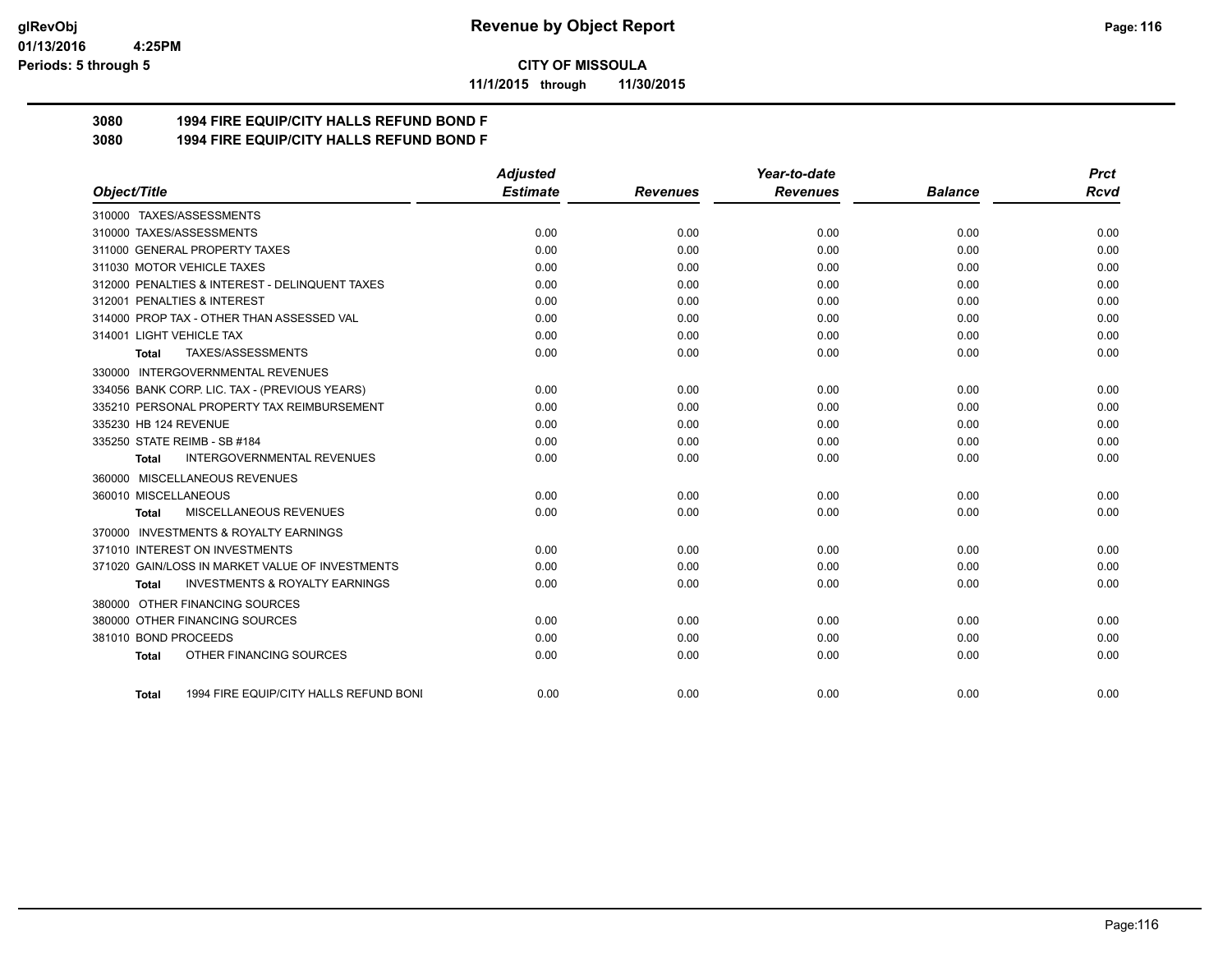**11/1/2015 through 11/30/2015**

### **3080 1994 FIRE EQUIP/CITY HALLS REFUND BOND F**

|                                                |                                           | <b>Adjusted</b> |                 | Year-to-date    |                | <b>Prct</b> |
|------------------------------------------------|-------------------------------------------|-----------------|-----------------|-----------------|----------------|-------------|
| Object/Title                                   |                                           | <b>Estimate</b> | <b>Revenues</b> | <b>Revenues</b> | <b>Balance</b> | <b>Rcvd</b> |
| 310000 TAXES/ASSESSMENTS                       |                                           |                 |                 |                 |                |             |
| 310000 TAXES/ASSESSMENTS                       |                                           | 0.00            | 0.00            | 0.00            | 0.00           | 0.00        |
| 311000 GENERAL PROPERTY TAXES                  |                                           | 0.00            | 0.00            | 0.00            | 0.00           | 0.00        |
| 311030 MOTOR VEHICLE TAXES                     |                                           | 0.00            | 0.00            | 0.00            | 0.00           | 0.00        |
| 312000 PENALTIES & INTEREST - DELINQUENT TAXES |                                           | 0.00            | 0.00            | 0.00            | 0.00           | 0.00        |
| 312001 PENALTIES & INTEREST                    |                                           | 0.00            | 0.00            | 0.00            | 0.00           | 0.00        |
| 314000 PROP TAX - OTHER THAN ASSESSED VAL      |                                           | 0.00            | 0.00            | 0.00            | 0.00           | 0.00        |
| 314001 LIGHT VEHICLE TAX                       |                                           | 0.00            | 0.00            | 0.00            | 0.00           | 0.00        |
| TAXES/ASSESSMENTS<br><b>Total</b>              |                                           | 0.00            | 0.00            | 0.00            | 0.00           | 0.00        |
| INTERGOVERNMENTAL REVENUES<br>330000           |                                           |                 |                 |                 |                |             |
| 334056 BANK CORP. LIC. TAX - (PREVIOUS YEARS)  |                                           | 0.00            | 0.00            | 0.00            | 0.00           | 0.00        |
| 335210 PERSONAL PROPERTY TAX REIMBURSEMENT     |                                           | 0.00            | 0.00            | 0.00            | 0.00           | 0.00        |
| 335230 HB 124 REVENUE                          |                                           | 0.00            | 0.00            | 0.00            | 0.00           | 0.00        |
| 335250 STATE REIMB - SB #184                   |                                           | 0.00            | 0.00            | 0.00            | 0.00           | 0.00        |
| Total                                          | INTERGOVERNMENTAL REVENUES                | 0.00            | 0.00            | 0.00            | 0.00           | 0.00        |
| 360000 MISCELLANEOUS REVENUES                  |                                           |                 |                 |                 |                |             |
| 360010 MISCELLANEOUS                           |                                           | 0.00            | 0.00            | 0.00            | 0.00           | 0.00        |
| MISCELLANEOUS REVENUES<br>Total                |                                           | 0.00            | 0.00            | 0.00            | 0.00           | 0.00        |
| 370000 INVESTMENTS & ROYALTY EARNINGS          |                                           |                 |                 |                 |                |             |
| 371010 INTEREST ON INVESTMENTS                 |                                           | 0.00            | 0.00            | 0.00            | 0.00           | 0.00        |
| 371020 GAIN/LOSS IN MARKET VALUE OF INVESTMENT |                                           | 0.00            | 0.00            | 0.00            | 0.00           | 0.00        |
| Total                                          | <b>INVESTMENTS &amp; ROYALTY EARNINGS</b> | 0.00            | 0.00            | 0.00            | 0.00           | 0.00        |
| 380000 OTHER FINANCING SOURCES                 |                                           |                 |                 |                 |                |             |
| 380000 OTHER FINANCING SOURCES                 |                                           | 0.00            | 0.00            | 0.00            | 0.00           | 0.00        |
| 381010 BOND PROCEEDS                           |                                           | 0.00            | 0.00            | 0.00            | 0.00           | 0.00        |
| OTHER FINANCING SOURCES<br>Total               |                                           | 0.00            | 0.00            | 0.00            | 0.00           | 0.00        |
|                                                |                                           |                 |                 |                 |                |             |
| Total                                          | 1994 FIRE EQUIP/CITY HALLS REFUND BON     | 0.00            | 0.00            | 0.00            | 0.00           | 0.00        |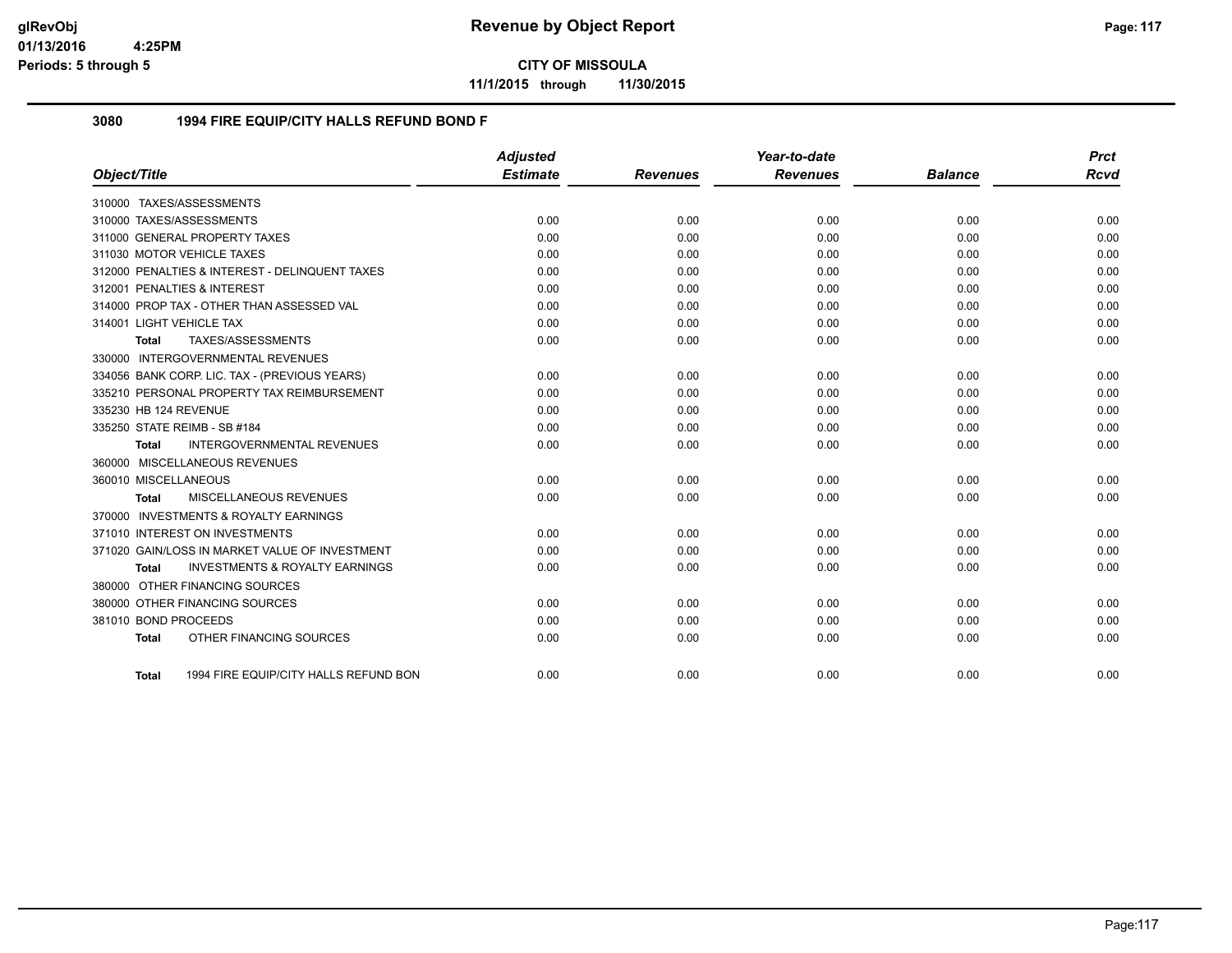**11/1/2015 through 11/30/2015**

## **3085 1993 FIRE STATION G O BOND FUND**

**3085 1993 FIRE STATION G O BOND FUND**

|                                                           | <b>Adjusted</b> |                 | Year-to-date    |                | <b>Prct</b> |
|-----------------------------------------------------------|-----------------|-----------------|-----------------|----------------|-------------|
| Object/Title                                              | <b>Estimate</b> | <b>Revenues</b> | <b>Revenues</b> | <b>Balance</b> | <b>Rcvd</b> |
| 310000 TAXES/ASSESSMENTS                                  |                 |                 |                 |                |             |
| 310000 TAXES/ASSESSMENTS                                  | 0.00            | 0.00            | 0.00            | 0.00           | 0.00        |
| 311000 GENERAL PROPERTY TAXES                             | 0.00            | 0.00            | 0.00            | 0.00           | 0.00        |
| 311030 MOTOR VEHICLE TAXES                                | 0.00            | 0.00            | 0.00            | 0.00           | 0.00        |
| 312000 PENALTIES & INTEREST - DELINQUENT TAXES            | 0.00            | 0.00            | 0.00            | 0.00           | 0.00        |
| 312001 PENALTIES & INTEREST                               | 0.00            | 0.00            | 0.00            | 0.00           | 0.00        |
| 314000 PROP TAX - OTHER THAN ASSESSED VAL                 | 0.00            | 0.00            | 0.00            | 0.00           | 0.00        |
| 314001 LIGHT VEHICLE TAX                                  | 0.00            | 0.00            | 0.00            | 0.00           | 0.00        |
| TAXES/ASSESSMENTS<br><b>Total</b>                         | 0.00            | 0.00            | 0.00            | 0.00           | 0.00        |
| <b>INTERGOVERNMENTAL REVENUES</b><br>330000               |                 |                 |                 |                |             |
| 334056 BANK CORP. LIC. TAX - (PREVIOUS YEARS)             | 0.00            | 0.00            | 0.00            | 0.00           | 0.00        |
| 335210 PERSONAL PROPERTY TAX REIMBURSEMENT                | 0.00            | 0.00            | 0.00            | 0.00           | 0.00        |
| 335230 HB 124 REVENUE                                     | 0.00            | 0.00            | 0.00            | 0.00           | 0.00        |
| 335250 STATE REIMB - SB #184                              | 0.00            | 0.00            | 0.00            | 0.00           | 0.00        |
| <b>INTERGOVERNMENTAL REVENUES</b><br><b>Total</b>         | 0.00            | 0.00            | 0.00            | 0.00           | 0.00        |
| MISCELLANEOUS REVENUES<br>360000                          |                 |                 |                 |                |             |
| 360010 MISCELLANEOUS                                      | 0.00            | 0.00            | 0.00            | 0.00           | 0.00        |
| <b>MISCELLANEOUS REVENUES</b><br><b>Total</b>             | 0.00            | 0.00            | 0.00            | 0.00           | 0.00        |
| <b>INVESTMENTS &amp; ROYALTY EARNINGS</b><br>370000       |                 |                 |                 |                |             |
| 371010 INTEREST ON INVESTMENTS                            | 0.00            | 0.00            | 0.00            | 0.00           | 0.00        |
| 371020 GAIN/LOSS IN MARKET VALUE OF INVESTMENTS           | 0.00            | 0.00            | 0.00            | 0.00           | 0.00        |
| <b>INVESTMENTS &amp; ROYALTY EARNINGS</b><br><b>Total</b> | 0.00            | 0.00            | 0.00            | 0.00           | 0.00        |
|                                                           |                 |                 |                 |                |             |
| 1993 FIRE STATION G O BOND FUND<br><b>Total</b>           | 0.00            | 0.00            | 0.00            | 0.00           | 0.00        |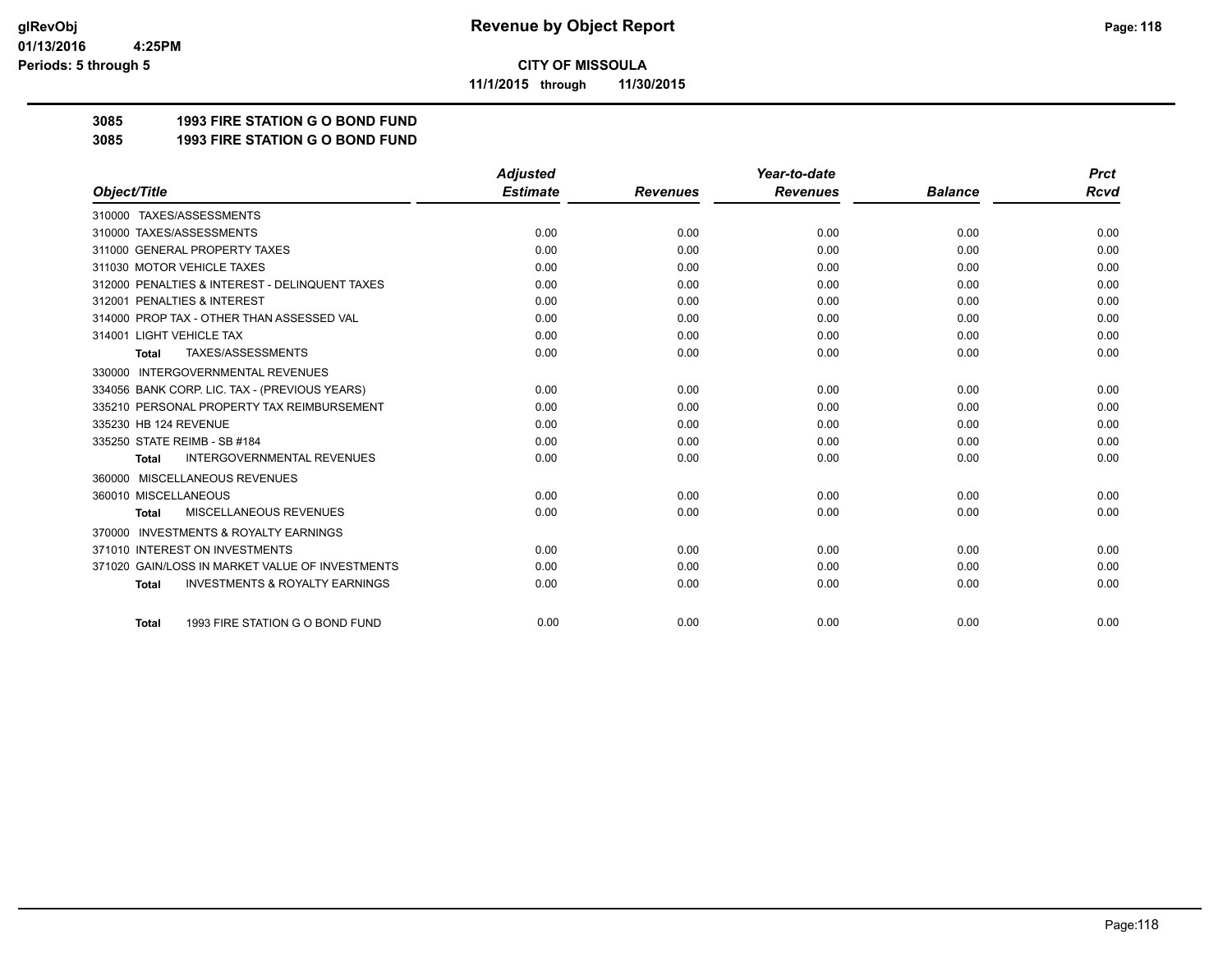**11/1/2015 through 11/30/2015**

### **3085 1993 FIRE STATION G O BOND FUND**

|                                                           | <b>Adjusted</b> |                 | Year-to-date    |                | <b>Prct</b> |
|-----------------------------------------------------------|-----------------|-----------------|-----------------|----------------|-------------|
| Object/Title                                              | <b>Estimate</b> | <b>Revenues</b> | <b>Revenues</b> | <b>Balance</b> | Rcvd        |
| 310000 TAXES/ASSESSMENTS                                  |                 |                 |                 |                |             |
| 310000 TAXES/ASSESSMENTS                                  | 0.00            | 0.00            | 0.00            | 0.00           | 0.00        |
| 311000 GENERAL PROPERTY TAXES                             | 0.00            | 0.00            | 0.00            | 0.00           | 0.00        |
| 311030 MOTOR VEHICLE TAXES                                | 0.00            | 0.00            | 0.00            | 0.00           | 0.00        |
| 312000 PENALTIES & INTEREST - DELINQUENT TAXES            | 0.00            | 0.00            | 0.00            | 0.00           | 0.00        |
| 312001 PENALTIES & INTEREST                               | 0.00            | 0.00            | 0.00            | 0.00           | 0.00        |
| 314000 PROP TAX - OTHER THAN ASSESSED VAL                 | 0.00            | 0.00            | 0.00            | 0.00           | 0.00        |
| 314001 LIGHT VEHICLE TAX                                  | 0.00            | 0.00            | 0.00            | 0.00           | 0.00        |
| TAXES/ASSESSMENTS<br><b>Total</b>                         | 0.00            | 0.00            | 0.00            | 0.00           | 0.00        |
| 330000 INTERGOVERNMENTAL REVENUES                         |                 |                 |                 |                |             |
| 334056 BANK CORP. LIC. TAX - (PREVIOUS YEARS)             | 0.00            | 0.00            | 0.00            | 0.00           | 0.00        |
| 335210 PERSONAL PROPERTY TAX REIMBURSEMENT                | 0.00            | 0.00            | 0.00            | 0.00           | 0.00        |
| 335230 HB 124 REVENUE                                     | 0.00            | 0.00            | 0.00            | 0.00           | 0.00        |
| 335250 STATE REIMB - SB #184                              | 0.00            | 0.00            | 0.00            | 0.00           | 0.00        |
| <b>INTERGOVERNMENTAL REVENUES</b><br><b>Total</b>         | 0.00            | 0.00            | 0.00            | 0.00           | 0.00        |
| 360000 MISCELLANEOUS REVENUES                             |                 |                 |                 |                |             |
| 360010 MISCELLANEOUS                                      | 0.00            | 0.00            | 0.00            | 0.00           | 0.00        |
| <b>MISCELLANEOUS REVENUES</b><br><b>Total</b>             | 0.00            | 0.00            | 0.00            | 0.00           | 0.00        |
| 370000 INVESTMENTS & ROYALTY EARNINGS                     |                 |                 |                 |                |             |
| 371010 INTEREST ON INVESTMENTS                            | 0.00            | 0.00            | 0.00            | 0.00           | 0.00        |
| 371020 GAIN/LOSS IN MARKET VALUE OF INVESTMENT            | 0.00            | 0.00            | 0.00            | 0.00           | 0.00        |
| <b>INVESTMENTS &amp; ROYALTY EARNINGS</b><br><b>Total</b> | 0.00            | 0.00            | 0.00            | 0.00           | 0.00        |
| 1993 FIRE STATION G O BOND FUND<br><b>Total</b>           | 0.00            | 0.00            | 0.00            | 0.00           | 0.00        |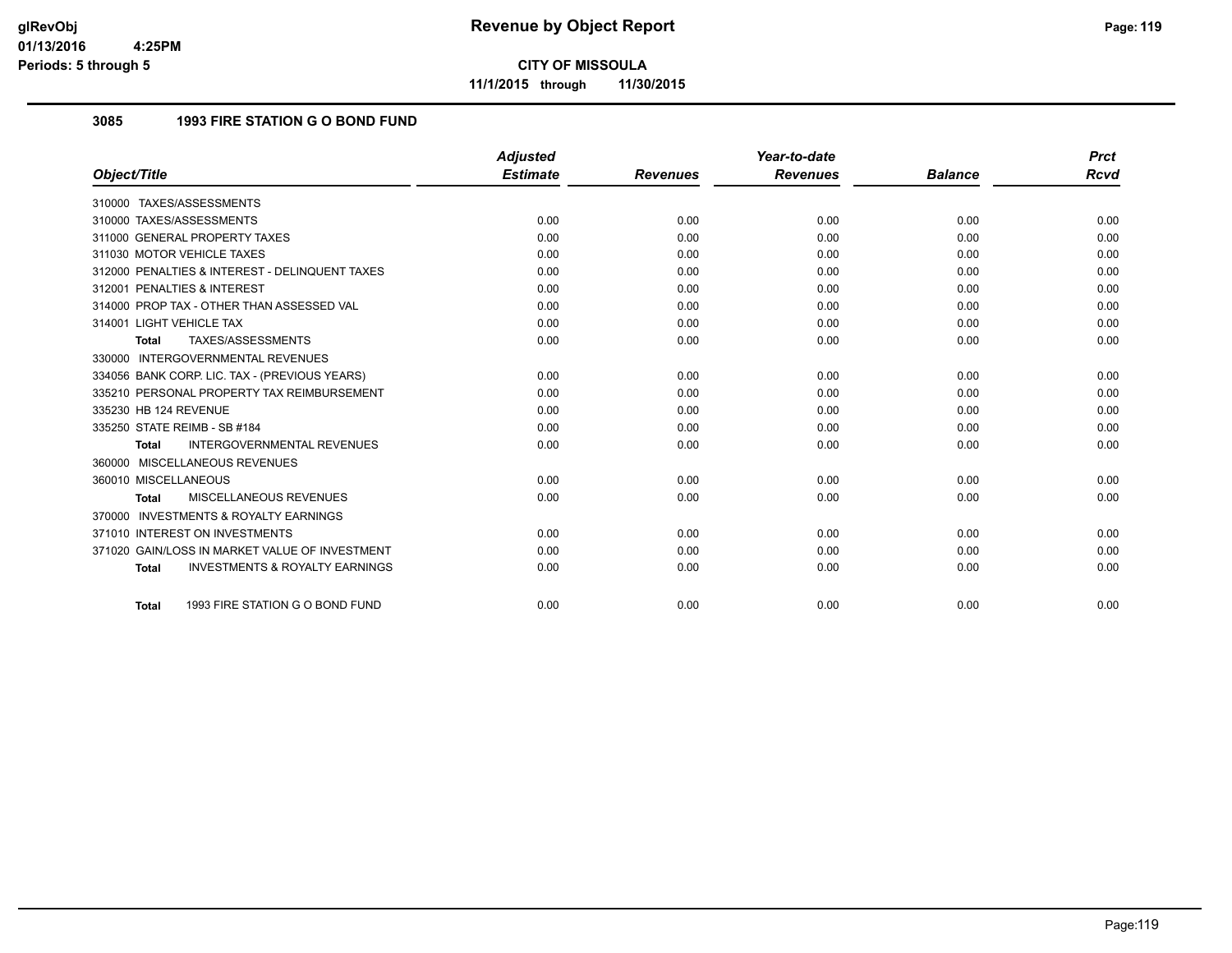**11/1/2015 through 11/30/2015**

**3090 2004 AQUATICS BOND**

**3090 2004 AQUATICS BOND**

|                                                     | <b>Adjusted</b> |                 | Year-to-date    |                | <b>Prct</b> |
|-----------------------------------------------------|-----------------|-----------------|-----------------|----------------|-------------|
| Object/Title                                        | <b>Estimate</b> | <b>Revenues</b> | <b>Revenues</b> | <b>Balance</b> | <b>Rcvd</b> |
| 310000 TAXES/ASSESSMENTS                            |                 |                 |                 |                |             |
| 310000 TAXES/ASSESSMENTS                            | 0.00            | 0.00            | 0.00            | 0.00           | 0.00        |
| 311000 GENERAL PROPERTY TAXES                       | 0.00            | 0.00            | 0.00            | 0.00           | 0.00        |
| 311030 MOTOR VEHICLE TAXES                          | 0.00            | 0.00            | 0.00            | 0.00           | 0.00        |
| 312000 PENALTIES & INTEREST - DELINQUENT TAXES      | 0.00            | 0.00            | 0.00            | 0.00           | 0.00        |
| 312001 PENALTIES & INTEREST                         | 0.00            | 0.00            | 0.00            | 0.00           | 0.00        |
| 314000 PROP TAX - OTHER THAN ASSESSED VAL           | 0.00            | 0.00            | 0.00            | 0.00           | 0.00        |
| 314001 LIGHT VEHICLE TAX                            | 0.00            | 0.00            | 0.00            | 0.00           | 0.00        |
| TAXES/ASSESSMENTS<br>Total                          | 0.00            | 0.00            | 0.00            | 0.00           | 0.00        |
| 330000 INTERGOVERNMENTAL REVENUES                   |                 |                 |                 |                |             |
| 334056 BANK CORP. LIC. TAX - (PREVIOUS YEARS)       | 0.00            | 0.00            | 0.00            | 0.00           | 0.00        |
| 335210 PERSONAL PROPERTY TAX REIMBURSEMENT          | 0.00            | 0.00            | 0.00            | 0.00           | 0.00        |
| 335230 HB 124 REVENUE                               | 0.00            | 0.00            | 0.00            | 0.00           | 0.00        |
| 335250 STATE REIMB - SB #184                        | 0.00            | 0.00            | 0.00            | 0.00           | 0.00        |
| <b>INTERGOVERNMENTAL REVENUES</b><br><b>Total</b>   | 0.00            | 0.00            | 0.00            | 0.00           | 0.00        |
| 360000 MISCELLANEOUS REVENUES                       |                 |                 |                 |                |             |
| 360010 MISCELLANEOUS                                | 0.00            | 0.00            | 0.00            | 0.00           | 0.00        |
| MISCELLANEOUS REVENUES<br>Total                     | 0.00            | 0.00            | 0.00            | 0.00           | 0.00        |
| <b>INVESTMENTS &amp; ROYALTY EARNINGS</b><br>370000 |                 |                 |                 |                |             |
| 371010 INTEREST ON INVESTMENTS                      | 0.00            | 0.00            | 0.00            | 0.00           | 0.00        |
| 371020 GAIN/LOSS IN MARKET VALUE OF INVESTMENTS     | 0.00            | 0.00            | 0.00            | 0.00           | 0.00        |
| <b>INVESTMENTS &amp; ROYALTY EARNINGS</b><br>Total  | 0.00            | 0.00            | 0.00            | 0.00           | 0.00        |
| OTHER FINANCING SOURCES<br>380000                   |                 |                 |                 |                |             |
| 383043 TRANSFERS FROM IMPACT FEES                   | 0.00            | 0.00            | 0.00            | 0.00           | 0.00        |
| OTHER FINANCING SOURCES<br><b>Total</b>             | 0.00            | 0.00            | 0.00            | 0.00           | 0.00        |
|                                                     |                 |                 |                 |                |             |
| 2004 AQUATICS BOND<br><b>Total</b>                  | 0.00            | 0.00            | 0.00            | 0.00           | 0.00        |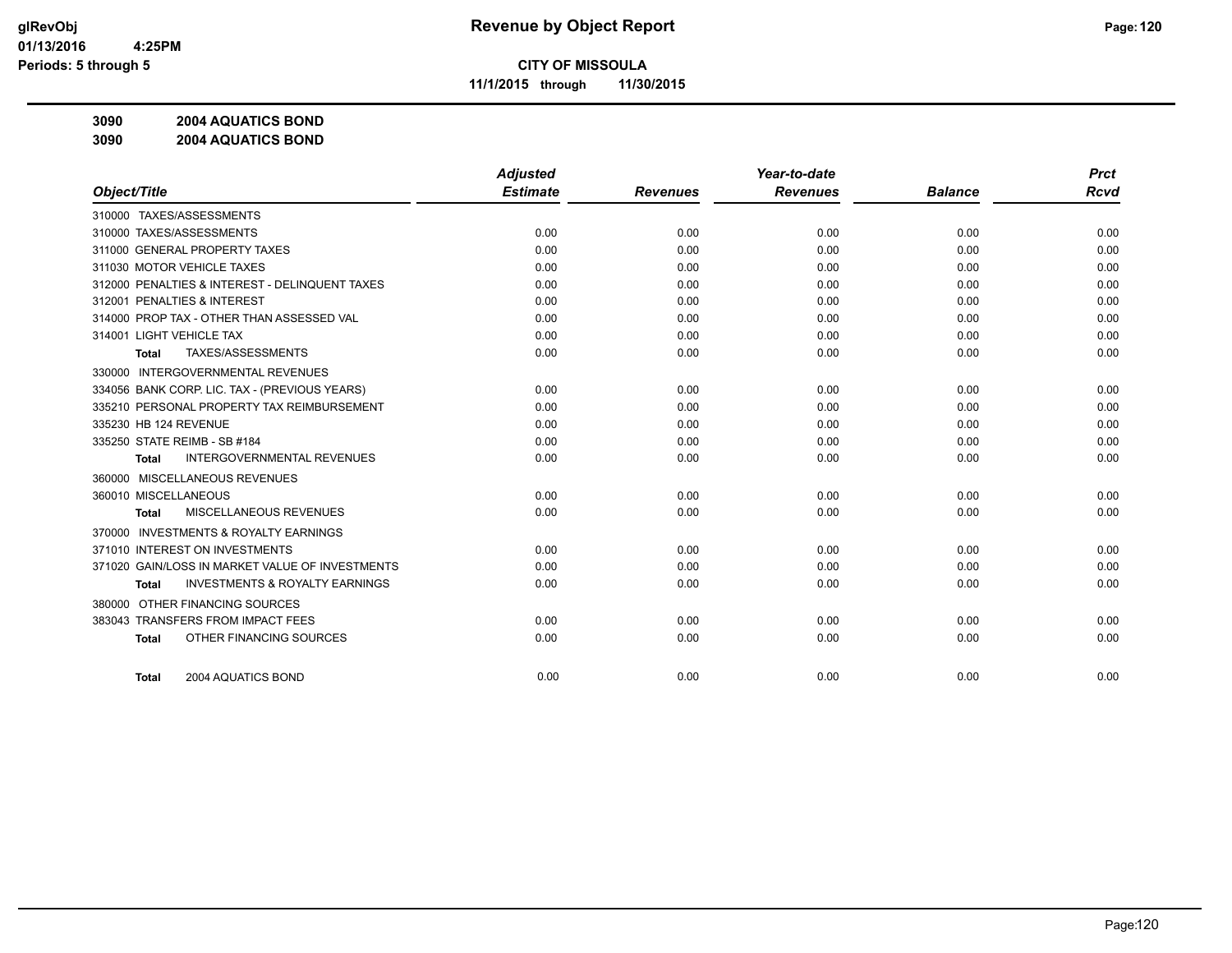**11/1/2015 through 11/30/2015**

### **3090 2004 AQUATICS BOND**

|                                                           | <b>Adjusted</b> |                 | Year-to-date    |                | <b>Prct</b> |
|-----------------------------------------------------------|-----------------|-----------------|-----------------|----------------|-------------|
| Object/Title                                              | <b>Estimate</b> | <b>Revenues</b> | <b>Revenues</b> | <b>Balance</b> | <b>Rcvd</b> |
| 310000 TAXES/ASSESSMENTS                                  |                 |                 |                 |                |             |
| 310000 TAXES/ASSESSMENTS                                  | 0.00            | 0.00            | 0.00            | 0.00           | 0.00        |
| 311000 GENERAL PROPERTY TAXES                             | 0.00            | 0.00            | 0.00            | 0.00           | 0.00        |
| 311030 MOTOR VEHICLE TAXES                                | 0.00            | 0.00            | 0.00            | 0.00           | 0.00        |
| 312000 PENALTIES & INTEREST - DELINQUENT TAXES            | 0.00            | 0.00            | 0.00            | 0.00           | 0.00        |
| 312001 PENALTIES & INTEREST                               | 0.00            | 0.00            | 0.00            | 0.00           | 0.00        |
| 314000 PROP TAX - OTHER THAN ASSESSED VAL                 | 0.00            | 0.00            | 0.00            | 0.00           | 0.00        |
| 314001 LIGHT VEHICLE TAX                                  | 0.00            | 0.00            | 0.00            | 0.00           | 0.00        |
| TAXES/ASSESSMENTS<br><b>Total</b>                         | 0.00            | 0.00            | 0.00            | 0.00           | 0.00        |
| 330000 INTERGOVERNMENTAL REVENUES                         |                 |                 |                 |                |             |
| 334056 BANK CORP. LIC. TAX - (PREVIOUS YEARS)             | 0.00            | 0.00            | 0.00            | 0.00           | 0.00        |
| 335210 PERSONAL PROPERTY TAX REIMBURSEMENT                | 0.00            | 0.00            | 0.00            | 0.00           | 0.00        |
| 335230 HB 124 REVENUE                                     | 0.00            | 0.00            | 0.00            | 0.00           | 0.00        |
| 335250 STATE REIMB - SB #184                              | 0.00            | 0.00            | 0.00            | 0.00           | 0.00        |
| <b>INTERGOVERNMENTAL REVENUES</b><br><b>Total</b>         | 0.00            | 0.00            | 0.00            | 0.00           | 0.00        |
| 360000 MISCELLANEOUS REVENUES                             |                 |                 |                 |                |             |
| 360010 MISCELLANEOUS                                      | 0.00            | 0.00            | 0.00            | 0.00           | 0.00        |
| <b>MISCELLANEOUS REVENUES</b><br>Total                    | 0.00            | 0.00            | 0.00            | 0.00           | 0.00        |
| 370000 INVESTMENTS & ROYALTY EARNINGS                     |                 |                 |                 |                |             |
| 371010 INTEREST ON INVESTMENTS                            | 0.00            | 0.00            | 0.00            | 0.00           | 0.00        |
| 371020 GAIN/LOSS IN MARKET VALUE OF INVESTMENT            | 0.00            | 0.00            | 0.00            | 0.00           | 0.00        |
| <b>INVESTMENTS &amp; ROYALTY EARNINGS</b><br><b>Total</b> | 0.00            | 0.00            | 0.00            | 0.00           | 0.00        |
| 380000 OTHER FINANCING SOURCES                            |                 |                 |                 |                |             |
| 383043 TRANSFERS FROM IMPACT FEES                         | 0.00            | 0.00            | 0.00            | 0.00           | 0.00        |
| OTHER FINANCING SOURCES<br><b>Total</b>                   | 0.00            | 0.00            | 0.00            | 0.00           | 0.00        |
| 2004 AQUATICS BOND<br>Total                               | 0.00            | 0.00            | 0.00            | 0.00           | 0.00        |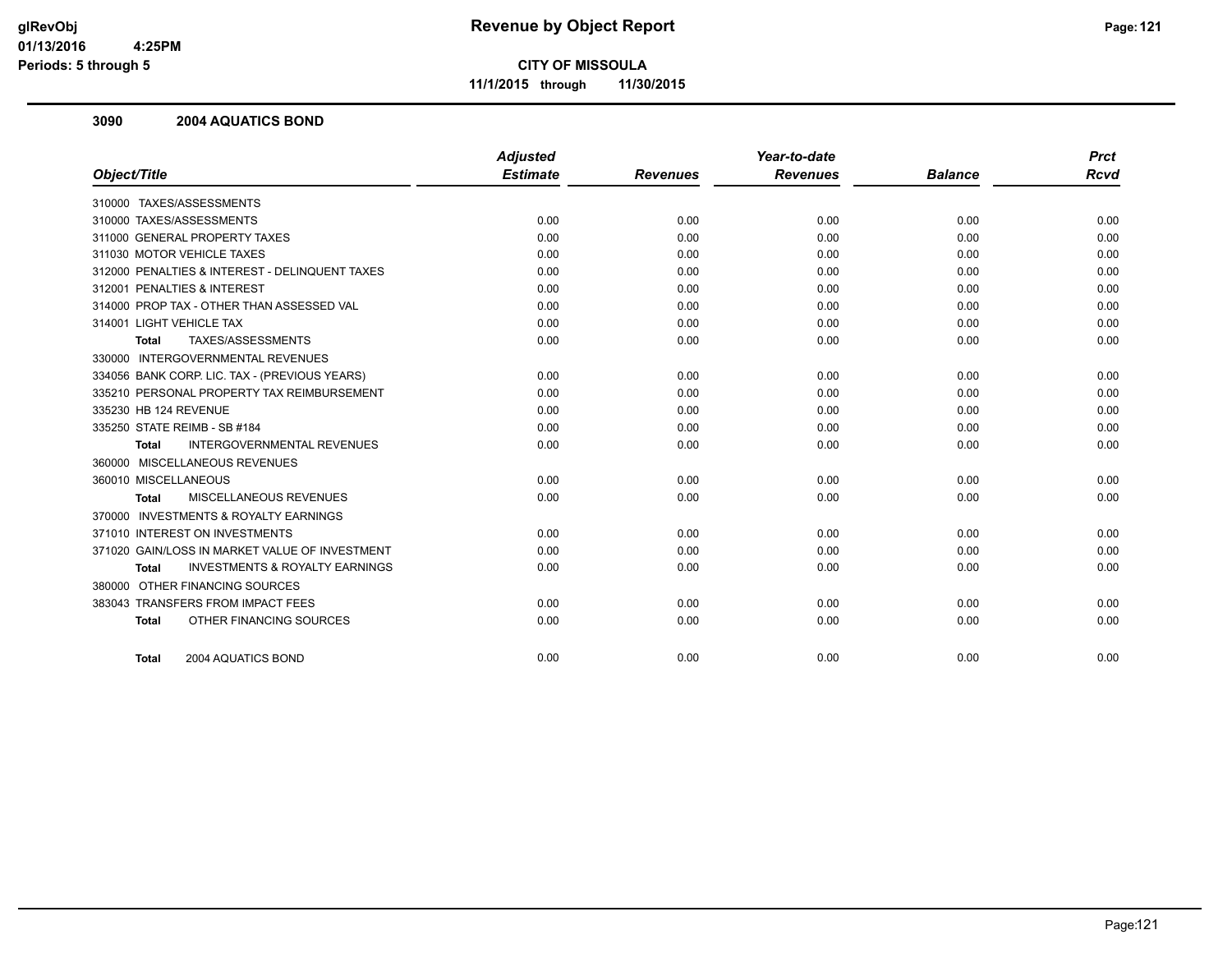**11/1/2015 through 11/30/2015**

## **3091 SERIES 2012A AQUATICS REFUNDING BOND**

**3091 SERIES 2012A AQUATICS REFUNDING BOND**

|                                                     | <b>Adjusted</b> |                 | Year-to-date    |                | <b>Prct</b> |
|-----------------------------------------------------|-----------------|-----------------|-----------------|----------------|-------------|
| Object/Title                                        | <b>Estimate</b> | <b>Revenues</b> | <b>Revenues</b> | <b>Balance</b> | Rcvd        |
| 310000 TAXES/ASSESSMENTS                            |                 |                 |                 |                |             |
| 310000 TAXES/ASSESSMENTS                            | 0.00            | 0.00            | 0.00            | 0.00           | 0.00        |
| 311000 GENERAL PROPERTY TAXES                       | 595,148.00      | 172.32          | 620.84          | 594,527.16     | 0.10        |
| 312000 PENALTIES & INTEREST - DELINQUENT TAXES      | 0.00            | 0.00            | 0.00            | 0.00           | 0.00        |
| 312001 PENALTIES & INTEREST                         | 0.00            | 5.64            | 93.76           | $-93.76$       | 0.00        |
| 314000 PROP TAX - OTHER THAN ASSESSED VAL           | 0.00            | 0.00            | 0.00            | 0.00           | 0.00        |
| TAXES/ASSESSMENTS<br>Total                          | 595,148.00      | 177.96          | 714.60          | 594,433.40     | 0.12        |
| 360000 MISCELLANEOUS REVENUES                       |                 |                 |                 |                |             |
| 360010 MISCELLANEOUS                                | 0.00            | 0.00            | 0.00            | 0.00           | 0.00        |
| MISCELLANEOUS REVENUES<br>Total                     | 0.00            | 0.00            | 0.00            | 0.00           | 0.00        |
| <b>INVESTMENTS &amp; ROYALTY EARNINGS</b><br>370000 |                 |                 |                 |                |             |
| 371010 INTEREST ON INVESTMENTS                      | 0.00            | 0.00            | 0.00            | 0.00           | 0.00        |
| 371020 GAIN/LOSS IN MARKET VALUE OF INVESTMENTS     | 0.00            | 0.00            | 0.00            | 0.00           | 0.00        |
| <b>INVESTMENTS &amp; ROYALTY EARNINGS</b><br>Total  | 0.00            | 0.00            | 0.00            | 0.00           | 0.00        |
| OTHER FINANCING SOURCES<br>380000                   |                 |                 |                 |                |             |
| 381010 BOND PROCEEDS                                | 0.00            | 0.00            | 0.00            | 0.00           | 0.00        |
| OTHER FINANCING SOURCES<br>Total                    | 0.00            | 0.00            | 0.00            | 0.00           | 0.00        |
| SERIES 2012A AQUATICS REFUNDING BONI<br>Total       | 595,148.00      | 177.96          | 714.60          | 594,433.40     | 0.12        |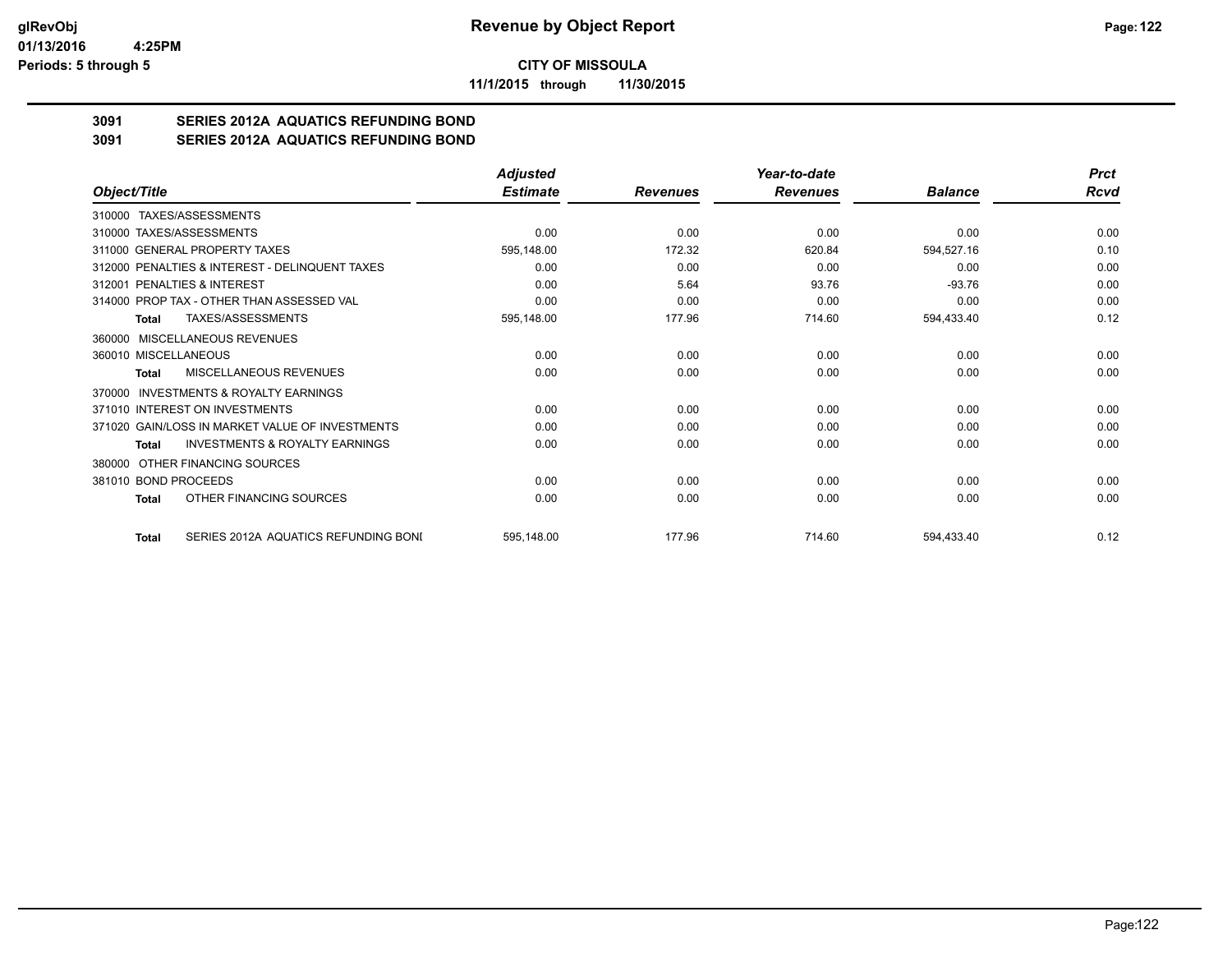**11/1/2015 through 11/30/2015**

### **3091 SERIES 2012A AQUATICS REFUNDING BOND**

|                                                           | <b>Adjusted</b> |                 | Year-to-date    |                | <b>Prct</b> |
|-----------------------------------------------------------|-----------------|-----------------|-----------------|----------------|-------------|
| Object/Title                                              | <b>Estimate</b> | <b>Revenues</b> | <b>Revenues</b> | <b>Balance</b> | <b>Rcvd</b> |
| TAXES/ASSESSMENTS<br>310000                               |                 |                 |                 |                |             |
| 310000 TAXES/ASSESSMENTS                                  | 0.00            | 0.00            | 0.00            | 0.00           | 0.00        |
| 311000 GENERAL PROPERTY TAXES                             | 595,148.00      | 172.32          | 620.84          | 594,527.16     | 0.10        |
| 312000 PENALTIES & INTEREST - DELINQUENT TAXES            | 0.00            | 0.00            | 0.00            | 0.00           | 0.00        |
| 312001 PENALTIES & INTEREST                               | 0.00            | 5.64            | 93.76           | $-93.76$       | 0.00        |
| 314000 PROP TAX - OTHER THAN ASSESSED VAL                 | 0.00            | 0.00            | 0.00            | 0.00           | 0.00        |
| TAXES/ASSESSMENTS<br><b>Total</b>                         | 595,148.00      | 177.96          | 714.60          | 594,433.40     | 0.12        |
| MISCELLANEOUS REVENUES<br>360000                          |                 |                 |                 |                |             |
| 360010 MISCELLANEOUS                                      | 0.00            | 0.00            | 0.00            | 0.00           | 0.00        |
| <b>MISCELLANEOUS REVENUES</b><br><b>Total</b>             | 0.00            | 0.00            | 0.00            | 0.00           | 0.00        |
| <b>INVESTMENTS &amp; ROYALTY EARNINGS</b><br>370000       |                 |                 |                 |                |             |
| 371010 INTEREST ON INVESTMENTS                            | 0.00            | 0.00            | 0.00            | 0.00           | 0.00        |
| 371020 GAIN/LOSS IN MARKET VALUE OF INVESTMENT            | 0.00            | 0.00            | 0.00            | 0.00           | 0.00        |
| <b>INVESTMENTS &amp; ROYALTY EARNINGS</b><br><b>Total</b> | 0.00            | 0.00            | 0.00            | 0.00           | 0.00        |
| OTHER FINANCING SOURCES<br>380000                         |                 |                 |                 |                |             |
| 381010 BOND PROCEEDS                                      | 0.00            | 0.00            | 0.00            | 0.00           | 0.00        |
| OTHER FINANCING SOURCES<br><b>Total</b>                   | 0.00            | 0.00            | 0.00            | 0.00           | 0.00        |
| SERIES 2012A AQUATICS REFUNDING BON<br><b>Total</b>       | 595,148.00      | 177.96          | 714.60          | 594,433.40     | 0.12        |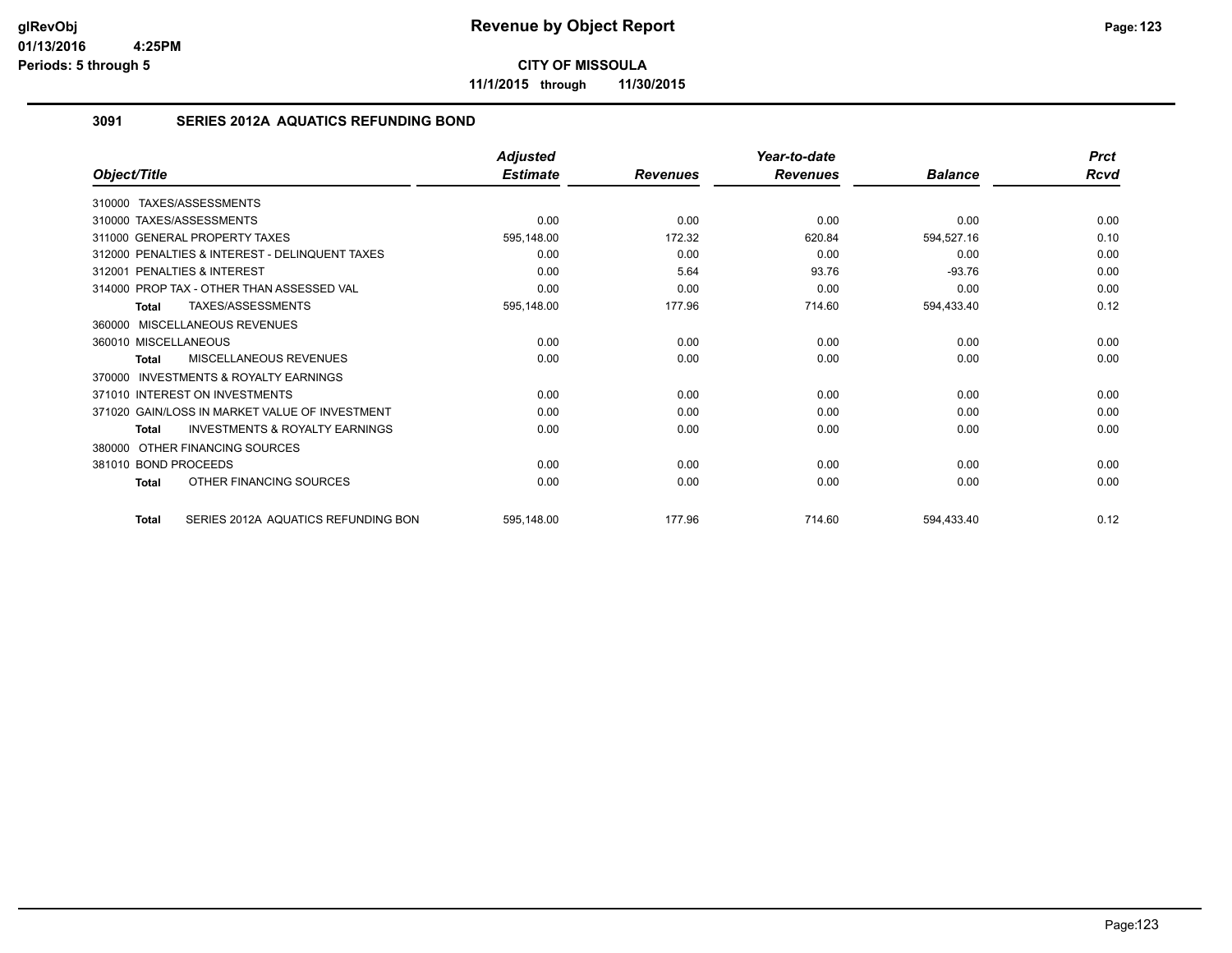**11/1/2015 through 11/30/2015**

## **3092 Series 2013A GO REFUNDING BONDS**

**3092 Series 2013A GO REFUNDING BONDS**

|                                                    | <b>Adjusted</b> |                 | Year-to-date    |                | <b>Prct</b> |
|----------------------------------------------------|-----------------|-----------------|-----------------|----------------|-------------|
| Object/Title                                       | <b>Estimate</b> | <b>Revenues</b> | <b>Revenues</b> | <b>Balance</b> | <b>Rcvd</b> |
| 310000 TAXES/ASSESSMENTS                           |                 |                 |                 |                |             |
| 310000 TAXES/ASSESSMENTS                           | 0.00            | 0.00            | 0.00            | 0.00           | 0.00        |
| 311000 GENERAL PROPERTY TAXES                      | 688,926.00      | 211.21          | 717.73          | 688,208.27     | 0.10        |
| 312000 PENALTIES & INTEREST - DELINQUENT TAXES     | 0.00            | 0.00            | 0.00            | 0.00           | 0.00        |
| 312001 PENALTIES & INTEREST                        | 0.00            | 6.22            | 89.06           | $-89.06$       | 0.00        |
| TAXES/ASSESSMENTS<br>Total                         | 688,926.00      | 217.43          | 806.79          | 688,119.21     | 0.12        |
| 370000 INVESTMENTS & ROYALTY EARNINGS              |                 |                 |                 |                |             |
| 371010 INTEREST ON INVESTMENTS                     | 0.00            | 0.00            | 0.00            | 0.00           | 0.00        |
| 371020 GAIN/LOSS IN MARKET VALUE OF INVESTMENTS    | 0.00            | 0.00            | 0.00            | 0.00           | 0.00        |
| <b>INVESTMENTS &amp; ROYALTY EARNINGS</b><br>Total | 0.00            | 0.00            | 0.00            | 0.00           | 0.00        |
| OTHER FINANCING SOURCES<br>380000                  |                 |                 |                 |                |             |
| 381010 BOND PROCEEDS                               | 0.00            | 0.00            | 0.00            | 0.00           | 0.00        |
| OTHER FINANCING SOURCES<br>Total                   | 0.00            | 0.00            | 0.00            | 0.00           | 0.00        |
| Series 2013A GO REFUNDING BONDS<br>Total           | 688,926.00      | 217.43          | 806.79          | 688,119.21     | 0.12        |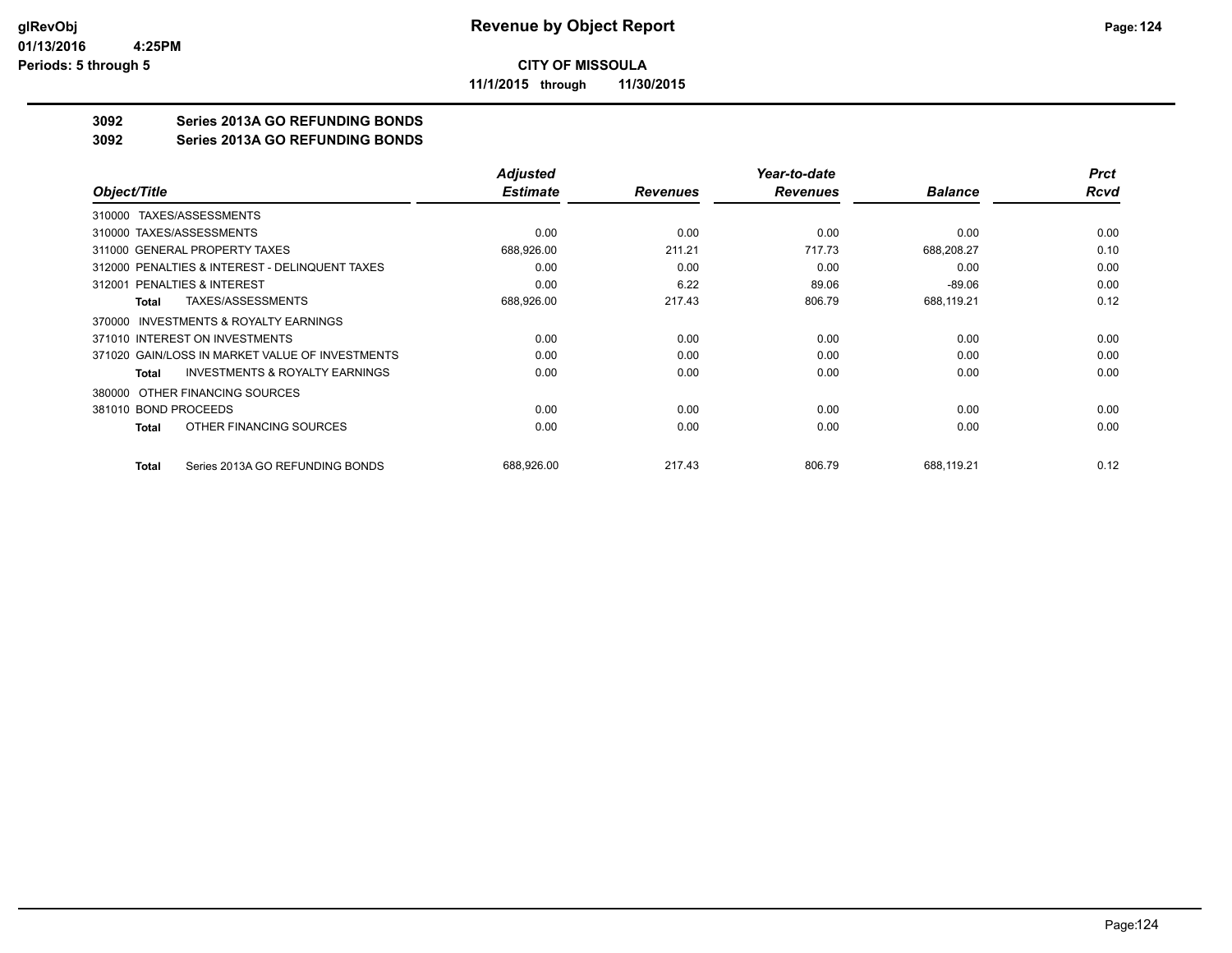**11/1/2015 through 11/30/2015**

### **3092 Series 2013A GO REFUNDING BONDS**

| Object/Title                                        | <b>Adjusted</b><br><b>Estimate</b> | <b>Revenues</b> | Year-to-date<br><b>Revenues</b> | <b>Balance</b> | <b>Prct</b><br><b>Rcvd</b> |
|-----------------------------------------------------|------------------------------------|-----------------|---------------------------------|----------------|----------------------------|
| TAXES/ASSESSMENTS<br>310000                         |                                    |                 |                                 |                |                            |
| 310000 TAXES/ASSESSMENTS                            | 0.00                               | 0.00            | 0.00                            | 0.00           | 0.00                       |
| 311000 GENERAL PROPERTY TAXES                       | 688,926.00                         | 211.21          | 717.73                          | 688,208.27     | 0.10                       |
| 312000 PENALTIES & INTEREST - DELINQUENT TAXES      | 0.00                               | 0.00            | 0.00                            | 0.00           | 0.00                       |
| PENALTIES & INTEREST<br>312001                      | 0.00                               | 6.22            | 89.06                           | $-89.06$       | 0.00                       |
| TAXES/ASSESSMENTS<br>Total                          | 688,926.00                         | 217.43          | 806.79                          | 688,119.21     | 0.12                       |
| <b>INVESTMENTS &amp; ROYALTY EARNINGS</b><br>370000 |                                    |                 |                                 |                |                            |
| 371010 INTEREST ON INVESTMENTS                      | 0.00                               | 0.00            | 0.00                            | 0.00           | 0.00                       |
| 371020 GAIN/LOSS IN MARKET VALUE OF INVESTMENT      | 0.00                               | 0.00            | 0.00                            | 0.00           | 0.00                       |
| <b>INVESTMENTS &amp; ROYALTY EARNINGS</b><br>Total  | 0.00                               | 0.00            | 0.00                            | 0.00           | 0.00                       |
| 380000 OTHER FINANCING SOURCES                      |                                    |                 |                                 |                |                            |
| 381010 BOND PROCEEDS                                | 0.00                               | 0.00            | 0.00                            | 0.00           | 0.00                       |
| OTHER FINANCING SOURCES<br>Total                    | 0.00                               | 0.00            | 0.00                            | 0.00           | 0.00                       |
| Series 2013A GO REFUNDING BONDS<br>Total            | 688.926.00                         | 217.43          | 806.79                          | 688.119.21     | 0.12                       |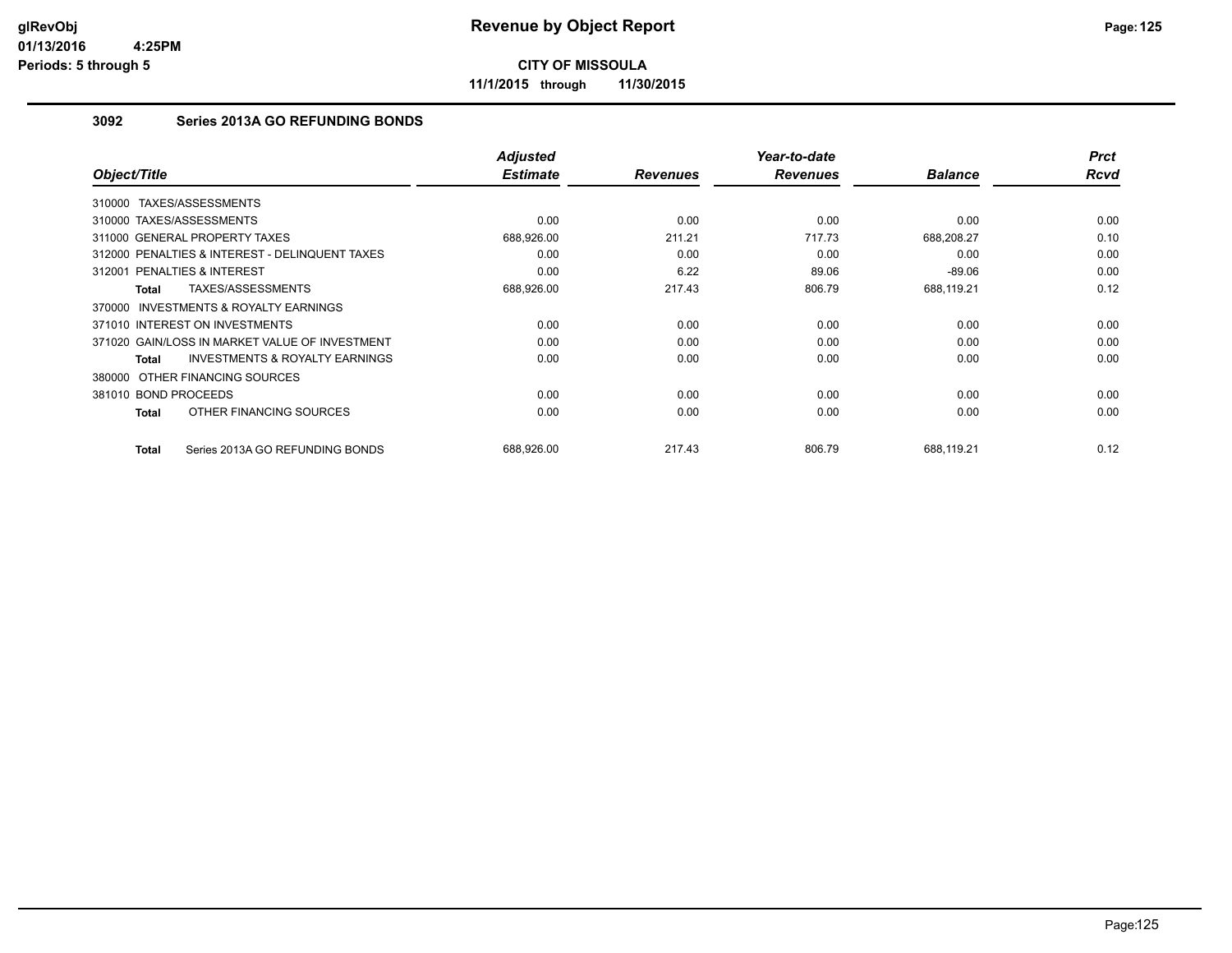**11/1/2015 through 11/30/2015**

## **3095 2004 REFUNDING BONDS DEBT SERVICE**

### **3095 2004 REFUNDING BONDS DEBT SERVICE**

|                          |                                                 | <b>Adjusted</b> |                 | Year-to-date    |                | <b>Prct</b> |
|--------------------------|-------------------------------------------------|-----------------|-----------------|-----------------|----------------|-------------|
| Object/Title             |                                                 | <b>Estimate</b> | <b>Revenues</b> | <b>Revenues</b> | <b>Balance</b> | <b>Rcvd</b> |
|                          | 310000 TAXES/ASSESSMENTS                        |                 |                 |                 |                |             |
|                          | 310000 TAXES/ASSESSMENTS                        | 0.00            | 0.00            | 0.00            | 0.00           | 0.00        |
|                          | 311000 GENERAL PROPERTY TAXES                   | 0.00            | 1.99            | 79.86           | $-79.86$       | 0.00        |
|                          | 311030 MOTOR VEHICLE TAXES                      | 0.00            | 0.00            | 0.00            | 0.00           | 0.00        |
|                          | 312000 PENALTIES & INTEREST - DELINQUENT TAXES  | 0.00            | 0.00            | 0.00            | 0.00           | 0.00        |
|                          | 312001 PENALTIES & INTEREST                     | 0.00            | 1.07            | 33.98           | $-33.98$       | 0.00        |
|                          | 314000 PROP TAX - OTHER THAN ASSESSED VAL       | 0.00            | 0.00            | 0.00            | 0.00           | 0.00        |
| 314001 LIGHT VEHICLE TAX |                                                 | 0.00            | 0.00            | 0.00            | 0.00           | 0.00        |
| Total                    | TAXES/ASSESSMENTS                               | 0.00            | 3.06            | 113.84          | $-113.84$      | 0.00        |
|                          | 330000 INTERGOVERNMENTAL REVENUES               |                 |                 |                 |                |             |
|                          | 334056 BANK CORP. LIC. TAX - (PREVIOUS YEARS)   | 0.00            | 0.00            | 0.00            | 0.00           | 0.00        |
|                          | 335210 PERSONAL PROPERTY TAX REIMBURSEMENT      | 0.00            | 0.00            | 0.00            | 0.00           | 0.00        |
| 335230 HB 124 REVENUE    |                                                 | 0.00            | 0.00            | 0.00            | 0.00           | 0.00        |
|                          | 335250 STATE REIMB - SB #184                    | 0.00            | 0.00            | 0.00            | 0.00           | 0.00        |
| Total                    | <b>INTERGOVERNMENTAL REVENUES</b>               | 0.00            | 0.00            | 0.00            | 0.00           | 0.00        |
|                          | 360000 MISCELLANEOUS REVENUES                   |                 |                 |                 |                |             |
| 360010 MISCELLANEOUS     |                                                 | 0.00            | 0.00            | 0.00            | 0.00           | 0.00        |
| <b>Total</b>             | MISCELLANEOUS REVENUES                          | 0.00            | 0.00            | 0.00            | 0.00           | 0.00        |
|                          | 370000 INVESTMENTS & ROYALTY EARNINGS           |                 |                 |                 |                |             |
|                          | 371010 INTEREST ON INVESTMENTS                  | 0.00            | 0.00            | 0.00            | 0.00           | 0.00        |
|                          | 371020 GAIN/LOSS IN MARKET VALUE OF INVESTMENTS | 0.00            | 0.00            | 0.00            | 0.00           | 0.00        |
| Total                    | <b>INVESTMENTS &amp; ROYALTY EARNINGS</b>       | 0.00            | 0.00            | 0.00            | 0.00           | 0.00        |
|                          | 380000 OTHER FINANCING SOURCES                  |                 |                 |                 |                |             |
|                          | 380000 OTHER FINANCING SOURCES                  | 0.00            | 0.00            | 0.00            | 0.00           | 0.00        |
| 381009 TRANSFERS IN      |                                                 | 0.00            | 0.00            | 0.00            | 0.00           | 0.00        |
| 381010 BOND PROCEEDS     |                                                 | 0.00            | 0.00            | 0.00            | 0.00           | 0.00        |
|                          | 383043 TRANSFERS FROM IMPACT FEES               | 0.00            | 0.00            | 0.00            | 0.00           | 0.00        |
| Total                    | OTHER FINANCING SOURCES                         | 0.00            | 0.00            | 0.00            | 0.00           | 0.00        |
| Total                    | 2004 REFUNDING BONDS DEBT SERVICE               | 0.00            | 3.06            | 113.84          | $-113.84$      | 0.00        |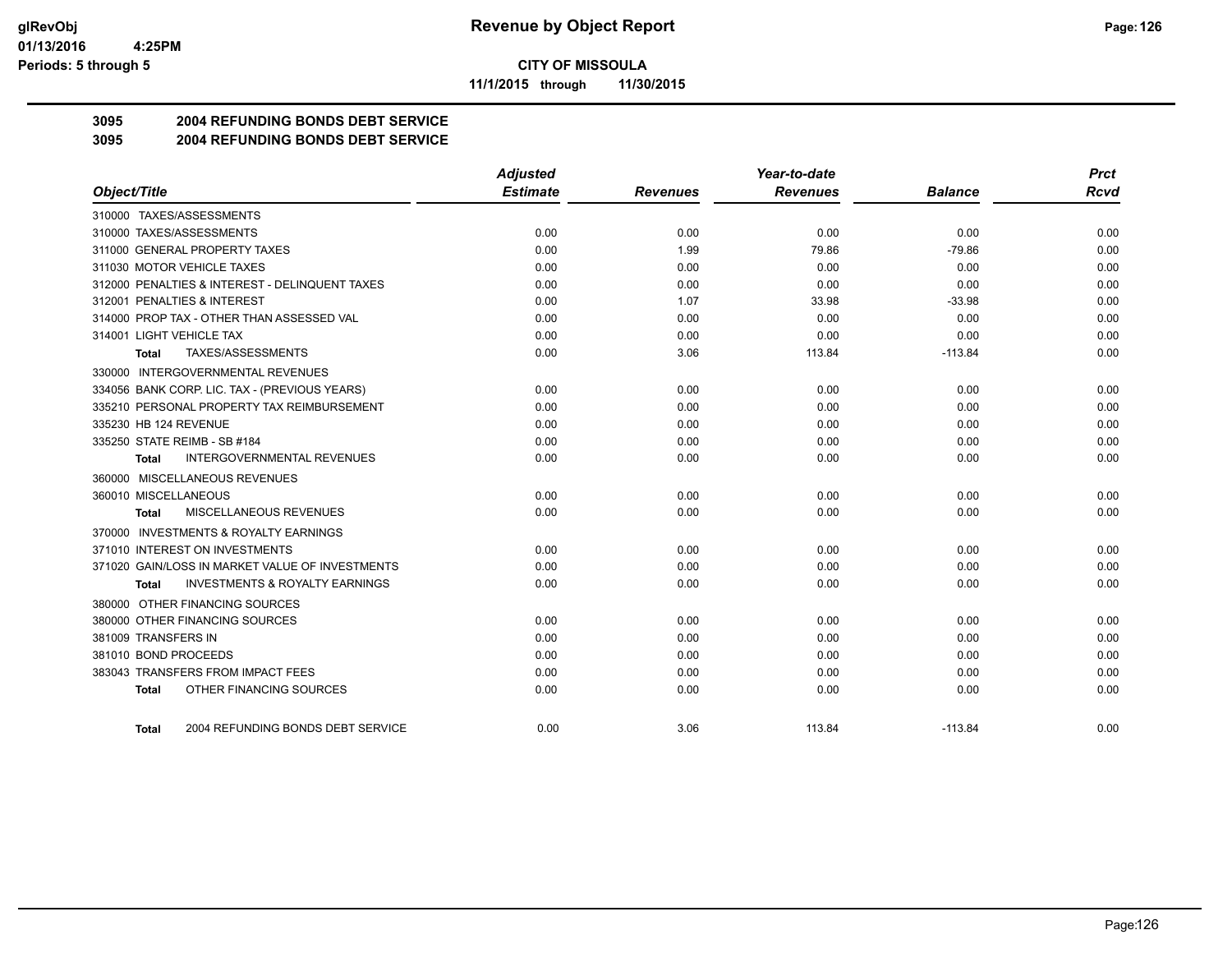**11/1/2015 through 11/30/2015**

### **3095 2004 REFUNDING BONDS DEBT SERVICE**

| Object/Title                                       | <b>Adjusted</b><br><b>Estimate</b> | <b>Revenues</b> | Year-to-date<br><b>Revenues</b> | <b>Balance</b> | <b>Prct</b><br><b>Rcvd</b> |
|----------------------------------------------------|------------------------------------|-----------------|---------------------------------|----------------|----------------------------|
| 310000 TAXES/ASSESSMENTS                           |                                    |                 |                                 |                |                            |
| 310000 TAXES/ASSESSMENTS                           | 0.00                               | 0.00            | 0.00                            | 0.00           | 0.00                       |
| 311000 GENERAL PROPERTY TAXES                      | 0.00                               | 1.99            | 79.86                           | $-79.86$       | 0.00                       |
| 311030 MOTOR VEHICLE TAXES                         | 0.00                               | 0.00            | 0.00                            | 0.00           | 0.00                       |
| 312000 PENALTIES & INTEREST - DELINQUENT TAXES     | 0.00                               | 0.00            | 0.00                            | 0.00           | 0.00                       |
| 312001 PENALTIES & INTEREST                        | 0.00                               | 1.07            | 33.98                           | $-33.98$       | 0.00                       |
| 314000 PROP TAX - OTHER THAN ASSESSED VAL          | 0.00                               | 0.00            | 0.00                            | 0.00           | 0.00                       |
| 314001 LIGHT VEHICLE TAX                           | 0.00                               | 0.00            | 0.00                            | 0.00           | 0.00                       |
| TAXES/ASSESSMENTS<br>Total                         | 0.00                               | 3.06            | 113.84                          | $-113.84$      | 0.00                       |
| 330000 INTERGOVERNMENTAL REVENUES                  |                                    |                 |                                 |                |                            |
| 334056 BANK CORP. LIC. TAX - (PREVIOUS YEARS)      | 0.00                               | 0.00            | 0.00                            | 0.00           | 0.00                       |
| 335210 PERSONAL PROPERTY TAX REIMBURSEMENT         | 0.00                               | 0.00            | 0.00                            | 0.00           | 0.00                       |
| 335230 HB 124 REVENUE                              | 0.00                               | 0.00            | 0.00                            | 0.00           | 0.00                       |
| 335250 STATE REIMB - SB #184                       | 0.00                               | 0.00            | 0.00                            | 0.00           | 0.00                       |
| <b>INTERGOVERNMENTAL REVENUES</b><br>Total         | 0.00                               | 0.00            | 0.00                            | 0.00           | 0.00                       |
| 360000 MISCELLANEOUS REVENUES                      |                                    |                 |                                 |                |                            |
| 360010 MISCELLANEOUS                               | 0.00                               | 0.00            | 0.00                            | 0.00           | 0.00                       |
| MISCELLANEOUS REVENUES<br>Total                    | 0.00                               | 0.00            | 0.00                            | 0.00           | 0.00                       |
| 370000 INVESTMENTS & ROYALTY EARNINGS              |                                    |                 |                                 |                |                            |
| 371010 INTEREST ON INVESTMENTS                     | 0.00                               | 0.00            | 0.00                            | 0.00           | 0.00                       |
| 371020 GAIN/LOSS IN MARKET VALUE OF INVESTMENT     | 0.00                               | 0.00            | 0.00                            | 0.00           | 0.00                       |
| <b>INVESTMENTS &amp; ROYALTY EARNINGS</b><br>Total | 0.00                               | 0.00            | 0.00                            | 0.00           | 0.00                       |
| 380000 OTHER FINANCING SOURCES                     |                                    |                 |                                 |                |                            |
| 380000 OTHER FINANCING SOURCES                     | 0.00                               | 0.00            | 0.00                            | 0.00           | 0.00                       |
| 381009 TRANSFERS IN                                | 0.00                               | 0.00            | 0.00                            | 0.00           | 0.00                       |
| 381010 BOND PROCEEDS                               | 0.00                               | 0.00            | 0.00                            | 0.00           | 0.00                       |
| 383043 TRANSFERS FROM IMPACT FEES                  | 0.00                               | 0.00            | 0.00                            | 0.00           | 0.00                       |
| OTHER FINANCING SOURCES<br><b>Total</b>            | 0.00                               | 0.00            | 0.00                            | 0.00           | 0.00                       |
| 2004 REFUNDING BONDS DEBT SERVICE<br><b>Total</b>  | 0.00                               | 3.06            | 113.84                          | $-113.84$      | 0.00                       |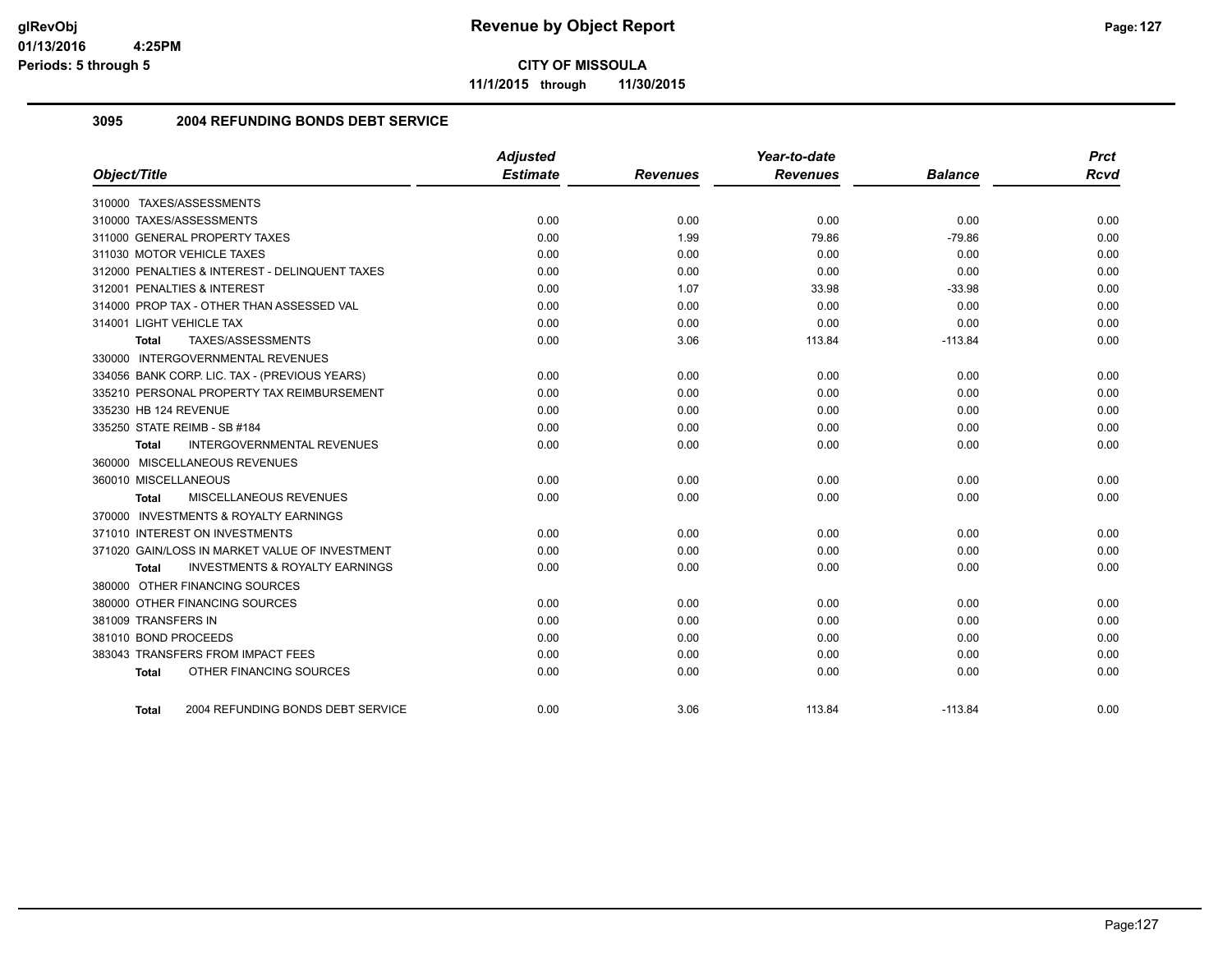**11/1/2015 through 11/30/2015**

#### **3096 NEW FIRE STATION GO BOND**

#### **3096 NEW FIRE STATION GO BOND**

|                                                     | <b>Adjusted</b> |                 | Year-to-date    |                | <b>Prct</b> |
|-----------------------------------------------------|-----------------|-----------------|-----------------|----------------|-------------|
| Object/Title                                        | <b>Estimate</b> | <b>Revenues</b> | <b>Revenues</b> | <b>Balance</b> | <b>Rcvd</b> |
| TAXES/ASSESSMENTS<br>310000                         |                 |                 |                 |                |             |
| 310000 TAXES/ASSESSMENTS                            | 0.00            | 0.00            | 0.00            | 0.00           | 0.00        |
| 311000 GENERAL PROPERTY TAXES                       | 280,151.00      | 36.15           | 171.68          | 279.979.32     | 0.06        |
| 311030 MOTOR VEHICLE TAXES                          | 0.00            | 0.00            | 0.00            | 0.00           | 0.00        |
| 312001 PENALTIES & INTEREST                         | 0.00            | 1.81            | 57.54           | $-57.54$       | 0.00        |
| <b>TAXES/ASSESSMENTS</b><br>Total                   | 280,151.00      | 37.96           | 229.22          | 279,921.78     | 0.08        |
| <b>INVESTMENTS &amp; ROYALTY EARNINGS</b><br>370000 |                 |                 |                 |                |             |
| 371010 INTEREST ON INVESTMENTS                      | 0.00            | 0.00            | 0.00            | 0.00           | 0.00        |
| 371020 GAIN/LOSS IN MARKET VALUE OF INVESTMENTS     | 0.00            | 0.00            | 0.00            | 0.00           | 0.00        |
| <b>INVESTMENTS &amp; ROYALTY EARNINGS</b><br>Total  | 0.00            | 0.00            | 0.00            | 0.00           | 0.00        |
| OTHER FINANCING SOURCES<br>380000                   |                 |                 |                 |                |             |
| 383000 OPERATING TRANSFERS                          | 0.00            | 0.00            | 0.00            | 0.00           | 0.00        |
| OTHER FINANCING SOURCES<br>Total                    | 0.00            | 0.00            | 0.00            | 0.00           | 0.00        |
| NEW FIRE STATION GO BOND<br>Total                   | 280,151.00      | 37.96           | 229.22          | 279,921.78     | 0.08        |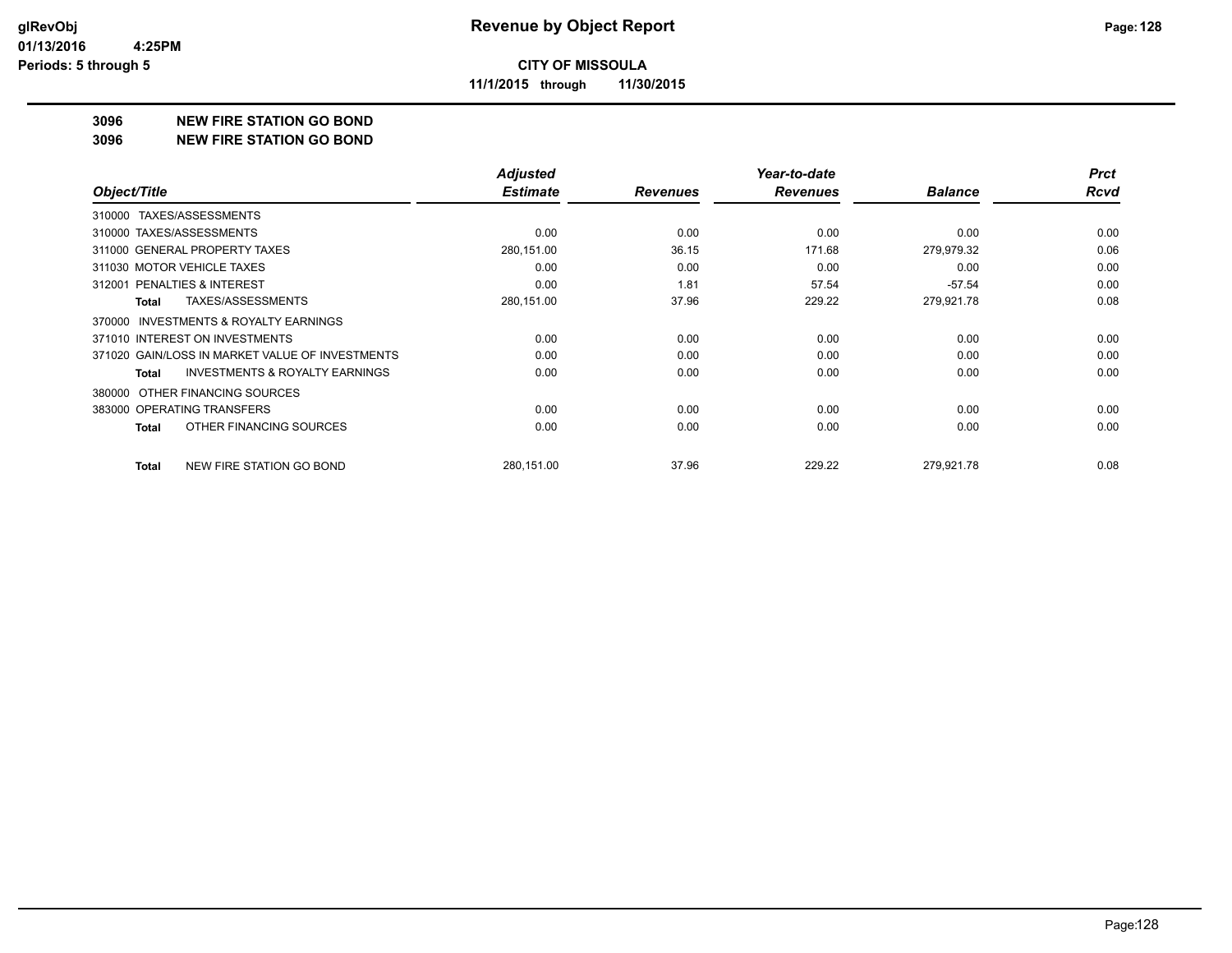**11/1/2015 through 11/30/2015**

### **3096 NEW FIRE STATION GO BOND**

| Object/Title                                       | <b>Adjusted</b><br><b>Estimate</b> | <b>Revenues</b> | Year-to-date<br><b>Revenues</b> | <b>Balance</b> | <b>Prct</b><br><b>Rcvd</b> |
|----------------------------------------------------|------------------------------------|-----------------|---------------------------------|----------------|----------------------------|
| 310000 TAXES/ASSESSMENTS                           |                                    |                 |                                 |                |                            |
| 310000 TAXES/ASSESSMENTS                           | 0.00                               | 0.00            | 0.00                            | 0.00           | 0.00                       |
| 311000 GENERAL PROPERTY TAXES                      | 280,151.00                         | 36.15           | 171.68                          | 279,979.32     | 0.06                       |
| 311030 MOTOR VEHICLE TAXES                         | 0.00                               | 0.00            | 0.00                            | 0.00           | 0.00                       |
| PENALTIES & INTEREST<br>312001                     | 0.00                               | 1.81            | 57.54                           | $-57.54$       | 0.00                       |
| TAXES/ASSESSMENTS<br>Total                         | 280,151.00                         | 37.96           | 229.22                          | 279,921.78     | 0.08                       |
| 370000 INVESTMENTS & ROYALTY EARNINGS              |                                    |                 |                                 |                |                            |
| 371010 INTEREST ON INVESTMENTS                     | 0.00                               | 0.00            | 0.00                            | 0.00           | 0.00                       |
| 371020 GAIN/LOSS IN MARKET VALUE OF INVESTMENT     | 0.00                               | 0.00            | 0.00                            | 0.00           | 0.00                       |
| <b>INVESTMENTS &amp; ROYALTY EARNINGS</b><br>Total | 0.00                               | 0.00            | 0.00                            | 0.00           | 0.00                       |
| 380000 OTHER FINANCING SOURCES                     |                                    |                 |                                 |                |                            |
| 383000 OPERATING TRANSFERS                         | 0.00                               | 0.00            | 0.00                            | 0.00           | 0.00                       |
| OTHER FINANCING SOURCES<br>Total                   | 0.00                               | 0.00            | 0.00                            | 0.00           | 0.00                       |
|                                                    |                                    |                 |                                 |                |                            |
| NEW FIRE STATION GO BOND<br>Total                  | 280,151.00                         | 37.96           | 229.22                          | 279,921.78     | 0.08                       |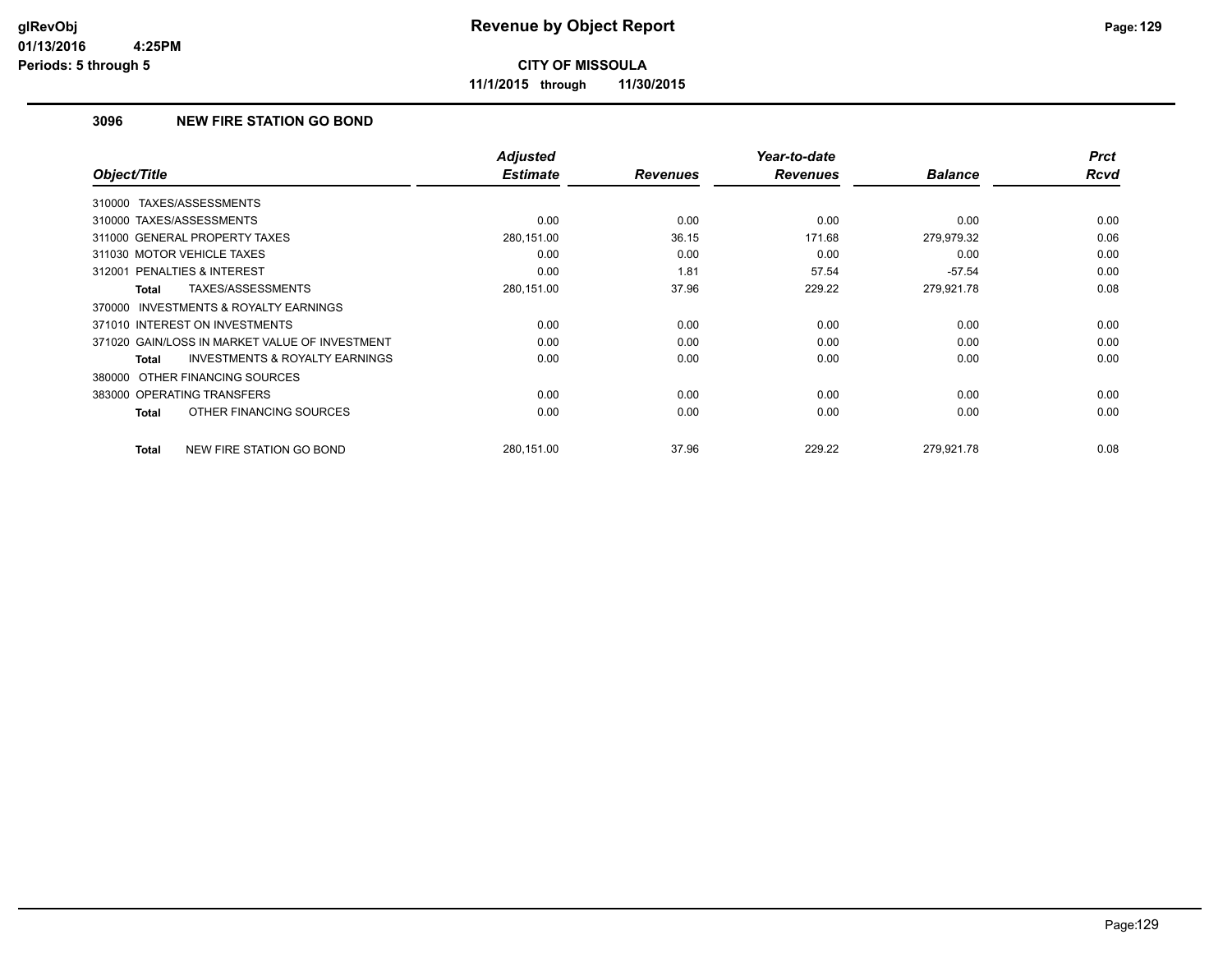**11/1/2015 through 11/30/2015**

#### **3097 2007 REFUNDING BONDS**

**3097 2007 REFUNDING BONDS**

|                                                     | <b>Adjusted</b> |                 | Year-to-date    |                | <b>Prct</b> |
|-----------------------------------------------------|-----------------|-----------------|-----------------|----------------|-------------|
| Object/Title                                        | <b>Estimate</b> | <b>Revenues</b> | <b>Revenues</b> | <b>Balance</b> | <b>Rcvd</b> |
| 310000 TAXES/ASSESSMENTS                            |                 |                 |                 |                |             |
| 310000 TAXES/ASSESSMENTS                            | 0.00            | 0.00            | 0.00            | 0.00           | 0.00        |
| 311000 GENERAL PROPERTY TAXES                       | 0.00            | 0.00            | 0.00            | 0.00           | 0.00        |
| 311030 MOTOR VEHICLE TAXES                          | 0.00            | 0.00            | 0.00            | 0.00           | 0.00        |
| 312001 PENALTIES & INTEREST                         | 0.00            | 0.00            | 0.00            | 0.00           | 0.00        |
| <b>TAXES/ASSESSMENTS</b><br><b>Total</b>            | 0.00            | 0.00            | 0.00            | 0.00           | 0.00        |
| <b>INVESTMENTS &amp; ROYALTY EARNINGS</b><br>370000 |                 |                 |                 |                |             |
| 371010 INTEREST ON INVESTMENTS                      | 0.00            | 0.00            | 0.00            | 0.00           | 0.00        |
| 371020 GAIN/LOSS IN MARKET VALUE OF INVESTMENTS     | 0.00            | 0.00            | 0.00            | 0.00           | 0.00        |
| <b>INVESTMENTS &amp; ROYALTY EARNINGS</b><br>Total  | 0.00            | 0.00            | 0.00            | 0.00           | 0.00        |
| OTHER FINANCING SOURCES<br>380000                   |                 |                 |                 |                |             |
| 381010 BOND PROCEEDS                                | 0.00            | 0.00            | 0.00            | 0.00           | 0.00        |
| 383042 TRANSFERS FROM OTHER FUNDS                   | 0.00            | 0.00            | 0.00            | 0.00           | 0.00        |
| 383043 TRANSFERS FROM IMPACT FEES                   | 0.00            | 0.00            | 0.00            | 0.00           | 0.00        |
| OTHER FINANCING SOURCES<br>Total                    | 0.00            | 0.00            | 0.00            | 0.00           | 0.00        |
| 2007 REFUNDING BONDS<br>Total                       | 0.00            | 0.00            | 0.00            | 0.00           | 0.00        |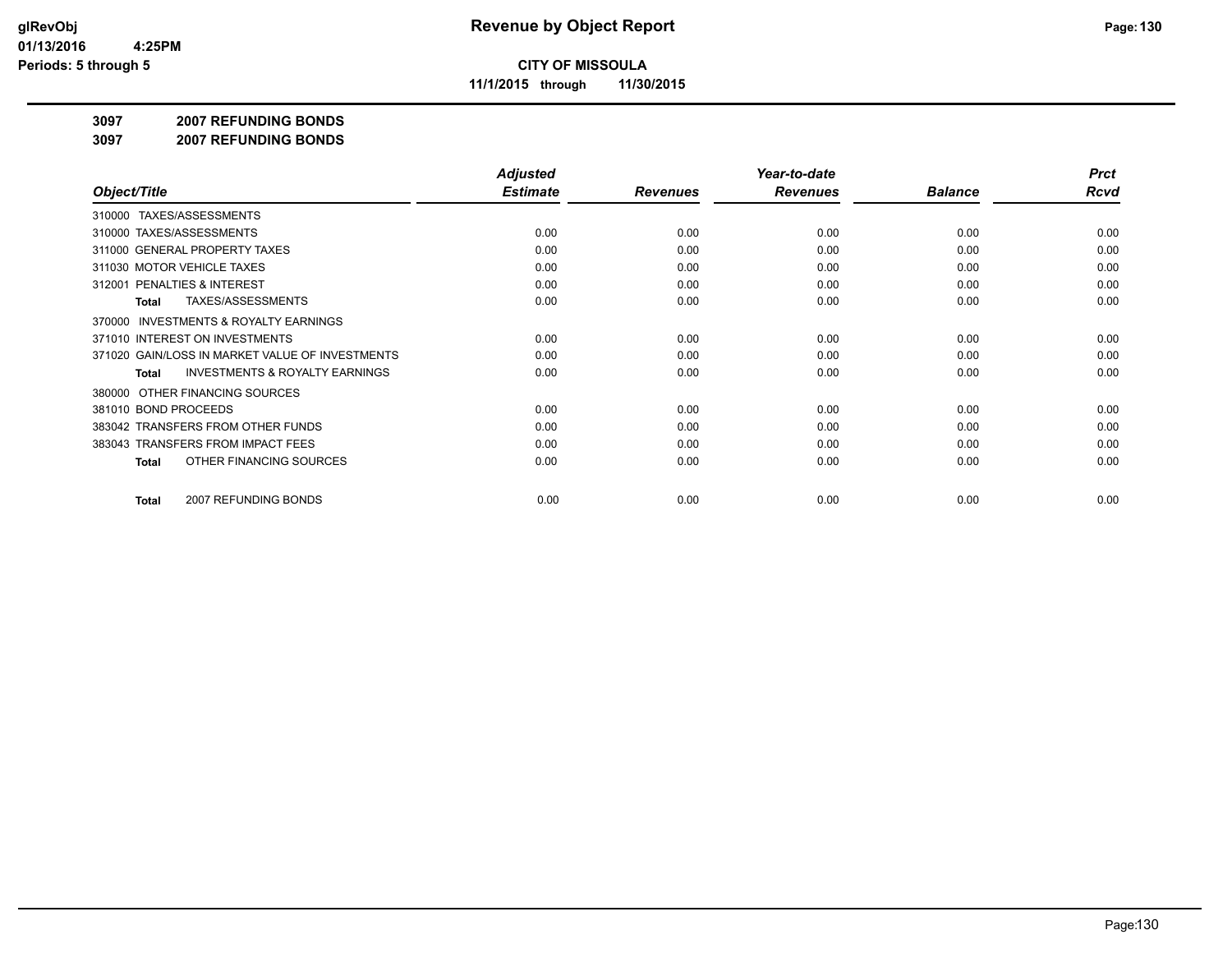**11/1/2015 through 11/30/2015**

### **3097 2007 REFUNDING BONDS**

|                                                     | <b>Adjusted</b> |                 | Year-to-date    |                | <b>Prct</b> |
|-----------------------------------------------------|-----------------|-----------------|-----------------|----------------|-------------|
| Object/Title                                        | <b>Estimate</b> | <b>Revenues</b> | <b>Revenues</b> | <b>Balance</b> | Rcvd        |
| 310000 TAXES/ASSESSMENTS                            |                 |                 |                 |                |             |
| 310000 TAXES/ASSESSMENTS                            | 0.00            | 0.00            | 0.00            | 0.00           | 0.00        |
| 311000 GENERAL PROPERTY TAXES                       | 0.00            | 0.00            | 0.00            | 0.00           | 0.00        |
| 311030 MOTOR VEHICLE TAXES                          | 0.00            | 0.00            | 0.00            | 0.00           | 0.00        |
| 312001 PENALTIES & INTEREST                         | 0.00            | 0.00            | 0.00            | 0.00           | 0.00        |
| TAXES/ASSESSMENTS<br>Total                          | 0.00            | 0.00            | 0.00            | 0.00           | 0.00        |
| <b>INVESTMENTS &amp; ROYALTY EARNINGS</b><br>370000 |                 |                 |                 |                |             |
| 371010 INTEREST ON INVESTMENTS                      | 0.00            | 0.00            | 0.00            | 0.00           | 0.00        |
| 371020 GAIN/LOSS IN MARKET VALUE OF INVESTMENT      | 0.00            | 0.00            | 0.00            | 0.00           | 0.00        |
| <b>INVESTMENTS &amp; ROYALTY EARNINGS</b><br>Total  | 0.00            | 0.00            | 0.00            | 0.00           | 0.00        |
| 380000 OTHER FINANCING SOURCES                      |                 |                 |                 |                |             |
| 381010 BOND PROCEEDS                                | 0.00            | 0.00            | 0.00            | 0.00           | 0.00        |
| 383042 TRANSFERS FROM OTHER FUNDS                   | 0.00            | 0.00            | 0.00            | 0.00           | 0.00        |
| 383043 TRANSFERS FROM IMPACT FEES                   | 0.00            | 0.00            | 0.00            | 0.00           | 0.00        |
| OTHER FINANCING SOURCES<br><b>Total</b>             | 0.00            | 0.00            | 0.00            | 0.00           | 0.00        |
| 2007 REFUNDING BONDS<br>Total                       | 0.00            | 0.00            | 0.00            | 0.00           | 0.00        |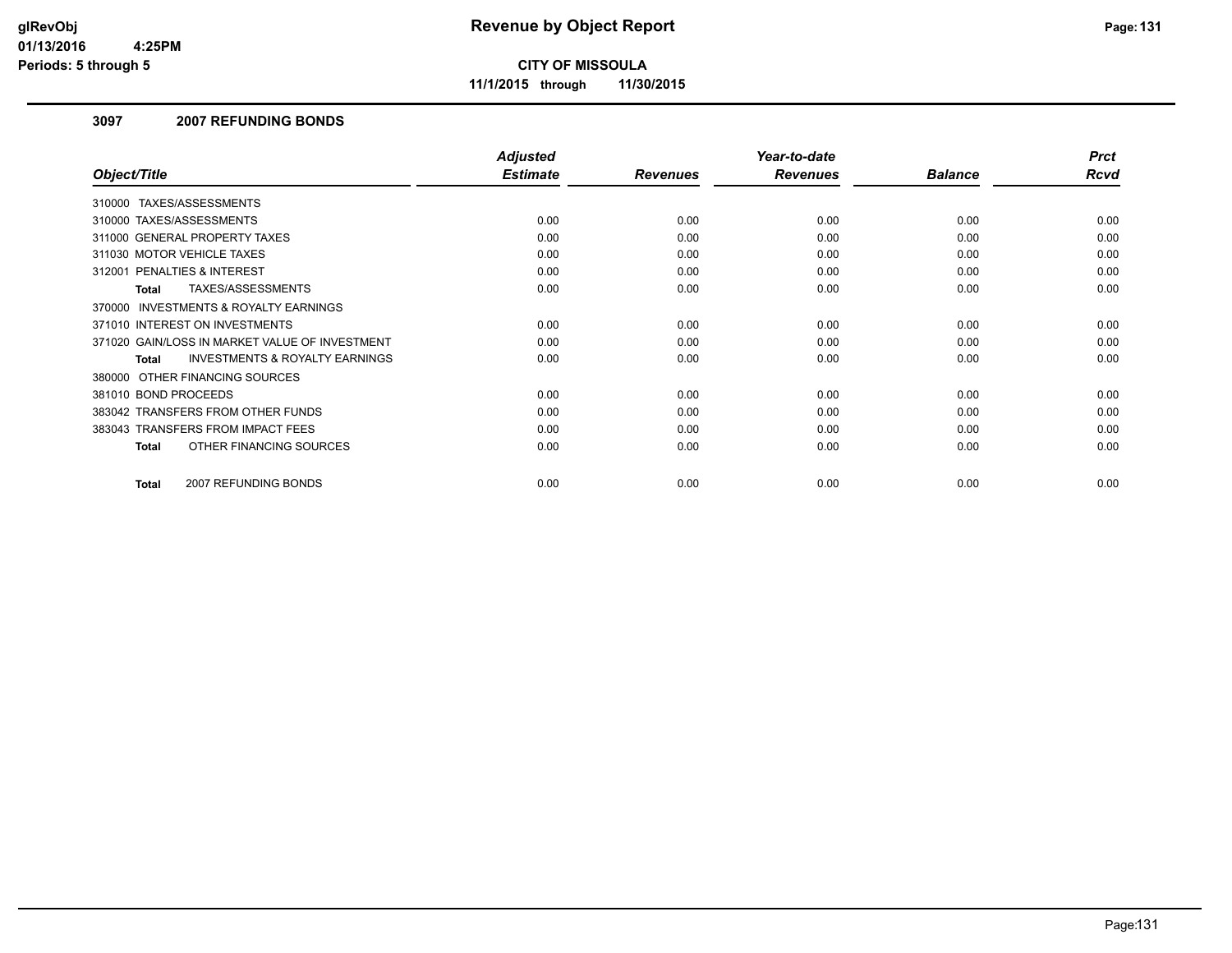**11/1/2015 through 11/30/2015**

### **3100 SIDEWALK & CURB WARRANTS FUND**

#### **3100 SIDEWALK & CURB WARRANTS FUND**

|                                                           | <b>Adjusted</b> |                 | Year-to-date    |                |             |
|-----------------------------------------------------------|-----------------|-----------------|-----------------|----------------|-------------|
| Object/Title                                              | <b>Estimate</b> | <b>Revenues</b> | <b>Revenues</b> | <b>Balance</b> | <b>Rcvd</b> |
| TAXES/ASSESSMENTS<br>310000                               |                 |                 |                 |                |             |
| PENALTIES & INTEREST<br>312001                            | 0.00            | 0.00            | 0.00            | 0.00           | 0.00        |
| TAXES/ASSESSMENTS<br><b>Total</b>                         | 0.00            | 0.00            | 0.00            | 0.00           | 0.00        |
| MISCELLANEOUS REVENUES<br>360000                          |                 |                 |                 |                |             |
| 360010 MISCELLANEOUS                                      | 0.00            | 0.00            | 0.00            | 0.00           | 0.00        |
| 363020 PROPERTY ASSESSMENTS                               | 0.00            | 0.00            | 0.00            | 0.00           | 0.00        |
| 363021 PAYOFF PRINCIPAL ASSESSMENTS                       | 0.00            | 0.00            | 0.00            | 0.00           | 0.00        |
| 363022 BOND INTEREST ASSESSMENTS                          | 0.00            | 0.00            | 0.00            | 0.00           | 0.00        |
| 363030 SIDEWALK AND CURB ASSESSMENTS                      | 0.00            | 0.00            | 0.00            | 0.00           | 0.00        |
| 363040 PENALTY AND INTEREST                               | 0.00            | 0.00            | 0.00            | 0.00           | 0.00        |
| MISCELLANEOUS REVENUES<br><b>Total</b>                    | 0.00            | 0.00            | 0.00            | 0.00           | 0.00        |
| <b>INVESTMENTS &amp; ROYALTY EARNINGS</b><br>370000       |                 |                 |                 |                |             |
| 371010 INTEREST ON INVESTMENTS                            | 0.00            | 0.00            | 0.00            | 0.00           | 0.00        |
| 371020 GAIN/LOSS IN MARKET VALUE OF INVESTMENTS           | 0.00            | 0.00            | 0.00            | 0.00           | 0.00        |
| <b>INVESTMENTS &amp; ROYALTY EARNINGS</b><br><b>Total</b> | 0.00            | 0.00            | 0.00            | 0.00           | 0.00        |
| OTHER FINANCING SOURCES<br>380000                         |                 |                 |                 |                |             |
| 383042 TRANSFERS FROM OTHER FUNDS                         | 0.00            | 0.00            | 0.00            | 0.00           | 0.00        |
| OTHER FINANCING SOURCES<br><b>Total</b>                   | 0.00            | 0.00            | 0.00            | 0.00           | 0.00        |
| SIDEWALK & CURB WARRANTS FUND<br><b>Total</b>             | 0.00            | 0.00            | 0.00            | 0.00           | 0.00        |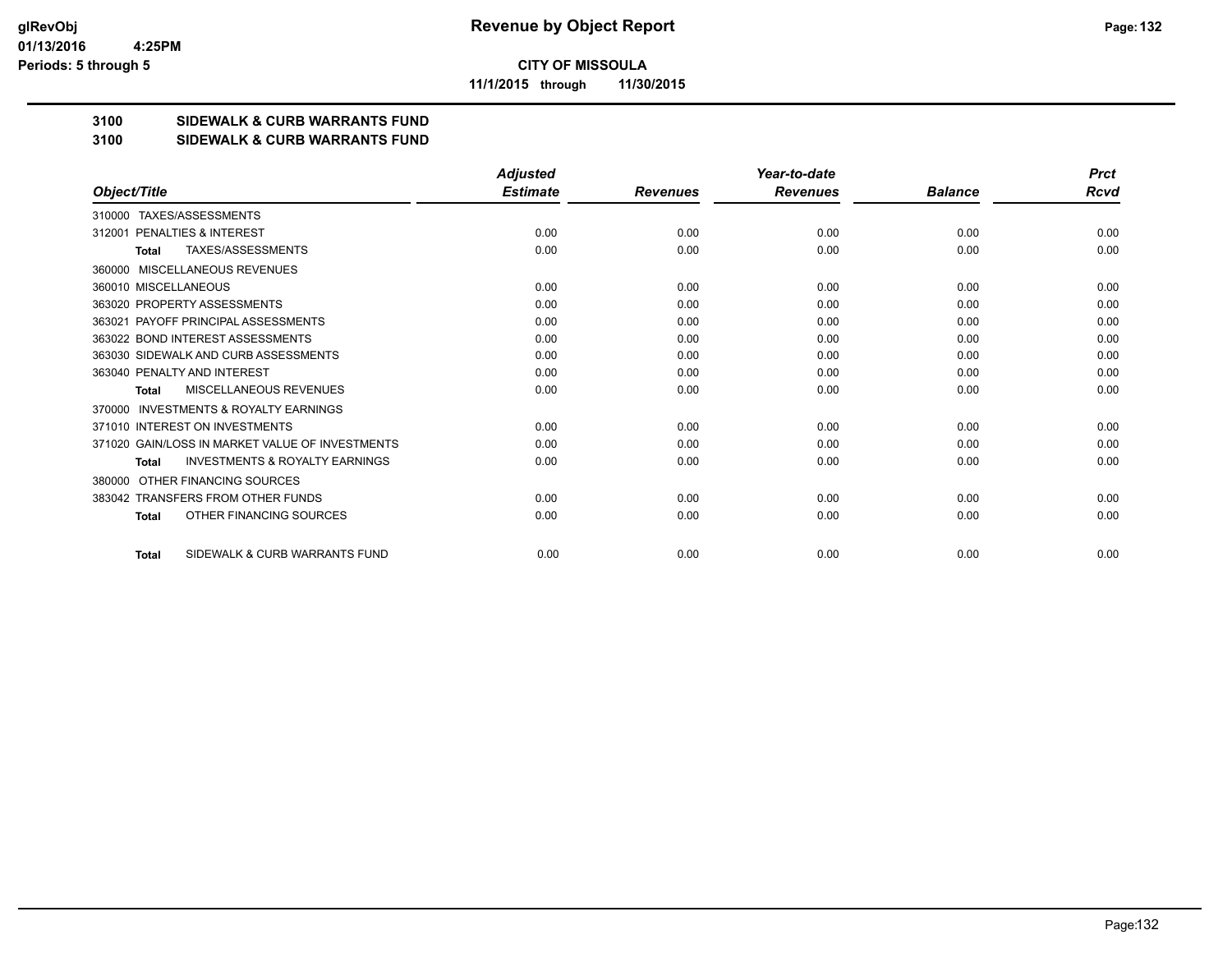**11/1/2015 through 11/30/2015**

### **3100 SIDEWALK & CURB WARRANTS FUND**

|                                                           | <b>Adjusted</b> |                 | Year-to-date    |                | <b>Prct</b> |
|-----------------------------------------------------------|-----------------|-----------------|-----------------|----------------|-------------|
| Object/Title                                              | <b>Estimate</b> | <b>Revenues</b> | <b>Revenues</b> | <b>Balance</b> | Rcvd        |
| TAXES/ASSESSMENTS<br>310000                               |                 |                 |                 |                |             |
| <b>PENALTIES &amp; INTEREST</b><br>312001                 | 0.00            | 0.00            | 0.00            | 0.00           | 0.00        |
| <b>TAXES/ASSESSMENTS</b><br><b>Total</b>                  | 0.00            | 0.00            | 0.00            | 0.00           | 0.00        |
| 360000 MISCELLANEOUS REVENUES                             |                 |                 |                 |                |             |
| 360010 MISCELLANEOUS                                      | 0.00            | 0.00            | 0.00            | 0.00           | 0.00        |
| 363020 PROPERTY ASSESSMENTS                               | 0.00            | 0.00            | 0.00            | 0.00           | 0.00        |
| 363021 PAYOFF PRINCIPAL ASSESSMENTS                       | 0.00            | 0.00            | 0.00            | 0.00           | 0.00        |
| 363022 BOND INTEREST ASSESSMENTS                          | 0.00            | 0.00            | 0.00            | 0.00           | 0.00        |
| 363030 SIDEWALK AND CURB ASSESSMENTS                      | 0.00            | 0.00            | 0.00            | 0.00           | 0.00        |
| 363040 PENALTY AND INTEREST                               | 0.00            | 0.00            | 0.00            | 0.00           | 0.00        |
| <b>MISCELLANEOUS REVENUES</b><br><b>Total</b>             | 0.00            | 0.00            | 0.00            | 0.00           | 0.00        |
| <b>INVESTMENTS &amp; ROYALTY EARNINGS</b><br>370000       |                 |                 |                 |                |             |
| 371010 INTEREST ON INVESTMENTS                            | 0.00            | 0.00            | 0.00            | 0.00           | 0.00        |
| 371020 GAIN/LOSS IN MARKET VALUE OF INVESTMENT            | 0.00            | 0.00            | 0.00            | 0.00           | 0.00        |
| <b>INVESTMENTS &amp; ROYALTY EARNINGS</b><br><b>Total</b> | 0.00            | 0.00            | 0.00            | 0.00           | 0.00        |
| OTHER FINANCING SOURCES<br>380000                         |                 |                 |                 |                |             |
| 383042 TRANSFERS FROM OTHER FUNDS                         | 0.00            | 0.00            | 0.00            | 0.00           | 0.00        |
| OTHER FINANCING SOURCES<br><b>Total</b>                   | 0.00            | 0.00            | 0.00            | 0.00           | 0.00        |
| SIDEWALK & CURB WARRANTS FUND<br><b>Total</b>             | 0.00            | 0.00            | 0.00            | 0.00           | 0.00        |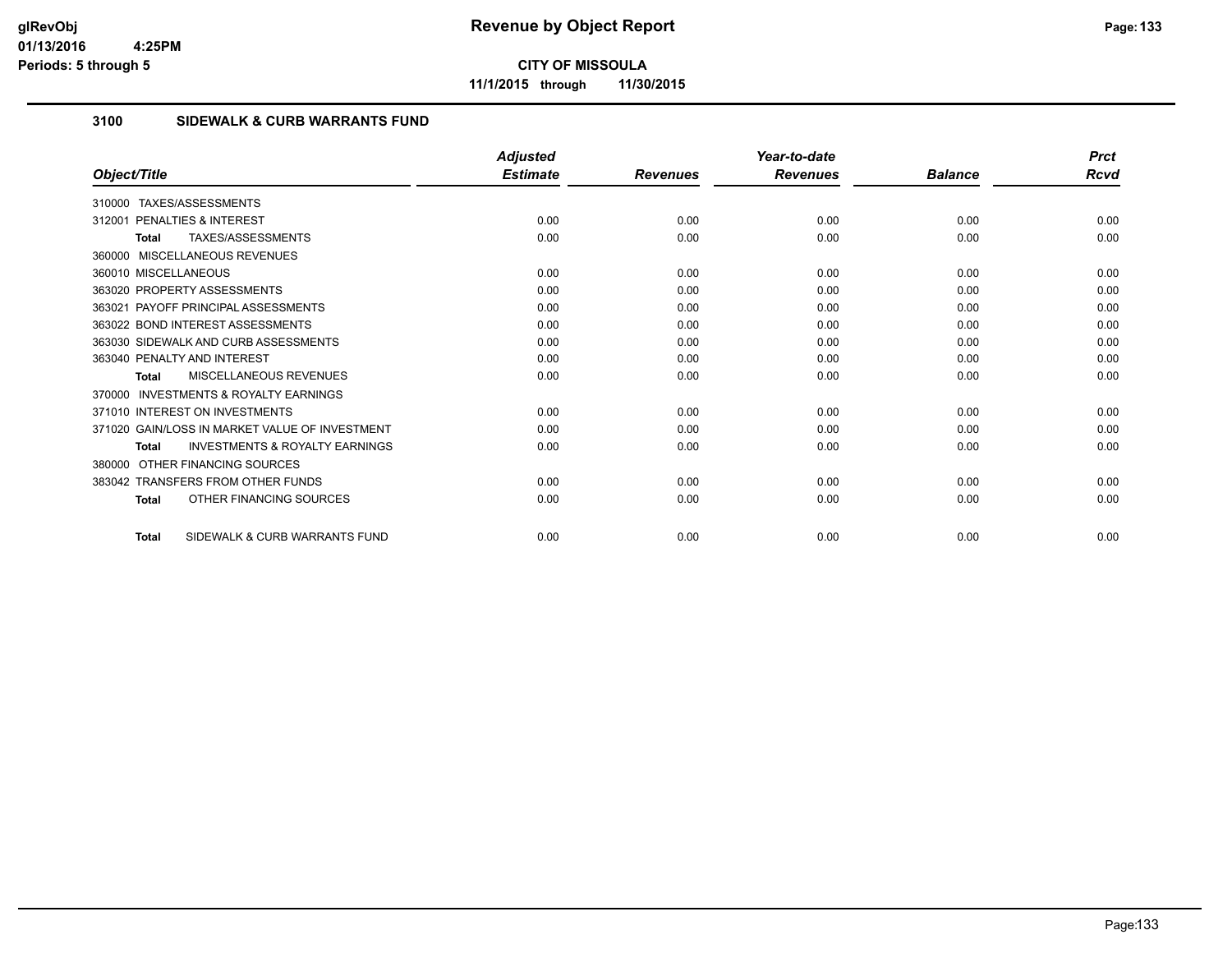**11/1/2015 through 11/30/2015**

## **3200 FY99 SIDEWALK & CURB DEBT SERVICE FUND**

**3200 FY99 SIDEWALK & CURB DEBT SERVICE FUND**

|                                                           | <b>Adjusted</b> |                 | Year-to-date    |                | <b>Prct</b> |
|-----------------------------------------------------------|-----------------|-----------------|-----------------|----------------|-------------|
| Object/Title                                              | <b>Estimate</b> | <b>Revenues</b> | <b>Revenues</b> | <b>Balance</b> | Rcvd        |
| TAXES/ASSESSMENTS<br>310000                               |                 |                 |                 |                |             |
| <b>PENALTIES &amp; INTEREST</b><br>312001                 | 0.00            | 0.00            | 0.00            | 0.00           | 0.00        |
| TAXES/ASSESSMENTS<br>Total                                | 0.00            | 0.00            | 0.00            | 0.00           | 0.00        |
| MISCELLANEOUS REVENUES<br>360000                          |                 |                 |                 |                |             |
| 363020 PROPERTY ASSESSMENTS                               | 0.00            | 0.00            | 0.00            | 0.00           | 0.00        |
| PAYOFF PRINCIPAL ASSESSMENTS<br>363021                    | 0.00            | 0.00            | 0.00            | 0.00           | 0.00        |
| 363022 BOND INTEREST ASSESSMENTS                          | 0.00            | 0.00            | 0.00            | 0.00           | 0.00        |
| 363040 PENALTY AND INTEREST                               | 0.00            | 0.00            | 0.00            | 0.00           | 0.00        |
| <b>MISCELLANEOUS REVENUES</b><br>Total                    | 0.00            | 0.00            | 0.00            | 0.00           | 0.00        |
| <b>INVESTMENTS &amp; ROYALTY EARNINGS</b><br>370000       |                 |                 |                 |                |             |
| 371010 INTEREST ON INVESTMENTS                            | 0.00            | 0.00            | 0.00            | 0.00           | 0.00        |
| 371020 GAIN/LOSS IN MARKET VALUE OF INVESTMENTS           | 0.00            | 0.00            | 0.00            | 0.00           | 0.00        |
| <b>INVESTMENTS &amp; ROYALTY EARNINGS</b><br><b>Total</b> | 0.00            | 0.00            | 0.00            | 0.00           | 0.00        |
| OTHER FINANCING SOURCES<br>380000                         |                 |                 |                 |                |             |
| 381009 TRANSFERS IN                                       | 0.00            | 0.00            | 0.00            | 0.00           | 0.00        |
| OTHER FINANCING SOURCES<br>Total                          | 0.00            | 0.00            | 0.00            | 0.00           | 0.00        |
| FY99 SIDEWALK & CURB DEBT SERVICE FUI<br><b>Total</b>     | 0.00            | 0.00            | 0.00            | 0.00           | 0.00        |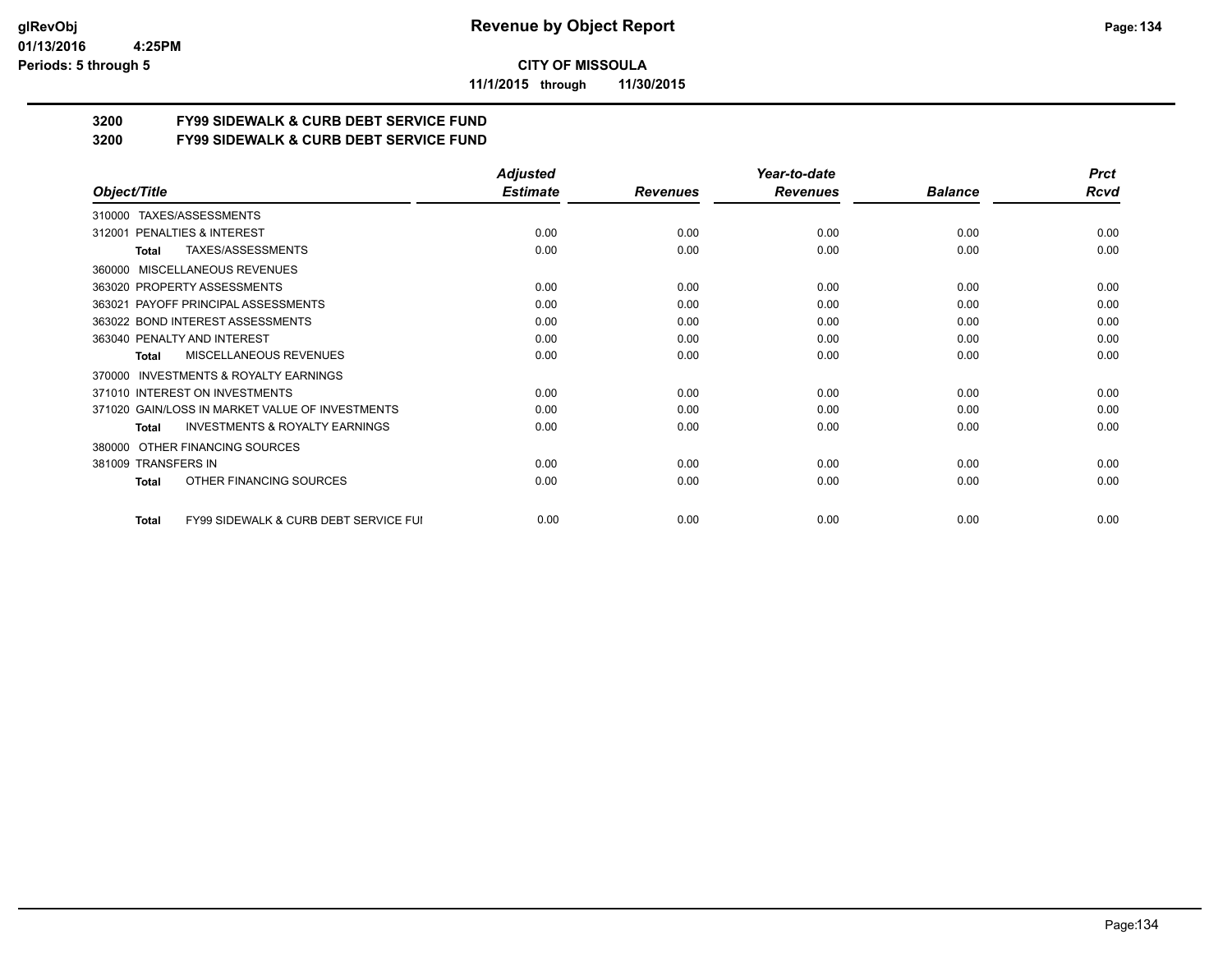**11/1/2015 through 11/30/2015**

### **3200 FY99 SIDEWALK & CURB DEBT SERVICE FUND**

|                                                                 | <b>Adjusted</b> |                 | Year-to-date    |                | <b>Prct</b> |
|-----------------------------------------------------------------|-----------------|-----------------|-----------------|----------------|-------------|
| Object/Title                                                    | <b>Estimate</b> | <b>Revenues</b> | <b>Revenues</b> | <b>Balance</b> | <b>Rcvd</b> |
| TAXES/ASSESSMENTS<br>310000                                     |                 |                 |                 |                |             |
| PENALTIES & INTEREST<br>312001                                  | 0.00            | 0.00            | 0.00            | 0.00           | 0.00        |
| TAXES/ASSESSMENTS<br><b>Total</b>                               | 0.00            | 0.00            | 0.00            | 0.00           | 0.00        |
| MISCELLANEOUS REVENUES<br>360000                                |                 |                 |                 |                |             |
| 363020 PROPERTY ASSESSMENTS                                     | 0.00            | 0.00            | 0.00            | 0.00           | 0.00        |
| 363021 PAYOFF PRINCIPAL ASSESSMENTS                             | 0.00            | 0.00            | 0.00            | 0.00           | 0.00        |
| 363022 BOND INTEREST ASSESSMENTS                                | 0.00            | 0.00            | 0.00            | 0.00           | 0.00        |
| 363040 PENALTY AND INTEREST                                     | 0.00            | 0.00            | 0.00            | 0.00           | 0.00        |
| MISCELLANEOUS REVENUES<br><b>Total</b>                          | 0.00            | 0.00            | 0.00            | 0.00           | 0.00        |
| <b>INVESTMENTS &amp; ROYALTY EARNINGS</b><br>370000             |                 |                 |                 |                |             |
| 371010 INTEREST ON INVESTMENTS                                  | 0.00            | 0.00            | 0.00            | 0.00           | 0.00        |
| 371020 GAIN/LOSS IN MARKET VALUE OF INVESTMENT                  | 0.00            | 0.00            | 0.00            | 0.00           | 0.00        |
| <b>INVESTMENTS &amp; ROYALTY EARNINGS</b><br><b>Total</b>       | 0.00            | 0.00            | 0.00            | 0.00           | 0.00        |
| OTHER FINANCING SOURCES<br>380000                               |                 |                 |                 |                |             |
| 381009 TRANSFERS IN                                             | 0.00            | 0.00            | 0.00            | 0.00           | 0.00        |
| OTHER FINANCING SOURCES<br><b>Total</b>                         | 0.00            | 0.00            | 0.00            | 0.00           | 0.00        |
| <b>FY99 SIDEWALK &amp; CURB DEBT SERVICE FU</b><br><b>Total</b> | 0.00            | 0.00            | 0.00            | 0.00           | 0.00        |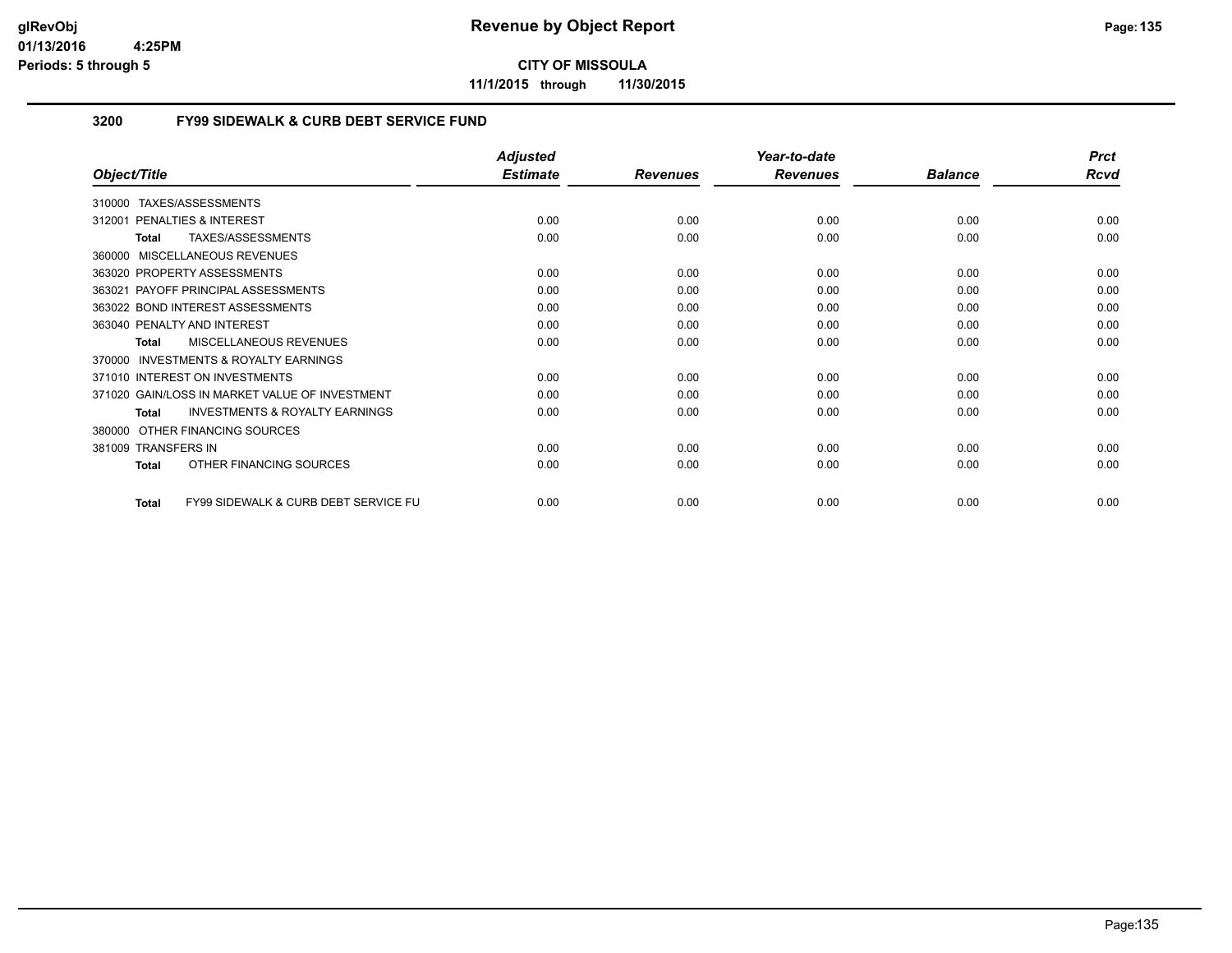**11/1/2015 through 11/30/2015**

# **3300 FY00 SIDEWALK & CURB DEBT SERVICE FUND**

**3300 FY00 SIDEWALK & CURB DEBT SERVICE FUND**

|                                                       | <b>Adjusted</b> |                 | Year-to-date    |                | <b>Prct</b> |
|-------------------------------------------------------|-----------------|-----------------|-----------------|----------------|-------------|
| Object/Title                                          | <b>Estimate</b> | <b>Revenues</b> | <b>Revenues</b> | <b>Balance</b> | <b>Rcvd</b> |
| 360000 MISCELLANEOUS REVENUES                         |                 |                 |                 |                |             |
| 363020 PROPERTY ASSESSMENTS                           | 0.00            | 0.00            | 0.00            | 0.00           | 0.00        |
| 363021 PAYOFF PRINCIPAL ASSESSMENTS                   | 0.00            | 0.00            | 0.00            | 0.00           | 0.00        |
| 363022 BOND INTEREST ASSESSMENTS                      | 0.00            | 0.00            | 0.00            | 0.00           | 0.00        |
| 363040 PENALTY AND INTEREST                           | 0.00            | 0.00            | 0.00            | 0.00           | 0.00        |
| MISCELLANEOUS REVENUES<br>Total                       | 0.00            | 0.00            | 0.00            | 0.00           | 0.00        |
| INVESTMENTS & ROYALTY EARNINGS<br>370000              |                 |                 |                 |                |             |
| 371010 INTEREST ON INVESTMENTS                        | 0.00            | 0.00            | 0.00            | 0.00           | 0.00        |
| 371020 GAIN/LOSS IN MARKET VALUE OF INVESTMENTS       | 0.00            | 0.00            | 0.00            | 0.00           | 0.00        |
| <b>INVESTMENTS &amp; ROYALTY EARNINGS</b><br>Total    | 0.00            | 0.00            | 0.00            | 0.00           | 0.00        |
| FY00 SIDEWALK & CURB DEBT SERVICE FUI<br><b>Total</b> | 0.00            | 0.00            | 0.00            | 0.00           | 0.00        |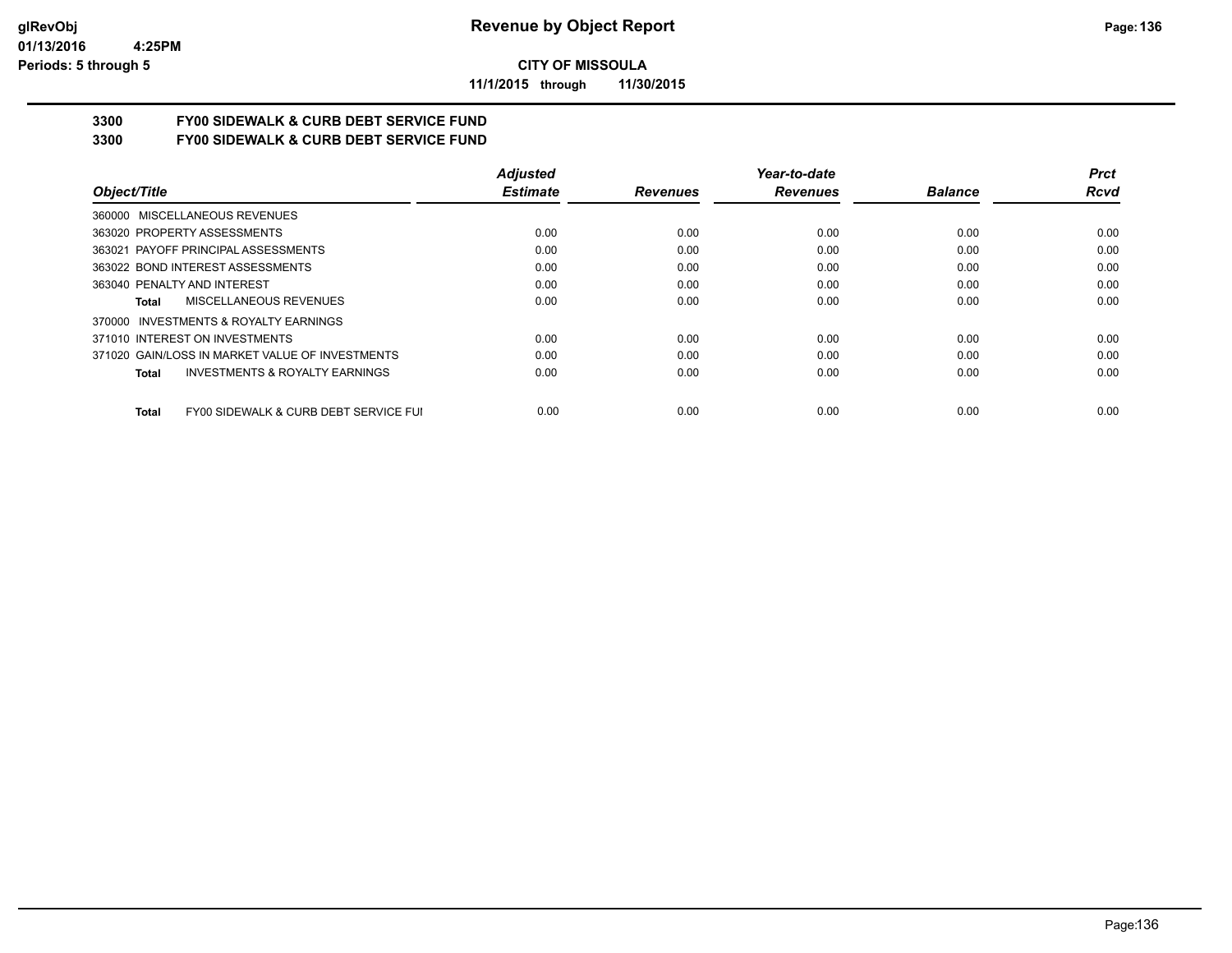**11/1/2015 through 11/30/2015**

### **3300 FY00 SIDEWALK & CURB DEBT SERVICE FUND**

|                                                      | <b>Adjusted</b> |                 | Year-to-date    |                | <b>Prct</b> |
|------------------------------------------------------|-----------------|-----------------|-----------------|----------------|-------------|
| Object/Title                                         | <b>Estimate</b> | <b>Revenues</b> | <b>Revenues</b> | <b>Balance</b> | <b>Rcvd</b> |
| 360000 MISCELLANEOUS REVENUES                        |                 |                 |                 |                |             |
| 363020 PROPERTY ASSESSMENTS                          | 0.00            | 0.00            | 0.00            | 0.00           | 0.00        |
| 363021 PAYOFF PRINCIPAL ASSESSMENTS                  | 0.00            | 0.00            | 0.00            | 0.00           | 0.00        |
| 363022 BOND INTEREST ASSESSMENTS                     | 0.00            | 0.00            | 0.00            | 0.00           | 0.00        |
| 363040 PENALTY AND INTEREST                          | 0.00            | 0.00            | 0.00            | 0.00           | 0.00        |
| MISCELLANEOUS REVENUES<br>Total                      | 0.00            | 0.00            | 0.00            | 0.00           | 0.00        |
| 370000 INVESTMENTS & ROYALTY EARNINGS                |                 |                 |                 |                |             |
| 371010 INTEREST ON INVESTMENTS                       | 0.00            | 0.00            | 0.00            | 0.00           | 0.00        |
| 371020 GAIN/LOSS IN MARKET VALUE OF INVESTMENT       | 0.00            | 0.00            | 0.00            | 0.00           | 0.00        |
| <b>INVESTMENTS &amp; ROYALTY EARNINGS</b><br>Total   | 0.00            | 0.00            | 0.00            | 0.00           | 0.00        |
| FY00 SIDEWALK & CURB DEBT SERVICE FU<br><b>Total</b> | 0.00            | 0.00            | 0.00            | 0.00           | 0.00        |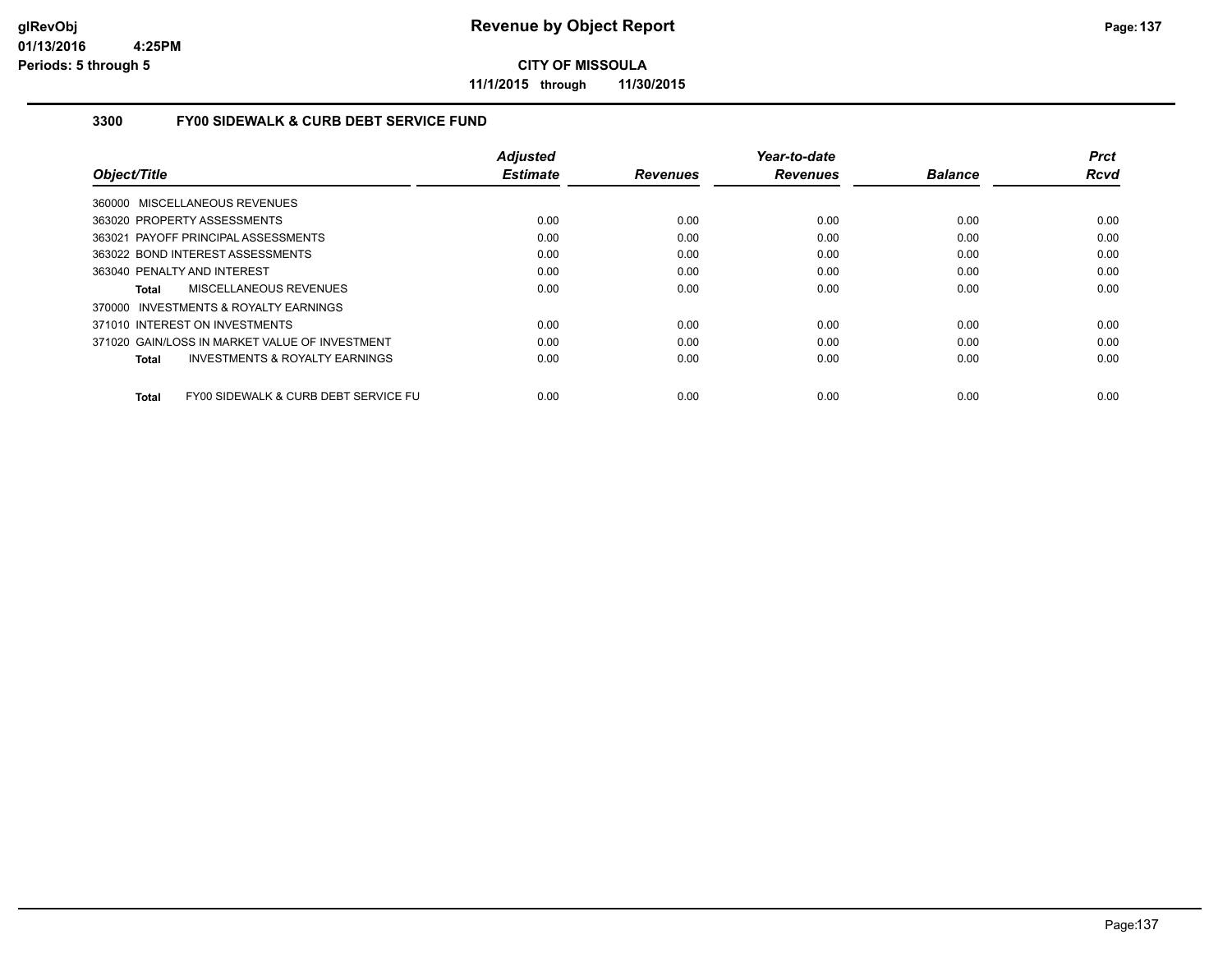**11/1/2015 through 11/30/2015**

**3305 JUDGMENT LEVIES 3305 JUDGMENT LEVIES**

|              |                               | Adjusted        |                 | <b>Prct</b>     |                |             |
|--------------|-------------------------------|-----------------|-----------------|-----------------|----------------|-------------|
| Object/Title |                               | <b>Estimate</b> | <b>Revenues</b> | <b>Revenues</b> | <b>Balance</b> | <b>Rcvd</b> |
|              | 310000 TAXES/ASSESSMENTS      |                 |                 |                 |                |             |
|              | 311000 GENERAL PROPERTY TAXES | 0.00            | 14.75           | 53.80           | $-53.80$       | 0.00        |
|              | 312001 PENALTIES & INTEREST   | 0.00            | 0.47            | 2.00            | $-2.00$        | 0.00        |
| <b>Total</b> | TAXES/ASSESSMENTS             | 0.00            | 15.22           | 55.80           | $-55.80$       | 0.00        |
| <b>Total</b> | <b>JUDGMENT LEVIES</b>        | 0.00            | 15.22           | 55.80           | $-55.80$       | 0.00        |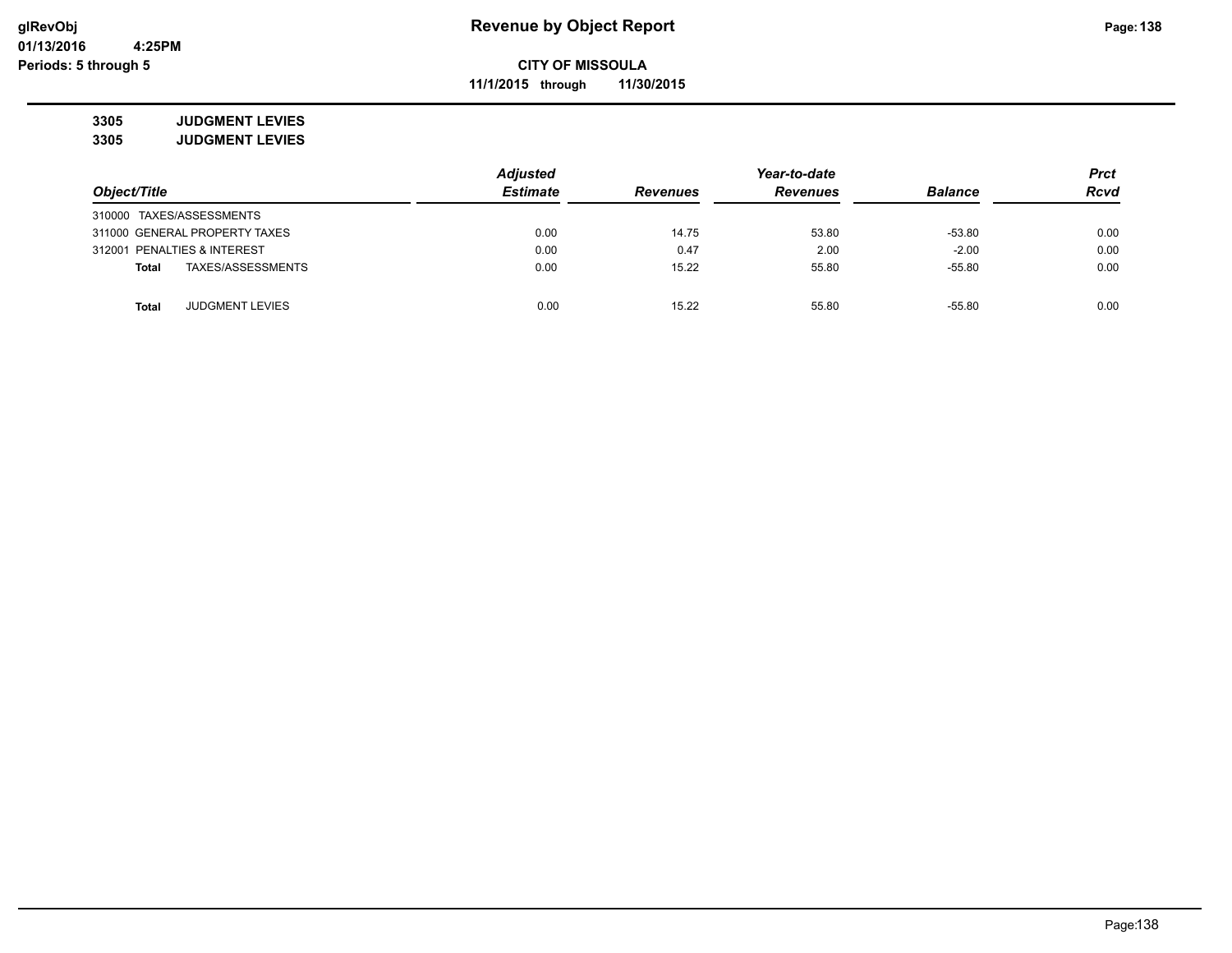### **glRevObj Revenue by Object Report Page:139**

**CITY OF MISSOULA**

**11/1/2015 through 11/30/2015**

#### **3305 JUDGMENT LEVIES**

| Object/Title                           | <b>Adjusted</b><br><b>Estimate</b> | <b>Revenues</b> | Year-to-date<br><b>Revenues</b> | <b>Balance</b> | <b>Prct</b><br><b>Rcvd</b> |
|----------------------------------------|------------------------------------|-----------------|---------------------------------|----------------|----------------------------|
| 310000 TAXES/ASSESSMENTS               |                                    |                 |                                 |                |                            |
| 311000 GENERAL PROPERTY TAXES          | 0.00                               | 14.75           | 53.80                           | $-53.80$       | 0.00                       |
| 312001 PENALTIES & INTEREST            | 0.00                               | 0.47            | 2.00                            | $-2.00$        | 0.00                       |
| TAXES/ASSESSMENTS<br>Total             | 0.00                               | 15.22           | 55.80                           | $-55.80$       | 0.00                       |
|                                        |                                    |                 |                                 |                |                            |
| <b>JUDGMENT LEVIES</b><br><b>Total</b> | 0.00                               | 15.22           | 55.80                           | $-55.80$       | 0.00                       |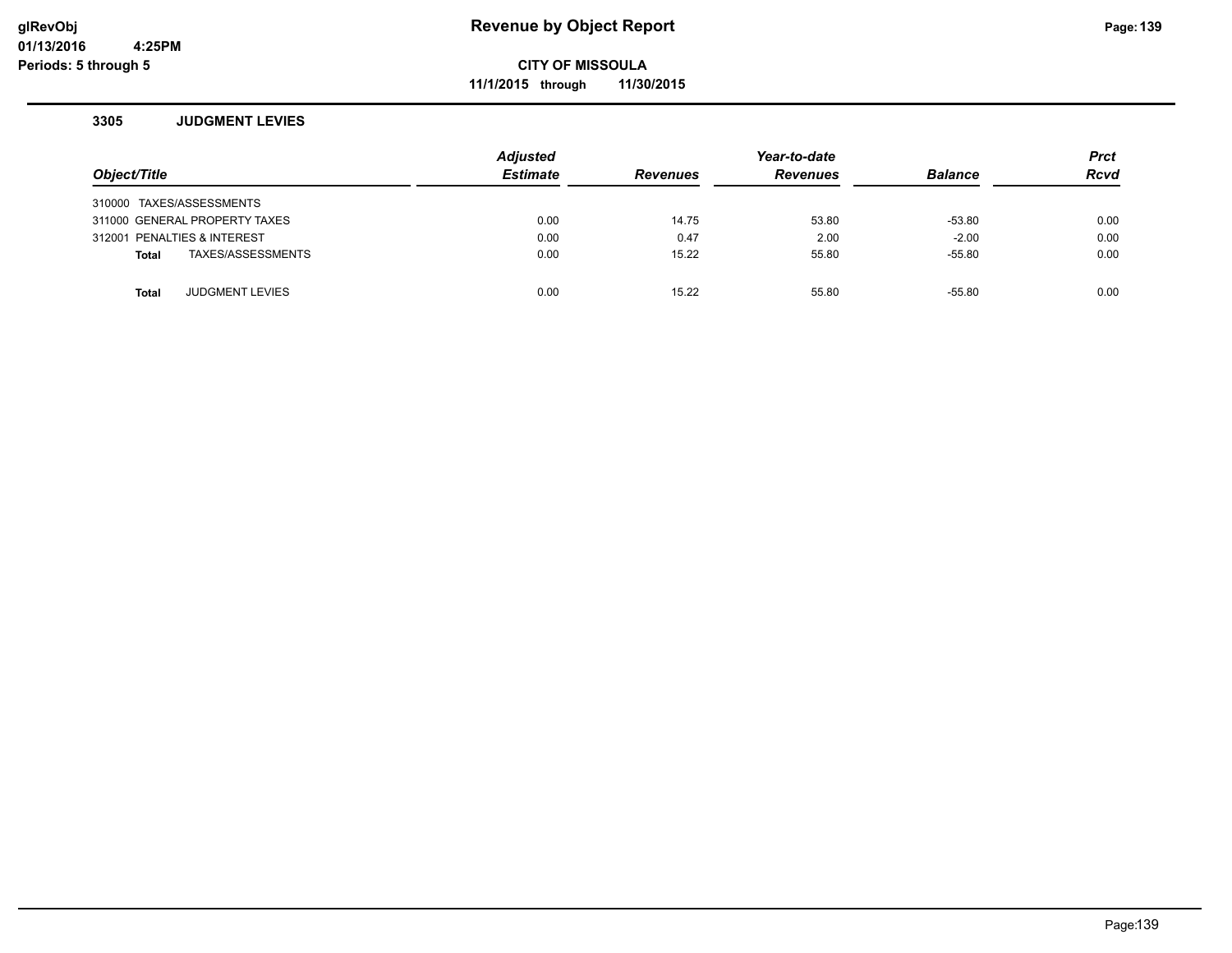#### **01/13/2016 4:25PM Periods: 5 through 5**

**CITY OF MISSOULA**

**11/1/2015 through 11/30/2015**

# **3400 FY01 SIDEWALK & CURB DEBT SERVICE FUND**

**3400 FY01 SIDEWALK & CURB DEBT SERVICE FUND**

|                                                           | <b>Adjusted</b> |                 | Year-to-date    |                | <b>Prct</b> |
|-----------------------------------------------------------|-----------------|-----------------|-----------------|----------------|-------------|
| Object/Title                                              | <b>Estimate</b> | <b>Revenues</b> | <b>Revenues</b> | <b>Balance</b> | <b>Rcvd</b> |
| TAXES/ASSESSMENTS<br>310000                               |                 |                 |                 |                |             |
| 312001 PENALTIES & INTEREST                               | 0.00            | 0.00            | 0.00            | 0.00           | 0.00        |
| TAXES/ASSESSMENTS<br>Total                                | 0.00            | 0.00            | 0.00            | 0.00           | 0.00        |
| 360000 MISCELLANEOUS REVENUES                             |                 |                 |                 |                |             |
| 360010 MISCELLANEOUS                                      | 0.00            | 0.00            | 0.00            | 0.00           | 0.00        |
| 363020 PROPERTY ASSESSMENTS                               | 0.00            | 0.00            | 0.00            | 0.00           | 0.00        |
| 363021 PAYOFF PRINCIPAL ASSESSMENTS                       | 0.00            | 0.00            | 0.00            | 0.00           | 0.00        |
| 363022 BOND INTEREST ASSESSMENTS                          | 0.00            | 0.00            | 0.00            | 0.00           | 0.00        |
| 363040 PENALTY AND INTEREST                               | 0.00            | 0.00            | 0.00            | 0.00           | 0.00        |
| <b>MISCELLANEOUS REVENUES</b><br>Total                    | 0.00            | 0.00            | 0.00            | 0.00           | 0.00        |
| <b>INVESTMENTS &amp; ROYALTY EARNINGS</b><br>370000       |                 |                 |                 |                |             |
| 371010 INTEREST ON INVESTMENTS                            | 0.00            | 0.00            | 0.00            | 0.00           | 0.00        |
| 371020 GAIN/LOSS IN MARKET VALUE OF INVESTMENTS           | 0.00            | 0.00            | 0.00            | 0.00           | 0.00        |
| <b>INVESTMENTS &amp; ROYALTY EARNINGS</b><br>Total        | 0.00            | 0.00            | 0.00            | 0.00           | 0.00        |
| <b>FY01 SIDEWALK &amp; CURB DEBT SERVICE FUI</b><br>Total | 0.00            | 0.00            | 0.00            | 0.00           | 0.00        |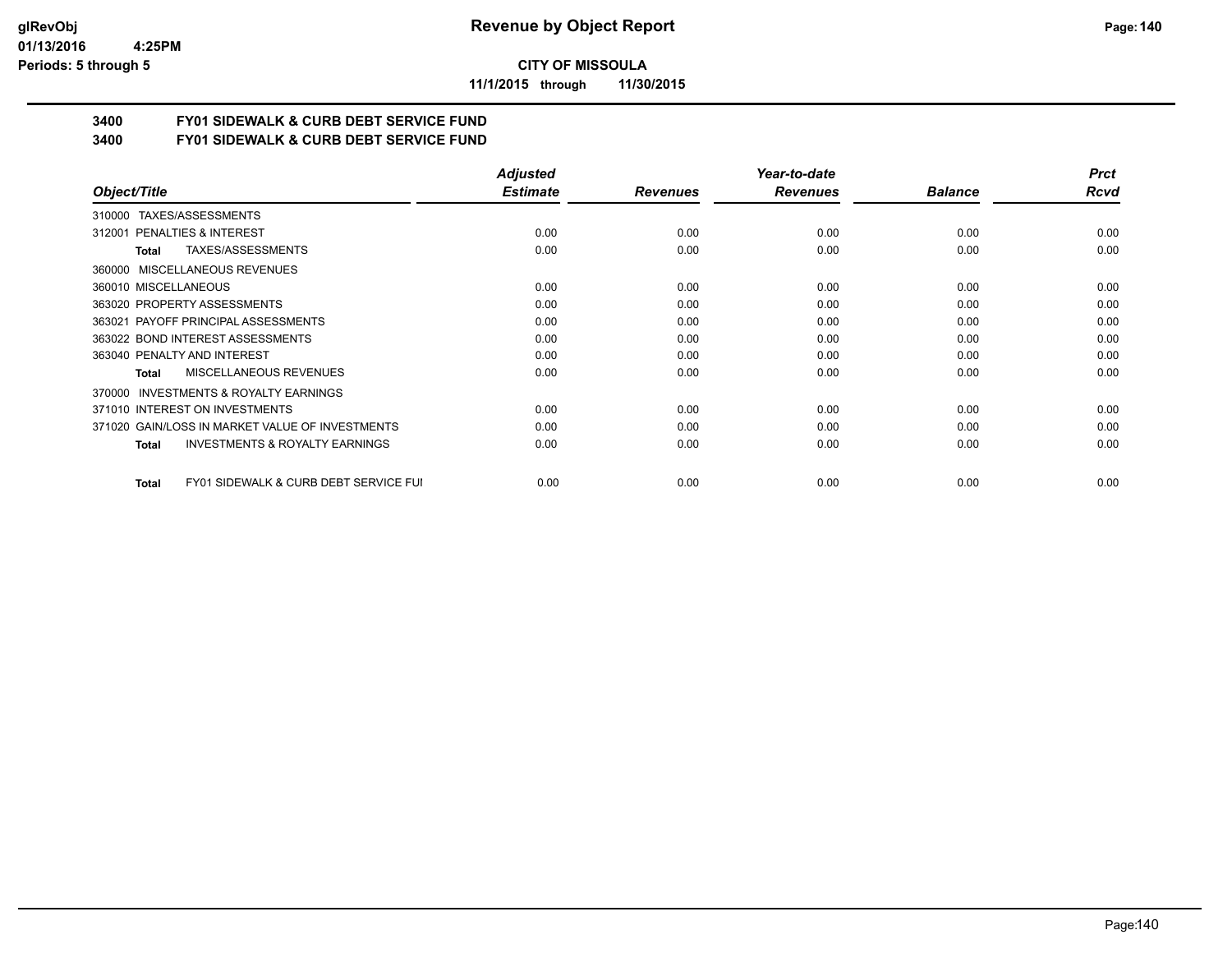**11/1/2015 through 11/30/2015**

### **3400 FY01 SIDEWALK & CURB DEBT SERVICE FUND**

|                                                                 | <b>Adjusted</b> |                 | Year-to-date    |                | <b>Prct</b> |
|-----------------------------------------------------------------|-----------------|-----------------|-----------------|----------------|-------------|
| Object/Title                                                    | <b>Estimate</b> | <b>Revenues</b> | <b>Revenues</b> | <b>Balance</b> | Rcvd        |
| 310000 TAXES/ASSESSMENTS                                        |                 |                 |                 |                |             |
| 312001 PENALTIES & INTEREST                                     | 0.00            | 0.00            | 0.00            | 0.00           | 0.00        |
| TAXES/ASSESSMENTS<br><b>Total</b>                               | 0.00            | 0.00            | 0.00            | 0.00           | 0.00        |
| MISCELLANEOUS REVENUES<br>360000                                |                 |                 |                 |                |             |
| 360010 MISCELLANEOUS                                            | 0.00            | 0.00            | 0.00            | 0.00           | 0.00        |
| 363020 PROPERTY ASSESSMENTS                                     | 0.00            | 0.00            | 0.00            | 0.00           | 0.00        |
| 363021 PAYOFF PRINCIPAL ASSESSMENTS                             | 0.00            | 0.00            | 0.00            | 0.00           | 0.00        |
| 363022 BOND INTEREST ASSESSMENTS                                | 0.00            | 0.00            | 0.00            | 0.00           | 0.00        |
| 363040 PENALTY AND INTEREST                                     | 0.00            | 0.00            | 0.00            | 0.00           | 0.00        |
| MISCELLANEOUS REVENUES<br><b>Total</b>                          | 0.00            | 0.00            | 0.00            | 0.00           | 0.00        |
| INVESTMENTS & ROYALTY EARNINGS<br>370000                        |                 |                 |                 |                |             |
| 371010 INTEREST ON INVESTMENTS                                  | 0.00            | 0.00            | 0.00            | 0.00           | 0.00        |
| 371020 GAIN/LOSS IN MARKET VALUE OF INVESTMENT                  | 0.00            | 0.00            | 0.00            | 0.00           | 0.00        |
| <b>INVESTMENTS &amp; ROYALTY EARNINGS</b><br><b>Total</b>       | 0.00            | 0.00            | 0.00            | 0.00           | 0.00        |
| <b>FY01 SIDEWALK &amp; CURB DEBT SERVICE FU</b><br><b>Total</b> | 0.00            | 0.00            | 0.00            | 0.00           | 0.00        |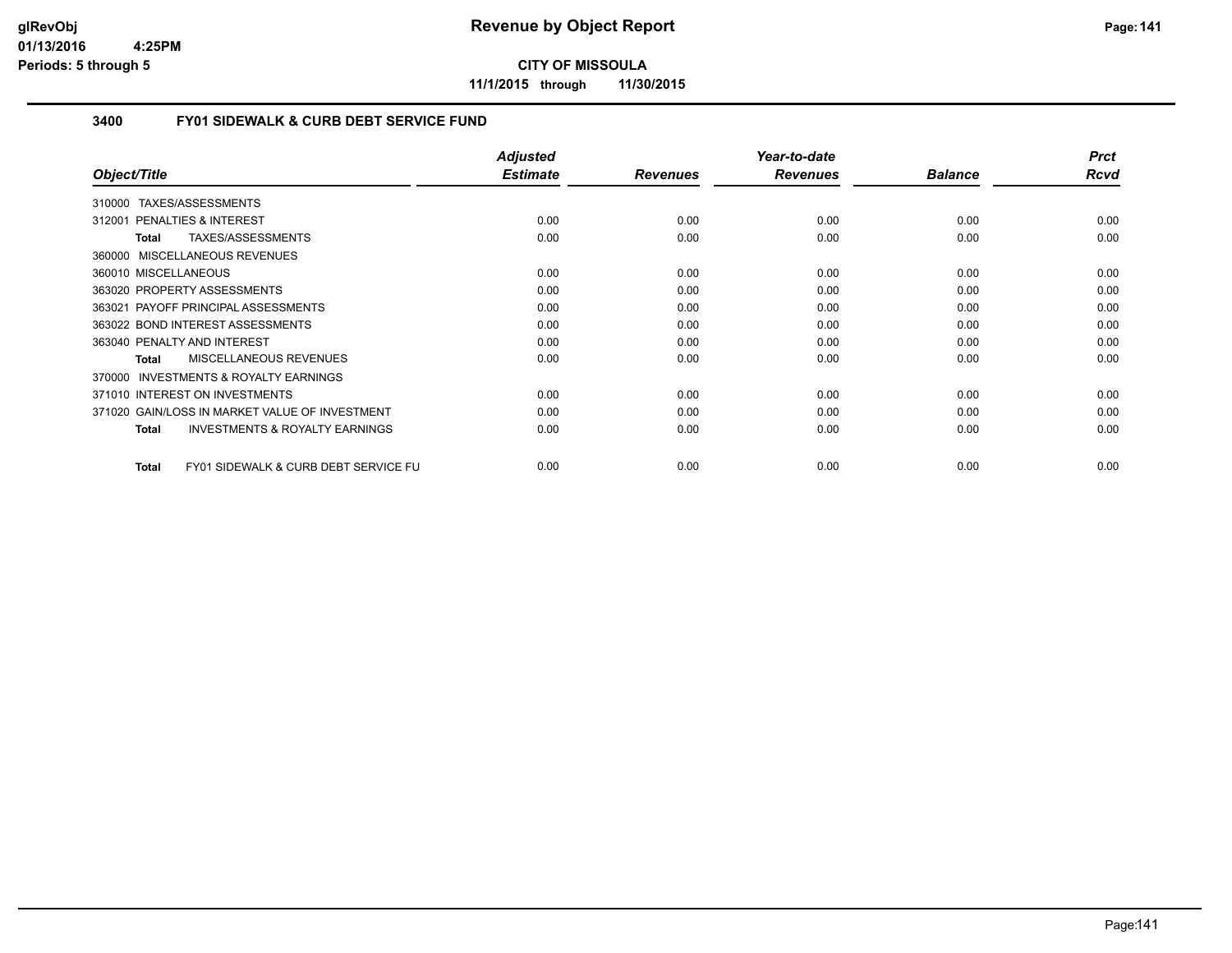**11/1/2015 through 11/30/2015**

# **3410 FY02 SIDEWALK & CURB DEBT SERVICE FUND**

**3410 FY02 SIDEWALK & CURB DEBT SERVICE FUND**

|                                                                  | <b>Adjusted</b> |                 | Year-to-date    |                | <b>Prct</b> |
|------------------------------------------------------------------|-----------------|-----------------|-----------------|----------------|-------------|
| Object/Title                                                     | <b>Estimate</b> | <b>Revenues</b> | <b>Revenues</b> | <b>Balance</b> | Rcvd        |
| 360000 MISCELLANEOUS REVENUES                                    |                 |                 |                 |                |             |
| 363020 PROPERTY ASSESSMENTS                                      | 0.00            | 0.00            | 0.00            | 0.00           | 0.00        |
| 363021 PAYOFF PRINCIPAL ASSESSMENTS                              | 0.00            | 0.00            | 0.00            | 0.00           | 0.00        |
| 363022 BOND INTEREST ASSESSMENTS                                 | 0.00            | 0.00            | 0.00            | 0.00           | 0.00        |
| 363040 PENALTY AND INTEREST                                      | 0.00            | 0.00            | 0.00            | 0.00           | 0.00        |
| MISCELLANEOUS REVENUES<br>Total                                  | 0.00            | 0.00            | 0.00            | 0.00           | 0.00        |
| INVESTMENTS & ROYALTY EARNINGS<br>370000                         |                 |                 |                 |                |             |
| 371010 INTEREST ON INVESTMENTS                                   | 0.00            | 0.00            | 0.00            | 0.00           | 0.00        |
| 371020 GAIN/LOSS IN MARKET VALUE OF INVESTMENTS                  | 0.00            | 0.00            | 0.00            | 0.00           | 0.00        |
| <b>INVESTMENTS &amp; ROYALTY EARNINGS</b><br><b>Total</b>        | 0.00            | 0.00            | 0.00            | 0.00           | 0.00        |
| <b>FY02 SIDEWALK &amp; CURB DEBT SERVICE FUI</b><br><b>Total</b> | 0.00            | 0.00            | 0.00            | 0.00           | 0.00        |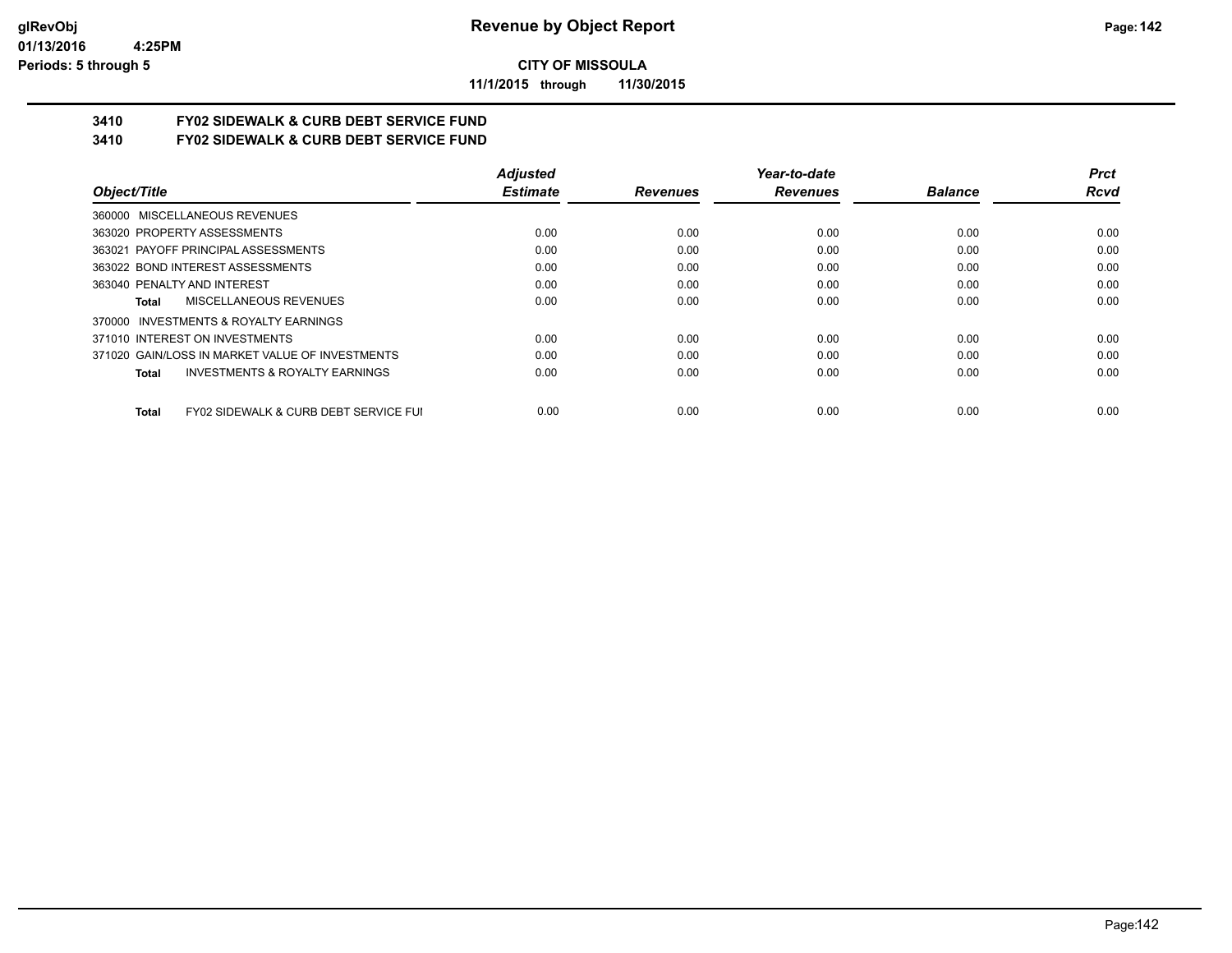**11/1/2015 through 11/30/2015**

### **3410 FY02 SIDEWALK & CURB DEBT SERVICE FUND**

|                                                                 | <b>Adjusted</b> |                 | Year-to-date    |                | <b>Prct</b> |
|-----------------------------------------------------------------|-----------------|-----------------|-----------------|----------------|-------------|
| Object/Title                                                    | <b>Estimate</b> | <b>Revenues</b> | <b>Revenues</b> | <b>Balance</b> | Rcvd        |
| 360000 MISCELLANEOUS REVENUES                                   |                 |                 |                 |                |             |
| 363020 PROPERTY ASSESSMENTS                                     | 0.00            | 0.00            | 0.00            | 0.00           | 0.00        |
| 363021 PAYOFF PRINCIPAL ASSESSMENTS                             | 0.00            | 0.00            | 0.00            | 0.00           | 0.00        |
| 363022 BOND INTEREST ASSESSMENTS                                | 0.00            | 0.00            | 0.00            | 0.00           | 0.00        |
| 363040 PENALTY AND INTEREST                                     | 0.00            | 0.00            | 0.00            | 0.00           | 0.00        |
| MISCELLANEOUS REVENUES<br>Total                                 | 0.00            | 0.00            | 0.00            | 0.00           | 0.00        |
| 370000 INVESTMENTS & ROYALTY EARNINGS                           |                 |                 |                 |                |             |
| 371010 INTEREST ON INVESTMENTS                                  | 0.00            | 0.00            | 0.00            | 0.00           | 0.00        |
| 371020 GAIN/LOSS IN MARKET VALUE OF INVESTMENT                  | 0.00            | 0.00            | 0.00            | 0.00           | 0.00        |
| <b>INVESTMENTS &amp; ROYALTY EARNINGS</b><br>Total              | 0.00            | 0.00            | 0.00            | 0.00           | 0.00        |
| <b>FY02 SIDEWALK &amp; CURB DEBT SERVICE FU</b><br><b>Total</b> | 0.00            | 0.00            | 0.00            | 0.00           | 0.00        |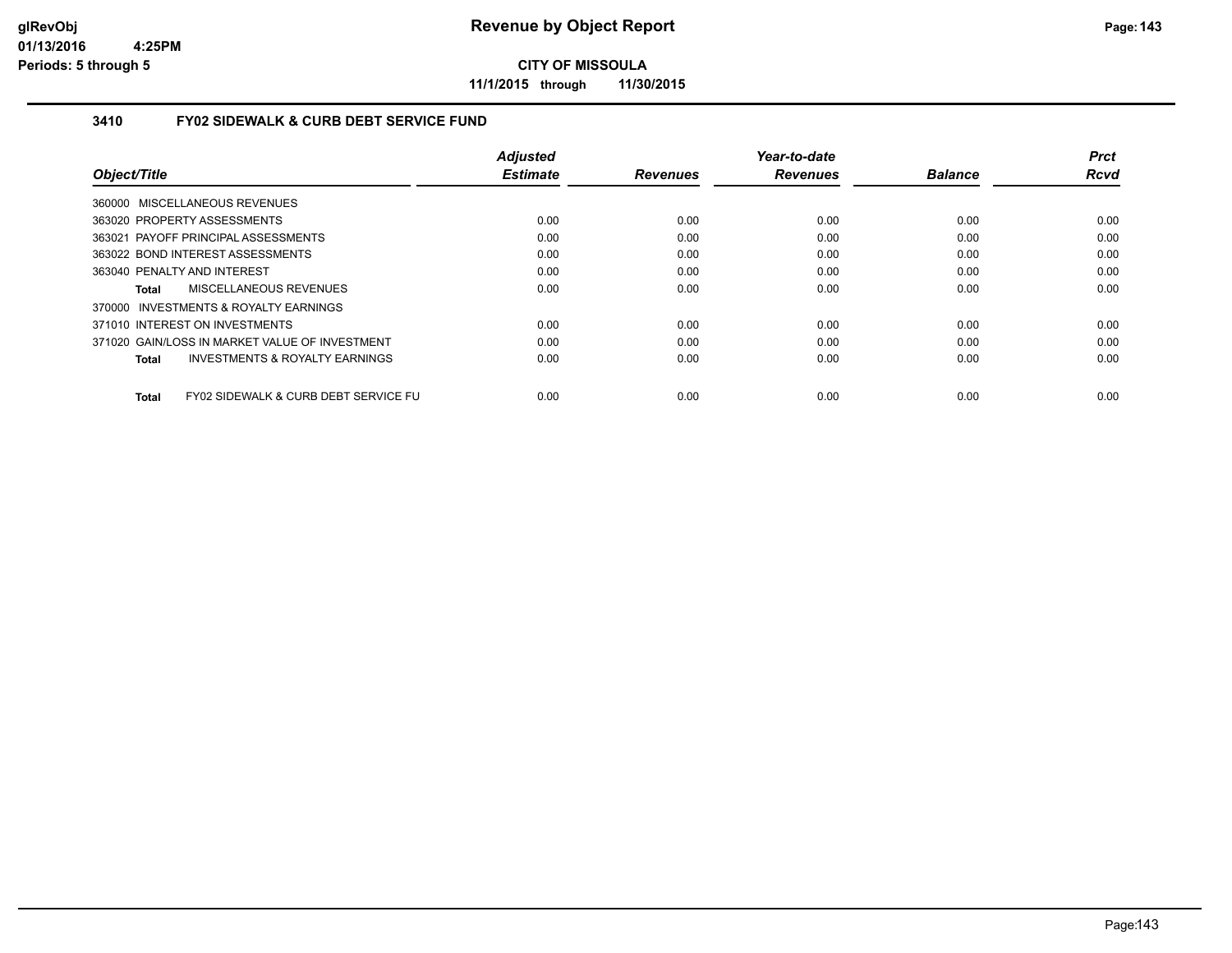**11/1/2015 through 11/30/2015**

## **3420 FY03 SIDEWALK & CURB DEBT SERVICE**

**3420 FY03 SIDEWALK & CURB DEBT SERVICE**

|                                                    | <b>Adjusted</b> |                 | Year-to-date    |                | <b>Prct</b> |
|----------------------------------------------------|-----------------|-----------------|-----------------|----------------|-------------|
| Object/Title                                       | <b>Estimate</b> | <b>Revenues</b> | <b>Revenues</b> | <b>Balance</b> | Rcvd        |
| 360000 MISCELLANEOUS REVENUES                      |                 |                 |                 |                |             |
| 363020 PROPERTY ASSESSMENTS                        | 0.00            | 0.00            | 0.00            | 0.00           | 0.00        |
| 363021 PAYOFF PRINCIPAL ASSESSMENTS                | 0.00            | 0.00            | 0.00            | 0.00           | 0.00        |
| 363022 BOND INTEREST ASSESSMENTS                   | 0.00            | 0.00            | 0.00            | 0.00           | 0.00        |
| 363040 PENALTY AND INTEREST                        | 0.00            | 0.00            | 0.00            | 0.00           | 0.00        |
| <b>MISCELLANEOUS REVENUES</b><br><b>Total</b>      | 0.00            | 0.00            | 0.00            | 0.00           | 0.00        |
| INVESTMENTS & ROYALTY EARNINGS<br>370000           |                 |                 |                 |                |             |
| 371010 INTEREST ON INVESTMENTS                     | 0.00            | 0.00            | 0.00            | 0.00           | 0.00        |
| 371020 GAIN/LOSS IN MARKET VALUE OF INVESTMENTS    | 0.00            | 0.00            | 0.00            | 0.00           | 0.00        |
| <b>INVESTMENTS &amp; ROYALTY EARNINGS</b><br>Total | 0.00            | 0.00            | 0.00            | 0.00           | 0.00        |
| OTHER FINANCING SOURCES<br>380000                  |                 |                 |                 |                |             |
| 381009 TRANSFERS IN                                | 0.00            | 0.00            | 0.00            | 0.00           | 0.00        |
| OTHER FINANCING SOURCES<br><b>Total</b>            | 0.00            | 0.00            | 0.00            | 0.00           | 0.00        |
|                                                    |                 |                 |                 |                |             |
| FY03 SIDEWALK & CURB DEBT SERVICE<br><b>Total</b>  | 0.00            | 0.00            | 0.00            | 0.00           | 0.00        |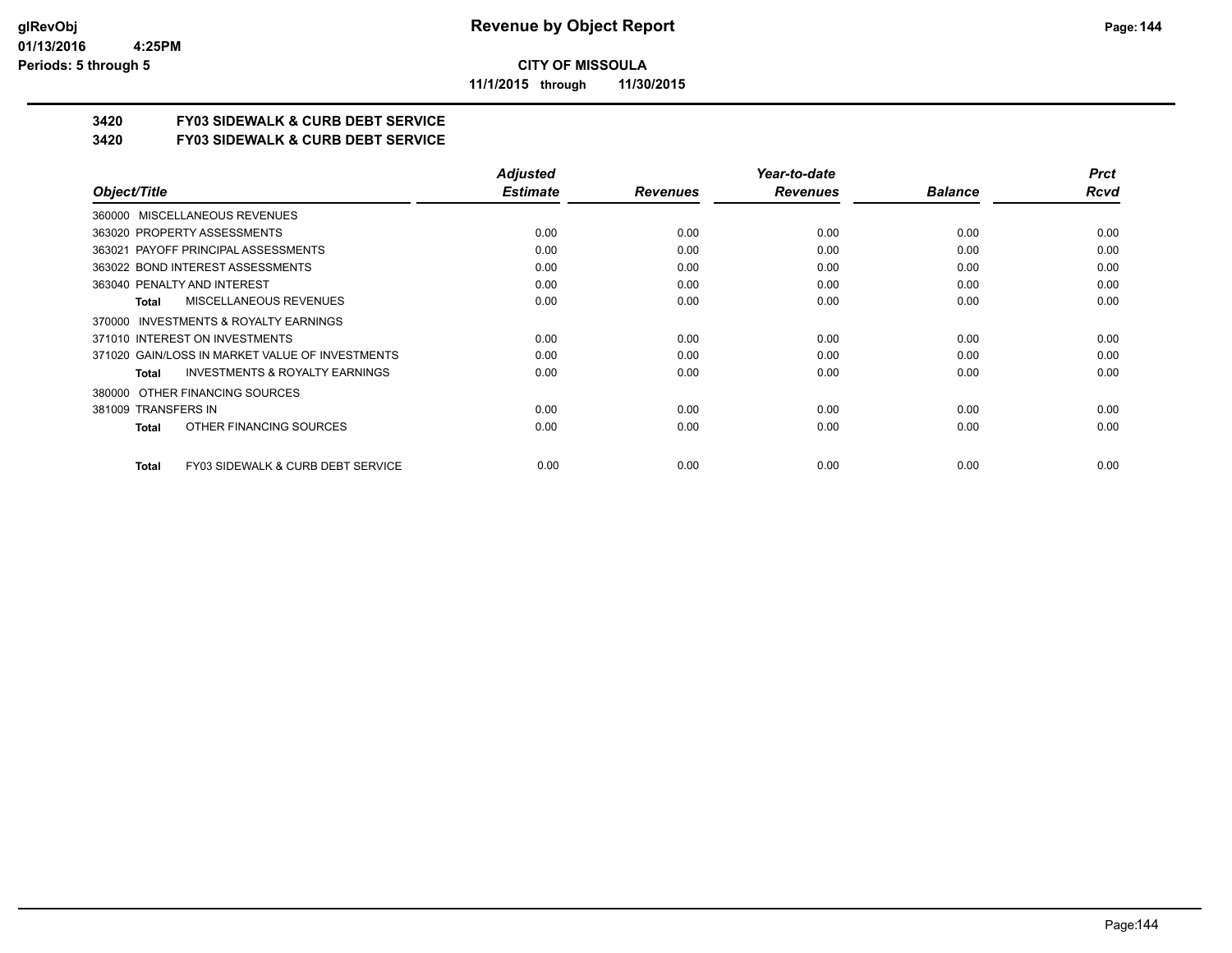**11/1/2015 through 11/30/2015**

#### **3420 FY03 SIDEWALK & CURB DEBT SERVICE**

| Object/Title                                       | <b>Adjusted</b><br><b>Estimate</b> | <b>Revenues</b> | Year-to-date<br><b>Revenues</b> | <b>Balance</b> | <b>Prct</b><br><b>Rcvd</b> |
|----------------------------------------------------|------------------------------------|-----------------|---------------------------------|----------------|----------------------------|
| 360000 MISCELLANEOUS REVENUES                      |                                    |                 |                                 |                |                            |
| 363020 PROPERTY ASSESSMENTS                        | 0.00                               | 0.00            | 0.00                            | 0.00           | 0.00                       |
| 363021 PAYOFF PRINCIPAL ASSESSMENTS                | 0.00                               | 0.00            | 0.00                            | 0.00           | 0.00                       |
| 363022 BOND INTEREST ASSESSMENTS                   | 0.00                               | 0.00            | 0.00                            | 0.00           | 0.00                       |
| 363040 PENALTY AND INTEREST                        | 0.00                               | 0.00            | 0.00                            | 0.00           | 0.00                       |
| <b>MISCELLANEOUS REVENUES</b><br>Total             | 0.00                               | 0.00            | 0.00                            | 0.00           | 0.00                       |
| 370000 INVESTMENTS & ROYALTY EARNINGS              |                                    |                 |                                 |                |                            |
| 371010 INTEREST ON INVESTMENTS                     | 0.00                               | 0.00            | 0.00                            | 0.00           | 0.00                       |
| 371020 GAIN/LOSS IN MARKET VALUE OF INVESTMENT     | 0.00                               | 0.00            | 0.00                            | 0.00           | 0.00                       |
| <b>INVESTMENTS &amp; ROYALTY EARNINGS</b><br>Total | 0.00                               | 0.00            | 0.00                            | 0.00           | 0.00                       |
| 380000 OTHER FINANCING SOURCES                     |                                    |                 |                                 |                |                            |
| 381009 TRANSFERS IN                                | 0.00                               | 0.00            | 0.00                            | 0.00           | 0.00                       |
| OTHER FINANCING SOURCES<br>Total                   | 0.00                               | 0.00            | 0.00                            | 0.00           | 0.00                       |
| FY03 SIDEWALK & CURB DEBT SERVICE<br><b>Total</b>  | 0.00                               | 0.00            | 0.00                            | 0.00           | 0.00                       |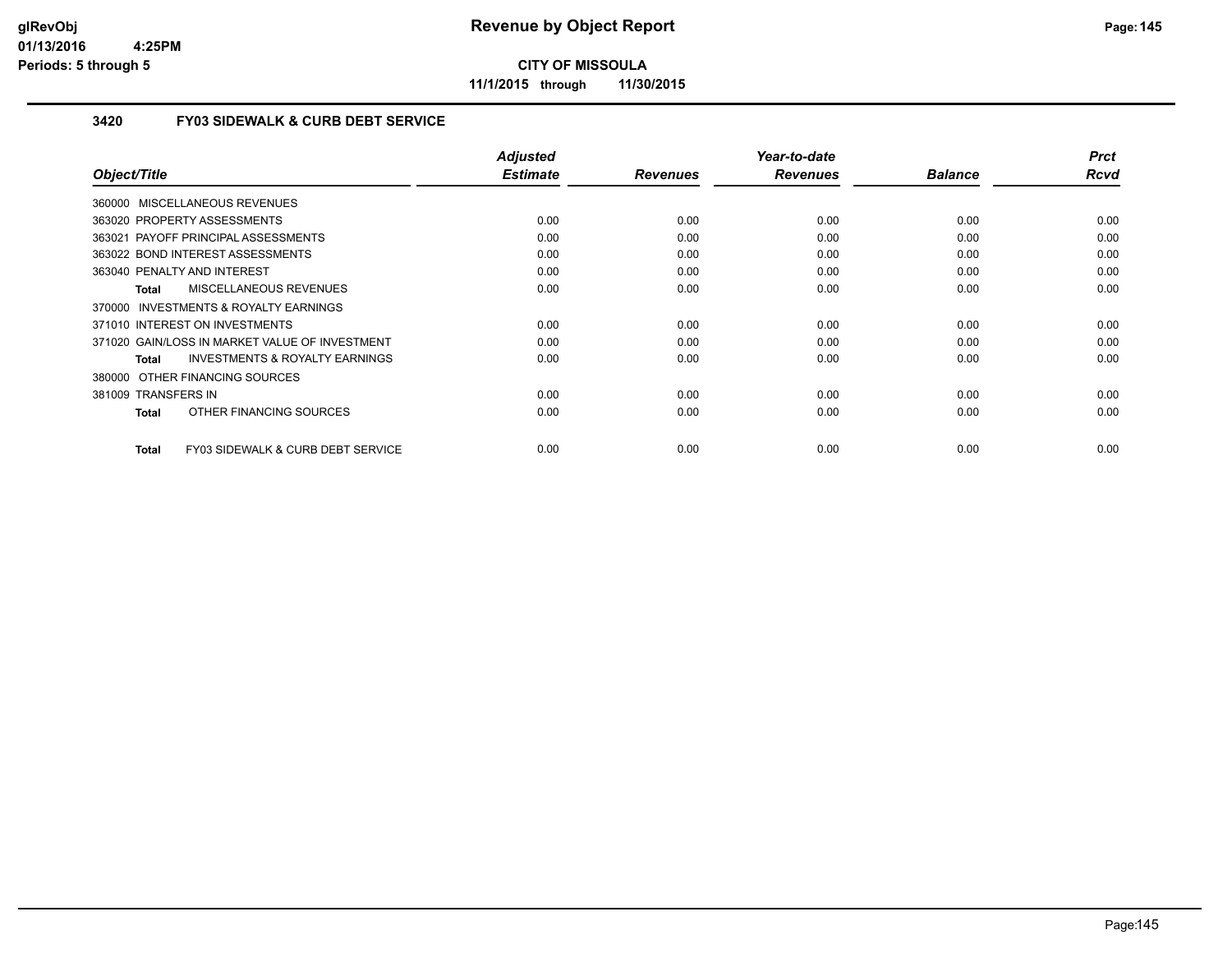**11/1/2015 through 11/30/2015**

## **3430 FY04 SIDEWALK CURB DEBT SERVICE**

#### **3430 FY04 SIDEWALK CURB DEBT SERVICE**

|                                                           | <b>Adjusted</b> |                 | Year-to-date    |                | <b>Prct</b> |
|-----------------------------------------------------------|-----------------|-----------------|-----------------|----------------|-------------|
| Object/Title                                              | <b>Estimate</b> | <b>Revenues</b> | <b>Revenues</b> | <b>Balance</b> | Rcvd        |
| MISCELLANEOUS REVENUES<br>360000                          |                 |                 |                 |                |             |
| 363020 PROPERTY ASSESSMENTS                               | 10,825.00       | 0.00            | 0.00            | 10,825.00      | 0.00        |
| 363021 PAYOFF PRINCIPAL ASSESSMENTS                       | 0.00            | 0.00            | 0.00            | 0.00           | 0.00        |
| 363022 BOND INTEREST ASSESSMENTS                          | 0.00            | 0.00            | 0.00            | 0.00           | 0.00        |
| 363040 PENALTY AND INTEREST                               | 0.00            | 0.00            | 0.00            | 0.00           | 0.00        |
| MISCELLANEOUS REVENUES<br><b>Total</b>                    | 10,825.00       | 0.00            | 0.00            | 10,825.00      | 0.00        |
| INVESTMENTS & ROYALTY EARNINGS<br>370000                  |                 |                 |                 |                |             |
| 371010 INTEREST ON INVESTMENTS                            | 0.00            | 0.00            | 0.00            | 0.00           | 0.00        |
| 371020 GAIN/LOSS IN MARKET VALUE OF INVESTMENTS           | 0.00            | 0.00            | 0.00            | 0.00           | 0.00        |
| <b>INVESTMENTS &amp; ROYALTY EARNINGS</b><br><b>Total</b> | 0.00            | 0.00            | 0.00            | 0.00           | 0.00        |
| OTHER FINANCING SOURCES<br>380000                         |                 |                 |                 |                |             |
| 381030 SID BOND PROCEEDS                                  | 0.00            | 0.00            | 0.00            | 0.00           | 0.00        |
| OTHER FINANCING SOURCES<br><b>Total</b>                   | 0.00            | 0.00            | 0.00            | 0.00           | 0.00        |
| <b>FY04 SIDEWALK CURB DEBT SERVICE</b><br><b>Total</b>    | 10,825.00       | 0.00            | 0.00            | 10,825.00      | 0.00        |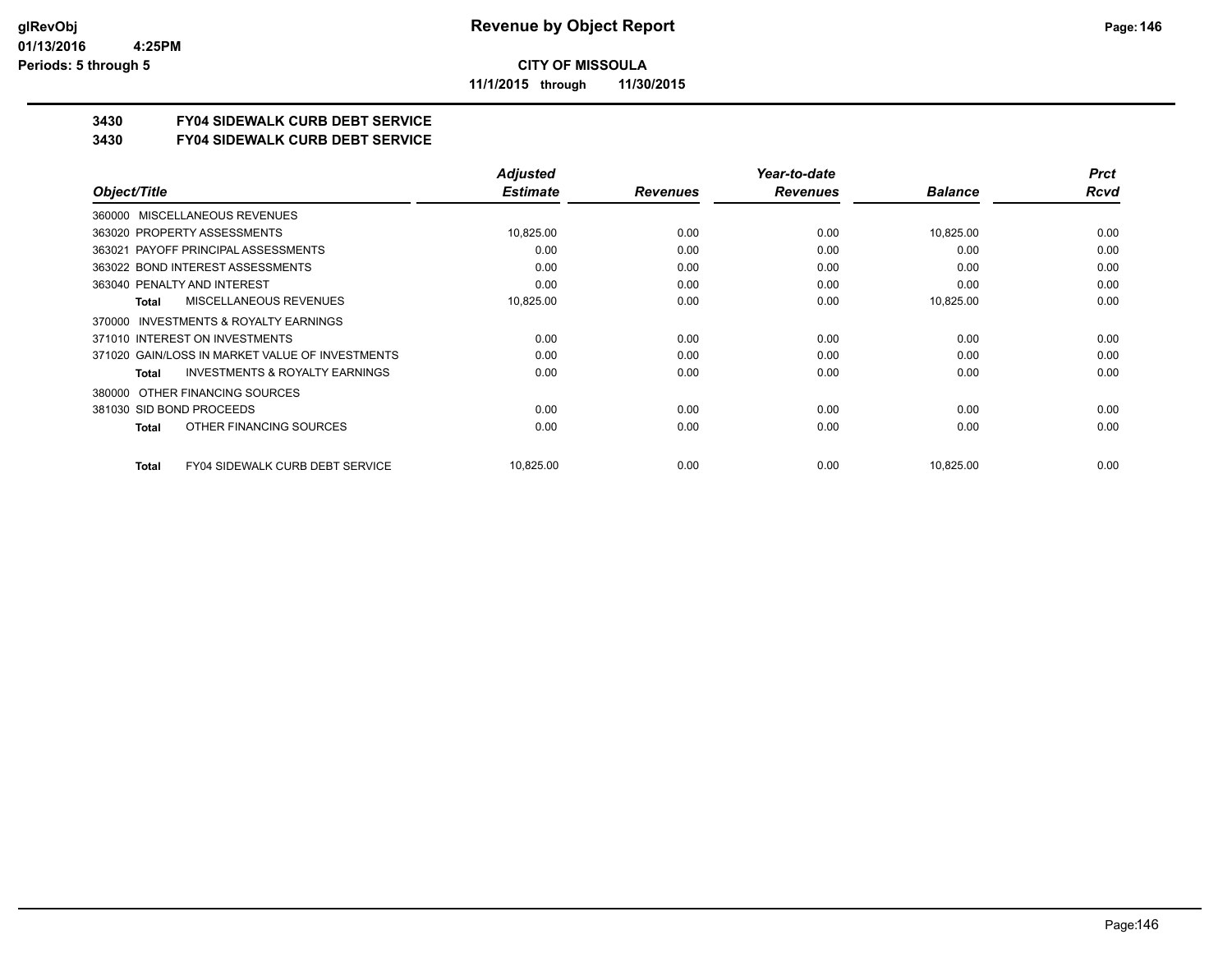**11/1/2015 through 11/30/2015**

### **3430 FY04 SIDEWALK CURB DEBT SERVICE**

|                                                    | <b>Adjusted</b> |                 | Year-to-date    |                | <b>Prct</b> |
|----------------------------------------------------|-----------------|-----------------|-----------------|----------------|-------------|
| Object/Title                                       | <b>Estimate</b> | <b>Revenues</b> | <b>Revenues</b> | <b>Balance</b> | <b>Rcvd</b> |
| 360000 MISCELLANEOUS REVENUES                      |                 |                 |                 |                |             |
| 363020 PROPERTY ASSESSMENTS                        | 10,825.00       | 0.00            | 0.00            | 10,825.00      | 0.00        |
| 363021 PAYOFF PRINCIPAL ASSESSMENTS                | 0.00            | 0.00            | 0.00            | 0.00           | 0.00        |
| 363022 BOND INTEREST ASSESSMENTS                   | 0.00            | 0.00            | 0.00            | 0.00           | 0.00        |
| 363040 PENALTY AND INTEREST                        | 0.00            | 0.00            | 0.00            | 0.00           | 0.00        |
| MISCELLANEOUS REVENUES<br>Total                    | 10,825.00       | 0.00            | 0.00            | 10,825.00      | 0.00        |
| 370000 INVESTMENTS & ROYALTY EARNINGS              |                 |                 |                 |                |             |
| 371010 INTEREST ON INVESTMENTS                     | 0.00            | 0.00            | 0.00            | 0.00           | 0.00        |
| 371020 GAIN/LOSS IN MARKET VALUE OF INVESTMENT     | 0.00            | 0.00            | 0.00            | 0.00           | 0.00        |
| <b>INVESTMENTS &amp; ROYALTY EARNINGS</b><br>Total | 0.00            | 0.00            | 0.00            | 0.00           | 0.00        |
| 380000 OTHER FINANCING SOURCES                     |                 |                 |                 |                |             |
| 381030 SID BOND PROCEEDS                           | 0.00            | 0.00            | 0.00            | 0.00           | 0.00        |
| OTHER FINANCING SOURCES<br><b>Total</b>            | 0.00            | 0.00            | 0.00            | 0.00           | 0.00        |
|                                                    |                 |                 |                 |                |             |
| FY04 SIDEWALK CURB DEBT SERVICE<br><b>Total</b>    | 10,825.00       | 0.00            | 0.00            | 10,825.00      | 0.00        |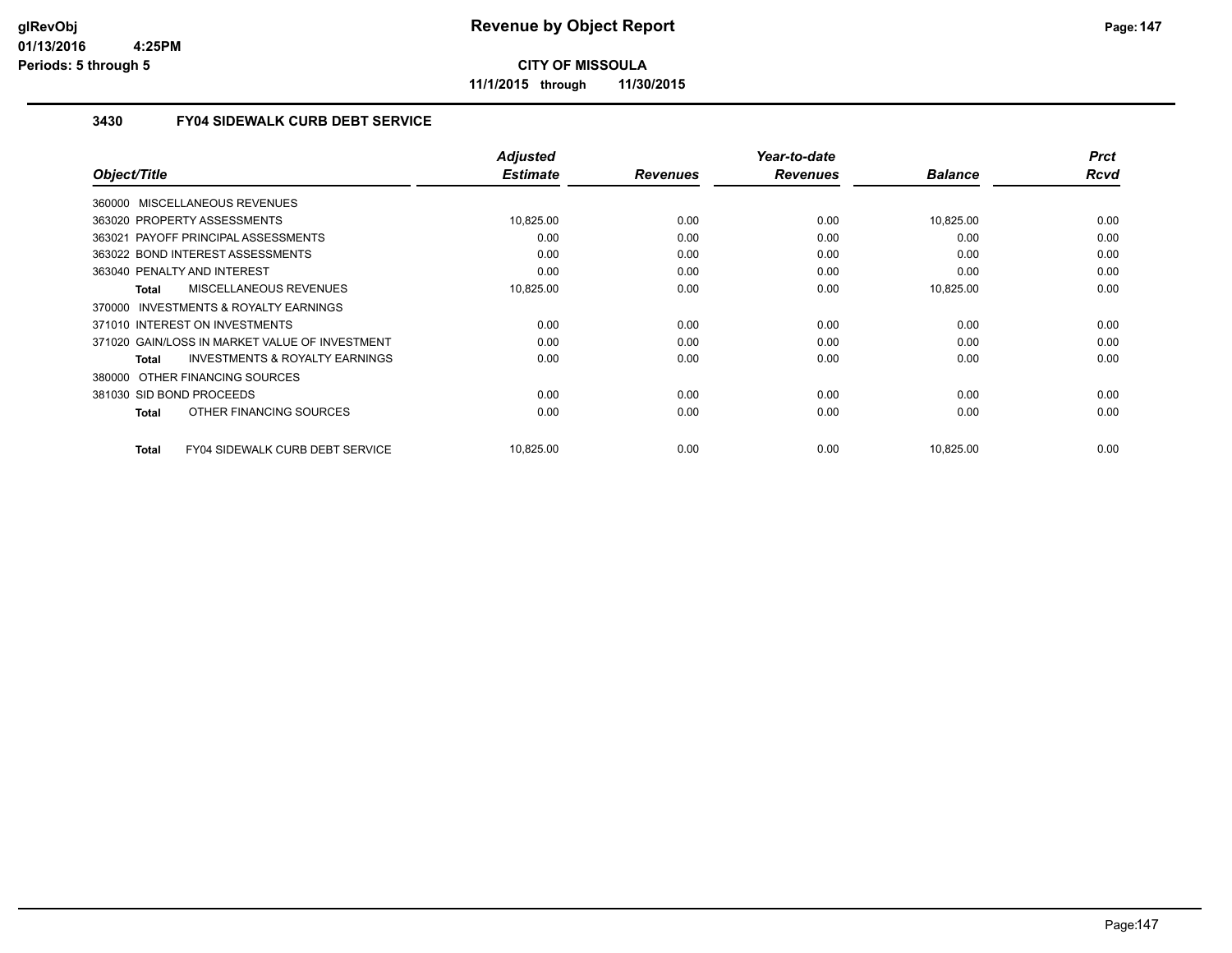**11/1/2015 through 11/30/2015**

**3433 SID 433 DEBT SERVICE**

**3433 SID 433 DEBT SERVICE**

|                                                    | <b>Adjusted</b> |                 | Year-to-date    |                | <b>Prct</b> |
|----------------------------------------------------|-----------------|-----------------|-----------------|----------------|-------------|
| Object/Title                                       | <b>Estimate</b> | <b>Revenues</b> | <b>Revenues</b> | <b>Balance</b> | <b>Rcvd</b> |
| 360000 MISCELLANEOUS REVENUES                      |                 |                 |                 |                |             |
| 363020 PROPERTY ASSESSMENTS                        | 0.00            | 0.00            | 0.00            | 0.00           | 0.00        |
| 363021 PAYOFF PRINCIPAL ASSESSMENTS                | 0.00            | 0.00            | 0.00            | 0.00           | 0.00        |
| 363022 BOND INTEREST ASSESSMENTS                   | 0.00            | 0.00            | 0.00            | 0.00           | 0.00        |
| 363040 PENALTY AND INTEREST                        | 0.00            | 0.00            | 0.00            | 0.00           | 0.00        |
| MISCELLANEOUS REVENUES<br>Total                    | 0.00            | 0.00            | 0.00            | 0.00           | 0.00        |
| INVESTMENTS & ROYALTY EARNINGS<br>370000           |                 |                 |                 |                |             |
| 371010 INTEREST ON INVESTMENTS                     | 0.00            | 0.00            | 0.00            | 0.00           | 0.00        |
| 371020 GAIN/LOSS IN MARKET VALUE OF INVESTMENTS    | 0.00            | 0.00            | 0.00            | 0.00           | 0.00        |
| <b>INVESTMENTS &amp; ROYALTY EARNINGS</b><br>Total | 0.00            | 0.00            | 0.00            | 0.00           | 0.00        |
| SID 433 DEBT SERVICE<br><b>Total</b>               | 0.00            | 0.00            | 0.00            | 0.00           | 0.00        |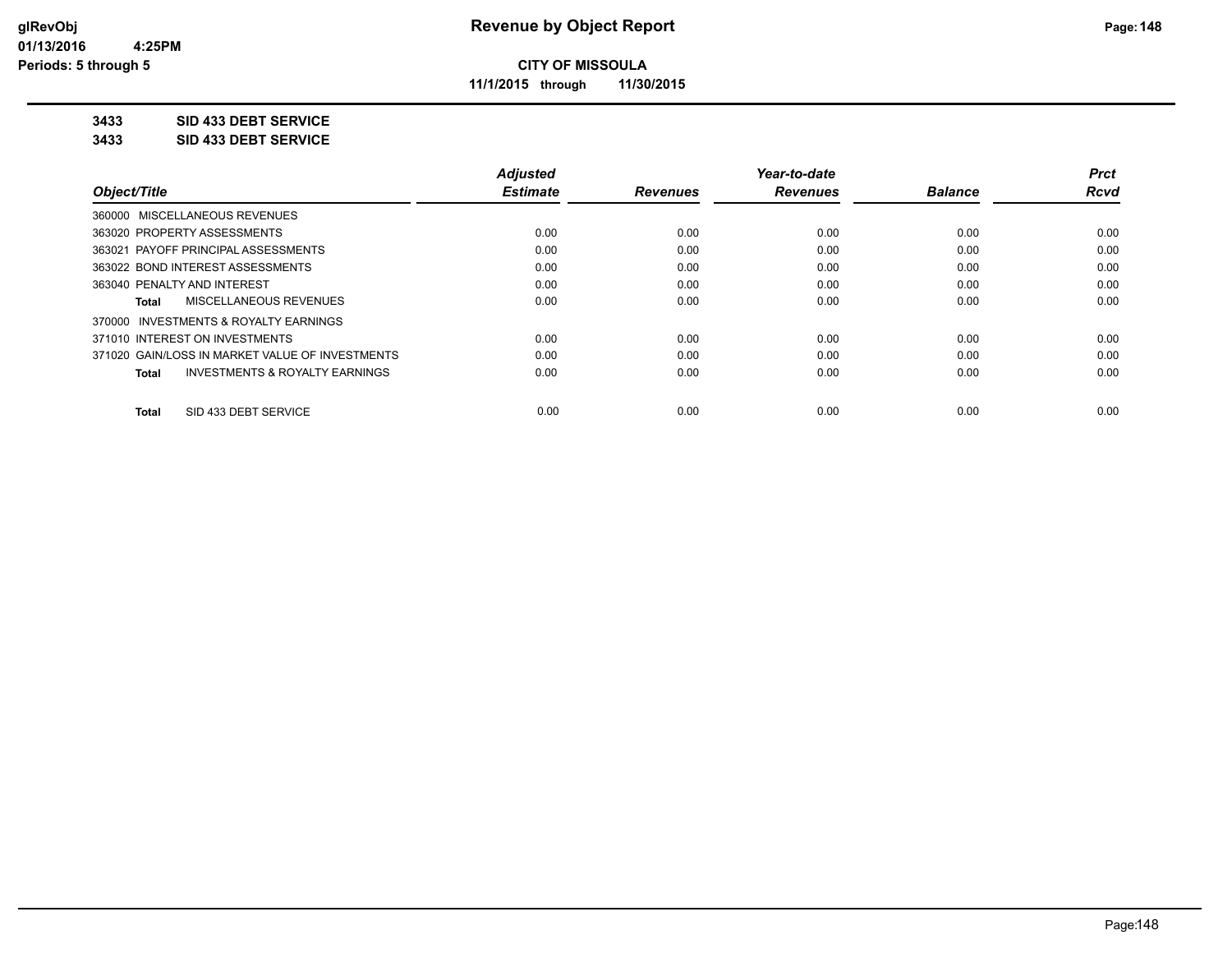**11/1/2015 through 11/30/2015**

#### **3433 SID 433 DEBT SERVICE**

|                                                    | <b>Adjusted</b> |                 | Year-to-date    |                | <b>Prct</b> |
|----------------------------------------------------|-----------------|-----------------|-----------------|----------------|-------------|
| Object/Title                                       | <b>Estimate</b> | <b>Revenues</b> | <b>Revenues</b> | <b>Balance</b> | <b>Rcvd</b> |
| 360000 MISCELLANEOUS REVENUES                      |                 |                 |                 |                |             |
| 363020 PROPERTY ASSESSMENTS                        | 0.00            | 0.00            | 0.00            | 0.00           | 0.00        |
| 363021 PAYOFF PRINCIPAL ASSESSMENTS                | 0.00            | 0.00            | 0.00            | 0.00           | 0.00        |
| 363022 BOND INTEREST ASSESSMENTS                   | 0.00            | 0.00            | 0.00            | 0.00           | 0.00        |
| 363040 PENALTY AND INTEREST                        | 0.00            | 0.00            | 0.00            | 0.00           | 0.00        |
| MISCELLANEOUS REVENUES<br>Total                    | 0.00            | 0.00            | 0.00            | 0.00           | 0.00        |
| 370000 INVESTMENTS & ROYALTY EARNINGS              |                 |                 |                 |                |             |
| 371010 INTEREST ON INVESTMENTS                     | 0.00            | 0.00            | 0.00            | 0.00           | 0.00        |
| 371020 GAIN/LOSS IN MARKET VALUE OF INVESTMENT     | 0.00            | 0.00            | 0.00            | 0.00           | 0.00        |
| <b>INVESTMENTS &amp; ROYALTY EARNINGS</b><br>Total | 0.00            | 0.00            | 0.00            | 0.00           | 0.00        |
|                                                    |                 |                 |                 |                |             |
| SID 433 DEBT SERVICE<br><b>Total</b>               | 0.00            | 0.00            | 0.00            | 0.00           | 0.00        |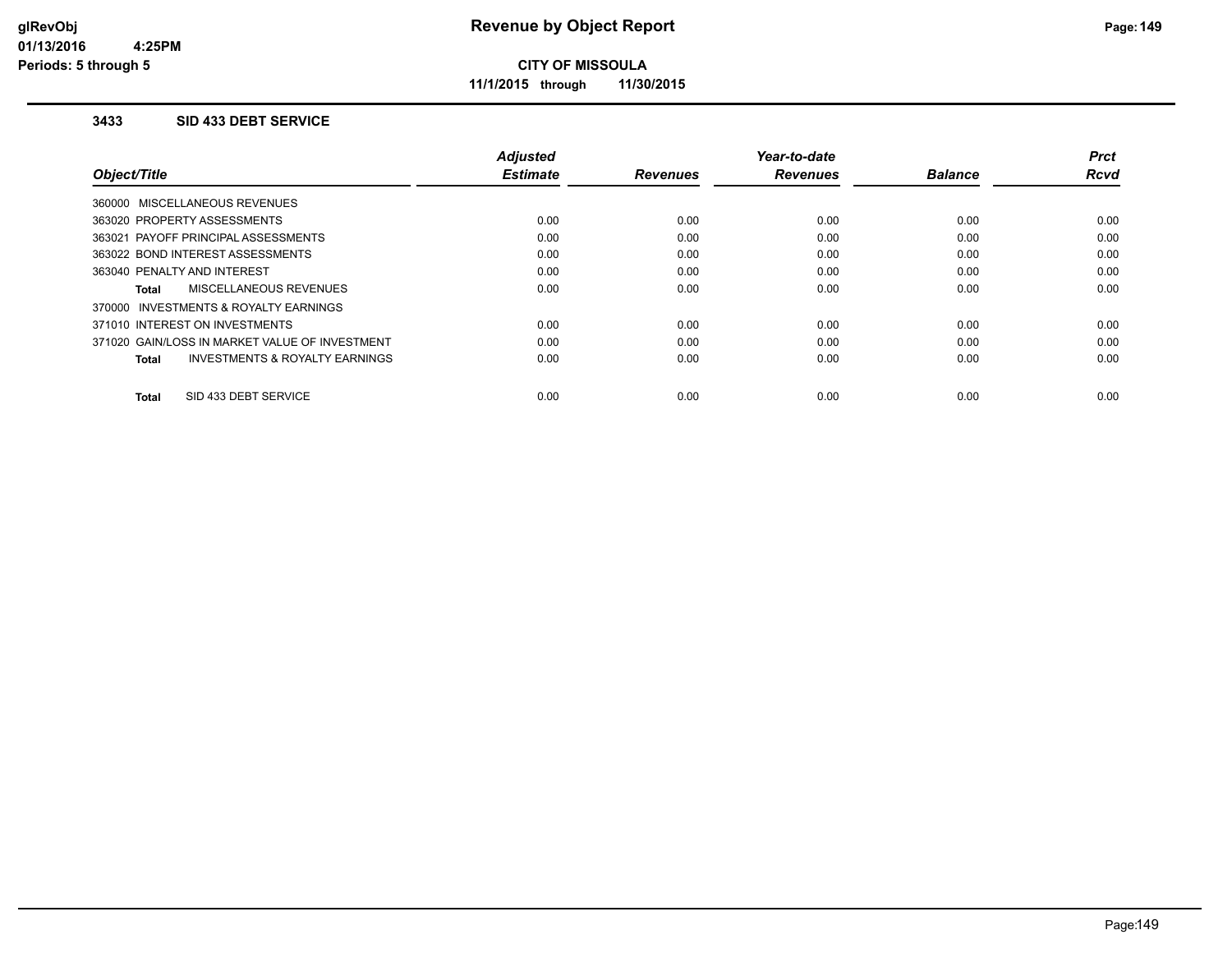**11/1/2015 through 11/30/2015**

### **3440 FY 05 SIDEWALK AND CURB**

**3440 FY 05 SIDEWALK AND CURB**

|                                                           | <b>Adjusted</b> |                 | Year-to-date    |                | <b>Prct</b> |
|-----------------------------------------------------------|-----------------|-----------------|-----------------|----------------|-------------|
| Object/Title                                              | <b>Estimate</b> | <b>Revenues</b> | <b>Revenues</b> | <b>Balance</b> | Rcvd        |
| MISCELLANEOUS REVENUES<br>360000                          |                 |                 |                 |                |             |
| 363020 PROPERTY ASSESSMENTS                               | 38,588.00       | 60.94           | 60.94           | 38,527.06      | 0.16        |
| 363021 PAYOFF PRINCIPAL ASSESSMENTS                       | 0.00            | 0.00            | 0.00            | 0.00           | 0.00        |
| 363022 BOND INTEREST ASSESSMENTS                          | 0.00            | 0.00            | 0.00            | 0.00           | 0.00        |
| 363040 PENALTY AND INTEREST                               | 0.00            | 3.34            | 3.34            | $-3.34$        | 0.00        |
| <b>MISCELLANEOUS REVENUES</b><br><b>Total</b>             | 38,588.00       | 64.28           | 64.28           | 38,523.72      | 0.17        |
| INVESTMENTS & ROYALTY EARNINGS<br>370000                  |                 |                 |                 |                |             |
| 371010 INTEREST ON INVESTMENTS                            | 0.00            | 0.00            | 0.00            | 0.00           | 0.00        |
| 371020 GAIN/LOSS IN MARKET VALUE OF INVESTMENTS           | 0.00            | 0.00            | 0.00            | 0.00           | 0.00        |
| 371500 INTEREST ON INTERFUND LOAN                         | 0.00            | 0.00            | 0.00            | 0.00           | 0.00        |
| <b>INVESTMENTS &amp; ROYALTY EARNINGS</b><br><b>Total</b> | 0.00            | 0.00            | 0.00            | 0.00           | 0.00        |
| OTHER FINANCING SOURCES<br>380000                         |                 |                 |                 |                |             |
| 381030 SID BONDS PROCEEDS                                 | 0.00            | 0.00            | 0.00            | 0.00           | 0.00        |
| OTHER FINANCING SOURCES<br><b>Total</b>                   | 0.00            | 0.00            | 0.00            | 0.00           | 0.00        |
| FY 05 SIDEWALK AND CURB<br><b>Total</b>                   | 38,588.00       | 64.28           | 64.28           | 38,523.72      | 0.17        |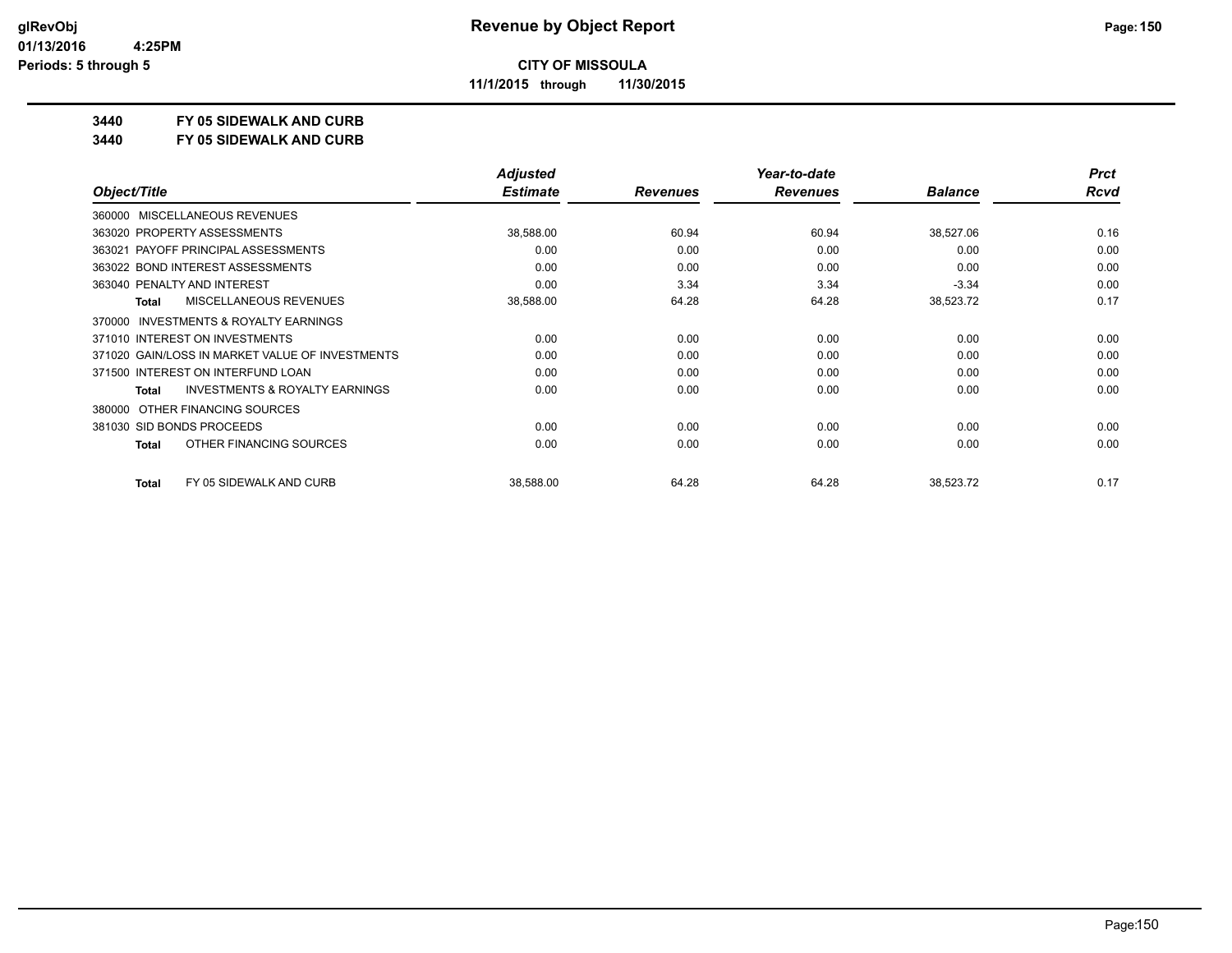**11/1/2015 through 11/30/2015**

#### **3440 FY 05 SIDEWALK AND CURB**

|                                                           | <b>Adjusted</b> |                 | Year-to-date    |                | <b>Prct</b> |
|-----------------------------------------------------------|-----------------|-----------------|-----------------|----------------|-------------|
| Object/Title                                              | <b>Estimate</b> | <b>Revenues</b> | <b>Revenues</b> | <b>Balance</b> | Rcvd        |
| 360000 MISCELLANEOUS REVENUES                             |                 |                 |                 |                |             |
| 363020 PROPERTY ASSESSMENTS                               | 38,588.00       | 60.94           | 60.94           | 38,527.06      | 0.16        |
| 363021 PAYOFF PRINCIPAL ASSESSMENTS                       | 0.00            | 0.00            | 0.00            | 0.00           | 0.00        |
| 363022 BOND INTEREST ASSESSMENTS                          | 0.00            | 0.00            | 0.00            | 0.00           | 0.00        |
| 363040 PENALTY AND INTEREST                               | 0.00            | 3.34            | 3.34            | $-3.34$        | 0.00        |
| <b>MISCELLANEOUS REVENUES</b><br><b>Total</b>             | 38,588.00       | 64.28           | 64.28           | 38,523.72      | 0.17        |
| <b>INVESTMENTS &amp; ROYALTY EARNINGS</b><br>370000       |                 |                 |                 |                |             |
| 371010 INTEREST ON INVESTMENTS                            | 0.00            | 0.00            | 0.00            | 0.00           | 0.00        |
| 371020 GAIN/LOSS IN MARKET VALUE OF INVESTMENT            | 0.00            | 0.00            | 0.00            | 0.00           | 0.00        |
| 371500 INTEREST ON INTERFUND LOAN                         | 0.00            | 0.00            | 0.00            | 0.00           | 0.00        |
| <b>INVESTMENTS &amp; ROYALTY EARNINGS</b><br><b>Total</b> | 0.00            | 0.00            | 0.00            | 0.00           | 0.00        |
| 380000 OTHER FINANCING SOURCES                            |                 |                 |                 |                |             |
| 381030 SID BONDS PROCEEDS                                 | 0.00            | 0.00            | 0.00            | 0.00           | 0.00        |
| OTHER FINANCING SOURCES<br><b>Total</b>                   | 0.00            | 0.00            | 0.00            | 0.00           | 0.00        |
|                                                           |                 |                 |                 |                |             |
| FY 05 SIDEWALK AND CURB<br><b>Total</b>                   | 38,588.00       | 64.28           | 64.28           | 38,523.72      | 0.17        |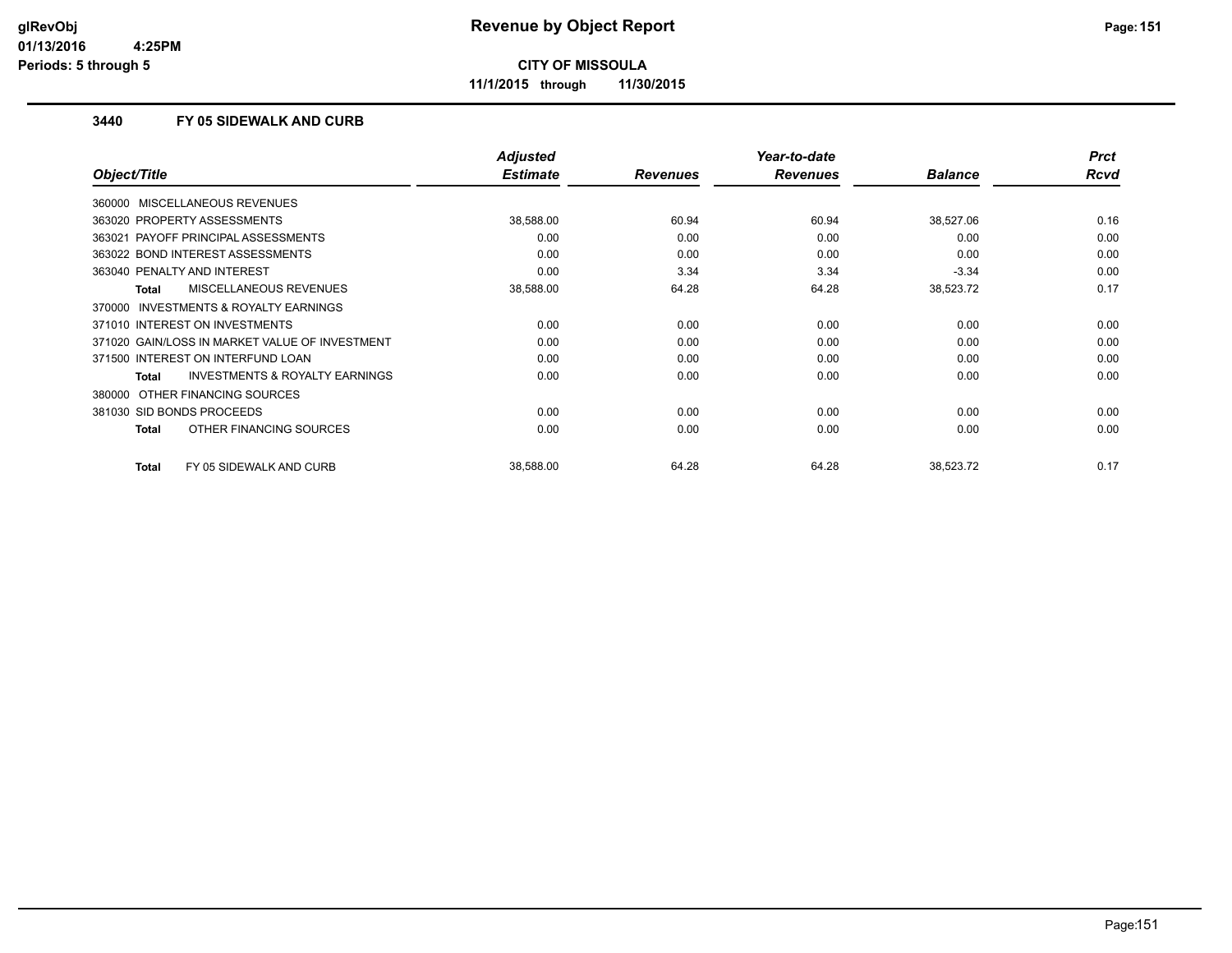**11/1/2015 through 11/30/2015**

#### **3441 FY 06 SIDEWALK & CURB DEBT**

**3441 FY 06 SIDEWALK & CURB DEBT**

|                                                 | <b>Adjusted</b> |                 | Year-to-date    |                | <b>Prct</b> |
|-------------------------------------------------|-----------------|-----------------|-----------------|----------------|-------------|
| Object/Title                                    | <b>Estimate</b> | <b>Revenues</b> | <b>Revenues</b> | <b>Balance</b> | <b>Rcvd</b> |
| 360000 MISCELLANEOUS REVENUES                   |                 |                 |                 |                |             |
| 363020 PROPERTY ASSESSMENTS                     | 0.00            | 0.00            | 0.00            | 0.00           | 0.00        |
| MISCELLANEOUS REVENUES<br>Total                 | 0.00            | 0.00            | 0.00            | 0.00           | 0.00        |
| 370000 INVESTMENTS & ROYALTY EARNINGS           |                 |                 |                 |                |             |
| 371010 INTEREST ON INVESTMENTS                  | 0.00            | 0.00            | 0.00            | 0.00           | 0.00        |
| 371020 GAIN/LOSS IN MARKET VALUE OF INVESTMENTS | 0.00            | 0.00            | 0.00            | 0.00           | 0.00        |
| INVESTMENTS & ROYALTY EARNINGS<br>Total         | 0.00            | 0.00            | 0.00            | 0.00           | 0.00        |
|                                                 |                 |                 |                 |                |             |
| Total<br>FY 06 SIDEWALK & CURB DEBT             | 0.00            | 0.00            | 0.00            | 0.00           | 0.00        |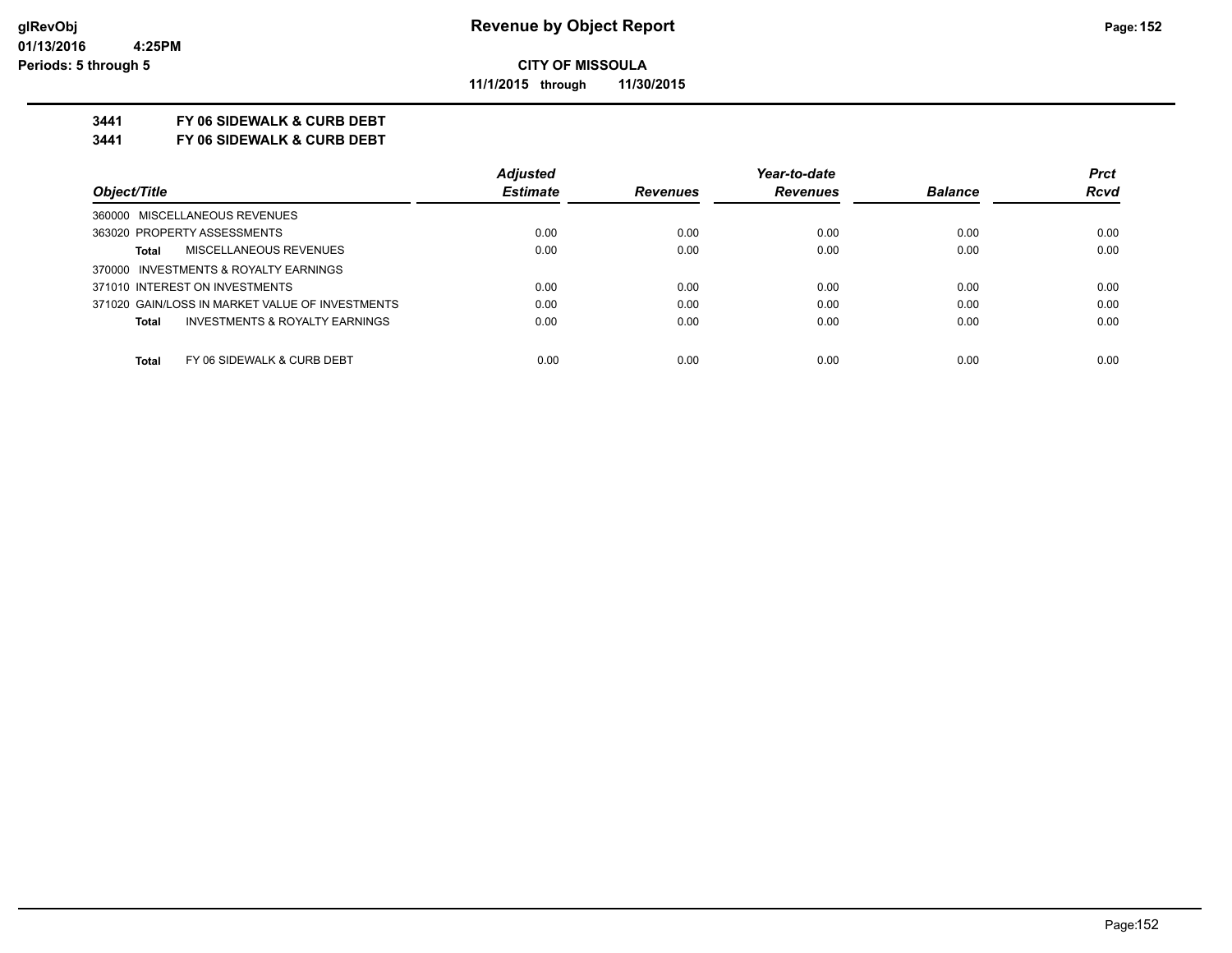**11/1/2015 through 11/30/2015**

### **3441 FY 06 SIDEWALK & CURB DEBT**

|                                                    | <b>Adjusted</b> |                 | Year-to-date    |                | <b>Prct</b> |
|----------------------------------------------------|-----------------|-----------------|-----------------|----------------|-------------|
| Object/Title                                       | <b>Estimate</b> | <b>Revenues</b> | <b>Revenues</b> | <b>Balance</b> | <b>Rcvd</b> |
| 360000 MISCELLANEOUS REVENUES                      |                 |                 |                 |                |             |
| 363020 PROPERTY ASSESSMENTS                        | 0.00            | 0.00            | 0.00            | 0.00           | 0.00        |
| <b>MISCELLANEOUS REVENUES</b><br>Total             | 0.00            | 0.00            | 0.00            | 0.00           | 0.00        |
| 370000 INVESTMENTS & ROYALTY EARNINGS              |                 |                 |                 |                |             |
| 371010 INTEREST ON INVESTMENTS                     | 0.00            | 0.00            | 0.00            | 0.00           | 0.00        |
| 371020 GAIN/LOSS IN MARKET VALUE OF INVESTMENT     | 0.00            | 0.00            | 0.00            | 0.00           | 0.00        |
| <b>INVESTMENTS &amp; ROYALTY EARNINGS</b><br>Total | 0.00            | 0.00            | 0.00            | 0.00           | 0.00        |
|                                                    |                 |                 |                 |                |             |
| Total<br>FY 06 SIDEWALK & CURB DEBT                | 0.00            | 0.00            | 0.00            | 0.00           | 0.00        |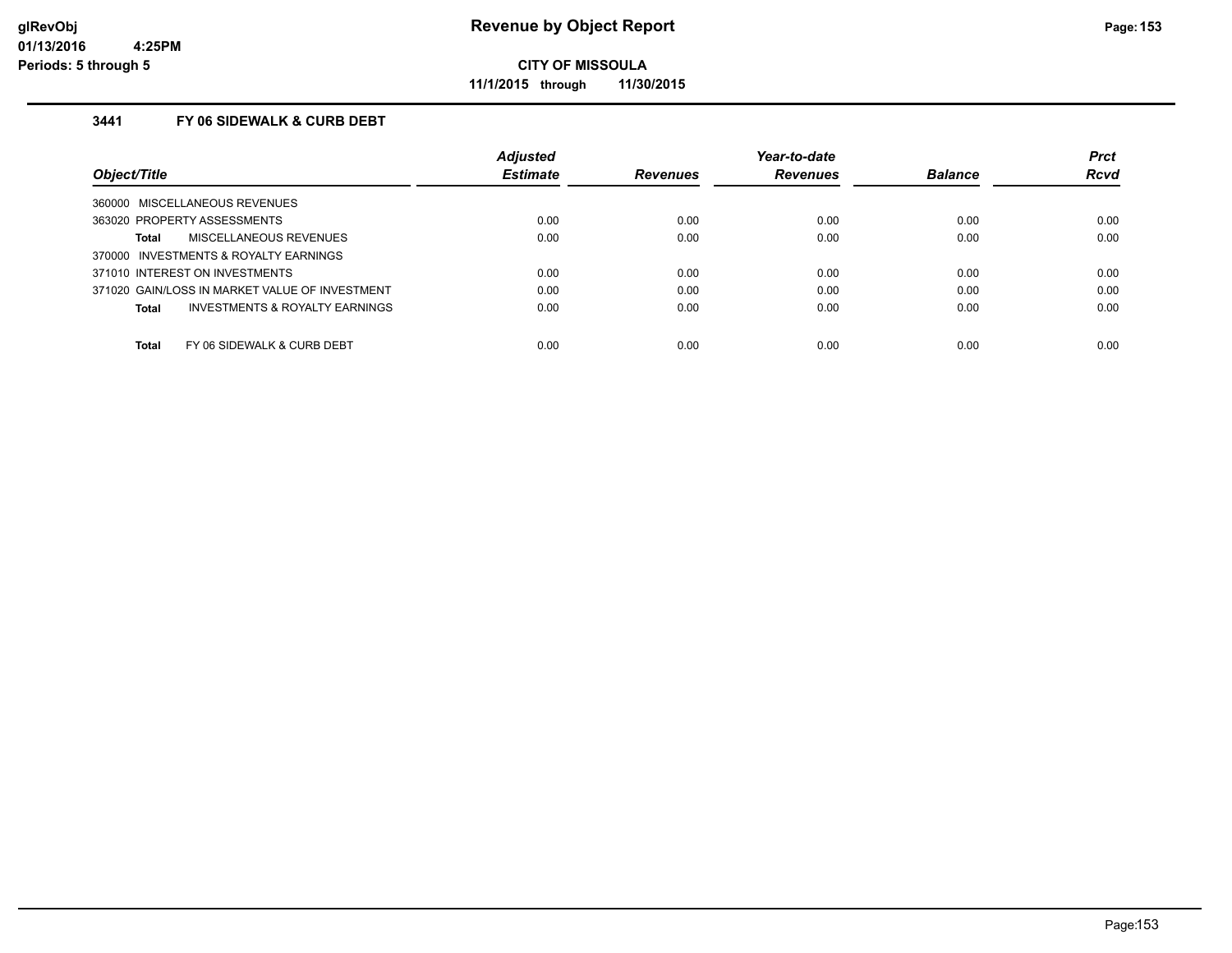**11/1/2015 through 11/30/2015**

**3449 SID 449 DEBT SERVICE**

**3449 SID 449 DEBT SERVICE**

|                                                    | <b>Adjusted</b> |                 | Year-to-date    |                | <b>Prct</b> |
|----------------------------------------------------|-----------------|-----------------|-----------------|----------------|-------------|
| Object/Title                                       | <b>Estimate</b> | <b>Revenues</b> | <b>Revenues</b> | <b>Balance</b> | <b>Rcvd</b> |
| 360000 MISCELLANEOUS REVENUES                      |                 |                 |                 |                |             |
| 363020 PROPERTY ASSESSMENTS                        | 0.00            | 0.00            | 0.00            | 0.00           | 0.00        |
| 363021 PAYOFF PRINCIPAL ASSESSMENTS                | 0.00            | 0.00            | 0.00            | 0.00           | 0.00        |
| 363022 BOND INTEREST ASSESSMENTS                   | 0.00            | 0.00            | 0.00            | 0.00           | 0.00        |
| 363040 PENALTY AND INTEREST                        | 0.00            | 0.00            | 0.00            | 0.00           | 0.00        |
| MISCELLANEOUS REVENUES<br>Total                    | 0.00            | 0.00            | 0.00            | 0.00           | 0.00        |
| INVESTMENTS & ROYALTY EARNINGS<br>370000           |                 |                 |                 |                |             |
| 371010 INTEREST ON INVESTMENTS                     | 0.00            | 0.00            | 0.00            | 0.00           | 0.00        |
| 371020 GAIN/LOSS IN MARKET VALUE OF INVESTMENTS    | 0.00            | 0.00            | 0.00            | 0.00           | 0.00        |
| <b>INVESTMENTS &amp; ROYALTY EARNINGS</b><br>Total | 0.00            | 0.00            | 0.00            | 0.00           | 0.00        |
| SID 449 DEBT SERVICE<br><b>Total</b>               | 0.00            | 0.00            | 0.00            | 0.00           | 0.00        |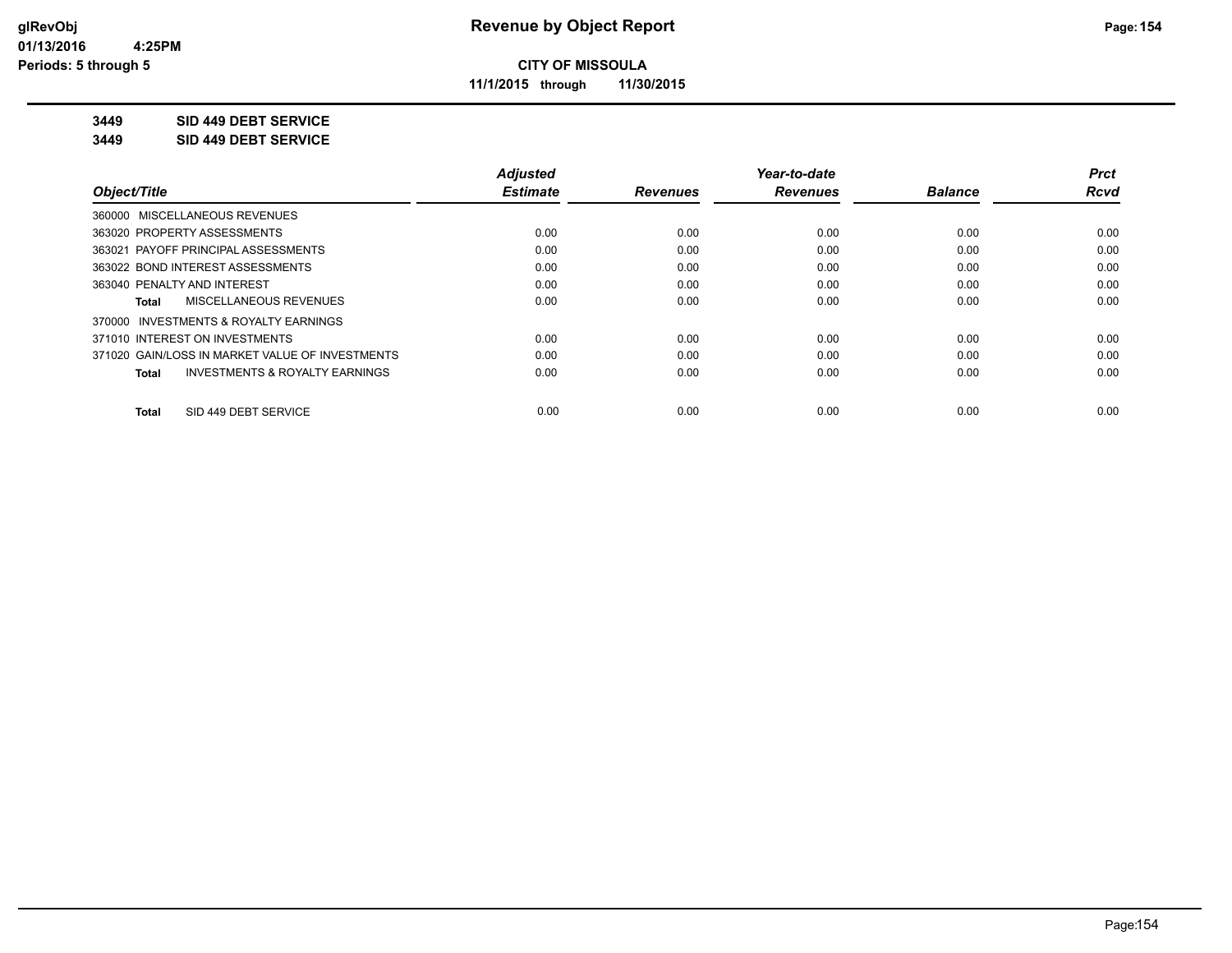**11/1/2015 through 11/30/2015**

#### **3449 SID 449 DEBT SERVICE**

|                                                           | <b>Adjusted</b> |                 | Year-to-date    |                | <b>Prct</b> |
|-----------------------------------------------------------|-----------------|-----------------|-----------------|----------------|-------------|
| Object/Title                                              | <b>Estimate</b> | <b>Revenues</b> | <b>Revenues</b> | <b>Balance</b> | <b>Rcvd</b> |
| 360000 MISCELLANEOUS REVENUES                             |                 |                 |                 |                |             |
| 363020 PROPERTY ASSESSMENTS                               | 0.00            | 0.00            | 0.00            | 0.00           | 0.00        |
| 363021 PAYOFF PRINCIPAL ASSESSMENTS                       | 0.00            | 0.00            | 0.00            | 0.00           | 0.00        |
| 363022 BOND INTEREST ASSESSMENTS                          | 0.00            | 0.00            | 0.00            | 0.00           | 0.00        |
| 363040 PENALTY AND INTEREST                               | 0.00            | 0.00            | 0.00            | 0.00           | 0.00        |
| <b>MISCELLANEOUS REVENUES</b><br>Total                    | 0.00            | 0.00            | 0.00            | 0.00           | 0.00        |
| 370000 INVESTMENTS & ROYALTY EARNINGS                     |                 |                 |                 |                |             |
| 371010 INTEREST ON INVESTMENTS                            | 0.00            | 0.00            | 0.00            | 0.00           | 0.00        |
| 371020 GAIN/LOSS IN MARKET VALUE OF INVESTMENT            | 0.00            | 0.00            | 0.00            | 0.00           | 0.00        |
| <b>INVESTMENTS &amp; ROYALTY EARNINGS</b><br><b>Total</b> | 0.00            | 0.00            | 0.00            | 0.00           | 0.00        |
|                                                           |                 |                 |                 |                |             |
| SID 449 DEBT SERVICE<br>Total                             | 0.00            | 0.00            | 0.00            | 0.00           | 0.00        |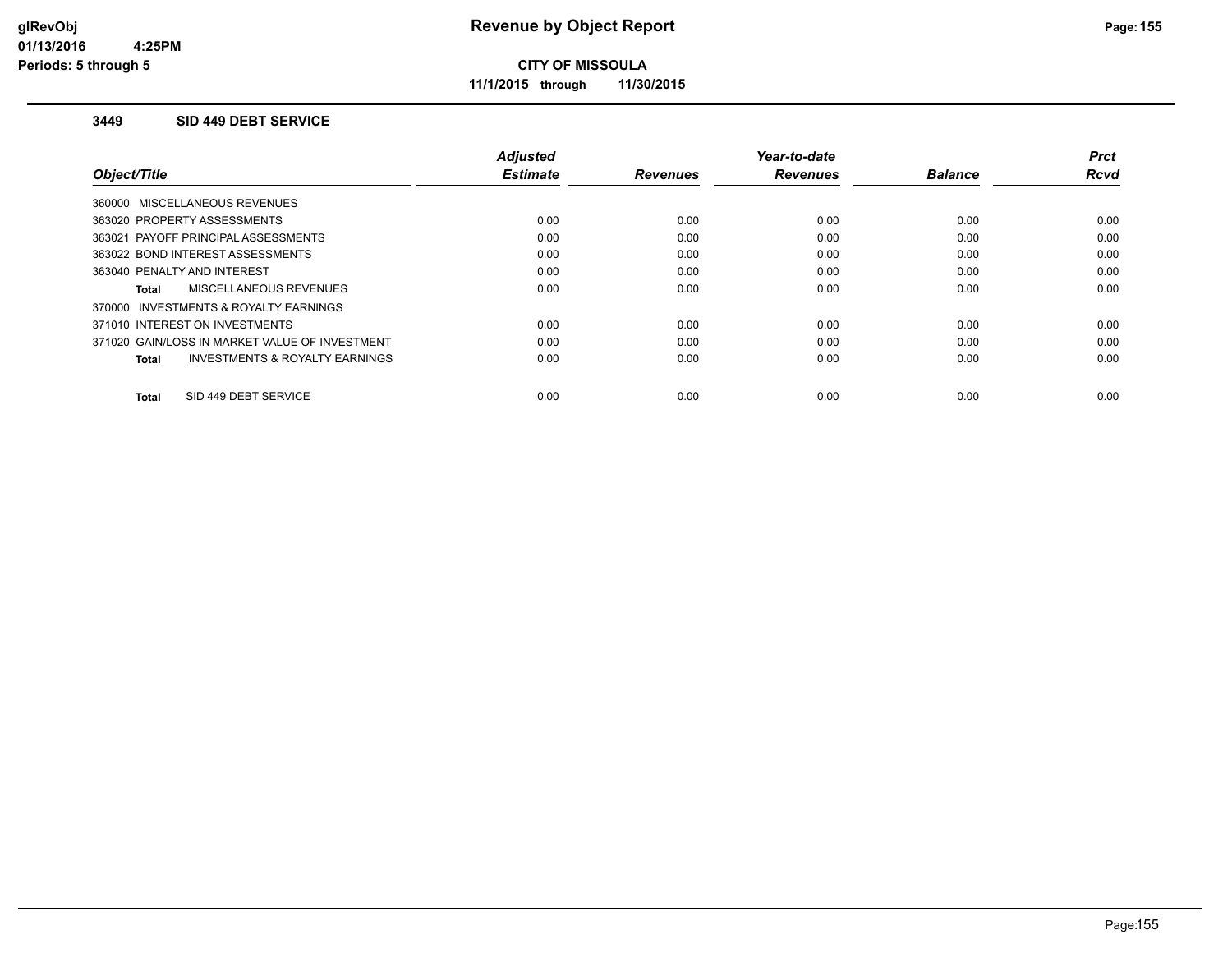**11/1/2015 through 11/30/2015**

### **3450 FY 06 SIDEWALK AND CURB**

**3450 FY 06 SIDEWALK AND CURB**

|                                                           | <b>Adjusted</b> |                 | Year-to-date    |                | <b>Prct</b> |
|-----------------------------------------------------------|-----------------|-----------------|-----------------|----------------|-------------|
| Object/Title                                              | <b>Estimate</b> | <b>Revenues</b> | <b>Revenues</b> | <b>Balance</b> | <b>Rcvd</b> |
| MISCELLANEOUS REVENUES<br>360000                          |                 |                 |                 |                |             |
| 363020 PROPERTY ASSESSMENTS                               | 28,537.00       | 0.00            | 0.00            | 28,537.00      | 0.00        |
| 363021 PAYOFF PRINCIPAL ASSESSMENTS                       | 0.00            | 0.00            | 0.00            | 0.00           | 0.00        |
| 363022 BOND INTEREST ASSESSMENTS                          | 0.00            | 0.00            | 0.00            | 0.00           | 0.00        |
| 363040 PENALTY AND INTEREST                               | 0.00            | 0.00            | 0.00            | 0.00           | 0.00        |
| <b>MISCELLANEOUS REVENUES</b><br><b>Total</b>             | 28,537.00       | 0.00            | 0.00            | 28,537.00      | 0.00        |
| <b>INVESTMENTS &amp; ROYALTY EARNINGS</b><br>370000       |                 |                 |                 |                |             |
| 371010 INTEREST ON INVESTMENTS                            | 0.00            | 0.00            | 0.00            | 0.00           | 0.00        |
| 371020 GAIN/LOSS IN MARKET VALUE OF INVESTMENTS           | 0.00            | 0.00            | 0.00            | 0.00           | 0.00        |
| 371500 INTEREST ON INTERFUND LOAN                         | 0.00            | 0.00            | 0.00            | 0.00           | 0.00        |
| <b>INVESTMENTS &amp; ROYALTY EARNINGS</b><br><b>Total</b> | 0.00            | 0.00            | 0.00            | 0.00           | 0.00        |
| OTHER FINANCING SOURCES<br>380000                         |                 |                 |                 |                |             |
| 381030 SID BONDS PROCEEDS                                 | 0.00            | 0.00            | 0.00            | 0.00           | 0.00        |
| 383042 TRANSFERS FROM OTHER FUNDS                         | 0.00            | 0.00            | 0.00            | 0.00           | 0.00        |
| OTHER FINANCING SOURCES<br>Total                          | 0.00            | 0.00            | 0.00            | 0.00           | 0.00        |
| FY 06 SIDEWALK AND CURB<br><b>Total</b>                   | 28,537.00       | 0.00            | 0.00            | 28,537.00      | 0.00        |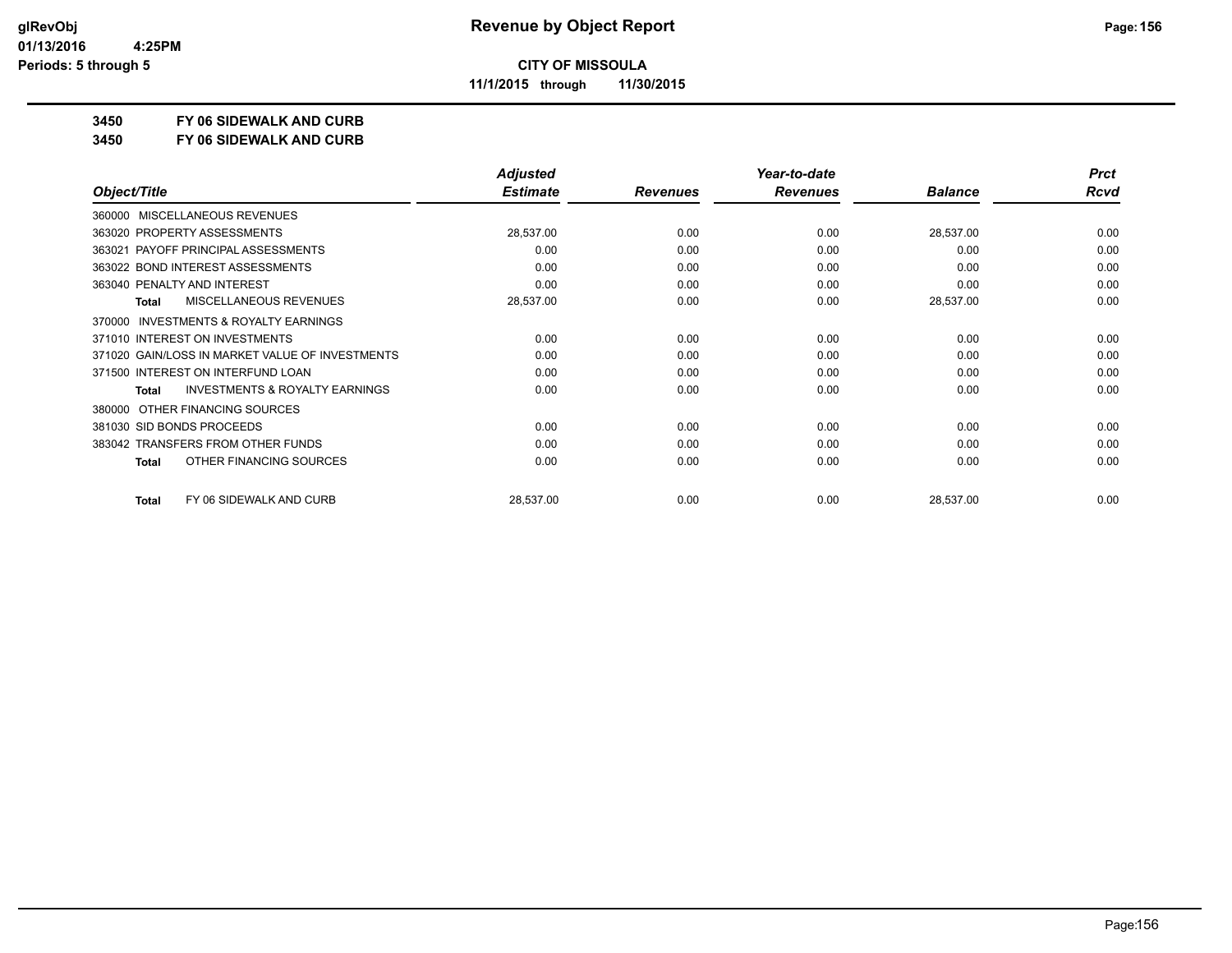**11/1/2015 through 11/30/2015**

#### **3450 FY 06 SIDEWALK AND CURB**

|                                                    | <b>Adjusted</b> |                 | Year-to-date    |                | <b>Prct</b> |
|----------------------------------------------------|-----------------|-----------------|-----------------|----------------|-------------|
| Object/Title                                       | <b>Estimate</b> | <b>Revenues</b> | <b>Revenues</b> | <b>Balance</b> | <b>Rcvd</b> |
| 360000 MISCELLANEOUS REVENUES                      |                 |                 |                 |                |             |
| 363020 PROPERTY ASSESSMENTS                        | 28,537.00       | 0.00            | 0.00            | 28,537.00      | 0.00        |
| PAYOFF PRINCIPAL ASSESSMENTS<br>363021             | 0.00            | 0.00            | 0.00            | 0.00           | 0.00        |
| 363022 BOND INTEREST ASSESSMENTS                   | 0.00            | 0.00            | 0.00            | 0.00           | 0.00        |
| 363040 PENALTY AND INTEREST                        | 0.00            | 0.00            | 0.00            | 0.00           | 0.00        |
| <b>MISCELLANEOUS REVENUES</b><br>Total             | 28,537.00       | 0.00            | 0.00            | 28,537.00      | 0.00        |
| 370000 INVESTMENTS & ROYALTY EARNINGS              |                 |                 |                 |                |             |
| 371010 INTEREST ON INVESTMENTS                     | 0.00            | 0.00            | 0.00            | 0.00           | 0.00        |
| 371020 GAIN/LOSS IN MARKET VALUE OF INVESTMENT     | 0.00            | 0.00            | 0.00            | 0.00           | 0.00        |
| 371500 INTEREST ON INTERFUND LOAN                  | 0.00            | 0.00            | 0.00            | 0.00           | 0.00        |
| <b>INVESTMENTS &amp; ROYALTY EARNINGS</b><br>Total | 0.00            | 0.00            | 0.00            | 0.00           | 0.00        |
| 380000 OTHER FINANCING SOURCES                     |                 |                 |                 |                |             |
| 381030 SID BONDS PROCEEDS                          | 0.00            | 0.00            | 0.00            | 0.00           | 0.00        |
| 383042 TRANSFERS FROM OTHER FUNDS                  | 0.00            | 0.00            | 0.00            | 0.00           | 0.00        |
| OTHER FINANCING SOURCES<br><b>Total</b>            | 0.00            | 0.00            | 0.00            | 0.00           | 0.00        |
| FY 06 SIDEWALK AND CURB<br><b>Total</b>            | 28,537.00       | 0.00            | 0.00            | 28,537.00      | 0.00        |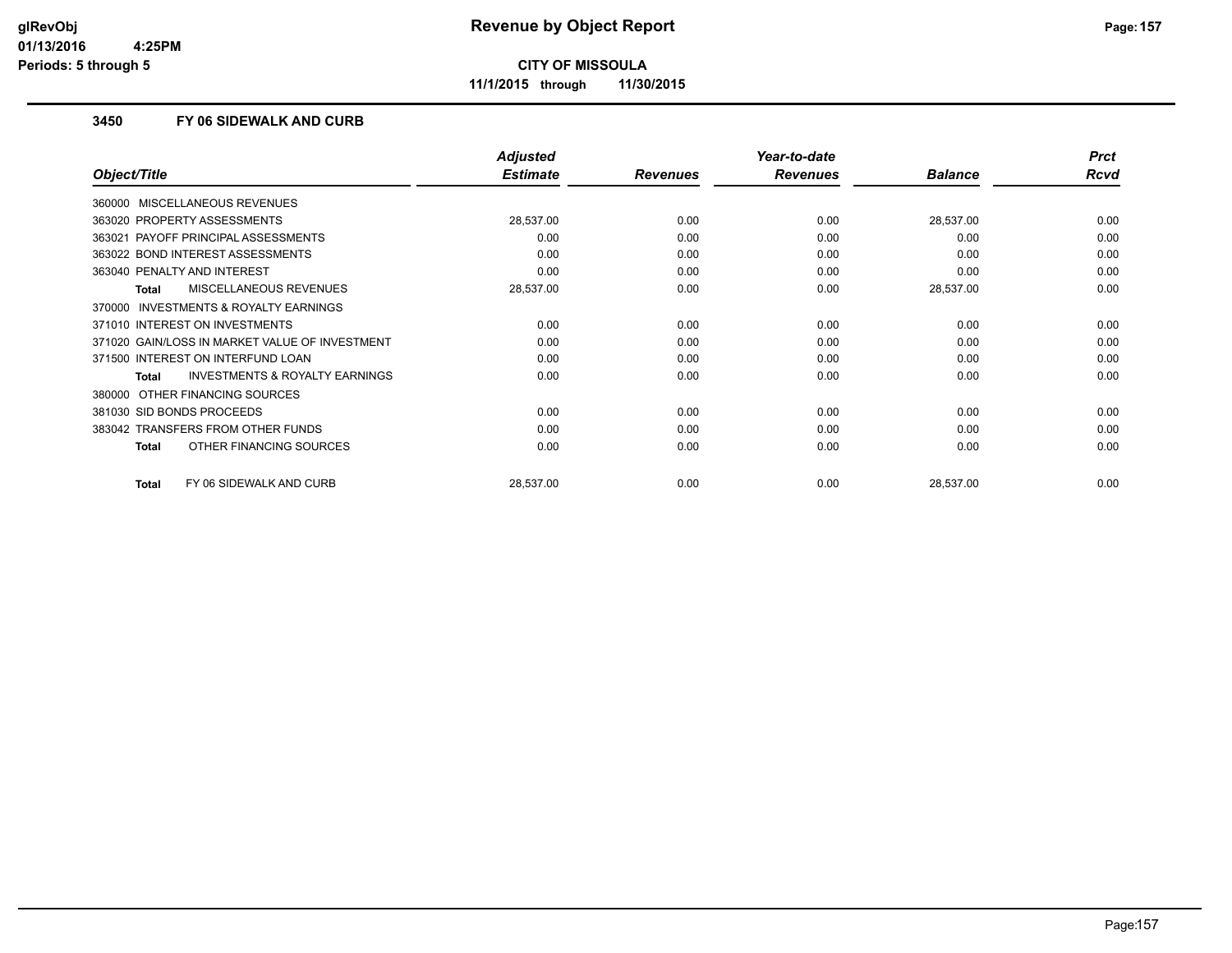**11/1/2015 through 11/30/2015**

## **3460 FY07 SIDEWALK AND CURB DEBT**

#### **3460 FY07 SIDEWALK AND CURB DEBT**

|                                                     | <b>Adjusted</b> |                 | Year-to-date    |                | <b>Prct</b> |
|-----------------------------------------------------|-----------------|-----------------|-----------------|----------------|-------------|
| Object/Title                                        | <b>Estimate</b> | <b>Revenues</b> | <b>Revenues</b> | <b>Balance</b> | Rcvd        |
| <b>MISCELLANEOUS REVENUES</b><br>360000             |                 |                 |                 |                |             |
| 363020 PROPERTY ASSESSMENTS                         | 58,810.00       | 0.00            | 0.00            | 58,810.00      | 0.00        |
| 363021 PAYOFF PRINCIPAL ASSESSMENTS                 | 0.00            | 1,269.11        | 1,269.11        | $-1,269.11$    | 0.00        |
| 363022 BOND INTEREST ASSESSMENTS                    | 0.00            | 0.00            | 0.00            | 0.00           | 0.00        |
| 363040 PENALTY AND INTEREST                         | 0.00            | 0.00            | 0.00            | 0.00           | 0.00        |
| MISCELLANEOUS REVENUES<br><b>Total</b>              | 58,810.00       | 1,269.11        | 1,269.11        | 57,540.89      | 2.16        |
| <b>INVESTMENTS &amp; ROYALTY EARNINGS</b><br>370000 |                 |                 |                 |                |             |
| 371010 INTEREST ON INVESTMENTS                      | 0.00            | 0.00            | 0.00            | 0.00           | 0.00        |
| 371020 GAIN/LOSS IN MARKET VALUE OF INVESTMENTS     | 0.00            | 0.00            | 0.00            | 0.00           | 0.00        |
| 371500 INTEREST ON INTERFUND LOAN                   | 0.00            | 0.00            | 0.00            | 0.00           | 0.00        |
| <b>INVESTMENTS &amp; ROYALTY EARNINGS</b><br>Total  | 0.00            | 0.00            | 0.00            | 0.00           | 0.00        |
| OTHER FINANCING SOURCES<br>380000                   |                 |                 |                 |                |             |
| 381030 SID BONDS PROCEEDS                           | 0.00            | 0.00            | 0.00            | 0.00           | 0.00        |
| 383042 TRANSFERS FROM OTHER FUNDS                   | 0.00            | 0.00            | 0.00            | 0.00           | 0.00        |
| OTHER FINANCING SOURCES<br>Total                    | 0.00            | 0.00            | 0.00            | 0.00           | 0.00        |
| <b>FY07 SIDEWALK AND CURB DEBT</b><br>Total         | 58,810.00       | 1,269.11        | 1,269.11        | 57,540.89      | 2.16        |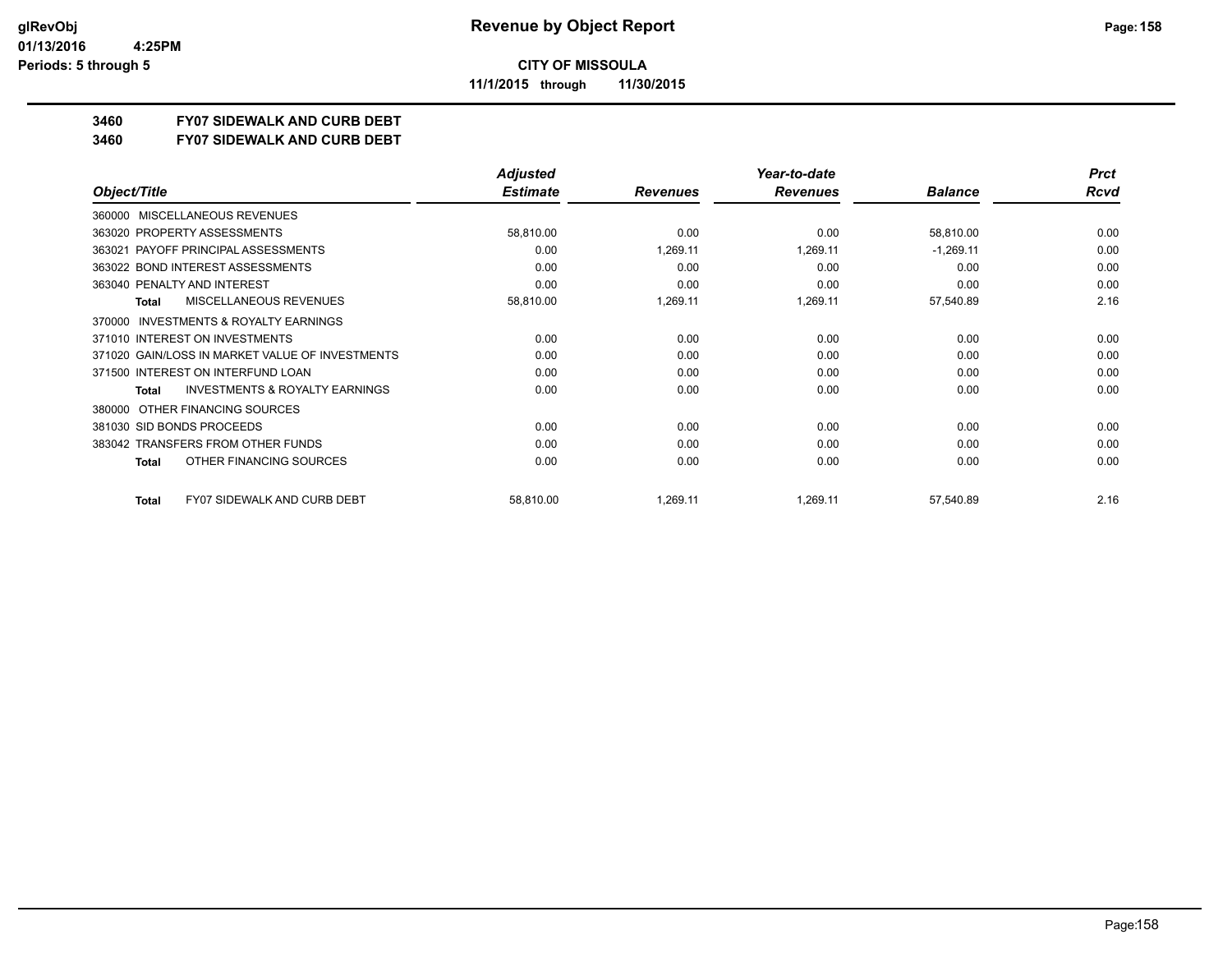**11/1/2015 through 11/30/2015**

#### **3460 FY07 SIDEWALK AND CURB DEBT**

|                                                           | <b>Adjusted</b> |                 | Year-to-date    |                | <b>Prct</b> |
|-----------------------------------------------------------|-----------------|-----------------|-----------------|----------------|-------------|
| Object/Title                                              | <b>Estimate</b> | <b>Revenues</b> | <b>Revenues</b> | <b>Balance</b> | <b>Rcvd</b> |
| MISCELLANEOUS REVENUES<br>360000                          |                 |                 |                 |                |             |
| 363020 PROPERTY ASSESSMENTS                               | 58,810.00       | 0.00            | 0.00            | 58,810.00      | 0.00        |
| 363021 PAYOFF PRINCIPAL ASSESSMENTS                       | 0.00            | 1,269.11        | 1,269.11        | $-1,269.11$    | 0.00        |
| 363022 BOND INTEREST ASSESSMENTS                          | 0.00            | 0.00            | 0.00            | 0.00           | 0.00        |
| 363040 PENALTY AND INTEREST                               | 0.00            | 0.00            | 0.00            | 0.00           | 0.00        |
| <b>MISCELLANEOUS REVENUES</b><br><b>Total</b>             | 58,810.00       | 1,269.11        | 1,269.11        | 57,540.89      | 2.16        |
| <b>INVESTMENTS &amp; ROYALTY EARNINGS</b><br>370000       |                 |                 |                 |                |             |
| 371010 INTEREST ON INVESTMENTS                            | 0.00            | 0.00            | 0.00            | 0.00           | 0.00        |
| 371020 GAIN/LOSS IN MARKET VALUE OF INVESTMENT            | 0.00            | 0.00            | 0.00            | 0.00           | 0.00        |
| 371500 INTEREST ON INTERFUND LOAN                         | 0.00            | 0.00            | 0.00            | 0.00           | 0.00        |
| <b>INVESTMENTS &amp; ROYALTY EARNINGS</b><br><b>Total</b> | 0.00            | 0.00            | 0.00            | 0.00           | 0.00        |
| OTHER FINANCING SOURCES<br>380000                         |                 |                 |                 |                |             |
| 381030 SID BONDS PROCEEDS                                 | 0.00            | 0.00            | 0.00            | 0.00           | 0.00        |
| 383042 TRANSFERS FROM OTHER FUNDS                         | 0.00            | 0.00            | 0.00            | 0.00           | 0.00        |
| OTHER FINANCING SOURCES<br><b>Total</b>                   | 0.00            | 0.00            | 0.00            | 0.00           | 0.00        |
| <b>FY07 SIDEWALK AND CURB DEBT</b><br><b>Total</b>        | 58,810.00       | 1,269.11        | 1,269.11        | 57,540.89      | 2.16        |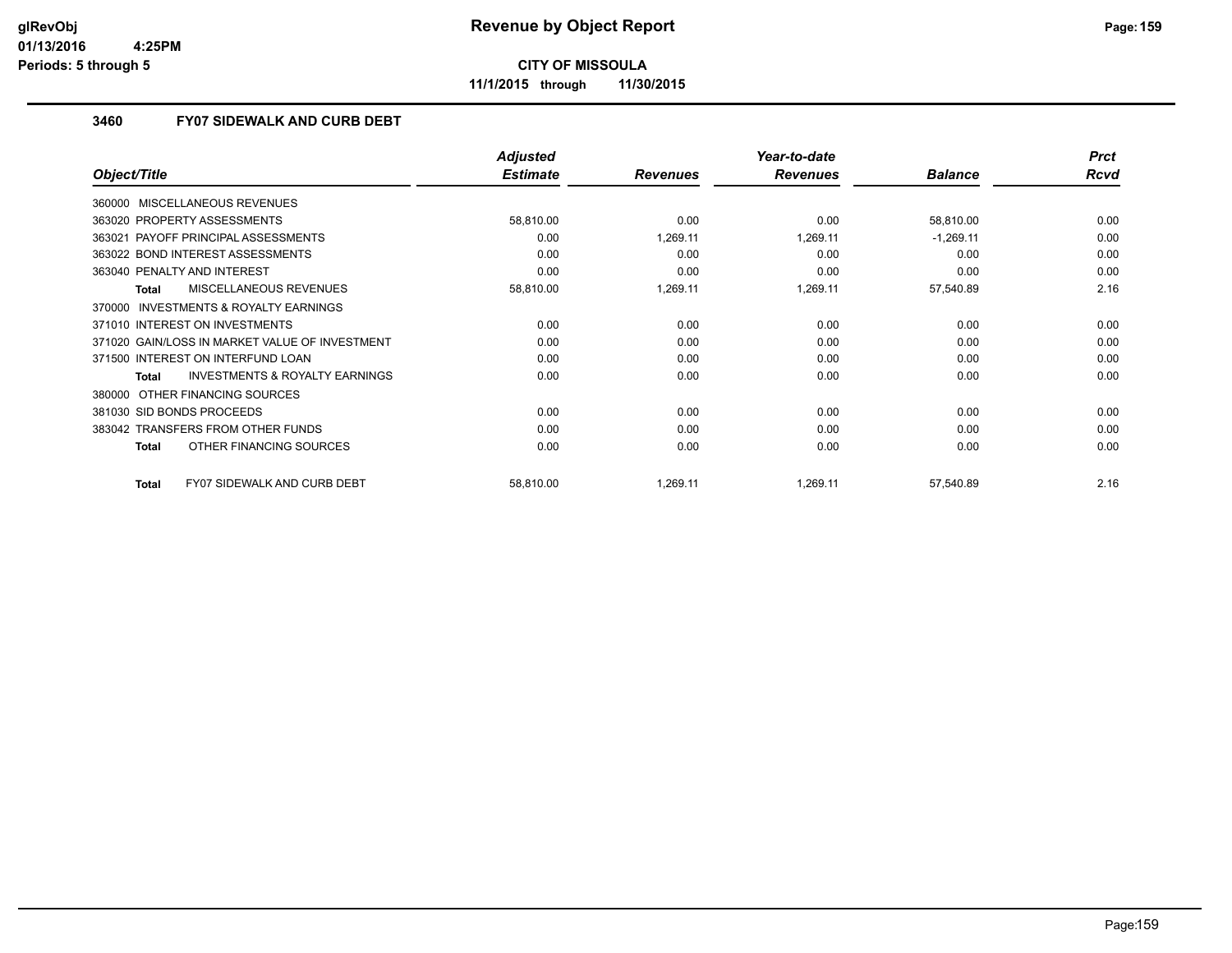**11/1/2015 through 11/30/2015**

### **3461 SERIES 2008A SIDEWALK AND CURB**

**3461 SERIES 2008A SIDEWALK AND CURB**

|                                                           | <b>Adjusted</b> |                 | Year-to-date    |                | <b>Prct</b> |
|-----------------------------------------------------------|-----------------|-----------------|-----------------|----------------|-------------|
| Object/Title                                              | <b>Estimate</b> | <b>Revenues</b> | <b>Revenues</b> | <b>Balance</b> | <b>Rcvd</b> |
| 360000 MISCELLANEOUS REVENUES                             |                 |                 |                 |                |             |
| 363020 PROPERTY ASSESSMENTS                               | 60,213.00       | 0.00            | 0.00            | 60,213.00      | 0.00        |
| 363021 PAYOFF PRINCIPAL ASSESSMENTS                       | 0.00            | 0.00            | 595.68          | $-595.68$      | 0.00        |
| 363022 BOND INTEREST ASSESSMENTS                          | 0.00            | 0.00            | 0.00            | 0.00           | 0.00        |
| 363040 PENALTY AND INTEREST                               | 0.00            | 0.00            | 0.00            | 0.00           | 0.00        |
| MISCELLANEOUS REVENUES<br><b>Total</b>                    | 60,213.00       | 0.00            | 595.68          | 59,617.32      | 0.99        |
| INVESTMENTS & ROYALTY EARNINGS<br>370000                  |                 |                 |                 |                |             |
| 371010 INTEREST ON INVESTMENTS                            | 0.00            | 0.00            | 0.00            | 0.00           | 0.00        |
| 371020 GAIN/LOSS IN MARKET VALUE OF INVESTMENTS           | 0.00            | 0.00            | 0.00            | 0.00           | 0.00        |
| <b>INVESTMENTS &amp; ROYALTY EARNINGS</b><br><b>Total</b> | 0.00            | 0.00            | 0.00            | 0.00           | 0.00        |
| OTHER FINANCING SOURCES<br>380000                         |                 |                 |                 |                |             |
| 381030 SID BONDS PROCEEDS                                 | 0.00            | 0.00            | 0.00            | 0.00           | 0.00        |
| OTHER FINANCING SOURCES<br><b>Total</b>                   | 0.00            | 0.00            | 0.00            | 0.00           | 0.00        |
| SERIES 2008A SIDEWALK AND CURB<br><b>Total</b>            | 60,213.00       | 0.00            | 595.68          | 59,617.32      | 0.99        |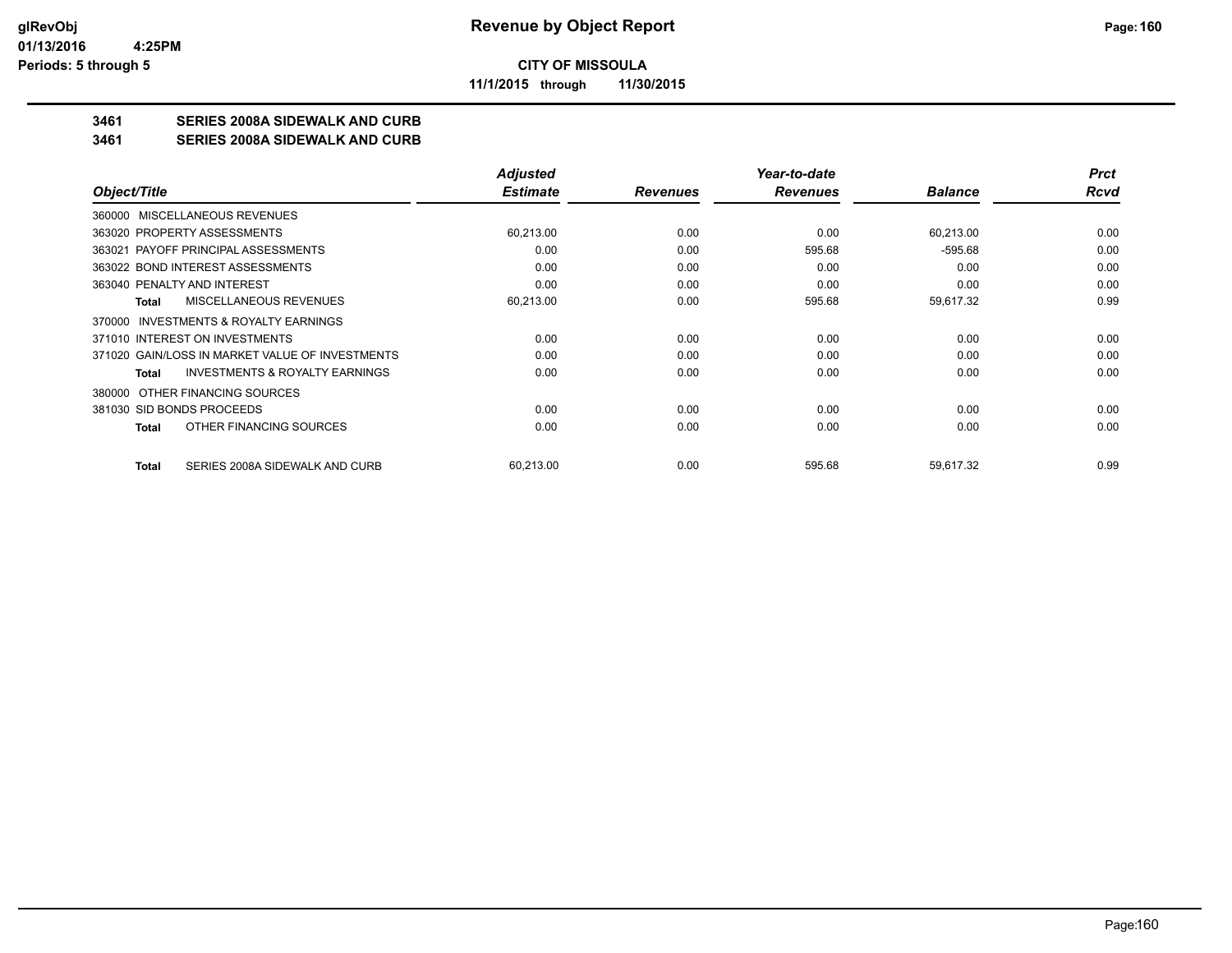**11/1/2015 through 11/30/2015**

### **3461 SERIES 2008A SIDEWALK AND CURB**

| Object/Title                        |                                                | <b>Adjusted</b><br><b>Estimate</b> | <b>Revenues</b> | Year-to-date<br><b>Revenues</b> | <b>Balance</b> | <b>Prct</b><br>Rcvd |
|-------------------------------------|------------------------------------------------|------------------------------------|-----------------|---------------------------------|----------------|---------------------|
| 360000 MISCELLANEOUS REVENUES       |                                                |                                    |                 |                                 |                |                     |
| 363020 PROPERTY ASSESSMENTS         |                                                | 60.213.00                          | 0.00            | 0.00                            | 60,213.00      | 0.00                |
|                                     |                                                |                                    |                 |                                 |                |                     |
| 363021 PAYOFF PRINCIPAL ASSESSMENTS |                                                | 0.00                               | 0.00            | 595.68                          | $-595.68$      | 0.00                |
| 363022 BOND INTEREST ASSESSMENTS    |                                                | 0.00                               | 0.00            | 0.00                            | 0.00           | 0.00                |
| 363040 PENALTY AND INTEREST         |                                                | 0.00                               | 0.00            | 0.00                            | 0.00           | 0.00                |
| <b>Total</b>                        | <b>MISCELLANEOUS REVENUES</b>                  | 60,213.00                          | 0.00            | 595.68                          | 59,617.32      | 0.99                |
| 370000                              | <b>INVESTMENTS &amp; ROYALTY EARNINGS</b>      |                                    |                 |                                 |                |                     |
| 371010 INTEREST ON INVESTMENTS      |                                                | 0.00                               | 0.00            | 0.00                            | 0.00           | 0.00                |
|                                     | 371020 GAIN/LOSS IN MARKET VALUE OF INVESTMENT | 0.00                               | 0.00            | 0.00                            | 0.00           | 0.00                |
| <b>Total</b>                        | <b>INVESTMENTS &amp; ROYALTY EARNINGS</b>      | 0.00                               | 0.00            | 0.00                            | 0.00           | 0.00                |
| 380000 OTHER FINANCING SOURCES      |                                                |                                    |                 |                                 |                |                     |
| 381030 SID BONDS PROCEEDS           |                                                | 0.00                               | 0.00            | 0.00                            | 0.00           | 0.00                |
| Total                               | OTHER FINANCING SOURCES                        | 0.00                               | 0.00            | 0.00                            | 0.00           | 0.00                |
| <b>Total</b>                        | SERIES 2008A SIDEWALK AND CURB                 | 60,213.00                          | 0.00            | 595.68                          | 59,617.32      | 0.99                |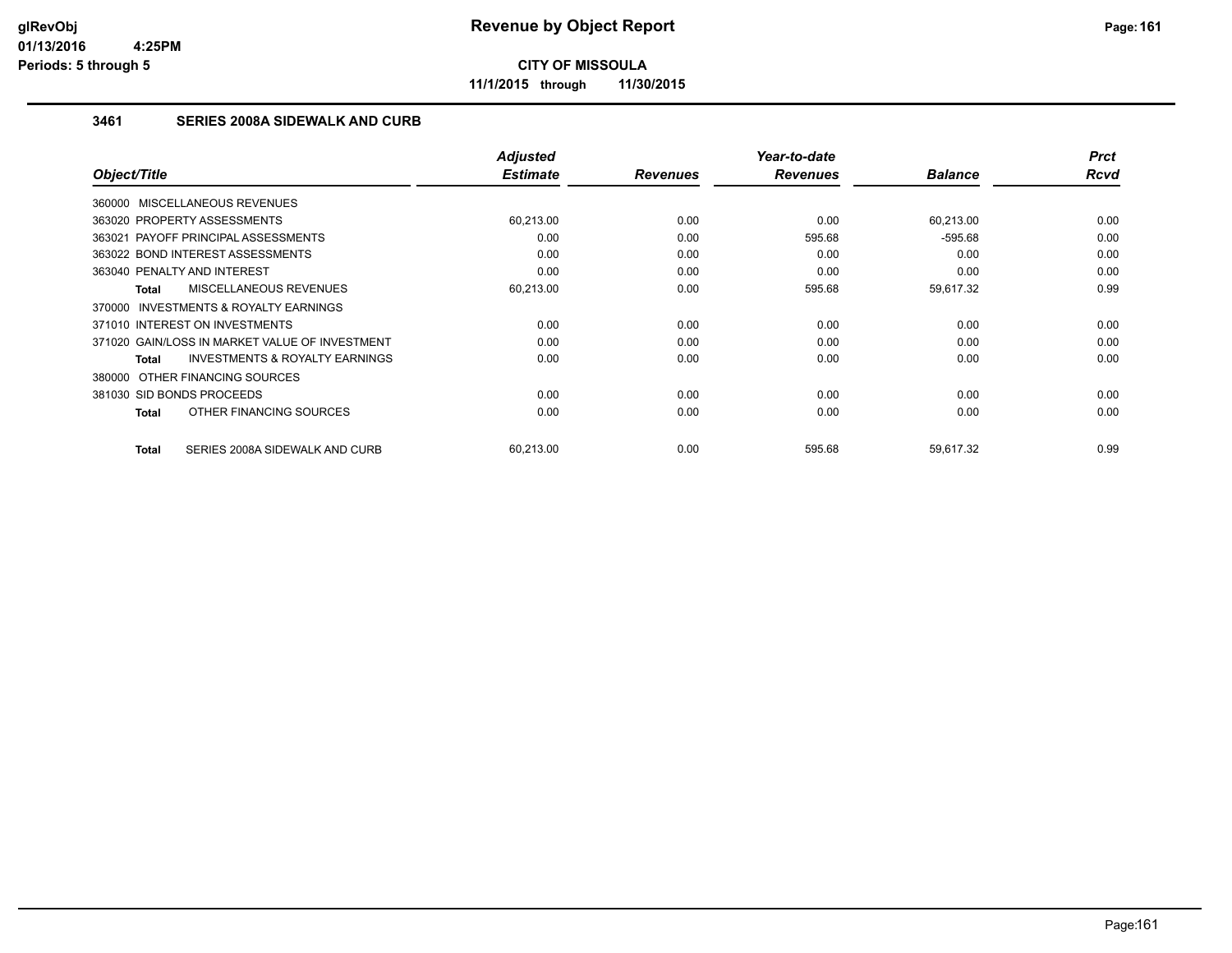**11/1/2015 through 11/30/2015**

## **3462 SERIES 2009 SIDEWALK AND CURB**

#### **3462 SERIES 2009 SIDEWALK AND CURB**

|                                                           | <b>Adjusted</b> |                 | Year-to-date    |                | <b>Prct</b> |
|-----------------------------------------------------------|-----------------|-----------------|-----------------|----------------|-------------|
| Object/Title                                              | <b>Estimate</b> | <b>Revenues</b> | <b>Revenues</b> | <b>Balance</b> | Rcvd        |
| MISCELLANEOUS REVENUES<br>360000                          |                 |                 |                 |                |             |
| 363020 PROPERTY ASSESSMENTS                               | 65,342.00       | 0.00            | 0.00            | 65,342.00      | 0.00        |
| 363021 PAYOFF PRINCIPAL ASSESSMENTS                       | 0.00            | 0.00            | 0.00            | 0.00           | 0.00        |
| 363022 BOND INTEREST ASSESSMENTS                          | 0.00            | 0.00            | 0.00            | 0.00           | 0.00        |
| 363040 PENALTY AND INTEREST                               | 0.00            | 0.00            | 0.00            | 0.00           | 0.00        |
| MISCELLANEOUS REVENUES<br>Total                           | 65,342.00       | 0.00            | 0.00            | 65,342.00      | 0.00        |
| <b>INVESTMENTS &amp; ROYALTY EARNINGS</b><br>370000       |                 |                 |                 |                |             |
| 371010 INTEREST ON INVESTMENTS                            | 0.00            | 0.00            | 0.00            | 0.00           | 0.00        |
| 371020 GAIN/LOSS IN MARKET VALUE OF INVESTMENTS           | 0.00            | 0.00            | 0.00            | 0.00           | 0.00        |
| <b>INVESTMENTS &amp; ROYALTY EARNINGS</b><br><b>Total</b> | 0.00            | 0.00            | 0.00            | 0.00           | 0.00        |
| OTHER FINANCING SOURCES<br>380000                         |                 |                 |                 |                |             |
| 381030 SID BONDS PROCEEDS                                 | 0.00            | 0.00            | 0.00            | 0.00           | 0.00        |
| 383042 TRANSFERS FROM OTHER FUNDS                         | 0.00            | 0.00            | 0.00            | 0.00           | 0.00        |
| OTHER FINANCING SOURCES<br>Total                          | 0.00            | 0.00            | 0.00            | 0.00           | 0.00        |
| SERIES 2009 SIDEWALK AND CURB<br><b>Total</b>             | 65,342.00       | 0.00            | 0.00            | 65,342.00      | 0.00        |
|                                                           |                 |                 |                 |                |             |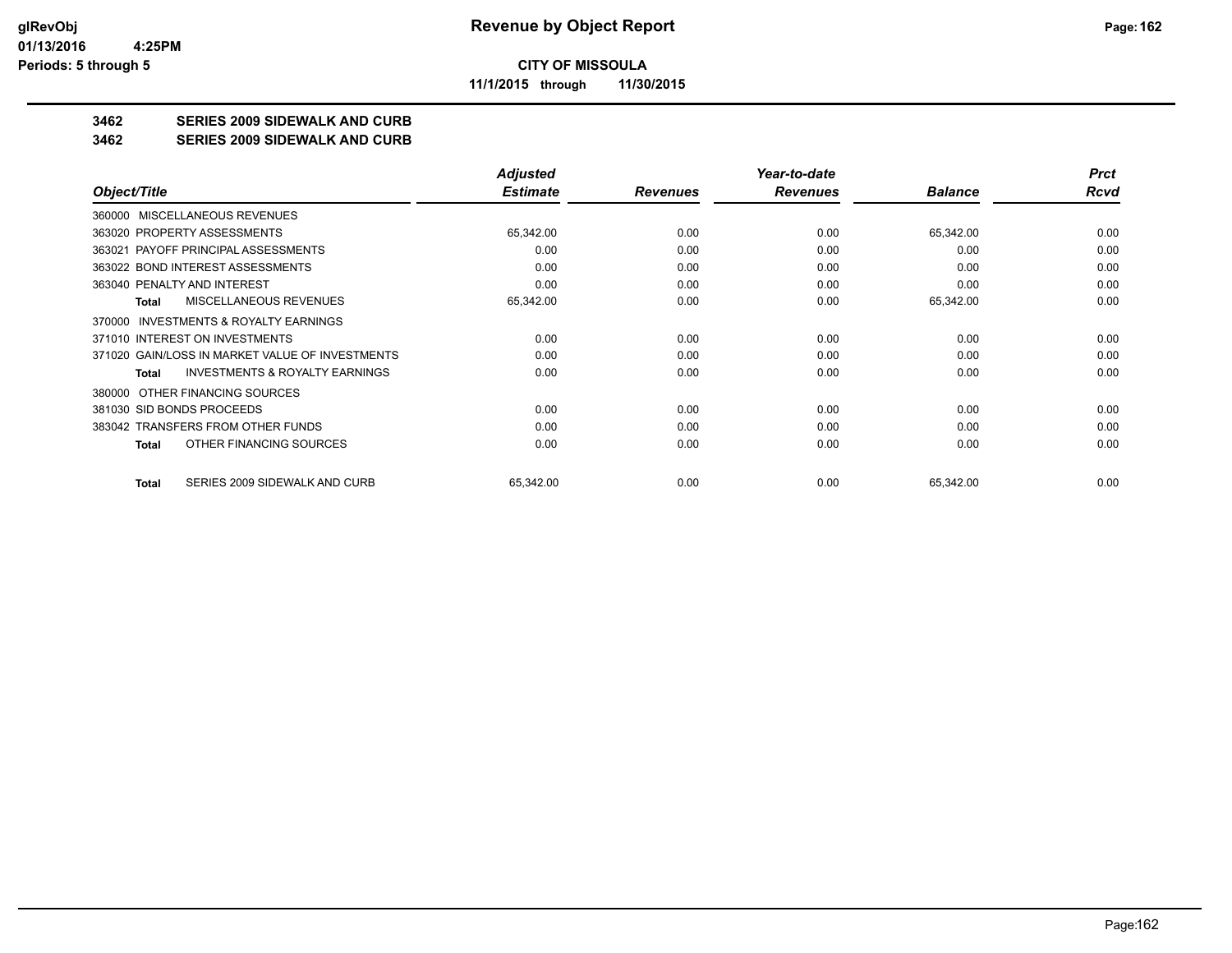**11/1/2015 through 11/30/2015**

#### **3462 SERIES 2009 SIDEWALK AND CURB**

|                                                     | <b>Adjusted</b> |                 | Year-to-date    |                | <b>Prct</b> |
|-----------------------------------------------------|-----------------|-----------------|-----------------|----------------|-------------|
| Object/Title                                        | <b>Estimate</b> | <b>Revenues</b> | <b>Revenues</b> | <b>Balance</b> | Rcvd        |
| 360000 MISCELLANEOUS REVENUES                       |                 |                 |                 |                |             |
| 363020 PROPERTY ASSESSMENTS                         | 65,342.00       | 0.00            | 0.00            | 65,342.00      | 0.00        |
| 363021 PAYOFF PRINCIPAL ASSESSMENTS                 | 0.00            | 0.00            | 0.00            | 0.00           | 0.00        |
| 363022 BOND INTEREST ASSESSMENTS                    | 0.00            | 0.00            | 0.00            | 0.00           | 0.00        |
| 363040 PENALTY AND INTEREST                         | 0.00            | 0.00            | 0.00            | 0.00           | 0.00        |
| MISCELLANEOUS REVENUES<br>Total                     | 65,342.00       | 0.00            | 0.00            | 65,342.00      | 0.00        |
| <b>INVESTMENTS &amp; ROYALTY EARNINGS</b><br>370000 |                 |                 |                 |                |             |
| 371010 INTEREST ON INVESTMENTS                      | 0.00            | 0.00            | 0.00            | 0.00           | 0.00        |
| 371020 GAIN/LOSS IN MARKET VALUE OF INVESTMENT      | 0.00            | 0.00            | 0.00            | 0.00           | 0.00        |
| <b>INVESTMENTS &amp; ROYALTY EARNINGS</b><br>Total  | 0.00            | 0.00            | 0.00            | 0.00           | 0.00        |
| 380000 OTHER FINANCING SOURCES                      |                 |                 |                 |                |             |
| 381030 SID BONDS PROCEEDS                           | 0.00            | 0.00            | 0.00            | 0.00           | 0.00        |
| 383042 TRANSFERS FROM OTHER FUNDS                   | 0.00            | 0.00            | 0.00            | 0.00           | 0.00        |
| OTHER FINANCING SOURCES<br>Total                    | 0.00            | 0.00            | 0.00            | 0.00           | 0.00        |
|                                                     |                 |                 |                 |                |             |
| SERIES 2009 SIDEWALK AND CURB<br>Total              | 65,342.00       | 0.00            | 0.00            | 65,342.00      | 0.00        |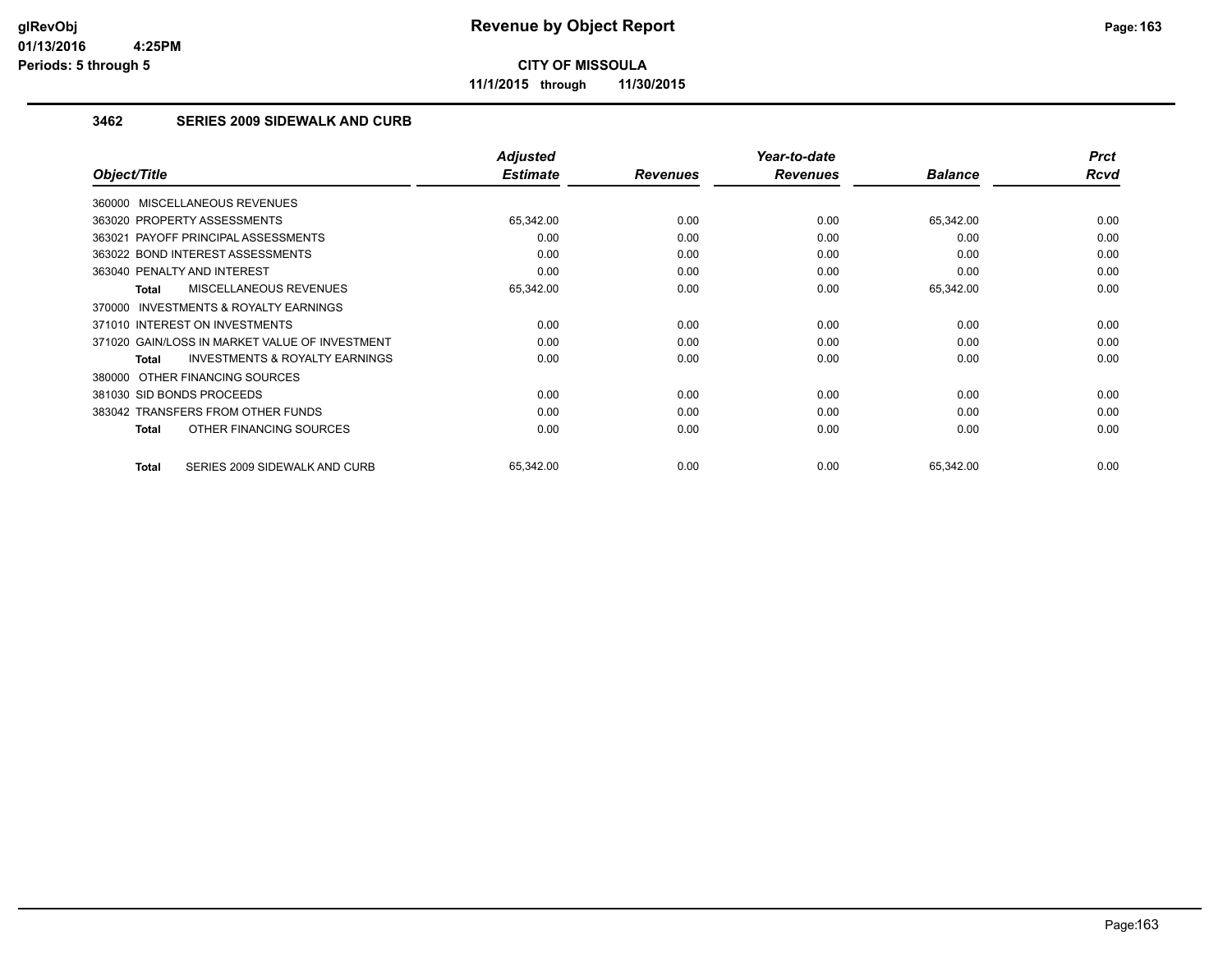**11/1/2015 through 11/30/2015**

### **3463 SERIES 2010 SIDEWALK AND CURB**

#### **3463 SERIES 2010 SIDEWALK AND CURB**

|                                                           | <b>Adjusted</b> |                 | Year-to-date    |                | <b>Prct</b> |
|-----------------------------------------------------------|-----------------|-----------------|-----------------|----------------|-------------|
| Object/Title                                              | <b>Estimate</b> | <b>Revenues</b> | <b>Revenues</b> | <b>Balance</b> | Rcvd        |
| MISCELLANEOUS REVENUES<br>360000                          |                 |                 |                 |                |             |
| 363020 PROPERTY ASSESSMENTS                               | 100.413.00      | 0.00            | 422.12          | 99,990.88      | 0.42        |
| 363021 PAYOFF PRINCIPAL ASSESSMENTS                       | 0.00            | 0.00            | 0.00            | 0.00           | 0.00        |
| 363022 BOND INTEREST ASSESSMENTS                          | 0.00            | 0.00            | 0.00            | 0.00           | 0.00        |
| 363040 PENALTY AND INTEREST                               | 0.00            | 0.00            | 19.20           | $-19.20$       | 0.00        |
| MISCELLANEOUS REVENUES<br><b>Total</b>                    | 100,413.00      | 0.00            | 441.32          | 99,971.68      | 0.44        |
| <b>INVESTMENTS &amp; ROYALTY EARNINGS</b><br>370000       |                 |                 |                 |                |             |
| 371010 INTEREST ON INVESTMENTS                            | 0.00            | 0.00            | 0.00            | 0.00           | 0.00        |
| 371020 GAIN/LOSS IN MARKET VALUE OF INVESTMENTS           | 0.00            | 0.00            | 0.00            | 0.00           | 0.00        |
| <b>INVESTMENTS &amp; ROYALTY EARNINGS</b><br><b>Total</b> | 0.00            | 0.00            | 0.00            | 0.00           | 0.00        |
| OTHER FINANCING SOURCES<br>380000                         |                 |                 |                 |                |             |
| 381030 SID BONDS PROCEEDS                                 | 0.00            | 0.00            | 0.00            | 0.00           | 0.00        |
| 383042 TRANSFERS FROM OTHER FUNDS                         | 0.00            | 0.00            | 0.00            | 0.00           | 0.00        |
| OTHER FINANCING SOURCES<br><b>Total</b>                   | 0.00            | 0.00            | 0.00            | 0.00           | 0.00        |
| SERIES 2010 SIDEWALK AND CURB<br><b>Total</b>             | 100,413.00      | 0.00            | 441.32          | 99,971.68      | 0.44        |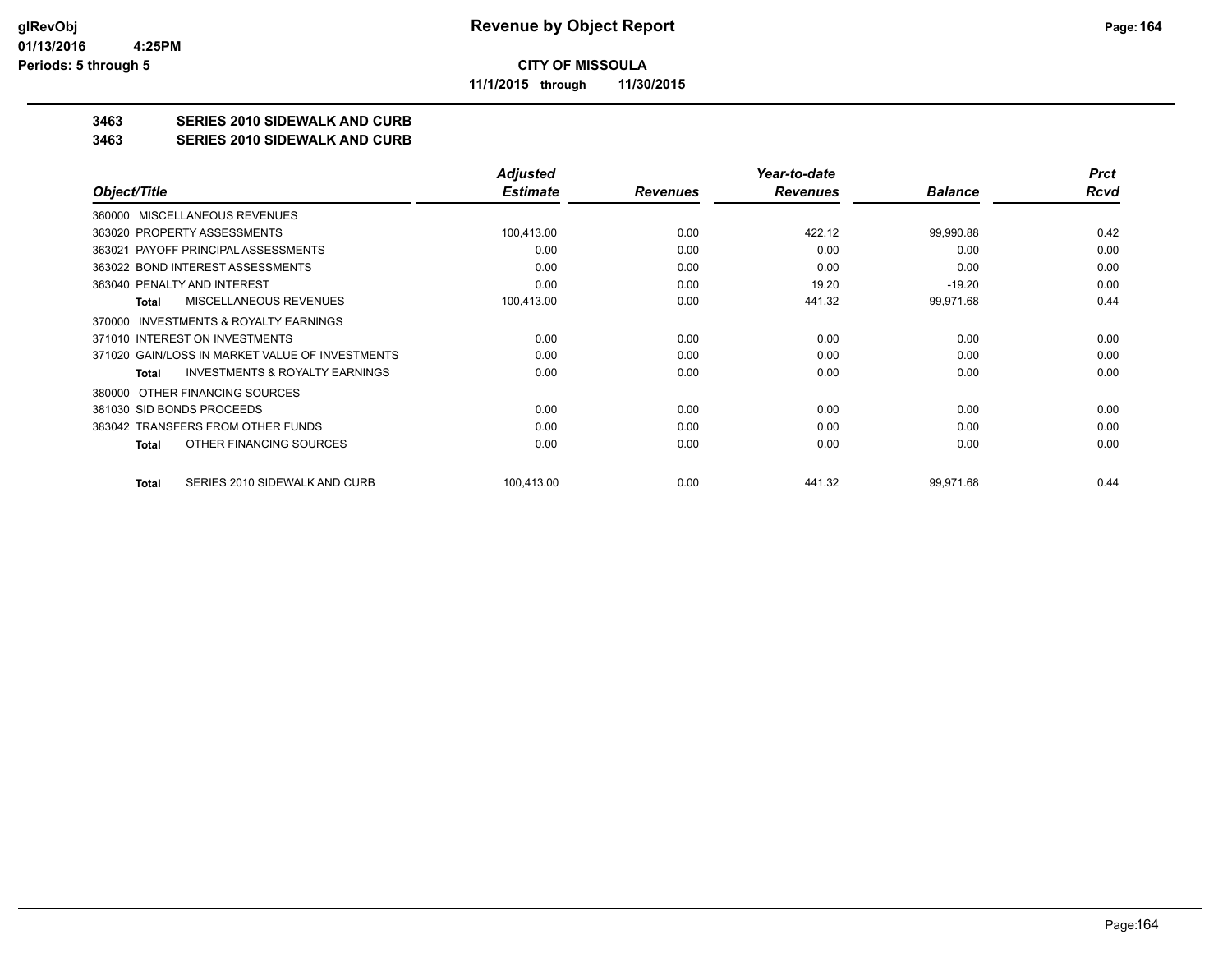**11/1/2015 through 11/30/2015**

### **3463 SERIES 2010 SIDEWALK AND CURB**

|                                                           | <b>Adjusted</b> |                 | Year-to-date    |                | <b>Prct</b> |
|-----------------------------------------------------------|-----------------|-----------------|-----------------|----------------|-------------|
| Object/Title                                              | <b>Estimate</b> | <b>Revenues</b> | <b>Revenues</b> | <b>Balance</b> | Rcvd        |
| 360000 MISCELLANEOUS REVENUES                             |                 |                 |                 |                |             |
| 363020 PROPERTY ASSESSMENTS                               | 100,413.00      | 0.00            | 422.12          | 99,990.88      | 0.42        |
| 363021 PAYOFF PRINCIPAL ASSESSMENTS                       | 0.00            | 0.00            | 0.00            | 0.00           | 0.00        |
| 363022 BOND INTEREST ASSESSMENTS                          | 0.00            | 0.00            | 0.00            | 0.00           | 0.00        |
| 363040 PENALTY AND INTEREST                               | 0.00            | 0.00            | 19.20           | $-19.20$       | 0.00        |
| MISCELLANEOUS REVENUES<br><b>Total</b>                    | 100,413.00      | 0.00            | 441.32          | 99,971.68      | 0.44        |
| INVESTMENTS & ROYALTY EARNINGS<br>370000                  |                 |                 |                 |                |             |
| 371010 INTEREST ON INVESTMENTS                            | 0.00            | 0.00            | 0.00            | 0.00           | 0.00        |
| 371020 GAIN/LOSS IN MARKET VALUE OF INVESTMENT            | 0.00            | 0.00            | 0.00            | 0.00           | 0.00        |
| <b>INVESTMENTS &amp; ROYALTY EARNINGS</b><br><b>Total</b> | 0.00            | 0.00            | 0.00            | 0.00           | 0.00        |
| 380000 OTHER FINANCING SOURCES                            |                 |                 |                 |                |             |
| 381030 SID BONDS PROCEEDS                                 | 0.00            | 0.00            | 0.00            | 0.00           | 0.00        |
| 383042 TRANSFERS FROM OTHER FUNDS                         | 0.00            | 0.00            | 0.00            | 0.00           | 0.00        |
| OTHER FINANCING SOURCES<br><b>Total</b>                   | 0.00            | 0.00            | 0.00            | 0.00           | 0.00        |
|                                                           |                 |                 |                 |                |             |
| SERIES 2010 SIDEWALK AND CURB<br><b>Total</b>             | 100.413.00      | 0.00            | 441.32          | 99,971.68      | 0.44        |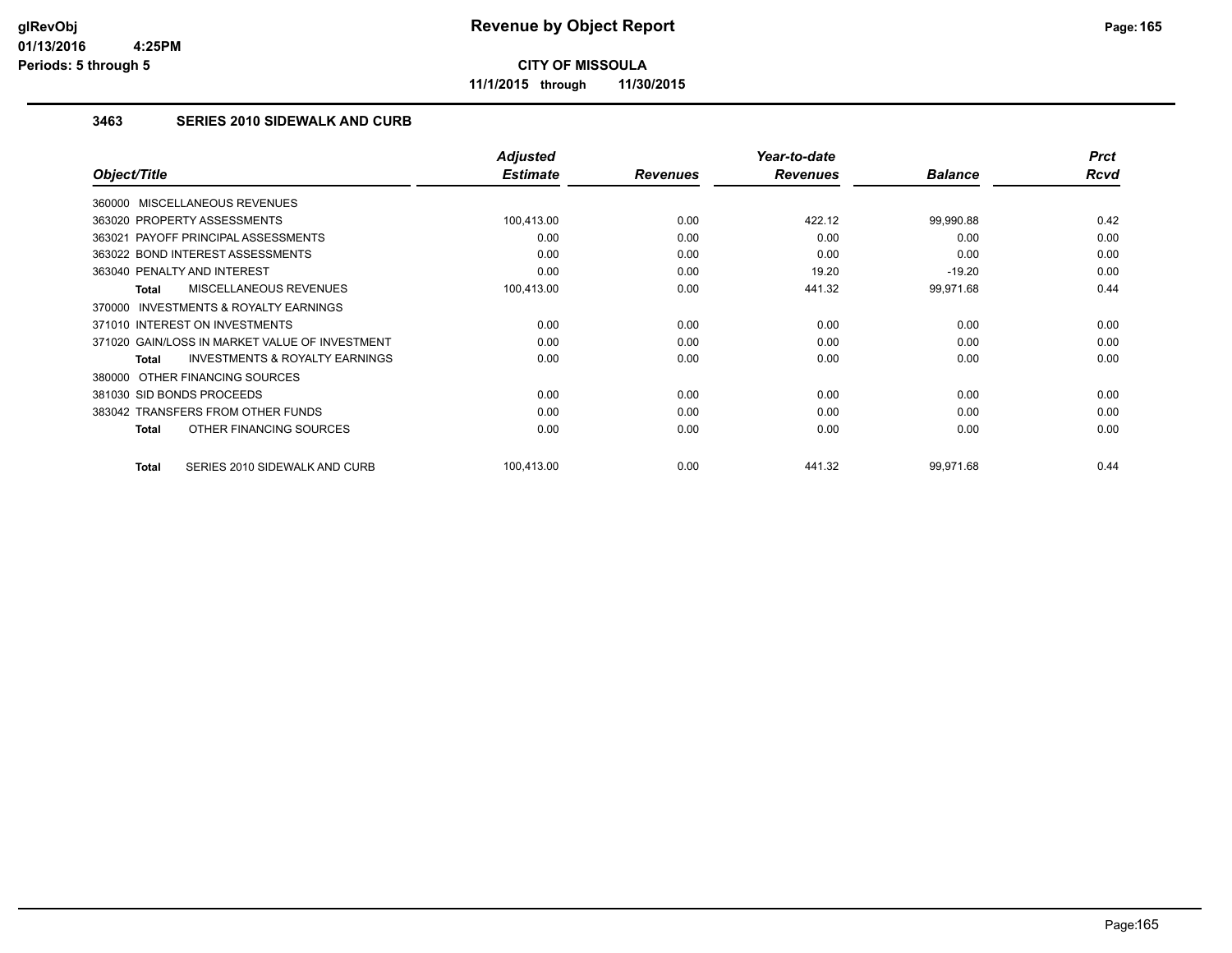**11/1/2015 through 11/30/2015**

**3464 FY12 S/C DEBT SERVICE**

**3464 FY12 S/C DEBT SERVICE**

|                                                    | <b>Adjusted</b> |                 | Year-to-date    |                | <b>Prct</b> |
|----------------------------------------------------|-----------------|-----------------|-----------------|----------------|-------------|
| Object/Title                                       | <b>Estimate</b> | <b>Revenues</b> | <b>Revenues</b> | <b>Balance</b> | Rcvd        |
| 360000 MISCELLANEOUS REVENUES                      |                 |                 |                 |                |             |
| 363020 PROPERTY ASSESSMENTS                        | 71,785.00       | 0.00            | 0.00            | 71,785.00      | 0.00        |
| 363021 PAYOFF PRINCIPAL ASSESSMENTS                | 0.00            | 0.00            | 0.00            | 0.00           | 0.00        |
| 363022 BOND INTEREST ASSESSMENTS                   | 0.00            | 0.00            | 0.00            | 0.00           | 0.00        |
| 363040 PENALTY AND INTEREST                        | 0.00            | 0.00            | 0.00            | 0.00           | 0.00        |
| <b>MISCELLANEOUS REVENUES</b><br><b>Total</b>      | 71,785.00       | 0.00            | 0.00            | 71,785.00      | 0.00        |
| INVESTMENTS & ROYALTY EARNINGS<br>370000           |                 |                 |                 |                |             |
| 371010 INTEREST ON INVESTMENTS                     | 0.00            | 0.00            | 0.00            | 0.00           | 0.00        |
| 371020 GAIN/LOSS IN MARKET VALUE OF INVESTMENTS    | 0.00            | 0.00            | 0.00            | 0.00           | 0.00        |
| <b>INVESTMENTS &amp; ROYALTY EARNINGS</b><br>Total | 0.00            | 0.00            | 0.00            | 0.00           | 0.00        |
| OTHER FINANCING SOURCES<br>380000                  |                 |                 |                 |                |             |
| 381030 SID BONDS PROCEEDS                          | 0.00            | 0.00            | 0.00            | 0.00           | 0.00        |
| 383042 TRANSFERS FROM OTHER FUNDS                  | 0.00            | 0.00            | 0.00            | 0.00           | 0.00        |
| OTHER FINANCING SOURCES<br>Total                   | 0.00            | 0.00            | 0.00            | 0.00           | 0.00        |
| FY12 S/C DEBT SERVICE<br><b>Total</b>              | 71,785.00       | 0.00            | 0.00            | 71,785.00      | 0.00        |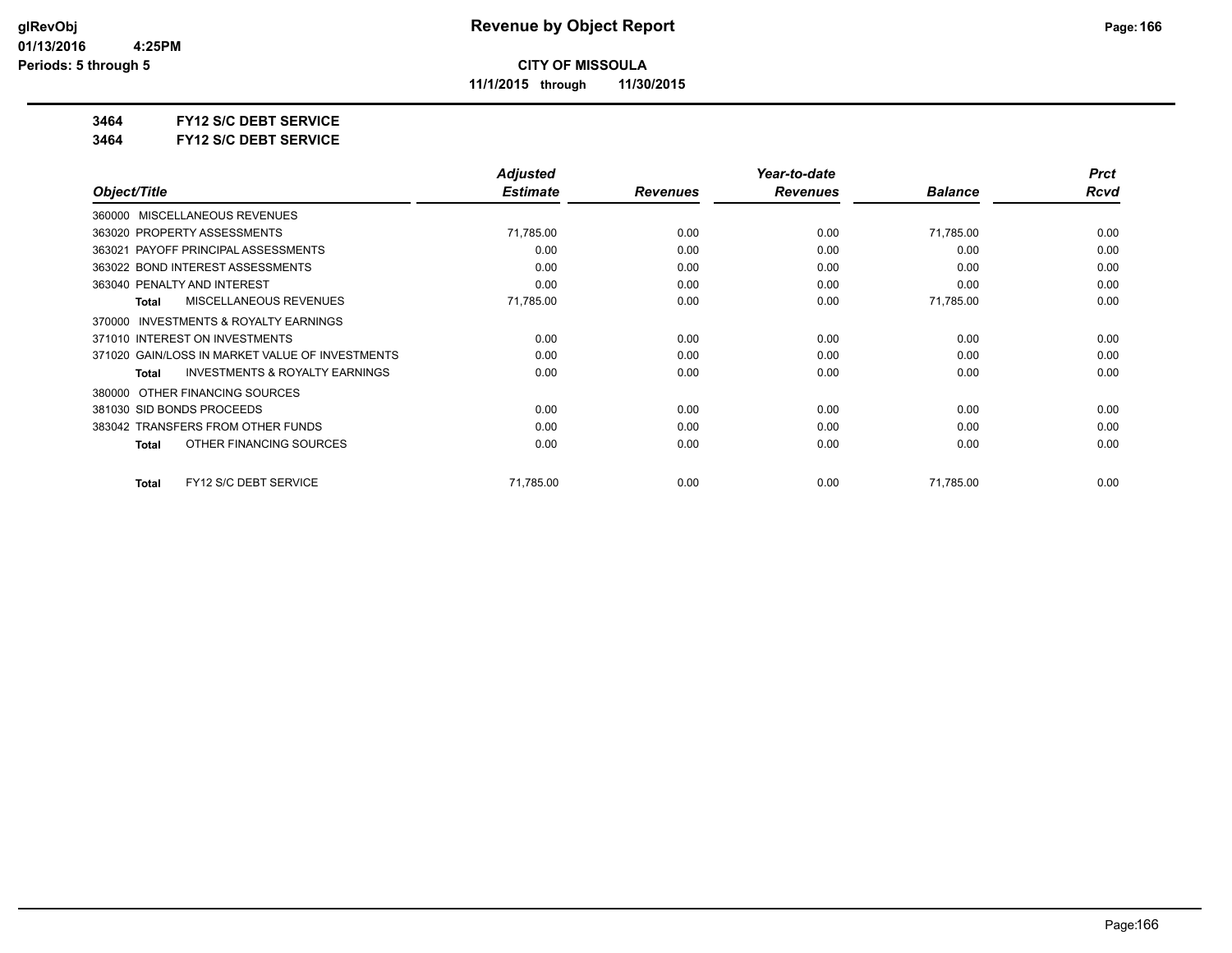**11/1/2015 through 11/30/2015**

#### **3464 FY12 S/C DEBT SERVICE**

|                                                           | <b>Adjusted</b> |                 | Year-to-date    |                | <b>Prct</b> |
|-----------------------------------------------------------|-----------------|-----------------|-----------------|----------------|-------------|
| Object/Title                                              | <b>Estimate</b> | <b>Revenues</b> | <b>Revenues</b> | <b>Balance</b> | Rcvd        |
| 360000 MISCELLANEOUS REVENUES                             |                 |                 |                 |                |             |
| 363020 PROPERTY ASSESSMENTS                               | 71,785.00       | 0.00            | 0.00            | 71,785.00      | 0.00        |
| 363021 PAYOFF PRINCIPAL ASSESSMENTS                       | 0.00            | 0.00            | 0.00            | 0.00           | 0.00        |
| 363022 BOND INTEREST ASSESSMENTS                          | 0.00            | 0.00            | 0.00            | 0.00           | 0.00        |
| 363040 PENALTY AND INTEREST                               | 0.00            | 0.00            | 0.00            | 0.00           | 0.00        |
| <b>MISCELLANEOUS REVENUES</b><br><b>Total</b>             | 71,785.00       | 0.00            | 0.00            | 71,785.00      | 0.00        |
| <b>INVESTMENTS &amp; ROYALTY EARNINGS</b><br>370000       |                 |                 |                 |                |             |
| 371010 INTEREST ON INVESTMENTS                            | 0.00            | 0.00            | 0.00            | 0.00           | 0.00        |
| 371020 GAIN/LOSS IN MARKET VALUE OF INVESTMENT            | 0.00            | 0.00            | 0.00            | 0.00           | 0.00        |
| <b>INVESTMENTS &amp; ROYALTY EARNINGS</b><br><b>Total</b> | 0.00            | 0.00            | 0.00            | 0.00           | 0.00        |
| OTHER FINANCING SOURCES<br>380000                         |                 |                 |                 |                |             |
| 381030 SID BONDS PROCEEDS                                 | 0.00            | 0.00            | 0.00            | 0.00           | 0.00        |
| 383042 TRANSFERS FROM OTHER FUNDS                         | 0.00            | 0.00            | 0.00            | 0.00           | 0.00        |
| OTHER FINANCING SOURCES<br><b>Total</b>                   | 0.00            | 0.00            | 0.00            | 0.00           | 0.00        |
| FY12 S/C DEBT SERVICE<br><b>Total</b>                     | 71,785.00       | 0.00            | 0.00            | 71.785.00      | 0.00        |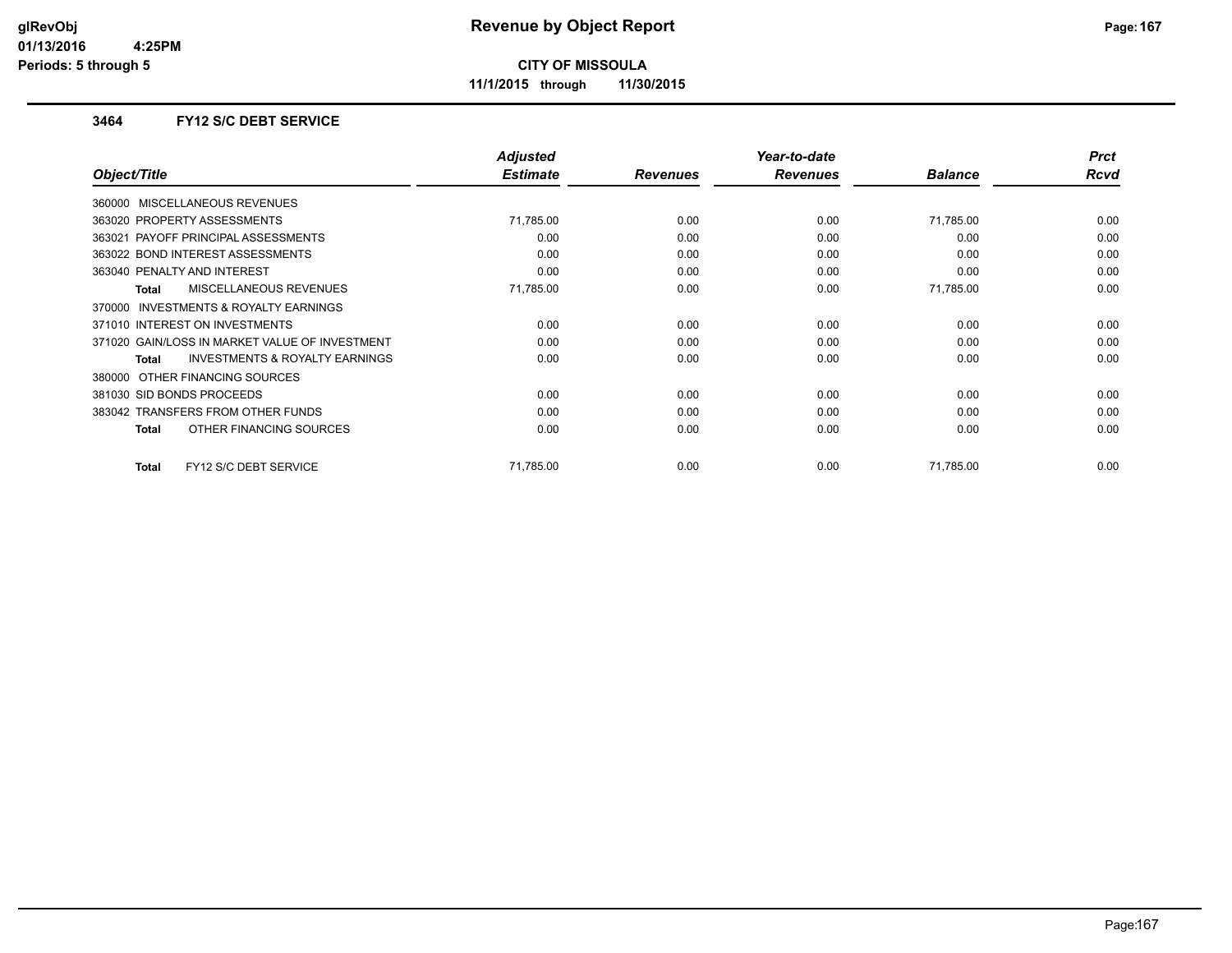**11/1/2015 through 11/30/2015**

### **3465 FY13 SIDEWALK/CURB DEBT SERVICE**

#### **3465 FY13 SIDEWALK/CURB DEBT SERVICE**

|                                                           | <b>Adjusted</b> |                 | Year-to-date    |                | <b>Prct</b> |
|-----------------------------------------------------------|-----------------|-----------------|-----------------|----------------|-------------|
| Object/Title                                              | <b>Estimate</b> | <b>Revenues</b> | <b>Revenues</b> | <b>Balance</b> | Rcvd        |
| MISCELLANEOUS REVENUES<br>360000                          |                 |                 |                 |                |             |
| 363020 PROPERTY ASSESSMENTS                               | 40,021.00       | 0.00            | 0.00            | 40,021.00      | 0.00        |
| 363021 PAYOFF PRINCIPAL ASSESSMENTS                       | 0.00            | 0.00            | 0.00            | 0.00           | 0.00        |
| 363022 BOND INTEREST ASSESSMENTS                          | 0.00            | 0.00            | 0.00            | 0.00           | 0.00        |
| 363040 PENALTY AND INTEREST                               | 0.00            | 0.00            | 0.00            | 0.00           | 0.00        |
| MISCELLANEOUS REVENUES<br>Total                           | 40,021.00       | 0.00            | 0.00            | 40,021.00      | 0.00        |
| INVESTMENTS & ROYALTY EARNINGS<br>370000                  |                 |                 |                 |                |             |
| 371010 INTEREST ON INVESTMENTS                            | 0.00            | 0.00            | 0.00            | 0.00           | 0.00        |
| 371020 GAIN/LOSS IN MARKET VALUE OF INVESTMENTS           | 0.00            | 0.00            | 0.00            | 0.00           | 0.00        |
| <b>INVESTMENTS &amp; ROYALTY EARNINGS</b><br><b>Total</b> | 0.00            | 0.00            | 0.00            | 0.00           | 0.00        |
| OTHER FINANCING SOURCES<br>380000                         |                 |                 |                 |                |             |
| 381030 SID BONDS PROCEEDS                                 | 0.00            | 0.00            | 0.00            | 0.00           | 0.00        |
| 383042 TRANSFERS FROM OTHER FUNDS                         | 0.00            | 0.00            | 0.00            | 0.00           | 0.00        |
| OTHER FINANCING SOURCES<br>Total                          | 0.00            | 0.00            | 0.00            | 0.00           | 0.00        |
| FY13 SIDEWALK/CURB DEBT SERVICE<br>Total                  | 40,021.00       | 0.00            | 0.00            | 40,021.00      | 0.00        |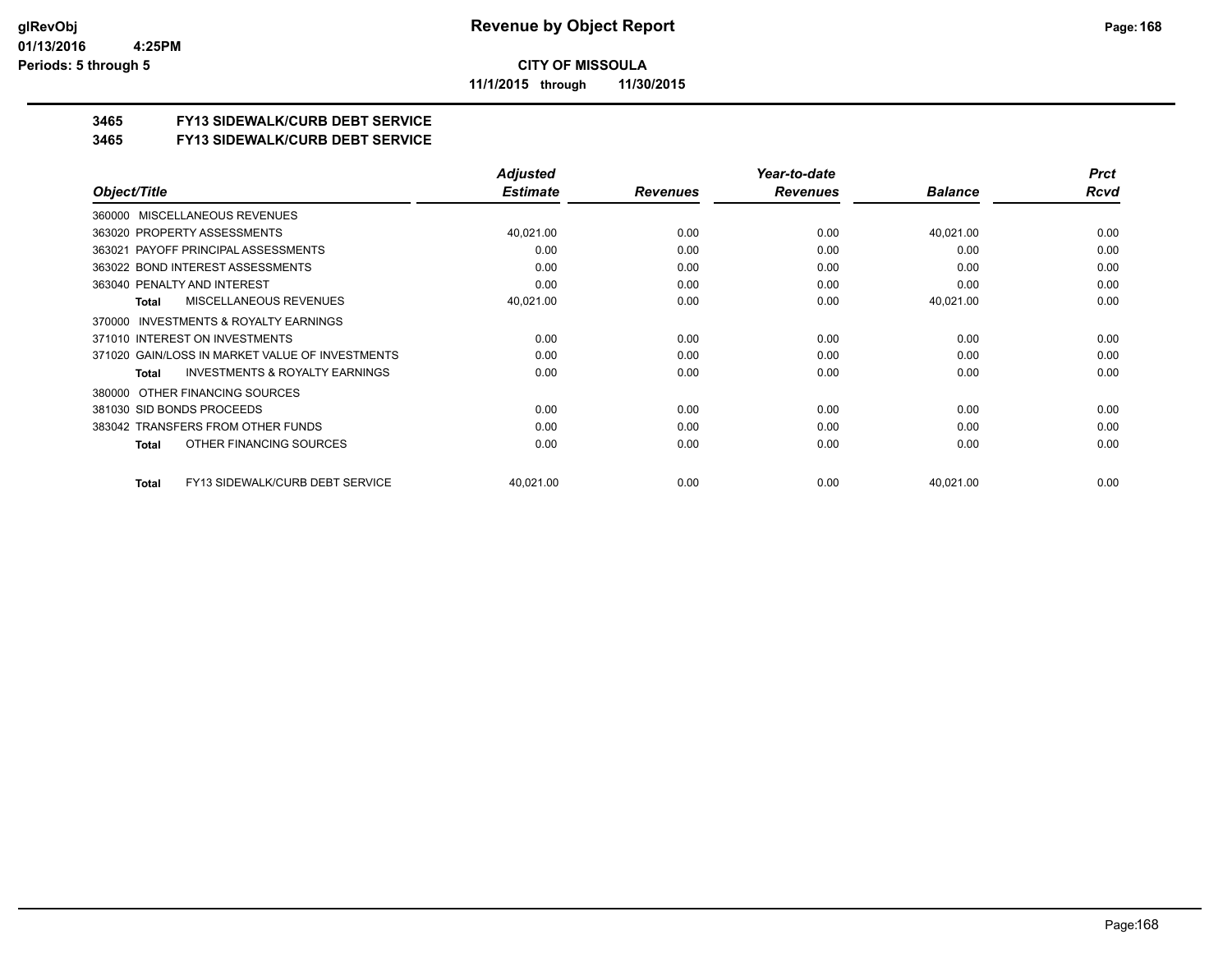**11/1/2015 through 11/30/2015**

### **3465 FY13 SIDEWALK/CURB DEBT SERVICE**

|                                                           | <b>Adjusted</b> |                 | Year-to-date    |                | <b>Prct</b> |
|-----------------------------------------------------------|-----------------|-----------------|-----------------|----------------|-------------|
| Object/Title                                              | <b>Estimate</b> | <b>Revenues</b> | <b>Revenues</b> | <b>Balance</b> | Rcvd        |
| 360000 MISCELLANEOUS REVENUES                             |                 |                 |                 |                |             |
| 363020 PROPERTY ASSESSMENTS                               | 40,021.00       | 0.00            | 0.00            | 40,021.00      | 0.00        |
| 363021 PAYOFF PRINCIPAL ASSESSMENTS                       | 0.00            | 0.00            | 0.00            | 0.00           | 0.00        |
| 363022 BOND INTEREST ASSESSMENTS                          | 0.00            | 0.00            | 0.00            | 0.00           | 0.00        |
| 363040 PENALTY AND INTEREST                               | 0.00            | 0.00            | 0.00            | 0.00           | 0.00        |
| MISCELLANEOUS REVENUES<br><b>Total</b>                    | 40,021.00       | 0.00            | 0.00            | 40,021.00      | 0.00        |
| 370000 INVESTMENTS & ROYALTY EARNINGS                     |                 |                 |                 |                |             |
| 371010 INTEREST ON INVESTMENTS                            | 0.00            | 0.00            | 0.00            | 0.00           | 0.00        |
| 371020 GAIN/LOSS IN MARKET VALUE OF INVESTMENT            | 0.00            | 0.00            | 0.00            | 0.00           | 0.00        |
| <b>INVESTMENTS &amp; ROYALTY EARNINGS</b><br><b>Total</b> | 0.00            | 0.00            | 0.00            | 0.00           | 0.00        |
| OTHER FINANCING SOURCES<br>380000                         |                 |                 |                 |                |             |
| 381030 SID BONDS PROCEEDS                                 | 0.00            | 0.00            | 0.00            | 0.00           | 0.00        |
| 383042 TRANSFERS FROM OTHER FUNDS                         | 0.00            | 0.00            | 0.00            | 0.00           | 0.00        |
| OTHER FINANCING SOURCES<br><b>Total</b>                   | 0.00            | 0.00            | 0.00            | 0.00           | 0.00        |
|                                                           |                 |                 |                 |                |             |
| FY13 SIDEWALK/CURB DEBT SERVICE<br><b>Total</b>           | 40,021.00       | 0.00            | 0.00            | 40,021.00      | 0.00        |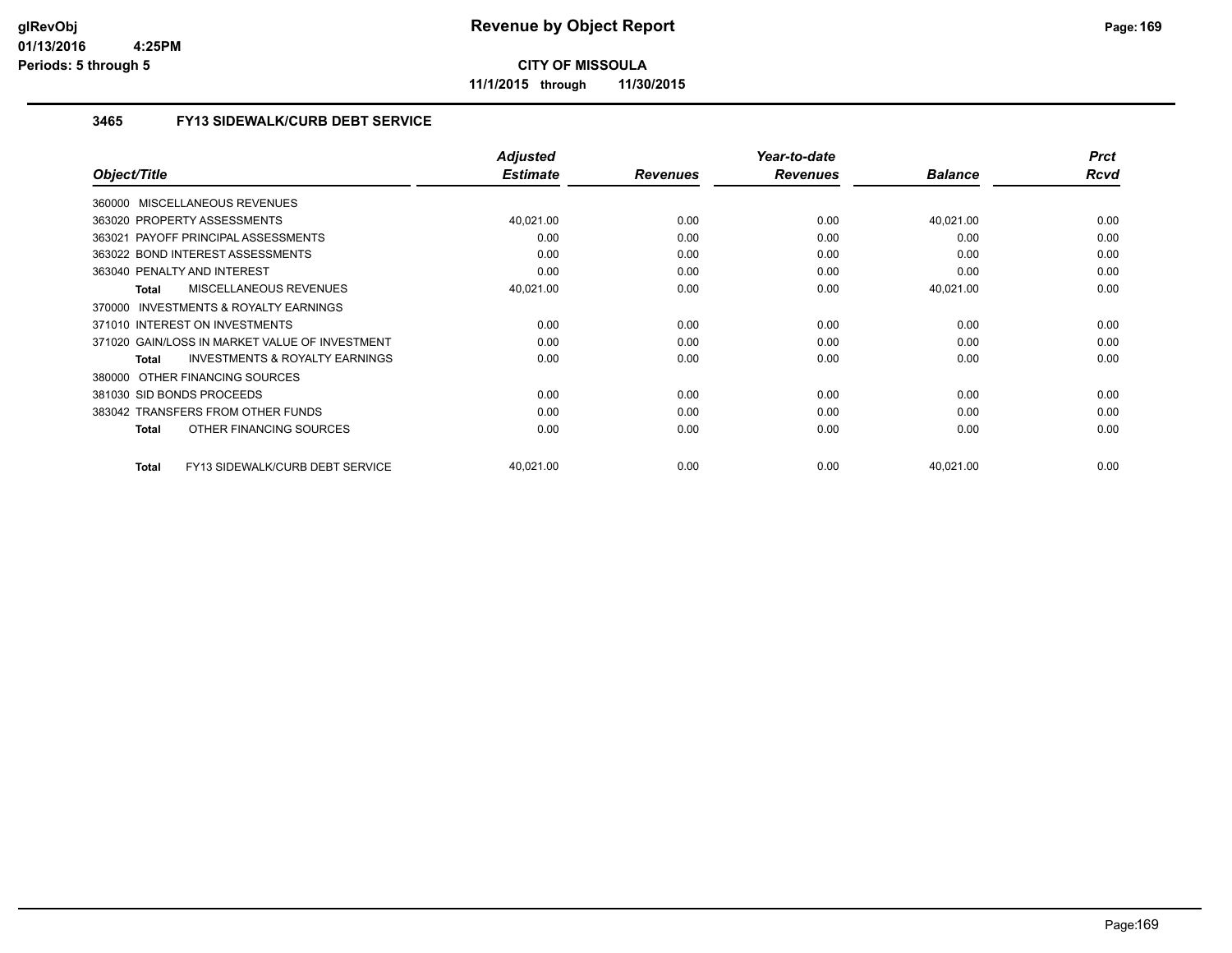**11/1/2015 through 11/30/2015**

### **3466 FY15 SIDEWALK/CURB DEBT SERVICE**

**3466 FY15 SIDEWALK/CURB DEBT SERVICE**

|                                                     | <b>Adjusted</b> |                 | Year-to-date    |                | <b>Prct</b> |
|-----------------------------------------------------|-----------------|-----------------|-----------------|----------------|-------------|
| Object/Title                                        | <b>Estimate</b> | <b>Revenues</b> | <b>Revenues</b> | <b>Balance</b> | Rcvd        |
| MISCELLANEOUS REVENUES<br>360000                    |                 |                 |                 |                |             |
| 363020 PROPERTY ASSESSMENTS                         | 0.00            | 0.00            | 0.00            | 0.00           | 0.00        |
| 363021 PAYOFF PRINCIPAL ASSESSMENTS                 | 0.00            | 0.00            | 0.00            | 0.00           | 0.00        |
| 363022 BOND INTEREST ASSESSMENTS                    | 0.00            | 0.00            | 0.00            | 0.00           | 0.00        |
| 363040 PENALTY AND INTEREST                         | 0.00            | 0.00            | 0.00            | 0.00           | 0.00        |
| MISCELLANEOUS REVENUES<br><b>Total</b>              | 0.00            | 0.00            | 0.00            | 0.00           | 0.00        |
| <b>INVESTMENTS &amp; ROYALTY EARNINGS</b><br>370000 |                 |                 |                 |                |             |
| 371010 INTEREST ON INVESTMENTS                      | 0.00            | 0.00            | 0.00            | 0.00           | 0.00        |
| 371020 GAIN/LOSS IN MARKET VALUE OF INVESTMENTS     | 0.00            | 0.00            | 0.00            | 0.00           | 0.00        |
| <b>INVESTMENTS &amp; ROYALTY EARNINGS</b><br>Total  | 0.00            | 0.00            | 0.00            | 0.00           | 0.00        |
| 380000 OTHER FINANCING SOURCES                      |                 |                 |                 |                |             |
| 381030 SID BONDS PROCEEDS                           | 0.00            | 0.00            | 0.00            | 0.00           | 0.00        |
| 383042 TRANSFERS FROM OTHER FUNDS                   | 0.00            | 0.00            | 0.00            | 0.00           | 0.00        |
| OTHER FINANCING SOURCES<br><b>Total</b>             | 0.00            | 0.00            | 0.00            | 0.00           | 0.00        |
| FY15 SIDEWALK/CURB DEBT SERVICE<br><b>Total</b>     | 0.00            | 0.00            | 0.00            | 0.00           | 0.00        |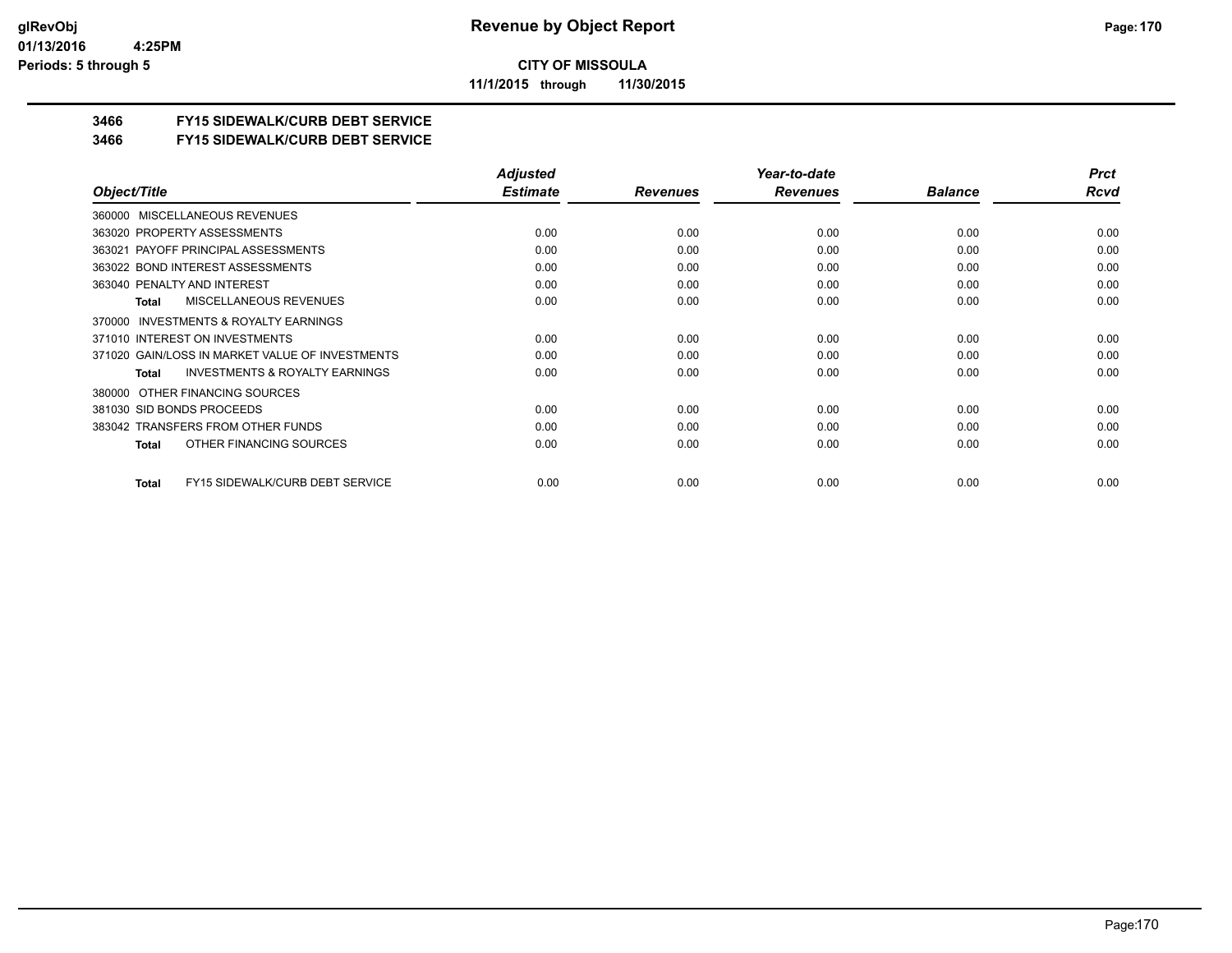**11/1/2015 through 11/30/2015**

### **3466 FY15 SIDEWALK/CURB DEBT SERVICE**

| Object/Title                                       | <b>Adjusted</b><br><b>Estimate</b> | <b>Revenues</b> | Year-to-date<br><b>Revenues</b> | <b>Balance</b> | <b>Prct</b><br>Rcvd |
|----------------------------------------------------|------------------------------------|-----------------|---------------------------------|----------------|---------------------|
|                                                    |                                    |                 |                                 |                |                     |
| 360000 MISCELLANEOUS REVENUES                      |                                    |                 |                                 |                |                     |
| 363020 PROPERTY ASSESSMENTS                        | 0.00                               | 0.00            | 0.00                            | 0.00           | 0.00                |
| 363021 PAYOFF PRINCIPAL ASSESSMENTS                | 0.00                               | 0.00            | 0.00                            | 0.00           | 0.00                |
| 363022 BOND INTEREST ASSESSMENTS                   | 0.00                               | 0.00            | 0.00                            | 0.00           | 0.00                |
| 363040 PENALTY AND INTEREST                        | 0.00                               | 0.00            | 0.00                            | 0.00           | 0.00                |
| <b>MISCELLANEOUS REVENUES</b><br><b>Total</b>      | 0.00                               | 0.00            | 0.00                            | 0.00           | 0.00                |
| 370000 INVESTMENTS & ROYALTY EARNINGS              |                                    |                 |                                 |                |                     |
| 371010 INTEREST ON INVESTMENTS                     | 0.00                               | 0.00            | 0.00                            | 0.00           | 0.00                |
| 371020 GAIN/LOSS IN MARKET VALUE OF INVESTMENT     | 0.00                               | 0.00            | 0.00                            | 0.00           | 0.00                |
| <b>INVESTMENTS &amp; ROYALTY EARNINGS</b><br>Total | 0.00                               | 0.00            | 0.00                            | 0.00           | 0.00                |
| OTHER FINANCING SOURCES<br>380000                  |                                    |                 |                                 |                |                     |
| 381030 SID BONDS PROCEEDS                          | 0.00                               | 0.00            | 0.00                            | 0.00           | 0.00                |
| 383042 TRANSFERS FROM OTHER FUNDS                  | 0.00                               | 0.00            | 0.00                            | 0.00           | 0.00                |
| OTHER FINANCING SOURCES<br><b>Total</b>            | 0.00                               | 0.00            | 0.00                            | 0.00           | 0.00                |
|                                                    |                                    |                 |                                 |                |                     |
| FY15 SIDEWALK/CURB DEBT SERVICE<br><b>Total</b>    | 0.00                               | 0.00            | 0.00                            | 0.00           | 0.00                |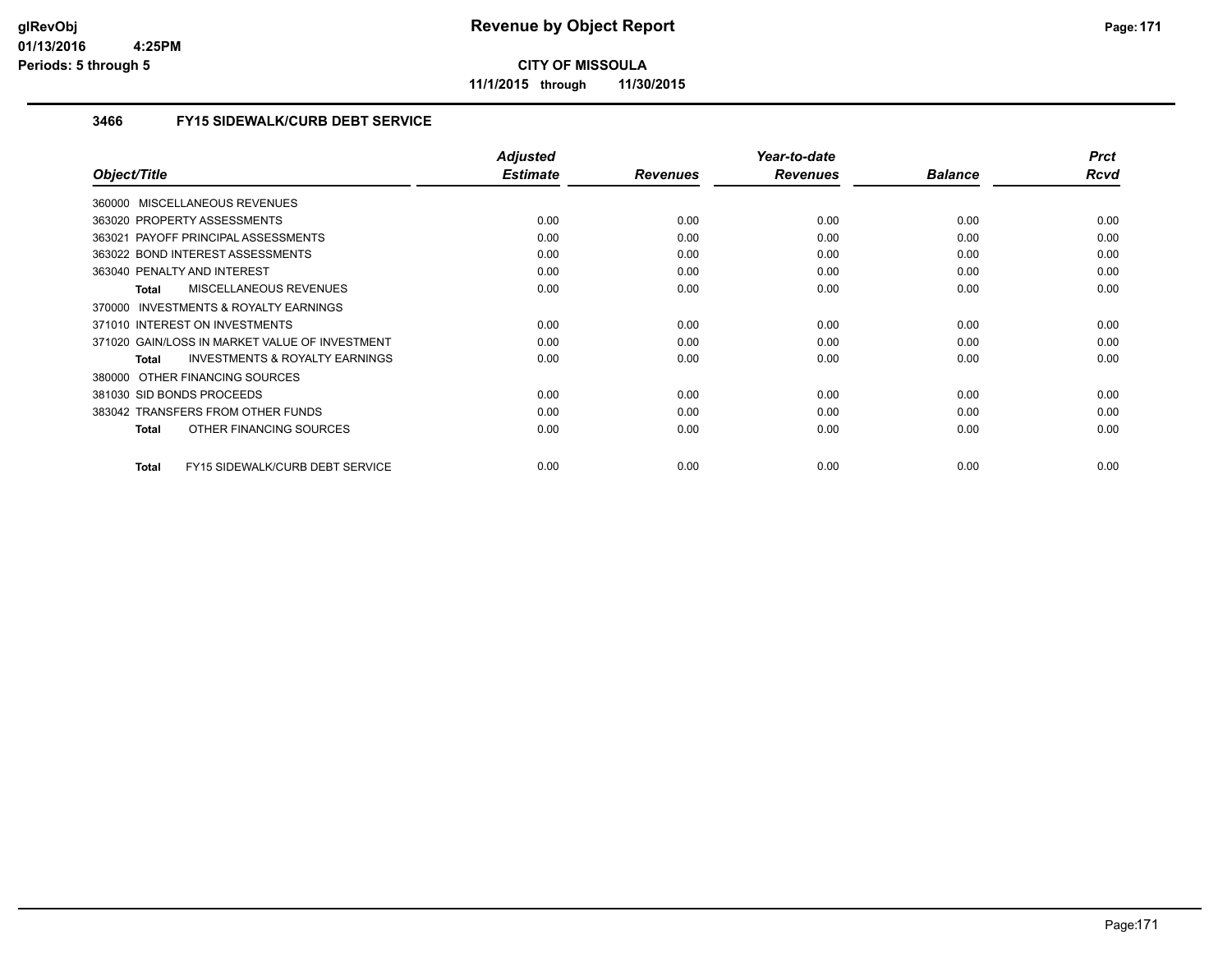**11/1/2015 through 11/30/2015**

**3470 SID 470 DEBT SERVICE FUND**

**3470 SID 470 DEBT SERVICE FUND**

|                                                     | <b>Adjusted</b> |                 | Year-to-date    |                | <b>Prct</b> |
|-----------------------------------------------------|-----------------|-----------------|-----------------|----------------|-------------|
| Object/Title                                        | <b>Estimate</b> | <b>Revenues</b> | <b>Revenues</b> | <b>Balance</b> | <b>Rcvd</b> |
| TAXES/ASSESSMENTS<br>310000                         |                 |                 |                 |                |             |
| PENALTIES & INTEREST<br>312001                      | 0.00            | 0.00            | 0.00            | 0.00           | 0.00        |
| TAXES/ASSESSMENTS<br>Total                          | 0.00            | 0.00            | 0.00            | 0.00           | 0.00        |
| MISCELLANEOUS REVENUES<br>360000                    |                 |                 |                 |                |             |
| 363020 PROPERTY ASSESSMENTS                         | 0.00            | 0.00            | 0.00            | 0.00           | 0.00        |
| PAYOFF PRINCIPAL ASSESSMENTS<br>363021              | 0.00            | 0.00            | 0.00            | 0.00           | 0.00        |
| 363022 BOND INTEREST ASSESSMENTS                    | 0.00            | 0.00            | 0.00            | 0.00           | 0.00        |
| 363040 PENALTY AND INTEREST                         | 0.00            | 0.00            | 0.00            | 0.00           | 0.00        |
| MISCELLANEOUS REVENUES<br>Total                     | 0.00            | 0.00            | 0.00            | 0.00           | 0.00        |
| <b>INVESTMENTS &amp; ROYALTY EARNINGS</b><br>370000 |                 |                 |                 |                |             |
| 371010 INTEREST ON INVESTMENTS                      | 0.00            | 0.00            | 0.00            | 0.00           | 0.00        |
| 371020 GAIN/LOSS IN MARKET VALUE OF INVESTMENTS     | 0.00            | 0.00            | 0.00            | 0.00           | 0.00        |
| <b>INVESTMENTS &amp; ROYALTY EARNINGS</b><br>Total  | 0.00            | 0.00            | 0.00            | 0.00           | 0.00        |
| OTHER FINANCING SOURCES<br>380000                   |                 |                 |                 |                |             |
| 381009 TRANSFERS IN                                 | 0.00            | 0.00            | 0.00            | 0.00           | 0.00        |
| OTHER FINANCING SOURCES<br><b>Total</b>             | 0.00            | 0.00            | 0.00            | 0.00           | 0.00        |
| SID 470 DEBT SERVICE FUND<br><b>Total</b>           | 0.00            | 0.00            | 0.00            | 0.00           | 0.00        |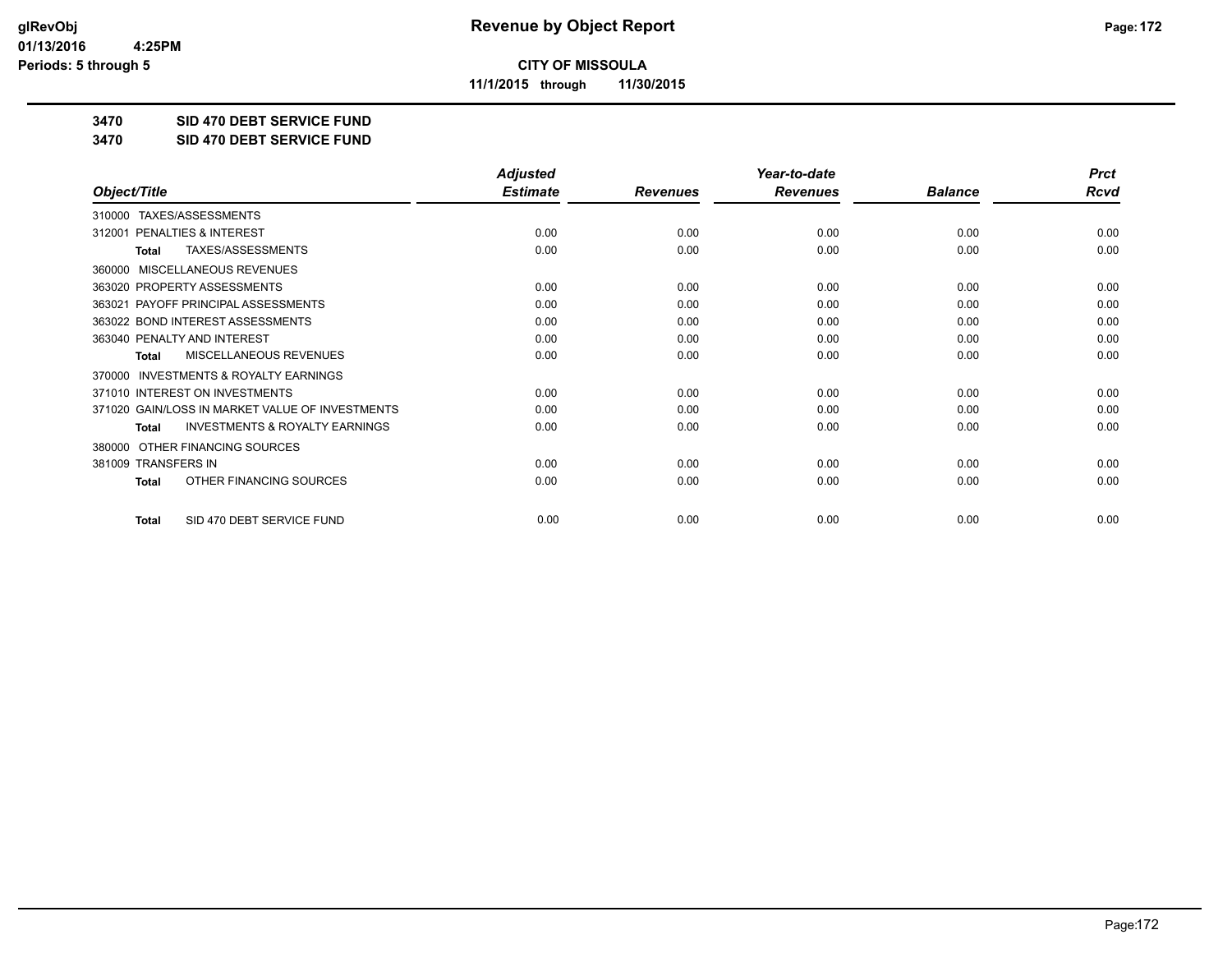**11/1/2015 through 11/30/2015**

### **3470 SID 470 DEBT SERVICE FUND**

|                                                           | <b>Adjusted</b> |                 | Year-to-date    |                | <b>Prct</b> |
|-----------------------------------------------------------|-----------------|-----------------|-----------------|----------------|-------------|
| Object/Title                                              | <b>Estimate</b> | <b>Revenues</b> | <b>Revenues</b> | <b>Balance</b> | <b>Rcvd</b> |
| TAXES/ASSESSMENTS<br>310000                               |                 |                 |                 |                |             |
| <b>PENALTIES &amp; INTEREST</b><br>312001                 | 0.00            | 0.00            | 0.00            | 0.00           | 0.00        |
| TAXES/ASSESSMENTS<br><b>Total</b>                         | 0.00            | 0.00            | 0.00            | 0.00           | 0.00        |
| MISCELLANEOUS REVENUES<br>360000                          |                 |                 |                 |                |             |
| 363020 PROPERTY ASSESSMENTS                               | 0.00            | 0.00            | 0.00            | 0.00           | 0.00        |
| 363021 PAYOFF PRINCIPAL ASSESSMENTS                       | 0.00            | 0.00            | 0.00            | 0.00           | 0.00        |
| 363022 BOND INTEREST ASSESSMENTS                          | 0.00            | 0.00            | 0.00            | 0.00           | 0.00        |
| 363040 PENALTY AND INTEREST                               | 0.00            | 0.00            | 0.00            | 0.00           | 0.00        |
| <b>MISCELLANEOUS REVENUES</b><br><b>Total</b>             | 0.00            | 0.00            | 0.00            | 0.00           | 0.00        |
| <b>INVESTMENTS &amp; ROYALTY EARNINGS</b><br>370000       |                 |                 |                 |                |             |
| 371010 INTEREST ON INVESTMENTS                            | 0.00            | 0.00            | 0.00            | 0.00           | 0.00        |
| 371020 GAIN/LOSS IN MARKET VALUE OF INVESTMENT            | 0.00            | 0.00            | 0.00            | 0.00           | 0.00        |
| <b>INVESTMENTS &amp; ROYALTY EARNINGS</b><br><b>Total</b> | 0.00            | 0.00            | 0.00            | 0.00           | 0.00        |
| OTHER FINANCING SOURCES<br>380000                         |                 |                 |                 |                |             |
| 381009 TRANSFERS IN                                       | 0.00            | 0.00            | 0.00            | 0.00           | 0.00        |
| OTHER FINANCING SOURCES<br><b>Total</b>                   | 0.00            | 0.00            | 0.00            | 0.00           | 0.00        |
| SID 470 DEBT SERVICE FUND<br>Total                        | 0.00            | 0.00            | 0.00            | 0.00           | 0.00        |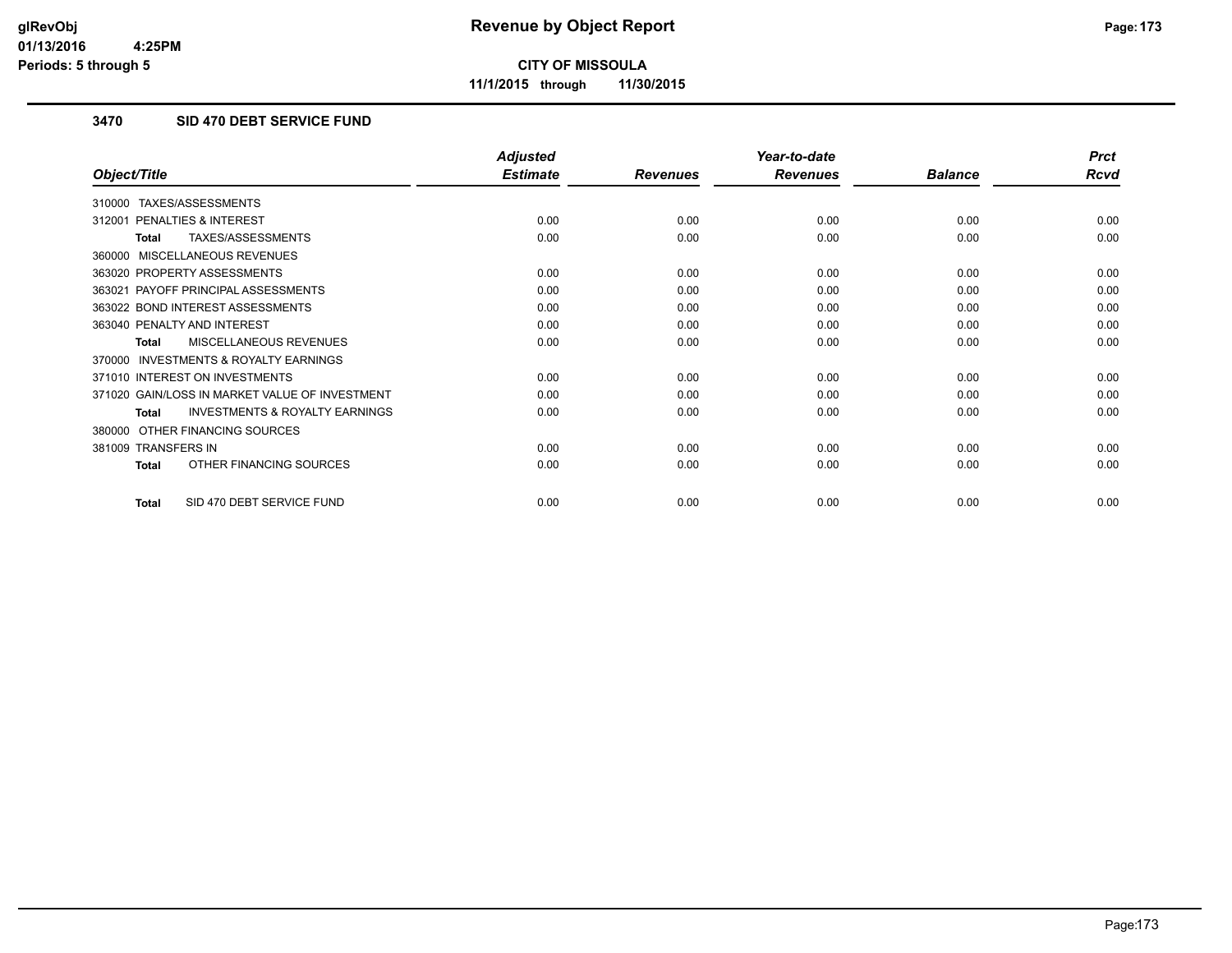**11/1/2015 through 11/30/2015**

**3491 SID 491 DEBT SERVICE FUND**

**3491 SID 491 DEBT SERVICE FUND**

|                                                     | <b>Adjusted</b> |                 | Year-to-date    |                | <b>Prct</b> |
|-----------------------------------------------------|-----------------|-----------------|-----------------|----------------|-------------|
| Object/Title                                        | <b>Estimate</b> | <b>Revenues</b> | <b>Revenues</b> | <b>Balance</b> | <b>Rcvd</b> |
| 310000 TAXES/ASSESSMENTS                            |                 |                 |                 |                |             |
| <b>PENALTIES &amp; INTEREST</b><br>312001           | 0.00            | 0.00            | 0.00            | 0.00           | 0.00        |
| TAXES/ASSESSMENTS<br><b>Total</b>                   | 0.00            | 0.00            | 0.00            | 0.00           | 0.00        |
| MISCELLANEOUS REVENUES<br>360000                    |                 |                 |                 |                |             |
| 360010 MISCELLANEOUS                                | 0.00            | 0.00            | 0.00            | 0.00           | 0.00        |
| 363020 PROPERTY ASSESSMENTS                         | 0.00            | 0.00            | 0.00            | 0.00           | 0.00        |
| 363021 PAYOFF PRINCIPAL ASSESSMENTS                 | 0.00            | 0.00            | 0.00            | 0.00           | 0.00        |
| 363022 BOND INTEREST ASSESSMENTS                    | 0.00            | 0.00            | 0.00            | 0.00           | 0.00        |
| 363040 PENALTY AND INTEREST                         | 0.00            | 0.00            | 0.00            | 0.00           | 0.00        |
| MISCELLANEOUS REVENUES<br><b>Total</b>              | 0.00            | 0.00            | 0.00            | 0.00           | 0.00        |
| <b>INVESTMENTS &amp; ROYALTY EARNINGS</b><br>370000 |                 |                 |                 |                |             |
| 371010 INTEREST ON INVESTMENTS                      | 0.00            | 0.00            | 0.00            | 0.00           | 0.00        |
| 371020 GAIN/LOSS IN MARKET VALUE OF INVESTMENTS     | 0.00            | 0.00            | 0.00            | 0.00           | 0.00        |
| <b>INVESTMENTS &amp; ROYALTY EARNINGS</b><br>Total  | 0.00            | 0.00            | 0.00            | 0.00           | 0.00        |
| OTHER FINANCING SOURCES<br>380000                   |                 |                 |                 |                |             |
| 381009 TRANSFERS IN                                 | 0.00            | 0.00            | 0.00            | 0.00           | 0.00        |
| OTHER FINANCING SOURCES<br>Total                    | 0.00            | 0.00            | 0.00            | 0.00           | 0.00        |
| SID 491 DEBT SERVICE FUND<br><b>Total</b>           | 0.00            | 0.00            | 0.00            | 0.00           | 0.00        |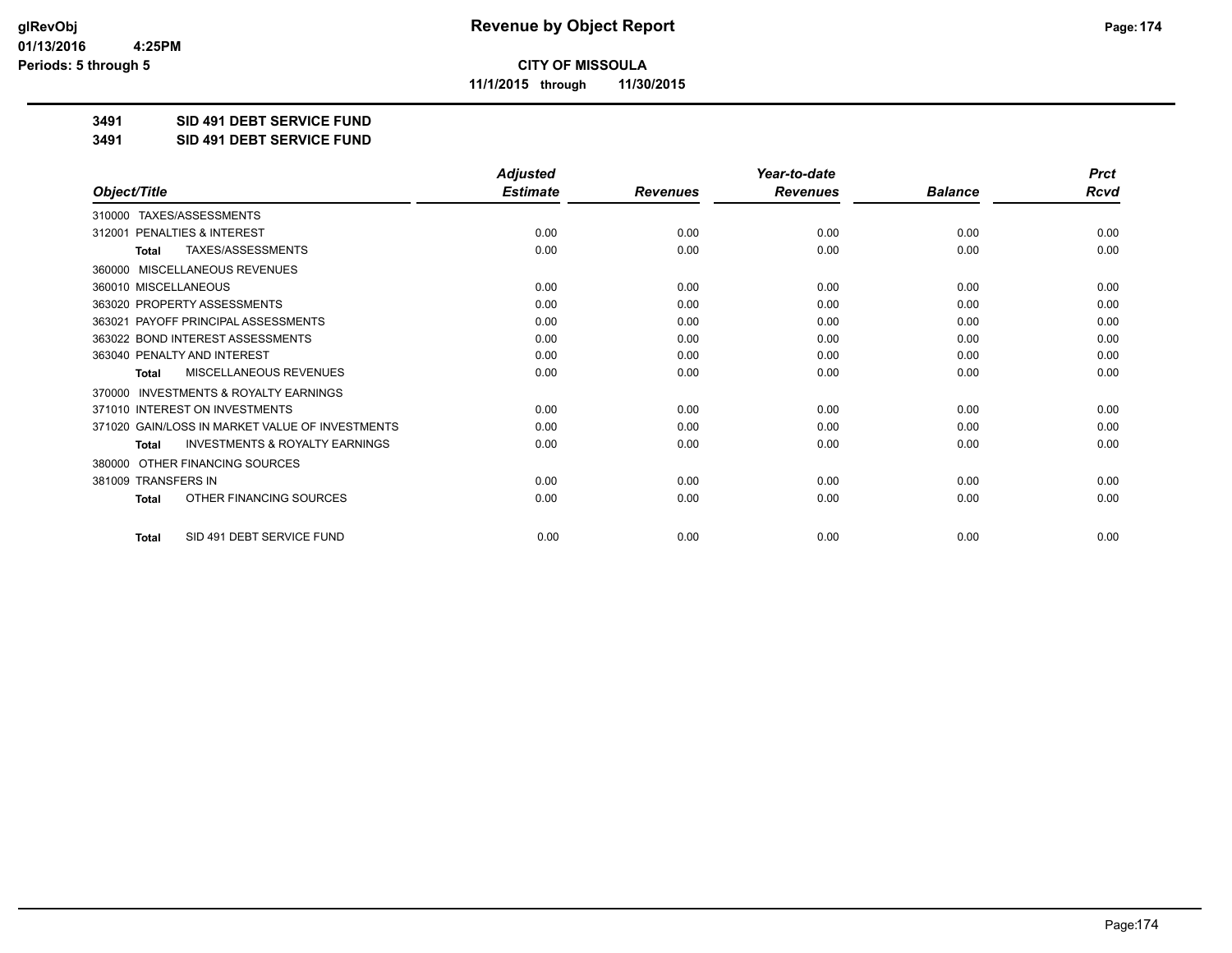**11/1/2015 through 11/30/2015**

### **3491 SID 491 DEBT SERVICE FUND**

|                                                           | <b>Adjusted</b> |                 | Year-to-date    |                | <b>Prct</b> |
|-----------------------------------------------------------|-----------------|-----------------|-----------------|----------------|-------------|
| Object/Title                                              | <b>Estimate</b> | <b>Revenues</b> | <b>Revenues</b> | <b>Balance</b> | <b>Rcvd</b> |
| 310000 TAXES/ASSESSMENTS                                  |                 |                 |                 |                |             |
| PENALTIES & INTEREST<br>312001                            | 0.00            | 0.00            | 0.00            | 0.00           | 0.00        |
| TAXES/ASSESSMENTS<br><b>Total</b>                         | 0.00            | 0.00            | 0.00            | 0.00           | 0.00        |
| 360000 MISCELLANEOUS REVENUES                             |                 |                 |                 |                |             |
| 360010 MISCELLANEOUS                                      | 0.00            | 0.00            | 0.00            | 0.00           | 0.00        |
| 363020 PROPERTY ASSESSMENTS                               | 0.00            | 0.00            | 0.00            | 0.00           | 0.00        |
| 363021 PAYOFF PRINCIPAL ASSESSMENTS                       | 0.00            | 0.00            | 0.00            | 0.00           | 0.00        |
| 363022 BOND INTEREST ASSESSMENTS                          | 0.00            | 0.00            | 0.00            | 0.00           | 0.00        |
| 363040 PENALTY AND INTEREST                               | 0.00            | 0.00            | 0.00            | 0.00           | 0.00        |
| MISCELLANEOUS REVENUES<br><b>Total</b>                    | 0.00            | 0.00            | 0.00            | 0.00           | 0.00        |
| <b>INVESTMENTS &amp; ROYALTY EARNINGS</b><br>370000       |                 |                 |                 |                |             |
| 371010 INTEREST ON INVESTMENTS                            | 0.00            | 0.00            | 0.00            | 0.00           | 0.00        |
| 371020 GAIN/LOSS IN MARKET VALUE OF INVESTMENT            | 0.00            | 0.00            | 0.00            | 0.00           | 0.00        |
| <b>INVESTMENTS &amp; ROYALTY EARNINGS</b><br><b>Total</b> | 0.00            | 0.00            | 0.00            | 0.00           | 0.00        |
| OTHER FINANCING SOURCES<br>380000                         |                 |                 |                 |                |             |
| 381009 TRANSFERS IN                                       | 0.00            | 0.00            | 0.00            | 0.00           | 0.00        |
| OTHER FINANCING SOURCES<br><b>Total</b>                   | 0.00            | 0.00            | 0.00            | 0.00           | 0.00        |
| SID 491 DEBT SERVICE FUND<br><b>Total</b>                 | 0.00            | 0.00            | 0.00            | 0.00           | 0.00        |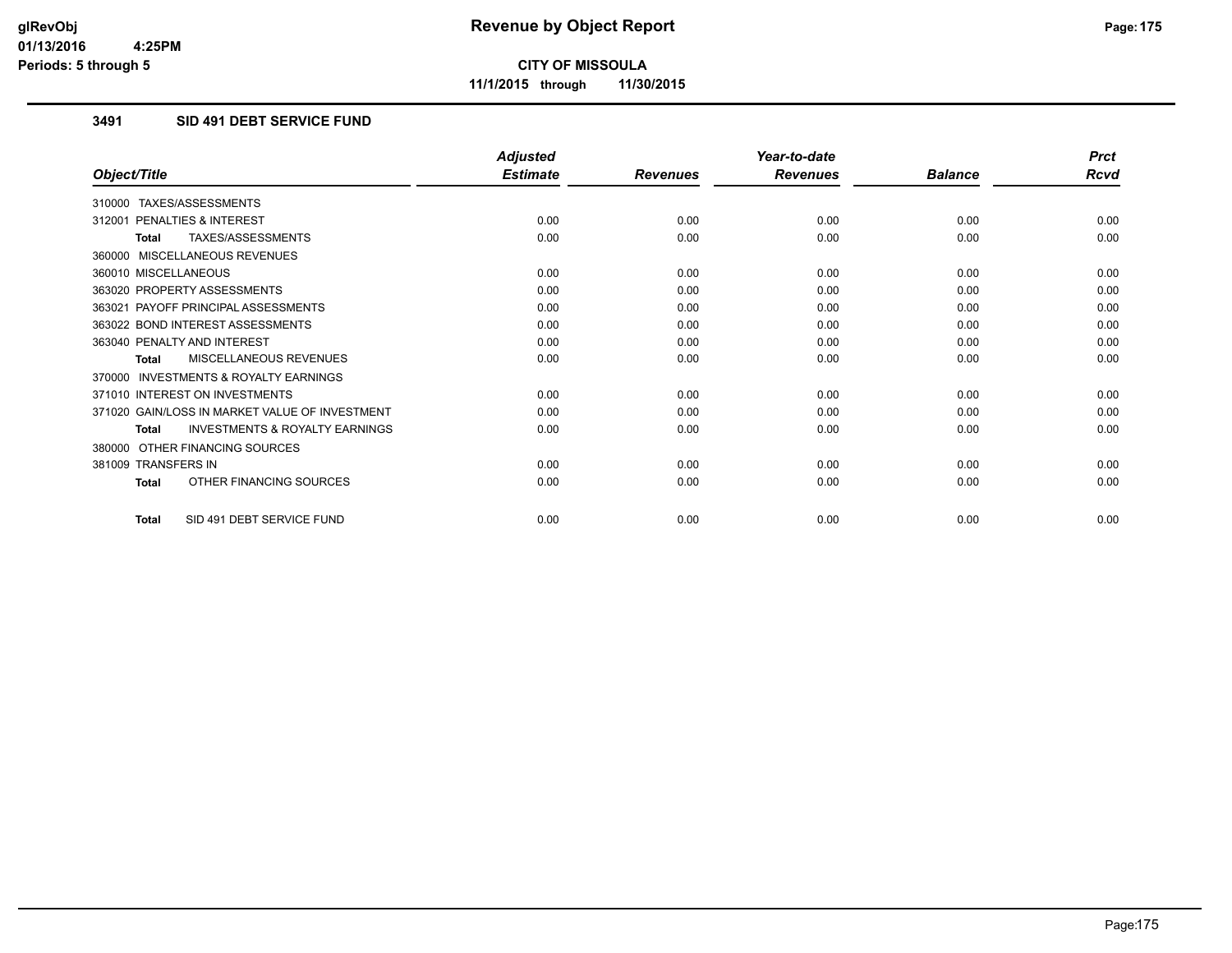**11/1/2015 through 11/30/2015**

## **3492 SID 492/499 DEBT SERVICE FUND**

**3492 SID 492/499 DEBT SERVICE FUND**

|                                                    | <b>Adjusted</b> |                 | Year-to-date    |                | <b>Prct</b> |
|----------------------------------------------------|-----------------|-----------------|-----------------|----------------|-------------|
| Object/Title                                       | <b>Estimate</b> | <b>Revenues</b> | <b>Revenues</b> | <b>Balance</b> | <b>Rcvd</b> |
| 360000 MISCELLANEOUS REVENUES                      |                 |                 |                 |                |             |
| 360010 MISCELLANEOUS                               | 0.00            | 0.00            | 0.00            | 0.00           | 0.00        |
| 363040 PENALTY AND INTEREST                        | 0.00            | 0.00            | 0.00            | 0.00           | 0.00        |
| <b>MISCELLANEOUS REVENUES</b><br>Total             | 0.00            | 0.00            | 0.00            | 0.00           | 0.00        |
| 370000 INVESTMENTS & ROYALTY EARNINGS              |                 |                 |                 |                |             |
| 371010 INTEREST ON INVESTMENTS                     | 0.00            | 0.00            | 0.00            | 0.00           | 0.00        |
| 371020 GAIN/LOSS IN MARKET VALUE OF INVESTMENTS    | 0.00            | 0.00            | 0.00            | 0.00           | 0.00        |
| <b>INVESTMENTS &amp; ROYALTY EARNINGS</b><br>Total | 0.00            | 0.00            | 0.00            | 0.00           | 0.00        |
| 380000 OTHER FINANCING SOURCES                     |                 |                 |                 |                |             |
| 381009 TRANSFERS IN                                | 0.00            | 0.00            | 0.00            | 0.00           | 0.00        |
| OTHER FINANCING SOURCES<br>Total                   | 0.00            | 0.00            | 0.00            | 0.00           | 0.00        |
| SID 492/499 DEBT SERVICE FUND<br>Total             | 0.00            | 0.00            | 0.00            | 0.00           | 0.00        |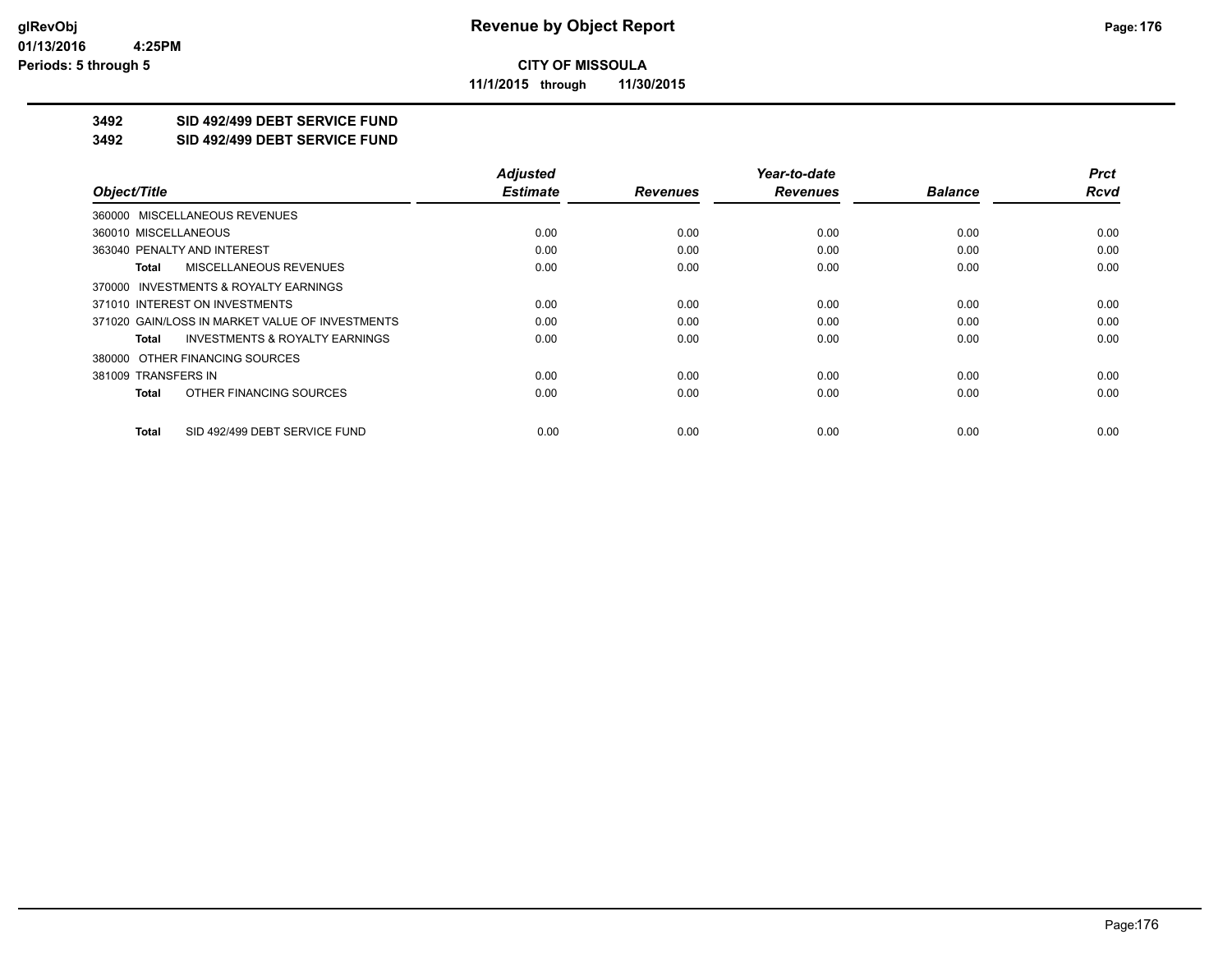**11/1/2015 through 11/30/2015**

### **3492 SID 492/499 DEBT SERVICE FUND**

| Object/Title                                              | <b>Adjusted</b><br><b>Estimate</b> | <b>Revenues</b> | Year-to-date<br><b>Revenues</b> | <b>Balance</b> | <b>Prct</b><br><b>Rcvd</b> |
|-----------------------------------------------------------|------------------------------------|-----------------|---------------------------------|----------------|----------------------------|
| 360000 MISCELLANEOUS REVENUES                             |                                    |                 |                                 |                |                            |
| 360010 MISCELLANEOUS                                      | 0.00                               | 0.00            | 0.00                            | 0.00           | 0.00                       |
| 363040 PENALTY AND INTEREST                               | 0.00                               | 0.00            | 0.00                            | 0.00           | 0.00                       |
| MISCELLANEOUS REVENUES<br><b>Total</b>                    | 0.00                               | 0.00            | 0.00                            | 0.00           | 0.00                       |
| 370000 INVESTMENTS & ROYALTY EARNINGS                     |                                    |                 |                                 |                |                            |
| 371010 INTEREST ON INVESTMENTS                            | 0.00                               | 0.00            | 0.00                            | 0.00           | 0.00                       |
| 371020 GAIN/LOSS IN MARKET VALUE OF INVESTMENT            | 0.00                               | 0.00            | 0.00                            | 0.00           | 0.00                       |
| <b>INVESTMENTS &amp; ROYALTY EARNINGS</b><br><b>Total</b> | 0.00                               | 0.00            | 0.00                            | 0.00           | 0.00                       |
| 380000 OTHER FINANCING SOURCES                            |                                    |                 |                                 |                |                            |
| 381009 TRANSFERS IN                                       | 0.00                               | 0.00            | 0.00                            | 0.00           | 0.00                       |
| OTHER FINANCING SOURCES<br><b>Total</b>                   | 0.00                               | 0.00            | 0.00                            | 0.00           | 0.00                       |
| SID 492/499 DEBT SERVICE FUND<br><b>Total</b>             | 0.00                               | 0.00            | 0.00                            | 0.00           | 0.00                       |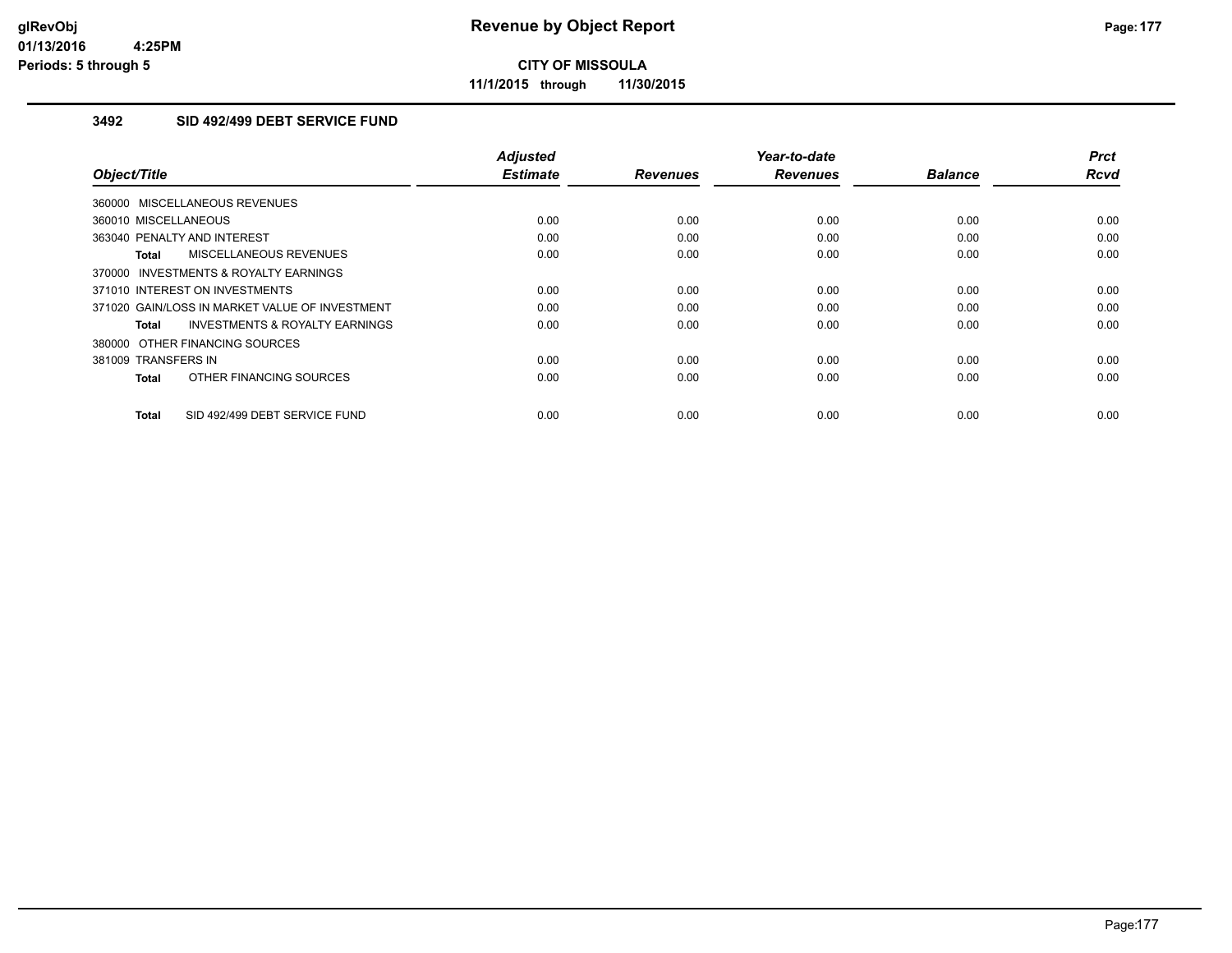**11/1/2015 through 11/30/2015**

**3494 SID 494 DEBT SERVICE**

**3494 SID 494 DEBT SERVICE**

|                                                           | <b>Adjusted</b> |                 | Year-to-date    |                | <b>Prct</b> |
|-----------------------------------------------------------|-----------------|-----------------|-----------------|----------------|-------------|
| Object/Title                                              | <b>Estimate</b> | <b>Revenues</b> | <b>Revenues</b> | <b>Balance</b> | <b>Rcvd</b> |
| TAXES/ASSESSMENTS<br>310000                               |                 |                 |                 |                |             |
| PENALTIES & INTEREST<br>312001                            | 0.00            | 0.00            | 0.00            | 0.00           | 0.00        |
| TAXES/ASSESSMENTS<br><b>Total</b>                         | 0.00            | 0.00            | 0.00            | 0.00           | 0.00        |
| MISCELLANEOUS REVENUES<br>360000                          |                 |                 |                 |                |             |
| 360010 MISCELLANEOUS                                      | 0.00            | 0.00            | 0.00            | 0.00           | 0.00        |
| 363020 PROPERTY ASSESSMENTS                               | 0.00            | 0.00            | 0.00            | 0.00           | 0.00        |
| 363021 PAYOFF PRINCIPAL ASSESSMENTS                       | 0.00            | 0.00            | 0.00            | 0.00           | 0.00        |
| 363022 BOND INTEREST ASSESSMENTS                          | 0.00            | 0.00            | 0.00            | 0.00           | 0.00        |
| 363040 PENALTY AND INTEREST                               | 0.00            | 0.00            | 0.00            | 0.00           | 0.00        |
| MISCELLANEOUS REVENUES<br>Total                           | 0.00            | 0.00            | 0.00            | 0.00           | 0.00        |
| <b>INVESTMENTS &amp; ROYALTY EARNINGS</b><br>370000       |                 |                 |                 |                |             |
| 371010 INTEREST ON INVESTMENTS                            | 0.00            | 0.00            | 0.00            | 0.00           | 0.00        |
| 371020 GAIN/LOSS IN MARKET VALUE OF INVESTMENTS           | 0.00            | 0.00            | 0.00            | 0.00           | 0.00        |
| <b>INVESTMENTS &amp; ROYALTY EARNINGS</b><br><b>Total</b> | 0.00            | 0.00            | 0.00            | 0.00           | 0.00        |
| OTHER FINANCING SOURCES<br>380000                         |                 |                 |                 |                |             |
| <b>TRANSFERS IN</b><br>381009                             | 0.00            | 0.00            | 0.00            | 0.00           | 0.00        |
| OTHER FINANCING SOURCES<br>Total                          | 0.00            | 0.00            | 0.00            | 0.00           | 0.00        |
| SID 494 DEBT SERVICE<br><b>Total</b>                      | 0.00            | 0.00            | 0.00            | 0.00           | 0.00        |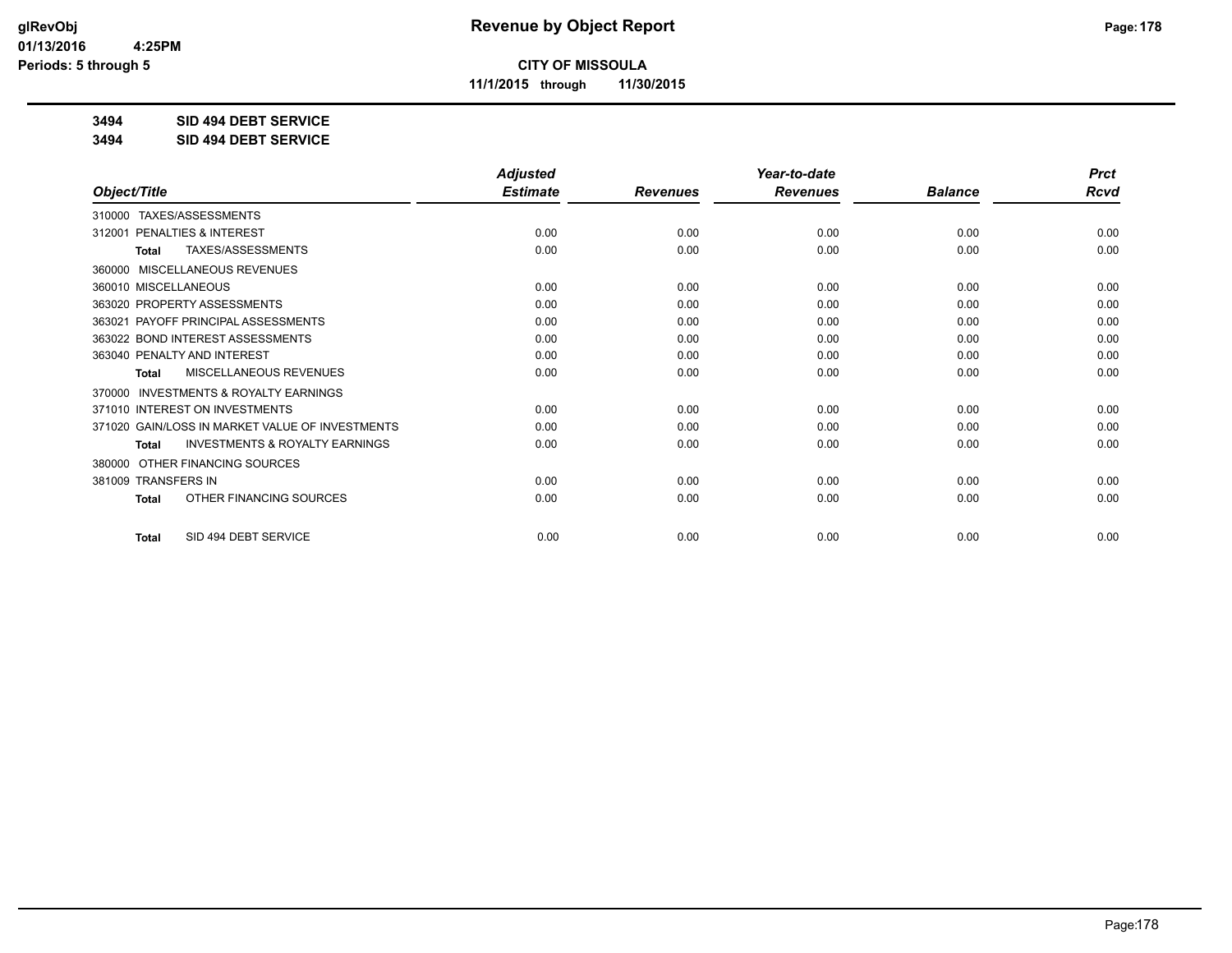**11/1/2015 through 11/30/2015**

#### **3494 SID 494 DEBT SERVICE**

|                                                           | <b>Adjusted</b> |                 | Year-to-date    |                | <b>Prct</b> |
|-----------------------------------------------------------|-----------------|-----------------|-----------------|----------------|-------------|
| Object/Title                                              | <b>Estimate</b> | <b>Revenues</b> | <b>Revenues</b> | <b>Balance</b> | <b>Rcvd</b> |
| 310000 TAXES/ASSESSMENTS                                  |                 |                 |                 |                |             |
| PENALTIES & INTEREST<br>312001                            | 0.00            | 0.00            | 0.00            | 0.00           | 0.00        |
| TAXES/ASSESSMENTS<br><b>Total</b>                         | 0.00            | 0.00            | 0.00            | 0.00           | 0.00        |
| 360000 MISCELLANEOUS REVENUES                             |                 |                 |                 |                |             |
| 360010 MISCELLANEOUS                                      | 0.00            | 0.00            | 0.00            | 0.00           | 0.00        |
| 363020 PROPERTY ASSESSMENTS                               | 0.00            | 0.00            | 0.00            | 0.00           | 0.00        |
| 363021 PAYOFF PRINCIPAL ASSESSMENTS                       | 0.00            | 0.00            | 0.00            | 0.00           | 0.00        |
| 363022 BOND INTEREST ASSESSMENTS                          | 0.00            | 0.00            | 0.00            | 0.00           | 0.00        |
| 363040 PENALTY AND INTEREST                               | 0.00            | 0.00            | 0.00            | 0.00           | 0.00        |
| MISCELLANEOUS REVENUES<br><b>Total</b>                    | 0.00            | 0.00            | 0.00            | 0.00           | 0.00        |
| 370000 INVESTMENTS & ROYALTY EARNINGS                     |                 |                 |                 |                |             |
| 371010 INTEREST ON INVESTMENTS                            | 0.00            | 0.00            | 0.00            | 0.00           | 0.00        |
| 371020 GAIN/LOSS IN MARKET VALUE OF INVESTMENT            | 0.00            | 0.00            | 0.00            | 0.00           | 0.00        |
| <b>INVESTMENTS &amp; ROYALTY EARNINGS</b><br><b>Total</b> | 0.00            | 0.00            | 0.00            | 0.00           | 0.00        |
| 380000 OTHER FINANCING SOURCES                            |                 |                 |                 |                |             |
| 381009 TRANSFERS IN                                       | 0.00            | 0.00            | 0.00            | 0.00           | 0.00        |
| OTHER FINANCING SOURCES<br><b>Total</b>                   | 0.00            | 0.00            | 0.00            | 0.00           | 0.00        |
| SID 494 DEBT SERVICE<br><b>Total</b>                      | 0.00            | 0.00            | 0.00            | 0.00           | 0.00        |
|                                                           |                 |                 |                 |                |             |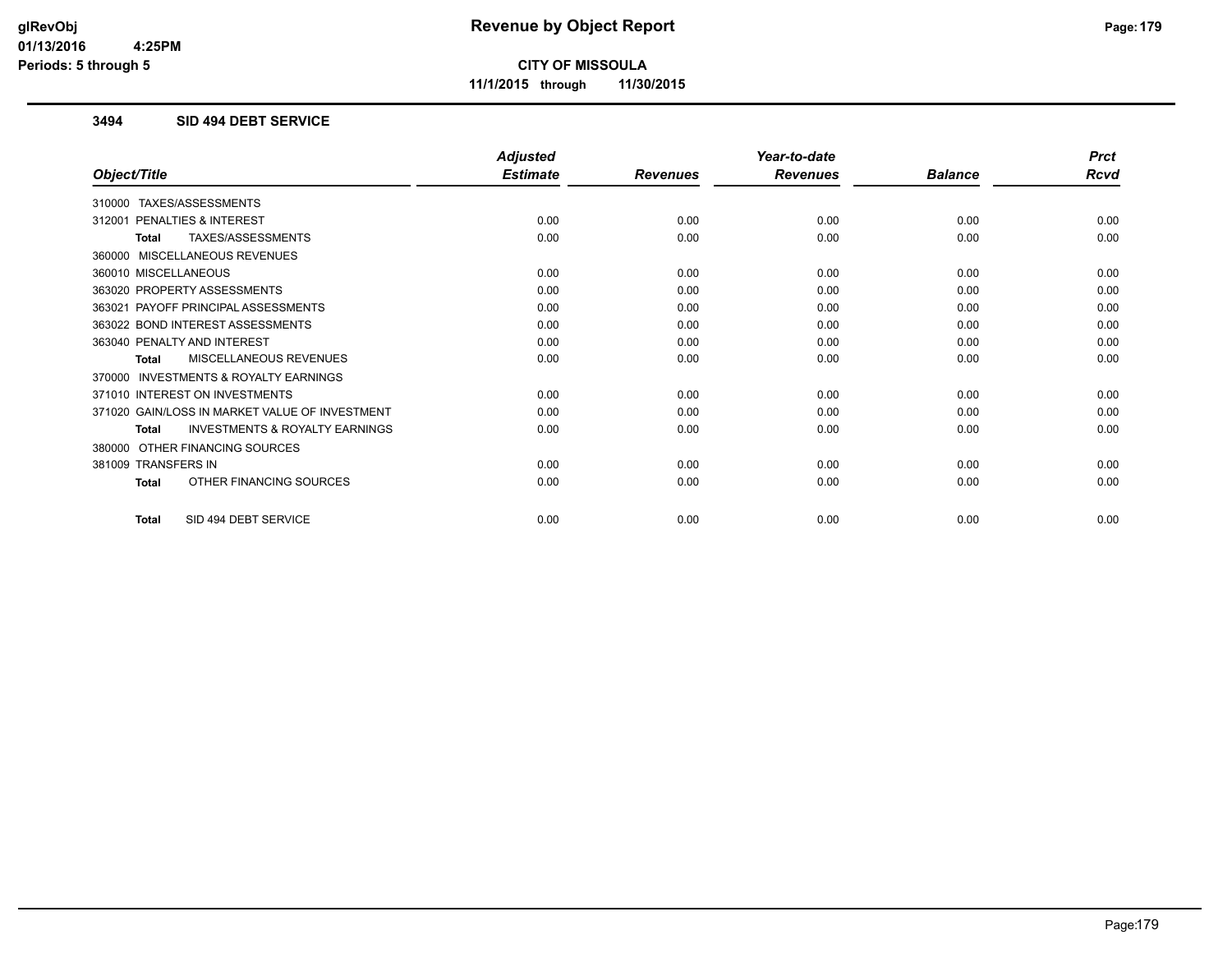**11/1/2015 through 11/30/2015**

**3495 SID 495 DEBT SERVICE FUND**

**3495 SID 495 DEBT SERVICE FUND**

|                                                     | <b>Adjusted</b> |                 | Year-to-date    |                | <b>Prct</b> |
|-----------------------------------------------------|-----------------|-----------------|-----------------|----------------|-------------|
| Object/Title                                        | <b>Estimate</b> | <b>Revenues</b> | <b>Revenues</b> | <b>Balance</b> | <b>Rcvd</b> |
| 310000 TAXES/ASSESSMENTS                            |                 |                 |                 |                |             |
| <b>PENALTIES &amp; INTEREST</b><br>312001           | 0.00            | 0.00            | 0.00            | 0.00           | 0.00        |
| TAXES/ASSESSMENTS<br><b>Total</b>                   | 0.00            | 0.00            | 0.00            | 0.00           | 0.00        |
| MISCELLANEOUS REVENUES<br>360000                    |                 |                 |                 |                |             |
| 360010 MISCELLANEOUS                                | 0.00            | 0.00            | 0.00            | 0.00           | 0.00        |
| 363020 PROPERTY ASSESSMENTS                         | 0.00            | 0.00            | 0.00            | 0.00           | 0.00        |
| 363021 PAYOFF PRINCIPAL ASSESSMENTS                 | 0.00            | 0.00            | 0.00            | 0.00           | 0.00        |
| 363022 BOND INTEREST ASSESSMENTS                    | 0.00            | 0.00            | 0.00            | 0.00           | 0.00        |
| 363040 PENALTY AND INTEREST                         | 0.00            | 0.00            | 0.00            | 0.00           | 0.00        |
| MISCELLANEOUS REVENUES<br><b>Total</b>              | 0.00            | 0.00            | 0.00            | 0.00           | 0.00        |
| <b>INVESTMENTS &amp; ROYALTY EARNINGS</b><br>370000 |                 |                 |                 |                |             |
| 371010 INTEREST ON INVESTMENTS                      | 0.00            | 0.00            | 0.00            | 0.00           | 0.00        |
| 371020 GAIN/LOSS IN MARKET VALUE OF INVESTMENTS     | 0.00            | 0.00            | 0.00            | 0.00           | 0.00        |
| <b>INVESTMENTS &amp; ROYALTY EARNINGS</b><br>Total  | 0.00            | 0.00            | 0.00            | 0.00           | 0.00        |
| OTHER FINANCING SOURCES<br>380000                   |                 |                 |                 |                |             |
| 381009 TRANSFERS IN                                 | 0.00            | 0.00            | 0.00            | 0.00           | 0.00        |
| OTHER FINANCING SOURCES<br>Total                    | 0.00            | 0.00            | 0.00            | 0.00           | 0.00        |
| SID 495 DEBT SERVICE FUND<br><b>Total</b>           | 0.00            | 0.00            | 0.00            | 0.00           | 0.00        |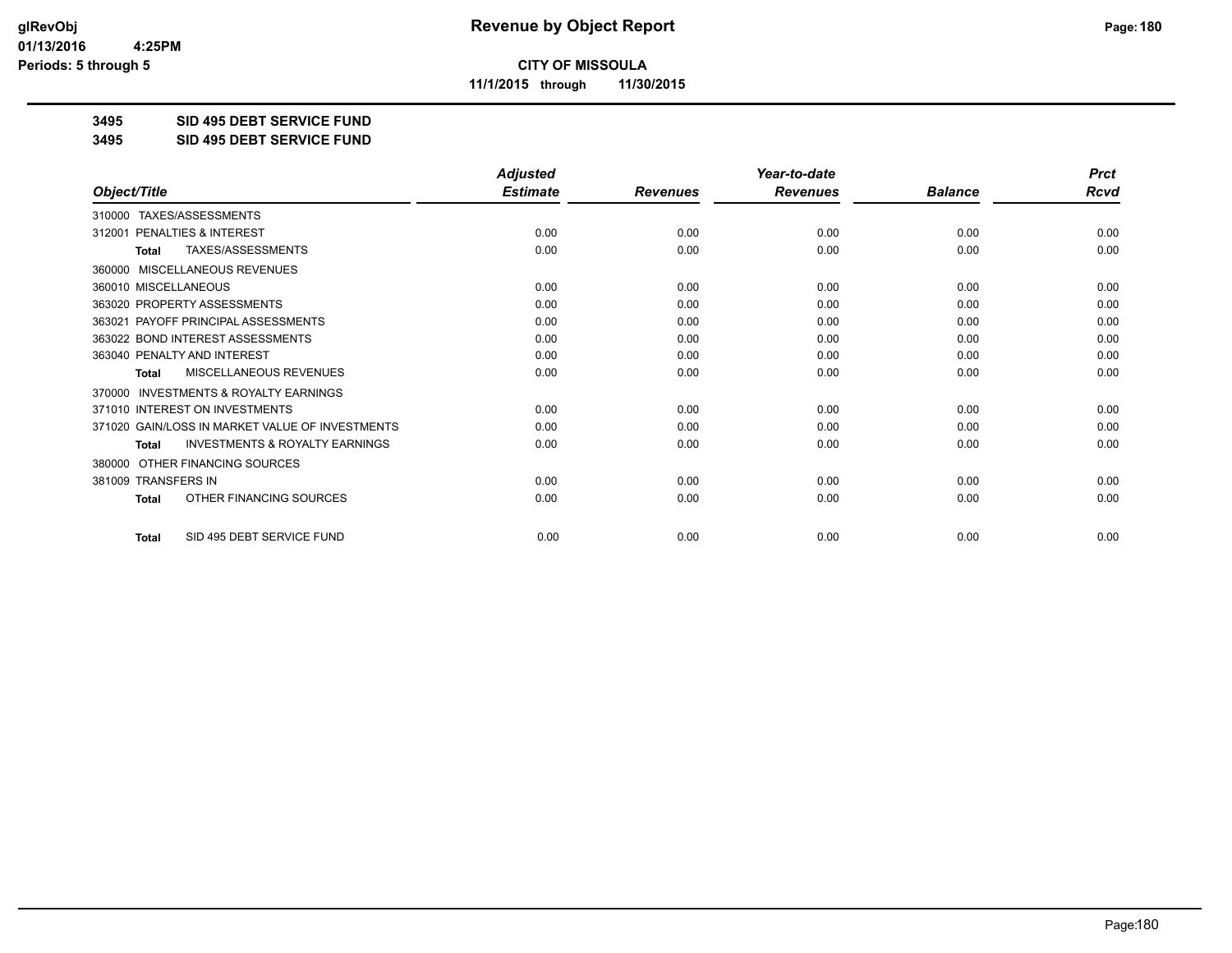**11/1/2015 through 11/30/2015**

### **3495 SID 495 DEBT SERVICE FUND**

|                                                           | <b>Adjusted</b> |                 | Year-to-date    |                | <b>Prct</b> |
|-----------------------------------------------------------|-----------------|-----------------|-----------------|----------------|-------------|
| Object/Title                                              | <b>Estimate</b> | <b>Revenues</b> | <b>Revenues</b> | <b>Balance</b> | <b>Rcvd</b> |
| 310000 TAXES/ASSESSMENTS                                  |                 |                 |                 |                |             |
| PENALTIES & INTEREST<br>312001                            | 0.00            | 0.00            | 0.00            | 0.00           | 0.00        |
| TAXES/ASSESSMENTS<br><b>Total</b>                         | 0.00            | 0.00            | 0.00            | 0.00           | 0.00        |
| 360000 MISCELLANEOUS REVENUES                             |                 |                 |                 |                |             |
| 360010 MISCELLANEOUS                                      | 0.00            | 0.00            | 0.00            | 0.00           | 0.00        |
| 363020 PROPERTY ASSESSMENTS                               | 0.00            | 0.00            | 0.00            | 0.00           | 0.00        |
| 363021 PAYOFF PRINCIPAL ASSESSMENTS                       | 0.00            | 0.00            | 0.00            | 0.00           | 0.00        |
| 363022 BOND INTEREST ASSESSMENTS                          | 0.00            | 0.00            | 0.00            | 0.00           | 0.00        |
| 363040 PENALTY AND INTEREST                               | 0.00            | 0.00            | 0.00            | 0.00           | 0.00        |
| MISCELLANEOUS REVENUES<br><b>Total</b>                    | 0.00            | 0.00            | 0.00            | 0.00           | 0.00        |
| <b>INVESTMENTS &amp; ROYALTY EARNINGS</b><br>370000       |                 |                 |                 |                |             |
| 371010 INTEREST ON INVESTMENTS                            | 0.00            | 0.00            | 0.00            | 0.00           | 0.00        |
| 371020 GAIN/LOSS IN MARKET VALUE OF INVESTMENT            | 0.00            | 0.00            | 0.00            | 0.00           | 0.00        |
| <b>INVESTMENTS &amp; ROYALTY EARNINGS</b><br><b>Total</b> | 0.00            | 0.00            | 0.00            | 0.00           | 0.00        |
| OTHER FINANCING SOURCES<br>380000                         |                 |                 |                 |                |             |
| 381009 TRANSFERS IN                                       | 0.00            | 0.00            | 0.00            | 0.00           | 0.00        |
| OTHER FINANCING SOURCES<br><b>Total</b>                   | 0.00            | 0.00            | 0.00            | 0.00           | 0.00        |
| SID 495 DEBT SERVICE FUND<br><b>Total</b>                 | 0.00            | 0.00            | 0.00            | 0.00           | 0.00        |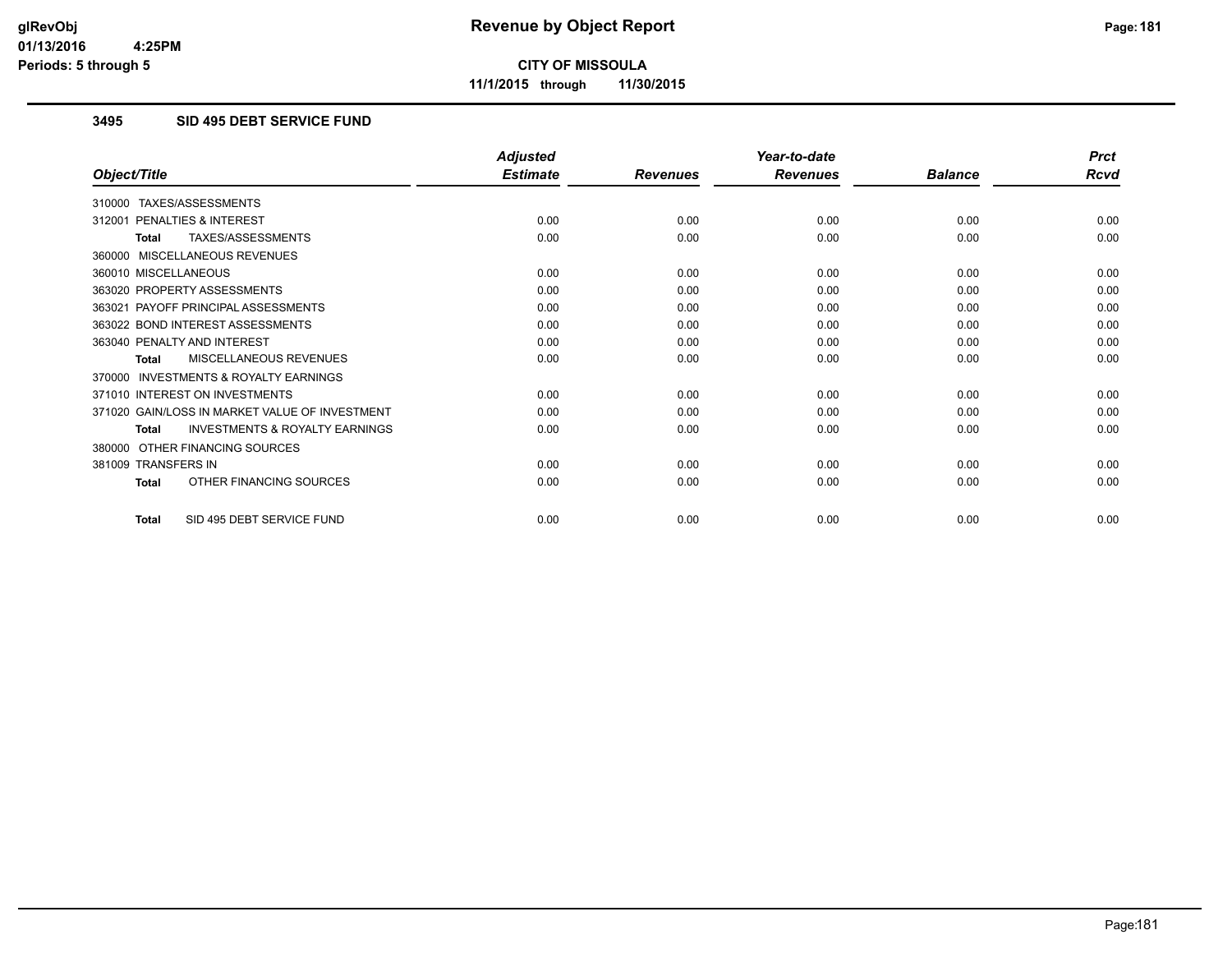**11/1/2015 through 11/30/2015**

**3496 SID 496 DEBT SERVICE FUND**

**3496 SID 496 DEBT SERVICE FUND**

|                                                           | <b>Adjusted</b> |                 | Year-to-date    |                | <b>Prct</b> |
|-----------------------------------------------------------|-----------------|-----------------|-----------------|----------------|-------------|
| Object/Title                                              | <b>Estimate</b> | <b>Revenues</b> | <b>Revenues</b> | <b>Balance</b> | <b>Rcvd</b> |
| 310000 TAXES/ASSESSMENTS                                  |                 |                 |                 |                |             |
| 312001 PENALTIES & INTEREST                               | 0.00            | 0.00            | 0.00            | 0.00           | 0.00        |
| TAXES/ASSESSMENTS<br><b>Total</b>                         | 0.00            | 0.00            | 0.00            | 0.00           | 0.00        |
| MISCELLANEOUS REVENUES<br>360000                          |                 |                 |                 |                |             |
| 360010 MISCELLANEOUS                                      | 0.00            | 0.00            | 0.00            | 0.00           | 0.00        |
| 363020 PROPERTY ASSESSMENTS                               | 0.00            | 0.00            | 0.00            | 0.00           | 0.00        |
| 363021 PAYOFF PRINCIPAL ASSESSMENTS                       | 0.00            | 0.00            | 0.00            | 0.00           | 0.00        |
| 363022 BOND INTEREST ASSESSMENTS                          | 0.00            | 0.00            | 0.00            | 0.00           | 0.00        |
| 363040 PENALTY AND INTEREST                               | 0.00            | 0.00            | 0.00            | 0.00           | 0.00        |
| MISCELLANEOUS REVENUES<br><b>Total</b>                    | 0.00            | 0.00            | 0.00            | 0.00           | 0.00        |
| <b>INVESTMENTS &amp; ROYALTY EARNINGS</b><br>370000       |                 |                 |                 |                |             |
| 371010 INTEREST ON INVESTMENTS                            | 0.00            | 0.00            | 0.00            | 0.00           | 0.00        |
| 371020 GAIN/LOSS IN MARKET VALUE OF INVESTMENTS           | 0.00            | 0.00            | 0.00            | 0.00           | 0.00        |
| <b>INVESTMENTS &amp; ROYALTY EARNINGS</b><br><b>Total</b> | 0.00            | 0.00            | 0.00            | 0.00           | 0.00        |
| OTHER FINANCING SOURCES<br>380000                         |                 |                 |                 |                |             |
| 381009 TRANSFERS IN                                       | 0.00            | 0.00            | 0.00            | 0.00           | 0.00        |
| OTHER FINANCING SOURCES<br><b>Total</b>                   | 0.00            | 0.00            | 0.00            | 0.00           | 0.00        |
| SID 496 DEBT SERVICE FUND<br><b>Total</b>                 | 0.00            | 0.00            | 0.00            | 0.00           | 0.00        |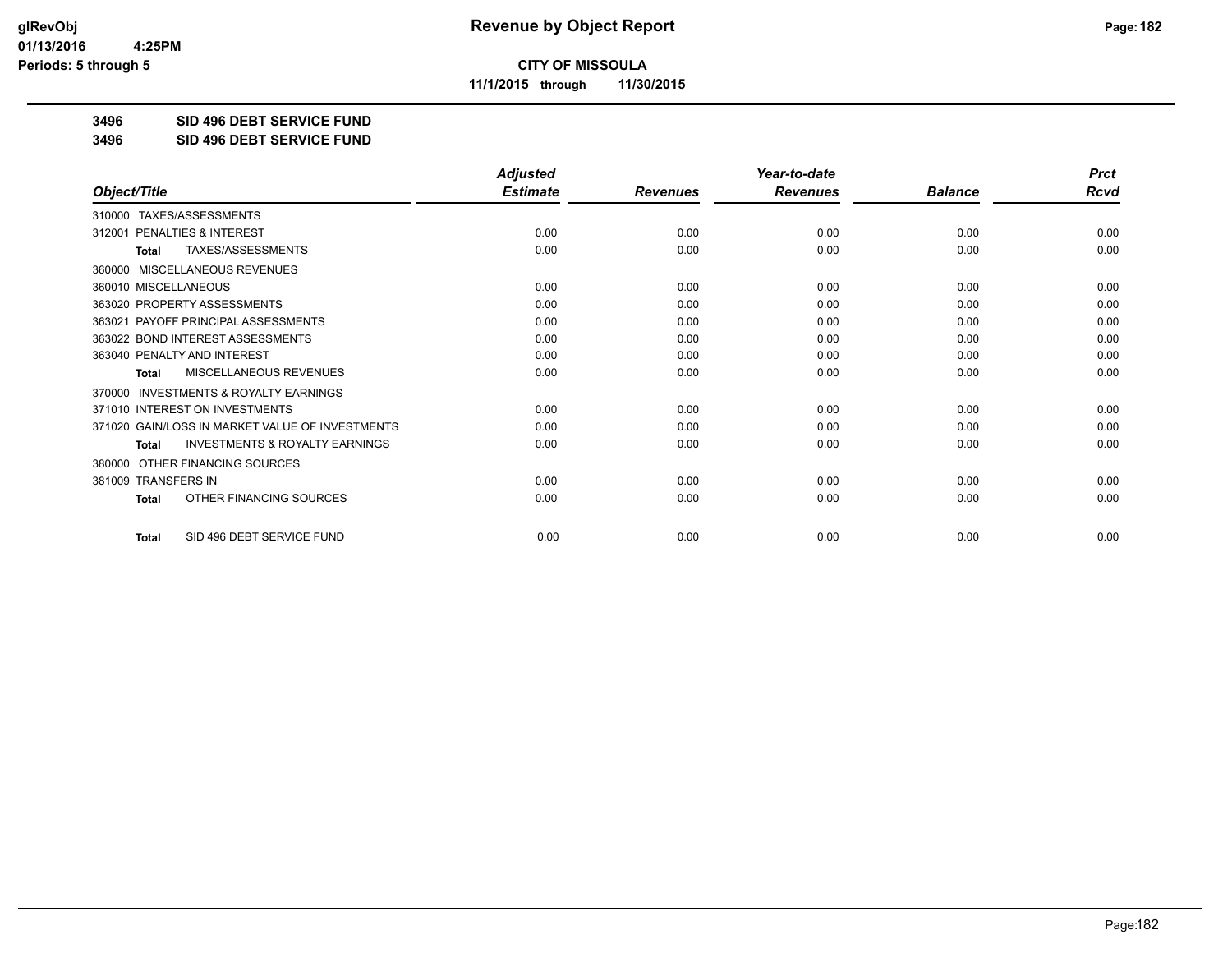**11/1/2015 through 11/30/2015**

#### **3496 SID 496 DEBT SERVICE FUND**

|                                                           | <b>Adjusted</b> |                 | Year-to-date    |                | <b>Prct</b> |
|-----------------------------------------------------------|-----------------|-----------------|-----------------|----------------|-------------|
| Object/Title                                              | <b>Estimate</b> | <b>Revenues</b> | <b>Revenues</b> | <b>Balance</b> | <b>Rcvd</b> |
| 310000 TAXES/ASSESSMENTS                                  |                 |                 |                 |                |             |
| PENALTIES & INTEREST<br>312001                            | 0.00            | 0.00            | 0.00            | 0.00           | 0.00        |
| TAXES/ASSESSMENTS<br><b>Total</b>                         | 0.00            | 0.00            | 0.00            | 0.00           | 0.00        |
| 360000 MISCELLANEOUS REVENUES                             |                 |                 |                 |                |             |
| 360010 MISCELLANEOUS                                      | 0.00            | 0.00            | 0.00            | 0.00           | 0.00        |
| 363020 PROPERTY ASSESSMENTS                               | 0.00            | 0.00            | 0.00            | 0.00           | 0.00        |
| 363021 PAYOFF PRINCIPAL ASSESSMENTS                       | 0.00            | 0.00            | 0.00            | 0.00           | 0.00        |
| 363022 BOND INTEREST ASSESSMENTS                          | 0.00            | 0.00            | 0.00            | 0.00           | 0.00        |
| 363040 PENALTY AND INTEREST                               | 0.00            | 0.00            | 0.00            | 0.00           | 0.00        |
| MISCELLANEOUS REVENUES<br><b>Total</b>                    | 0.00            | 0.00            | 0.00            | 0.00           | 0.00        |
| <b>INVESTMENTS &amp; ROYALTY EARNINGS</b><br>370000       |                 |                 |                 |                |             |
| 371010 INTEREST ON INVESTMENTS                            | 0.00            | 0.00            | 0.00            | 0.00           | 0.00        |
| 371020 GAIN/LOSS IN MARKET VALUE OF INVESTMENT            | 0.00            | 0.00            | 0.00            | 0.00           | 0.00        |
| <b>INVESTMENTS &amp; ROYALTY EARNINGS</b><br><b>Total</b> | 0.00            | 0.00            | 0.00            | 0.00           | 0.00        |
| OTHER FINANCING SOURCES<br>380000                         |                 |                 |                 |                |             |
| 381009 TRANSFERS IN                                       | 0.00            | 0.00            | 0.00            | 0.00           | 0.00        |
| OTHER FINANCING SOURCES<br><b>Total</b>                   | 0.00            | 0.00            | 0.00            | 0.00           | 0.00        |
| SID 496 DEBT SERVICE FUND<br><b>Total</b>                 | 0.00            | 0.00            | 0.00            | 0.00           | 0.00        |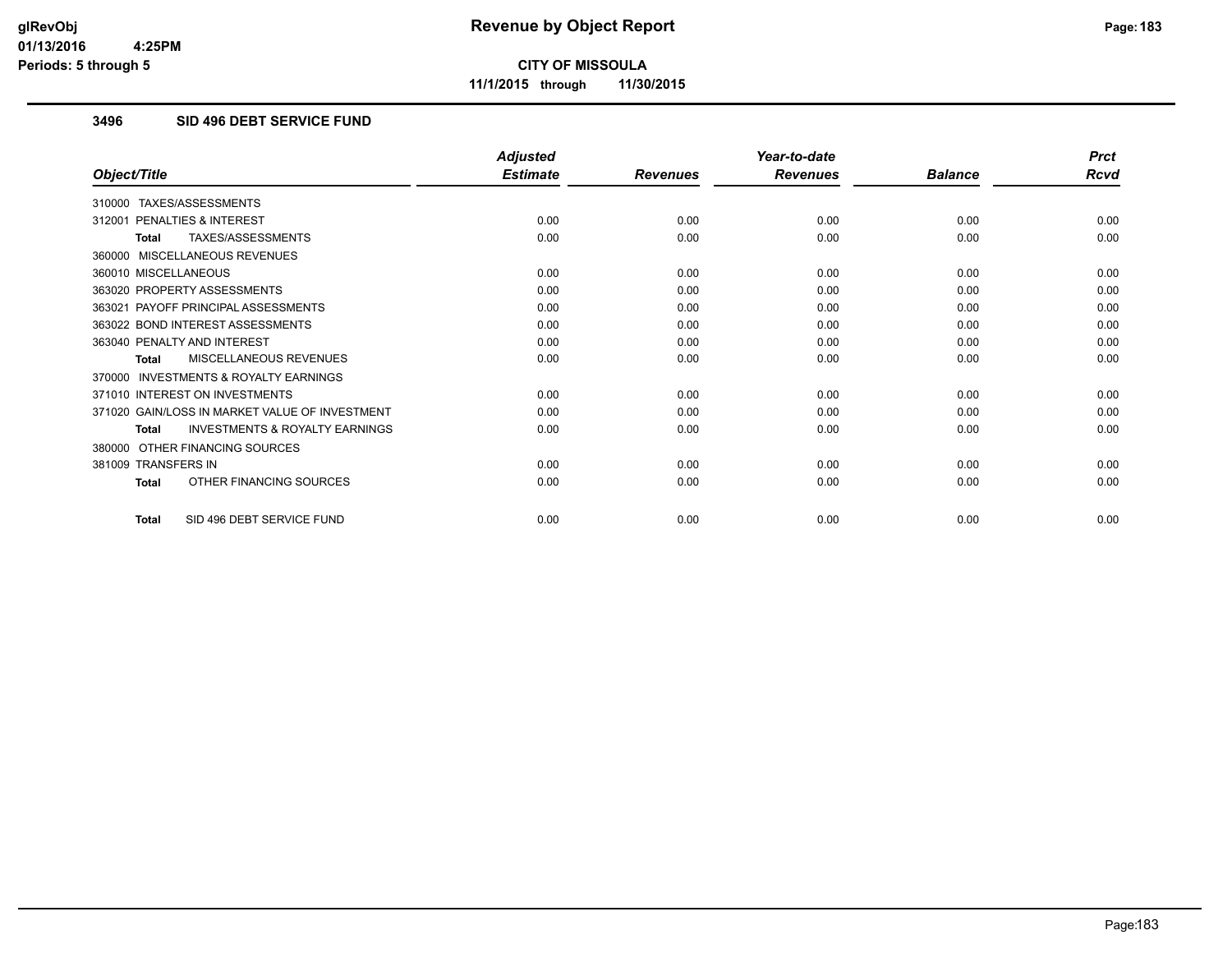**11/1/2015 through 11/30/2015**

**3497 SID 497 DEBT SERVICE FUND**

**3497 SID 497 DEBT SERVICE FUND**

|                                                     | <b>Adjusted</b> |                 | Year-to-date    |                | <b>Prct</b> |
|-----------------------------------------------------|-----------------|-----------------|-----------------|----------------|-------------|
| Object/Title                                        | <b>Estimate</b> | <b>Revenues</b> | <b>Revenues</b> | <b>Balance</b> | Rcvd        |
| TAXES/ASSESSMENTS<br>310000                         |                 |                 |                 |                |             |
| <b>PENALTIES &amp; INTEREST</b><br>312001           | 0.00            | 0.00            | 0.00            | 0.00           | 0.00        |
| TAXES/ASSESSMENTS<br>Total                          | 0.00            | 0.00            | 0.00            | 0.00           | 0.00        |
| 360000 MISCELLANEOUS REVENUES                       |                 |                 |                 |                |             |
| 360010 MISCELLANEOUS                                | 0.00            | 0.00            | 0.00            | 0.00           | 0.00        |
| 363020 PROPERTY ASSESSMENTS                         | 0.00            | 0.00            | 0.00            | 0.00           | 0.00        |
| 363021 PAYOFF PRINCIPAL ASSESSMENTS                 | 0.00            | 0.00            | 0.00            | 0.00           | 0.00        |
| 363022 BOND INTEREST ASSESSMENTS                    | 0.00            | 0.00            | 0.00            | 0.00           | 0.00        |
| 363040 PENALTY AND INTEREST                         | 0.00            | 0.00            | 0.00            | 0.00           | 0.00        |
| <b>MISCELLANEOUS REVENUES</b><br>Total              | 0.00            | 0.00            | 0.00            | 0.00           | 0.00        |
| <b>INVESTMENTS &amp; ROYALTY EARNINGS</b><br>370000 |                 |                 |                 |                |             |
| 371010 INTEREST ON INVESTMENTS                      | 0.00            | 0.00            | 0.00            | 0.00           | 0.00        |
| 371020 GAIN/LOSS IN MARKET VALUE OF INVESTMENTS     | 0.00            | 0.00            | 0.00            | 0.00           | 0.00        |
| <b>INVESTMENTS &amp; ROYALTY EARNINGS</b><br>Total  | 0.00            | 0.00            | 0.00            | 0.00           | 0.00        |
| SID 497 DEBT SERVICE FUND<br><b>Total</b>           | 0.00            | 0.00            | 0.00            | 0.00           | 0.00        |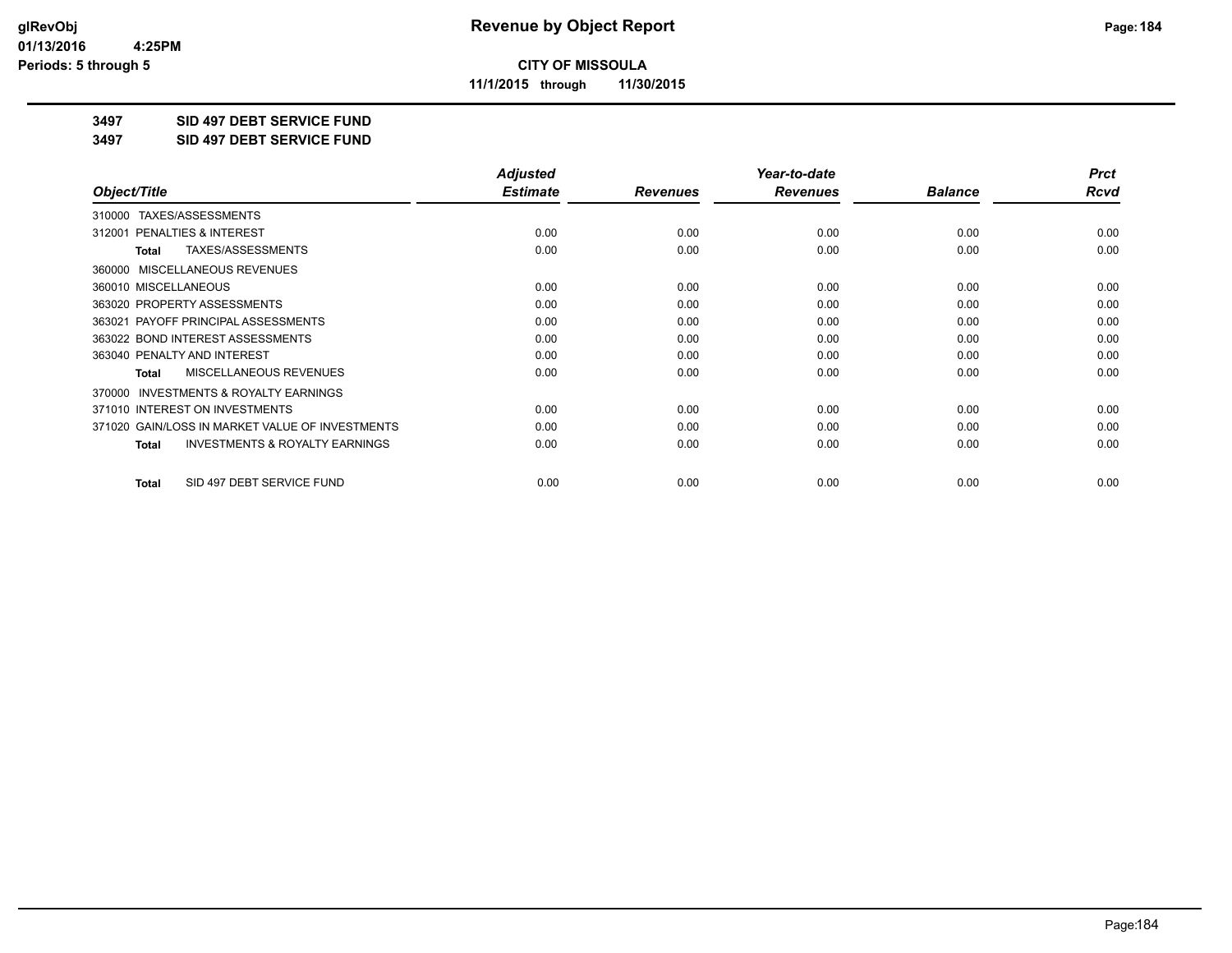**11/1/2015 through 11/30/2015**

#### **3497 SID 497 DEBT SERVICE FUND**

|                                                           | <b>Adjusted</b> |                 | Year-to-date    |                | <b>Prct</b> |
|-----------------------------------------------------------|-----------------|-----------------|-----------------|----------------|-------------|
| Object/Title                                              | <b>Estimate</b> | <b>Revenues</b> | <b>Revenues</b> | <b>Balance</b> | <b>Rcvd</b> |
| 310000 TAXES/ASSESSMENTS                                  |                 |                 |                 |                |             |
| 312001 PENALTIES & INTEREST                               | 0.00            | 0.00            | 0.00            | 0.00           | 0.00        |
| TAXES/ASSESSMENTS<br><b>Total</b>                         | 0.00            | 0.00            | 0.00            | 0.00           | 0.00        |
| 360000 MISCELLANEOUS REVENUES                             |                 |                 |                 |                |             |
| 360010 MISCELLANEOUS                                      | 0.00            | 0.00            | 0.00            | 0.00           | 0.00        |
| 363020 PROPERTY ASSESSMENTS                               | 0.00            | 0.00            | 0.00            | 0.00           | 0.00        |
| 363021 PAYOFF PRINCIPAL ASSESSMENTS                       | 0.00            | 0.00            | 0.00            | 0.00           | 0.00        |
| 363022 BOND INTEREST ASSESSMENTS                          | 0.00            | 0.00            | 0.00            | 0.00           | 0.00        |
| 363040 PENALTY AND INTEREST                               | 0.00            | 0.00            | 0.00            | 0.00           | 0.00        |
| <b>MISCELLANEOUS REVENUES</b><br><b>Total</b>             | 0.00            | 0.00            | 0.00            | 0.00           | 0.00        |
| <b>INVESTMENTS &amp; ROYALTY EARNINGS</b><br>370000       |                 |                 |                 |                |             |
| 371010 INTEREST ON INVESTMENTS                            | 0.00            | 0.00            | 0.00            | 0.00           | 0.00        |
| 371020 GAIN/LOSS IN MARKET VALUE OF INVESTMENT            | 0.00            | 0.00            | 0.00            | 0.00           | 0.00        |
| <b>INVESTMENTS &amp; ROYALTY EARNINGS</b><br><b>Total</b> | 0.00            | 0.00            | 0.00            | 0.00           | 0.00        |
| SID 497 DEBT SERVICE FUND<br><b>Total</b>                 | 0.00            | 0.00            | 0.00            | 0.00           | 0.00        |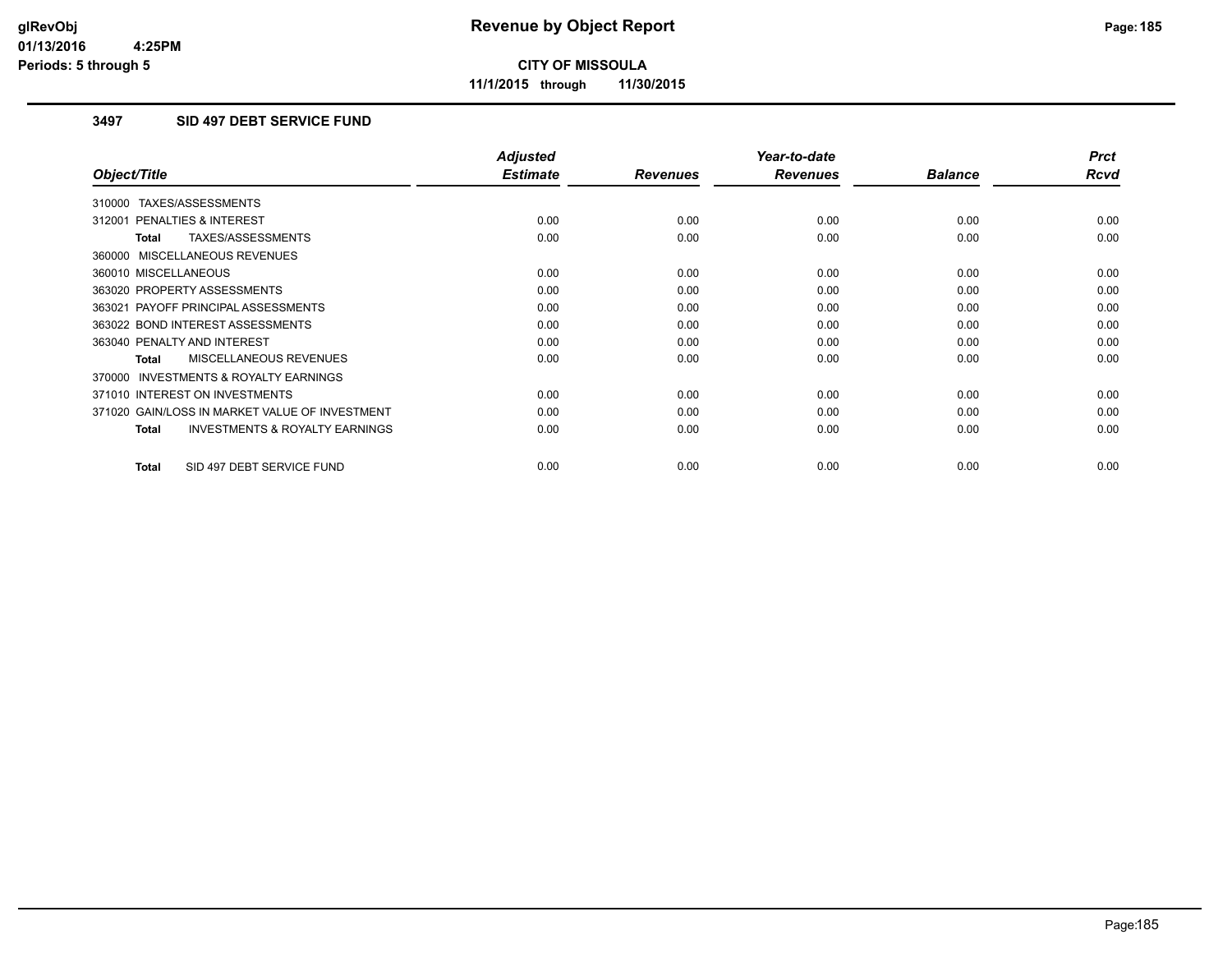**11/1/2015 through 11/30/2015**

**3498 SID 498 DEBT SERVICE FUND**

**3498 SID 498 DEBT SERVICE FUND**

|                                                           | <b>Adjusted</b> |                 | Year-to-date    |                | <b>Prct</b> |
|-----------------------------------------------------------|-----------------|-----------------|-----------------|----------------|-------------|
| Object/Title                                              | <b>Estimate</b> | <b>Revenues</b> | <b>Revenues</b> | <b>Balance</b> | Rcvd        |
| TAXES/ASSESSMENTS<br>310000                               |                 |                 |                 |                |             |
| 312001 PENALTIES & INTEREST                               | 0.00            | 0.00            | 0.00            | 0.00           | 0.00        |
| <b>TAXES/ASSESSMENTS</b><br><b>Total</b>                  | 0.00            | 0.00            | 0.00            | 0.00           | 0.00        |
| MISCELLANEOUS REVENUES<br>360000                          |                 |                 |                 |                |             |
| 360010 MISCELLANEOUS                                      | 0.00            | 0.00            | 0.00            | 0.00           | 0.00        |
| 363020 PROPERTY ASSESSMENTS                               | 0.00            | 0.00            | 0.00            | 0.00           | 0.00        |
| 363021 PAYOFF PRINCIPAL ASSESSMENTS                       | 0.00            | 0.00            | 0.00            | 0.00           | 0.00        |
| 363022 BOND INTEREST ASSESSMENTS                          | 0.00            | 0.00            | 0.00            | 0.00           | 0.00        |
| 363040 PENALTY AND INTEREST                               | 0.00            | 0.00            | 0.00            | 0.00           | 0.00        |
| MISCELLANEOUS REVENUES<br><b>Total</b>                    | 0.00            | 0.00            | 0.00            | 0.00           | 0.00        |
| 370000 INVESTMENTS & ROYALTY EARNINGS                     |                 |                 |                 |                |             |
| 371010 INTEREST ON INVESTMENTS                            | 0.00            | 0.00            | 0.00            | 0.00           | 0.00        |
| 371020 GAIN/LOSS IN MARKET VALUE OF INVESTMENTS           | 0.00            | 0.00            | 0.00            | 0.00           | 0.00        |
| 371500 INTEREST ON INTERFUND LOAN                         | 0.00            | 0.00            | 0.00            | 0.00           | 0.00        |
| <b>INVESTMENTS &amp; ROYALTY EARNINGS</b><br><b>Total</b> | 0.00            | 0.00            | 0.00            | 0.00           | 0.00        |
| OTHER FINANCING SOURCES<br>380000                         |                 |                 |                 |                |             |
| 381009 TRANSFERS IN                                       | 0.00            | 0.00            | 0.00            | 0.00           | 0.00        |
| OTHER FINANCING SOURCES<br><b>Total</b>                   | 0.00            | 0.00            | 0.00            | 0.00           | 0.00        |
| SID 498 DEBT SERVICE FUND<br><b>Total</b>                 | 0.00            | 0.00            | 0.00            | 0.00           | 0.00        |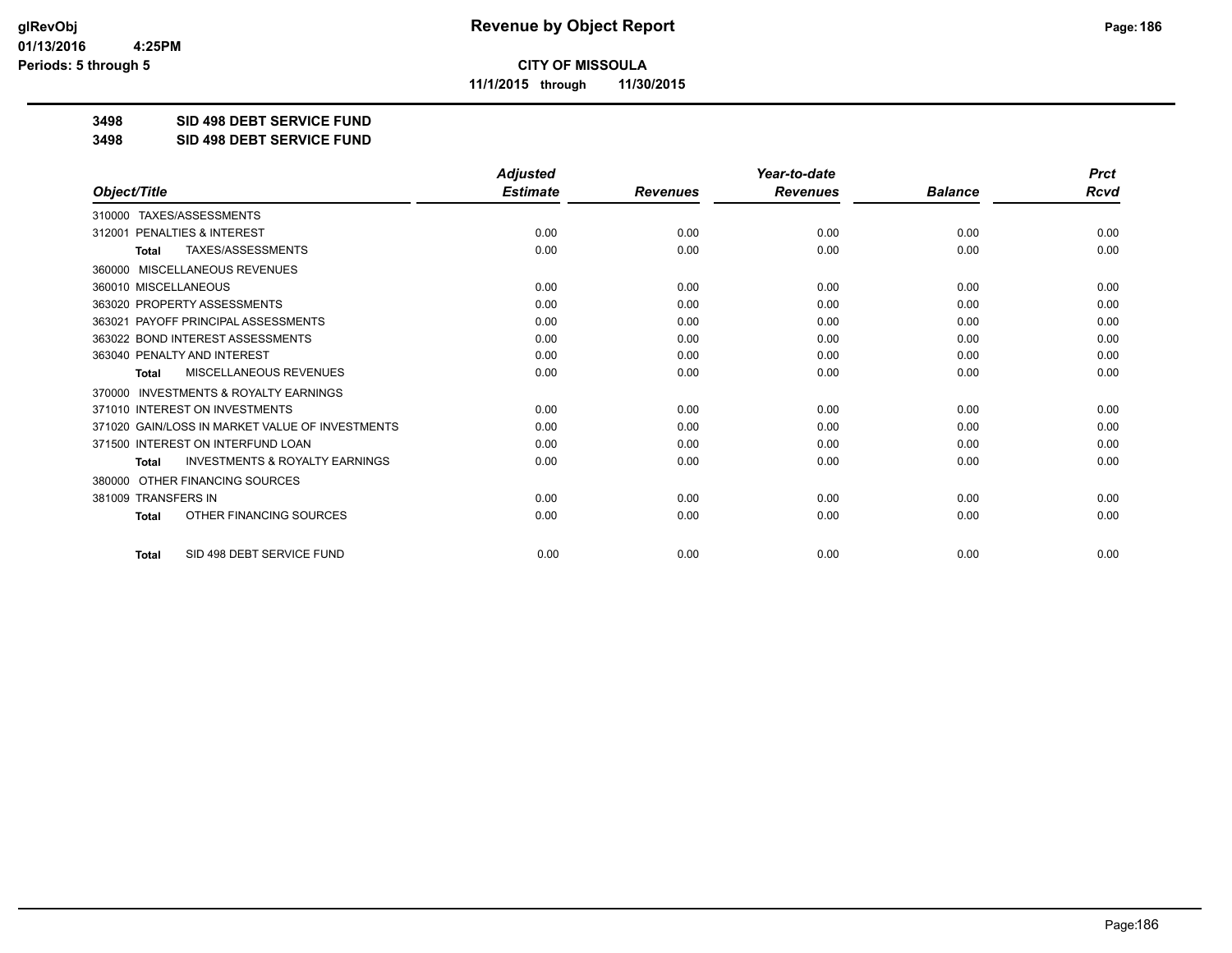**11/1/2015 through 11/30/2015**

### **3498 SID 498 DEBT SERVICE FUND**

|                                                           | <b>Adjusted</b> |                 | Year-to-date    |                | <b>Prct</b> |
|-----------------------------------------------------------|-----------------|-----------------|-----------------|----------------|-------------|
| Object/Title                                              | <b>Estimate</b> | <b>Revenues</b> | <b>Revenues</b> | <b>Balance</b> | Rcvd        |
| TAXES/ASSESSMENTS<br>310000                               |                 |                 |                 |                |             |
| <b>PENALTIES &amp; INTEREST</b><br>312001                 | 0.00            | 0.00            | 0.00            | 0.00           | 0.00        |
| <b>TAXES/ASSESSMENTS</b><br><b>Total</b>                  | 0.00            | 0.00            | 0.00            | 0.00           | 0.00        |
| 360000 MISCELLANEOUS REVENUES                             |                 |                 |                 |                |             |
| 360010 MISCELLANEOUS                                      | 0.00            | 0.00            | 0.00            | 0.00           | 0.00        |
| 363020 PROPERTY ASSESSMENTS                               | 0.00            | 0.00            | 0.00            | 0.00           | 0.00        |
| 363021 PAYOFF PRINCIPAL ASSESSMENTS                       | 0.00            | 0.00            | 0.00            | 0.00           | 0.00        |
| 363022 BOND INTEREST ASSESSMENTS                          | 0.00            | 0.00            | 0.00            | 0.00           | 0.00        |
| 363040 PENALTY AND INTEREST                               | 0.00            | 0.00            | 0.00            | 0.00           | 0.00        |
| MISCELLANEOUS REVENUES<br><b>Total</b>                    | 0.00            | 0.00            | 0.00            | 0.00           | 0.00        |
| <b>INVESTMENTS &amp; ROYALTY EARNINGS</b><br>370000       |                 |                 |                 |                |             |
| 371010 INTEREST ON INVESTMENTS                            | 0.00            | 0.00            | 0.00            | 0.00           | 0.00        |
| 371020 GAIN/LOSS IN MARKET VALUE OF INVESTMENT            | 0.00            | 0.00            | 0.00            | 0.00           | 0.00        |
| 371500 INTEREST ON INTERFUND LOAN                         | 0.00            | 0.00            | 0.00            | 0.00           | 0.00        |
| <b>INVESTMENTS &amp; ROYALTY EARNINGS</b><br><b>Total</b> | 0.00            | 0.00            | 0.00            | 0.00           | 0.00        |
| OTHER FINANCING SOURCES<br>380000                         |                 |                 |                 |                |             |
| 381009 TRANSFERS IN                                       | 0.00            | 0.00            | 0.00            | 0.00           | 0.00        |
| OTHER FINANCING SOURCES<br><b>Total</b>                   | 0.00            | 0.00            | 0.00            | 0.00           | 0.00        |
| SID 498 DEBT SERVICE FUND<br><b>Total</b>                 | 0.00            | 0.00            | 0.00            | 0.00           | 0.00        |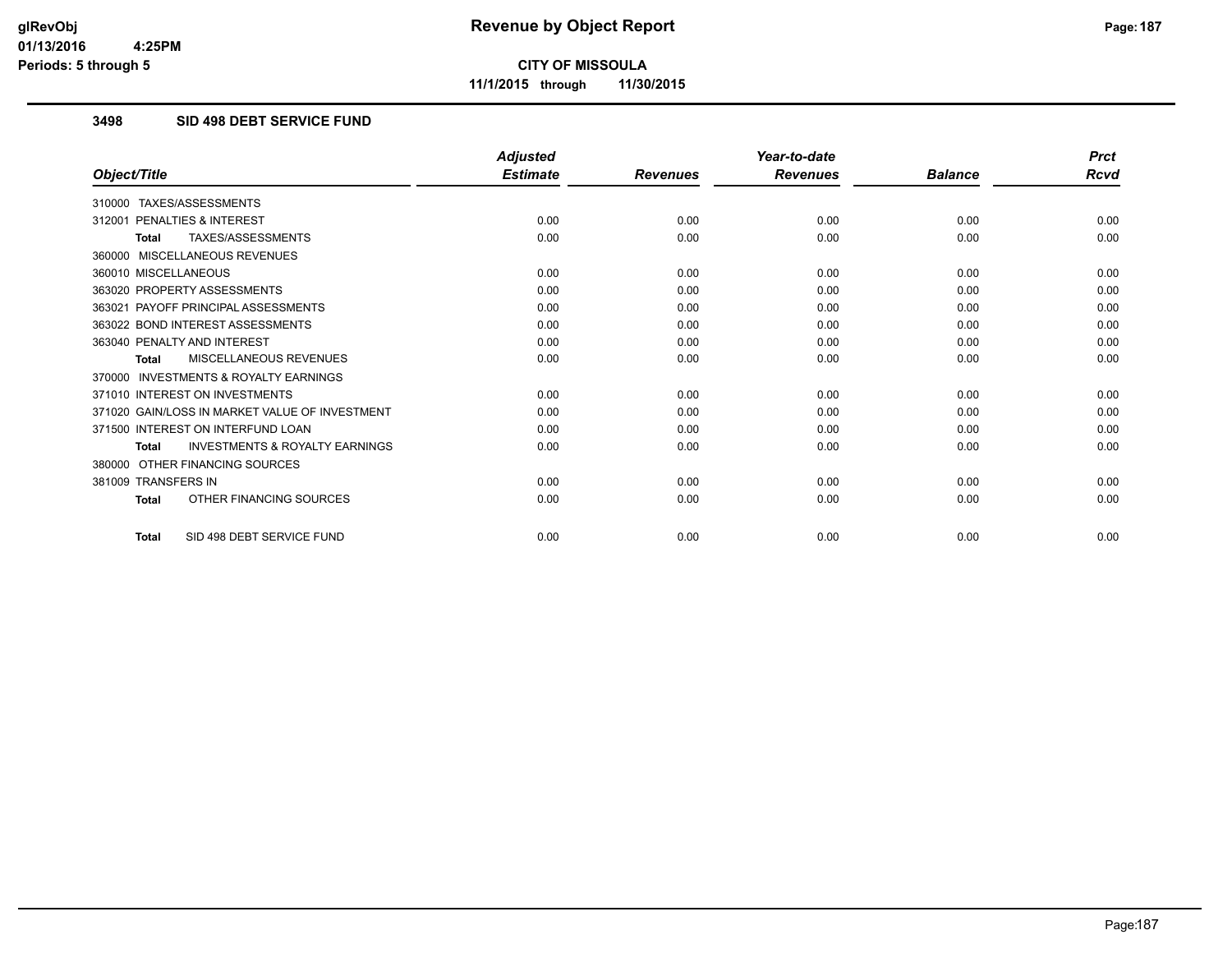**11/1/2015 through 11/30/2015**

**3500 SID 500 DEBT SERVICE FUND**

**3500 SID 500 DEBT SERVICE FUND**

|                                                           | <b>Adjusted</b> |                 | Year-to-date    |                | <b>Prct</b> |
|-----------------------------------------------------------|-----------------|-----------------|-----------------|----------------|-------------|
| Object/Title                                              | <b>Estimate</b> | <b>Revenues</b> | <b>Revenues</b> | <b>Balance</b> | Rcvd        |
| TAXES/ASSESSMENTS<br>310000                               |                 |                 |                 |                |             |
| 312001 PENALTIES & INTEREST                               | 0.00            | 0.00            | 0.00            | 0.00           | 0.00        |
| TAXES/ASSESSMENTS<br>Total                                | 0.00            | 0.00            | 0.00            | 0.00           | 0.00        |
| MISCELLANEOUS REVENUES<br>360000                          |                 |                 |                 |                |             |
| 360010 MISCELLANEOUS                                      | 0.00            | 0.00            | 0.00            | 0.00           | 0.00        |
| 363020 PROPERTY ASSESSMENTS                               | 0.00            | 0.00            | 0.00            | 0.00           | 0.00        |
| 363021 PAYOFF PRINCIPAL ASSESSMENTS                       | 0.00            | 0.00            | 0.00            | 0.00           | 0.00        |
| 363022 BOND INTEREST ASSESSMENTS                          | 0.00            | 0.00            | 0.00            | 0.00           | 0.00        |
| 363040 PENALTY AND INTEREST                               | 0.00            | 0.00            | 0.00            | 0.00           | 0.00        |
| MISCELLANEOUS REVENUES<br><b>Total</b>                    | 0.00            | 0.00            | 0.00            | 0.00           | 0.00        |
| <b>INVESTMENTS &amp; ROYALTY EARNINGS</b><br>370000       |                 |                 |                 |                |             |
| 371010 INTEREST ON INVESTMENTS                            | 0.00            | 0.00            | 0.00            | 0.00           | 0.00        |
| 371020 GAIN/LOSS IN MARKET VALUE OF INVESTMENTS           | 0.00            | 0.00            | 0.00            | 0.00           | 0.00        |
| <b>INVESTMENTS &amp; ROYALTY EARNINGS</b><br><b>Total</b> | 0.00            | 0.00            | 0.00            | 0.00           | 0.00        |
| SID 500 DEBT SERVICE FUND<br><b>Total</b>                 | 0.00            | 0.00            | 0.00            | 0.00           | 0.00        |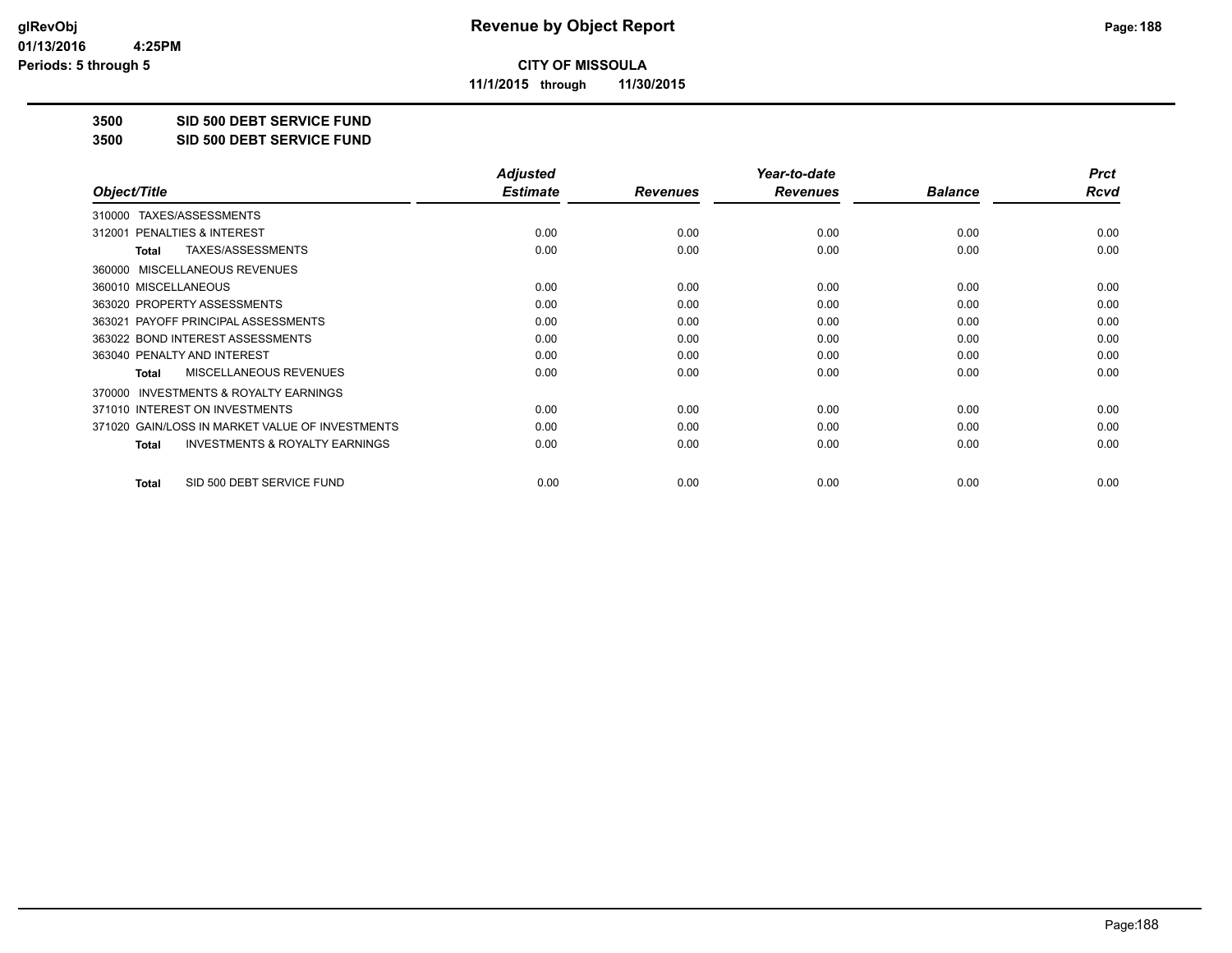**11/1/2015 through 11/30/2015**

### **3500 SID 500 DEBT SERVICE FUND**

|                                                           | <b>Adjusted</b> |                 | Year-to-date    |                | <b>Prct</b> |
|-----------------------------------------------------------|-----------------|-----------------|-----------------|----------------|-------------|
| Object/Title                                              | <b>Estimate</b> | <b>Revenues</b> | <b>Revenues</b> | <b>Balance</b> | <b>Rcvd</b> |
| 310000 TAXES/ASSESSMENTS                                  |                 |                 |                 |                |             |
| 312001 PENALTIES & INTEREST                               | 0.00            | 0.00            | 0.00            | 0.00           | 0.00        |
| TAXES/ASSESSMENTS<br><b>Total</b>                         | 0.00            | 0.00            | 0.00            | 0.00           | 0.00        |
| 360000 MISCELLANEOUS REVENUES                             |                 |                 |                 |                |             |
| 360010 MISCELLANEOUS                                      | 0.00            | 0.00            | 0.00            | 0.00           | 0.00        |
| 363020 PROPERTY ASSESSMENTS                               | 0.00            | 0.00            | 0.00            | 0.00           | 0.00        |
| 363021 PAYOFF PRINCIPAL ASSESSMENTS                       | 0.00            | 0.00            | 0.00            | 0.00           | 0.00        |
| 363022 BOND INTEREST ASSESSMENTS                          | 0.00            | 0.00            | 0.00            | 0.00           | 0.00        |
| 363040 PENALTY AND INTEREST                               | 0.00            | 0.00            | 0.00            | 0.00           | 0.00        |
| <b>MISCELLANEOUS REVENUES</b><br><b>Total</b>             | 0.00            | 0.00            | 0.00            | 0.00           | 0.00        |
| <b>INVESTMENTS &amp; ROYALTY EARNINGS</b><br>370000       |                 |                 |                 |                |             |
| 371010 INTEREST ON INVESTMENTS                            | 0.00            | 0.00            | 0.00            | 0.00           | 0.00        |
| 371020 GAIN/LOSS IN MARKET VALUE OF INVESTMENT            | 0.00            | 0.00            | 0.00            | 0.00           | 0.00        |
| <b>INVESTMENTS &amp; ROYALTY EARNINGS</b><br><b>Total</b> | 0.00            | 0.00            | 0.00            | 0.00           | 0.00        |
| SID 500 DEBT SERVICE FUND<br><b>Total</b>                 | 0.00            | 0.00            | 0.00            | 0.00           | 0.00        |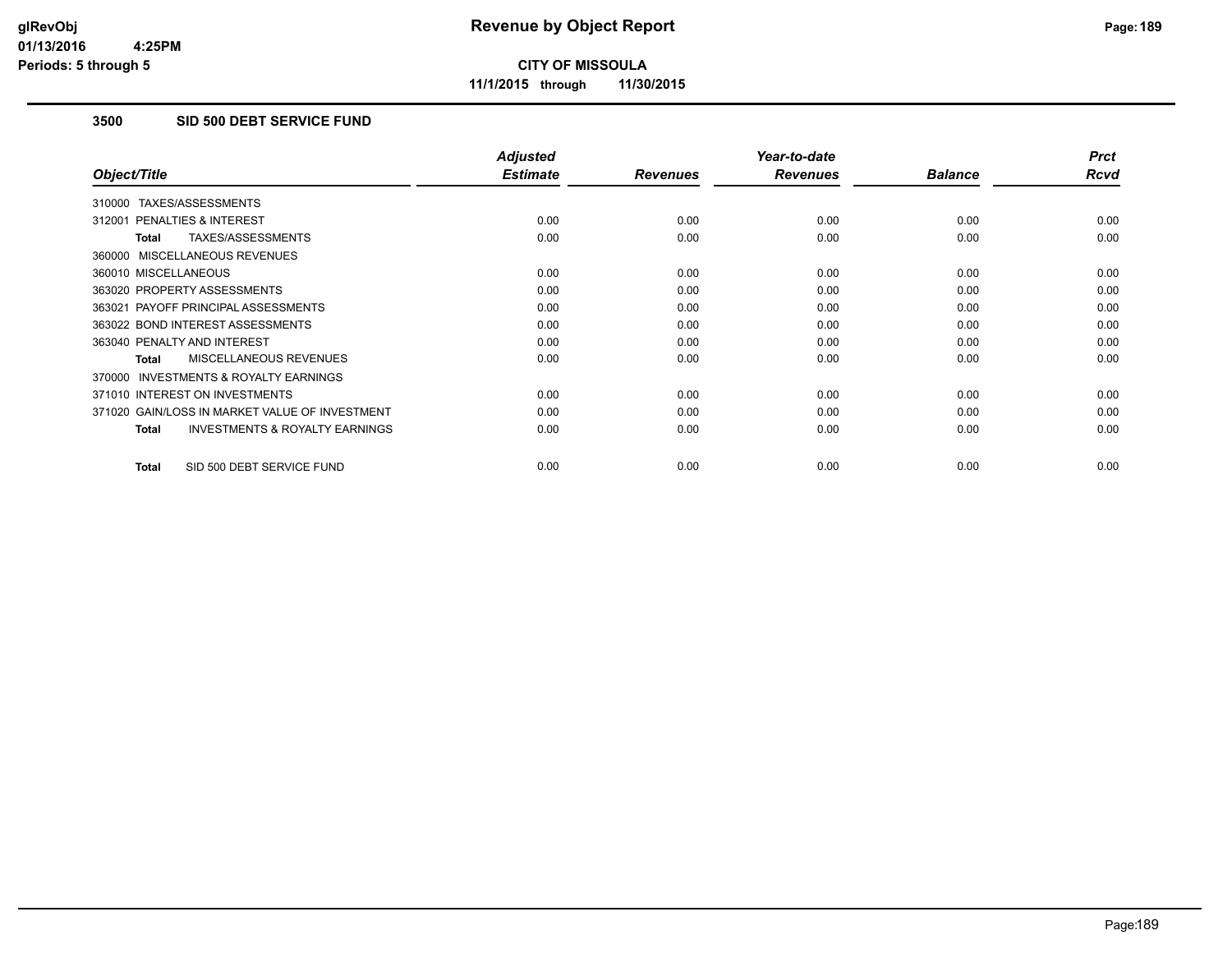**11/1/2015 through 11/30/2015**

**3501 SID 501 DEBT SERVICE FUND**

**3501 SID 501 DEBT SERVICE FUND**

|                                                           | <b>Adjusted</b> |                 | Year-to-date    |                | <b>Prct</b> |
|-----------------------------------------------------------|-----------------|-----------------|-----------------|----------------|-------------|
| Object/Title                                              | <b>Estimate</b> | <b>Revenues</b> | <b>Revenues</b> | <b>Balance</b> | Rcvd        |
| TAXES/ASSESSMENTS<br>310000                               |                 |                 |                 |                |             |
| 312001 PENALTIES & INTEREST                               | 0.00            | 0.00            | 0.00            | 0.00           | 0.00        |
| TAXES/ASSESSMENTS<br>Total                                | 0.00            | 0.00            | 0.00            | 0.00           | 0.00        |
| MISCELLANEOUS REVENUES<br>360000                          |                 |                 |                 |                |             |
| 360010 MISCELLANEOUS                                      | 0.00            | 0.00            | 0.00            | 0.00           | 0.00        |
| 363020 PROPERTY ASSESSMENTS                               | 0.00            | 0.00            | 0.00            | 0.00           | 0.00        |
| 363021 PAYOFF PRINCIPAL ASSESSMENTS                       | 0.00            | 0.00            | 0.00            | 0.00           | 0.00        |
| 363022 BOND INTEREST ASSESSMENTS                          | 0.00            | 0.00            | 0.00            | 0.00           | 0.00        |
| 363040 PENALTY AND INTEREST                               | 0.00            | 0.00            | 0.00            | 0.00           | 0.00        |
| MISCELLANEOUS REVENUES<br><b>Total</b>                    | 0.00            | 0.00            | 0.00            | 0.00           | 0.00        |
| <b>INVESTMENTS &amp; ROYALTY EARNINGS</b><br>370000       |                 |                 |                 |                |             |
| 371010 INTEREST ON INVESTMENTS                            | 0.00            | 0.00            | 0.00            | 0.00           | 0.00        |
| 371020 GAIN/LOSS IN MARKET VALUE OF INVESTMENTS           | 0.00            | 0.00            | 0.00            | 0.00           | 0.00        |
| <b>INVESTMENTS &amp; ROYALTY EARNINGS</b><br><b>Total</b> | 0.00            | 0.00            | 0.00            | 0.00           | 0.00        |
| SID 501 DEBT SERVICE FUND<br><b>Total</b>                 | 0.00            | 0.00            | 0.00            | 0.00           | 0.00        |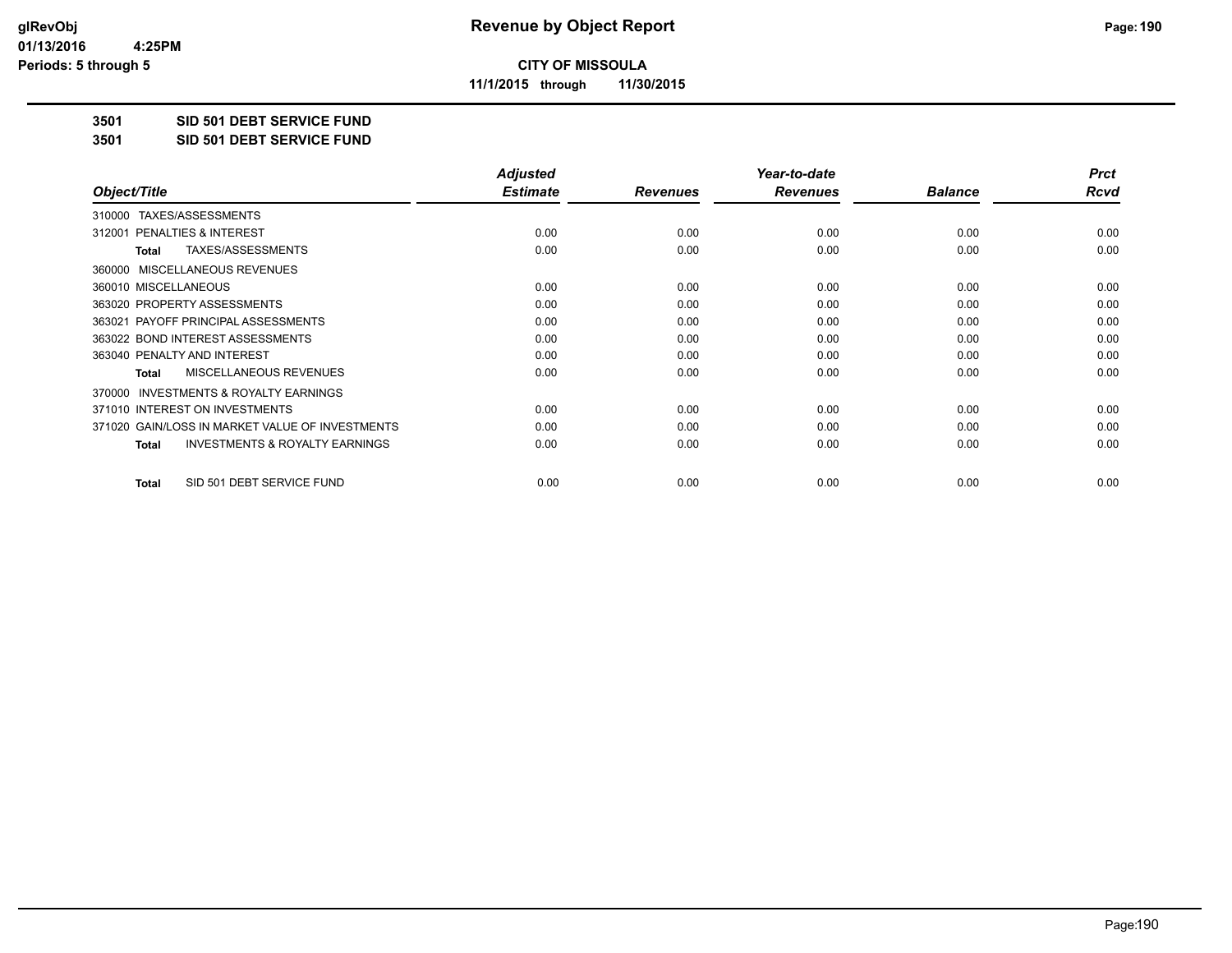**11/1/2015 through 11/30/2015**

### **3501 SID 501 DEBT SERVICE FUND**

|                                                           | <b>Adjusted</b> |                 | Year-to-date    |                | <b>Prct</b> |
|-----------------------------------------------------------|-----------------|-----------------|-----------------|----------------|-------------|
| Object/Title                                              | <b>Estimate</b> | <b>Revenues</b> | <b>Revenues</b> | <b>Balance</b> | <b>Rcvd</b> |
| 310000 TAXES/ASSESSMENTS                                  |                 |                 |                 |                |             |
| 312001 PENALTIES & INTEREST                               | 0.00            | 0.00            | 0.00            | 0.00           | 0.00        |
| TAXES/ASSESSMENTS<br><b>Total</b>                         | 0.00            | 0.00            | 0.00            | 0.00           | 0.00        |
| 360000 MISCELLANEOUS REVENUES                             |                 |                 |                 |                |             |
| 360010 MISCELLANEOUS                                      | 0.00            | 0.00            | 0.00            | 0.00           | 0.00        |
| 363020 PROPERTY ASSESSMENTS                               | 0.00            | 0.00            | 0.00            | 0.00           | 0.00        |
| 363021 PAYOFF PRINCIPAL ASSESSMENTS                       | 0.00            | 0.00            | 0.00            | 0.00           | 0.00        |
| 363022 BOND INTEREST ASSESSMENTS                          | 0.00            | 0.00            | 0.00            | 0.00           | 0.00        |
| 363040 PENALTY AND INTEREST                               | 0.00            | 0.00            | 0.00            | 0.00           | 0.00        |
| <b>MISCELLANEOUS REVENUES</b><br><b>Total</b>             | 0.00            | 0.00            | 0.00            | 0.00           | 0.00        |
| <b>INVESTMENTS &amp; ROYALTY EARNINGS</b><br>370000       |                 |                 |                 |                |             |
| 371010 INTEREST ON INVESTMENTS                            | 0.00            | 0.00            | 0.00            | 0.00           | 0.00        |
| 371020 GAIN/LOSS IN MARKET VALUE OF INVESTMENT            | 0.00            | 0.00            | 0.00            | 0.00           | 0.00        |
| <b>INVESTMENTS &amp; ROYALTY EARNINGS</b><br><b>Total</b> | 0.00            | 0.00            | 0.00            | 0.00           | 0.00        |
| SID 501 DEBT SERVICE FUND<br><b>Total</b>                 | 0.00            | 0.00            | 0.00            | 0.00           | 0.00        |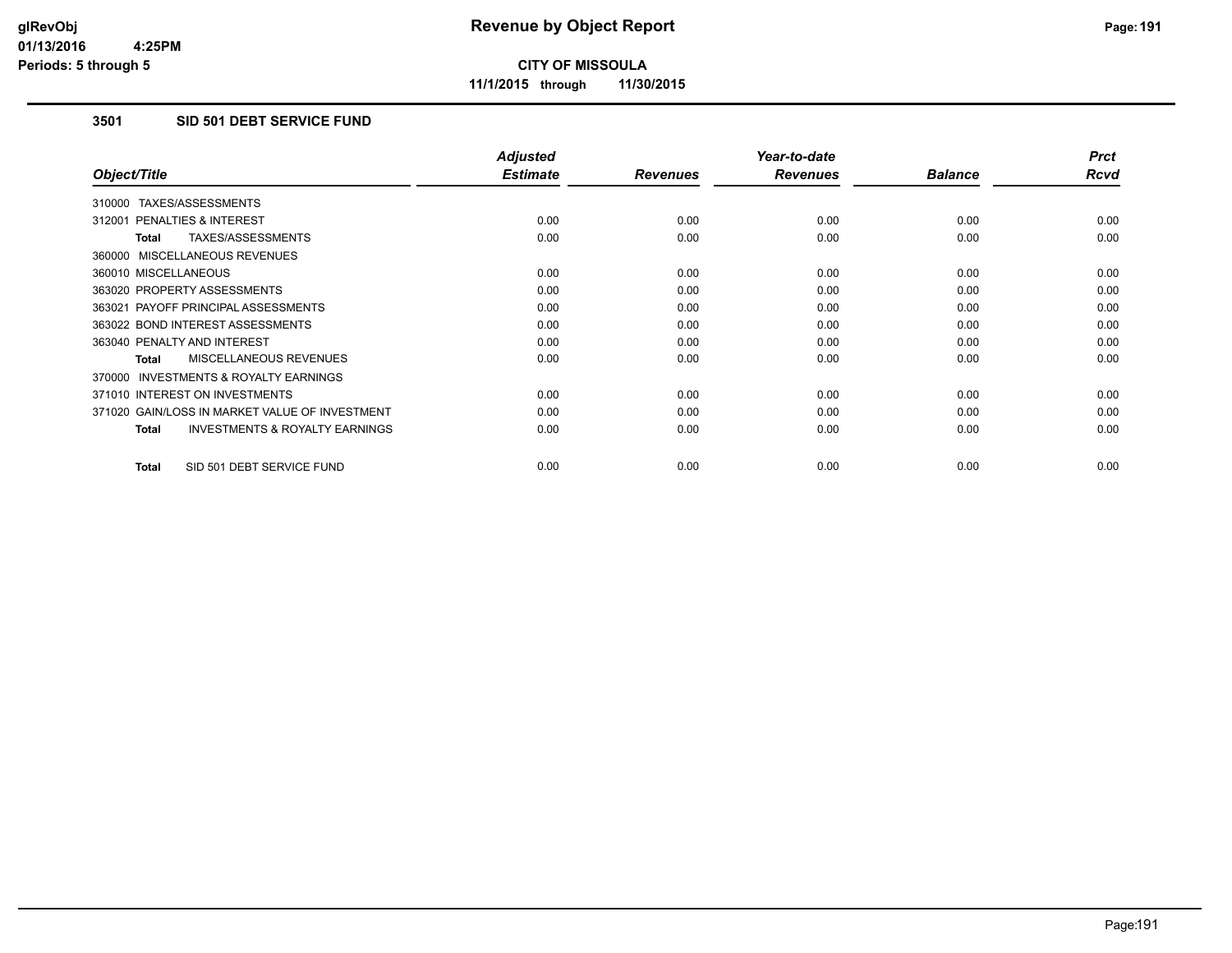**11/1/2015 through 11/30/2015**

**3502 SID 502 DEBT SERVICE FUND**

**3502 SID 502 DEBT SERVICE FUND**

|                                                     | <b>Adjusted</b> |                 | Year-to-date    |                | <b>Prct</b> |
|-----------------------------------------------------|-----------------|-----------------|-----------------|----------------|-------------|
| Object/Title                                        | <b>Estimate</b> | <b>Revenues</b> | <b>Revenues</b> | <b>Balance</b> | Rcvd        |
| TAXES/ASSESSMENTS<br>310000                         |                 |                 |                 |                |             |
| <b>PENALTIES &amp; INTEREST</b><br>312001           | 0.00            | 0.00            | 0.00            | 0.00           | 0.00        |
| TAXES/ASSESSMENTS<br>Total                          | 0.00            | 0.00            | 0.00            | 0.00           | 0.00        |
| 360000 MISCELLANEOUS REVENUES                       |                 |                 |                 |                |             |
| 360010 MISCELLANEOUS                                | 0.00            | 0.00            | 0.00            | 0.00           | 0.00        |
| 363020 PROPERTY ASSESSMENTS                         | 0.00            | 0.00            | 0.00            | 0.00           | 0.00        |
| 363021 PAYOFF PRINCIPAL ASSESSMENTS                 | 0.00            | 0.00            | 0.00            | 0.00           | 0.00        |
| 363022 BOND INTEREST ASSESSMENTS                    | 0.00            | 0.00            | 0.00            | 0.00           | 0.00        |
| 363040 PENALTY AND INTEREST                         | 0.00            | 0.00            | 0.00            | 0.00           | 0.00        |
| <b>MISCELLANEOUS REVENUES</b><br>Total              | 0.00            | 0.00            | 0.00            | 0.00           | 0.00        |
| <b>INVESTMENTS &amp; ROYALTY EARNINGS</b><br>370000 |                 |                 |                 |                |             |
| 371010 INTEREST ON INVESTMENTS                      | 0.00            | 0.00            | 0.00            | 0.00           | 0.00        |
| 371020 GAIN/LOSS IN MARKET VALUE OF INVESTMENTS     | 0.00            | 0.00            | 0.00            | 0.00           | 0.00        |
| <b>INVESTMENTS &amp; ROYALTY EARNINGS</b><br>Total  | 0.00            | 0.00            | 0.00            | 0.00           | 0.00        |
| SID 502 DEBT SERVICE FUND<br><b>Total</b>           | 0.00            | 0.00            | 0.00            | 0.00           | 0.00        |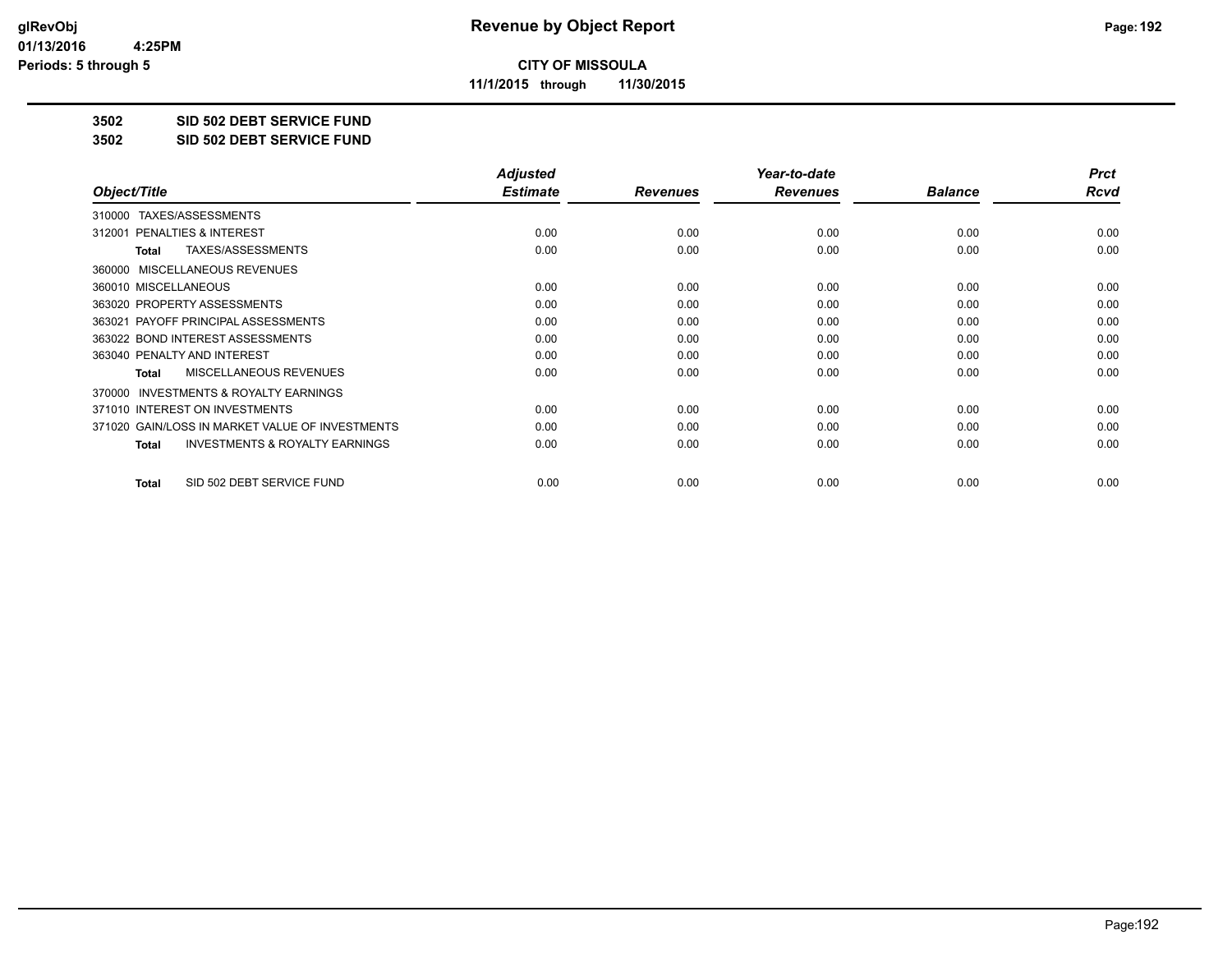**11/1/2015 through 11/30/2015**

### **3502 SID 502 DEBT SERVICE FUND**

|                                                           | <b>Adjusted</b> |                 | Year-to-date    |                | <b>Prct</b> |
|-----------------------------------------------------------|-----------------|-----------------|-----------------|----------------|-------------|
| Object/Title                                              | <b>Estimate</b> | <b>Revenues</b> | <b>Revenues</b> | <b>Balance</b> | <b>Rcvd</b> |
| 310000 TAXES/ASSESSMENTS                                  |                 |                 |                 |                |             |
| 312001 PENALTIES & INTEREST                               | 0.00            | 0.00            | 0.00            | 0.00           | 0.00        |
| TAXES/ASSESSMENTS<br><b>Total</b>                         | 0.00            | 0.00            | 0.00            | 0.00           | 0.00        |
| 360000 MISCELLANEOUS REVENUES                             |                 |                 |                 |                |             |
| 360010 MISCELLANEOUS                                      | 0.00            | 0.00            | 0.00            | 0.00           | 0.00        |
| 363020 PROPERTY ASSESSMENTS                               | 0.00            | 0.00            | 0.00            | 0.00           | 0.00        |
| 363021 PAYOFF PRINCIPAL ASSESSMENTS                       | 0.00            | 0.00            | 0.00            | 0.00           | 0.00        |
| 363022 BOND INTEREST ASSESSMENTS                          | 0.00            | 0.00            | 0.00            | 0.00           | 0.00        |
| 363040 PENALTY AND INTEREST                               | 0.00            | 0.00            | 0.00            | 0.00           | 0.00        |
| <b>MISCELLANEOUS REVENUES</b><br><b>Total</b>             | 0.00            | 0.00            | 0.00            | 0.00           | 0.00        |
| <b>INVESTMENTS &amp; ROYALTY EARNINGS</b><br>370000       |                 |                 |                 |                |             |
| 371010 INTEREST ON INVESTMENTS                            | 0.00            | 0.00            | 0.00            | 0.00           | 0.00        |
| 371020 GAIN/LOSS IN MARKET VALUE OF INVESTMENT            | 0.00            | 0.00            | 0.00            | 0.00           | 0.00        |
| <b>INVESTMENTS &amp; ROYALTY EARNINGS</b><br><b>Total</b> | 0.00            | 0.00            | 0.00            | 0.00           | 0.00        |
| SID 502 DEBT SERVICE FUND<br><b>Total</b>                 | 0.00            | 0.00            | 0.00            | 0.00           | 0.00        |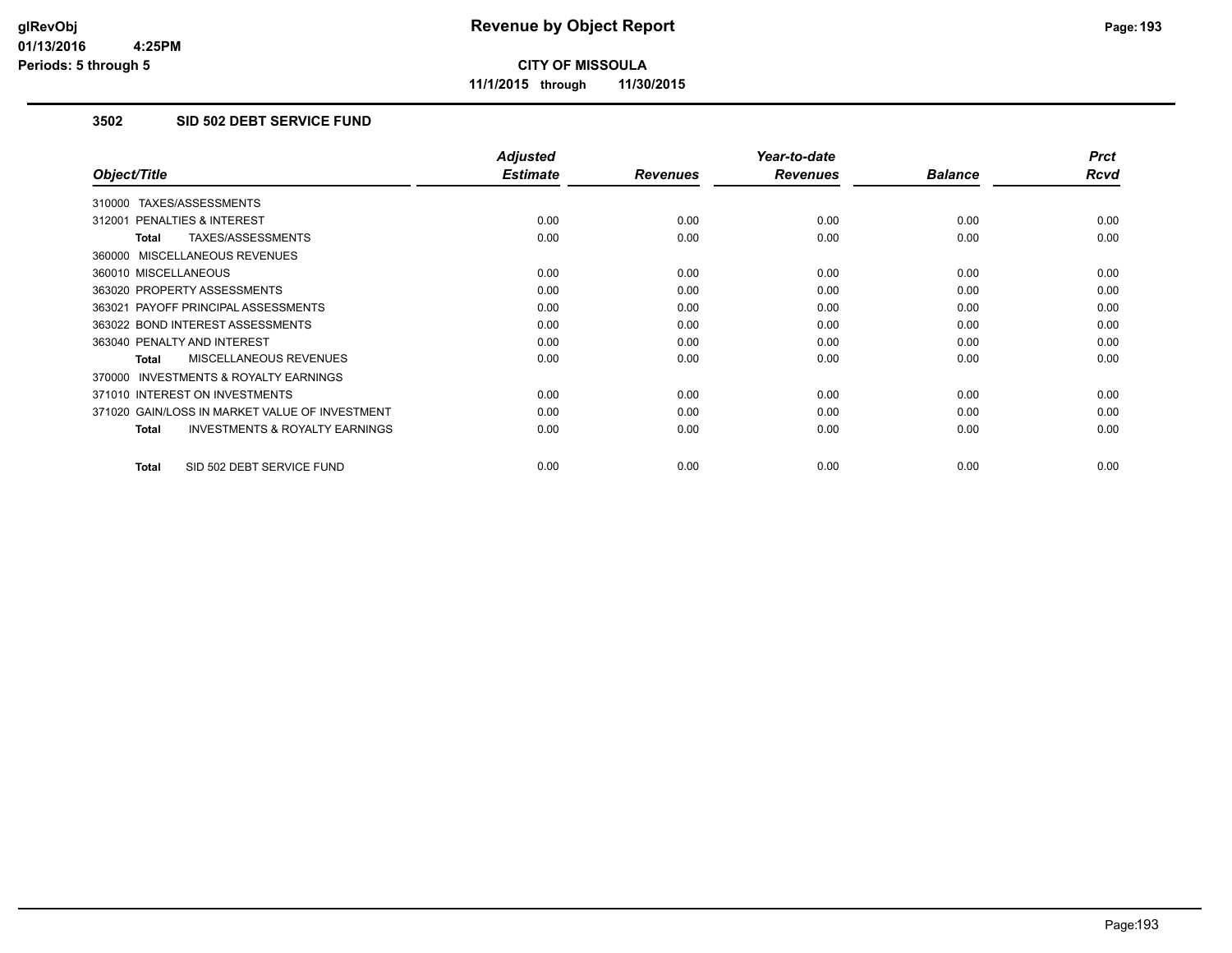**11/1/2015 through 11/30/2015**

**3503 SID 503 DEBT SERVICE FUND**

**3503 SID 503 DEBT SERVICE FUND**

|                                                           | <b>Adjusted</b> |                 | Year-to-date    |                | <b>Prct</b> |
|-----------------------------------------------------------|-----------------|-----------------|-----------------|----------------|-------------|
| Object/Title                                              | <b>Estimate</b> | <b>Revenues</b> | <b>Revenues</b> | <b>Balance</b> | Rcvd        |
| 310000 TAXES/ASSESSMENTS                                  |                 |                 |                 |                |             |
| <b>PENALTIES &amp; INTEREST</b><br>312001                 | 0.00            | 0.00            | 0.00            | 0.00           | 0.00        |
| TAXES/ASSESSMENTS<br>Total                                | 0.00            | 0.00            | 0.00            | 0.00           | 0.00        |
| 360000 MISCELLANEOUS REVENUES                             |                 |                 |                 |                |             |
| 360010 MISCELLANEOUS                                      | 0.00            | 0.00            | 0.00            | 0.00           | 0.00        |
| 363020 PROPERTY ASSESSMENTS                               | 0.00            | 0.00            | 0.00            | 0.00           | 0.00        |
| 363021 PAYOFF PRINCIPAL ASSESSMENTS                       | 0.00            | 0.00            | 0.00            | 0.00           | 0.00        |
| 363022 BOND INTEREST ASSESSMENTS                          | 0.00            | 0.00            | 0.00            | 0.00           | 0.00        |
| 363040 PENALTY AND INTEREST                               | 0.00            | 0.00            | 0.00            | 0.00           | 0.00        |
| <b>MISCELLANEOUS REVENUES</b><br>Total                    | 0.00            | 0.00            | 0.00            | 0.00           | 0.00        |
| <b>INVESTMENTS &amp; ROYALTY EARNINGS</b><br>370000       |                 |                 |                 |                |             |
| 371010 INTEREST ON INVESTMENTS                            | 0.00            | 0.00            | 0.00            | 0.00           | 0.00        |
| 371020 GAIN/LOSS IN MARKET VALUE OF INVESTMENTS           | 0.00            | 0.00            | 0.00            | 0.00           | 0.00        |
| <b>INVESTMENTS &amp; ROYALTY EARNINGS</b><br><b>Total</b> | 0.00            | 0.00            | 0.00            | 0.00           | 0.00        |
| SID 503 DEBT SERVICE FUND<br><b>Total</b>                 | 0.00            | 0.00            | 0.00            | 0.00           | 0.00        |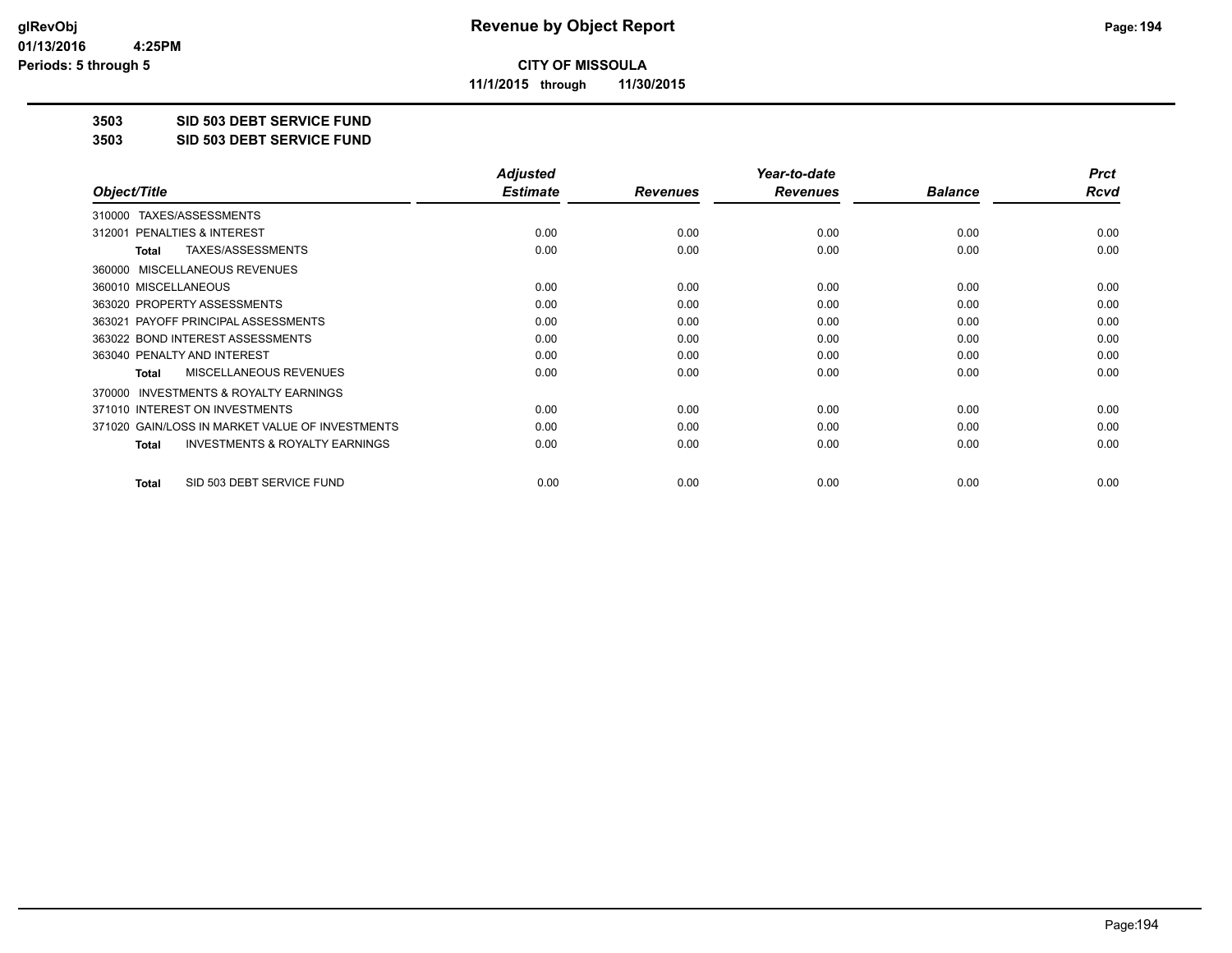**11/1/2015 through 11/30/2015**

### **3503 SID 503 DEBT SERVICE FUND**

|                                                           | <b>Adjusted</b> |                 | Year-to-date    |                | <b>Prct</b> |
|-----------------------------------------------------------|-----------------|-----------------|-----------------|----------------|-------------|
| Object/Title                                              | <b>Estimate</b> | <b>Revenues</b> | <b>Revenues</b> | <b>Balance</b> | <b>Rcvd</b> |
| 310000 TAXES/ASSESSMENTS                                  |                 |                 |                 |                |             |
| 312001 PENALTIES & INTEREST                               | 0.00            | 0.00            | 0.00            | 0.00           | 0.00        |
| TAXES/ASSESSMENTS<br><b>Total</b>                         | 0.00            | 0.00            | 0.00            | 0.00           | 0.00        |
| 360000 MISCELLANEOUS REVENUES                             |                 |                 |                 |                |             |
| 360010 MISCELLANEOUS                                      | 0.00            | 0.00            | 0.00            | 0.00           | 0.00        |
| 363020 PROPERTY ASSESSMENTS                               | 0.00            | 0.00            | 0.00            | 0.00           | 0.00        |
| 363021 PAYOFF PRINCIPAL ASSESSMENTS                       | 0.00            | 0.00            | 0.00            | 0.00           | 0.00        |
| 363022 BOND INTEREST ASSESSMENTS                          | 0.00            | 0.00            | 0.00            | 0.00           | 0.00        |
| 363040 PENALTY AND INTEREST                               | 0.00            | 0.00            | 0.00            | 0.00           | 0.00        |
| <b>MISCELLANEOUS REVENUES</b><br><b>Total</b>             | 0.00            | 0.00            | 0.00            | 0.00           | 0.00        |
| <b>INVESTMENTS &amp; ROYALTY EARNINGS</b><br>370000       |                 |                 |                 |                |             |
| 371010 INTEREST ON INVESTMENTS                            | 0.00            | 0.00            | 0.00            | 0.00           | 0.00        |
| 371020 GAIN/LOSS IN MARKET VALUE OF INVESTMENT            | 0.00            | 0.00            | 0.00            | 0.00           | 0.00        |
| <b>INVESTMENTS &amp; ROYALTY EARNINGS</b><br><b>Total</b> | 0.00            | 0.00            | 0.00            | 0.00           | 0.00        |
| SID 503 DEBT SERVICE FUND<br><b>Total</b>                 | 0.00            | 0.00            | 0.00            | 0.00           | 0.00        |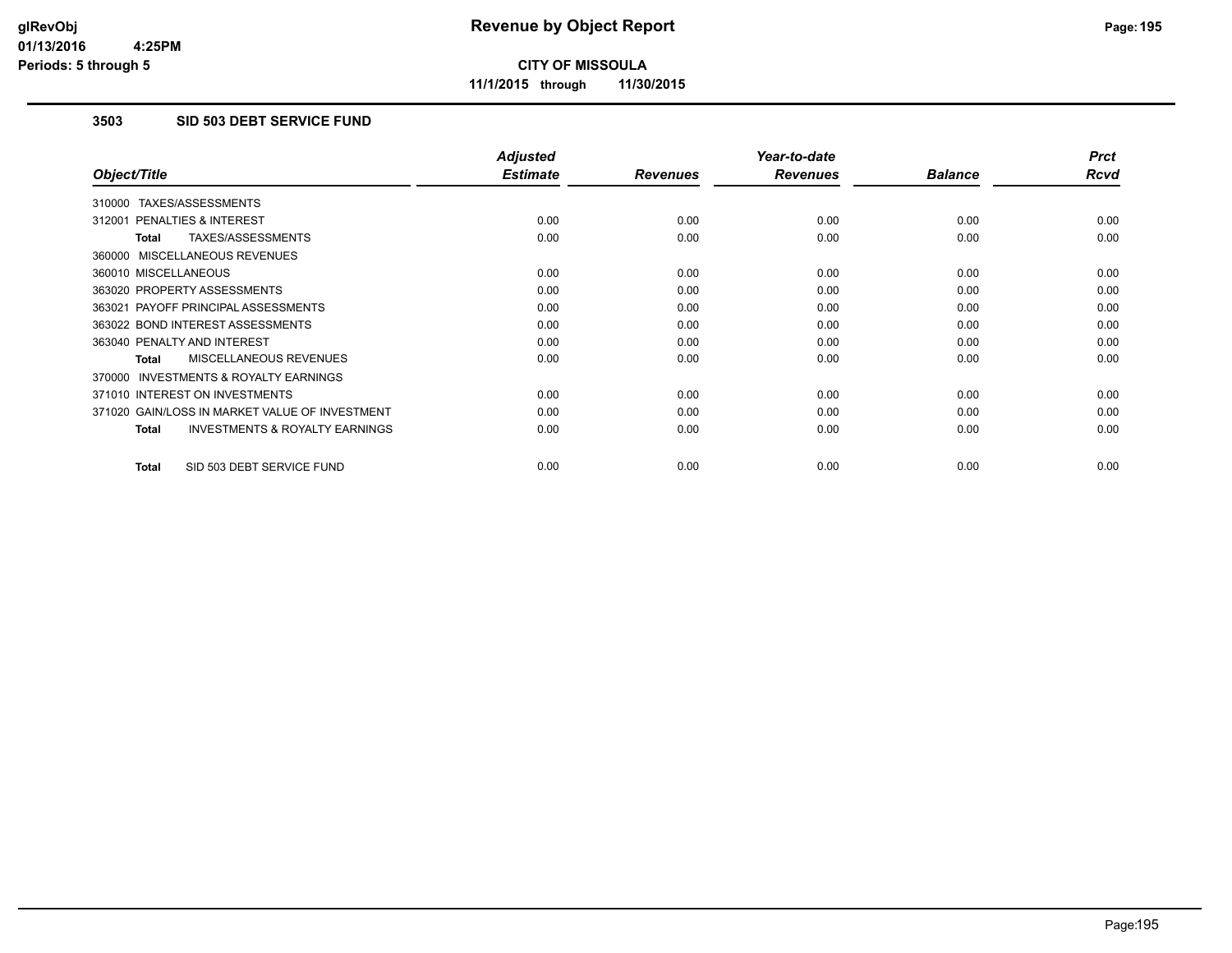**11/1/2015 through 11/30/2015**

**3504 SID 504 DEBT SERVICE FUND**

**3504 SID 504 DEBT SERVICE FUND**

|                                                           | <b>Adjusted</b> |                 | Year-to-date    |                | <b>Prct</b> |
|-----------------------------------------------------------|-----------------|-----------------|-----------------|----------------|-------------|
| Object/Title                                              | <b>Estimate</b> | <b>Revenues</b> | <b>Revenues</b> | <b>Balance</b> | <b>Rcvd</b> |
| 310000 TAXES/ASSESSMENTS                                  |                 |                 |                 |                |             |
| 312001 PENALTIES & INTEREST                               | 0.00            | 0.00            | 0.00            | 0.00           | 0.00        |
| TAXES/ASSESSMENTS<br><b>Total</b>                         | 0.00            | 0.00            | 0.00            | 0.00           | 0.00        |
| MISCELLANEOUS REVENUES<br>360000                          |                 |                 |                 |                |             |
| 360010 MISCELLANEOUS                                      | 0.00            | 0.00            | 0.00            | 0.00           | 0.00        |
| 363020 PROPERTY ASSESSMENTS                               | 0.00            | 0.00            | 0.00            | 0.00           | 0.00        |
| 363021 PAYOFF PRINCIPAL ASSESSMENTS                       | 0.00            | 0.00            | 0.00            | 0.00           | 0.00        |
| 363022 BOND INTEREST ASSESSMENTS                          | 0.00            | 0.00            | 0.00            | 0.00           | 0.00        |
| 363040 PENALTY AND INTEREST                               | 0.00            | 0.00            | 0.00            | 0.00           | 0.00        |
| MISCELLANEOUS REVENUES<br><b>Total</b>                    | 0.00            | 0.00            | 0.00            | 0.00           | 0.00        |
| <b>INVESTMENTS &amp; ROYALTY EARNINGS</b><br>370000       |                 |                 |                 |                |             |
| 371010 INTEREST ON INVESTMENTS                            | 0.00            | 0.00            | 0.00            | 0.00           | 0.00        |
| 371020 GAIN/LOSS IN MARKET VALUE OF INVESTMENTS           | 0.00            | 0.00            | 0.00            | 0.00           | 0.00        |
| <b>INVESTMENTS &amp; ROYALTY EARNINGS</b><br><b>Total</b> | 0.00            | 0.00            | 0.00            | 0.00           | 0.00        |
| OTHER FINANCING SOURCES<br>380000                         |                 |                 |                 |                |             |
| 381009 TRANSFERS IN                                       | 0.00            | 0.00            | 0.00            | 0.00           | 0.00        |
| OTHER FINANCING SOURCES<br><b>Total</b>                   | 0.00            | 0.00            | 0.00            | 0.00           | 0.00        |
| SID 504 DEBT SERVICE FUND<br><b>Total</b>                 | 0.00            | 0.00            | 0.00            | 0.00           | 0.00        |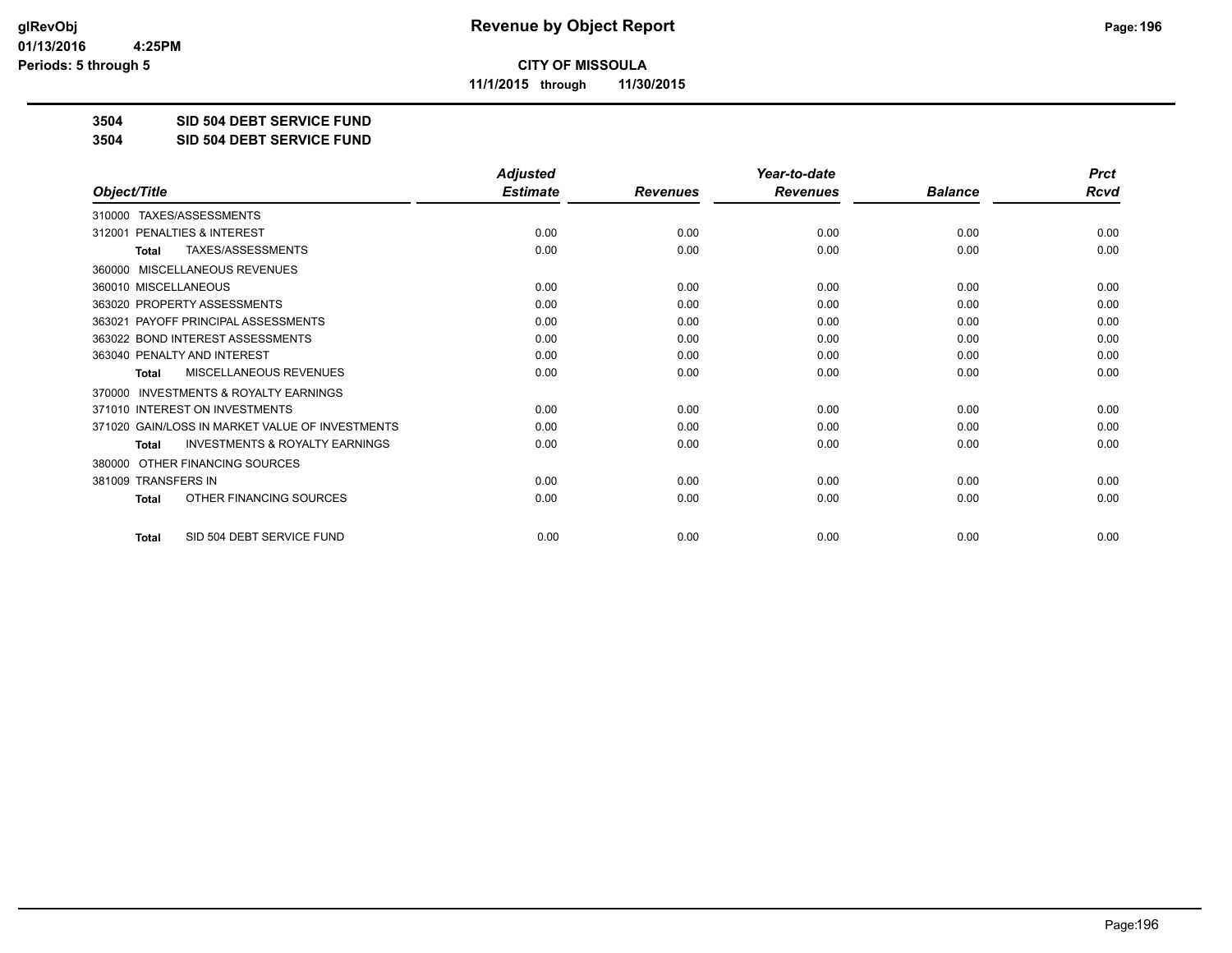**11/1/2015 through 11/30/2015**

### **3504 SID 504 DEBT SERVICE FUND**

|                                                           | <b>Adjusted</b> |                 | Year-to-date    |                | <b>Prct</b> |
|-----------------------------------------------------------|-----------------|-----------------|-----------------|----------------|-------------|
| Object/Title                                              | <b>Estimate</b> | <b>Revenues</b> | <b>Revenues</b> | <b>Balance</b> | <b>Rcvd</b> |
| 310000 TAXES/ASSESSMENTS                                  |                 |                 |                 |                |             |
| PENALTIES & INTEREST<br>312001                            | 0.00            | 0.00            | 0.00            | 0.00           | 0.00        |
| TAXES/ASSESSMENTS<br><b>Total</b>                         | 0.00            | 0.00            | 0.00            | 0.00           | 0.00        |
| 360000 MISCELLANEOUS REVENUES                             |                 |                 |                 |                |             |
| 360010 MISCELLANEOUS                                      | 0.00            | 0.00            | 0.00            | 0.00           | 0.00        |
| 363020 PROPERTY ASSESSMENTS                               | 0.00            | 0.00            | 0.00            | 0.00           | 0.00        |
| 363021 PAYOFF PRINCIPAL ASSESSMENTS                       | 0.00            | 0.00            | 0.00            | 0.00           | 0.00        |
| 363022 BOND INTEREST ASSESSMENTS                          | 0.00            | 0.00            | 0.00            | 0.00           | 0.00        |
| 363040 PENALTY AND INTEREST                               | 0.00            | 0.00            | 0.00            | 0.00           | 0.00        |
| MISCELLANEOUS REVENUES<br><b>Total</b>                    | 0.00            | 0.00            | 0.00            | 0.00           | 0.00        |
| <b>INVESTMENTS &amp; ROYALTY EARNINGS</b><br>370000       |                 |                 |                 |                |             |
| 371010 INTEREST ON INVESTMENTS                            | 0.00            | 0.00            | 0.00            | 0.00           | 0.00        |
| 371020 GAIN/LOSS IN MARKET VALUE OF INVESTMENT            | 0.00            | 0.00            | 0.00            | 0.00           | 0.00        |
| <b>INVESTMENTS &amp; ROYALTY EARNINGS</b><br><b>Total</b> | 0.00            | 0.00            | 0.00            | 0.00           | 0.00        |
| OTHER FINANCING SOURCES<br>380000                         |                 |                 |                 |                |             |
| 381009 TRANSFERS IN                                       | 0.00            | 0.00            | 0.00            | 0.00           | 0.00        |
| OTHER FINANCING SOURCES<br><b>Total</b>                   | 0.00            | 0.00            | 0.00            | 0.00           | 0.00        |
| SID 504 DEBT SERVICE FUND<br><b>Total</b>                 | 0.00            | 0.00            | 0.00            | 0.00           | 0.00        |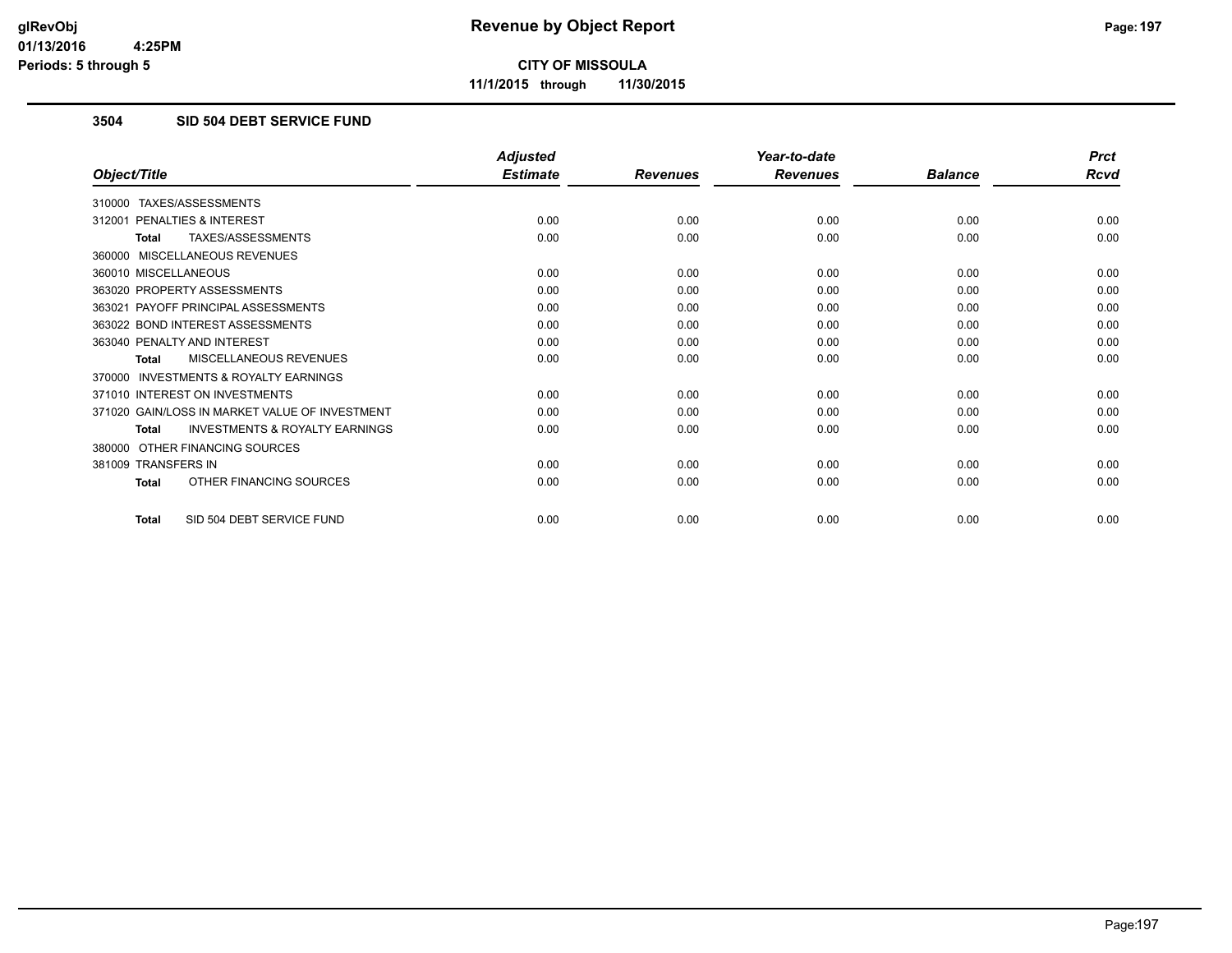**11/1/2015 through 11/30/2015**

**3505 SID 505 DEBT SERVICE FUND**

**3505 SID 505 DEBT SERVICE FUND**

|                                                           | <b>Adjusted</b> |                 | Year-to-date    |                | <b>Prct</b> |
|-----------------------------------------------------------|-----------------|-----------------|-----------------|----------------|-------------|
| Object/Title                                              | <b>Estimate</b> | <b>Revenues</b> | <b>Revenues</b> | <b>Balance</b> | Rcvd        |
| TAXES/ASSESSMENTS<br>310000                               |                 |                 |                 |                |             |
| 312001 PENALTIES & INTEREST                               | 0.00            | 0.00            | 0.00            | 0.00           | 0.00        |
| TAXES/ASSESSMENTS<br>Total                                | 0.00            | 0.00            | 0.00            | 0.00           | 0.00        |
| MISCELLANEOUS REVENUES<br>360000                          |                 |                 |                 |                |             |
| 360010 MISCELLANEOUS                                      | 0.00            | 0.00            | 0.00            | 0.00           | 0.00        |
| 363020 PROPERTY ASSESSMENTS                               | 0.00            | 0.00            | 0.00            | 0.00           | 0.00        |
| 363021 PAYOFF PRINCIPAL ASSESSMENTS                       | 0.00            | 0.00            | 0.00            | 0.00           | 0.00        |
| 363022 BOND INTEREST ASSESSMENTS                          | 0.00            | 0.00            | 0.00            | 0.00           | 0.00        |
| 363040 PENALTY AND INTEREST                               | 0.00            | 0.00            | 0.00            | 0.00           | 0.00        |
| MISCELLANEOUS REVENUES<br><b>Total</b>                    | 0.00            | 0.00            | 0.00            | 0.00           | 0.00        |
| <b>INVESTMENTS &amp; ROYALTY EARNINGS</b><br>370000       |                 |                 |                 |                |             |
| 371010 INTEREST ON INVESTMENTS                            | 0.00            | 0.00            | 0.00            | 0.00           | 0.00        |
| 371020 GAIN/LOSS IN MARKET VALUE OF INVESTMENTS           | 0.00            | 0.00            | 0.00            | 0.00           | 0.00        |
| <b>INVESTMENTS &amp; ROYALTY EARNINGS</b><br><b>Total</b> | 0.00            | 0.00            | 0.00            | 0.00           | 0.00        |
| SID 505 DEBT SERVICE FUND<br><b>Total</b>                 | 0.00            | 0.00            | 0.00            | 0.00           | 0.00        |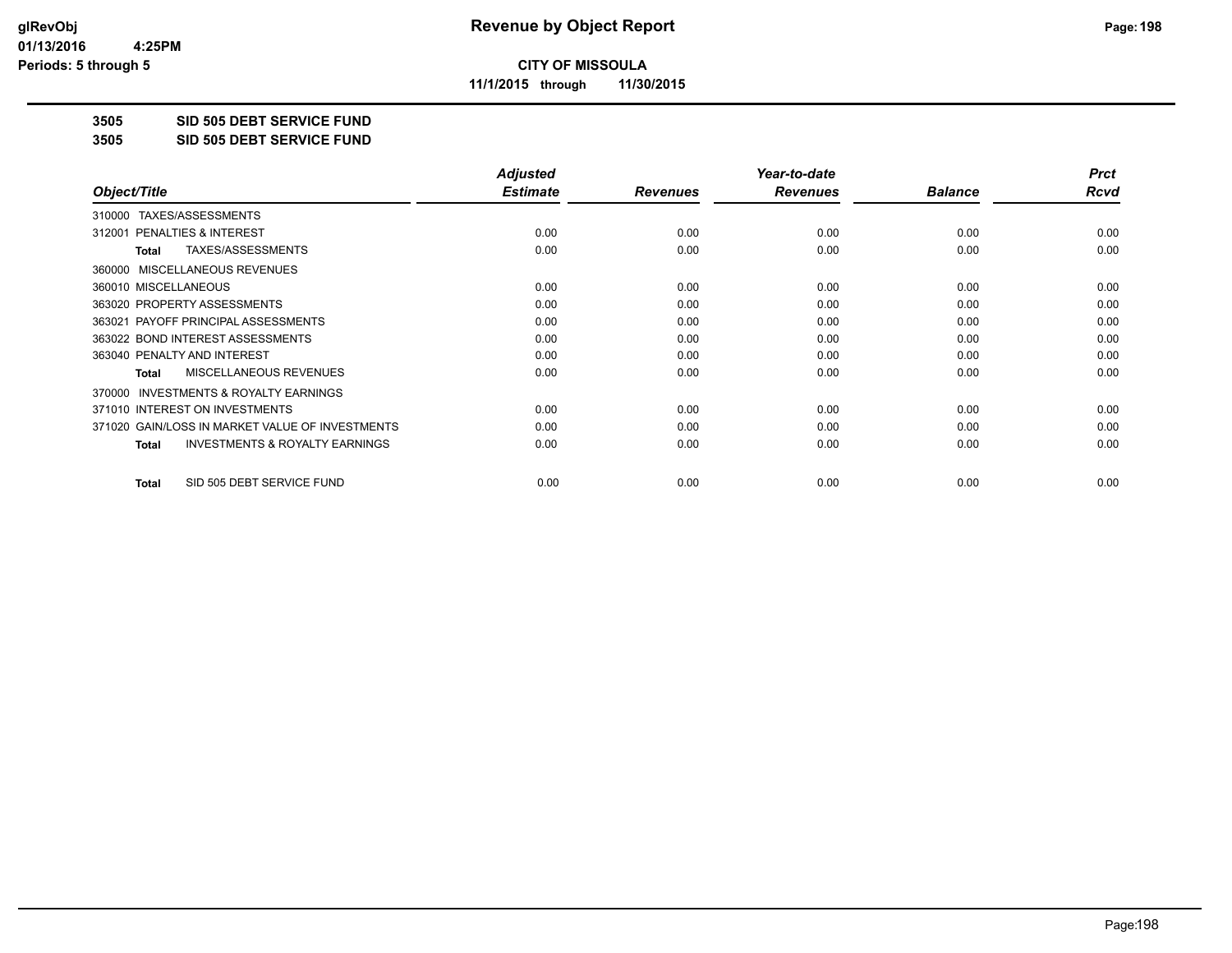**11/1/2015 through 11/30/2015**

### **3505 SID 505 DEBT SERVICE FUND**

|                                                           | <b>Adjusted</b> |                 | Year-to-date    |                | <b>Prct</b> |
|-----------------------------------------------------------|-----------------|-----------------|-----------------|----------------|-------------|
| Object/Title                                              | <b>Estimate</b> | <b>Revenues</b> | <b>Revenues</b> | <b>Balance</b> | <b>Rcvd</b> |
| 310000 TAXES/ASSESSMENTS                                  |                 |                 |                 |                |             |
| 312001 PENALTIES & INTEREST                               | 0.00            | 0.00            | 0.00            | 0.00           | 0.00        |
| TAXES/ASSESSMENTS<br><b>Total</b>                         | 0.00            | 0.00            | 0.00            | 0.00           | 0.00        |
| 360000 MISCELLANEOUS REVENUES                             |                 |                 |                 |                |             |
| 360010 MISCELLANEOUS                                      | 0.00            | 0.00            | 0.00            | 0.00           | 0.00        |
| 363020 PROPERTY ASSESSMENTS                               | 0.00            | 0.00            | 0.00            | 0.00           | 0.00        |
| 363021 PAYOFF PRINCIPAL ASSESSMENTS                       | 0.00            | 0.00            | 0.00            | 0.00           | 0.00        |
| 363022 BOND INTEREST ASSESSMENTS                          | 0.00            | 0.00            | 0.00            | 0.00           | 0.00        |
| 363040 PENALTY AND INTEREST                               | 0.00            | 0.00            | 0.00            | 0.00           | 0.00        |
| <b>MISCELLANEOUS REVENUES</b><br><b>Total</b>             | 0.00            | 0.00            | 0.00            | 0.00           | 0.00        |
| <b>INVESTMENTS &amp; ROYALTY EARNINGS</b><br>370000       |                 |                 |                 |                |             |
| 371010 INTEREST ON INVESTMENTS                            | 0.00            | 0.00            | 0.00            | 0.00           | 0.00        |
| 371020 GAIN/LOSS IN MARKET VALUE OF INVESTMENT            | 0.00            | 0.00            | 0.00            | 0.00           | 0.00        |
| <b>INVESTMENTS &amp; ROYALTY EARNINGS</b><br><b>Total</b> | 0.00            | 0.00            | 0.00            | 0.00           | 0.00        |
| SID 505 DEBT SERVICE FUND<br><b>Total</b>                 | 0.00            | 0.00            | 0.00            | 0.00           | 0.00        |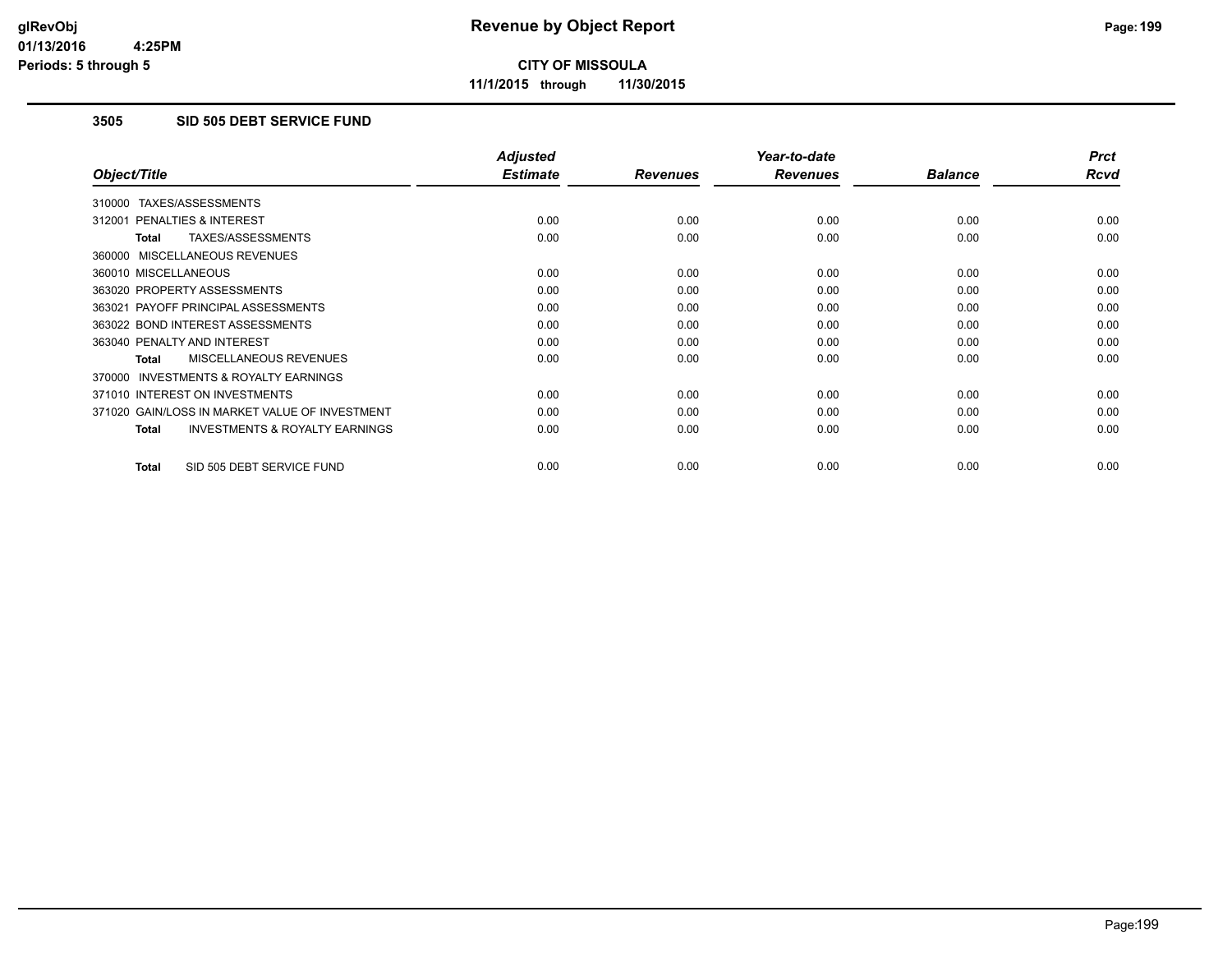**11/1/2015 through 11/30/2015**

**3506 SID 506 DEBT SERVICE FUND**

**3506 SID 506 DEBT SERVICE FUND**

|                                                     | <b>Adjusted</b> |                 | Year-to-date    |                | <b>Prct</b> |
|-----------------------------------------------------|-----------------|-----------------|-----------------|----------------|-------------|
| Object/Title                                        | <b>Estimate</b> | <b>Revenues</b> | <b>Revenues</b> | <b>Balance</b> | <b>Rcvd</b> |
| 310000 TAXES/ASSESSMENTS                            |                 |                 |                 |                |             |
| PENALTIES & INTEREST<br>312001                      | 0.00            | 0.00            | 0.00            | 0.00           | 0.00        |
| TAXES/ASSESSMENTS<br><b>Total</b>                   | 0.00            | 0.00            | 0.00            | 0.00           | 0.00        |
| MISCELLANEOUS REVENUES<br>360000                    |                 |                 |                 |                |             |
| 360010 MISCELLANEOUS                                | 0.00            | 0.00            | 0.00            | 0.00           | 0.00        |
| 363020 PROPERTY ASSESSMENTS                         | 0.00            | 0.00            | 0.00            | 0.00           | 0.00        |
| 363021 PAYOFF PRINCIPAL ASSESSMENTS                 | 0.00            | 0.00            | 0.00            | 0.00           | 0.00        |
| 363022 BOND INTEREST ASSESSMENTS                    | 0.00            | 0.00            | 0.00            | 0.00           | 0.00        |
| 363040 PENALTY AND INTEREST                         | 0.00            | 0.00            | 0.00            | 0.00           | 0.00        |
| MISCELLANEOUS REVENUES<br><b>Total</b>              | 0.00            | 0.00            | 0.00            | 0.00           | 0.00        |
| <b>INVESTMENTS &amp; ROYALTY EARNINGS</b><br>370000 |                 |                 |                 |                |             |
| 371010 INTEREST ON INVESTMENTS                      | 0.00            | 0.00            | 0.00            | 0.00           | 0.00        |
| 371020 GAIN/LOSS IN MARKET VALUE OF INVESTMENTS     | 0.00            | 0.00            | 0.00            | 0.00           | 0.00        |
| <b>INVESTMENTS &amp; ROYALTY EARNINGS</b><br>Total  | 0.00            | 0.00            | 0.00            | 0.00           | 0.00        |
| OTHER FINANCING SOURCES<br>380000                   |                 |                 |                 |                |             |
| 381009 TRANSFERS IN                                 | 0.00            | 0.00            | 0.00            | 0.00           | 0.00        |
| OTHER FINANCING SOURCES<br>Total                    | 0.00            | 0.00            | 0.00            | 0.00           | 0.00        |
| SID 506 DEBT SERVICE FUND<br><b>Total</b>           | 0.00            | 0.00            | 0.00            | 0.00           | 0.00        |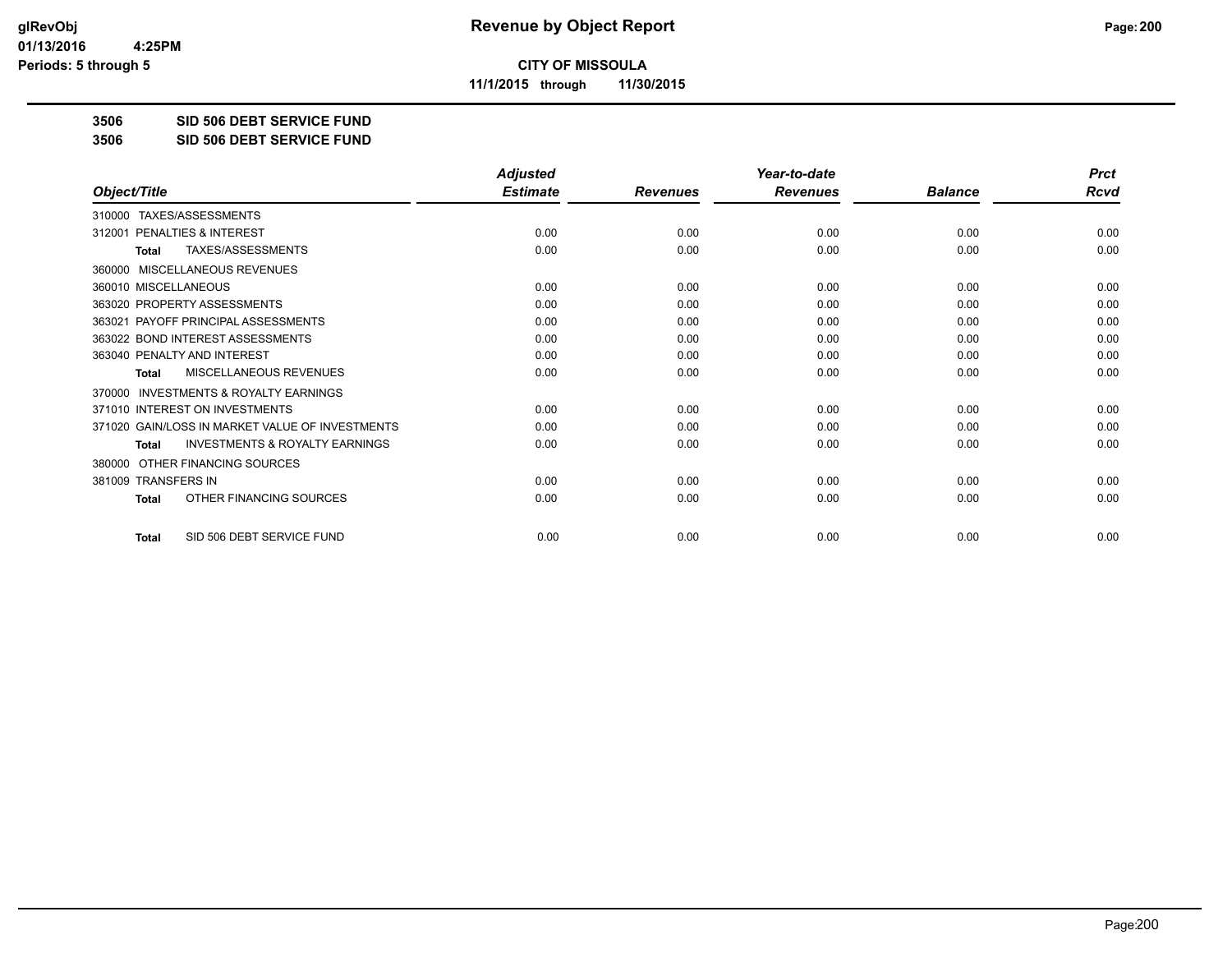**11/1/2015 through 11/30/2015**

### **3506 SID 506 DEBT SERVICE FUND**

|                                                           | <b>Adjusted</b> |                 | Year-to-date    |                | <b>Prct</b> |
|-----------------------------------------------------------|-----------------|-----------------|-----------------|----------------|-------------|
| Object/Title                                              | <b>Estimate</b> | <b>Revenues</b> | <b>Revenues</b> | <b>Balance</b> | <b>Rcvd</b> |
| 310000 TAXES/ASSESSMENTS                                  |                 |                 |                 |                |             |
| PENALTIES & INTEREST<br>312001                            | 0.00            | 0.00            | 0.00            | 0.00           | 0.00        |
| TAXES/ASSESSMENTS<br><b>Total</b>                         | 0.00            | 0.00            | 0.00            | 0.00           | 0.00        |
| 360000 MISCELLANEOUS REVENUES                             |                 |                 |                 |                |             |
| 360010 MISCELLANEOUS                                      | 0.00            | 0.00            | 0.00            | 0.00           | 0.00        |
| 363020 PROPERTY ASSESSMENTS                               | 0.00            | 0.00            | 0.00            | 0.00           | 0.00        |
| 363021 PAYOFF PRINCIPAL ASSESSMENTS                       | 0.00            | 0.00            | 0.00            | 0.00           | 0.00        |
| 363022 BOND INTEREST ASSESSMENTS                          | 0.00            | 0.00            | 0.00            | 0.00           | 0.00        |
| 363040 PENALTY AND INTEREST                               | 0.00            | 0.00            | 0.00            | 0.00           | 0.00        |
| MISCELLANEOUS REVENUES<br><b>Total</b>                    | 0.00            | 0.00            | 0.00            | 0.00           | 0.00        |
| <b>INVESTMENTS &amp; ROYALTY EARNINGS</b><br>370000       |                 |                 |                 |                |             |
| 371010 INTEREST ON INVESTMENTS                            | 0.00            | 0.00            | 0.00            | 0.00           | 0.00        |
| 371020 GAIN/LOSS IN MARKET VALUE OF INVESTMENT            | 0.00            | 0.00            | 0.00            | 0.00           | 0.00        |
| <b>INVESTMENTS &amp; ROYALTY EARNINGS</b><br><b>Total</b> | 0.00            | 0.00            | 0.00            | 0.00           | 0.00        |
| OTHER FINANCING SOURCES<br>380000                         |                 |                 |                 |                |             |
| 381009 TRANSFERS IN                                       | 0.00            | 0.00            | 0.00            | 0.00           | 0.00        |
| OTHER FINANCING SOURCES<br><b>Total</b>                   | 0.00            | 0.00            | 0.00            | 0.00           | 0.00        |
| SID 506 DEBT SERVICE FUND<br><b>Total</b>                 | 0.00            | 0.00            | 0.00            | 0.00           | 0.00        |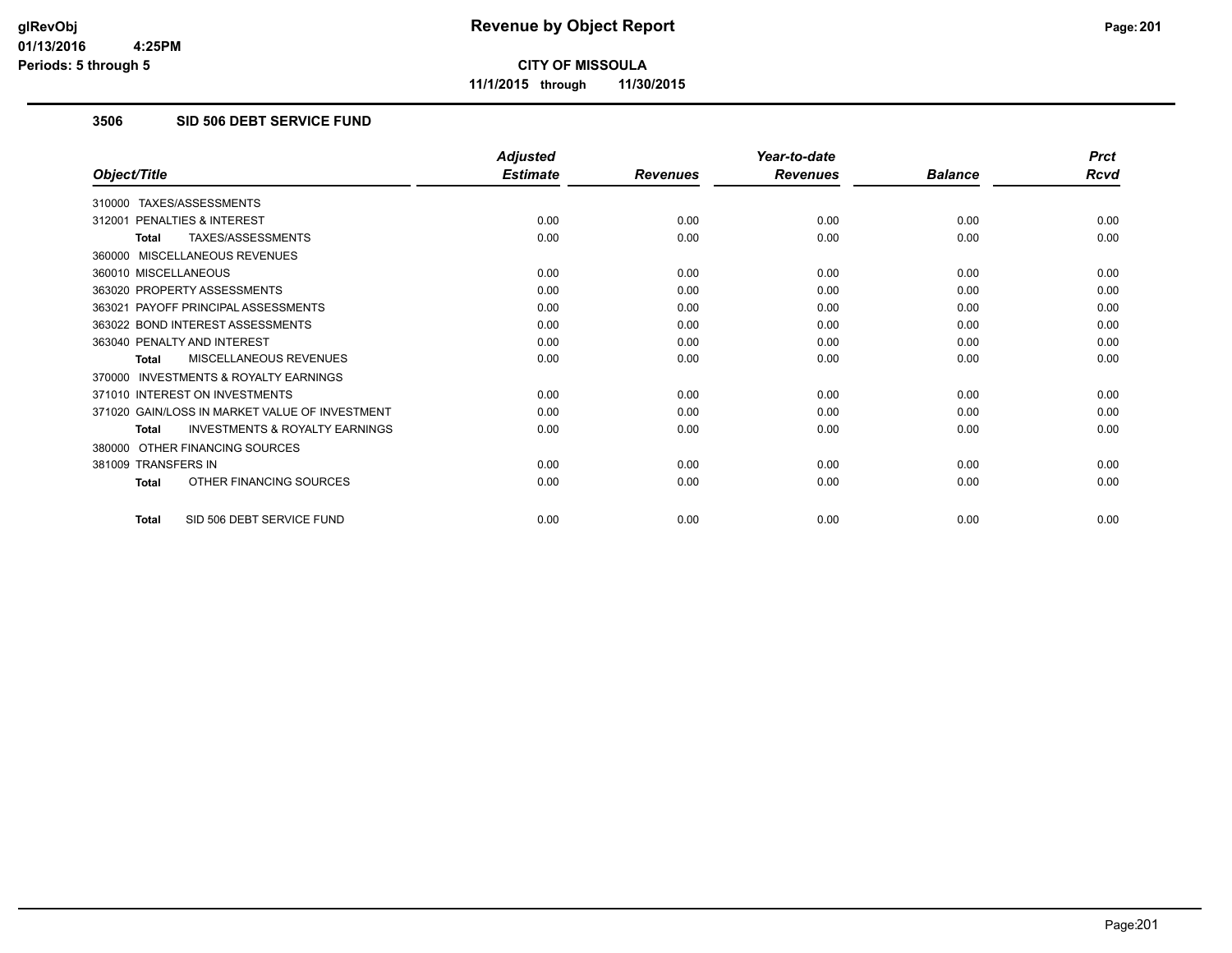**11/1/2015 through 11/30/2015**

**3507 SID 507 DEBT SERVICE FUND**

**3507 SID 507 DEBT SERVICE FUND**

|                                                           | <b>Adjusted</b> |                 | Year-to-date    |                | <b>Prct</b> |
|-----------------------------------------------------------|-----------------|-----------------|-----------------|----------------|-------------|
| Object/Title                                              | <b>Estimate</b> | <b>Revenues</b> | <b>Revenues</b> | <b>Balance</b> | <b>Rcvd</b> |
| 310000 TAXES/ASSESSMENTS                                  |                 |                 |                 |                |             |
| 312001 PENALTIES & INTEREST                               | 0.00            | 0.00            | 0.00            | 0.00           | 0.00        |
| <b>TAXES/ASSESSMENTS</b><br><b>Total</b>                  | 0.00            | 0.00            | 0.00            | 0.00           | 0.00        |
| MISCELLANEOUS REVENUES<br>360000                          |                 |                 |                 |                |             |
| 360010 MISCELLANEOUS                                      | 0.00            | 0.00            | 0.00            | 0.00           | 0.00        |
| 363020 PROPERTY ASSESSMENTS                               | 0.00            | 0.00            | 0.00            | 0.00           | 0.00        |
| 363021 PAYOFF PRINCIPAL ASSESSMENTS                       | 0.00            | 0.00            | 0.00            | 0.00           | 0.00        |
| 363022 BOND INTEREST ASSESSMENTS                          | 0.00            | 0.00            | 0.00            | 0.00           | 0.00        |
| 363040 PENALTY AND INTEREST                               | 0.00            | 0.00            | 0.00            | 0.00           | 0.00        |
| MISCELLANEOUS REVENUES<br><b>Total</b>                    | 0.00            | 0.00            | 0.00            | 0.00           | 0.00        |
| <b>INVESTMENTS &amp; ROYALTY EARNINGS</b><br>370000       |                 |                 |                 |                |             |
| 371010 INTEREST ON INVESTMENTS                            | 0.00            | 0.00            | 0.00            | 0.00           | 0.00        |
| 371020 GAIN/LOSS IN MARKET VALUE OF INVESTMENTS           | 0.00            | 0.00            | 0.00            | 0.00           | 0.00        |
| <b>INVESTMENTS &amp; ROYALTY EARNINGS</b><br><b>Total</b> | 0.00            | 0.00            | 0.00            | 0.00           | 0.00        |
| OTHER FINANCING SOURCES<br>380000                         |                 |                 |                 |                |             |
| 381009 TRANSFERS IN                                       | 0.00            | 0.00            | 0.00            | 0.00           | 0.00        |
| OTHER FINANCING SOURCES<br><b>Total</b>                   | 0.00            | 0.00            | 0.00            | 0.00           | 0.00        |
| SID 507 DEBT SERVICE FUND<br><b>Total</b>                 | 0.00            | 0.00            | 0.00            | 0.00           | 0.00        |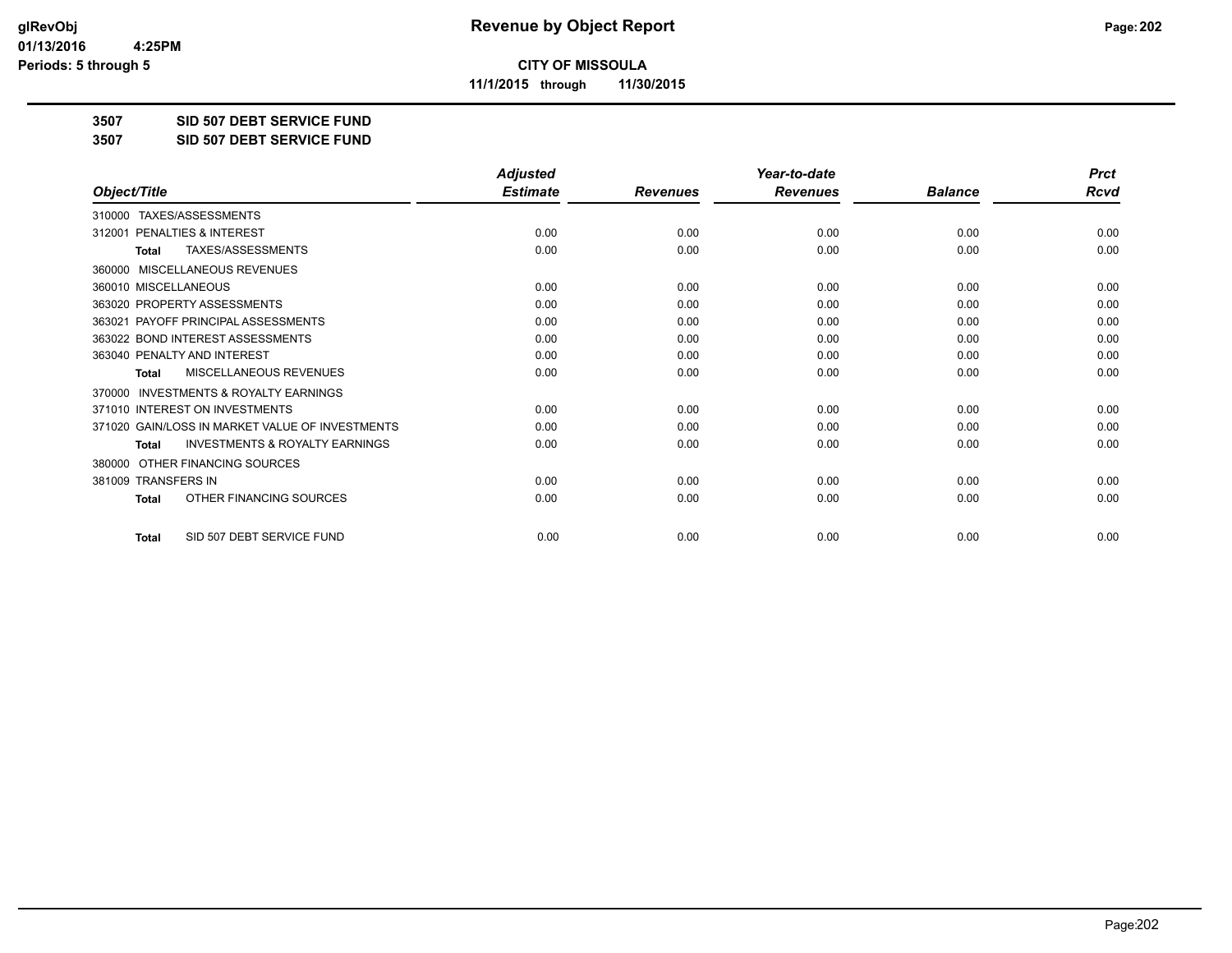**11/1/2015 through 11/30/2015**

#### **3507 SID 507 DEBT SERVICE FUND**

|                                                           | <b>Adjusted</b> |                 | Year-to-date    |                | <b>Prct</b> |
|-----------------------------------------------------------|-----------------|-----------------|-----------------|----------------|-------------|
| Object/Title                                              | <b>Estimate</b> | <b>Revenues</b> | <b>Revenues</b> | <b>Balance</b> | <b>Rcvd</b> |
| 310000 TAXES/ASSESSMENTS                                  |                 |                 |                 |                |             |
| PENALTIES & INTEREST<br>312001                            | 0.00            | 0.00            | 0.00            | 0.00           | 0.00        |
| TAXES/ASSESSMENTS<br><b>Total</b>                         | 0.00            | 0.00            | 0.00            | 0.00           | 0.00        |
| 360000 MISCELLANEOUS REVENUES                             |                 |                 |                 |                |             |
| 360010 MISCELLANEOUS                                      | 0.00            | 0.00            | 0.00            | 0.00           | 0.00        |
| 363020 PROPERTY ASSESSMENTS                               | 0.00            | 0.00            | 0.00            | 0.00           | 0.00        |
| 363021 PAYOFF PRINCIPAL ASSESSMENTS                       | 0.00            | 0.00            | 0.00            | 0.00           | 0.00        |
| 363022 BOND INTEREST ASSESSMENTS                          | 0.00            | 0.00            | 0.00            | 0.00           | 0.00        |
| 363040 PENALTY AND INTEREST                               | 0.00            | 0.00            | 0.00            | 0.00           | 0.00        |
| MISCELLANEOUS REVENUES<br><b>Total</b>                    | 0.00            | 0.00            | 0.00            | 0.00           | 0.00        |
| <b>INVESTMENTS &amp; ROYALTY EARNINGS</b><br>370000       |                 |                 |                 |                |             |
| 371010 INTEREST ON INVESTMENTS                            | 0.00            | 0.00            | 0.00            | 0.00           | 0.00        |
| 371020 GAIN/LOSS IN MARKET VALUE OF INVESTMENT            | 0.00            | 0.00            | 0.00            | 0.00           | 0.00        |
| <b>INVESTMENTS &amp; ROYALTY EARNINGS</b><br><b>Total</b> | 0.00            | 0.00            | 0.00            | 0.00           | 0.00        |
| 380000 OTHER FINANCING SOURCES                            |                 |                 |                 |                |             |
| 381009 TRANSFERS IN                                       | 0.00            | 0.00            | 0.00            | 0.00           | 0.00        |
| OTHER FINANCING SOURCES<br><b>Total</b>                   | 0.00            | 0.00            | 0.00            | 0.00           | 0.00        |
| SID 507 DEBT SERVICE FUND<br><b>Total</b>                 | 0.00            | 0.00            | 0.00            | 0.00           | 0.00        |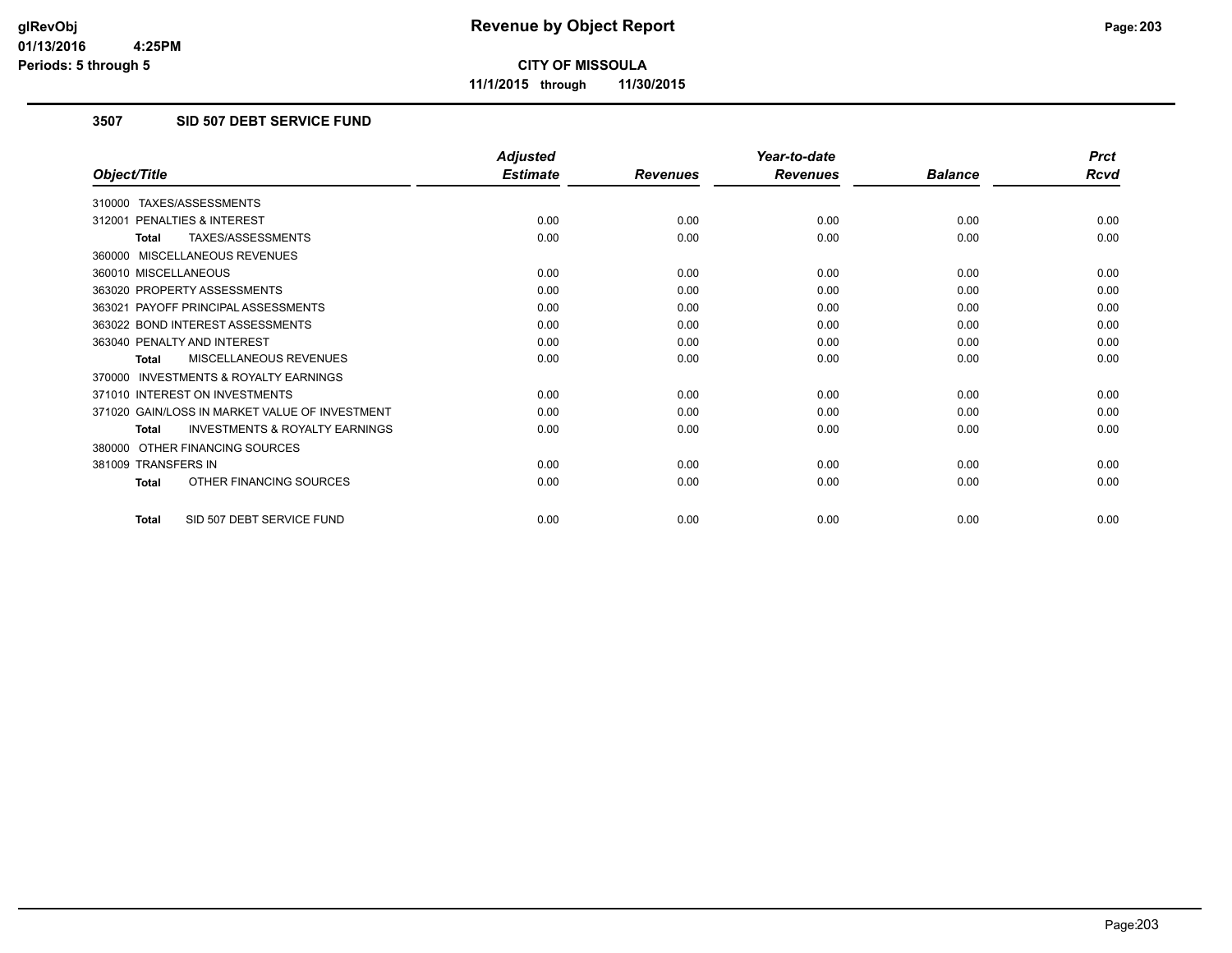**11/1/2015 through 11/30/2015**

**3508 SID 508 DEBT SERVICE FUND**

**3508 SID 508 DEBT SERVICE FUND**

|                                                     | <b>Adjusted</b> |                 | Year-to-date    |                | <b>Prct</b> |
|-----------------------------------------------------|-----------------|-----------------|-----------------|----------------|-------------|
| Object/Title                                        | <b>Estimate</b> | <b>Revenues</b> | <b>Revenues</b> | <b>Balance</b> | Rcvd        |
| 310000 TAXES/ASSESSMENTS                            |                 |                 |                 |                |             |
| PENALTIES & INTEREST<br>312001                      | 0.00            | 0.00            | 0.00            | 0.00           | 0.00        |
| TAXES/ASSESSMENTS<br><b>Total</b>                   | 0.00            | 0.00            | 0.00            | 0.00           | 0.00        |
| MISCELLANEOUS REVENUES<br>360000                    |                 |                 |                 |                |             |
| 360010 MISCELLANEOUS                                | 0.00            | 0.00            | 0.00            | 0.00           | 0.00        |
| 363020 PROPERTY ASSESSMENTS                         | 0.00            | 0.00            | 0.00            | 0.00           | 0.00        |
| 363021 PAYOFF PRINCIPAL ASSESSMENTS                 | 0.00            | 0.00            | 0.00            | 0.00           | 0.00        |
| 363022 BOND INTEREST ASSESSMENTS                    | 0.00            | 0.00            | 0.00            | 0.00           | 0.00        |
| 363040 PENALTY AND INTEREST                         | 0.00            | 0.00            | 0.00            | 0.00           | 0.00        |
| MISCELLANEOUS REVENUES<br>Total                     | 0.00            | 0.00            | 0.00            | 0.00           | 0.00        |
| <b>INVESTMENTS &amp; ROYALTY EARNINGS</b><br>370000 |                 |                 |                 |                |             |
| 371010 INTEREST ON INVESTMENTS                      | 0.00            | 0.00            | 0.00            | 0.00           | 0.00        |
| 371020 GAIN/LOSS IN MARKET VALUE OF INVESTMENTS     | 0.00            | 0.00            | 0.00            | 0.00           | 0.00        |
| <b>INVESTMENTS &amp; ROYALTY EARNINGS</b><br>Total  | 0.00            | 0.00            | 0.00            | 0.00           | 0.00        |
| OTHER FINANCING SOURCES<br>380000                   |                 |                 |                 |                |             |
| 381009 TRANSFERS IN                                 | 0.00            | 0.00            | 0.00            | 0.00           | 0.00        |
| OTHER FINANCING SOURCES<br><b>Total</b>             | 0.00            | 0.00            | 0.00            | 0.00           | 0.00        |
| SID 508 DEBT SERVICE FUND<br><b>Total</b>           | 0.00            | 0.00            | 0.00            | 0.00           | 0.00        |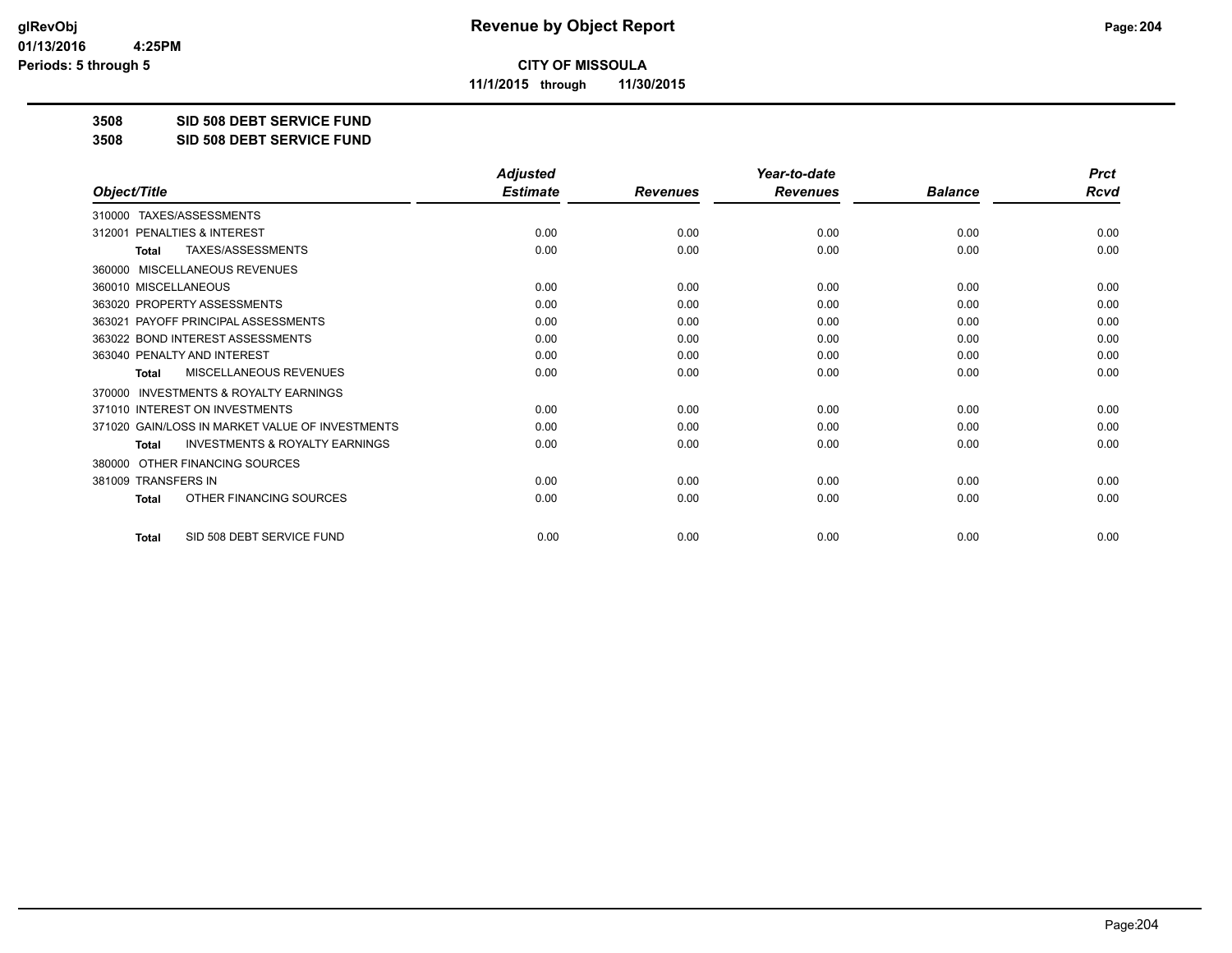**11/1/2015 through 11/30/2015**

#### **3508 SID 508 DEBT SERVICE FUND**

|                                                           | <b>Adjusted</b> |                 | Year-to-date    |                | <b>Prct</b> |
|-----------------------------------------------------------|-----------------|-----------------|-----------------|----------------|-------------|
| Object/Title                                              | <b>Estimate</b> | <b>Revenues</b> | <b>Revenues</b> | <b>Balance</b> | <b>Rcvd</b> |
| 310000 TAXES/ASSESSMENTS                                  |                 |                 |                 |                |             |
| PENALTIES & INTEREST<br>312001                            | 0.00            | 0.00            | 0.00            | 0.00           | 0.00        |
| TAXES/ASSESSMENTS<br><b>Total</b>                         | 0.00            | 0.00            | 0.00            | 0.00           | 0.00        |
| 360000 MISCELLANEOUS REVENUES                             |                 |                 |                 |                |             |
| 360010 MISCELLANEOUS                                      | 0.00            | 0.00            | 0.00            | 0.00           | 0.00        |
| 363020 PROPERTY ASSESSMENTS                               | 0.00            | 0.00            | 0.00            | 0.00           | 0.00        |
| 363021 PAYOFF PRINCIPAL ASSESSMENTS                       | 0.00            | 0.00            | 0.00            | 0.00           | 0.00        |
| 363022 BOND INTEREST ASSESSMENTS                          | 0.00            | 0.00            | 0.00            | 0.00           | 0.00        |
| 363040 PENALTY AND INTEREST                               | 0.00            | 0.00            | 0.00            | 0.00           | 0.00        |
| MISCELLANEOUS REVENUES<br><b>Total</b>                    | 0.00            | 0.00            | 0.00            | 0.00           | 0.00        |
| <b>INVESTMENTS &amp; ROYALTY EARNINGS</b><br>370000       |                 |                 |                 |                |             |
| 371010 INTEREST ON INVESTMENTS                            | 0.00            | 0.00            | 0.00            | 0.00           | 0.00        |
| 371020 GAIN/LOSS IN MARKET VALUE OF INVESTMENT            | 0.00            | 0.00            | 0.00            | 0.00           | 0.00        |
| <b>INVESTMENTS &amp; ROYALTY EARNINGS</b><br><b>Total</b> | 0.00            | 0.00            | 0.00            | 0.00           | 0.00        |
| 380000 OTHER FINANCING SOURCES                            |                 |                 |                 |                |             |
| 381009 TRANSFERS IN                                       | 0.00            | 0.00            | 0.00            | 0.00           | 0.00        |
| OTHER FINANCING SOURCES<br><b>Total</b>                   | 0.00            | 0.00            | 0.00            | 0.00           | 0.00        |
| SID 508 DEBT SERVICE FUND<br><b>Total</b>                 | 0.00            | 0.00            | 0.00            | 0.00           | 0.00        |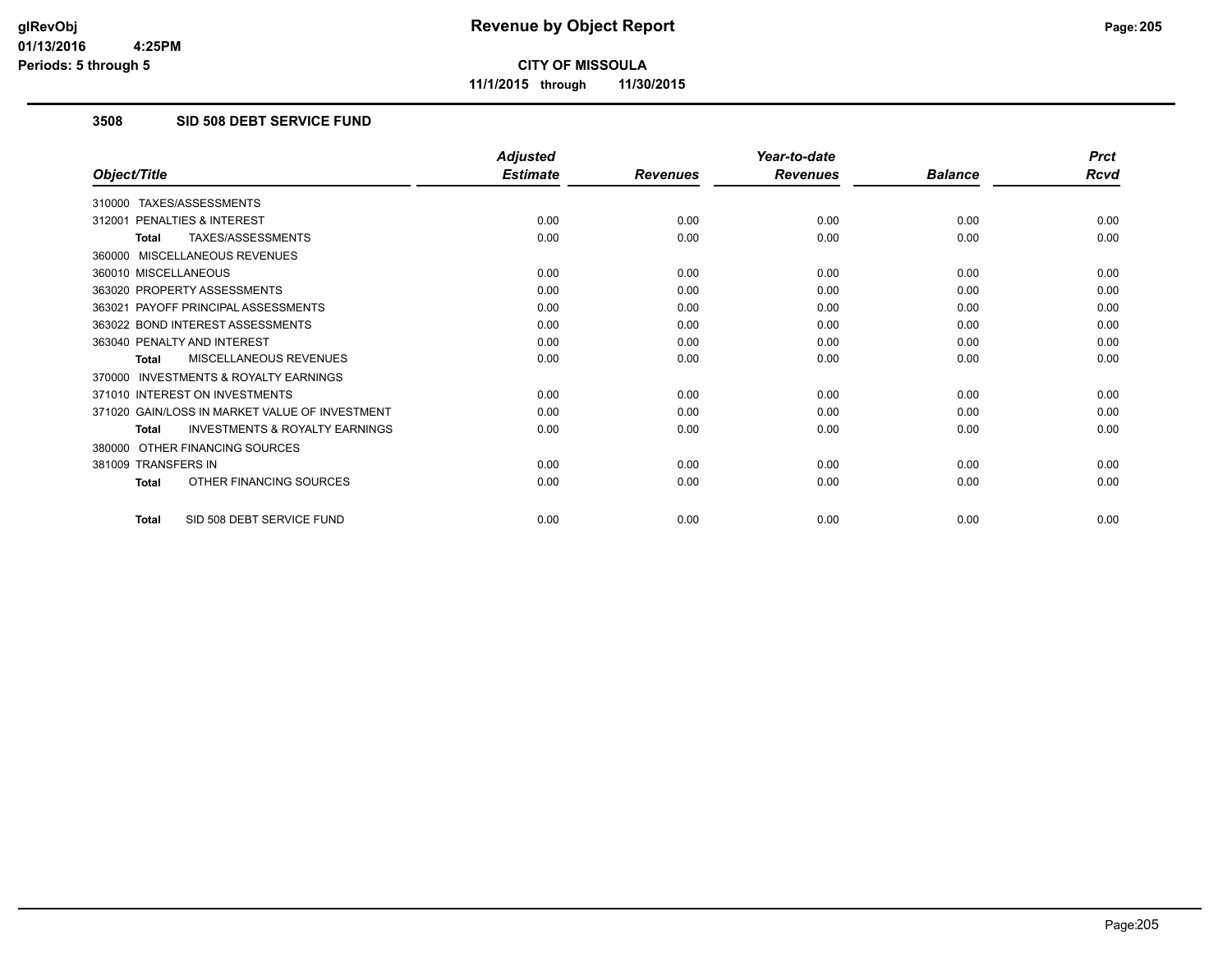**11/1/2015 through 11/30/2015**

**3510 SID 510 DEBT SERVICE FUND**

**3510 SID 510 DEBT SERVICE FUND**

|                                                           | <b>Adjusted</b> |                 | Year-to-date    |                | <b>Prct</b> |
|-----------------------------------------------------------|-----------------|-----------------|-----------------|----------------|-------------|
| Object/Title                                              | <b>Estimate</b> | <b>Revenues</b> | <b>Revenues</b> | <b>Balance</b> | <b>Rcvd</b> |
| TAXES/ASSESSMENTS<br>310000                               |                 |                 |                 |                |             |
| PENALTIES & INTEREST<br>312001                            | 0.00            | 0.00            | 0.00            | 0.00           | 0.00        |
| TAXES/ASSESSMENTS<br><b>Total</b>                         | 0.00            | 0.00            | 0.00            | 0.00           | 0.00        |
| MISCELLANEOUS REVENUES<br>360000                          |                 |                 |                 |                |             |
| 360010 MISCELLANEOUS                                      | 0.00            | 0.00            | 0.00            | 0.00           | 0.00        |
| 363020 PROPERTY ASSESSMENTS                               | 0.00            | 0.00            | 0.00            | 0.00           | 0.00        |
| 363021 PAYOFF PRINCIPAL ASSESSMENTS                       | 0.00            | 0.00            | 0.00            | 0.00           | 0.00        |
| 363022 BOND INTEREST ASSESSMENTS                          | 0.00            | 0.00            | 0.00            | 0.00           | 0.00        |
| 363040 PENALTY AND INTEREST                               | 0.00            | 0.00            | 0.00            | 0.00           | 0.00        |
| <b>MISCELLANEOUS REVENUES</b><br><b>Total</b>             | 0.00            | 0.00            | 0.00            | 0.00           | 0.00        |
| <b>INVESTMENTS &amp; ROYALTY EARNINGS</b><br>370000       |                 |                 |                 |                |             |
| 371010 INTEREST ON INVESTMENTS                            | 0.00            | 0.00            | 0.00            | 0.00           | 0.00        |
| 371020 GAIN/LOSS IN MARKET VALUE OF INVESTMENTS           | 0.00            | 0.00            | 0.00            | 0.00           | 0.00        |
| 371500 INTEREST ON INTERFUND LOAN                         | 0.00            | 0.00            | 0.00            | 0.00           | 0.00        |
| <b>INVESTMENTS &amp; ROYALTY EARNINGS</b><br><b>Total</b> | 0.00            | 0.00            | 0.00            | 0.00           | 0.00        |
| SID 510 DEBT SERVICE FUND<br><b>Total</b>                 | 0.00            | 0.00            | 0.00            | 0.00           | 0.00        |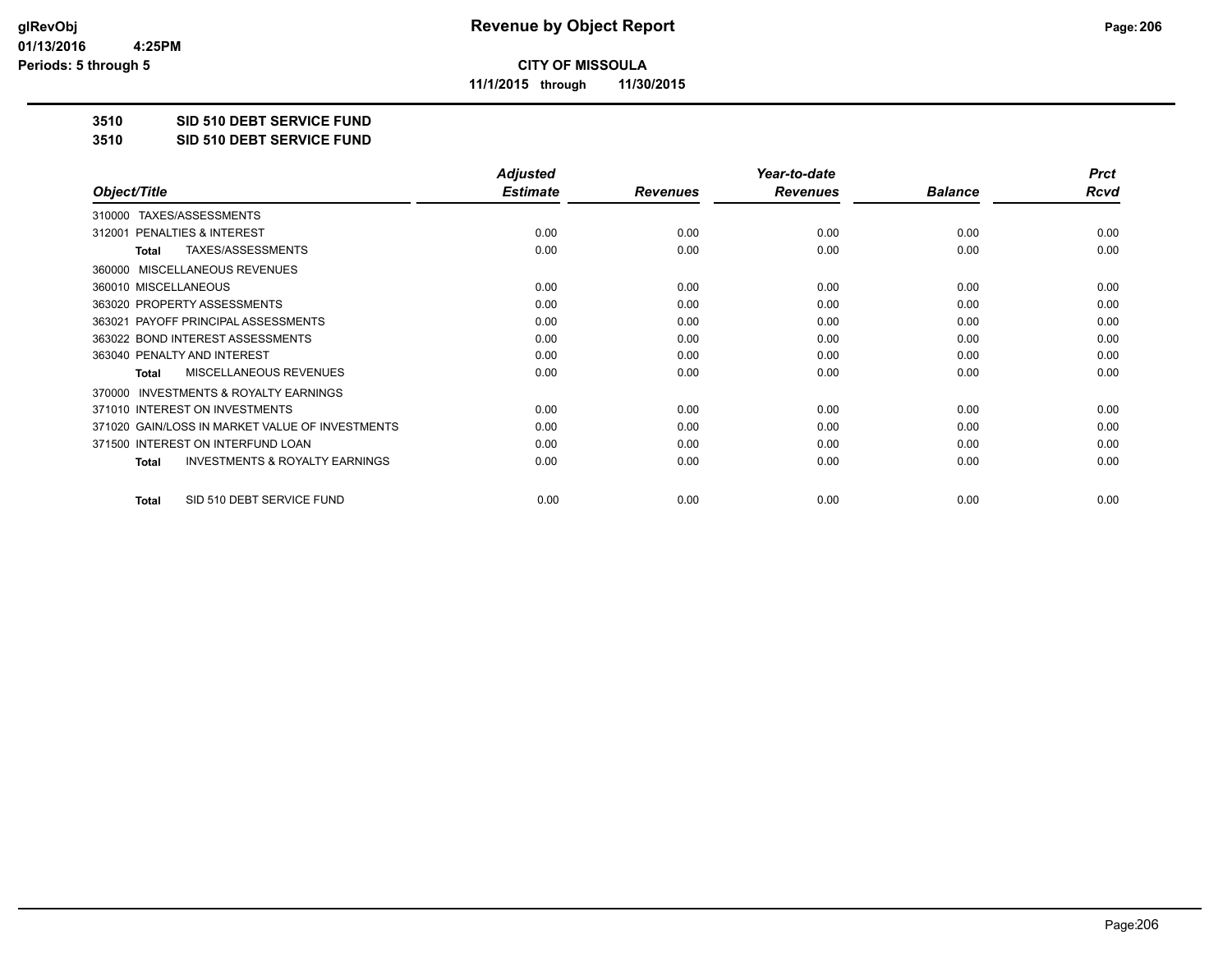**11/1/2015 through 11/30/2015**

### **3510 SID 510 DEBT SERVICE FUND**

|                                                           | <b>Adjusted</b> |                 | Year-to-date    |                | <b>Prct</b> |
|-----------------------------------------------------------|-----------------|-----------------|-----------------|----------------|-------------|
| Object/Title                                              | <b>Estimate</b> | <b>Revenues</b> | <b>Revenues</b> | <b>Balance</b> | <b>Rcvd</b> |
| TAXES/ASSESSMENTS<br>310000                               |                 |                 |                 |                |             |
| PENALTIES & INTEREST<br>312001                            | 0.00            | 0.00            | 0.00            | 0.00           | 0.00        |
| TAXES/ASSESSMENTS<br>Total                                | 0.00            | 0.00            | 0.00            | 0.00           | 0.00        |
| 360000 MISCELLANEOUS REVENUES                             |                 |                 |                 |                |             |
| 360010 MISCELLANEOUS                                      | 0.00            | 0.00            | 0.00            | 0.00           | 0.00        |
| 363020 PROPERTY ASSESSMENTS                               | 0.00            | 0.00            | 0.00            | 0.00           | 0.00        |
| 363021 PAYOFF PRINCIPAL ASSESSMENTS                       | 0.00            | 0.00            | 0.00            | 0.00           | 0.00        |
| 363022 BOND INTEREST ASSESSMENTS                          | 0.00            | 0.00            | 0.00            | 0.00           | 0.00        |
| 363040 PENALTY AND INTEREST                               | 0.00            | 0.00            | 0.00            | 0.00           | 0.00        |
| <b>MISCELLANEOUS REVENUES</b><br><b>Total</b>             | 0.00            | 0.00            | 0.00            | 0.00           | 0.00        |
| <b>INVESTMENTS &amp; ROYALTY EARNINGS</b><br>370000       |                 |                 |                 |                |             |
| 371010 INTEREST ON INVESTMENTS                            | 0.00            | 0.00            | 0.00            | 0.00           | 0.00        |
| 371020 GAIN/LOSS IN MARKET VALUE OF INVESTMENT            | 0.00            | 0.00            | 0.00            | 0.00           | 0.00        |
| 371500 INTEREST ON INTERFUND LOAN                         | 0.00            | 0.00            | 0.00            | 0.00           | 0.00        |
| <b>INVESTMENTS &amp; ROYALTY EARNINGS</b><br><b>Total</b> | 0.00            | 0.00            | 0.00            | 0.00           | 0.00        |
| SID 510 DEBT SERVICE FUND<br><b>Total</b>                 | 0.00            | 0.00            | 0.00            | 0.00           | 0.00        |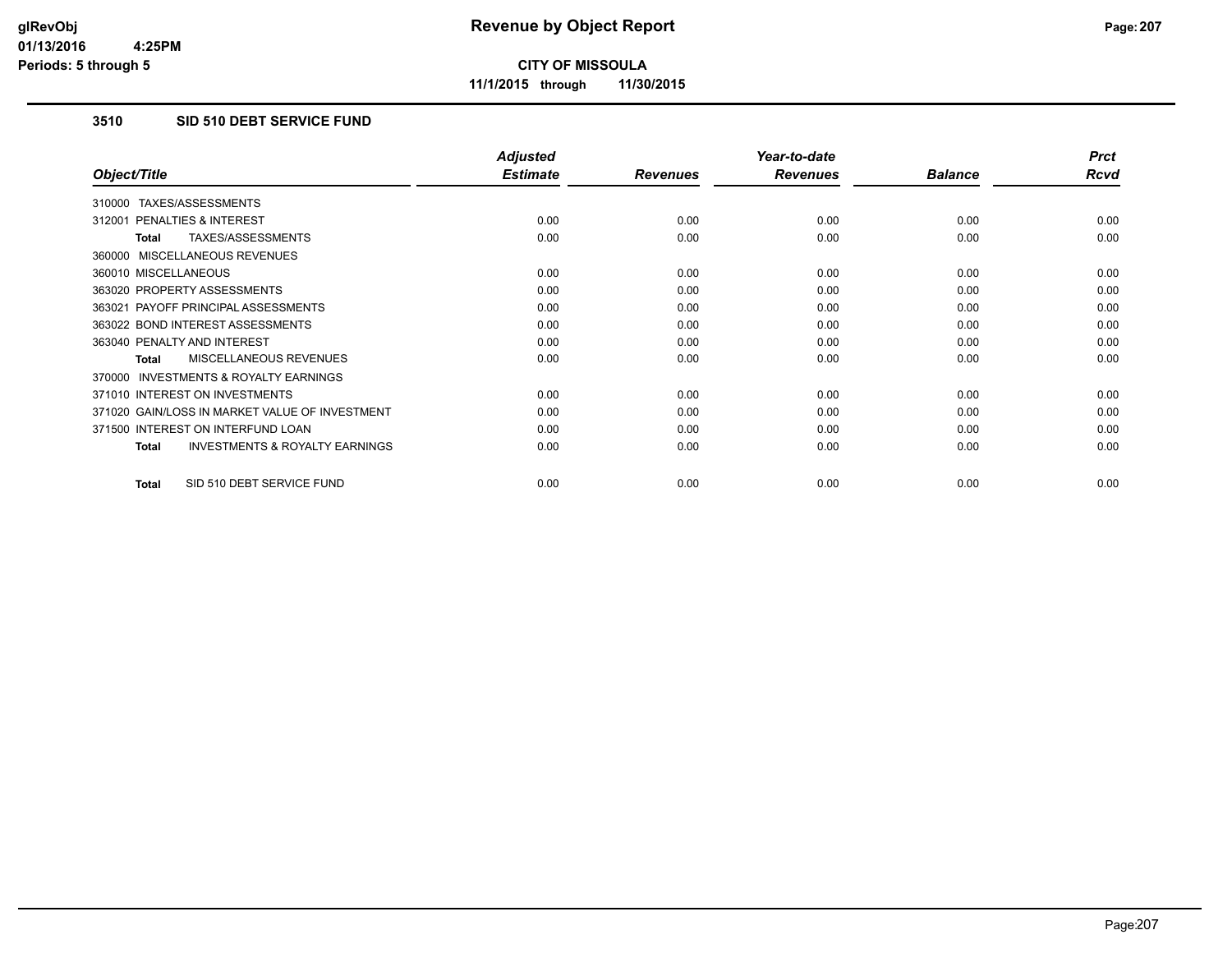**11/1/2015 through 11/30/2015**

**3511 SID 511 DEBT SERVICE FUND**

**3511 SID 511 DEBT SERVICE FUND**

|                                                           | <b>Adjusted</b> |                 | Year-to-date    |                | <b>Prct</b> |
|-----------------------------------------------------------|-----------------|-----------------|-----------------|----------------|-------------|
| Object/Title                                              | <b>Estimate</b> | <b>Revenues</b> | <b>Revenues</b> | <b>Balance</b> | Rcvd        |
| TAXES/ASSESSMENTS<br>310000                               |                 |                 |                 |                |             |
| 312001 PENALTIES & INTEREST                               | 0.00            | 0.00            | 0.00            | 0.00           | 0.00        |
| TAXES/ASSESSMENTS<br>Total                                | 0.00            | 0.00            | 0.00            | 0.00           | 0.00        |
| MISCELLANEOUS REVENUES<br>360000                          |                 |                 |                 |                |             |
| 360010 MISCELLANEOUS                                      | 0.00            | 0.00            | 0.00            | 0.00           | 0.00        |
| 363020 PROPERTY ASSESSMENTS                               | 0.00            | 0.00            | 0.00            | 0.00           | 0.00        |
| 363021 PAYOFF PRINCIPAL ASSESSMENTS                       | 0.00            | 0.00            | 0.00            | 0.00           | 0.00        |
| 363022 BOND INTEREST ASSESSMENTS                          | 0.00            | 0.00            | 0.00            | 0.00           | 0.00        |
| 363040 PENALTY AND INTEREST                               | 0.00            | 0.00            | 0.00            | 0.00           | 0.00        |
| <b>MISCELLANEOUS REVENUES</b><br>Total                    | 0.00            | 0.00            | 0.00            | 0.00           | 0.00        |
| <b>INVESTMENTS &amp; ROYALTY EARNINGS</b><br>370000       |                 |                 |                 |                |             |
| 371010 INTEREST ON INVESTMENTS                            | 0.00            | 0.00            | 0.00            | 0.00           | 0.00        |
| 371020 GAIN/LOSS IN MARKET VALUE OF INVESTMENTS           | 0.00            | 0.00            | 0.00            | 0.00           | 0.00        |
| <b>INVESTMENTS &amp; ROYALTY EARNINGS</b><br><b>Total</b> | 0.00            | 0.00            | 0.00            | 0.00           | 0.00        |
| SID 511 DEBT SERVICE FUND<br><b>Total</b>                 | 0.00            | 0.00            | 0.00            | 0.00           | 0.00        |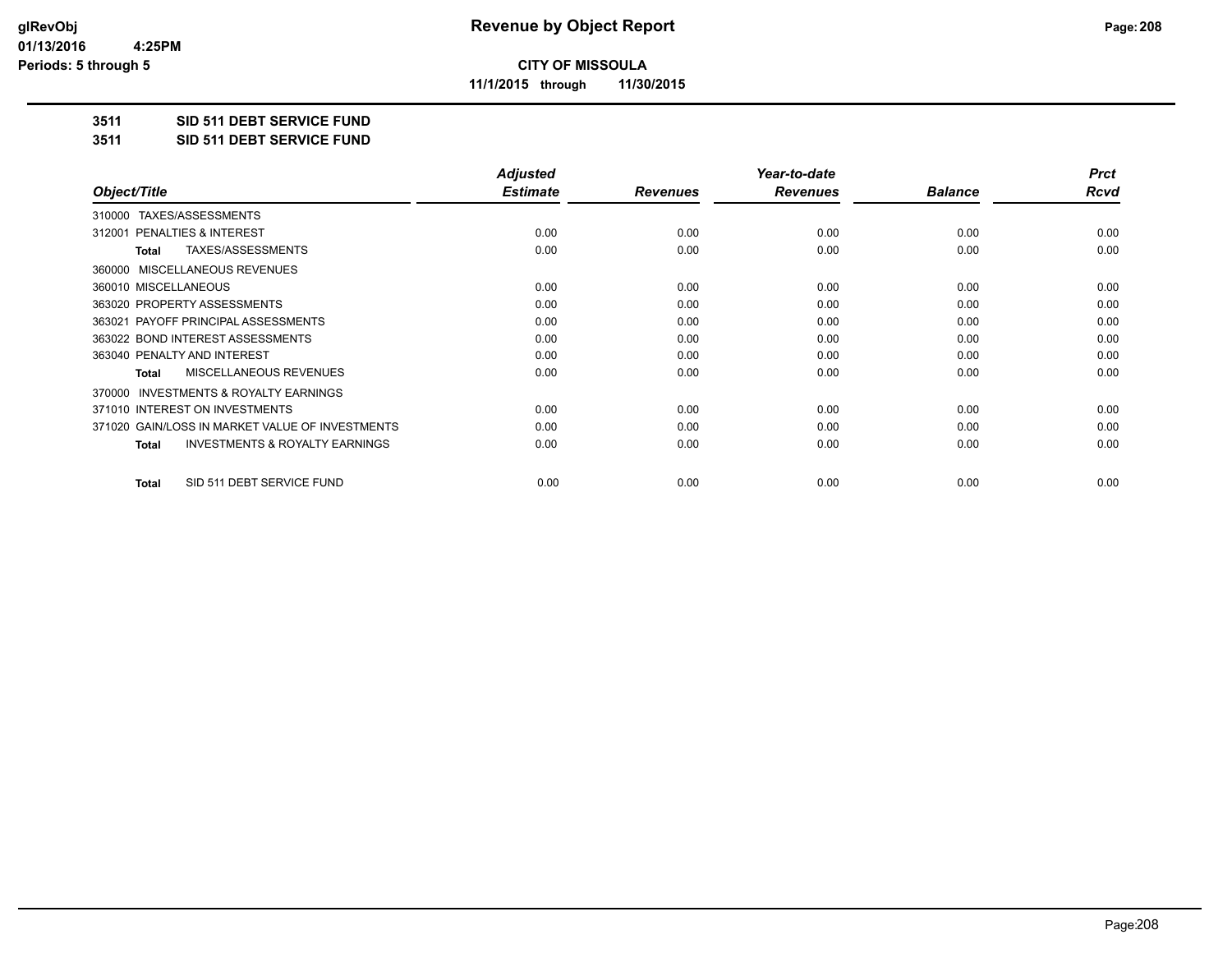**11/1/2015 through 11/30/2015**

### **3511 SID 511 DEBT SERVICE FUND**

|                                                     | <b>Adjusted</b> |                 | Year-to-date    |                | <b>Prct</b> |
|-----------------------------------------------------|-----------------|-----------------|-----------------|----------------|-------------|
| Object/Title                                        | <b>Estimate</b> | <b>Revenues</b> | <b>Revenues</b> | <b>Balance</b> | <b>Rcvd</b> |
| 310000 TAXES/ASSESSMENTS                            |                 |                 |                 |                |             |
| 312001 PENALTIES & INTEREST                         | 0.00            | 0.00            | 0.00            | 0.00           | 0.00        |
| TAXES/ASSESSMENTS<br><b>Total</b>                   | 0.00            | 0.00            | 0.00            | 0.00           | 0.00        |
| 360000 MISCELLANEOUS REVENUES                       |                 |                 |                 |                |             |
| 360010 MISCELLANEOUS                                | 0.00            | 0.00            | 0.00            | 0.00           | 0.00        |
| 363020 PROPERTY ASSESSMENTS                         | 0.00            | 0.00            | 0.00            | 0.00           | 0.00        |
| 363021 PAYOFF PRINCIPAL ASSESSMENTS                 | 0.00            | 0.00            | 0.00            | 0.00           | 0.00        |
| 363022 BOND INTEREST ASSESSMENTS                    | 0.00            | 0.00            | 0.00            | 0.00           | 0.00        |
| 363040 PENALTY AND INTEREST                         | 0.00            | 0.00            | 0.00            | 0.00           | 0.00        |
| <b>MISCELLANEOUS REVENUES</b><br>Total              | 0.00            | 0.00            | 0.00            | 0.00           | 0.00        |
| <b>INVESTMENTS &amp; ROYALTY EARNINGS</b><br>370000 |                 |                 |                 |                |             |
| 371010 INTEREST ON INVESTMENTS                      | 0.00            | 0.00            | 0.00            | 0.00           | 0.00        |
| 371020 GAIN/LOSS IN MARKET VALUE OF INVESTMENT      | 0.00            | 0.00            | 0.00            | 0.00           | 0.00        |
| <b>INVESTMENTS &amp; ROYALTY EARNINGS</b><br>Total  | 0.00            | 0.00            | 0.00            | 0.00           | 0.00        |
| SID 511 DEBT SERVICE FUND<br><b>Total</b>           | 0.00            | 0.00            | 0.00            | 0.00           | 0.00        |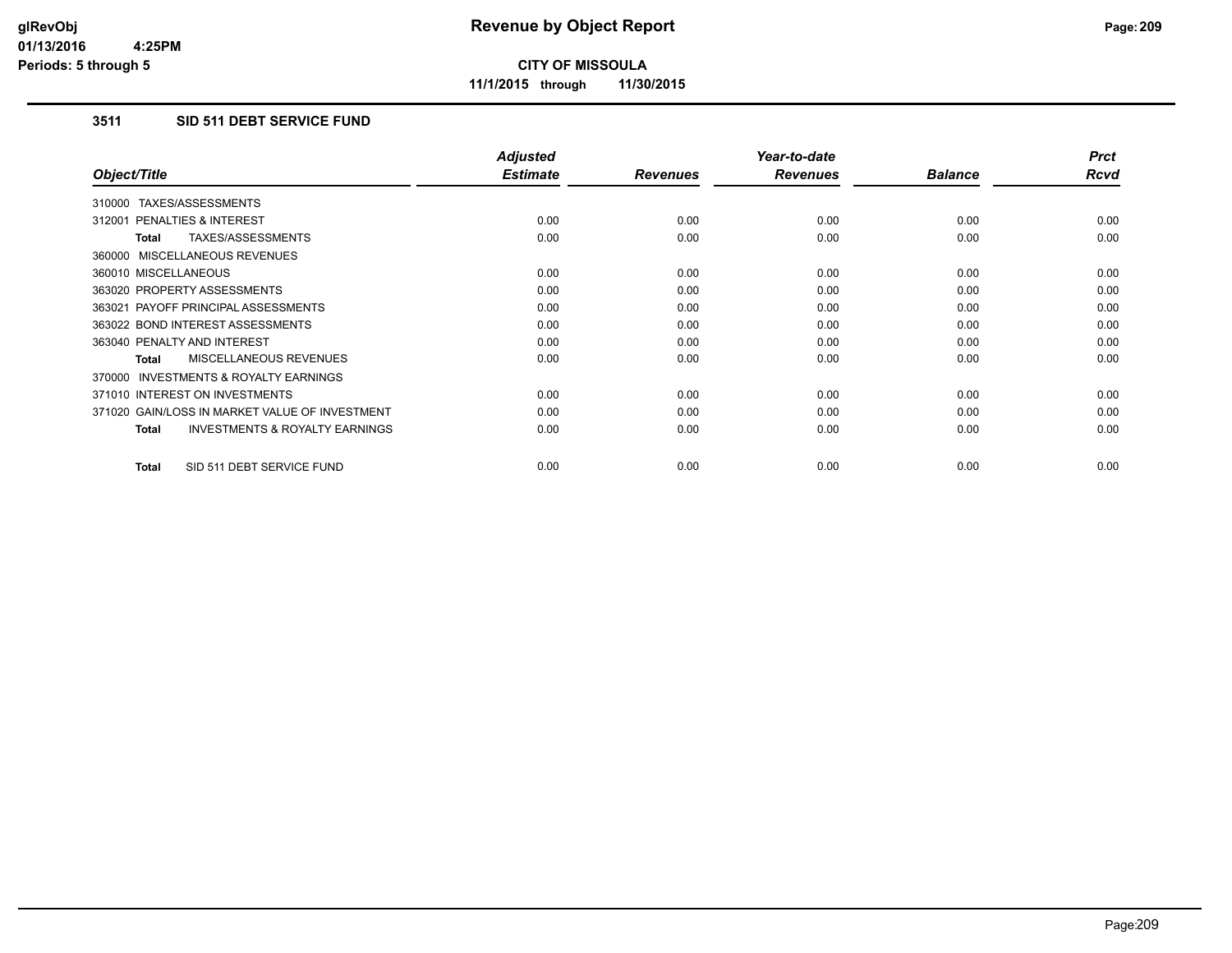**11/1/2015 through 11/30/2015**

#### **3512 SID 512 DEBT SERVICE FUND**

**3512 SID 512 DEBT SERVICE FUND**

|                                                           | <b>Adjusted</b> |                 | Year-to-date    |                | <b>Prct</b> |
|-----------------------------------------------------------|-----------------|-----------------|-----------------|----------------|-------------|
| Object/Title                                              | <b>Estimate</b> | <b>Revenues</b> | <b>Revenues</b> | <b>Balance</b> | <b>Rcvd</b> |
| TAXES/ASSESSMENTS<br>310000                               |                 |                 |                 |                |             |
| <b>PENALTIES &amp; INTEREST</b><br>312001                 | 0.00            | 0.00            | 0.00            | 0.00           | 0.00        |
| TAXES/ASSESSMENTS<br><b>Total</b>                         | 0.00            | 0.00            | 0.00            | 0.00           | 0.00        |
| MISCELLANEOUS REVENUES<br>360000                          |                 |                 |                 |                |             |
| 360010 MISCELLANEOUS                                      | 0.00            | 0.00            | 0.00            | 0.00           | 0.00        |
| 363020 PROPERTY ASSESSMENTS                               | 33,355.00       | 0.00            | $-31.73$        | 33,386.73      | $-0.10$     |
| 363021 PAYOFF PRINCIPAL ASSESSMENTS                       | 0.00            | 0.00            | 241.07          | $-241.07$      | 0.00        |
| 363022 BOND INTEREST ASSESSMENTS                          | 0.00            | 0.00            | 0.00            | 0.00           | 0.00        |
| 363040 PENALTY AND INTEREST                               | 0.00            | 0.00            | 31.73           | $-31.73$       | 0.00        |
| <b>MISCELLANEOUS REVENUES</b><br><b>Total</b>             | 33,355.00       | 0.00            | 241.07          | 33,113.93      | 0.72        |
| <b>INVESTMENTS &amp; ROYALTY EARNINGS</b><br>370000       |                 |                 |                 |                |             |
| 371010 INTEREST ON INVESTMENTS                            | 0.00            | 0.00            | 0.00            | 0.00           | 0.00        |
| 371020 GAIN/LOSS IN MARKET VALUE OF INVESTMENTS           | 0.00            | 0.00            | 0.00            | 0.00           | 0.00        |
| 371500 INTEREST ON INTERFUND LOAN                         | 0.00            | 0.00            | 0.00            | 0.00           | 0.00        |
| <b>INVESTMENTS &amp; ROYALTY EARNINGS</b><br><b>Total</b> | 0.00            | 0.00            | 0.00            | 0.00           | 0.00        |
| SID 512 DEBT SERVICE FUND<br><b>Total</b>                 | 33,355.00       | 0.00            | 241.07          | 33,113.93      | 0.72        |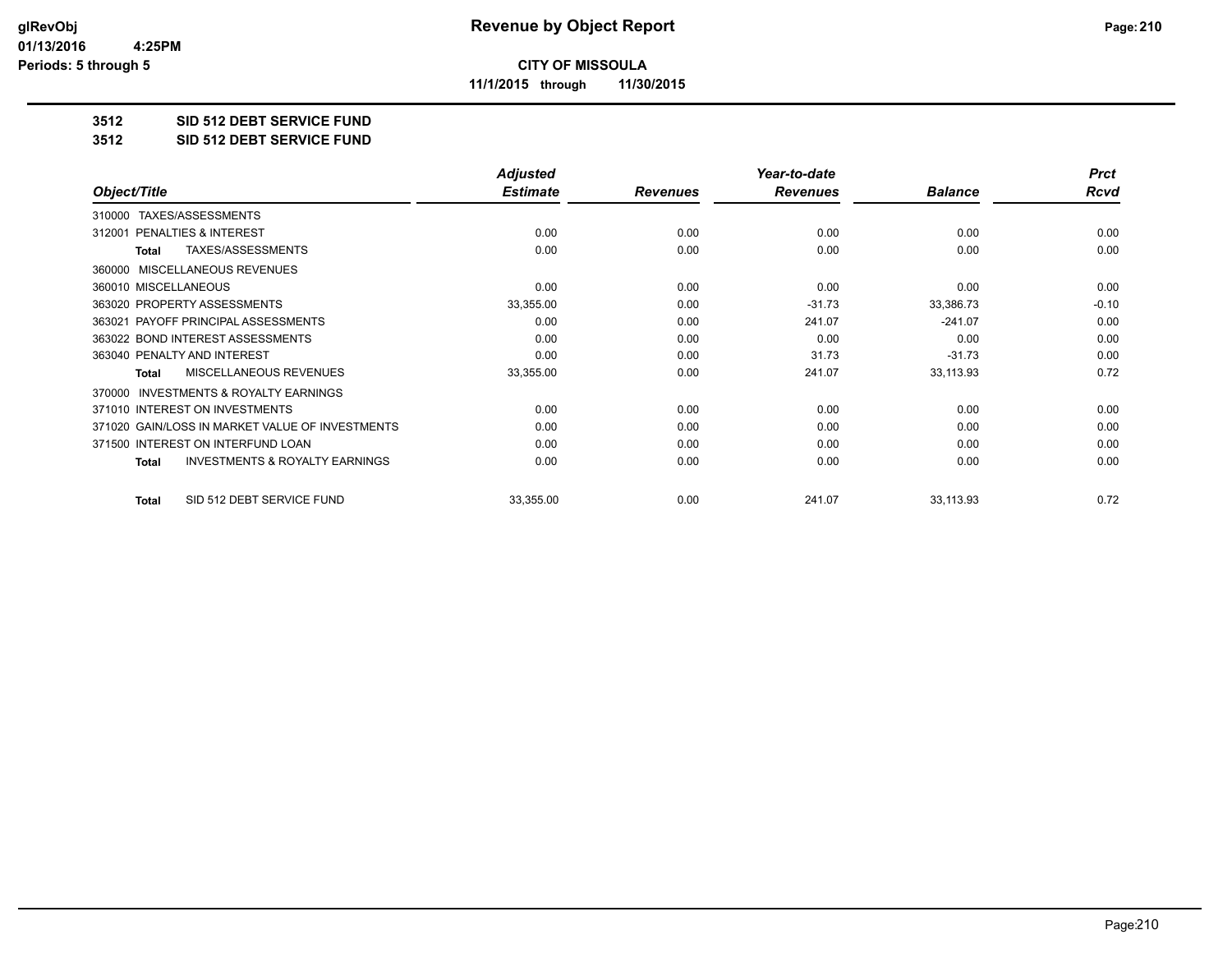**11/1/2015 through 11/30/2015**

#### **3512 SID 512 DEBT SERVICE FUND**

|                                                           | <b>Adjusted</b> |                 | Year-to-date    |                | <b>Prct</b> |
|-----------------------------------------------------------|-----------------|-----------------|-----------------|----------------|-------------|
| Object/Title                                              | <b>Estimate</b> | <b>Revenues</b> | <b>Revenues</b> | <b>Balance</b> | Rcvd        |
| TAXES/ASSESSMENTS<br>310000                               |                 |                 |                 |                |             |
| 312001 PENALTIES & INTEREST                               | 0.00            | 0.00            | 0.00            | 0.00           | 0.00        |
| TAXES/ASSESSMENTS<br>Total                                | 0.00            | 0.00            | 0.00            | 0.00           | 0.00        |
| 360000 MISCELLANEOUS REVENUES                             |                 |                 |                 |                |             |
| 360010 MISCELLANEOUS                                      | 0.00            | 0.00            | 0.00            | 0.00           | 0.00        |
| 363020 PROPERTY ASSESSMENTS                               | 33,355.00       | 0.00            | $-31.73$        | 33,386.73      | $-0.10$     |
| 363021 PAYOFF PRINCIPAL ASSESSMENTS                       | 0.00            | 0.00            | 241.07          | $-241.07$      | 0.00        |
| 363022 BOND INTEREST ASSESSMENTS                          | 0.00            | 0.00            | 0.00            | 0.00           | 0.00        |
| 363040 PENALTY AND INTEREST                               | 0.00            | 0.00            | 31.73           | $-31.73$       | 0.00        |
| MISCELLANEOUS REVENUES<br>Total                           | 33,355.00       | 0.00            | 241.07          | 33,113.93      | 0.72        |
| 370000 INVESTMENTS & ROYALTY EARNINGS                     |                 |                 |                 |                |             |
| 371010 INTEREST ON INVESTMENTS                            | 0.00            | 0.00            | 0.00            | 0.00           | 0.00        |
| 371020 GAIN/LOSS IN MARKET VALUE OF INVESTMENT            | 0.00            | 0.00            | 0.00            | 0.00           | 0.00        |
| 371500 INTEREST ON INTERFUND LOAN                         | 0.00            | 0.00            | 0.00            | 0.00           | 0.00        |
| <b>INVESTMENTS &amp; ROYALTY EARNINGS</b><br><b>Total</b> | 0.00            | 0.00            | 0.00            | 0.00           | 0.00        |
| SID 512 DEBT SERVICE FUND<br><b>Total</b>                 | 33,355.00       | 0.00            | 241.07          | 33,113.93      | 0.72        |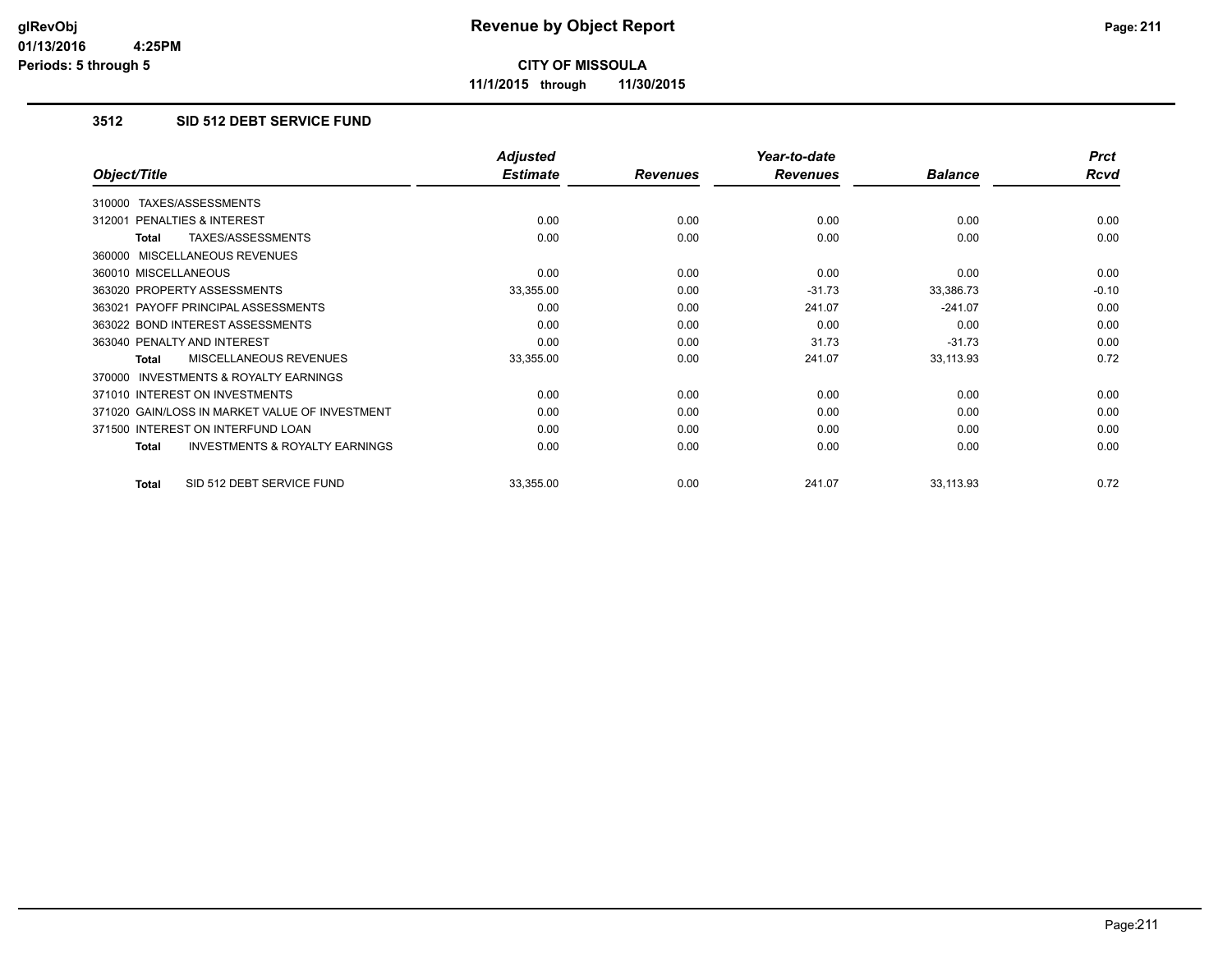**11/1/2015 through 11/30/2015**

#### **3513 SID 513 DEBT SERVICE FUND**

**3513 SID 513 DEBT SERVICE FUND**

|                                                           | <b>Adjusted</b> |                 | Year-to-date    |                | <b>Prct</b> |
|-----------------------------------------------------------|-----------------|-----------------|-----------------|----------------|-------------|
| Object/Title                                              | <b>Estimate</b> | <b>Revenues</b> | <b>Revenues</b> | <b>Balance</b> | <b>Rcvd</b> |
| 310000 TAXES/ASSESSMENTS                                  |                 |                 |                 |                |             |
| 312001 PENALTIES & INTEREST                               | 0.00            | 0.00            | 0.00            | 0.00           | 0.00        |
| <b>TAXES/ASSESSMENTS</b><br><b>Total</b>                  | 0.00            | 0.00            | 0.00            | 0.00           | 0.00        |
| MISCELLANEOUS REVENUES<br>360000                          |                 |                 |                 |                |             |
| 360010 MISCELLANEOUS                                      | 0.00            | 0.00            | 0.00            | 0.00           | 0.00        |
| 363020 PROPERTY ASSESSMENTS                               | 0.00            | 0.00            | 0.00            | 0.00           | 0.00        |
| 363021 PAYOFF PRINCIPAL ASSESSMENTS                       | 0.00            | 0.00            | 0.00            | 0.00           | 0.00        |
| 363022 BOND INTEREST ASSESSMENTS                          | 0.00            | 0.00            | 0.00            | 0.00           | 0.00        |
| 363040 PENALTY AND INTEREST                               | 0.00            | 0.00            | 0.00            | 0.00           | 0.00        |
| MISCELLANEOUS REVENUES<br><b>Total</b>                    | 0.00            | 0.00            | 0.00            | 0.00           | 0.00        |
| <b>INVESTMENTS &amp; ROYALTY EARNINGS</b><br>370000       |                 |                 |                 |                |             |
| 371010 INTEREST ON INVESTMENTS                            | 0.00            | 0.00            | 0.00            | 0.00           | 0.00        |
| 371020 GAIN/LOSS IN MARKET VALUE OF INVESTMENTS           | 0.00            | 0.00            | 0.00            | 0.00           | 0.00        |
| <b>INVESTMENTS &amp; ROYALTY EARNINGS</b><br><b>Total</b> | 0.00            | 0.00            | 0.00            | 0.00           | 0.00        |
| OTHER FINANCING SOURCES<br>380000                         |                 |                 |                 |                |             |
| 381009 TRANSFERS IN                                       | 0.00            | 0.00            | 0.00            | 0.00           | 0.00        |
| OTHER FINANCING SOURCES<br><b>Total</b>                   | 0.00            | 0.00            | 0.00            | 0.00           | 0.00        |
| SID 513 DEBT SERVICE FUND<br><b>Total</b>                 | 0.00            | 0.00            | 0.00            | 0.00           | 0.00        |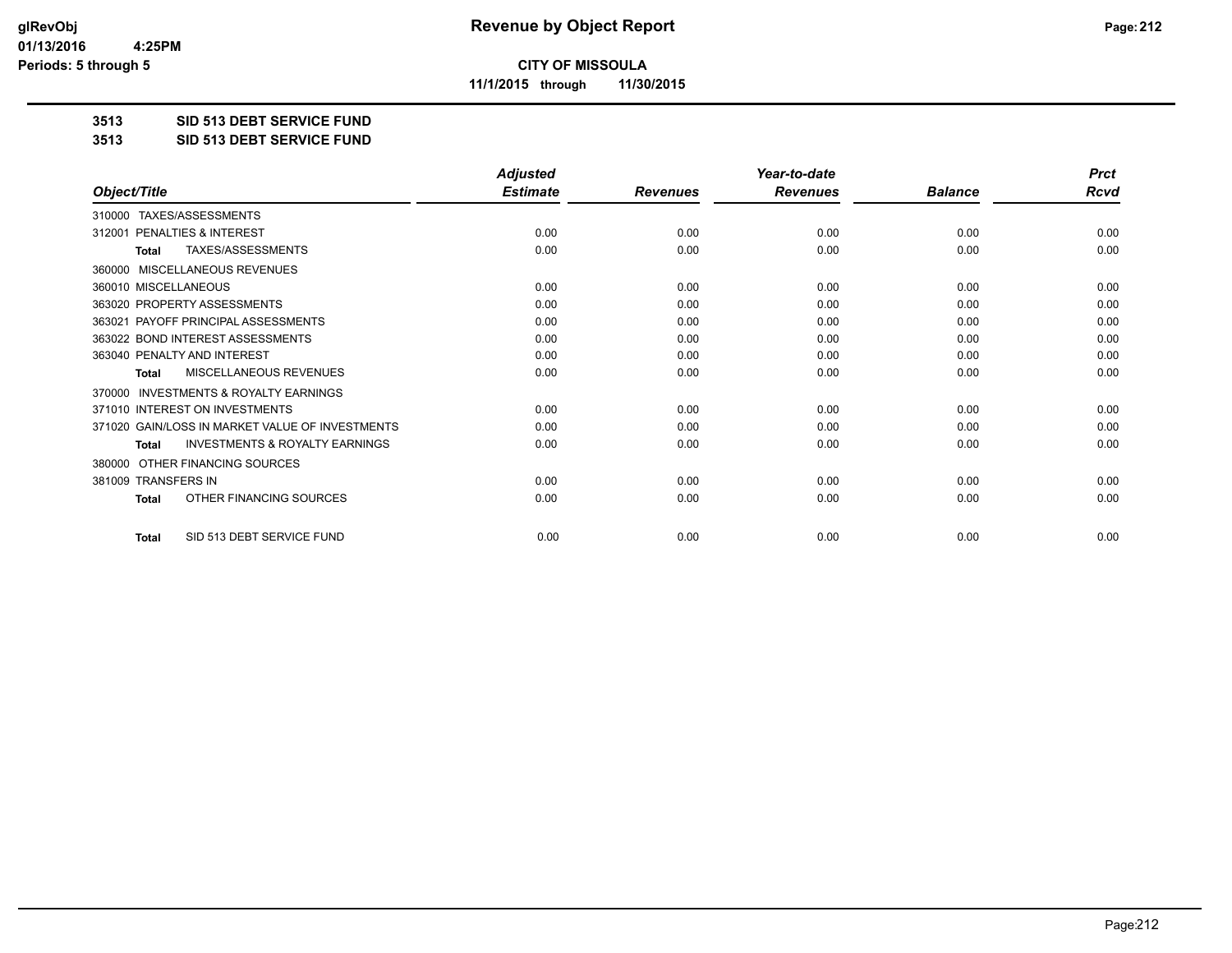**11/1/2015 through 11/30/2015**

### **3513 SID 513 DEBT SERVICE FUND**

|                                                           | <b>Adjusted</b> |                 | Year-to-date    |                | <b>Prct</b> |
|-----------------------------------------------------------|-----------------|-----------------|-----------------|----------------|-------------|
| Object/Title                                              | <b>Estimate</b> | <b>Revenues</b> | <b>Revenues</b> | <b>Balance</b> | <b>Rcvd</b> |
| 310000 TAXES/ASSESSMENTS                                  |                 |                 |                 |                |             |
| PENALTIES & INTEREST<br>312001                            | 0.00            | 0.00            | 0.00            | 0.00           | 0.00        |
| TAXES/ASSESSMENTS<br><b>Total</b>                         | 0.00            | 0.00            | 0.00            | 0.00           | 0.00        |
| 360000 MISCELLANEOUS REVENUES                             |                 |                 |                 |                |             |
| 360010 MISCELLANEOUS                                      | 0.00            | 0.00            | 0.00            | 0.00           | 0.00        |
| 363020 PROPERTY ASSESSMENTS                               | 0.00            | 0.00            | 0.00            | 0.00           | 0.00        |
| 363021 PAYOFF PRINCIPAL ASSESSMENTS                       | 0.00            | 0.00            | 0.00            | 0.00           | 0.00        |
| 363022 BOND INTEREST ASSESSMENTS                          | 0.00            | 0.00            | 0.00            | 0.00           | 0.00        |
| 363040 PENALTY AND INTEREST                               | 0.00            | 0.00            | 0.00            | 0.00           | 0.00        |
| MISCELLANEOUS REVENUES<br><b>Total</b>                    | 0.00            | 0.00            | 0.00            | 0.00           | 0.00        |
| <b>INVESTMENTS &amp; ROYALTY EARNINGS</b><br>370000       |                 |                 |                 |                |             |
| 371010 INTEREST ON INVESTMENTS                            | 0.00            | 0.00            | 0.00            | 0.00           | 0.00        |
| 371020 GAIN/LOSS IN MARKET VALUE OF INVESTMENT            | 0.00            | 0.00            | 0.00            | 0.00           | 0.00        |
| <b>INVESTMENTS &amp; ROYALTY EARNINGS</b><br><b>Total</b> | 0.00            | 0.00            | 0.00            | 0.00           | 0.00        |
| OTHER FINANCING SOURCES<br>380000                         |                 |                 |                 |                |             |
| 381009 TRANSFERS IN                                       | 0.00            | 0.00            | 0.00            | 0.00           | 0.00        |
| OTHER FINANCING SOURCES<br><b>Total</b>                   | 0.00            | 0.00            | 0.00            | 0.00           | 0.00        |
| SID 513 DEBT SERVICE FUND<br><b>Total</b>                 | 0.00            | 0.00            | 0.00            | 0.00           | 0.00        |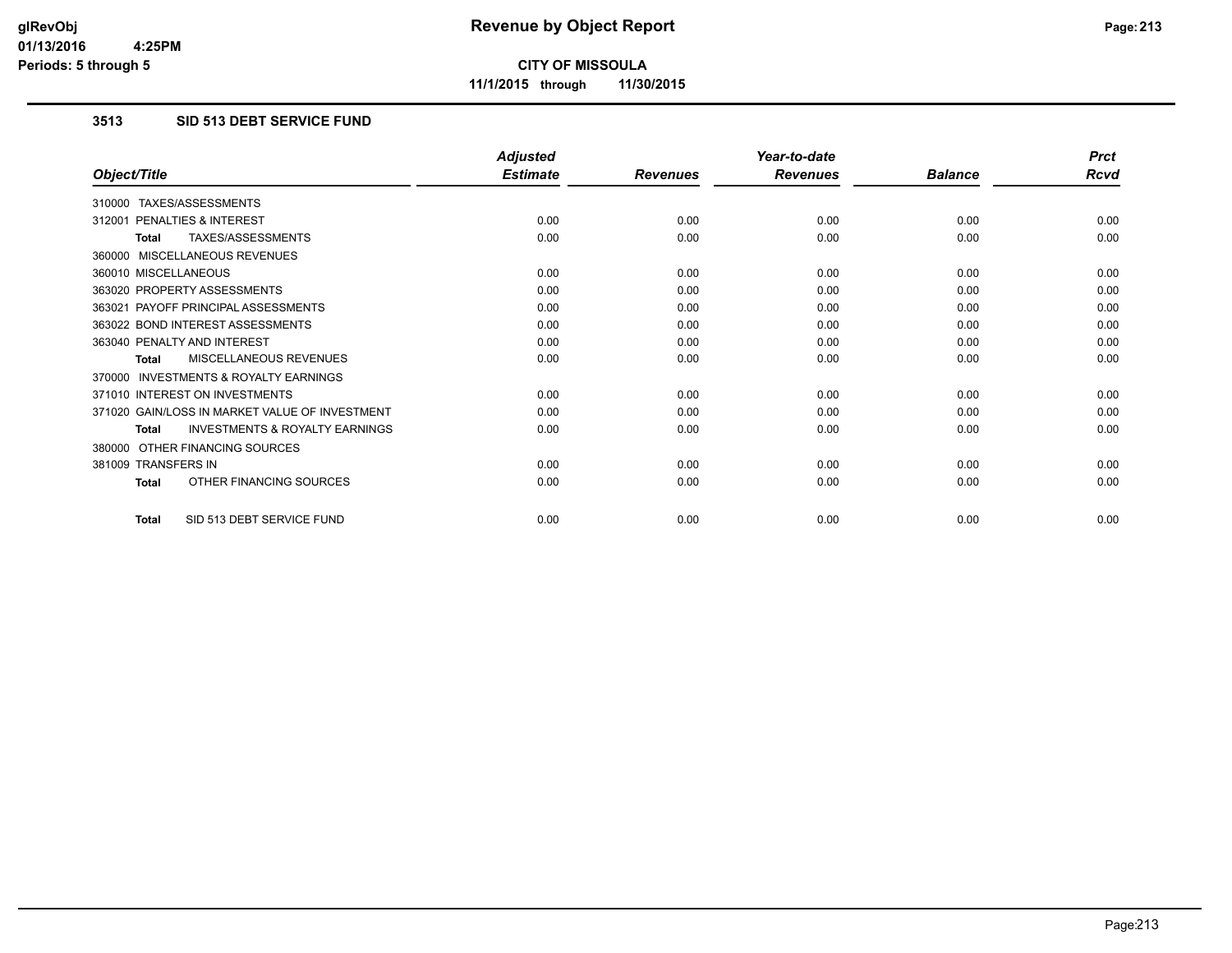**11/1/2015 through 11/30/2015**

#### **3514 SID 514 DEBT SERVICE FUND**

**3514 SID 514 DEBT SERVICE FUND**

|                                                     | <b>Adjusted</b> |                 | Year-to-date    |                | <b>Prct</b> |
|-----------------------------------------------------|-----------------|-----------------|-----------------|----------------|-------------|
| Object/Title                                        | <b>Estimate</b> | <b>Revenues</b> | <b>Revenues</b> | <b>Balance</b> | <b>Rcvd</b> |
| 310000 TAXES/ASSESSMENTS                            |                 |                 |                 |                |             |
| <b>PENALTIES &amp; INTEREST</b><br>312001           | 0.00            | 0.00            | 0.00            | 0.00           | 0.00        |
| TAXES/ASSESSMENTS<br><b>Total</b>                   | 0.00            | 0.00            | 0.00            | 0.00           | 0.00        |
| MISCELLANEOUS REVENUES<br>360000                    |                 |                 |                 |                |             |
| 360010 MISCELLANEOUS                                | 0.00            | 0.00            | 0.00            | 0.00           | 0.00        |
| 363020 PROPERTY ASSESSMENTS                         | 0.00            | 0.00            | 0.00            | 0.00           | 0.00        |
| 363021 PAYOFF PRINCIPAL ASSESSMENTS                 | 0.00            | 0.00            | 0.00            | 0.00           | 0.00        |
| 363022 BOND INTEREST ASSESSMENTS                    | 0.00            | 0.00            | 0.00            | 0.00           | 0.00        |
| 363040 PENALTY AND INTEREST                         | 0.00            | 0.00            | 0.00            | 0.00           | 0.00        |
| MISCELLANEOUS REVENUES<br><b>Total</b>              | 0.00            | 0.00            | 0.00            | 0.00           | 0.00        |
| <b>INVESTMENTS &amp; ROYALTY EARNINGS</b><br>370000 |                 |                 |                 |                |             |
| 371010 INTEREST ON INVESTMENTS                      | 0.00            | 0.00            | 0.00            | 0.00           | 0.00        |
| 371020 GAIN/LOSS IN MARKET VALUE OF INVESTMENTS     | 0.00            | 0.00            | 0.00            | 0.00           | 0.00        |
| <b>INVESTMENTS &amp; ROYALTY EARNINGS</b><br>Total  | 0.00            | 0.00            | 0.00            | 0.00           | 0.00        |
| OTHER FINANCING SOURCES<br>380000                   |                 |                 |                 |                |             |
| 383042 TRANSFERS FROM OTHER FUNDS                   | 0.00            | 0.00            | 0.00            | 0.00           | 0.00        |
| OTHER FINANCING SOURCES<br>Total                    | 0.00            | 0.00            | 0.00            | 0.00           | 0.00        |
| SID 514 DEBT SERVICE FUND<br><b>Total</b>           | 0.00            | 0.00            | 0.00            | 0.00           | 0.00        |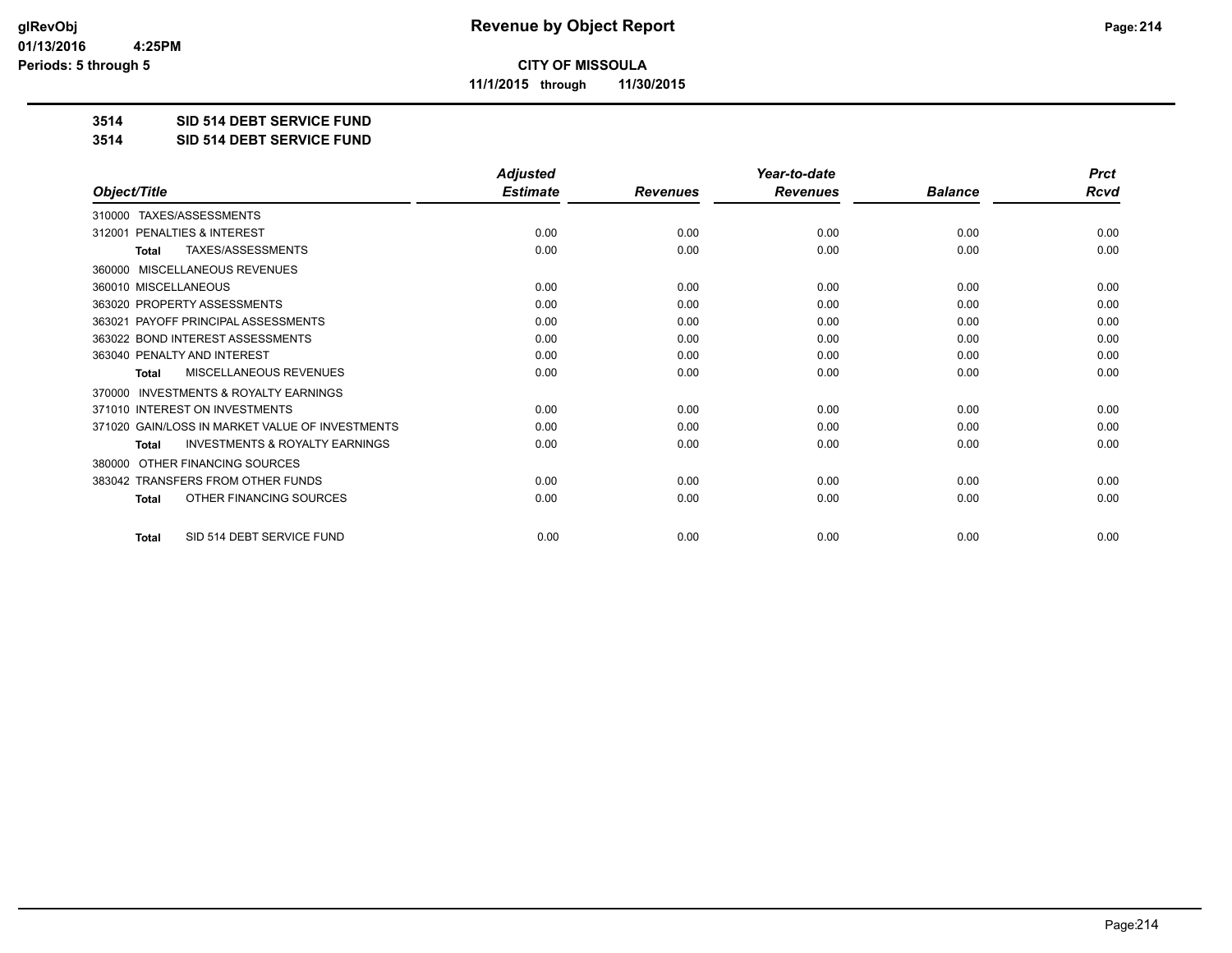**11/1/2015 through 11/30/2015**

### **3514 SID 514 DEBT SERVICE FUND**

|                                                           | <b>Adjusted</b> |                 | Year-to-date    |                | <b>Prct</b> |
|-----------------------------------------------------------|-----------------|-----------------|-----------------|----------------|-------------|
| Object/Title                                              | <b>Estimate</b> | <b>Revenues</b> | <b>Revenues</b> | <b>Balance</b> | Rcvd        |
| 310000 TAXES/ASSESSMENTS                                  |                 |                 |                 |                |             |
| PENALTIES & INTEREST<br>312001                            | 0.00            | 0.00            | 0.00            | 0.00           | 0.00        |
| TAXES/ASSESSMENTS<br><b>Total</b>                         | 0.00            | 0.00            | 0.00            | 0.00           | 0.00        |
| 360000 MISCELLANEOUS REVENUES                             |                 |                 |                 |                |             |
| 360010 MISCELLANEOUS                                      | 0.00            | 0.00            | 0.00            | 0.00           | 0.00        |
| 363020 PROPERTY ASSESSMENTS                               | 0.00            | 0.00            | 0.00            | 0.00           | 0.00        |
| 363021 PAYOFF PRINCIPAL ASSESSMENTS                       | 0.00            | 0.00            | 0.00            | 0.00           | 0.00        |
| 363022 BOND INTEREST ASSESSMENTS                          | 0.00            | 0.00            | 0.00            | 0.00           | 0.00        |
| 363040 PENALTY AND INTEREST                               | 0.00            | 0.00            | 0.00            | 0.00           | 0.00        |
| MISCELLANEOUS REVENUES<br><b>Total</b>                    | 0.00            | 0.00            | 0.00            | 0.00           | 0.00        |
| <b>INVESTMENTS &amp; ROYALTY EARNINGS</b><br>370000       |                 |                 |                 |                |             |
| 371010 INTEREST ON INVESTMENTS                            | 0.00            | 0.00            | 0.00            | 0.00           | 0.00        |
| 371020 GAIN/LOSS IN MARKET VALUE OF INVESTMENT            | 0.00            | 0.00            | 0.00            | 0.00           | 0.00        |
| <b>INVESTMENTS &amp; ROYALTY EARNINGS</b><br><b>Total</b> | 0.00            | 0.00            | 0.00            | 0.00           | 0.00        |
| OTHER FINANCING SOURCES<br>380000                         |                 |                 |                 |                |             |
| 383042 TRANSFERS FROM OTHER FUNDS                         | 0.00            | 0.00            | 0.00            | 0.00           | 0.00        |
| OTHER FINANCING SOURCES<br><b>Total</b>                   | 0.00            | 0.00            | 0.00            | 0.00           | 0.00        |
| SID 514 DEBT SERVICE FUND<br><b>Total</b>                 | 0.00            | 0.00            | 0.00            | 0.00           | 0.00        |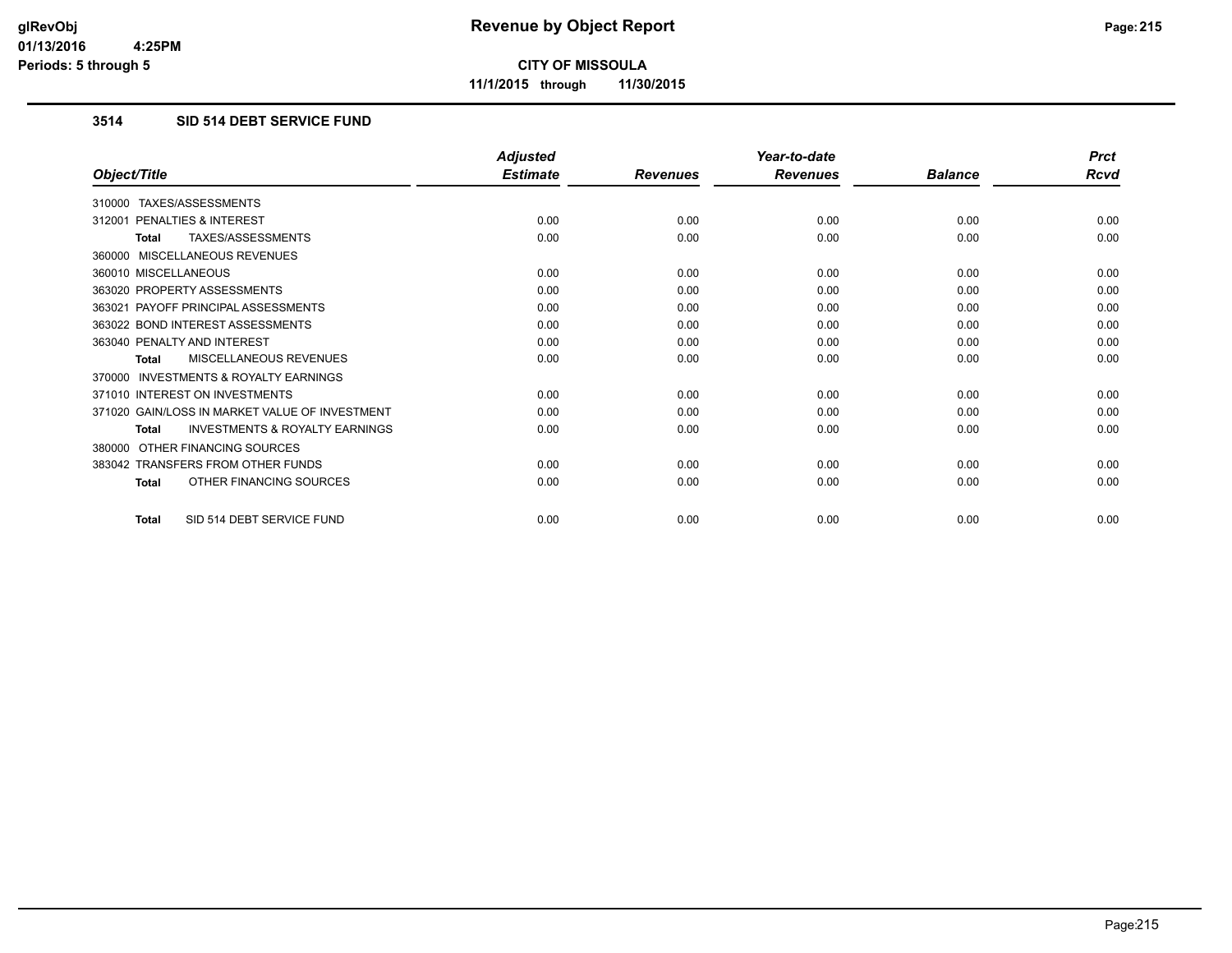**11/1/2015 through 11/30/2015**

**3515 SID 515 DEBT SERVICE FUND**

**3515 SID 515 DEBT SERVICE FUND**

|                                                           | <b>Adjusted</b> |                 | Year-to-date    |                | <b>Prct</b> |
|-----------------------------------------------------------|-----------------|-----------------|-----------------|----------------|-------------|
| Object/Title                                              | <b>Estimate</b> | <b>Revenues</b> | <b>Revenues</b> | <b>Balance</b> | Rcvd        |
| TAXES/ASSESSMENTS<br>310000                               |                 |                 |                 |                |             |
| PENALTIES & INTEREST<br>312001                            | 0.00            | 0.00            | 0.00            | 0.00           | 0.00        |
| TAXES/ASSESSMENTS<br><b>Total</b>                         | 0.00            | 0.00            | 0.00            | 0.00           | 0.00        |
| MISCELLANEOUS REVENUES<br>360000                          |                 |                 |                 |                |             |
| 363020 PROPERTY ASSESSMENTS                               | 0.00            | 0.00            | 0.00            | 0.00           | 0.00        |
| PAYOFF PRINCIPAL ASSESSMENTS<br>363021                    | 0.00            | 0.00            | 0.00            | 0.00           | 0.00        |
| 363022 BOND INTEREST ASSESSMENTS                          | 0.00            | 0.00            | 0.00            | 0.00           | 0.00        |
| 363040 PENALTY AND INTEREST                               | 0.00            | 0.00            | 0.00            | 0.00           | 0.00        |
| MISCELLANEOUS REVENUES<br><b>Total</b>                    | 0.00            | 0.00            | 0.00            | 0.00           | 0.00        |
| <b>INVESTMENTS &amp; ROYALTY EARNINGS</b><br>370000       |                 |                 |                 |                |             |
| 371010 INTEREST ON INVESTMENTS                            | 0.00            | 0.00            | 0.00            | 0.00           | 0.00        |
| 371020 GAIN/LOSS IN MARKET VALUE OF INVESTMENTS           | 0.00            | 0.00            | 0.00            | 0.00           | 0.00        |
| <b>INVESTMENTS &amp; ROYALTY EARNINGS</b><br><b>Total</b> | 0.00            | 0.00            | 0.00            | 0.00           | 0.00        |
| OTHER FINANCING SOURCES<br>380000                         |                 |                 |                 |                |             |
| 383042 TRANSFERS FROM OTHER FUNDS                         | 0.00            | 0.00            | 0.00            | 0.00           | 0.00        |
| OTHER FINANCING SOURCES<br><b>Total</b>                   | 0.00            | 0.00            | 0.00            | 0.00           | 0.00        |
|                                                           |                 |                 |                 |                |             |
| SID 515 DEBT SERVICE FUND<br><b>Total</b>                 | 0.00            | 0.00            | 0.00            | 0.00           | 0.00        |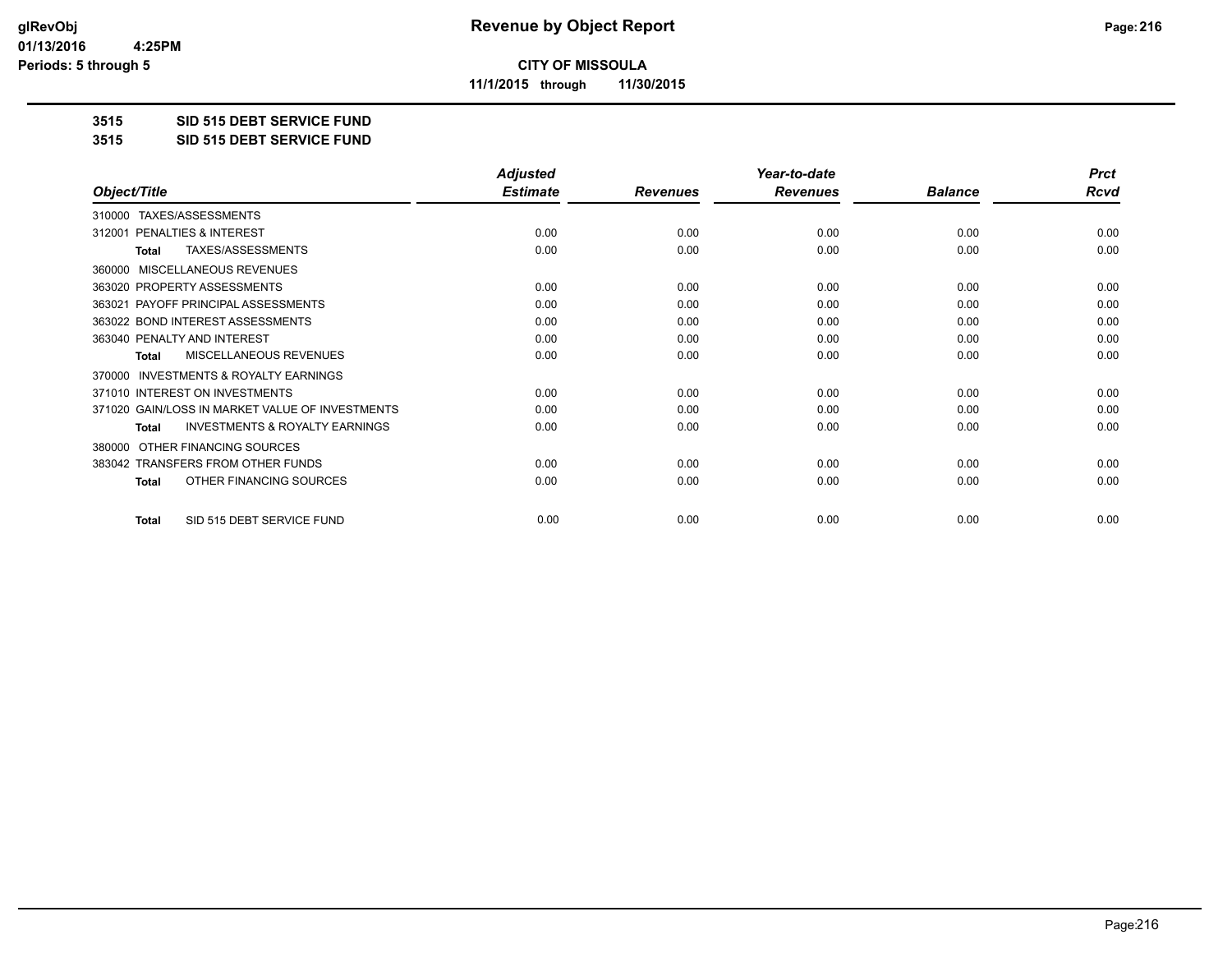**11/1/2015 through 11/30/2015**

## **3515 SID 515 DEBT SERVICE FUND**

|                                                           | <b>Adjusted</b> |                 | Year-to-date    |                | <b>Prct</b> |
|-----------------------------------------------------------|-----------------|-----------------|-----------------|----------------|-------------|
| Object/Title                                              | <b>Estimate</b> | <b>Revenues</b> | <b>Revenues</b> | <b>Balance</b> | <b>Rcvd</b> |
| TAXES/ASSESSMENTS<br>310000                               |                 |                 |                 |                |             |
| <b>PENALTIES &amp; INTEREST</b><br>312001                 | 0.00            | 0.00            | 0.00            | 0.00           | 0.00        |
| TAXES/ASSESSMENTS<br>Total                                | 0.00            | 0.00            | 0.00            | 0.00           | 0.00        |
| MISCELLANEOUS REVENUES<br>360000                          |                 |                 |                 |                |             |
| 363020 PROPERTY ASSESSMENTS                               | 0.00            | 0.00            | 0.00            | 0.00           | 0.00        |
| 363021 PAYOFF PRINCIPAL ASSESSMENTS                       | 0.00            | 0.00            | 0.00            | 0.00           | 0.00        |
| 363022 BOND INTEREST ASSESSMENTS                          | 0.00            | 0.00            | 0.00            | 0.00           | 0.00        |
| 363040 PENALTY AND INTEREST                               | 0.00            | 0.00            | 0.00            | 0.00           | 0.00        |
| <b>MISCELLANEOUS REVENUES</b><br><b>Total</b>             | 0.00            | 0.00            | 0.00            | 0.00           | 0.00        |
| <b>INVESTMENTS &amp; ROYALTY EARNINGS</b><br>370000       |                 |                 |                 |                |             |
| 371010 INTEREST ON INVESTMENTS                            | 0.00            | 0.00            | 0.00            | 0.00           | 0.00        |
| 371020 GAIN/LOSS IN MARKET VALUE OF INVESTMENT            | 0.00            | 0.00            | 0.00            | 0.00           | 0.00        |
| <b>INVESTMENTS &amp; ROYALTY EARNINGS</b><br><b>Total</b> | 0.00            | 0.00            | 0.00            | 0.00           | 0.00        |
| OTHER FINANCING SOURCES<br>380000                         |                 |                 |                 |                |             |
| 383042 TRANSFERS FROM OTHER FUNDS                         | 0.00            | 0.00            | 0.00            | 0.00           | 0.00        |
| OTHER FINANCING SOURCES<br><b>Total</b>                   | 0.00            | 0.00            | 0.00            | 0.00           | 0.00        |
| SID 515 DEBT SERVICE FUND<br><b>Total</b>                 | 0.00            | 0.00            | 0.00            | 0.00           | 0.00        |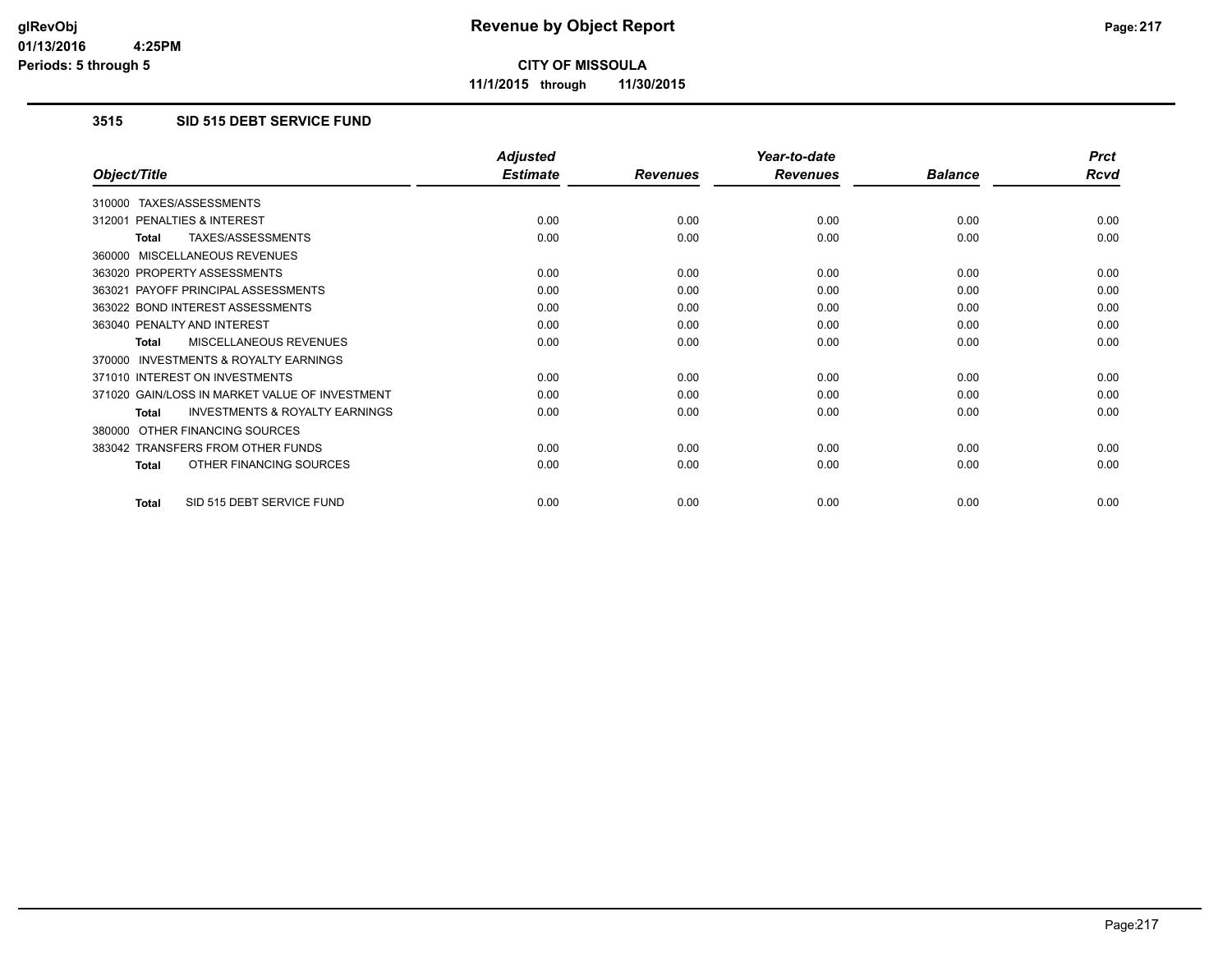**11/1/2015 through 11/30/2015**

**3517 SID 517 DEBT SERVICE FUND**

**3517 SID 517 DEBT SERVICE FUND**

|                                                           | <b>Adjusted</b> |                 | Year-to-date    |                | <b>Prct</b> |
|-----------------------------------------------------------|-----------------|-----------------|-----------------|----------------|-------------|
| Object/Title                                              | <b>Estimate</b> | <b>Revenues</b> | <b>Revenues</b> | <b>Balance</b> | <b>Rcvd</b> |
| TAXES/ASSESSMENTS<br>310000                               |                 |                 |                 |                |             |
| PENALTIES & INTEREST<br>312001                            | 0.00            | 0.00            | 0.00            | 0.00           | 0.00        |
| TAXES/ASSESSMENTS<br><b>Total</b>                         | 0.00            | 0.00            | 0.00            | 0.00           | 0.00        |
| MISCELLANEOUS REVENUES<br>360000                          |                 |                 |                 |                |             |
| 360010 MISCELLANEOUS                                      | 0.00            | 0.00            | 0.00            | 0.00           | 0.00        |
| 363020 PROPERTY ASSESSMENTS                               | 0.00            | 0.00            | 0.00            | 0.00           | 0.00        |
| 363021 PAYOFF PRINCIPAL ASSESSMENTS                       | 0.00            | 0.00            | 0.00            | 0.00           | 0.00        |
| 363022 BOND INTEREST ASSESSMENTS                          | 0.00            | 0.00            | 0.00            | 0.00           | 0.00        |
| 363040 PENALTY AND INTEREST                               | 0.00            | 0.00            | 0.00            | 0.00           | 0.00        |
| <b>MISCELLANEOUS REVENUES</b><br><b>Total</b>             | 0.00            | 0.00            | 0.00            | 0.00           | 0.00        |
| <b>INVESTMENTS &amp; ROYALTY EARNINGS</b><br>370000       |                 |                 |                 |                |             |
| 371010 INTEREST ON INVESTMENTS                            | 0.00            | 0.00            | 0.00            | 0.00           | 0.00        |
| 371020 GAIN/LOSS IN MARKET VALUE OF INVESTMENTS           | 0.00            | 0.00            | 0.00            | 0.00           | 0.00        |
| <b>INVESTMENTS &amp; ROYALTY EARNINGS</b><br><b>Total</b> | 0.00            | 0.00            | 0.00            | 0.00           | 0.00        |
| OTHER FINANCING SOURCES<br>380000                         |                 |                 |                 |                |             |
| 381009 TRANSFERS IN                                       | 0.00            | 0.00            | 0.00            | 0.00           | 0.00        |
| OTHER FINANCING SOURCES<br><b>Total</b>                   | 0.00            | 0.00            | 0.00            | 0.00           | 0.00        |
| SID 517 DEBT SERVICE FUND<br><b>Total</b>                 | 0.00            | 0.00            | 0.00            | 0.00           | 0.00        |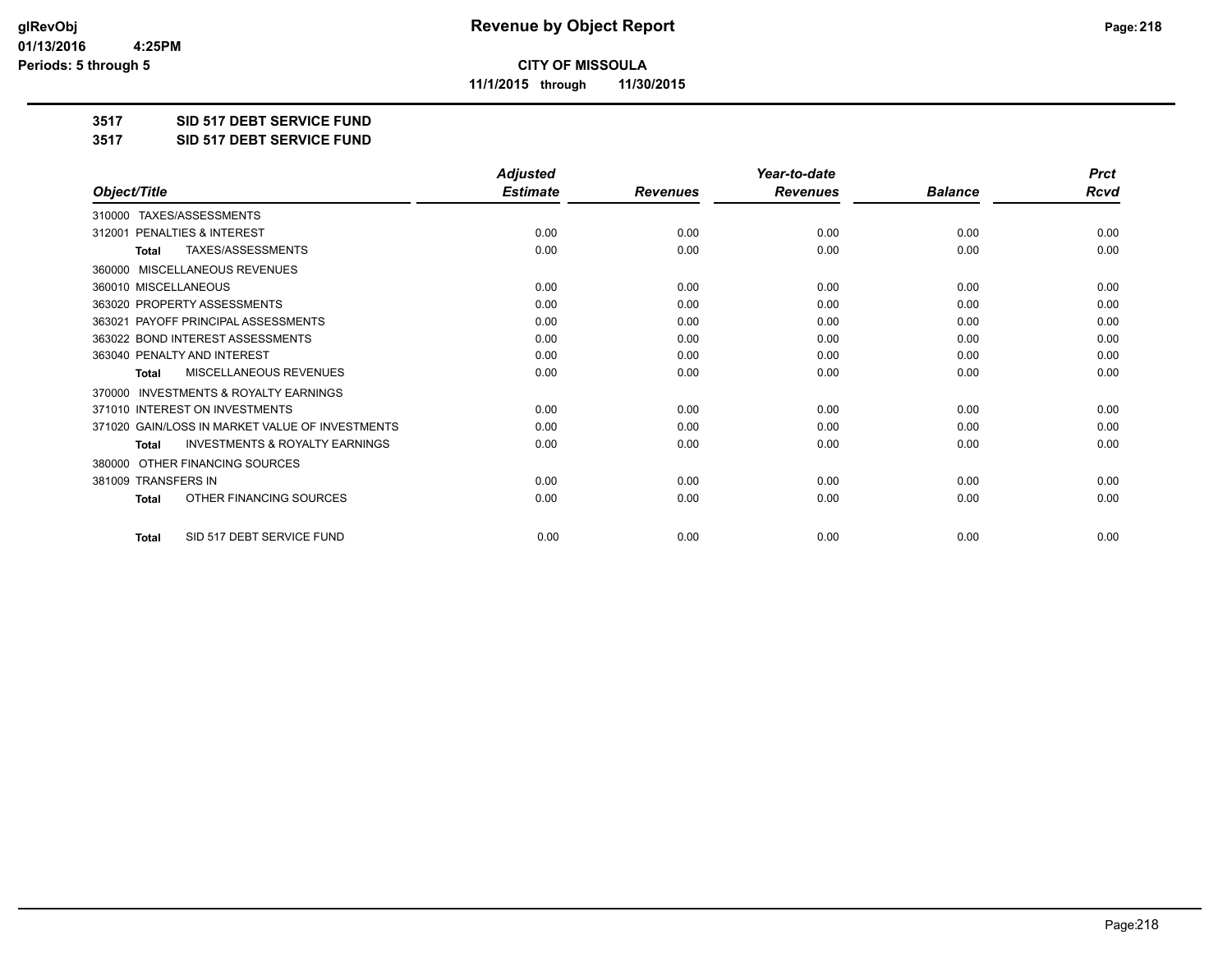**11/1/2015 through 11/30/2015**

## **3517 SID 517 DEBT SERVICE FUND**

|                                                           | <b>Adjusted</b> |                 | Year-to-date    |                | <b>Prct</b> |
|-----------------------------------------------------------|-----------------|-----------------|-----------------|----------------|-------------|
| Object/Title                                              | <b>Estimate</b> | <b>Revenues</b> | <b>Revenues</b> | <b>Balance</b> | <b>Rcvd</b> |
| 310000 TAXES/ASSESSMENTS                                  |                 |                 |                 |                |             |
| 312001 PENALTIES & INTEREST                               | 0.00            | 0.00            | 0.00            | 0.00           | 0.00        |
| TAXES/ASSESSMENTS<br><b>Total</b>                         | 0.00            | 0.00            | 0.00            | 0.00           | 0.00        |
| 360000 MISCELLANEOUS REVENUES                             |                 |                 |                 |                |             |
| 360010 MISCELLANEOUS                                      | 0.00            | 0.00            | 0.00            | 0.00           | 0.00        |
| 363020 PROPERTY ASSESSMENTS                               | 0.00            | 0.00            | 0.00            | 0.00           | 0.00        |
| 363021 PAYOFF PRINCIPAL ASSESSMENTS                       | 0.00            | 0.00            | 0.00            | 0.00           | 0.00        |
| 363022 BOND INTEREST ASSESSMENTS                          | 0.00            | 0.00            | 0.00            | 0.00           | 0.00        |
| 363040 PENALTY AND INTEREST                               | 0.00            | 0.00            | 0.00            | 0.00           | 0.00        |
| MISCELLANEOUS REVENUES<br><b>Total</b>                    | 0.00            | 0.00            | 0.00            | 0.00           | 0.00        |
| <b>INVESTMENTS &amp; ROYALTY EARNINGS</b><br>370000       |                 |                 |                 |                |             |
| 371010 INTEREST ON INVESTMENTS                            | 0.00            | 0.00            | 0.00            | 0.00           | 0.00        |
| 371020 GAIN/LOSS IN MARKET VALUE OF INVESTMENT            | 0.00            | 0.00            | 0.00            | 0.00           | 0.00        |
| <b>INVESTMENTS &amp; ROYALTY EARNINGS</b><br><b>Total</b> | 0.00            | 0.00            | 0.00            | 0.00           | 0.00        |
| 380000 OTHER FINANCING SOURCES                            |                 |                 |                 |                |             |
| 381009 TRANSFERS IN                                       | 0.00            | 0.00            | 0.00            | 0.00           | 0.00        |
| OTHER FINANCING SOURCES<br><b>Total</b>                   | 0.00            | 0.00            | 0.00            | 0.00           | 0.00        |
| SID 517 DEBT SERVICE FUND<br>Total                        | 0.00            | 0.00            | 0.00            | 0.00           | 0.00        |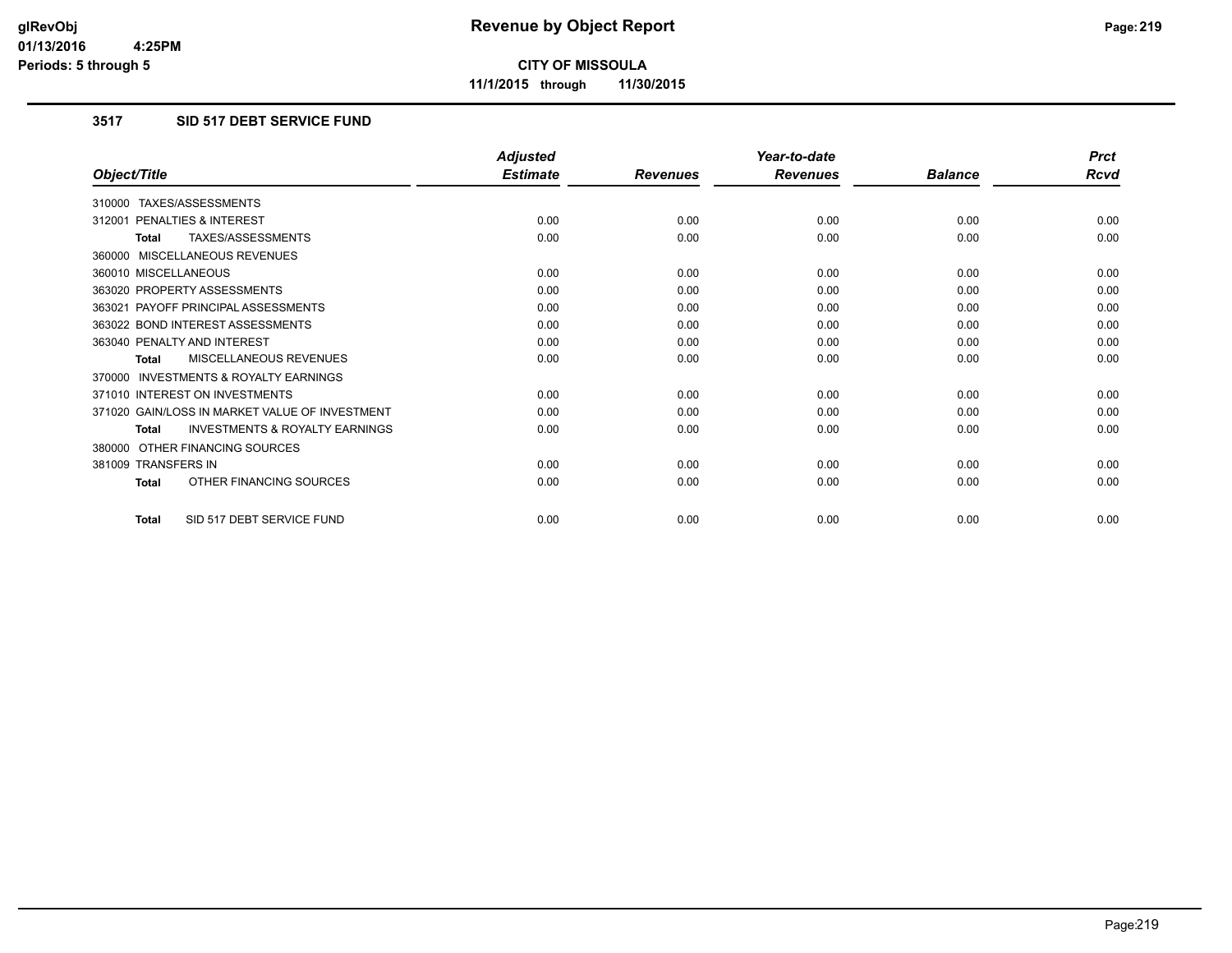**11/1/2015 through 11/30/2015**

#### **3518 SID 518 DEBT SERVICE FUND**

**3518 SID 518 DEBT SERVICE FUND**

|                                                           | <b>Adjusted</b> |                 | Year-to-date    |                | <b>Prct</b> |
|-----------------------------------------------------------|-----------------|-----------------|-----------------|----------------|-------------|
| Object/Title                                              | <b>Estimate</b> | <b>Revenues</b> | <b>Revenues</b> | <b>Balance</b> | <b>Rcvd</b> |
| 310000 TAXES/ASSESSMENTS                                  |                 |                 |                 |                |             |
| PENALTIES & INTEREST<br>312001                            | 0.00            | 0.00            | 0.00            | 0.00           | 0.00        |
| TAXES/ASSESSMENTS<br><b>Total</b>                         | 0.00            | 0.00            | 0.00            | 0.00           | 0.00        |
| MISCELLANEOUS REVENUES<br>360000                          |                 |                 |                 |                |             |
| 363020 PROPERTY ASSESSMENTS                               | 0.00            | 0.00            | 0.00            | 0.00           | 0.00        |
| 363021 PAYOFF PRINCIPAL ASSESSMENTS                       | 0.00            | 0.00            | 0.00            | 0.00           | 0.00        |
| 363022 BOND INTEREST ASSESSMENTS                          | 0.00            | 0.00            | 0.00            | 0.00           | 0.00        |
| 363040 PENALTY AND INTEREST                               | 0.00            | 0.00            | 0.00            | 0.00           | 0.00        |
| <b>MISCELLANEOUS REVENUES</b><br><b>Total</b>             | 0.00            | 0.00            | 0.00            | 0.00           | 0.00        |
| <b>INVESTMENTS &amp; ROYALTY EARNINGS</b><br>370000       |                 |                 |                 |                |             |
| 371010 INTEREST ON INVESTMENTS                            | 0.00            | 0.00            | 0.00            | 0.00           | 0.00        |
| 371020 GAIN/LOSS IN MARKET VALUE OF INVESTMENTS           | 0.00            | 0.00            | 0.00            | 0.00           | 0.00        |
| <b>INVESTMENTS &amp; ROYALTY EARNINGS</b><br><b>Total</b> | 0.00            | 0.00            | 0.00            | 0.00           | 0.00        |
| OTHER FINANCING SOURCES<br>380000                         |                 |                 |                 |                |             |
| 381009 TRANSFERS IN                                       | 0.00            | 0.00            | 0.00            | 0.00           | 0.00        |
| 383000 OPERATING TRANSFERS                                | 0.00            | 0.00            | 0.00            | 0.00           | 0.00        |
| OTHER FINANCING SOURCES<br><b>Total</b>                   | 0.00            | 0.00            | 0.00            | 0.00           | 0.00        |
| SID 518 DEBT SERVICE FUND<br><b>Total</b>                 | 0.00            | 0.00            | 0.00            | 0.00           | 0.00        |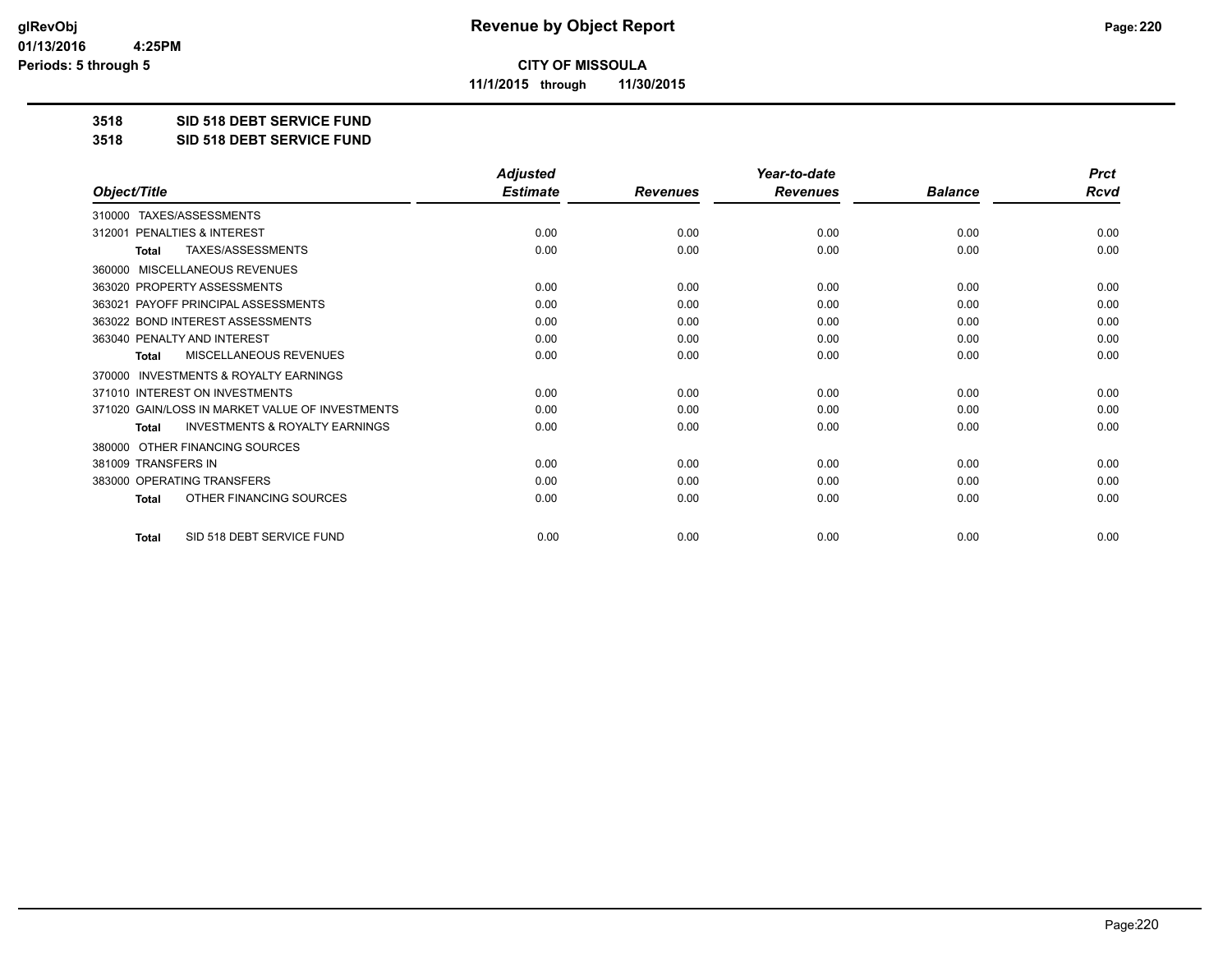**11/1/2015 through 11/30/2015**

## **3518 SID 518 DEBT SERVICE FUND**

|                                                           | <b>Adjusted</b> |                 | Year-to-date    |                | <b>Prct</b> |
|-----------------------------------------------------------|-----------------|-----------------|-----------------|----------------|-------------|
| Object/Title                                              | <b>Estimate</b> | <b>Revenues</b> | <b>Revenues</b> | <b>Balance</b> | <b>Rcvd</b> |
| 310000 TAXES/ASSESSMENTS                                  |                 |                 |                 |                |             |
| PENALTIES & INTEREST<br>312001                            | 0.00            | 0.00            | 0.00            | 0.00           | 0.00        |
| TAXES/ASSESSMENTS<br><b>Total</b>                         | 0.00            | 0.00            | 0.00            | 0.00           | 0.00        |
| 360000 MISCELLANEOUS REVENUES                             |                 |                 |                 |                |             |
| 363020 PROPERTY ASSESSMENTS                               | 0.00            | 0.00            | 0.00            | 0.00           | 0.00        |
| 363021 PAYOFF PRINCIPAL ASSESSMENTS                       | 0.00            | 0.00            | 0.00            | 0.00           | 0.00        |
| 363022 BOND INTEREST ASSESSMENTS                          | 0.00            | 0.00            | 0.00            | 0.00           | 0.00        |
| 363040 PENALTY AND INTEREST                               | 0.00            | 0.00            | 0.00            | 0.00           | 0.00        |
| MISCELLANEOUS REVENUES<br><b>Total</b>                    | 0.00            | 0.00            | 0.00            | 0.00           | 0.00        |
| <b>INVESTMENTS &amp; ROYALTY EARNINGS</b><br>370000       |                 |                 |                 |                |             |
| 371010 INTEREST ON INVESTMENTS                            | 0.00            | 0.00            | 0.00            | 0.00           | 0.00        |
| 371020 GAIN/LOSS IN MARKET VALUE OF INVESTMENT            | 0.00            | 0.00            | 0.00            | 0.00           | 0.00        |
| <b>INVESTMENTS &amp; ROYALTY EARNINGS</b><br><b>Total</b> | 0.00            | 0.00            | 0.00            | 0.00           | 0.00        |
| 380000 OTHER FINANCING SOURCES                            |                 |                 |                 |                |             |
| 381009 TRANSFERS IN                                       | 0.00            | 0.00            | 0.00            | 0.00           | 0.00        |
| 383000 OPERATING TRANSFERS                                | 0.00            | 0.00            | 0.00            | 0.00           | 0.00        |
| OTHER FINANCING SOURCES<br><b>Total</b>                   | 0.00            | 0.00            | 0.00            | 0.00           | 0.00        |
| SID 518 DEBT SERVICE FUND<br><b>Total</b>                 | 0.00            | 0.00            | 0.00            | 0.00           | 0.00        |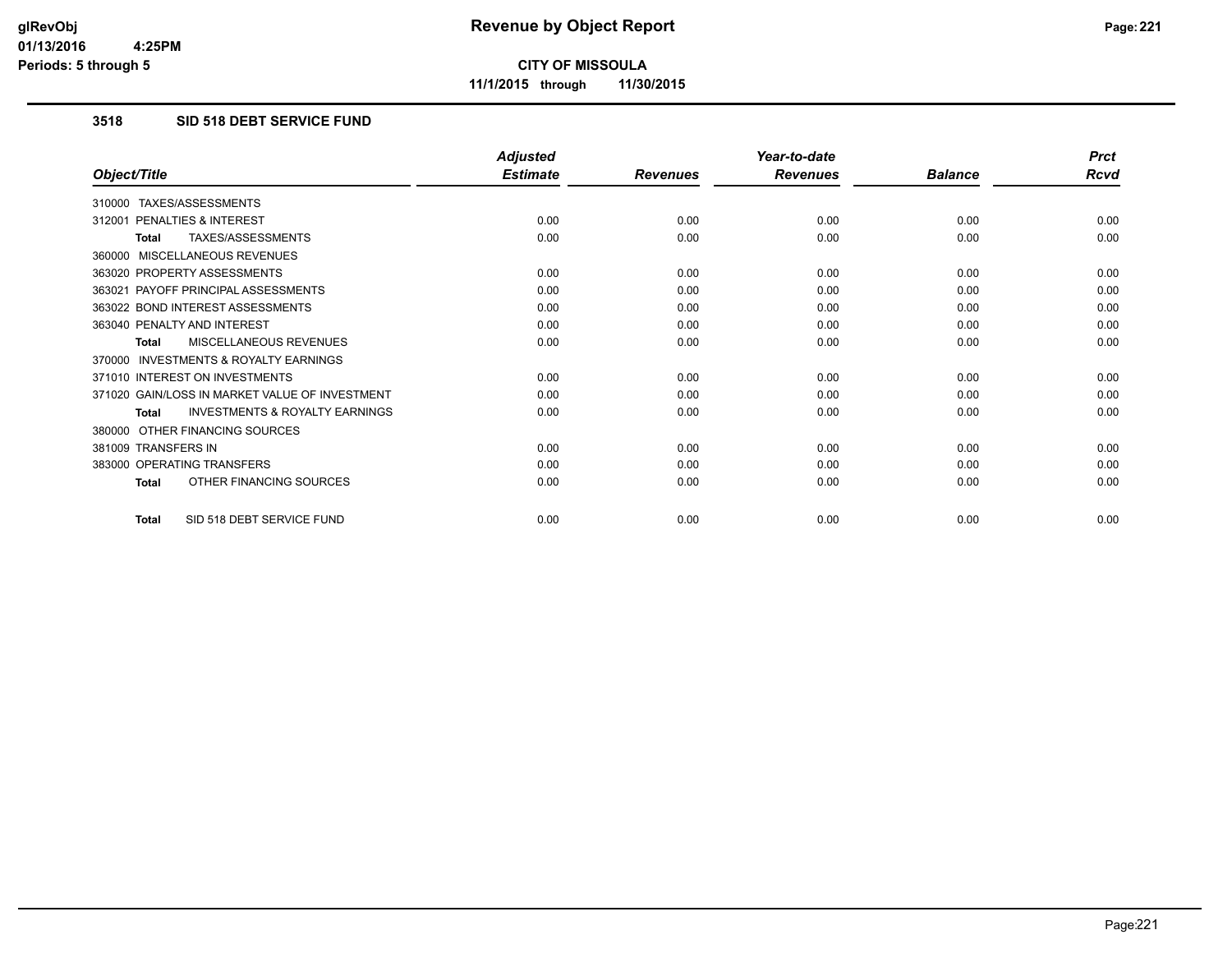**11/1/2015 through 11/30/2015**

**3519 SID 519 DEBT SERVICE FUND**

**3519 SID 519 DEBT SERVICE FUND**

|                                                     | <b>Adjusted</b> |                 | Year-to-date    |                | <b>Prct</b> |
|-----------------------------------------------------|-----------------|-----------------|-----------------|----------------|-------------|
| Object/Title                                        | <b>Estimate</b> | <b>Revenues</b> | <b>Revenues</b> | <b>Balance</b> | <b>Rcvd</b> |
| 310000 TAXES/ASSESSMENTS                            |                 |                 |                 |                |             |
| PENALTIES & INTEREST<br>312001                      | 0.00            | 0.00            | 0.00            | 0.00           | 0.00        |
| TAXES/ASSESSMENTS<br><b>Total</b>                   | 0.00            | 0.00            | 0.00            | 0.00           | 0.00        |
| MISCELLANEOUS REVENUES<br>360000                    |                 |                 |                 |                |             |
| 360010 MISCELLANEOUS                                | 0.00            | 0.00            | 0.00            | 0.00           | 0.00        |
| 363020 PROPERTY ASSESSMENTS                         | 0.00            | 0.00            | 0.00            | 0.00           | 0.00        |
| 363021 PAYOFF PRINCIPAL ASSESSMENTS                 | 0.00            | 0.00            | 0.00            | 0.00           | 0.00        |
| 363022 BOND INTEREST ASSESSMENTS                    | 0.00            | 0.00            | 0.00            | 0.00           | 0.00        |
| 363040 PENALTY AND INTEREST                         | 0.00            | 0.00            | 0.00            | 0.00           | 0.00        |
| MISCELLANEOUS REVENUES<br><b>Total</b>              | 0.00            | 0.00            | 0.00            | 0.00           | 0.00        |
| <b>INVESTMENTS &amp; ROYALTY EARNINGS</b><br>370000 |                 |                 |                 |                |             |
| 371010 INTEREST ON INVESTMENTS                      | 0.00            | 0.00            | 0.00            | 0.00           | 0.00        |
| 371020 GAIN/LOSS IN MARKET VALUE OF INVESTMENTS     | 0.00            | 0.00            | 0.00            | 0.00           | 0.00        |
| <b>INVESTMENTS &amp; ROYALTY EARNINGS</b><br>Total  | 0.00            | 0.00            | 0.00            | 0.00           | 0.00        |
| OTHER FINANCING SOURCES<br>380000                   |                 |                 |                 |                |             |
| 381009 TRANSFERS IN                                 | 0.00            | 0.00            | 0.00            | 0.00           | 0.00        |
| OTHER FINANCING SOURCES<br>Total                    | 0.00            | 0.00            | 0.00            | 0.00           | 0.00        |
| SID 519 DEBT SERVICE FUND<br><b>Total</b>           | 0.00            | 0.00            | 0.00            | 0.00           | 0.00        |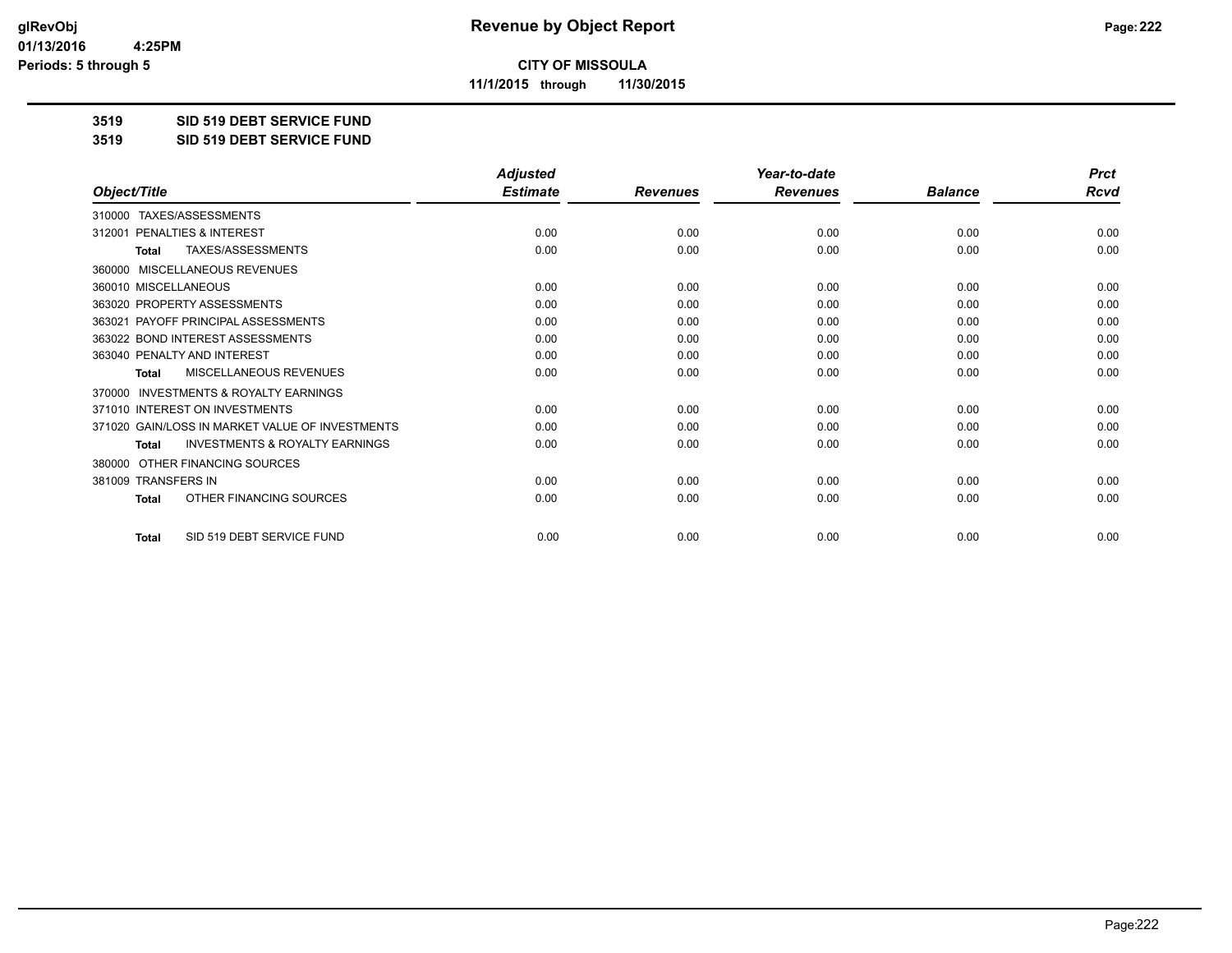**11/1/2015 through 11/30/2015**

## **3519 SID 519 DEBT SERVICE FUND**

|                                                           | <b>Adjusted</b> |                 | Year-to-date    |                | <b>Prct</b> |
|-----------------------------------------------------------|-----------------|-----------------|-----------------|----------------|-------------|
| Object/Title                                              | <b>Estimate</b> | <b>Revenues</b> | <b>Revenues</b> | <b>Balance</b> | <b>Rcvd</b> |
| 310000 TAXES/ASSESSMENTS                                  |                 |                 |                 |                |             |
| PENALTIES & INTEREST<br>312001                            | 0.00            | 0.00            | 0.00            | 0.00           | 0.00        |
| TAXES/ASSESSMENTS<br><b>Total</b>                         | 0.00            | 0.00            | 0.00            | 0.00           | 0.00        |
| 360000 MISCELLANEOUS REVENUES                             |                 |                 |                 |                |             |
| 360010 MISCELLANEOUS                                      | 0.00            | 0.00            | 0.00            | 0.00           | 0.00        |
| 363020 PROPERTY ASSESSMENTS                               | 0.00            | 0.00            | 0.00            | 0.00           | 0.00        |
| 363021 PAYOFF PRINCIPAL ASSESSMENTS                       | 0.00            | 0.00            | 0.00            | 0.00           | 0.00        |
| 363022 BOND INTEREST ASSESSMENTS                          | 0.00            | 0.00            | 0.00            | 0.00           | 0.00        |
| 363040 PENALTY AND INTEREST                               | 0.00            | 0.00            | 0.00            | 0.00           | 0.00        |
| MISCELLANEOUS REVENUES<br><b>Total</b>                    | 0.00            | 0.00            | 0.00            | 0.00           | 0.00        |
| <b>INVESTMENTS &amp; ROYALTY EARNINGS</b><br>370000       |                 |                 |                 |                |             |
| 371010 INTEREST ON INVESTMENTS                            | 0.00            | 0.00            | 0.00            | 0.00           | 0.00        |
| 371020 GAIN/LOSS IN MARKET VALUE OF INVESTMENT            | 0.00            | 0.00            | 0.00            | 0.00           | 0.00        |
| <b>INVESTMENTS &amp; ROYALTY EARNINGS</b><br><b>Total</b> | 0.00            | 0.00            | 0.00            | 0.00           | 0.00        |
| OTHER FINANCING SOURCES<br>380000                         |                 |                 |                 |                |             |
| 381009 TRANSFERS IN                                       | 0.00            | 0.00            | 0.00            | 0.00           | 0.00        |
| OTHER FINANCING SOURCES<br><b>Total</b>                   | 0.00            | 0.00            | 0.00            | 0.00           | 0.00        |
| SID 519 DEBT SERVICE FUND<br><b>Total</b>                 | 0.00            | 0.00            | 0.00            | 0.00           | 0.00        |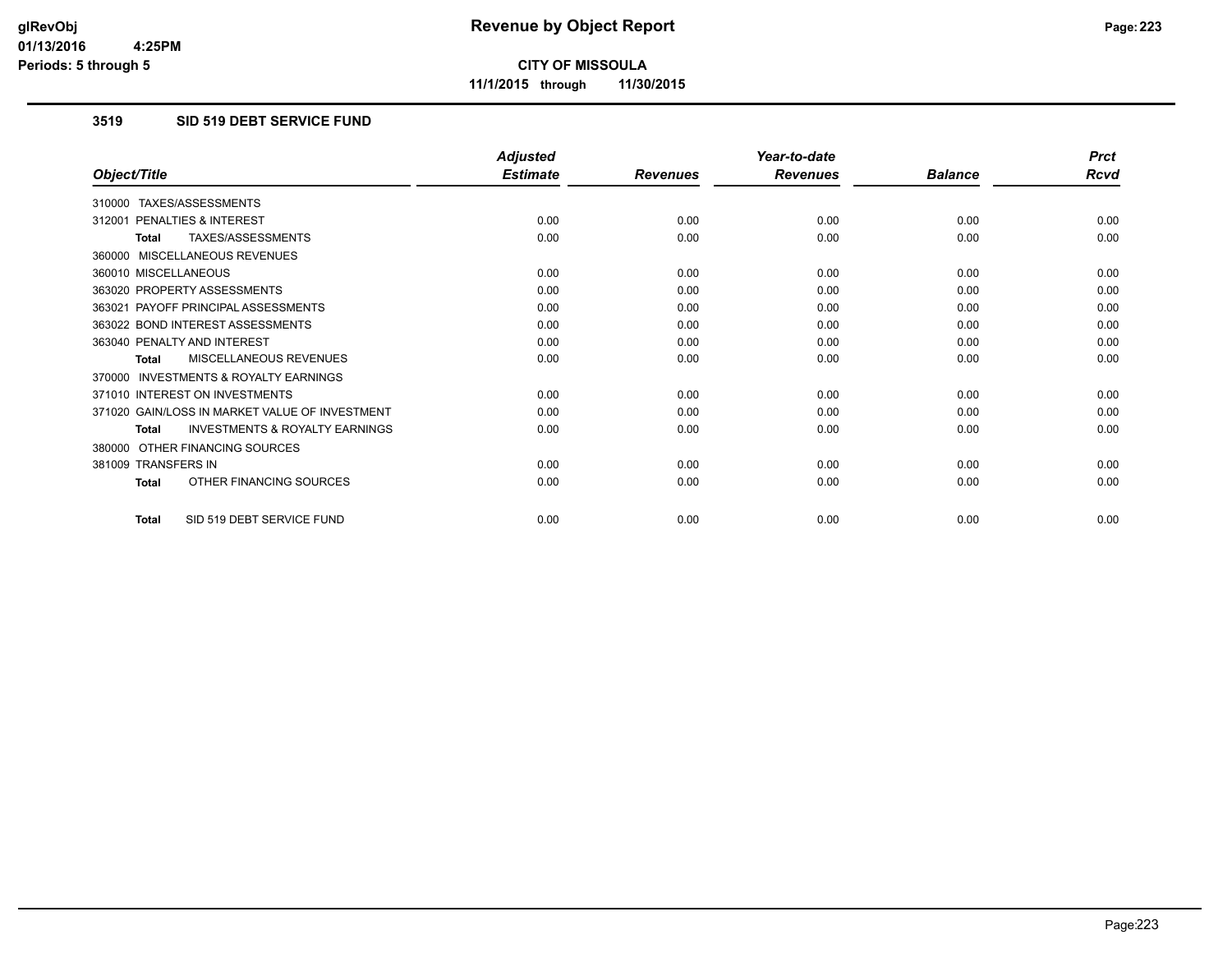**11/1/2015 through 11/30/2015**

**3520 SID 520 DEBT SERVICE FUND**

**3520 SID 520 DEBT SERVICE FUND**

|                                                           | <b>Adjusted</b> |                 | Year-to-date    |                | <b>Prct</b> |
|-----------------------------------------------------------|-----------------|-----------------|-----------------|----------------|-------------|
| Object/Title                                              | <b>Estimate</b> | <b>Revenues</b> | <b>Revenues</b> | <b>Balance</b> | <b>Rcvd</b> |
| TAXES/ASSESSMENTS<br>310000                               |                 |                 |                 |                |             |
| PENALTIES & INTEREST<br>312001                            | 0.00            | 0.00            | 0.00            | 0.00           | 0.00        |
| <b>TAXES/ASSESSMENTS</b><br><b>Total</b>                  | 0.00            | 0.00            | 0.00            | 0.00           | 0.00        |
| MISCELLANEOUS REVENUES<br>360000                          |                 |                 |                 |                |             |
| 360010 MISCELLANEOUS                                      | 0.00            | 0.00            | 0.00            | 0.00           | 0.00        |
| 363020 PROPERTY ASSESSMENTS                               | 159,920.00      | 0.00            | 397.40          | 159,522.60     | 0.25        |
| 363021 PAYOFF PRINCIPAL ASSESSMENTS                       | 0.00            | 0.00            | 595.70          | $-595.70$      | 0.00        |
| 363022 BOND INTEREST ASSESSMENTS                          | 0.00            | 0.00            | 0.00            | 0.00           | 0.00        |
| 363040 PENALTY AND INTEREST                               | 0.00            | 0.00            | 19.76           | $-19.76$       | 0.00        |
| MISCELLANEOUS REVENUES<br>Total                           | 159,920.00      | 0.00            | 1,012.86        | 158,907.14     | 0.63        |
| INVESTMENTS & ROYALTY EARNINGS<br>370000                  |                 |                 |                 |                |             |
| 371010 INTEREST ON INVESTMENTS                            | 0.00            | 0.00            | 0.00            | 0.00           | 0.00        |
| 371020 GAIN/LOSS IN MARKET VALUE OF INVESTMENTS           | 0.00            | 0.00            | 0.00            | 0.00           | 0.00        |
| <b>INVESTMENTS &amp; ROYALTY EARNINGS</b><br><b>Total</b> | 0.00            | 0.00            | 0.00            | 0.00           | 0.00        |
| OTHER FINANCING SOURCES<br>380000                         |                 |                 |                 |                |             |
| 383000 OPERATING TRANSFERS                                | 0.00            | 0.00            | 0.00            | 0.00           | 0.00        |
| OTHER FINANCING SOURCES<br><b>Total</b>                   | 0.00            | 0.00            | 0.00            | 0.00           | 0.00        |
| SID 520 DEBT SERVICE FUND<br><b>Total</b>                 | 159,920.00      | 0.00            | 1,012.86        | 158,907.14     | 0.63        |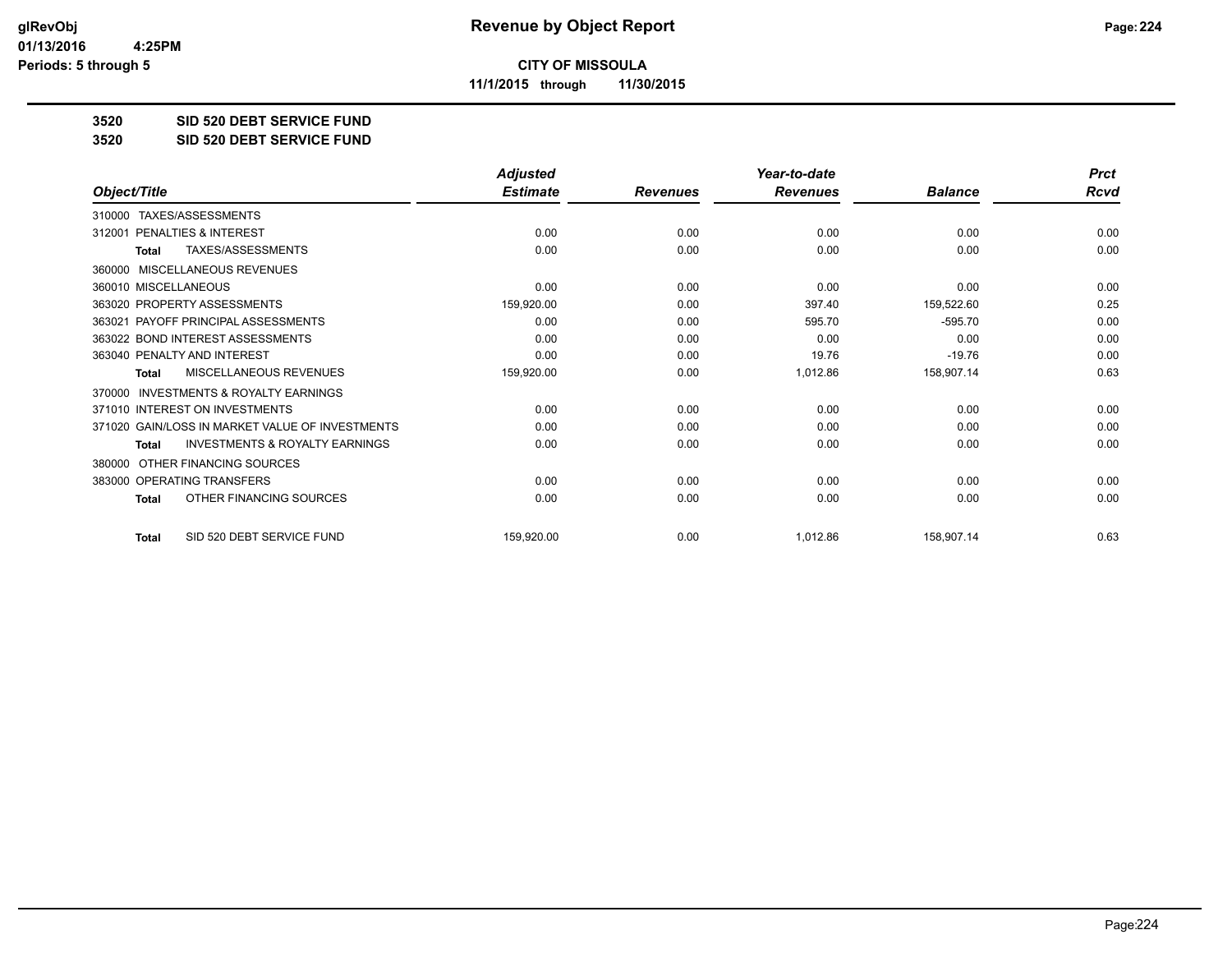**11/1/2015 through 11/30/2015**

## **3520 SID 520 DEBT SERVICE FUND**

|                                                           | <b>Adjusted</b> |                 | Year-to-date    |                | <b>Prct</b> |
|-----------------------------------------------------------|-----------------|-----------------|-----------------|----------------|-------------|
| Object/Title                                              | <b>Estimate</b> | <b>Revenues</b> | <b>Revenues</b> | <b>Balance</b> | Rcvd        |
| 310000 TAXES/ASSESSMENTS                                  |                 |                 |                 |                |             |
| PENALTIES & INTEREST<br>312001                            | 0.00            | 0.00            | 0.00            | 0.00           | 0.00        |
| TAXES/ASSESSMENTS<br><b>Total</b>                         | 0.00            | 0.00            | 0.00            | 0.00           | 0.00        |
| MISCELLANEOUS REVENUES<br>360000                          |                 |                 |                 |                |             |
| 360010 MISCELLANEOUS                                      | 0.00            | 0.00            | 0.00            | 0.00           | 0.00        |
| 363020 PROPERTY ASSESSMENTS                               | 159,920.00      | 0.00            | 397.40          | 159,522.60     | 0.25        |
| 363021 PAYOFF PRINCIPAL ASSESSMENTS                       | 0.00            | 0.00            | 595.70          | $-595.70$      | 0.00        |
| 363022 BOND INTEREST ASSESSMENTS                          | 0.00            | 0.00            | 0.00            | 0.00           | 0.00        |
| 363040 PENALTY AND INTEREST                               | 0.00            | 0.00            | 19.76           | $-19.76$       | 0.00        |
| MISCELLANEOUS REVENUES<br><b>Total</b>                    | 159,920.00      | 0.00            | 1,012.86        | 158,907.14     | 0.63        |
| INVESTMENTS & ROYALTY EARNINGS<br>370000                  |                 |                 |                 |                |             |
| 371010 INTEREST ON INVESTMENTS                            | 0.00            | 0.00            | 0.00            | 0.00           | 0.00        |
| 371020 GAIN/LOSS IN MARKET VALUE OF INVESTMENT            | 0.00            | 0.00            | 0.00            | 0.00           | 0.00        |
| <b>INVESTMENTS &amp; ROYALTY EARNINGS</b><br><b>Total</b> | 0.00            | 0.00            | 0.00            | 0.00           | 0.00        |
| OTHER FINANCING SOURCES<br>380000                         |                 |                 |                 |                |             |
| 383000 OPERATING TRANSFERS                                | 0.00            | 0.00            | 0.00            | 0.00           | 0.00        |
| OTHER FINANCING SOURCES<br><b>Total</b>                   | 0.00            | 0.00            | 0.00            | 0.00           | 0.00        |
| SID 520 DEBT SERVICE FUND<br><b>Total</b>                 | 159,920.00      | 0.00            | 1,012.86        | 158,907.14     | 0.63        |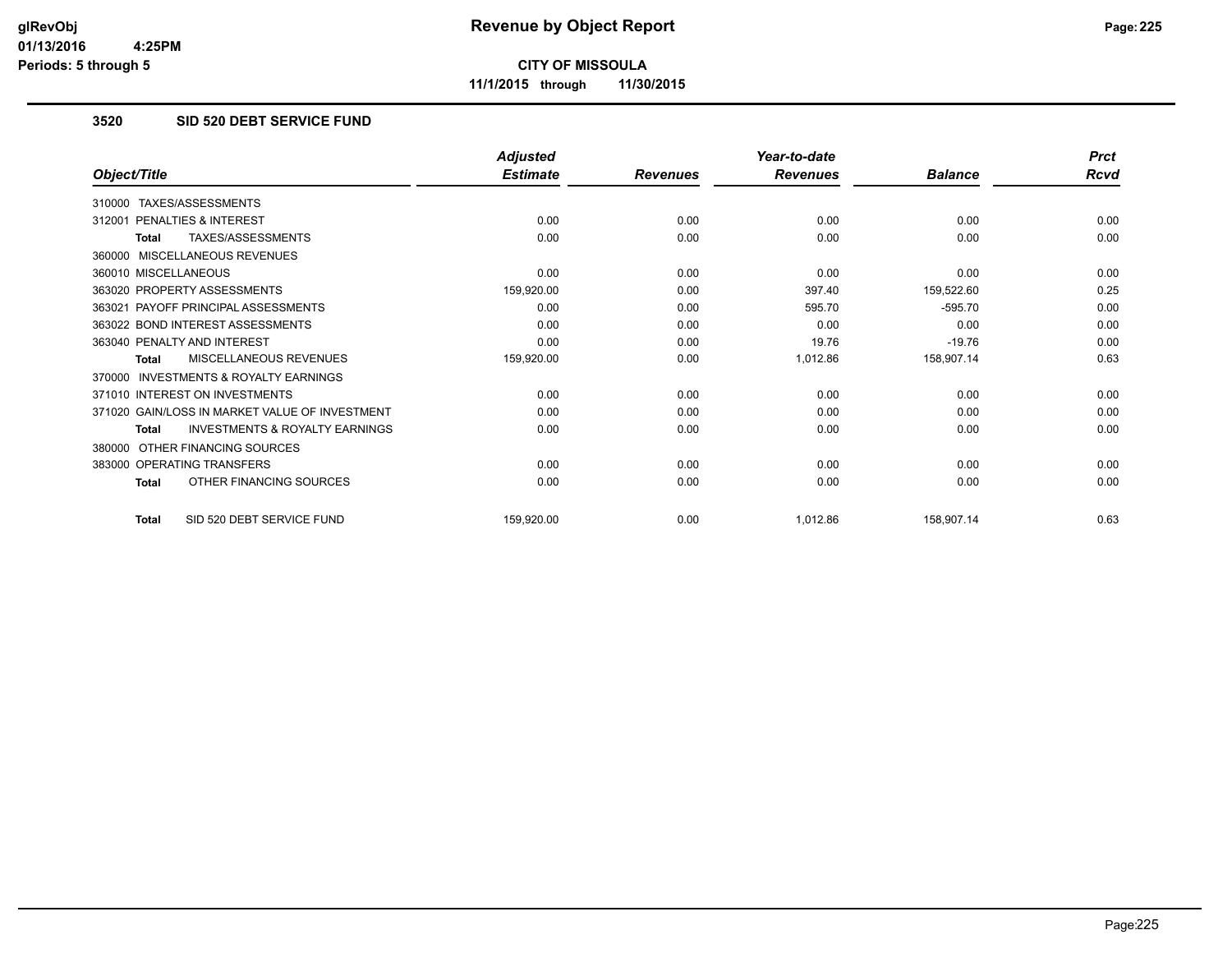**11/1/2015 through 11/30/2015**

**3521 SID 521 DEBT SERVICE FUND**

**3521 SID 521 DEBT SERVICE FUND**

|                                                           | <b>Adjusted</b> |                 | Year-to-date    |                | <b>Prct</b> |
|-----------------------------------------------------------|-----------------|-----------------|-----------------|----------------|-------------|
| Object/Title                                              | <b>Estimate</b> | <b>Revenues</b> | <b>Revenues</b> | <b>Balance</b> | <b>Rcvd</b> |
| TAXES/ASSESSMENTS<br>310000                               |                 |                 |                 |                |             |
| 312001 PENALTIES & INTEREST                               | 0.00            | 0.00            | 0.00            | 0.00           | 0.00        |
| TAXES/ASSESSMENTS<br><b>Total</b>                         | 0.00            | 0.00            | 0.00            | 0.00           | 0.00        |
| MISCELLANEOUS REVENUES<br>360000                          |                 |                 |                 |                |             |
| 360010 MISCELLANEOUS                                      | 0.00            | 0.00            | 0.00            | 0.00           | 0.00        |
| 363020 PROPERTY ASSESSMENTS                               | 150.00          | 0.00            | 0.00            | 150.00         | 0.00        |
| 363021 PAYOFF PRINCIPAL ASSESSMENTS                       | 0.00            | 0.00            | 0.00            | 0.00           | 0.00        |
| 363022 BOND INTEREST ASSESSMENTS                          | 0.00            | 0.00            | 0.00            | 0.00           | 0.00        |
| 363040 PENALTY AND INTEREST                               | 0.00            | 0.00            | 0.00            | 0.00           | 0.00        |
| <b>MISCELLANEOUS REVENUES</b><br><b>Total</b>             | 150.00          | 0.00            | 0.00            | 150.00         | 0.00        |
| <b>INVESTMENTS &amp; ROYALTY EARNINGS</b><br>370000       |                 |                 |                 |                |             |
| 371010 INTEREST ON INVESTMENTS                            | 0.00            | 0.00            | 0.00            | 0.00           | 0.00        |
| 371020 GAIN/LOSS IN MARKET VALUE OF INVESTMENTS           | 0.00            | 0.00            | 0.00            | 0.00           | 0.00        |
| <b>INVESTMENTS &amp; ROYALTY EARNINGS</b><br><b>Total</b> | 0.00            | 0.00            | 0.00            | 0.00           | 0.00        |
| OTHER FINANCING SOURCES<br>380000                         |                 |                 |                 |                |             |
| 381009 TRANSFERS IN                                       | 0.00            | 0.00            | 0.00            | 0.00           | 0.00        |
| OTHER FINANCING SOURCES<br><b>Total</b>                   | 0.00            | 0.00            | 0.00            | 0.00           | 0.00        |
| SID 521 DEBT SERVICE FUND<br><b>Total</b>                 | 150.00          | 0.00            | 0.00            | 150.00         | 0.00        |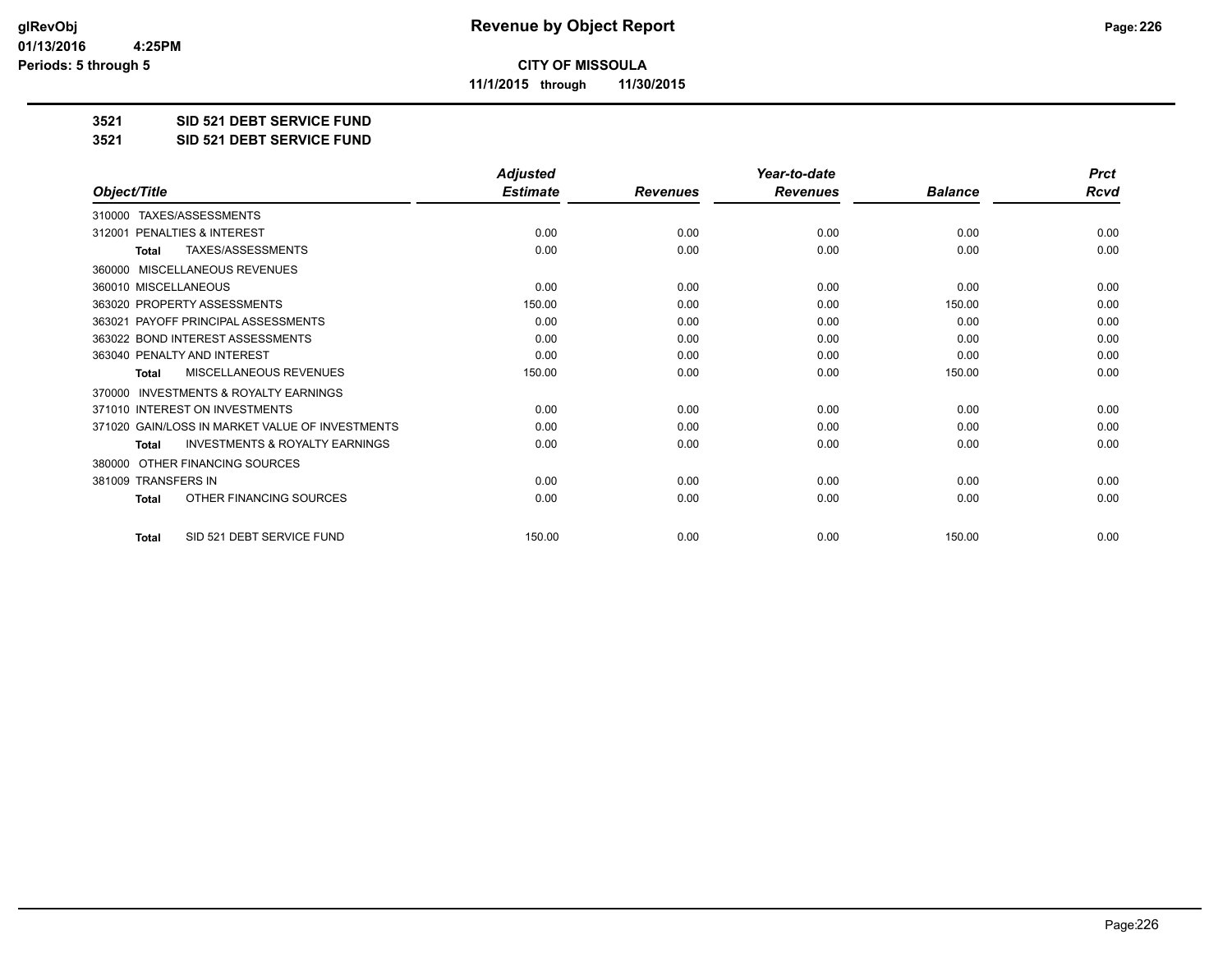**11/1/2015 through 11/30/2015**

## **3521 SID 521 DEBT SERVICE FUND**

|                                                           | <b>Adjusted</b> |                 | Year-to-date    |                | <b>Prct</b> |
|-----------------------------------------------------------|-----------------|-----------------|-----------------|----------------|-------------|
| Object/Title                                              | <b>Estimate</b> | <b>Revenues</b> | <b>Revenues</b> | <b>Balance</b> | <b>Rcvd</b> |
| 310000 TAXES/ASSESSMENTS                                  |                 |                 |                 |                |             |
| PENALTIES & INTEREST<br>312001                            | 0.00            | 0.00            | 0.00            | 0.00           | 0.00        |
| TAXES/ASSESSMENTS<br><b>Total</b>                         | 0.00            | 0.00            | 0.00            | 0.00           | 0.00        |
| 360000 MISCELLANEOUS REVENUES                             |                 |                 |                 |                |             |
| 360010 MISCELLANEOUS                                      | 0.00            | 0.00            | 0.00            | 0.00           | 0.00        |
| 363020 PROPERTY ASSESSMENTS                               | 150.00          | 0.00            | 0.00            | 150.00         | 0.00        |
| 363021 PAYOFF PRINCIPAL ASSESSMENTS                       | 0.00            | 0.00            | 0.00            | 0.00           | 0.00        |
| 363022 BOND INTEREST ASSESSMENTS                          | 0.00            | 0.00            | 0.00            | 0.00           | 0.00        |
| 363040 PENALTY AND INTEREST                               | 0.00            | 0.00            | 0.00            | 0.00           | 0.00        |
| MISCELLANEOUS REVENUES<br><b>Total</b>                    | 150.00          | 0.00            | 0.00            | 150.00         | 0.00        |
| <b>INVESTMENTS &amp; ROYALTY EARNINGS</b><br>370000       |                 |                 |                 |                |             |
| 371010 INTEREST ON INVESTMENTS                            | 0.00            | 0.00            | 0.00            | 0.00           | 0.00        |
| 371020 GAIN/LOSS IN MARKET VALUE OF INVESTMENT            | 0.00            | 0.00            | 0.00            | 0.00           | 0.00        |
| <b>INVESTMENTS &amp; ROYALTY EARNINGS</b><br><b>Total</b> | 0.00            | 0.00            | 0.00            | 0.00           | 0.00        |
| OTHER FINANCING SOURCES<br>380000                         |                 |                 |                 |                |             |
| 381009 TRANSFERS IN                                       | 0.00            | 0.00            | 0.00            | 0.00           | 0.00        |
| OTHER FINANCING SOURCES<br><b>Total</b>                   | 0.00            | 0.00            | 0.00            | 0.00           | 0.00        |
| SID 521 DEBT SERVICE FUND<br><b>Total</b>                 | 150.00          | 0.00            | 0.00            | 150.00         | 0.00        |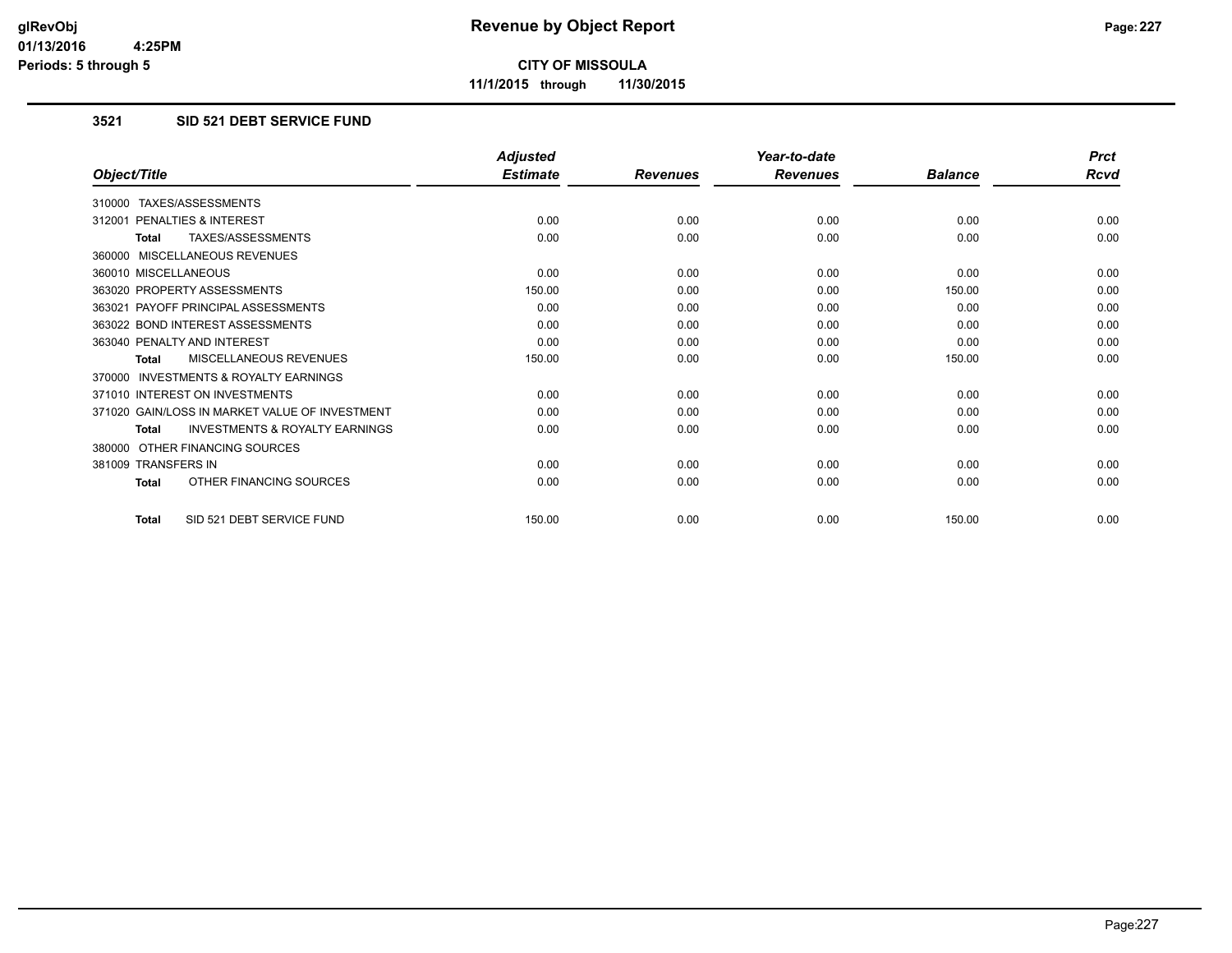**11/1/2015 through 11/30/2015**

**3522 SID 522 DEBT SERVICE FUND**

**3522 SID 522 DEBT SERVICE FUND**

|                                                    | <b>Adjusted</b> |                 | Year-to-date    |                | <b>Prct</b> |
|----------------------------------------------------|-----------------|-----------------|-----------------|----------------|-------------|
| Object/Title                                       | <b>Estimate</b> | <b>Revenues</b> | <b>Revenues</b> | <b>Balance</b> | Rcvd        |
| TAXES/ASSESSMENTS<br>310000                        |                 |                 |                 |                |             |
| PENALTIES & INTEREST<br>312001                     | 0.00            | 0.00            | 0.00            | 0.00           | 0.00        |
| TAXES/ASSESSMENTS<br>Total                         | 0.00            | 0.00            | 0.00            | 0.00           | 0.00        |
| 360000 MISCELLANEOUS REVENUES                      |                 |                 |                 |                |             |
| 360010 MISCELLANEOUS                               | 0.00            | 0.00            | 0.00            | 0.00           | 0.00        |
| 363020 PROPERTY ASSESSMENTS                        | 217.00          | 0.00            | 0.00            | 217.00         | 0.00        |
| 363021 PAYOFF PRINCIPAL ASSESSMENTS                | 0.00            | 0.00            | 0.00            | 0.00           | 0.00        |
| 363022 BOND INTEREST ASSESSMENTS                   | 0.00            | 0.00            | 0.00            | 0.00           | 0.00        |
| 363040 PENALTY AND INTEREST                        | 0.00            | 0.00            | 0.00            | 0.00           | 0.00        |
| <b>MISCELLANEOUS REVENUES</b><br>Total             | 217.00          | 0.00            | 0.00            | 217.00         | 0.00        |
| 370000 INVESTMENTS & ROYALTY EARNINGS              |                 |                 |                 |                |             |
| 371010 INTEREST ON INVESTMENTS                     | 0.00            | 0.00            | 0.00            | 0.00           | 0.00        |
| 371020 GAIN/LOSS IN MARKET VALUE OF INVESTMENTS    | 0.00            | 0.00            | 0.00            | 0.00           | 0.00        |
| <b>INVESTMENTS &amp; ROYALTY EARNINGS</b><br>Total | 0.00            | 0.00            | 0.00            | 0.00           | 0.00        |
| SID 522 DEBT SERVICE FUND<br>Total                 | 217.00          | 0.00            | 0.00            | 217.00         | 0.00        |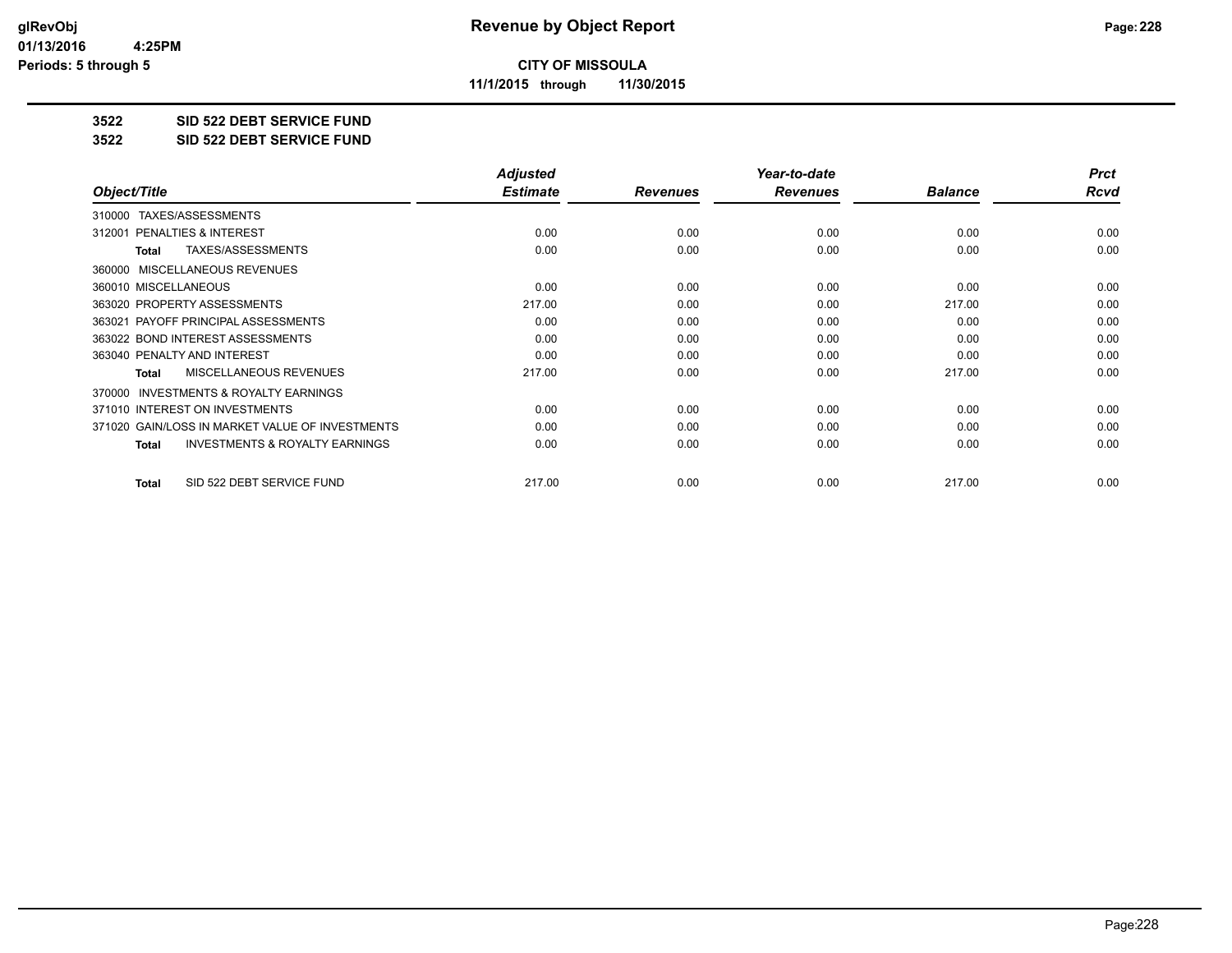**11/1/2015 through 11/30/2015**

## **3522 SID 522 DEBT SERVICE FUND**

|                                                           | <b>Adjusted</b> |                 | Year-to-date    |                | <b>Prct</b> |
|-----------------------------------------------------------|-----------------|-----------------|-----------------|----------------|-------------|
| Object/Title                                              | <b>Estimate</b> | <b>Revenues</b> | <b>Revenues</b> | <b>Balance</b> | <b>Rcvd</b> |
| 310000 TAXES/ASSESSMENTS                                  |                 |                 |                 |                |             |
| PENALTIES & INTEREST<br>312001                            | 0.00            | 0.00            | 0.00            | 0.00           | 0.00        |
| TAXES/ASSESSMENTS<br>Total                                | 0.00            | 0.00            | 0.00            | 0.00           | 0.00        |
| 360000 MISCELLANEOUS REVENUES                             |                 |                 |                 |                |             |
| 360010 MISCELLANEOUS                                      | 0.00            | 0.00            | 0.00            | 0.00           | 0.00        |
| 363020 PROPERTY ASSESSMENTS                               | 217.00          | 0.00            | 0.00            | 217.00         | 0.00        |
| 363021 PAYOFF PRINCIPAL ASSESSMENTS                       | 0.00            | 0.00            | 0.00            | 0.00           | 0.00        |
| 363022 BOND INTEREST ASSESSMENTS                          | 0.00            | 0.00            | 0.00            | 0.00           | 0.00        |
| 363040 PENALTY AND INTEREST                               | 0.00            | 0.00            | 0.00            | 0.00           | 0.00        |
| <b>MISCELLANEOUS REVENUES</b><br>Total                    | 217.00          | 0.00            | 0.00            | 217.00         | 0.00        |
| <b>INVESTMENTS &amp; ROYALTY EARNINGS</b><br>370000       |                 |                 |                 |                |             |
| 371010 INTEREST ON INVESTMENTS                            | 0.00            | 0.00            | 0.00            | 0.00           | 0.00        |
| 371020 GAIN/LOSS IN MARKET VALUE OF INVESTMENT            | 0.00            | 0.00            | 0.00            | 0.00           | 0.00        |
| <b>INVESTMENTS &amp; ROYALTY EARNINGS</b><br><b>Total</b> | 0.00            | 0.00            | 0.00            | 0.00           | 0.00        |
| SID 522 DEBT SERVICE FUND<br><b>Total</b>                 | 217.00          | 0.00            | 0.00            | 217.00         | 0.00        |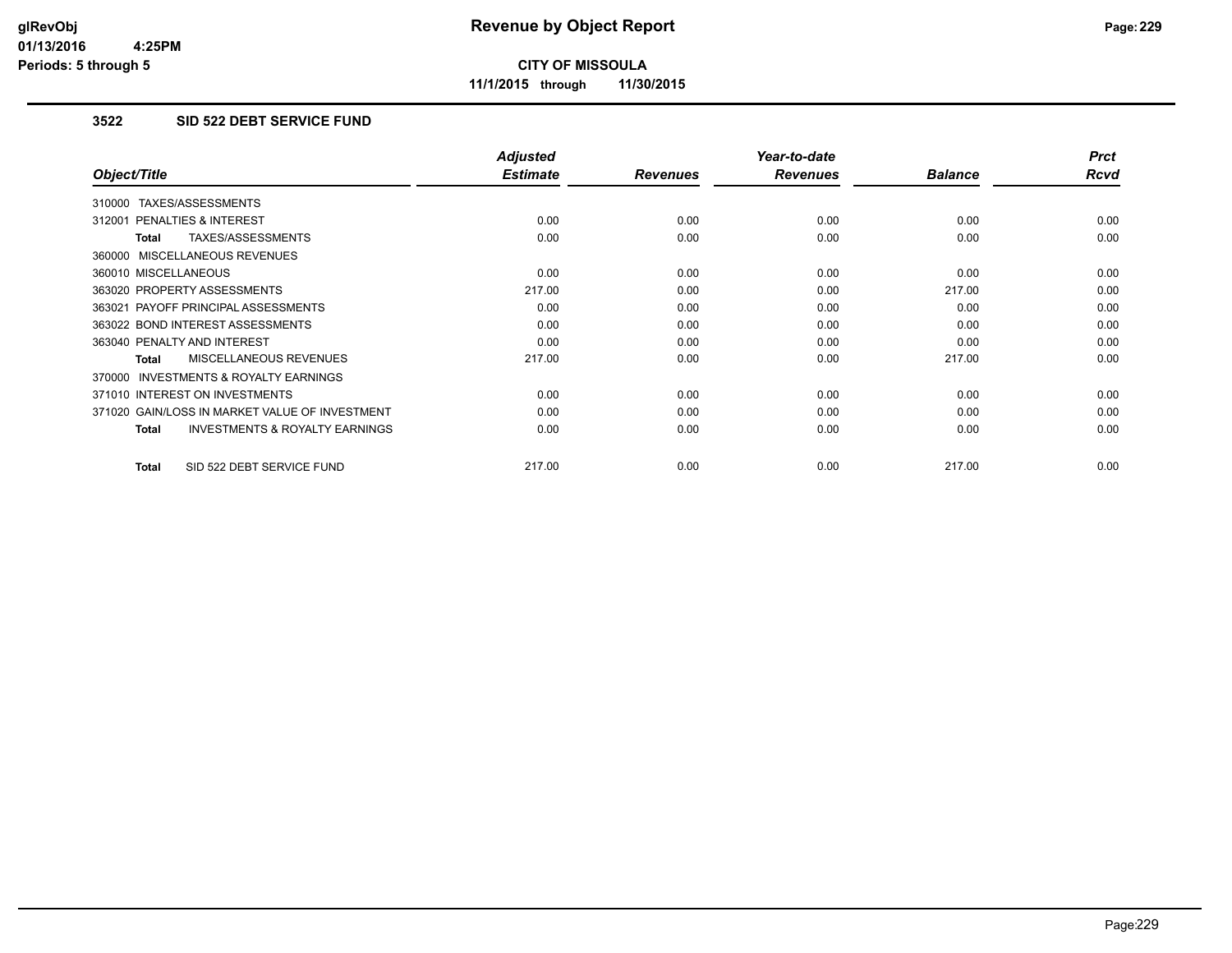**11/1/2015 through 11/30/2015**

**3524 SID 524 DEBT SERVICE FUND**

**3524 SID 524 DEBT SERVICE FUND**

|                                                     | <b>Adjusted</b> |                 | Year-to-date    |                | <b>Prct</b> |
|-----------------------------------------------------|-----------------|-----------------|-----------------|----------------|-------------|
| Object/Title                                        | <b>Estimate</b> | <b>Revenues</b> | <b>Revenues</b> | <b>Balance</b> | <b>Rcvd</b> |
| TAXES/ASSESSMENTS<br>310000                         |                 |                 |                 |                |             |
| PENALTIES & INTEREST<br>312001                      | 0.00            | 0.00            | 0.00            | 0.00           | 0.00        |
| TAXES/ASSESSMENTS<br>Total                          | 0.00            | 0.00            | 0.00            | 0.00           | 0.00        |
| MISCELLANEOUS REVENUES<br>360000                    |                 |                 |                 |                |             |
| 363020 PROPERTY ASSESSMENTS                         | 304,660.00      | 10.42           | 10.42           | 304,649.58     | 0.00        |
| 363021 PAYOFF PRINCIPAL ASSESSMENTS                 | 0.00            | 1,612.35        | 3,009.11        | $-3,009.11$    | 0.00        |
| 363022 BOND INTEREST ASSESSMENTS                    | 0.00            | 0.00            | 0.00            | 0.00           | 0.00        |
| 363040 PENALTY AND INTEREST                         | 0.00            | 0.56            | 0.56            | $-0.56$        | 0.00        |
| <b>MISCELLANEOUS REVENUES</b><br>Total              | 304,660.00      | 1,623.33        | 3,020.09        | 301,639.91     | 0.99        |
| <b>INVESTMENTS &amp; ROYALTY EARNINGS</b><br>370000 |                 |                 |                 |                |             |
| 371010 INTEREST ON INVESTMENTS                      | 0.00            | 0.00            | 0.00            | 0.00           | 0.00        |
| 371020 GAIN/LOSS IN MARKET VALUE OF INVESTMENTS     | 0.00            | 0.00            | 0.00            | 0.00           | 0.00        |
| 371500 INTEREST ON INTERFUND LOAN                   | 0.00            | 0.00            | 0.00            | 0.00           | 0.00        |
| <b>INVESTMENTS &amp; ROYALTY EARNINGS</b><br>Total  | 0.00            | 0.00            | 0.00            | 0.00           | 0.00        |
| SID 524 DEBT SERVICE FUND<br><b>Total</b>           | 304,660.00      | 1,623.33        | 3,020.09        | 301,639.91     | 0.99        |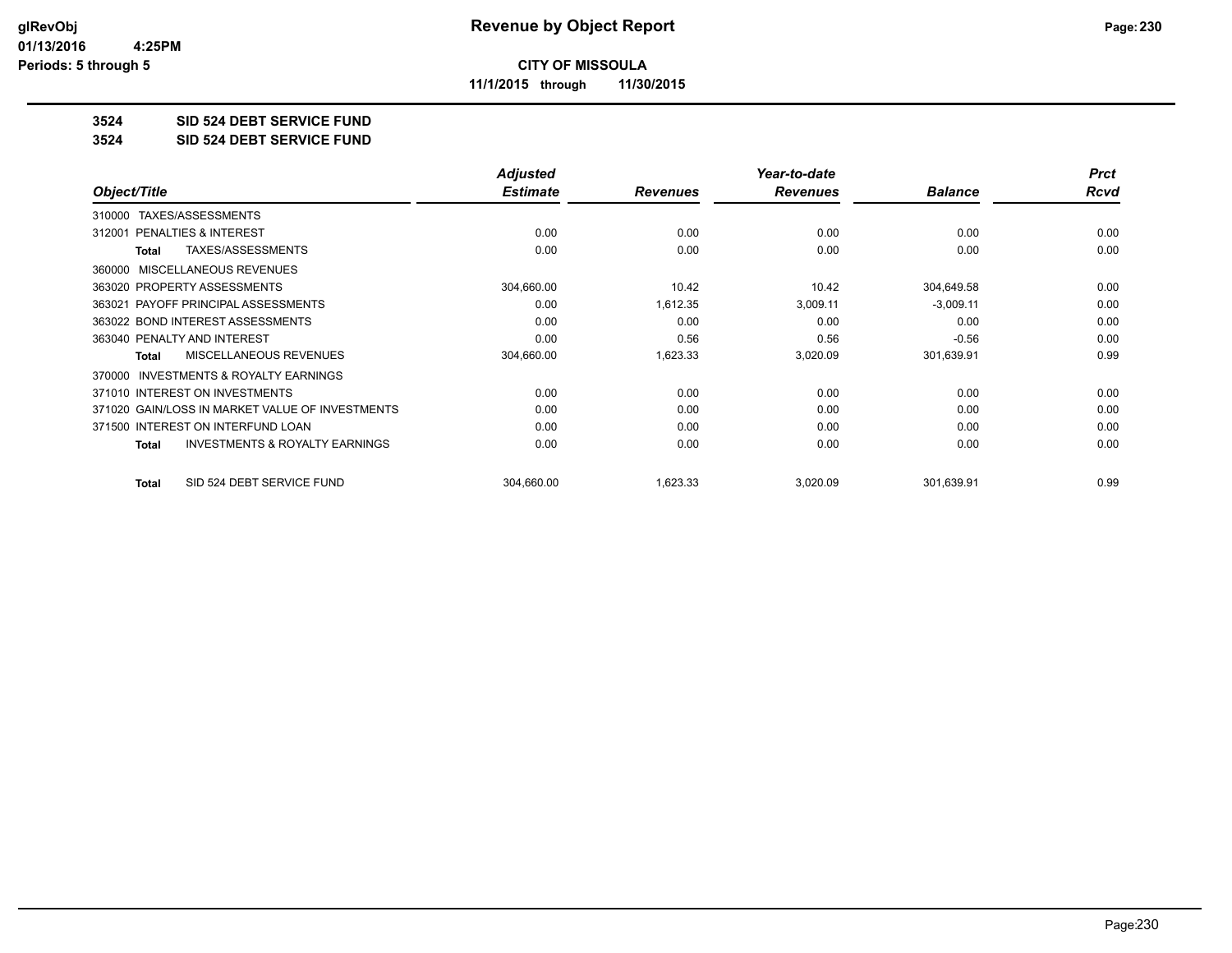**11/1/2015 through 11/30/2015**

## **3524 SID 524 DEBT SERVICE FUND**

|                                                           | Adjusted        |                 | Year-to-date    |                | <b>Prct</b> |
|-----------------------------------------------------------|-----------------|-----------------|-----------------|----------------|-------------|
| Object/Title                                              | <b>Estimate</b> | <b>Revenues</b> | <b>Revenues</b> | <b>Balance</b> | Rcvd        |
| 310000 TAXES/ASSESSMENTS                                  |                 |                 |                 |                |             |
| 312001 PENALTIES & INTEREST                               | 0.00            | 0.00            | 0.00            | 0.00           | 0.00        |
| TAXES/ASSESSMENTS<br><b>Total</b>                         | 0.00            | 0.00            | 0.00            | 0.00           | 0.00        |
| 360000 MISCELLANEOUS REVENUES                             |                 |                 |                 |                |             |
| 363020 PROPERTY ASSESSMENTS                               | 304,660.00      | 10.42           | 10.42           | 304,649.58     | 0.00        |
| 363021 PAYOFF PRINCIPAL ASSESSMENTS                       | 0.00            | 1,612.35        | 3,009.11        | $-3,009.11$    | 0.00        |
| 363022 BOND INTEREST ASSESSMENTS                          | 0.00            | 0.00            | 0.00            | 0.00           | 0.00        |
| 363040 PENALTY AND INTEREST                               | 0.00            | 0.56            | 0.56            | $-0.56$        | 0.00        |
| MISCELLANEOUS REVENUES<br><b>Total</b>                    | 304,660.00      | 1,623.33        | 3,020.09        | 301,639.91     | 0.99        |
| INVESTMENTS & ROYALTY EARNINGS<br>370000                  |                 |                 |                 |                |             |
| 371010 INTEREST ON INVESTMENTS                            | 0.00            | 0.00            | 0.00            | 0.00           | 0.00        |
| 371020 GAIN/LOSS IN MARKET VALUE OF INVESTMENT            | 0.00            | 0.00            | 0.00            | 0.00           | 0.00        |
| 371500 INTEREST ON INTERFUND LOAN                         | 0.00            | 0.00            | 0.00            | 0.00           | 0.00        |
| <b>INVESTMENTS &amp; ROYALTY EARNINGS</b><br><b>Total</b> | 0.00            | 0.00            | 0.00            | 0.00           | 0.00        |
| SID 524 DEBT SERVICE FUND<br><b>Total</b>                 | 304.660.00      | 1,623.33        | 3,020.09        | 301,639.91     | 0.99        |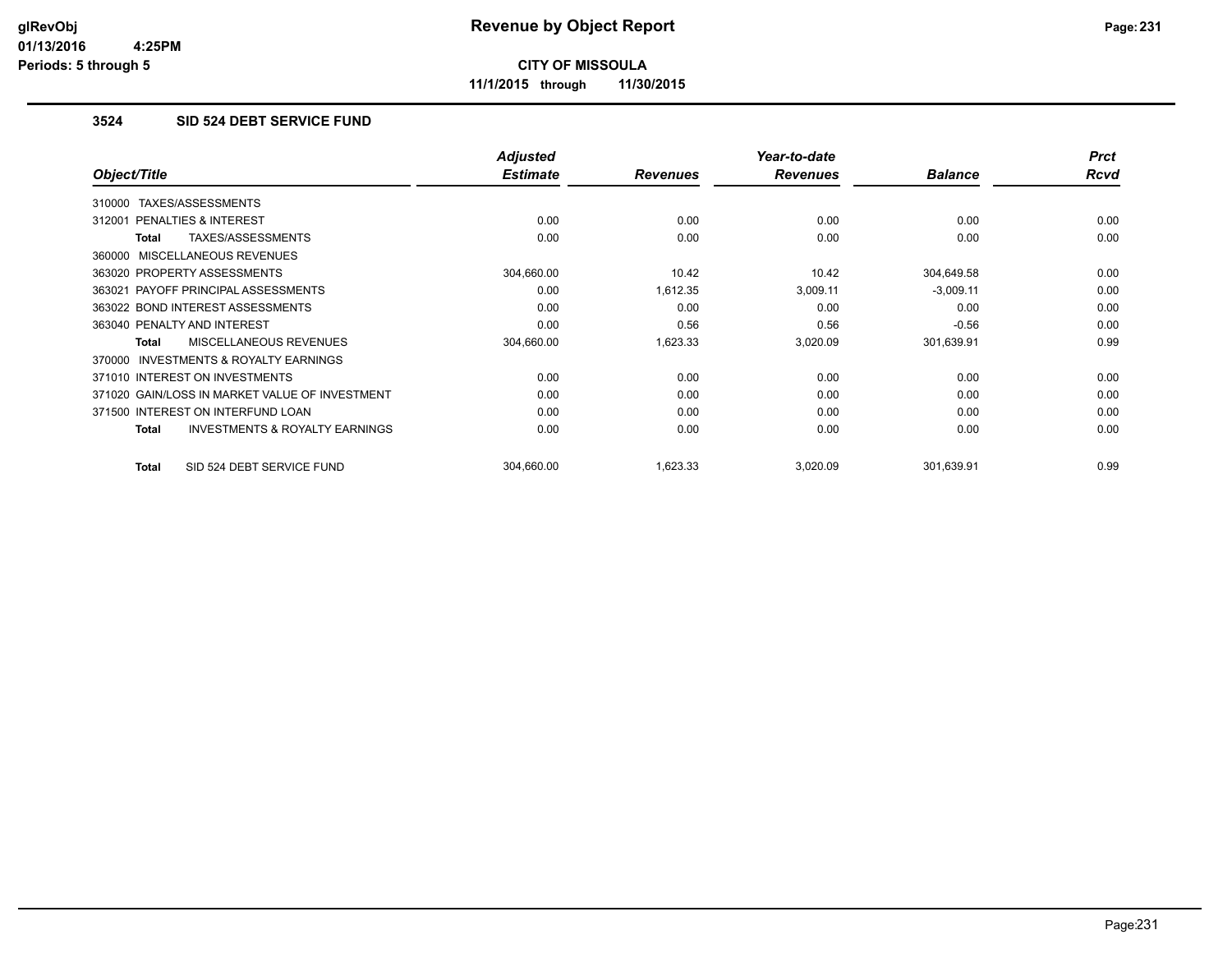**11/1/2015 through 11/30/2015**

**3525 SID 525 DEBT SERVICE FUND**

**3525 SID 525 DEBT SERVICE FUND**

|                                                           | <b>Adjusted</b> |                 | Year-to-date    |                | <b>Prct</b> |
|-----------------------------------------------------------|-----------------|-----------------|-----------------|----------------|-------------|
| Object/Title                                              | <b>Estimate</b> | <b>Revenues</b> | <b>Revenues</b> | <b>Balance</b> | <b>Rcvd</b> |
| TAXES/ASSESSMENTS<br>310000                               |                 |                 |                 |                |             |
| <b>PENALTIES &amp; INTEREST</b><br>312001                 | 0.00            | 0.00            | 0.00            | 0.00           | 0.00        |
| TAXES/ASSESSMENTS<br><b>Total</b>                         | 0.00            | 0.00            | 0.00            | 0.00           | 0.00        |
| MISCELLANEOUS REVENUES<br>360000                          |                 |                 |                 |                |             |
| 360010 MISCELLANEOUS                                      | 0.00            | 0.00            | 0.00            | 0.00           | 0.00        |
| 363020 PROPERTY ASSESSMENTS                               | 31,500.00       | 0.00            | 0.00            | 31,500.00      | 0.00        |
| 363021 PAYOFF PRINCIPAL ASSESSMENTS                       | 0.00            | 0.00            | 0.00            | 0.00           | 0.00        |
| 363022 BOND INTEREST ASSESSMENTS                          | 0.00            | 0.00            | 0.00            | 0.00           | 0.00        |
| 363040 PENALTY AND INTEREST                               | 0.00            | 0.00            | 0.00            | 0.00           | 0.00        |
| <b>MISCELLANEOUS REVENUES</b><br><b>Total</b>             | 31,500.00       | 0.00            | 0.00            | 31,500.00      | 0.00        |
| <b>INVESTMENTS &amp; ROYALTY EARNINGS</b><br>370000       |                 |                 |                 |                |             |
| 371010 INTEREST ON INVESTMENTS                            | 0.00            | 0.00            | 0.00            | 0.00           | 0.00        |
| 371020 GAIN/LOSS IN MARKET VALUE OF INVESTMENTS           | 0.00            | 0.00            | 0.00            | 0.00           | 0.00        |
| 371500 INTEREST ON INTERFUND LOAN                         | 0.00            | 0.00            | 0.00            | 0.00           | 0.00        |
| <b>INVESTMENTS &amp; ROYALTY EARNINGS</b><br><b>Total</b> | 0.00            | 0.00            | 0.00            | 0.00           | 0.00        |
| SID 525 DEBT SERVICE FUND<br><b>Total</b>                 | 31,500.00       | 0.00            | 0.00            | 31,500.00      | 0.00        |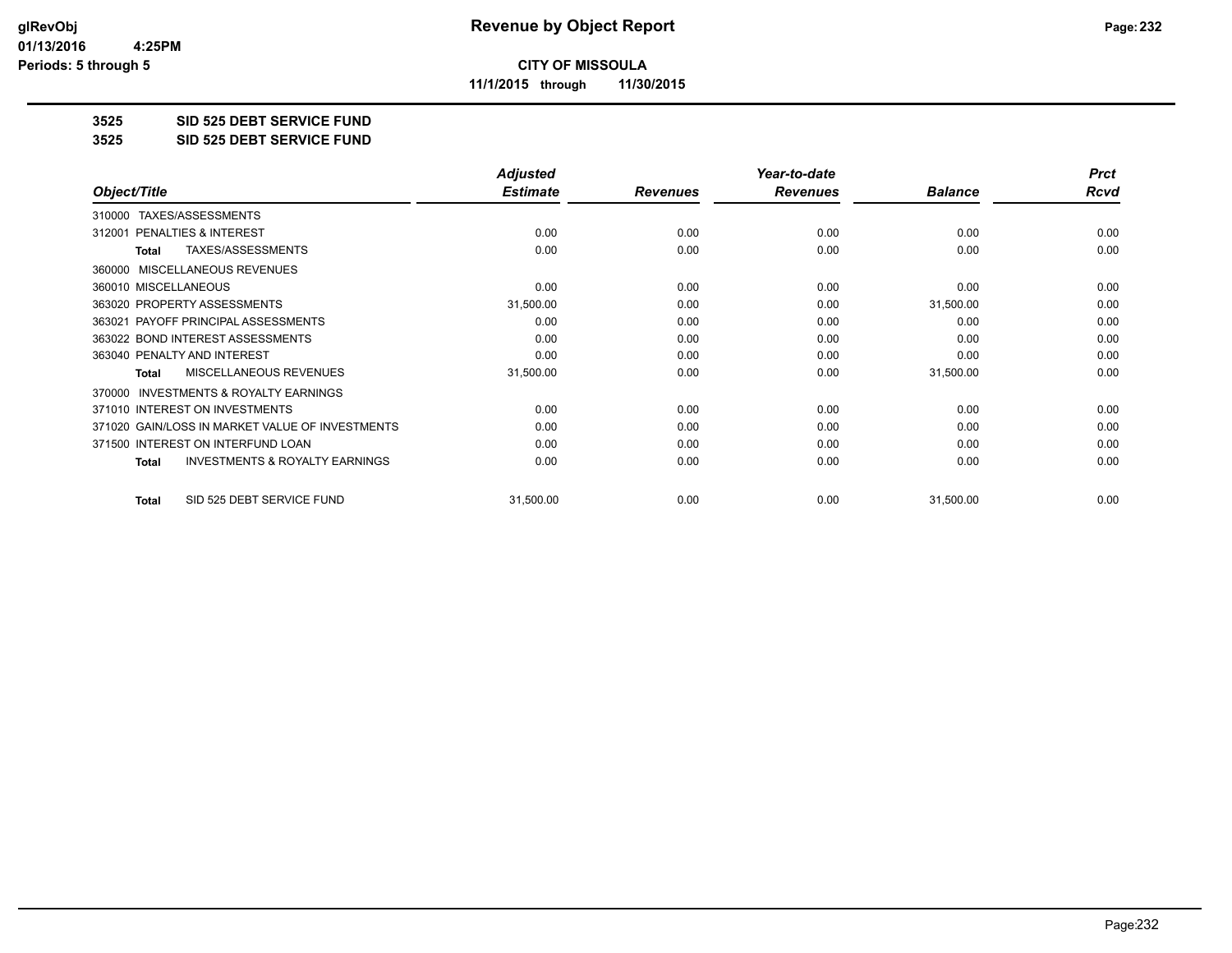**11/1/2015 through 11/30/2015**

## **3525 SID 525 DEBT SERVICE FUND**

|                                                           | <b>Adjusted</b> |                 | Year-to-date    |                | <b>Prct</b> |
|-----------------------------------------------------------|-----------------|-----------------|-----------------|----------------|-------------|
| Object/Title                                              | <b>Estimate</b> | <b>Revenues</b> | <b>Revenues</b> | <b>Balance</b> | Rcvd        |
| TAXES/ASSESSMENTS<br>310000                               |                 |                 |                 |                |             |
| 312001 PENALTIES & INTEREST                               | 0.00            | 0.00            | 0.00            | 0.00           | 0.00        |
| TAXES/ASSESSMENTS<br>Total                                | 0.00            | 0.00            | 0.00            | 0.00           | 0.00        |
| 360000 MISCELLANEOUS REVENUES                             |                 |                 |                 |                |             |
| 360010 MISCELLANEOUS                                      | 0.00            | 0.00            | 0.00            | 0.00           | 0.00        |
| 363020 PROPERTY ASSESSMENTS                               | 31,500.00       | 0.00            | 0.00            | 31,500.00      | 0.00        |
| 363021 PAYOFF PRINCIPAL ASSESSMENTS                       | 0.00            | 0.00            | 0.00            | 0.00           | 0.00        |
| 363022 BOND INTEREST ASSESSMENTS                          | 0.00            | 0.00            | 0.00            | 0.00           | 0.00        |
| 363040 PENALTY AND INTEREST                               | 0.00            | 0.00            | 0.00            | 0.00           | 0.00        |
| MISCELLANEOUS REVENUES<br>Total                           | 31,500.00       | 0.00            | 0.00            | 31,500.00      | 0.00        |
| 370000 INVESTMENTS & ROYALTY EARNINGS                     |                 |                 |                 |                |             |
| 371010 INTEREST ON INVESTMENTS                            | 0.00            | 0.00            | 0.00            | 0.00           | 0.00        |
| 371020 GAIN/LOSS IN MARKET VALUE OF INVESTMENT            | 0.00            | 0.00            | 0.00            | 0.00           | 0.00        |
| 371500 INTEREST ON INTERFUND LOAN                         | 0.00            | 0.00            | 0.00            | 0.00           | 0.00        |
| <b>INVESTMENTS &amp; ROYALTY EARNINGS</b><br><b>Total</b> | 0.00            | 0.00            | 0.00            | 0.00           | 0.00        |
| SID 525 DEBT SERVICE FUND<br><b>Total</b>                 | 31,500.00       | 0.00            | 0.00            | 31,500.00      | 0.00        |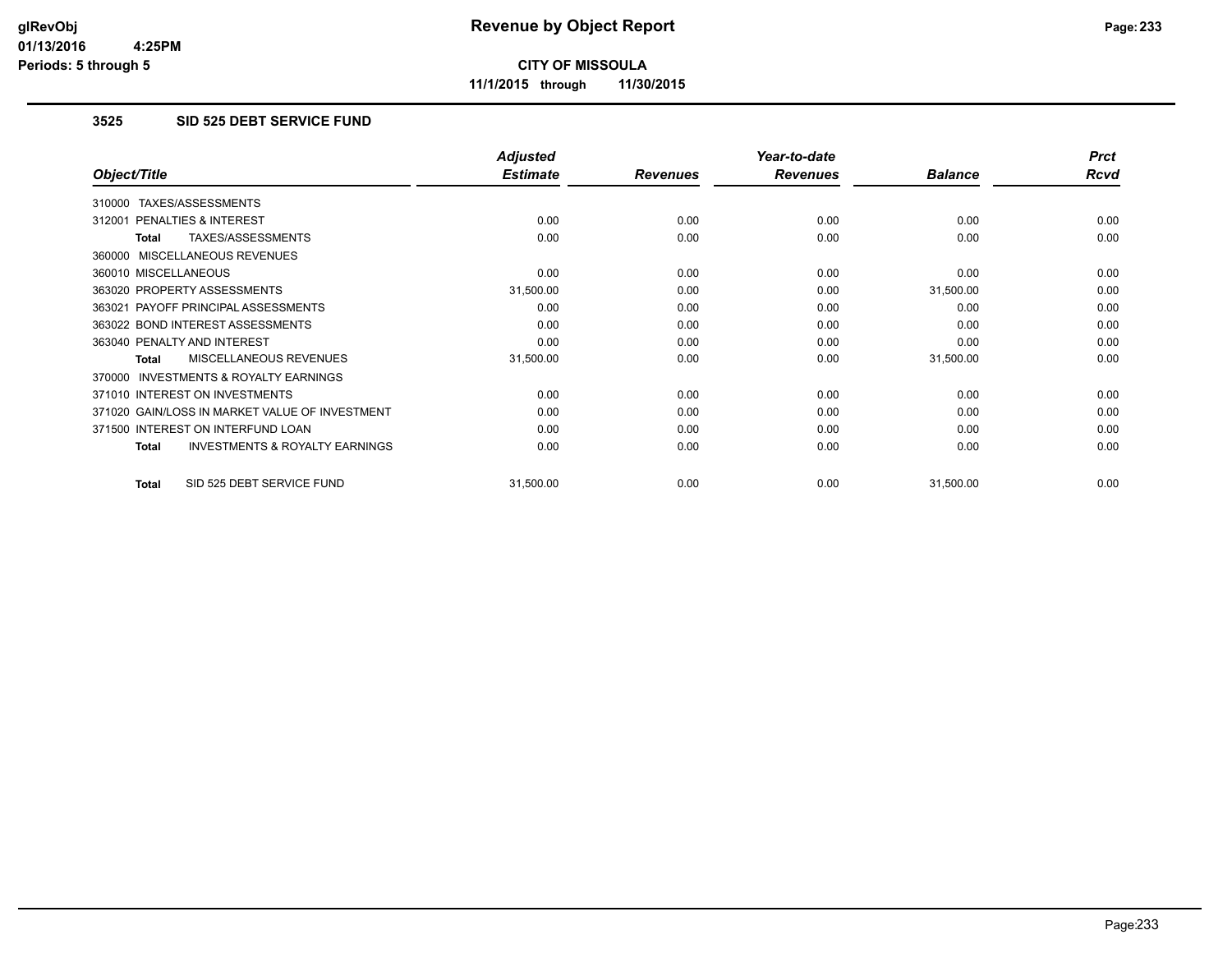**11/1/2015 through 11/30/2015**

**3526 SID 526 DEBT SERVICE FUND**

**3526 SID 526 DEBT SERVICE FUND**

|                                                    | <b>Adjusted</b> |                 | Year-to-date    |                | <b>Prct</b> |
|----------------------------------------------------|-----------------|-----------------|-----------------|----------------|-------------|
| Object/Title                                       | <b>Estimate</b> | <b>Revenues</b> | <b>Revenues</b> | <b>Balance</b> | <b>Rcvd</b> |
| TAXES/ASSESSMENTS<br>310000                        |                 |                 |                 |                |             |
| <b>PENALTIES &amp; INTEREST</b><br>312001          | 0.00            | 0.00            | 0.00            | 0.00           | 0.00        |
| TAXES/ASSESSMENTS<br><b>Total</b>                  | 0.00            | 0.00            | 0.00            | 0.00           | 0.00        |
| MISCELLANEOUS REVENUES<br>360000                   |                 |                 |                 |                |             |
| 360010 MISCELLANEOUS                               | 0.00            | 0.00            | 0.00            | 0.00           | 0.00        |
| 363020 PROPERTY ASSESSMENTS                        | 193,320.00      | 0.00            | 134.01          | 193,185.99     | 0.07        |
| 363021 PAYOFF PRINCIPAL ASSESSMENTS                | 0.00            | 0.00            | 0.00            | 0.00           | 0.00        |
| 363022 BOND INTEREST ASSESSMENTS                   | 0.00            | 0.00            | 0.00            | 0.00           | 0.00        |
| 363040 PENALTY AND INTEREST                        | 0.00            | 0.00            | 6.87            | $-6.87$        | 0.00        |
| <b>MISCELLANEOUS REVENUES</b><br>Total             | 193,320.00      | 0.00            | 140.88          | 193,179.12     | 0.07        |
| INVESTMENTS & ROYALTY EARNINGS<br>370000           |                 |                 |                 |                |             |
| 371010 INTEREST ON INVESTMENTS                     | 0.00            | 0.00            | 0.00            | 0.00           | 0.00        |
| 371020 GAIN/LOSS IN MARKET VALUE OF INVESTMENTS    | 0.00            | 0.00            | 0.00            | 0.00           | 0.00        |
| 371500 INTEREST ON INTERFUND LOAN                  | 0.00            | 0.00            | 0.00            | 0.00           | 0.00        |
| <b>INVESTMENTS &amp; ROYALTY EARNINGS</b><br>Total | 0.00            | 0.00            | 0.00            | 0.00           | 0.00        |
| SID 526 DEBT SERVICE FUND<br><b>Total</b>          | 193,320.00      | 0.00            | 140.88          | 193,179.12     | 0.07        |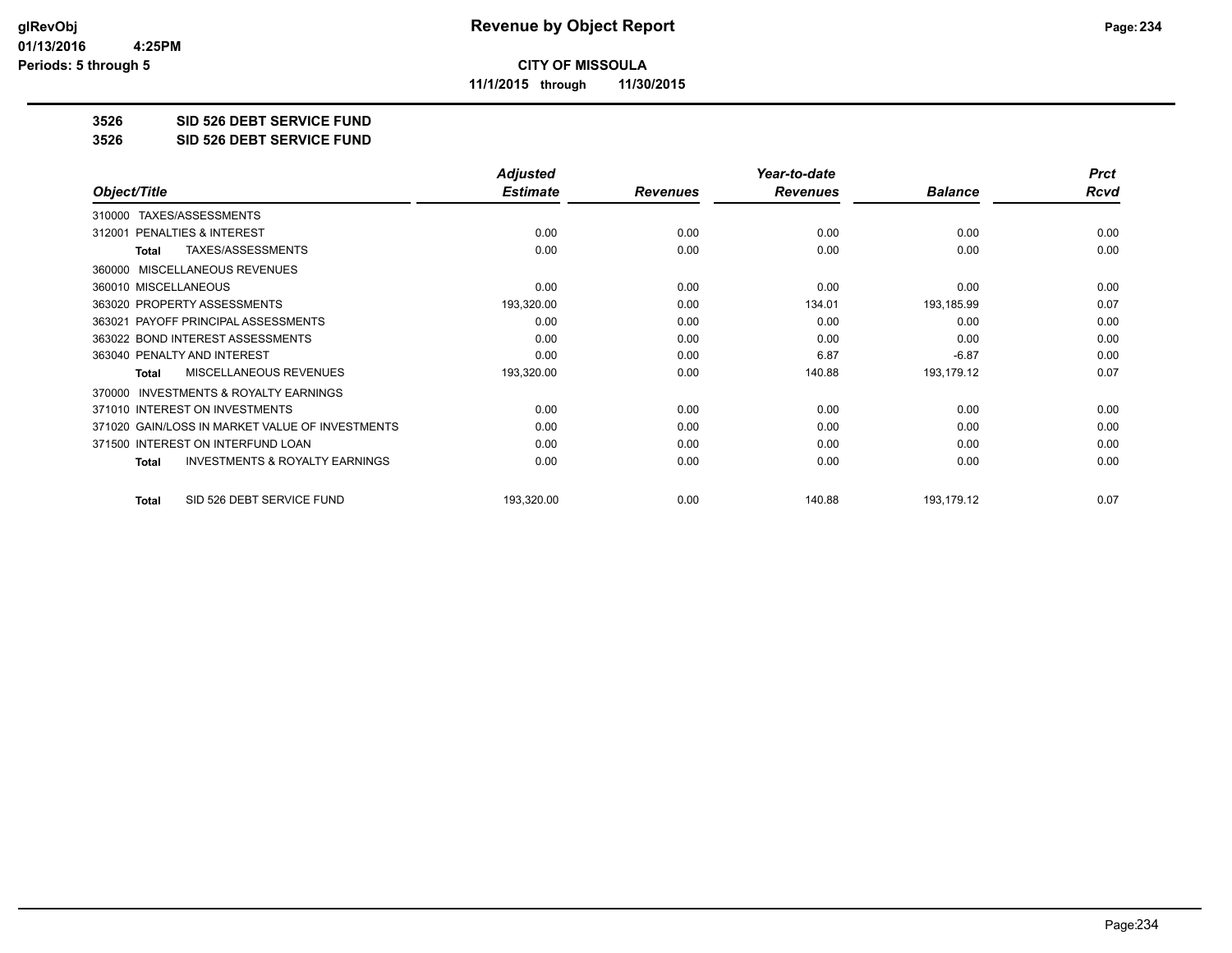**11/1/2015 through 11/30/2015**

## **3526 SID 526 DEBT SERVICE FUND**

| Object/Title                                              | <b>Adjusted</b><br><b>Estimate</b> | <b>Revenues</b> | Year-to-date<br><b>Revenues</b> | <b>Balance</b> | <b>Prct</b><br>Rcvd |
|-----------------------------------------------------------|------------------------------------|-----------------|---------------------------------|----------------|---------------------|
| TAXES/ASSESSMENTS<br>310000                               |                                    |                 |                                 |                |                     |
| PENALTIES & INTEREST<br>312001                            | 0.00                               | 0.00            | 0.00                            | 0.00           | 0.00                |
| TAXES/ASSESSMENTS<br><b>Total</b>                         | 0.00                               | 0.00            | 0.00                            | 0.00           | 0.00                |
| 360000 MISCELLANEOUS REVENUES                             |                                    |                 |                                 |                |                     |
| 360010 MISCELLANEOUS                                      | 0.00                               | 0.00            | 0.00                            | 0.00           | 0.00                |
| 363020 PROPERTY ASSESSMENTS                               | 193,320.00                         | 0.00            | 134.01                          | 193,185.99     | 0.07                |
| 363021 PAYOFF PRINCIPAL ASSESSMENTS                       | 0.00                               | 0.00            | 0.00                            | 0.00           | 0.00                |
| 363022 BOND INTEREST ASSESSMENTS                          | 0.00                               | 0.00            | 0.00                            | 0.00           | 0.00                |
| 363040 PENALTY AND INTEREST                               | 0.00                               | 0.00            | 6.87                            | $-6.87$        | 0.00                |
| MISCELLANEOUS REVENUES<br>Total                           | 193,320.00                         | 0.00            | 140.88                          | 193,179.12     | 0.07                |
| <b>INVESTMENTS &amp; ROYALTY EARNINGS</b><br>370000       |                                    |                 |                                 |                |                     |
| 371010 INTEREST ON INVESTMENTS                            | 0.00                               | 0.00            | 0.00                            | 0.00           | 0.00                |
| 371020 GAIN/LOSS IN MARKET VALUE OF INVESTMENT            | 0.00                               | 0.00            | 0.00                            | 0.00           | 0.00                |
| 371500 INTEREST ON INTERFUND LOAN                         | 0.00                               | 0.00            | 0.00                            | 0.00           | 0.00                |
| <b>INVESTMENTS &amp; ROYALTY EARNINGS</b><br><b>Total</b> | 0.00                               | 0.00            | 0.00                            | 0.00           | 0.00                |
|                                                           |                                    |                 |                                 |                |                     |
| SID 526 DEBT SERVICE FUND<br><b>Total</b>                 | 193,320.00                         | 0.00            | 140.88                          | 193,179.12     | 0.07                |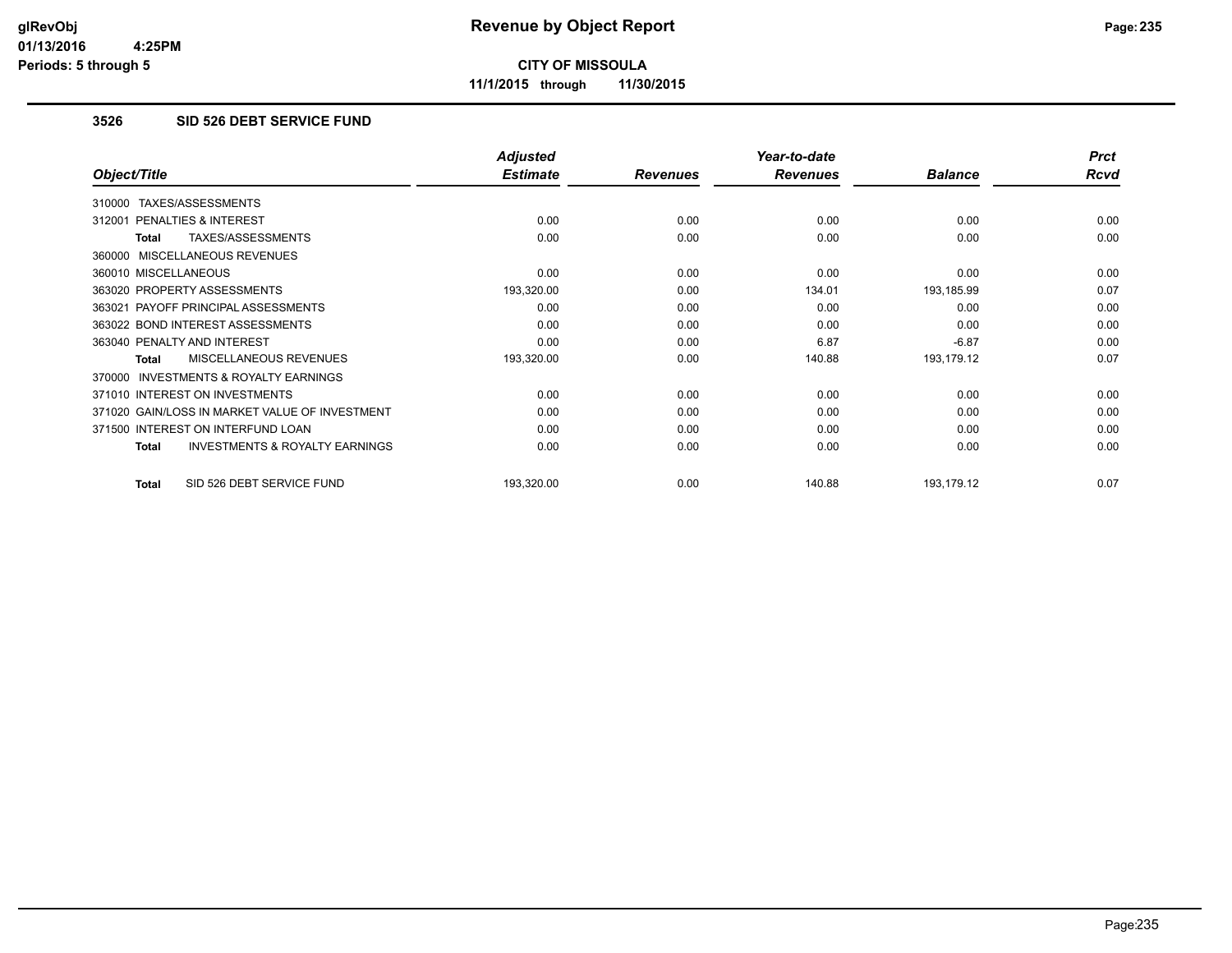**11/1/2015 through 11/30/2015**

**3527 SID 527 DEBT SERVICE FUND**

**3527 SID 527 DEBT SERVICE FUND**

|                                                           | <b>Adjusted</b> |                 | Year-to-date    |                | <b>Prct</b> |
|-----------------------------------------------------------|-----------------|-----------------|-----------------|----------------|-------------|
| Object/Title                                              | <b>Estimate</b> | <b>Revenues</b> | <b>Revenues</b> | <b>Balance</b> | <b>Rcvd</b> |
| 310000 TAXES/ASSESSMENTS                                  |                 |                 |                 |                |             |
| 312001 PENALTIES & INTEREST                               | 0.00            | 0.00            | 0.00            | 0.00           | 0.00        |
| TAXES/ASSESSMENTS<br><b>Total</b>                         | 0.00            | 0.00            | 0.00            | 0.00           | 0.00        |
| MISCELLANEOUS REVENUES<br>360000                          |                 |                 |                 |                |             |
| 360010 MISCELLANEOUS                                      | 0.00            | 0.00            | 0.00            | 0.00           | 0.00        |
| 363020 PROPERTY ASSESSMENTS                               | 0.00            | 0.00            | 0.00            | 0.00           | 0.00        |
| 363021 PAYOFF PRINCIPAL ASSESSMENTS                       | 0.00            | 0.00            | 0.00            | 0.00           | 0.00        |
| 363022 BOND INTEREST ASSESSMENTS                          | 0.00            | 0.00            | 0.00            | 0.00           | 0.00        |
| 363040 PENALTY AND INTEREST                               | 0.00            | 0.00            | 0.00            | 0.00           | 0.00        |
| MISCELLANEOUS REVENUES<br><b>Total</b>                    | 0.00            | 0.00            | 0.00            | 0.00           | 0.00        |
| <b>INVESTMENTS &amp; ROYALTY EARNINGS</b><br>370000       |                 |                 |                 |                |             |
| 371010 INTEREST ON INVESTMENTS                            | 0.00            | 0.00            | 0.00            | 0.00           | 0.00        |
| 371020 GAIN/LOSS IN MARKET VALUE OF INVESTMENTS           | 0.00            | 0.00            | 0.00            | 0.00           | 0.00        |
| <b>INVESTMENTS &amp; ROYALTY EARNINGS</b><br><b>Total</b> | 0.00            | 0.00            | 0.00            | 0.00           | 0.00        |
| OTHER FINANCING SOURCES<br>380000                         |                 |                 |                 |                |             |
| 381030 SID BONDS PROCEEDS                                 | 0.00            | 0.00            | 0.00            | 0.00           | 0.00        |
| OTHER FINANCING SOURCES<br><b>Total</b>                   | 0.00            | 0.00            | 0.00            | 0.00           | 0.00        |
| SID 527 DEBT SERVICE FUND<br><b>Total</b>                 | 0.00            | 0.00            | 0.00            | 0.00           | 0.00        |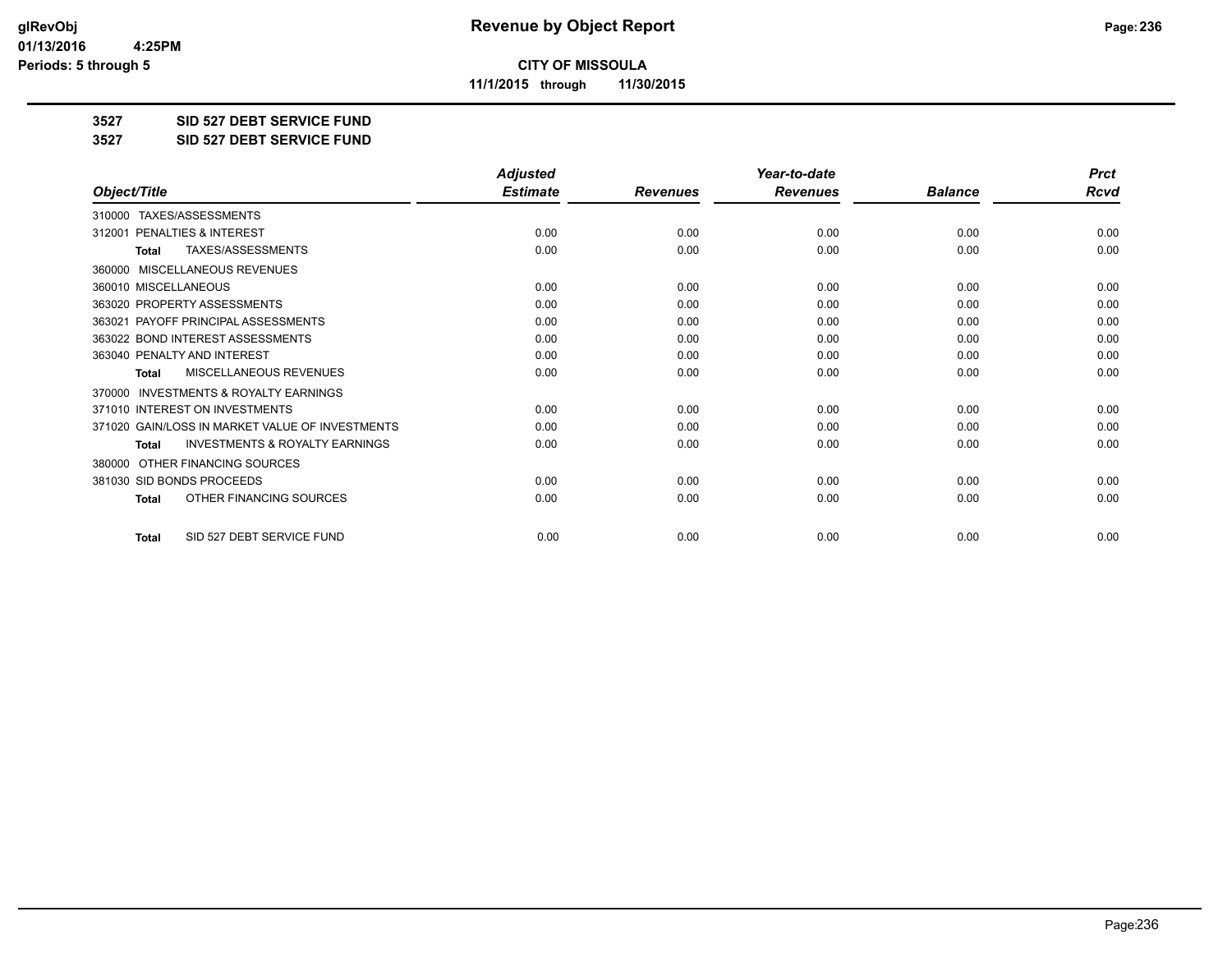**11/1/2015 through 11/30/2015**

## **3527 SID 527 DEBT SERVICE FUND**

|                                                           | <b>Adjusted</b> |                 | Year-to-date    |                | <b>Prct</b> |
|-----------------------------------------------------------|-----------------|-----------------|-----------------|----------------|-------------|
| Object/Title                                              | <b>Estimate</b> | <b>Revenues</b> | <b>Revenues</b> | <b>Balance</b> | Rcvd        |
| 310000 TAXES/ASSESSMENTS                                  |                 |                 |                 |                |             |
| 312001 PENALTIES & INTEREST                               | 0.00            | 0.00            | 0.00            | 0.00           | 0.00        |
| TAXES/ASSESSMENTS<br><b>Total</b>                         | 0.00            | 0.00            | 0.00            | 0.00           | 0.00        |
| 360000 MISCELLANEOUS REVENUES                             |                 |                 |                 |                |             |
| 360010 MISCELLANEOUS                                      | 0.00            | 0.00            | 0.00            | 0.00           | 0.00        |
| 363020 PROPERTY ASSESSMENTS                               | 0.00            | 0.00            | 0.00            | 0.00           | 0.00        |
| 363021 PAYOFF PRINCIPAL ASSESSMENTS                       | 0.00            | 0.00            | 0.00            | 0.00           | 0.00        |
| 363022 BOND INTEREST ASSESSMENTS                          | 0.00            | 0.00            | 0.00            | 0.00           | 0.00        |
| 363040 PENALTY AND INTEREST                               | 0.00            | 0.00            | 0.00            | 0.00           | 0.00        |
| MISCELLANEOUS REVENUES<br><b>Total</b>                    | 0.00            | 0.00            | 0.00            | 0.00           | 0.00        |
| <b>INVESTMENTS &amp; ROYALTY EARNINGS</b><br>370000       |                 |                 |                 |                |             |
| 371010 INTEREST ON INVESTMENTS                            | 0.00            | 0.00            | 0.00            | 0.00           | 0.00        |
| 371020 GAIN/LOSS IN MARKET VALUE OF INVESTMENT            | 0.00            | 0.00            | 0.00            | 0.00           | 0.00        |
| <b>INVESTMENTS &amp; ROYALTY EARNINGS</b><br><b>Total</b> | 0.00            | 0.00            | 0.00            | 0.00           | 0.00        |
| 380000 OTHER FINANCING SOURCES                            |                 |                 |                 |                |             |
| 381030 SID BONDS PROCEEDS                                 | 0.00            | 0.00            | 0.00            | 0.00           | 0.00        |
| OTHER FINANCING SOURCES<br><b>Total</b>                   | 0.00            | 0.00            | 0.00            | 0.00           | 0.00        |
| SID 527 DEBT SERVICE FUND<br>Total                        | 0.00            | 0.00            | 0.00            | 0.00           | 0.00        |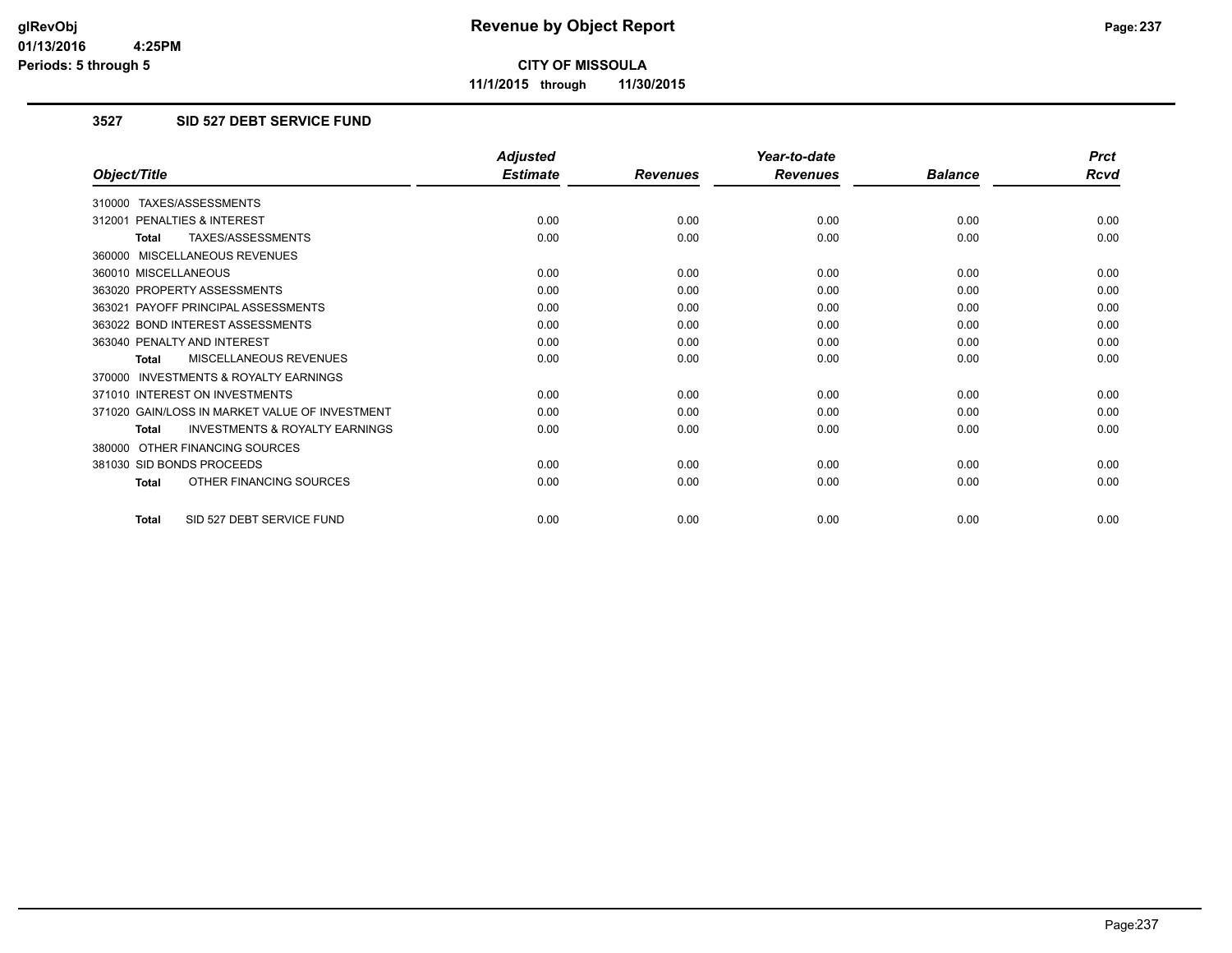**11/1/2015 through 11/30/2015**

**3530 SID 530 DEBT SERVICE FUND**

**3530 SID 530 DEBT SERVICE FUND**

|                                                     | <b>Adjusted</b> |                 | Year-to-date    |                | <b>Prct</b> |
|-----------------------------------------------------|-----------------|-----------------|-----------------|----------------|-------------|
| Object/Title                                        | <b>Estimate</b> | <b>Revenues</b> | <b>Revenues</b> | <b>Balance</b> | <b>Rcvd</b> |
| TAXES/ASSESSMENTS<br>310000                         |                 |                 |                 |                |             |
| PENALTIES & INTEREST<br>312001                      | 0.00            | 0.00            | 0.00            | 0.00           | 0.00        |
| TAXES/ASSESSMENTS<br>Total                          | 0.00            | 0.00            | 0.00            | 0.00           | 0.00        |
| 360000 MISCELLANEOUS REVENUES                       |                 |                 |                 |                |             |
| 360010 MISCELLANEOUS                                | 0.00            | 0.00            | 0.00            | 0.00           | 0.00        |
| 363020 PROPERTY ASSESSMENTS                         | 681.00          | 0.00            | 0.00            | 681.00         | 0.00        |
| 363021 PAYOFF PRINCIPAL ASSESSMENTS                 | 0.00            | 0.00            | 0.00            | 0.00           | 0.00        |
| 363022 BOND INTEREST ASSESSMENTS                    | 0.00            | 0.00            | 0.00            | 0.00           | 0.00        |
| 363040 PENALTY AND INTEREST                         | 0.00            | 0.00            | 0.00            | 0.00           | 0.00        |
| <b>MISCELLANEOUS REVENUES</b><br>Total              | 681.00          | 0.00            | 0.00            | 681.00         | 0.00        |
| <b>INVESTMENTS &amp; ROYALTY EARNINGS</b><br>370000 |                 |                 |                 |                |             |
| 371010 INTEREST ON INVESTMENTS                      | 0.00            | 0.00            | 0.00            | 0.00           | 0.00        |
| 371020 GAIN/LOSS IN MARKET VALUE OF INVESTMENTS     | 0.00            | 0.00            | 0.00            | 0.00           | 0.00        |
| <b>INVESTMENTS &amp; ROYALTY EARNINGS</b><br>Total  | 0.00            | 0.00            | 0.00            | 0.00           | 0.00        |
| SID 530 DEBT SERVICE FUND<br><b>Total</b>           | 681.00          | 0.00            | 0.00            | 681.00         | 0.00        |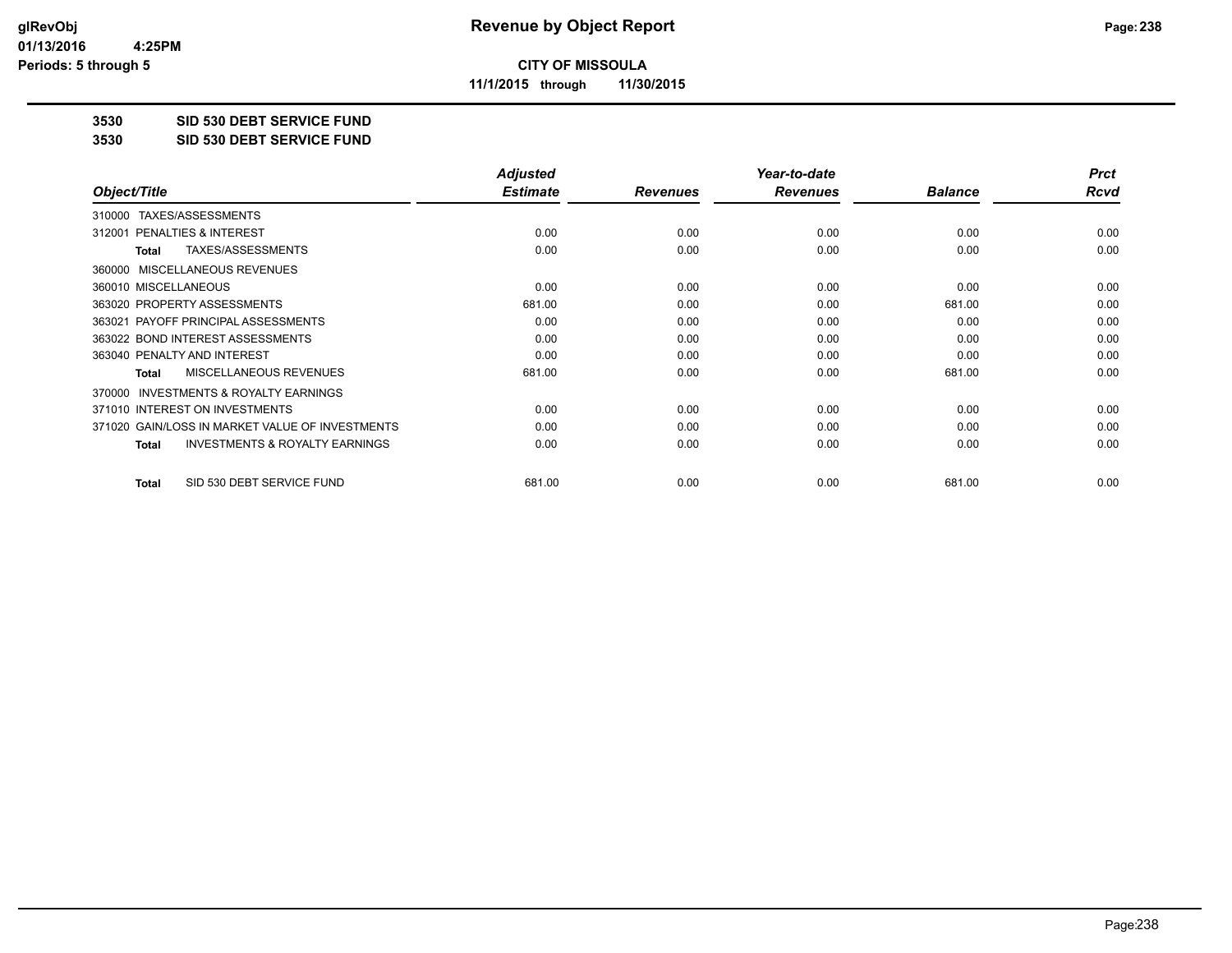**11/1/2015 through 11/30/2015**

## **3530 SID 530 DEBT SERVICE FUND**

|                                                           | <b>Adjusted</b> |                 | Year-to-date    |                | <b>Prct</b> |
|-----------------------------------------------------------|-----------------|-----------------|-----------------|----------------|-------------|
| Object/Title                                              | <b>Estimate</b> | <b>Revenues</b> | <b>Revenues</b> | <b>Balance</b> | <b>Rcvd</b> |
| 310000 TAXES/ASSESSMENTS                                  |                 |                 |                 |                |             |
| PENALTIES & INTEREST<br>312001                            | 0.00            | 0.00            | 0.00            | 0.00           | 0.00        |
| TAXES/ASSESSMENTS<br>Total                                | 0.00            | 0.00            | 0.00            | 0.00           | 0.00        |
| 360000 MISCELLANEOUS REVENUES                             |                 |                 |                 |                |             |
| 360010 MISCELLANEOUS                                      | 0.00            | 0.00            | 0.00            | 0.00           | 0.00        |
| 363020 PROPERTY ASSESSMENTS                               | 681.00          | 0.00            | 0.00            | 681.00         | 0.00        |
| 363021 PAYOFF PRINCIPAL ASSESSMENTS                       | 0.00            | 0.00            | 0.00            | 0.00           | 0.00        |
| 363022 BOND INTEREST ASSESSMENTS                          | 0.00            | 0.00            | 0.00            | 0.00           | 0.00        |
| 363040 PENALTY AND INTEREST                               | 0.00            | 0.00            | 0.00            | 0.00           | 0.00        |
| <b>MISCELLANEOUS REVENUES</b><br>Total                    | 681.00          | 0.00            | 0.00            | 681.00         | 0.00        |
| <b>INVESTMENTS &amp; ROYALTY EARNINGS</b><br>370000       |                 |                 |                 |                |             |
| 371010 INTEREST ON INVESTMENTS                            | 0.00            | 0.00            | 0.00            | 0.00           | 0.00        |
| 371020 GAIN/LOSS IN MARKET VALUE OF INVESTMENT            | 0.00            | 0.00            | 0.00            | 0.00           | 0.00        |
| <b>INVESTMENTS &amp; ROYALTY EARNINGS</b><br><b>Total</b> | 0.00            | 0.00            | 0.00            | 0.00           | 0.00        |
| SID 530 DEBT SERVICE FUND<br><b>Total</b>                 | 681.00          | 0.00            | 0.00            | 681.00         | 0.00        |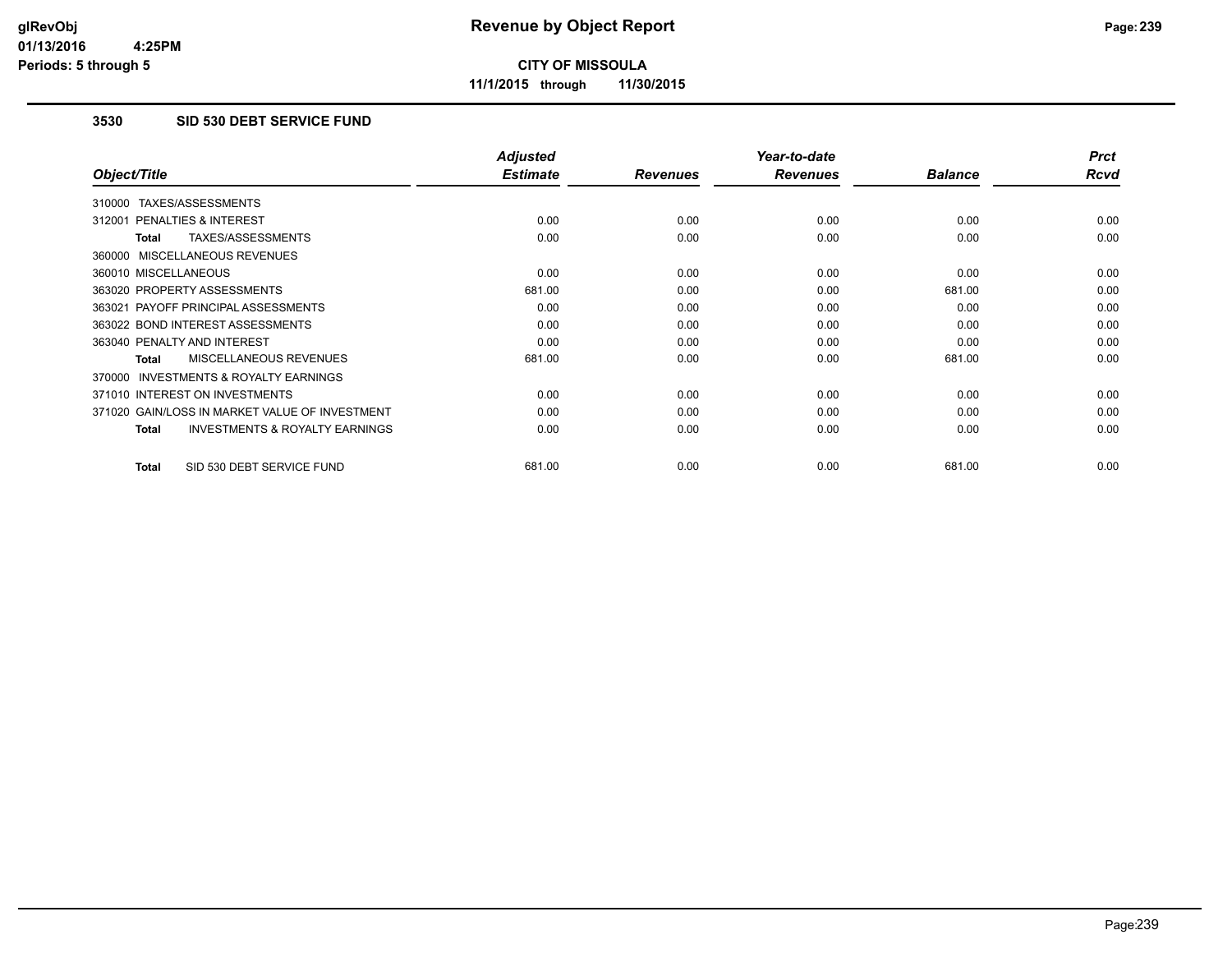**11/1/2015 through 11/30/2015**

### **3531 SID 531 HICKORY ST CALMING**

#### **3531 SID 531 HICKORY ST CALMING**

|                                                           | <b>Adjusted</b> |                 | Year-to-date    |                | <b>Prct</b> |
|-----------------------------------------------------------|-----------------|-----------------|-----------------|----------------|-------------|
| Object/Title                                              | <b>Estimate</b> | <b>Revenues</b> | <b>Revenues</b> | <b>Balance</b> | <b>Rcvd</b> |
| TAXES/ASSESSMENTS<br>310000                               |                 |                 |                 |                |             |
| PENALTIES & INTEREST<br>312001                            | 0.00            | 0.00            | 0.00            | 0.00           | 0.00        |
| TAXES/ASSESSMENTS<br><b>Total</b>                         | 0.00            | 0.00            | 0.00            | 0.00           | 0.00        |
| MISCELLANEOUS REVENUES<br>360000                          |                 |                 |                 |                |             |
| 360010 MISCELLANEOUS                                      | 0.00            | 0.00            | 0.00            | 0.00           | 0.00        |
| 363020 PROPERTY ASSESSMENTS                               | 0.00            | 0.00            | 0.00            | 0.00           | 0.00        |
| 363021 PAYOFF PRINCIPAL ASSESSMENTS                       | 0.00            | 0.00            | 0.00            | 0.00           | 0.00        |
| 363022 BOND INTEREST ASSESSMENTS                          | 0.00            | 0.00            | 0.00            | 0.00           | 0.00        |
| 363040 PENALTY AND INTEREST                               | 0.00            | 0.00            | 0.00            | 0.00           | 0.00        |
| MISCELLANEOUS REVENUES<br>Total                           | 0.00            | 0.00            | 0.00            | 0.00           | 0.00        |
| <b>INVESTMENTS &amp; ROYALTY EARNINGS</b><br>370000       |                 |                 |                 |                |             |
| 371010 INTEREST ON INVESTMENTS                            | 0.00            | 0.00            | 0.00            | 0.00           | 0.00        |
| 371020 GAIN/LOSS IN MARKET VALUE OF INVESTMENTS           | 0.00            | 0.00            | 0.00            | 0.00           | 0.00        |
| <b>INVESTMENTS &amp; ROYALTY EARNINGS</b><br><b>Total</b> | 0.00            | 0.00            | 0.00            | 0.00           | 0.00        |
| OTHER FINANCING SOURCES<br>380000                         |                 |                 |                 |                |             |
| 383000 OPERATING TRANSFERS                                | 0.00            | 0.00            | 0.00            | 0.00           | 0.00        |
| OTHER FINANCING SOURCES<br>Total                          | 0.00            | 0.00            | 0.00            | 0.00           | 0.00        |
| SID 531 HICKORY ST CALMING<br><b>Total</b>                | 0.00            | 0.00            | 0.00            | 0.00           | 0.00        |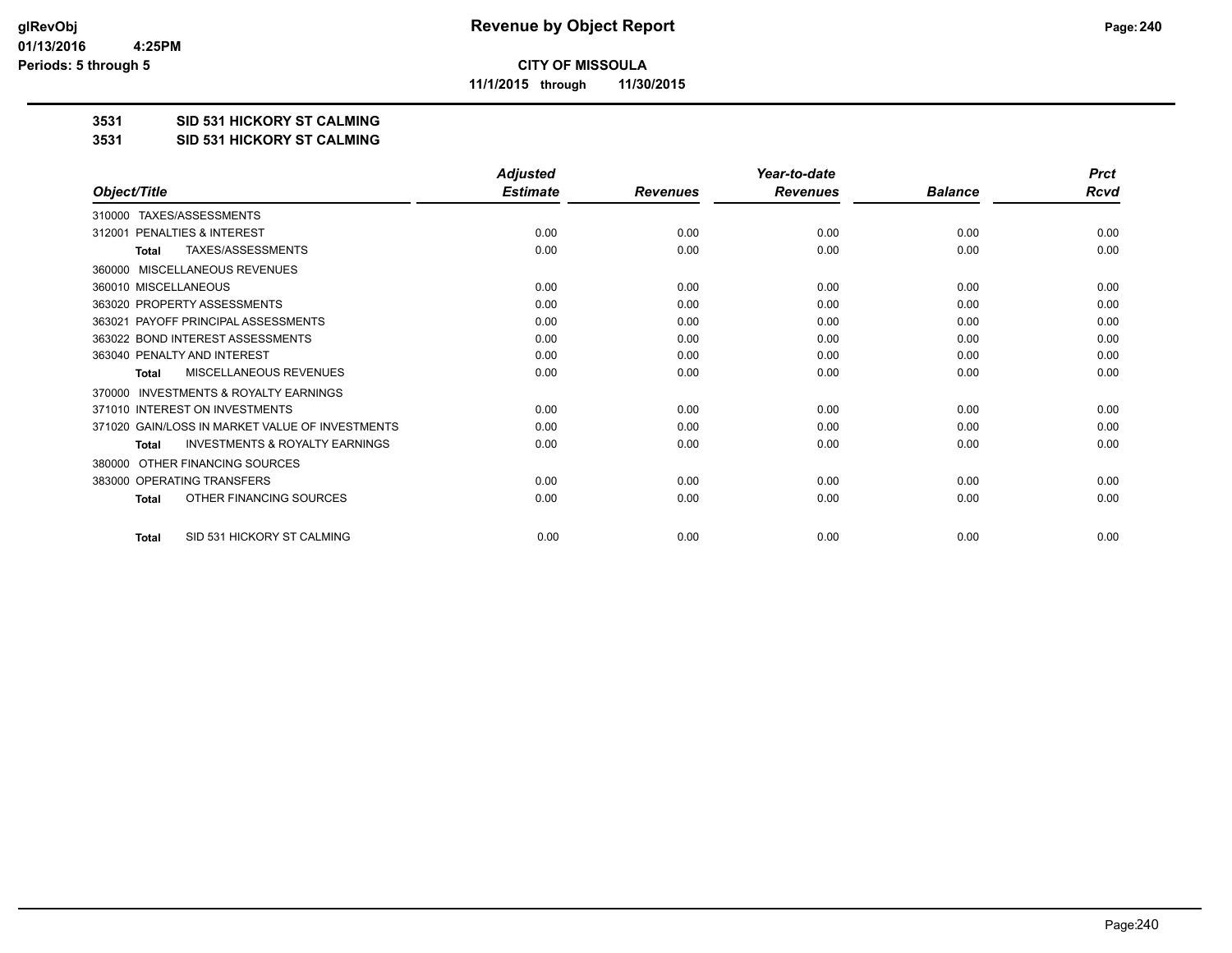**11/1/2015 through 11/30/2015**

## **3531 SID 531 HICKORY ST CALMING**

|                                                           | <b>Adjusted</b> |                 | Year-to-date    |                | <b>Prct</b> |
|-----------------------------------------------------------|-----------------|-----------------|-----------------|----------------|-------------|
| Object/Title                                              | <b>Estimate</b> | <b>Revenues</b> | <b>Revenues</b> | <b>Balance</b> | <b>Rcvd</b> |
| 310000 TAXES/ASSESSMENTS                                  |                 |                 |                 |                |             |
| PENALTIES & INTEREST<br>312001                            | 0.00            | 0.00            | 0.00            | 0.00           | 0.00        |
| TAXES/ASSESSMENTS<br><b>Total</b>                         | 0.00            | 0.00            | 0.00            | 0.00           | 0.00        |
| 360000 MISCELLANEOUS REVENUES                             |                 |                 |                 |                |             |
| 360010 MISCELLANEOUS                                      | 0.00            | 0.00            | 0.00            | 0.00           | 0.00        |
| 363020 PROPERTY ASSESSMENTS                               | 0.00            | 0.00            | 0.00            | 0.00           | 0.00        |
| 363021 PAYOFF PRINCIPAL ASSESSMENTS                       | 0.00            | 0.00            | 0.00            | 0.00           | 0.00        |
| 363022 BOND INTEREST ASSESSMENTS                          | 0.00            | 0.00            | 0.00            | 0.00           | 0.00        |
| 363040 PENALTY AND INTEREST                               | 0.00            | 0.00            | 0.00            | 0.00           | 0.00        |
| MISCELLANEOUS REVENUES<br><b>Total</b>                    | 0.00            | 0.00            | 0.00            | 0.00           | 0.00        |
| <b>INVESTMENTS &amp; ROYALTY EARNINGS</b><br>370000       |                 |                 |                 |                |             |
| 371010 INTEREST ON INVESTMENTS                            | 0.00            | 0.00            | 0.00            | 0.00           | 0.00        |
| 371020 GAIN/LOSS IN MARKET VALUE OF INVESTMENT            | 0.00            | 0.00            | 0.00            | 0.00           | 0.00        |
| <b>INVESTMENTS &amp; ROYALTY EARNINGS</b><br><b>Total</b> | 0.00            | 0.00            | 0.00            | 0.00           | 0.00        |
| OTHER FINANCING SOURCES<br>380000                         |                 |                 |                 |                |             |
| 383000 OPERATING TRANSFERS                                | 0.00            | 0.00            | 0.00            | 0.00           | 0.00        |
| OTHER FINANCING SOURCES<br><b>Total</b>                   | 0.00            | 0.00            | 0.00            | 0.00           | 0.00        |
| SID 531 HICKORY ST CALMING<br><b>Total</b>                | 0.00            | 0.00            | 0.00            | 0.00           | 0.00        |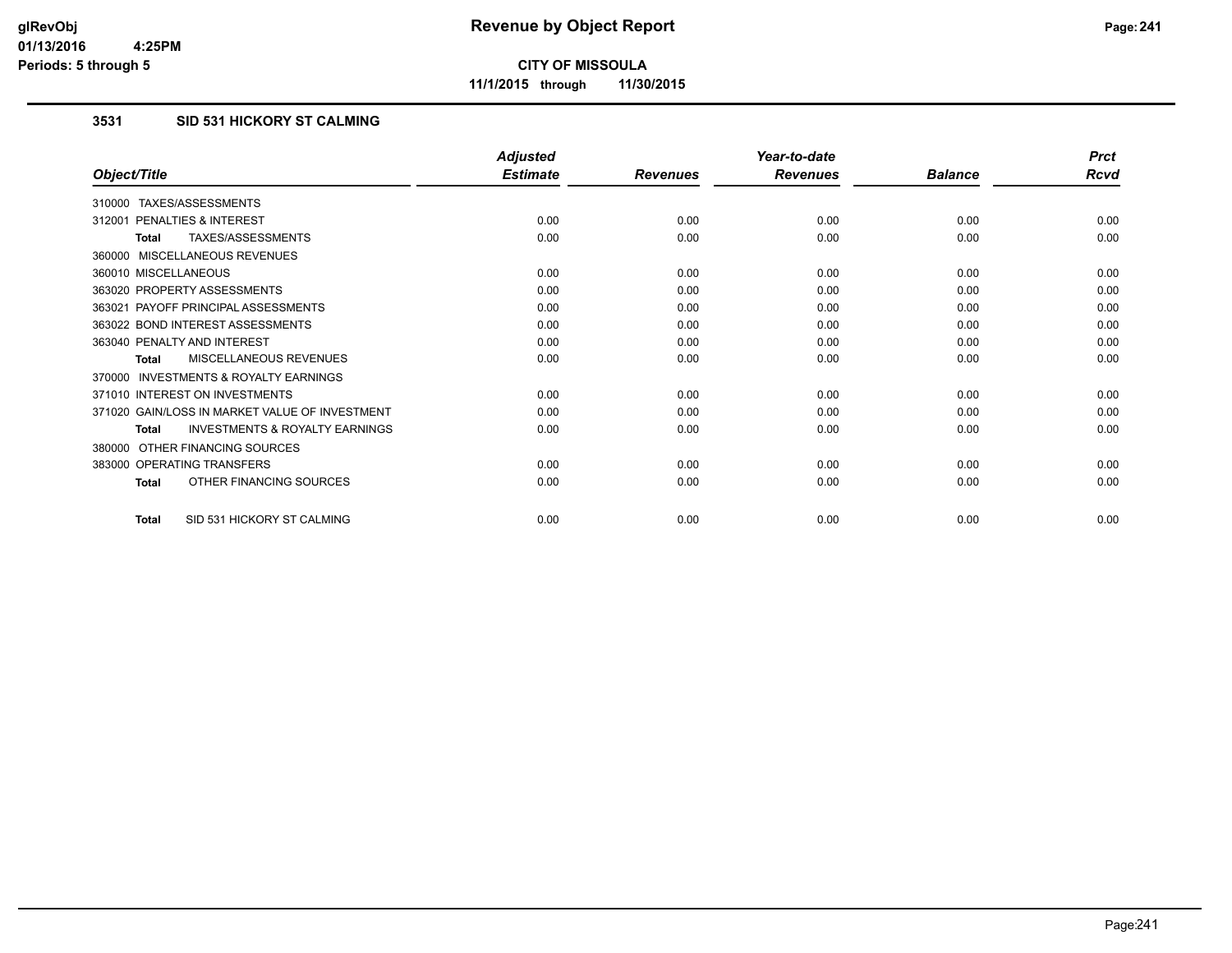**11/1/2015 through 11/30/2015**

### **3532 SID 532 DEBT SERVICE FUND**

**3532 SID 532 DEBT SERVICE FUND**

|                                                    | <b>Adjusted</b> |                 | Year-to-date    |                | <b>Prct</b> |
|----------------------------------------------------|-----------------|-----------------|-----------------|----------------|-------------|
| Object/Title                                       | <b>Estimate</b> | <b>Revenues</b> | <b>Revenues</b> | <b>Balance</b> | <b>Rcvd</b> |
| 360000 MISCELLANEOUS REVENUES                      |                 |                 |                 |                |             |
| 363020 PROPERTY ASSESSMENTS                        | 42,362.00       | 0.00            | 0.00            | 42,362.00      | 0.00        |
| 363021 PAYOFF PRINCIPAL ASSESSMENTS                | 0.00            | 1.035.10        | 1.035.10        | $-1.035.10$    | 0.00        |
| 363022 BOND INTEREST ASSESSMENTS                   | 0.00            | 0.00            | 0.00            | 0.00           | 0.00        |
| 363040 PENALTY AND INTEREST                        | 0.00            | 0.00            | 0.00            | 0.00           | 0.00        |
| MISCELLANEOUS REVENUES<br>Total                    | 42,362.00       | 1.035.10        | 1.035.10        | 41,326.90      | 2.44        |
| 370000 INVESTMENTS & ROYALTY EARNINGS              |                 |                 |                 |                |             |
| 371010 INTEREST ON INVESTMENTS                     | 0.00            | 0.00            | 0.00            | 0.00           | 0.00        |
| 371020 GAIN/LOSS IN MARKET VALUE OF INVESTMENTS    | 0.00            | 0.00            | 0.00            | 0.00           | 0.00        |
| <b>INVESTMENTS &amp; ROYALTY EARNINGS</b><br>Total | 0.00            | 0.00            | 0.00            | 0.00           | 0.00        |
| SID 532 DEBT SERVICE FUND<br><b>Total</b>          | 42,362.00       | 1.035.10        | 1.035.10        | 41,326.90      | 2.44        |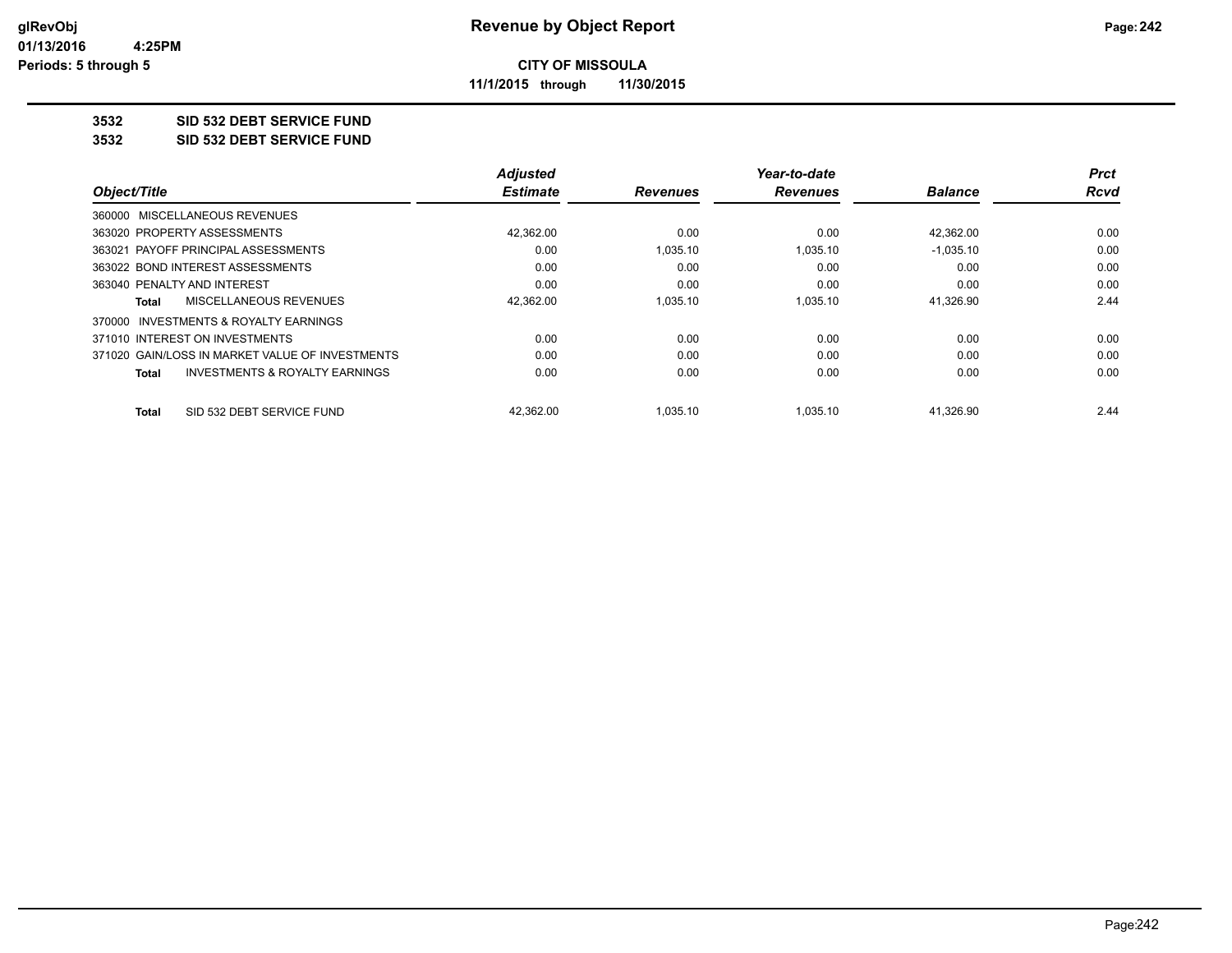**11/1/2015 through 11/30/2015**

## **3532 SID 532 DEBT SERVICE FUND**

|                                                | <b>Adjusted</b> |                 | Year-to-date    |                | Prct        |
|------------------------------------------------|-----------------|-----------------|-----------------|----------------|-------------|
| Object/Title                                   | <b>Estimate</b> | <b>Revenues</b> | <b>Revenues</b> | <b>Balance</b> | <b>Rcvd</b> |
| 360000 MISCELLANEOUS REVENUES                  |                 |                 |                 |                |             |
| 363020 PROPERTY ASSESSMENTS                    | 42.362.00       | 0.00            | 0.00            | 42.362.00      | 0.00        |
| 363021 PAYOFF PRINCIPAL ASSESSMENTS            | 0.00            | 1,035.10        | 1,035.10        | $-1,035.10$    | 0.00        |
| 363022 BOND INTEREST ASSESSMENTS               | 0.00            | 0.00            | 0.00            | 0.00           | 0.00        |
| 363040 PENALTY AND INTEREST                    | 0.00            | 0.00            | 0.00            | 0.00           | 0.00        |
| MISCELLANEOUS REVENUES<br>Total                | 42,362.00       | 1.035.10        | 1.035.10        | 41,326.90      | 2.44        |
| 370000 INVESTMENTS & ROYALTY EARNINGS          |                 |                 |                 |                |             |
| 371010 INTEREST ON INVESTMENTS                 | 0.00            | 0.00            | 0.00            | 0.00           | 0.00        |
| 371020 GAIN/LOSS IN MARKET VALUE OF INVESTMENT | 0.00            | 0.00            | 0.00            | 0.00           | 0.00        |
| INVESTMENTS & ROYALTY EARNINGS<br>Total        | 0.00            | 0.00            | 0.00            | 0.00           | 0.00        |
| SID 532 DEBT SERVICE FUND<br><b>Total</b>      | 42.362.00       | 1.035.10        | 1.035.10        | 41.326.90      | 2.44        |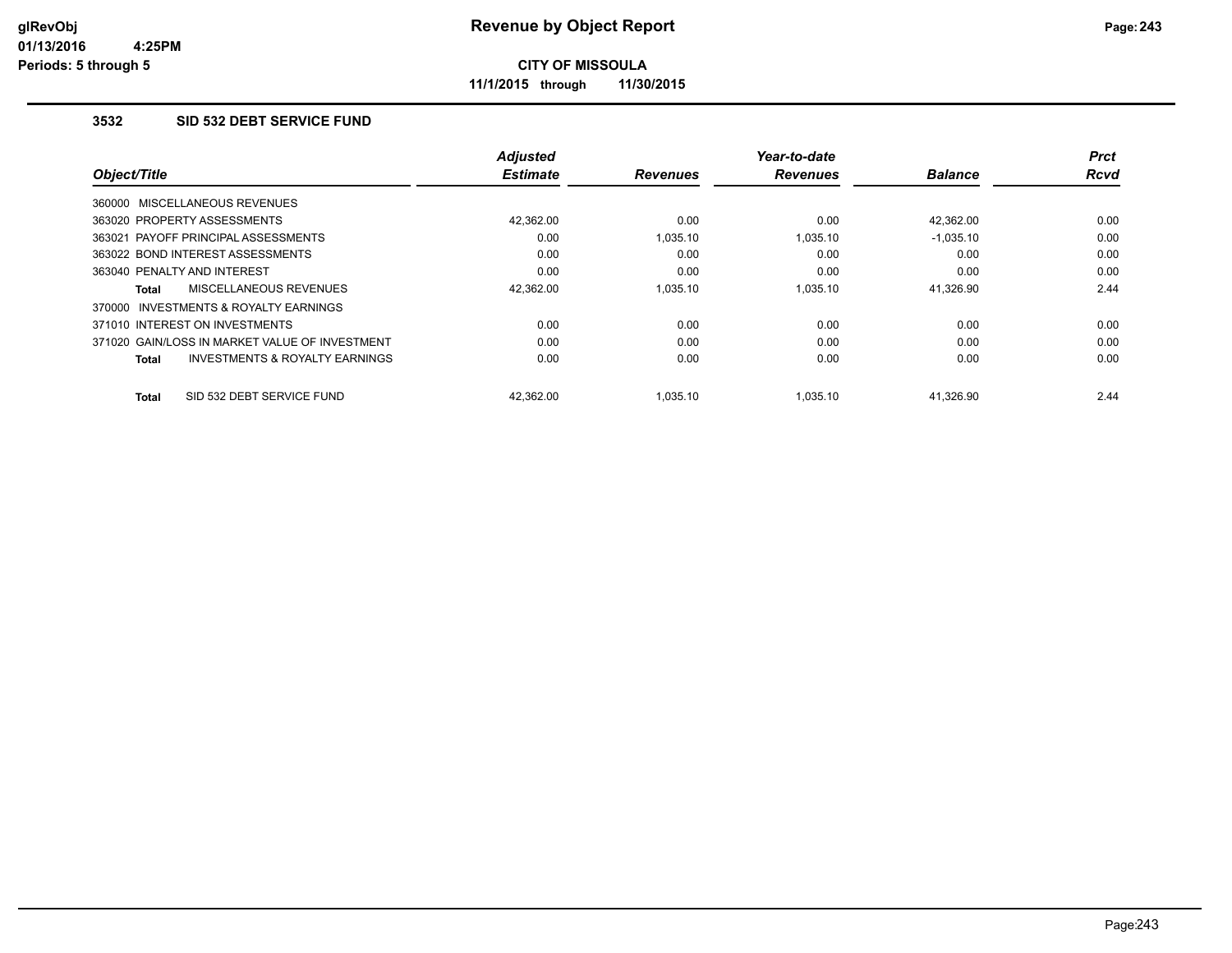**11/1/2015 through 11/30/2015**

### **3533 GILBERT ST SEWER SID DEBT FUND**

#### **3533 GILBERT ST SEWER SID DEBT FUND**

|                                                     | <b>Adjusted</b> |                 | Year-to-date    |                | <b>Prct</b> |
|-----------------------------------------------------|-----------------|-----------------|-----------------|----------------|-------------|
| Object/Title                                        | <b>Estimate</b> | <b>Revenues</b> | <b>Revenues</b> | <b>Balance</b> | <b>Rcvd</b> |
| TAXES/ASSESSMENTS<br>310000                         |                 |                 |                 |                |             |
| PENALTIES & INTEREST<br>312001                      | 0.00            | 0.00            | 0.00            | 0.00           | 0.00        |
| TAXES/ASSESSMENTS<br>Total                          | 0.00            | 0.00            | 0.00            | 0.00           | 0.00        |
| <b>MISCELLANEOUS REVENUES</b><br>360000             |                 |                 |                 |                |             |
| 363020 PROPERTY ASSESSMENTS                         | 17,325.00       | 0.00            | 0.00            | 17,325.00      | 0.00        |
| 363021 PAYOFF PRINCIPAL ASSESSMENTS                 | 0.00            | 0.00            | 979.82          | $-979.82$      | 0.00        |
| 363022 BOND INTEREST ASSESSMENTS                    | 0.00            | 0.00            | 0.00            | 0.00           | 0.00        |
| 363040 PENALTY AND INTEREST                         | 0.00            | 0.00            | 0.00            | 0.00           | 0.00        |
| MISCELLANEOUS REVENUES<br>Total                     | 17,325.00       | 0.00            | 979.82          | 16,345.18      | 5.66        |
| <b>INVESTMENTS &amp; ROYALTY EARNINGS</b><br>370000 |                 |                 |                 |                |             |
| 371010 INTEREST ON INVESTMENTS                      | 0.00            | 0.00            | 0.00            | 0.00           | 0.00        |
| 371020 GAIN/LOSS IN MARKET VALUE OF INVESTMENTS     | 0.00            | 0.00            | 0.00            | 0.00           | 0.00        |
| <b>INVESTMENTS &amp; ROYALTY EARNINGS</b><br>Total  | 0.00            | 0.00            | 0.00            | 0.00           | 0.00        |
| OTHER FINANCING SOURCES<br>380000                   |                 |                 |                 |                |             |
| 381009 TRANSFERS IN                                 | 0.00            | 0.00            | 0.00            | 0.00           | 0.00        |
| OTHER FINANCING SOURCES<br><b>Total</b>             | 0.00            | 0.00            | 0.00            | 0.00           | 0.00        |
| GILBERT ST SEWER SID DEBT FUND<br><b>Total</b>      | 17,325.00       | 0.00            | 979.82          | 16,345.18      | 5.66        |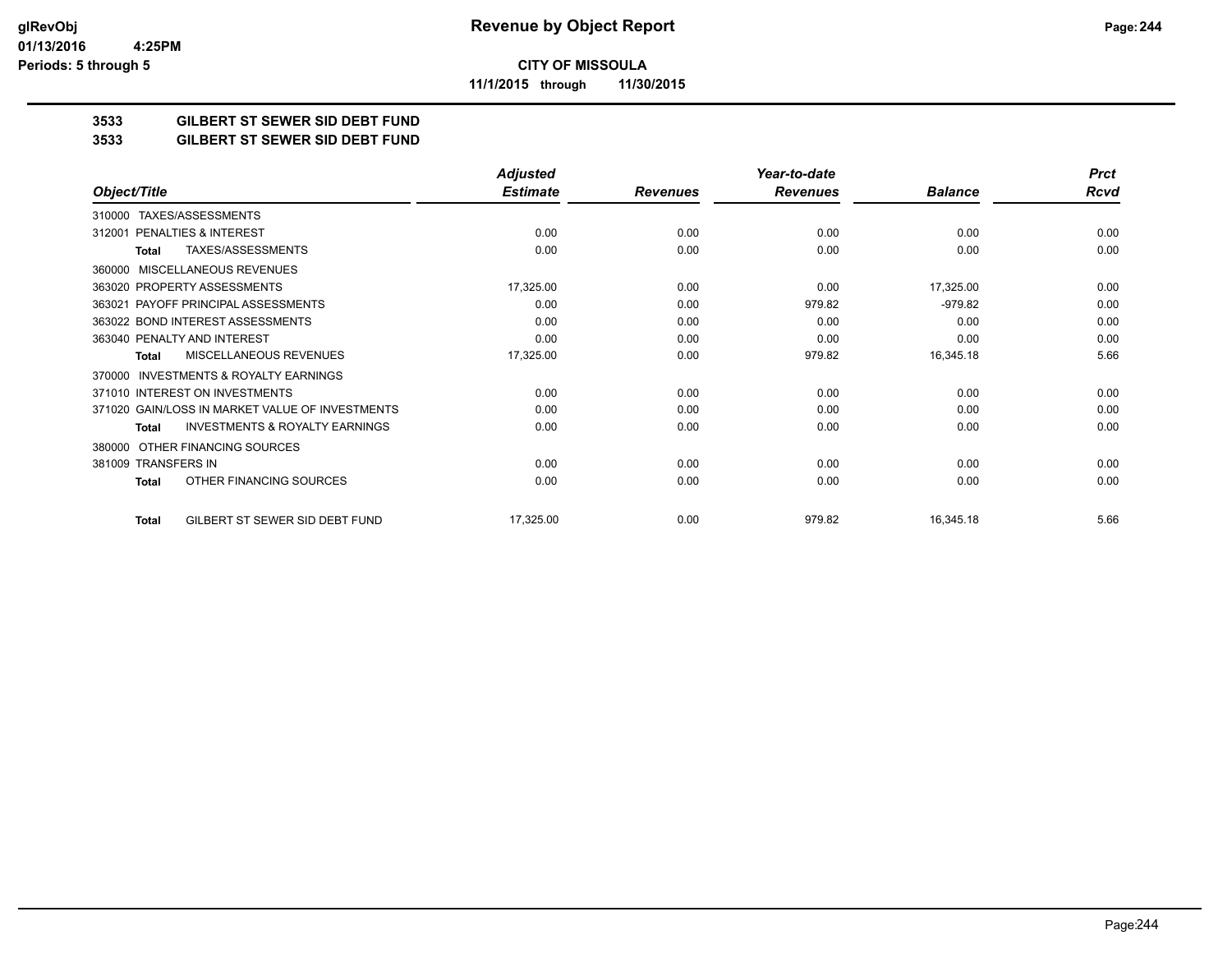**11/1/2015 through 11/30/2015**

## **3533 GILBERT ST SEWER SID DEBT FUND**

|                                                           | <b>Adjusted</b> |                 | Year-to-date    |                | <b>Prct</b> |
|-----------------------------------------------------------|-----------------|-----------------|-----------------|----------------|-------------|
| Object/Title                                              | <b>Estimate</b> | <b>Revenues</b> | <b>Revenues</b> | <b>Balance</b> | <b>Rcvd</b> |
| TAXES/ASSESSMENTS<br>310000                               |                 |                 |                 |                |             |
| PENALTIES & INTEREST<br>312001                            | 0.00            | 0.00            | 0.00            | 0.00           | 0.00        |
| TAXES/ASSESSMENTS<br>Total                                | 0.00            | 0.00            | 0.00            | 0.00           | 0.00        |
| MISCELLANEOUS REVENUES<br>360000                          |                 |                 |                 |                |             |
| 363020 PROPERTY ASSESSMENTS                               | 17,325.00       | 0.00            | 0.00            | 17,325.00      | 0.00        |
| 363021 PAYOFF PRINCIPAL ASSESSMENTS                       | 0.00            | 0.00            | 979.82          | $-979.82$      | 0.00        |
| 363022 BOND INTEREST ASSESSMENTS                          | 0.00            | 0.00            | 0.00            | 0.00           | 0.00        |
| 363040 PENALTY AND INTEREST                               | 0.00            | 0.00            | 0.00            | 0.00           | 0.00        |
| MISCELLANEOUS REVENUES<br><b>Total</b>                    | 17,325.00       | 0.00            | 979.82          | 16,345.18      | 5.66        |
| <b>INVESTMENTS &amp; ROYALTY EARNINGS</b><br>370000       |                 |                 |                 |                |             |
| 371010 INTEREST ON INVESTMENTS                            | 0.00            | 0.00            | 0.00            | 0.00           | 0.00        |
| 371020 GAIN/LOSS IN MARKET VALUE OF INVESTMENT            | 0.00            | 0.00            | 0.00            | 0.00           | 0.00        |
| <b>INVESTMENTS &amp; ROYALTY EARNINGS</b><br><b>Total</b> | 0.00            | 0.00            | 0.00            | 0.00           | 0.00        |
| OTHER FINANCING SOURCES<br>380000                         |                 |                 |                 |                |             |
| 381009 TRANSFERS IN                                       | 0.00            | 0.00            | 0.00            | 0.00           | 0.00        |
| OTHER FINANCING SOURCES<br><b>Total</b>                   | 0.00            | 0.00            | 0.00            | 0.00           | 0.00        |
| GILBERT ST SEWER SID DEBT FUND<br><b>Total</b>            | 17,325.00       | 0.00            | 979.82          | 16,345.18      | 5.66        |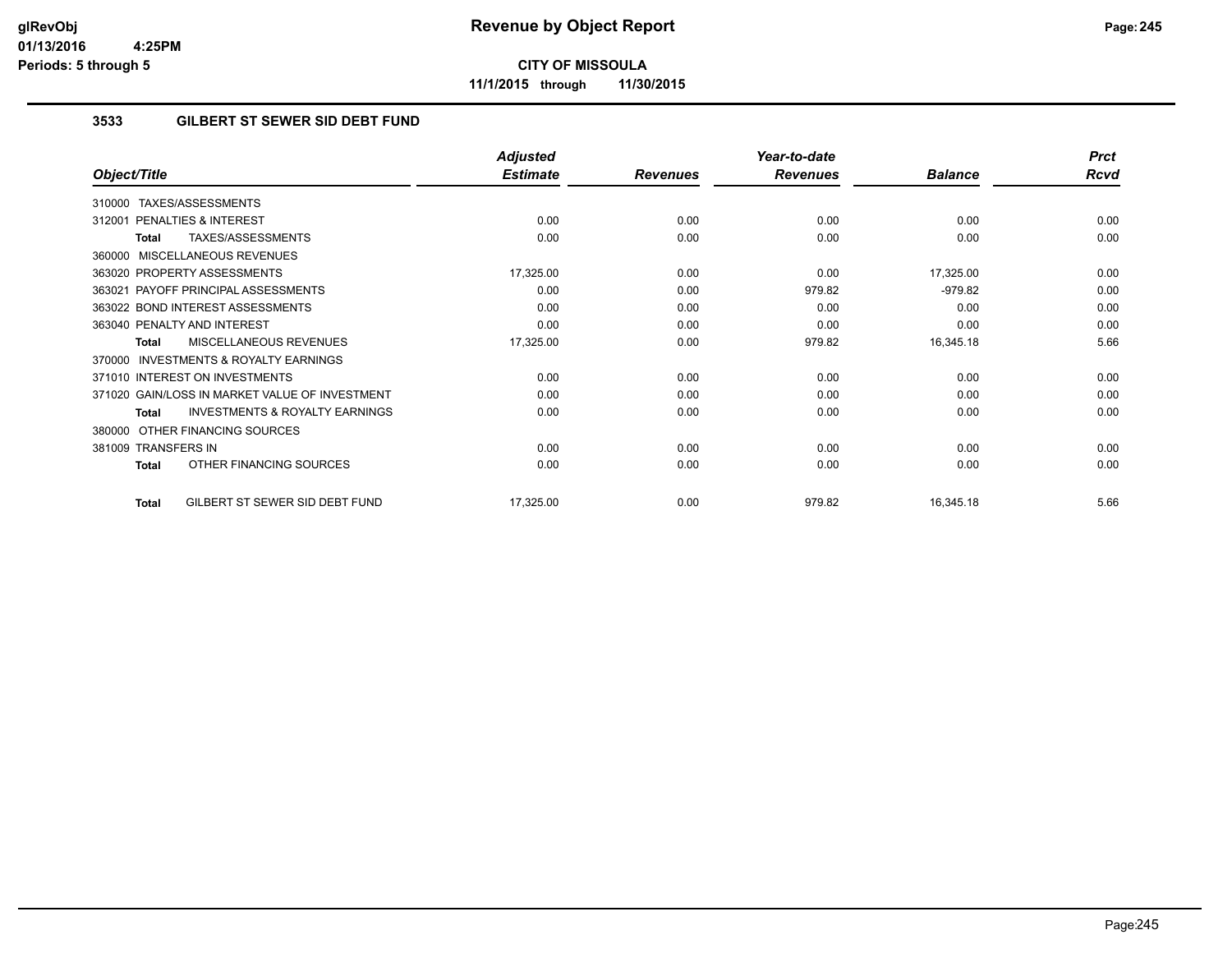**11/1/2015 through 11/30/2015**

## **3534 LINCOLNWOOD SEWER PHASE I**

#### **3534 LINCOLNWOOD SEWER PHASE I**

|                                                     | <b>Adjusted</b> |                 | Year-to-date    |                | <b>Prct</b> |
|-----------------------------------------------------|-----------------|-----------------|-----------------|----------------|-------------|
| Object/Title                                        | <b>Estimate</b> | <b>Revenues</b> | <b>Revenues</b> | <b>Balance</b> | Rcvd        |
| TAXES/ASSESSMENTS<br>310000                         |                 |                 |                 |                |             |
| <b>PENALTIES &amp; INTEREST</b><br>312001           | 0.00            | 0.00            | 0.00            | 0.00           | 0.00        |
| TAXES/ASSESSMENTS<br>Total                          | 0.00            | 0.00            | 0.00            | 0.00           | 0.00        |
| MISCELLANEOUS REVENUES<br>360000                    |                 |                 |                 |                |             |
| 363020 PROPERTY ASSESSMENTS                         | 17,963.00       | 0.00            | 0.00            | 17,963.00      | 0.00        |
| 363021 PAYOFF PRINCIPAL ASSESSMENTS                 | 0.00            | 0.00            | 0.00            | 0.00           | 0.00        |
| 363022 BOND INTEREST ASSESSMENTS                    | 0.00            | 0.00            | 0.00            | 0.00           | 0.00        |
| 363040 PENALTY AND INTEREST                         | 0.00            | 0.00            | 0.00            | 0.00           | 0.00        |
| <b>MISCELLANEOUS REVENUES</b><br>Total              | 17,963.00       | 0.00            | 0.00            | 17,963.00      | 0.00        |
| <b>INVESTMENTS &amp; ROYALTY EARNINGS</b><br>370000 |                 |                 |                 |                |             |
| 371010 INTEREST ON INVESTMENTS                      | 0.00            | 0.00            | 0.00            | 0.00           | 0.00        |
| 371020 GAIN/LOSS IN MARKET VALUE OF INVESTMENTS     | 0.00            | 0.00            | 0.00            | 0.00           | 0.00        |
| <b>INVESTMENTS &amp; ROYALTY EARNINGS</b><br>Total  | 0.00            | 0.00            | 0.00            | 0.00           | 0.00        |
| LINCOLNWOOD SEWER PHASE I<br>Total                  | 17,963.00       | 0.00            | 0.00            | 17,963.00      | 0.00        |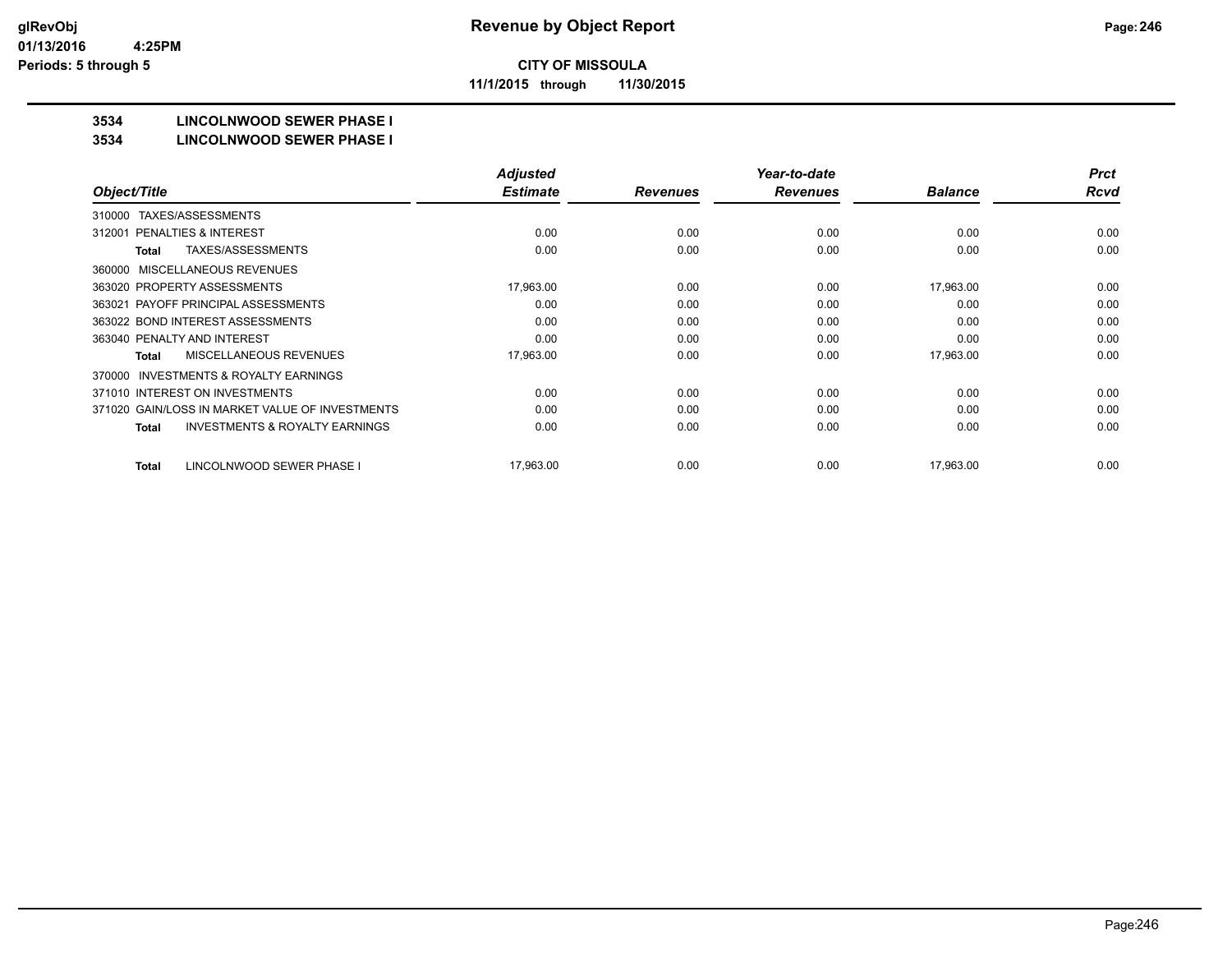**11/1/2015 through 11/30/2015**

## **3534 LINCOLNWOOD SEWER PHASE I**

|                                                           | <b>Adjusted</b> |                 | Year-to-date    |                | <b>Prct</b> |
|-----------------------------------------------------------|-----------------|-----------------|-----------------|----------------|-------------|
| Object/Title                                              | <b>Estimate</b> | <b>Revenues</b> | <b>Revenues</b> | <b>Balance</b> | <b>Rcvd</b> |
| TAXES/ASSESSMENTS<br>310000                               |                 |                 |                 |                |             |
| 312001 PENALTIES & INTEREST                               | 0.00            | 0.00            | 0.00            | 0.00           | 0.00        |
| TAXES/ASSESSMENTS<br>Total                                | 0.00            | 0.00            | 0.00            | 0.00           | 0.00        |
| 360000 MISCELLANEOUS REVENUES                             |                 |                 |                 |                |             |
| 363020 PROPERTY ASSESSMENTS                               | 17,963.00       | 0.00            | 0.00            | 17,963.00      | 0.00        |
| 363021 PAYOFF PRINCIPAL ASSESSMENTS                       | 0.00            | 0.00            | 0.00            | 0.00           | 0.00        |
| 363022 BOND INTEREST ASSESSMENTS                          | 0.00            | 0.00            | 0.00            | 0.00           | 0.00        |
| 363040 PENALTY AND INTEREST                               | 0.00            | 0.00            | 0.00            | 0.00           | 0.00        |
| <b>MISCELLANEOUS REVENUES</b><br>Total                    | 17,963.00       | 0.00            | 0.00            | 17,963.00      | 0.00        |
| <b>INVESTMENTS &amp; ROYALTY EARNINGS</b><br>370000       |                 |                 |                 |                |             |
| 371010 INTEREST ON INVESTMENTS                            | 0.00            | 0.00            | 0.00            | 0.00           | 0.00        |
| 371020 GAIN/LOSS IN MARKET VALUE OF INVESTMENT            | 0.00            | 0.00            | 0.00            | 0.00           | 0.00        |
| <b>INVESTMENTS &amp; ROYALTY EARNINGS</b><br><b>Total</b> | 0.00            | 0.00            | 0.00            | 0.00           | 0.00        |
| LINCOLNWOOD SEWER PHASE I<br><b>Total</b>                 | 17,963.00       | 0.00            | 0.00            | 17,963.00      | 0.00        |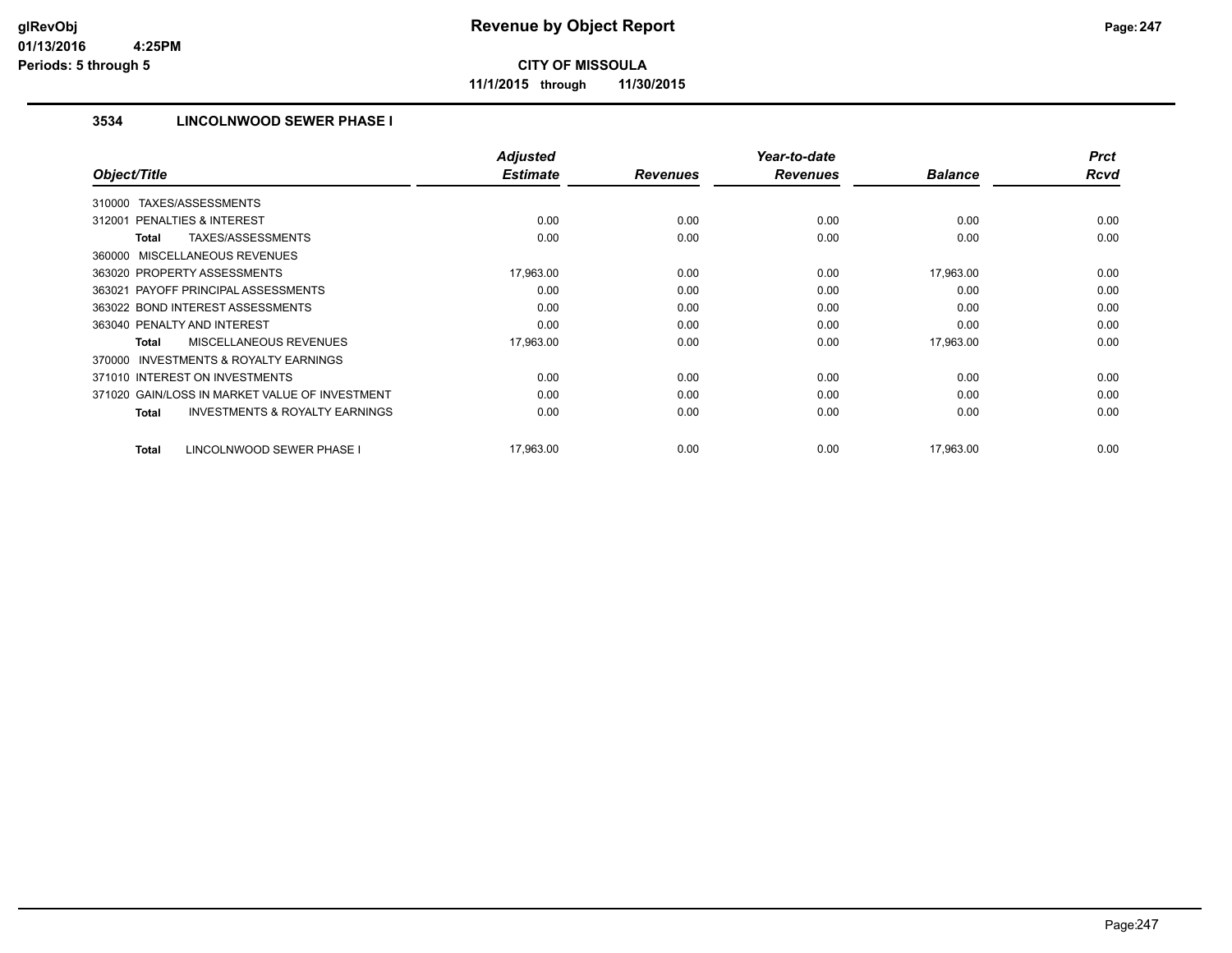**11/1/2015 through 11/30/2015**

## **3535 SLANT STREET TRAFFIC CALMING**

#### **3535 SLANT STREET TRAFFIC CALMING**

|                                                           | <b>Adjusted</b> |                 | Year-to-date    |                | <b>Prct</b> |
|-----------------------------------------------------------|-----------------|-----------------|-----------------|----------------|-------------|
| Object/Title                                              | <b>Estimate</b> | <b>Revenues</b> | <b>Revenues</b> | <b>Balance</b> | <b>Rcvd</b> |
| TAXES/ASSESSMENTS<br>310000                               |                 |                 |                 |                |             |
| PENALTIES & INTEREST<br>312001                            | 0.00            | 0.00            | 0.00            | 0.00           | 0.00        |
| <b>TAXES/ASSESSMENTS</b><br><b>Total</b>                  | 0.00            | 0.00            | 0.00            | 0.00           | 0.00        |
| MISCELLANEOUS REVENUES<br>360000                          |                 |                 |                 |                |             |
| 360010 MISCELLANEOUS                                      | 0.00            | 0.00            | 0.00            | 0.00           | 0.00        |
| 363020 PROPERTY ASSESSMENTS                               | 0.00            | 0.00            | 0.00            | 0.00           | 0.00        |
| PAYOFF PRINCIPAL ASSESSMENTS<br>363021                    | 0.00            | 0.00            | 19.87           | $-19.87$       | 0.00        |
| 363022 BOND INTEREST ASSESSMENTS                          | 0.00            | 0.00            | 0.00            | 0.00           | 0.00        |
| 363040 PENALTY AND INTEREST                               | 0.00            | 0.00            | 0.00            | 0.00           | 0.00        |
| MISCELLANEOUS REVENUES<br><b>Total</b>                    | 0.00            | 0.00            | 19.87           | $-19.87$       | 0.00        |
| <b>INVESTMENTS &amp; ROYALTY EARNINGS</b><br>370000       |                 |                 |                 |                |             |
| 371010 INTEREST ON INVESTMENTS                            | 0.00            | 0.00            | 0.00            | 0.00           | 0.00        |
| 371020 GAIN/LOSS IN MARKET VALUE OF INVESTMENTS           | 0.00            | 0.00            | 0.00            | 0.00           | 0.00        |
| <b>INVESTMENTS &amp; ROYALTY EARNINGS</b><br><b>Total</b> | 0.00            | 0.00            | 0.00            | 0.00           | 0.00        |
| OTHER FINANCING SOURCES<br>380000                         |                 |                 |                 |                |             |
| 383000 OPERATING TRANSFERS                                | 0.00            | 0.00            | 0.00            | 0.00           | 0.00        |
| OTHER FINANCING SOURCES<br>Total                          | 0.00            | 0.00            | 0.00            | 0.00           | 0.00        |
| SLANT STREET TRAFFIC CALMING<br><b>Total</b>              | 0.00            | 0.00            | 19.87           | $-19.87$       | 0.00        |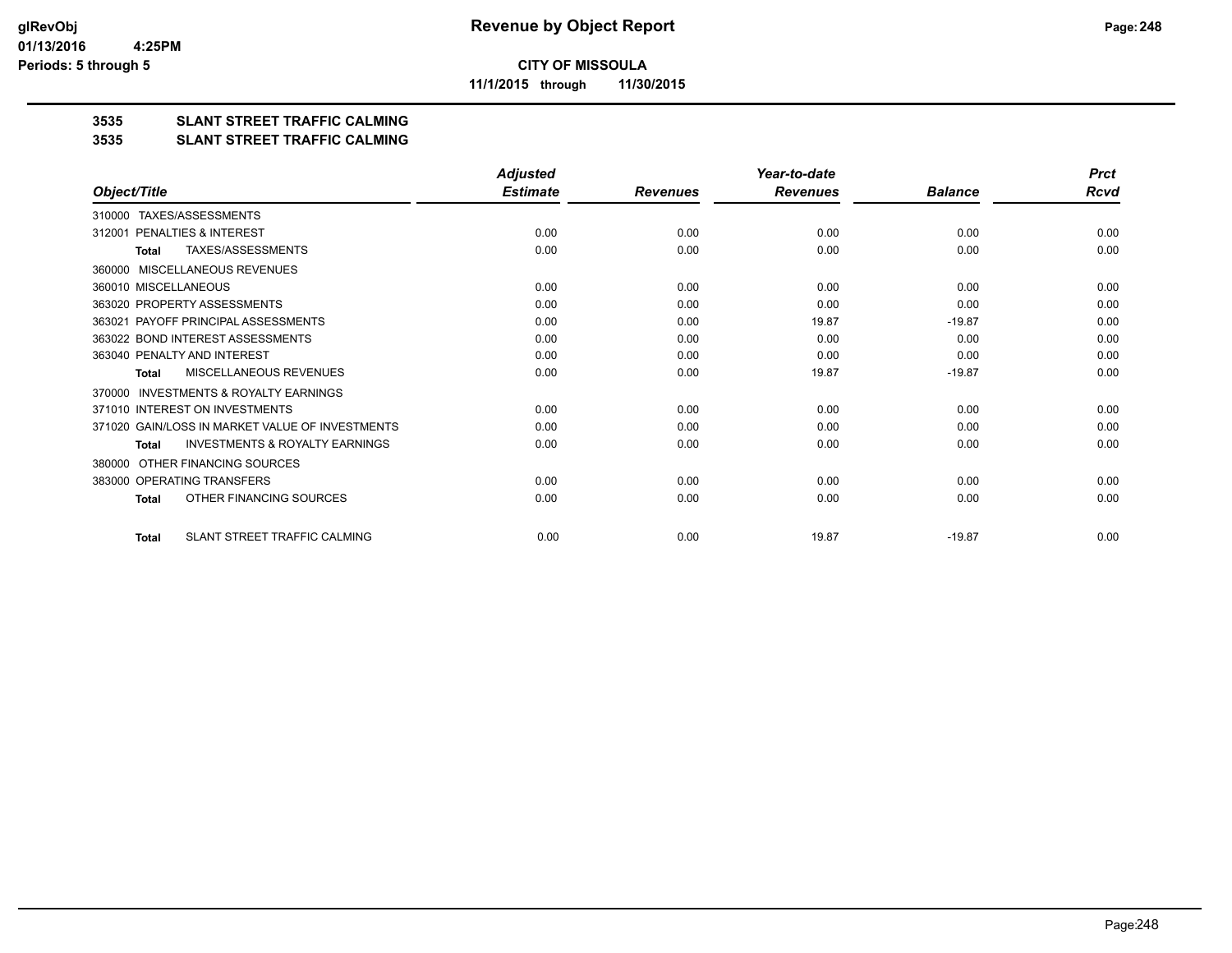**11/1/2015 through 11/30/2015**

## **3535 SLANT STREET TRAFFIC CALMING**

|                                                    | <b>Adjusted</b> |                 | Year-to-date    |                | <b>Prct</b> |
|----------------------------------------------------|-----------------|-----------------|-----------------|----------------|-------------|
| Object/Title                                       | <b>Estimate</b> | <b>Revenues</b> | <b>Revenues</b> | <b>Balance</b> | <b>Rcvd</b> |
| 310000 TAXES/ASSESSMENTS                           |                 |                 |                 |                |             |
| PENALTIES & INTEREST<br>312001                     | 0.00            | 0.00            | 0.00            | 0.00           | 0.00        |
| TAXES/ASSESSMENTS<br>Total                         | 0.00            | 0.00            | 0.00            | 0.00           | 0.00        |
| 360000 MISCELLANEOUS REVENUES                      |                 |                 |                 |                |             |
| 360010 MISCELLANEOUS                               | 0.00            | 0.00            | 0.00            | 0.00           | 0.00        |
| 363020 PROPERTY ASSESSMENTS                        | 0.00            | 0.00            | 0.00            | 0.00           | 0.00        |
| 363021 PAYOFF PRINCIPAL ASSESSMENTS                | 0.00            | 0.00            | 19.87           | $-19.87$       | 0.00        |
| 363022 BOND INTEREST ASSESSMENTS                   | 0.00            | 0.00            | 0.00            | 0.00           | 0.00        |
| 363040 PENALTY AND INTEREST                        | 0.00            | 0.00            | 0.00            | 0.00           | 0.00        |
| MISCELLANEOUS REVENUES<br><b>Total</b>             | 0.00            | 0.00            | 19.87           | $-19.87$       | 0.00        |
| 370000 INVESTMENTS & ROYALTY EARNINGS              |                 |                 |                 |                |             |
| 371010 INTEREST ON INVESTMENTS                     | 0.00            | 0.00            | 0.00            | 0.00           | 0.00        |
| 371020 GAIN/LOSS IN MARKET VALUE OF INVESTMENT     | 0.00            | 0.00            | 0.00            | 0.00           | 0.00        |
| <b>INVESTMENTS &amp; ROYALTY EARNINGS</b><br>Total | 0.00            | 0.00            | 0.00            | 0.00           | 0.00        |
| 380000 OTHER FINANCING SOURCES                     |                 |                 |                 |                |             |
| 383000 OPERATING TRANSFERS                         | 0.00            | 0.00            | 0.00            | 0.00           | 0.00        |
| OTHER FINANCING SOURCES<br>Total                   | 0.00            | 0.00            | 0.00            | 0.00           | 0.00        |
| SLANT STREET TRAFFIC CALMING<br><b>Total</b>       | 0.00            | 0.00            | 19.87           | $-19.87$       | 0.00        |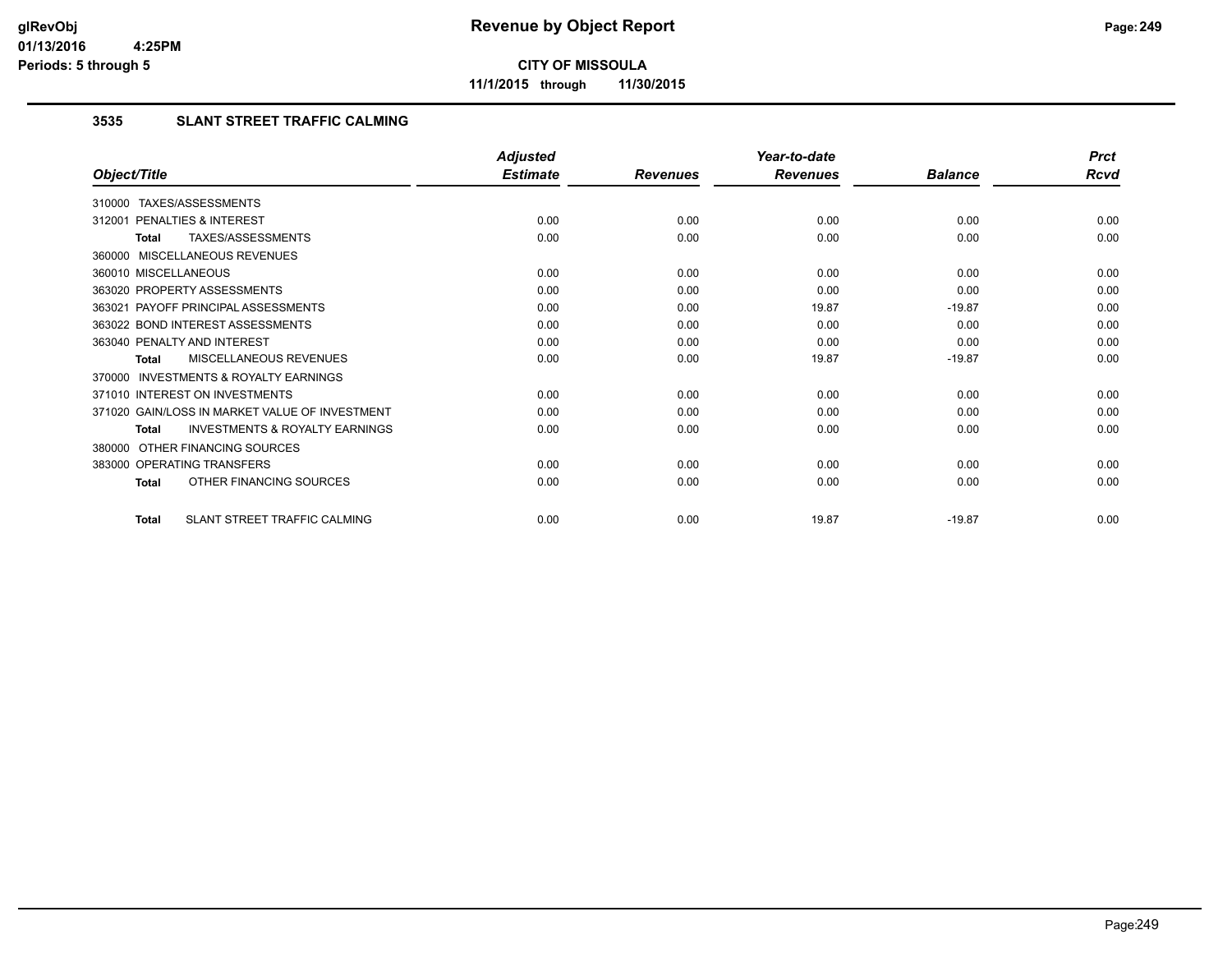**11/1/2015 through 11/30/2015**

## **3536 LINCOLNWOOD SEWER PHASE II**

#### **3536 LINCOLNWOOD SEWER PHASE II**

|                                                    | <b>Adjusted</b> |                 | Year-to-date    |                | <b>Prct</b> |
|----------------------------------------------------|-----------------|-----------------|-----------------|----------------|-------------|
| Object/Title                                       | <b>Estimate</b> | <b>Revenues</b> | <b>Revenues</b> | <b>Balance</b> | <b>Rcvd</b> |
| TAXES/ASSESSMENTS<br>310000                        |                 |                 |                 |                |             |
| PENALTIES & INTEREST<br>312001                     | 0.00            | 0.00            | 0.00            | 0.00           | 0.00        |
| TAXES/ASSESSMENTS<br>Total                         | 0.00            | 0.00            | 0.00            | 0.00           | 0.00        |
| MISCELLANEOUS REVENUES<br>360000                   |                 |                 |                 |                |             |
| 363020 PROPERTY ASSESSMENTS                        | 31,350.00       | 0.00            | 0.00            | 31,350.00      | 0.00        |
| 363021 PAYOFF PRINCIPAL ASSESSMENTS                | 0.00            | 0.00            | 0.00            | 0.00           | 0.00        |
| 363022 BOND INTEREST ASSESSMENTS                   | 0.00            | 0.00            | 0.00            | 0.00           | 0.00        |
| 363040 PENALTY AND INTEREST                        | 0.00            | 0.00            | 0.00            | 0.00           | 0.00        |
| MISCELLANEOUS REVENUES<br>Total                    | 31,350.00       | 0.00            | 0.00            | 31,350.00      | 0.00        |
| INVESTMENTS & ROYALTY EARNINGS<br>370000           |                 |                 |                 |                |             |
| 371010 INTEREST ON INVESTMENTS                     | 0.00            | 0.00            | 0.00            | 0.00           | 0.00        |
| 371020 GAIN/LOSS IN MARKET VALUE OF INVESTMENTS    | 0.00            | 0.00            | 0.00            | 0.00           | 0.00        |
| <b>INVESTMENTS &amp; ROYALTY EARNINGS</b><br>Total | 0.00            | 0.00            | 0.00            | 0.00           | 0.00        |
|                                                    |                 |                 |                 |                |             |
| LINCOLNWOOD SEWER PHASE II<br><b>Total</b>         | 31,350.00       | 0.00            | 0.00            | 31,350.00      | 0.00        |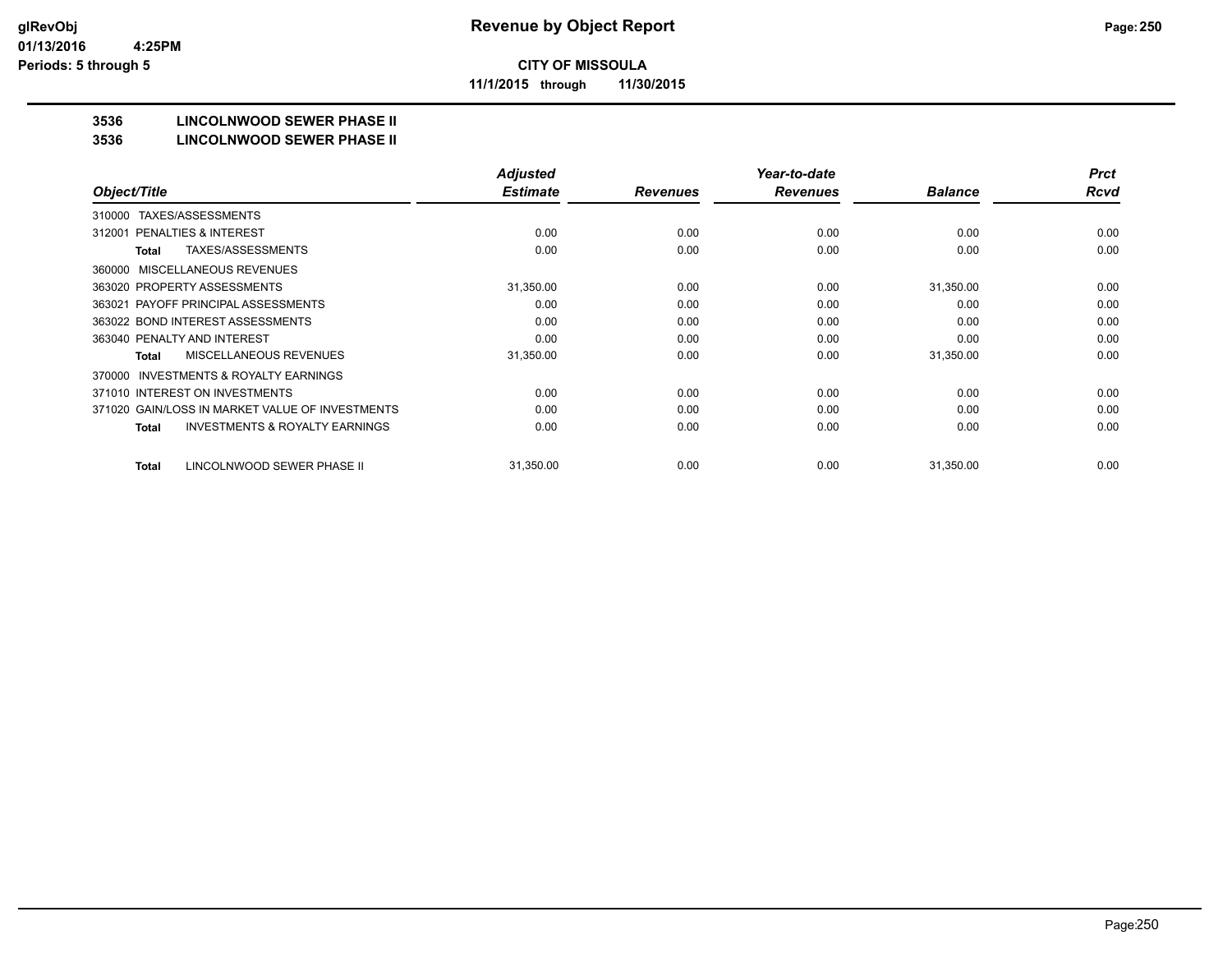**11/1/2015 through 11/30/2015**

## **3536 LINCOLNWOOD SEWER PHASE II**

| Object/Title                                              | <b>Adjusted</b><br><b>Estimate</b> | <b>Revenues</b> | Year-to-date<br><b>Revenues</b> | <b>Balance</b> | <b>Prct</b><br>Rcvd |
|-----------------------------------------------------------|------------------------------------|-----------------|---------------------------------|----------------|---------------------|
|                                                           |                                    |                 |                                 |                |                     |
| TAXES/ASSESSMENTS<br>310000                               |                                    |                 |                                 |                |                     |
| PENALTIES & INTEREST<br>312001                            | 0.00                               | 0.00            | 0.00                            | 0.00           | 0.00                |
| TAXES/ASSESSMENTS<br>Total                                | 0.00                               | 0.00            | 0.00                            | 0.00           | 0.00                |
| 360000 MISCELLANEOUS REVENUES                             |                                    |                 |                                 |                |                     |
| 363020 PROPERTY ASSESSMENTS                               | 31,350.00                          | 0.00            | 0.00                            | 31,350.00      | 0.00                |
| 363021 PAYOFF PRINCIPAL ASSESSMENTS                       | 0.00                               | 0.00            | 0.00                            | 0.00           | 0.00                |
| 363022 BOND INTEREST ASSESSMENTS                          | 0.00                               | 0.00            | 0.00                            | 0.00           | 0.00                |
| 363040 PENALTY AND INTEREST                               | 0.00                               | 0.00            | 0.00                            | 0.00           | 0.00                |
| <b>MISCELLANEOUS REVENUES</b><br>Total                    | 31,350.00                          | 0.00            | 0.00                            | 31,350.00      | 0.00                |
| <b>INVESTMENTS &amp; ROYALTY EARNINGS</b><br>370000       |                                    |                 |                                 |                |                     |
| 371010 INTEREST ON INVESTMENTS                            | 0.00                               | 0.00            | 0.00                            | 0.00           | 0.00                |
| 371020 GAIN/LOSS IN MARKET VALUE OF INVESTMENT            | 0.00                               | 0.00            | 0.00                            | 0.00           | 0.00                |
| <b>INVESTMENTS &amp; ROYALTY EARNINGS</b><br><b>Total</b> | 0.00                               | 0.00            | 0.00                            | 0.00           | 0.00                |
| LINCOLNWOOD SEWER PHASE II<br><b>Total</b>                | 31,350.00                          | 0.00            | 0.00                            | 31,350.00      | 0.00                |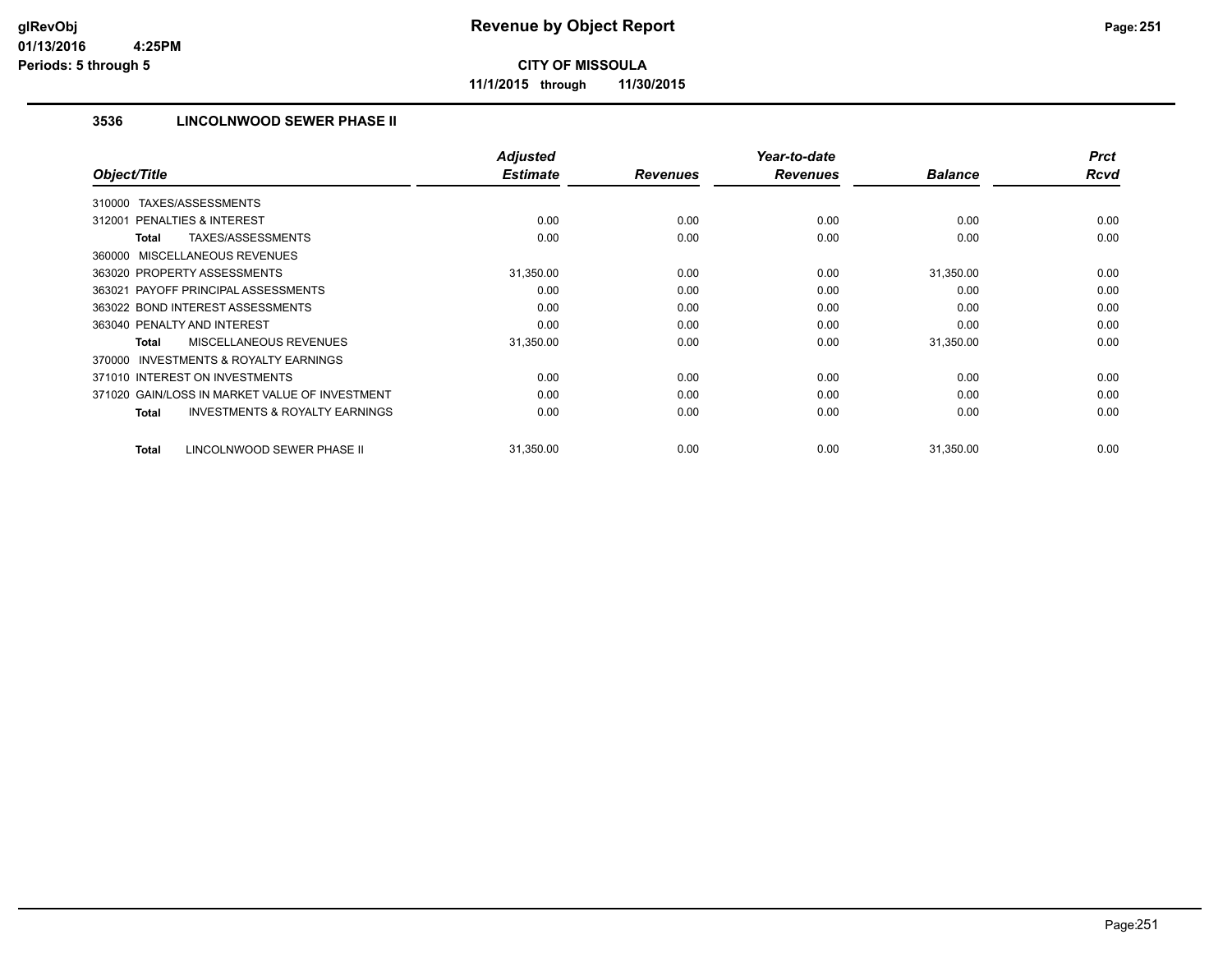**11/1/2015 through 11/30/2015**

### **3539 SOUTH 4TH STREET W TRAFFIC**

#### **3539 SOUTH 4TH STREET W TRAFFIC**

|                                                           | <b>Adjusted</b> |                 | Year-to-date    |                | <b>Prct</b> |
|-----------------------------------------------------------|-----------------|-----------------|-----------------|----------------|-------------|
| Object/Title                                              | <b>Estimate</b> | <b>Revenues</b> | <b>Revenues</b> | <b>Balance</b> | <b>Rcvd</b> |
| TAXES/ASSESSMENTS<br>310000                               |                 |                 |                 |                |             |
| PENALTIES & INTEREST<br>312001                            | 0.00            | 0.00            | 0.00            | 0.00           | 0.00        |
| TAXES/ASSESSMENTS<br><b>Total</b>                         | 0.00            | 0.00            | 0.00            | 0.00           | 0.00        |
| MISCELLANEOUS REVENUES<br>360000                          |                 |                 |                 |                |             |
| 360010 MISCELLANEOUS                                      | 0.00            | 0.00            | 0.00            | 0.00           | 0.00        |
| 363020 PROPERTY ASSESSMENTS                               | 0.00            | 0.00            | 0.00            | 0.00           | 0.00        |
| 363021 PAYOFF PRINCIPAL ASSESSMENTS                       | 0.00            | 0.00            | 0.00            | 0.00           | 0.00        |
| 363022 BOND INTEREST ASSESSMENTS                          | 0.00            | 0.00            | 0.00            | 0.00           | 0.00        |
| 363040 PENALTY AND INTEREST                               | 0.00            | 0.00            | 0.00            | 0.00           | 0.00        |
| MISCELLANEOUS REVENUES<br>Total                           | 0.00            | 0.00            | 0.00            | 0.00           | 0.00        |
| <b>INVESTMENTS &amp; ROYALTY EARNINGS</b><br>370000       |                 |                 |                 |                |             |
| 371010 INTEREST ON INVESTMENTS                            | 0.00            | 0.00            | 0.00            | 0.00           | 0.00        |
| 371020 GAIN/LOSS IN MARKET VALUE OF INVESTMENTS           | 0.00            | 0.00            | 0.00            | 0.00           | 0.00        |
| <b>INVESTMENTS &amp; ROYALTY EARNINGS</b><br><b>Total</b> | 0.00            | 0.00            | 0.00            | 0.00           | 0.00        |
| OTHER FINANCING SOURCES<br>380000                         |                 |                 |                 |                |             |
| 383000 OPERATING TRANSFERS                                | 0.00            | 0.00            | 0.00            | 0.00           | 0.00        |
| OTHER FINANCING SOURCES<br>Total                          | 0.00            | 0.00            | 0.00            | 0.00           | 0.00        |
| SOUTH 4TH STREET W TRAFFIC<br><b>Total</b>                | 0.00            | 0.00            | 0.00            | 0.00           | 0.00        |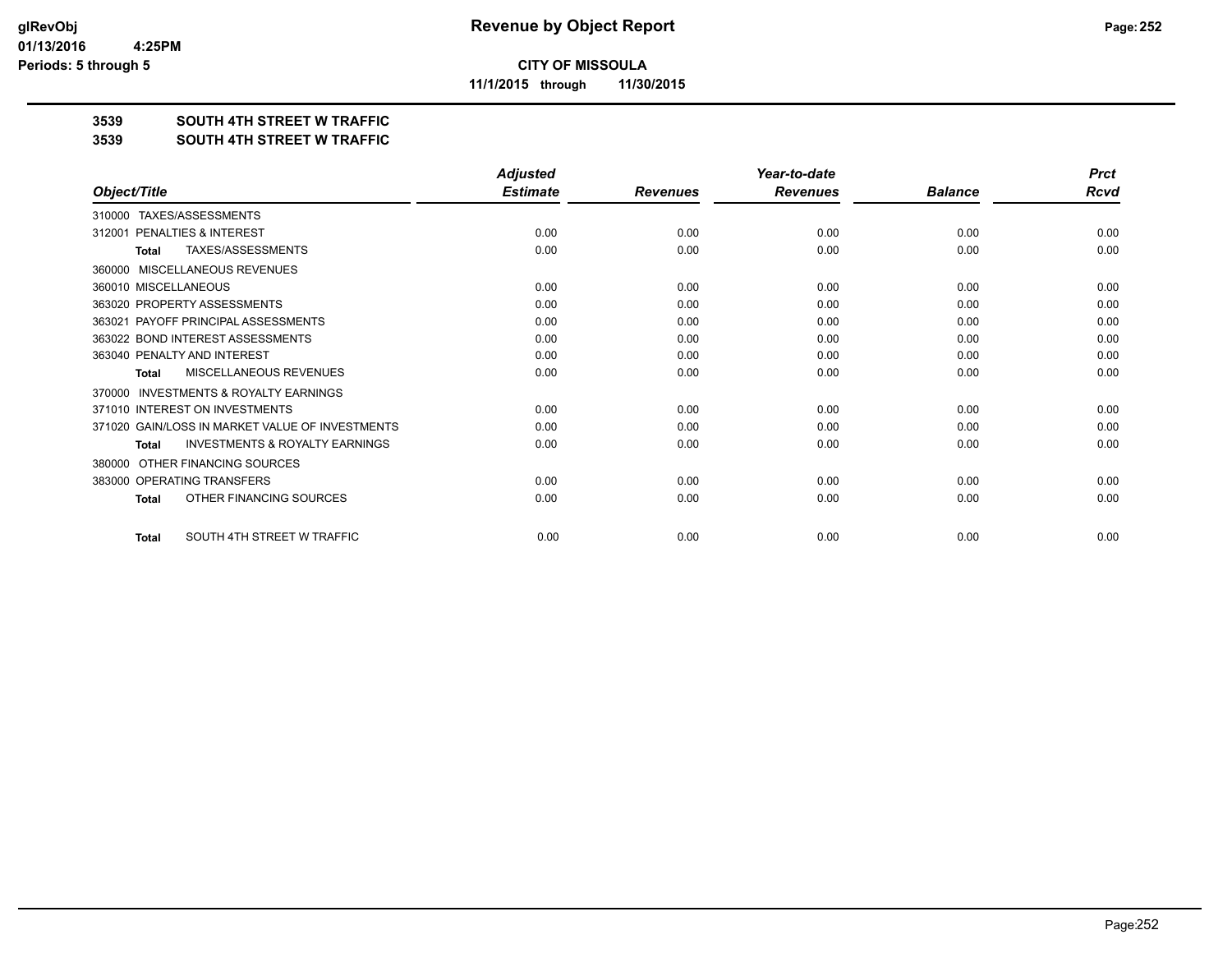**11/1/2015 through 11/30/2015**

## **3539 SOUTH 4TH STREET W TRAFFIC**

|                                                    | <b>Adjusted</b> |                 | Year-to-date    |                | <b>Prct</b> |
|----------------------------------------------------|-----------------|-----------------|-----------------|----------------|-------------|
| Object/Title                                       | <b>Estimate</b> | <b>Revenues</b> | <b>Revenues</b> | <b>Balance</b> | Rcvd        |
| 310000 TAXES/ASSESSMENTS                           |                 |                 |                 |                |             |
| PENALTIES & INTEREST<br>312001                     | 0.00            | 0.00            | 0.00            | 0.00           | 0.00        |
| TAXES/ASSESSMENTS<br>Total                         | 0.00            | 0.00            | 0.00            | 0.00           | 0.00        |
| 360000 MISCELLANEOUS REVENUES                      |                 |                 |                 |                |             |
| 360010 MISCELLANEOUS                               | 0.00            | 0.00            | 0.00            | 0.00           | 0.00        |
| 363020 PROPERTY ASSESSMENTS                        | 0.00            | 0.00            | 0.00            | 0.00           | 0.00        |
| 363021 PAYOFF PRINCIPAL ASSESSMENTS                | 0.00            | 0.00            | 0.00            | 0.00           | 0.00        |
| 363022 BOND INTEREST ASSESSMENTS                   | 0.00            | 0.00            | 0.00            | 0.00           | 0.00        |
| 363040 PENALTY AND INTEREST                        | 0.00            | 0.00            | 0.00            | 0.00           | 0.00        |
| MISCELLANEOUS REVENUES<br>Total                    | 0.00            | 0.00            | 0.00            | 0.00           | 0.00        |
| 370000 INVESTMENTS & ROYALTY EARNINGS              |                 |                 |                 |                |             |
| 371010 INTEREST ON INVESTMENTS                     | 0.00            | 0.00            | 0.00            | 0.00           | 0.00        |
| 371020 GAIN/LOSS IN MARKET VALUE OF INVESTMENT     | 0.00            | 0.00            | 0.00            | 0.00           | 0.00        |
| <b>INVESTMENTS &amp; ROYALTY EARNINGS</b><br>Total | 0.00            | 0.00            | 0.00            | 0.00           | 0.00        |
| 380000 OTHER FINANCING SOURCES                     |                 |                 |                 |                |             |
| 383000 OPERATING TRANSFERS                         | 0.00            | 0.00            | 0.00            | 0.00           | 0.00        |
| OTHER FINANCING SOURCES<br>Total                   | 0.00            | 0.00            | 0.00            | 0.00           | 0.00        |
| SOUTH 4TH STREET W TRAFFIC<br><b>Total</b>         | 0.00            | 0.00            | 0.00            | 0.00           | 0.00        |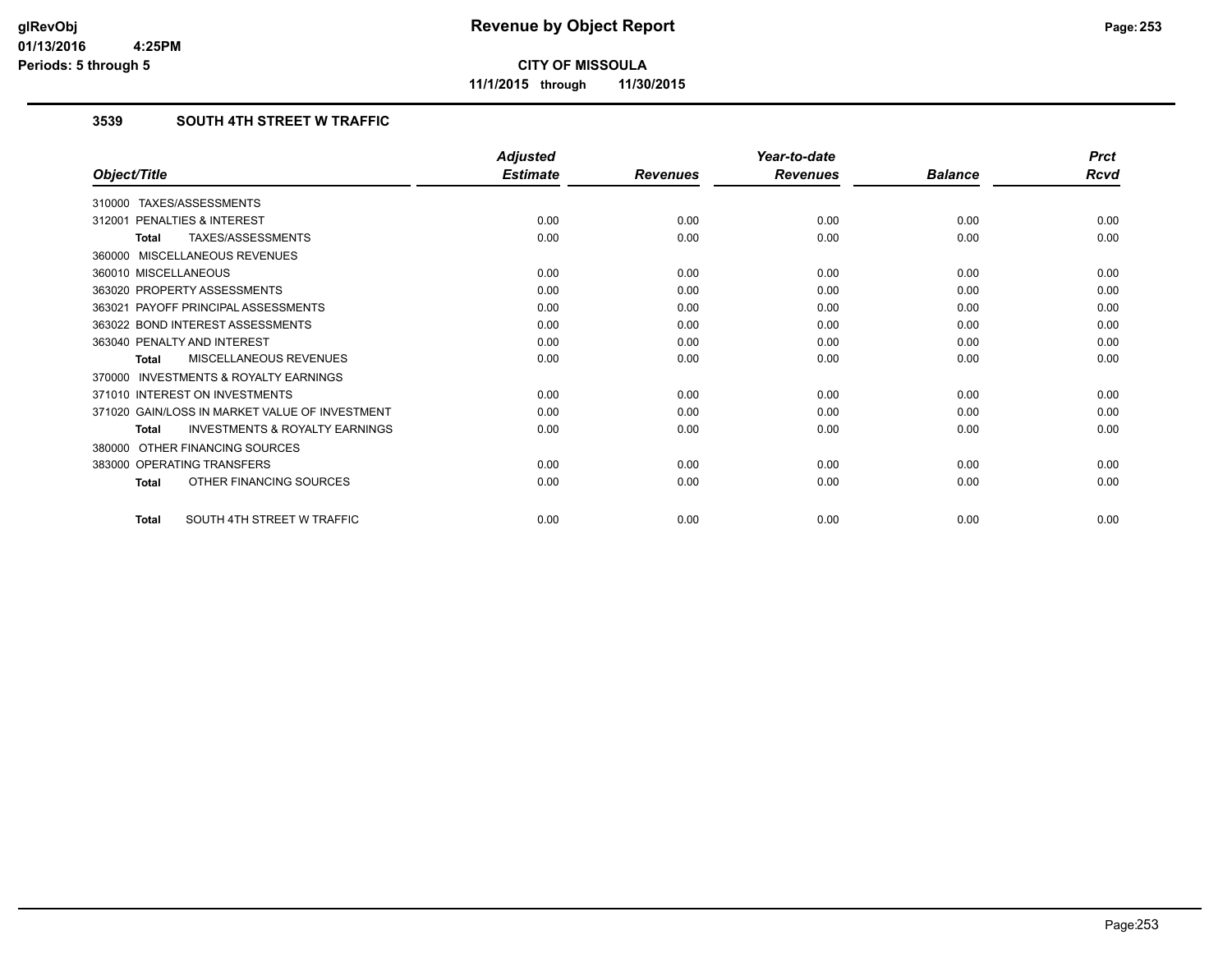**11/1/2015 through 11/30/2015**

## **3540 SID 540 DEBT SERVICE FUND**

**3540 SID 540 DEBT SERVICE FUND**

|                                                    | <b>Adjusted</b> |                 | Year-to-date    |                | <b>Prct</b> |
|----------------------------------------------------|-----------------|-----------------|-----------------|----------------|-------------|
| Object/Title                                       | <b>Estimate</b> | <b>Revenues</b> | <b>Revenues</b> | <b>Balance</b> | <b>Rcvd</b> |
| 360000 MISCELLANEOUS REVENUES                      |                 |                 |                 |                |             |
| 363020 PROPERTY ASSESSMENTS                        | 119.192.00      | 0.00            | 0.00            | 119.192.00     | 0.00        |
| 363021 PAYOFF PRINCIPAL ASSESSMENTS                | 0.00            | 913.42          | 5.134.60        | $-5.134.60$    | 0.00        |
| 363040 PENALTY AND INTEREST                        | 0.00            | 0.00            | 0.00            | 0.00           | 0.00        |
| MISCELLANEOUS REVENUES<br>Total                    | 119,192.00      | 913.42          | 5.134.60        | 114.057.40     | 4.31        |
| 370000 INVESTMENTS & ROYALTY EARNINGS              |                 |                 |                 |                |             |
| 371010 INTEREST ON INVESTMENTS                     | 0.00            | 0.00            | 0.00            | 0.00           | 0.00        |
| 371500 INTEREST ON INTERFUND LOAN                  | 0.00            | 0.00            | 0.00            | 0.00           | 0.00        |
| <b>INVESTMENTS &amp; ROYALTY EARNINGS</b><br>Total | 0.00            | 0.00            | 0.00            | 0.00           | 0.00        |
| SID 540 DEBT SERVICE FUND<br>Total                 | 119.192.00      | 913.42          | 5.134.60        | 114.057.40     | 4.31        |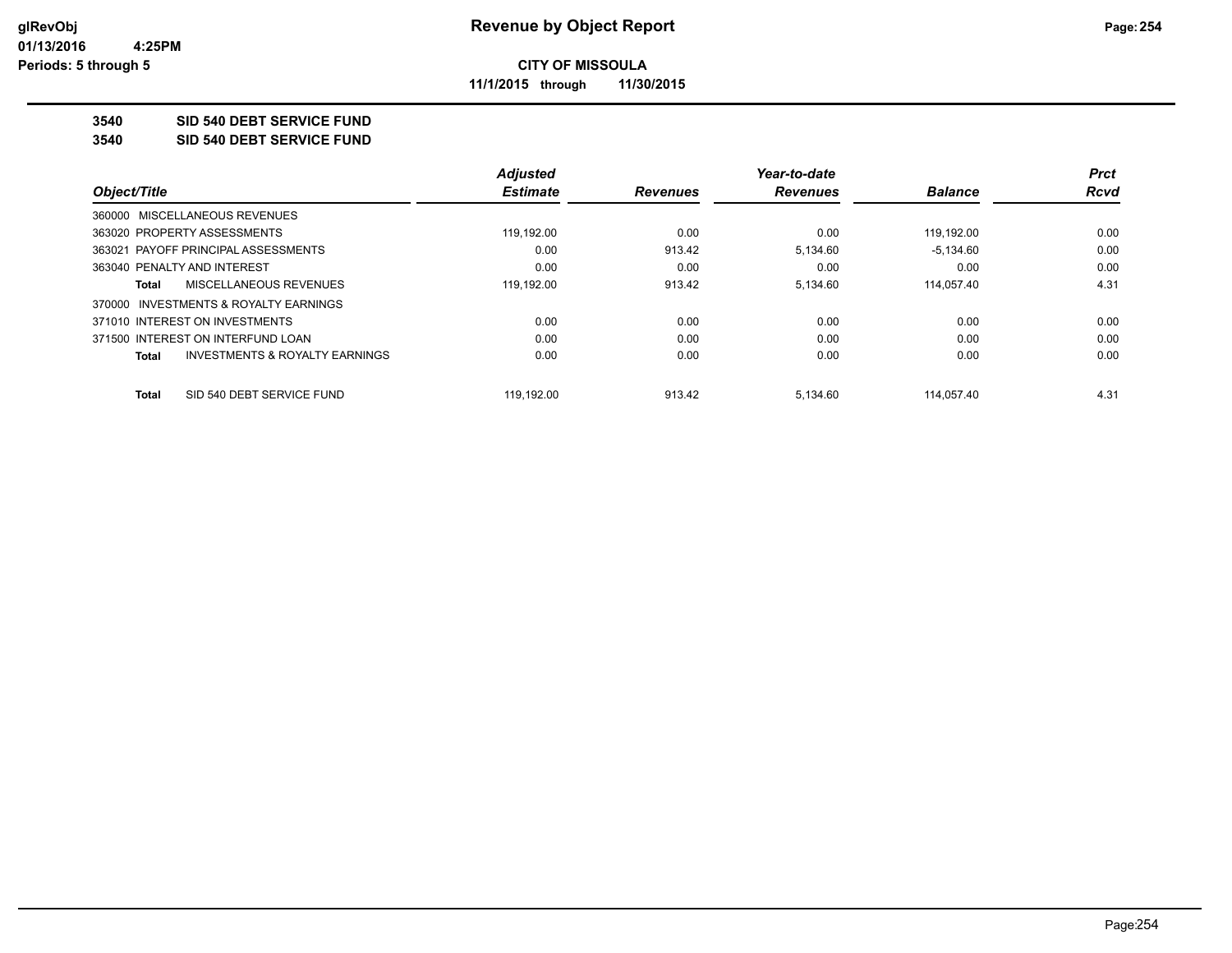**11/1/2015 through 11/30/2015**

### **3540 SID 540 DEBT SERVICE FUND**

| Object/Title                              | <b>Adjusted</b><br><b>Estimate</b> | <b>Revenues</b> | Year-to-date<br><b>Revenues</b> | <b>Balance</b> | <b>Prct</b><br><b>Rcvd</b> |
|-------------------------------------------|------------------------------------|-----------------|---------------------------------|----------------|----------------------------|
| 360000 MISCELLANEOUS REVENUES             |                                    |                 |                                 |                |                            |
| 363020 PROPERTY ASSESSMENTS               | 119.192.00                         | 0.00            | 0.00                            | 119.192.00     | 0.00                       |
| 363021 PAYOFF PRINCIPAL ASSESSMENTS       | 0.00                               | 913.42          | 5,134.60                        | $-5.134.60$    | 0.00                       |
| 363040 PENALTY AND INTEREST               | 0.00                               | 0.00            | 0.00                            | 0.00           | 0.00                       |
| MISCELLANEOUS REVENUES<br>Total           | 119.192.00                         | 913.42          | 5.134.60                        | 114.057.40     | 4.31                       |
| INVESTMENTS & ROYALTY EARNINGS<br>370000  |                                    |                 |                                 |                |                            |
| 371010 INTEREST ON INVESTMENTS            | 0.00                               | 0.00            | 0.00                            | 0.00           | 0.00                       |
| 371500 INTEREST ON INTERFUND LOAN         | 0.00                               | 0.00            | 0.00                            | 0.00           | 0.00                       |
| INVESTMENTS & ROYALTY EARNINGS<br>Total   | 0.00                               | 0.00            | 0.00                            | 0.00           | 0.00                       |
| SID 540 DEBT SERVICE FUND<br><b>Total</b> | 119.192.00                         | 913.42          | 5.134.60                        | 114.057.40     | 4.31                       |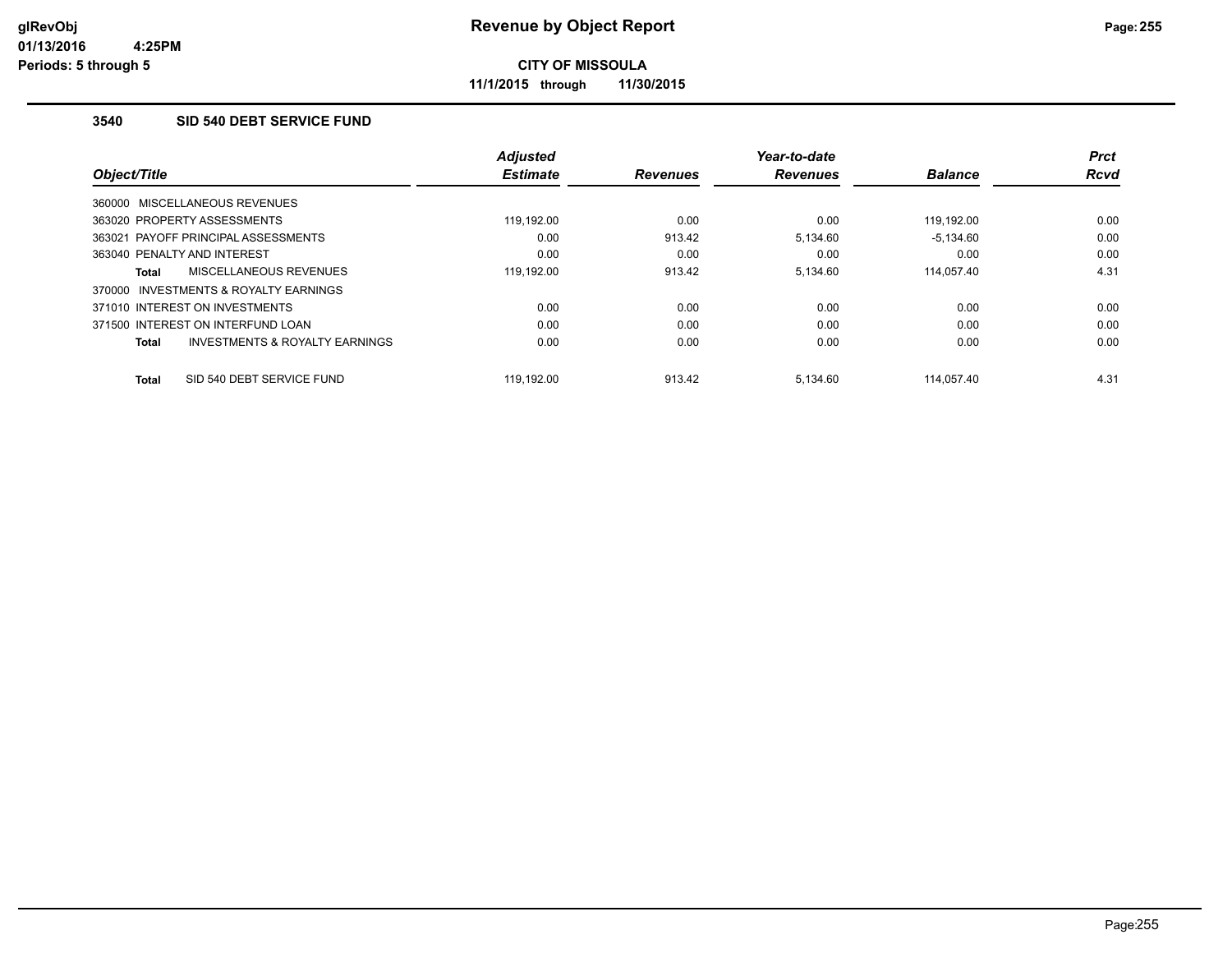**11/1/2015 through 11/30/2015**

### **3541 SID 541 DEBT SERVICE**

**3541 SID 541 DEBT SERVICE**

|                                         | <b>Adjusted</b> |                 | Year-to-date    |                | <b>Prct</b> |
|-----------------------------------------|-----------------|-----------------|-----------------|----------------|-------------|
| Object/Title                            | <b>Estimate</b> | <b>Revenues</b> | <b>Revenues</b> | <b>Balance</b> | <b>Rcvd</b> |
| 360000 MISCELLANEOUS REVENUES           |                 |                 |                 |                |             |
| 363020 PROPERTY ASSESSMENTS             | 59,303.00       | 36.00           | 36.00           | 59,267.00      | 0.06        |
| 363021 PAYOFF PRINCIPAL ASSESSMENTS     | 0.00            | 0.00            | 1,765.45        | $-1,765.45$    | 0.00        |
| 363040 PENALTY AND INTEREST             | 0.00            | 0.00            | 0.00            | 0.00           | 0.00        |
| MISCELLANEOUS REVENUES<br>Total         | 59,303.00       | 36.00           | 1,801.45        | 57,501.55      | 3.04        |
| 370000 INVESTMENTS & ROYALTY EARNINGS   |                 |                 |                 |                |             |
| 371010 INTEREST ON INVESTMENTS          | 0.00            | 0.00            | 0.00            | 0.00           | 0.00        |
| INVESTMENTS & ROYALTY EARNINGS<br>Total | 0.00            | 0.00            | 0.00            | 0.00           | 0.00        |
| 380000 OTHER FINANCING SOURCES          |                 |                 |                 |                |             |
| 381030 SID BONDS PROCEEDS               | 0.00            | 0.00            | 0.00            | 0.00           | 0.00        |
| OTHER FINANCING SOURCES<br>Total        | 0.00            | 0.00            | 0.00            | 0.00           | 0.00        |
| SID 541 DEBT SERVICE<br>Total           | 59.303.00       | 36.00           | 1.801.45        | 57,501.55      | 3.04        |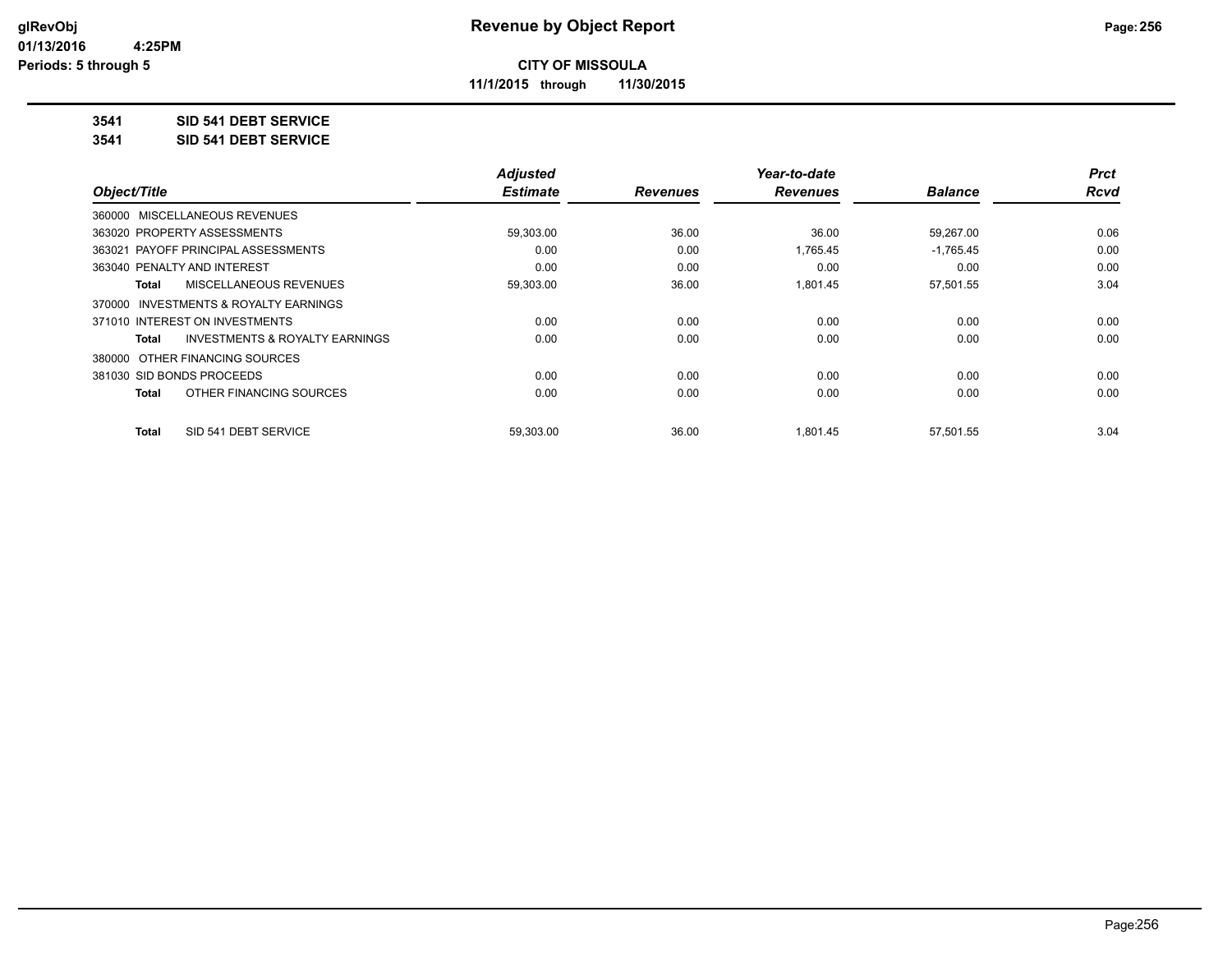**11/1/2015 through 11/30/2015**

#### **3541 SID 541 DEBT SERVICE**

| Object/Title                                       | <b>Adjusted</b><br><b>Estimate</b> | <b>Revenues</b> | Year-to-date<br><b>Revenues</b> | <b>Balance</b> | <b>Prct</b><br><b>Rcvd</b> |
|----------------------------------------------------|------------------------------------|-----------------|---------------------------------|----------------|----------------------------|
| 360000 MISCELLANEOUS REVENUES                      |                                    |                 |                                 |                |                            |
|                                                    |                                    |                 |                                 |                |                            |
| 363020 PROPERTY ASSESSMENTS                        | 59,303.00                          | 36.00           | 36.00                           | 59,267.00      | 0.06                       |
| 363021 PAYOFF PRINCIPAL ASSESSMENTS                | 0.00                               | 0.00            | 1,765.45                        | $-1,765.45$    | 0.00                       |
| 363040 PENALTY AND INTEREST                        | 0.00                               | 0.00            | 0.00                            | 0.00           | 0.00                       |
| <b>MISCELLANEOUS REVENUES</b><br>Total             | 59,303.00                          | 36.00           | 1.801.45                        | 57,501.55      | 3.04                       |
| INVESTMENTS & ROYALTY EARNINGS<br>370000           |                                    |                 |                                 |                |                            |
| 371010 INTEREST ON INVESTMENTS                     | 0.00                               | 0.00            | 0.00                            | 0.00           | 0.00                       |
| <b>INVESTMENTS &amp; ROYALTY EARNINGS</b><br>Total | 0.00                               | 0.00            | 0.00                            | 0.00           | 0.00                       |
| 380000 OTHER FINANCING SOURCES                     |                                    |                 |                                 |                |                            |
| 381030 SID BONDS PROCEEDS                          | 0.00                               | 0.00            | 0.00                            | 0.00           | 0.00                       |
| OTHER FINANCING SOURCES<br>Total                   | 0.00                               | 0.00            | 0.00                            | 0.00           | 0.00                       |
| SID 541 DEBT SERVICE<br>Total                      | 59,303.00                          | 36.00           | 1,801.45                        | 57,501.55      | 3.04                       |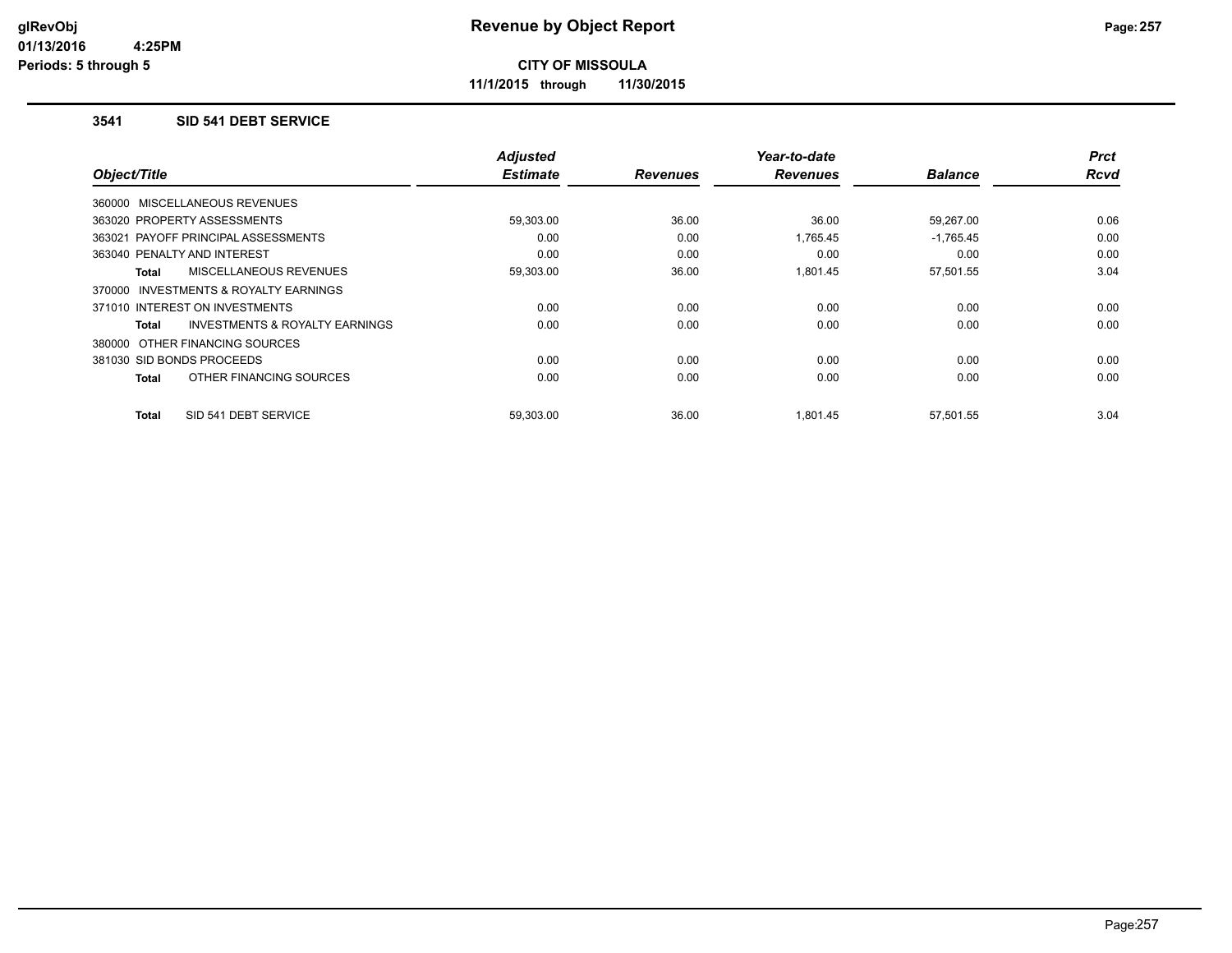**11/1/2015 through 11/30/2015**

**3543 SID 543 DEBT SERVICE**

**3543 SID 543 DEBT SERVICE**

|                                                    | <b>Adjusted</b> |                 | Year-to-date    |                | <b>Prct</b> |
|----------------------------------------------------|-----------------|-----------------|-----------------|----------------|-------------|
| Object/Title                                       | <b>Estimate</b> | <b>Revenues</b> | <b>Revenues</b> | <b>Balance</b> | <b>Rcvd</b> |
| 360000 MISCELLANEOUS REVENUES                      |                 |                 |                 |                |             |
| 363020 PROPERTY ASSESSMENTS                        | 0.00            | 0.00            | 0.00            | 0.00           | 0.00        |
| 363021 PAYOFF PRINCIPAL ASSESSMENTS                | 0.00            | 64.61           | 166.52          | $-166.52$      | 0.00        |
| 363040 PENALTY AND INTEREST                        | 0.00            | 0.00            | 0.00            | 0.00           | 0.00        |
| MISCELLANEOUS REVENUES<br>Total                    | 0.00            | 64.61           | 166.52          | $-166.52$      | 0.00        |
| 370000 INVESTMENTS & ROYALTY EARNINGS              |                 |                 |                 |                |             |
| 371010 INTEREST ON INVESTMENTS                     | 0.00            | 0.00            | 0.00            | 0.00           | 0.00        |
| <b>INVESTMENTS &amp; ROYALTY EARNINGS</b><br>Total | 0.00            | 0.00            | 0.00            | 0.00           | 0.00        |
| SID 543 DEBT SERVICE<br><b>Total</b>               | 0.00            | 64.61           | 166.52          | $-166.52$      | 0.00        |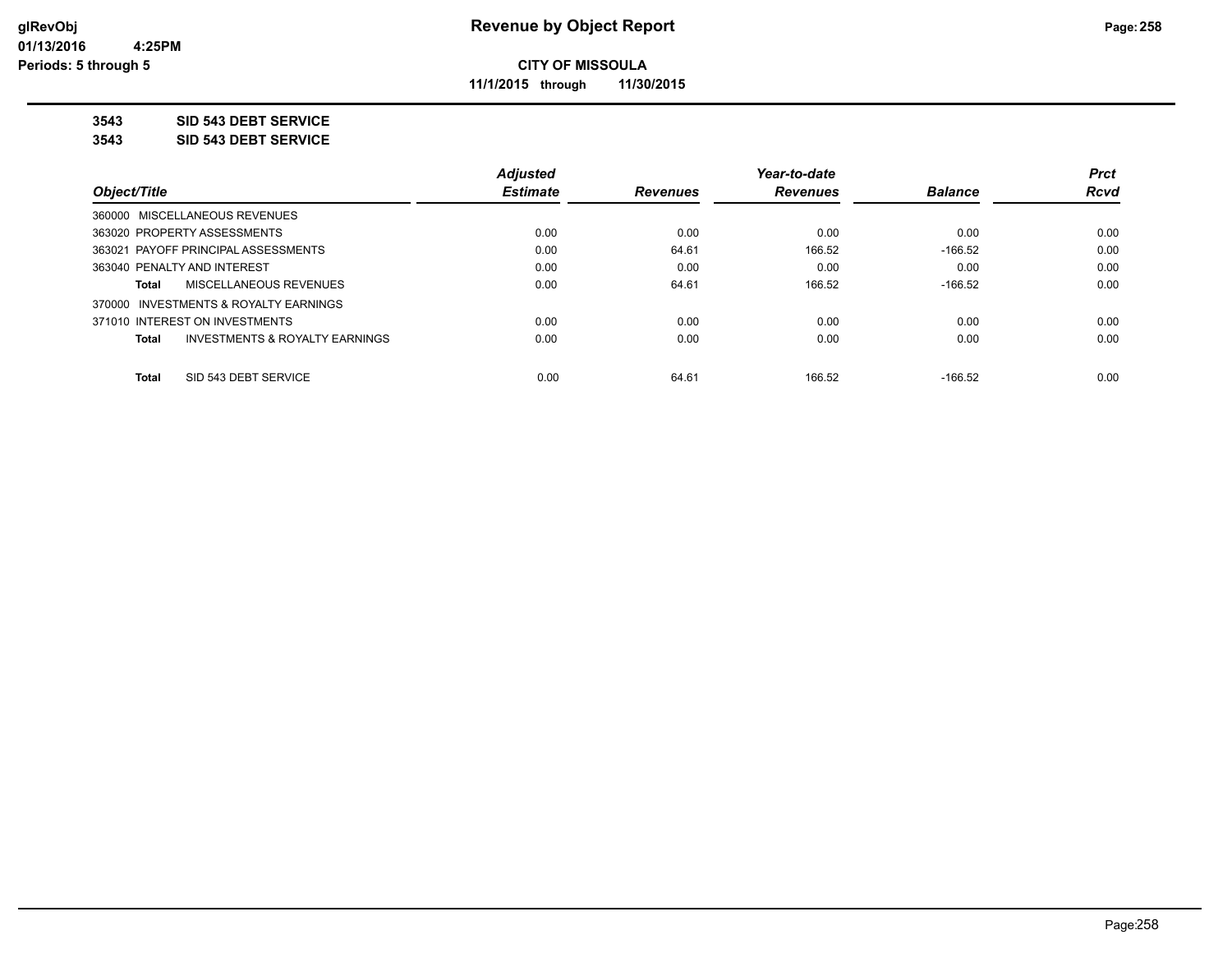**11/1/2015 through 11/30/2015**

#### **3543 SID 543 DEBT SERVICE**

|                                         | <b>Adjusted</b> |                 | Year-to-date    |                | <b>Prct</b> |
|-----------------------------------------|-----------------|-----------------|-----------------|----------------|-------------|
| Object/Title                            | <b>Estimate</b> | <b>Revenues</b> | <b>Revenues</b> | <b>Balance</b> | <b>Rcvd</b> |
| 360000 MISCELLANEOUS REVENUES           |                 |                 |                 |                |             |
| 363020 PROPERTY ASSESSMENTS             | 0.00            | 0.00            | 0.00            | 0.00           | 0.00        |
| 363021 PAYOFF PRINCIPAL ASSESSMENTS     | 0.00            | 64.61           | 166.52          | $-166.52$      | 0.00        |
| 363040 PENALTY AND INTEREST             | 0.00            | 0.00            | 0.00            | 0.00           | 0.00        |
| MISCELLANEOUS REVENUES<br>Total         | 0.00            | 64.61           | 166.52          | $-166.52$      | 0.00        |
| 370000 INVESTMENTS & ROYALTY EARNINGS   |                 |                 |                 |                |             |
| 371010 INTEREST ON INVESTMENTS          | 0.00            | 0.00            | 0.00            | 0.00           | 0.00        |
| INVESTMENTS & ROYALTY EARNINGS<br>Total | 0.00            | 0.00            | 0.00            | 0.00           | 0.00        |
| SID 543 DEBT SERVICE<br><b>Total</b>    | 0.00            | 64.61           | 166.52          | $-166.52$      | 0.00        |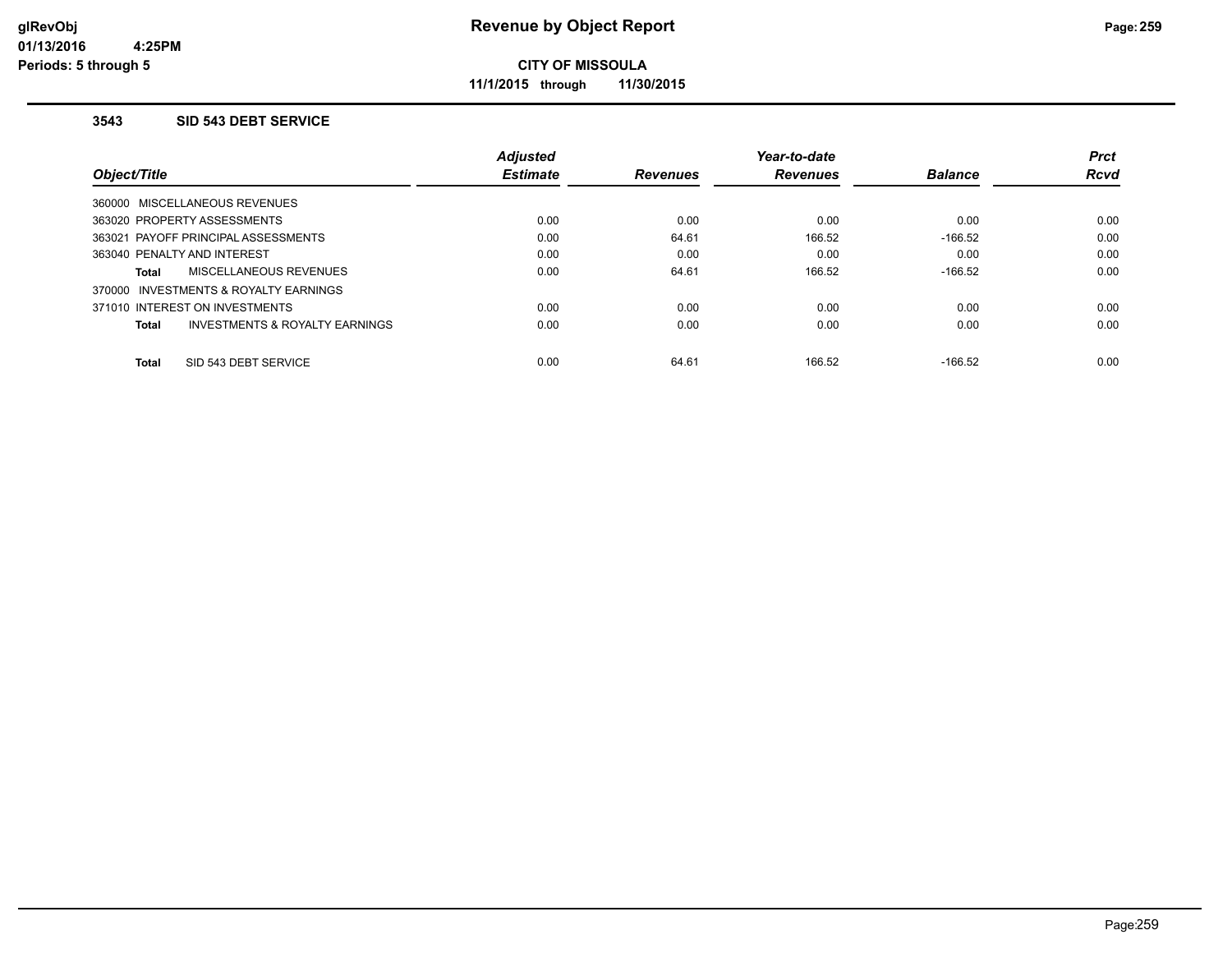**11/1/2015 through 11/30/2015**

# **3544 SID 544 RATTLESNAKE DEBT SERVICE**

#### **3544 SID 544 RATTLESNAKE DEBT SERVICE**

|                                                    | <b>Adjusted</b> |                 | Year-to-date    |                | <b>Prct</b> |
|----------------------------------------------------|-----------------|-----------------|-----------------|----------------|-------------|
| Object/Title                                       | <b>Estimate</b> | <b>Revenues</b> | <b>Revenues</b> | <b>Balance</b> | <b>Rcvd</b> |
| 360000 MISCELLANEOUS REVENUES                      |                 |                 |                 |                |             |
| 363020 PROPERTY ASSESSMENTS                        | 139.383.00      | 0.00            | 0.00            | 139.383.00     | 0.00        |
| 363021 PAYOFF PRINCIPAL ASSESSMENTS                | 0.00            | 0.00            | 0.00            | 0.00           | 0.00        |
| 363040 PENALTY AND INTEREST                        | 0.00            | 0.00            | 0.00            | 0.00           | 0.00        |
| MISCELLANEOUS REVENUES<br>Total                    | 139.383.00      | 0.00            | 0.00            | 139.383.00     | 0.00        |
| 370000 INVESTMENTS & ROYALTY EARNINGS              |                 |                 |                 |                |             |
| 371010 INTEREST ON INVESTMENTS                     | 0.00            | 0.00            | 0.00            | 0.00           | 0.00        |
| <b>INVESTMENTS &amp; ROYALTY EARNINGS</b><br>Total | 0.00            | 0.00            | 0.00            | 0.00           | 0.00        |
|                                                    |                 |                 |                 |                |             |
| SID 544 RATTLESNAKE DEBT SERVICE<br><b>Total</b>   | 139.383.00      | 0.00            | 0.00            | 139.383.00     | 0.00        |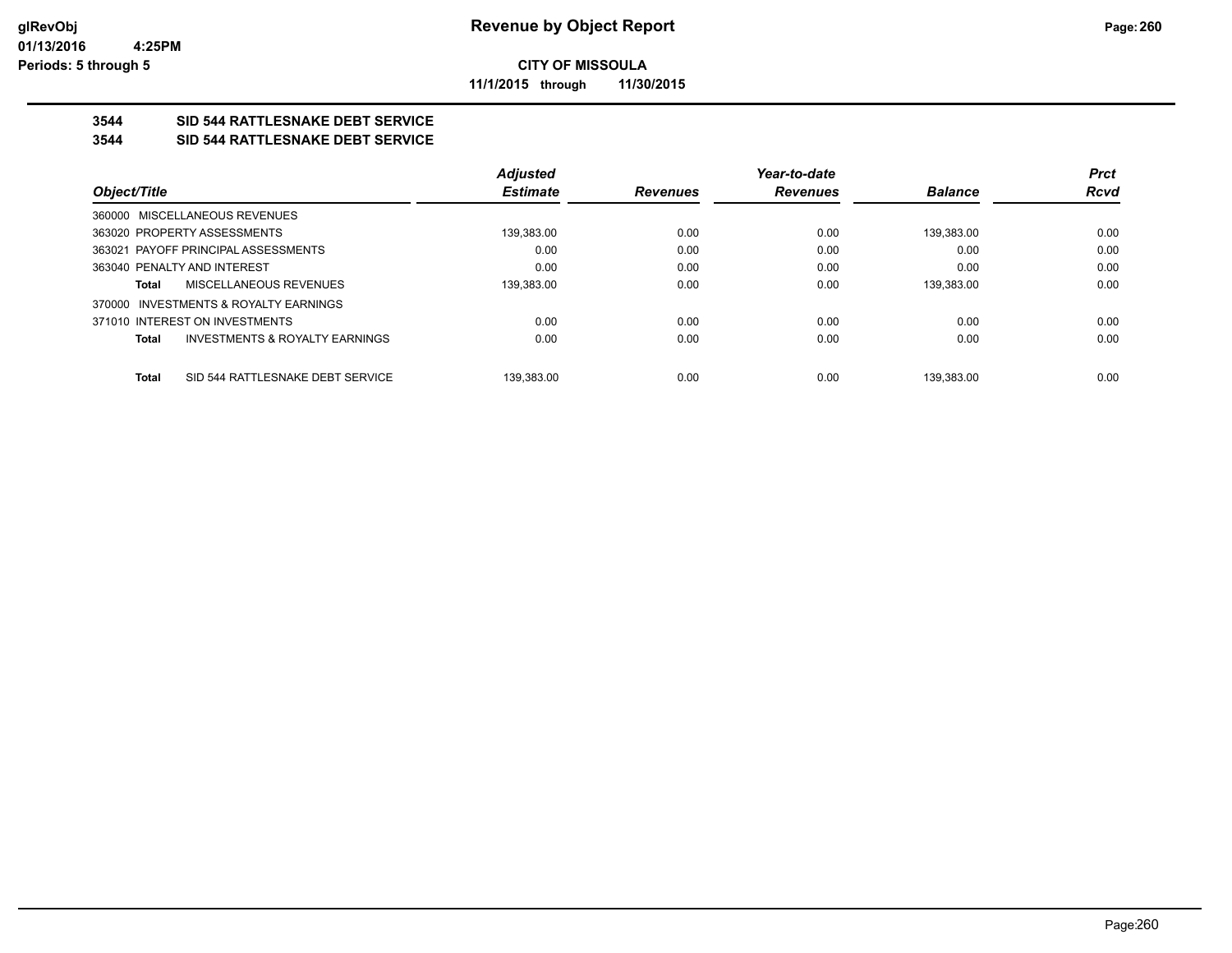**11/1/2015 through 11/30/2015**

### **3544 SID 544 RATTLESNAKE DEBT SERVICE**

|              |                                       | <b>Adjusted</b> |                 | Year-to-date    |                | <b>Prct</b> |
|--------------|---------------------------------------|-----------------|-----------------|-----------------|----------------|-------------|
| Object/Title |                                       | <b>Estimate</b> | <b>Revenues</b> | <b>Revenues</b> | <b>Balance</b> | <b>Rcvd</b> |
|              | 360000 MISCELLANEOUS REVENUES         |                 |                 |                 |                |             |
|              | 363020 PROPERTY ASSESSMENTS           | 139.383.00      | 0.00            | 0.00            | 139.383.00     | 0.00        |
|              | 363021 PAYOFF PRINCIPAL ASSESSMENTS   | 0.00            | 0.00            | 0.00            | 0.00           | 0.00        |
|              | 363040 PENALTY AND INTEREST           | 0.00            | 0.00            | 0.00            | 0.00           | 0.00        |
| <b>Total</b> | MISCELLANEOUS REVENUES                | 139,383.00      | 0.00            | 0.00            | 139,383.00     | 0.00        |
|              | 370000 INVESTMENTS & ROYALTY EARNINGS |                 |                 |                 |                |             |
|              | 371010 INTEREST ON INVESTMENTS        | 0.00            | 0.00            | 0.00            | 0.00           | 0.00        |
| <b>Total</b> | INVESTMENTS & ROYALTY EARNINGS        | 0.00            | 0.00            | 0.00            | 0.00           | 0.00        |
| <b>Total</b> | SID 544 RATTLESNAKE DEBT SERVICE      | 139.383.00      | 0.00            | 0.00            | 139.383.00     | 0.00        |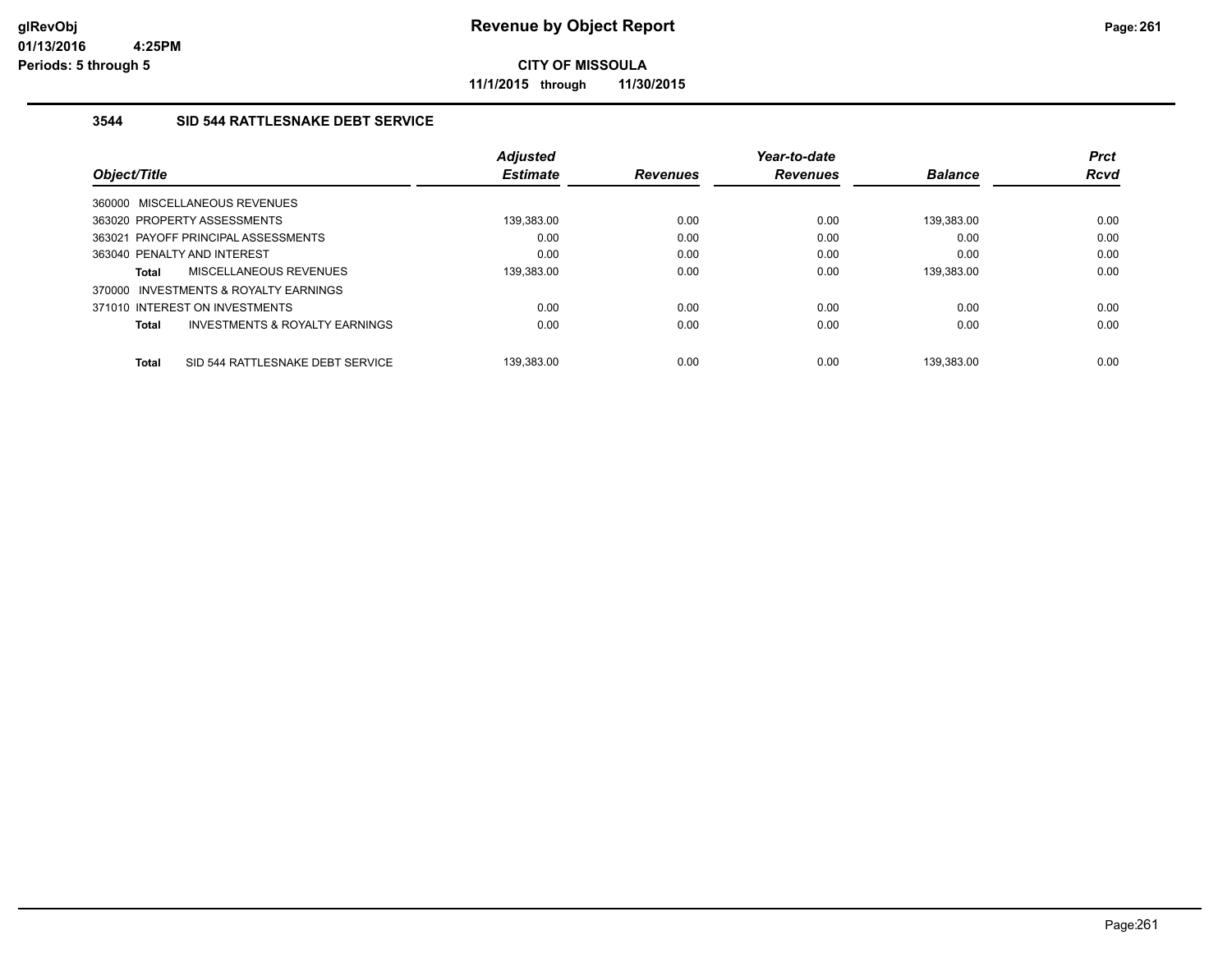**11/1/2015 through 11/30/2015**

**3545 SID 545 DEBT SERVICE**

**3545 SID 545 DEBT SERVICE**

|                                                    | <b>Adjusted</b> |                 | Year-to-date    |                | <b>Prct</b> |
|----------------------------------------------------|-----------------|-----------------|-----------------|----------------|-------------|
| Object/Title                                       | <b>Estimate</b> | <b>Revenues</b> | <b>Revenues</b> | <b>Balance</b> | <b>Rcvd</b> |
| 360000 MISCELLANEOUS REVENUES                      |                 |                 |                 |                |             |
| 363020 PROPERTY ASSESSMENTS                        | 0.00            | 0.00            | 0.00            | 0.00           | 0.00        |
| 363021 PAYOFF PRINCIPAL ASSESSMENTS                | 0.00            | 0.00            | 0.00            | 0.00           | 0.00        |
| 363040 PENALTY AND INTEREST                        | 0.00            | 0.00            | 0.00            | 0.00           | 0.00        |
| MISCELLANEOUS REVENUES<br>Total                    | 0.00            | 0.00            | 0.00            | 0.00           | 0.00        |
| 370000 INVESTMENTS & ROYALTY EARNINGS              |                 |                 |                 |                |             |
| 371010 INTEREST ON INVESTMENTS                     | 0.00            | 0.00            | 0.00            | 0.00           | 0.00        |
| <b>INVESTMENTS &amp; ROYALTY EARNINGS</b><br>Total | 0.00            | 0.00            | 0.00            | 0.00           | 0.00        |
| SID 545 DEBT SERVICE<br><b>Total</b>               | 0.00            | 0.00            | 0.00            | 0.00           | 0.00        |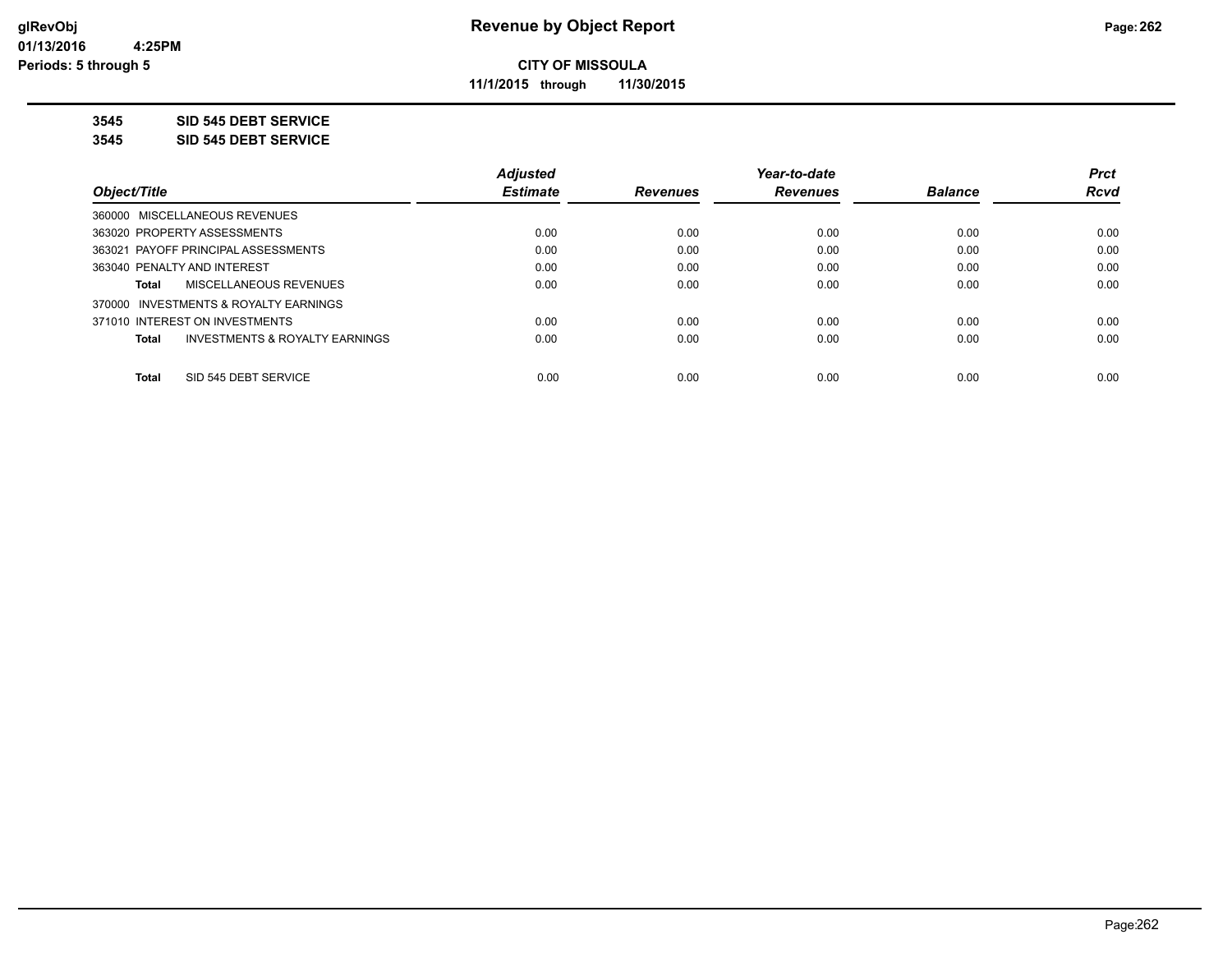**11/1/2015 through 11/30/2015**

#### **3545 SID 545 DEBT SERVICE**

|                                         | <b>Adiusted</b> |                 | Year-to-date    |                | <b>Prct</b> |
|-----------------------------------------|-----------------|-----------------|-----------------|----------------|-------------|
| Object/Title                            | <b>Estimate</b> | <b>Revenues</b> | <b>Revenues</b> | <b>Balance</b> | <b>Rcvd</b> |
| 360000 MISCELLANEOUS REVENUES           |                 |                 |                 |                |             |
| 363020 PROPERTY ASSESSMENTS             | 0.00            | 0.00            | 0.00            | 0.00           | 0.00        |
| 363021 PAYOFF PRINCIPAL ASSESSMENTS     | 0.00            | 0.00            | 0.00            | 0.00           | 0.00        |
| 363040 PENALTY AND INTEREST             | 0.00            | 0.00            | 0.00            | 0.00           | 0.00        |
| MISCELLANEOUS REVENUES<br>Total         | 0.00            | 0.00            | 0.00            | 0.00           | 0.00        |
| 370000 INVESTMENTS & ROYALTY EARNINGS   |                 |                 |                 |                |             |
| 371010 INTEREST ON INVESTMENTS          | 0.00            | 0.00            | 0.00            | 0.00           | 0.00        |
| INVESTMENTS & ROYALTY EARNINGS<br>Total | 0.00            | 0.00            | 0.00            | 0.00           | 0.00        |
|                                         |                 |                 |                 |                |             |
| SID 545 DEBT SERVICE<br>Total           | 0.00            | 0.00            | 0.00            | 0.00           | 0.00        |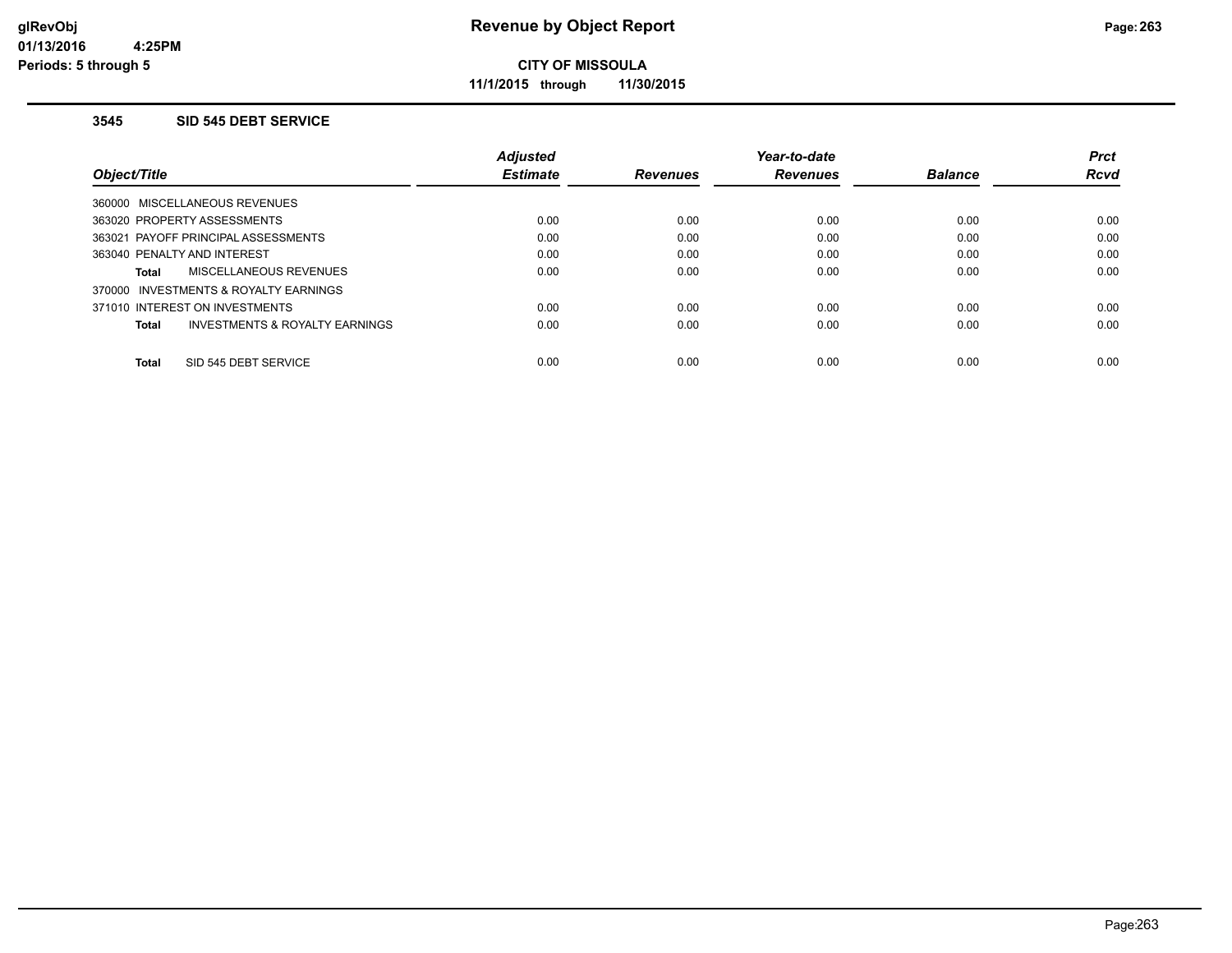**11/1/2015 through 11/30/2015**

**3546 SID 546 DEBT SERVICE**

**3546 SID 546 DEBT SERVICE**

|                                                    | <b>Adjusted</b> |                 | Year-to-date    |                | <b>Prct</b> |
|----------------------------------------------------|-----------------|-----------------|-----------------|----------------|-------------|
| Object/Title                                       | <b>Estimate</b> | <b>Revenues</b> | <b>Revenues</b> | <b>Balance</b> | <b>Rcvd</b> |
| 360000 MISCELLANEOUS REVENUES                      |                 |                 |                 |                |             |
| 363020 PROPERTY ASSESSMENTS                        | 0.00            | 0.00            | 0.00            | 0.00           | 0.00        |
| 363021 PAYOFF PRINCIPAL ASSESSMENTS                | 0.00            | 0.00            | 0.00            | 0.00           | 0.00        |
| 363040 PENALTY AND INTEREST                        | 0.00            | 0.00            | 0.00            | 0.00           | 0.00        |
| MISCELLANEOUS REVENUES<br>Total                    | 0.00            | 0.00            | 0.00            | 0.00           | 0.00        |
| 370000 INVESTMENTS & ROYALTY EARNINGS              |                 |                 |                 |                |             |
| 371010 INTEREST ON INVESTMENTS                     | 0.00            | 0.00            | 0.00            | 0.00           | 0.00        |
| <b>INVESTMENTS &amp; ROYALTY EARNINGS</b><br>Total | 0.00            | 0.00            | 0.00            | 0.00           | 0.00        |
| SID 546 DEBT SERVICE<br><b>Total</b>               | 0.00            | 0.00            | 0.00            | 0.00           | 0.00        |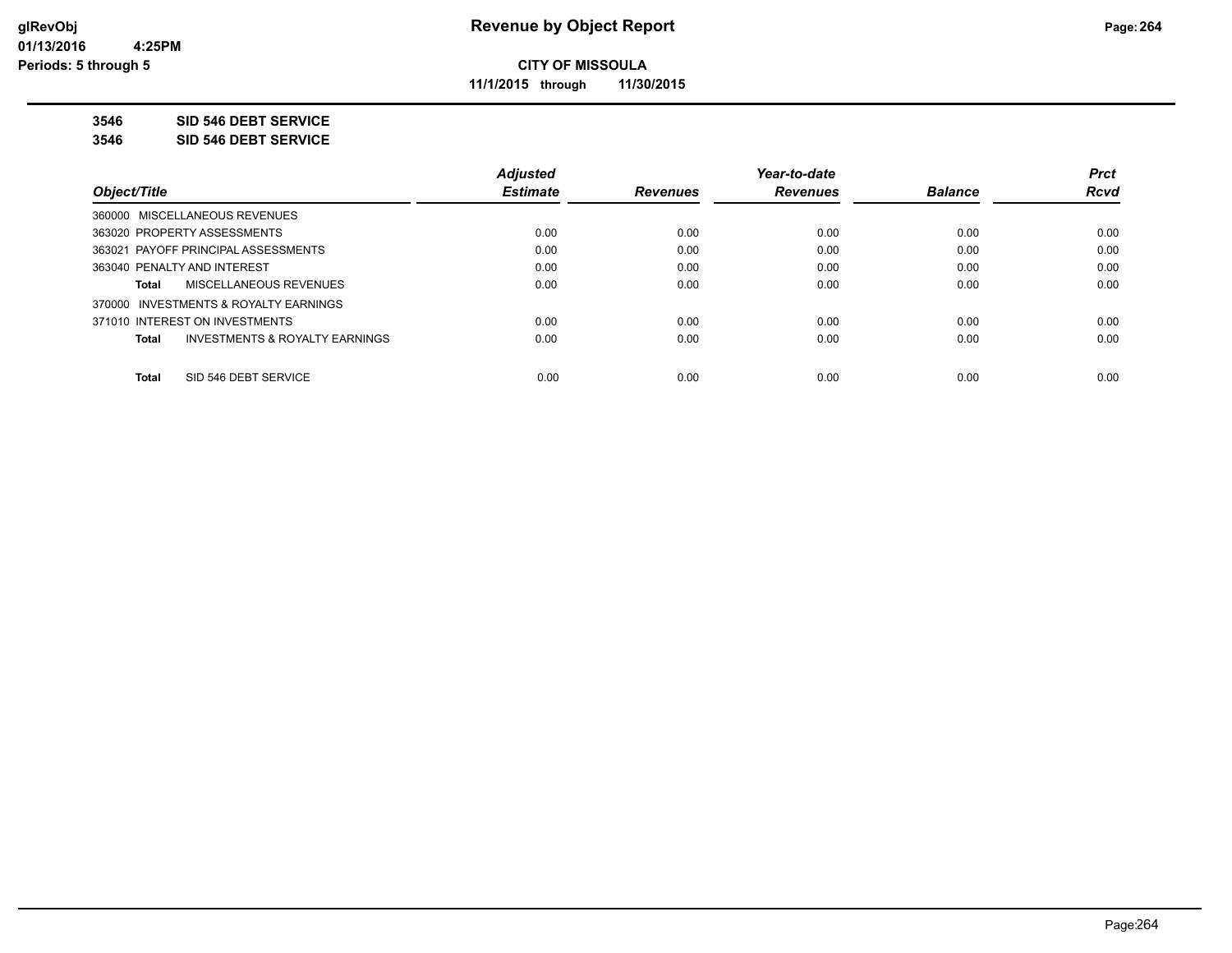**11/1/2015 through 11/30/2015**

#### **3546 SID 546 DEBT SERVICE**

|                                                | <b>Adiusted</b> |                 | Year-to-date    |                | <b>Prct</b> |
|------------------------------------------------|-----------------|-----------------|-----------------|----------------|-------------|
| Obiect/Title                                   | <b>Estimate</b> | <b>Revenues</b> | <b>Revenues</b> | <b>Balance</b> | <b>Rcvd</b> |
| 360000 MISCELLANEOUS REVENUES                  |                 |                 |                 |                |             |
| 363020 PROPERTY ASSESSMENTS                    | 0.00            | 0.00            | 0.00            | 0.00           | 0.00        |
| 363021 PAYOFF PRINCIPAL ASSESSMENTS            | 0.00            | 0.00            | 0.00            | 0.00           | 0.00        |
| 363040 PENALTY AND INTEREST                    | 0.00            | 0.00            | 0.00            | 0.00           | 0.00        |
| MISCELLANEOUS REVENUES<br><b>Total</b>         | 0.00            | 0.00            | 0.00            | 0.00           | 0.00        |
| 370000 INVESTMENTS & ROYALTY EARNINGS          |                 |                 |                 |                |             |
| 371010 INTEREST ON INVESTMENTS                 | 0.00            | 0.00            | 0.00            | 0.00           | 0.00        |
| INVESTMENTS & ROYALTY EARNINGS<br><b>Total</b> | 0.00            | 0.00            | 0.00            | 0.00           | 0.00        |
| SID 546 DEBT SERVICE<br><b>Total</b>           | 0.00            | 0.00            | 0.00            | 0.00           | 0.00        |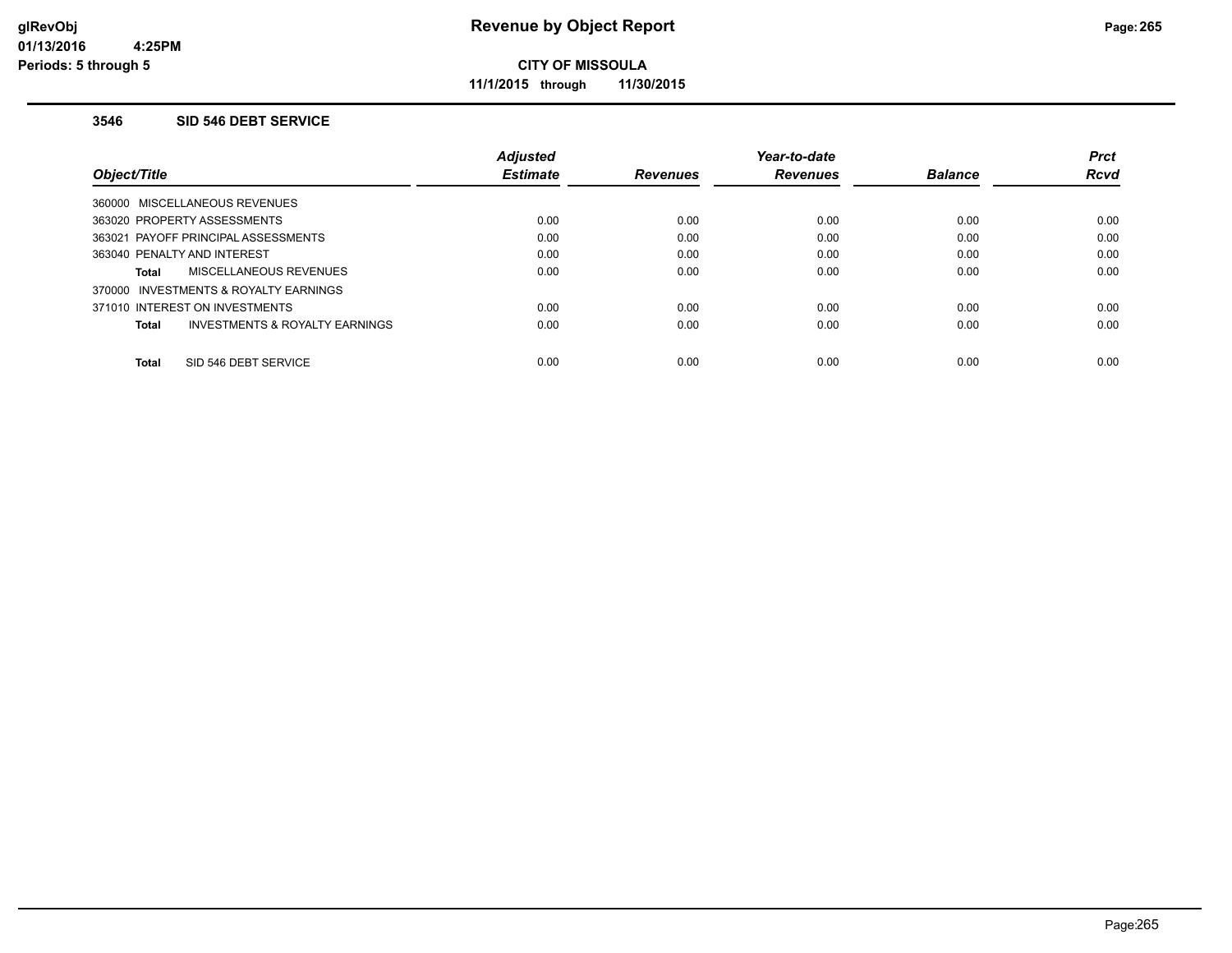**11/1/2015 through 11/30/2015**

#### **3548 SID 548-5TH, 6TH & ARTHUR**

**3548 SID 548-5TH, 6TH & ARTHUR**

|                                                    | <b>Adjusted</b> |                 | Year-to-date    |                | <b>Prct</b> |
|----------------------------------------------------|-----------------|-----------------|-----------------|----------------|-------------|
| Object/Title                                       | <b>Estimate</b> | <b>Revenues</b> | <b>Revenues</b> | <b>Balance</b> | <b>Rcvd</b> |
| 360000 MISCELLANEOUS REVENUES                      |                 |                 |                 |                |             |
| 363020 PROPERTY ASSESSMENTS                        | 111,525.00      | 27,000.00       | 27,000.00       | 84.525.00      | 24.21       |
| 363021 PAYOFF PRINCIPAL ASSESSMENTS                | 0.00            | 0.00            | 0.00            | 0.00           | 0.00        |
| 363040 PENALTY AND INTEREST                        | 0.00            | 0.00            | 0.00            | 0.00           | 0.00        |
| MISCELLANEOUS REVENUES<br>Total                    | 111,525.00      | 27,000.00       | 27,000.00       | 84.525.00      | 24.21       |
| 370000 INVESTMENTS & ROYALTY EARNINGS              |                 |                 |                 |                |             |
| 371010 INTEREST ON INVESTMENTS                     | 0.00            | 0.00            | 0.00            | 0.00           | 0.00        |
| <b>INVESTMENTS &amp; ROYALTY EARNINGS</b><br>Total | 0.00            | 0.00            | 0.00            | 0.00           | 0.00        |
|                                                    |                 |                 |                 |                |             |
| SID 548-5TH, 6TH & ARTHUR<br>Total                 | 111.525.00      | 27.000.00       | 27,000.00       | 84.525.00      | 24.21       |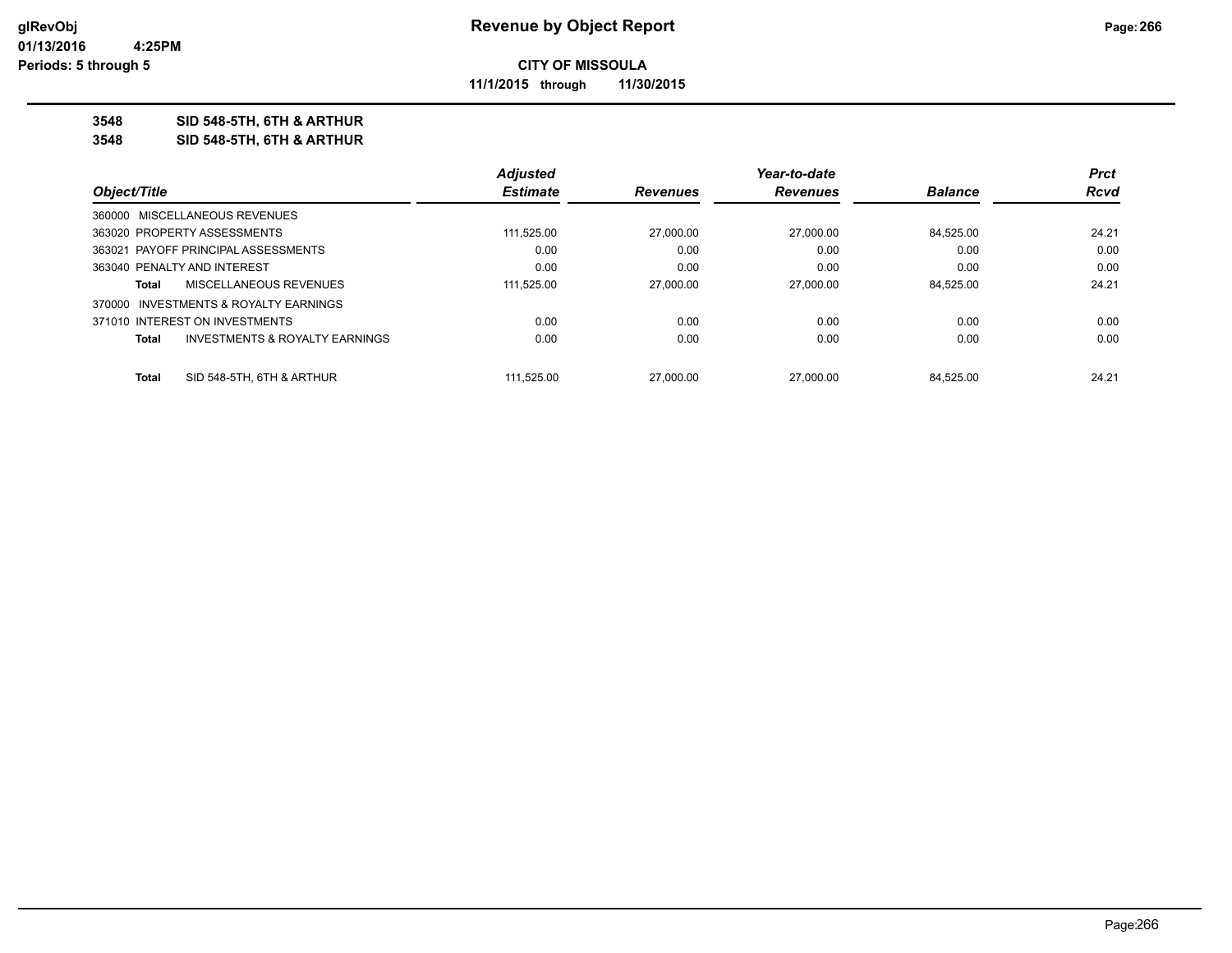**11/1/2015 through 11/30/2015**

### **3548 SID 548-5TH, 6TH & ARTHUR**

|              |                                     | <b>Adjusted</b> |                 | Year-to-date    |                | <b>Prct</b> |
|--------------|-------------------------------------|-----------------|-----------------|-----------------|----------------|-------------|
|              | Object/Title                        | <b>Estimate</b> | <b>Revenues</b> | <b>Revenues</b> | <b>Balance</b> | <b>Rcvd</b> |
|              | 360000 MISCELLANEOUS REVENUES       |                 |                 |                 |                |             |
|              | 363020 PROPERTY ASSESSMENTS         | 111,525.00      | 27,000.00       | 27,000.00       | 84.525.00      | 24.21       |
|              | 363021 PAYOFF PRINCIPAL ASSESSMENTS | 0.00            | 0.00            | 0.00            | 0.00           | 0.00        |
|              | 363040 PENALTY AND INTEREST         | 0.00            | 0.00            | 0.00            | 0.00           | 0.00        |
| Total        | MISCELLANEOUS REVENUES              | 111.525.00      | 27,000.00       | 27,000.00       | 84.525.00      | 24.21       |
| 370000       | INVESTMENTS & ROYALTY EARNINGS      |                 |                 |                 |                |             |
|              | 371010 INTEREST ON INVESTMENTS      | 0.00            | 0.00            | 0.00            | 0.00           | 0.00        |
| Total        | INVESTMENTS & ROYALTY EARNINGS      | 0.00            | 0.00            | 0.00            | 0.00           | 0.00        |
| <b>Total</b> | SID 548-5TH, 6TH & ARTHUR           | 111.525.00      | 27,000.00       | 27.000.00       | 84.525.00      | 24.21       |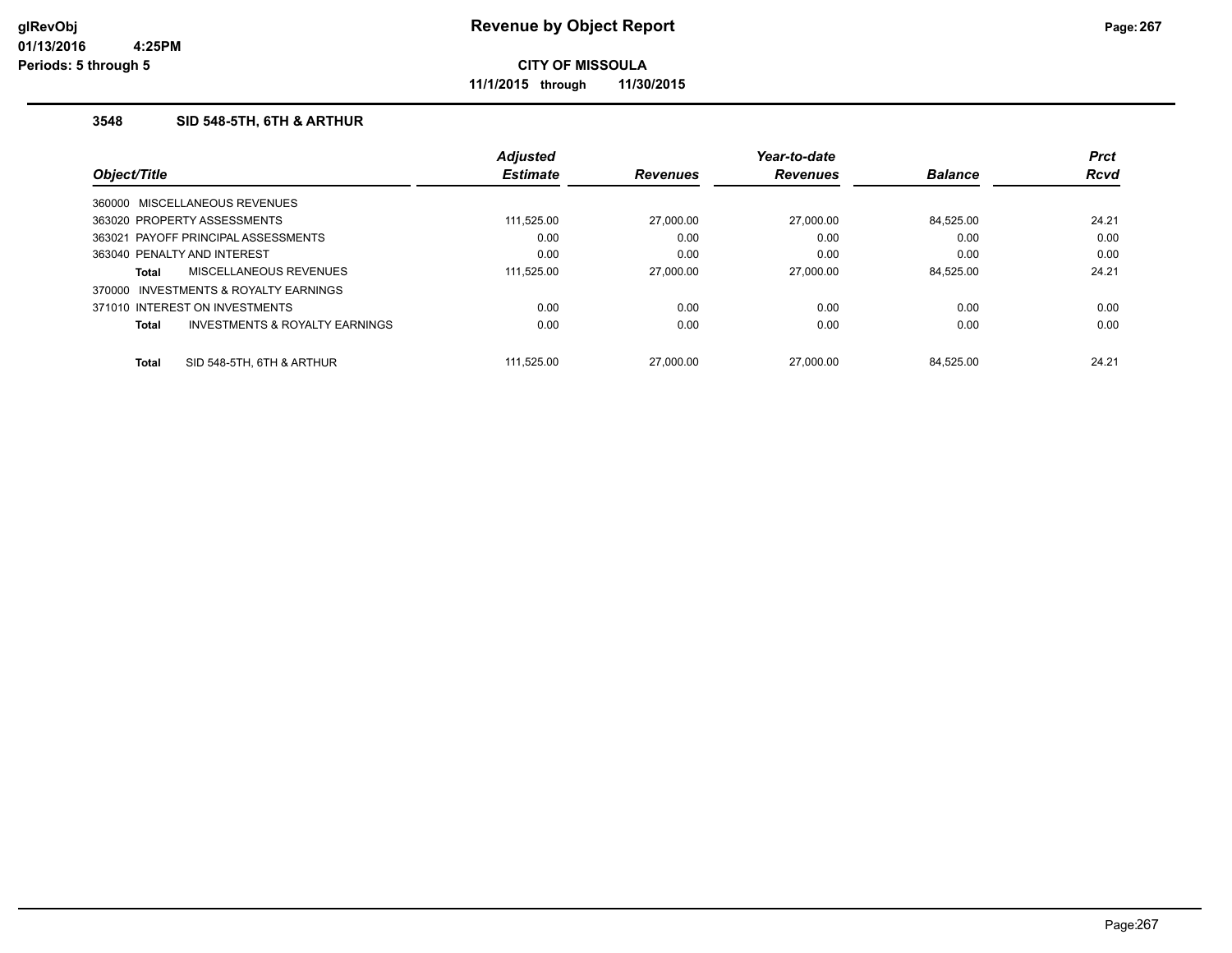**11/1/2015 through 11/30/2015**

#### **3549 SID 549 HILLVIEW WAY**

**3549 SID 549 HILLVIEW WAY**

|                                                    | <b>Adjusted</b> |                 | Year-to-date    |                | <b>Prct</b> |
|----------------------------------------------------|-----------------|-----------------|-----------------|----------------|-------------|
| Obiect/Title                                       | <b>Estimate</b> | <b>Revenues</b> | <b>Revenues</b> | <b>Balance</b> | <b>Rcvd</b> |
| 360000 MISCELLANEOUS REVENUES                      |                 |                 |                 |                |             |
| 363020 PROPERTY ASSESSMENTS                        | 0.00            | 0.00            | 0.00            | 0.00           | 0.00        |
| 363021 PAYOFF PRINCIPAL ASSESSMENTS                | 0.00            | 0.00            | 0.00            | 0.00           | 0.00        |
| 363040 PENALTY AND INTEREST                        | 0.00            | 0.00            | 0.00            | 0.00           | 0.00        |
| MISCELLANEOUS REVENUES<br>Total                    | 0.00            | 0.00            | 0.00            | 0.00           | 0.00        |
| 370000 INVESTMENTS & ROYALTY EARNINGS              |                 |                 |                 |                |             |
| 371010 INTEREST ON INVESTMENTS                     | 0.00            | 0.00            | 0.00            | 0.00           | 0.00        |
| <b>INVESTMENTS &amp; ROYALTY EARNINGS</b><br>Total | 0.00            | 0.00            | 0.00            | 0.00           | 0.00        |
| SID 549 HILLVIEW WAY<br><b>Total</b>               | 0.00            | 0.00            | 0.00            | 0.00           | 0.00        |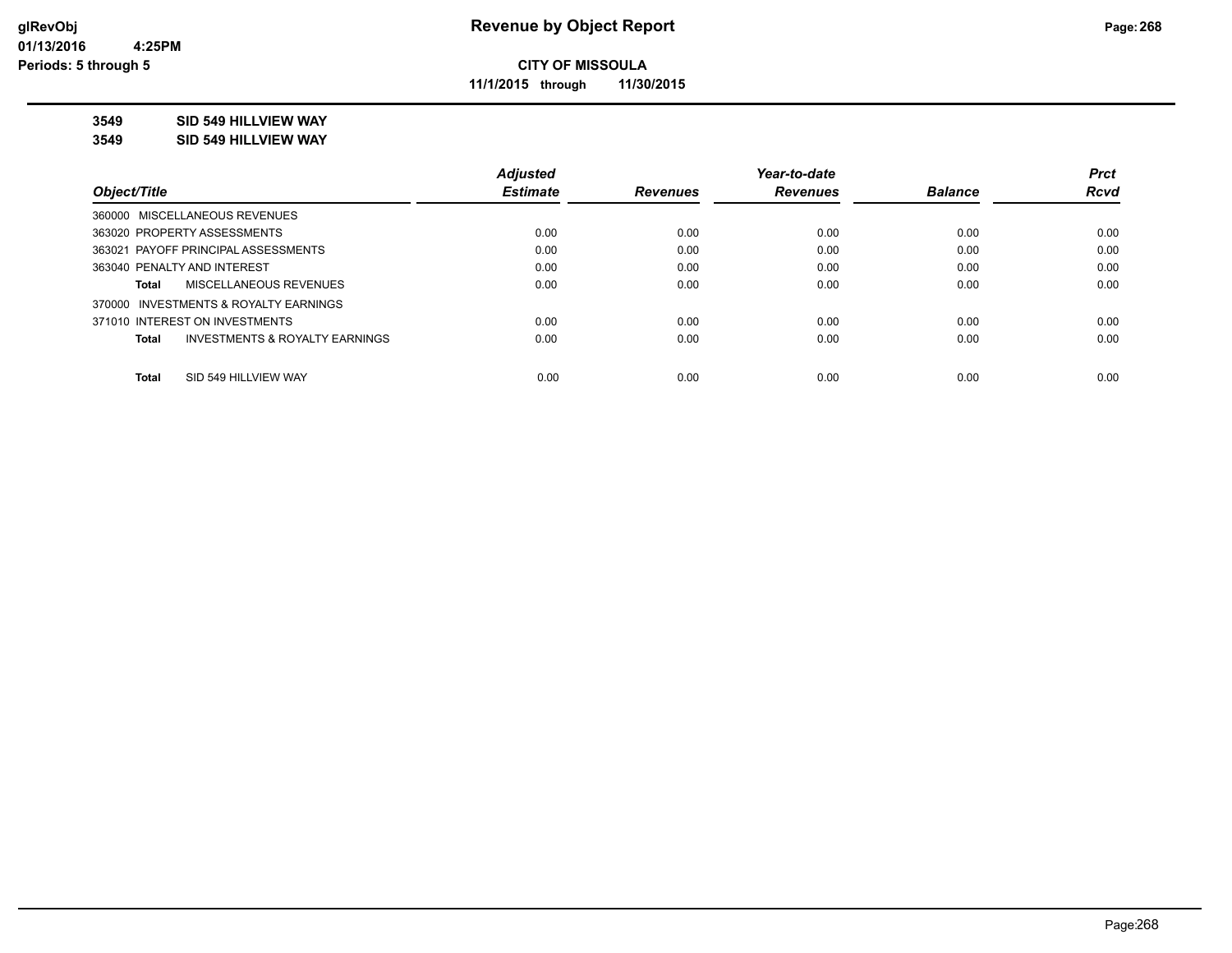**11/1/2015 through 11/30/2015**

#### **3549 SID 549 HILLVIEW WAY**

|                                                | <b>Adjusted</b> |                 | Year-to-date    |                | <b>Prct</b> |
|------------------------------------------------|-----------------|-----------------|-----------------|----------------|-------------|
| Object/Title                                   | <b>Estimate</b> | <b>Revenues</b> | <b>Revenues</b> | <b>Balance</b> | <b>Rcvd</b> |
| 360000 MISCELLANEOUS REVENUES                  |                 |                 |                 |                |             |
| 363020 PROPERTY ASSESSMENTS                    | 0.00            | 0.00            | 0.00            | 0.00           | 0.00        |
| 363021 PAYOFF PRINCIPAL ASSESSMENTS            | 0.00            | 0.00            | 0.00            | 0.00           | 0.00        |
| 363040 PENALTY AND INTEREST                    | 0.00            | 0.00            | 0.00            | 0.00           | 0.00        |
| MISCELLANEOUS REVENUES<br>Total                | 0.00            | 0.00            | 0.00            | 0.00           | 0.00        |
| 370000 INVESTMENTS & ROYALTY EARNINGS          |                 |                 |                 |                |             |
| 371010 INTEREST ON INVESTMENTS                 | 0.00            | 0.00            | 0.00            | 0.00           | 0.00        |
| INVESTMENTS & ROYALTY EARNINGS<br><b>Total</b> | 0.00            | 0.00            | 0.00            | 0.00           | 0.00        |
|                                                |                 |                 |                 |                |             |
| SID 549 HILLVIEW WAY<br><b>Total</b>           | 0.00            | 0.00            | 0.00            | 0.00           | 0.00        |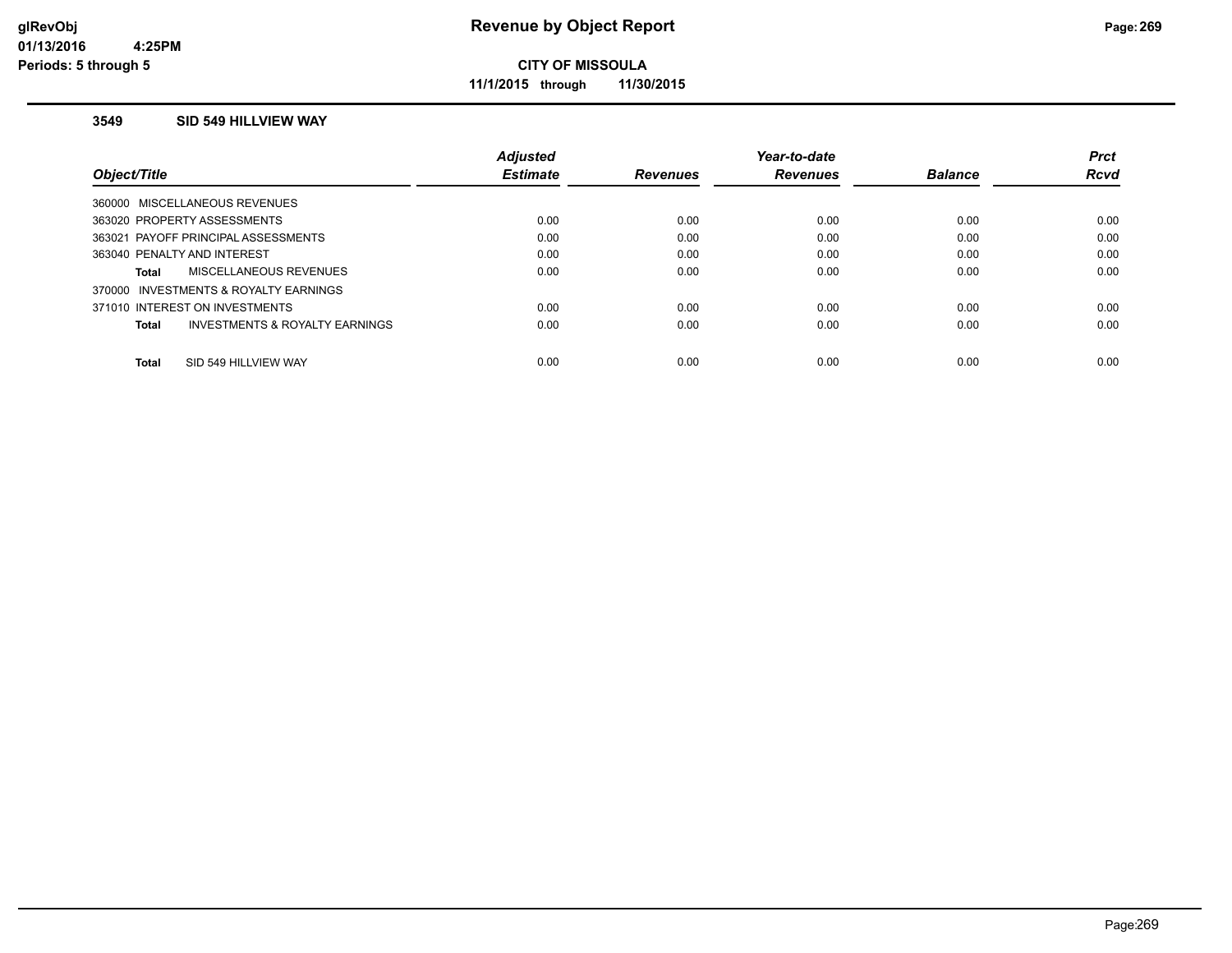**11/1/2015 through 11/30/2015**

# **4060 CAPITAL IMPROVEMENT PROGRAM FUND**

|                                                           | <b>Adjusted</b> |                 | Year-to-date    |                | <b>Prct</b> |
|-----------------------------------------------------------|-----------------|-----------------|-----------------|----------------|-------------|
| Object/Title                                              | <b>Estimate</b> | <b>Revenues</b> | <b>Revenues</b> | <b>Balance</b> | Rcvd        |
| 330000 INTERGOVERNMENTAL REVENUES                         |                 |                 |                 |                |             |
| 331001 GRANTS                                             | 0.00            | 0.00            | 0.00            | 0.00           | 0.00        |
| 331002 COUNTY ASSISTANCE CIP PROJECTS                     | 0.00            | 0.00            | 0.00            | 0.00           | 0.00        |
| 331003 STATE HOME PROGRAM INCOME                          | 0.00            | 0.00            | 0.00            | 0.00           | 0.00        |
| 331004 CITY ASSESSMENTS                                   | 0.00            | 0.00            | 0.00            | 0.00           | 0.00        |
| 334040 GAS TAX APPORTIONMENT                              | 0.00            | 0.00            | 0.00            | 0.00           | 0.00        |
| 334061 IMPACT FEES-CLEARING ACCOUNT                       | 0.00            | 0.00            | 0.00            | 0.00           | 0.00        |
| 334120 TSEP GRANT                                         | 0.00            | 0.00            | 0.00            | 0.00           | 0.00        |
| 334121 DNRC GRANT                                         | 0.00            | 0.00            | 0.00            | 0.00           | 0.00        |
| 334123 MAQI FEDERAL ASSISTANCE                            | 0.00            | 0.00            | 0.00            | 0.00           | 0.00        |
| 334124 GRANTS-CIP                                         | 0.00            | 0.00            | 0.00            | 0.00           | 0.00        |
| 334125 FIRE FIGHTER GRANT                                 | 0.00            | 0.00            | 0.00            | 0.00           | 0.00        |
| 334126 DEVELOPER ASSESSMENTS                              | 0.00            | 0.00            | 0.00            | 0.00           | 0.00        |
| 334127 TONKIN TRAIL - FISH WILDLIFE PARKS                 | 0.00            | 0.00            | 0.00            | 0.00           | 0.00        |
| 334128 CDBG FIRE HYDRANT GRANT                            | 0.00            | 0.00            | 0.00            | 0.00           | 0.00        |
| 334143 MONTANA TOURISM GRANT                              | 0.00            | 0.00            | 0.00            | 0.00           | 0.00        |
| 339000 PAYMENT IN LIEU OF TAXES                           | 0.00            | 0.00            | 0.00            | 0.00           | 0.00        |
| <b>INTERGOVERNMENTAL REVENUES</b><br>Total                | 0.00            | 0.00            | 0.00            | 0.00           | 0.00        |
| 360000 MISCELLANEOUS REVENUES                             |                 |                 |                 |                |             |
| 360010 MISCELLANEOUS                                      | 0.00            | 0.00            | 0.00            | 0.00           | 0.00        |
| 360011 YOUTH COUNCIL FUNDS                                | 9,010.00        | 0.00            | 0.00            | 9,010.00       | 0.00        |
| 360012 SEWER GRANT REPAYMENTS                             | 0.00            | 0.00            | 0.00            | 0.00           | 0.00        |
| 360016 MRA SHARE OF CIVIC STADIUM PARKING                 | 0.00            | 0.00            | 0.00            | 0.00           | 0.00        |
| 362000 OTHER MISCELLANEOUS REVENUE                        | 0.00            | 0.00            | 0.00            | 0.00           | 0.00        |
| 365000 DONATIONS                                          | 0.00            | 0.00            | 0.00            | 0.00           | 0.00        |
| 365001 *** Title Not Found ***                            | 0.00            | 500.00          | 2,500.00        | $-2,500.00$    | 0.00        |
| 365030 WHITE PINE PARK DONATION-ZIP BEVERAGE              | 0.00            | 0.00            | 0.00            | 0.00           | 0.00        |
| MISCELLANEOUS REVENUES<br><b>Total</b>                    | 9,010.00        | 500.00          | 2,500.00        | 6,510.00       | 27.75       |
| 370000 INVESTMENTS & ROYALTY EARNINGS                     |                 |                 |                 |                |             |
| 371010 INTEREST ON INVESTMENTS                            | 0.00            | 0.00            | 0.00            | 0.00           | 0.00        |
| 371020 GAIN/LOSS IN MARKET VALUE OF INVESTMENTS           | 0.00            | 0.00            | 0.00            | 0.00           | 0.00        |
| <b>INVESTMENTS &amp; ROYALTY EARNINGS</b><br><b>Total</b> | 0.00            | 0.00            | 0.00            | 0.00           | 0.00        |
| 380000 OTHER FINANCING SOURCES                            |                 |                 |                 |                |             |
| 381000 LOAN PROCEEDS                                      | 0.00            | 0.00            | 0.00            | 0.00           | 0.00        |
| 381010 BOND PROCEEDS                                      | 0.00            | 0.00            | 0.00            | 0.00           | 0.00        |
| 381011 \$1,860,000 General Fund Obligation Bond           | 0.00            | 0.00            | 0.00            | 0.00           | 0.00        |
| 381012 \$680,000 FIRE GF DEBT                             | 0.00            | 0.00            | 0.00            | 0.00           | 0.00        |
| 381015 \$1,010,000 LIMITED TAX GO BONDS 2010C             | 0.00            | 0.00            | 0.00            | 0.00           | 0.00        |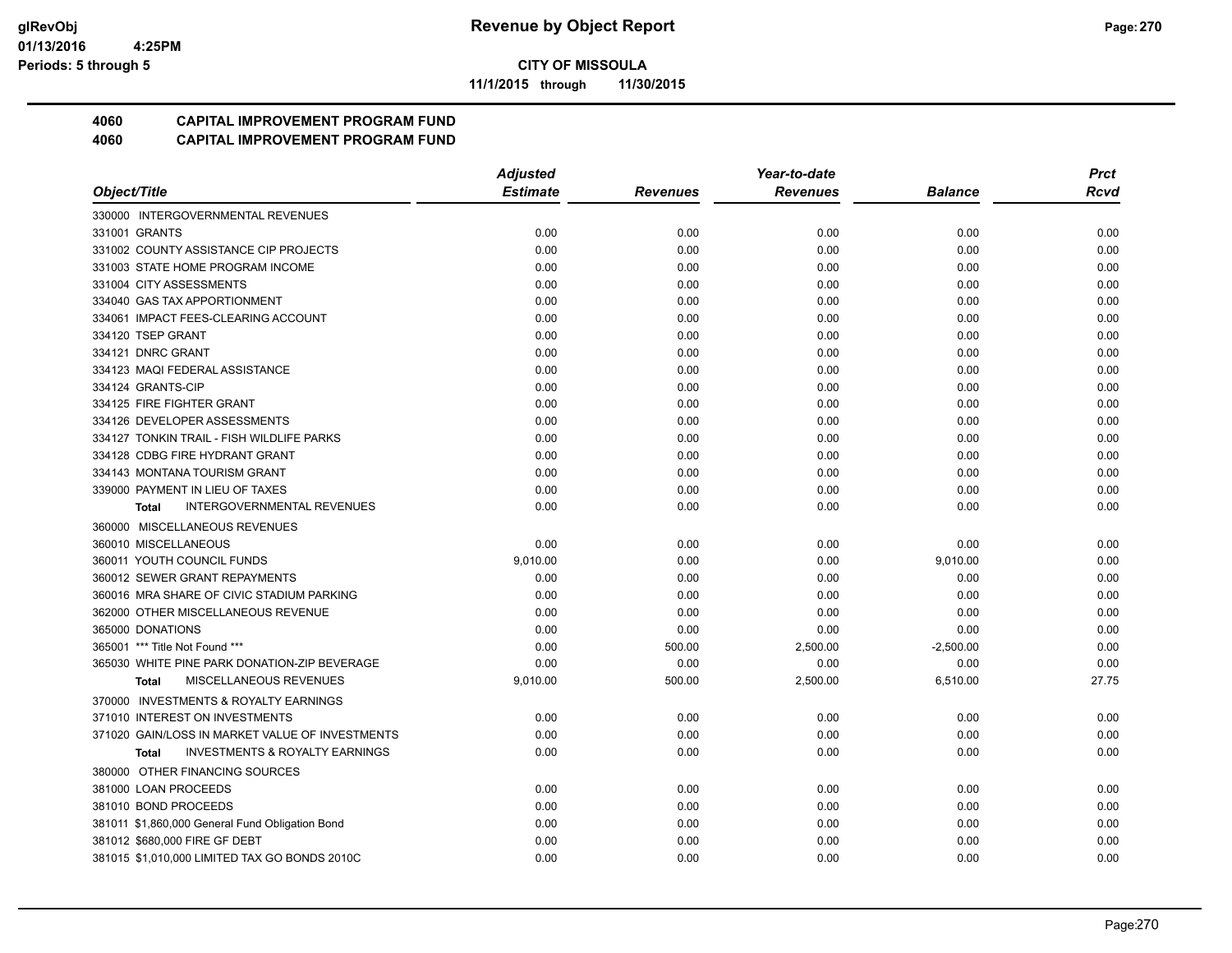**11/1/2015 through 11/30/2015**

# **4060 CAPITAL IMPROVEMENT PROGRAM FUND**

|                                                  | <b>Adjusted</b> |                 | Year-to-date    |                | Prct  |
|--------------------------------------------------|-----------------|-----------------|-----------------|----------------|-------|
| Object/Title                                     | <b>Estimate</b> | <b>Revenues</b> | <b>Revenues</b> | <b>Balance</b> | Rcvd  |
| 381090 PROCEEDS FROM CAPITAL LEASE               | 0.00            | 414,365.53      | 414,365.53      | -414,365.53    | 0.00  |
| 382010 SALE OF FIXED ASSETS                      | 0.00            | 0.00            | 0.00            | 0.00           | 0.00  |
| 383009 TRANS FR TITLE I                          | 0.00            | 0.00            | 0.00            | 0.00           | 0.00  |
| 383010 TRANS FR CIP                              | 0.00            | 0.00            | 0.00            | 0.00           | 0.00  |
| 383014 TRANS FR MRA                              | 0.00            | 0.00            | 0.00            | 0.00           | 0.00  |
| 383015 TRANS FR MPC                              | 0.00            | 0.00            | 0.00            | 0.00           | 0.00  |
| 383017 TRANS FR BUILDING                         | 0.00            | 0.00            | 0.00            | 0.00           | 0.00  |
| 383020 TRANS FR CEMETERY CARE                    | 0.00            | 0.00            | 0.00            | 0.00           | 0.00  |
| 383025 TRANS FR SEWER R & D                      | 0.00            | 0.00            | 0.00            | 0.00           | 0.00  |
| 383029 TRANS FR GENERAL                          | 1,084,565.00    | 0.00            | 0.00            | 1,084,565.00   | 0.00  |
| <b>TRANS FR CDBG</b><br>383041                   | 0.00            | 0.00            | 0.00            | 0.00           | 0.00  |
| 383042 TRANSFERS FROM OTHER FUNDS                | 0.00            | 0.00            | 0.00            | 0.00           | 0.00  |
| 383043 TRANSFERS FROM IMPACT FEES                | 0.00            | 0.00            | 0.00            | 0.00           | 0.00  |
| 383044 TRANSFER FROM PYMT IN LIEU OF PARKS       | 0.00            | 0.00            | 0.00            | 0.00           | 0.00  |
| <b>TRANSFER FROM PARK ENTERPRISE</b><br>383045   | 0.00            | 0.00            | 0.00            | 0.00           | 0.00  |
| OTHER FINANCING SOURCES<br>Total                 | 1,084,565.00    | 414,365.53      | 414,365.53      | 670,199.47     | 38.21 |
| CAPITAL IMPROVEMENT PROGRAM FUND<br><b>Total</b> | 1,093,575.00    | 414,865.53      | 416,865.53      | 676,709.47     | 38.12 |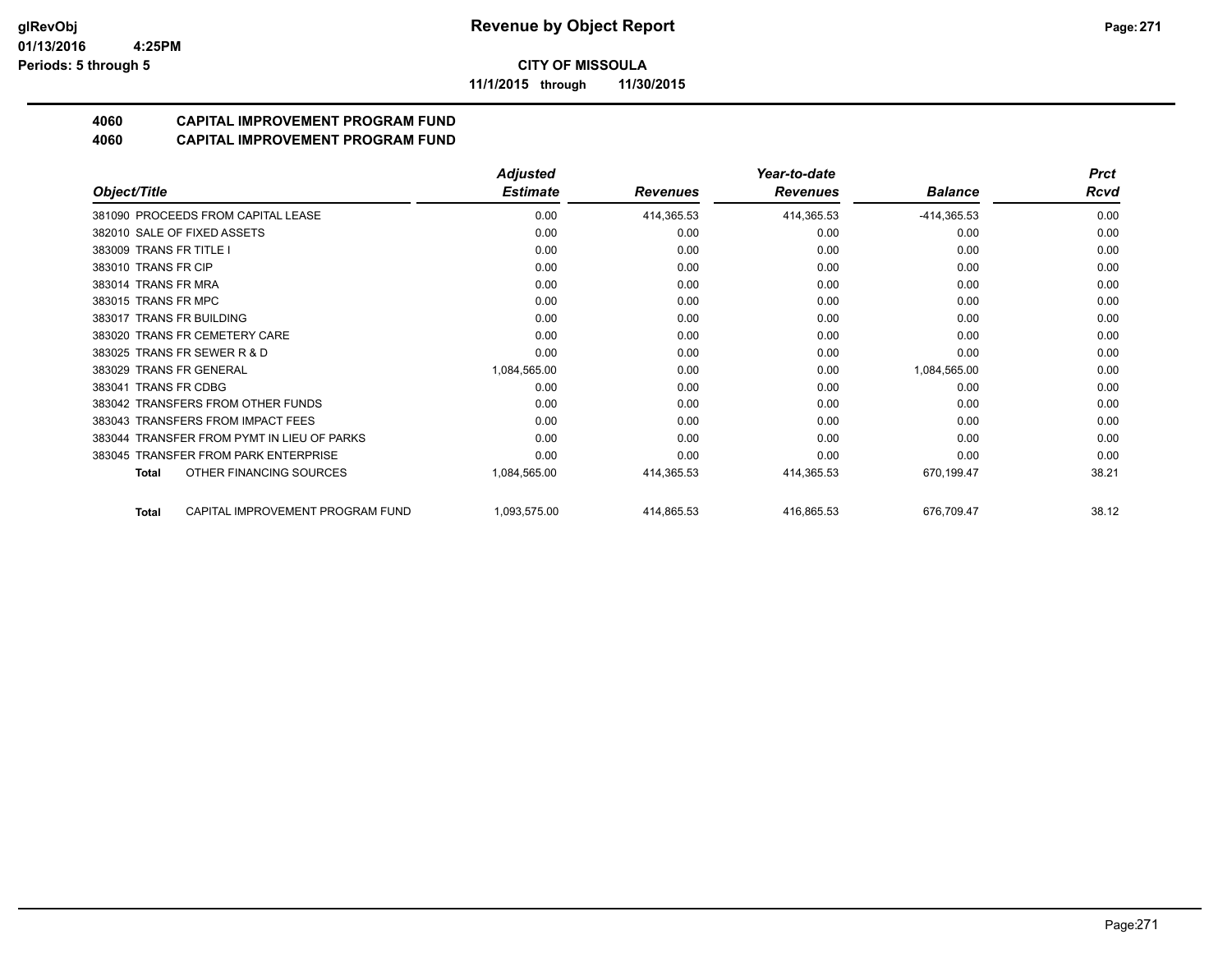**11/1/2015 through 11/30/2015**

| Object/Title                                              | <b>Adjusted</b> |                 | Year-to-date    |                |             |
|-----------------------------------------------------------|-----------------|-----------------|-----------------|----------------|-------------|
|                                                           | <b>Estimate</b> | <b>Revenues</b> | <b>Revenues</b> | <b>Balance</b> | <b>Rcvd</b> |
| 330000 INTERGOVERNMENTAL REVENUES                         |                 |                 |                 |                |             |
| 331001 GRANTS                                             | 0.00            | 0.00            | 0.00            | 0.00           | 0.00        |
| 331002 COUNTY ASSISTANCE CIP PROJECTS                     | 0.00            | 0.00            | 0.00            | 0.00           | 0.00        |
| 331003 STATE HOME PROGRAM INCOME                          | 0.00            | 0.00            | 0.00            | 0.00           | 0.00        |
| 331004 CITY ASSESSMENTS                                   | 0.00            | 0.00            | 0.00            | 0.00           | 0.00        |
| 334040 GAS TAX APPORTIONMENT                              | 0.00            | 0.00            | 0.00            | 0.00           | 0.00        |
| 334061 IMPACT FEES-CLEARING ACCOUNT                       | 0.00            | 0.00            | 0.00            | 0.00           | 0.00        |
| 334120 TSEP GRANT                                         | 0.00            | 0.00            | 0.00            | 0.00           | 0.00        |
| 334121 DNRC GRANT                                         | 0.00            | 0.00            | 0.00            | 0.00           | 0.00        |
| 334123 MAQI FEDERAL ASSISTANCE                            | 0.00            | 0.00            | 0.00            | 0.00           | 0.00        |
| 334124 GRANTS-CIP                                         | 0.00            | 0.00            | 0.00            | 0.00           | 0.00        |
| 334125 FIRE FIGHTER GRANT                                 | 0.00            | 0.00            | 0.00            | 0.00           | 0.00        |
| 334126 DEVELOPER ASSESSMENTS                              | 0.00            | 0.00            | 0.00            | 0.00           | 0.00        |
| 334127 TONKIN TRAIL - FISH WILDLIFE PARKS                 | 0.00            | 0.00            | 0.00            | 0.00           | 0.00        |
| 334128 CDBG FIRE HYDRANT GRANT                            | 0.00            | 0.00            | 0.00            | 0.00           | 0.00        |
| 334143 MONTANA TOURISM GRANT                              | 0.00            | 0.00            | 0.00            | 0.00           | 0.00        |
| 339000 PAYMENT IN LIEU OF TAXES                           | 0.00            | 0.00            | 0.00            | 0.00           | 0.00        |
| INTERGOVERNMENTAL REVENUES<br><b>Total</b>                | 0.00            | 0.00            | 0.00            | 0.00           | 0.00        |
| 360000 MISCELLANEOUS REVENUES                             |                 |                 |                 |                |             |
| 360010 MISCELLANEOUS                                      | 0.00            | 0.00            | 0.00            | 0.00           | 0.00        |
| 360011 YOUTH COUNCIL FUNDS                                | 9,010.00        | 0.00            | 0.00            | 9,010.00       | 0.00        |
| 360012 SEWER GRANT REPAYMENTS                             | 0.00            | 0.00            | 0.00            | 0.00           | 0.00        |
| 360016 MRA SHARE OF CIVIC STADIUM PARKING                 | 0.00            | 0.00            | 0.00            | 0.00           | 0.00        |
| 362000 OTHER MISCELLANEOUS REVENUE                        | 0.00            | 0.00            | 0.00            | 0.00           | 0.00        |
| 365000 DONATIONS                                          | 0.00            | 0.00            | 0.00            | 0.00           | 0.00        |
| 365001 *** Title Not Found ***                            | 0.00            | 500.00          | 2,500.00        | $-2,500.00$    | 0.00        |
| 365030 WHITE PINE PARK DONATION-ZIP BEVERAGE              | 0.00            | 0.00            | 0.00            | 0.00           | 0.00        |
| MISCELLANEOUS REVENUES<br><b>Total</b>                    | 9,010.00        | 500.00          | 2,500.00        | 6,510.00       | 27.75       |
| 370000 INVESTMENTS & ROYALTY EARNINGS                     |                 |                 |                 |                |             |
| 371010 INTEREST ON INVESTMENTS                            | 0.00            | 0.00            | 0.00            | 0.00           | 0.00        |
| 371020 GAIN/LOSS IN MARKET VALUE OF INVESTMENT            | 0.00            | 0.00            | 0.00            | 0.00           | 0.00        |
| <b>INVESTMENTS &amp; ROYALTY EARNINGS</b><br><b>Total</b> | 0.00            | 0.00            | 0.00            | 0.00           | 0.00        |
| 380000 OTHER FINANCING SOURCES                            |                 |                 |                 |                |             |
| 381000 LOAN PROCEEDS                                      | 0.00            | 0.00            | 0.00            | 0.00           | 0.00        |
| 381010 BOND PROCEEDS                                      | 0.00            | 0.00            | 0.00            | 0.00           | 0.00        |
| 381011 \$1,860,000 General Fund Obligation Bond           | 0.00            | 0.00            | 0.00            | 0.00           | 0.00        |
| 381012 \$680,000 FIRE GF DEBT                             | 0.00            | 0.00            | 0.00            | 0.00           | 0.00        |
| 381015 \$1,010,000 LIMITED TAX GO BONDS 2010C             | 0.00            | 0.00            | 0.00            | 0.00           | 0.00        |
| 381090 PROCEEDS FROM CAPITAL LEASE                        | 0.00            | 414,365.53      | 414,365.53      | -414,365.53    | 0.00        |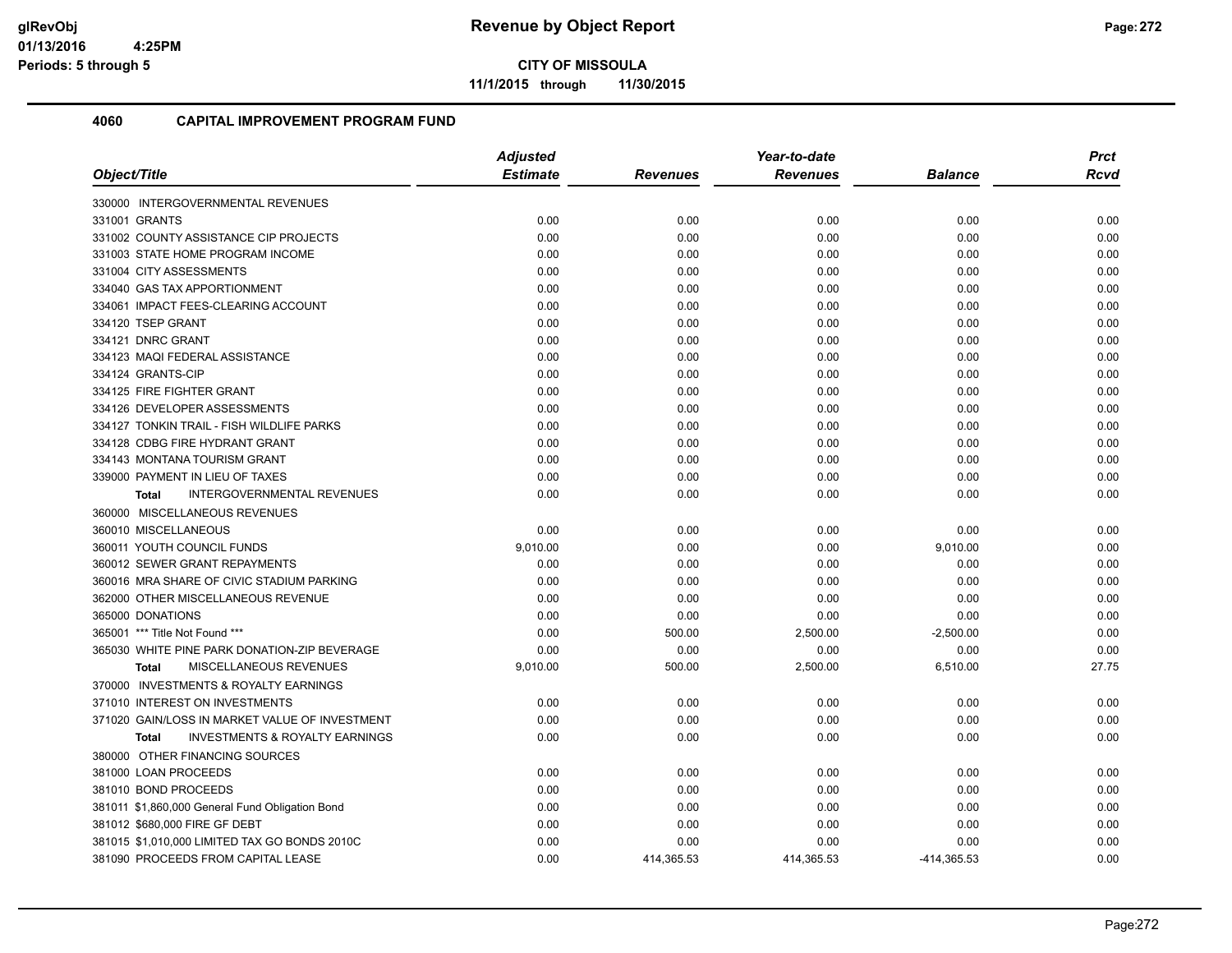**11/1/2015 through 11/30/2015**

|                                                  | <b>Adjusted</b> |                 | Year-to-date    |                | <b>Prct</b> |
|--------------------------------------------------|-----------------|-----------------|-----------------|----------------|-------------|
| Object/Title                                     | <b>Estimate</b> | <b>Revenues</b> | <b>Revenues</b> | <b>Balance</b> | <b>Rcvd</b> |
| 382010 SALE OF FIXED ASSETS                      | 0.00            | 0.00            | 0.00            | 0.00           | 0.00        |
| 383009 TRANS FR TITLE I                          | 0.00            | 0.00            | 0.00            | 0.00           | 0.00        |
| 383010 TRANS FR CIP                              | 0.00            | 0.00            | 0.00            | 0.00           | 0.00        |
| 383014 TRANS FR MRA                              | 0.00            | 0.00            | 0.00            | 0.00           | 0.00        |
| 383015 TRANS FR MPC                              | 0.00            | 0.00            | 0.00            | 0.00           | 0.00        |
| 383017 TRANS FR BUILDING                         | 0.00            | 0.00            | 0.00            | 0.00           | 0.00        |
| 383020 TRANS FR CEMETERY CARE                    | 0.00            | 0.00            | 0.00            | 0.00           | 0.00        |
| 383025 TRANS FR SEWER R & D                      | 0.00            | 0.00            | 0.00            | 0.00           | 0.00        |
| 383029 TRANS FR GENERAL                          | 1,084,565.00    | 0.00            | 0.00            | 1,084,565.00   | 0.00        |
| <b>TRANS FR CDBG</b><br>383041                   | 0.00            | 0.00            | 0.00            | 0.00           | 0.00        |
| 383042 TRANSFERS FROM OTHER FUNDS                | 0.00            | 0.00            | 0.00            | 0.00           | 0.00        |
| 383043 TRANSFERS FROM IMPACT FEES                | 0.00            | 0.00            | 0.00            | 0.00           | 0.00        |
| 383044 TRANSFER FROM PYMT IN LIEU OF PARKS       | 0.00            | 0.00            | 0.00            | 0.00           | 0.00        |
| 383045 TRANSFER FROM PARK ENTERPRISE             | 0.00            | 0.00            | 0.00            | 0.00           | 0.00        |
| OTHER FINANCING SOURCES<br>Total                 | 1,084,565.00    | 414,365.53      | 414,365.53      | 670,199.47     | 38.21       |
| CAPITAL IMPROVEMENT PROGRAM FUND<br><b>Total</b> | 1,093,575.00    | 414,865.53      | 416,865.53      | 676,709.47     | 38.12       |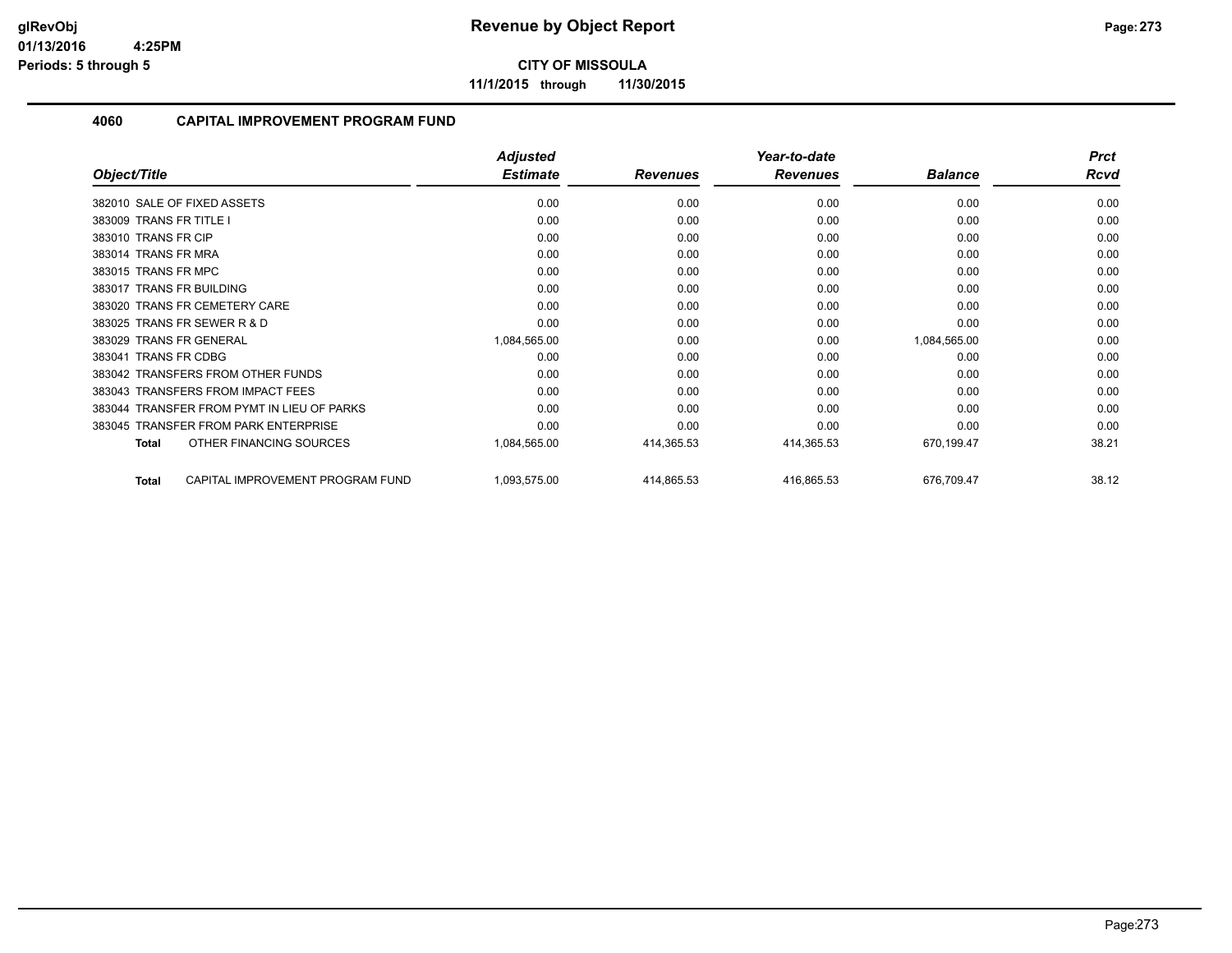**11/1/2015 through 11/30/2015**

# **4130 1997 G O BOND OPEN SPACE PURCHASE FUND**

## **4130 1997 G O BOND OPEN SPACE PURCHASE FUND**

|                                                           | <b>Adjusted</b> |                 | Year-to-date    |                | <b>Prct</b> |
|-----------------------------------------------------------|-----------------|-----------------|-----------------|----------------|-------------|
| Object/Title                                              | <b>Estimate</b> | <b>Revenues</b> | <b>Revenues</b> | <b>Balance</b> | <b>Rcvd</b> |
| 330000 INTERGOVERNMENTAL REVENUES                         |                 |                 |                 |                |             |
| 331156 CTEP GRANT - S HILLS TRAIL SYSTEM                  | 0.00            | 0.00            | 0.00            | 0.00           | 0.00        |
| 334014 *** Title Not Found ***                            | 0.00            | 0.00            | 0.00            | 0.00           | 0.00        |
| <b>INTERGOVERNMENTAL REVENUES</b><br><b>Total</b>         | 0.00            | 0.00            | 0.00            | 0.00           | 0.00        |
| 340000 CHARGES FOR SERVICES                               |                 |                 |                 |                |             |
| 343065 BUILDING RENTALS                                   | 0.00            | 0.00            | 0.00            | 0.00           | 0.00        |
| <b>CHARGES FOR SERVICES</b><br>Total                      | 0.00            | 0.00            | 0.00            | 0.00           | 0.00        |
| 360000 MISCELLANEOUS REVENUES                             |                 |                 |                 |                |             |
| 360010 MISCELLANEOUS                                      | 0.00            | 0.00            | 0.00            | 0.00           | 0.00        |
| 365000 DONATIONS                                          | 0.00            | 0.00            | 0.00            | 0.00           | 0.00        |
| MISCELLANEOUS REVENUES<br><b>Total</b>                    | 0.00            | 0.00            | 0.00            | 0.00           | 0.00        |
| 370000 INVESTMENTS & ROYALTY EARNINGS                     |                 |                 |                 |                |             |
| 371010 INTEREST ON INVESTMENTS                            | 0.00            | 0.00            | 0.00            | 0.00           | 0.00        |
| 371020 GAIN/LOSS IN MARKET VALUE OF INVESTMENTS           | 0.00            | 0.00            | 0.00            | 0.00           | 0.00        |
| <b>INVESTMENTS &amp; ROYALTY EARNINGS</b><br><b>Total</b> | 0.00            | 0.00            | 0.00            | 0.00           | 0.00        |
| 380000 OTHER FINANCING SOURCES                            |                 |                 |                 |                |             |
| 382010 SALE OF FIXED ASSETS                               | 0.00            | 0.00            | 0.00            | 0.00           | 0.00        |
| 383000 OPERATING TRANSFERS                                | 0.00            | 0.00            | 0.00            | 0.00           | 0.00        |
| OTHER FINANCING SOURCES<br><b>Total</b>                   | 0.00            | 0.00            | 0.00            | 0.00           | 0.00        |
| 1997 G O BOND OPEN SPACE PURCHASE FU<br>Total             | 0.00            | 0.00            | 0.00            | 0.00           | 0.00        |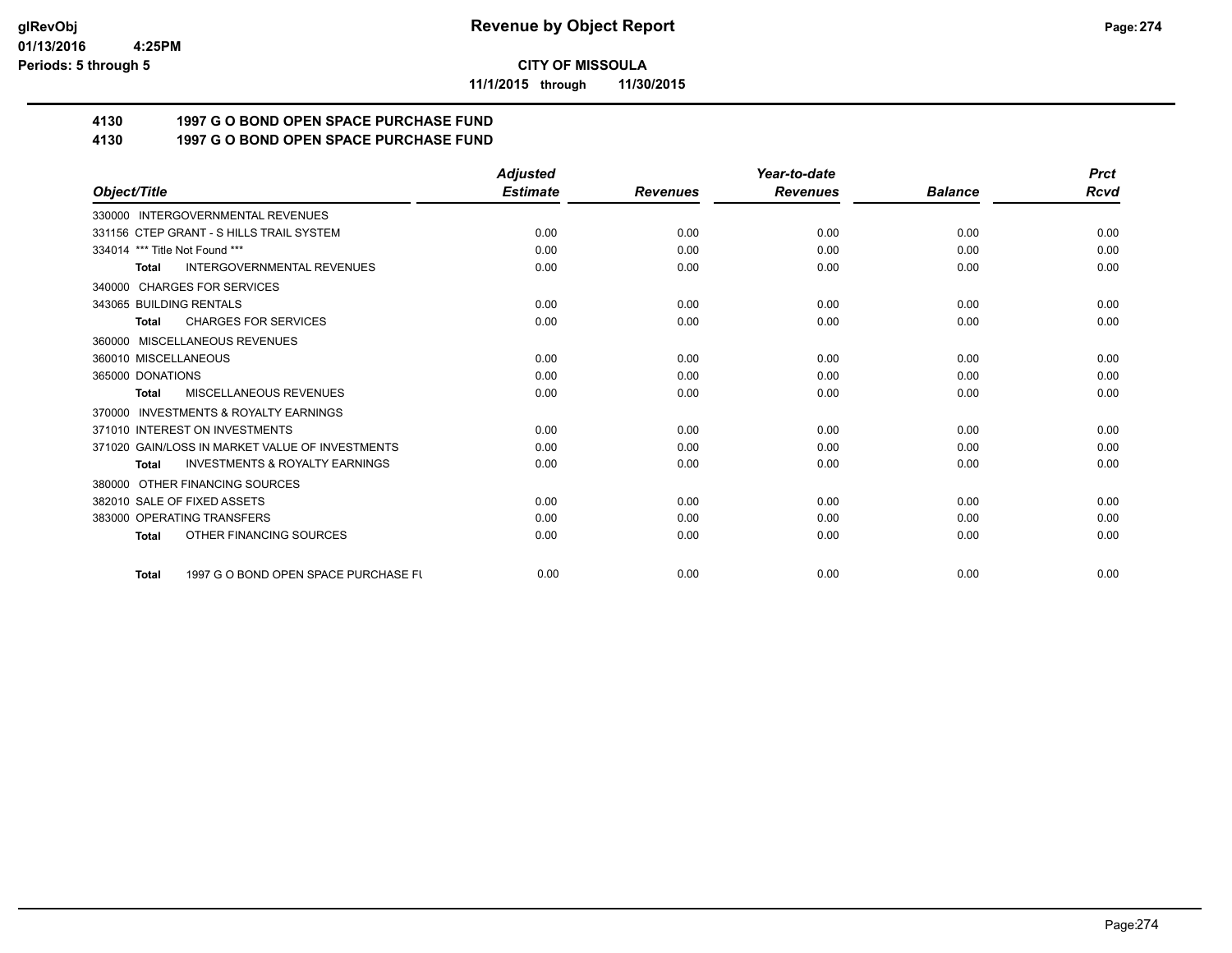**11/1/2015 through 11/30/2015**

#### **4130 1997 G O BOND OPEN SPACE PURCHASE FUND**

|                                                           | <b>Adjusted</b> |                 | Year-to-date    |                | <b>Prct</b> |
|-----------------------------------------------------------|-----------------|-----------------|-----------------|----------------|-------------|
| Object/Title                                              | <b>Estimate</b> | <b>Revenues</b> | <b>Revenues</b> | <b>Balance</b> | <b>Rcvd</b> |
| 330000 INTERGOVERNMENTAL REVENUES                         |                 |                 |                 |                |             |
| 331156 CTEP GRANT - S HILLS TRAIL SYSTEM                  | 0.00            | 0.00            | 0.00            | 0.00           | 0.00        |
| 334014 *** Title Not Found ***                            | 0.00            | 0.00            | 0.00            | 0.00           | 0.00        |
| <b>INTERGOVERNMENTAL REVENUES</b><br><b>Total</b>         | 0.00            | 0.00            | 0.00            | 0.00           | 0.00        |
| 340000 CHARGES FOR SERVICES                               |                 |                 |                 |                |             |
| 343065 BUILDING RENTALS                                   | 0.00            | 0.00            | 0.00            | 0.00           | 0.00        |
| <b>CHARGES FOR SERVICES</b><br><b>Total</b>               | 0.00            | 0.00            | 0.00            | 0.00           | 0.00        |
| 360000 MISCELLANEOUS REVENUES                             |                 |                 |                 |                |             |
| 360010 MISCELLANEOUS                                      | 0.00            | 0.00            | 0.00            | 0.00           | 0.00        |
| 365000 DONATIONS                                          | 0.00            | 0.00            | 0.00            | 0.00           | 0.00        |
| MISCELLANEOUS REVENUES<br><b>Total</b>                    | 0.00            | 0.00            | 0.00            | 0.00           | 0.00        |
| INVESTMENTS & ROYALTY EARNINGS<br>370000                  |                 |                 |                 |                |             |
| 371010 INTEREST ON INVESTMENTS                            | 0.00            | 0.00            | 0.00            | 0.00           | 0.00        |
| 371020 GAIN/LOSS IN MARKET VALUE OF INVESTMENT            | 0.00            | 0.00            | 0.00            | 0.00           | 0.00        |
| <b>INVESTMENTS &amp; ROYALTY EARNINGS</b><br><b>Total</b> | 0.00            | 0.00            | 0.00            | 0.00           | 0.00        |
| 380000 OTHER FINANCING SOURCES                            |                 |                 |                 |                |             |
| 382010 SALE OF FIXED ASSETS                               | 0.00            | 0.00            | 0.00            | 0.00           | 0.00        |
| 383000 OPERATING TRANSFERS                                | 0.00            | 0.00            | 0.00            | 0.00           | 0.00        |
| OTHER FINANCING SOURCES<br><b>Total</b>                   | 0.00            | 0.00            | 0.00            | 0.00           | 0.00        |
| 1997 G O BOND OPEN SPACE PURCHASE F<br><b>Total</b>       | 0.00            | 0.00            | 0.00            | 0.00           | 0.00        |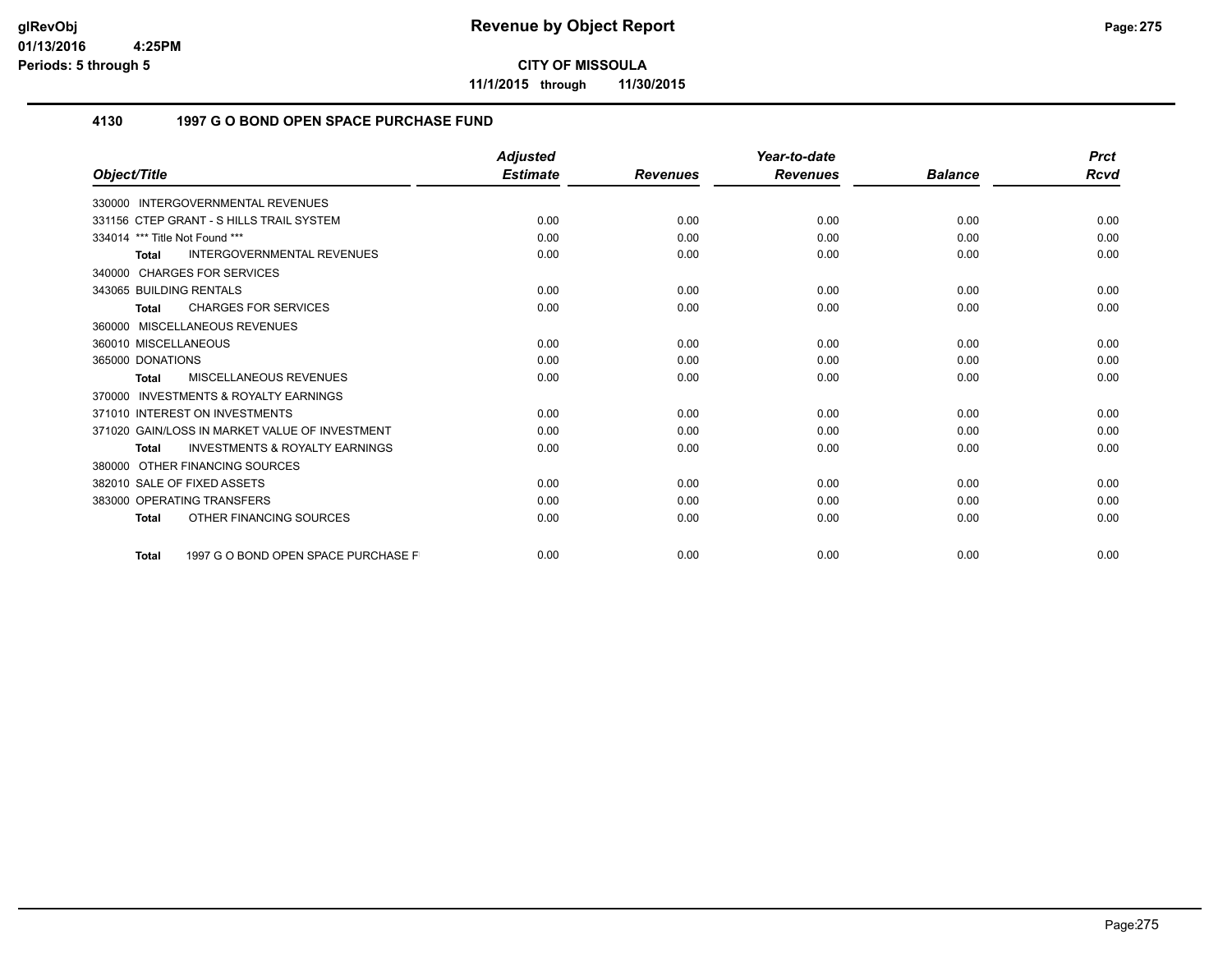**11/1/2015 through 11/30/2015**

#### **4196 NEW FIRE STATION GO BOND**

#### **4196 NEW FIRE STATION GO BOND**

|                                                    | <b>Adjusted</b> |                 | Year-to-date    |                | <b>Prct</b> |
|----------------------------------------------------|-----------------|-----------------|-----------------|----------------|-------------|
| Object/Title                                       | <b>Estimate</b> | <b>Revenues</b> | <b>Revenues</b> | <b>Balance</b> | <b>Rcvd</b> |
| 360000 MISCELLANEOUS REVENUES                      |                 |                 |                 |                |             |
| 365023 NORTHWESTERN ENERGY GRANT                   | 0.00            | 0.00            | 0.00            | 0.00           | 0.00        |
| <b>MISCELLANEOUS REVENUES</b><br>Total             | 0.00            | 0.00            | 0.00            | 0.00           | 0.00        |
| 370000 INVESTMENTS & ROYALTY EARNINGS              |                 |                 |                 |                |             |
| 371010 INTEREST ON INVESTMENTS                     | 0.00            | 0.00            | 0.00            | 0.00           | 0.00        |
| 371020 GAIN/LOSS IN MARKET VALUE OF INVESTMENTS    | 0.00            | 0.00            | 0.00            | 0.00           | 0.00        |
| <b>INVESTMENTS &amp; ROYALTY EARNINGS</b><br>Total | 0.00            | 0.00            | 0.00            | 0.00           | 0.00        |
| 380000 OTHER FINANCING SOURCES                     |                 |                 |                 |                |             |
| 381010 BOND PROCEEDS                               | 0.00            | 0.00            | 0.00            | 0.00           | 0.00        |
| 383000 OPERATING TRANSFERS                         | 0.00            | 0.00            | 0.00            | 0.00           | 0.00        |
| OTHER FINANCING SOURCES<br><b>Total</b>            | 0.00            | 0.00            | 0.00            | 0.00           | 0.00        |
| <b>NEW FIRE STATION GO BOND</b><br>Total           | 0.00            | 0.00            | 0.00            | 0.00           | 0.00        |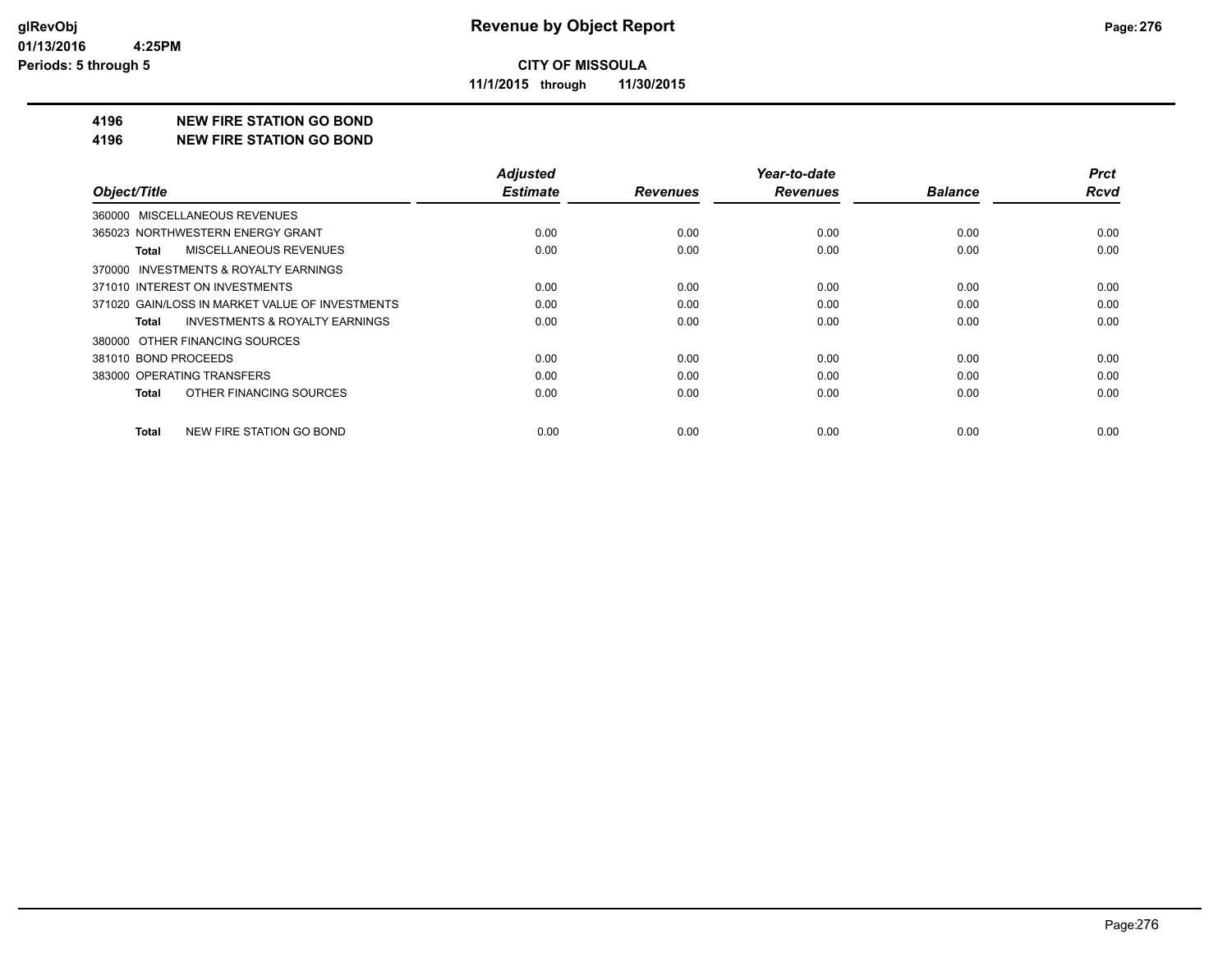**11/1/2015 through 11/30/2015**

#### **4196 NEW FIRE STATION GO BOND**

| Object/Title                                              | <b>Adjusted</b><br><b>Estimate</b> | <b>Revenues</b> | Year-to-date<br><b>Revenues</b> | <b>Balance</b> | <b>Prct</b><br>Rcvd |
|-----------------------------------------------------------|------------------------------------|-----------------|---------------------------------|----------------|---------------------|
|                                                           |                                    |                 |                                 |                |                     |
| 360000 MISCELLANEOUS REVENUES                             |                                    |                 |                                 |                |                     |
| 365023 NORTHWESTERN ENERGY GRANT                          | 0.00                               | 0.00            | 0.00                            | 0.00           | 0.00                |
| MISCELLANEOUS REVENUES<br><b>Total</b>                    | 0.00                               | 0.00            | 0.00                            | 0.00           | 0.00                |
| 370000 INVESTMENTS & ROYALTY EARNINGS                     |                                    |                 |                                 |                |                     |
| 371010 INTEREST ON INVESTMENTS                            | 0.00                               | 0.00            | 0.00                            | 0.00           | 0.00                |
| 371020 GAIN/LOSS IN MARKET VALUE OF INVESTMENT            | 0.00                               | 0.00            | 0.00                            | 0.00           | 0.00                |
| <b>INVESTMENTS &amp; ROYALTY EARNINGS</b><br><b>Total</b> | 0.00                               | 0.00            | 0.00                            | 0.00           | 0.00                |
| 380000 OTHER FINANCING SOURCES                            |                                    |                 |                                 |                |                     |
| 381010 BOND PROCEEDS                                      | 0.00                               | 0.00            | 0.00                            | 0.00           | 0.00                |
| 383000 OPERATING TRANSFERS                                | 0.00                               | 0.00            | 0.00                            | 0.00           | 0.00                |
| OTHER FINANCING SOURCES<br><b>Total</b>                   | 0.00                               | 0.00            | 0.00                            | 0.00           | 0.00                |
| NEW FIRE STATION GO BOND<br><b>Total</b>                  | 0.00                               | 0.00            | 0.00                            | 0.00           | 0.00                |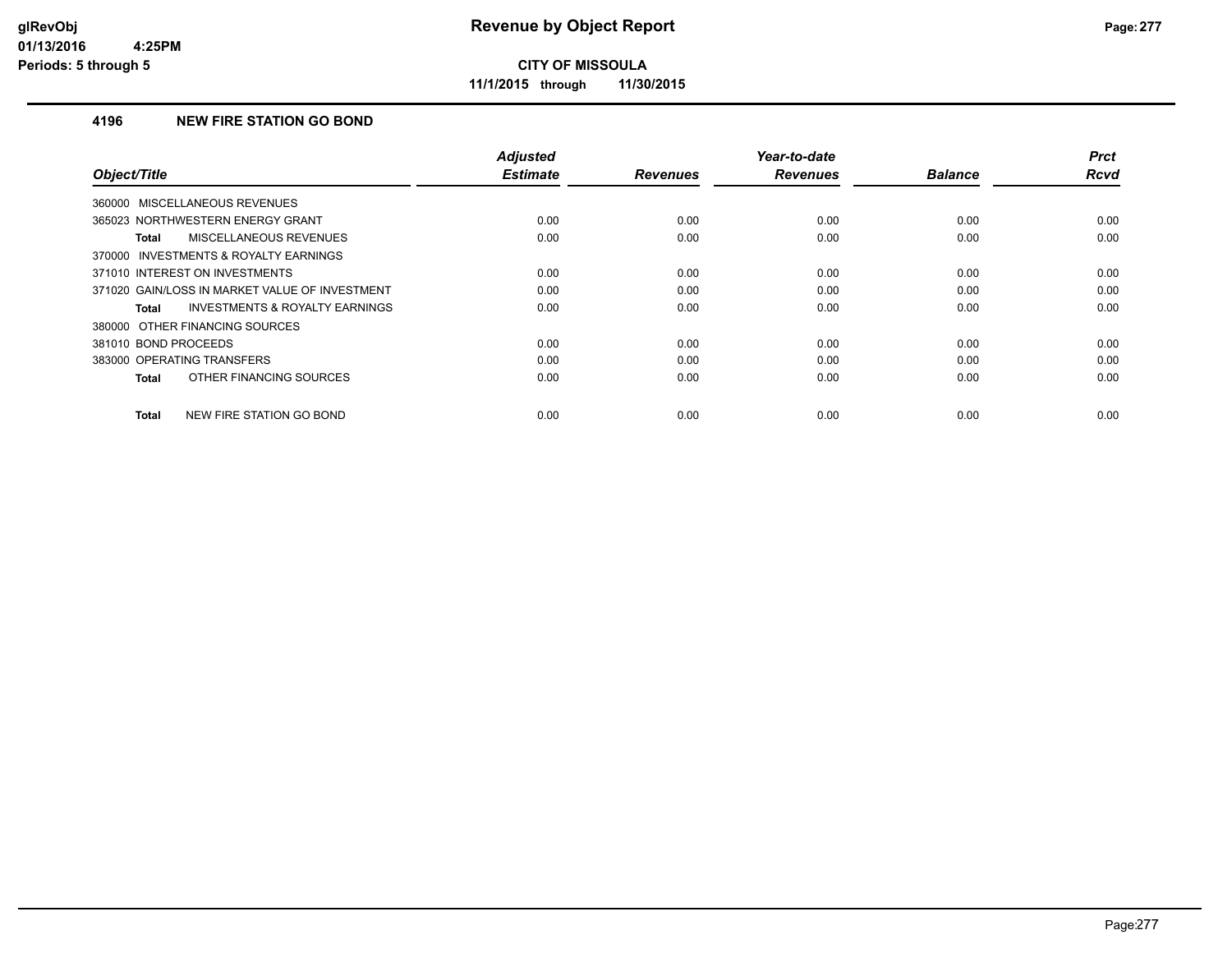**11/1/2015 through 11/30/2015**

# **4450 S/C CONSTRUCTION FUND FOR FY06**

**4450 S/C CONSTRUCTION FUND FOR FY06**

|              |                                                 | <b>Adjusted</b> |                 | Year-to-date    |                | Prct |
|--------------|-------------------------------------------------|-----------------|-----------------|-----------------|----------------|------|
| Object/Title |                                                 | <b>Estimate</b> | <b>Revenues</b> | <b>Revenues</b> | <b>Balance</b> | Rcvd |
|              | 370000 INVESTMENTS & ROYALTY EARNINGS           |                 |                 |                 |                |      |
|              | 371010 INTEREST ON INVESTMENTS                  | 0.00            | 0.00            | 0.00            | 0.00           | 0.00 |
|              | 371020 GAIN/LOSS IN MARKET VALUE OF INVESTMENTS | 0.00            | 0.00            | 0.00            | 0.00           | 0.00 |
| <b>Total</b> | INVESTMENTS & ROYALTY EARNINGS                  | 0.00            | 0.00            | 0.00            | 0.00           | 0.00 |
| Total        | S/C CONSTRUCTION FUND FOR FY06                  | 0.00            | 0.00            | 0.00            | 0.00           | 0.00 |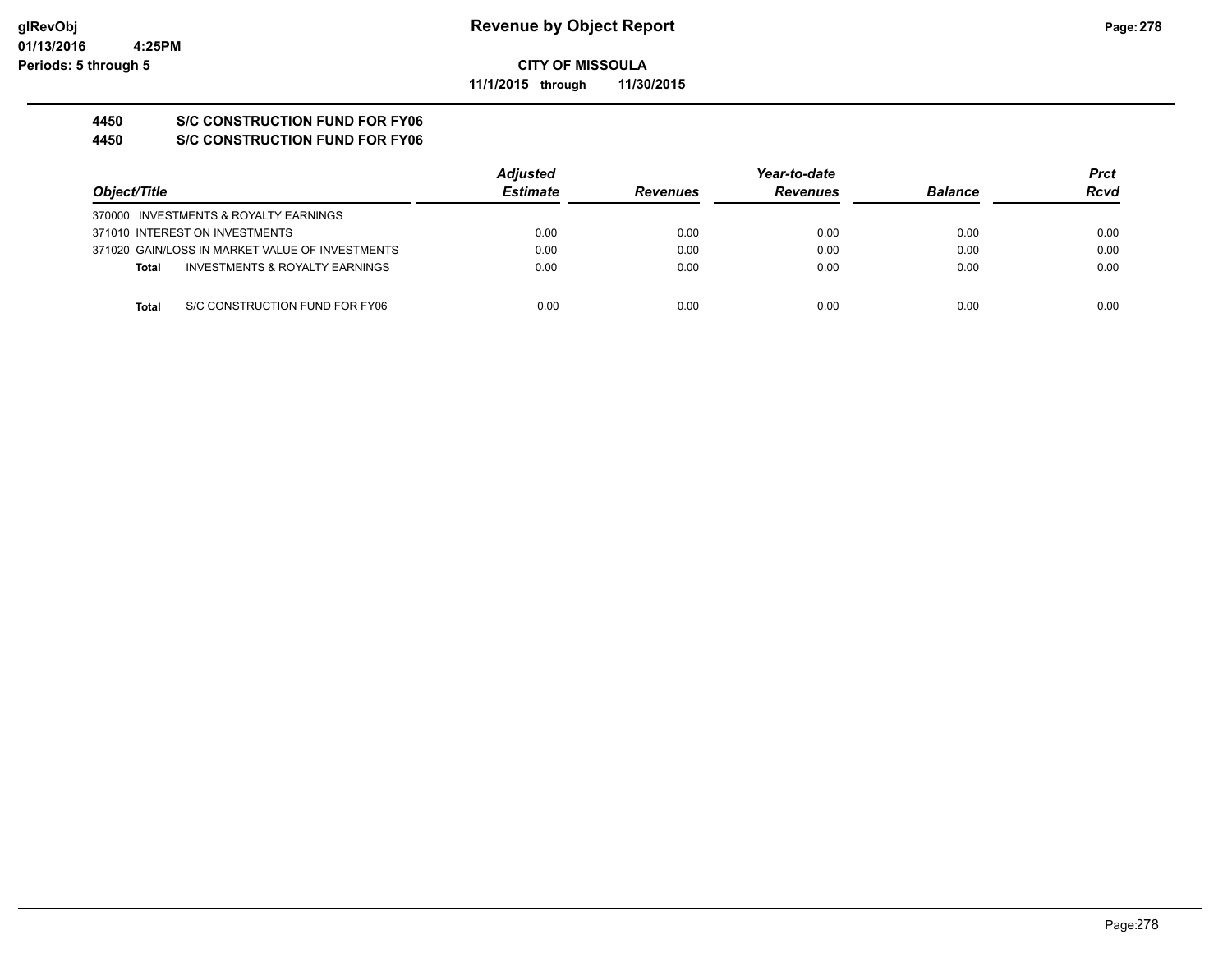**11/1/2015 through 11/30/2015**

### **4450 S/C CONSTRUCTION FUND FOR FY06**

| Object/Title |                                                | <b>Adiusted</b><br><b>Estimate</b> | <b>Revenues</b> | Year-to-date<br><b>Revenues</b> | <b>Balance</b> | <b>Prct</b><br><b>Rcvd</b> |
|--------------|------------------------------------------------|------------------------------------|-----------------|---------------------------------|----------------|----------------------------|
|              | 370000 INVESTMENTS & ROYALTY EARNINGS          |                                    |                 |                                 |                |                            |
|              | 371010 INTEREST ON INVESTMENTS                 | 0.00                               | 0.00            | 0.00                            | 0.00           | 0.00                       |
|              | 371020 GAIN/LOSS IN MARKET VALUE OF INVESTMENT | 0.00                               | 0.00            | 0.00                            | 0.00           | 0.00                       |
| <b>Total</b> | INVESTMENTS & ROYALTY EARNINGS                 | 0.00                               | 0.00            | 0.00                            | 0.00           | 0.00                       |
|              |                                                |                                    |                 |                                 |                |                            |
| Total        | S/C CONSTRUCTION FUND FOR FY06                 | 0.00                               | 0.00            | 0.00                            | 0.00           | 0.00                       |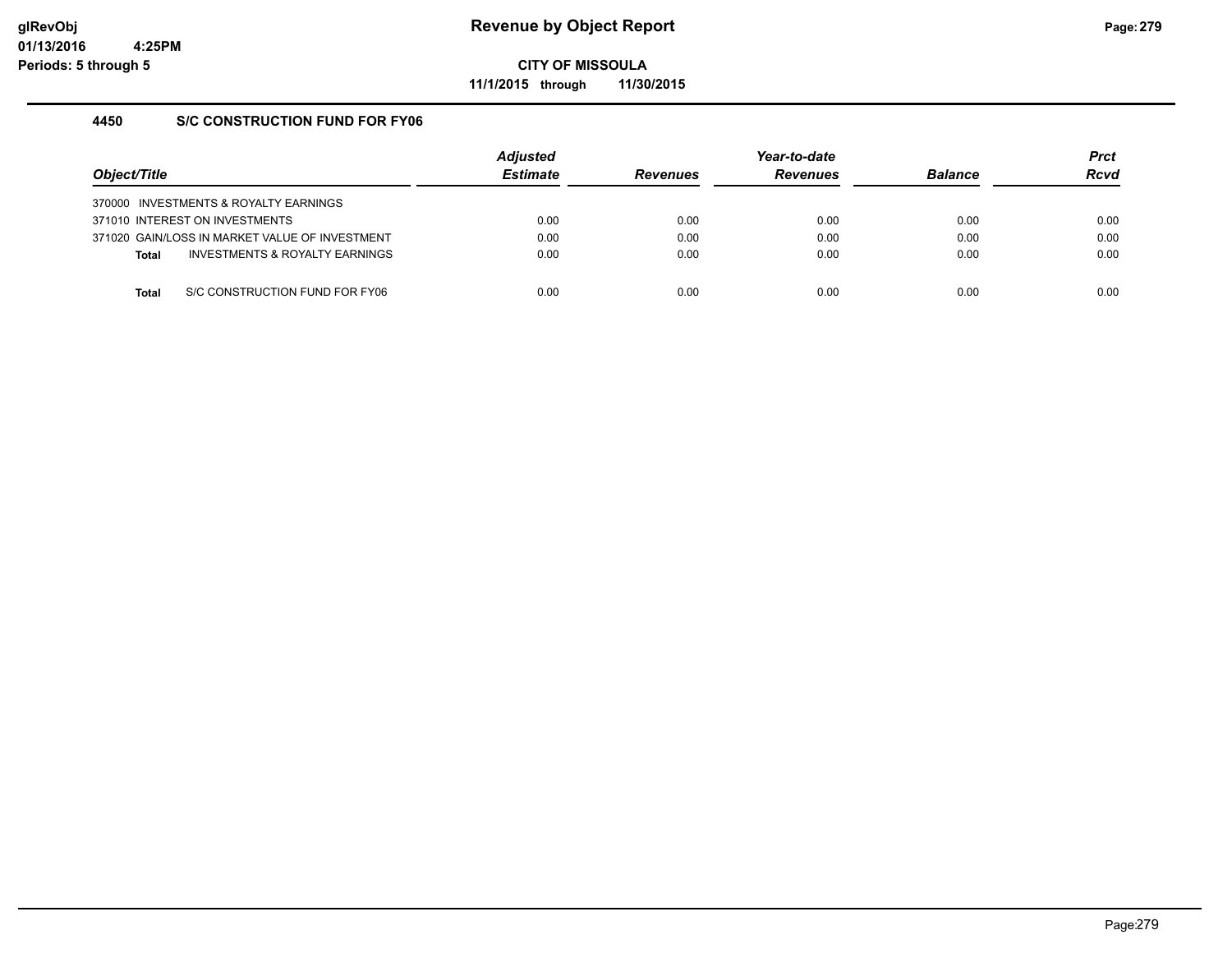**11/1/2015 through 11/30/2015**

**4451 FY07 S/C BOND FUND**

**4451 FY07 S/C BOND FUND**

|                                                    | <b>Adjusted</b> |                 | Year-to-date    |                | <b>Prct</b> |
|----------------------------------------------------|-----------------|-----------------|-----------------|----------------|-------------|
| Object/Title                                       | <b>Estimate</b> | <b>Revenues</b> | <b>Revenues</b> | <b>Balance</b> | <b>Rcvd</b> |
| 360000 MISCELLANEOUS REVENUES                      |                 |                 |                 |                |             |
| 360010 MISCELLANEOUS                               | 0.00            | 0.00            | 0.00            | 0.00           | 0.00        |
| MISCELLANEOUS REVENUES<br>Total                    | 0.00            | 0.00            | 0.00            | 0.00           | 0.00        |
| 370000 INVESTMENTS & ROYALTY EARNINGS              |                 |                 |                 |                |             |
| 371010 INTEREST ON INVESTMENTS                     | 0.00            | 0.00            | 0.00            | 0.00           | 0.00        |
| 371020 GAIN/LOSS IN MARKET VALUE OF INVESTMENTS    | 0.00            | 0.00            | 0.00            | 0.00           | 0.00        |
| <b>INVESTMENTS &amp; ROYALTY EARNINGS</b><br>Total | 0.00            | 0.00            | 0.00            | 0.00           | 0.00        |
| 380000 OTHER FINANCING SOURCES                     |                 |                 |                 |                |             |
| 381030 SID BONDS PROCEEDS                          | 0.00            | 0.00            | 0.00            | 0.00           | 0.00        |
| OTHER FINANCING SOURCES<br>Total                   | 0.00            | 0.00            | 0.00            | 0.00           | 0.00        |
| FY07 S/C BOND FUND<br><b>Total</b>                 | 0.00            | 0.00            | 0.00            | 0.00           | 0.00        |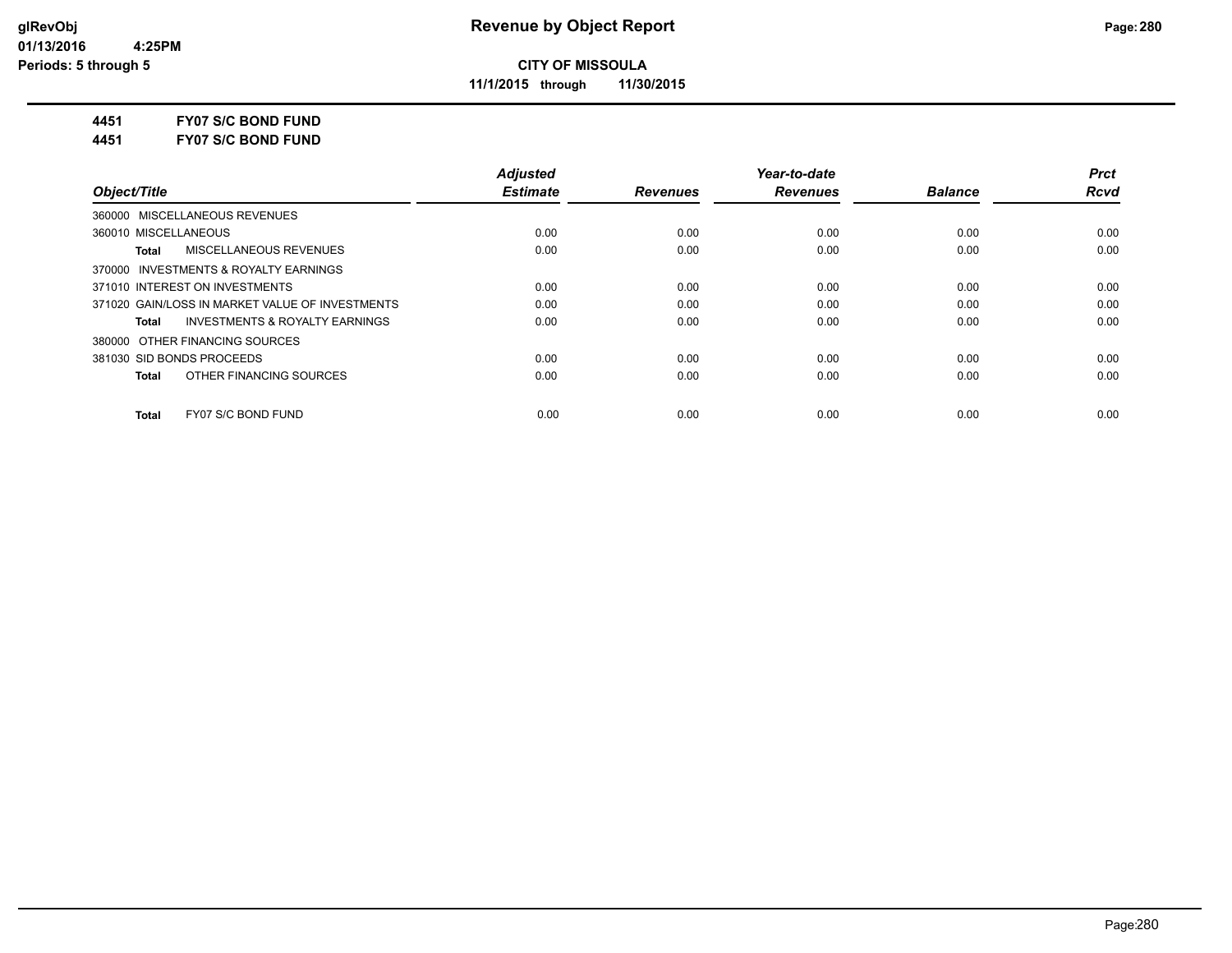**11/1/2015 through 11/30/2015**

#### **4451 FY07 S/C BOND FUND**

|                                                | <b>Adjusted</b> |                 | Year-to-date    |                | <b>Prct</b> |
|------------------------------------------------|-----------------|-----------------|-----------------|----------------|-------------|
| Object/Title                                   | <b>Estimate</b> | <b>Revenues</b> | <b>Revenues</b> | <b>Balance</b> | Rcvd        |
| 360000 MISCELLANEOUS REVENUES                  |                 |                 |                 |                |             |
| 360010 MISCELLANEOUS                           | 0.00            | 0.00            | 0.00            | 0.00           | 0.00        |
| <b>MISCELLANEOUS REVENUES</b><br>Total         | 0.00            | 0.00            | 0.00            | 0.00           | 0.00        |
| 370000 INVESTMENTS & ROYALTY EARNINGS          |                 |                 |                 |                |             |
| 371010 INTEREST ON INVESTMENTS                 | 0.00            | 0.00            | 0.00            | 0.00           | 0.00        |
| 371020 GAIN/LOSS IN MARKET VALUE OF INVESTMENT | 0.00            | 0.00            | 0.00            | 0.00           | 0.00        |
| INVESTMENTS & ROYALTY EARNINGS<br>Total        | 0.00            | 0.00            | 0.00            | 0.00           | 0.00        |
| 380000 OTHER FINANCING SOURCES                 |                 |                 |                 |                |             |
| 381030 SID BONDS PROCEEDS                      | 0.00            | 0.00            | 0.00            | 0.00           | 0.00        |
| OTHER FINANCING SOURCES<br>Total               | 0.00            | 0.00            | 0.00            | 0.00           | 0.00        |
| FY07 S/C BOND FUND<br><b>Total</b>             | 0.00            | 0.00            | 0.00            | 0.00           | 0.00        |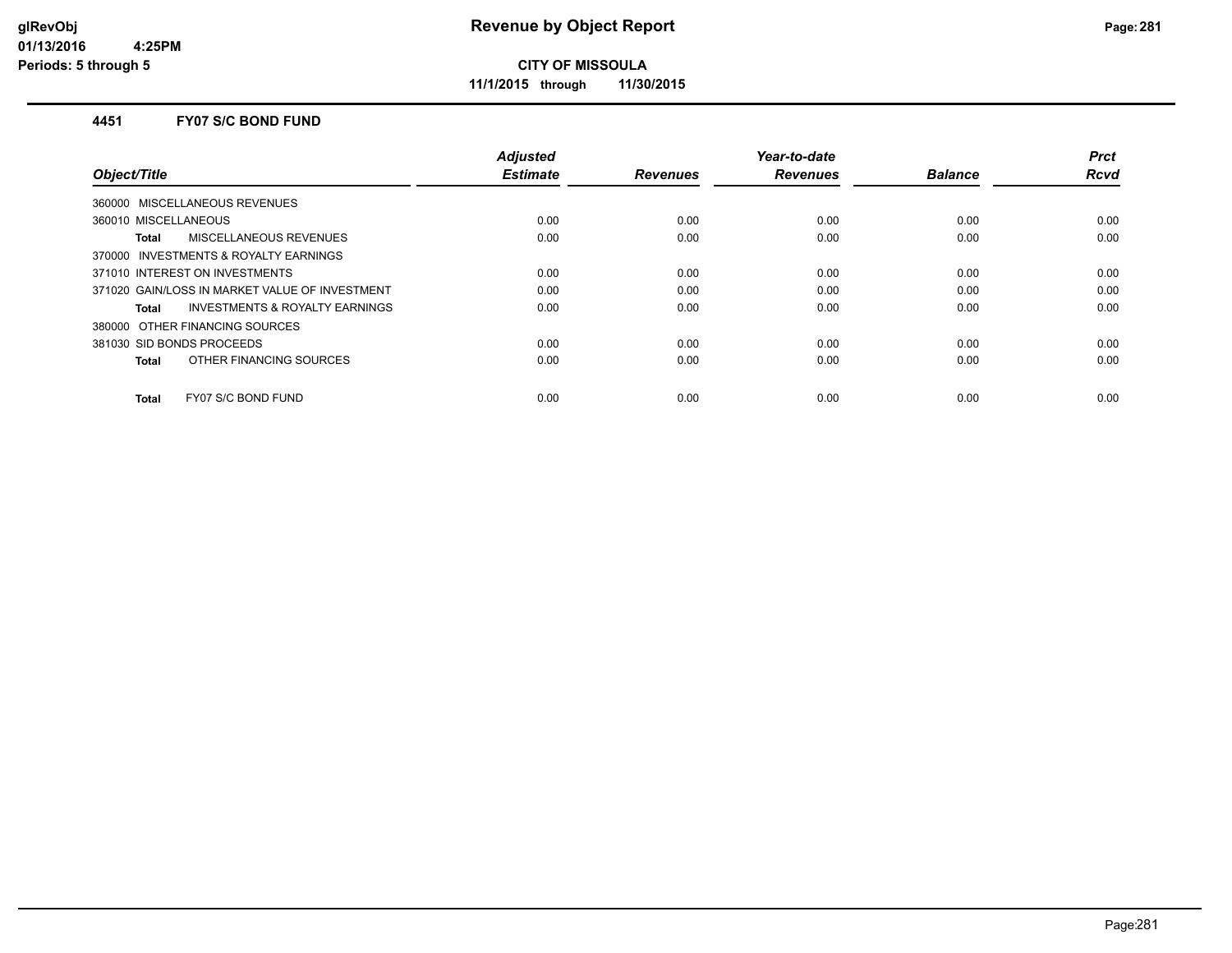**11/1/2015 through 11/30/2015**

# **4452 S/C CONSTRUCTION FUND FOR FY 08 BOND SAL**

**4452 S/C CONSTRUCTION FUND FOR FY 08 BOND SAL**

|                                                      | <b>Adjusted</b> |                 | Year-to-date    |                | <b>Prct</b> |
|------------------------------------------------------|-----------------|-----------------|-----------------|----------------|-------------|
| Object/Title                                         | <b>Estimate</b> | <b>Revenues</b> | <b>Revenues</b> | <b>Balance</b> | <b>Rcvd</b> |
| 360000 MISCELLANEOUS REVENUES                        |                 |                 |                 |                |             |
| 360010 MISCELLANEOUS                                 | 0.00            | 0.00            | 0.00            | 0.00           | 0.00        |
| 362000 OTHER MISCELLANEOUS REVENUE                   | 0.00            | 0.00            | 0.00            | 0.00           | 0.00        |
| <b>MISCELLANEOUS REVENUES</b><br>Total               | 0.00            | 0.00            | 0.00            | 0.00           | 0.00        |
| 370000 INVESTMENTS & ROYALTY EARNINGS                |                 |                 |                 |                |             |
| 371010 INTEREST ON INVESTMENTS                       | 0.00            | 0.00            | 0.00            | 0.00           | 0.00        |
| 371020 GAIN/LOSS IN MARKET VALUE OF INVESTMENTS      | 0.00            | 0.00            | 0.00            | 0.00           | 0.00        |
| <b>INVESTMENTS &amp; ROYALTY EARNINGS</b><br>Total   | 0.00            | 0.00            | 0.00            | 0.00           | 0.00        |
| 380000 OTHER FINANCING SOURCES                       |                 |                 |                 |                |             |
| 381000 LOAN PROCEEDS                                 | 0.00            | 0.00            | 0.00            | 0.00           | 0.00        |
| 383042 TRANSFERS FROM OTHER FUNDS                    | 0.00            | 0.00            | 0.00            | 0.00           | 0.00        |
| OTHER FINANCING SOURCES<br><b>Total</b>              | 0.00            | 0.00            | 0.00            | 0.00           | 0.00        |
| S/C CONSTRUCTION FUND FOR FY 08 BOND<br><b>Total</b> | 0.00            | 0.00            | 0.00            | 0.00           | 0.00        |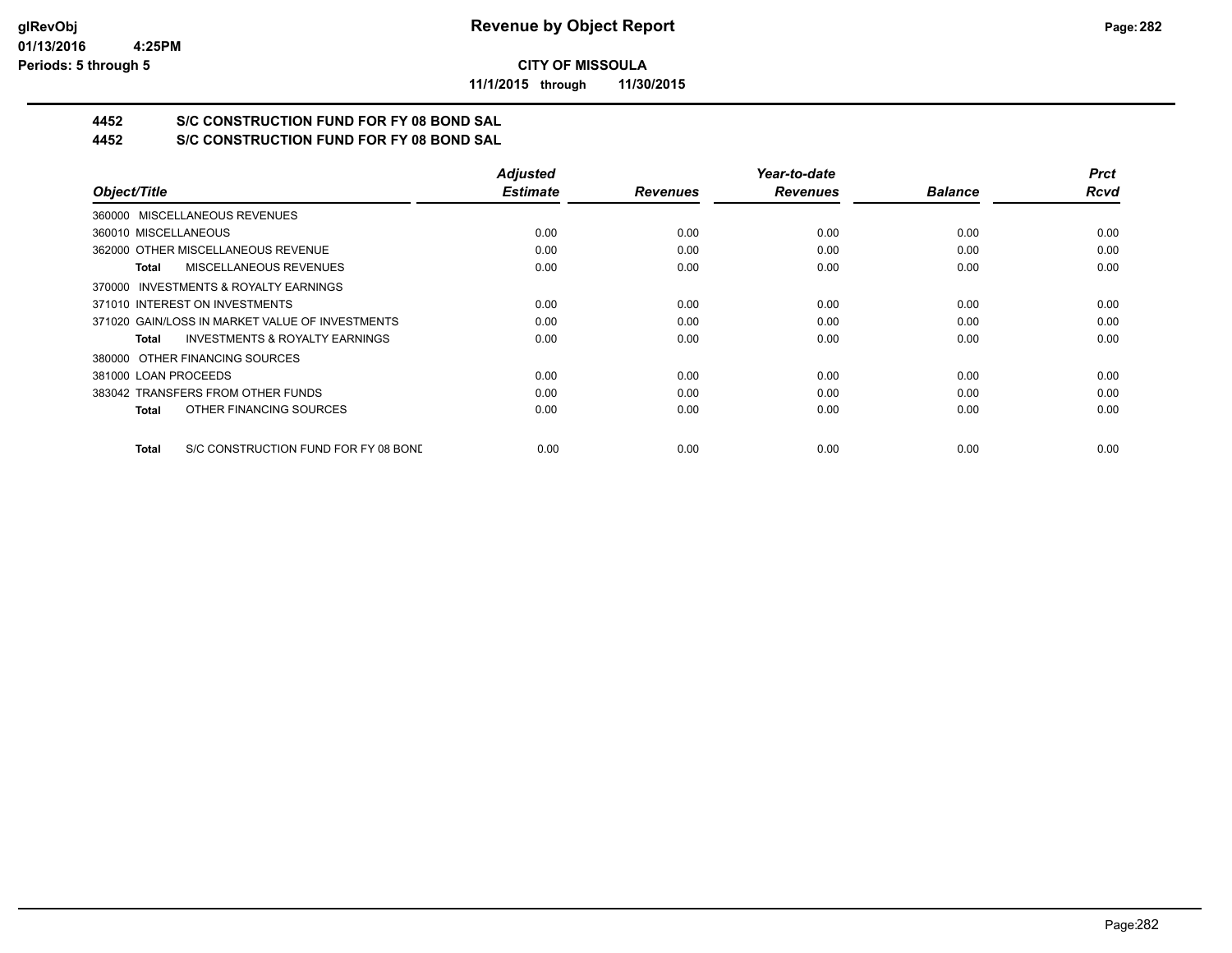**11/1/2015 through 11/30/2015**

### **4452 S/C CONSTRUCTION FUND FOR FY 08 BOND SAL**

| Object/Title                                         | <b>Adjusted</b><br><b>Estimate</b> | <b>Revenues</b> | Year-to-date<br><b>Revenues</b> | <b>Balance</b> | <b>Prct</b><br><b>Rcvd</b> |
|------------------------------------------------------|------------------------------------|-----------------|---------------------------------|----------------|----------------------------|
|                                                      |                                    |                 |                                 |                |                            |
| 360000 MISCELLANEOUS REVENUES                        |                                    |                 |                                 |                |                            |
| 360010 MISCELLANEOUS                                 | 0.00                               | 0.00            | 0.00                            | 0.00           | 0.00                       |
| 362000 OTHER MISCELLANEOUS REVENUE                   | 0.00                               | 0.00            | 0.00                            | 0.00           | 0.00                       |
| <b>MISCELLANEOUS REVENUES</b><br>Total               | 0.00                               | 0.00            | 0.00                            | 0.00           | 0.00                       |
| 370000 INVESTMENTS & ROYALTY EARNINGS                |                                    |                 |                                 |                |                            |
| 371010 INTEREST ON INVESTMENTS                       | 0.00                               | 0.00            | 0.00                            | 0.00           | 0.00                       |
| 371020 GAIN/LOSS IN MARKET VALUE OF INVESTMENT       | 0.00                               | 0.00            | 0.00                            | 0.00           | 0.00                       |
| <b>INVESTMENTS &amp; ROYALTY EARNINGS</b><br>Total   | 0.00                               | 0.00            | 0.00                            | 0.00           | 0.00                       |
| 380000 OTHER FINANCING SOURCES                       |                                    |                 |                                 |                |                            |
| 381000 LOAN PROCEEDS                                 | 0.00                               | 0.00            | 0.00                            | 0.00           | 0.00                       |
| 383042 TRANSFERS FROM OTHER FUNDS                    | 0.00                               | 0.00            | 0.00                            | 0.00           | 0.00                       |
| OTHER FINANCING SOURCES<br><b>Total</b>              | 0.00                               | 0.00            | 0.00                            | 0.00           | 0.00                       |
|                                                      |                                    |                 |                                 |                |                            |
| S/C CONSTRUCTION FUND FOR FY 08 BONI<br><b>Total</b> | 0.00                               | 0.00            | 0.00                            | 0.00           | 0.00                       |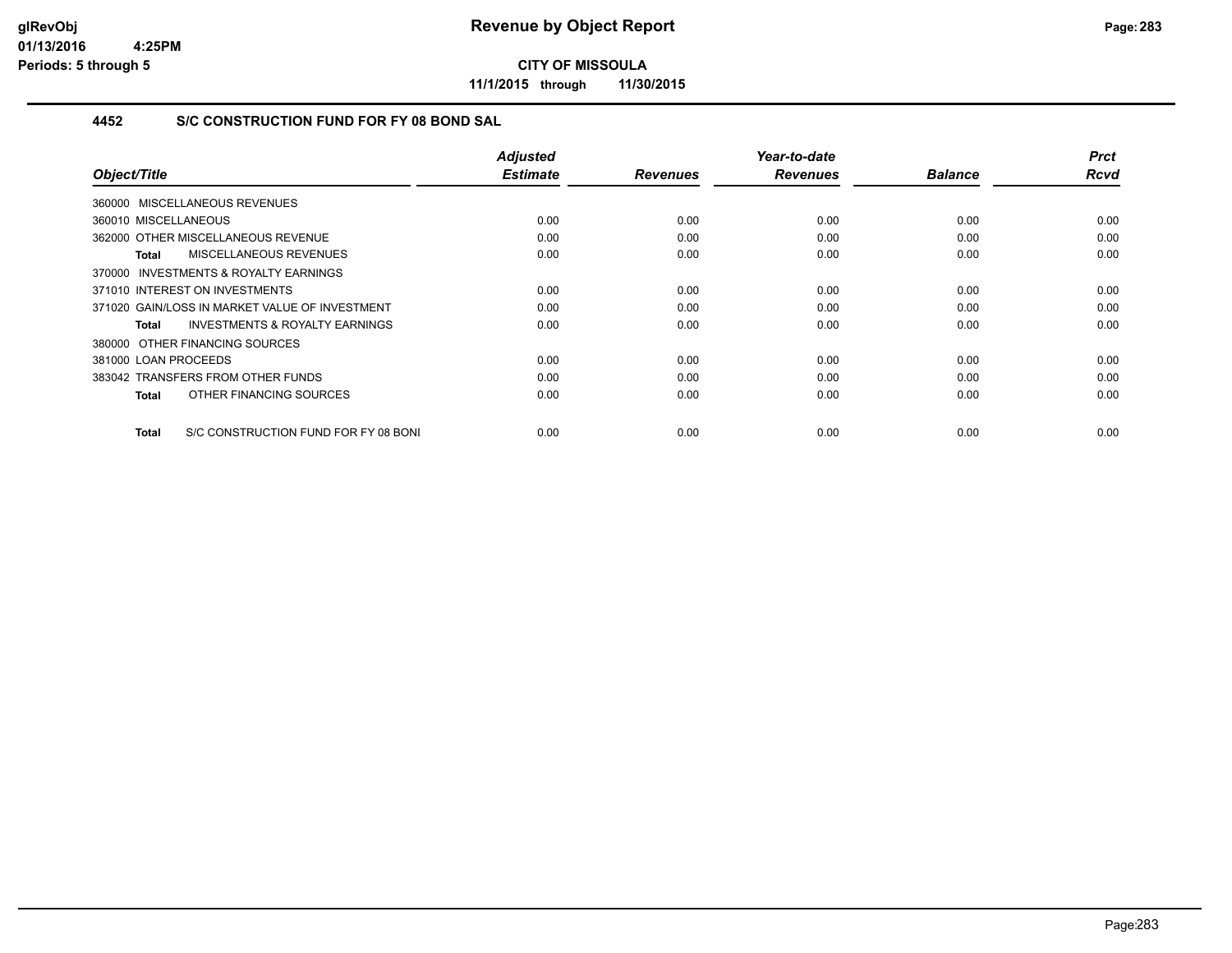**11/1/2015 through 11/30/2015**

# **4453 S/C CONSTRUCTION FUND FY09 BOND**

**4453 S/C CONSTRUCTION FUND FY09 BOND**

|                                                    | <b>Adjusted</b> |                 | Year-to-date    |                | <b>Prct</b> |
|----------------------------------------------------|-----------------|-----------------|-----------------|----------------|-------------|
| Object/Title                                       | <b>Estimate</b> | <b>Revenues</b> | <b>Revenues</b> | <b>Balance</b> | <b>Rcvd</b> |
| 360000 MISCELLANEOUS REVENUES                      |                 |                 |                 |                |             |
| 360010 MISCELLANEOUS                               | 0.00            | 0.00            | 0.00            | 0.00           | 0.00        |
| 362000 OTHER MISCELLANEOUS REVENUE                 | 0.00            | 0.00            | 0.00            | 0.00           | 0.00        |
| MISCELLANEOUS REVENUES<br>Total                    | 0.00            | 0.00            | 0.00            | 0.00           | 0.00        |
| 370000 INVESTMENTS & ROYALTY EARNINGS              |                 |                 |                 |                |             |
| 371010 INTEREST ON INVESTMENTS                     | 0.00            | 0.00            | 0.00            | 0.00           | 0.00        |
| <b>INVESTMENTS &amp; ROYALTY EARNINGS</b><br>Total | 0.00            | 0.00            | 0.00            | 0.00           | 0.00        |
| 380000 OTHER FINANCING SOURCES                     |                 |                 |                 |                |             |
| 381030 SID BONDS PROCEEDS                          | 0.00            | 0.00            | 0.00            | 0.00           | 0.00        |
| 383000 OPERATING TRANSFERS                         | 0.00            | 0.00            | 0.00            | 0.00           | 0.00        |
| OTHER FINANCING SOURCES<br>Total                   | 0.00            | 0.00            | 0.00            | 0.00           | 0.00        |
| S/C CONSTRUCTION FUND FY09 BOND<br>Total           | 0.00            | 0.00            | 0.00            | 0.00           | 0.00        |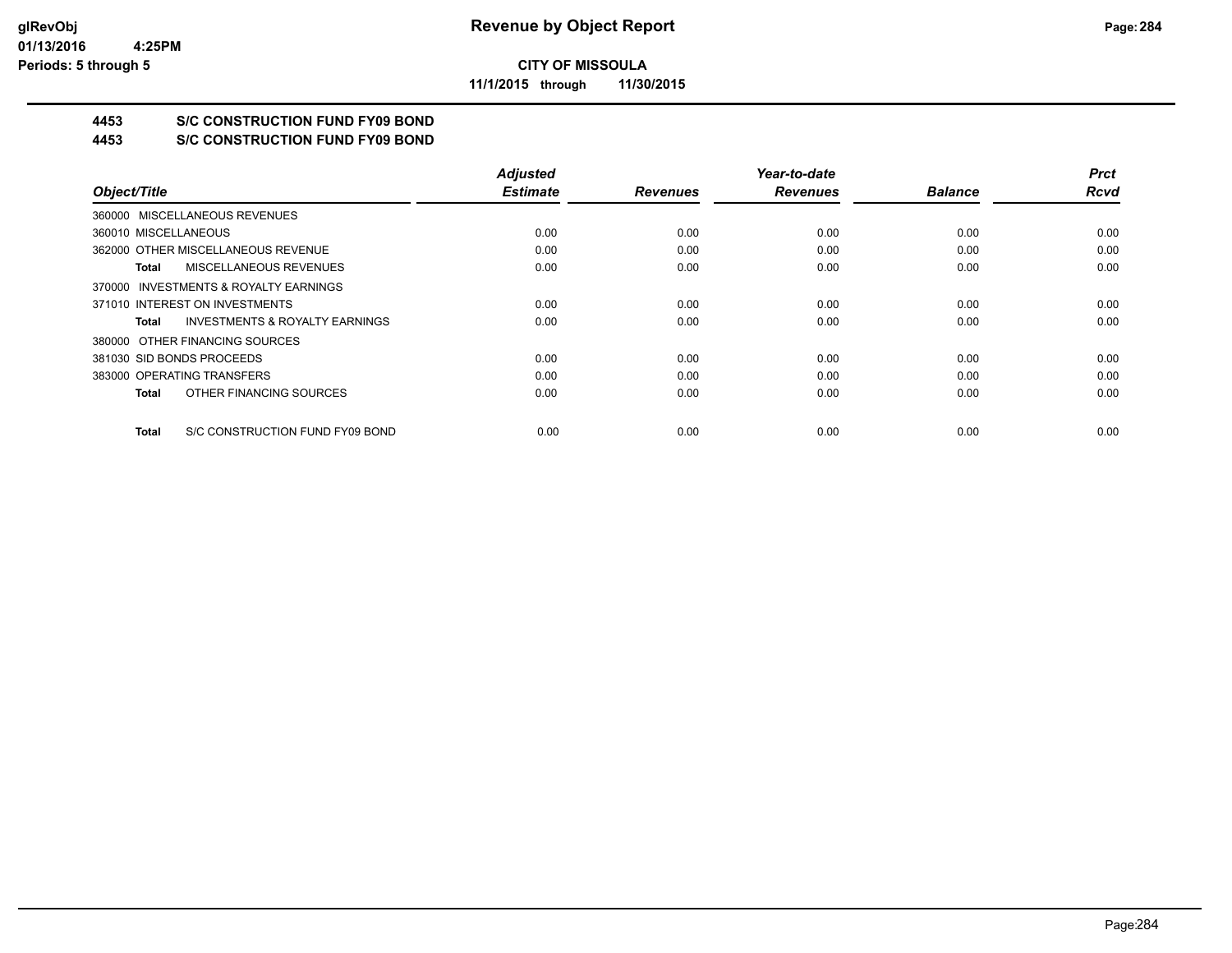**11/1/2015 through 11/30/2015**

### **4453 S/C CONSTRUCTION FUND FY09 BOND**

| Object/Title                                        | <b>Adjusted</b><br><b>Estimate</b> | <b>Revenues</b> | Year-to-date<br><b>Revenues</b> | <b>Balance</b> | <b>Prct</b><br><b>Rcvd</b> |
|-----------------------------------------------------|------------------------------------|-----------------|---------------------------------|----------------|----------------------------|
|                                                     |                                    |                 |                                 |                |                            |
| 360000 MISCELLANEOUS REVENUES                       |                                    |                 |                                 |                |                            |
| 360010 MISCELLANEOUS                                | 0.00                               | 0.00            | 0.00                            | 0.00           | 0.00                       |
| 362000 OTHER MISCELLANEOUS REVENUE                  | 0.00                               | 0.00            | 0.00                            | 0.00           | 0.00                       |
| MISCELLANEOUS REVENUES<br>Total                     | 0.00                               | 0.00            | 0.00                            | 0.00           | 0.00                       |
| <b>INVESTMENTS &amp; ROYALTY EARNINGS</b><br>370000 |                                    |                 |                                 |                |                            |
| 371010 INTEREST ON INVESTMENTS                      | 0.00                               | 0.00            | 0.00                            | 0.00           | 0.00                       |
| <b>INVESTMENTS &amp; ROYALTY EARNINGS</b><br>Total  | 0.00                               | 0.00            | 0.00                            | 0.00           | 0.00                       |
| 380000 OTHER FINANCING SOURCES                      |                                    |                 |                                 |                |                            |
| 381030 SID BONDS PROCEEDS                           | 0.00                               | 0.00            | 0.00                            | 0.00           | 0.00                       |
| 383000 OPERATING TRANSFERS                          | 0.00                               | 0.00            | 0.00                            | 0.00           | 0.00                       |
| OTHER FINANCING SOURCES<br>Total                    | 0.00                               | 0.00            | 0.00                            | 0.00           | 0.00                       |
|                                                     |                                    |                 |                                 |                |                            |
| S/C CONSTRUCTION FUND FY09 BOND<br>Total            | 0.00                               | 0.00            | 0.00                            | 0.00           | 0.00                       |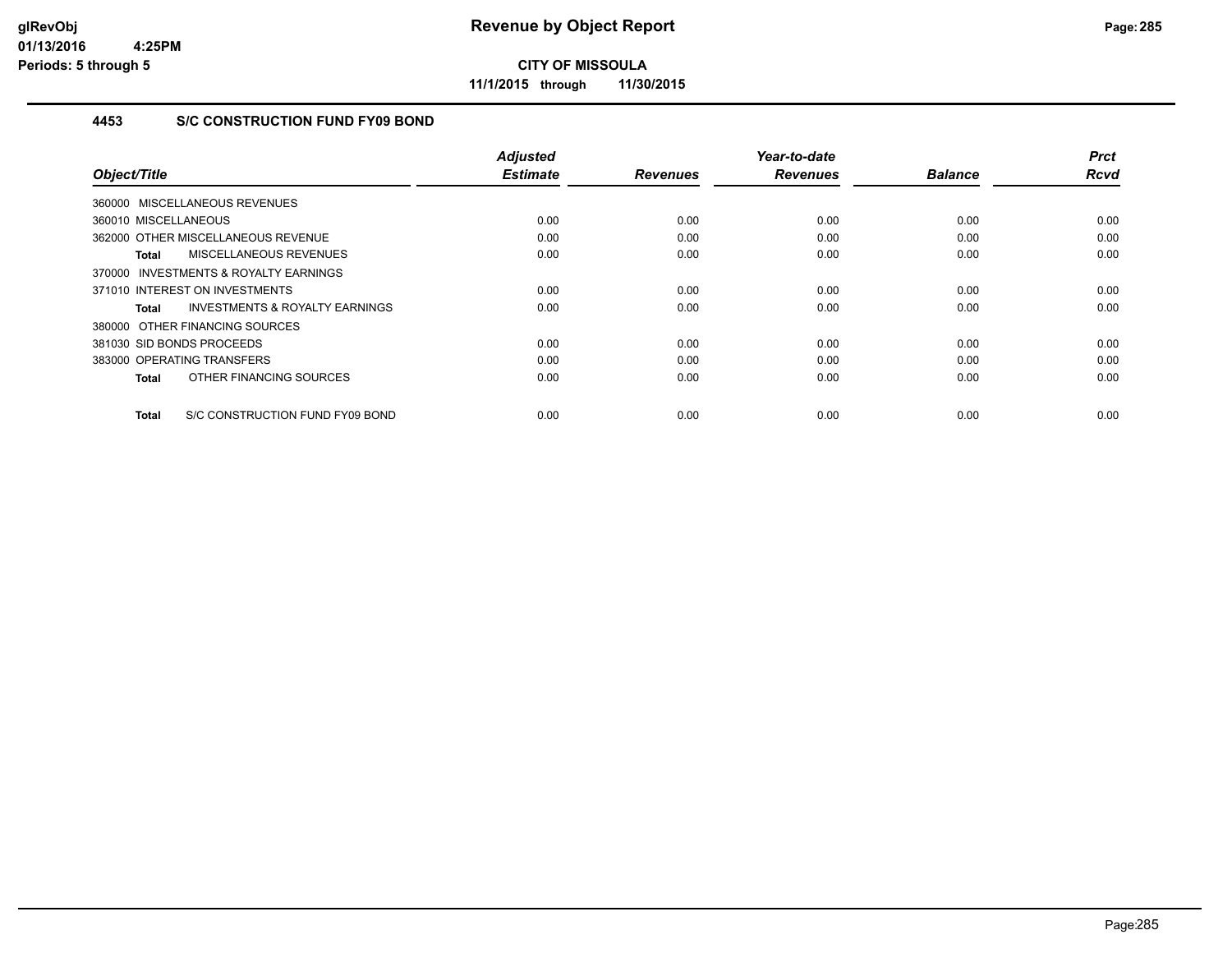**11/1/2015 through 11/30/2015**

# **4454 S/C CONSTRUCTION FUND FOR FY10**

**4454 S/C CONSTRUCTION FUND FOR FY10**

|                                                    | <b>Adjusted</b> |                 | Year-to-date    |                | <b>Prct</b> |
|----------------------------------------------------|-----------------|-----------------|-----------------|----------------|-------------|
| Object/Title                                       | <b>Estimate</b> | <b>Revenues</b> | <b>Revenues</b> | <b>Balance</b> | Rcvd        |
| 360000 MISCELLANEOUS REVENUES                      |                 |                 |                 |                |             |
| 360010 MISCELLANEOUS                               | 0.00            | 0.00            | 0.00            | 0.00           | 0.00        |
| 362000 OTHER MISCELLANEOUS REVENUE                 | 0.00            | 0.00            | 0.00            | 0.00           | 0.00        |
| MISCELLANEOUS REVENUES<br>Total                    | 0.00            | 0.00            | 0.00            | 0.00           | 0.00        |
| 370000 INVESTMENTS & ROYALTY EARNINGS              |                 |                 |                 |                |             |
| 371010 INTEREST ON INVESTMENTS                     | 0.00            | 0.00            | 0.00            | 0.00           | 0.00        |
| <b>INVESTMENTS &amp; ROYALTY EARNINGS</b><br>Total | 0.00            | 0.00            | 0.00            | 0.00           | 0.00        |
| 380000 OTHER FINANCING SOURCES                     |                 |                 |                 |                |             |
| 381030 SID BONDS PROCEEDS                          | 0.00            | 0.00            | 0.00            | 0.00           | 0.00        |
| OTHER FINANCING SOURCES<br>Total                   | 0.00            | 0.00            | 0.00            | 0.00           | 0.00        |
| S/C CONSTRUCTION FUND FOR FY10<br>Total            | 0.00            | 0.00            | 0.00            | 0.00           | 0.00        |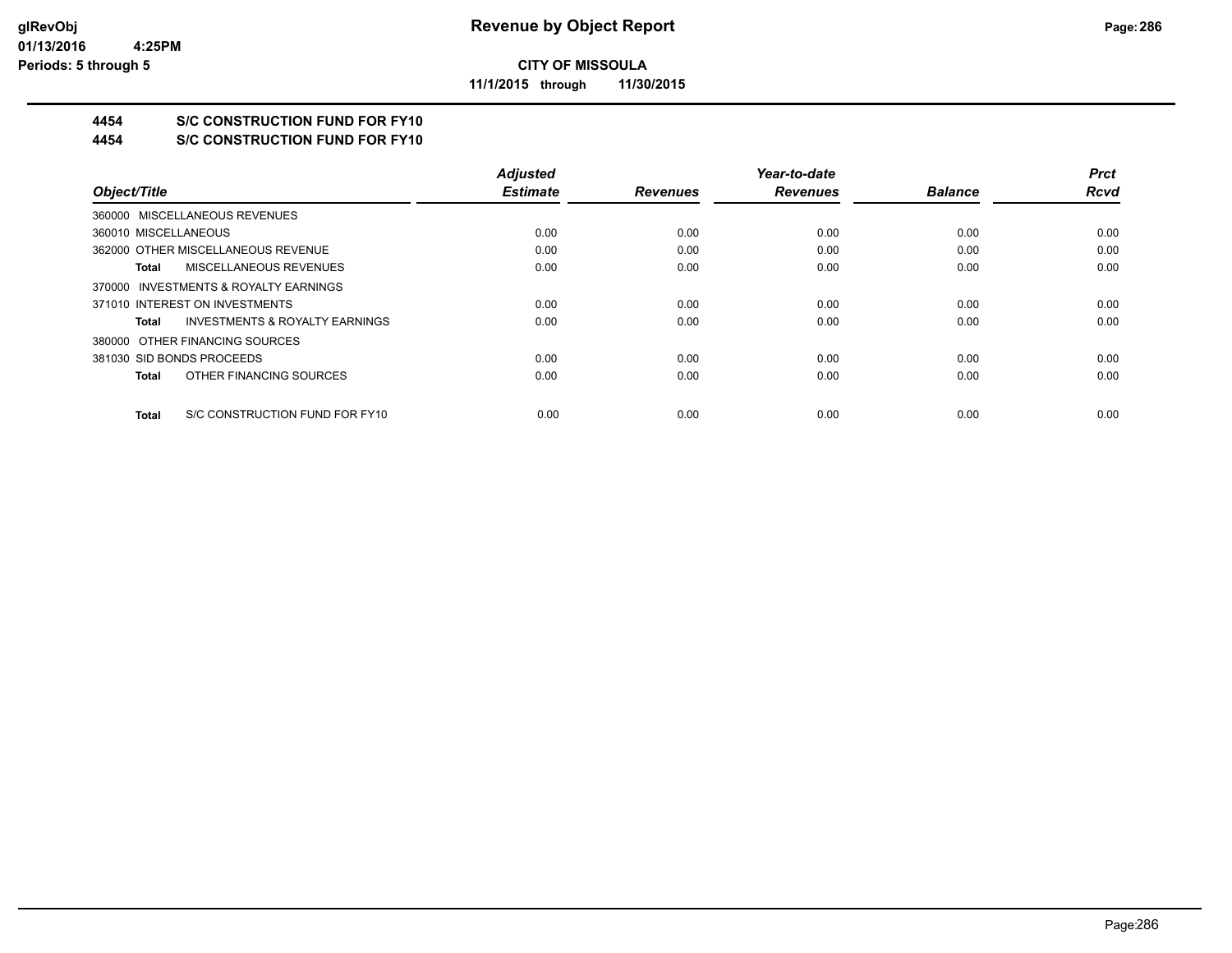**11/1/2015 through 11/30/2015**

### **4454 S/C CONSTRUCTION FUND FOR FY10**

| Object/Title                                   | <b>Adjusted</b><br><b>Estimate</b> | <b>Revenues</b> | Year-to-date<br><b>Revenues</b> | <b>Balance</b> | <b>Prct</b><br><b>Rcvd</b> |
|------------------------------------------------|------------------------------------|-----------------|---------------------------------|----------------|----------------------------|
|                                                |                                    |                 |                                 |                |                            |
| 360000 MISCELLANEOUS REVENUES                  |                                    |                 |                                 |                |                            |
| 360010 MISCELLANEOUS                           | 0.00                               | 0.00            | 0.00                            | 0.00           | 0.00                       |
| 362000 OTHER MISCELLANEOUS REVENUE             | 0.00                               | 0.00            | 0.00                            | 0.00           | 0.00                       |
| MISCELLANEOUS REVENUES<br>Total                | 0.00                               | 0.00            | 0.00                            | 0.00           | 0.00                       |
| 370000 INVESTMENTS & ROYALTY EARNINGS          |                                    |                 |                                 |                |                            |
| 371010 INTEREST ON INVESTMENTS                 | 0.00                               | 0.00            | 0.00                            | 0.00           | 0.00                       |
| INVESTMENTS & ROYALTY EARNINGS<br>Total        | 0.00                               | 0.00            | 0.00                            | 0.00           | 0.00                       |
| 380000 OTHER FINANCING SOURCES                 |                                    |                 |                                 |                |                            |
| 381030 SID BONDS PROCEEDS                      | 0.00                               | 0.00            | 0.00                            | 0.00           | 0.00                       |
| OTHER FINANCING SOURCES<br><b>Total</b>        | 0.00                               | 0.00            | 0.00                            | 0.00           | 0.00                       |
| S/C CONSTRUCTION FUND FOR FY10<br><b>Total</b> | 0.00                               | 0.00            | 0.00                            | 0.00           | 0.00                       |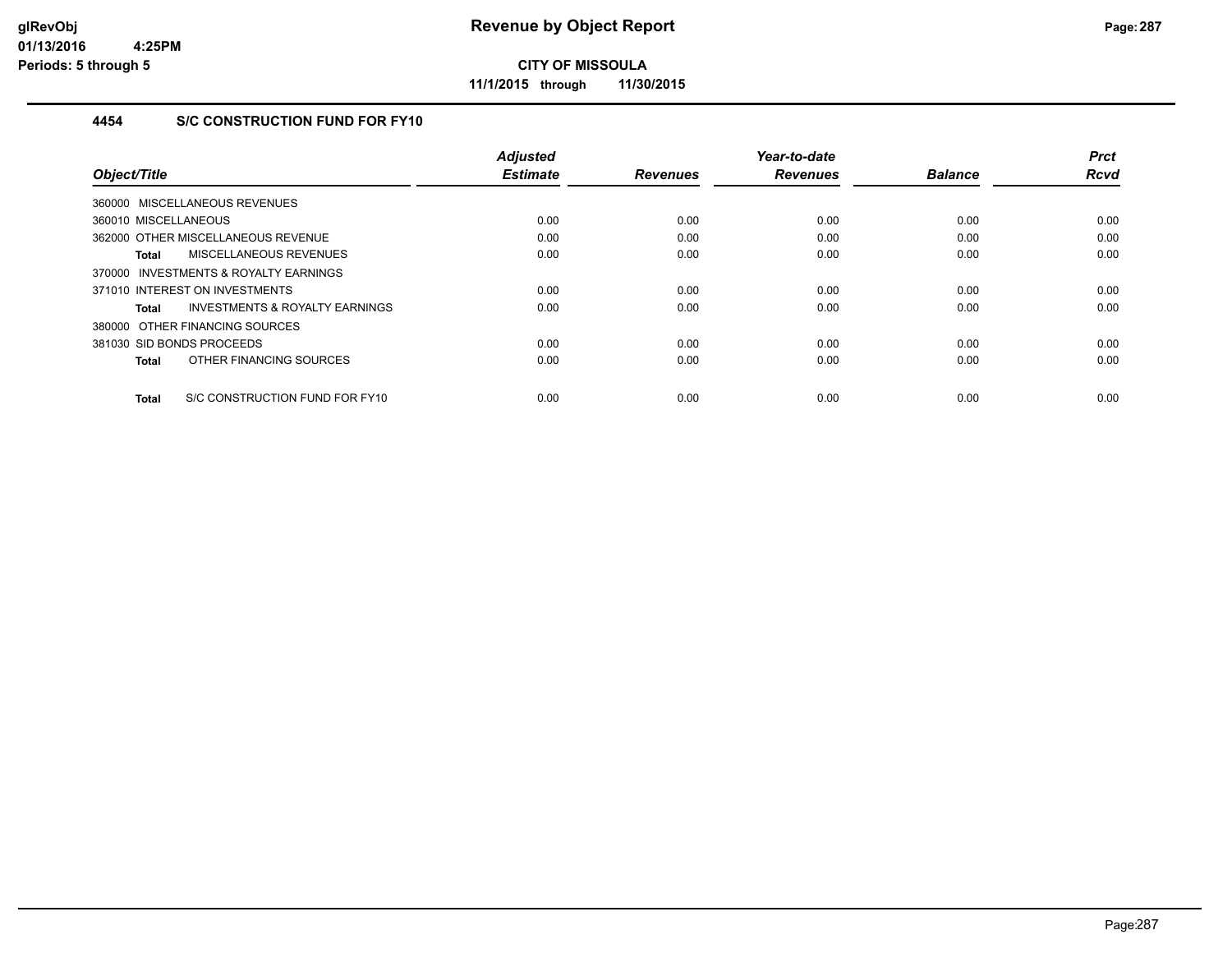**11/1/2015 through 11/30/2015**

#### **4455 FY11 S/C CONSTRUCTION FUND**

#### **4455 FY11 S/C CONSTRUCTION FUND**

|                                                    | <b>Adjusted</b> |                 | Year-to-date    |                | <b>Prct</b> |
|----------------------------------------------------|-----------------|-----------------|-----------------|----------------|-------------|
| Object/Title                                       | <b>Estimate</b> | <b>Revenues</b> | <b>Revenues</b> | <b>Balance</b> | <b>Rcvd</b> |
| 360000 MISCELLANEOUS REVENUES                      |                 |                 |                 |                |             |
| 360010 MISCELLANEOUS                               | 0.00            | 0.00            | 0.00            | 0.00           | 0.00        |
| MISCELLANEOUS REVENUES<br>Total                    | 0.00            | 0.00            | 0.00            | 0.00           | 0.00        |
| 370000 INVESTMENTS & ROYALTY EARNINGS              |                 |                 |                 |                |             |
| 371010 INTEREST ON INVESTMENTS                     | 0.00            | 0.00            | 0.00            | 0.00           | 0.00        |
| <b>INVESTMENTS &amp; ROYALTY EARNINGS</b><br>Total | 0.00            | 0.00            | 0.00            | 0.00           | 0.00        |
| 380000 OTHER FINANCING SOURCES                     |                 |                 |                 |                |             |
| 381030 SID BONDS PROCEEDS                          | 0.00            | 0.00            | 0.00            | 0.00           | 0.00        |
| OTHER FINANCING SOURCES<br><b>Total</b>            | 0.00            | 0.00            | 0.00            | 0.00           | 0.00        |
|                                                    |                 |                 |                 |                |             |
| <b>FY11 S/C CONSTRUCTION FUND</b><br><b>Total</b>  | 0.00            | 0.00            | 0.00            | 0.00           | 0.00        |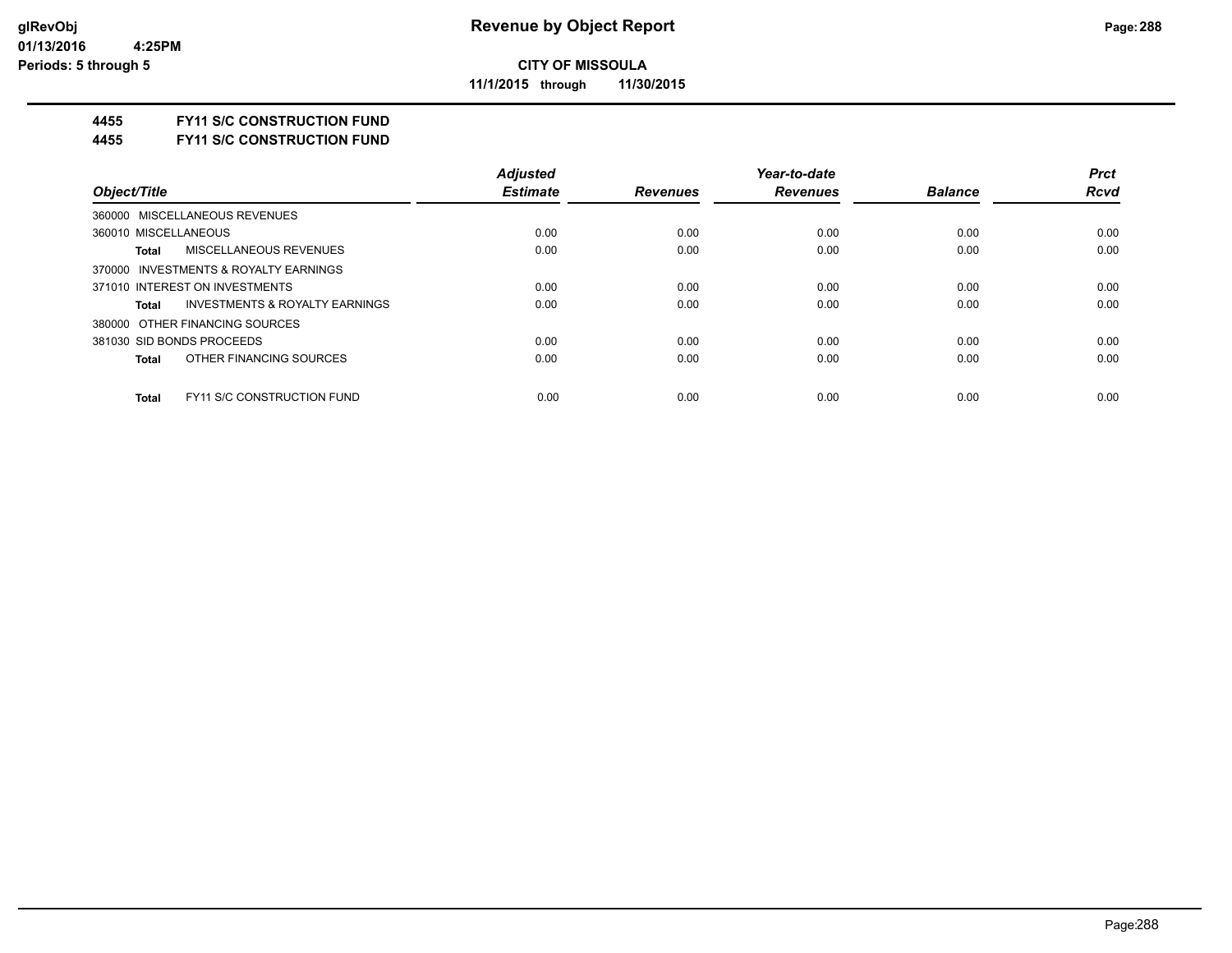**11/1/2015 through 11/30/2015**

## **4455 FY11 S/C CONSTRUCTION FUND**

| Object/Title                                      | <b>Adjusted</b><br><b>Estimate</b> | <b>Revenues</b> | Year-to-date<br><b>Revenues</b> | <b>Balance</b> | <b>Prct</b><br><b>Rcvd</b> |
|---------------------------------------------------|------------------------------------|-----------------|---------------------------------|----------------|----------------------------|
| 360000 MISCELLANEOUS REVENUES                     |                                    |                 |                                 |                |                            |
| 360010 MISCELLANEOUS                              | 0.00                               | 0.00            | 0.00                            | 0.00           | 0.00                       |
| MISCELLANEOUS REVENUES<br>Total                   | 0.00                               | 0.00            | 0.00                            | 0.00           | 0.00                       |
| 370000 INVESTMENTS & ROYALTY EARNINGS             |                                    |                 |                                 |                |                            |
| 371010 INTEREST ON INVESTMENTS                    | 0.00                               | 0.00            | 0.00                            | 0.00           | 0.00                       |
| INVESTMENTS & ROYALTY EARNINGS<br>Total           | 0.00                               | 0.00            | 0.00                            | 0.00           | 0.00                       |
| 380000 OTHER FINANCING SOURCES                    |                                    |                 |                                 |                |                            |
| 381030 SID BONDS PROCEEDS                         | 0.00                               | 0.00            | 0.00                            | 0.00           | 0.00                       |
| OTHER FINANCING SOURCES<br><b>Total</b>           | 0.00                               | 0.00            | 0.00                            | 0.00           | 0.00                       |
| <b>FY11 S/C CONSTRUCTION FUND</b><br><b>Total</b> | 0.00                               | 0.00            | 0.00                            | 0.00           | 0.00                       |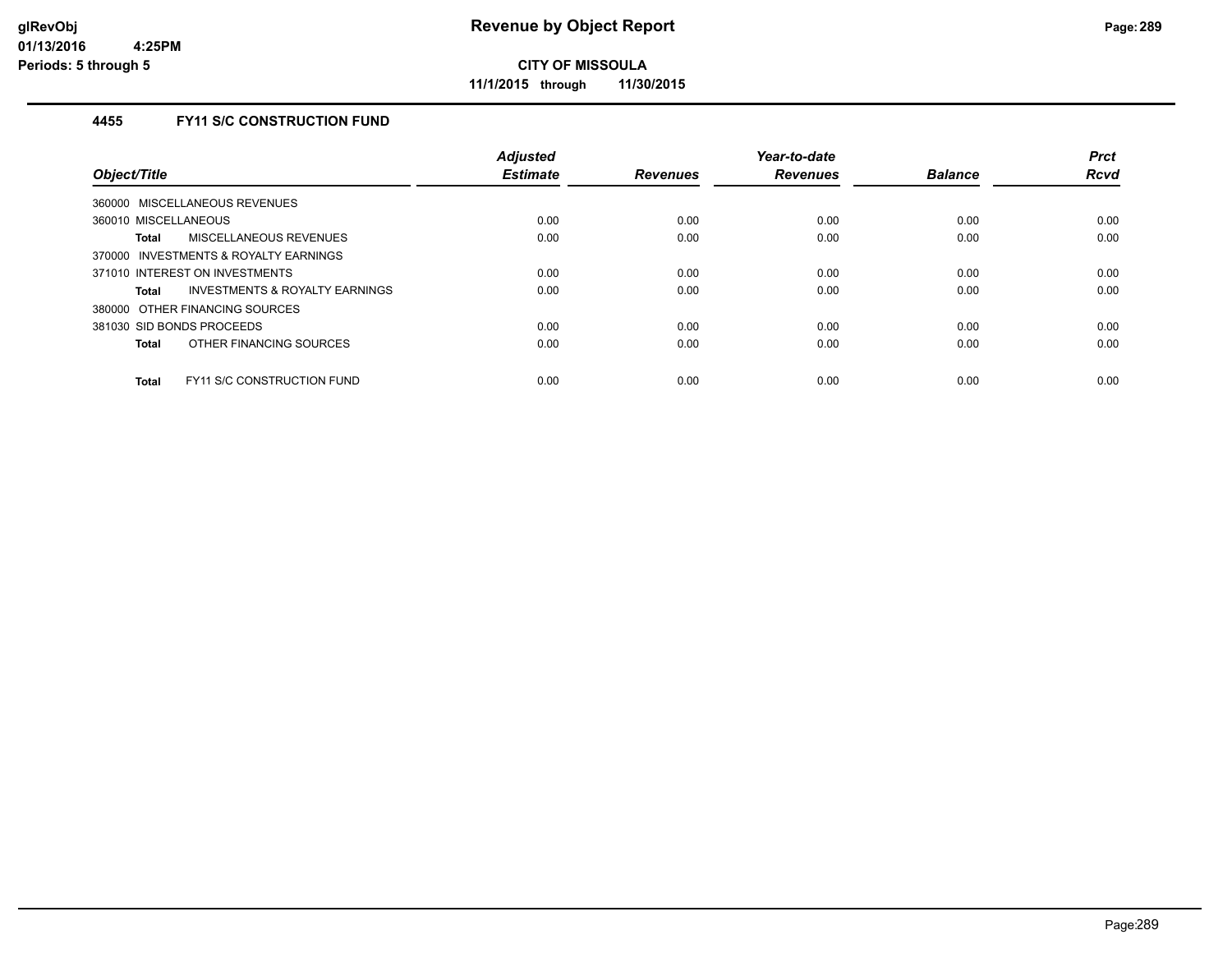**11/1/2015 through 11/30/2015**

#### **4456 FY12 S/C CONSTRUCTION FUND**

**4456 FY12 S/C CONSTRUCTION FUND**

|                                            | <b>Adjusted</b> |                 | Year-to-date    |                | <b>Prct</b> |
|--------------------------------------------|-----------------|-----------------|-----------------|----------------|-------------|
| Object/Title                               | <b>Estimate</b> | <b>Revenues</b> | <b>Revenues</b> | <b>Balance</b> | <b>Rcvd</b> |
| 360000 MISCELLANEOUS REVENUES              |                 |                 |                 |                |             |
| 360010 MISCELLANEOUS                       | 0.00            | 0.00            | 0.00            | 0.00           | 0.00        |
| 362000 OTHER MISCELLANEOUS REVENUE         | 0.00            | 0.00            | 0.00            | 0.00           | 0.00        |
| MISCELLANEOUS REVENUES<br>Total            | 0.00            | 0.00            | 0.00            | 0.00           | 0.00        |
| 370000 INVESTMENTS & ROYALTY EARNINGS      |                 |                 |                 |                |             |
| 371010 INTEREST ON INVESTMENTS             | 0.00            | 0.00            | 0.00            | 0.00           | 0.00        |
| INVESTMENTS & ROYALTY EARNINGS<br>Total    | 0.00            | 0.00            | 0.00            | 0.00           | 0.00        |
| 380000 OTHER FINANCING SOURCES             |                 |                 |                 |                |             |
| 381030 SID BONDS PROCEEDS                  | 0.00            | 0.00            | 0.00            | 0.00           | 0.00        |
| OTHER FINANCING SOURCES<br>Total           | 0.00            | 0.00            | 0.00            | 0.00           | 0.00        |
| <b>FY12 S/C CONSTRUCTION FUND</b><br>Total | 0.00            | 0.00            | 0.00            | 0.00           | 0.00        |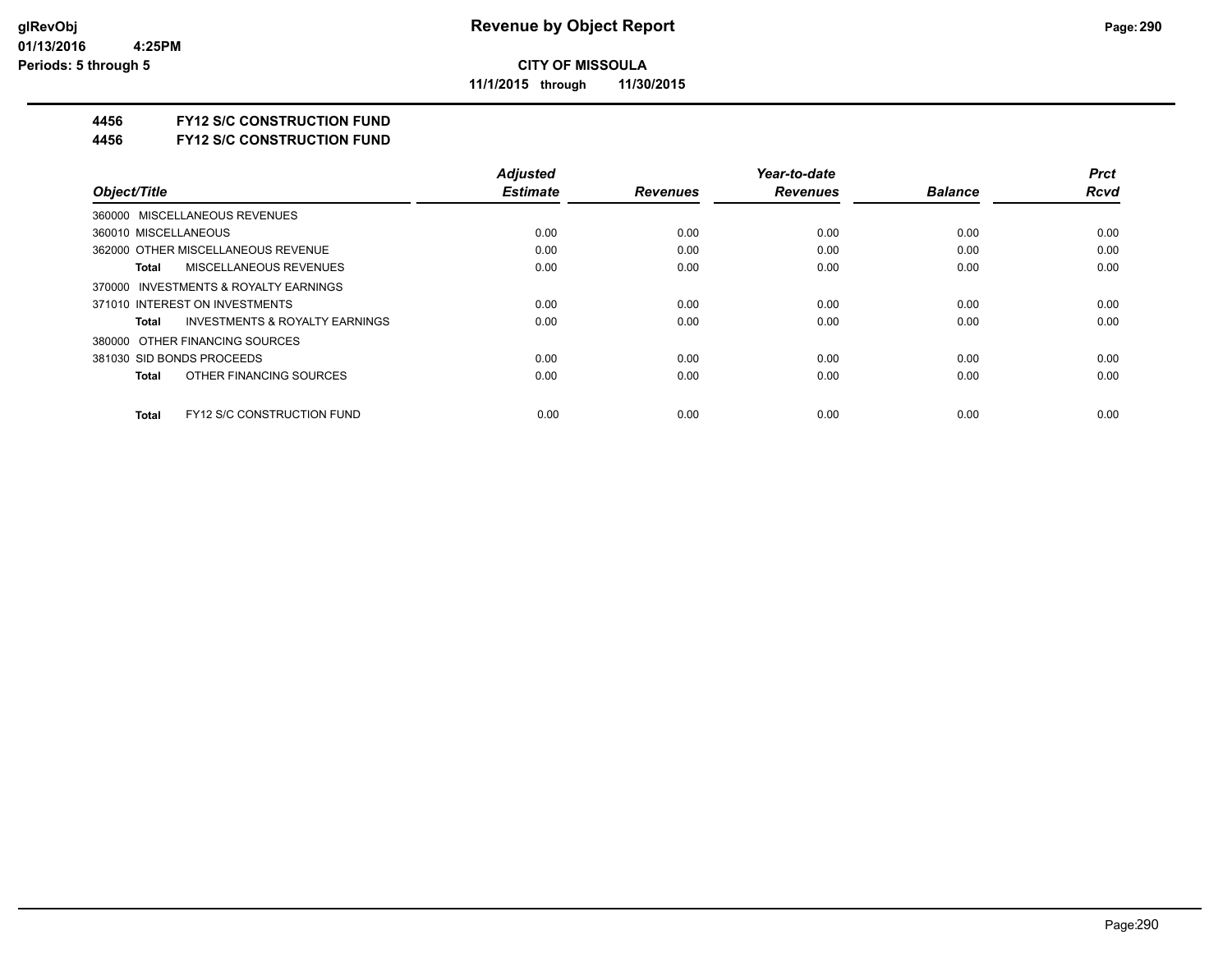**11/1/2015 through 11/30/2015**

### **4456 FY12 S/C CONSTRUCTION FUND**

| Object/Title                                   | <b>Adjusted</b><br><b>Estimate</b> | <b>Revenues</b> | Year-to-date<br><b>Revenues</b> | <b>Balance</b> | <b>Prct</b><br><b>Rcvd</b> |
|------------------------------------------------|------------------------------------|-----------------|---------------------------------|----------------|----------------------------|
|                                                |                                    |                 |                                 |                |                            |
| 360000 MISCELLANEOUS REVENUES                  |                                    |                 |                                 |                |                            |
| 360010 MISCELLANEOUS                           | 0.00                               | 0.00            | 0.00                            | 0.00           | 0.00                       |
| 362000 OTHER MISCELLANEOUS REVENUE             | 0.00                               | 0.00            | 0.00                            | 0.00           | 0.00                       |
| <b>MISCELLANEOUS REVENUES</b><br><b>Total</b>  | 0.00                               | 0.00            | 0.00                            | 0.00           | 0.00                       |
| 370000 INVESTMENTS & ROYALTY EARNINGS          |                                    |                 |                                 |                |                            |
| 371010 INTEREST ON INVESTMENTS                 | 0.00                               | 0.00            | 0.00                            | 0.00           | 0.00                       |
| INVESTMENTS & ROYALTY EARNINGS<br><b>Total</b> | 0.00                               | 0.00            | 0.00                            | 0.00           | 0.00                       |
| 380000 OTHER FINANCING SOURCES                 |                                    |                 |                                 |                |                            |
| 381030 SID BONDS PROCEEDS                      | 0.00                               | 0.00            | 0.00                            | 0.00           | 0.00                       |
| OTHER FINANCING SOURCES<br><b>Total</b>        | 0.00                               | 0.00            | 0.00                            | 0.00           | 0.00                       |
|                                                |                                    |                 |                                 |                |                            |
| FY12 S/C CONSTRUCTION FUND<br><b>Total</b>     | 0.00                               | 0.00            | 0.00                            | 0.00           | 0.00                       |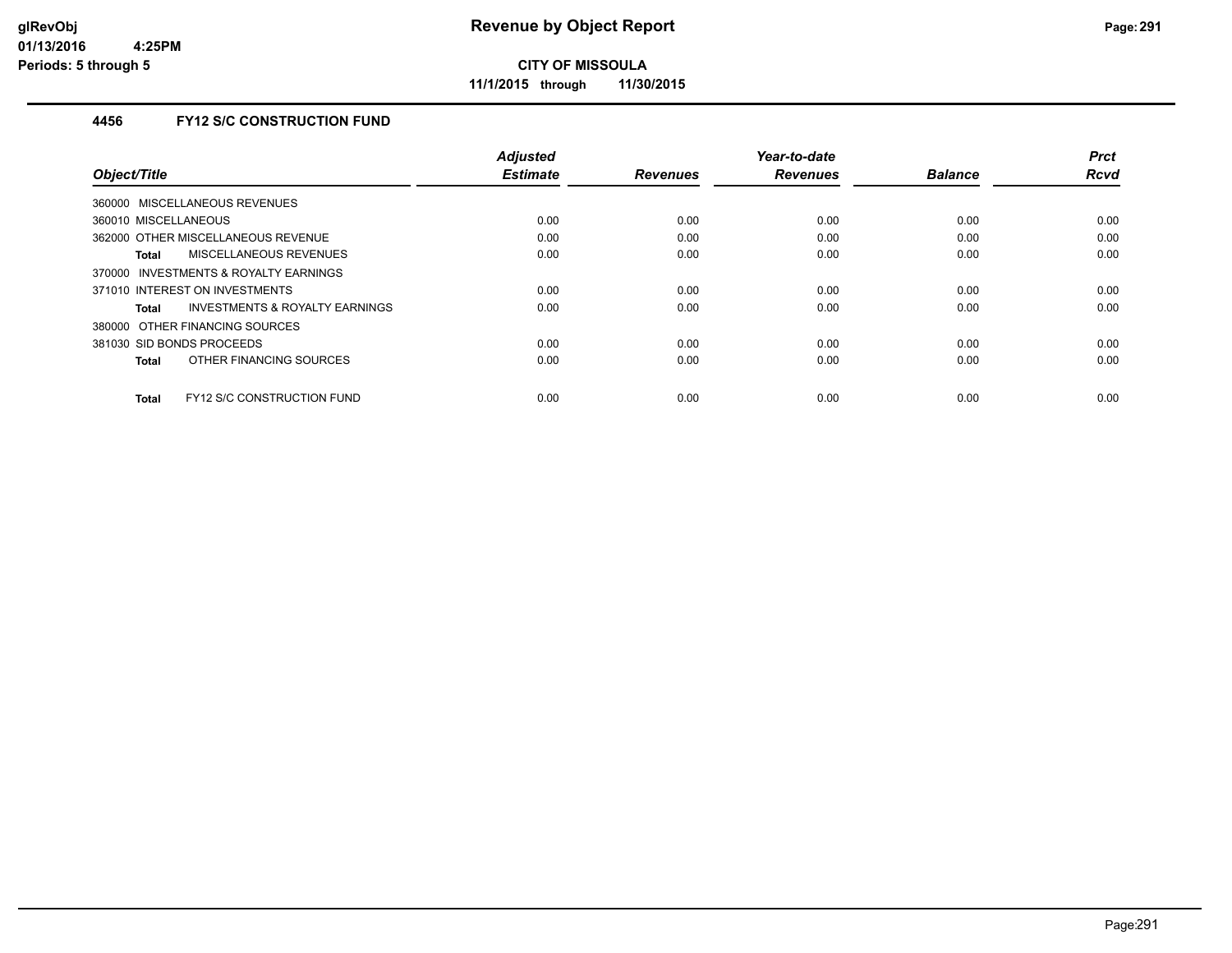**11/1/2015 through 11/30/2015**

# **4457 FY13 SIDEWALK/CURB CONSTRUCTION**

**4457 FY13 SIDEWALK/CURB CONSTRUCTION**

|                                                    | <b>Adjusted</b> |                 | Year-to-date    |                | <b>Prct</b> |
|----------------------------------------------------|-----------------|-----------------|-----------------|----------------|-------------|
| Object/Title                                       | <b>Estimate</b> | <b>Revenues</b> | <b>Revenues</b> | <b>Balance</b> | <b>Rcvd</b> |
| 360000 MISCELLANEOUS REVENUES                      |                 |                 |                 |                |             |
| 360010 MISCELLANEOUS                               | 0.00            | 0.00            | 0.00            | 0.00           | 0.00        |
| MISCELLANEOUS REVENUES<br>Total                    | 0.00            | 0.00            | 0.00            | 0.00           | 0.00        |
| 370000 INVESTMENTS & ROYALTY EARNINGS              |                 |                 |                 |                |             |
| 371010 INTEREST ON INVESTMENTS                     | 0.00            | 0.00            | 0.00            | 0.00           | 0.00        |
| <b>INVESTMENTS &amp; ROYALTY EARNINGS</b><br>Total | 0.00            | 0.00            | 0.00            | 0.00           | 0.00        |
| 380000 OTHER FINANCING SOURCES                     |                 |                 |                 |                |             |
| 381030 SID BONDS PROCEEDS                          | 0.00            | 0.00            | 0.00            | 0.00           | 0.00        |
| 383000 OPERATING TRANSFERS                         | 0.00            | 0.00            | 0.00            | 0.00           | 0.00        |
| OTHER FINANCING SOURCES<br>Total                   | 0.00            | 0.00            | 0.00            | 0.00           | 0.00        |
| FY13 SIDEWALK/CURB CONSTRUCTION<br>Total           | 0.00            | 0.00            | 0.00            | 0.00           | 0.00        |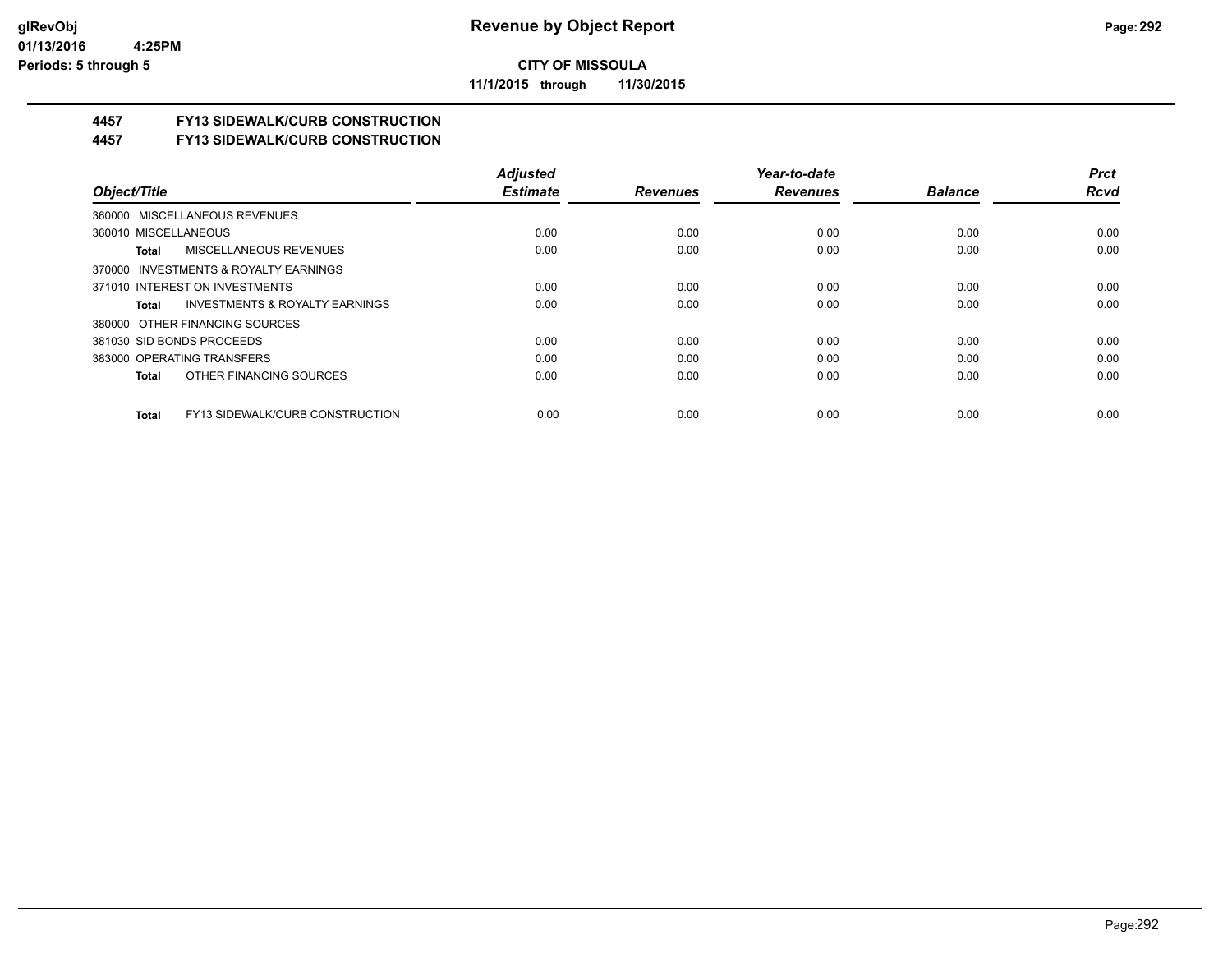**11/1/2015 through 11/30/2015**

### **4457 FY13 SIDEWALK/CURB CONSTRUCTION**

|                                                 | <b>Adjusted</b> |                 | Year-to-date    |                | <b>Prct</b> |
|-------------------------------------------------|-----------------|-----------------|-----------------|----------------|-------------|
| Object/Title                                    | <b>Estimate</b> | <b>Revenues</b> | <b>Revenues</b> | <b>Balance</b> | <b>Rcvd</b> |
| 360000 MISCELLANEOUS REVENUES                   |                 |                 |                 |                |             |
| 360010 MISCELLANEOUS                            | 0.00            | 0.00            | 0.00            | 0.00           | 0.00        |
| MISCELLANEOUS REVENUES<br><b>Total</b>          | 0.00            | 0.00            | 0.00            | 0.00           | 0.00        |
| 370000 INVESTMENTS & ROYALTY EARNINGS           |                 |                 |                 |                |             |
| 371010 INTEREST ON INVESTMENTS                  | 0.00            | 0.00            | 0.00            | 0.00           | 0.00        |
| INVESTMENTS & ROYALTY EARNINGS<br><b>Total</b>  | 0.00            | 0.00            | 0.00            | 0.00           | 0.00        |
| 380000 OTHER FINANCING SOURCES                  |                 |                 |                 |                |             |
| 381030 SID BONDS PROCEEDS                       | 0.00            | 0.00            | 0.00            | 0.00           | 0.00        |
| 383000 OPERATING TRANSFERS                      | 0.00            | 0.00            | 0.00            | 0.00           | 0.00        |
| OTHER FINANCING SOURCES<br>Total                | 0.00            | 0.00            | 0.00            | 0.00           | 0.00        |
| FY13 SIDEWALK/CURB CONSTRUCTION<br><b>Total</b> | 0.00            | 0.00            | 0.00            | 0.00           | 0.00        |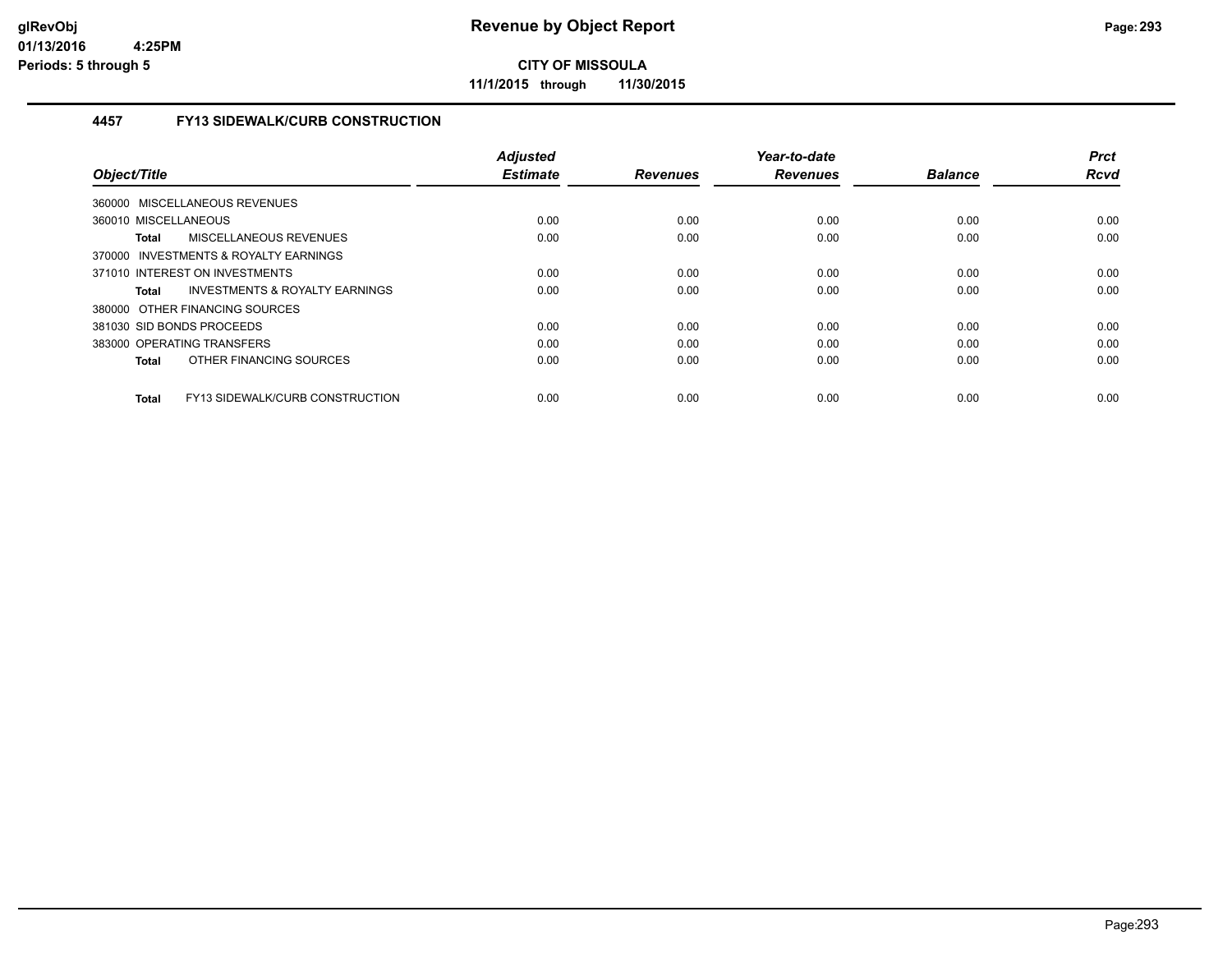**11/1/2015 through 11/30/2015**

# **4458 FY14 SIDEWALK & CURB CONSTRUCTION**

**4458 FY14 SIDEWALK & CURB CONSTRUCTION**

|                                                       | <b>Adjusted</b> |                 | Year-to-date    |                | <b>Prct</b> |
|-------------------------------------------------------|-----------------|-----------------|-----------------|----------------|-------------|
| Object/Title                                          | <b>Estimate</b> | <b>Revenues</b> | <b>Revenues</b> | <b>Balance</b> | <b>Rcvd</b> |
| 360000 MISCELLANEOUS REVENUES                         |                 |                 |                 |                |             |
| 360010 MISCELLANEOUS                                  | 0.00            | 0.00            | 0.00            | 0.00           | 0.00        |
| <b>MISCELLANEOUS REVENUES</b><br>Total                | 0.00            | 0.00            | 0.00            | 0.00           | 0.00        |
| 370000 INVESTMENTS & ROYALTY EARNINGS                 |                 |                 |                 |                |             |
| 371010 INTEREST ON INVESTMENTS                        | 0.00            | 0.00            | 0.00            | 0.00           | 0.00        |
| INVESTMENTS & ROYALTY EARNINGS<br>Total               | 0.00            | 0.00            | 0.00            | 0.00           | 0.00        |
| 380000 OTHER FINANCING SOURCES                        |                 |                 |                 |                |             |
| 381030 SID BONDS PROCEEDS                             | 0.00            | 0.00            | 0.00            | 0.00           | 0.00        |
| OTHER FINANCING SOURCES<br>Total                      | 0.00            | 0.00            | 0.00            | 0.00           | 0.00        |
| <b>FY14 SIDEWALK &amp; CURB CONSTRUCTION</b><br>Total | 0.00            | 0.00            | 0.00            | 0.00           | 0.00        |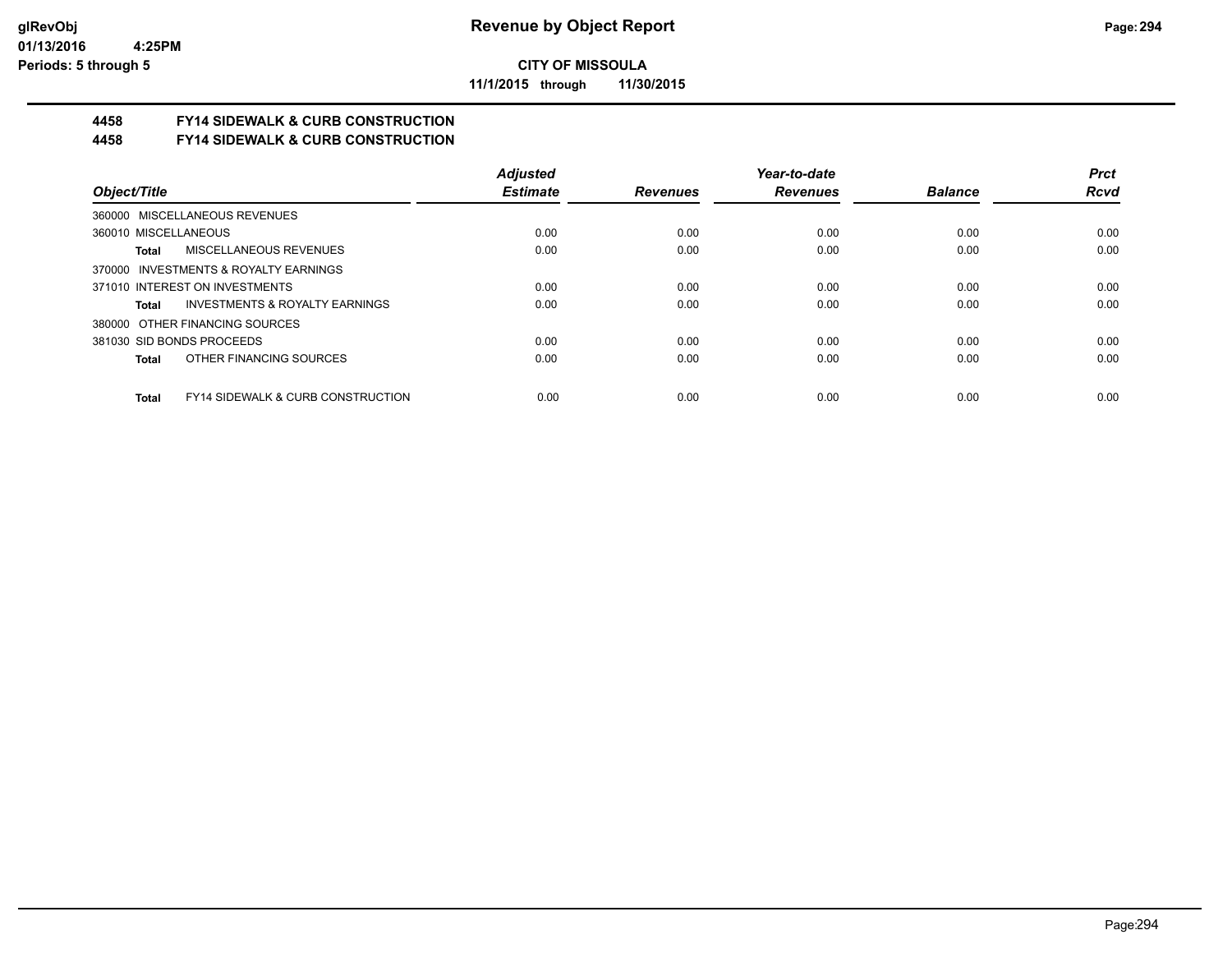**11/1/2015 through 11/30/2015**

### **4458 FY14 SIDEWALK & CURB CONSTRUCTION**

| Object/Title                                                 | <b>Adjusted</b><br><b>Estimate</b> | <b>Revenues</b> | Year-to-date<br><b>Revenues</b> | <b>Balance</b> | <b>Prct</b><br><b>Rcvd</b> |
|--------------------------------------------------------------|------------------------------------|-----------------|---------------------------------|----------------|----------------------------|
| 360000 MISCELLANEOUS REVENUES                                |                                    |                 |                                 |                |                            |
| 360010 MISCELLANEOUS                                         | 0.00                               | 0.00            | 0.00                            | 0.00           | 0.00                       |
| MISCELLANEOUS REVENUES<br><b>Total</b>                       | 0.00                               | 0.00            | 0.00                            | 0.00           | 0.00                       |
| 370000 INVESTMENTS & ROYALTY EARNINGS                        |                                    |                 |                                 |                |                            |
| 371010 INTEREST ON INVESTMENTS                               | 0.00                               | 0.00            | 0.00                            | 0.00           | 0.00                       |
| INVESTMENTS & ROYALTY EARNINGS<br><b>Total</b>               | 0.00                               | 0.00            | 0.00                            | 0.00           | 0.00                       |
| 380000 OTHER FINANCING SOURCES                               |                                    |                 |                                 |                |                            |
| 381030 SID BONDS PROCEEDS                                    | 0.00                               | 0.00            | 0.00                            | 0.00           | 0.00                       |
| OTHER FINANCING SOURCES<br><b>Total</b>                      | 0.00                               | 0.00            | 0.00                            | 0.00           | 0.00                       |
| <b>FY14 SIDEWALK &amp; CURB CONSTRUCTION</b><br><b>Total</b> | 0.00                               | 0.00            | 0.00                            | 0.00           | 0.00                       |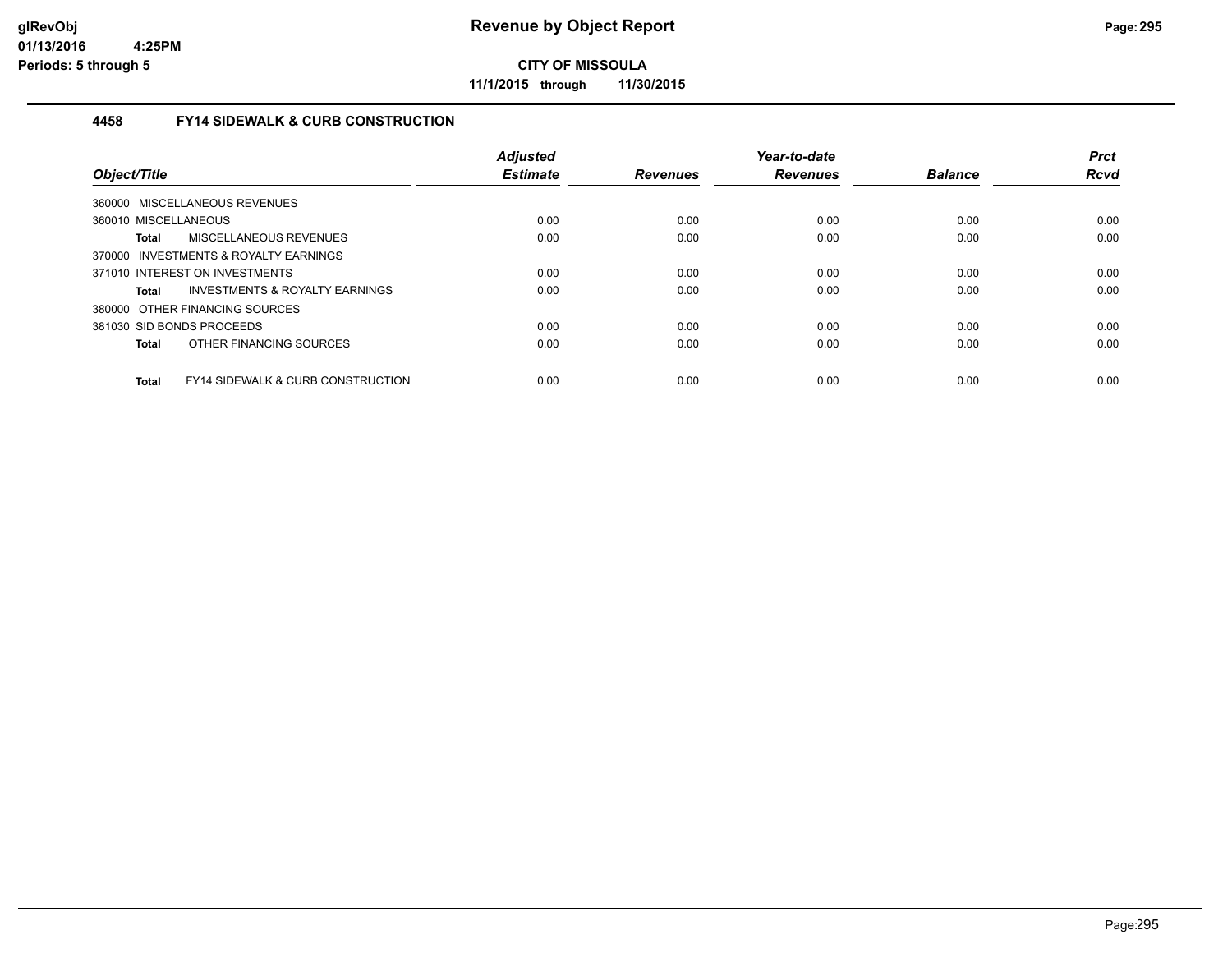**11/1/2015 through 11/30/2015**

# **4459 FY15 SIDEWALK/CURB CONSTRUCTION**

**4459 FY15 SIDEWALK/CURB CONSTRUCTION**

|                                                        | <b>Adjusted</b> |                 | Year-to-date    |                | <b>Prct</b> |
|--------------------------------------------------------|-----------------|-----------------|-----------------|----------------|-------------|
| Object/Title                                           | <b>Estimate</b> | <b>Revenues</b> | <b>Revenues</b> | <b>Balance</b> | <b>Rcvd</b> |
| 330000 INTERGOVERNMENTAL REVENUES                      |                 |                 |                 |                |             |
| 331156 CTEP GRANTS                                     | 0.00            | 0.00            | 0.00            | 0.00           | 0.00        |
| INTERGOVERNMENTAL REVENUES<br>Total                    | 0.00            | 0.00            | 0.00            | 0.00           | 0.00        |
| 360000 MISCELLANEOUS REVENUES                          |                 |                 |                 |                |             |
| 360010 MISCELLANEOUS                                   | 0.00            | 0.00            | 0.00            | 0.00           | 0.00        |
| MISCELLANEOUS REVENUES<br>Total                        | 0.00            | 0.00            | 0.00            | 0.00           | 0.00        |
| 380000 OTHER FINANCING SOURCES                         |                 |                 |                 |                |             |
| 381030 SID BONDS PROCEEDS                              | 0.00            | 0.00            | 598,600.00      | $-598,600.00$  | 0.00        |
| OTHER FINANCING SOURCES<br>Total                       | 0.00            | 0.00            | 598.600.00      | $-598.600.00$  | 0.00        |
| <b>FY15 SIDEWALK/CURB CONSTRUCTION</b><br><b>Total</b> | 0.00            | 0.00            | 598.600.00      | -598.600.00    | 0.00        |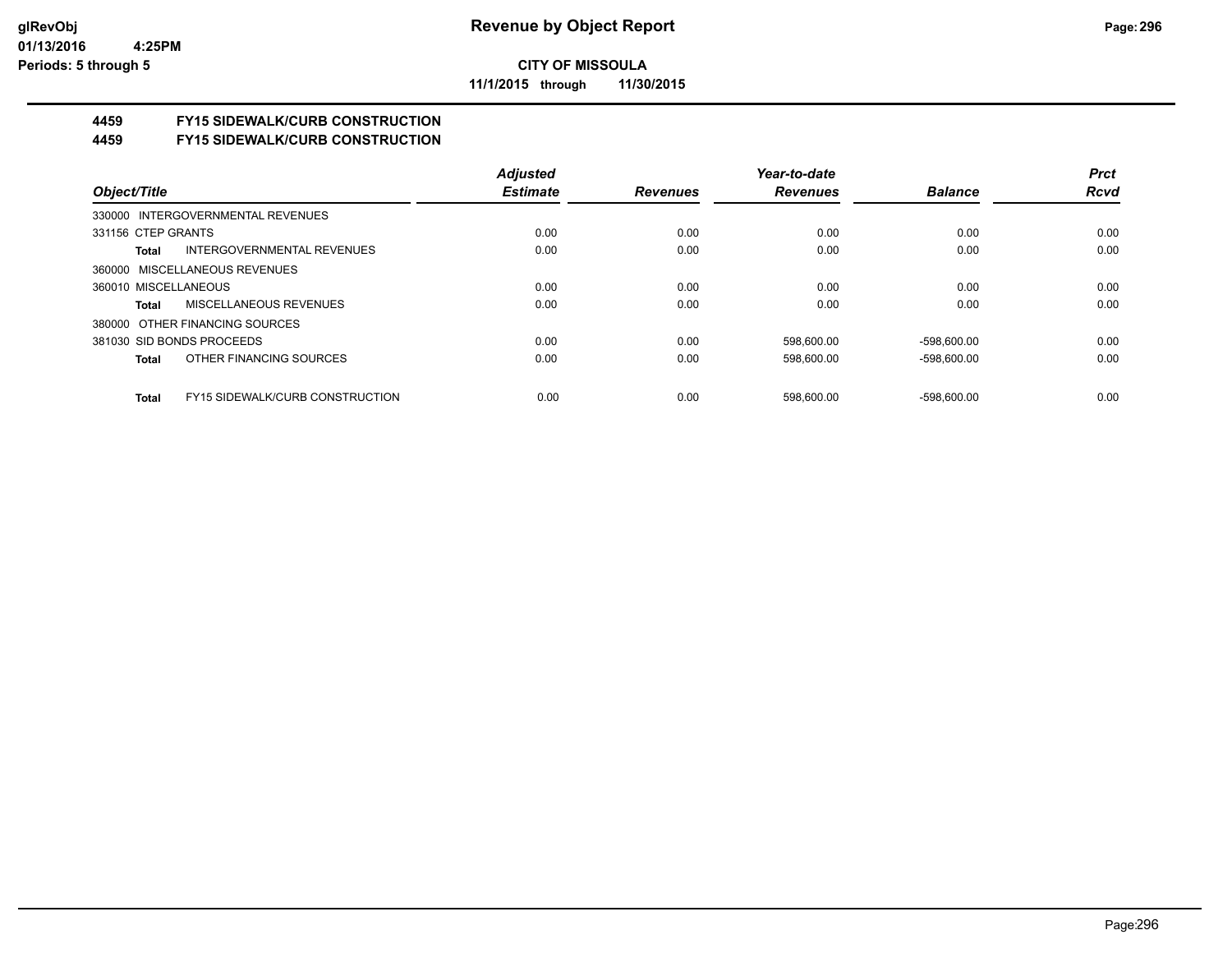**11/1/2015 through 11/30/2015**

### **4459 FY15 SIDEWALK/CURB CONSTRUCTION**

| Object/Title                                           | <b>Adjusted</b><br><b>Estimate</b> | <b>Revenues</b> | Year-to-date<br><b>Revenues</b> | <b>Balance</b> | <b>Prct</b><br>Rcvd |
|--------------------------------------------------------|------------------------------------|-----------------|---------------------------------|----------------|---------------------|
| 330000 INTERGOVERNMENTAL REVENUES                      |                                    |                 |                                 |                |                     |
| 331156 CTEP GRANTS                                     | 0.00                               | 0.00            | 0.00                            | 0.00           | 0.00                |
| INTERGOVERNMENTAL REVENUES<br><b>Total</b>             | 0.00                               | 0.00            | 0.00                            | 0.00           | 0.00                |
| 360000 MISCELLANEOUS REVENUES                          |                                    |                 |                                 |                |                     |
| 360010 MISCELLANEOUS                                   | 0.00                               | 0.00            | 0.00                            | 0.00           | 0.00                |
| <b>MISCELLANEOUS REVENUES</b><br>Total                 | 0.00                               | 0.00            | 0.00                            | 0.00           | 0.00                |
| 380000 OTHER FINANCING SOURCES                         |                                    |                 |                                 |                |                     |
| 381030 SID BONDS PROCEEDS                              | 0.00                               | 0.00            | 598,600.00                      | $-598,600.00$  | 0.00                |
| OTHER FINANCING SOURCES<br><b>Total</b>                | 0.00                               | 0.00            | 598,600.00                      | $-598,600.00$  | 0.00                |
| <b>FY15 SIDEWALK/CURB CONSTRUCTION</b><br><b>Total</b> | 0.00                               | 0.00            | 598.600.00                      | $-598.600.00$  | 0.00                |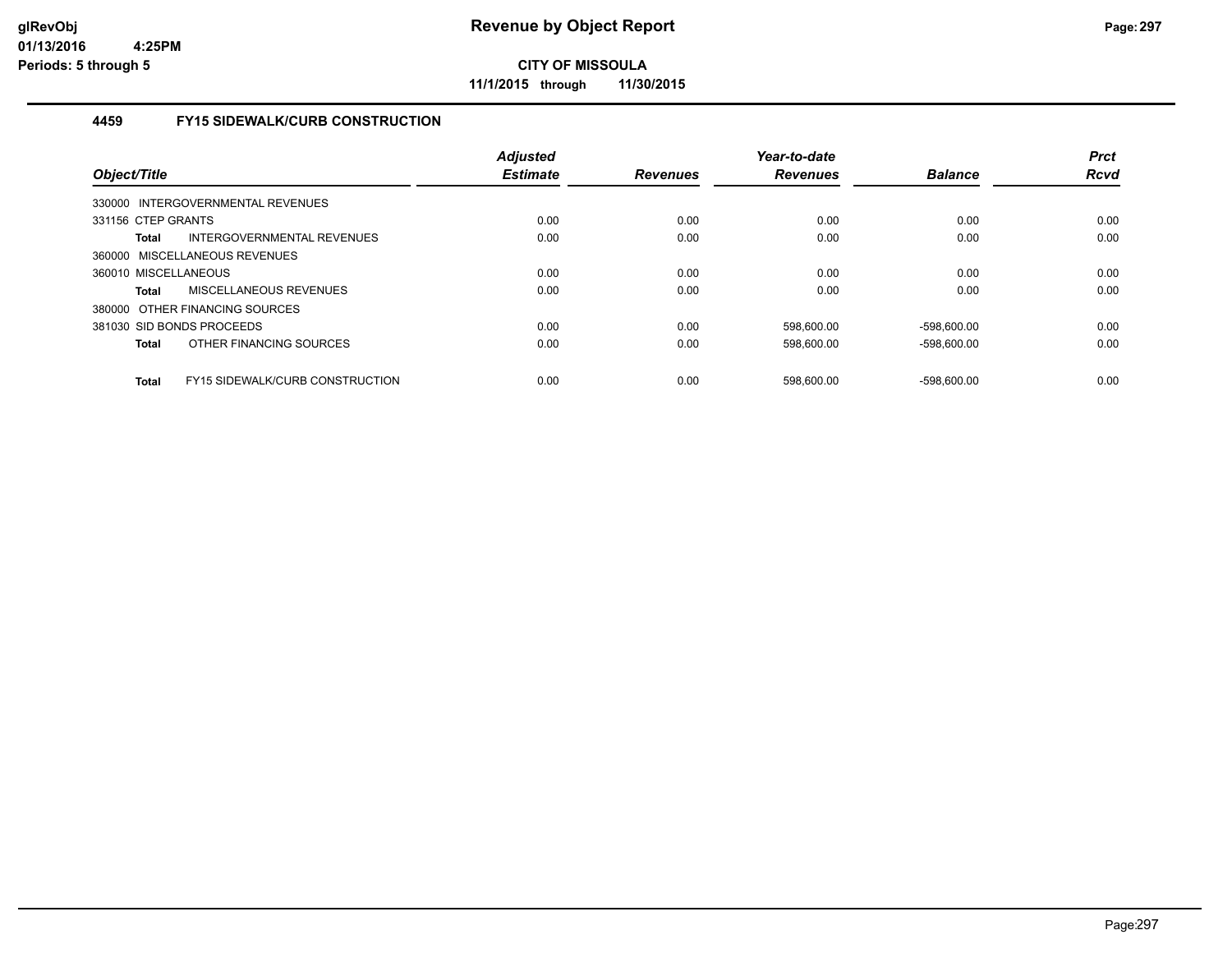**11/1/2015 through 11/30/2015**

# **4460 FY16 SIDEWALK/CURB CONSTRUCTION**

**4460 FY16 SIDEWALK/CURB CONSTRUCTION**

|                                |                                        | <b>Adjusted</b> |                 | Year-to-date    |                | <b>Prct</b> |
|--------------------------------|----------------------------------------|-----------------|-----------------|-----------------|----------------|-------------|
| Object/Title                   |                                        | <b>Estimate</b> | <b>Revenues</b> | <b>Revenues</b> | <b>Balance</b> | <b>Rcvd</b> |
|                                | 330000 INTERGOVERNMENTAL REVENUES      |                 |                 |                 |                |             |
| 331156 CTEP GRANTS             |                                        | 0.00            | 0.00            | 0.00            | 0.00           | 0.00        |
| Total                          | <b>INTERGOVERNMENTAL REVENUES</b>      | 0.00            | 0.00            | 0.00            | 0.00           | 0.00        |
| 360000 MISCELLANEOUS REVENUES  |                                        |                 |                 |                 |                |             |
| 360010 MISCELLANEOUS           |                                        | 0.00            | 12.660.82       | 63,529.48       | $-63,529.48$   | 0.00        |
| Total                          | MISCELLANEOUS REVENUES                 | 0.00            | 12.660.82       | 63,529.48       | $-63,529.48$   | 0.00        |
| 380000 OTHER FINANCING SOURCES |                                        |                 |                 |                 |                |             |
| 381030 SID BONDS PROCEEDS      |                                        | 0.00            | 0.00            | 0.00            | 0.00           | 0.00        |
| Total                          | OTHER FINANCING SOURCES                | 0.00            | 0.00            | 0.00            | 0.00           | 0.00        |
| Total                          | <b>FY16 SIDEWALK/CURB CONSTRUCTION</b> | 0.00            | 12.660.82       | 63.529.48       | $-63.529.48$   | 0.00        |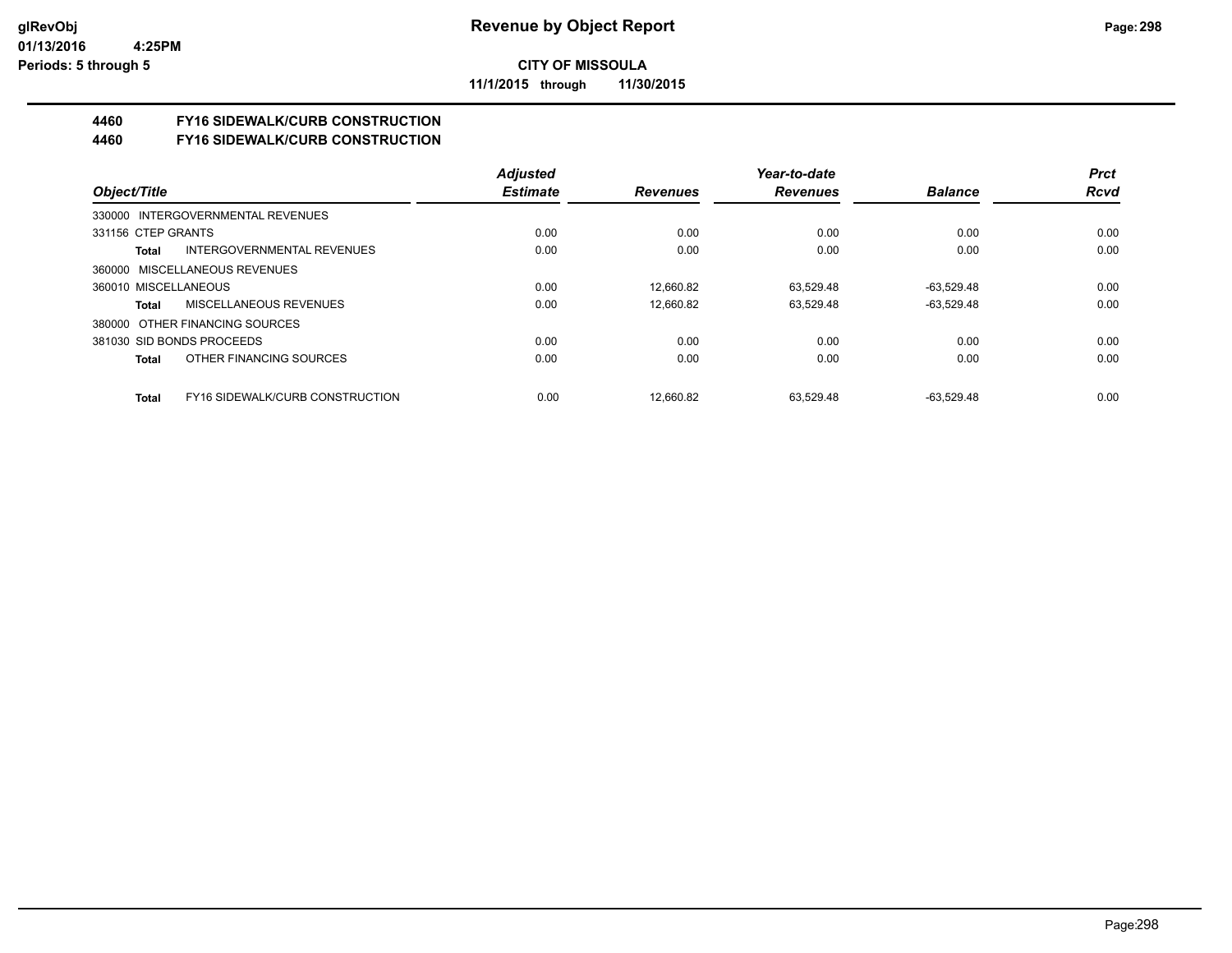**11/1/2015 through 11/30/2015**

### **4460 FY16 SIDEWALK/CURB CONSTRUCTION**

| Object/Title              |                                        | <b>Adjusted</b><br><b>Estimate</b> | <b>Revenues</b> | Year-to-date<br><b>Revenues</b> | <b>Balance</b> | <b>Prct</b><br><b>Rcvd</b> |
|---------------------------|----------------------------------------|------------------------------------|-----------------|---------------------------------|----------------|----------------------------|
|                           | 330000 INTERGOVERNMENTAL REVENUES      |                                    |                 |                                 |                |                            |
| 331156 CTEP GRANTS        |                                        | 0.00                               | 0.00            | 0.00                            | 0.00           | 0.00                       |
| <b>Total</b>              | INTERGOVERNMENTAL REVENUES             | 0.00                               | 0.00            | 0.00                            | 0.00           | 0.00                       |
|                           | 360000 MISCELLANEOUS REVENUES          |                                    |                 |                                 |                |                            |
| 360010 MISCELLANEOUS      |                                        | 0.00                               | 12,660.82       | 63,529.48                       | $-63,529.48$   | 0.00                       |
| <b>Total</b>              | <b>MISCELLANEOUS REVENUES</b>          | 0.00                               | 12.660.82       | 63,529.48                       | $-63,529.48$   | 0.00                       |
|                           | 380000 OTHER FINANCING SOURCES         |                                    |                 |                                 |                |                            |
| 381030 SID BONDS PROCEEDS |                                        | 0.00                               | 0.00            | 0.00                            | 0.00           | 0.00                       |
| <b>Total</b>              | OTHER FINANCING SOURCES                | 0.00                               | 0.00            | 0.00                            | 0.00           | 0.00                       |
| <b>Total</b>              | <b>FY16 SIDEWALK/CURB CONSTRUCTION</b> | 0.00                               | 12.660.82       | 63.529.48                       | $-63.529.48$   | 0.00                       |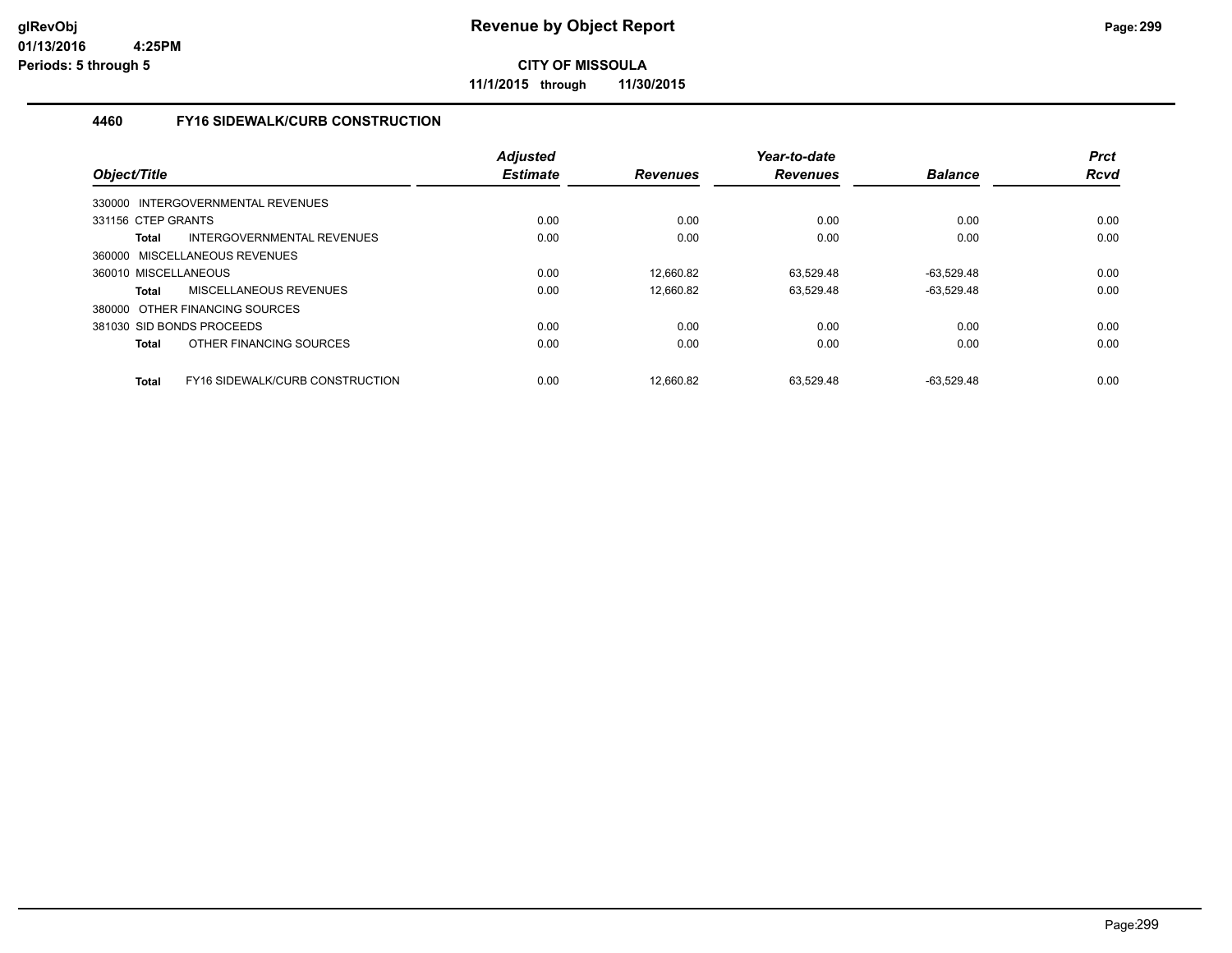**11/1/2015 through 11/30/2015**

# **4461 FY17 SIDEWALK/CURB CONSTRUCTION**

**4461 FY17 SIDEWALK/CURB CONSTRUCTION**

|                                                 | <b>Adjusted</b> |                 | Year-to-date    |                | <b>Prct</b> |
|-------------------------------------------------|-----------------|-----------------|-----------------|----------------|-------------|
| Object/Title                                    | <b>Estimate</b> | <b>Revenues</b> | <b>Revenues</b> | <b>Balance</b> | <b>Rcvd</b> |
| 330000 INTERGOVERNMENTAL REVENUES               |                 |                 |                 |                |             |
| 331156 CTEP GRANTS                              | 0.00            | 0.00            | 0.00            | 0.00           | 0.00        |
| INTERGOVERNMENTAL REVENUES<br>Total             | 0.00            | 0.00            | 0.00            | 0.00           | 0.00        |
| 360000 MISCELLANEOUS REVENUES                   |                 |                 |                 |                |             |
| 360010 MISCELLANEOUS                            | 0.00            | 0.00            | 0.00            | 0.00           | 0.00        |
| MISCELLANEOUS REVENUES<br>Total                 | 0.00            | 0.00            | 0.00            | 0.00           | 0.00        |
| 380000 OTHER FINANCING SOURCES                  |                 |                 |                 |                |             |
| 381030 SID BONDS PROCEEDS                       | 0.00            | 0.00            | 0.00            | 0.00           | 0.00        |
| OTHER FINANCING SOURCES<br>Total                | 0.00            | 0.00            | 0.00            | 0.00           | 0.00        |
|                                                 |                 |                 |                 |                |             |
| <b>FY17 SIDEWALK/CURB CONSTRUCTION</b><br>Total | 0.00            | 0.00            | 0.00            | 0.00           | 0.00        |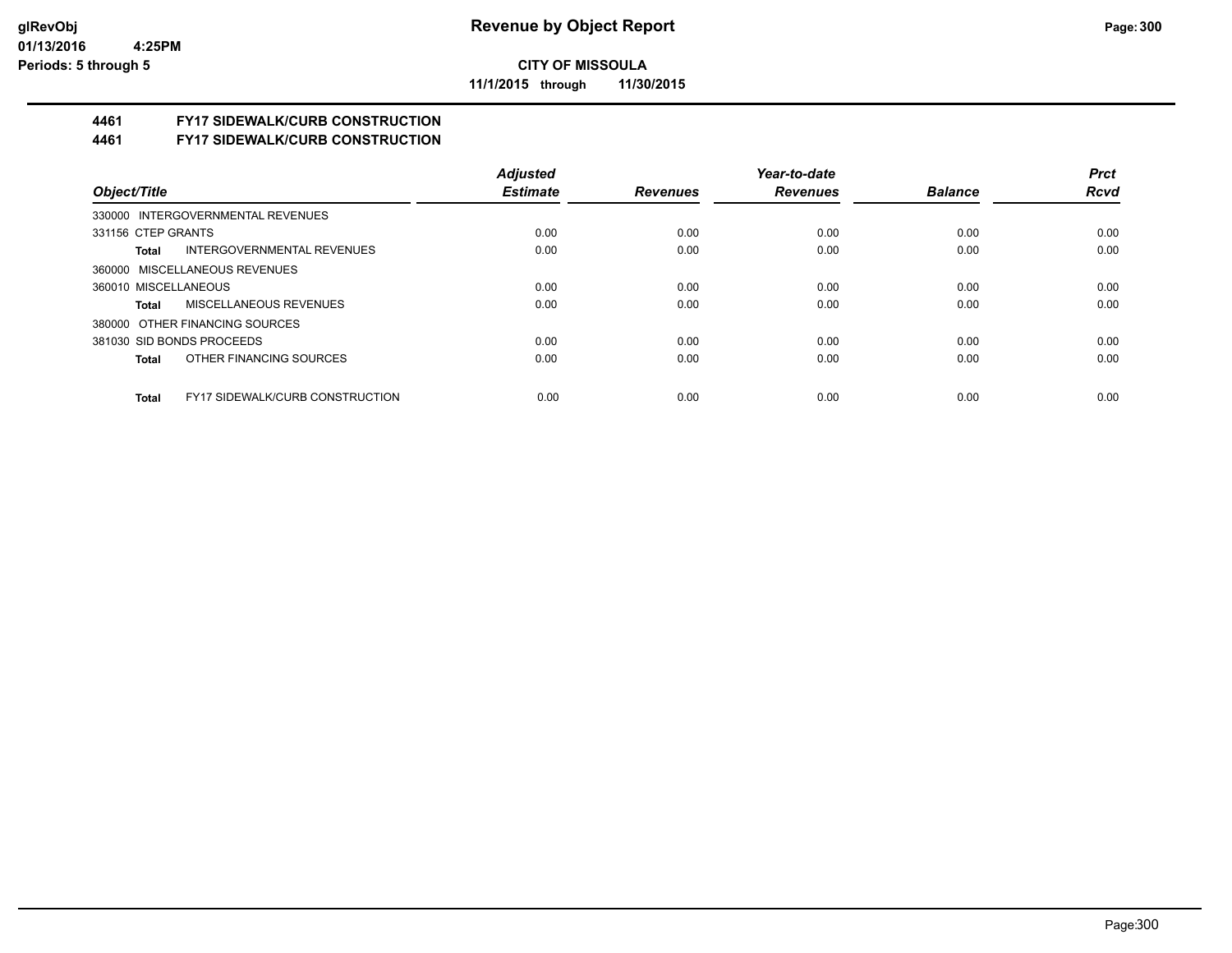**11/1/2015 through 11/30/2015**

### **4461 FY17 SIDEWALK/CURB CONSTRUCTION**

| Object/Title                                           | <b>Adjusted</b> | <b>Estimate</b> | <b>Revenues</b> | Year-to-date<br><b>Revenues</b> | <b>Balance</b> | <b>Prct</b><br><b>Rcvd</b> |
|--------------------------------------------------------|-----------------|-----------------|-----------------|---------------------------------|----------------|----------------------------|
| INTERGOVERNMENTAL REVENUES<br>330000                   |                 |                 |                 |                                 |                |                            |
| 331156 CTEP GRANTS                                     |                 | 0.00            | 0.00            | 0.00                            | 0.00           | 0.00                       |
| INTERGOVERNMENTAL REVENUES<br><b>Total</b>             |                 | 0.00            | 0.00            | 0.00                            | 0.00           | 0.00                       |
| 360000 MISCELLANEOUS REVENUES                          |                 |                 |                 |                                 |                |                            |
| 360010 MISCELLANEOUS                                   |                 | 0.00            | 0.00            | 0.00                            | 0.00           | 0.00                       |
| <b>MISCELLANEOUS REVENUES</b><br>Total                 |                 | 0.00            | 0.00            | 0.00                            | 0.00           | 0.00                       |
| 380000 OTHER FINANCING SOURCES                         |                 |                 |                 |                                 |                |                            |
| 381030 SID BONDS PROCEEDS                              |                 | 0.00            | 0.00            | 0.00                            | 0.00           | 0.00                       |
| OTHER FINANCING SOURCES<br>Total                       |                 | 0.00            | 0.00            | 0.00                            | 0.00           | 0.00                       |
| <b>FY17 SIDEWALK/CURB CONSTRUCTION</b><br><b>Total</b> |                 | 0.00            | 0.00            | 0.00                            | 0.00           | 0.00                       |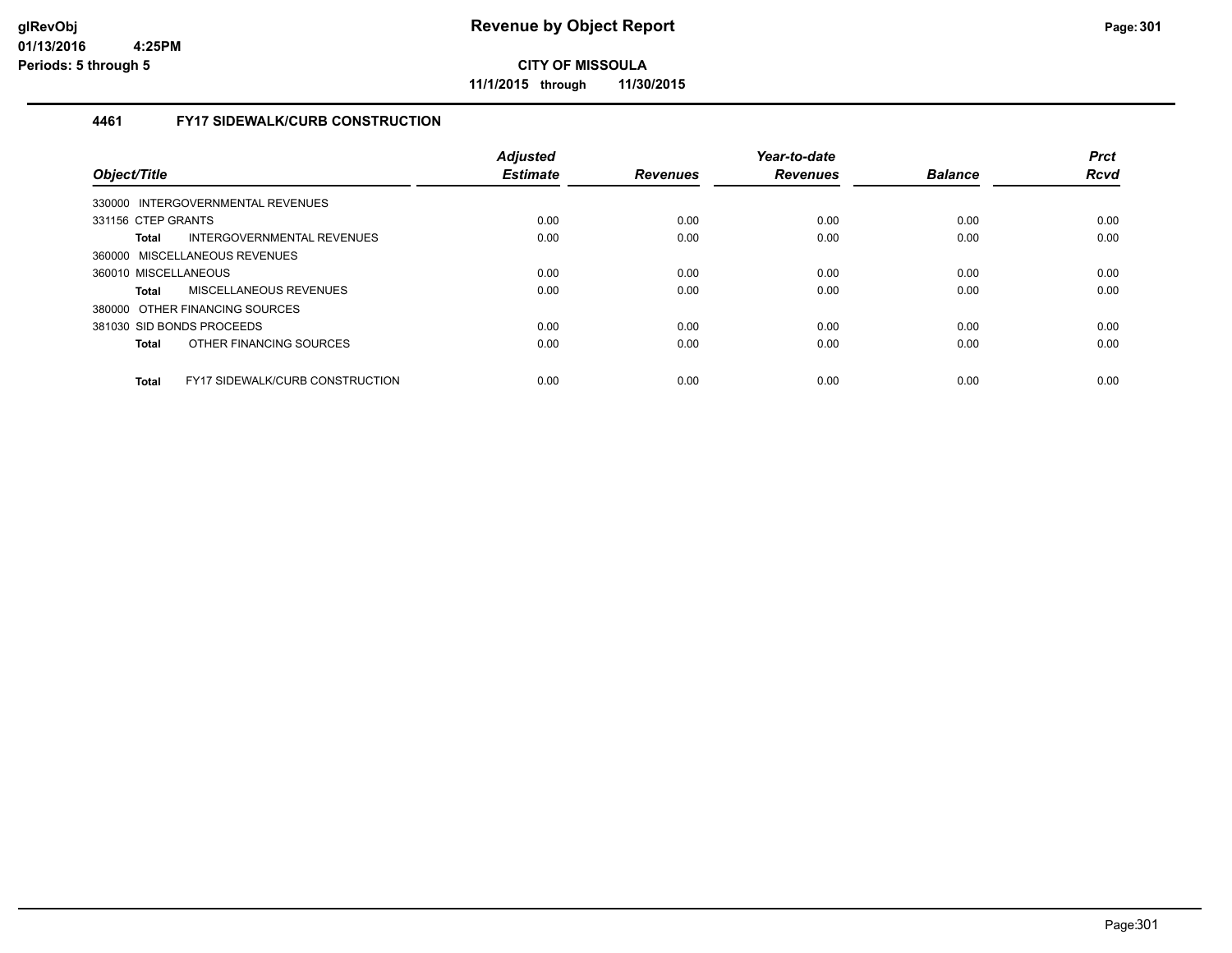**11/1/2015 through 11/30/2015**

#### **4529 SID 529 CHRISTIAN DR TRAFFIC CALMING 4529 SID 529 CHRISTIAN DR TRAFFIC CALMING**

|                                                      | <b>Adjusted</b> |                 | Year-to-date    |                | <b>Prct</b> |
|------------------------------------------------------|-----------------|-----------------|-----------------|----------------|-------------|
| Object/Title                                         | <b>Estimate</b> | <b>Revenues</b> | <b>Revenues</b> | <b>Balance</b> | <b>Rcvd</b> |
| 370000 INVESTMENTS & ROYALTY EARNINGS                |                 |                 |                 |                |             |
| 371010 INTEREST ON INVESTMENTS                       | 0.00            | 0.00            | 0.00            | 0.00           | 0.00        |
| 371020 GAIN/LOSS IN MARKET VALUE OF INVESTMENTS      | 0.00            | 0.00            | 0.00            | 0.00           | 0.00        |
| <b>INVESTMENTS &amp; ROYALTY EARNINGS</b><br>Total   | 0.00            | 0.00            | 0.00            | 0.00           | 0.00        |
| 380000 OTHER FINANCING SOURCES                       |                 |                 |                 |                |             |
| 381000 LOAN PROCEEDS                                 | 0.00            | 0.00            | 0.00            | 0.00           | 0.00        |
| 381002 SRF LOAN                                      | 0.00            | 0.00            | 0.00            | 0.00           | 0.00        |
| 381030 SID BONDS PROCEEDS                            | 0.00            | 0.00            | 0.00            | 0.00           | 0.00        |
| OTHER FINANCING SOURCES<br>Total                     | 0.00            | 0.00            | 0.00            | 0.00           | 0.00        |
|                                                      |                 |                 |                 |                |             |
| SID 529 CHRISTIAN DR TRAFFIC CALMING<br><b>Total</b> | 0.00            | 0.00            | 0.00            | 0.00           | 0.00        |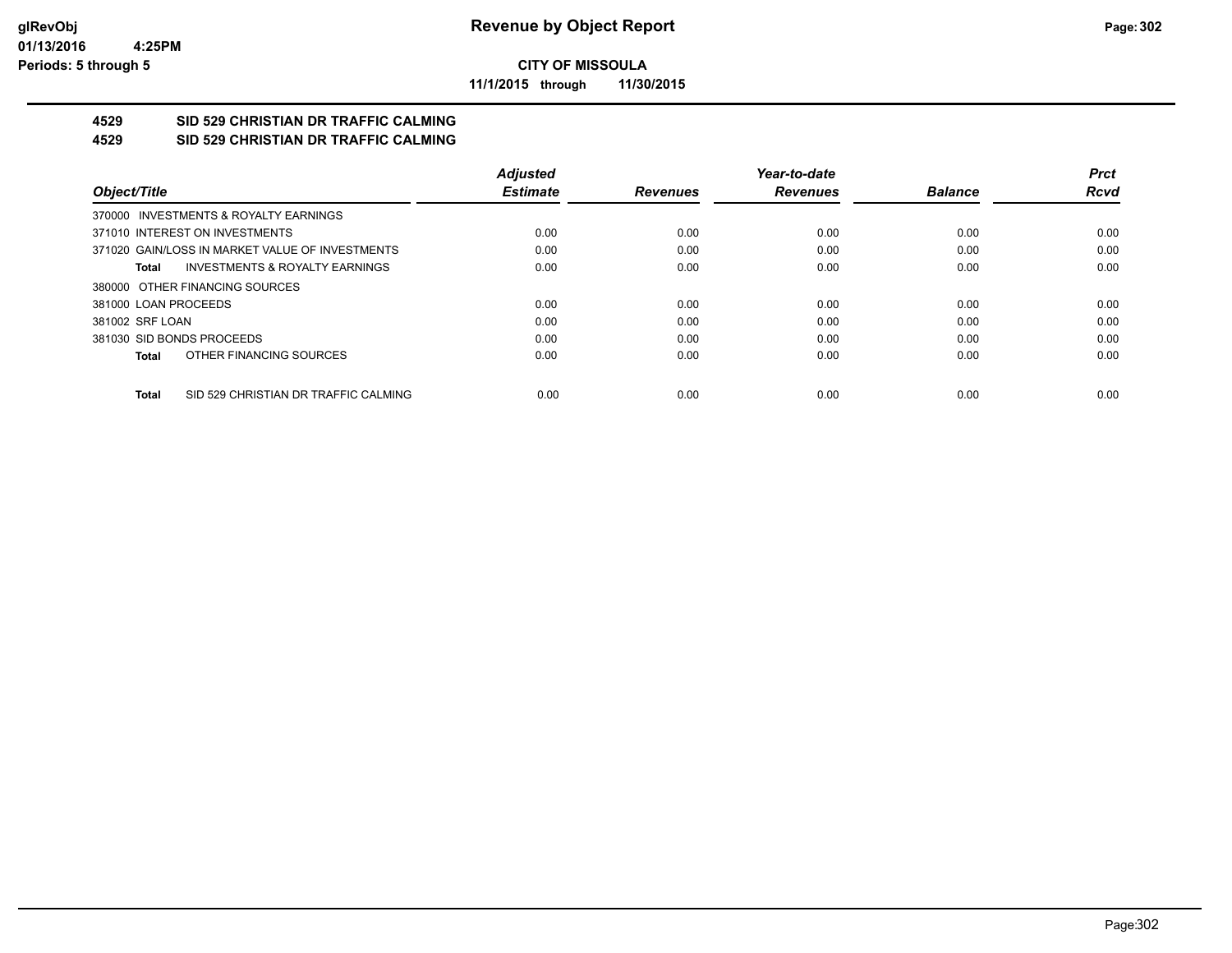**11/1/2015 through 11/30/2015**

### **4529 SID 529 CHRISTIAN DR TRAFFIC CALMING**

| Object/Title                                         | <b>Adjusted</b><br><b>Estimate</b> | <b>Revenues</b> | Year-to-date<br><b>Revenues</b> | <b>Balance</b> | <b>Prct</b><br>Rcvd |
|------------------------------------------------------|------------------------------------|-----------------|---------------------------------|----------------|---------------------|
| 370000 INVESTMENTS & ROYALTY EARNINGS                |                                    |                 |                                 |                |                     |
| 371010 INTEREST ON INVESTMENTS                       | 0.00                               | 0.00            | 0.00                            | 0.00           | 0.00                |
| 371020 GAIN/LOSS IN MARKET VALUE OF INVESTMENT       | 0.00                               | 0.00            | 0.00                            | 0.00           | 0.00                |
| INVESTMENTS & ROYALTY EARNINGS<br>Total              | 0.00                               | 0.00            | 0.00                            | 0.00           | 0.00                |
| 380000 OTHER FINANCING SOURCES                       |                                    |                 |                                 |                |                     |
| 381000 LOAN PROCEEDS                                 | 0.00                               | 0.00            | 0.00                            | 0.00           | 0.00                |
| 381002 SRF LOAN                                      | 0.00                               | 0.00            | 0.00                            | 0.00           | 0.00                |
| 381030 SID BONDS PROCEEDS                            | 0.00                               | 0.00            | 0.00                            | 0.00           | 0.00                |
| OTHER FINANCING SOURCES<br>Total                     | 0.00                               | 0.00            | 0.00                            | 0.00           | 0.00                |
| SID 529 CHRISTIAN DR TRAFFIC CALMING<br><b>Total</b> | 0.00                               | 0.00            | 0.00                            | 0.00           | 0.00                |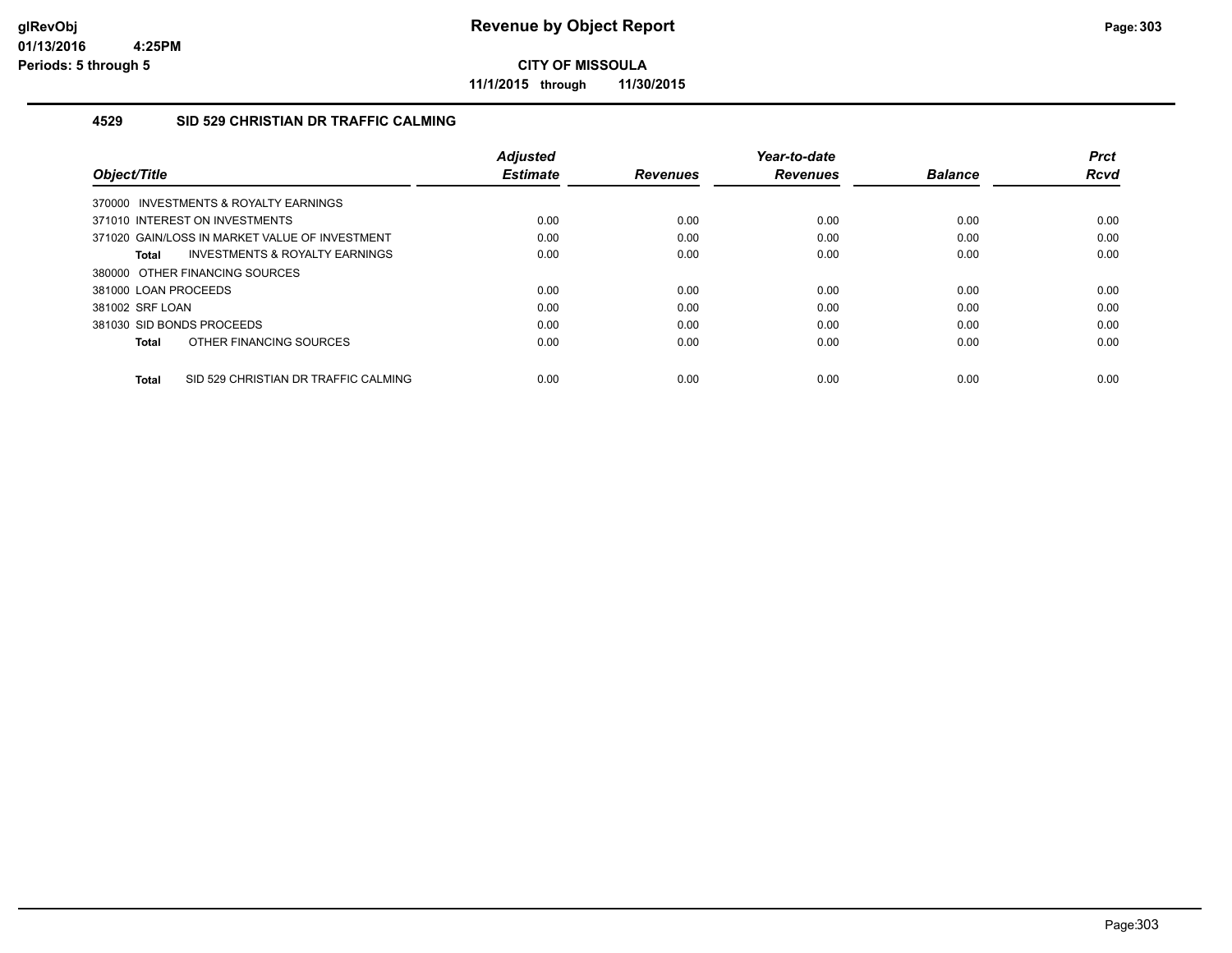**11/1/2015 through 11/30/2015**

# **4530 SID 530 CHRISTIAN DR CALMING**

**4530 SID 530 CHRISTIAN DR CALMING**

|                                                    | <b>Adiusted</b> |                 | Year-to-date    |                | Prct        |
|----------------------------------------------------|-----------------|-----------------|-----------------|----------------|-------------|
| Object/Title                                       | <b>Estimate</b> | <b>Revenues</b> | <b>Revenues</b> | <b>Balance</b> | <b>Rcvd</b> |
| 370000 INVESTMENTS & ROYALTY EARNINGS              |                 |                 |                 |                |             |
| 371010 INTEREST ON INVESTMENTS                     | 0.00            | 0.00            | 0.00            | 0.00           | 0.00        |
| 371020 GAIN/LOSS IN MARKET VALUE OF INVESTMENTS    | 0.00            | 0.00            | 0.00            | 0.00           | 0.00        |
| <b>INVESTMENTS &amp; ROYALTY EARNINGS</b><br>Total | 0.00            | 0.00            | 0.00            | 0.00           | 0.00        |
| 380000 OTHER FINANCING SOURCES                     |                 |                 |                 |                |             |
| 381000 LOAN PROCEEDS                               | 0.00            | 0.00            | 0.00            | 0.00           | 0.00        |
| 381002 SRF LOAN                                    | 0.00            | 0.00            | 0.00            | 0.00           | 0.00        |
| 381030 SID BONDS PROCEEDS                          | 0.00            | 0.00            | 0.00            | 0.00           | 0.00        |
| OTHER FINANCING SOURCES<br>Total                   | 0.00            | 0.00            | 0.00            | 0.00           | 0.00        |
|                                                    |                 |                 |                 |                |             |
| SID 530 CHRISTIAN DR CALMING<br>Total              | 0.00            | 0.00            | 0.00            | 0.00           | 0.00        |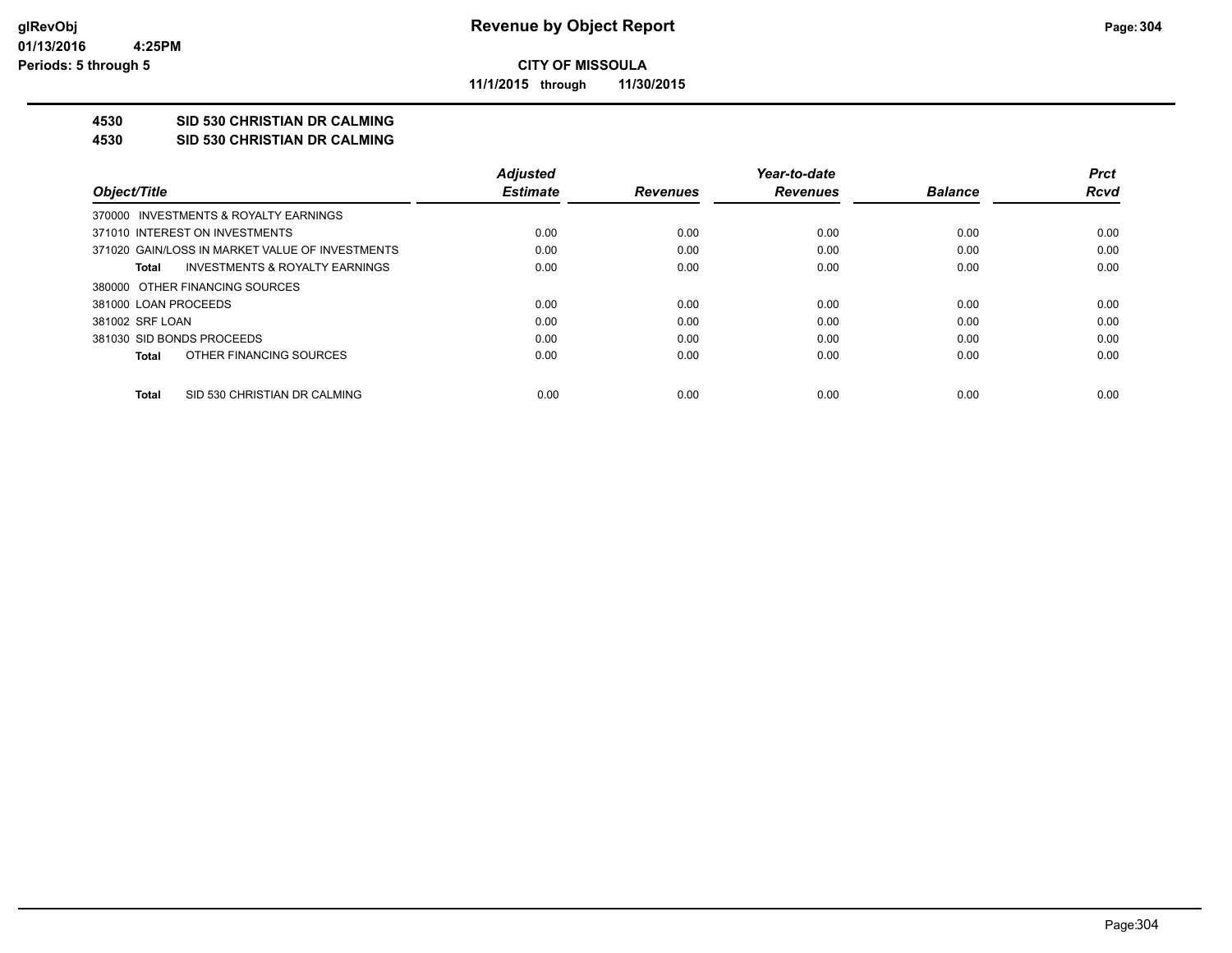**11/1/2015 through 11/30/2015**

### **4530 SID 530 CHRISTIAN DR CALMING**

| Object/Title                                       | <b>Adjusted</b><br><b>Estimate</b> | <b>Revenues</b> | Year-to-date<br><b>Revenues</b> | <b>Balance</b> | <b>Prct</b><br>Rcvd |
|----------------------------------------------------|------------------------------------|-----------------|---------------------------------|----------------|---------------------|
| 370000 INVESTMENTS & ROYALTY EARNINGS              |                                    |                 |                                 |                |                     |
| 371010 INTEREST ON INVESTMENTS                     | 0.00                               | 0.00            | 0.00                            | 0.00           | 0.00                |
| 371020 GAIN/LOSS IN MARKET VALUE OF INVESTMENT     | 0.00                               | 0.00            | 0.00                            | 0.00           | 0.00                |
| <b>INVESTMENTS &amp; ROYALTY EARNINGS</b><br>Total | 0.00                               | 0.00            | 0.00                            | 0.00           | 0.00                |
| 380000 OTHER FINANCING SOURCES                     |                                    |                 |                                 |                |                     |
| 381000 LOAN PROCEEDS                               | 0.00                               | 0.00            | 0.00                            | 0.00           | 0.00                |
| 381002 SRF LOAN                                    | 0.00                               | 0.00            | 0.00                            | 0.00           | 0.00                |
| 381030 SID BONDS PROCEEDS                          | 0.00                               | 0.00            | 0.00                            | 0.00           | 0.00                |
| OTHER FINANCING SOURCES<br>Total                   | 0.00                               | 0.00            | 0.00                            | 0.00           | 0.00                |
| SID 530 CHRISTIAN DR CALMING<br>Total              | 0.00                               | 0.00            | 0.00                            | 0.00           | 0.00                |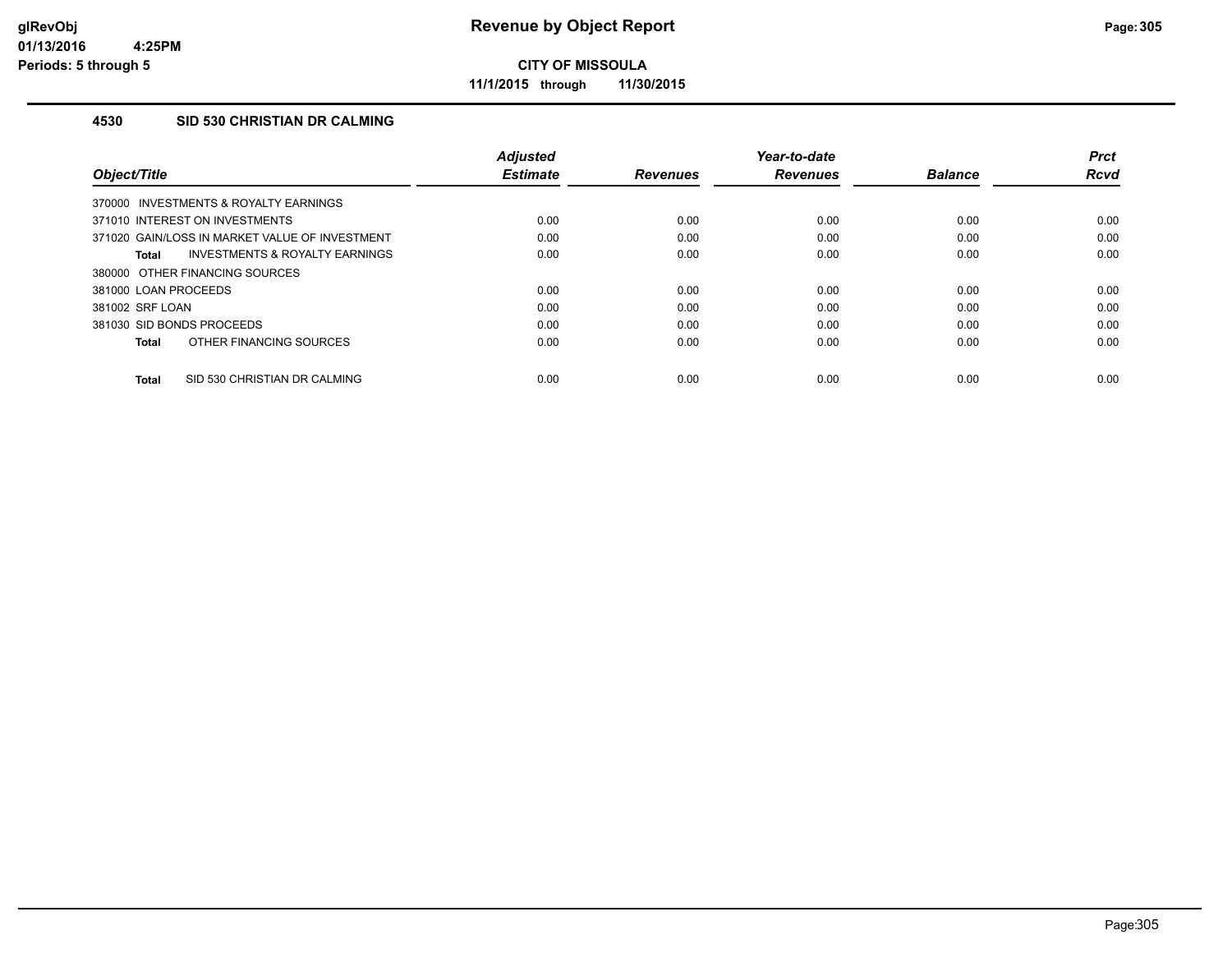**11/1/2015 through 11/30/2015**

#### **4531 SID 531 TRAFFIC CALMING**

**4531 SID 531 TRAFFIC CALMING**

|                                                    | <b>Adjusted</b> |                 | Year-to-date    |                | <b>Prct</b> |
|----------------------------------------------------|-----------------|-----------------|-----------------|----------------|-------------|
| Object/Title                                       | <b>Estimate</b> | <b>Revenues</b> | <b>Revenues</b> | <b>Balance</b> | <b>Rcvd</b> |
| 370000 INVESTMENTS & ROYALTY EARNINGS              |                 |                 |                 |                |             |
| 371010 INTEREST ON INVESTMENTS                     | 0.00            | 0.00            | 0.00            | 0.00           | 0.00        |
| 371020 GAIN/LOSS IN MARKET VALUE OF INVESTMENTS    | 0.00            | 0.00            | 0.00            | 0.00           | 0.00        |
| <b>INVESTMENTS &amp; ROYALTY EARNINGS</b><br>Total | 0.00            | 0.00            | 0.00            | 0.00           | 0.00        |
| 380000 OTHER FINANCING SOURCES                     |                 |                 |                 |                |             |
| 383000 OPERATING TRANSFERS                         | 0.00            | 0.00            | 0.00            | 0.00           | 0.00        |
| OTHER FINANCING SOURCES<br>Total                   | 0.00            | 0.00            | 0.00            | 0.00           | 0.00        |
|                                                    |                 |                 |                 |                |             |
| Total<br>SID 531 TRAFFIC CALMING                   | 0.00            | 0.00            | 0.00            | 0.00           | 0.00        |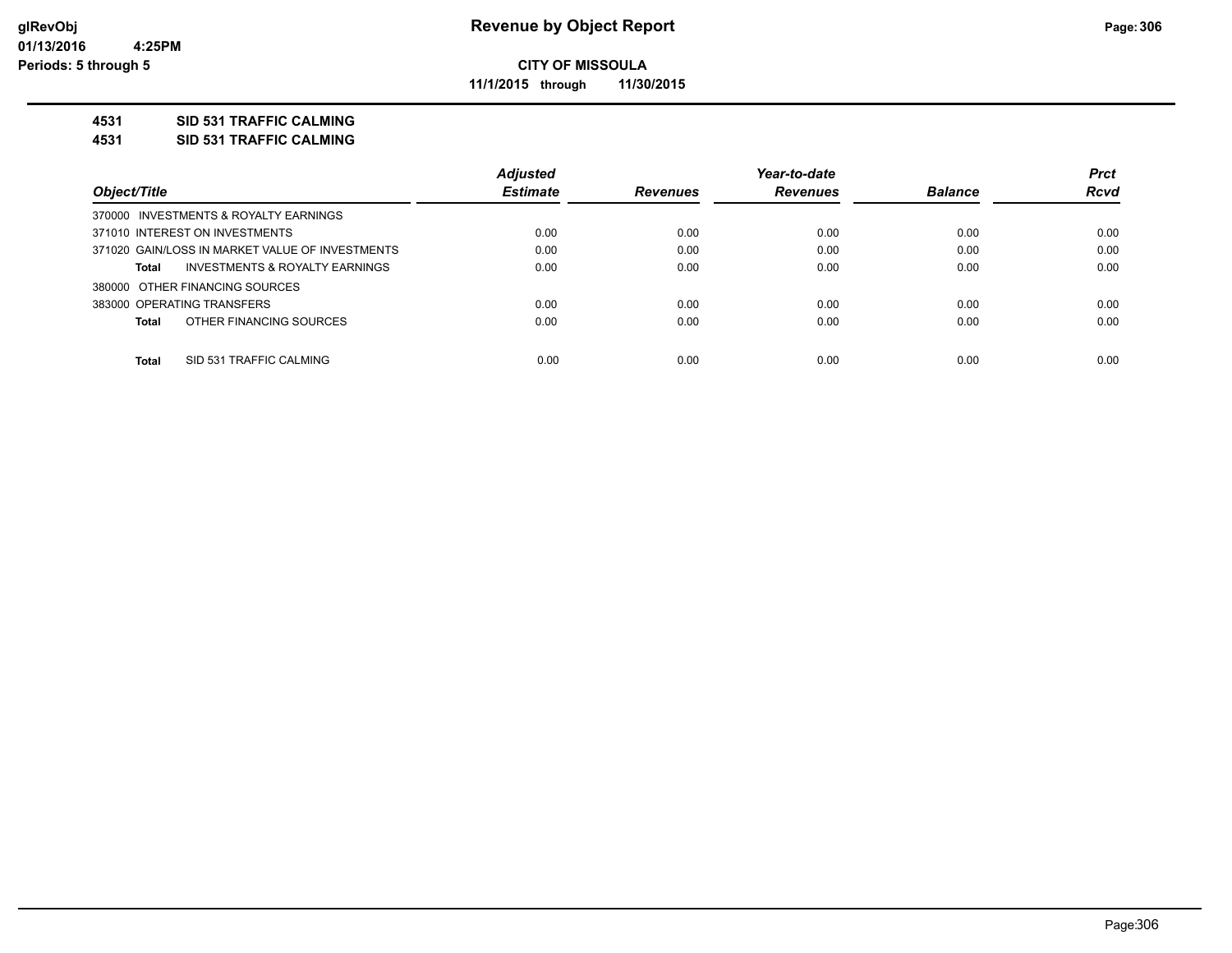**11/1/2015 through 11/30/2015**

#### **4531 SID 531 TRAFFIC CALMING**

|                                                    | <b>Adjusted</b> |                 | Year-to-date    |                | <b>Prct</b> |
|----------------------------------------------------|-----------------|-----------------|-----------------|----------------|-------------|
| Object/Title                                       | <b>Estimate</b> | <b>Revenues</b> | <b>Revenues</b> | <b>Balance</b> | <b>Rcvd</b> |
| INVESTMENTS & ROYALTY EARNINGS<br>370000           |                 |                 |                 |                |             |
| 371010 INTEREST ON INVESTMENTS                     | 0.00            | 0.00            | 0.00            | 0.00           | 0.00        |
| 371020 GAIN/LOSS IN MARKET VALUE OF INVESTMENT     | 0.00            | 0.00            | 0.00            | 0.00           | 0.00        |
| <b>INVESTMENTS &amp; ROYALTY EARNINGS</b><br>Total | 0.00            | 0.00            | 0.00            | 0.00           | 0.00        |
| 380000 OTHER FINANCING SOURCES                     |                 |                 |                 |                |             |
| 383000 OPERATING TRANSFERS                         | 0.00            | 0.00            | 0.00            | 0.00           | 0.00        |
| OTHER FINANCING SOURCES<br>Total                   | 0.00            | 0.00            | 0.00            | 0.00           | 0.00        |
|                                                    |                 |                 |                 |                |             |
| Total<br>SID 531 TRAFFIC CALMING                   | 0.00            | 0.00            | 0.00            | 0.00           | 0.00        |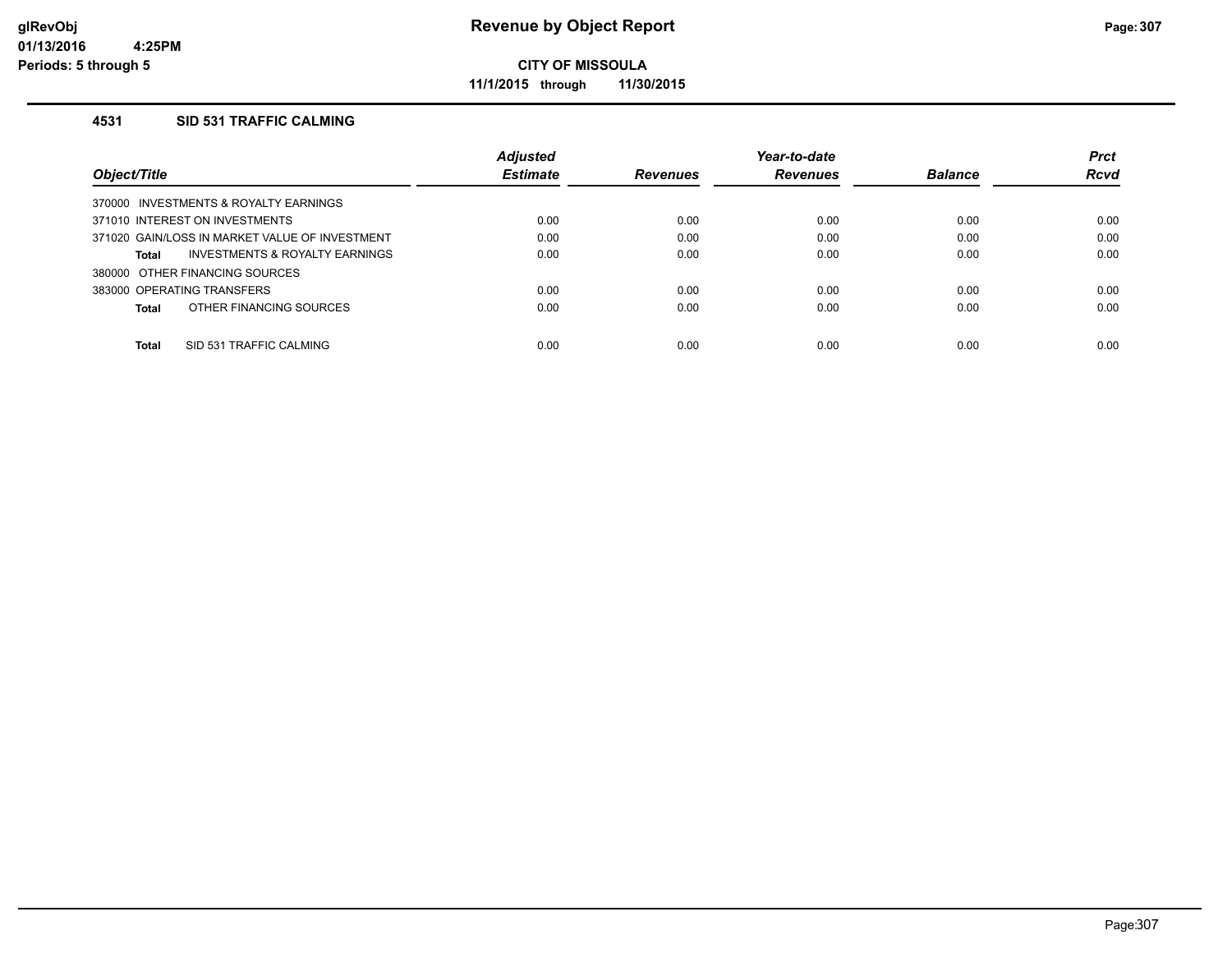**11/1/2015 through 11/30/2015**

#### **4532 MALONEY RANCH SID**

**4532 MALONEY RANCH SID**

|                                                    | <b>Adjusted</b> |                 | Year-to-date    |                | <b>Prct</b> |
|----------------------------------------------------|-----------------|-----------------|-----------------|----------------|-------------|
| Object/Title                                       | <b>Estimate</b> | <b>Revenues</b> | <b>Revenues</b> | <b>Balance</b> | <b>Rcvd</b> |
| 370000 INVESTMENTS & ROYALTY EARNINGS              |                 |                 |                 |                |             |
| 371010 INTEREST ON INVESTMENTS                     | 0.00            | 0.00            | 0.00            | 0.00           | 0.00        |
| 371020 GAIN/LOSS IN MARKET VALUE OF INVESTMENTS    | 0.00            | 0.00            | 0.00            | 0.00           | 0.00        |
| <b>INVESTMENTS &amp; ROYALTY EARNINGS</b><br>Total | 0.00            | 0.00            | 0.00            | 0.00           | 0.00        |
| 380000 OTHER FINANCING SOURCES                     |                 |                 |                 |                |             |
| 381030 SID BONDS PROCEEDS                          | 0.00            | 0.00            | 0.00            | 0.00           | 0.00        |
| OTHER FINANCING SOURCES<br><b>Total</b>            | 0.00            | 0.00            | 0.00            | 0.00           | 0.00        |
| <b>Total</b><br><b>MALONEY RANCH SID</b>           | 0.00            | 0.00            | 0.00            | 0.00           | 0.00        |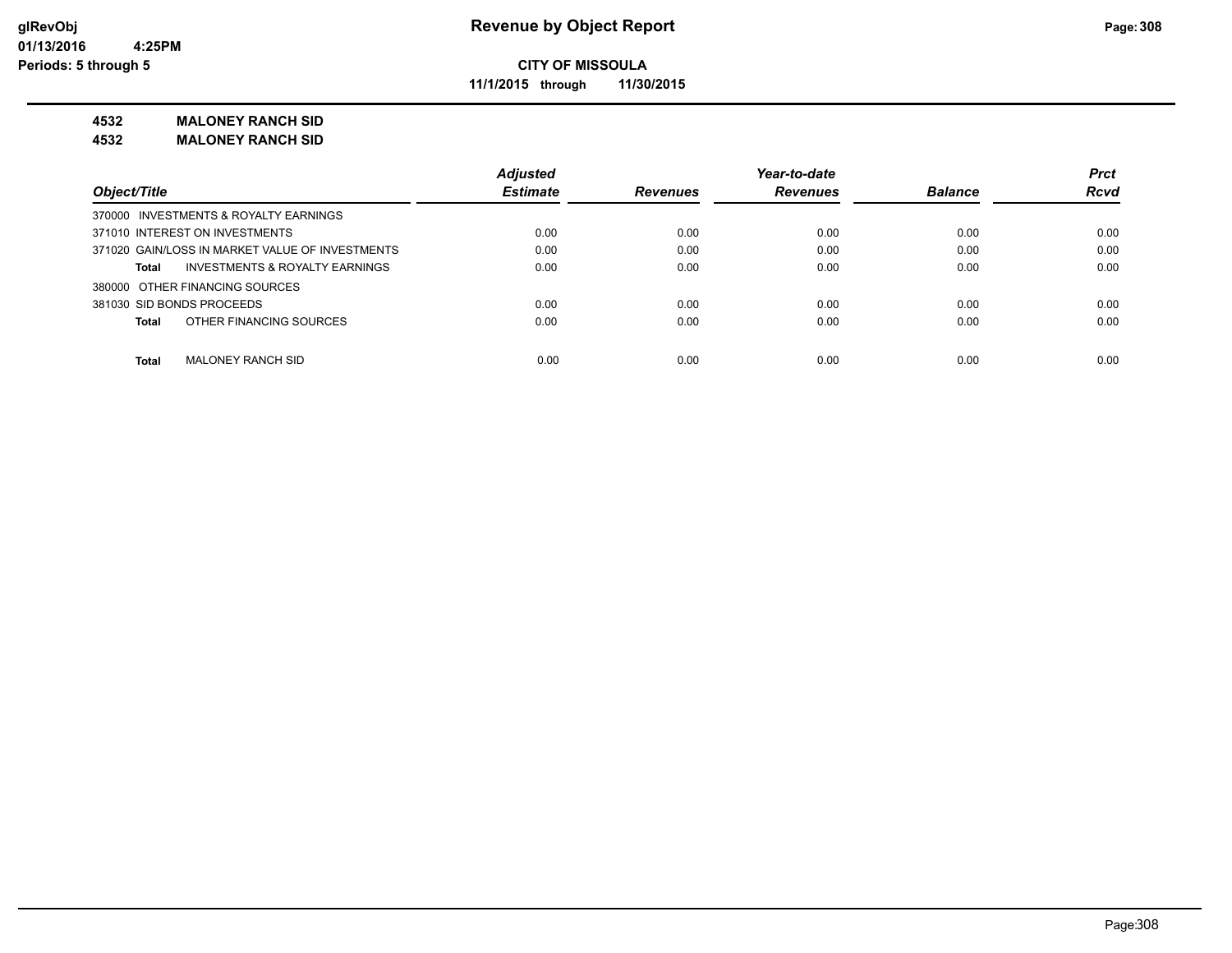**11/1/2015 through 11/30/2015**

#### **4532 MALONEY RANCH SID**

|                                                           | <b>Adiusted</b> |                 | Year-to-date    |                | <b>Prct</b> |
|-----------------------------------------------------------|-----------------|-----------------|-----------------|----------------|-------------|
| Object/Title                                              | <b>Estimate</b> | <b>Revenues</b> | <b>Revenues</b> | <b>Balance</b> | <b>Rcvd</b> |
| 370000 INVESTMENTS & ROYALTY EARNINGS                     |                 |                 |                 |                |             |
| 371010 INTEREST ON INVESTMENTS                            | 0.00            | 0.00            | 0.00            | 0.00           | 0.00        |
| 371020 GAIN/LOSS IN MARKET VALUE OF INVESTMENT            | 0.00            | 0.00            | 0.00            | 0.00           | 0.00        |
| <b>INVESTMENTS &amp; ROYALTY EARNINGS</b><br><b>Total</b> | 0.00            | 0.00            | 0.00            | 0.00           | 0.00        |
| 380000 OTHER FINANCING SOURCES                            |                 |                 |                 |                |             |
| 381030 SID BONDS PROCEEDS                                 | 0.00            | 0.00            | 0.00            | 0.00           | 0.00        |
| OTHER FINANCING SOURCES<br><b>Total</b>                   | 0.00            | 0.00            | 0.00            | 0.00           | 0.00        |
|                                                           |                 |                 |                 |                |             |
| <b>Total</b><br><b>MALONEY RANCH SID</b>                  | 0.00            | 0.00            | 0.00            | 0.00           | 0.00        |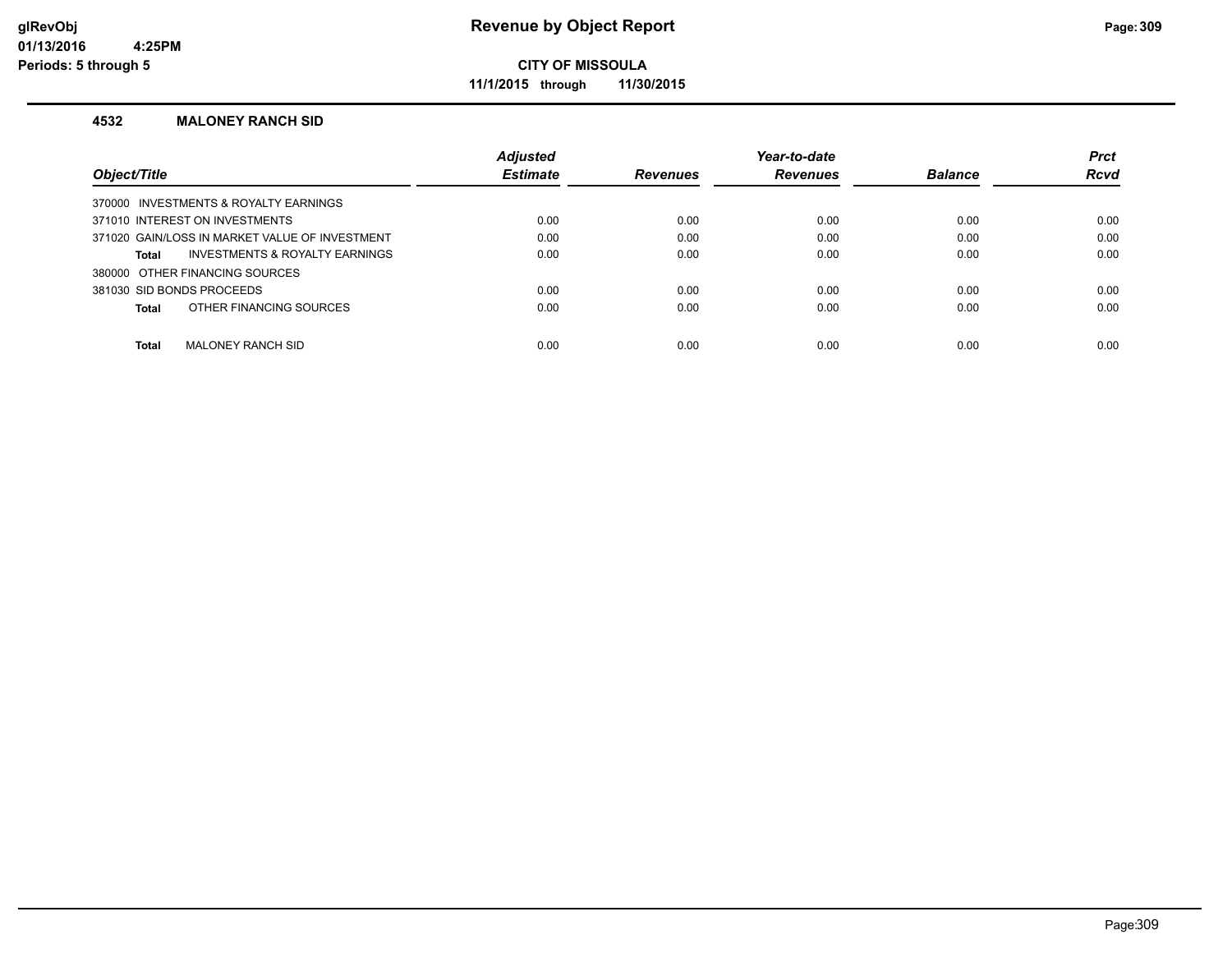**11/1/2015 through 11/30/2015**

### **4533 RATTLESNAKE SEWER SID**

#### **4533 RATTLESNAKE SEWER SID**

|                                                    | <b>Adjusted</b> |                 | Year-to-date    |                | <b>Prct</b> |
|----------------------------------------------------|-----------------|-----------------|-----------------|----------------|-------------|
| Object/Title                                       | <b>Estimate</b> | <b>Revenues</b> | <b>Revenues</b> | <b>Balance</b> | <b>Rcvd</b> |
| 330000 INTERGOVERNMENTAL REVENUES                  |                 |                 |                 |                |             |
| 334121 DNRC GRANT                                  | 0.00            | 0.00            | 0.00            | 0.00           | 0.00        |
| INTERGOVERNMENTAL REVENUES<br>Total                | 0.00            | 0.00            | 0.00            | 0.00           | 0.00        |
| 370000 INVESTMENTS & ROYALTY EARNINGS              |                 |                 |                 |                |             |
| 371010 INTEREST ON INVESTMENTS                     | 0.00            | 0.00            | 0.00            | 0.00           | 0.00        |
| 371020 GAIN/LOSS IN MARKET VALUE OF INVESTMENTS    | 0.00            | 0.00            | 0.00            | 0.00           | 0.00        |
| <b>INVESTMENTS &amp; ROYALTY EARNINGS</b><br>Total | 0.00            | 0.00            | 0.00            | 0.00           | 0.00        |
| 380000 OTHER FINANCING SOURCES                     |                 |                 |                 |                |             |
| 381002 SRF LOAN                                    | 0.00            | 0.00            | 0.00            | 0.00           | 0.00        |
| OTHER FINANCING SOURCES<br>Total                   | 0.00            | 0.00            | 0.00            | 0.00           | 0.00        |
| <b>RATTLESNAKE SEWER SID</b><br>Total              | 0.00            | 0.00            | 0.00            | 0.00           | 0.00        |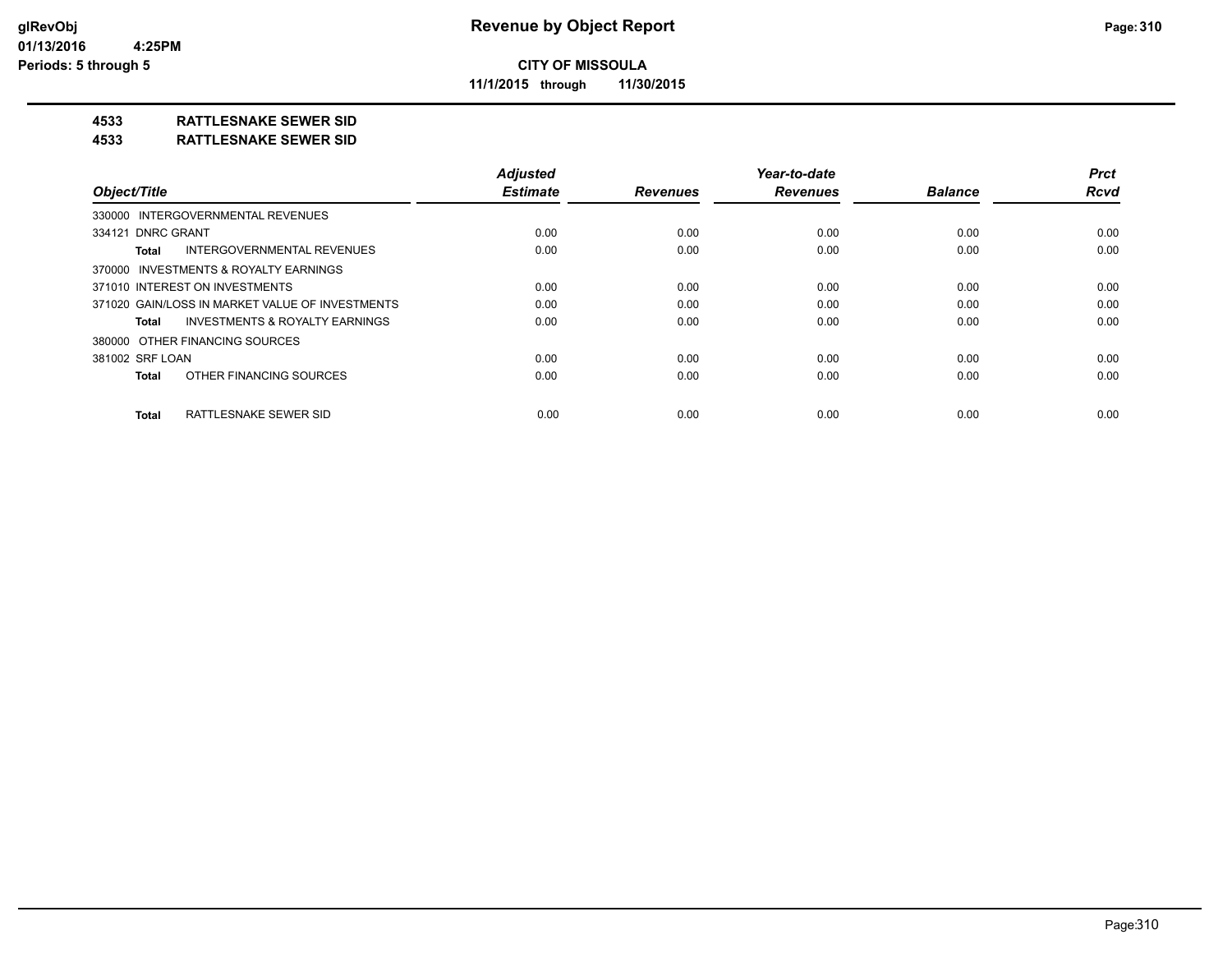**11/1/2015 through 11/30/2015**

### **4533 RATTLESNAKE SEWER SID**

|                                                | <b>Adjusted</b> |                 | Year-to-date    |                | <b>Prct</b> |
|------------------------------------------------|-----------------|-----------------|-----------------|----------------|-------------|
| Object/Title                                   | <b>Estimate</b> | <b>Revenues</b> | <b>Revenues</b> | <b>Balance</b> | <b>Rcvd</b> |
| 330000 INTERGOVERNMENTAL REVENUES              |                 |                 |                 |                |             |
| 334121 DNRC GRANT                              | 0.00            | 0.00            | 0.00            | 0.00           | 0.00        |
| INTERGOVERNMENTAL REVENUES<br><b>Total</b>     | 0.00            | 0.00            | 0.00            | 0.00           | 0.00        |
| 370000 INVESTMENTS & ROYALTY EARNINGS          |                 |                 |                 |                |             |
| 371010 INTEREST ON INVESTMENTS                 | 0.00            | 0.00            | 0.00            | 0.00           | 0.00        |
| 371020 GAIN/LOSS IN MARKET VALUE OF INVESTMENT | 0.00            | 0.00            | 0.00            | 0.00           | 0.00        |
| INVESTMENTS & ROYALTY EARNINGS<br><b>Total</b> | 0.00            | 0.00            | 0.00            | 0.00           | 0.00        |
| 380000 OTHER FINANCING SOURCES                 |                 |                 |                 |                |             |
| 381002 SRF LOAN                                | 0.00            | 0.00            | 0.00            | 0.00           | 0.00        |
| OTHER FINANCING SOURCES<br><b>Total</b>        | 0.00            | 0.00            | 0.00            | 0.00           | 0.00        |
|                                                |                 |                 |                 |                |             |
| RATTLESNAKE SEWER SID<br><b>Total</b>          | 0.00            | 0.00            | 0.00            | 0.00           | 0.00        |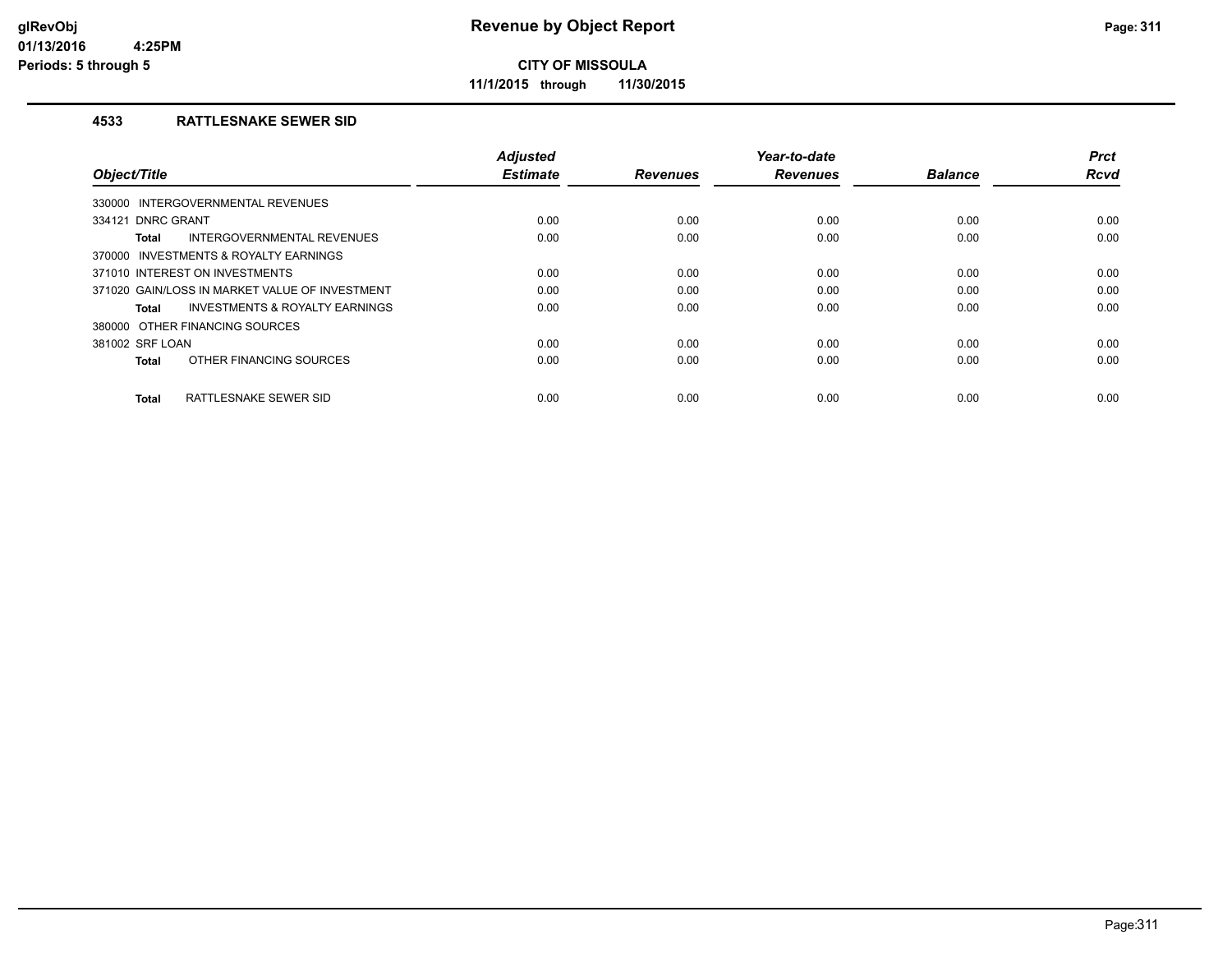**11/1/2015 through 11/30/2015**

### **4534 SID 534 LINCOLNWOOD**

#### **4534 SID 534 LINCOLNWOOD**

|                                                    | <b>Adjusted</b> |                 | Year-to-date    |                | <b>Prct</b> |
|----------------------------------------------------|-----------------|-----------------|-----------------|----------------|-------------|
| Object/Title                                       | <b>Estimate</b> | <b>Revenues</b> | <b>Revenues</b> | <b>Balance</b> | <b>Rcvd</b> |
| 330000 INTERGOVERNMENTAL REVENUES                  |                 |                 |                 |                |             |
| 334121 DNRC GRANT                                  | 0.00            | 0.00            | 0.00            | 0.00           | 0.00        |
| INTERGOVERNMENTAL REVENUES<br>Total                | 0.00            | 0.00            | 0.00            | 0.00           | 0.00        |
| 370000 INVESTMENTS & ROYALTY EARNINGS              |                 |                 |                 |                |             |
| 371010 INTEREST ON INVESTMENTS                     | 0.00            | 0.00            | 0.00            | 0.00           | 0.00        |
| 371020 GAIN/LOSS IN MARKET VALUE OF INVESTMENTS    | 0.00            | 0.00            | 0.00            | 0.00           | 0.00        |
| <b>INVESTMENTS &amp; ROYALTY EARNINGS</b><br>Total | 0.00            | 0.00            | 0.00            | 0.00           | 0.00        |
| 380000 OTHER FINANCING SOURCES                     |                 |                 |                 |                |             |
| 381002 SRF LOAN                                    | 0.00            | 0.00            | 0.00            | 0.00           | 0.00        |
| OTHER FINANCING SOURCES<br>Total                   | 0.00            | 0.00            | 0.00            | 0.00           | 0.00        |
| SID 534 LINCOLNWOOD<br>Total                       | 0.00            | 0.00            | 0.00            | 0.00           | 0.00        |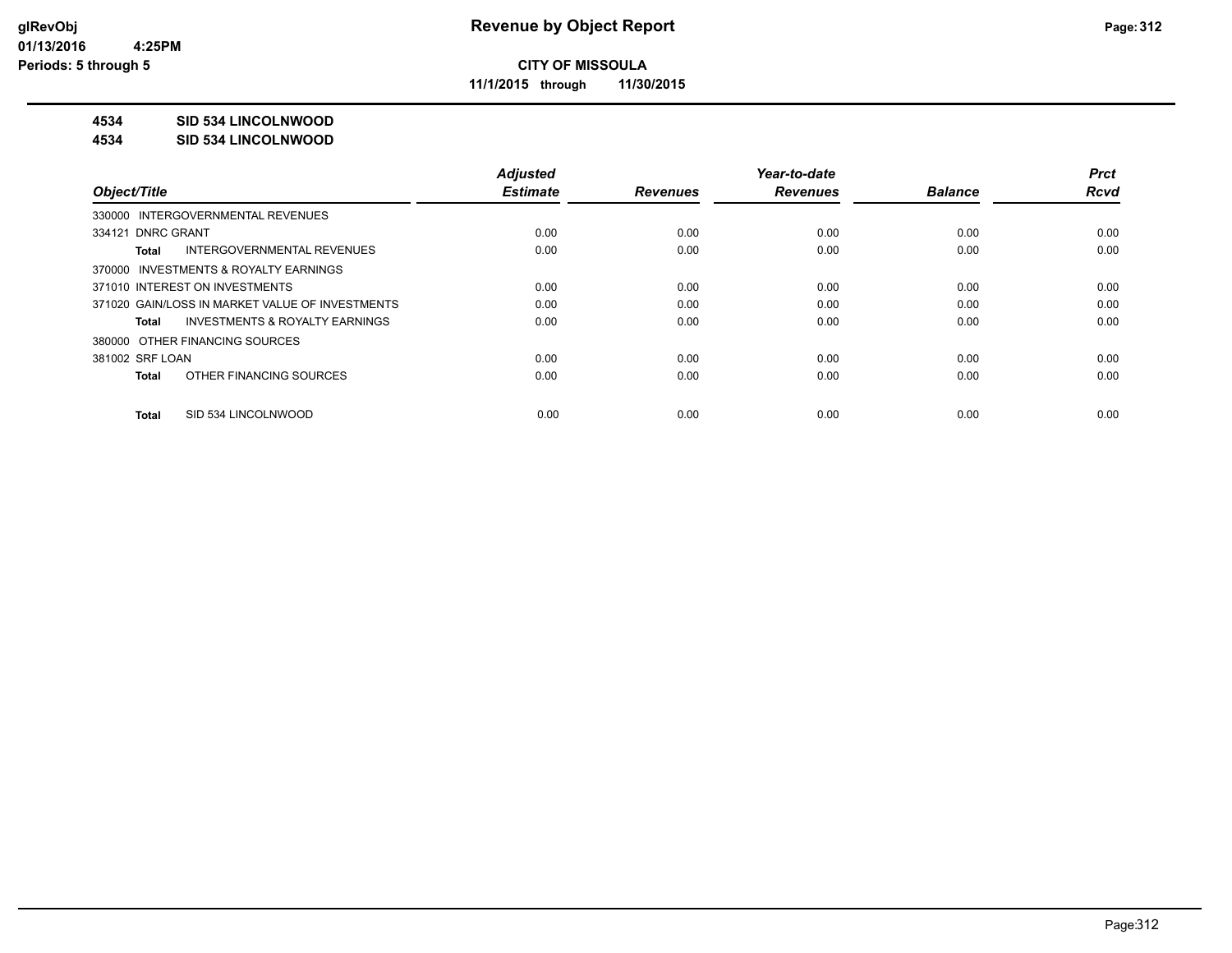**11/1/2015 through 11/30/2015**

#### **4534 SID 534 LINCOLNWOOD**

|                                                    | <b>Adjusted</b> |                 | Year-to-date    |                | <b>Prct</b> |
|----------------------------------------------------|-----------------|-----------------|-----------------|----------------|-------------|
| Object/Title                                       | <b>Estimate</b> | <b>Revenues</b> | <b>Revenues</b> | <b>Balance</b> | <b>Rcvd</b> |
| 330000 INTERGOVERNMENTAL REVENUES                  |                 |                 |                 |                |             |
| 334121 DNRC GRANT                                  | 0.00            | 0.00            | 0.00            | 0.00           | 0.00        |
| INTERGOVERNMENTAL REVENUES<br>Total                | 0.00            | 0.00            | 0.00            | 0.00           | 0.00        |
| 370000 INVESTMENTS & ROYALTY EARNINGS              |                 |                 |                 |                |             |
| 371010 INTEREST ON INVESTMENTS                     | 0.00            | 0.00            | 0.00            | 0.00           | 0.00        |
| 371020 GAIN/LOSS IN MARKET VALUE OF INVESTMENT     | 0.00            | 0.00            | 0.00            | 0.00           | 0.00        |
| <b>INVESTMENTS &amp; ROYALTY EARNINGS</b><br>Total | 0.00            | 0.00            | 0.00            | 0.00           | 0.00        |
| 380000 OTHER FINANCING SOURCES                     |                 |                 |                 |                |             |
| 381002 SRF LOAN                                    | 0.00            | 0.00            | 0.00            | 0.00           | 0.00        |
| OTHER FINANCING SOURCES<br><b>Total</b>            | 0.00            | 0.00            | 0.00            | 0.00           | 0.00        |
|                                                    |                 |                 |                 |                |             |
| SID 534 LINCOLNWOOD<br><b>Total</b>                | 0.00            | 0.00            | 0.00            | 0.00           | 0.00        |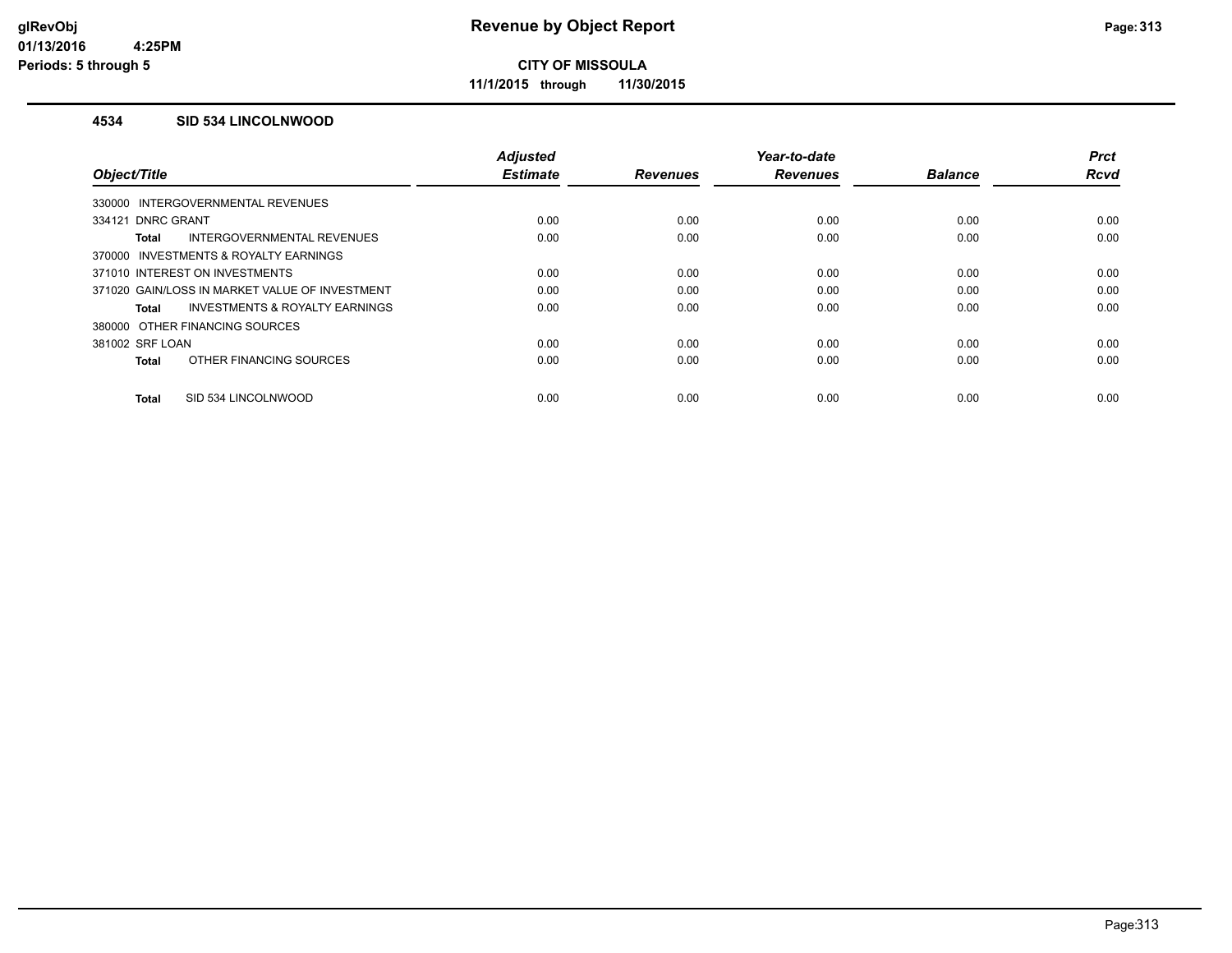**11/1/2015 through 11/30/2015**

# **4535 SLANT STREET TRAFFIC CALMING**

#### **4535 SLANT STREET TRAFFIC CALMING**

|                                                    | <b>Adjusted</b> |                 | Year-to-date    |                | <b>Prct</b> |
|----------------------------------------------------|-----------------|-----------------|-----------------|----------------|-------------|
| Object/Title                                       | <b>Estimate</b> | <b>Revenues</b> | <b>Revenues</b> | <b>Balance</b> | <b>Rcvd</b> |
| 370000 INVESTMENTS & ROYALTY EARNINGS              |                 |                 |                 |                |             |
| 371010 INTEREST ON INVESTMENTS                     | 0.00            | 0.00            | 0.00            | 0.00           | 0.00        |
| 371020 GAIN/LOSS IN MARKET VALUE OF INVESTMENTS    | 0.00            | 0.00            | 0.00            | 0.00           | 0.00        |
| <b>INVESTMENTS &amp; ROYALTY EARNINGS</b><br>Total | 0.00            | 0.00            | 0.00            | 0.00           | 0.00        |
| 380000 OTHER FINANCING SOURCES                     |                 |                 |                 |                |             |
| 383000 OPERATING TRANSFERS                         | 0.00            | 0.00            | 0.00            | 0.00           | 0.00        |
| OTHER FINANCING SOURCES<br>Total                   | 0.00            | 0.00            | 0.00            | 0.00           | 0.00        |
|                                                    |                 |                 |                 |                |             |
| SLANT STREET TRAFFIC CALMING<br><b>Total</b>       | 0.00            | 0.00            | 0.00            | 0.00           | 0.00        |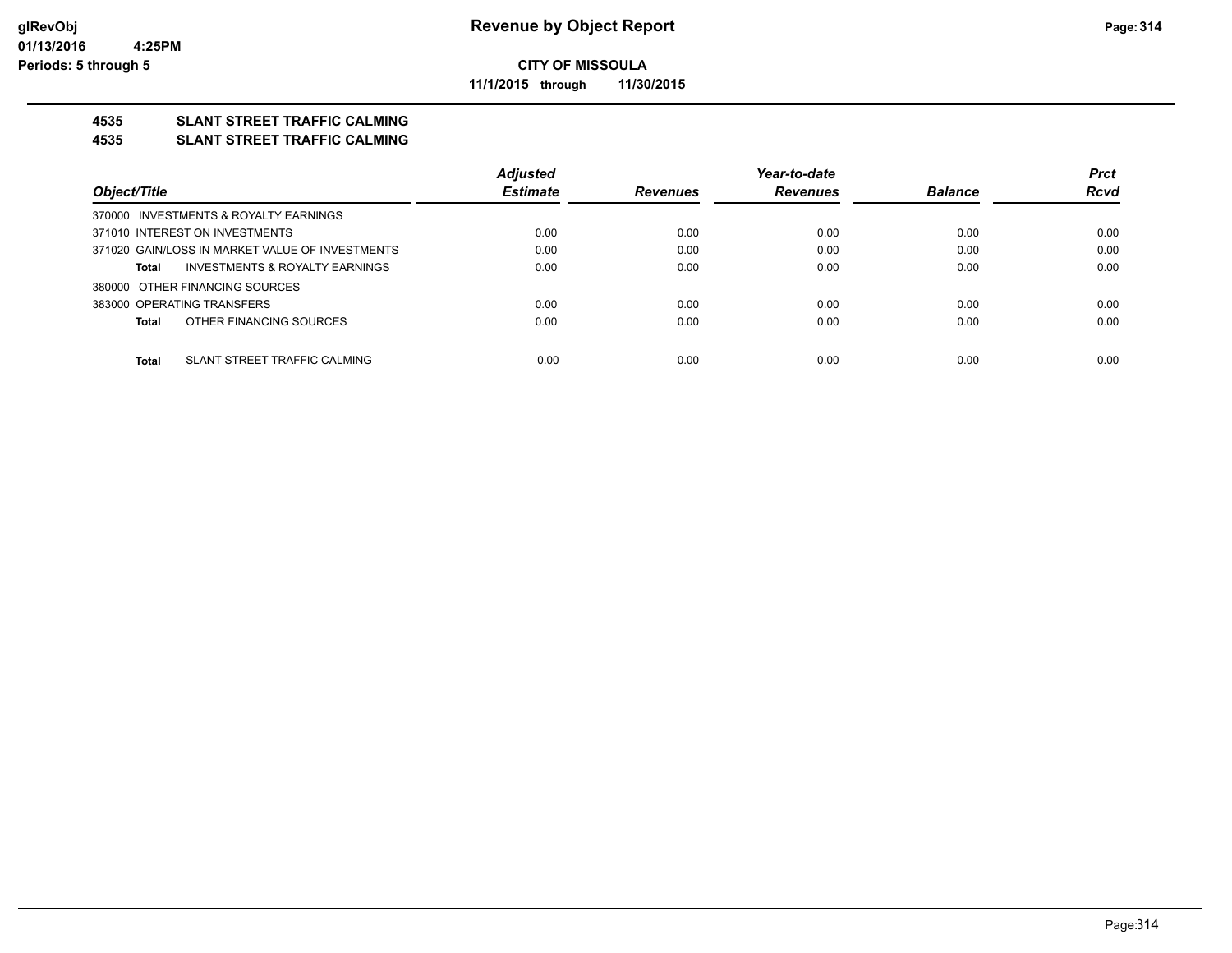**11/1/2015 through 11/30/2015**

### **4535 SLANT STREET TRAFFIC CALMING**

|                                                    | <b>Adjusted</b> |                 | Year-to-date    |                | <b>Prct</b> |
|----------------------------------------------------|-----------------|-----------------|-----------------|----------------|-------------|
| Object/Title                                       | <b>Estimate</b> | <b>Revenues</b> | <b>Revenues</b> | <b>Balance</b> | <b>Rcvd</b> |
| 370000 INVESTMENTS & ROYALTY EARNINGS              |                 |                 |                 |                |             |
| 371010 INTEREST ON INVESTMENTS                     | 0.00            | 0.00            | 0.00            | 0.00           | 0.00        |
| 371020 GAIN/LOSS IN MARKET VALUE OF INVESTMENT     | 0.00            | 0.00            | 0.00            | 0.00           | 0.00        |
| <b>INVESTMENTS &amp; ROYALTY EARNINGS</b><br>Total | 0.00            | 0.00            | 0.00            | 0.00           | 0.00        |
| 380000 OTHER FINANCING SOURCES                     |                 |                 |                 |                |             |
| 383000 OPERATING TRANSFERS                         | 0.00            | 0.00            | 0.00            | 0.00           | 0.00        |
| OTHER FINANCING SOURCES<br>Total                   | 0.00            | 0.00            | 0.00            | 0.00           | 0.00        |
|                                                    |                 |                 |                 |                |             |
| SLANT STREET TRAFFIC CALMING<br>Total              | 0.00            | 0.00            | 0.00            | 0.00           | 0.00        |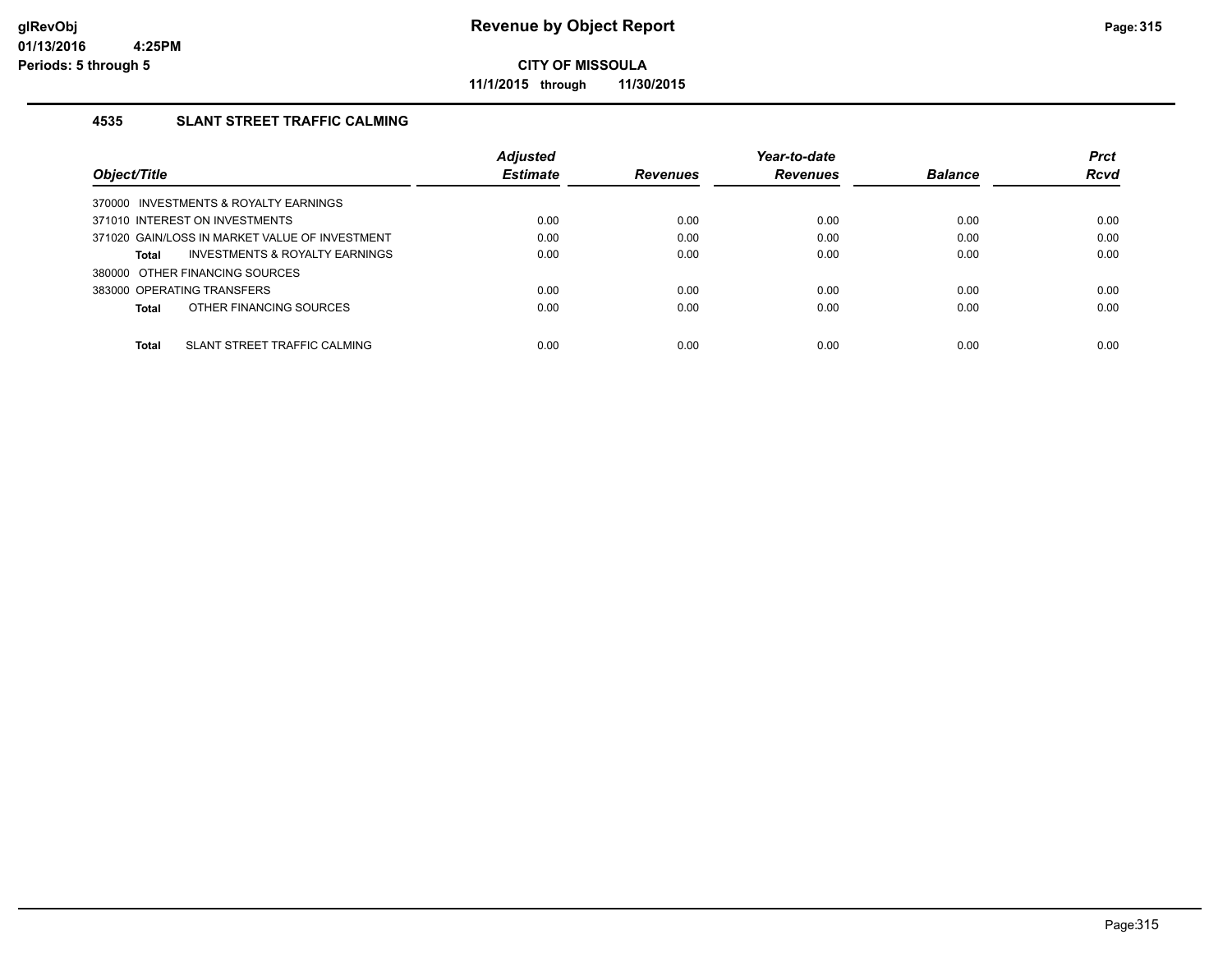**11/1/2015 through 11/30/2015**

# **4536 SID536 LINCOLNWOOD SWR PH2**

#### **4536 SID536 LINCOLNWOOD SWR PH2**

|                                                    | <b>Adjusted</b> |                 | Year-to-date    |                | <b>Prct</b> |
|----------------------------------------------------|-----------------|-----------------|-----------------|----------------|-------------|
| Object/Title                                       | <b>Estimate</b> | <b>Revenues</b> | <b>Revenues</b> | <b>Balance</b> | <b>Rcvd</b> |
| 330000 INTERGOVERNMENTAL REVENUES                  |                 |                 |                 |                |             |
| 334121 DNRC GRANT                                  | 0.00            | 0.00            | 0.00            | 0.00           | 0.00        |
| <b>INTERGOVERNMENTAL REVENUES</b><br>Total         | 0.00            | 0.00            | 0.00            | 0.00           | 0.00        |
| 360000 MISCELLANEOUS REVENUES                      |                 |                 |                 |                |             |
| 365001 *** Title Not Found ***                     | 0.00            | 0.00            | 0.00            | 0.00           | 0.00        |
| <b>MISCELLANEOUS REVENUES</b><br>Total             | 0.00            | 0.00            | 0.00            | 0.00           | 0.00        |
| 370000 INVESTMENTS & ROYALTY EARNINGS              |                 |                 |                 |                |             |
| 371010 INTEREST ON INVESTMENTS                     | 0.00            | 0.00            | 0.00            | 0.00           | 0.00        |
| 371020 GAIN/LOSS IN MARKET VALUE OF INVESTMENTS    | 0.00            | 0.00            | 0.00            | 0.00           | 0.00        |
| <b>INVESTMENTS &amp; ROYALTY EARNINGS</b><br>Total | 0.00            | 0.00            | 0.00            | 0.00           | 0.00        |
| 380000 OTHER FINANCING SOURCES                     |                 |                 |                 |                |             |
| 381030 SID BONDS PROCEEDS                          | 0.00            | 0.00            | 0.00            | 0.00           | 0.00        |
| OTHER FINANCING SOURCES<br>Total                   | 0.00            | 0.00            | 0.00            | 0.00           | 0.00        |
|                                                    |                 |                 |                 |                |             |
| SID536 LINCOLNWOOD SWR PH2<br>Total                | 0.00            | 0.00            | 0.00            | 0.00           | 0.00        |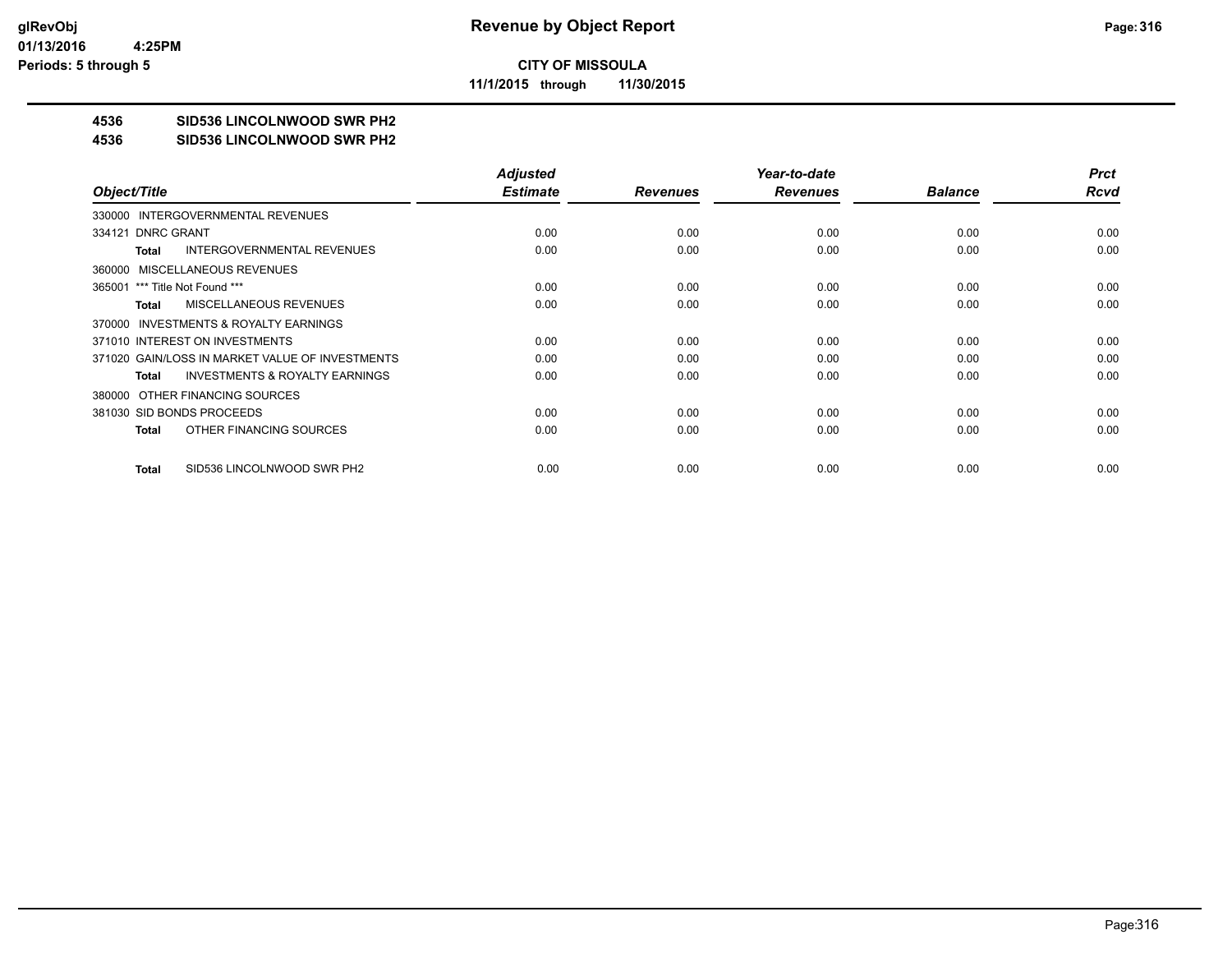**11/1/2015 through 11/30/2015**

### **4536 SID536 LINCOLNWOOD SWR PH2**

| Object/Title                                              | <b>Adjusted</b><br><b>Estimate</b> | <b>Revenues</b> | Year-to-date<br><b>Revenues</b> | <b>Balance</b> | <b>Prct</b><br><b>Rcvd</b> |
|-----------------------------------------------------------|------------------------------------|-----------------|---------------------------------|----------------|----------------------------|
| INTERGOVERNMENTAL REVENUES<br>330000                      |                                    |                 |                                 |                |                            |
| 334121 DNRC GRANT                                         | 0.00                               | 0.00            | 0.00                            | 0.00           | 0.00                       |
| INTERGOVERNMENTAL REVENUES<br><b>Total</b>                | 0.00                               | 0.00            | 0.00                            | 0.00           | 0.00                       |
| MISCELLANEOUS REVENUES<br>360000                          |                                    |                 |                                 |                |                            |
| 365001 *** Title Not Found ***                            | 0.00                               | 0.00            | 0.00                            | 0.00           | 0.00                       |
| MISCELLANEOUS REVENUES<br><b>Total</b>                    | 0.00                               | 0.00            | 0.00                            | 0.00           | 0.00                       |
| <b>INVESTMENTS &amp; ROYALTY EARNINGS</b><br>370000       |                                    |                 |                                 |                |                            |
| 371010 INTEREST ON INVESTMENTS                            | 0.00                               | 0.00            | 0.00                            | 0.00           | 0.00                       |
| 371020 GAIN/LOSS IN MARKET VALUE OF INVESTMENT            | 0.00                               | 0.00            | 0.00                            | 0.00           | 0.00                       |
| <b>INVESTMENTS &amp; ROYALTY EARNINGS</b><br><b>Total</b> | 0.00                               | 0.00            | 0.00                            | 0.00           | 0.00                       |
| 380000 OTHER FINANCING SOURCES                            |                                    |                 |                                 |                |                            |
| 381030 SID BONDS PROCEEDS                                 | 0.00                               | 0.00            | 0.00                            | 0.00           | 0.00                       |
| OTHER FINANCING SOURCES<br><b>Total</b>                   | 0.00                               | 0.00            | 0.00                            | 0.00           | 0.00                       |
| SID536 LINCOLNWOOD SWR PH2<br><b>Total</b>                | 0.00                               | 0.00            | 0.00                            | 0.00           | 0.00                       |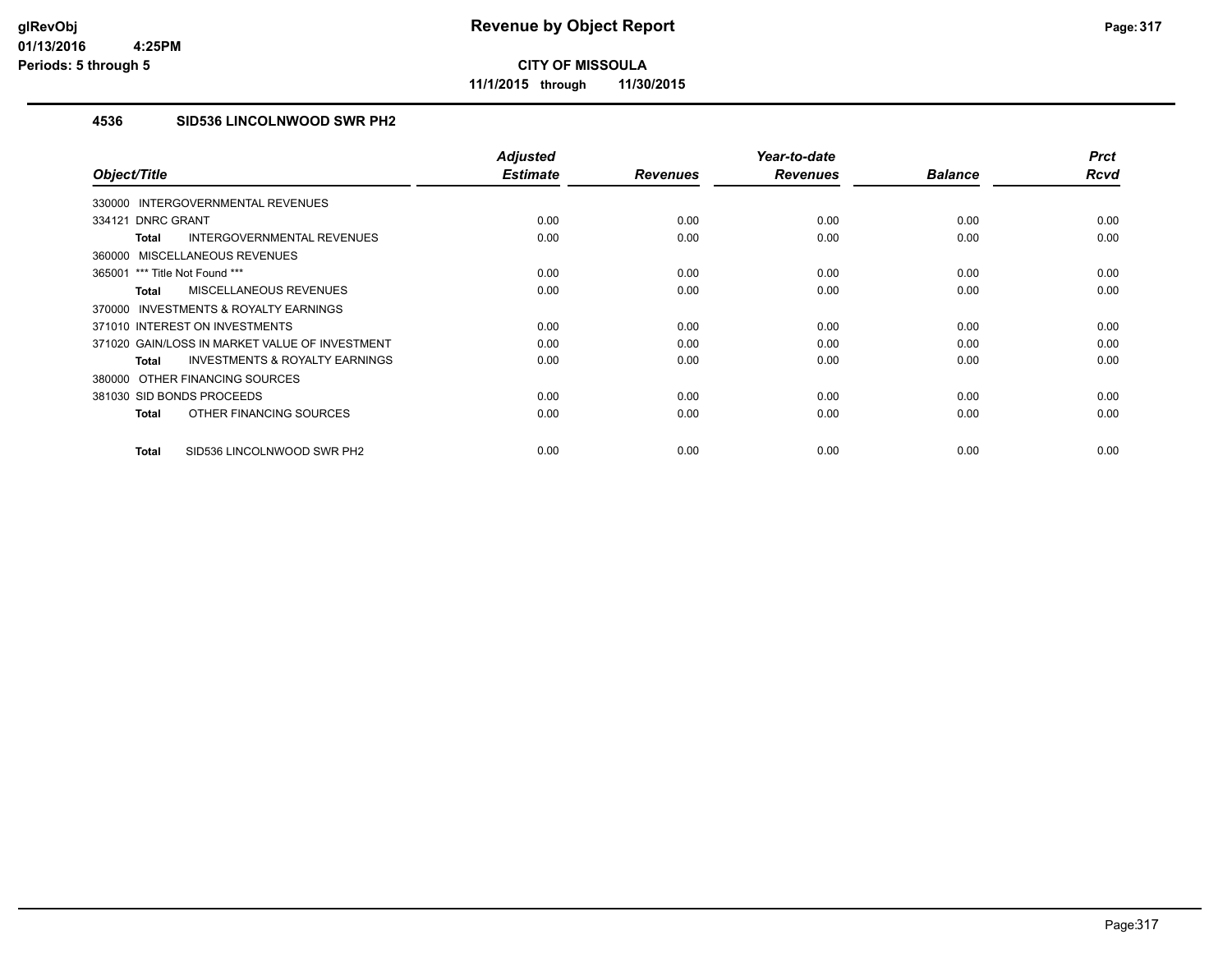**11/1/2015 through 11/30/2015**

### **4538 SID 538 HILLVIEW WAY**

**4538 SID 538 HILLVIEW WAY**

|                                                    | <b>Adjusted</b> |                 | Year-to-date    |                | <b>Prct</b> |
|----------------------------------------------------|-----------------|-----------------|-----------------|----------------|-------------|
| Object/Title                                       | <b>Estimate</b> | <b>Revenues</b> | <b>Revenues</b> | <b>Balance</b> | <b>Rcvd</b> |
| 370000 INVESTMENTS & ROYALTY EARNINGS              |                 |                 |                 |                |             |
| 371010 INTEREST ON INVESTMENTS                     | 0.00            | 0.00            | 0.00            | 0.00           | 0.00        |
| 371020 GAIN/LOSS IN MARKET VALUE OF INVESTMENTS    | 0.00            | 0.00            | 0.00            | 0.00           | 0.00        |
| <b>INVESTMENTS &amp; ROYALTY EARNINGS</b><br>Total | 0.00            | 0.00            | 0.00            | 0.00           | 0.00        |
| 380000 OTHER FINANCING SOURCES                     |                 |                 |                 |                |             |
| 383000 OPERATING TRANSFERS                         | 0.00            | 0.00            | 0.00            | 0.00           | 0.00        |
| OTHER FINANCING SOURCES<br><b>Total</b>            | 0.00            | 0.00            | 0.00            | 0.00           | 0.00        |
|                                                    |                 |                 |                 |                |             |
| <b>Total</b><br>SID 538 HILLVIEW WAY               | 0.00            | 0.00            | 0.00            | 0.00           | 0.00        |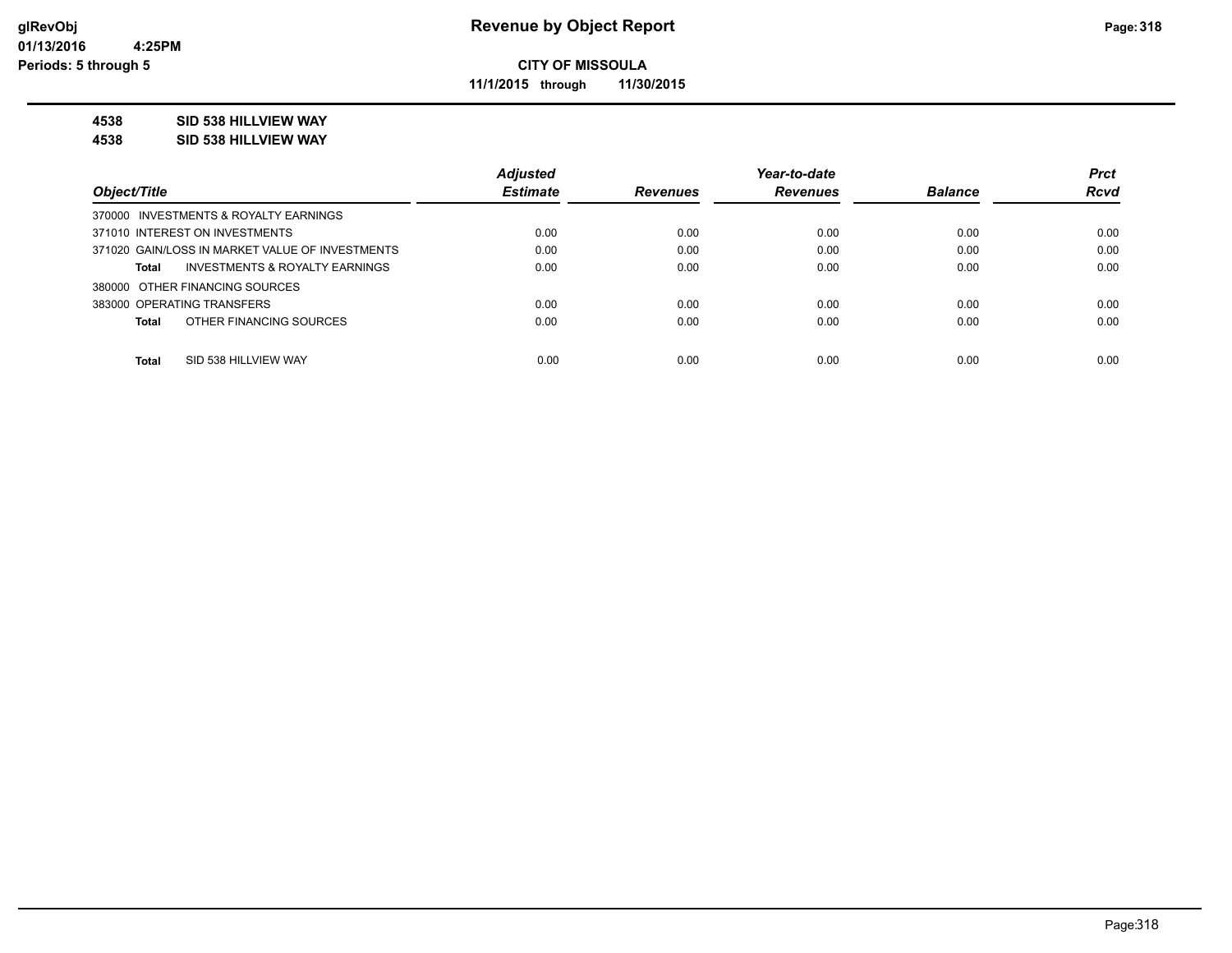**11/1/2015 through 11/30/2015**

#### **4538 SID 538 HILLVIEW WAY**

|                                                    | <b>Adjusted</b> |                 | Year-to-date    |                | <b>Prct</b> |
|----------------------------------------------------|-----------------|-----------------|-----------------|----------------|-------------|
| Object/Title                                       | <b>Estimate</b> | <b>Revenues</b> | <b>Revenues</b> | <b>Balance</b> | <b>Rcvd</b> |
| 370000 INVESTMENTS & ROYALTY EARNINGS              |                 |                 |                 |                |             |
| 371010 INTEREST ON INVESTMENTS                     | 0.00            | 0.00            | 0.00            | 0.00           | 0.00        |
| 371020 GAIN/LOSS IN MARKET VALUE OF INVESTMENT     | 0.00            | 0.00            | 0.00            | 0.00           | 0.00        |
| <b>INVESTMENTS &amp; ROYALTY EARNINGS</b><br>Total | 0.00            | 0.00            | 0.00            | 0.00           | 0.00        |
| 380000 OTHER FINANCING SOURCES                     |                 |                 |                 |                |             |
| 383000 OPERATING TRANSFERS                         | 0.00            | 0.00            | 0.00            | 0.00           | 0.00        |
| OTHER FINANCING SOURCES<br>Total                   | 0.00            | 0.00            | 0.00            | 0.00           | 0.00        |
|                                                    |                 |                 |                 |                |             |
| SID 538 HILLVIEW WAY<br>Total                      | 0.00            | 0.00            | 0.00            | 0.00           | 0.00        |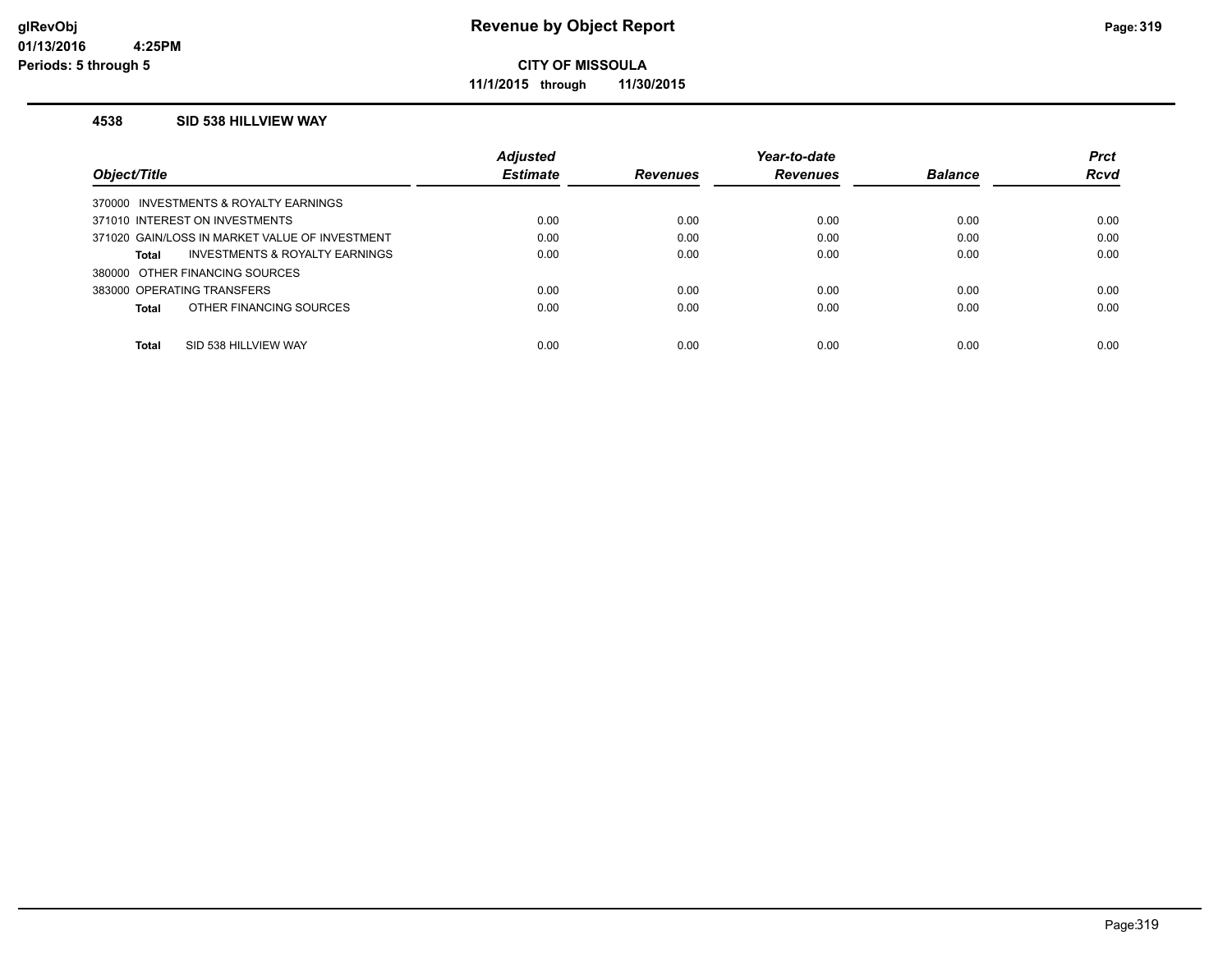**11/1/2015 through 11/30/2015**

**4539 SID 539 4th STREET**

**4539 SID 539 4th STREET**

|                                                           | <b>Adiusted</b> |                 | Year-to-date    |                | <b>Prct</b> |
|-----------------------------------------------------------|-----------------|-----------------|-----------------|----------------|-------------|
| Object/Title                                              | <b>Estimate</b> | <b>Revenues</b> | <b>Revenues</b> | <b>Balance</b> | <b>Rcvd</b> |
| 370000 INVESTMENTS & ROYALTY EARNINGS                     |                 |                 |                 |                |             |
| 371010 INTEREST ON INVESTMENTS                            | 0.00            | 0.00            | 0.00            | 0.00           | 0.00        |
| <b>INVESTMENTS &amp; ROYALTY EARNINGS</b><br><b>Total</b> | 0.00            | 0.00            | 0.00            | 0.00           | 0.00        |
| 380000 OTHER FINANCING SOURCES                            |                 |                 |                 |                |             |
| 383000 OPERATING TRANSFERS                                | 0.00            | 0.00            | 0.00            | 0.00           | 0.00        |
| OTHER FINANCING SOURCES<br><b>Total</b>                   | 0.00            | 0.00            | 0.00            | 0.00           | 0.00        |
|                                                           |                 |                 |                 |                |             |
| SID 539 4th STREET<br><b>Total</b>                        | 0.00            | 0.00            | 0.00            | 0.00           | 0.00        |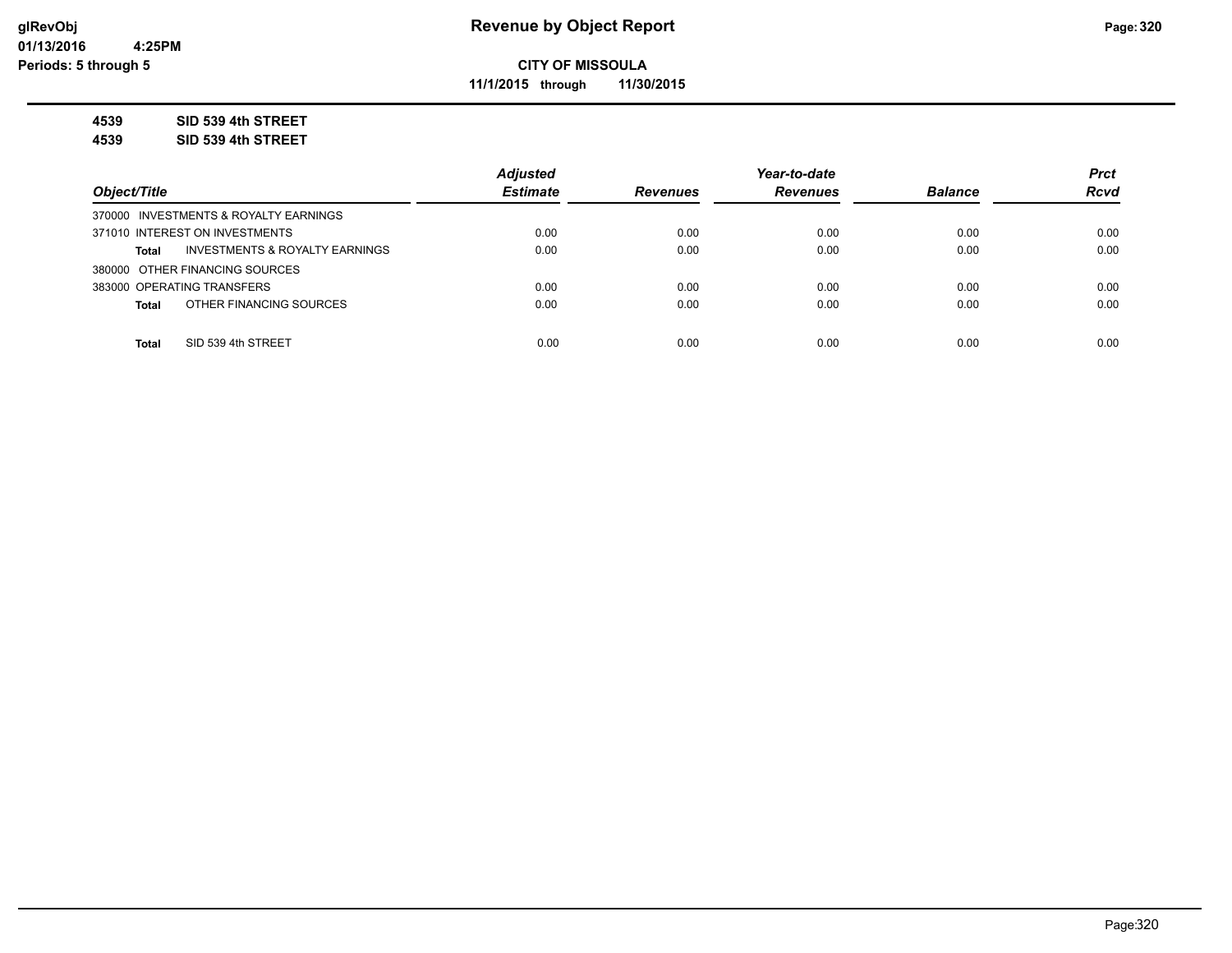### **glRevObj Revenue by Object Report Page:321**

**CITY OF MISSOULA**

**11/1/2015 through 11/30/2015**

#### **4539 SID 539 4th STREET**

| Object/Title                                   | <b>Adjusted</b><br><b>Estimate</b> | <b>Revenues</b> | Year-to-date<br><b>Revenues</b> | <b>Balance</b> | <b>Prct</b><br><b>Rcvd</b> |
|------------------------------------------------|------------------------------------|-----------------|---------------------------------|----------------|----------------------------|
| 370000 INVESTMENTS & ROYALTY EARNINGS          |                                    |                 |                                 |                |                            |
| 371010 INTEREST ON INVESTMENTS                 | 0.00                               | 0.00            | 0.00                            | 0.00           | 0.00                       |
| INVESTMENTS & ROYALTY EARNINGS<br><b>Total</b> | 0.00                               | 0.00            | 0.00                            | 0.00           | 0.00                       |
| 380000 OTHER FINANCING SOURCES                 |                                    |                 |                                 |                |                            |
| 383000 OPERATING TRANSFERS                     | 0.00                               | 0.00            | 0.00                            | 0.00           | 0.00                       |
| OTHER FINANCING SOURCES<br><b>Total</b>        | 0.00                               | 0.00            | 0.00                            | 0.00           | 0.00                       |
|                                                |                                    |                 |                                 |                |                            |
| SID 539 4th STREET<br><b>Total</b>             | 0.00                               | 0.00            | 0.00                            | 0.00           | 0.00                       |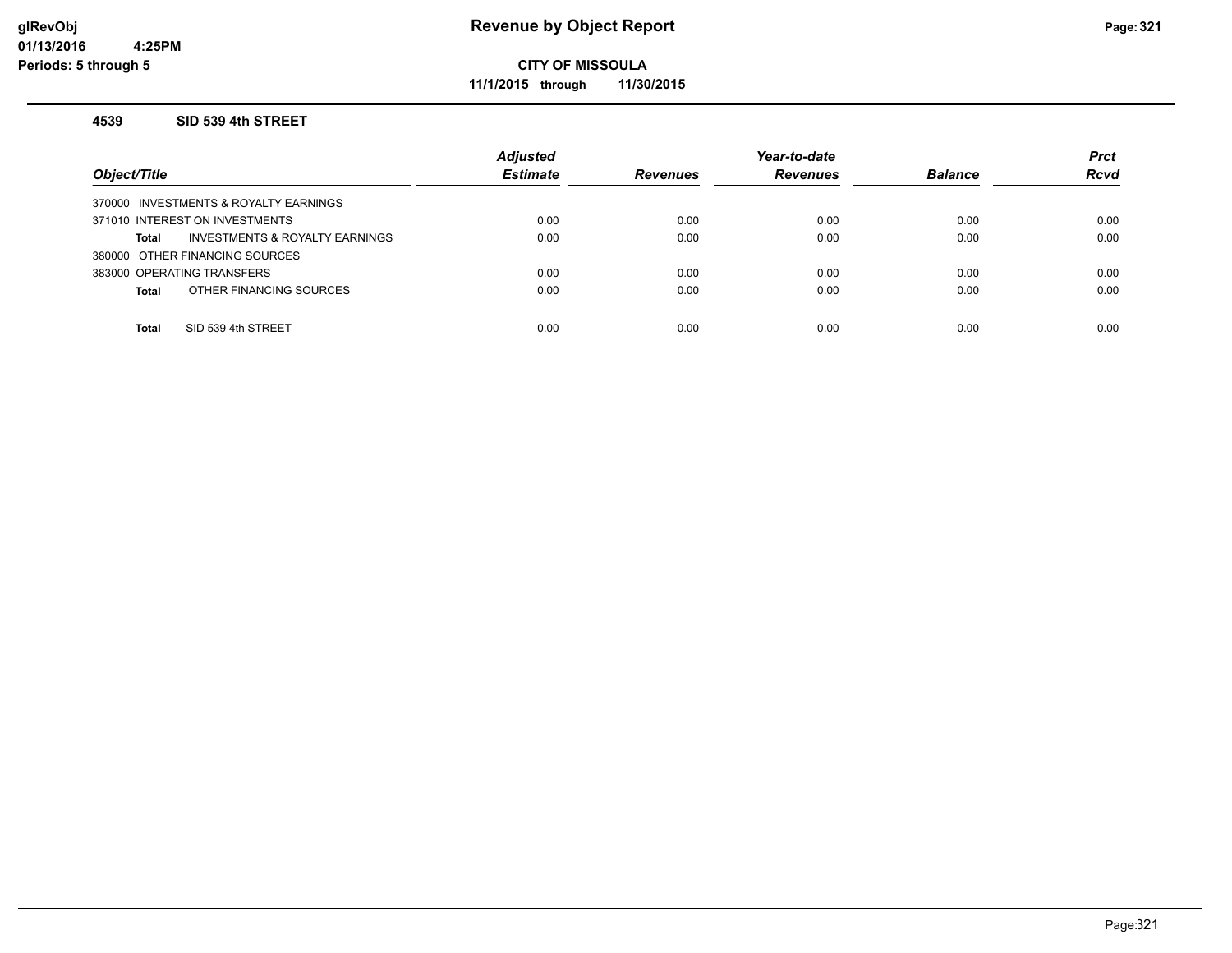**11/1/2015 through 11/30/2015**

**4540 SID 540 ENGLAND BLVD**

**4540 SID 540 ENGLAND BLVD**

|                                                           | <b>Adjusted</b> |                 | Year-to-date    |                | <b>Prct</b> |
|-----------------------------------------------------------|-----------------|-----------------|-----------------|----------------|-------------|
| Object/Title                                              | <b>Estimate</b> | <b>Revenues</b> | <b>Revenues</b> | <b>Balance</b> | <b>Rcvd</b> |
| TAXES/ASSESSMENTS<br>310000                               |                 |                 |                 |                |             |
| <b>PENALTIES &amp; INTEREST</b><br>312001                 | 0.00            | 0.00            | 0.00            | 0.00           | 0.00        |
| TAXES/ASSESSMENTS<br><b>Total</b>                         | 0.00            | 0.00            | 0.00            | 0.00           | 0.00        |
| MISCELLANEOUS REVENUES<br>360000                          |                 |                 |                 |                |             |
| 363020 PROPERTY ASSESSMENTS                               | 0.00            | 0.00            | 0.00            | 0.00           | 0.00        |
| PAYOFF PRINCIPAL ASSESSMENTS<br>363021                    | 0.00            | 0.00            | 0.00            | 0.00           | 0.00        |
| 363022 BOND INTEREST ASSESSMENTS                          | 0.00            | 0.00            | 0.00            | 0.00           | 0.00        |
| 363040 PENALTY AND INTEREST                               | 0.00            | 0.00            | 0.00            | 0.00           | 0.00        |
| <b>MISCELLANEOUS REVENUES</b><br><b>Total</b>             | 0.00            | 0.00            | 0.00            | 0.00           | 0.00        |
| <b>INVESTMENTS &amp; ROYALTY EARNINGS</b><br>370000       |                 |                 |                 |                |             |
| 371010 INTEREST ON INVESTMENTS                            | 0.00            | 0.00            | 0.00            | 0.00           | 0.00        |
| 371020 GAIN/LOSS IN MARKET VALUE OF INVESTMENTS           | 0.00            | 0.00            | 0.00            | 0.00           | 0.00        |
| <b>INVESTMENTS &amp; ROYALTY EARNINGS</b><br><b>Total</b> | 0.00            | 0.00            | 0.00            | 0.00           | 0.00        |
| OTHER FINANCING SOURCES<br>380000                         |                 |                 |                 |                |             |
| 381030 SID BONDS PROCEEDS                                 | 0.00            | 0.00            | 0.00            | 0.00           | 0.00        |
| OTHER FINANCING SOURCES<br><b>Total</b>                   | 0.00            | 0.00            | 0.00            | 0.00           | 0.00        |
|                                                           |                 |                 |                 |                |             |
| SID 540 ENGLAND BLVD<br><b>Total</b>                      | 0.00            | 0.00            | 0.00            | 0.00           | 0.00        |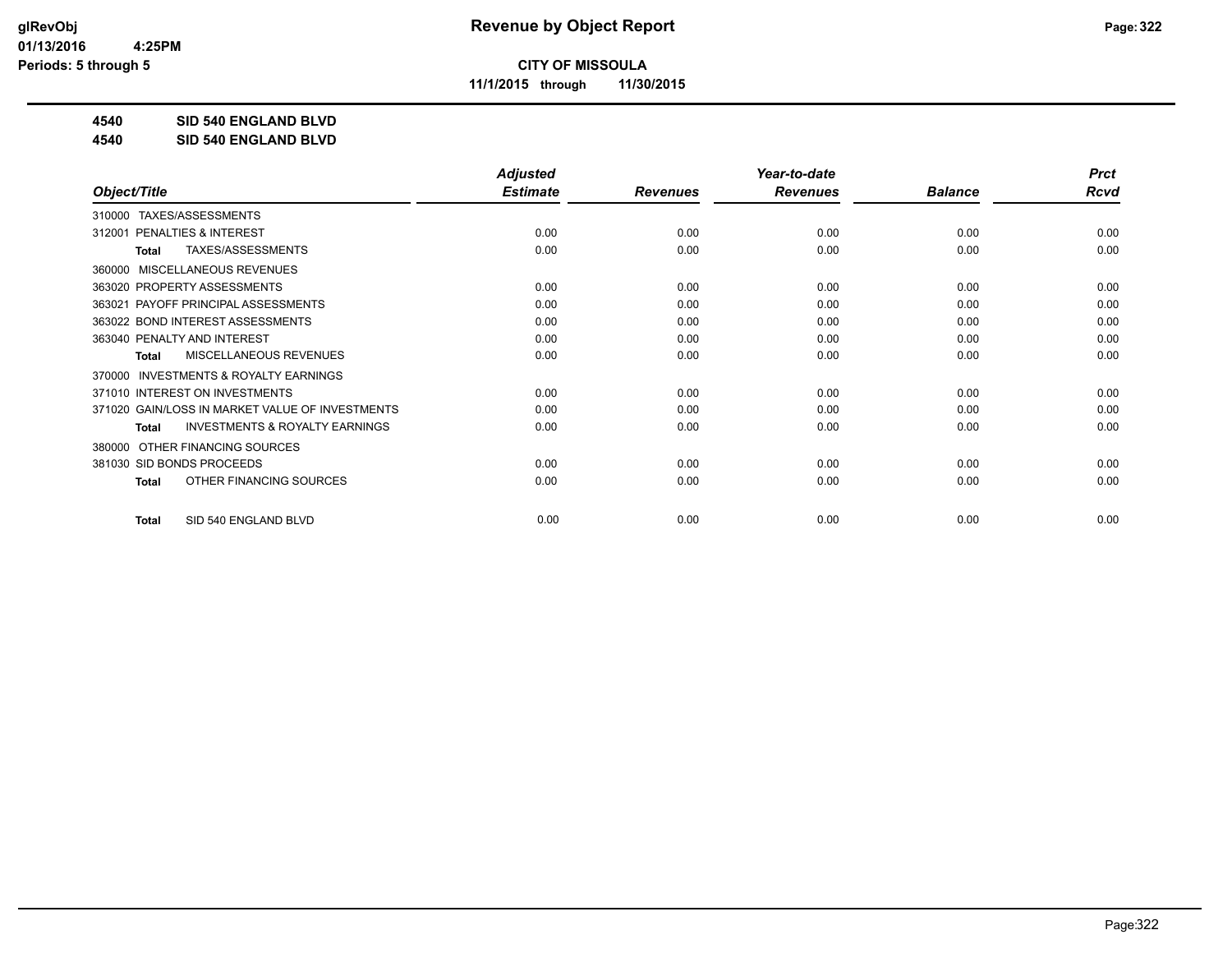**11/1/2015 through 11/30/2015**

#### **4540 SID 540 ENGLAND BLVD**

|                                                           | <b>Adjusted</b> |                 | Year-to-date    |                | <b>Prct</b> |
|-----------------------------------------------------------|-----------------|-----------------|-----------------|----------------|-------------|
| Object/Title                                              | <b>Estimate</b> | <b>Revenues</b> | <b>Revenues</b> | <b>Balance</b> | <b>Rcvd</b> |
| TAXES/ASSESSMENTS<br>310000                               |                 |                 |                 |                |             |
| 312001 PENALTIES & INTEREST                               | 0.00            | 0.00            | 0.00            | 0.00           | 0.00        |
| TAXES/ASSESSMENTS<br><b>Total</b>                         | 0.00            | 0.00            | 0.00            | 0.00           | 0.00        |
| MISCELLANEOUS REVENUES<br>360000                          |                 |                 |                 |                |             |
| 363020 PROPERTY ASSESSMENTS                               | 0.00            | 0.00            | 0.00            | 0.00           | 0.00        |
| 363021 PAYOFF PRINCIPAL ASSESSMENTS                       | 0.00            | 0.00            | 0.00            | 0.00           | 0.00        |
| 363022 BOND INTEREST ASSESSMENTS                          | 0.00            | 0.00            | 0.00            | 0.00           | 0.00        |
| 363040 PENALTY AND INTEREST                               | 0.00            | 0.00            | 0.00            | 0.00           | 0.00        |
| MISCELLANEOUS REVENUES<br><b>Total</b>                    | 0.00            | 0.00            | 0.00            | 0.00           | 0.00        |
| <b>INVESTMENTS &amp; ROYALTY EARNINGS</b><br>370000       |                 |                 |                 |                |             |
| 371010 INTEREST ON INVESTMENTS                            | 0.00            | 0.00            | 0.00            | 0.00           | 0.00        |
| 371020 GAIN/LOSS IN MARKET VALUE OF INVESTMENT            | 0.00            | 0.00            | 0.00            | 0.00           | 0.00        |
| <b>INVESTMENTS &amp; ROYALTY EARNINGS</b><br><b>Total</b> | 0.00            | 0.00            | 0.00            | 0.00           | 0.00        |
| OTHER FINANCING SOURCES<br>380000                         |                 |                 |                 |                |             |
| 381030 SID BONDS PROCEEDS                                 | 0.00            | 0.00            | 0.00            | 0.00           | 0.00        |
| OTHER FINANCING SOURCES<br><b>Total</b>                   | 0.00            | 0.00            | 0.00            | 0.00           | 0.00        |
| SID 540 ENGLAND BLVD<br><b>Total</b>                      | 0.00            | 0.00            | 0.00            | 0.00           | 0.00        |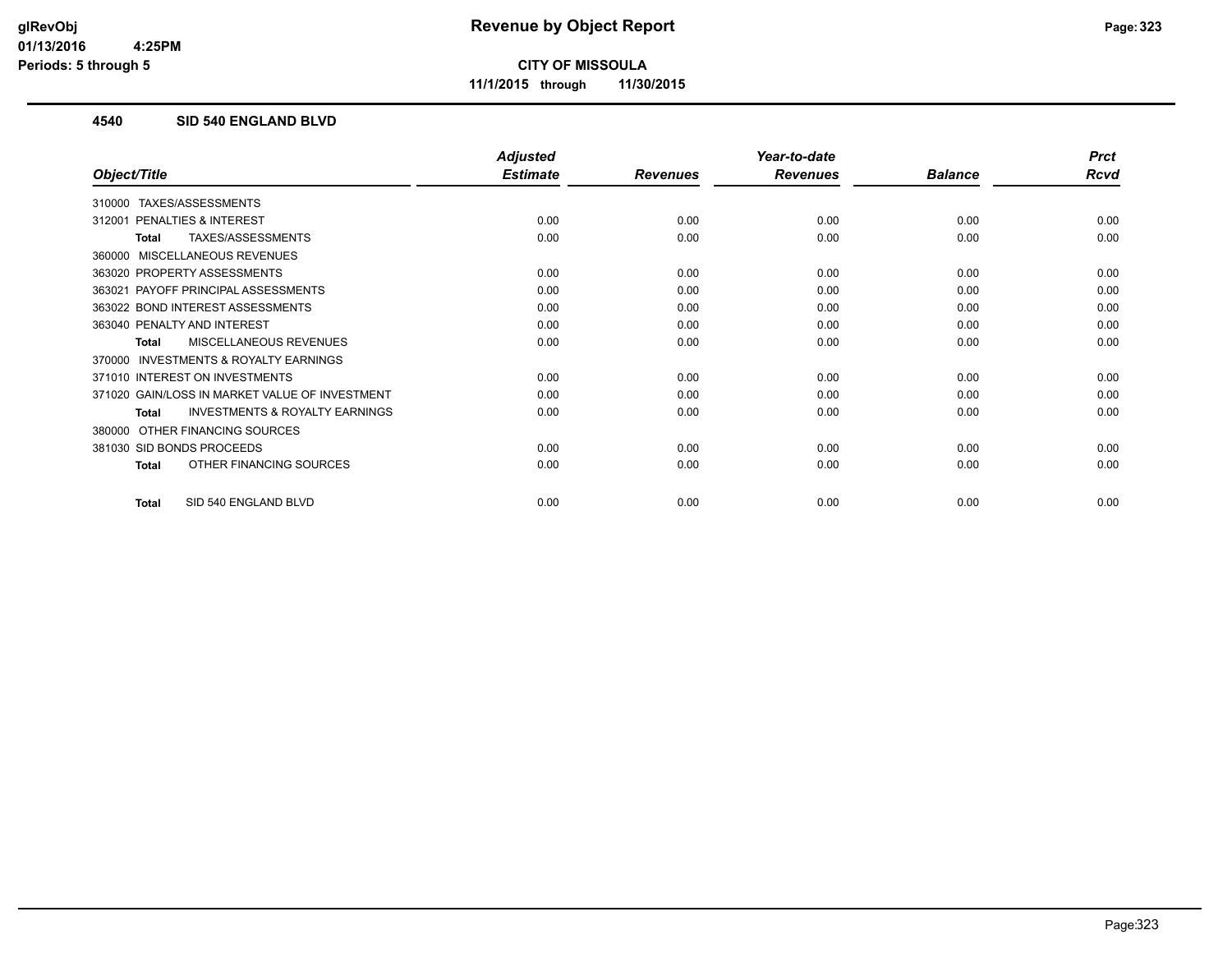**11/1/2015 through 11/30/2015**

#### **4541 SID 541 PINEVIEW PARK**

**4541 SID 541 PINEVIEW PARK**

|                                                           | <b>Adjusted</b> |                 | Year-to-date    |                | <b>Prct</b> |
|-----------------------------------------------------------|-----------------|-----------------|-----------------|----------------|-------------|
| Object/Title                                              | <b>Estimate</b> | <b>Revenues</b> | <b>Revenues</b> | <b>Balance</b> | <b>Rcvd</b> |
| TAXES/ASSESSMENTS<br>310000                               |                 |                 |                 |                |             |
| PENALTIES & INTEREST<br>312001                            | 0.00            | 0.00            | 0.00            | 0.00           | 0.00        |
| TAXES/ASSESSMENTS<br>Total                                | 0.00            | 0.00            | 0.00            | 0.00           | 0.00        |
| MISCELLANEOUS REVENUES<br>360000                          |                 |                 |                 |                |             |
| 363020 PROPERTY ASSESSMENTS                               | 0.00            | 0.00            | 0.00            | 0.00           | 0.00        |
| 363021 PAYOFF PRINCIPAL ASSESSMENTS                       | 0.00            | 0.00            | 0.00            | 0.00           | 0.00        |
| 363022 BOND INTEREST ASSESSMENTS                          | 0.00            | 0.00            | 0.00            | 0.00           | 0.00        |
| 363040 PENALTY AND INTEREST                               | 0.00            | 0.00            | 0.00            | 0.00           | 0.00        |
| <b>MISCELLANEOUS REVENUES</b><br>Total                    | 0.00            | 0.00            | 0.00            | 0.00           | 0.00        |
| INVESTMENTS & ROYALTY EARNINGS<br>370000                  |                 |                 |                 |                |             |
| 371010 INTEREST ON INVESTMENTS                            | 0.00            | 0.00            | 0.00            | 0.00           | 0.00        |
| 371020 GAIN/LOSS IN MARKET VALUE OF INVESTMENTS           | 0.00            | 0.00            | 0.00            | 0.00           | 0.00        |
| <b>INVESTMENTS &amp; ROYALTY EARNINGS</b><br><b>Total</b> | 0.00            | 0.00            | 0.00            | 0.00           | 0.00        |
| OTHER FINANCING SOURCES<br>380000                         |                 |                 |                 |                |             |
| 381030 SID BONDS PROCEEDS                                 | 0.00            | 0.00            | 0.00            | 0.00           | 0.00        |
| OTHER FINANCING SOURCES<br><b>Total</b>                   | 0.00            | 0.00            | 0.00            | 0.00           | 0.00        |
|                                                           |                 |                 |                 |                |             |
| SID 541 PINEVIEW PARK<br><b>Total</b>                     | 0.00            | 0.00            | 0.00            | 0.00           | 0.00        |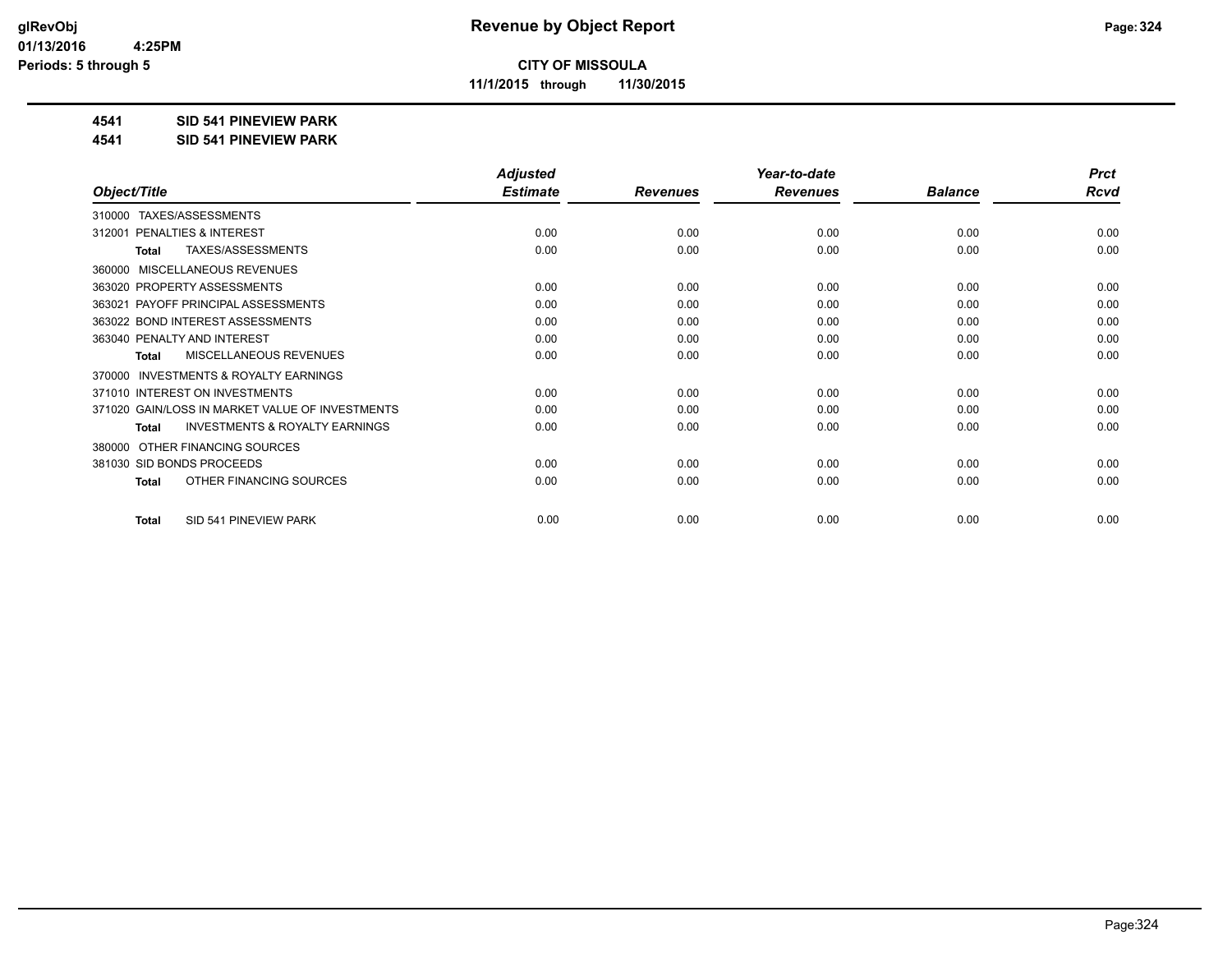**11/1/2015 through 11/30/2015**

#### **4541 SID 541 PINEVIEW PARK**

|                                                           | <b>Adjusted</b> |                 | Year-to-date    |                | <b>Prct</b> |
|-----------------------------------------------------------|-----------------|-----------------|-----------------|----------------|-------------|
| Object/Title                                              | <b>Estimate</b> | <b>Revenues</b> | <b>Revenues</b> | <b>Balance</b> | <b>Rcvd</b> |
| <b>TAXES/ASSESSMENTS</b><br>310000                        |                 |                 |                 |                |             |
| 312001 PENALTIES & INTEREST                               | 0.00            | 0.00            | 0.00            | 0.00           | 0.00        |
| TAXES/ASSESSMENTS<br>Total                                | 0.00            | 0.00            | 0.00            | 0.00           | 0.00        |
| 360000 MISCELLANEOUS REVENUES                             |                 |                 |                 |                |             |
| 363020 PROPERTY ASSESSMENTS                               | 0.00            | 0.00            | 0.00            | 0.00           | 0.00        |
| 363021 PAYOFF PRINCIPAL ASSESSMENTS                       | 0.00            | 0.00            | 0.00            | 0.00           | 0.00        |
| 363022 BOND INTEREST ASSESSMENTS                          | 0.00            | 0.00            | 0.00            | 0.00           | 0.00        |
| 363040 PENALTY AND INTEREST                               | 0.00            | 0.00            | 0.00            | 0.00           | 0.00        |
| <b>MISCELLANEOUS REVENUES</b><br>Total                    | 0.00            | 0.00            | 0.00            | 0.00           | 0.00        |
| 370000 INVESTMENTS & ROYALTY EARNINGS                     |                 |                 |                 |                |             |
| 371010 INTEREST ON INVESTMENTS                            | 0.00            | 0.00            | 0.00            | 0.00           | 0.00        |
| 371020 GAIN/LOSS IN MARKET VALUE OF INVESTMENT            | 0.00            | 0.00            | 0.00            | 0.00           | 0.00        |
| <b>INVESTMENTS &amp; ROYALTY EARNINGS</b><br><b>Total</b> | 0.00            | 0.00            | 0.00            | 0.00           | 0.00        |
| OTHER FINANCING SOURCES<br>380000                         |                 |                 |                 |                |             |
| 381030 SID BONDS PROCEEDS                                 | 0.00            | 0.00            | 0.00            | 0.00           | 0.00        |
| OTHER FINANCING SOURCES<br>Total                          | 0.00            | 0.00            | 0.00            | 0.00           | 0.00        |
| SID 541 PINEVIEW PARK<br><b>Total</b>                     | 0.00            | 0.00            | 0.00            | 0.00           | 0.00        |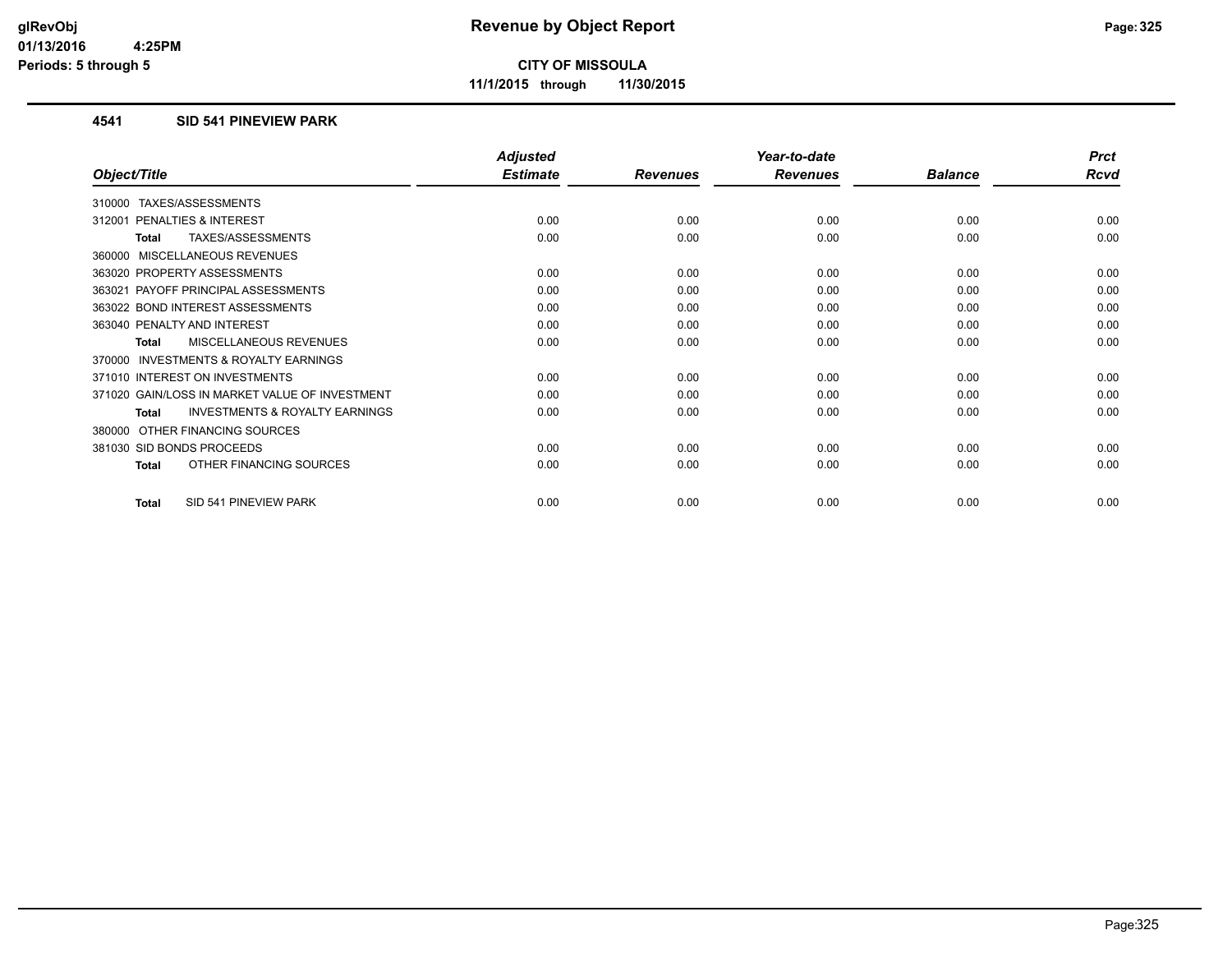**11/1/2015 through 11/30/2015**

#### **4542 SID 542 HILLVIEW WAY**

#### **4542 SID 542 HILLVIEW WAY**

|                                                 | <b>Adjusted</b> |                 | Year-to-date    |                | <b>Prct</b> |
|-------------------------------------------------|-----------------|-----------------|-----------------|----------------|-------------|
| Object/Title                                    | <b>Estimate</b> | <b>Revenues</b> | <b>Revenues</b> | <b>Balance</b> | <b>Rcvd</b> |
| 370000 INVESTMENTS & ROYALTY EARNINGS           |                 |                 |                 |                |             |
| 371010 INTEREST ON INVESTMENTS                  | 0.00            | 0.00            | 0.00            | 0.00           | 0.00        |
| 371020 GAIN/LOSS IN MARKET VALUE OF INVESTMENTS | 0.00            | 0.00            | 0.00            | 0.00           | 0.00        |
| INVESTMENTS & ROYALTY EARNINGS<br>Total         | 0.00            | 0.00            | 0.00            | 0.00           | 0.00        |
| 380000 OTHER FINANCING SOURCES                  |                 |                 |                 |                |             |
| 381030 SID BONDS PROCEEDS                       | 0.00            | 0.00            | 0.00            | 0.00           | 0.00        |
| 383000 OPERATING TRANSFERS                      | 0.00            | 0.00            | 0.00            | 0.00           | 0.00        |
| OTHER FINANCING SOURCES<br>Total                | 0.00            | 0.00            | 0.00            | 0.00           | 0.00        |
|                                                 |                 |                 |                 |                |             |
| SID 542 HILLVIEW WAY<br><b>Total</b>            | 0.00            | 0.00            | 0.00            | 0.00           | 0.00        |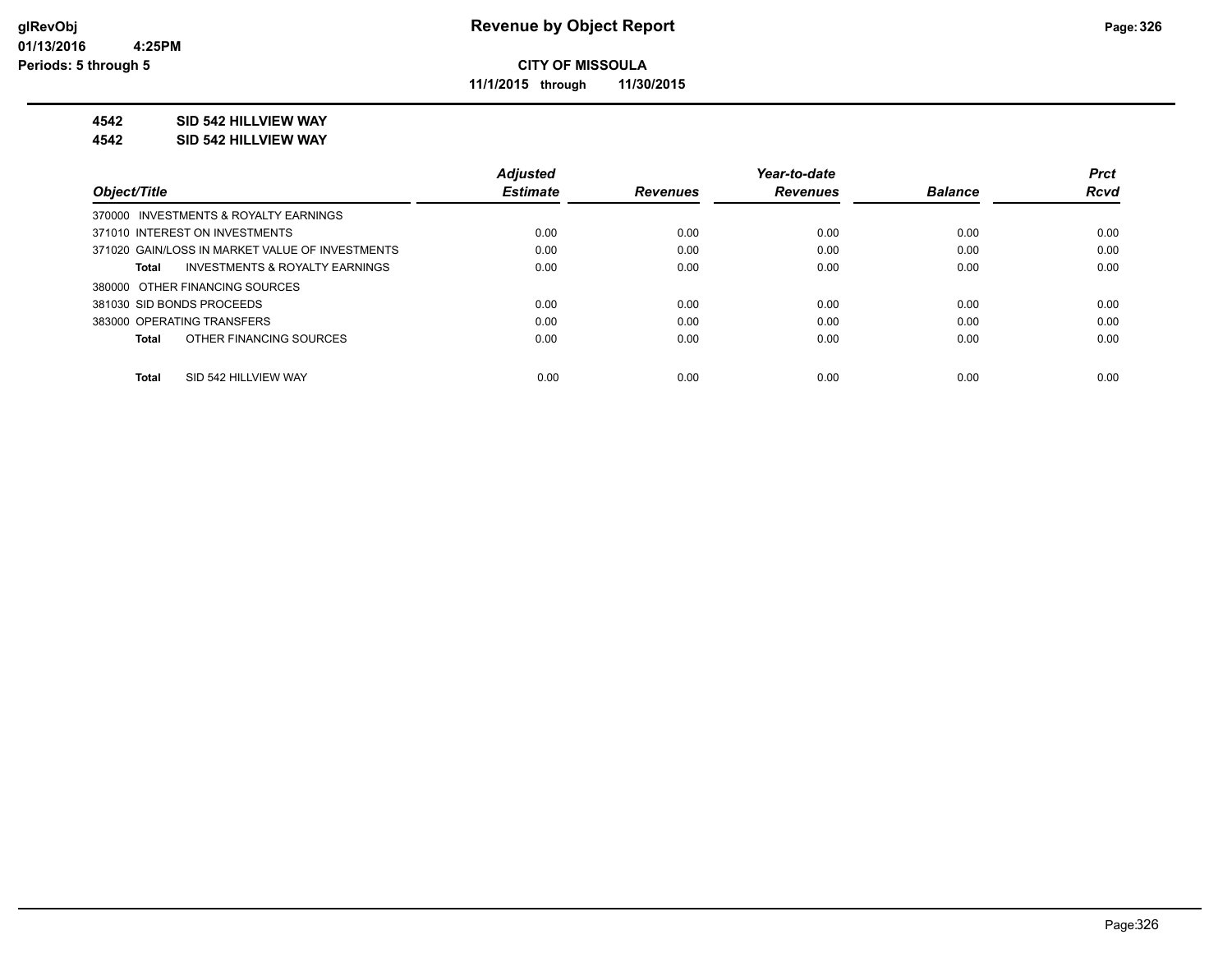**11/1/2015 through 11/30/2015**

#### **4542 SID 542 HILLVIEW WAY**

|                                                    | <b>Adjusted</b> |                 | Year-to-date    |                | <b>Prct</b> |
|----------------------------------------------------|-----------------|-----------------|-----------------|----------------|-------------|
| Object/Title                                       | <b>Estimate</b> | <b>Revenues</b> | <b>Revenues</b> | <b>Balance</b> | <b>Rcvd</b> |
| 370000 INVESTMENTS & ROYALTY EARNINGS              |                 |                 |                 |                |             |
| 371010 INTEREST ON INVESTMENTS                     | 0.00            | 0.00            | 0.00            | 0.00           | 0.00        |
| 371020 GAIN/LOSS IN MARKET VALUE OF INVESTMENT     | 0.00            | 0.00            | 0.00            | 0.00           | 0.00        |
| <b>INVESTMENTS &amp; ROYALTY EARNINGS</b><br>Total | 0.00            | 0.00            | 0.00            | 0.00           | 0.00        |
| 380000 OTHER FINANCING SOURCES                     |                 |                 |                 |                |             |
| 381030 SID BONDS PROCEEDS                          | 0.00            | 0.00            | 0.00            | 0.00           | 0.00        |
| 383000 OPERATING TRANSFERS                         | 0.00            | 0.00            | 0.00            | 0.00           | 0.00        |
| OTHER FINANCING SOURCES<br>Total                   | 0.00            | 0.00            | 0.00            | 0.00           | 0.00        |
|                                                    |                 |                 |                 |                |             |
| SID 542 HILLVIEW WAY<br><b>Total</b>               | 0.00            | 0.00            | 0.00            | 0.00           | 0.00        |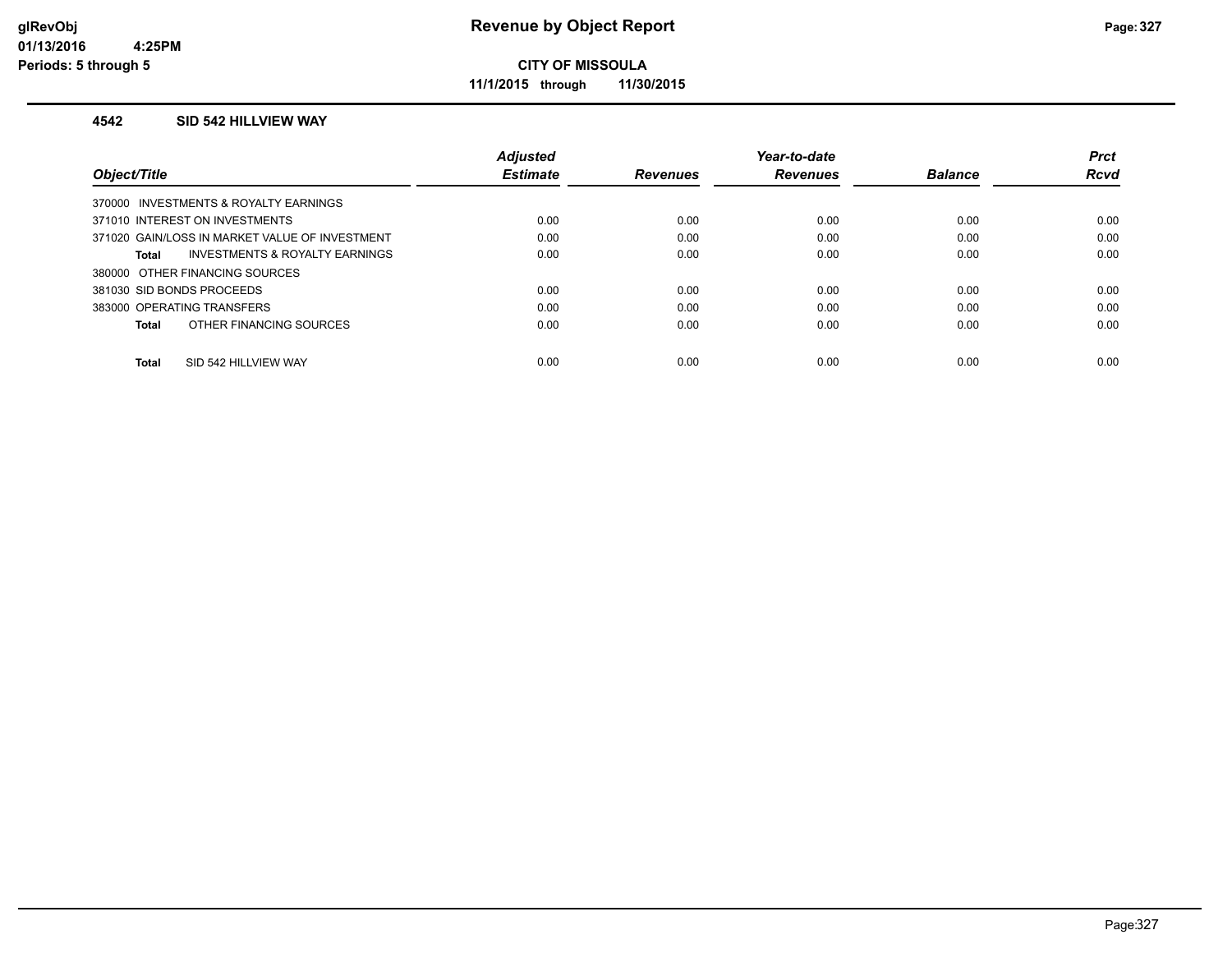**11/1/2015 through 11/30/2015**

#### **4543 SID 543 TRAFFIC CALMING**

**4543 SID 543 TRAFFIC CALMING**

|                                                           | <b>Adjusted</b> |                 | Year-to-date    |                | <b>Prct</b> |
|-----------------------------------------------------------|-----------------|-----------------|-----------------|----------------|-------------|
| Object/Title                                              | <b>Estimate</b> | <b>Revenues</b> | <b>Revenues</b> | <b>Balance</b> | <b>Rcvd</b> |
| 370000 INVESTMENTS & ROYALTY EARNINGS                     |                 |                 |                 |                |             |
| 371010 INTEREST ON INVESTMENTS                            | 0.00            | 0.00            | 0.00            | 0.00           | 0.00        |
| <b>INVESTMENTS &amp; ROYALTY EARNINGS</b><br><b>Total</b> | 0.00            | 0.00            | 0.00            | 0.00           | 0.00        |
| 380000 OTHER FINANCING SOURCES                            |                 |                 |                 |                |             |
| 383000 OPERATING TRANSFERS                                | 0.00            | 0.00            | 0.00            | 0.00           | 0.00        |
| OTHER FINANCING SOURCES<br><b>Total</b>                   | 0.00            | 0.00            | 0.00            | 0.00           | 0.00        |
|                                                           |                 |                 |                 |                |             |
| SID 543 TRAFFIC CALMING<br><b>Total</b>                   | 0.00            | 0.00            | 0.00            | 0.00           | 0.00        |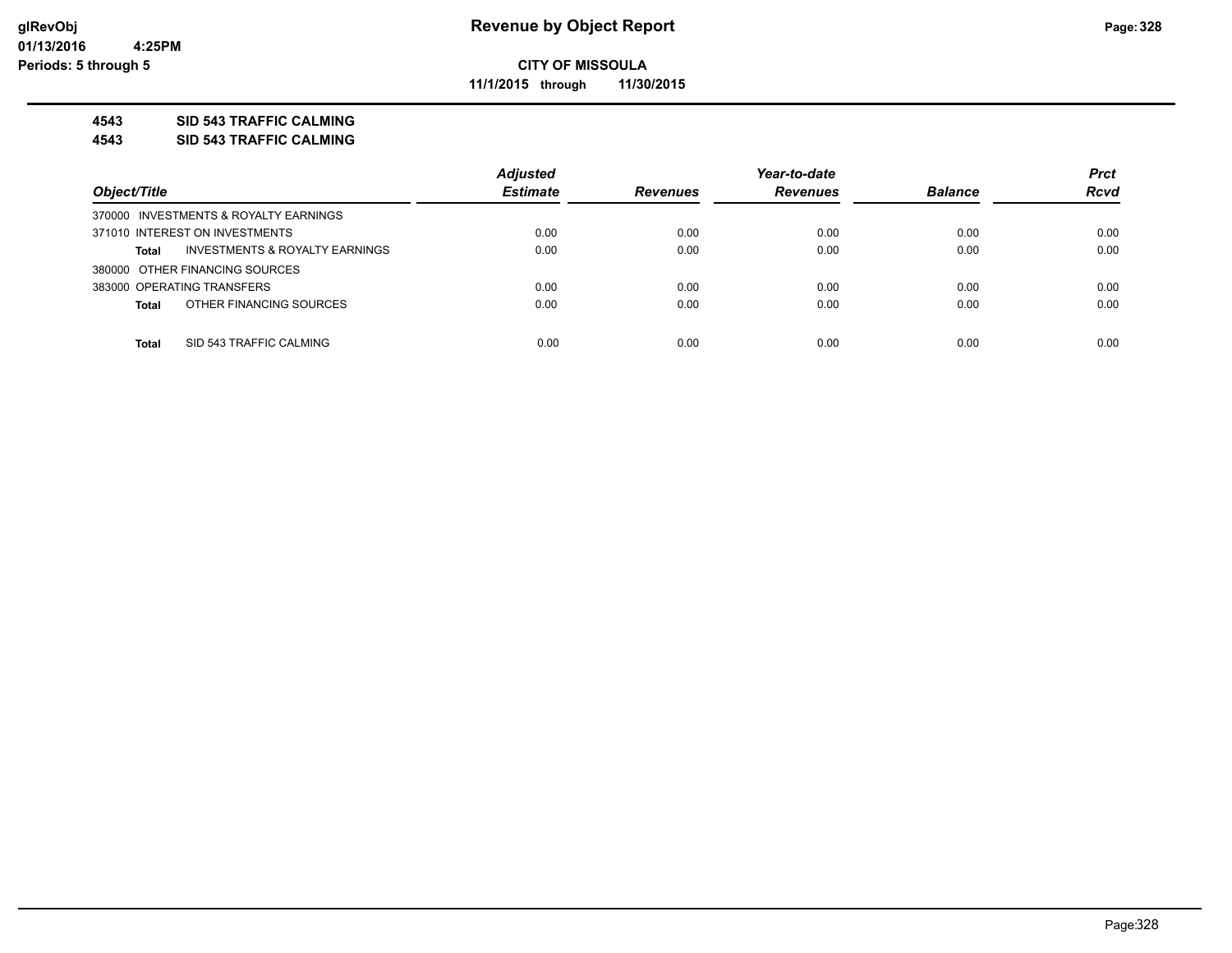**11/1/2015 through 11/30/2015**

#### **4543 SID 543 TRAFFIC CALMING**

| Object/Title                            | <b>Adjusted</b><br><b>Estimate</b> | <b>Revenues</b> | Year-to-date<br><b>Revenues</b> | <b>Balance</b> | <b>Prct</b><br><b>Rcvd</b> |
|-----------------------------------------|------------------------------------|-----------------|---------------------------------|----------------|----------------------------|
| 370000 INVESTMENTS & ROYALTY EARNINGS   |                                    |                 |                                 |                |                            |
| 371010 INTEREST ON INVESTMENTS          | 0.00                               | 0.00            | 0.00                            | 0.00           | 0.00                       |
| INVESTMENTS & ROYALTY EARNINGS<br>Total | 0.00                               | 0.00            | 0.00                            | 0.00           | 0.00                       |
| 380000 OTHER FINANCING SOURCES          |                                    |                 |                                 |                |                            |
| 383000 OPERATING TRANSFERS              | 0.00                               | 0.00            | 0.00                            | 0.00           | 0.00                       |
| OTHER FINANCING SOURCES<br><b>Total</b> | 0.00                               | 0.00            | 0.00                            | 0.00           | 0.00                       |
|                                         |                                    |                 |                                 |                |                            |
| SID 543 TRAFFIC CALMING<br><b>Total</b> | 0.00                               | 0.00            | 0.00                            | 0.00           | 0.00                       |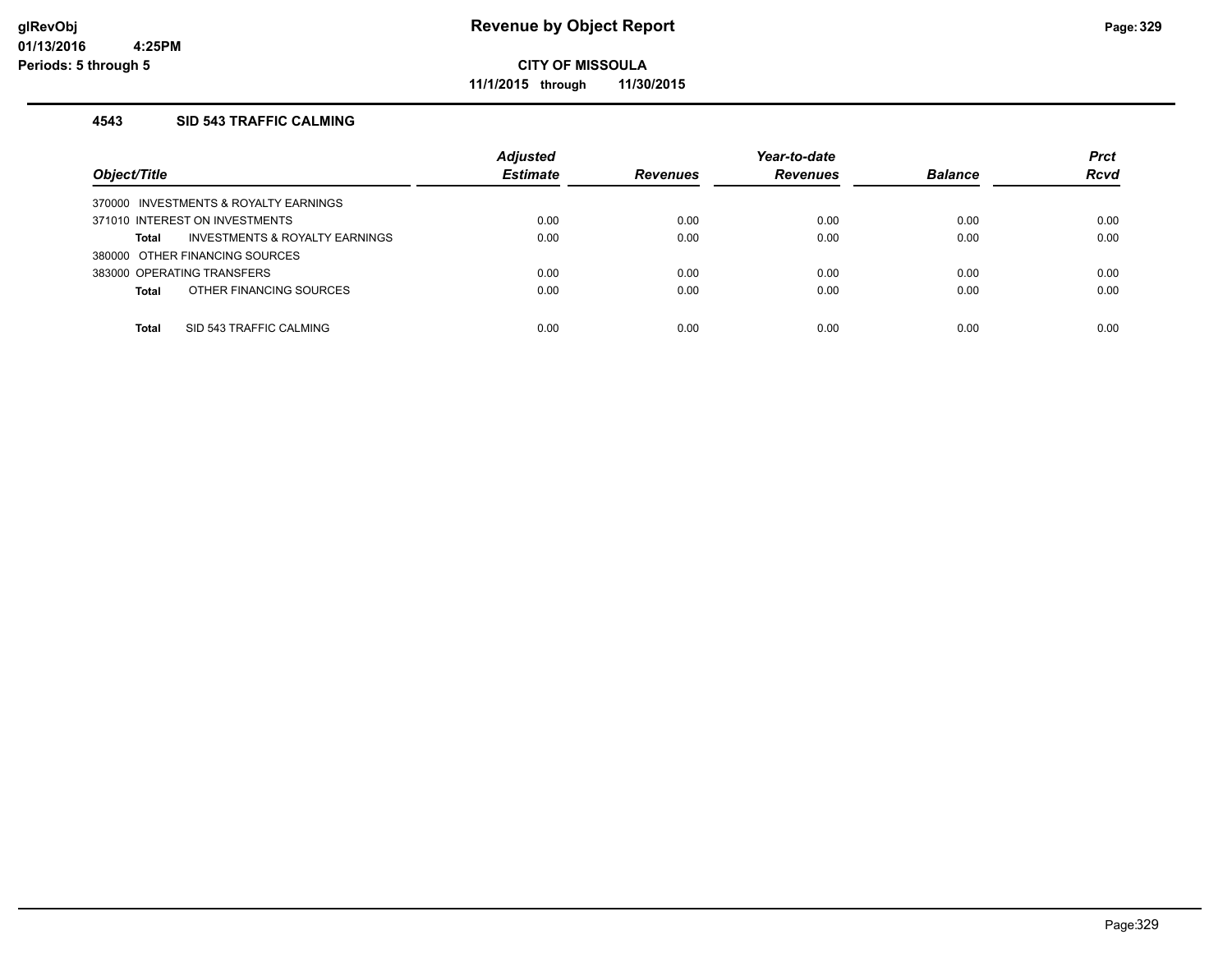**11/1/2015 through 11/30/2015**

### **4544 MILLER CREEK MITIGATION FUND**

#### **4544 MILLER CREEK MITIGATION FUND**

|                                                    | <b>Adjusted</b> |                 | Year-to-date    |                | <b>Prct</b> |
|----------------------------------------------------|-----------------|-----------------|-----------------|----------------|-------------|
| Object/Title                                       | <b>Estimate</b> | <b>Revenues</b> | <b>Revenues</b> | <b>Balance</b> | Rcvd        |
| TAXES/ASSESSMENTS<br>310000                        |                 |                 |                 |                |             |
| 312001 PENALTIES & INTEREST                        | 0.00            | 0.00            | 0.00            | 0.00           | 0.00        |
| TAXES/ASSESSMENTS<br>Total                         | 0.00            | 0.00            | 0.00            | 0.00           | 0.00        |
| 370000 INVESTMENTS & ROYALTY EARNINGS              |                 |                 |                 |                |             |
| 371010 INTEREST ON INVESTMENTS                     | 0.00            | 0.00            | 0.00            | 0.00           | 0.00        |
| 371020 GAIN/LOSS IN MARKET VALUE OF INVESTMENTS    | 0.00            | 0.00            | 0.00            | 0.00           | 0.00        |
| <b>INVESTMENTS &amp; ROYALTY EARNINGS</b><br>Total | 0.00            | 0.00            | 0.00            | 0.00           | 0.00        |
| OTHER FINANCING SOURCES<br>380000                  |                 |                 |                 |                |             |
| 381030 SID BONDS PROCEEDS                          | 0.00            | 0.00            | 0.00            | 0.00           | 0.00        |
| OTHER FINANCING SOURCES<br><b>Total</b>            | 0.00            | 0.00            | 0.00            | 0.00           | 0.00        |
| MILLER CREEK MITIGATION FUND<br><b>Total</b>       | 0.00            | 0.00            | 0.00            | 0.00           | 0.00        |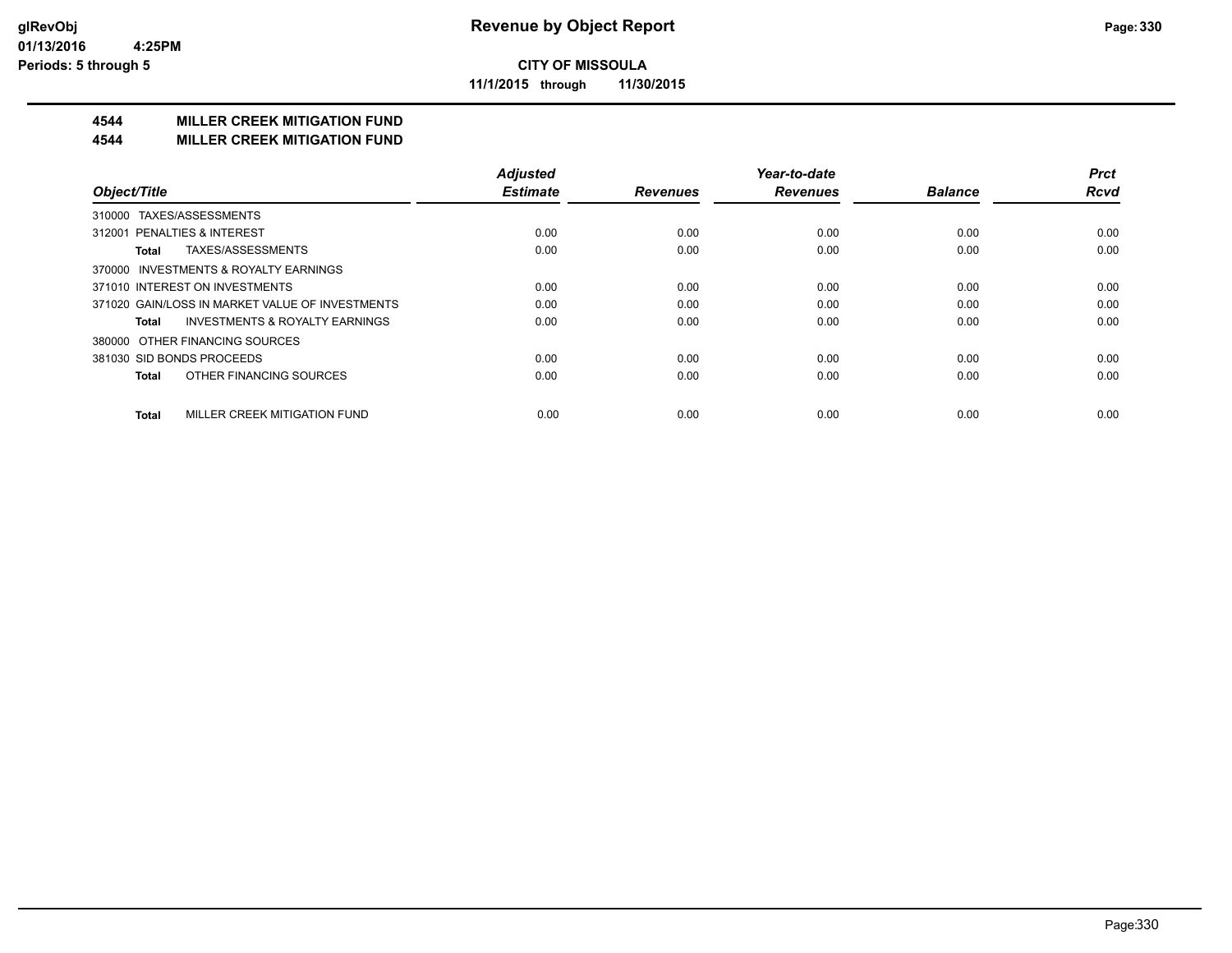**11/1/2015 through 11/30/2015**

#### **4544 MILLER CREEK MITIGATION FUND**

|                                                | <b>Adjusted</b> |                 | Year-to-date    |                | <b>Prct</b> |
|------------------------------------------------|-----------------|-----------------|-----------------|----------------|-------------|
| Object/Title                                   | <b>Estimate</b> | <b>Revenues</b> | <b>Revenues</b> | <b>Balance</b> | <b>Rcvd</b> |
| TAXES/ASSESSMENTS<br>310000                    |                 |                 |                 |                |             |
| 312001 PENALTIES & INTEREST                    | 0.00            | 0.00            | 0.00            | 0.00           | 0.00        |
| TAXES/ASSESSMENTS<br><b>Total</b>              | 0.00            | 0.00            | 0.00            | 0.00           | 0.00        |
| 370000 INVESTMENTS & ROYALTY EARNINGS          |                 |                 |                 |                |             |
| 371010 INTEREST ON INVESTMENTS                 | 0.00            | 0.00            | 0.00            | 0.00           | 0.00        |
| 371020 GAIN/LOSS IN MARKET VALUE OF INVESTMENT | 0.00            | 0.00            | 0.00            | 0.00           | 0.00        |
| INVESTMENTS & ROYALTY EARNINGS<br>Total        | 0.00            | 0.00            | 0.00            | 0.00           | 0.00        |
| 380000 OTHER FINANCING SOURCES                 |                 |                 |                 |                |             |
| 381030 SID BONDS PROCEEDS                      | 0.00            | 0.00            | 0.00            | 0.00           | 0.00        |
| OTHER FINANCING SOURCES<br><b>Total</b>        | 0.00            | 0.00            | 0.00            | 0.00           | 0.00        |
|                                                |                 |                 |                 |                |             |
| MILLER CREEK MITIGATION FUND<br><b>Total</b>   | 0.00            | 0.00            | 0.00            | 0.00           | 0.00        |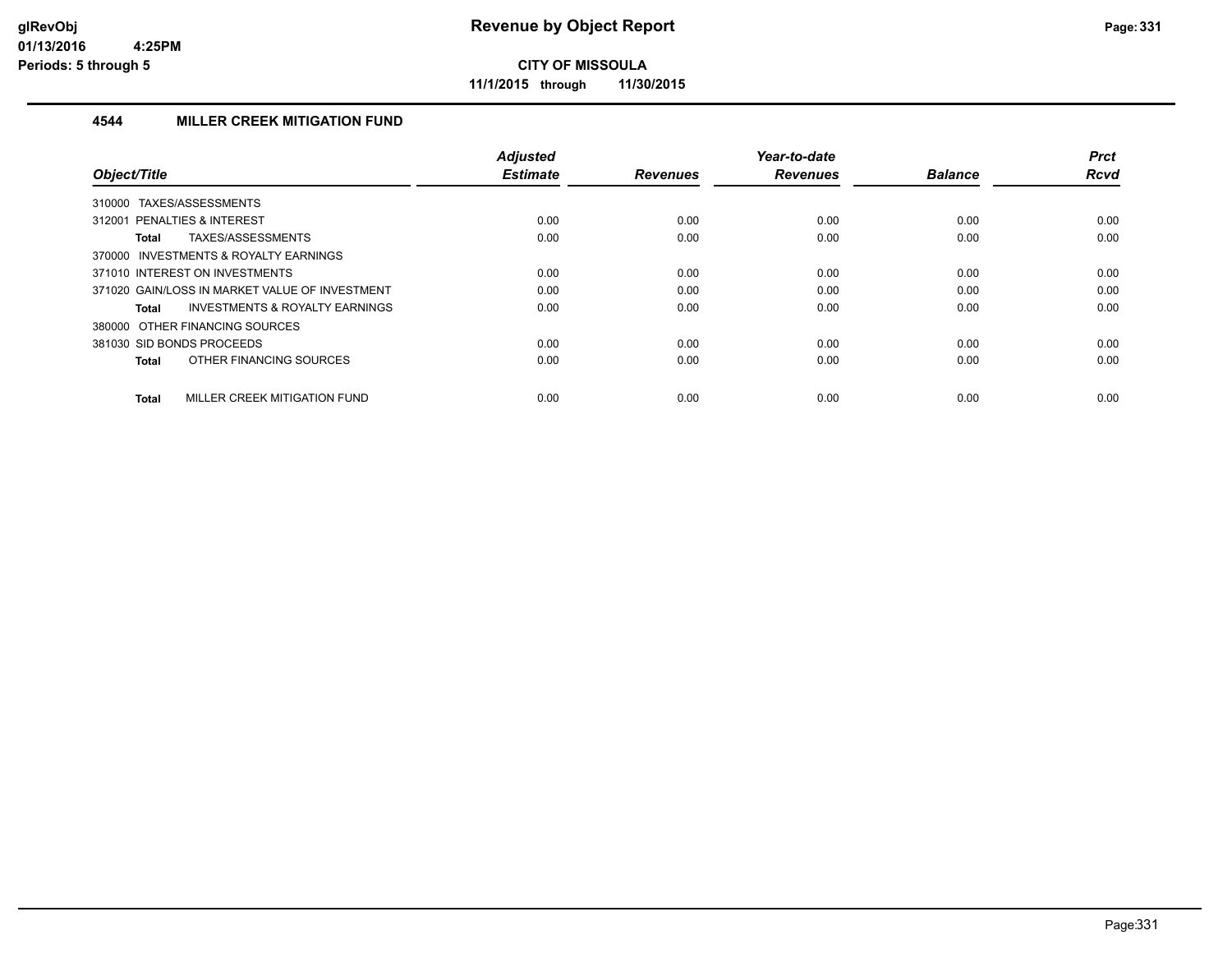**11/1/2015 through 11/30/2015**

# **4545 MILLER CREEK TWITE CONSTRUCTION**

#### **4545 MILLER CREEK TWITE CONSTRUCTION**

|                                                    | <b>Adjusted</b> |                 | Year-to-date    |                | <b>Prct</b> |
|----------------------------------------------------|-----------------|-----------------|-----------------|----------------|-------------|
| Object/Title                                       | <b>Estimate</b> | <b>Revenues</b> | <b>Revenues</b> | <b>Balance</b> | <b>Rcvd</b> |
| TAXES/ASSESSMENTS<br>310000                        |                 |                 |                 |                |             |
| 312001 PENALTIES & INTEREST                        | 0.00            | 0.00            | 0.00            | 0.00           | 0.00        |
| <b>TAXES/ASSESSMENTS</b><br>Total                  | 0.00            | 0.00            | 0.00            | 0.00           | 0.00        |
| 370000 INVESTMENTS & ROYALTY EARNINGS              |                 |                 |                 |                |             |
| 371010 INTEREST ON INVESTMENTS                     | 0.00            | 0.00            | 0.00            | 0.00           | 0.00        |
| 371020 GAIN/LOSS IN MARKET VALUE OF INVESTMENTS    | 0.00            | 0.00            | 0.00            | 0.00           | 0.00        |
| <b>INVESTMENTS &amp; ROYALTY EARNINGS</b><br>Total | 0.00            | 0.00            | 0.00            | 0.00           | 0.00        |
| OTHER FINANCING SOURCES<br>380000                  |                 |                 |                 |                |             |
| 381030 SID BONDS PROCEEDS                          | 0.00            | 0.00            | 0.00            | 0.00           | 0.00        |
| OTHER FINANCING SOURCES<br>Total                   | 0.00            | 0.00            | 0.00            | 0.00           | 0.00        |
| <b>MILLER CREEK</b><br>430000                      |                 |                 |                 |                |             |
| 430230 MILLER CR TWITE CONSTRUCTION                | 0.00            | 0.00            | 0.00            | 0.00           | 0.00        |
| <b>MILLER CREEK</b><br>Total                       | 0.00            | 0.00            | 0.00            | 0.00           | 0.00        |
|                                                    |                 |                 |                 |                |             |
| MILLER CREEK TWITE CONSTRUCTION<br>Total           | 0.00            | 0.00            | 0.00            | 0.00           | 0.00        |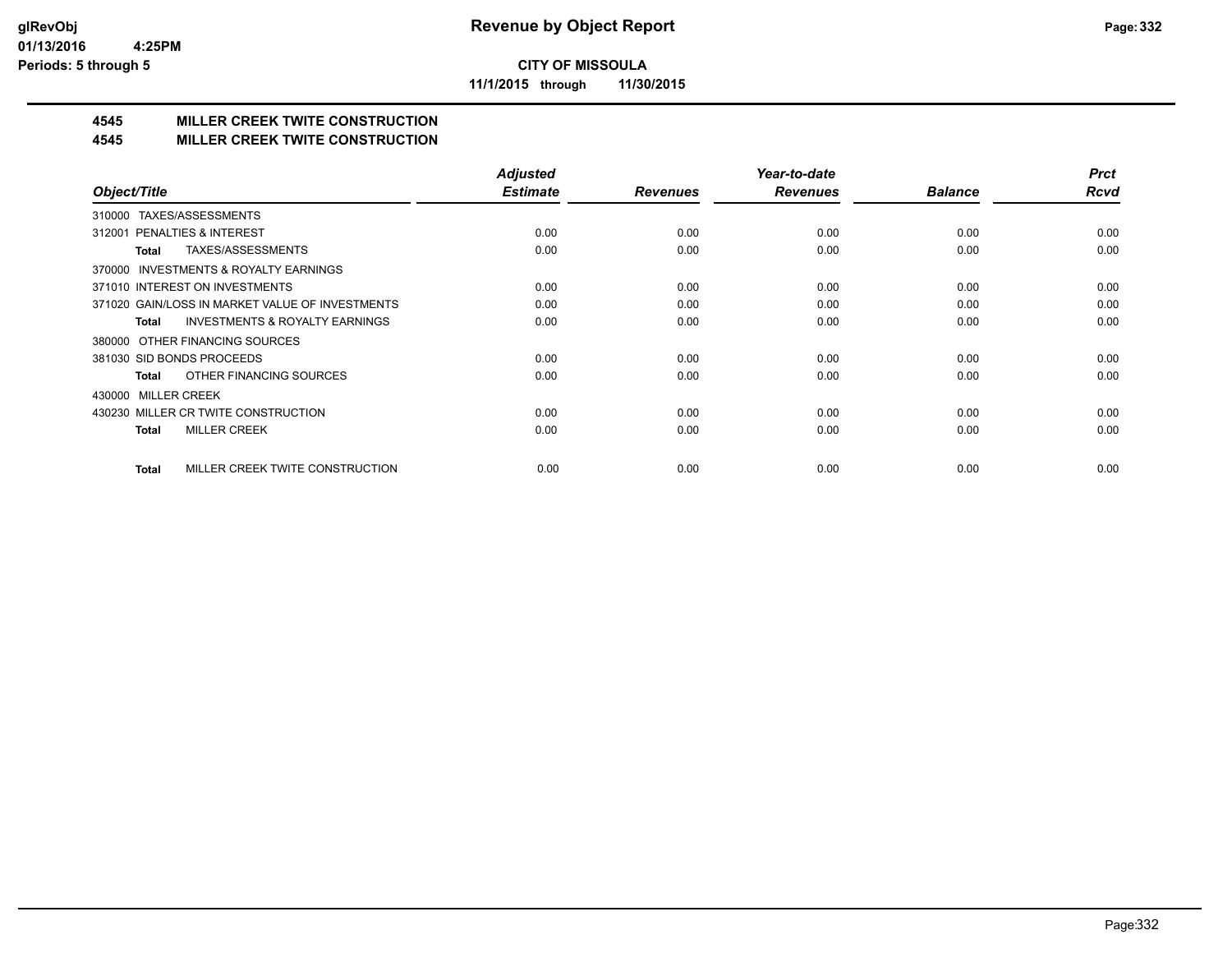**11/1/2015 through 11/30/2015**

#### **4545 MILLER CREEK TWITE CONSTRUCTION**

| Object/Title                                              | Adjusted<br><b>Estimate</b> | <b>Revenues</b> | Year-to-date<br><b>Revenues</b> | <b>Balance</b> | <b>Prct</b><br>Rcvd |
|-----------------------------------------------------------|-----------------------------|-----------------|---------------------------------|----------------|---------------------|
|                                                           |                             |                 |                                 |                |                     |
| TAXES/ASSESSMENTS<br>310000                               |                             |                 |                                 |                |                     |
| PENALTIES & INTEREST<br>312001                            | 0.00                        | 0.00            | 0.00                            | 0.00           | 0.00                |
| TAXES/ASSESSMENTS<br>Total                                | 0.00                        | 0.00            | 0.00                            | 0.00           | 0.00                |
| 370000 INVESTMENTS & ROYALTY EARNINGS                     |                             |                 |                                 |                |                     |
| 371010 INTEREST ON INVESTMENTS                            | 0.00                        | 0.00            | 0.00                            | 0.00           | 0.00                |
| 371020 GAIN/LOSS IN MARKET VALUE OF INVESTMENT            | 0.00                        | 0.00            | 0.00                            | 0.00           | 0.00                |
| <b>INVESTMENTS &amp; ROYALTY EARNINGS</b><br><b>Total</b> | 0.00                        | 0.00            | 0.00                            | 0.00           | 0.00                |
| 380000 OTHER FINANCING SOURCES                            |                             |                 |                                 |                |                     |
| 381030 SID BONDS PROCEEDS                                 | 0.00                        | 0.00            | 0.00                            | 0.00           | 0.00                |
| OTHER FINANCING SOURCES<br><b>Total</b>                   | 0.00                        | 0.00            | 0.00                            | 0.00           | 0.00                |
| 430000 MILLER CREEK                                       |                             |                 |                                 |                |                     |
| 430230 MILLER CR TWITE CONSTRUCTION                       | 0.00                        | 0.00            | 0.00                            | 0.00           | 0.00                |
| <b>MILLER CREEK</b><br><b>Total</b>                       | 0.00                        | 0.00            | 0.00                            | 0.00           | 0.00                |
|                                                           |                             |                 |                                 |                |                     |
| MILLER CREEK TWITE CONSTRUCTION<br><b>Total</b>           | 0.00                        | 0.00            | 0.00                            | 0.00           | 0.00                |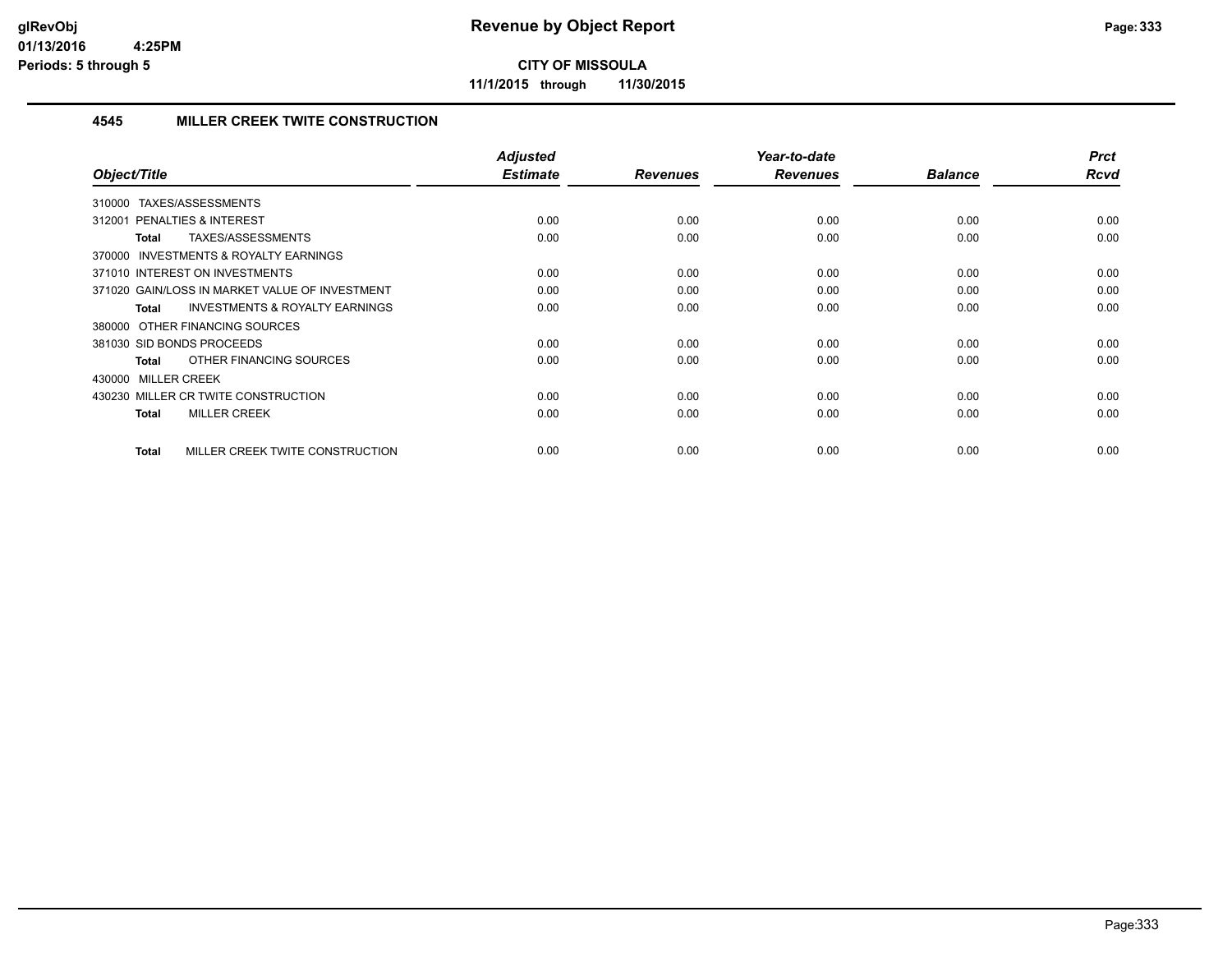**11/1/2015 through 11/30/2015**

# **4546 MILLER CREEK MALOHNEY CONSTRUCTION**

#### **4546 MILLER CREEK MALOHNEY CONSTRUCTION**

|                                                     | <b>Adjusted</b> |                 | Year-to-date    |                | <b>Prct</b> |
|-----------------------------------------------------|-----------------|-----------------|-----------------|----------------|-------------|
| Object/Title                                        | <b>Estimate</b> | <b>Revenues</b> | <b>Revenues</b> | <b>Balance</b> | <b>Rcvd</b> |
| TAXES/ASSESSMENTS<br>310000                         |                 |                 |                 |                |             |
| PENALTIES & INTEREST<br>312001                      | 0.00            | 0.00            | 0.00            | 0.00           | 0.00        |
| TAXES/ASSESSMENTS<br>Total                          | 0.00            | 0.00            | 0.00            | 0.00           | 0.00        |
| MISCELLANEOUS REVENUES<br>360000                    |                 |                 |                 |                |             |
| 365000 DONATIONS                                    | 0.00            | 0.00            | 0.00            | 0.00           | 0.00        |
| <b>MISCELLANEOUS REVENUES</b><br><b>Total</b>       | 0.00            | 0.00            | 0.00            | 0.00           | 0.00        |
| <b>INVESTMENTS &amp; ROYALTY EARNINGS</b><br>370000 |                 |                 |                 |                |             |
| 371010 INTEREST ON INVESTMENTS                      | 0.00            | 0.00            | 0.00            | 0.00           | 0.00        |
| 371020 GAIN/LOSS IN MARKET VALUE OF INVESTMENTS     | 0.00            | 0.00            | 0.00            | 0.00           | 0.00        |
| <b>INVESTMENTS &amp; ROYALTY EARNINGS</b><br>Total  | 0.00            | 0.00            | 0.00            | 0.00           | 0.00        |
| OTHER FINANCING SOURCES<br>380000                   |                 |                 |                 |                |             |
| 381030 SID BONDS PROCEEDS                           | 0.00            | 0.00            | 0.00            | 0.00           | 0.00        |
| OTHER FINANCING SOURCES<br><b>Total</b>             | 0.00            | 0.00            | 0.00            | 0.00           | 0.00        |
| <b>MILLER CREEK</b><br>430000                       |                 |                 |                 |                |             |
| 430230 MILLER CR TWITE CONSTRUCTION                 | 0.00            | 0.00            | 0.00            | 0.00           | 0.00        |
| <b>MILLER CREEK</b><br><b>Total</b>                 | 0.00            | 0.00            | 0.00            | 0.00           | 0.00        |
| MILLER CREEK MALOHNEY CONSTRUCTION<br><b>Total</b>  | 0.00            | 0.00            | 0.00            | 0.00           | 0.00        |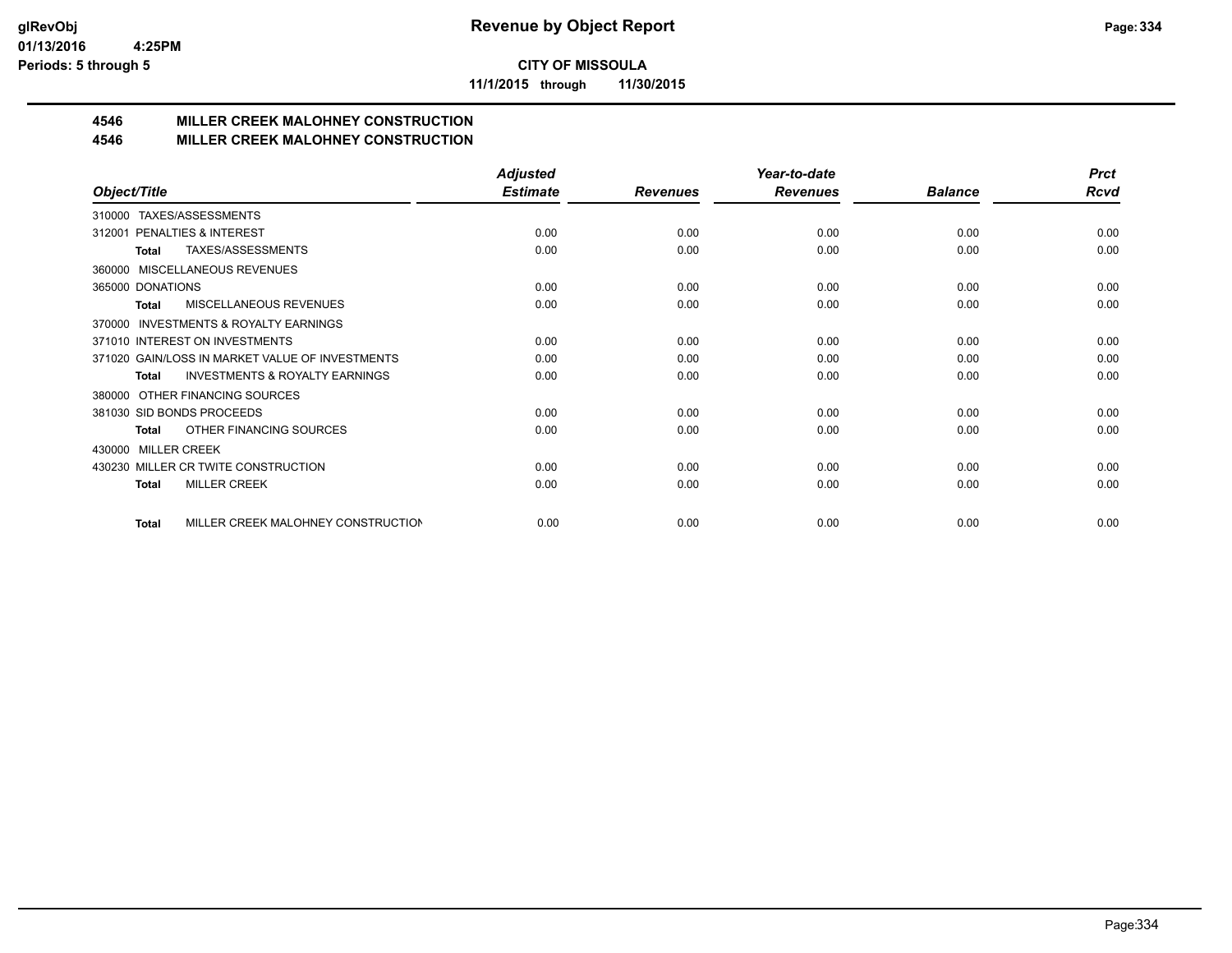**11/1/2015 through 11/30/2015**

#### **4546 MILLER CREEK MALOHNEY CONSTRUCTION**

|                                                           | <b>Adjusted</b> |                 | Year-to-date    |                | <b>Prct</b> |
|-----------------------------------------------------------|-----------------|-----------------|-----------------|----------------|-------------|
| Object/Title                                              | <b>Estimate</b> | <b>Revenues</b> | <b>Revenues</b> | <b>Balance</b> | <b>Rcvd</b> |
| TAXES/ASSESSMENTS<br>310000                               |                 |                 |                 |                |             |
| <b>PENALTIES &amp; INTEREST</b><br>312001                 | 0.00            | 0.00            | 0.00            | 0.00           | 0.00        |
| TAXES/ASSESSMENTS<br>Total                                | 0.00            | 0.00            | 0.00            | 0.00           | 0.00        |
| MISCELLANEOUS REVENUES<br>360000                          |                 |                 |                 |                |             |
| 365000 DONATIONS                                          | 0.00            | 0.00            | 0.00            | 0.00           | 0.00        |
| MISCELLANEOUS REVENUES<br><b>Total</b>                    | 0.00            | 0.00            | 0.00            | 0.00           | 0.00        |
| <b>INVESTMENTS &amp; ROYALTY EARNINGS</b><br>370000       |                 |                 |                 |                |             |
| 371010 INTEREST ON INVESTMENTS                            | 0.00            | 0.00            | 0.00            | 0.00           | 0.00        |
| 371020 GAIN/LOSS IN MARKET VALUE OF INVESTMENT            | 0.00            | 0.00            | 0.00            | 0.00           | 0.00        |
| <b>INVESTMENTS &amp; ROYALTY EARNINGS</b><br><b>Total</b> | 0.00            | 0.00            | 0.00            | 0.00           | 0.00        |
| OTHER FINANCING SOURCES<br>380000                         |                 |                 |                 |                |             |
| 381030 SID BONDS PROCEEDS                                 | 0.00            | 0.00            | 0.00            | 0.00           | 0.00        |
| OTHER FINANCING SOURCES<br><b>Total</b>                   | 0.00            | 0.00            | 0.00            | 0.00           | 0.00        |
| <b>MILLER CREEK</b><br>430000                             |                 |                 |                 |                |             |
| MILLER CR TWITE CONSTRUCTION<br>430230                    | 0.00            | 0.00            | 0.00            | 0.00           | 0.00        |
| <b>MILLER CREEK</b><br>Total                              | 0.00            | 0.00            | 0.00            | 0.00           | 0.00        |
| MILLER CREEK MALOHNEY CONSTRUCTIOI<br><b>Total</b>        | 0.00            | 0.00            | 0.00            | 0.00           | 0.00        |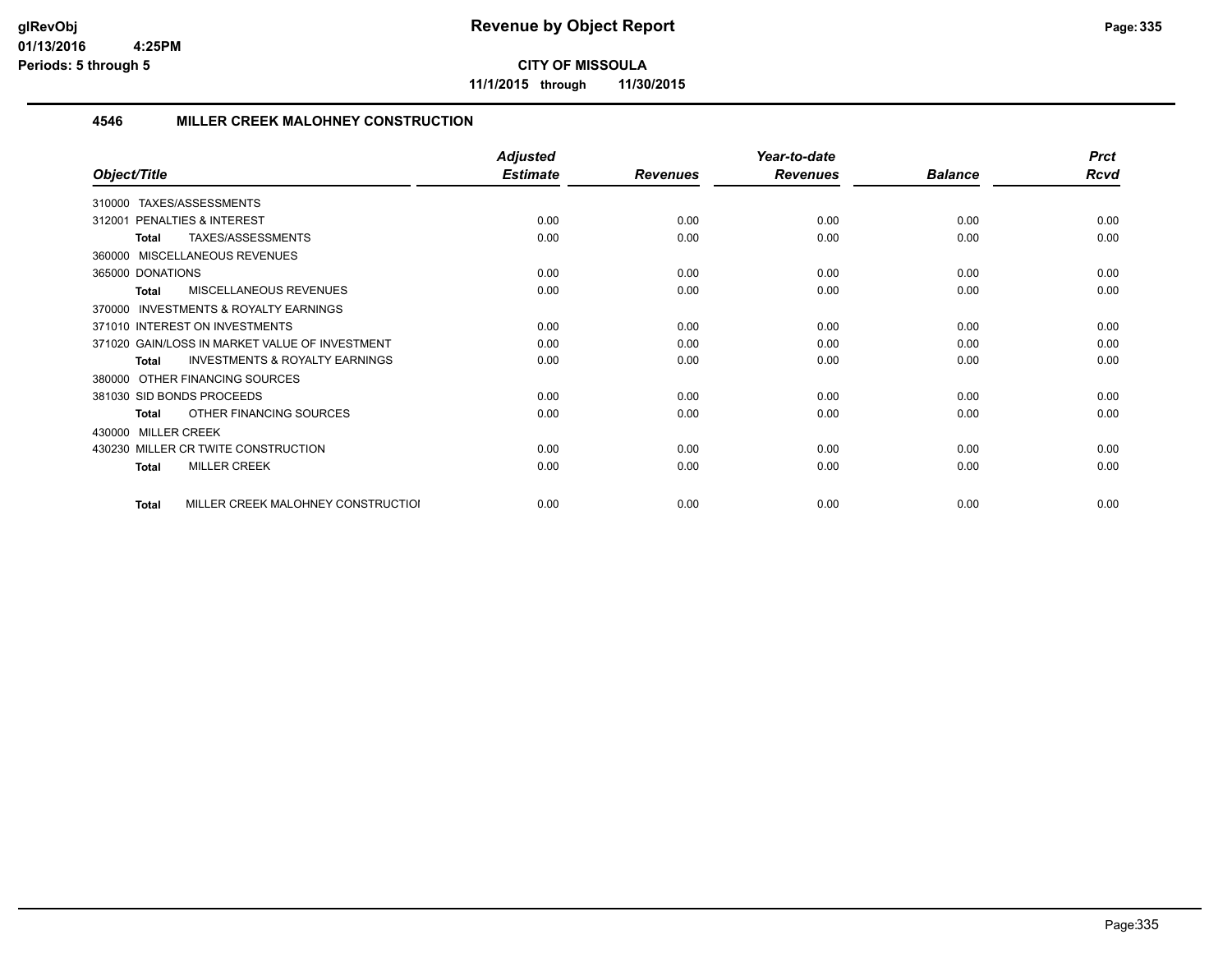**11/1/2015 through 11/30/2015**

# **4547 MILLER CREEK MCCARTHY CONSTRUCTION**

#### **4547 MILLER CREEK MCCARTHY CONSTRUCTION**

|                                                    | <b>Adjusted</b> |                 | Year-to-date    |                | <b>Prct</b> |
|----------------------------------------------------|-----------------|-----------------|-----------------|----------------|-------------|
| Object/Title                                       | <b>Estimate</b> | <b>Revenues</b> | <b>Revenues</b> | <b>Balance</b> | <b>Rcvd</b> |
| TAXES/ASSESSMENTS<br>310000                        |                 |                 |                 |                |             |
| PENALTIES & INTEREST<br>312001                     | 0.00            | 0.00            | 0.00            | 0.00           | 0.00        |
| TAXES/ASSESSMENTS<br>Total                         | 0.00            | 0.00            | 0.00            | 0.00           | 0.00        |
| INVESTMENTS & ROYALTY EARNINGS<br>370000           |                 |                 |                 |                |             |
| 371010 INTEREST ON INVESTMENTS                     | 0.00            | 0.00            | 0.00            | 0.00           | 0.00        |
| 371020 GAIN/LOSS IN MARKET VALUE OF INVESTMENTS    | 0.00            | 0.00            | 0.00            | 0.00           | 0.00        |
| <b>INVESTMENTS &amp; ROYALTY EARNINGS</b><br>Total | 0.00            | 0.00            | 0.00            | 0.00           | 0.00        |
| OTHER FINANCING SOURCES<br>380000                  |                 |                 |                 |                |             |
| 381030 SID BONDS PROCEEDS                          | 0.00            | 0.00            | 0.00            | 0.00           | 0.00        |
| OTHER FINANCING SOURCES<br>Total                   | 0.00            | 0.00            | 0.00            | 0.00           | 0.00        |
| <b>MILLER CREEK</b><br>430000                      |                 |                 |                 |                |             |
| 430230 MILLER CR TWITE CONSTRUCTION                | 0.00            | 0.00            | 0.00            | 0.00           | 0.00        |
| <b>MILLER CREEK</b><br><b>Total</b>                | 0.00            | 0.00            | 0.00            | 0.00           | 0.00        |
|                                                    |                 |                 |                 |                |             |
| MILLER CREEK MCCARTHY CONSTRUCTION<br><b>Total</b> | 0.00            | 0.00            | 0.00            | 0.00           | 0.00        |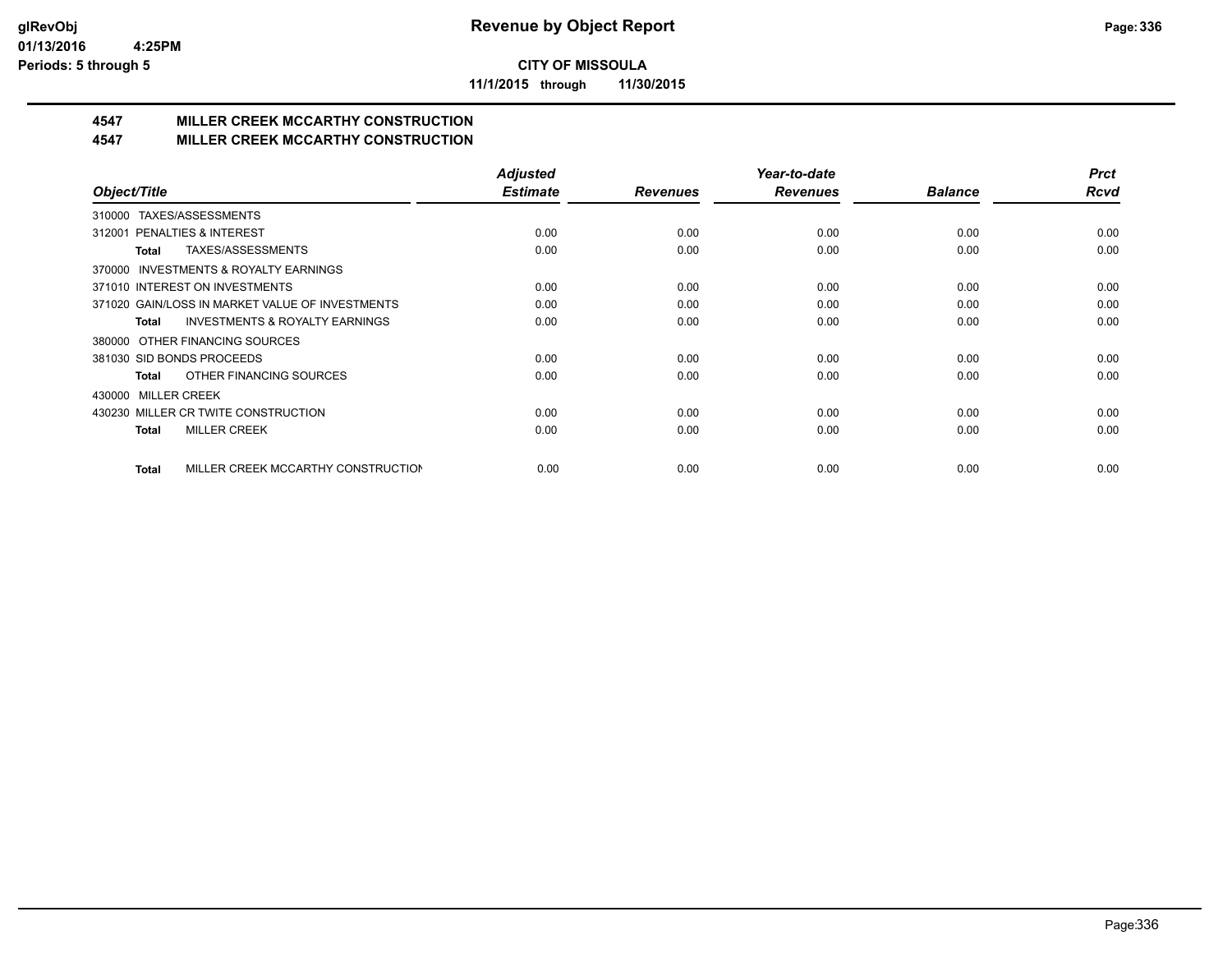**11/1/2015 through 11/30/2015**

#### **4547 MILLER CREEK MCCARTHY CONSTRUCTION**

| Object/Title                                              | <b>Adjusted</b><br><b>Estimate</b> | <b>Revenues</b> | Year-to-date<br><b>Revenues</b> | <b>Balance</b> | <b>Prct</b><br><b>Rcvd</b> |
|-----------------------------------------------------------|------------------------------------|-----------------|---------------------------------|----------------|----------------------------|
| TAXES/ASSESSMENTS<br>310000                               |                                    |                 |                                 |                |                            |
| <b>PENALTIES &amp; INTEREST</b><br>312001                 | 0.00                               | 0.00            | 0.00                            | 0.00           | 0.00                       |
| TAXES/ASSESSMENTS<br>Total                                | 0.00                               | 0.00            | 0.00                            | 0.00           | 0.00                       |
| INVESTMENTS & ROYALTY EARNINGS<br>370000                  |                                    |                 |                                 |                |                            |
| 371010 INTEREST ON INVESTMENTS                            | 0.00                               | 0.00            | 0.00                            | 0.00           | 0.00                       |
| 371020 GAIN/LOSS IN MARKET VALUE OF INVESTMENT            | 0.00                               | 0.00            | 0.00                            | 0.00           | 0.00                       |
| <b>INVESTMENTS &amp; ROYALTY EARNINGS</b><br><b>Total</b> | 0.00                               | 0.00            | 0.00                            | 0.00           | 0.00                       |
| 380000 OTHER FINANCING SOURCES                            |                                    |                 |                                 |                |                            |
| 381030 SID BONDS PROCEEDS                                 | 0.00                               | 0.00            | 0.00                            | 0.00           | 0.00                       |
| OTHER FINANCING SOURCES<br>Total                          | 0.00                               | 0.00            | 0.00                            | 0.00           | 0.00                       |
| 430000 MILLER CREEK                                       |                                    |                 |                                 |                |                            |
| 430230 MILLER CR TWITE CONSTRUCTION                       | 0.00                               | 0.00            | 0.00                            | 0.00           | 0.00                       |
| <b>MILLER CREEK</b><br><b>Total</b>                       | 0.00                               | 0.00            | 0.00                            | 0.00           | 0.00                       |
| MILLER CREEK MCCARTHY CONSTRUCTIOL<br>Total               | 0.00                               | 0.00            | 0.00                            | 0.00           | 0.00                       |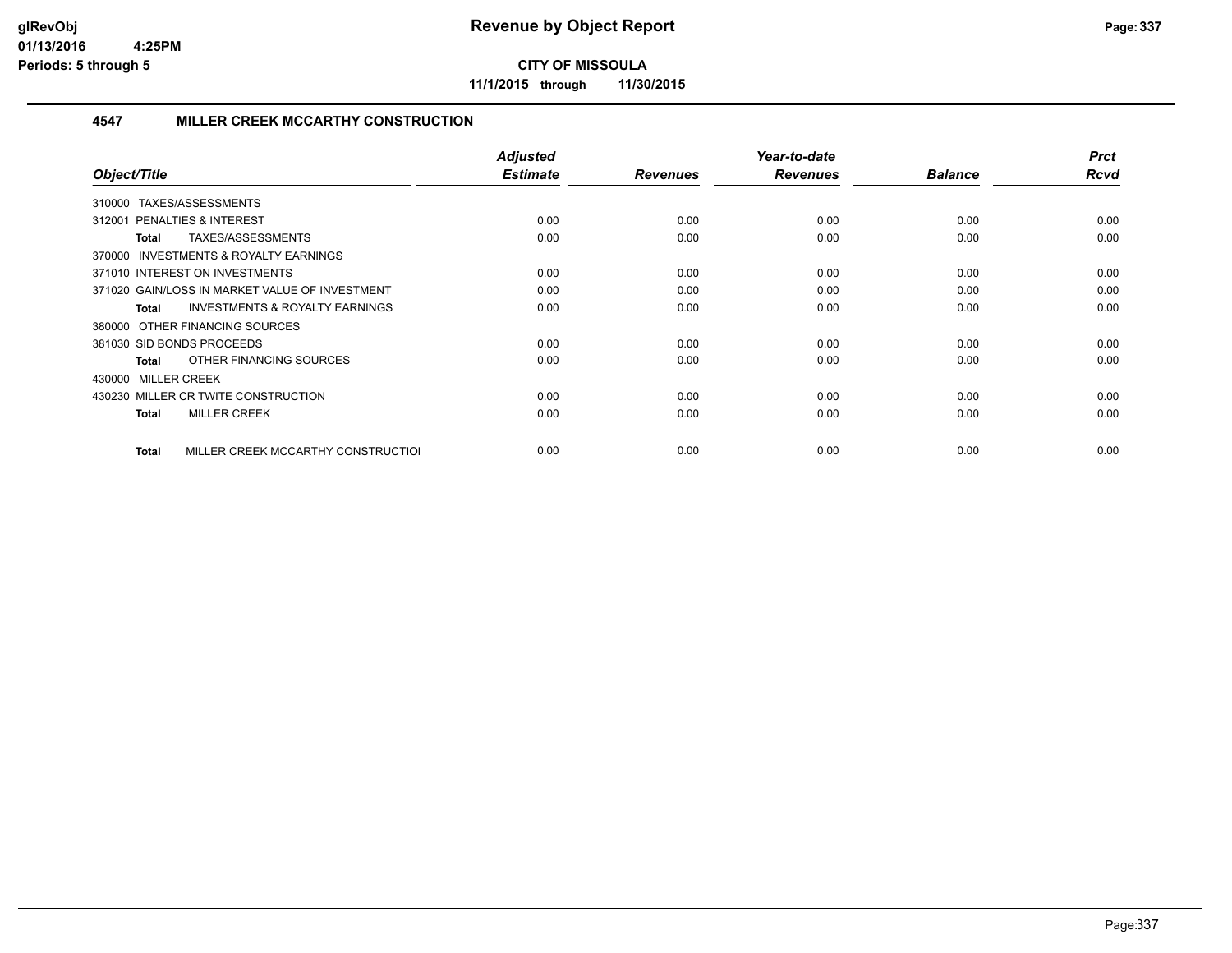**11/1/2015 through 11/30/2015**

# **4548 5TH,6TH & ARTHUR ROAD IMPROVEMENTS**

# **4548 5TH,6TH & ARTHUR ROAD IMPROVEMENTS**

|                                                     | <b>Adjusted</b> |                 | Year-to-date    |                | <b>Prct</b> |
|-----------------------------------------------------|-----------------|-----------------|-----------------|----------------|-------------|
| Object/Title                                        | <b>Estimate</b> | <b>Revenues</b> | <b>Revenues</b> | <b>Balance</b> | Rcvd        |
| 330000 INTERGOVERNMENTAL REVENUES                   |                 |                 |                 |                |             |
| <b>MDT REIMBURSEMENTS</b><br>336001                 | 0.00            | 0.00            | 0.00            | 0.00           | 0.00        |
| INTERGOVERNMENTAL REVENUES<br>Total                 | 0.00            | 0.00            | 0.00            | 0.00           | 0.00        |
| 360000 MISCELLANEOUS REVENUES                       |                 |                 |                 |                |             |
| 363020 PROPERTY ASSESSMENTS                         | 0.00            | 0.00            | 0.00            | 0.00           | 0.00        |
| <b>MISCELLANEOUS REVENUES</b><br>Total              | 0.00            | 0.00            | 0.00            | 0.00           | 0.00        |
| 370000 INVESTMENTS & ROYALTY EARNINGS               |                 |                 |                 |                |             |
| 371010 INTEREST ON INVESTMENTS                      | 0.00            | 0.00            | 0.00            | 0.00           | 0.00        |
| <b>INVESTMENTS &amp; ROYALTY EARNINGS</b><br>Total  | 0.00            | 0.00            | 0.00            | 0.00           | 0.00        |
| 380000 OTHER FINANCING SOURCES                      |                 |                 |                 |                |             |
| 381010 BOND PROCEEDS                                | 0.00            | 0.00            | 0.00            | 0.00           | 0.00        |
| 381030 SID BONDS PROCEEDS                           | 0.00            | 0.00            | 0.00            | 0.00           | 0.00        |
| OTHER FINANCING SOURCES<br>Total                    | 0.00            | 0.00            | 0.00            | 0.00           | 0.00        |
| 5TH, 6TH & ARTHUR ROAD IMPROVEMENTS<br><b>Total</b> | 0.00            | 0.00            | 0.00            | 0.00           | 0.00        |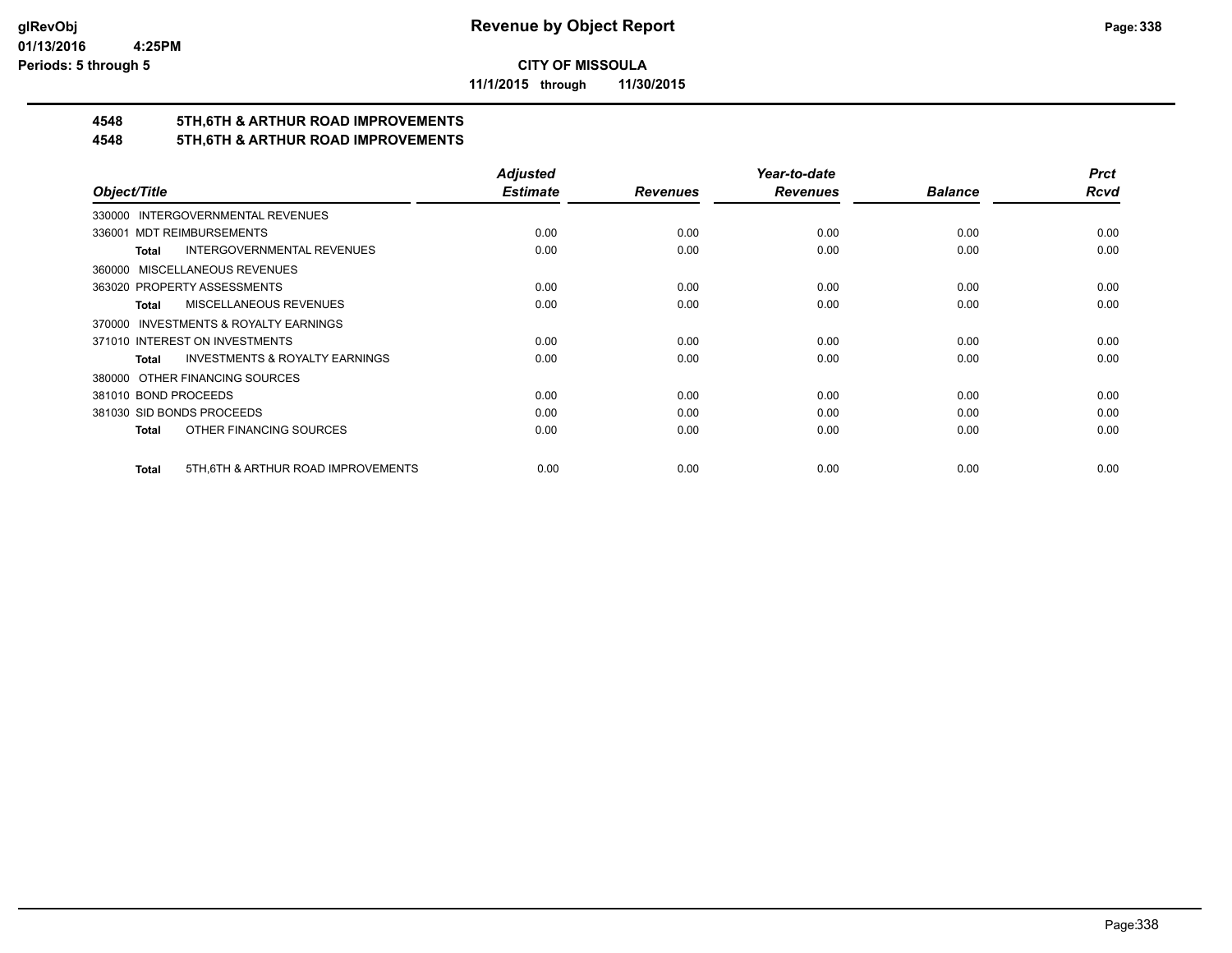**11/1/2015 through 11/30/2015**

#### **4548 5TH,6TH & ARTHUR ROAD IMPROVEMENTS**

|                                                           | <b>Adjusted</b> |                 | Year-to-date    |                | <b>Prct</b> |
|-----------------------------------------------------------|-----------------|-----------------|-----------------|----------------|-------------|
| Object/Title                                              | <b>Estimate</b> | <b>Revenues</b> | <b>Revenues</b> | <b>Balance</b> | Rcvd        |
| 330000 INTERGOVERNMENTAL REVENUES                         |                 |                 |                 |                |             |
| 336001 MDT REIMBURSEMENTS                                 | 0.00            | 0.00            | 0.00            | 0.00           | 0.00        |
| INTERGOVERNMENTAL REVENUES<br>Total                       | 0.00            | 0.00            | 0.00            | 0.00           | 0.00        |
| 360000 MISCELLANEOUS REVENUES                             |                 |                 |                 |                |             |
| 363020 PROPERTY ASSESSMENTS                               | 0.00            | 0.00            | 0.00            | 0.00           | 0.00        |
| MISCELLANEOUS REVENUES<br>Total                           | 0.00            | 0.00            | 0.00            | 0.00           | 0.00        |
| 370000 INVESTMENTS & ROYALTY EARNINGS                     |                 |                 |                 |                |             |
| 371010 INTEREST ON INVESTMENTS                            | 0.00            | 0.00            | 0.00            | 0.00           | 0.00        |
| <b>INVESTMENTS &amp; ROYALTY EARNINGS</b><br><b>Total</b> | 0.00            | 0.00            | 0.00            | 0.00           | 0.00        |
| 380000 OTHER FINANCING SOURCES                            |                 |                 |                 |                |             |
| 381010 BOND PROCEEDS                                      | 0.00            | 0.00            | 0.00            | 0.00           | 0.00        |
| 381030 SID BONDS PROCEEDS                                 | 0.00            | 0.00            | 0.00            | 0.00           | 0.00        |
| OTHER FINANCING SOURCES<br>Total                          | 0.00            | 0.00            | 0.00            | 0.00           | 0.00        |
| 5TH, 6TH & ARTHUR ROAD IMPROVEMENTS<br>Total              | 0.00            | 0.00            | 0.00            | 0.00           | 0.00        |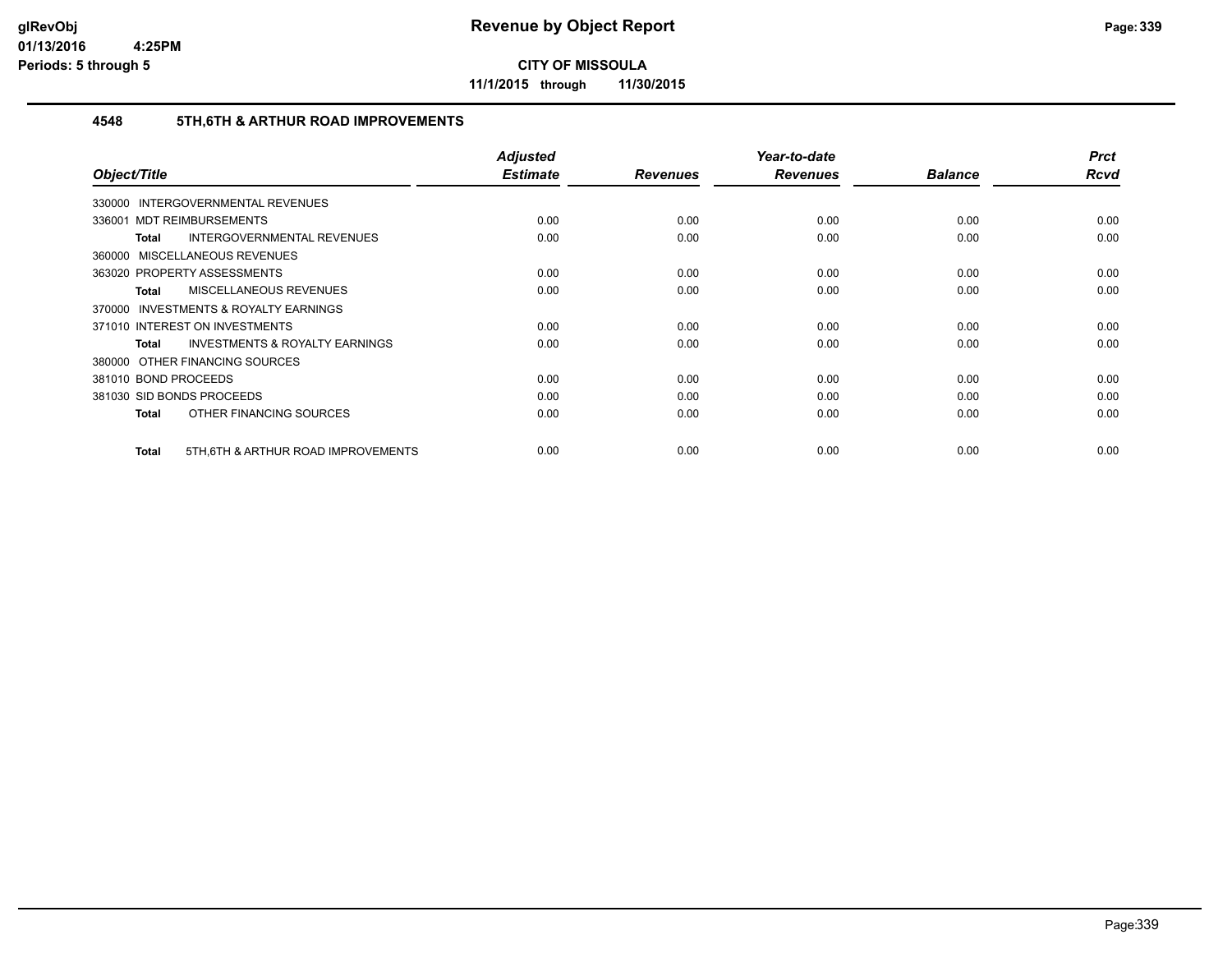**11/1/2015 through 11/30/2015**

#### **4745 MALONEY/TWITE MILLER CR \$1.2M CONTRIB 4745 MALONEY/TWITE MILLER CR \$1.2M CONTRIB**

|                                                 | <b>Adjusted</b> |                 | Year-to-date    |                | <b>Prct</b> |
|-------------------------------------------------|-----------------|-----------------|-----------------|----------------|-------------|
| Object/Title                                    | <b>Estimate</b> | <b>Revenues</b> | <b>Revenues</b> | <b>Balance</b> | <b>Rcvd</b> |
| 310000 TAXES/ASSESSMENTS                        |                 |                 |                 |                |             |
| 312001 PENALTIES & INTEREST                     | 0.00            | 0.00            | 0.00            | 0.00           | 0.00        |
| TAXES/ASSESSMENTS<br>Total                      | 0.00            | 0.00            | 0.00            | 0.00           | 0.00        |
| 360000 MISCELLANEOUS REVENUES                   |                 |                 |                 |                |             |
| 365000 DONATIONS                                | 0.00            | 0.00            | 0.00            | 0.00           | 0.00        |
| MISCELLANEOUS REVENUES<br>Total                 | 0.00            | 0.00            | 0.00            | 0.00           | 0.00        |
| INVESTMENTS & ROYALTY EARNINGS<br>370000        |                 |                 |                 |                |             |
| 371010 INTEREST ON INVESTMENTS                  | 0.00            | 0.00            | 0.00            | 0.00           | 0.00        |
| 371020 GAIN/LOSS IN MARKET VALUE OF INVESTMENTS | 0.00            | 0.00            | 0.00            | 0.00           | 0.00        |
| INVESTMENTS & ROYALTY EARNINGS<br>Total         | 0.00            | 0.00            | 0.00            | 0.00           | 0.00        |
| MALONEY/TWITE MILLER CR \$1.2M CONTRI<br>Total  | 0.00            | 0.00            | 0.00            | 0.00           | 0.00        |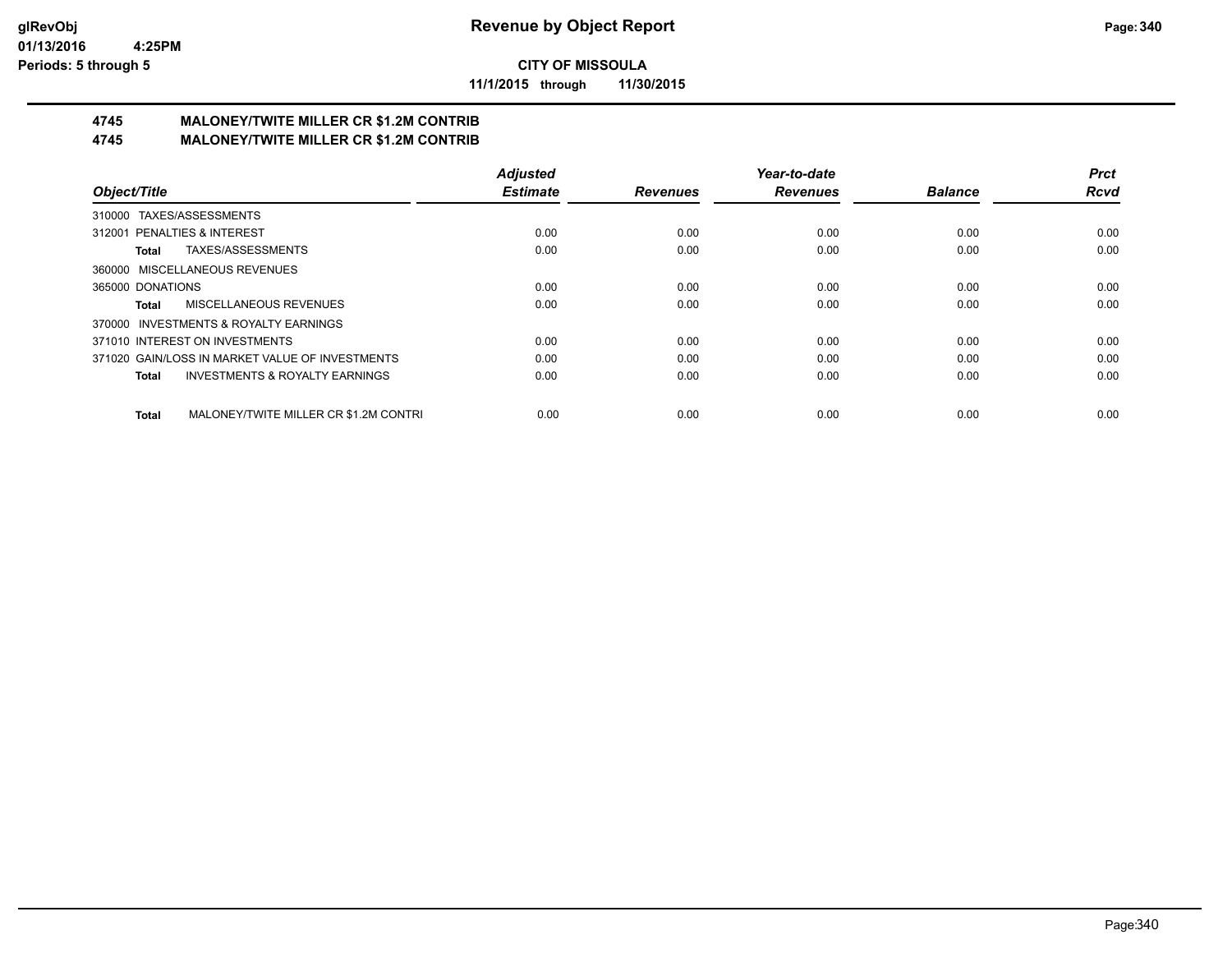**11/1/2015 through 11/30/2015**

#### **4745 MALONEY/TWITE MILLER CR \$1.2M CONTRIB**

| Object/Title                                         | <b>Adjusted</b><br><b>Estimate</b> | <b>Revenues</b> | Year-to-date<br><b>Revenues</b> | <b>Balance</b> | <b>Prct</b><br><b>Rcvd</b> |
|------------------------------------------------------|------------------------------------|-----------------|---------------------------------|----------------|----------------------------|
|                                                      |                                    |                 |                                 |                |                            |
| TAXES/ASSESSMENTS<br>310000                          |                                    |                 |                                 |                |                            |
| 312001 PENALTIES & INTEREST                          | 0.00                               | 0.00            | 0.00                            | 0.00           | 0.00                       |
| TAXES/ASSESSMENTS<br>Total                           | 0.00                               | 0.00            | 0.00                            | 0.00           | 0.00                       |
| 360000 MISCELLANEOUS REVENUES                        |                                    |                 |                                 |                |                            |
| 365000 DONATIONS                                     | 0.00                               | 0.00            | 0.00                            | 0.00           | 0.00                       |
| MISCELLANEOUS REVENUES<br>Total                      | 0.00                               | 0.00            | 0.00                            | 0.00           | 0.00                       |
| 370000 INVESTMENTS & ROYALTY EARNINGS                |                                    |                 |                                 |                |                            |
| 371010 INTEREST ON INVESTMENTS                       | 0.00                               | 0.00            | 0.00                            | 0.00           | 0.00                       |
| 371020 GAIN/LOSS IN MARKET VALUE OF INVESTMENT       | 0.00                               | 0.00            | 0.00                            | 0.00           | 0.00                       |
| <b>INVESTMENTS &amp; ROYALTY EARNINGS</b><br>Total   | 0.00                               | 0.00            | 0.00                            | 0.00           | 0.00                       |
|                                                      |                                    |                 |                                 |                |                            |
| MALONEY/TWITE MILLER CR \$1.2M CONTR<br><b>Total</b> | 0.00                               | 0.00            | 0.00                            | 0.00           | 0.00                       |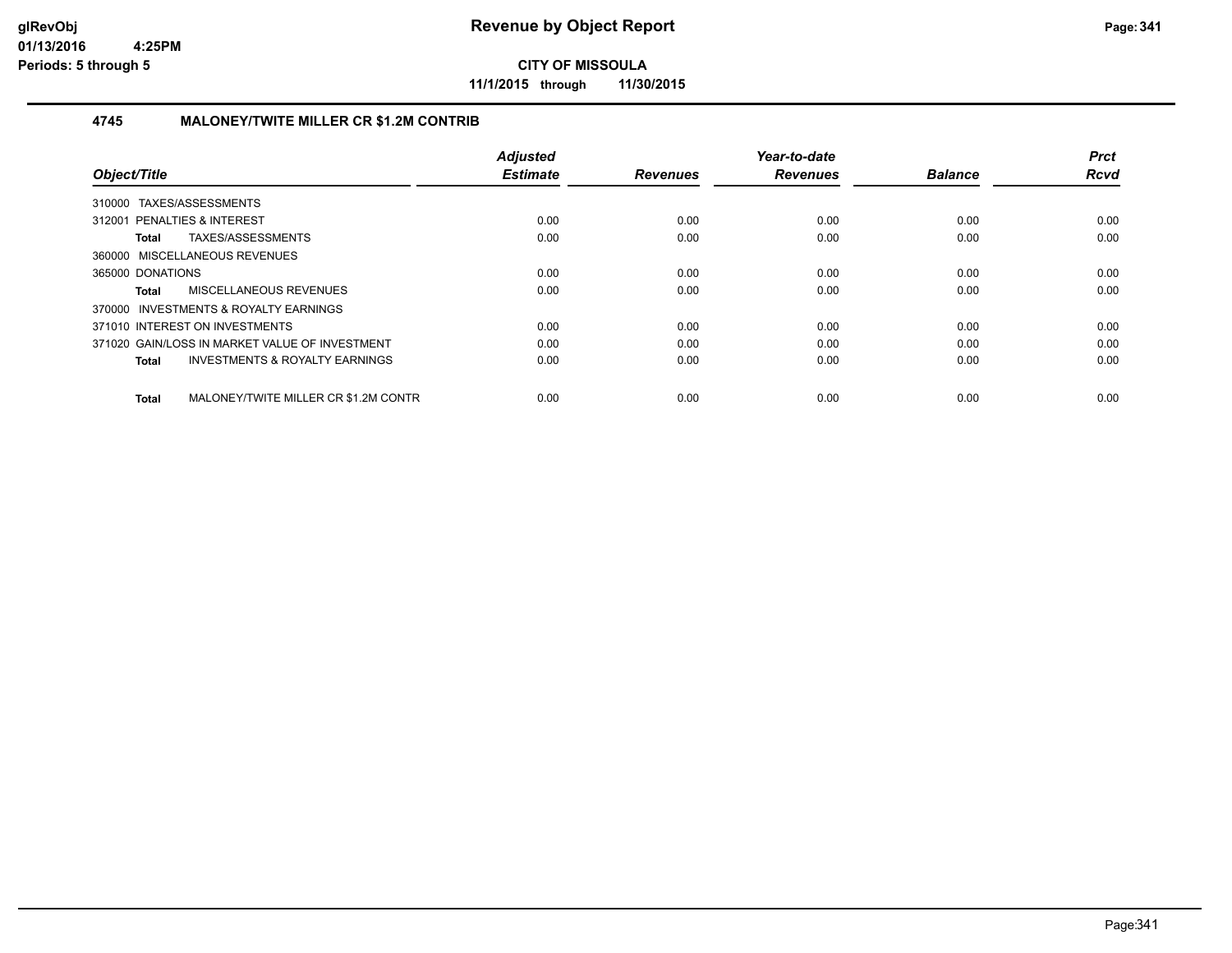**11/1/2015 through 11/30/2015**

# **4941 HILLVIEW WAY CONSTRUCTION**

#### **4941 HILLVIEW WAY CONSTRUCTION**

|              |                                           | <b>Adjusted</b> |                 | <b>Prct</b>     |                |             |
|--------------|-------------------------------------------|-----------------|-----------------|-----------------|----------------|-------------|
| Object/Title |                                           | <b>Estimate</b> | <b>Revenues</b> | <b>Revenues</b> | <b>Balance</b> | <b>Rcvd</b> |
|              | 370000 INVESTMENTS & ROYALTY EARNINGS     |                 |                 |                 |                |             |
|              | 371010 INTEREST ON INVESTMENTS            | 0.00            | 0.00            | 0.00            | 0.00           | 0.00        |
| Total        | <b>INVESTMENTS &amp; ROYALTY EARNINGS</b> | 0.00            | 0.00            | 0.00            | 0.00           | 0.00        |
| Total        | HILLVIEW WAY CONSTRUCTION                 | 0.00            | 0.00            | 0.00            | 0.00           | 0.00        |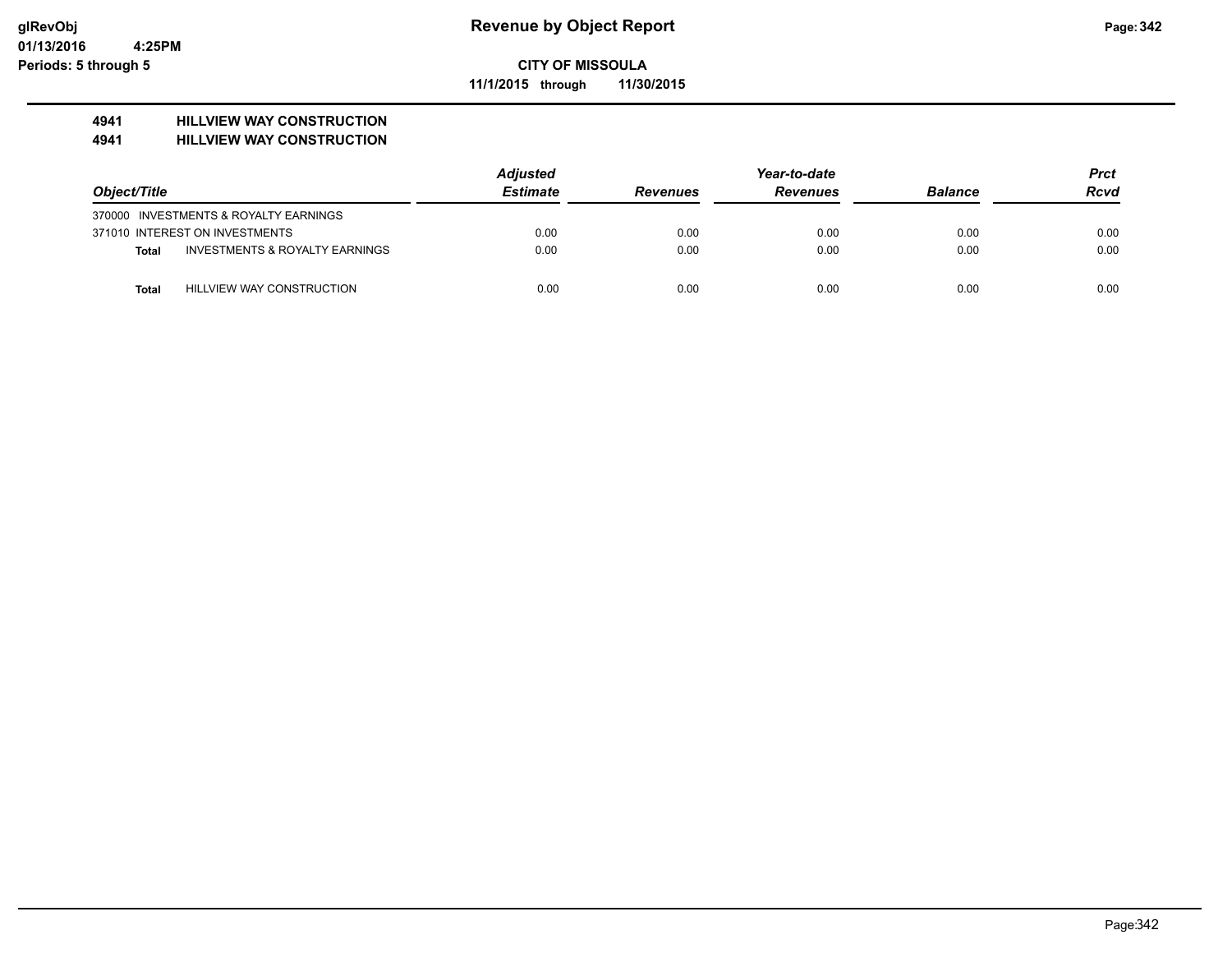**11/1/2015 through 11/30/2015**

#### **4941 HILLVIEW WAY CONSTRUCTION**

| Object/Title |                                       | Adjusted<br><b>Estimate</b> | <b>Revenues</b> | Year-to-date<br><b>Revenues</b> | <b>Balance</b> | <b>Prct</b><br><b>Rcvd</b> |
|--------------|---------------------------------------|-----------------------------|-----------------|---------------------------------|----------------|----------------------------|
|              | 370000 INVESTMENTS & ROYALTY EARNINGS |                             |                 |                                 |                |                            |
|              | 371010 INTEREST ON INVESTMENTS        | 0.00                        | 0.00            | 0.00                            | 0.00           | 0.00                       |
| <b>Total</b> | INVESTMENTS & ROYALTY EARNINGS        | 0.00                        | 0.00            | 0.00                            | 0.00           | 0.00                       |
| Total        | <b>HILLVIEW WAY CONSTRUCTION</b>      | 0.00                        | 0.00            | 0.00                            | 0.00           | 0.00                       |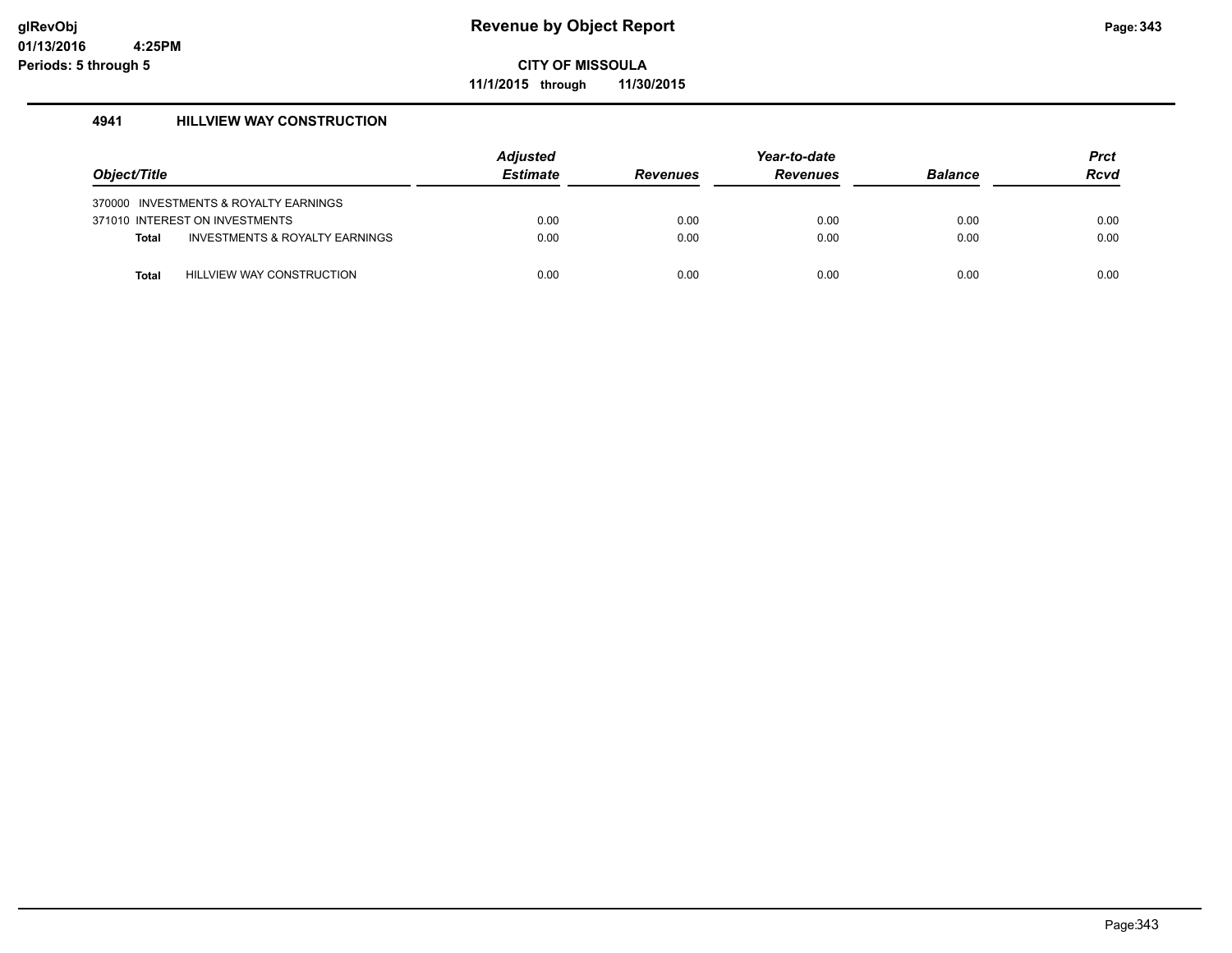**11/1/2015 through 11/30/2015**

# **4944 RATTLESNAKE SEWER COLLECTION (544)**

#### **4944 RATTLESNAKE SEWER COLLECTION (544)**

|                                                    | <b>Adjusted</b> |                 | Year-to-date    |                | <b>Prct</b> |
|----------------------------------------------------|-----------------|-----------------|-----------------|----------------|-------------|
| Object/Title                                       | <b>Estimate</b> | <b>Revenues</b> | <b>Revenues</b> | <b>Balance</b> | <b>Rcvd</b> |
| 330000 INTERGOVERNMENTAL REVENUES                  |                 |                 |                 |                |             |
| 331090 EPA GRANT                                   | 0.00            | 0.00            | 0.00            | 0.00           | 0.00        |
| 334120 TSEP GRANT                                  | 0.00            | 0.00            | 0.00            | 0.00           | 0.00        |
| 334121 DNRC GRANT                                  | 0.00            | 0.00            | 0.00            | 0.00           | 0.00        |
| 334990 ARRA FUNDING                                | 0.00            | 0.00            | 0.00            | 0.00           | 0.00        |
| 334992 ARRA LOAN                                   | 0.00            | 0.00            | 0.00            | 0.00           | 0.00        |
| <b>INTERGOVERNMENTAL REVENUES</b><br>Total         | 0.00            | 0.00            | 0.00            | 0.00           | 0.00        |
| 370000 INVESTMENTS & ROYALTY EARNINGS              |                 |                 |                 |                |             |
| 371010 INTEREST ON INVESTMENTS                     | 0.00            | 0.00            | 0.00            | 0.00           | 0.00        |
| <b>INVESTMENTS &amp; ROYALTY EARNINGS</b><br>Total | 0.00            | 0.00            | 0.00            | 0.00           | 0.00        |
| 380000 OTHER FINANCING SOURCES                     |                 |                 |                 |                |             |
| 381010 BOND PROCEEDS                               | 0.00            | 0.00            | 0.00            | 0.00           | 0.00        |
| 381020 REVENUE BONDS                               | 0.00            | 0.00            | 0.00            | 0.00           | 0.00        |
| 381030 SID BONDS PROCEEDS                          | 0.00            | 0.00            | 0.00            | 0.00           | 0.00        |
| OTHER FINANCING SOURCES<br>Total                   | 0.00            | 0.00            | 0.00            | 0.00           | 0.00        |
| RATTLESNAKE SEWER COLLECTION (544)<br>Total        | 0.00            | 0.00            | 0.00            | 0.00           | 0.00        |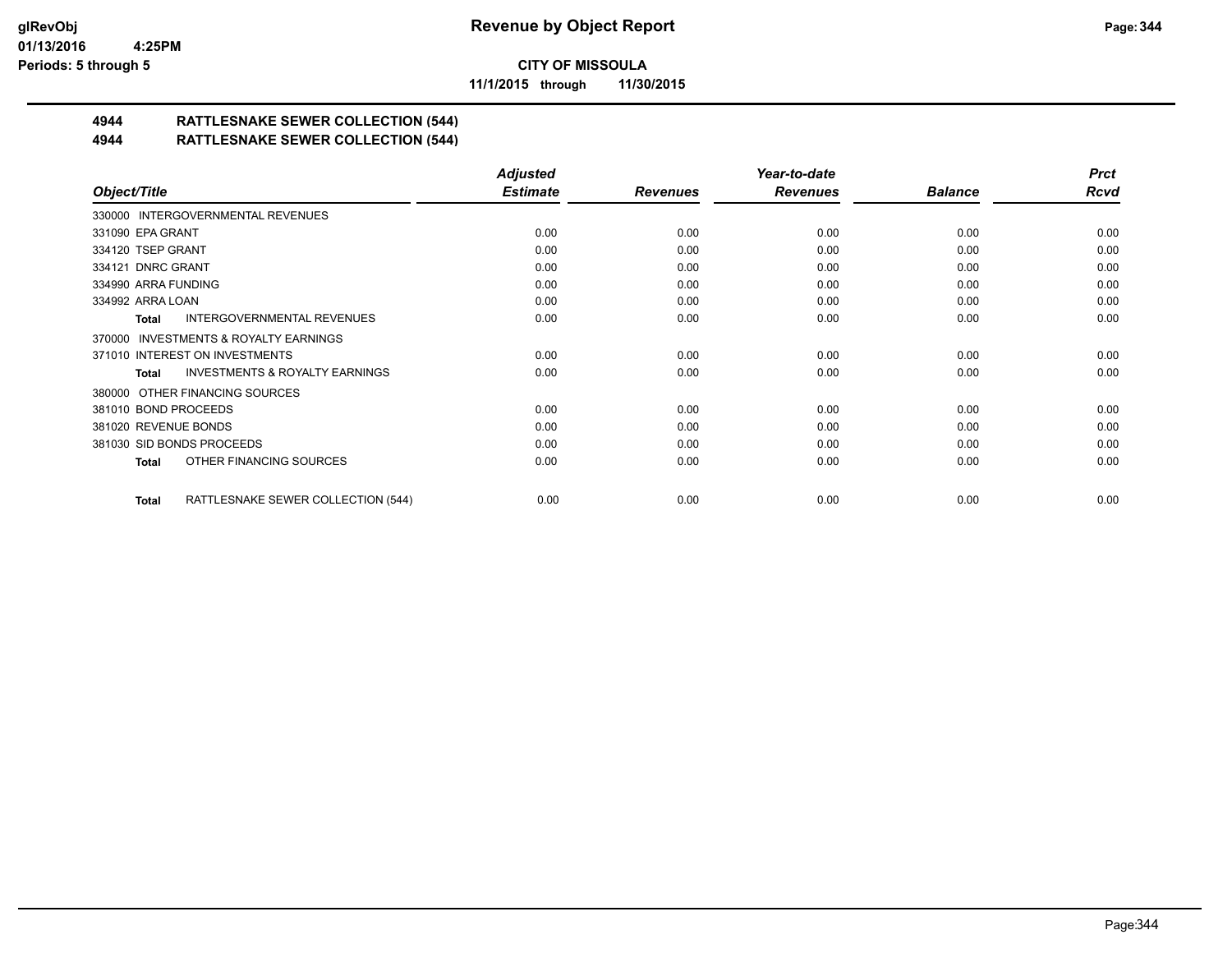**11/1/2015 through 11/30/2015**

#### **4944 RATTLESNAKE SEWER COLLECTION (544)**

|                                                           | <b>Adjusted</b> |                 | Year-to-date    |                | <b>Prct</b> |
|-----------------------------------------------------------|-----------------|-----------------|-----------------|----------------|-------------|
| Object/Title                                              | <b>Estimate</b> | <b>Revenues</b> | <b>Revenues</b> | <b>Balance</b> | <b>Rcvd</b> |
| 330000 INTERGOVERNMENTAL REVENUES                         |                 |                 |                 |                |             |
| 331090 EPA GRANT                                          | 0.00            | 0.00            | 0.00            | 0.00           | 0.00        |
| 334120 TSEP GRANT                                         | 0.00            | 0.00            | 0.00            | 0.00           | 0.00        |
| 334121 DNRC GRANT                                         | 0.00            | 0.00            | 0.00            | 0.00           | 0.00        |
| 334990 ARRA FUNDING                                       | 0.00            | 0.00            | 0.00            | 0.00           | 0.00        |
| 334992 ARRA LOAN                                          | 0.00            | 0.00            | 0.00            | 0.00           | 0.00        |
| INTERGOVERNMENTAL REVENUES<br><b>Total</b>                | 0.00            | 0.00            | 0.00            | 0.00           | 0.00        |
| <b>INVESTMENTS &amp; ROYALTY EARNINGS</b><br>370000       |                 |                 |                 |                |             |
| 371010 INTEREST ON INVESTMENTS                            | 0.00            | 0.00            | 0.00            | 0.00           | 0.00        |
| <b>INVESTMENTS &amp; ROYALTY EARNINGS</b><br><b>Total</b> | 0.00            | 0.00            | 0.00            | 0.00           | 0.00        |
| OTHER FINANCING SOURCES<br>380000                         |                 |                 |                 |                |             |
| 381010 BOND PROCEEDS                                      | 0.00            | 0.00            | 0.00            | 0.00           | 0.00        |
| 381020 REVENUE BONDS                                      | 0.00            | 0.00            | 0.00            | 0.00           | 0.00        |
| 381030 SID BONDS PROCEEDS                                 | 0.00            | 0.00            | 0.00            | 0.00           | 0.00        |
| OTHER FINANCING SOURCES<br><b>Total</b>                   | 0.00            | 0.00            | 0.00            | 0.00           | 0.00        |
| RATTLESNAKE SEWER COLLECTION (544)<br><b>Total</b>        | 0.00            | 0.00            | 0.00            | 0.00           | 0.00        |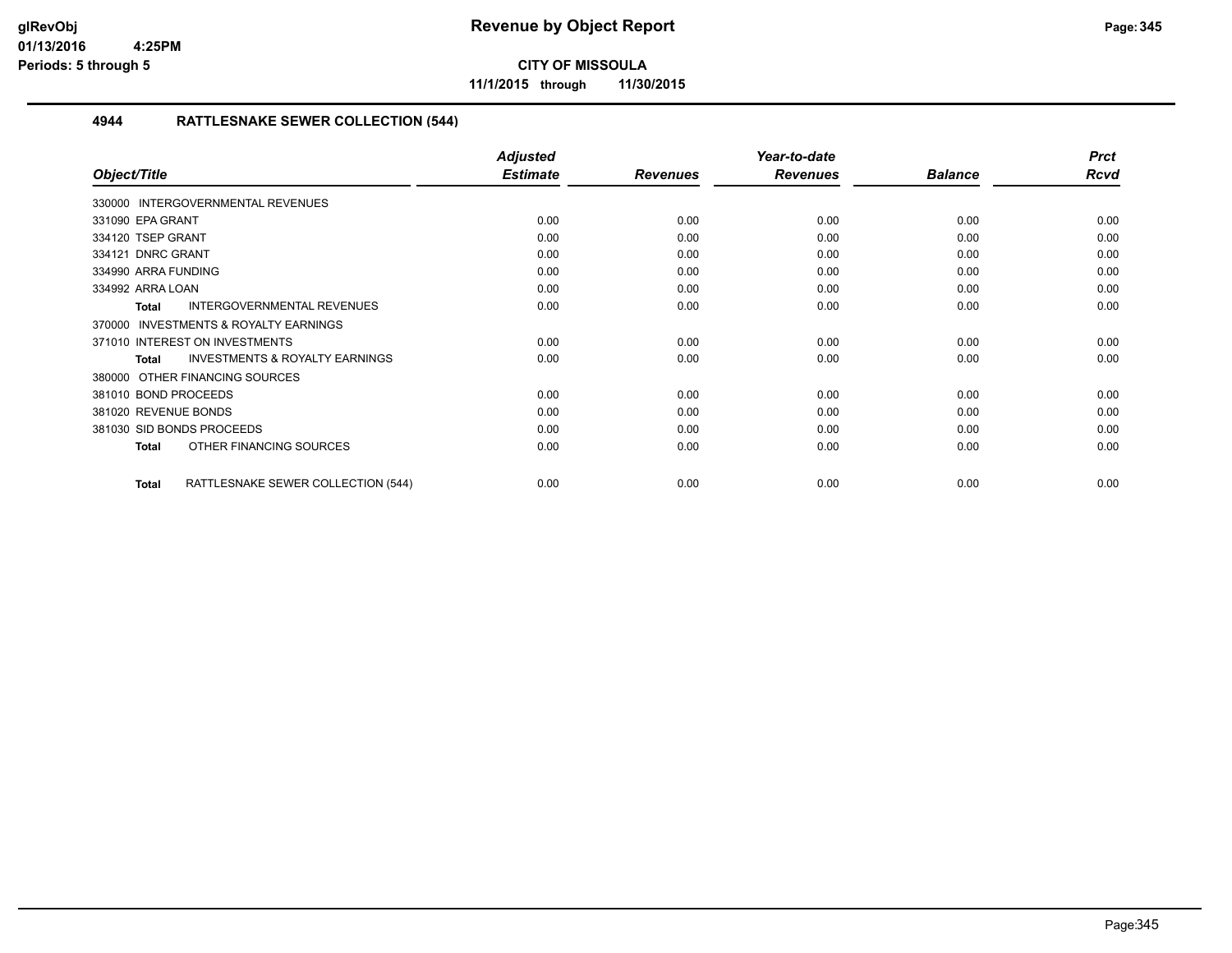**11/1/2015 through 11/30/2015**

#### **4945 PHILLIPS ST TRAFFIC CALMING**

**4945 PHILLIPS ST TRAFFIC CALMING**

|                                                           | <b>Adjusted</b> |                 | Year-to-date    |                | <b>Prct</b> |
|-----------------------------------------------------------|-----------------|-----------------|-----------------|----------------|-------------|
| Object/Title                                              | <b>Estimate</b> | <b>Revenues</b> | <b>Revenues</b> | <b>Balance</b> | <b>Rcvd</b> |
| 370000 INVESTMENTS & ROYALTY EARNINGS                     |                 |                 |                 |                |             |
| 371010 INTEREST ON INVESTMENTS                            | 0.00            | 0.00            | 0.00            | 0.00           | 0.00        |
| <b>INVESTMENTS &amp; ROYALTY EARNINGS</b><br><b>Total</b> | 0.00            | 0.00            | 0.00            | 0.00           | 0.00        |
| 380000 OTHER FINANCING SOURCES                            |                 |                 |                 |                |             |
| 381030 SID BONDS PROCEEDS                                 | 0.00            | 0.00            | 0.00            | 0.00           | 0.00        |
| 383000 OPERATING TRANSFERS                                | 0.00            | 0.00            | 0.00            | 0.00           | 0.00        |
| OTHER FINANCING SOURCES<br><b>Total</b>                   | 0.00            | 0.00            | 0.00            | 0.00           | 0.00        |
| <b>Total</b><br>PHILLIPS ST TRAFFIC CALMING               | 0.00            | 0.00            | 0.00            | 0.00           | 0.00        |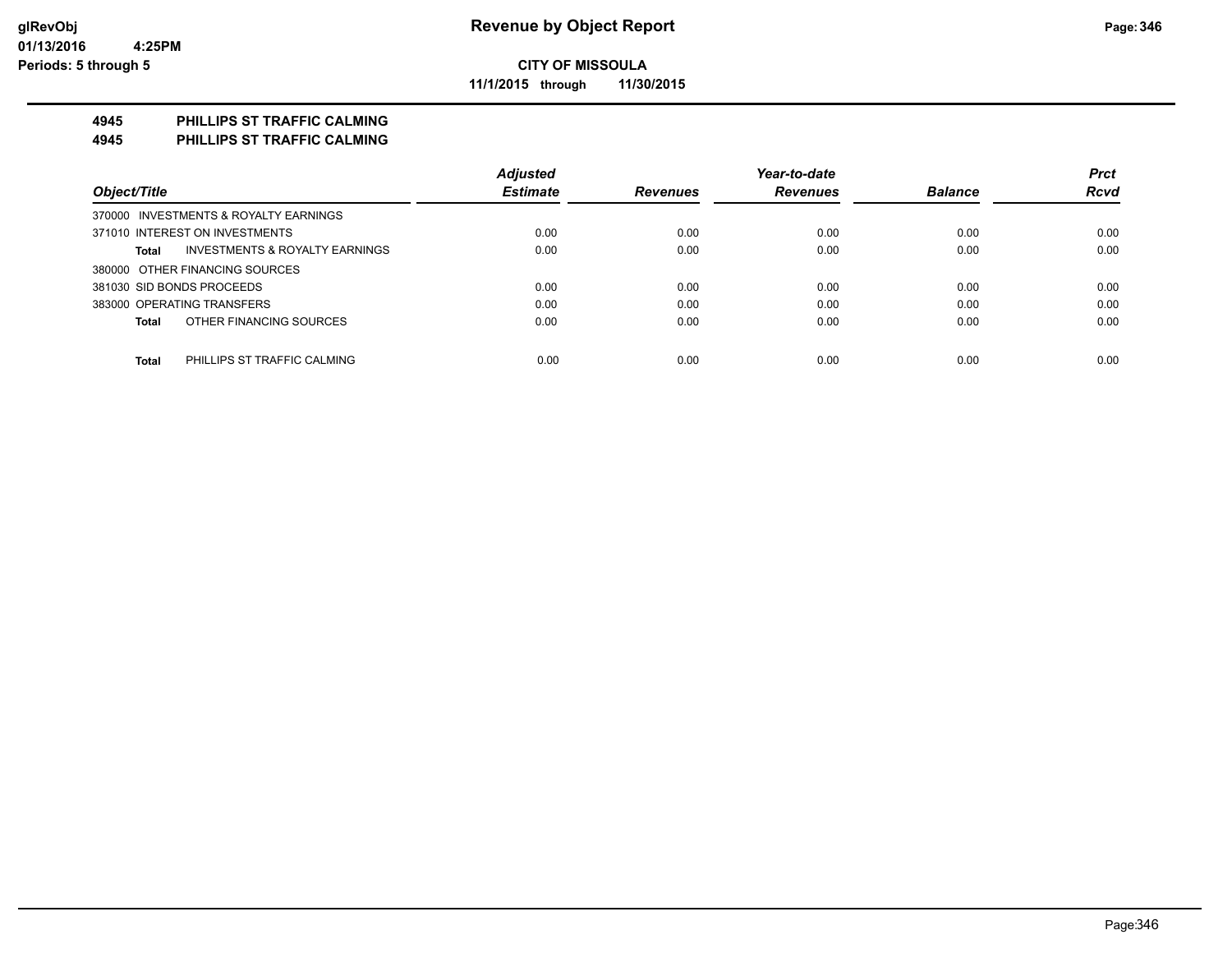**11/1/2015 through 11/30/2015**

#### **4945 PHILLIPS ST TRAFFIC CALMING**

|                                             | <b>Adjusted</b> |                 | Year-to-date    |                | <b>Prct</b> |
|---------------------------------------------|-----------------|-----------------|-----------------|----------------|-------------|
| Object/Title                                | <b>Estimate</b> | <b>Revenues</b> | <b>Revenues</b> | <b>Balance</b> | <b>Rcvd</b> |
| 370000 INVESTMENTS & ROYALTY EARNINGS       |                 |                 |                 |                |             |
| 371010 INTEREST ON INVESTMENTS              | 0.00            | 0.00            | 0.00            | 0.00           | 0.00        |
| INVESTMENTS & ROYALTY EARNINGS<br>Total     | 0.00            | 0.00            | 0.00            | 0.00           | 0.00        |
| 380000 OTHER FINANCING SOURCES              |                 |                 |                 |                |             |
| 381030 SID BONDS PROCEEDS                   | 0.00            | 0.00            | 0.00            | 0.00           | 0.00        |
| 383000 OPERATING TRANSFERS                  | 0.00            | 0.00            | 0.00            | 0.00           | 0.00        |
| OTHER FINANCING SOURCES<br>Total            | 0.00            | 0.00            | 0.00            | 0.00           | 0.00        |
|                                             |                 |                 |                 |                |             |
| <b>Total</b><br>PHILLIPS ST TRAFFIC CALMING | 0.00            | 0.00            | 0.00            | 0.00           | 0.00        |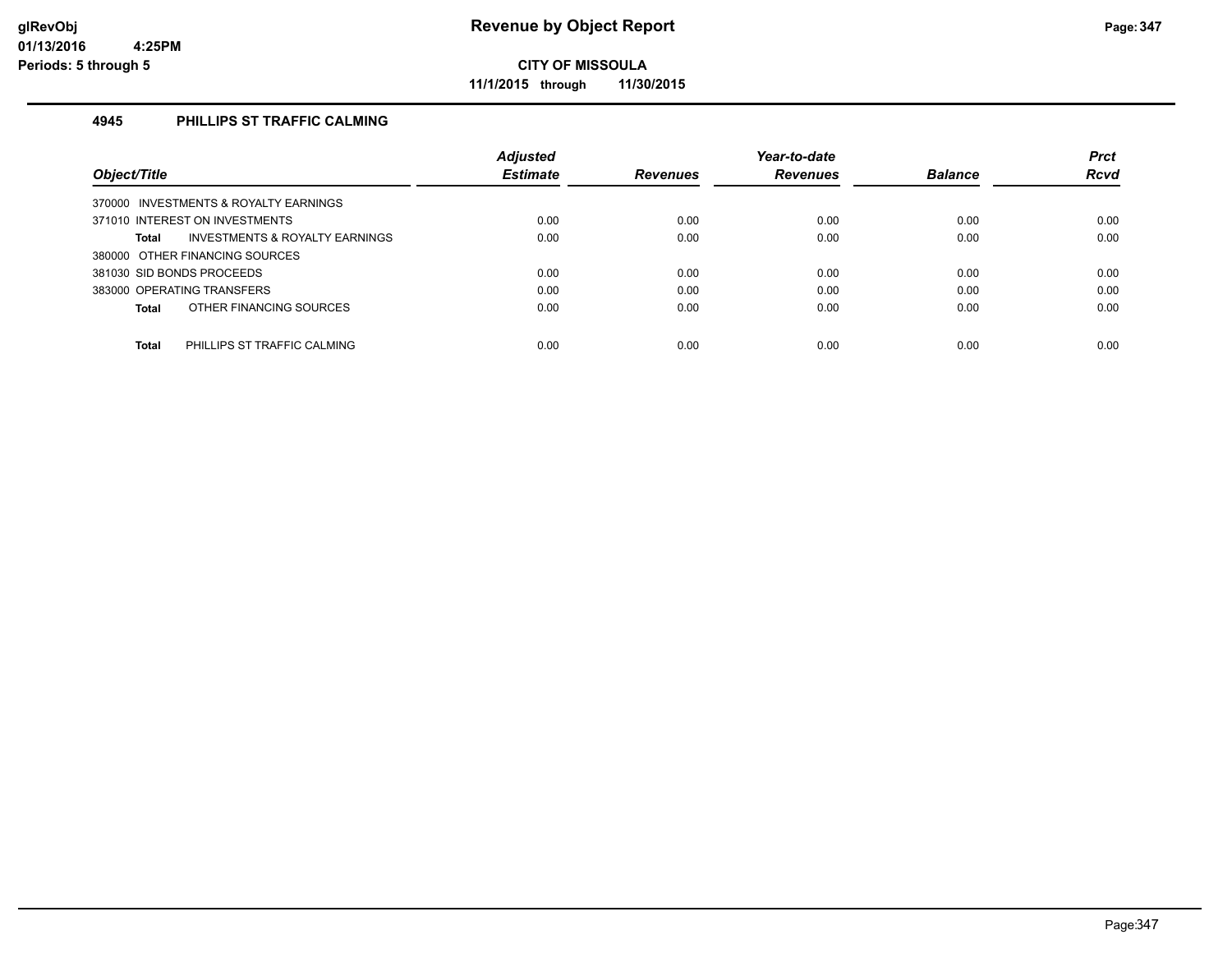**11/1/2015 through 11/30/2015**

# **4946 PATTEE CREEK DR. TRAFFIC CALMING**

# **4946 PATTEE CREEK DR. TRAFFIC CALMING**

|                                                    | <b>Adjusted</b> |                 | Year-to-date    |                | <b>Prct</b> |
|----------------------------------------------------|-----------------|-----------------|-----------------|----------------|-------------|
| Object/Title                                       | <b>Estimate</b> | <b>Revenues</b> | <b>Revenues</b> | <b>Balance</b> | <b>Rcvd</b> |
| 370000 INVESTMENTS & ROYALTY EARNINGS              |                 |                 |                 |                |             |
| 371010 INTEREST ON INVESTMENTS                     | 0.00            | 0.00            | 0.00            | 0.00           | 0.00        |
| <b>INVESTMENTS &amp; ROYALTY EARNINGS</b><br>Total | 0.00            | 0.00            | 0.00            | 0.00           | 0.00        |
| 380000 OTHER FINANCING SOURCES                     |                 |                 |                 |                |             |
| 381030 SID BONDS PROCEEDS                          | 0.00            | 0.00            | 0.00            | 0.00           | 0.00        |
| 383000 OPERATING TRANSFERS                         | 0.00            | 0.00            | 0.00            | 0.00           | 0.00        |
| OTHER FINANCING SOURCES<br>Total                   | 0.00            | 0.00            | 0.00            | 0.00           | 0.00        |
|                                                    |                 |                 |                 |                |             |
| Total<br>PATTEE CREEK DR. TRAFFIC CALMING          | 0.00            | 0.00            | 0.00            | 0.00           | 0.00        |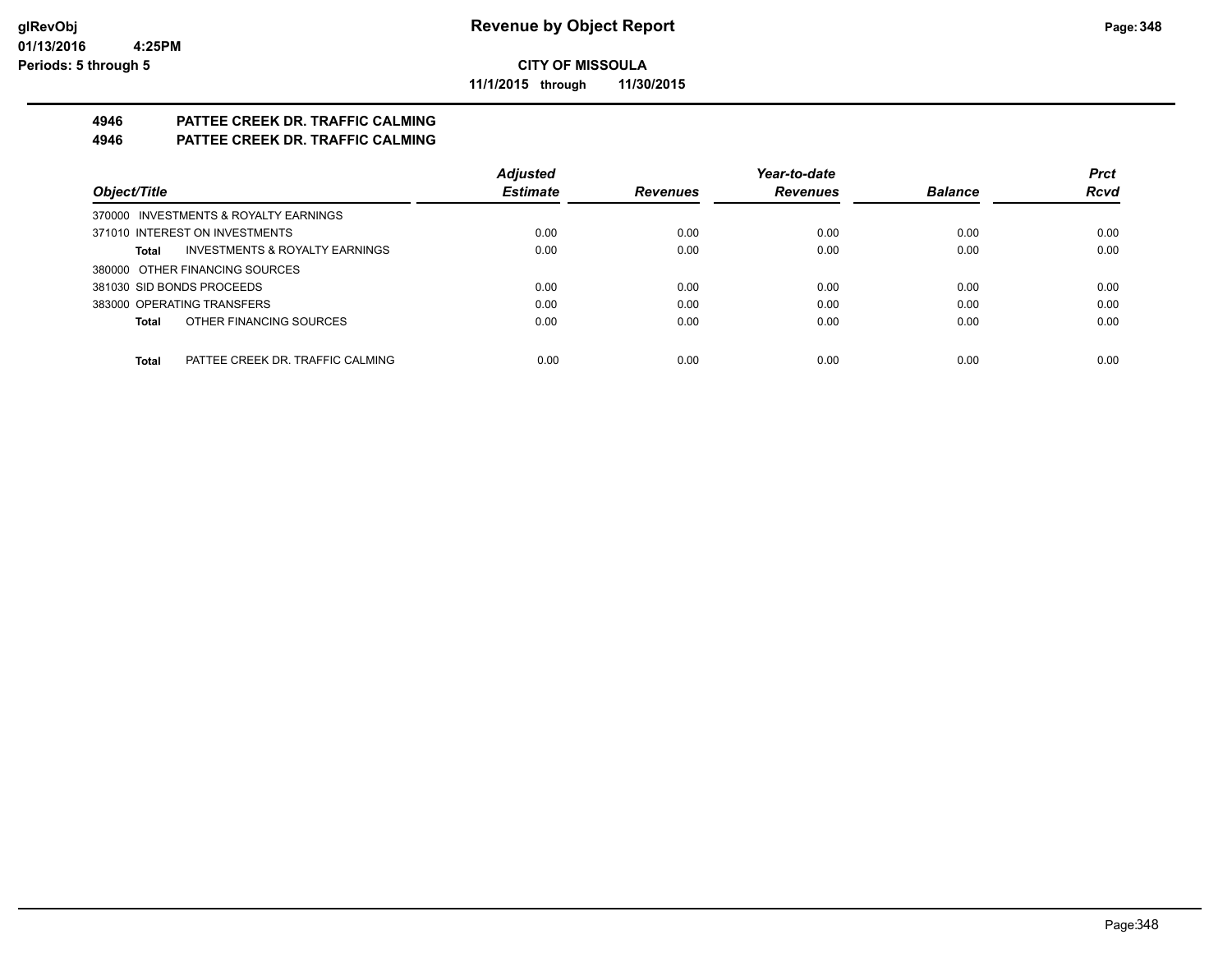**11/1/2015 through 11/30/2015**

#### **4946 PATTEE CREEK DR. TRAFFIC CALMING**

|                                       |                                  | <b>Adjusted</b> |                 | Year-to-date    |                | <b>Prct</b> |
|---------------------------------------|----------------------------------|-----------------|-----------------|-----------------|----------------|-------------|
| Object/Title                          |                                  | <b>Estimate</b> | <b>Revenues</b> | <b>Revenues</b> | <b>Balance</b> | <b>Rcvd</b> |
| 370000 INVESTMENTS & ROYALTY EARNINGS |                                  |                 |                 |                 |                |             |
| 371010 INTEREST ON INVESTMENTS        |                                  | 0.00            | 0.00            | 0.00            | 0.00           | 0.00        |
| Total                                 | INVESTMENTS & ROYALTY EARNINGS   | 0.00            | 0.00            | 0.00            | 0.00           | 0.00        |
| 380000 OTHER FINANCING SOURCES        |                                  |                 |                 |                 |                |             |
| 381030 SID BONDS PROCEEDS             |                                  | 0.00            | 0.00            | 0.00            | 0.00           | 0.00        |
| 383000 OPERATING TRANSFERS            |                                  | 0.00            | 0.00            | 0.00            | 0.00           | 0.00        |
| Total                                 | OTHER FINANCING SOURCES          | 0.00            | 0.00            | 0.00            | 0.00           | 0.00        |
|                                       |                                  |                 |                 |                 |                |             |
| <b>Total</b>                          | PATTEE CREEK DR. TRAFFIC CALMING | 0.00            | 0.00            | 0.00            | 0.00           | 0.00        |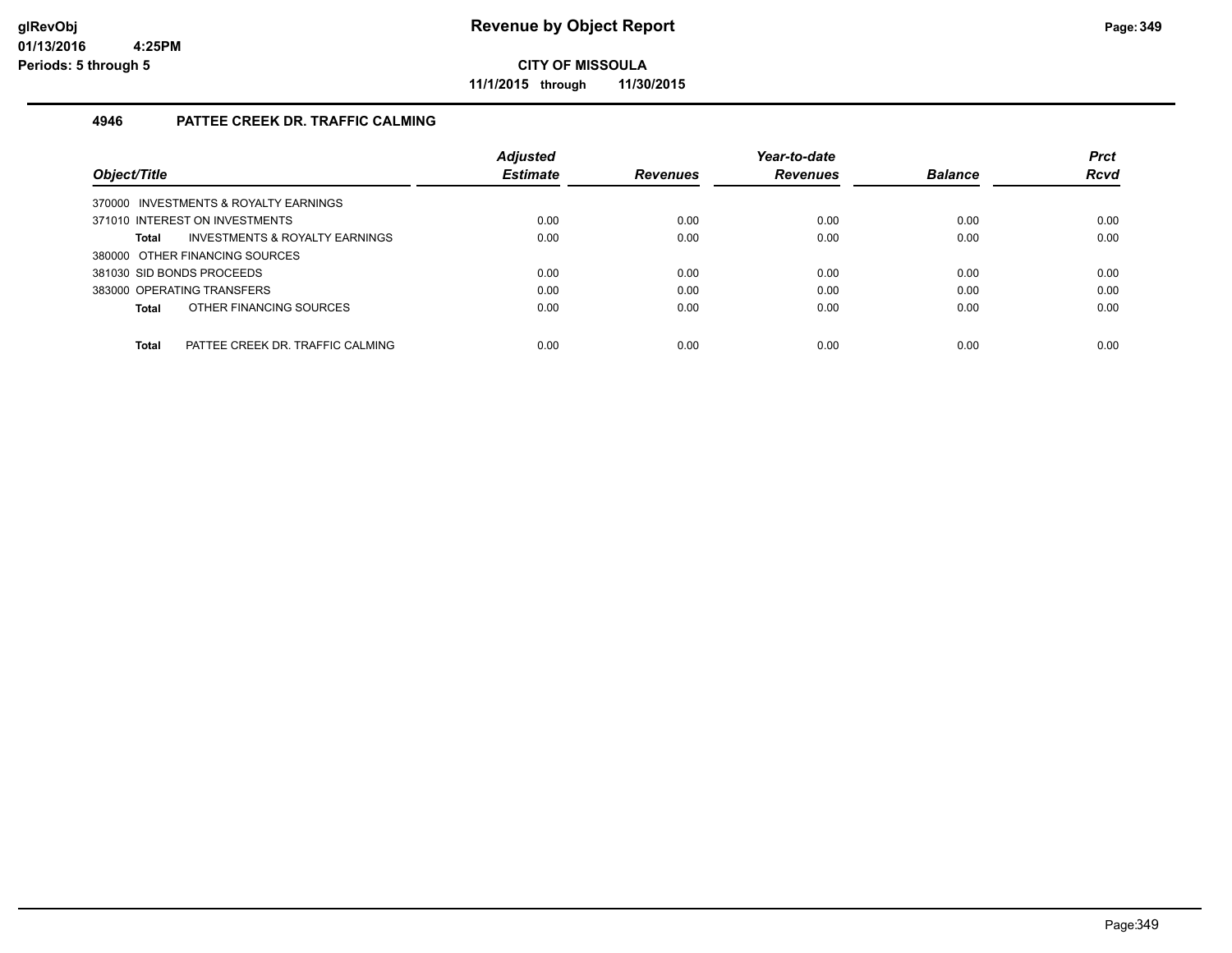**11/1/2015 through 11/30/2015**

# **4948 STORMWATER OUTFALL RETROFITS**

#### **4948 STORMWATER OUTFALL RETROFITS**

|                   |                                     | Adjusted        | Year-to-date    |                 |                | <b>Prct</b> |
|-------------------|-------------------------------------|-----------------|-----------------|-----------------|----------------|-------------|
| Object/Title      |                                     | <b>Estimate</b> | <b>Revenues</b> | <b>Revenues</b> | <b>Balance</b> | <b>Rcvd</b> |
|                   | 330000 INTERGOVERNMENTAL REVENUES   |                 |                 |                 |                |             |
| 334121 DNRC GRANT |                                     | 0.00            | 0.00            | 0.00            | 0.00           | 0.00        |
|                   | 337003 HEALTH DEPT-STORM WATER MGMT | 0.00            | 0.00            | 0.00            | 0.00           | 0.00        |
| Total             | INTERGOVERNMENTAL REVENUES          | 0.00            | 0.00            | 0.00            | 0.00           | 0.00        |
|                   |                                     |                 |                 |                 |                |             |
| Total             | STORMWATER OUTFALL RETROFITS        | 0.00            | 0.00            | 0.00            | 0.00           | 0.00        |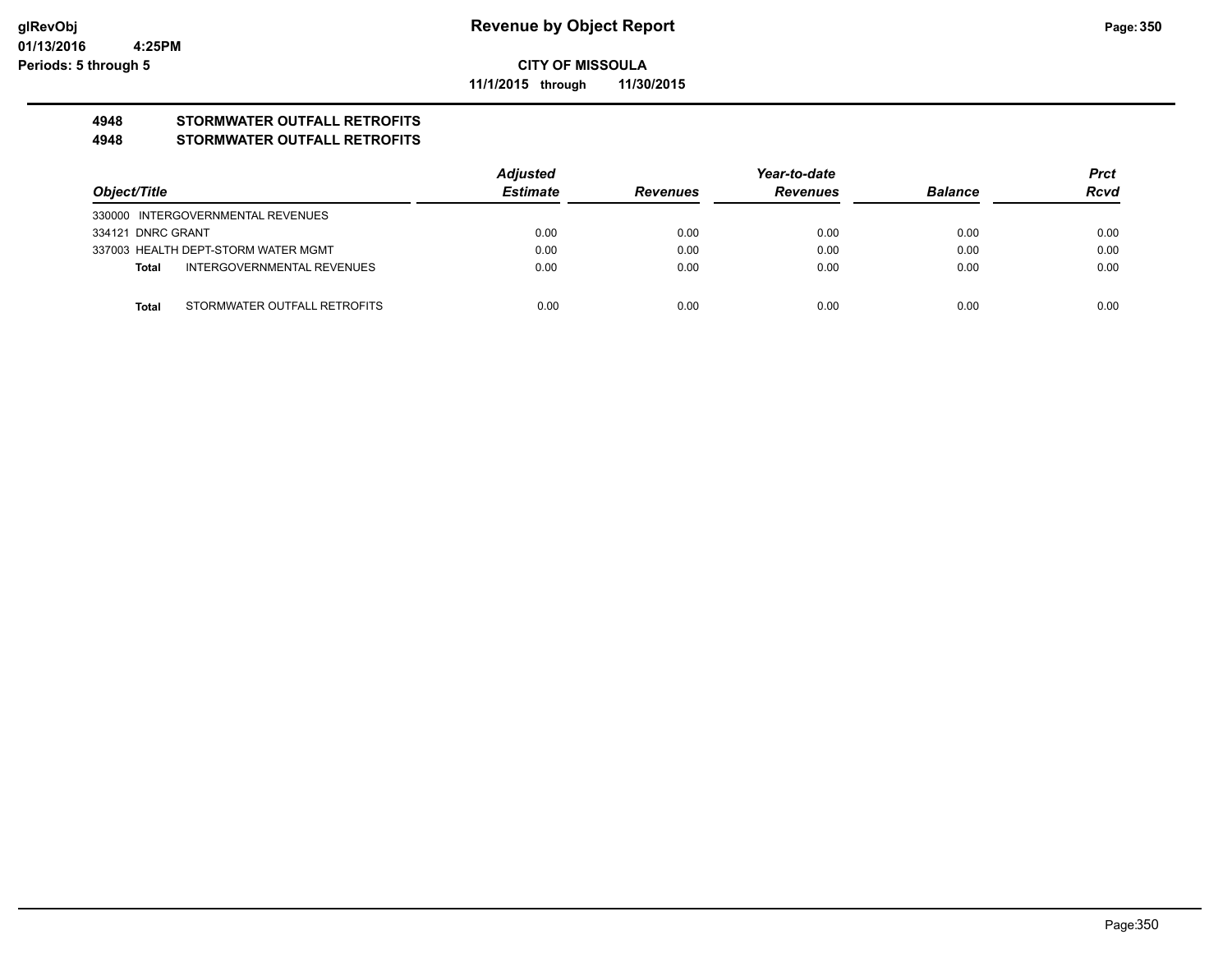**11/1/2015 through 11/30/2015**

#### **4948 STORMWATER OUTFALL RETROFITS**

| Object/Title                                 | <b>Adjusted</b><br><b>Estimate</b> | <b>Revenues</b> | Year-to-date<br><b>Revenues</b> | <b>Balance</b> | <b>Prct</b><br><b>Rcvd</b> |
|----------------------------------------------|------------------------------------|-----------------|---------------------------------|----------------|----------------------------|
| 330000 INTERGOVERNMENTAL REVENUES            |                                    |                 |                                 |                |                            |
| 334121 DNRC GRANT                            | 0.00                               | 0.00            | 0.00                            | 0.00           | 0.00                       |
| 337003 HEALTH DEPT-STORM WATER MGMT          | 0.00                               | 0.00            | 0.00                            | 0.00           | 0.00                       |
| INTERGOVERNMENTAL REVENUES<br><b>Total</b>   | 0.00                               | 0.00            | 0.00                            | 0.00           | 0.00                       |
|                                              |                                    |                 |                                 |                |                            |
| STORMWATER OUTFALL RETROFITS<br><b>Total</b> | 0.00                               | 0.00            | 0.00                            | 0.00           | 0.00                       |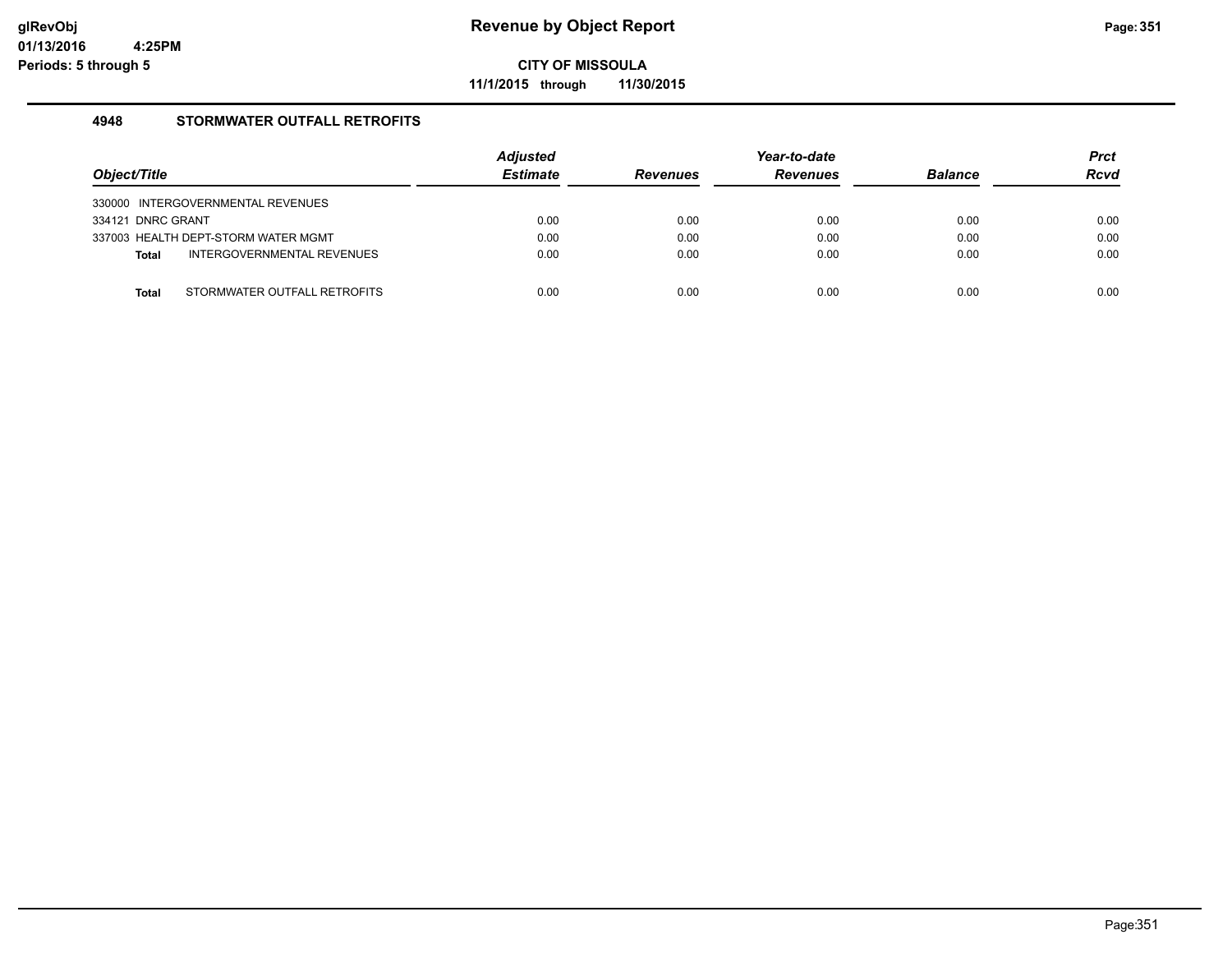**11/1/2015 through 11/30/2015**

**4949 WAYFINDING PROJECT**

**4949 WAYFINDING PROJECT**

|                                           | <b>Adjusted</b> |                 | Year-to-date    |                | <b>Prct</b> |
|-------------------------------------------|-----------------|-----------------|-----------------|----------------|-------------|
| Object/Title                              | <b>Estimate</b> | <b>Revenues</b> | <b>Revenues</b> | <b>Balance</b> | <b>Rcvd</b> |
| 360000 MISCELLANEOUS REVENUES             |                 |                 |                 |                |             |
| 365000 DONATIONS                          | 0.00            | 0.00            | 102,137.00      | $-102, 137.00$ | 0.00        |
| MISCELLANEOUS REVENUES<br><b>Total</b>    | 0.00            | 0.00            | 102,137.00      | $-102, 137.00$ | 0.00        |
| 380000 OTHER FINANCING SOURCES            |                 |                 |                 |                |             |
| 383042 TRANSFERS FROM OTHER FUNDS         | 0.00            | 0.00            | 0.00            | 0.00           | 0.00        |
| OTHER FINANCING SOURCES<br><b>Total</b>   | 0.00            | 0.00            | 0.00            | 0.00           | 0.00        |
| <b>WAYFINDING PROJECT</b><br><b>Total</b> | 0.00            | 0.00            | 102.137.00      | $-102.137.00$  | 0.00        |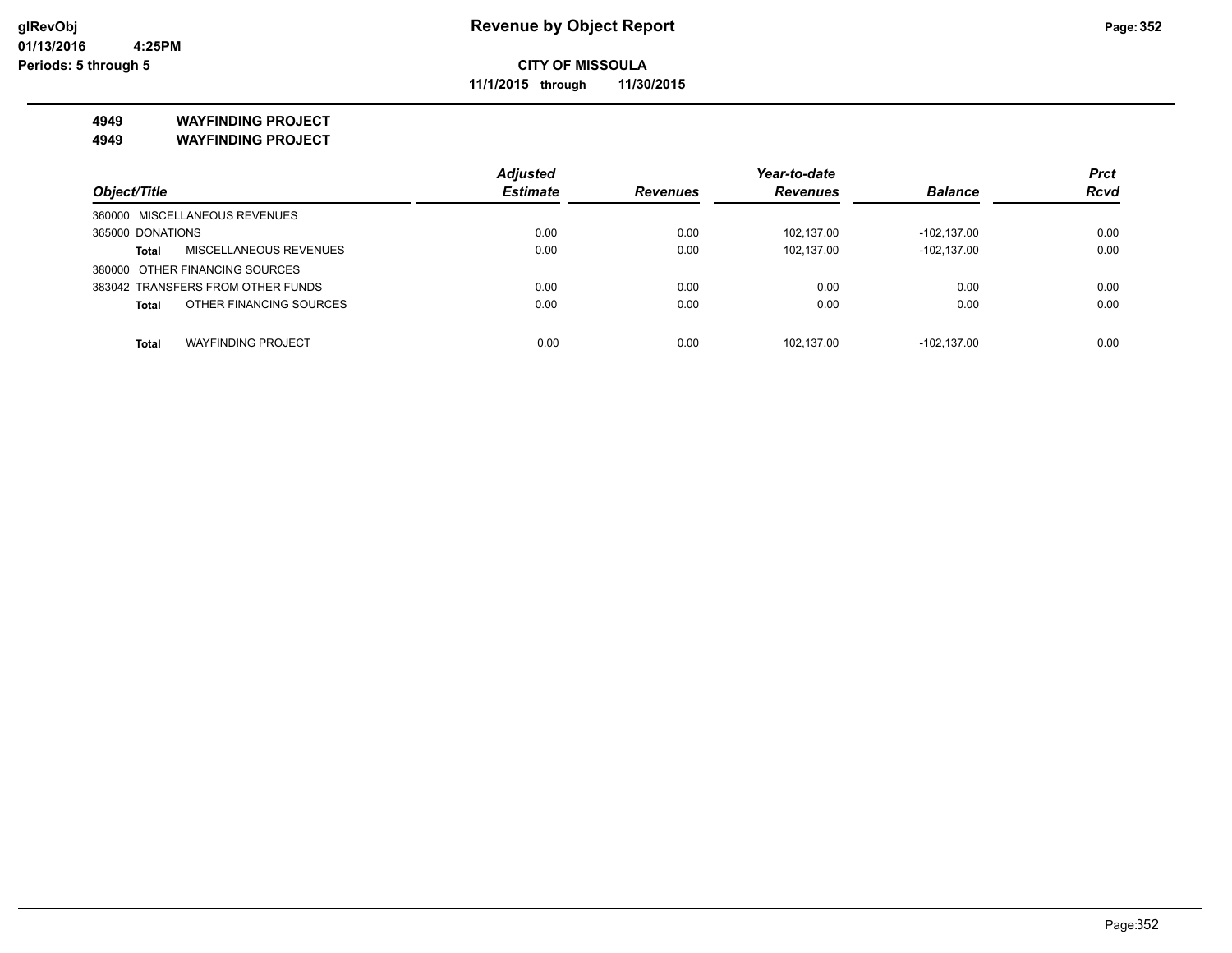**11/1/2015 through 11/30/2015**

#### **4949 WAYFINDING PROJECT**

| Object/Title                              | <b>Adjusted</b><br><b>Estimate</b> | <b>Revenues</b> | Year-to-date<br><b>Revenues</b> | <b>Balance</b> | <b>Prct</b><br><b>Rcvd</b> |
|-------------------------------------------|------------------------------------|-----------------|---------------------------------|----------------|----------------------------|
| 360000 MISCELLANEOUS REVENUES             |                                    |                 |                                 |                |                            |
| 365000 DONATIONS                          | 0.00                               | 0.00            | 102.137.00                      | $-102, 137.00$ | 0.00                       |
| <b>MISCELLANEOUS REVENUES</b><br>Total    | 0.00                               | 0.00            | 102.137.00                      | $-102.137.00$  | 0.00                       |
| 380000 OTHER FINANCING SOURCES            |                                    |                 |                                 |                |                            |
| 383042 TRANSFERS FROM OTHER FUNDS         | 0.00                               | 0.00            | 0.00                            | 0.00           | 0.00                       |
| OTHER FINANCING SOURCES<br><b>Total</b>   | 0.00                               | 0.00            | 0.00                            | 0.00           | 0.00                       |
|                                           |                                    |                 |                                 |                |                            |
| <b>WAYFINDING PROJECT</b><br><b>Total</b> | 0.00                               | 0.00            | 102.137.00                      | $-102.137.00$  | 0.00                       |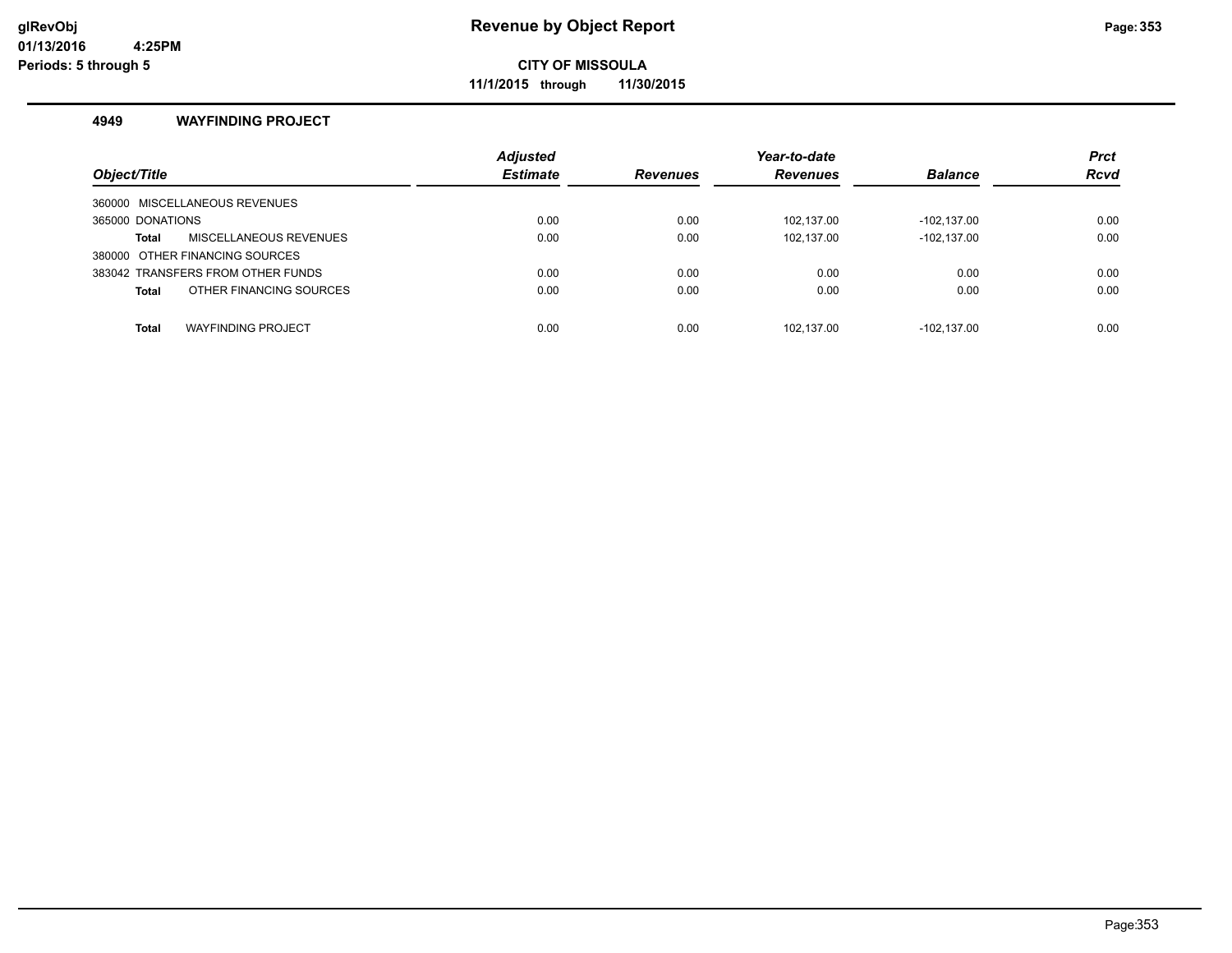**11/1/2015 through 11/30/2015**

#### **4990 ARRA ENHANCEMENTS**

**4990 ARRA ENHANCEMENTS**

|                                                    | <b>Adiusted</b> |                 | Year-to-date    |                | <b>Prct</b> |
|----------------------------------------------------|-----------------|-----------------|-----------------|----------------|-------------|
| Object/Title                                       | <b>Estimate</b> | <b>Revenues</b> | <b>Revenues</b> | <b>Balance</b> | <b>Rcvd</b> |
| 330000 INTERGOVERNMENTAL REVENUES                  |                 |                 |                 |                |             |
| 334990 ARRA FUNDING                                | 0.00            | 0.00            | 0.00            | 0.00           | 0.00        |
| INTERGOVERNMENTAL REVENUES<br><b>Total</b>         | 0.00            | 0.00            | 0.00            | 0.00           | 0.00        |
| 370000 INVESTMENTS & ROYALTY EARNINGS              |                 |                 |                 |                |             |
| 371010 INTEREST ON INVESTMENTS                     | 0.00            | 0.00            | 0.00            | 0.00           | 0.00        |
| <b>INVESTMENTS &amp; ROYALTY EARNINGS</b><br>Total | 0.00            | 0.00            | 0.00            | 0.00           | 0.00        |
| <b>ARRA ENHANCEMENTS</b><br>Total                  | 0.00            | 0.00            | 0.00            | 0.00           | 0.00        |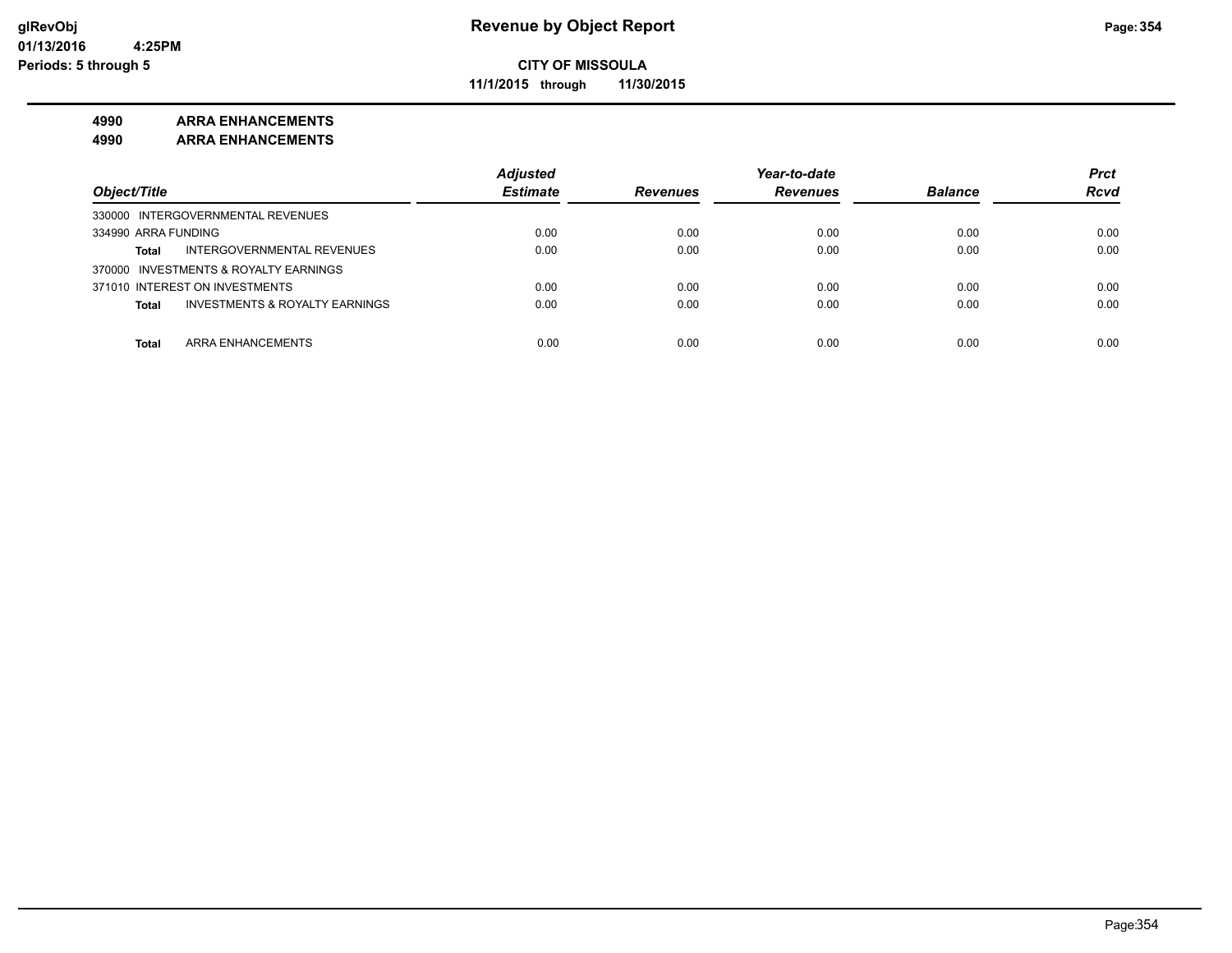**11/1/2015 through 11/30/2015**

#### **4990 ARRA ENHANCEMENTS**

| Object/Title                                              | <b>Adjusted</b><br><b>Estimate</b> | <b>Revenues</b> | Year-to-date<br><b>Revenues</b> | <b>Balance</b> | <b>Prct</b><br><b>Rcvd</b> |
|-----------------------------------------------------------|------------------------------------|-----------------|---------------------------------|----------------|----------------------------|
| 330000 INTERGOVERNMENTAL REVENUES                         |                                    |                 |                                 |                |                            |
| 334990 ARRA FUNDING                                       | 0.00                               | 0.00            | 0.00                            | 0.00           | 0.00                       |
| INTERGOVERNMENTAL REVENUES<br>Total                       | 0.00                               | 0.00            | 0.00                            | 0.00           | 0.00                       |
| 370000 INVESTMENTS & ROYALTY EARNINGS                     |                                    |                 |                                 |                |                            |
| 371010 INTEREST ON INVESTMENTS                            | 0.00                               | 0.00            | 0.00                            | 0.00           | 0.00                       |
| <b>INVESTMENTS &amp; ROYALTY EARNINGS</b><br><b>Total</b> | 0.00                               | 0.00            | 0.00                            | 0.00           | 0.00                       |
|                                                           |                                    |                 |                                 |                |                            |
| <b>ARRA ENHANCEMENTS</b><br><b>Total</b>                  | 0.00                               | 0.00            | 0.00                            | 0.00           | 0.00                       |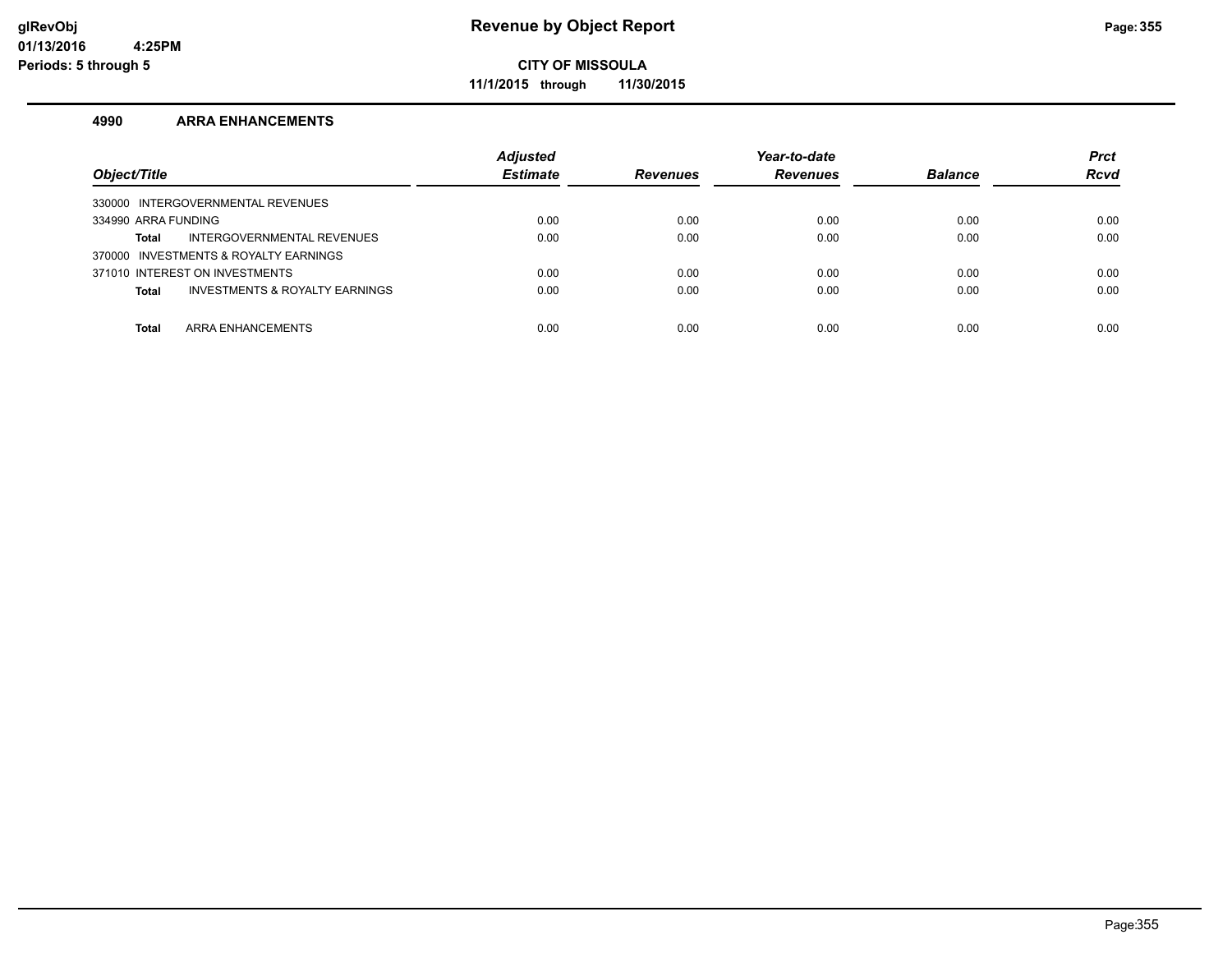**11/1/2015 through 11/30/2015**

#### **4991 ARRA HB645**

**4991 ARRA HB645**

|                                                           | <b>Adjusted</b> |                 | Year-to-date    |                | <b>Prct</b> |
|-----------------------------------------------------------|-----------------|-----------------|-----------------|----------------|-------------|
| Object/Title                                              | <b>Estimate</b> | <b>Revenues</b> | <b>Revenues</b> | <b>Balance</b> | Rcvd        |
| INTERGOVERNMENTAL REVENUES<br>330000                      |                 |                 |                 |                |             |
| 334991 ARRA HB645 FUNDING                                 | 0.00            | 0.00            | 0.00            | 0.00           | 0.00        |
| 336023 STATE CONTRIB. - PERS                              | 0.00            | 0.00            | 0.00            | 0.00           | 0.00        |
| INTERGOVERNMENTAL REVENUES<br><b>Total</b>                | 0.00            | 0.00            | 0.00            | 0.00           | 0.00        |
| <b>CHARGES FOR SERVICES</b><br>340000                     |                 |                 |                 |                |             |
| 343005 NON-ARRA MOUNTAIN WATER CONTRACT                   | 0.00            | 0.00            | 0.00            | 0.00           | 0.00        |
| <b>CHARGES FOR SERVICES</b><br><b>Total</b>               | 0.00            | 0.00            | 0.00            | 0.00           | 0.00        |
| MISCELLANEOUS REVENUES<br>360000                          |                 |                 |                 |                |             |
| 360000 MISCELLANEOUS REVENUES                             | 0.00            | 0.00            | 0.00            | 0.00           | 0.00        |
| MISCELLANEOUS REVENUES<br><b>Total</b>                    | 0.00            | 0.00            | 0.00            | 0.00           | 0.00        |
| <b>INVESTMENTS &amp; ROYALTY EARNINGS</b><br>370000       |                 |                 |                 |                |             |
| 371010 INTEREST ON INVESTMENTS                            | 0.00            | 0.00            | 0.00            | 0.00           | 0.00        |
| <b>INVESTMENTS &amp; ROYALTY EARNINGS</b><br><b>Total</b> | 0.00            | 0.00            | 0.00            | 0.00           | 0.00        |
|                                                           |                 |                 |                 |                |             |
| ARRA HB645<br><b>Total</b>                                | 0.00            | 0.00            | 0.00            | 0.00           | 0.00        |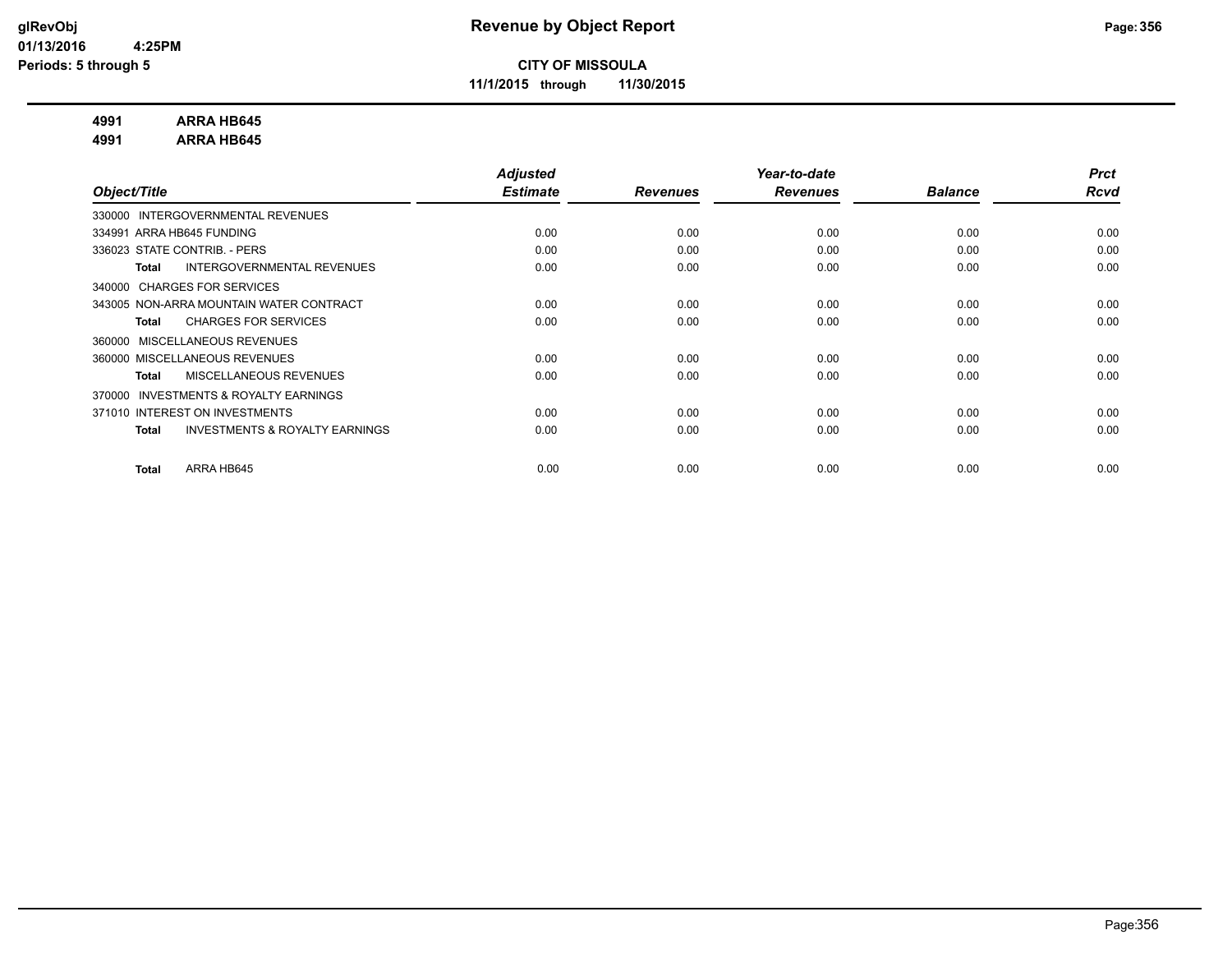**11/1/2015 through 11/30/2015**

#### **4991 ARRA HB645**

| Object/Title                                              | <b>Adjusted</b><br><b>Estimate</b> | <b>Revenues</b> | Year-to-date<br><b>Revenues</b> | <b>Balance</b> | <b>Prct</b><br>Rcvd |
|-----------------------------------------------------------|------------------------------------|-----------------|---------------------------------|----------------|---------------------|
|                                                           |                                    |                 |                                 |                |                     |
| 330000 INTERGOVERNMENTAL REVENUES                         |                                    |                 |                                 |                |                     |
| 334991 ARRA HB645 FUNDING                                 | 0.00                               | 0.00            | 0.00                            | 0.00           | 0.00                |
| 336023 STATE CONTRIB. - PERS                              | 0.00                               | 0.00            | 0.00                            | 0.00           | 0.00                |
| INTERGOVERNMENTAL REVENUES<br>Total                       | 0.00                               | 0.00            | 0.00                            | 0.00           | 0.00                |
| 340000 CHARGES FOR SERVICES                               |                                    |                 |                                 |                |                     |
| 343005 NON-ARRA MOUNTAIN WATER CONTRACT                   | 0.00                               | 0.00            | 0.00                            | 0.00           | 0.00                |
| <b>CHARGES FOR SERVICES</b><br>Total                      | 0.00                               | 0.00            | 0.00                            | 0.00           | 0.00                |
| 360000 MISCELLANEOUS REVENUES                             |                                    |                 |                                 |                |                     |
| 360000 MISCELLANEOUS REVENUES                             | 0.00                               | 0.00            | 0.00                            | 0.00           | 0.00                |
| <b>MISCELLANEOUS REVENUES</b><br>Total                    | 0.00                               | 0.00            | 0.00                            | 0.00           | 0.00                |
| <b>INVESTMENTS &amp; ROYALTY EARNINGS</b><br>370000       |                                    |                 |                                 |                |                     |
| 371010 INTEREST ON INVESTMENTS                            | 0.00                               | 0.00            | 0.00                            | 0.00           | 0.00                |
| <b>INVESTMENTS &amp; ROYALTY EARNINGS</b><br><b>Total</b> | 0.00                               | 0.00            | 0.00                            | 0.00           | 0.00                |
| ARRA HB645<br>Total                                       | 0.00                               | 0.00            | 0.00                            | 0.00           | 0.00                |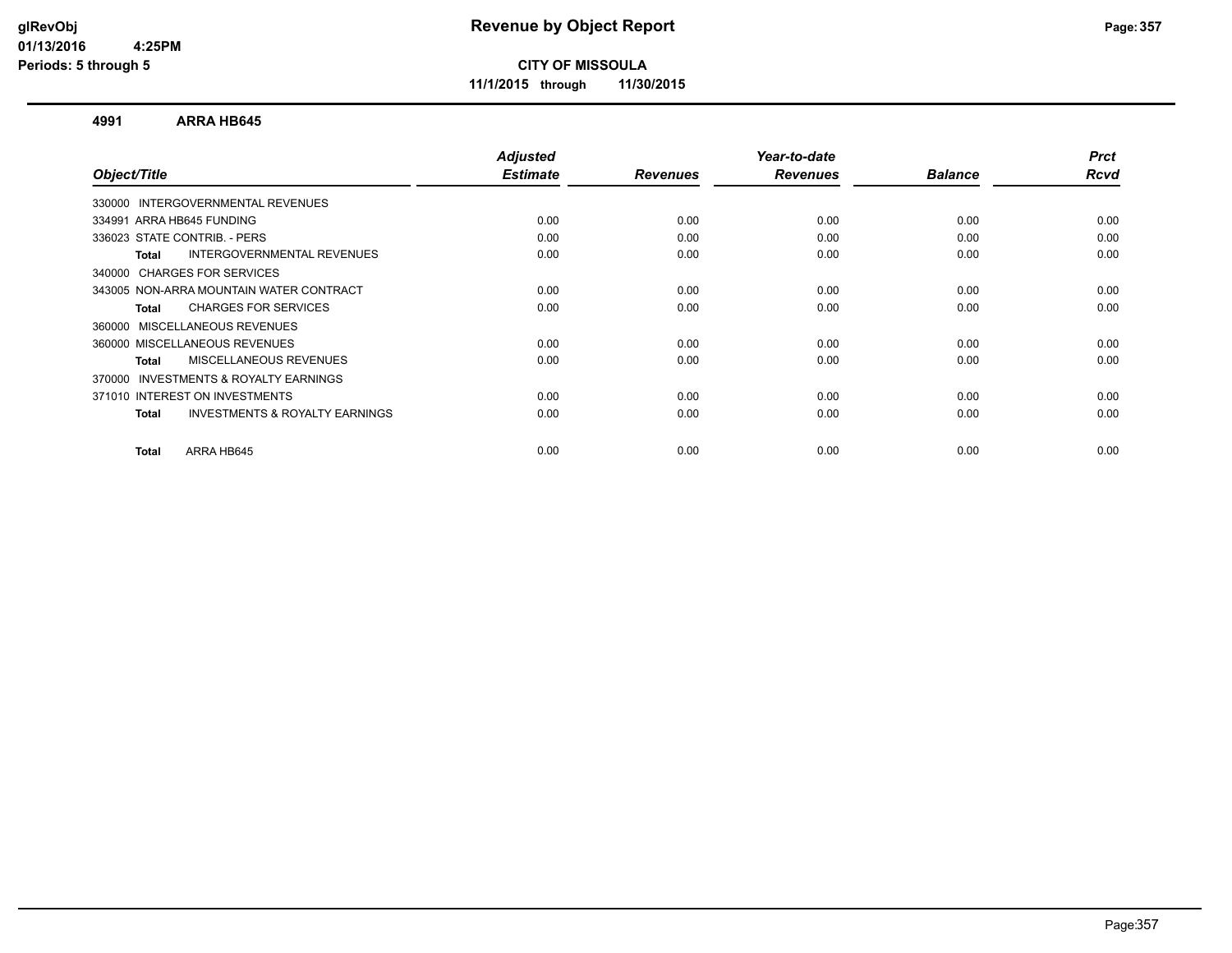**11/1/2015 through 11/30/2015**

#### **4992 WFL MILLER CREEK ROAD**

**4992 WFL MILLER CREEK ROAD**

|                                                           | <b>Adjusted</b> |                 | Year-to-date |                | <b>Prct</b> |
|-----------------------------------------------------------|-----------------|-----------------|--------------|----------------|-------------|
| Object/Title                                              | <b>Estimate</b> | <b>Revenues</b> | Revenues     | <b>Balance</b> | <b>Rcvd</b> |
| 330000 INTERGOVERNMENTAL REVENUES                         |                 |                 |              |                |             |
| 334990 ARRA FUNDING                                       | 0.00            | 0.00            | 0.00         | 0.00           | 0.00        |
| INTERGOVERNMENTAL REVENUES<br><b>Total</b>                | 0.00            | 0.00            | 0.00         | 0.00           | 0.00        |
| 370000 INVESTMENTS & ROYALTY EARNINGS                     |                 |                 |              |                |             |
| 371010 INTEREST ON INVESTMENTS                            | 0.00            | 0.00            | 0.00         | 0.00           | 0.00        |
| <b>INVESTMENTS &amp; ROYALTY EARNINGS</b><br><b>Total</b> | 0.00            | 0.00            | 0.00         | 0.00           | 0.00        |
|                                                           |                 |                 |              |                |             |
| WFL MILLER CREEK ROAD<br><b>Total</b>                     | 0.00            | 0.00            | 0.00         | 0.00           | 0.00        |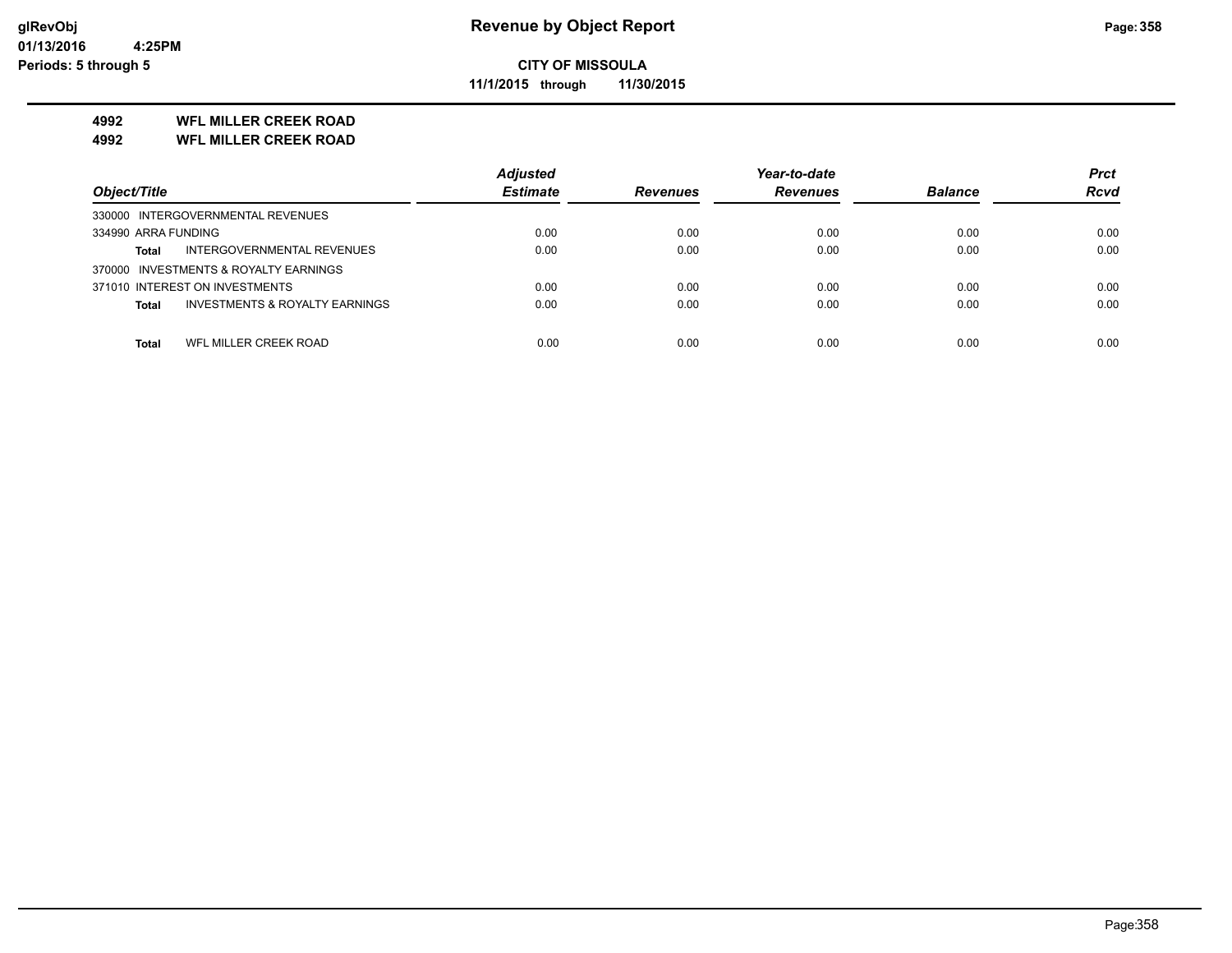**11/1/2015 through 11/30/2015**

#### **4992 WFL MILLER CREEK ROAD**

| Object/Title                                              | <b>Adjusted</b><br><b>Estimate</b> | <b>Revenues</b> | Year-to-date<br><b>Revenues</b> | <b>Balance</b> | <b>Prct</b><br><b>Rcvd</b> |
|-----------------------------------------------------------|------------------------------------|-----------------|---------------------------------|----------------|----------------------------|
| 330000 INTERGOVERNMENTAL REVENUES                         |                                    |                 |                                 |                |                            |
| 334990 ARRA FUNDING                                       | 0.00                               | 0.00            | 0.00                            | 0.00           | 0.00                       |
| INTERGOVERNMENTAL REVENUES<br>Total                       | 0.00                               | 0.00            | 0.00                            | 0.00           | 0.00                       |
| 370000 INVESTMENTS & ROYALTY EARNINGS                     |                                    |                 |                                 |                |                            |
| 371010 INTEREST ON INVESTMENTS                            | 0.00                               | 0.00            | 0.00                            | 0.00           | 0.00                       |
| <b>INVESTMENTS &amp; ROYALTY EARNINGS</b><br><b>Total</b> | 0.00                               | 0.00            | 0.00                            | 0.00           | 0.00                       |
|                                                           |                                    |                 |                                 |                |                            |
| WFL MILLER CREEK ROAD<br><b>Total</b>                     | 0.00                               | 0.00            | 0.00                            | 0.00           | 0.00                       |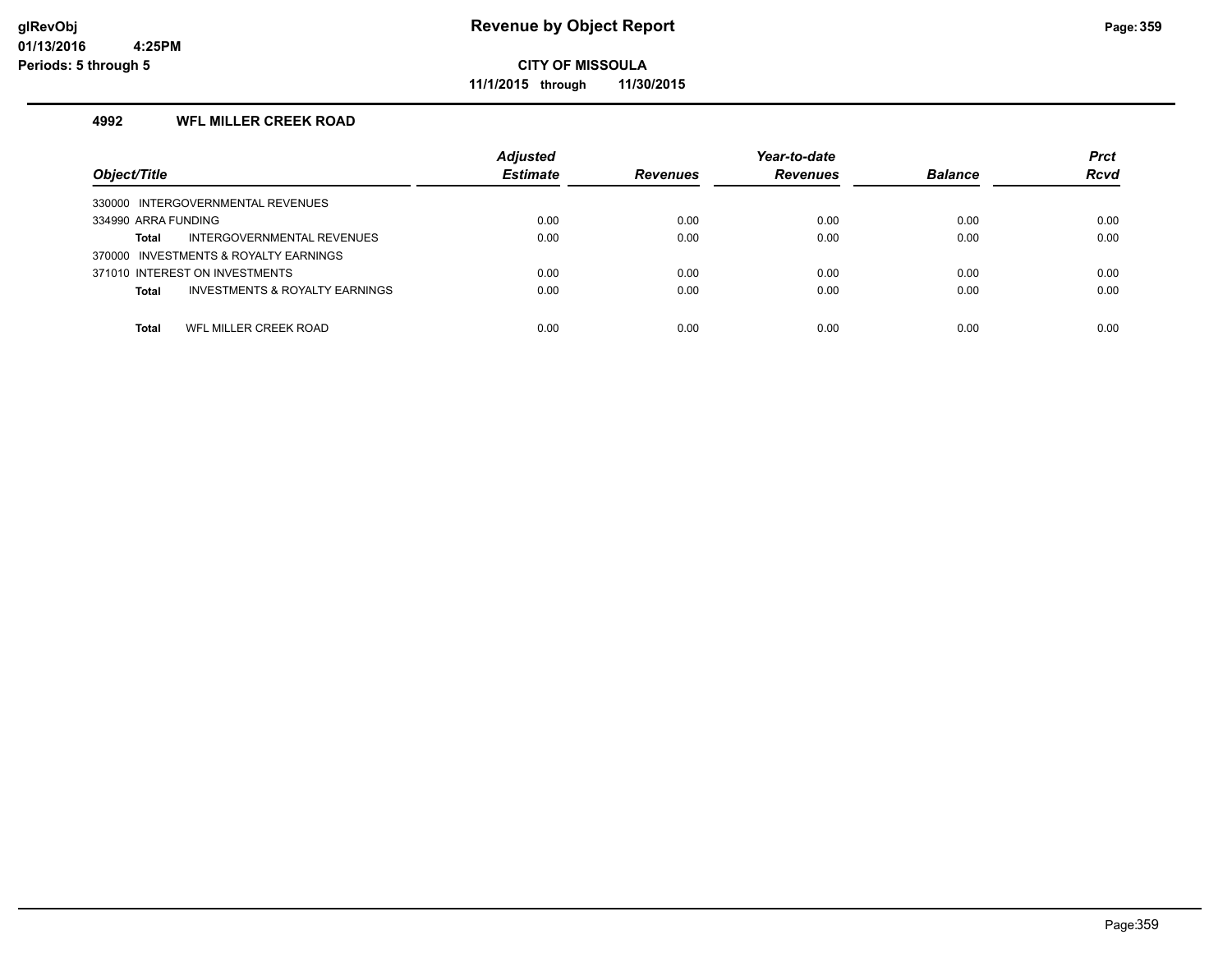**11/1/2015 through 11/30/2015**

# **4993 WESTERN FEDERAL LANDS**

**4993 WESTERN FEDERAL LANDS**

|                                                    | <b>Adjusted</b> |                 | Year-to-date    |                | <b>Prct</b> |
|----------------------------------------------------|-----------------|-----------------|-----------------|----------------|-------------|
| Object/Title                                       | <b>Estimate</b> | <b>Revenues</b> | <b>Revenues</b> | <b>Balance</b> | <b>Rcvd</b> |
| 330000 INTERGOVERNMENTAL REVENUES                  |                 |                 |                 |                |             |
| 331005 WESTERN FEDERAL LANDS GRANT                 | 0.00            | 0.00            | 0.00            | 0.00           | 0.00        |
| 334125 FWP GRANT                                   | 0.00            | 0.00            | 0.00            | 0.00           | 0.00        |
| INTERGOVERNMENTAL REVENUES<br>Total                | 0.00            | 0.00            | 0.00            | 0.00           | 0.00        |
| 360000 MISCELLANEOUS REVENUES                      |                 |                 |                 |                |             |
| 365010 FRIENDS OF MISSOULA PARKS DONATION          | 0.00            | 0.00            | 0.00            | 0.00           | 0.00        |
| MISCELLANEOUS REVENUES<br>Total                    | 0.00            | 0.00            | 0.00            | 0.00           | 0.00        |
| 370000 INVESTMENTS & ROYALTY EARNINGS              |                 |                 |                 |                |             |
| 371010 INTEREST ON INVESTMENTS                     | 0.00            | 0.00            | 0.00            | 0.00           | 0.00        |
| <b>INVESTMENTS &amp; ROYALTY EARNINGS</b><br>Total | 0.00            | 0.00            | 0.00            | 0.00           | 0.00        |
|                                                    |                 |                 |                 |                |             |
| <b>WESTERN FEDERAL LANDS</b><br>Total              | 0.00            | 0.00            | 0.00            | 0.00           | 0.00        |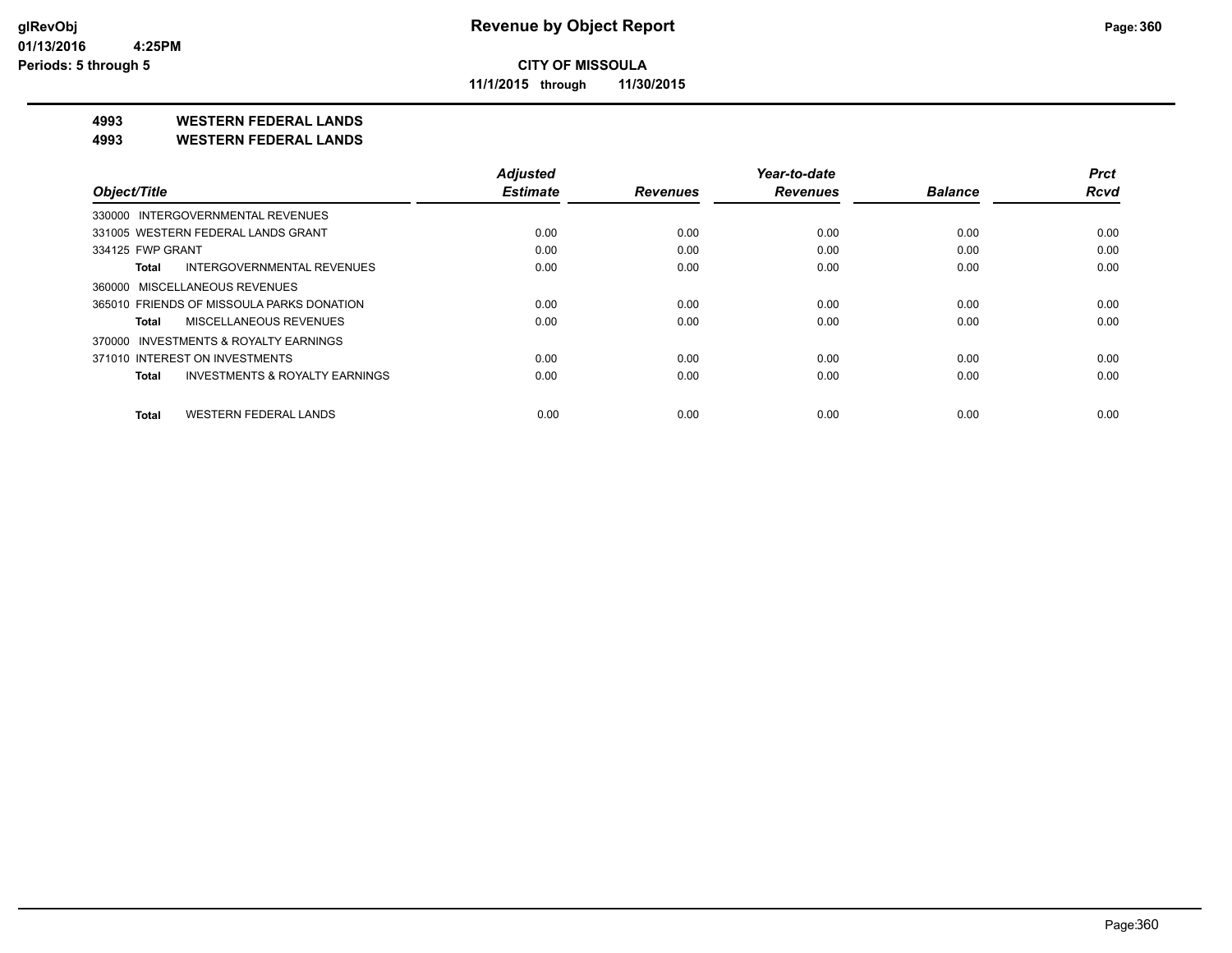**11/1/2015 through 11/30/2015**

## **4993 WESTERN FEDERAL LANDS**

|                                                           | <b>Adjusted</b> |                 | Year-to-date    |                | <b>Prct</b> |
|-----------------------------------------------------------|-----------------|-----------------|-----------------|----------------|-------------|
| Object/Title                                              | <b>Estimate</b> | <b>Revenues</b> | <b>Revenues</b> | <b>Balance</b> | <b>Rcvd</b> |
| 330000 INTERGOVERNMENTAL REVENUES                         |                 |                 |                 |                |             |
| 331005 WESTERN FEDERAL LANDS GRANT                        | 0.00            | 0.00            | 0.00            | 0.00           | 0.00        |
| 334125 FWP GRANT                                          | 0.00            | 0.00            | 0.00            | 0.00           | 0.00        |
| INTERGOVERNMENTAL REVENUES<br><b>Total</b>                | 0.00            | 0.00            | 0.00            | 0.00           | 0.00        |
| 360000 MISCELLANEOUS REVENUES                             |                 |                 |                 |                |             |
| 365010 FRIENDS OF MISSOULA PARKS DONATION                 | 0.00            | 0.00            | 0.00            | 0.00           | 0.00        |
| MISCELLANEOUS REVENUES<br>Total                           | 0.00            | 0.00            | 0.00            | 0.00           | 0.00        |
| 370000 INVESTMENTS & ROYALTY EARNINGS                     |                 |                 |                 |                |             |
| 371010 INTEREST ON INVESTMENTS                            | 0.00            | 0.00            | 0.00            | 0.00           | 0.00        |
| <b>INVESTMENTS &amp; ROYALTY EARNINGS</b><br><b>Total</b> | 0.00            | 0.00            | 0.00            | 0.00           | 0.00        |
|                                                           |                 |                 |                 |                |             |
| <b>WESTERN FEDERAL LANDS</b><br><b>Total</b>              | 0.00            | 0.00            | 0.00            | 0.00           | 0.00        |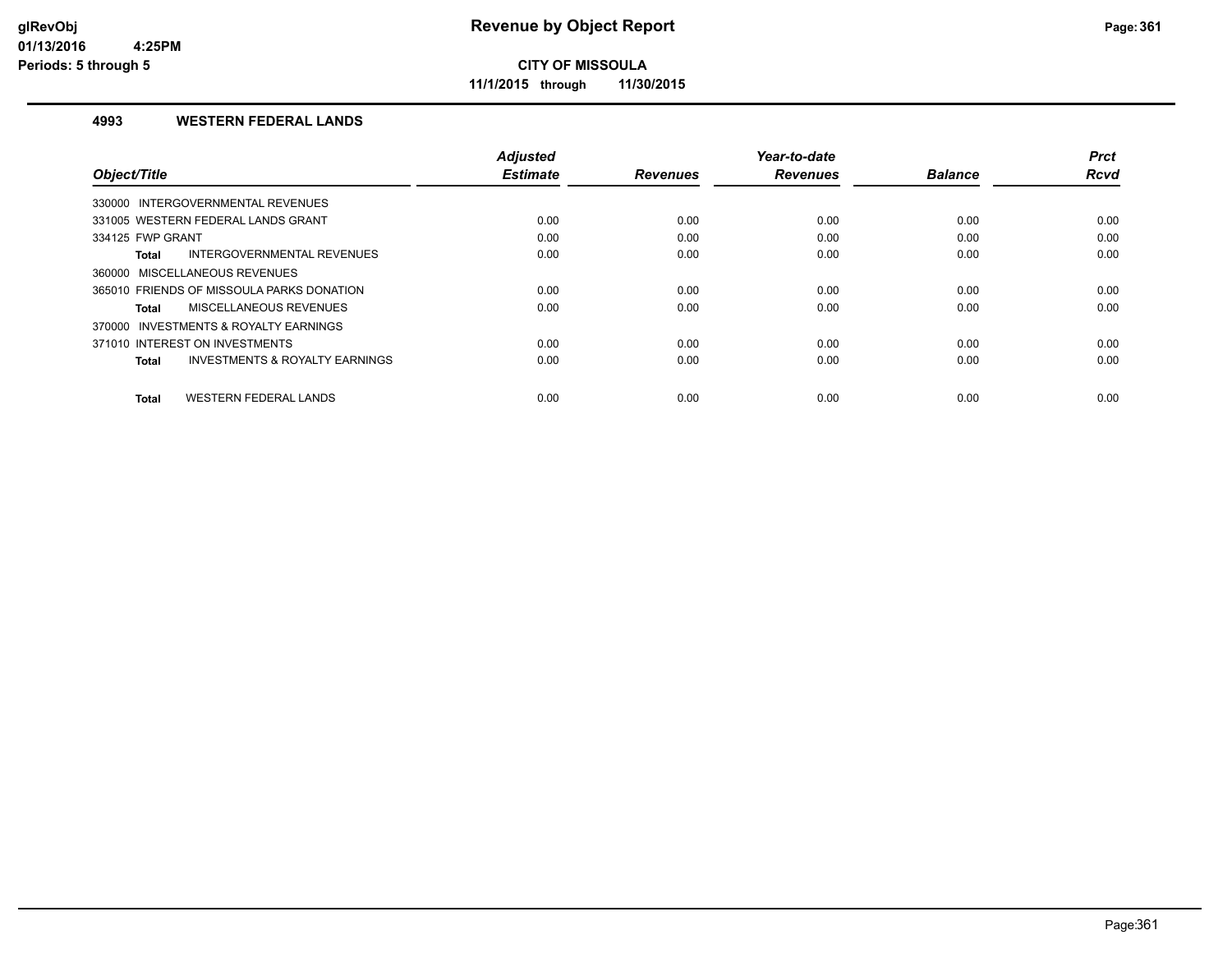**11/1/2015 through 11/30/2015**

**5020 CIVIC STADIUM**

**5020 CIVIC STADIUM**

|                                                           | <b>Adjusted</b> |                 | Year-to-date    |                | <b>Prct</b> |
|-----------------------------------------------------------|-----------------|-----------------|-----------------|----------------|-------------|
| Object/Title                                              | <b>Estimate</b> | <b>Revenues</b> | <b>Revenues</b> | <b>Balance</b> | Rcvd        |
| 330000 INTERGOVERNMENTAL REVENUES                         |                 |                 |                 |                |             |
| 336023 STATE CONTRIB. - PERS                              | 0.00            | 0.00            | 0.00            | 0.00           | 0.00        |
| INTERGOVERNMENTAL REVENUES<br><b>Total</b>                | 0.00            | 0.00            | 0.00            | 0.00           | 0.00        |
| 360000 MISCELLANEOUS REVENUES                             |                 |                 |                 |                |             |
| 360010 MISCELLANEOUS                                      | 0.00            | 0.00            | 0.00            | 0.00           | 0.00        |
| 361010 RENTAL REVENUE                                     | 120,000.00      | 0.00            | 0.00            | 120,000.00     | 0.00        |
| 362003 US BANK FEE REIMBURSEMENT                          | 0.00            | 0.00            | 0.00            | 0.00           | 0.00        |
| 365030 DONATIONS STADIUM R&D                              | 0.00            | 0.00            | 0.00            | 0.00           | 0.00        |
| <b>MISCELLANEOUS REVENUES</b><br><b>Total</b>             | 120,000.00      | 0.00            | 0.00            | 120,000.00     | 0.00        |
| <b>INVESTMENTS &amp; ROYALTY EARNINGS</b><br>370000       |                 |                 |                 |                |             |
| 371010 INTEREST ON INVESTMENTS                            | 0.00            | 0.00            | 0.00            | 0.00           | 0.00        |
| <b>INVESTMENTS &amp; ROYALTY EARNINGS</b><br><b>Total</b> | 0.00            | 0.00            | 0.00            | 0.00           | 0.00        |
| OTHER FINANCING SOURCES<br>380000                         |                 |                 |                 |                |             |
| 383000 OPERATING TRANSFERS                                | 0.00            | 0.00            | 0.00            | 0.00           | 0.00        |
| 383400 CAPITAL CONTRIBUTION                               | 0.00            | 0.00            | 0.00            | 0.00           | 0.00        |
| OTHER FINANCING SOURCES<br><b>Total</b>                   | 0.00            | 0.00            | 0.00            | 0.00           | 0.00        |
|                                                           |                 |                 |                 |                |             |
| <b>CIVIC STADIUM</b><br><b>Total</b>                      | 120,000.00      | 0.00            | 0.00            | 120,000.00     | 0.00        |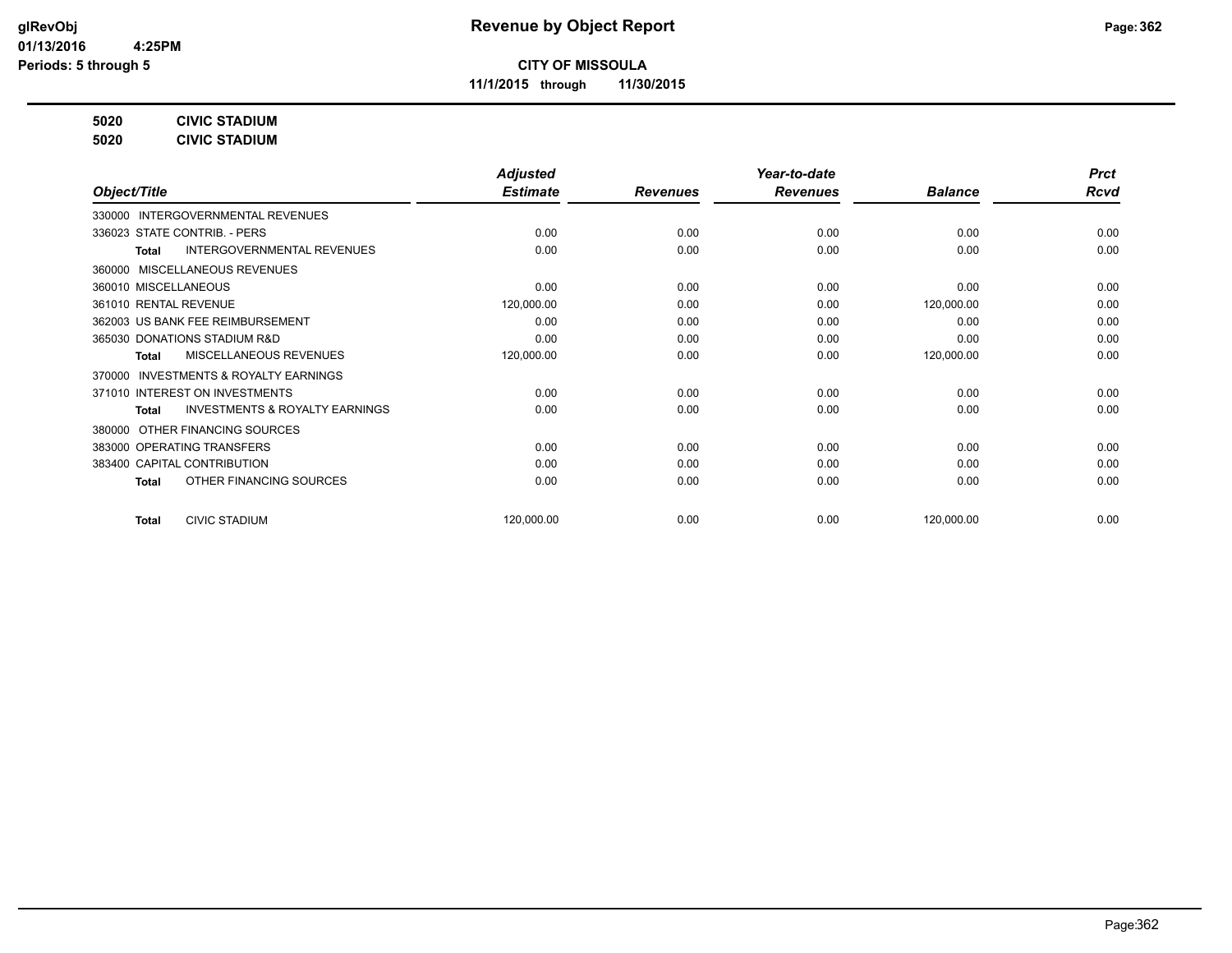**11/1/2015 through 11/30/2015**

#### **5020 CIVIC STADIUM**

|                                                     | <b>Adjusted</b> |                 | Year-to-date    |                | <b>Prct</b> |
|-----------------------------------------------------|-----------------|-----------------|-----------------|----------------|-------------|
| Object/Title                                        | <b>Estimate</b> | <b>Revenues</b> | <b>Revenues</b> | <b>Balance</b> | Rcvd        |
| 330000 INTERGOVERNMENTAL REVENUES                   |                 |                 |                 |                |             |
| 336023 STATE CONTRIB. - PERS                        | 0.00            | 0.00            | 0.00            | 0.00           | 0.00        |
| <b>INTERGOVERNMENTAL REVENUES</b><br>Total          | 0.00            | 0.00            | 0.00            | 0.00           | 0.00        |
| MISCELLANEOUS REVENUES<br>360000                    |                 |                 |                 |                |             |
| 360010 MISCELLANEOUS                                | 0.00            | 0.00            | 0.00            | 0.00           | 0.00        |
| 361010 RENTAL REVENUE                               | 120,000.00      | 0.00            | 0.00            | 120,000.00     | 0.00        |
| 362003 US BANK FEE REIMBURSEMENT                    | 0.00            | 0.00            | 0.00            | 0.00           | 0.00        |
| 365030 DONATIONS STADIUM R&D                        | 0.00            | 0.00            | 0.00            | 0.00           | 0.00        |
| MISCELLANEOUS REVENUES<br><b>Total</b>              | 120,000.00      | 0.00            | 0.00            | 120,000.00     | 0.00        |
| <b>INVESTMENTS &amp; ROYALTY EARNINGS</b><br>370000 |                 |                 |                 |                |             |
| 371010 INTEREST ON INVESTMENTS                      | 0.00            | 0.00            | 0.00            | 0.00           | 0.00        |
| <b>INVESTMENTS &amp; ROYALTY EARNINGS</b><br>Total  | 0.00            | 0.00            | 0.00            | 0.00           | 0.00        |
| OTHER FINANCING SOURCES<br>380000                   |                 |                 |                 |                |             |
| 383000 OPERATING TRANSFERS                          | 0.00            | 0.00            | 0.00            | 0.00           | 0.00        |
| 383400 CAPITAL CONTRIBUTION                         | 0.00            | 0.00            | 0.00            | 0.00           | 0.00        |
| OTHER FINANCING SOURCES<br><b>Total</b>             | 0.00            | 0.00            | 0.00            | 0.00           | 0.00        |
| <b>CIVIC STADIUM</b><br><b>Total</b>                | 120,000.00      | 0.00            | 0.00            | 120,000.00     | 0.00        |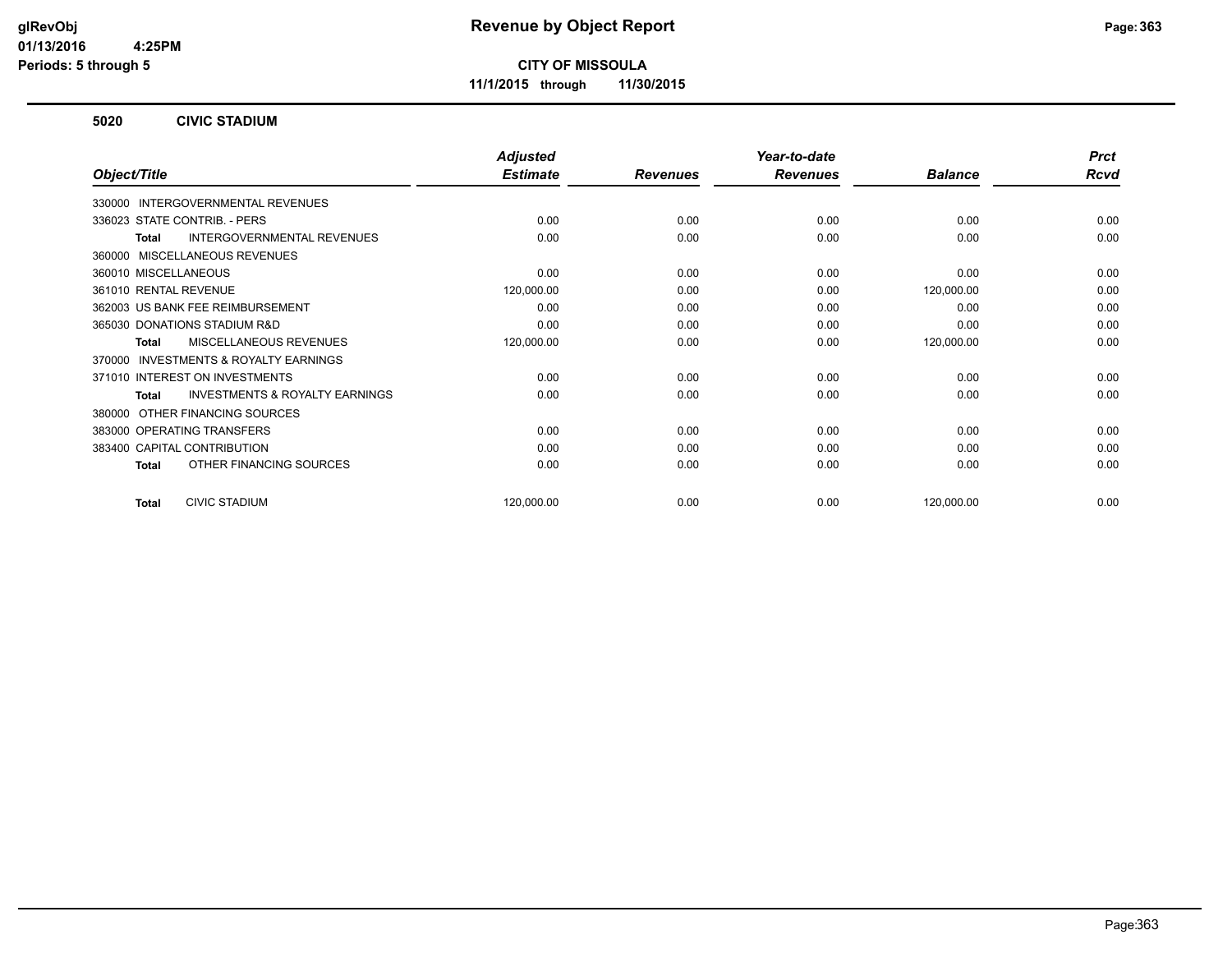**11/1/2015 through 11/30/2015**

# **5210 WATER**

**5210 WATER**

|                                                | <b>Adjusted</b> |                 | Year-to-date    |                | <b>Prct</b> |
|------------------------------------------------|-----------------|-----------------|-----------------|----------------|-------------|
| Object/Title                                   | <b>Estimate</b> | <b>Revenues</b> | <b>Revenues</b> | <b>Balance</b> | <b>Rcvd</b> |
| 340000 CHARGES FOR SERVICES                    |                 |                 |                 |                |             |
| 343021 WATER FEES                              | 0.00            | 0.00            | 0.00            | 0.00           | 0.00        |
| <b>CHARGES FOR SERVICES</b><br>Total           | 0.00            | 0.00            | 0.00            | 0.00           | 0.00        |
| 370000 INVESTMENTS & ROYALTY EARNINGS          |                 |                 |                 |                |             |
| 371010 INTEREST ON INVESTMENTS                 | 0.00            | 0.00            | 0.00            | 0.00           | 0.00        |
| INVESTMENTS & ROYALTY EARNINGS<br><b>Total</b> | 0.00            | 0.00            | 0.00            | 0.00           | 0.00        |
|                                                |                 |                 |                 |                |             |
| <b>WATER</b><br>Total                          | 0.00            | 0.00            | 0.00            | 0.00           | 0.00        |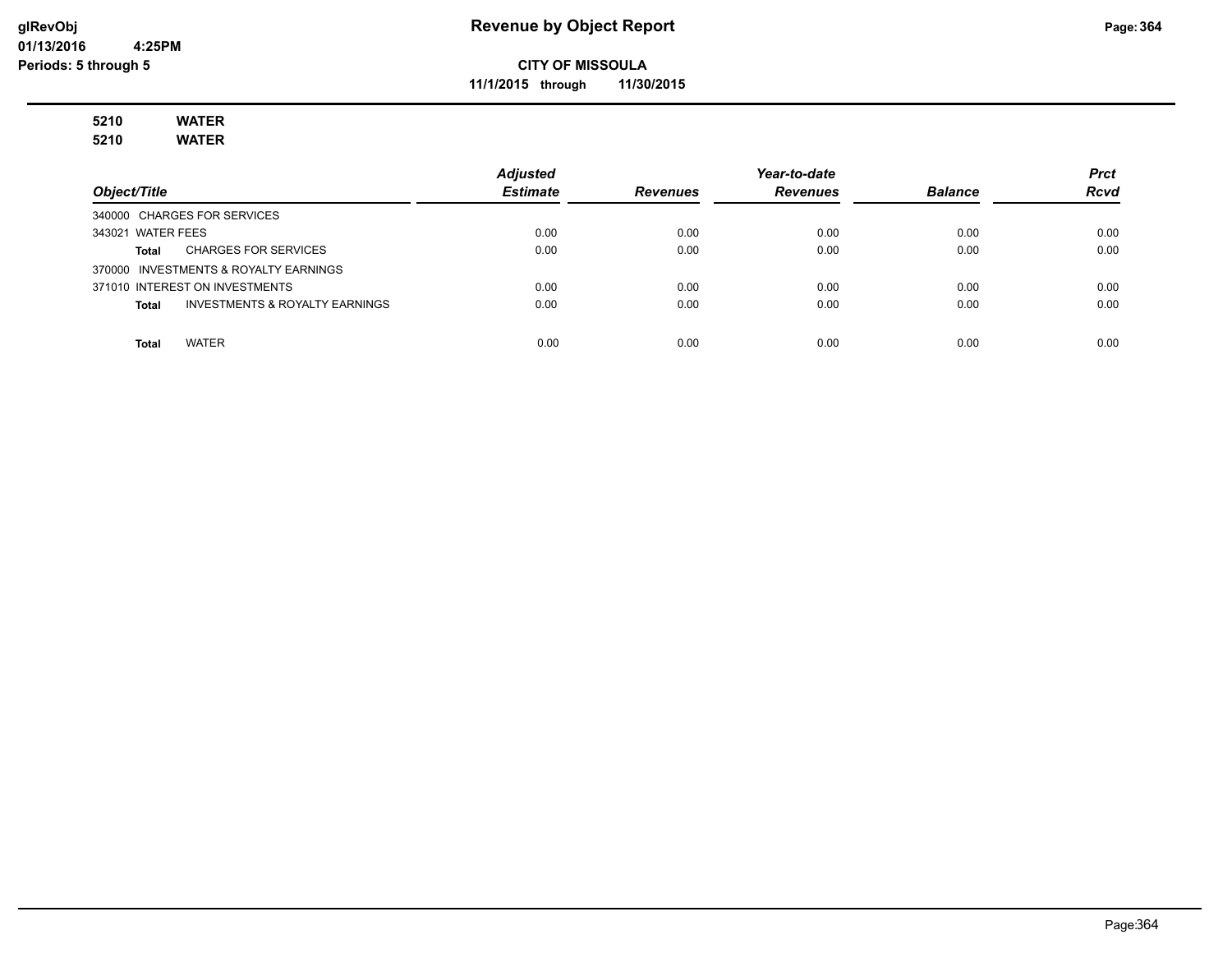**11/1/2015 through 11/30/2015**

#### **5210 WATER**

| Object/Title                                       | <b>Adjusted</b><br><b>Estimate</b> | <b>Revenues</b> | Year-to-date<br><b>Revenues</b> | <b>Balance</b> | <b>Prct</b><br><b>Rcvd</b> |
|----------------------------------------------------|------------------------------------|-----------------|---------------------------------|----------------|----------------------------|
| 340000 CHARGES FOR SERVICES                        |                                    |                 |                                 |                |                            |
| 343021 WATER FEES                                  | 0.00                               | 0.00            | 0.00                            | 0.00           | 0.00                       |
| <b>CHARGES FOR SERVICES</b><br>Total               | 0.00                               | 0.00            | 0.00                            | 0.00           | 0.00                       |
| 370000 INVESTMENTS & ROYALTY EARNINGS              |                                    |                 |                                 |                |                            |
| 371010 INTEREST ON INVESTMENTS                     | 0.00                               | 0.00            | 0.00                            | 0.00           | 0.00                       |
| <b>INVESTMENTS &amp; ROYALTY EARNINGS</b><br>Total | 0.00                               | 0.00            | 0.00                            | 0.00           | 0.00                       |
|                                                    |                                    |                 |                                 |                |                            |
| <b>WATER</b><br><b>Total</b>                       | 0.00                               | 0.00            | 0.00                            | 0.00           | 0.00                       |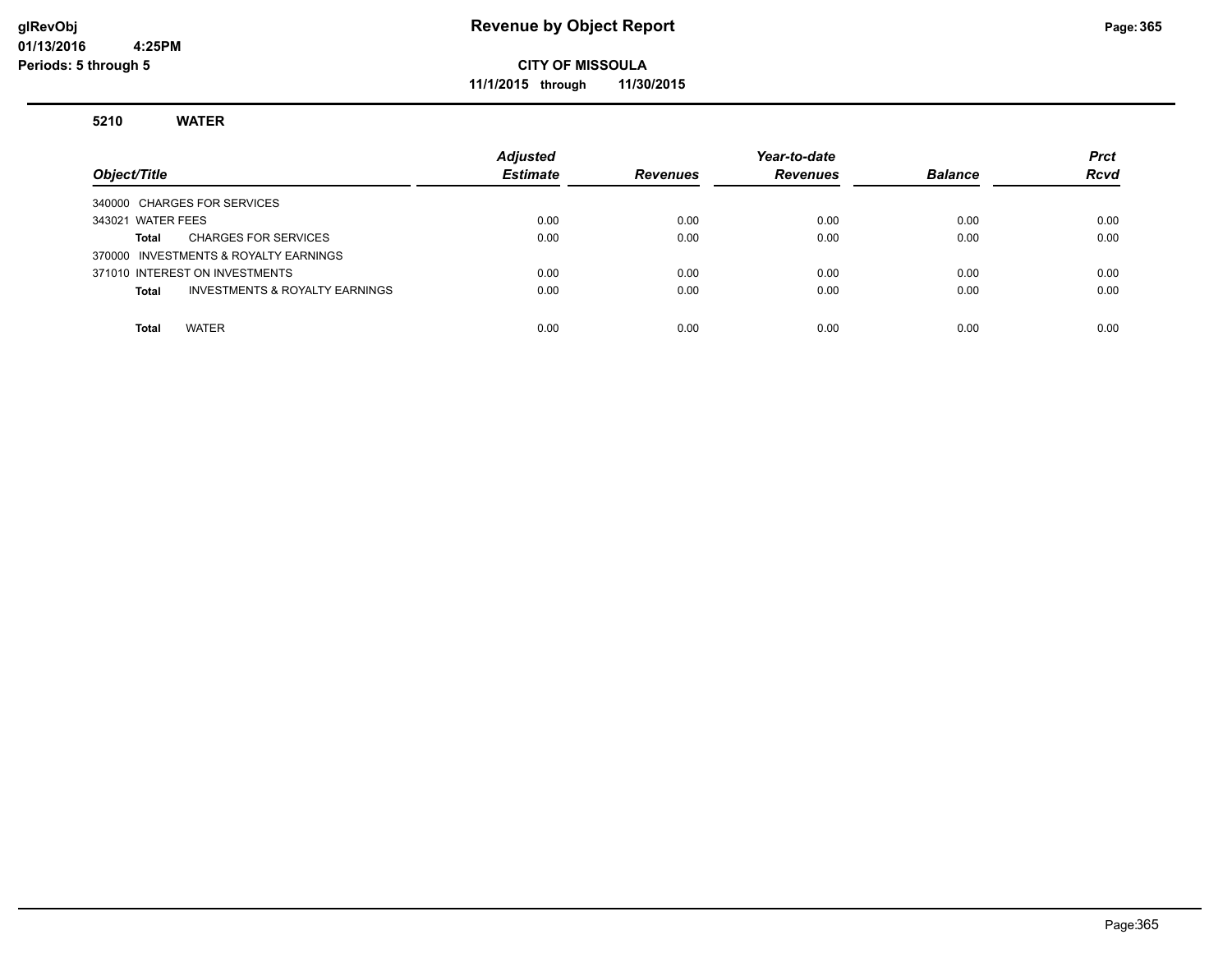**11/1/2015 through 11/30/2015**

# **5211 WATER REVENUE COLLECTION & CLEARING**

**5211 WATER REVENUE COLLECTION & CLEARING**

|                                                 | <b>Adjusted</b> |                 | Year-to-date    |                | <b>Prct</b> |
|-------------------------------------------------|-----------------|-----------------|-----------------|----------------|-------------|
| Object/Title                                    | <b>Estimate</b> | <b>Revenues</b> | <b>Revenues</b> | <b>Balance</b> | <b>Rcvd</b> |
| 340000 CHARGES FOR SERVICES                     |                 |                 |                 |                |             |
| 343021 WATER FEES                               | 0.00            | 0.00            | 0.00            | 0.00           | 0.00        |
| <b>CHARGES FOR SERVICES</b><br>Total            | 0.00            | 0.00            | 0.00            | 0.00           | 0.00        |
| 360000 MISCELLANEOUS REVENUES                   |                 |                 |                 |                |             |
| 360010 MISCELLANEOUS                            | 0.00            | 0.00            | 0.00            | 0.00           | 0.00        |
| MISCELLANEOUS REVENUES<br>Total                 | 0.00            | 0.00            | 0.00            | 0.00           | 0.00        |
| 370000 INVESTMENTS & ROYALTY EARNINGS           |                 |                 |                 |                |             |
| 371010 INTEREST ON INVESTMENTS                  | 0.00            | 0.00            | 0.00            | 0.00           | 0.00        |
| 371020 GAIN/LOSS IN MARKET VALUE OF INVESTMENTS | 0.00            | 0.00            | 0.00            | 0.00           | 0.00        |
| INVESTMENTS & ROYALTY EARNINGS<br>Total         | 0.00            | 0.00            | 0.00            | 0.00           | 0.00        |
| WATER REVENUE COLLECTION & CLEARING<br>Total    | 0.00            | 0.00            | 0.00            | 0.00           | 0.00        |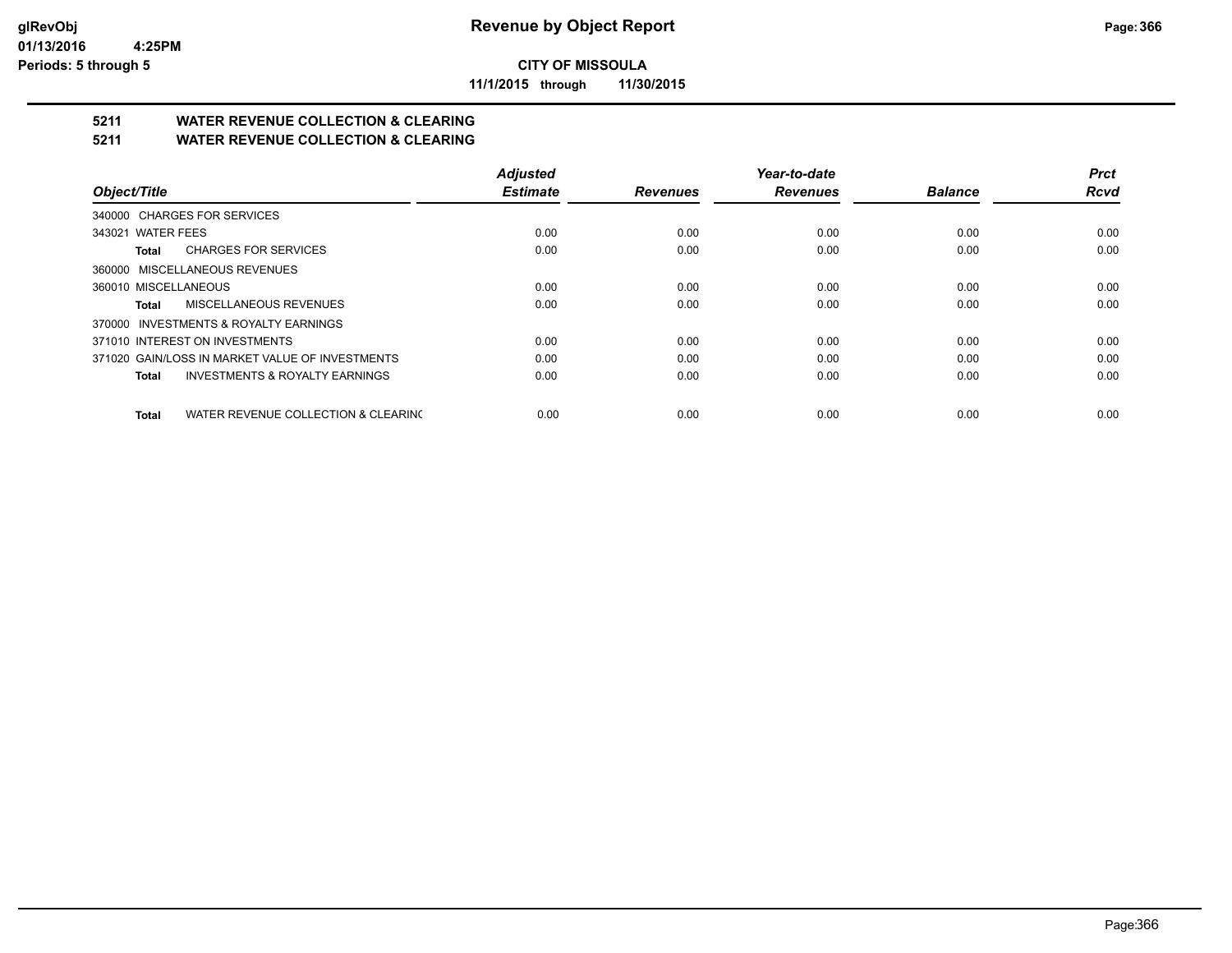**11/1/2015 through 11/30/2015**

## **5211 WATER REVENUE COLLECTION & CLEARING**

|                                                     | <b>Adjusted</b> |                 | Year-to-date    |                | <b>Prct</b> |
|-----------------------------------------------------|-----------------|-----------------|-----------------|----------------|-------------|
| Object/Title                                        | <b>Estimate</b> | <b>Revenues</b> | <b>Revenues</b> | <b>Balance</b> | <b>Rcvd</b> |
| 340000 CHARGES FOR SERVICES                         |                 |                 |                 |                |             |
| 343021 WATER FEES                                   | 0.00            | 0.00            | 0.00            | 0.00           | 0.00        |
| <b>CHARGES FOR SERVICES</b><br>Total                | 0.00            | 0.00            | 0.00            | 0.00           | 0.00        |
| 360000 MISCELLANEOUS REVENUES                       |                 |                 |                 |                |             |
| 360010 MISCELLANEOUS                                | 0.00            | 0.00            | 0.00            | 0.00           | 0.00        |
| MISCELLANEOUS REVENUES<br><b>Total</b>              | 0.00            | 0.00            | 0.00            | 0.00           | 0.00        |
| 370000 INVESTMENTS & ROYALTY EARNINGS               |                 |                 |                 |                |             |
| 371010 INTEREST ON INVESTMENTS                      | 0.00            | 0.00            | 0.00            | 0.00           | 0.00        |
| 371020 GAIN/LOSS IN MARKET VALUE OF INVESTMENT      | 0.00            | 0.00            | 0.00            | 0.00           | 0.00        |
| <b>INVESTMENTS &amp; ROYALTY EARNINGS</b><br>Total  | 0.00            | 0.00            | 0.00            | 0.00           | 0.00        |
|                                                     |                 |                 |                 |                |             |
| WATER REVENUE COLLECTION & CLEARING<br><b>Total</b> | 0.00            | 0.00            | 0.00            | 0.00           | 0.00        |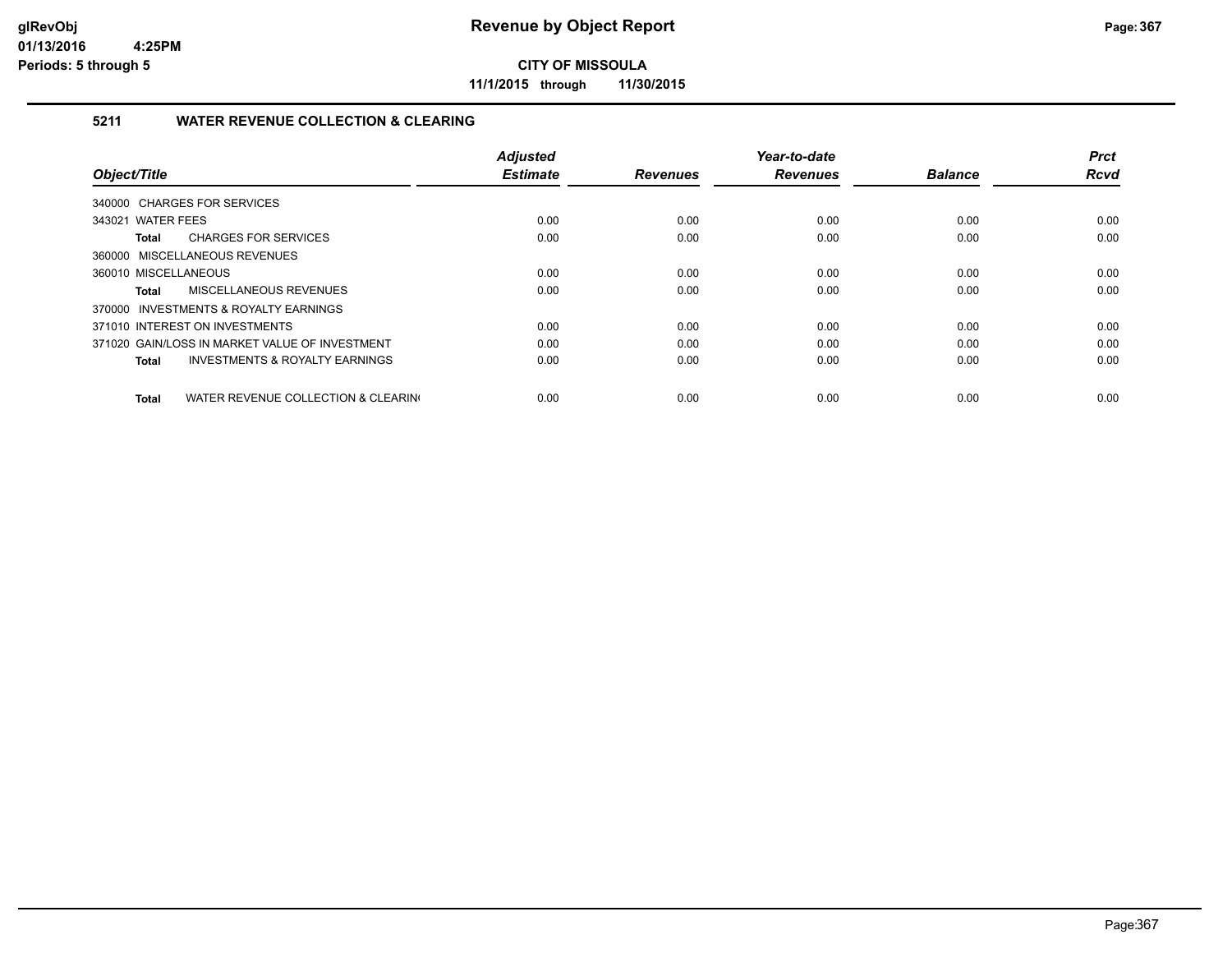**11/1/2015 through 11/30/2015**

## **5240 WATER CONSTRUCTION FUND**

**5240 WATER CONSTRUCTION FUND**

|                                         | <b>Adjusted</b> |                 | Year-to-date    |                |             |
|-----------------------------------------|-----------------|-----------------|-----------------|----------------|-------------|
| Object/Title                            | <b>Estimate</b> | <b>Revenues</b> | <b>Revenues</b> | <b>Balance</b> | <b>Rcvd</b> |
| 340000 CHARGES FOR SERVICES             |                 |                 |                 |                |             |
| 343026 WATER INSTALLATION CHARGES       | 0.00            | 0.00            | 0.00            | 0.00           | 0.00        |
| <b>CHARGES FOR SERVICES</b><br>Total    | 0.00            | 0.00            | 0.00            | 0.00           | 0.00        |
| WATER CONSTRUCTION FUND<br><b>Total</b> | 0.00            | 0.00            | 0.00            | 0.00           | 0.00        |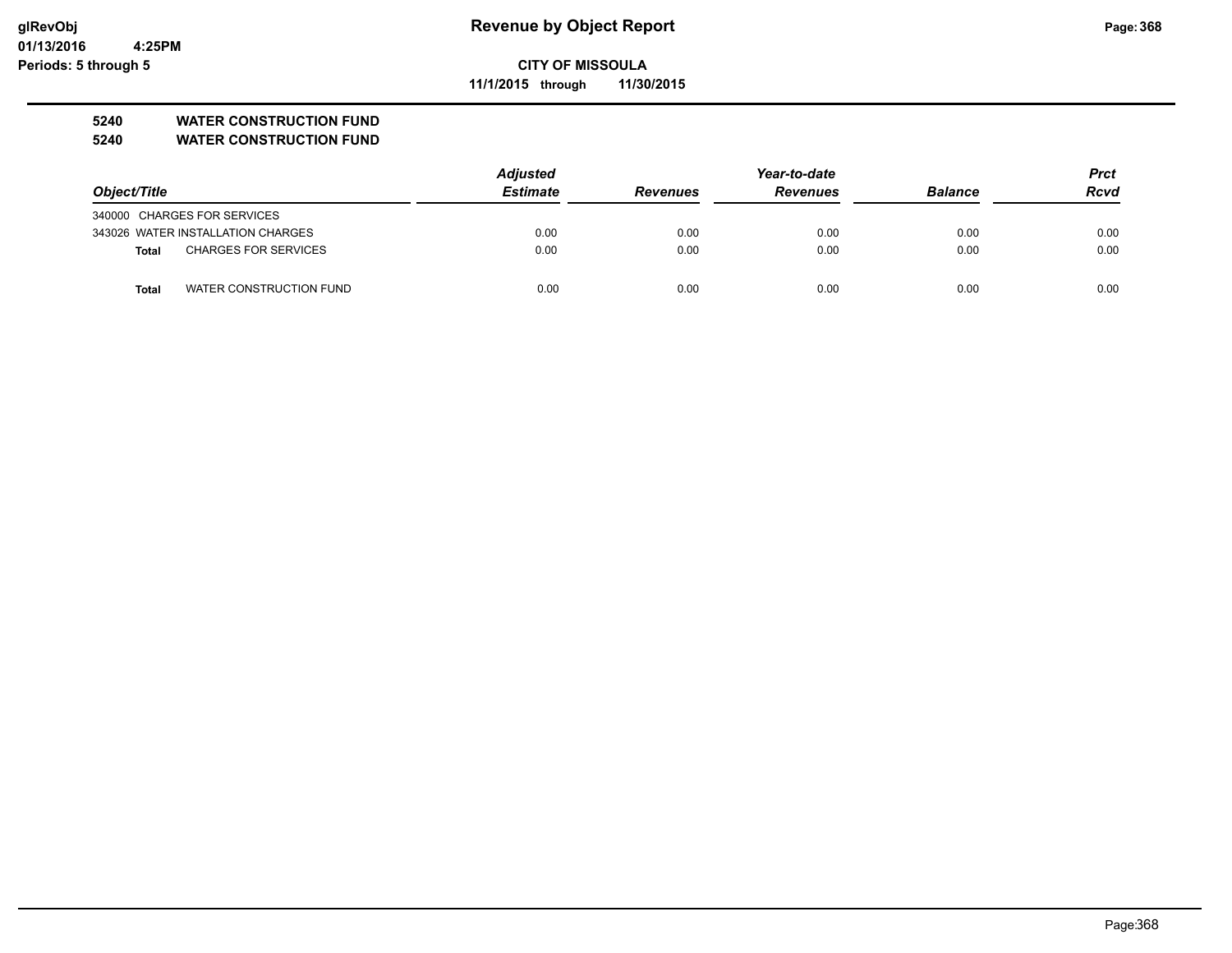**11/1/2015 through 11/30/2015**

## **5240 WATER CONSTRUCTION FUND**

|                                             | <b>Adjusted</b> |                 | Year-to-date    |                |             |  |
|---------------------------------------------|-----------------|-----------------|-----------------|----------------|-------------|--|
| Object/Title                                | <b>Estimate</b> | <b>Revenues</b> | <b>Revenues</b> | <b>Balance</b> | <b>Rcvd</b> |  |
| 340000 CHARGES FOR SERVICES                 |                 |                 |                 |                |             |  |
| 343026 WATER INSTALLATION CHARGES           | 0.00            | 0.00            | 0.00            | 0.00           | 0.00        |  |
| <b>CHARGES FOR SERVICES</b><br><b>Total</b> | 0.00            | 0.00            | 0.00            | 0.00           | 0.00        |  |
| WATER CONSTRUCTION FUND<br><b>Total</b>     | 0.00            | 0.00            | 0.00            | 0.00           | 0.00        |  |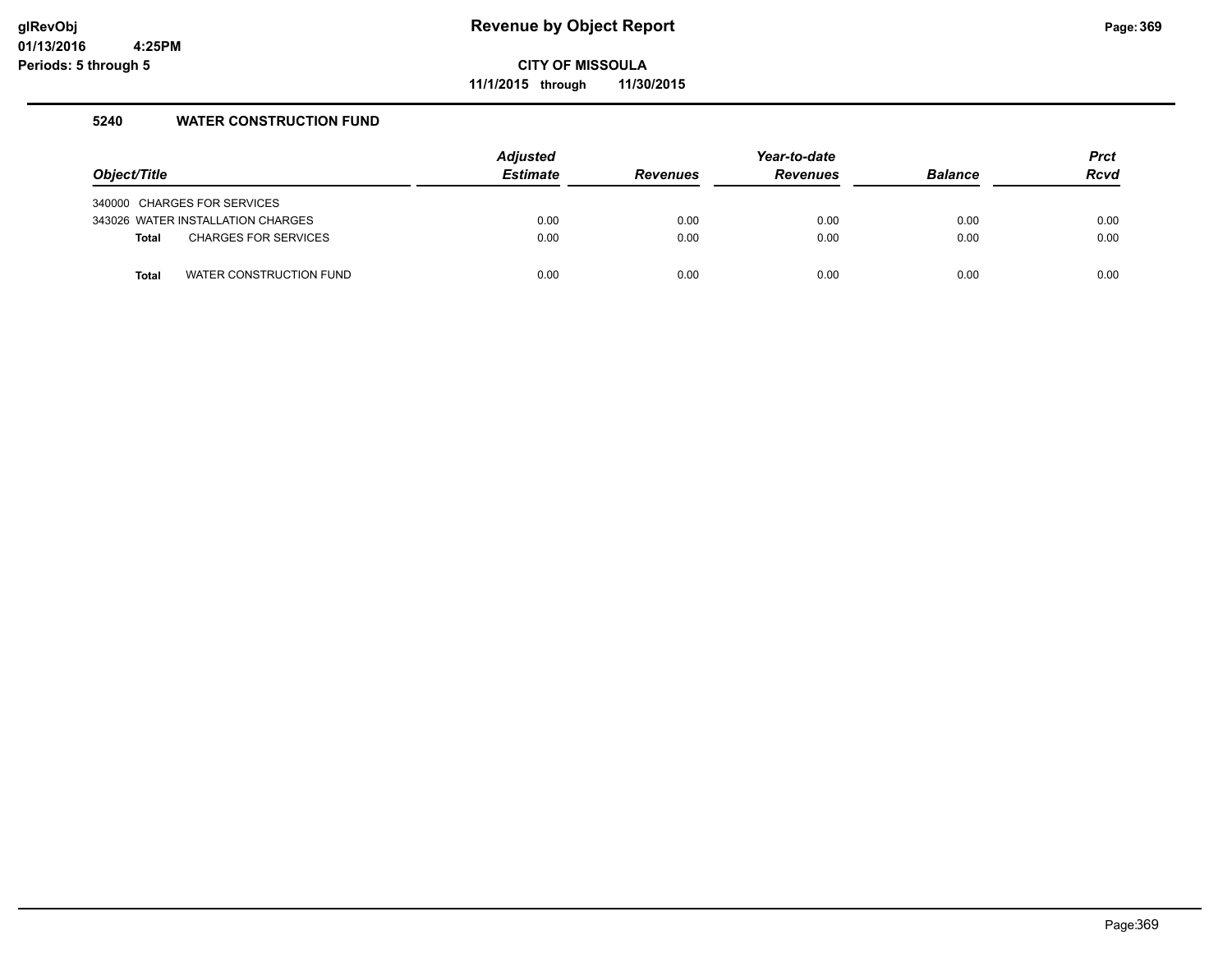**11/1/2015 through 11/30/2015**

# **5310 SEWER OPERATING BUDGET FUND**

#### **5310 SEWER OPERATING BUDGET FUND**

|                                                    | <b>Adjusted</b> |                 | Year-to-date    |                | <b>Prct</b> |
|----------------------------------------------------|-----------------|-----------------|-----------------|----------------|-------------|
| Object/Title                                       | <b>Estimate</b> | <b>Revenues</b> | <b>Revenues</b> | <b>Balance</b> | Rcvd        |
| 320000 LICENSES & PERMITS                          |                 |                 |                 |                |             |
| 323027 HAULER PERMITS                              | 0.00            | 0.00            | 150.00          | $-150.00$      | 0.00        |
| <b>LICENSES &amp; PERMITS</b><br><b>Total</b>      | 0.00            | 0.00            | 150.00          | $-150.00$      | 0.00        |
| 330000 INTERGOVERNMENTAL REVENUES                  |                 |                 |                 |                |             |
| 334071 DEQ/RIVER WATER SAMPLING                    | 0.00            | 0.00            | 0.00            | 0.00           | 0.00        |
| 336020 STATE PENSION CONTRIBUTION                  | 0.00            | 0.00            | 0.00            | 0.00           | 0.00        |
| 336023 STATE CONTRIB. - PERS                       | 0.00            | 0.00            | 171.76          | $-171.76$      | 0.00        |
| <b>INTERGOVERNMENTAL REVENUES</b><br>Total         | 0.00            | 0.00            | 171.76          | $-171.76$      | 0.00        |
| 340000 CHARGES FOR SERVICES                        |                 |                 |                 |                |             |
| 343031 SEWER SERVICE CHARGES                       | 0.00            | 0.00            | 0.00            | 0.00           | 0.00        |
| 343032 SEWER INSTALLATION CHARGES                  | 79,000.00       | 0.00            | 0.00            | 79,000.00      | 0.00        |
| 343035 SALE OF SEWER MATERIALS AND SUPPLIES        | 0.00            | 0.00            | 0.00            | 0.00           | 0.00        |
| 343039 DISPOSAL FEES                               | 0.00            | 2,123.80        | 8,496.04        | $-8,496.04$    | 0.00        |
| <b>CHARGES FOR SERVICES</b><br>Total               | 79,000.00       | 2,123.80        | 8,496.04        | 70,503.96      | 10.75       |
| 360000 MISCELLANEOUS REVENUES                      |                 |                 |                 |                |             |
| 360010 MISCELLANEOUS                               | 0.00            | 0.00            | 0.00            | 0.00           | 0.00        |
| 360030 CONTRIBUTIONS FROM PROPERTY OWNERS          | 0.00            | 0.00            | 0.00            | 0.00           | 0.00        |
| 363040 PENALTY AND INTEREST                        | 0.00            | 180.55          | 707.46          | $-707.46$      | 0.00        |
| 364012 SALE OF SURPLUS PROPERTY                    | 0.00            | 0.00            | 0.00            | 0.00           | 0.00        |
| MISCELLANEOUS REVENUES<br>Total                    | 0.00            | 180.55          | 707.46          | $-707.46$      | 0.00        |
| 370000 INVESTMENTS & ROYALTY EARNINGS              |                 |                 |                 |                |             |
| 371010 INTEREST ON INVESTMENTS                     | 0.00            | 0.00            | 0.00            | 0.00           | 0.00        |
| 371020 GAIN/LOSS IN MARKET VALUE OF INVESTMENTS    | 0.00            | 0.00            | 0.00            | 0.00           | 0.00        |
| <b>INVESTMENTS &amp; ROYALTY EARNINGS</b><br>Total | 0.00            | 0.00            | 0.00            | 0.00           | 0.00        |
| 380000 OTHER FINANCING SOURCES                     |                 |                 |                 |                |             |
| 381090 PROCEEDS FROM CAPITAL LEASE                 | 0.00            | 0.00            | 0.00            | 0.00           | 0.00        |
| 382010 SALE OF FIXED ASSETS                        | 0.00            | 0.00            | 0.00            | 0.00           | 0.00        |
| 383024 TRANS FR SEWER CLEARING                     | 4,875,239.00    | 0.00            | 0.00            | 4,875,239.00   | 0.00        |
| OTHER FINANCING SOURCES<br>Total                   | 4,875,239.00    | 0.00            | 0.00            | 4,875,239.00   | 0.00        |
| SEWER OPERATING BUDGET FUND<br>Total               | 4.954.239.00    | 2.304.35        | 9.525.26        | 4.944.713.74   | 0.19        |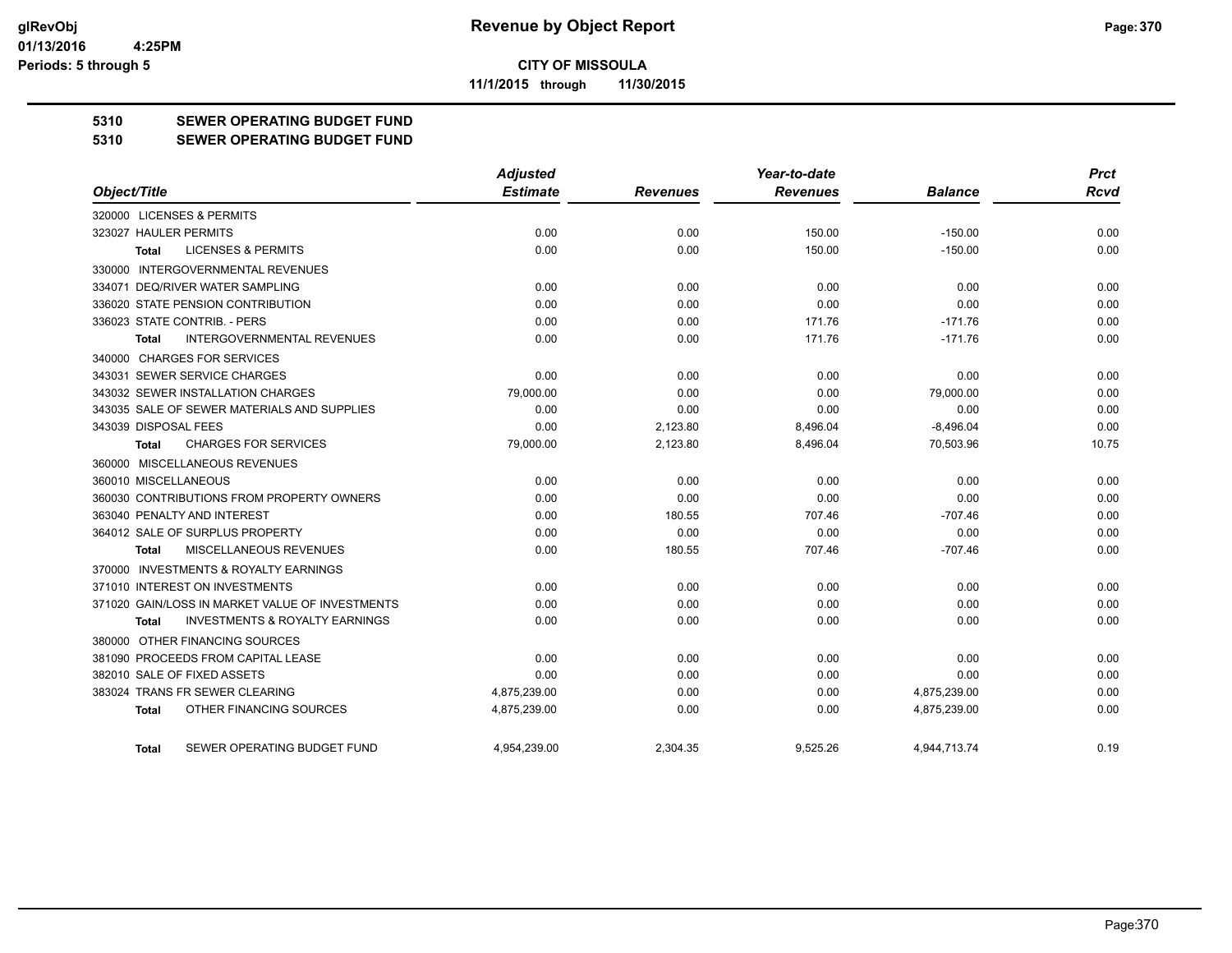**11/1/2015 through 11/30/2015**

## **5310 SEWER OPERATING BUDGET FUND**

|                                                    | <b>Adjusted</b> |                 | Year-to-date    |                | <b>Prct</b> |
|----------------------------------------------------|-----------------|-----------------|-----------------|----------------|-------------|
| Object/Title                                       | <b>Estimate</b> | <b>Revenues</b> | <b>Revenues</b> | <b>Balance</b> | <b>Rcvd</b> |
| 320000 LICENSES & PERMITS                          |                 |                 |                 |                |             |
| 323027 HAULER PERMITS                              | 0.00            | 0.00            | 150.00          | $-150.00$      | 0.00        |
| <b>LICENSES &amp; PERMITS</b><br><b>Total</b>      | 0.00            | 0.00            | 150.00          | $-150.00$      | 0.00        |
| 330000 INTERGOVERNMENTAL REVENUES                  |                 |                 |                 |                |             |
| 334071 DEQ/RIVER WATER SAMPLING                    | 0.00            | 0.00            | 0.00            | 0.00           | 0.00        |
| 336020 STATE PENSION CONTRIBUTION                  | 0.00            | 0.00            | 0.00            | 0.00           | 0.00        |
| 336023 STATE CONTRIB. - PERS                       | 0.00            | 0.00            | 171.76          | $-171.76$      | 0.00        |
| <b>INTERGOVERNMENTAL REVENUES</b><br><b>Total</b>  | 0.00            | 0.00            | 171.76          | $-171.76$      | 0.00        |
| 340000 CHARGES FOR SERVICES                        |                 |                 |                 |                |             |
| 343031 SEWER SERVICE CHARGES                       | 0.00            | 0.00            | 0.00            | 0.00           | 0.00        |
| 343032 SEWER INSTALLATION CHARGES                  | 79,000.00       | 0.00            | 0.00            | 79,000.00      | 0.00        |
| 343035 SALE OF SEWER MATERIALS AND SUPPLIES        | 0.00            | 0.00            | 0.00            | 0.00           | 0.00        |
| 343039 DISPOSAL FEES                               | 0.00            | 2,123.80        | 8,496.04        | $-8,496.04$    | 0.00        |
| <b>CHARGES FOR SERVICES</b><br><b>Total</b>        | 79,000.00       | 2,123.80        | 8,496.04        | 70,503.96      | 10.75       |
| 360000 MISCELLANEOUS REVENUES                      |                 |                 |                 |                |             |
| 360010 MISCELLANEOUS                               | 0.00            | 0.00            | 0.00            | 0.00           | 0.00        |
| 360030 CONTRIBUTIONS FROM PROPERTY OWNERS          | 0.00            | 0.00            | 0.00            | 0.00           | 0.00        |
| 363040 PENALTY AND INTEREST                        | 0.00            | 180.55          | 707.46          | $-707.46$      | 0.00        |
| 364012 SALE OF SURPLUS PROPERTY                    | 0.00            | 0.00            | 0.00            | 0.00           | 0.00        |
| MISCELLANEOUS REVENUES<br>Total                    | 0.00            | 180.55          | 707.46          | $-707.46$      | 0.00        |
| 370000 INVESTMENTS & ROYALTY EARNINGS              |                 |                 |                 |                |             |
| 371010 INTEREST ON INVESTMENTS                     | 0.00            | 0.00            | 0.00            | 0.00           | 0.00        |
| 371020 GAIN/LOSS IN MARKET VALUE OF INVESTMENT     | 0.00            | 0.00            | 0.00            | 0.00           | 0.00        |
| <b>INVESTMENTS &amp; ROYALTY EARNINGS</b><br>Total | 0.00            | 0.00            | 0.00            | 0.00           | 0.00        |
| 380000 OTHER FINANCING SOURCES                     |                 |                 |                 |                |             |
| 381090 PROCEEDS FROM CAPITAL LEASE                 | 0.00            | 0.00            | 0.00            | 0.00           | 0.00        |
| 382010 SALE OF FIXED ASSETS                        | 0.00            | 0.00            | 0.00            | 0.00           | 0.00        |
| 383024 TRANS FR SEWER CLEARING                     | 4,875,239.00    | 0.00            | 0.00            | 4,875,239.00   | 0.00        |
| OTHER FINANCING SOURCES<br>Total                   | 4,875,239.00    | 0.00            | 0.00            | 4,875,239.00   | 0.00        |
| SEWER OPERATING BUDGET FUND<br>Total               | 4,954,239.00    | 2,304.35        | 9,525.26        | 4,944,713.74   | 0.19        |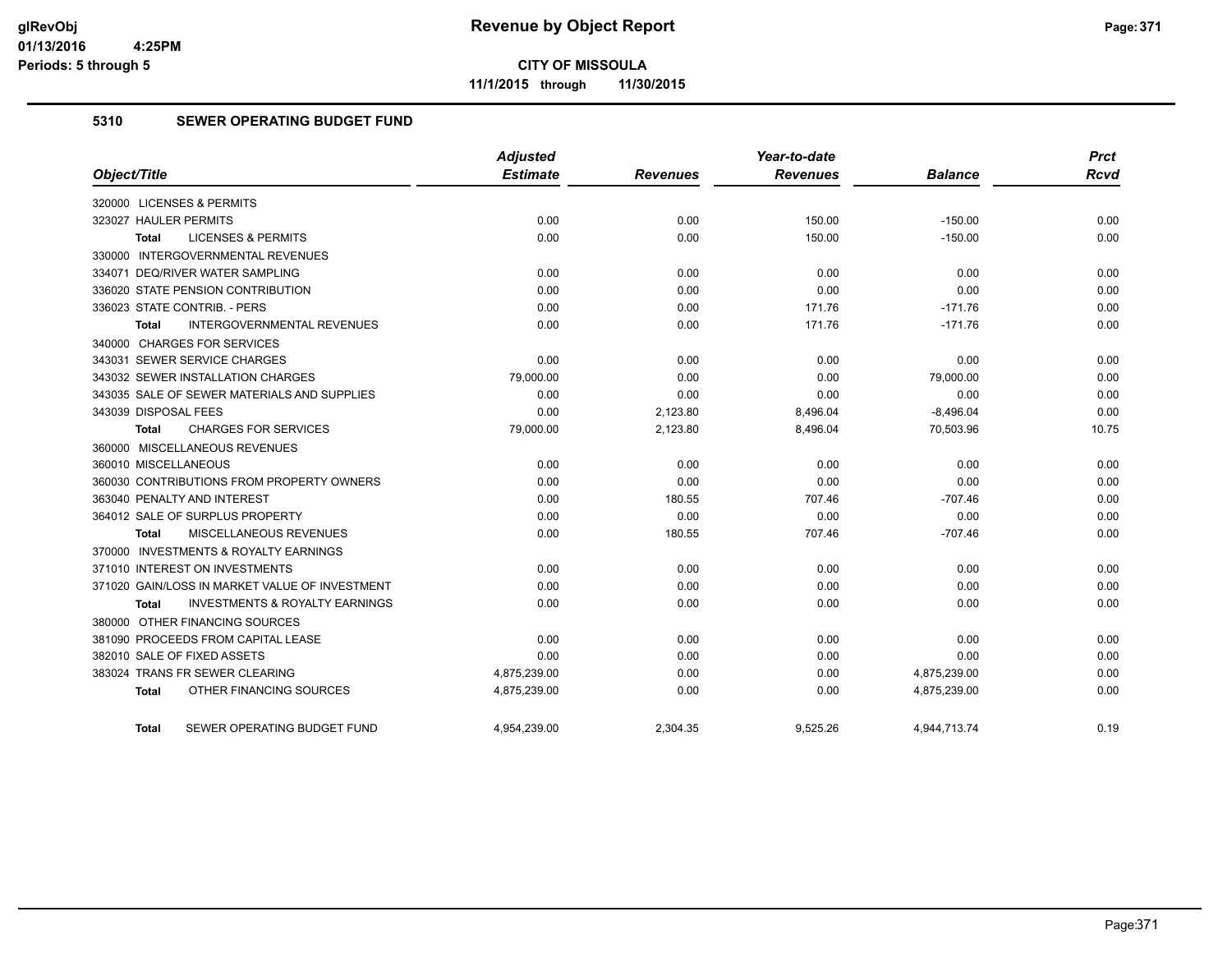**11/1/2015 through 11/30/2015**

# **5311 SEWER REVENUE COLLECTION & CLEARING FUND**

**5311 SEWER REVENUE COLLECTION & CLEARING FUND**

|                                                           | <b>Adjusted</b> |                 | Year-to-date    |                | <b>Prct</b> |
|-----------------------------------------------------------|-----------------|-----------------|-----------------|----------------|-------------|
| Object/Title                                              | <b>Estimate</b> | <b>Revenues</b> | <b>Revenues</b> | <b>Balance</b> | <b>Rcvd</b> |
| 330000 INTERGOVERNMENTAL REVENUES                         |                 |                 |                 |                |             |
| 331992 FEDERAL ARRA GRANTS                                | 0.00            | 0.00            | 0.00            | 0.00           | 0.00        |
| <b>INTERGOVERNMENTAL REVENUES</b><br><b>Total</b>         | 0.00            | 0.00            | 0.00            | 0.00           | 0.00        |
| 340000 CHARGES FOR SERVICES                               |                 |                 |                 |                |             |
| 343032 SEWER INSTALLATION CHARGES                         | 0.00            | 0.00            | 0.00            | 0.00           | 0.00        |
| 343034 TREATMENT FACILITIES FEES                          | 7,391,083.00    | 5.620.12        | 3,596,241.24    | 3,794,841.76   | 48.66       |
| 343037 DELINQUENT SEWER FEES                              | 0.00            | 0.00            | 0.00            | 0.00           | 0.00        |
| 343038 P & I TAX LIENS                                    | 0.00            | 52.42           | 2,206.33        | $-2,206.33$    | 0.00        |
| <b>CHARGES FOR SERVICES</b><br><b>Total</b>               | 7,391,083.00    | 5,672.54        | 3,598,447.57    | 3,792,635.43   | 48.69       |
| 360000 MISCELLANEOUS REVENUES                             |                 |                 |                 |                |             |
| 360010 MISCELLANEOUS                                      | 0.00            | 0.00            | 0.00            | 0.00           | 0.00        |
| 361200 RADIO TOWER LEASE PAYMENTS                         | 0.00            | 0.00            | 2,925.00        | $-2,925.00$    | 0.00        |
| 361201 EKO LAND LEASE                                     | 0.00            | 0.00            | 12.661.97       | $-12,661.97$   | 0.00        |
| 365023 NORTHWESTERN ENERGY GRANT                          | 0.00            | 0.00            | 0.00            | 0.00           | 0.00        |
| MISCELLANEOUS REVENUES<br><b>Total</b>                    | 0.00            | 0.00            | 15,586.97       | $-15,586.97$   | 0.00        |
| <b>INVESTMENTS &amp; ROYALTY EARNINGS</b><br>370000       |                 |                 |                 |                |             |
| 371010 INTEREST ON INVESTMENTS                            | 0.00            | 0.00            | 0.00            | 0.00           | 0.00        |
| 371020 GAIN/LOSS IN MARKET VALUE OF INVESTMENTS           | 0.00            | 0.00            | 0.00            | 0.00           | 0.00        |
| <b>INVESTMENTS &amp; ROYALTY EARNINGS</b><br><b>Total</b> | 0.00            | 0.00            | 0.00            | 0.00           | 0.00        |
| 380000 OTHER FINANCING SOURCES                            |                 |                 |                 |                |             |
| 383034 TRANS FR 01 SERIES DEBT SERVICE                    | 0.00            | 0.00            | 0.00            | 0.00           | 0.00        |
| 383042 TRANSFERS FROM OTHER FUNDS                         | 0.00            | 0.00            | 0.00            | 0.00           | 0.00        |
| OTHER FINANCING SOURCES<br><b>Total</b>                   | 0.00            | 0.00            | 0.00            | 0.00           | 0.00        |
| SEWER REVENUE COLLECTION & CLEARING<br><b>Total</b>       | 7,391,083.00    | 5,672.54        | 3,614,034.54    | 3,777,048.46   | 48.90       |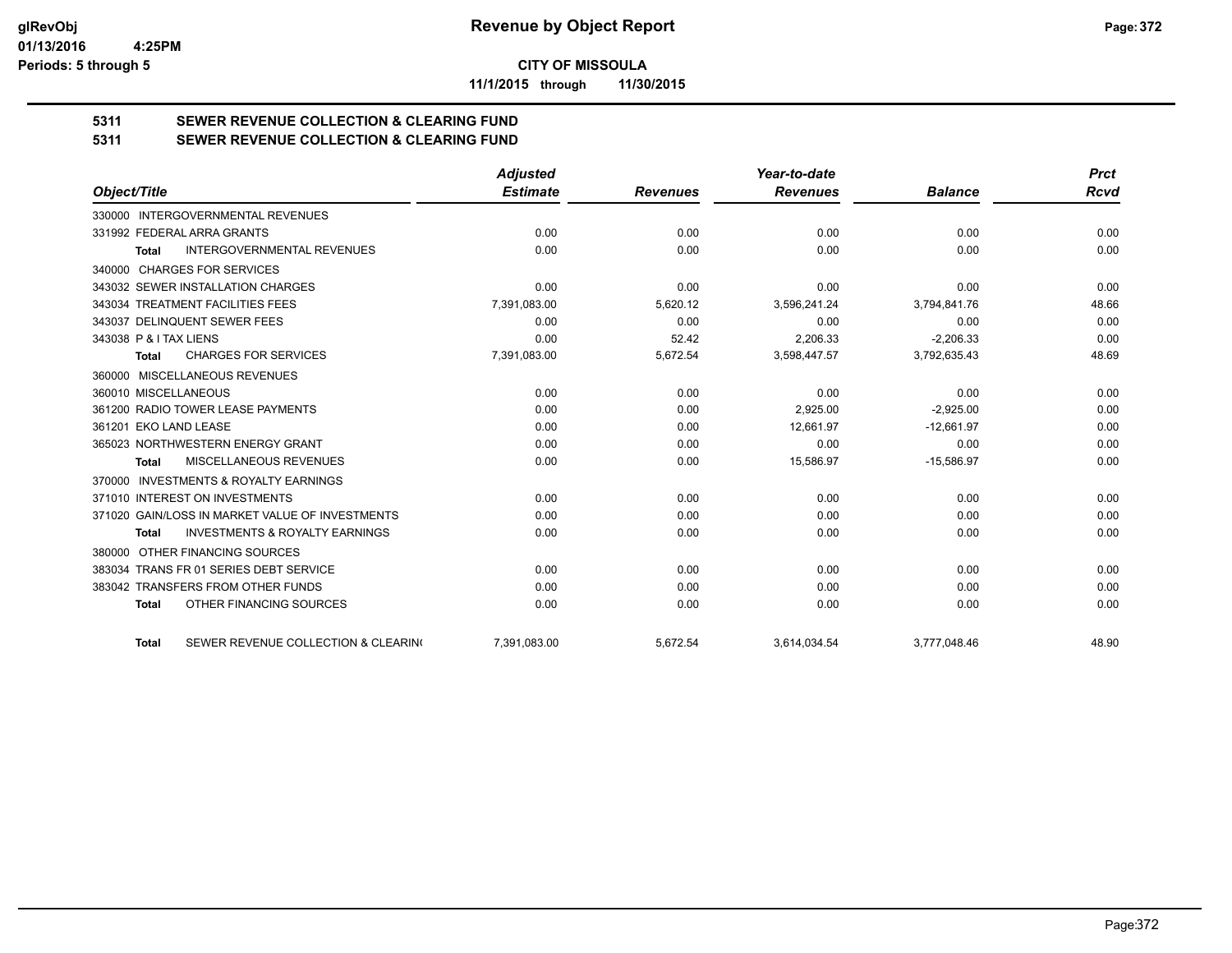**11/1/2015 through 11/30/2015**

# **5311 SEWER REVENUE COLLECTION & CLEARING FUND**

|                                                    | <b>Adjusted</b> |                 | Year-to-date    |                | <b>Prct</b> |
|----------------------------------------------------|-----------------|-----------------|-----------------|----------------|-------------|
| Object/Title                                       | <b>Estimate</b> | <b>Revenues</b> | <b>Revenues</b> | <b>Balance</b> | Rcvd        |
| 330000 INTERGOVERNMENTAL REVENUES                  |                 |                 |                 |                |             |
| 331992 FEDERAL ARRA GRANTS                         | 0.00            | 0.00            | 0.00            | 0.00           | 0.00        |
| <b>INTERGOVERNMENTAL REVENUES</b><br>Total         | 0.00            | 0.00            | 0.00            | 0.00           | 0.00        |
| 340000 CHARGES FOR SERVICES                        |                 |                 |                 |                |             |
| 343032 SEWER INSTALLATION CHARGES                  | 0.00            | 0.00            | 0.00            | 0.00           | 0.00        |
| 343034 TREATMENT FACILITIES FEES                   | 7,391,083.00    | 5,620.12        | 3,596,241.24    | 3,794,841.76   | 48.66       |
| 343037 DELINQUENT SEWER FEES                       | 0.00            | 0.00            | 0.00            | 0.00           | 0.00        |
| 343038 P & I TAX LIENS                             | 0.00            | 52.42           | 2,206.33        | $-2,206.33$    | 0.00        |
| <b>CHARGES FOR SERVICES</b><br><b>Total</b>        | 7,391,083.00    | 5,672.54        | 3,598,447.57    | 3,792,635.43   | 48.69       |
| 360000 MISCELLANEOUS REVENUES                      |                 |                 |                 |                |             |
| 360010 MISCELLANEOUS                               | 0.00            | 0.00            | 0.00            | 0.00           | 0.00        |
| 361200 RADIO TOWER LEASE PAYMENTS                  | 0.00            | 0.00            | 2.925.00        | $-2.925.00$    | 0.00        |
| 361201 EKO LAND LEASE                              | 0.00            | 0.00            | 12,661.97       | $-12,661.97$   | 0.00        |
| 365023 NORTHWESTERN ENERGY GRANT                   | 0.00            | 0.00            | 0.00            | 0.00           | 0.00        |
| <b>MISCELLANEOUS REVENUES</b><br>Total             | 0.00            | 0.00            | 15,586.97       | $-15,586.97$   | 0.00        |
| 370000 INVESTMENTS & ROYALTY EARNINGS              |                 |                 |                 |                |             |
| 371010 INTEREST ON INVESTMENTS                     | 0.00            | 0.00            | 0.00            | 0.00           | 0.00        |
| 371020 GAIN/LOSS IN MARKET VALUE OF INVESTMENT     | 0.00            | 0.00            | 0.00            | 0.00           | 0.00        |
| <b>INVESTMENTS &amp; ROYALTY EARNINGS</b><br>Total | 0.00            | 0.00            | 0.00            | 0.00           | 0.00        |
| OTHER FINANCING SOURCES<br>380000                  |                 |                 |                 |                |             |
| 383034 TRANS FR 01 SERIES DEBT SERVICE             | 0.00            | 0.00            | 0.00            | 0.00           | 0.00        |
| 383042 TRANSFERS FROM OTHER FUNDS                  | 0.00            | 0.00            | 0.00            | 0.00           | 0.00        |
| OTHER FINANCING SOURCES<br><b>Total</b>            | 0.00            | 0.00            | 0.00            | 0.00           | 0.00        |
| SEWER REVENUE COLLECTION & CLEARIN<br><b>Total</b> | 7,391,083.00    | 5,672.54        | 3,614,034.54    | 3,777,048.46   | 48.90       |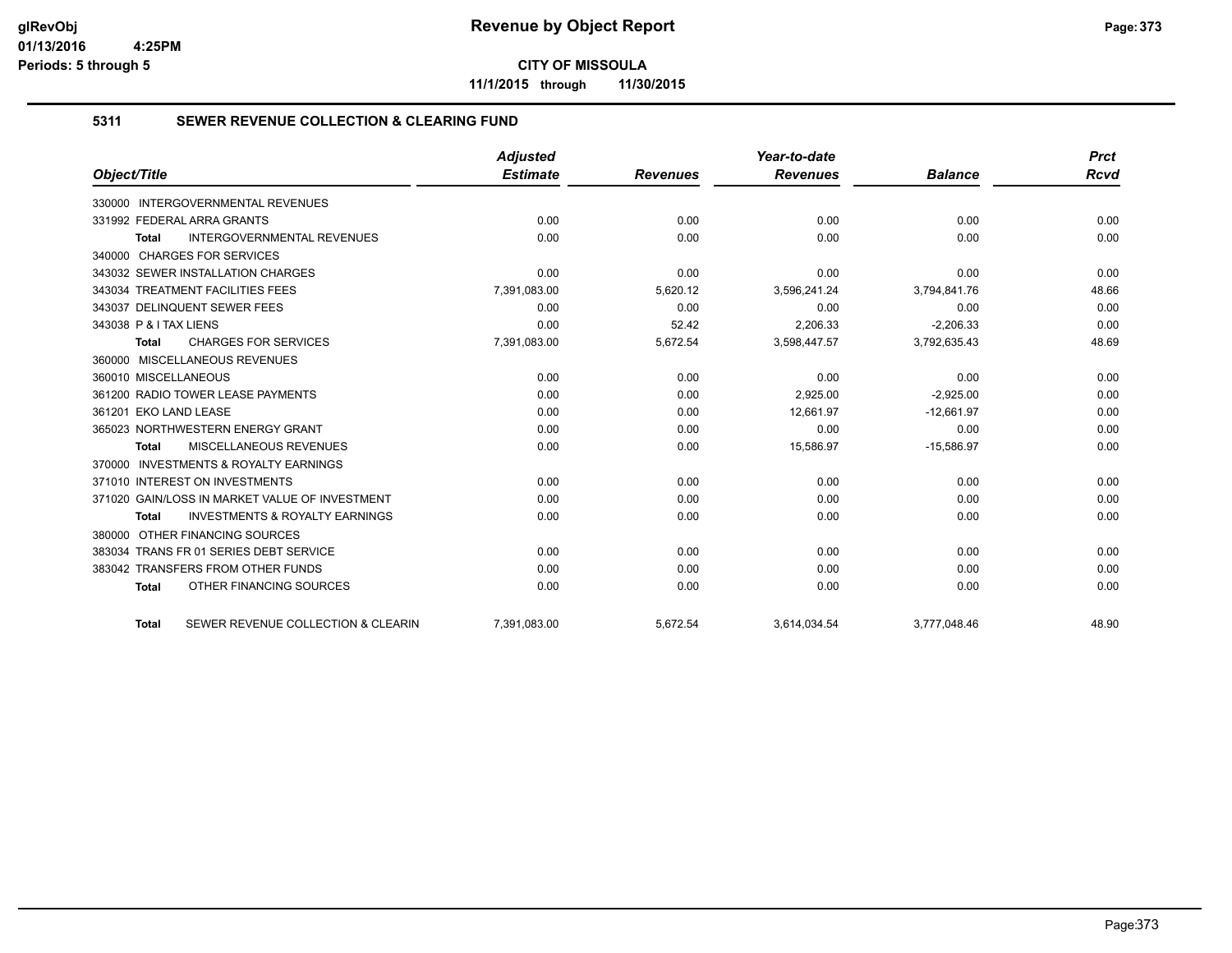**11/1/2015 through 11/30/2015**

**5315 SEWER LOAN FUND**

**5315 SEWER LOAN FUND**

|                                                           | <b>Adjusted</b> |                 | Year-to-date    |                | <b>Prct</b> |
|-----------------------------------------------------------|-----------------|-----------------|-----------------|----------------|-------------|
| Object/Title                                              | <b>Estimate</b> | <b>Revenues</b> | <b>Revenues</b> | <b>Balance</b> | <b>Rcvd</b> |
| 340000 CHARGES FOR SERVICES                               |                 |                 |                 |                |             |
| 343032 SEWER INSTALLATION CHARGES                         | 0.00            | 0.00            | 0.00            | 0.00           | 0.00        |
| 343035 SALE OF SEWER MATERIALS AND SUPPLIES               | 0.00            | 0.00            | $-19,238.01$    | 19,238.01      | 0.00        |
| 343037 GREASE INTERCEPTOR LOANS                           | 0.00            | 0.00            | 0.00            | 0.00           | 0.00        |
| <b>CHARGES FOR SERVICES</b><br><b>Total</b>               | 0.00            | 0.00            | $-19,238.01$    | 19,238.01      | 0.00        |
| MISCELLANEOUS REVENUES<br>360000                          |                 |                 |                 |                |             |
| 360010 MISCELLANEOUS                                      | 0.00            | 0.00            | 0.00            | 0.00           | 0.00        |
| MISCELLANEOUS REVENUES<br><b>Total</b>                    | 0.00            | 0.00            | 0.00            | 0.00           | 0.00        |
| <b>INVESTMENTS &amp; ROYALTY EARNINGS</b><br>370000       |                 |                 |                 |                |             |
| 371010 INTEREST ON INVESTMENTS                            | 0.00            | 0.00            | 0.00            | 0.00           | 0.00        |
| 371020 GAIN/LOSS IN MARKET VALUE OF INVESTMENTS           | 0.00            | 0.00            | 0.00            | 0.00           | 0.00        |
| <b>INVESTMENTS &amp; ROYALTY EARNINGS</b><br><b>Total</b> | 0.00            | 0.00            | 0.00            | 0.00           | 0.00        |
| OTHER FINANCING SOURCES<br>380000                         |                 |                 |                 |                |             |
| 383024 TRANS FR SEWER CLEARING                            | 0.00            | 0.00            | 0.00            | 0.00           | 0.00        |
| 383025 TRANS FR SEWER R & D                               | 0.00            | 0.00            | 0.00            | 0.00           | 0.00        |
| OTHER FINANCING SOURCES<br>Total                          | 0.00            | 0.00            | 0.00            | 0.00           | 0.00        |
| <b>SEWER LOAN FUND</b><br><b>Total</b>                    | 0.00            | 0.00            | $-19,238.01$    | 19,238.01      | 0.00        |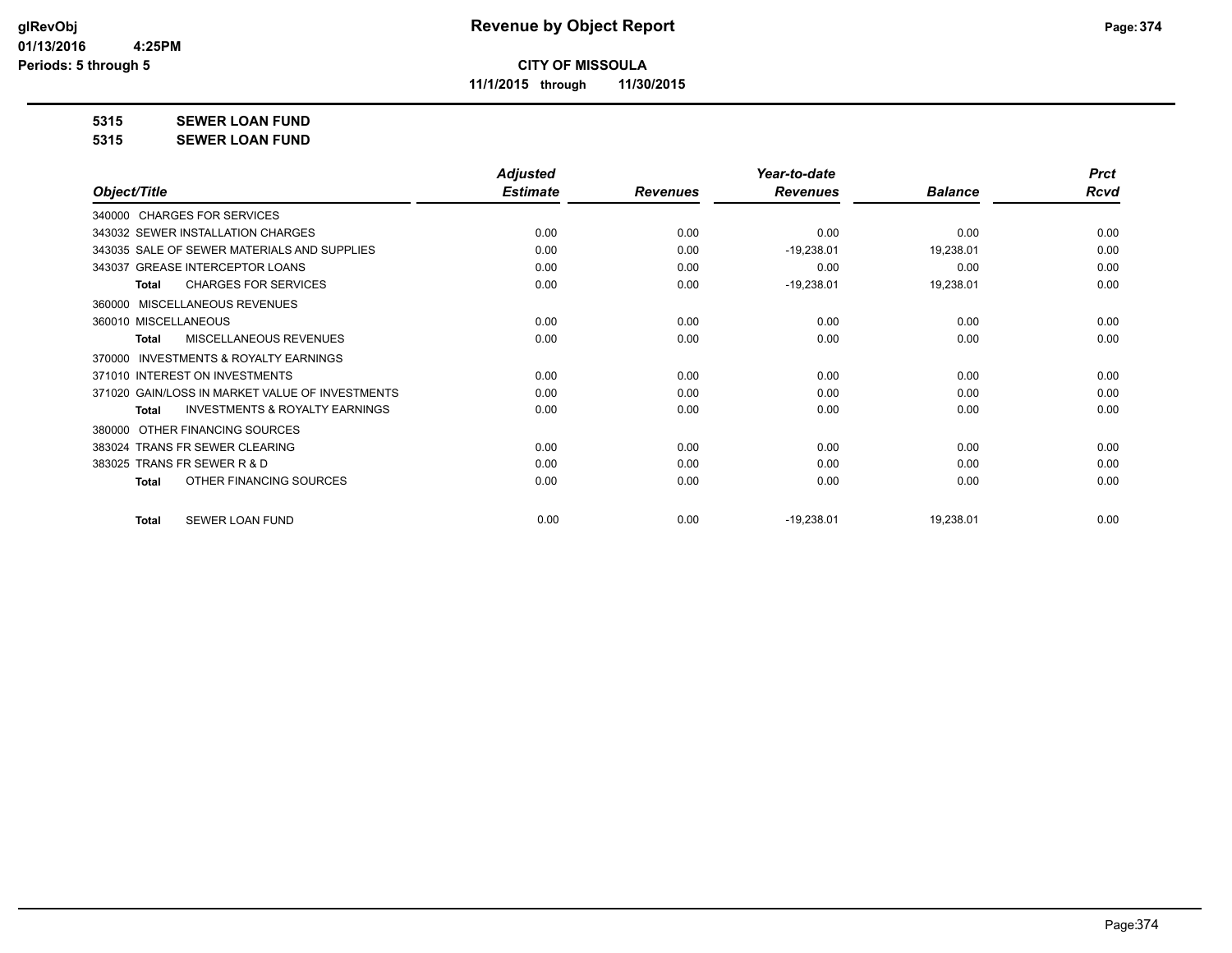**11/1/2015 through 11/30/2015**

#### **5315 SEWER LOAN FUND**

|                                                    | <b>Adjusted</b> |                 | Year-to-date    |                | <b>Prct</b> |
|----------------------------------------------------|-----------------|-----------------|-----------------|----------------|-------------|
| Object/Title                                       | <b>Estimate</b> | <b>Revenues</b> | <b>Revenues</b> | <b>Balance</b> | <b>Rcvd</b> |
| 340000 CHARGES FOR SERVICES                        |                 |                 |                 |                |             |
| 343032 SEWER INSTALLATION CHARGES                  | 0.00            | 0.00            | 0.00            | 0.00           | 0.00        |
| 343035 SALE OF SEWER MATERIALS AND SUPPLIES        | 0.00            | 0.00            | $-19,238.01$    | 19,238.01      | 0.00        |
| 343037 GREASE INTERCEPTOR LOANS                    | 0.00            | 0.00            | 0.00            | 0.00           | 0.00        |
| <b>CHARGES FOR SERVICES</b><br><b>Total</b>        | 0.00            | 0.00            | $-19,238.01$    | 19,238.01      | 0.00        |
| 360000 MISCELLANEOUS REVENUES                      |                 |                 |                 |                |             |
| 360010 MISCELLANEOUS                               | 0.00            | 0.00            | 0.00            | 0.00           | 0.00        |
| <b>MISCELLANEOUS REVENUES</b><br><b>Total</b>      | 0.00            | 0.00            | 0.00            | 0.00           | 0.00        |
| INVESTMENTS & ROYALTY EARNINGS<br>370000           |                 |                 |                 |                |             |
| 371010 INTEREST ON INVESTMENTS                     | 0.00            | 0.00            | 0.00            | 0.00           | 0.00        |
| 371020 GAIN/LOSS IN MARKET VALUE OF INVESTMENT     | 0.00            | 0.00            | 0.00            | 0.00           | 0.00        |
| <b>INVESTMENTS &amp; ROYALTY EARNINGS</b><br>Total | 0.00            | 0.00            | 0.00            | 0.00           | 0.00        |
| OTHER FINANCING SOURCES<br>380000                  |                 |                 |                 |                |             |
| 383024 TRANS FR SEWER CLEARING                     | 0.00            | 0.00            | 0.00            | 0.00           | 0.00        |
| 383025 TRANS FR SEWER R & D                        | 0.00            | 0.00            | 0.00            | 0.00           | 0.00        |
| OTHER FINANCING SOURCES<br>Total                   | 0.00            | 0.00            | 0.00            | 0.00           | 0.00        |
| SEWER LOAN FUND<br><b>Total</b>                    | 0.00            | 0.00            | $-19,238.01$    | 19,238.01      | 0.00        |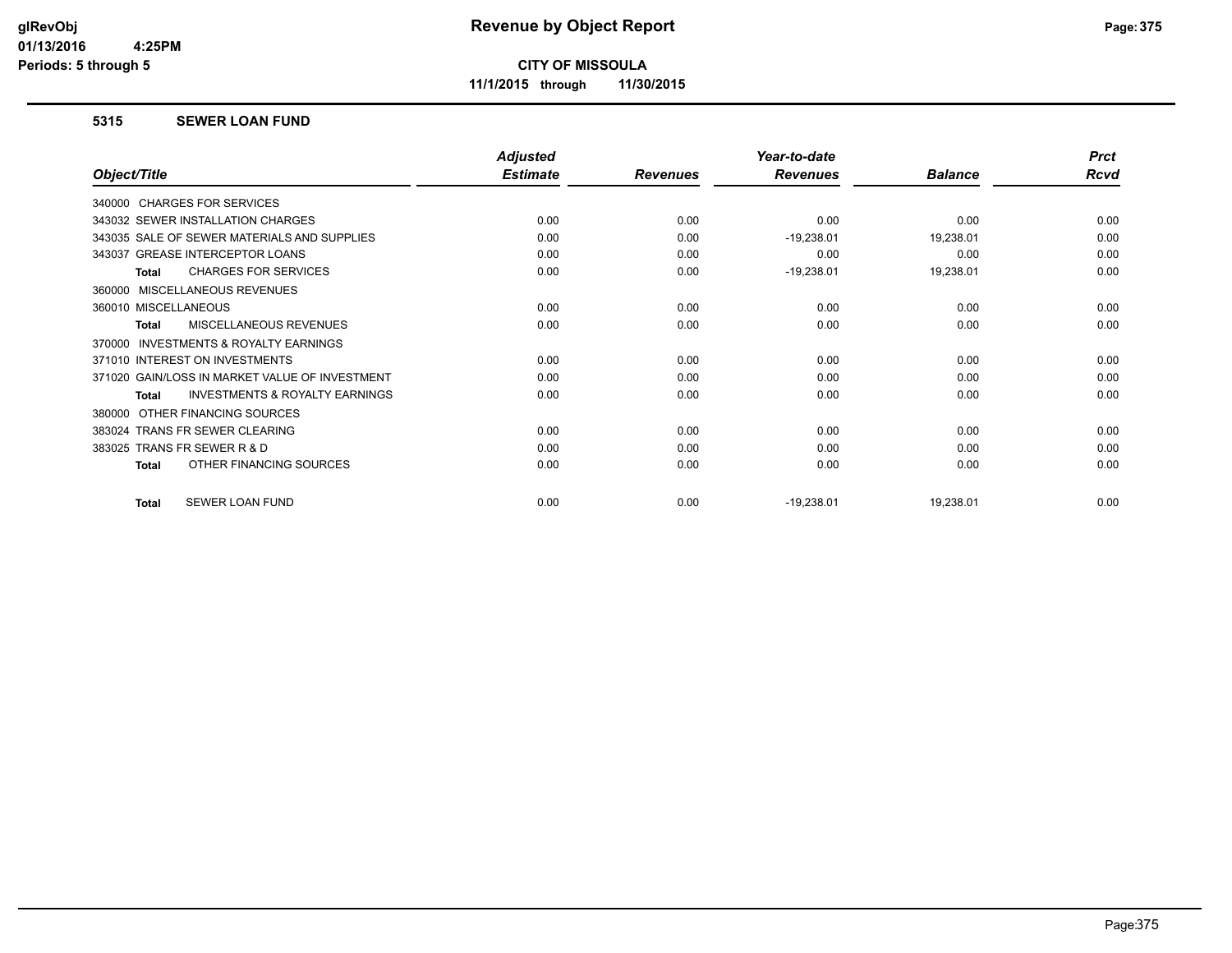**11/1/2015 through 11/30/2015**

# **5320 SEWER REPLACEMENT & DEPRECIATION FUND**

# **5320 SEWER REPLACEMENT & DEPRECIATION FUND**

|                                                           | <b>Adjusted</b> |                 | Year-to-date    |                | <b>Prct</b> |
|-----------------------------------------------------------|-----------------|-----------------|-----------------|----------------|-------------|
| Object/Title                                              | <b>Estimate</b> | <b>Revenues</b> | <b>Revenues</b> | <b>Balance</b> | <b>Rcvd</b> |
| 330000 INTERGOVERNMENTAL REVENUES                         |                 |                 |                 |                |             |
| 337010 COUNTY REIMBURSEMENT-DEANOS                        | 0.00            | 0.00            | 0.00            | 0.00           | 0.00        |
| <b>INTERGOVERNMENTAL REVENUES</b><br><b>Total</b>         | 0.00            | 0.00            | 0.00            | 0.00           | 0.00        |
| 340000 CHARGES FOR SERVICES                               |                 |                 |                 |                |             |
| 343032 SEWER INSTALLATION CHARGES                         | 0.00            | 0.00            | 5,625.00        | $-5,625.00$    | 0.00        |
| <b>CHARGES FOR SERVICES</b><br><b>Total</b>               | 0.00            | 0.00            | 5,625.00        | $-5,625.00$    | 0.00        |
| 360000 MISCELLANEOUS REVENUES                             |                 |                 |                 |                |             |
| 360000 MISCELLANEOUS REVENUES                             | 0.00            | 0.00            | 0.00            | 0.00           | 0.00        |
| 360010 MISCELLANEOUS                                      | 0.00            | 0.00            | 0.00            | 0.00           | 0.00        |
| 362006 GAIC INSURANCE SETTLEMENT                          | 0.00            | 0.00            | 0.00            | 0.00           | 0.00        |
| <b>MISCELLANEOUS REVENUES</b><br><b>Total</b>             | 0.00            | 0.00            | 0.00            | 0.00           | 0.00        |
| 370000 INVESTMENTS & ROYALTY EARNINGS                     |                 |                 |                 |                |             |
| 371010 INTEREST ON INVESTMENTS                            | 0.00            | 0.00            | 0.00            | 0.00           | 0.00        |
| 371020 GAIN/LOSS IN MARKET VALUE OF INVESTMENTS           | 0.00            | 0.00            | 0.00            | 0.00           | 0.00        |
| <b>INVESTMENTS &amp; ROYALTY EARNINGS</b><br><b>Total</b> | 0.00            | 0.00            | 0.00            | 0.00           | 0.00        |
| 380000 OTHER FINANCING SOURCES                            |                 |                 |                 |                |             |
| 381002 SRF LOAN                                           | 0.00            | 0.00            | 0.00            | 0.00           | 0.00        |
| 381090 PROCEEDS FROM CAPITAL LEASE                        | 0.00            | 60,597.00       | 60,597.00       | $-60,597.00$   | 0.00        |
| 383000 OPERATING TRANSFERS                                | 0.00            | 0.00            | 0.00            | 0.00           | 0.00        |
| 383024 TRANS FR SEWER CLEARING                            | 0.00            | 0.00            | 0.00            | 0.00           | 0.00        |
| 383042 TRANSFERS FROM OTHER FUNDS                         | 777,157.00      | 0.00            | 0.00            | 777,157.00     | 0.00        |
| OTHER FINANCING SOURCES<br><b>Total</b>                   | 777,157.00      | 60,597.00       | 60,597.00       | 716,560.00     | 7.80        |
| SEWER REPLACEMENT & DEPRECIATION FU<br><b>Total</b>       | 777,157.00      | 60,597.00       | 66,222.00       | 710,935.00     | 8.52        |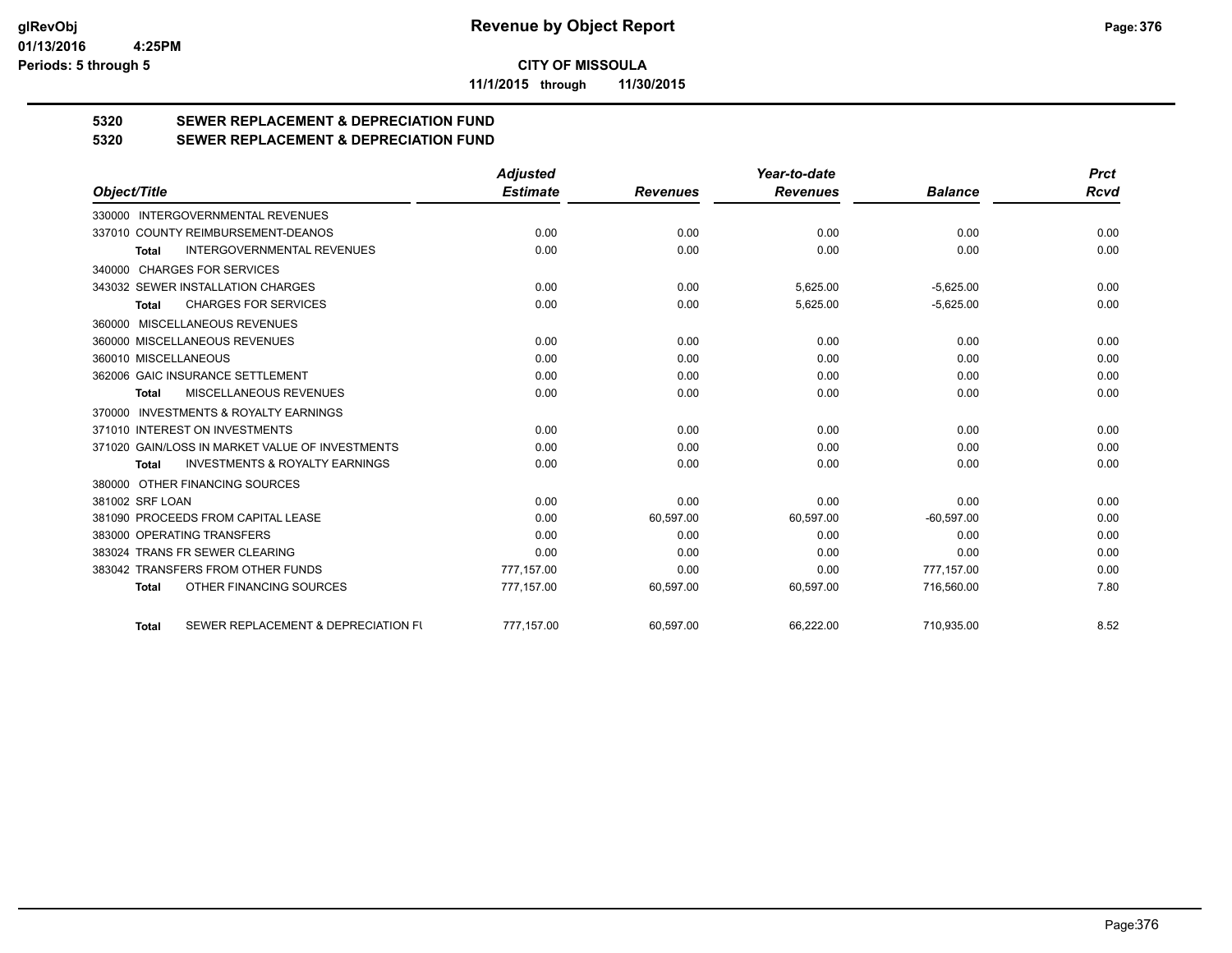**11/1/2015 through 11/30/2015**

## **5320 SEWER REPLACEMENT & DEPRECIATION FUND**

|                                                           | <b>Adjusted</b> |                 | Year-to-date    |                | <b>Prct</b> |
|-----------------------------------------------------------|-----------------|-----------------|-----------------|----------------|-------------|
| Object/Title                                              | <b>Estimate</b> | <b>Revenues</b> | <b>Revenues</b> | <b>Balance</b> | <b>Rcvd</b> |
| 330000 INTERGOVERNMENTAL REVENUES                         |                 |                 |                 |                |             |
| 337010 COUNTY REIMBURSEMENT-DEANOS                        | 0.00            | 0.00            | 0.00            | 0.00           | 0.00        |
| INTERGOVERNMENTAL REVENUES<br><b>Total</b>                | 0.00            | 0.00            | 0.00            | 0.00           | 0.00        |
| 340000 CHARGES FOR SERVICES                               |                 |                 |                 |                |             |
| 343032 SEWER INSTALLATION CHARGES                         | 0.00            | 0.00            | 5,625.00        | $-5,625.00$    | 0.00        |
| <b>CHARGES FOR SERVICES</b><br>Total                      | 0.00            | 0.00            | 5,625.00        | $-5,625.00$    | 0.00        |
| 360000 MISCELLANEOUS REVENUES                             |                 |                 |                 |                |             |
| 360000 MISCELLANEOUS REVENUES                             | 0.00            | 0.00            | 0.00            | 0.00           | 0.00        |
| 360010 MISCELLANEOUS                                      | 0.00            | 0.00            | 0.00            | 0.00           | 0.00        |
| 362006 GAIC INSURANCE SETTLEMENT                          | 0.00            | 0.00            | 0.00            | 0.00           | 0.00        |
| <b>MISCELLANEOUS REVENUES</b><br>Total                    | 0.00            | 0.00            | 0.00            | 0.00           | 0.00        |
| 370000 INVESTMENTS & ROYALTY EARNINGS                     |                 |                 |                 |                |             |
| 371010 INTEREST ON INVESTMENTS                            | 0.00            | 0.00            | 0.00            | 0.00           | 0.00        |
| 371020 GAIN/LOSS IN MARKET VALUE OF INVESTMENT            | 0.00            | 0.00            | 0.00            | 0.00           | 0.00        |
| <b>INVESTMENTS &amp; ROYALTY EARNINGS</b><br><b>Total</b> | 0.00            | 0.00            | 0.00            | 0.00           | 0.00        |
| 380000 OTHER FINANCING SOURCES                            |                 |                 |                 |                |             |
| 381002 SRF LOAN                                           | 0.00            | 0.00            | 0.00            | 0.00           | 0.00        |
| 381090 PROCEEDS FROM CAPITAL LEASE                        | 0.00            | 60,597.00       | 60,597.00       | $-60,597.00$   | 0.00        |
| 383000 OPERATING TRANSFERS                                | 0.00            | 0.00            | 0.00            | 0.00           | 0.00        |
| 383024 TRANS FR SEWER CLEARING                            | 0.00            | 0.00            | 0.00            | 0.00           | 0.00        |
| 383042 TRANSFERS FROM OTHER FUNDS                         | 777,157.00      | 0.00            | 0.00            | 777,157.00     | 0.00        |
| OTHER FINANCING SOURCES<br><b>Total</b>                   | 777,157.00      | 60,597.00       | 60,597.00       | 716,560.00     | 7.80        |
| SEWER REPLACEMENT & DEPRECIATION F<br><b>Total</b>        | 777.157.00      | 60.597.00       | 66.222.00       | 710.935.00     | 8.52        |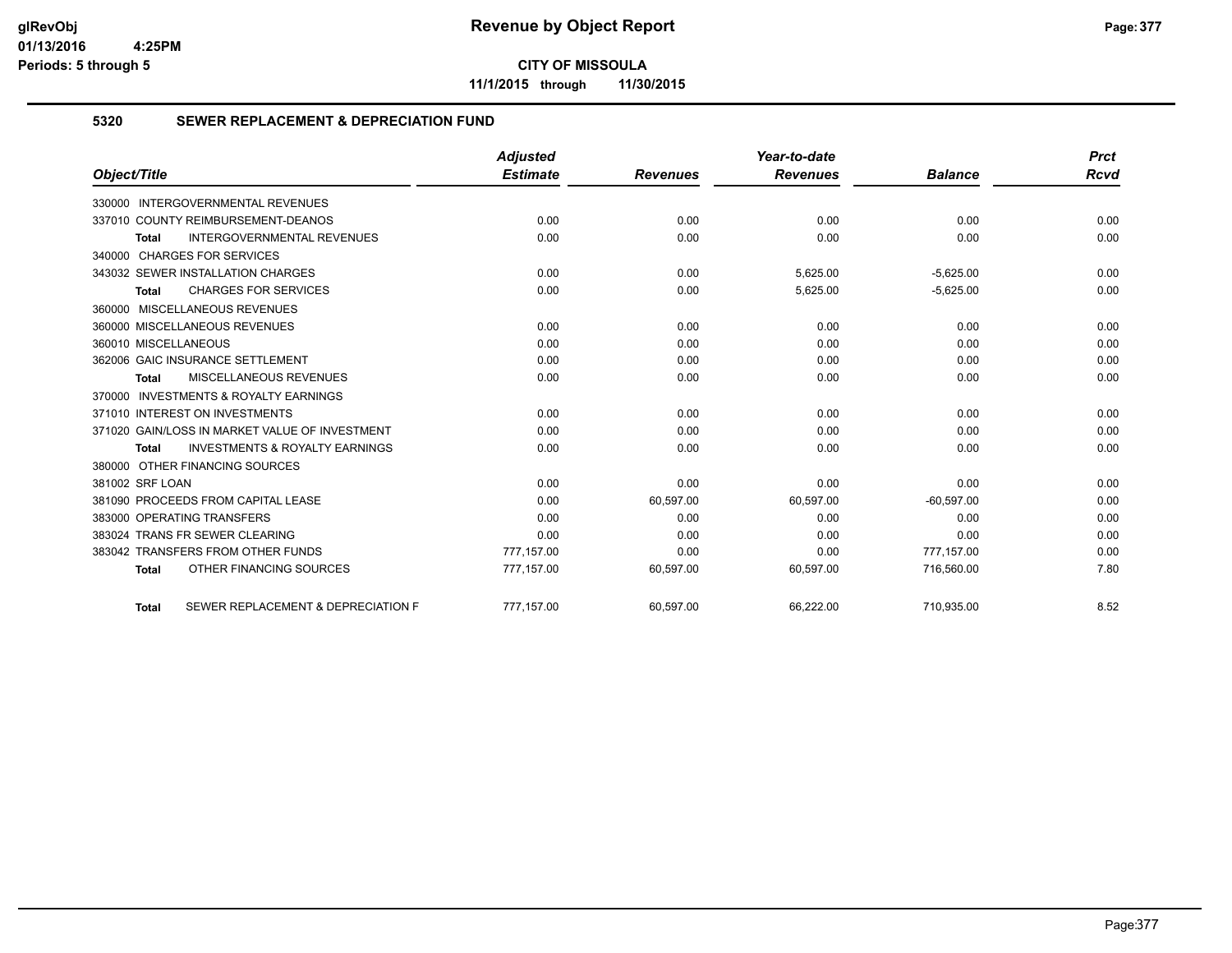**11/1/2015 through 11/30/2015**

# **5325 SEWER DEVELOPMENT FEE FUND**

**5325 SEWER DEVELOPMENT FEE FUND**

|                                                    | <b>Adjusted</b> |                 | Year-to-date    |                | <b>Prct</b> |
|----------------------------------------------------|-----------------|-----------------|-----------------|----------------|-------------|
| Object/Title                                       | <b>Estimate</b> | <b>Revenues</b> | <b>Revenues</b> | <b>Balance</b> | <b>Rcvd</b> |
| 330000 INTERGOVERNMENTAL REVENUES                  |                 |                 |                 |                |             |
| 334120 TSEP GRANT                                  | 0.00            | 0.00            | 0.00            | 0.00           | 0.00        |
| <b>INTERGOVERNMENTAL REVENUES</b><br><b>Total</b>  | 0.00            | 0.00            | 0.00            | 0.00           | 0.00        |
| 340000 CHARGES FOR SERVICES                        |                 |                 |                 |                |             |
| 343032 SEWER INSTALLATION CHARGES                  | 0.00            | 0.00            | 0.00            | 0.00           | 0.00        |
| 343034 TREATMENT FACILITIES FEES                   | 615,558.00      | 30,082.31       | 237,020.33      | 378,537.67     | 38.50       |
| 343036 *** Title Not Found ***                     | 0.00            | 0.00            | 0.00            | 0.00           | 0.00        |
| <b>CHARGES FOR SERVICES</b><br>Total               | 615,558.00      | 30,082.31       | 237,020.33      | 378,537.67     | 38.50       |
| 360000 MISCELLANEOUS REVENUES                      |                 |                 |                 |                |             |
| 360010 MISCELLANEOUS                               | 0.00            | 0.00            | 0.00            | 0.00           | 0.00        |
| 360030 CONTRIBUTIONS FROM PROPERTY OWNERS          | 0.00            | 0.00            | 0.00            | 0.00           | 0.00        |
| 362000 OTHER MISCELLANEOUS REVENUE                 | 0.00            | 0.00            | 32,310.55       | $-32,310.55$   | 0.00        |
| <b>MISCELLANEOUS REVENUES</b><br><b>Total</b>      | 0.00            | 0.00            | 32,310.55       | $-32,310.55$   | 0.00        |
| INVESTMENTS & ROYALTY EARNINGS<br>370000           |                 |                 |                 |                |             |
| 371010 INTEREST ON INVESTMENTS                     | 0.00            | 0.00            | 0.00            | 0.00           | 0.00        |
| 371020 GAIN/LOSS IN MARKET VALUE OF INVESTMENTS    | 0.00            | 0.00            | 0.00            | 0.00           | 0.00        |
| <b>INVESTMENTS &amp; ROYALTY EARNINGS</b><br>Total | 0.00            | 0.00            | 0.00            | 0.00           | 0.00        |
| 380000 OTHER FINANCING SOURCES                     |                 |                 |                 |                |             |
| 383042 TRANSFERS FROM OTHER FUNDS                  | 0.00            | 0.00            | 0.00            | 0.00           | 0.00        |
| OTHER FINANCING SOURCES<br>Total                   | 0.00            | 0.00            | 0.00            | 0.00           | 0.00        |
| SEWER DEVELOPMENT FEE FUND<br><b>Total</b>         | 615.558.00      | 30,082.31       | 269,330.88      | 346.227.12     | 43.75       |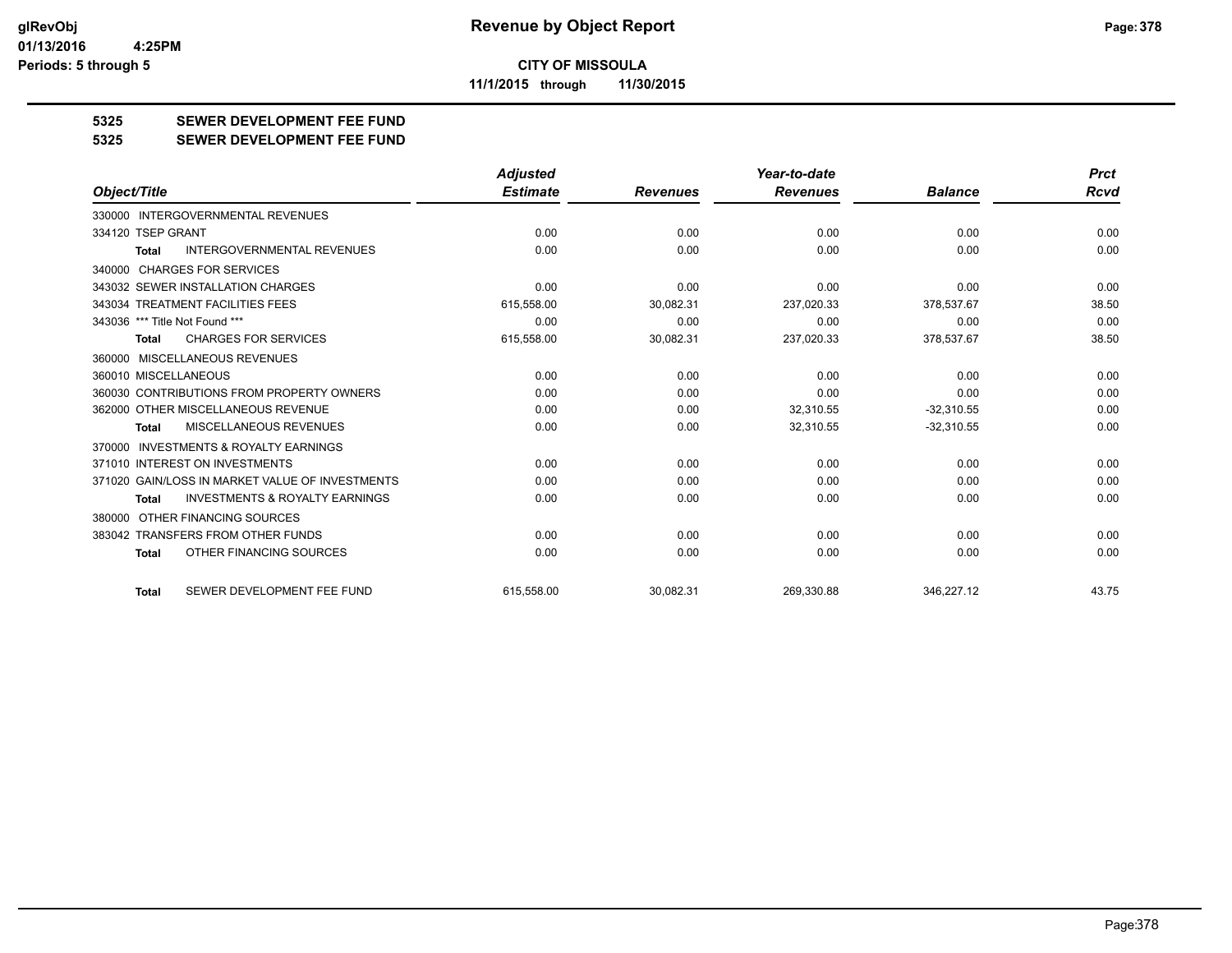**11/1/2015 through 11/30/2015**

# **5325 SEWER DEVELOPMENT FEE FUND**

|                                                    | <b>Adjusted</b> |                 | Year-to-date    |                | <b>Prct</b> |
|----------------------------------------------------|-----------------|-----------------|-----------------|----------------|-------------|
| Object/Title                                       | <b>Estimate</b> | <b>Revenues</b> | <b>Revenues</b> | <b>Balance</b> | Rcvd        |
| 330000 INTERGOVERNMENTAL REVENUES                  |                 |                 |                 |                |             |
| 334120 TSEP GRANT                                  | 0.00            | 0.00            | 0.00            | 0.00           | 0.00        |
| <b>INTERGOVERNMENTAL REVENUES</b><br><b>Total</b>  | 0.00            | 0.00            | 0.00            | 0.00           | 0.00        |
| 340000 CHARGES FOR SERVICES                        |                 |                 |                 |                |             |
| 343032 SEWER INSTALLATION CHARGES                  | 0.00            | 0.00            | 0.00            | 0.00           | 0.00        |
| 343034 TREATMENT FACILITIES FEES                   | 615,558.00      | 30,082.31       | 237,020.33      | 378.537.67     | 38.50       |
| 343036 *** Title Not Found ***                     | 0.00            | 0.00            | 0.00            | 0.00           | 0.00        |
| <b>CHARGES FOR SERVICES</b><br><b>Total</b>        | 615,558.00      | 30,082.31       | 237,020.33      | 378,537.67     | 38.50       |
| 360000 MISCELLANEOUS REVENUES                      |                 |                 |                 |                |             |
| 360010 MISCELLANEOUS                               | 0.00            | 0.00            | 0.00            | 0.00           | 0.00        |
| 360030 CONTRIBUTIONS FROM PROPERTY OWNERS          | 0.00            | 0.00            | 0.00            | 0.00           | 0.00        |
| 362000 OTHER MISCELLANEOUS REVENUE                 | 0.00            | 0.00            | 32,310.55       | $-32,310.55$   | 0.00        |
| MISCELLANEOUS REVENUES<br><b>Total</b>             | 0.00            | 0.00            | 32,310.55       | $-32,310.55$   | 0.00        |
| 370000 INVESTMENTS & ROYALTY EARNINGS              |                 |                 |                 |                |             |
| 371010 INTEREST ON INVESTMENTS                     | 0.00            | 0.00            | 0.00            | 0.00           | 0.00        |
| 371020 GAIN/LOSS IN MARKET VALUE OF INVESTMENT     | 0.00            | 0.00            | 0.00            | 0.00           | 0.00        |
| <b>INVESTMENTS &amp; ROYALTY EARNINGS</b><br>Total | 0.00            | 0.00            | 0.00            | 0.00           | 0.00        |
| 380000 OTHER FINANCING SOURCES                     |                 |                 |                 |                |             |
| 383042 TRANSFERS FROM OTHER FUNDS                  | 0.00            | 0.00            | 0.00            | 0.00           | 0.00        |
| OTHER FINANCING SOURCES<br><b>Total</b>            | 0.00            | 0.00            | 0.00            | 0.00           | 0.00        |
| SEWER DEVELOPMENT FEE FUND<br><b>Total</b>         | 615.558.00      | 30,082.31       | 269,330.88      | 346,227.12     | 43.75       |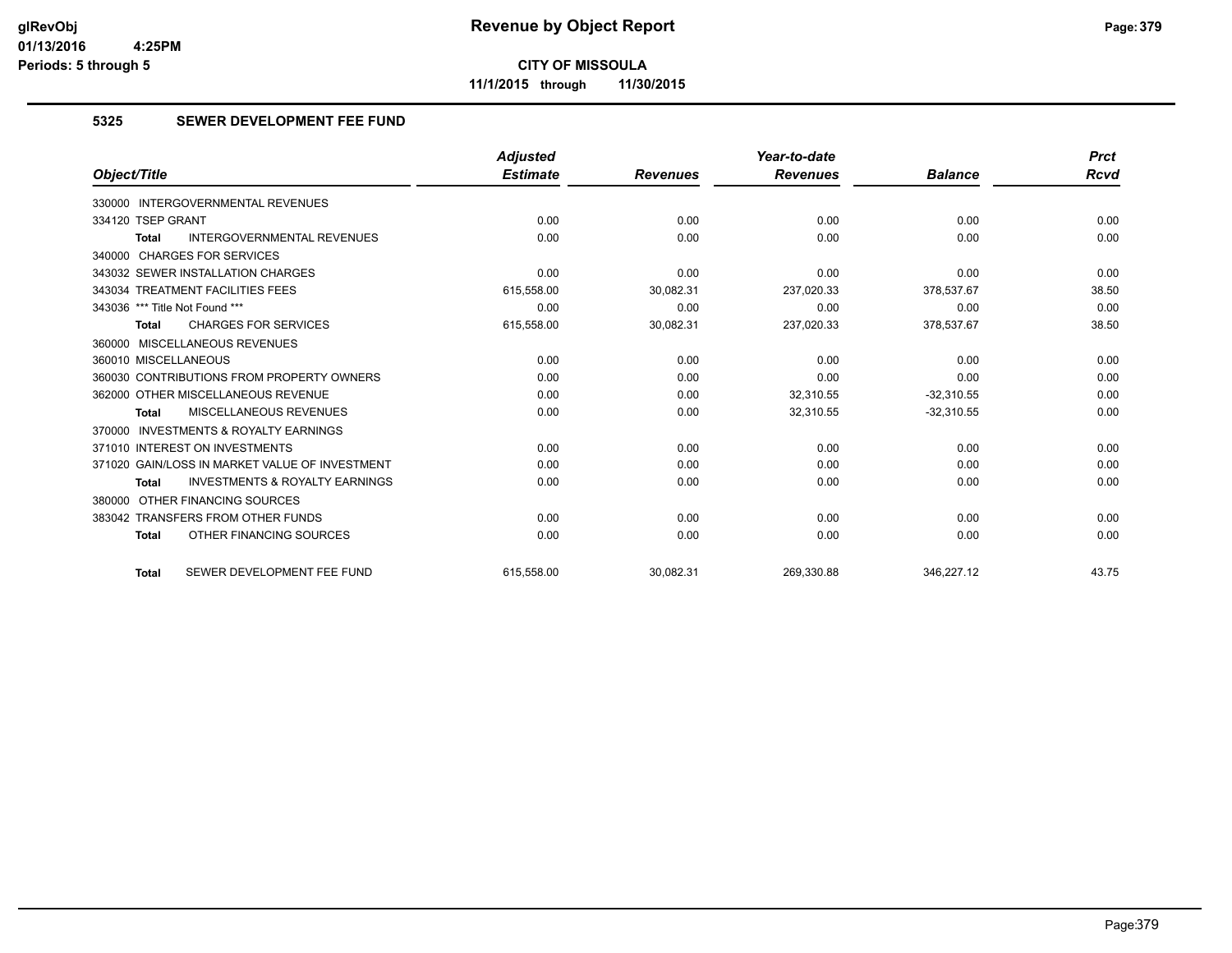**11/1/2015 through 11/30/2015**

### **5340 SEWER CONSTRUCTION FUND**

#### **5340 SEWER CONSTRUCTION FUND**

|                                                     | <b>Adjusted</b> |                 | Year-to-date    |                | <b>Prct</b> |
|-----------------------------------------------------|-----------------|-----------------|-----------------|----------------|-------------|
| Object/Title                                        | <b>Estimate</b> | <b>Revenues</b> | <b>Revenues</b> | <b>Balance</b> | <b>Rcvd</b> |
| 330000 INTERGOVERNMENTAL REVENUES                   |                 |                 |                 |                |             |
| 331090 EPA GRANT                                    | 0.00            | 0.00            | 0.00            | 0.00           | 0.00        |
| 334120 TSEP GRANT                                   | 0.00            | 0.00            | 0.00            | 0.00           | 0.00        |
| 334140 DNRC GRANT                                   | 0.00            | 0.00            | 0.00            | 0.00           | 0.00        |
| 337000 LOCAL GRANTS                                 | 0.00            | 0.00            | 0.00            | 0.00           | 0.00        |
| <b>INTERGOVERNMENTAL REVENUES</b><br><b>Total</b>   | 0.00            | 0.00            | 0.00            | 0.00           | 0.00        |
| 340000 CHARGES FOR SERVICES                         |                 |                 |                 |                |             |
| 343032 SEWER INSTALLATION CHARGES                   | 0.00            | 0.00            | 596.00          | $-596.00$      | 0.00        |
| <b>CHARGES FOR SERVICES</b><br>Total                | 0.00            | 0.00            | 596.00          | $-596.00$      | 0.00        |
| 360000 MISCELLANEOUS REVENUES                       |                 |                 |                 |                |             |
| 360030 CONTRIBUTIONS FROM PROPERTY OWNERS           | 0.00            | 0.00            | 0.00            | 0.00           | 0.00        |
| 363020 PROPERTY ASSESSMENTS                         | 0.00            | 0.00            | 0.00            | 0.00           | 0.00        |
| 365000 DONATIONS                                    | 0.00            | 0.00            | 0.00            | 0.00           | 0.00        |
| MISCELLANEOUS REVENUES<br>Total                     | 0.00            | 0.00            | 0.00            | 0.00           | 0.00        |
| <b>INVESTMENTS &amp; ROYALTY EARNINGS</b><br>370000 |                 |                 |                 |                |             |
| 371010 INTEREST ON INVESTMENTS                      | 0.00            | 0.00            | 0.00            | 0.00           | 0.00        |
| 371020 GAIN/LOSS IN MARKET VALUE OF INVESTMENTS     | 0.00            | 0.00            | 0.00            | 0.00           | 0.00        |
| <b>INVESTMENTS &amp; ROYALTY EARNINGS</b><br>Total  | 0.00            | 0.00            | 0.00            | 0.00           | 0.00        |
| 380000 OTHER FINANCING SOURCES                      |                 |                 |                 |                |             |
| 381002 SRF LOAN                                     | 0.00            | 0.00            | 0.00            | 0.00           | 0.00        |
| 381020 REVENUE BONDS                                | 3,496,300.00    | 0.00            | 0.00            | 3,496,300.00   | 0.00        |
| 383011 TRANS FR SID REVOLVING                       | 0.00            | 0.00            | 0.00            | 0.00           | 0.00        |
| 383024 TRANS FR SEWER CLEARING                      | 0.00            | 0.00            | 0.00            | 0.00           | 0.00        |
| 383025 TRANS FR SEWER R & D                         | 0.00            | 0.00            | 0.00            | 0.00           | 0.00        |
| 383026 TRANS FR CDBG                                | 0.00            | 0.00            | 0.00            | 0.00           | 0.00        |
| 383040 TRANSFER FROM CITY GRANTS                    | 0.00            | 0.00            | 0.00            | 0.00           | 0.00        |
| OTHER FINANCING SOURCES<br><b>Total</b>             | 3,496,300.00    | 0.00            | 0.00            | 3,496,300.00   | 0.00        |
| SEWER CONSTRUCTION FUND<br>Total                    | 3.496.300.00    | 0.00            | 596.00          | 3.495.704.00   | 0.02        |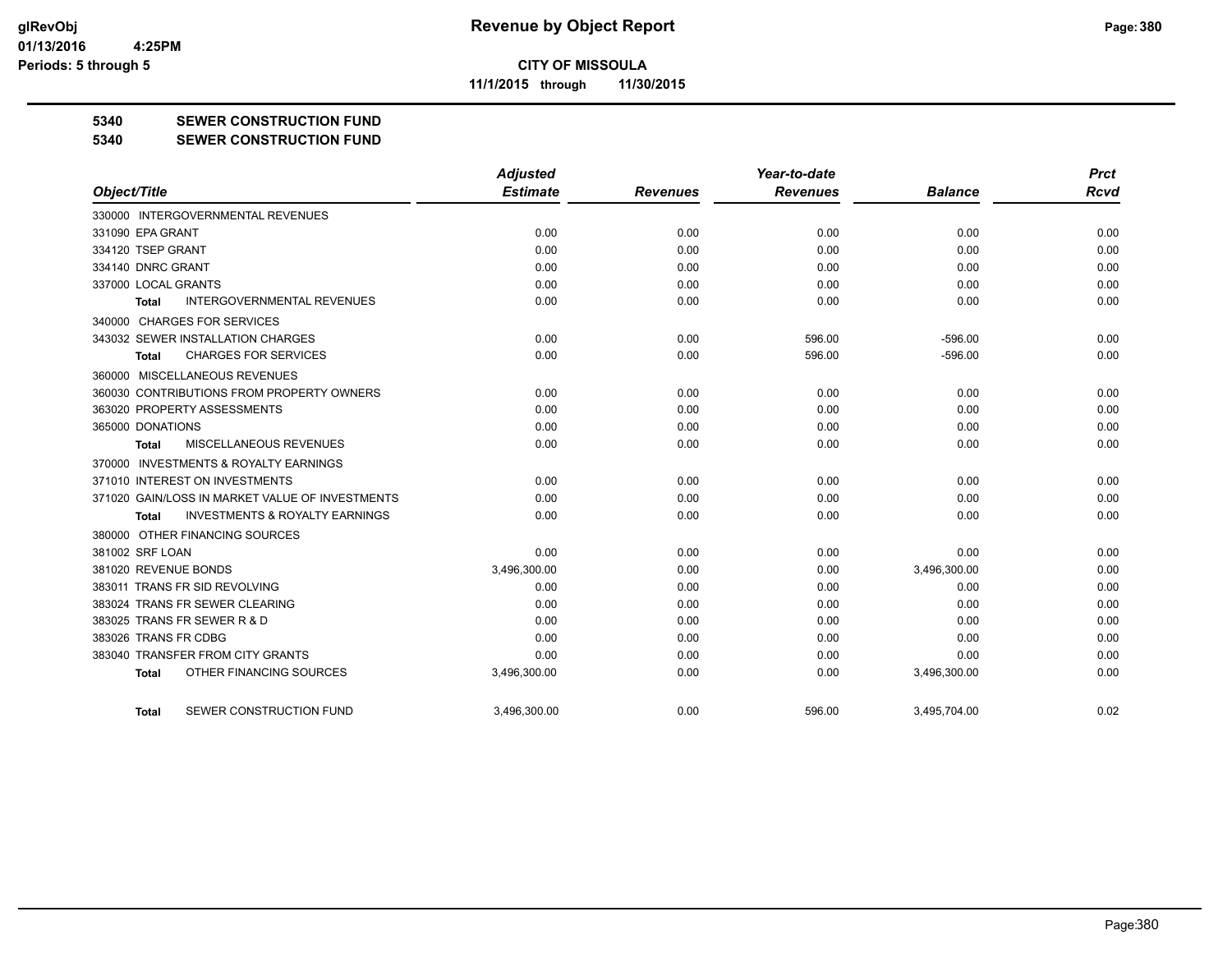**11/1/2015 through 11/30/2015**

# **5340 SEWER CONSTRUCTION FUND**

|                                                    | <b>Adjusted</b> |                 | Year-to-date    |                | <b>Prct</b> |
|----------------------------------------------------|-----------------|-----------------|-----------------|----------------|-------------|
| Object/Title                                       | <b>Estimate</b> | <b>Revenues</b> | <b>Revenues</b> | <b>Balance</b> | <b>Rcvd</b> |
| 330000 INTERGOVERNMENTAL REVENUES                  |                 |                 |                 |                |             |
| 331090 EPA GRANT                                   | 0.00            | 0.00            | 0.00            | 0.00           | 0.00        |
| 334120 TSEP GRANT                                  | 0.00            | 0.00            | 0.00            | 0.00           | 0.00        |
| 334140 DNRC GRANT                                  | 0.00            | 0.00            | 0.00            | 0.00           | 0.00        |
| 337000 LOCAL GRANTS                                | 0.00            | 0.00            | 0.00            | 0.00           | 0.00        |
| <b>INTERGOVERNMENTAL REVENUES</b><br>Total         | 0.00            | 0.00            | 0.00            | 0.00           | 0.00        |
| 340000 CHARGES FOR SERVICES                        |                 |                 |                 |                |             |
| 343032 SEWER INSTALLATION CHARGES                  | 0.00            | 0.00            | 596.00          | $-596.00$      | 0.00        |
| <b>CHARGES FOR SERVICES</b><br>Total               | 0.00            | 0.00            | 596.00          | $-596.00$      | 0.00        |
| 360000 MISCELLANEOUS REVENUES                      |                 |                 |                 |                |             |
| 360030 CONTRIBUTIONS FROM PROPERTY OWNERS          | 0.00            | 0.00            | 0.00            | 0.00           | 0.00        |
| 363020 PROPERTY ASSESSMENTS                        | 0.00            | 0.00            | 0.00            | 0.00           | 0.00        |
| 365000 DONATIONS                                   | 0.00            | 0.00            | 0.00            | 0.00           | 0.00        |
| <b>MISCELLANEOUS REVENUES</b><br>Total             | 0.00            | 0.00            | 0.00            | 0.00           | 0.00        |
| 370000 INVESTMENTS & ROYALTY EARNINGS              |                 |                 |                 |                |             |
| 371010 INTEREST ON INVESTMENTS                     | 0.00            | 0.00            | 0.00            | 0.00           | 0.00        |
| 371020 GAIN/LOSS IN MARKET VALUE OF INVESTMENT     | 0.00            | 0.00            | 0.00            | 0.00           | 0.00        |
| <b>INVESTMENTS &amp; ROYALTY EARNINGS</b><br>Total | 0.00            | 0.00            | 0.00            | 0.00           | 0.00        |
| 380000 OTHER FINANCING SOURCES                     |                 |                 |                 |                |             |
| 381002 SRF LOAN                                    | 0.00            | 0.00            | 0.00            | 0.00           | 0.00        |
| 381020 REVENUE BONDS                               | 3,496,300.00    | 0.00            | 0.00            | 3,496,300.00   | 0.00        |
| 383011 TRANS FR SID REVOLVING                      | 0.00            | 0.00            | 0.00            | 0.00           | 0.00        |
| 383024 TRANS FR SEWER CLEARING                     | 0.00            | 0.00            | 0.00            | 0.00           | 0.00        |
| 383025 TRANS FR SEWER R & D                        | 0.00            | 0.00            | 0.00            | 0.00           | 0.00        |
| 383026 TRANS FR CDBG                               | 0.00            | 0.00            | 0.00            | 0.00           | 0.00        |
| 383040 TRANSFER FROM CITY GRANTS                   | 0.00            | 0.00            | 0.00            | 0.00           | 0.00        |
| OTHER FINANCING SOURCES<br><b>Total</b>            | 3,496,300.00    | 0.00            | 0.00            | 3,496,300.00   | 0.00        |
| SEWER CONSTRUCTION FUND<br><b>Total</b>            | 3,496,300.00    | 0.00            | 596.00          | 3,495,704.00   | 0.02        |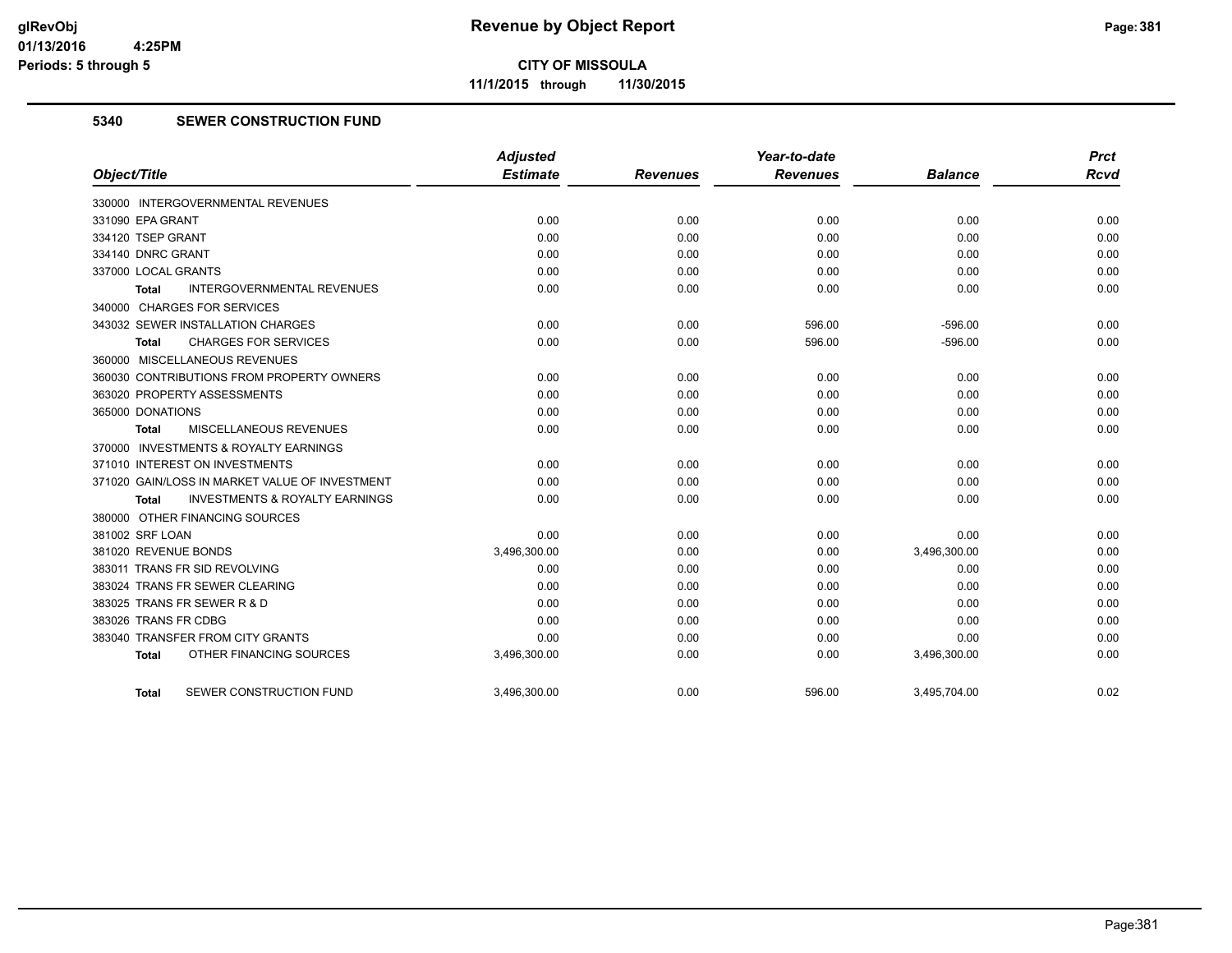**11/1/2015 through 11/30/2015**

# **5361 2001 SEWER REVENUE BONDS-DEBT SERVICE**

**5361 2001 SEWER REVENUE BONDS-DEBT SERVICE**

|                                                           | <b>Adjusted</b> |                 | Year-to-date    |                | <b>Prct</b> |
|-----------------------------------------------------------|-----------------|-----------------|-----------------|----------------|-------------|
| Object/Title                                              | <b>Estimate</b> | <b>Revenues</b> | <b>Revenues</b> | <b>Balance</b> | <b>Rcvd</b> |
| 340000 CHARGES FOR SERVICES                               |                 |                 |                 |                |             |
| SEWER SERVICE CHARGES<br>343031                           | 0.00            | 0.00            | 0.00            | 0.00           | 0.00        |
| 343032 SEWER INSTALLATION CHARGES                         | 0.00            | 0.00            | 0.00            | 0.00           | 0.00        |
| 343035 SALE OF SEWER MATERIALS AND SUPPLIES               | 0.00            | 0.00            | 0.00            | 0.00           | 0.00        |
| <b>CHARGES FOR SERVICES</b><br><b>Total</b>               | 0.00            | 0.00            | 0.00            | 0.00           | 0.00        |
| <b>MISCELLANEOUS REVENUES</b><br>360000                   |                 |                 |                 |                |             |
| 360010 MISCELLANEOUS                                      | 0.00            | 0.00            | 0.00            | 0.00           | 0.00        |
| MISCELLANEOUS REVENUES<br>Total                           | 0.00            | 0.00            | 0.00            | 0.00           | 0.00        |
| <b>INVESTMENTS &amp; ROYALTY EARNINGS</b><br>370000       |                 |                 |                 |                |             |
| 371010 INTEREST ON INVESTMENTS                            | 0.00            | 0.00            | 0.00            | 0.00           | 0.00        |
| 371020 GAIN/LOSS IN MARKET VALUE OF INVESTMENTS           | 0.00            | 0.00            | 0.00            | 0.00           | 0.00        |
| <b>INVESTMENTS &amp; ROYALTY EARNINGS</b><br><b>Total</b> | 0.00            | 0.00            | 0.00            | 0.00           | 0.00        |
| OTHER FINANCING SOURCES<br>380000                         |                 |                 |                 |                |             |
| 382010 SALE OF FIXED ASSETS                               | 0.00            | 0.00            | 0.00            | 0.00           | 0.00        |
| 383024 TRANS FR SEWER CLEARING                            | 31,040.00       | 0.00            | 0.00            | 31,040.00      | 0.00        |
| OTHER FINANCING SOURCES<br>Total                          | 31,040.00       | 0.00            | 0.00            | 31,040.00      | 0.00        |
|                                                           |                 |                 |                 |                |             |
| 2001 SEWER REVENUE BONDS-DEBT SERVI<br><b>Total</b>       | 31,040.00       | 0.00            | 0.00            | 31,040.00      | 0.00        |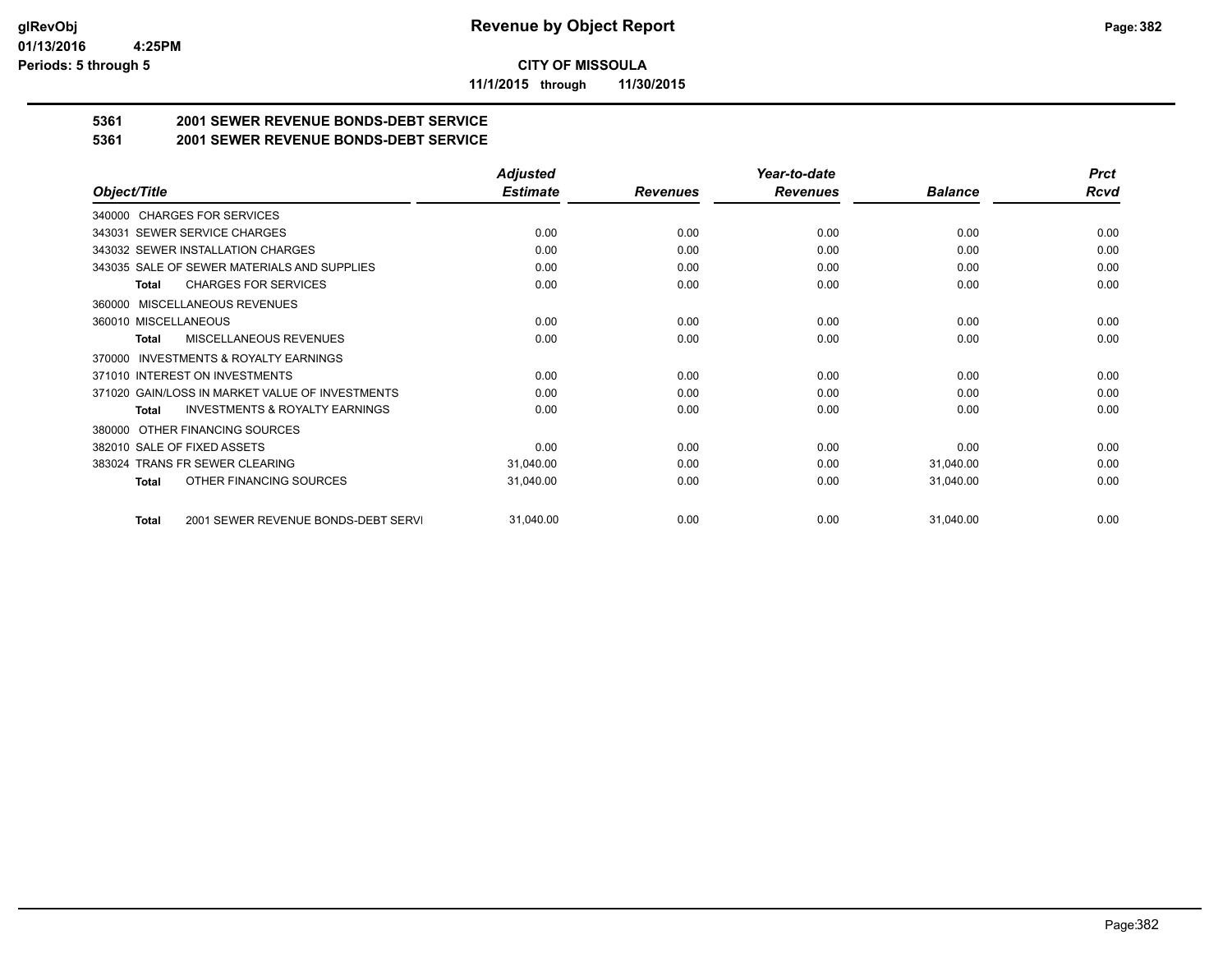**11/1/2015 through 11/30/2015**

### **5361 2001 SEWER REVENUE BONDS-DEBT SERVICE**

|                                                           | <b>Adjusted</b> |                 | Year-to-date    |                | <b>Prct</b> |
|-----------------------------------------------------------|-----------------|-----------------|-----------------|----------------|-------------|
| Object/Title                                              | <b>Estimate</b> | <b>Revenues</b> | <b>Revenues</b> | <b>Balance</b> | Rcvd        |
| 340000 CHARGES FOR SERVICES                               |                 |                 |                 |                |             |
| 343031 SEWER SERVICE CHARGES                              | 0.00            | 0.00            | 0.00            | 0.00           | 0.00        |
| 343032 SEWER INSTALLATION CHARGES                         | 0.00            | 0.00            | 0.00            | 0.00           | 0.00        |
| 343035 SALE OF SEWER MATERIALS AND SUPPLIES               | 0.00            | 0.00            | 0.00            | 0.00           | 0.00        |
| <b>CHARGES FOR SERVICES</b><br><b>Total</b>               | 0.00            | 0.00            | 0.00            | 0.00           | 0.00        |
| MISCELLANEOUS REVENUES<br>360000                          |                 |                 |                 |                |             |
| 360010 MISCELLANEOUS                                      | 0.00            | 0.00            | 0.00            | 0.00           | 0.00        |
| MISCELLANEOUS REVENUES<br><b>Total</b>                    | 0.00            | 0.00            | 0.00            | 0.00           | 0.00        |
| INVESTMENTS & ROYALTY EARNINGS<br>370000                  |                 |                 |                 |                |             |
| 371010 INTEREST ON INVESTMENTS                            | 0.00            | 0.00            | 0.00            | 0.00           | 0.00        |
| 371020 GAIN/LOSS IN MARKET VALUE OF INVESTMENT            | 0.00            | 0.00            | 0.00            | 0.00           | 0.00        |
| <b>INVESTMENTS &amp; ROYALTY EARNINGS</b><br><b>Total</b> | 0.00            | 0.00            | 0.00            | 0.00           | 0.00        |
| OTHER FINANCING SOURCES<br>380000                         |                 |                 |                 |                |             |
| 382010 SALE OF FIXED ASSETS                               | 0.00            | 0.00            | 0.00            | 0.00           | 0.00        |
| <b>TRANS FR SEWER CLEARING</b><br>383024                  | 31,040.00       | 0.00            | 0.00            | 31,040.00      | 0.00        |
| OTHER FINANCING SOURCES<br><b>Total</b>                   | 31,040.00       | 0.00            | 0.00            | 31,040.00      | 0.00        |
| 2001 SEWER REVENUE BONDS-DEBT SERV<br><b>Total</b>        | 31,040.00       | 0.00            | 0.00            | 31,040.00      | 0.00        |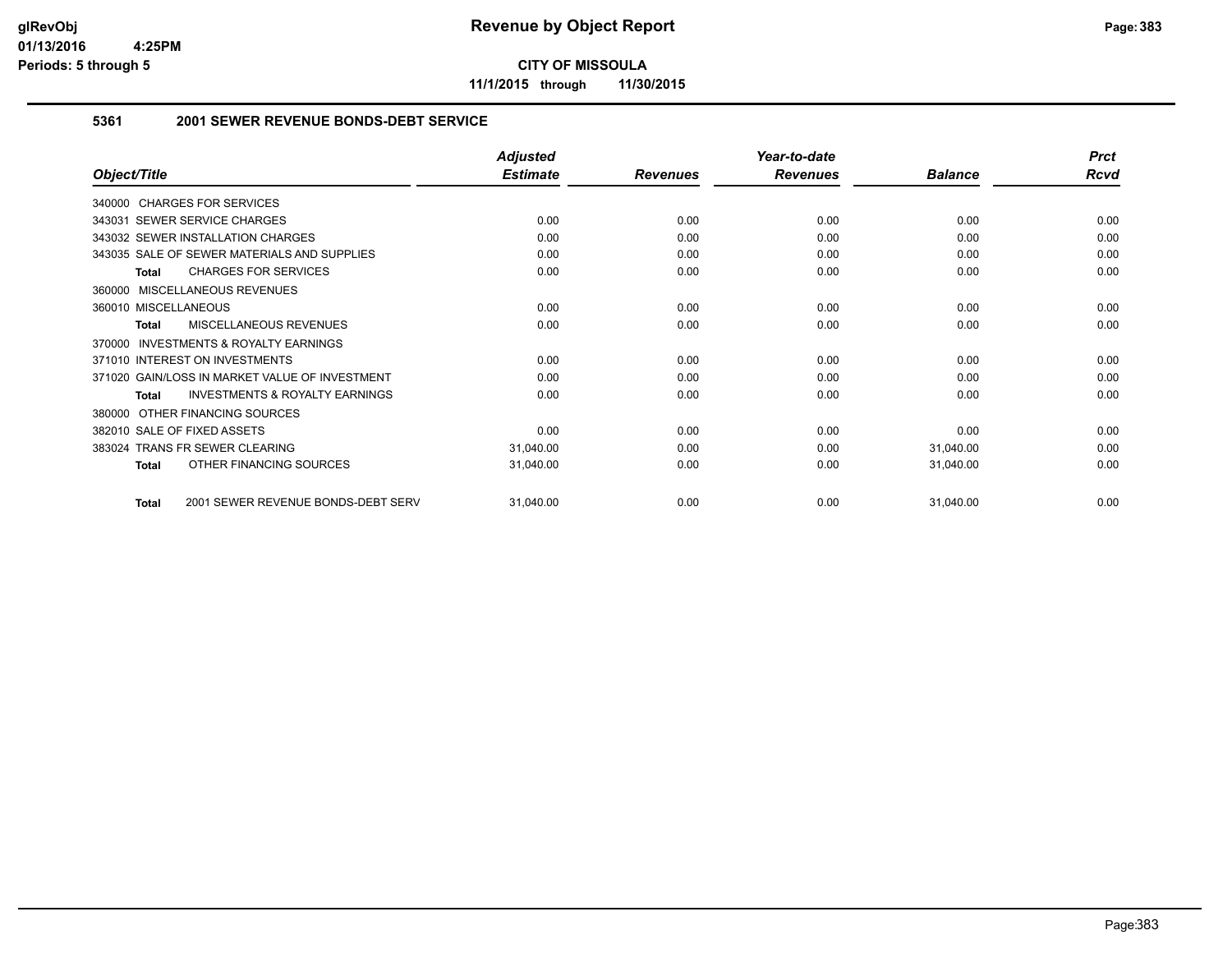**11/1/2015 through 11/30/2015**

# **5362 00 SEWER REVENUE BOND - SERIES B DEBT SE**

**5362 00 SEWER REVENUE BOND - SERIES B DEBT SE**

|                                                      | <b>Adjusted</b> |                 | Year-to-date    |                | <b>Prct</b> |
|------------------------------------------------------|-----------------|-----------------|-----------------|----------------|-------------|
| Object/Title                                         | <b>Estimate</b> | <b>Revenues</b> | <b>Revenues</b> | <b>Balance</b> | <b>Rcvd</b> |
| 340000 CHARGES FOR SERVICES                          |                 |                 |                 |                |             |
| 343032 SEWER INSTALLATION CHARGES                    | 0.00            | 0.00            | 0.00            | 0.00           | 0.00        |
| <b>CHARGES FOR SERVICES</b><br><b>Total</b>          | 0.00            | 0.00            | 0.00            | 0.00           | 0.00        |
| MISCELLANEOUS REVENUES<br>360000                     |                 |                 |                 |                |             |
| 360010 MISCELLANEOUS                                 | 0.00            | 0.00            | 0.00            | 0.00           | 0.00        |
| MISCELLANEOUS REVENUES<br>Total                      | 0.00            | 0.00            | 0.00            | 0.00           | 0.00        |
| <b>INVESTMENTS &amp; ROYALTY EARNINGS</b><br>370000  |                 |                 |                 |                |             |
| 371010 INTEREST ON INVESTMENTS                       | 0.00            | 0.00            | 0.00            | 0.00           | 0.00        |
| 371020 GAIN/LOSS IN MARKET VALUE OF INVESTMENTS      | 0.00            | 0.00            | 0.00            | 0.00           | 0.00        |
| <b>INVESTMENTS &amp; ROYALTY EARNINGS</b><br>Total   | 0.00            | 0.00            | 0.00            | 0.00           | 0.00        |
| OTHER FINANCING SOURCES<br>380000                    |                 |                 |                 |                |             |
| 383024 TRANS FR SEWER CLEARING                       | 48,360.00       | 0.00            | 0.00            | 48,360.00      | 0.00        |
| OTHER FINANCING SOURCES<br><b>Total</b>              | 48,360.00       | 0.00            | 0.00            | 48,360.00      | 0.00        |
| 00 SEWER REVENUE BOND - SERIES B DEB<br><b>Total</b> | 48.360.00       | 0.00            | 0.00            | 48,360.00      | 0.00        |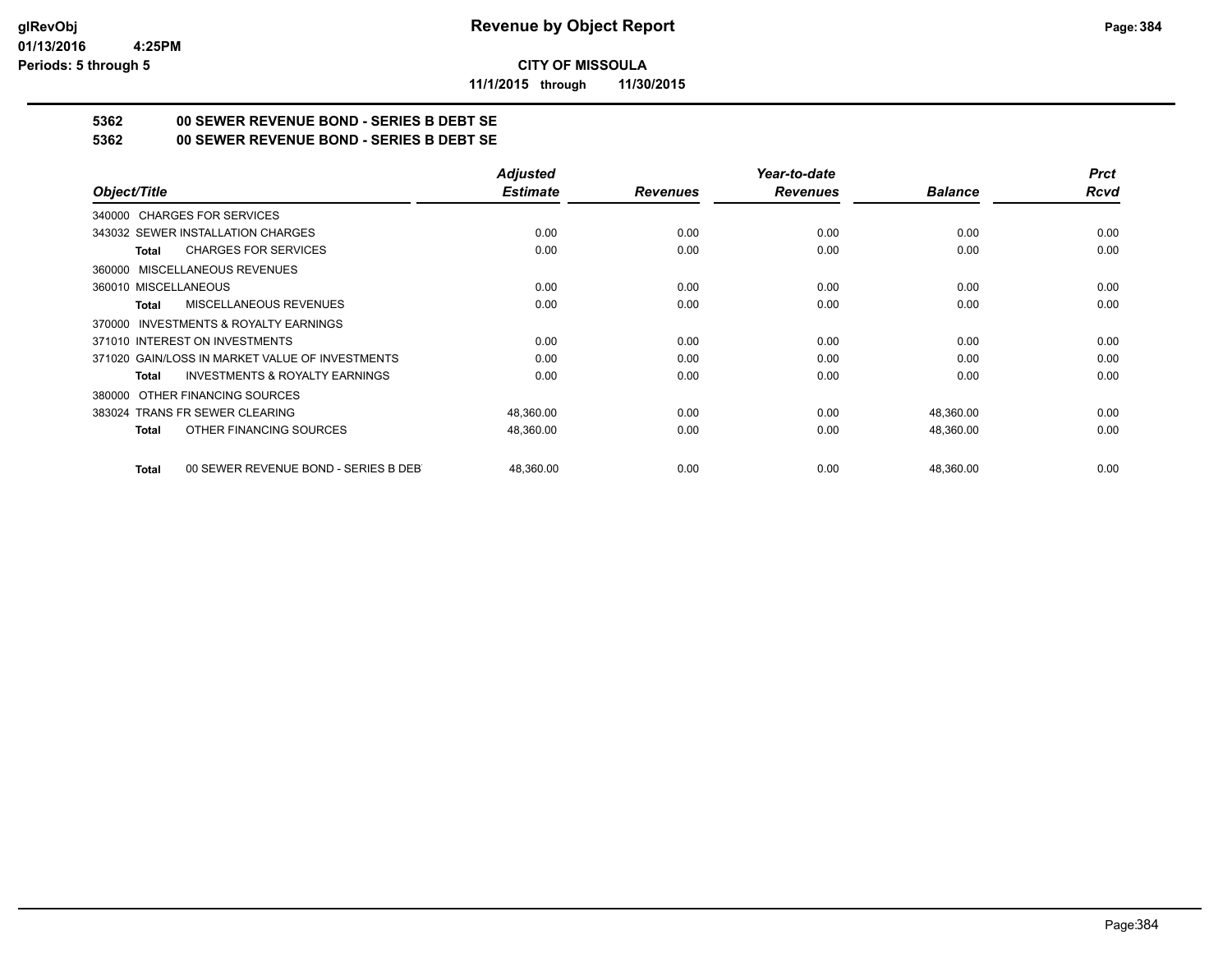**11/1/2015 through 11/30/2015**

## **5362 00 SEWER REVENUE BOND - SERIES B DEBT SE**

| Object/Title                                              | <b>Adjusted</b><br><b>Estimate</b> | <b>Revenues</b> | Year-to-date<br><b>Revenues</b> | <b>Balance</b> | <b>Prct</b><br><b>Rcvd</b> |
|-----------------------------------------------------------|------------------------------------|-----------------|---------------------------------|----------------|----------------------------|
| 340000 CHARGES FOR SERVICES                               |                                    |                 |                                 |                |                            |
| 343032 SEWER INSTALLATION CHARGES                         | 0.00                               | 0.00            | 0.00                            | 0.00           | 0.00                       |
| <b>CHARGES FOR SERVICES</b><br>Total                      | 0.00                               | 0.00            | 0.00                            | 0.00           | 0.00                       |
| 360000 MISCELLANEOUS REVENUES                             |                                    |                 |                                 |                |                            |
| 360010 MISCELLANEOUS                                      | 0.00                               | 0.00            | 0.00                            | 0.00           | 0.00                       |
| MISCELLANEOUS REVENUES<br><b>Total</b>                    | 0.00                               | 0.00            | 0.00                            | 0.00           | 0.00                       |
| <b>INVESTMENTS &amp; ROYALTY EARNINGS</b><br>370000       |                                    |                 |                                 |                |                            |
| 371010 INTEREST ON INVESTMENTS                            | 0.00                               | 0.00            | 0.00                            | 0.00           | 0.00                       |
| 371020 GAIN/LOSS IN MARKET VALUE OF INVESTMENT            | 0.00                               | 0.00            | 0.00                            | 0.00           | 0.00                       |
| <b>INVESTMENTS &amp; ROYALTY EARNINGS</b><br><b>Total</b> | 0.00                               | 0.00            | 0.00                            | 0.00           | 0.00                       |
| OTHER FINANCING SOURCES<br>380000                         |                                    |                 |                                 |                |                            |
| 383024 TRANS FR SEWER CLEARING                            | 48,360.00                          | 0.00            | 0.00                            | 48,360.00      | 0.00                       |
| OTHER FINANCING SOURCES<br><b>Total</b>                   | 48,360.00                          | 0.00            | 0.00                            | 48,360.00      | 0.00                       |
| 00 SEWER REVENUE BOND - SERIES B DEE<br><b>Total</b>      | 48,360.00                          | 0.00            | 0.00                            | 48,360.00      | 0.00                       |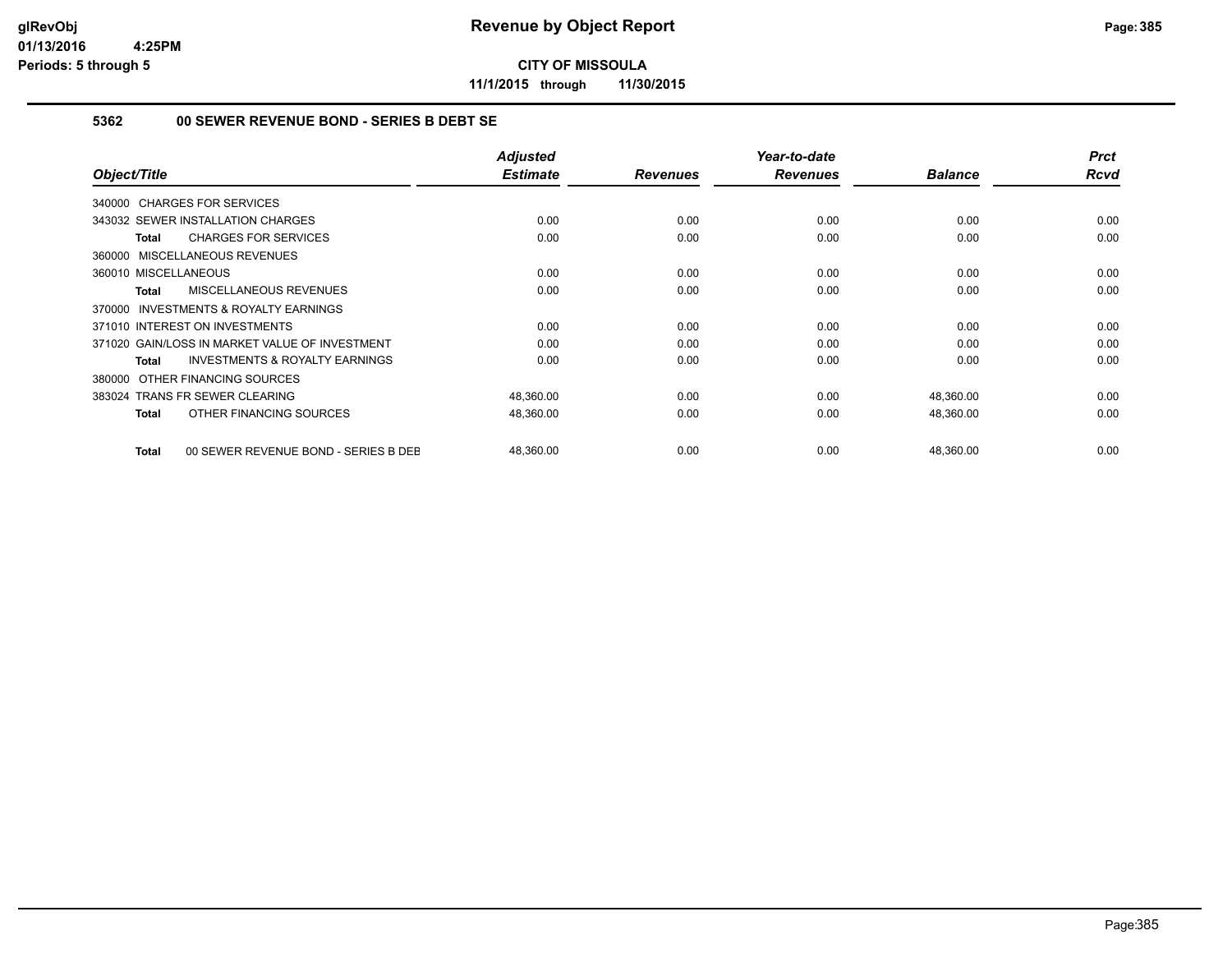**11/1/2015 through 11/30/2015**

# **5364 92 SEWER REVENUE BOND - SERIES B DEBT S**

**5364 92 SEWER REVENUE BOND - SERIES B DEBT S**

|                                                           | <b>Adjusted</b> |                 | Year-to-date    |                | <b>Prct</b> |
|-----------------------------------------------------------|-----------------|-----------------|-----------------|----------------|-------------|
| Object/Title                                              | <b>Estimate</b> | <b>Revenues</b> | <b>Revenues</b> | <b>Balance</b> | <b>Rcvd</b> |
| 340000 CHARGES FOR SERVICES                               |                 |                 |                 |                |             |
| 343032 SEWER INSTALLATION CHARGES                         | 0.00            | 0.00            | 0.00            | 0.00           | 0.00        |
| <b>CHARGES FOR SERVICES</b><br>Total                      | 0.00            | 0.00            | 0.00            | 0.00           | 0.00        |
| 370000 INVESTMENTS & ROYALTY EARNINGS                     |                 |                 |                 |                |             |
| 371010 INTEREST ON INVESTMENTS                            | 0.00            | 0.00            | 0.00            | 0.00           | 0.00        |
| 371020 GAIN/LOSS IN MARKET VALUE OF INVESTMENTS           | 0.00            | 0.00            | 0.00            | 0.00           | 0.00        |
| <b>INVESTMENTS &amp; ROYALTY EARNINGS</b><br><b>Total</b> | 0.00            | 0.00            | 0.00            | 0.00           | 0.00        |
| 380000 OTHER FINANCING SOURCES                            |                 |                 |                 |                |             |
| 383024 TRANS FR SEWER CLEARING                            | 0.00            | 0.00            | 0.00            | 0.00           | 0.00        |
| 383042 TRANSFERS FROM OTHER FUNDS                         | 0.00            | 0.00            | 0.00            | 0.00           | 0.00        |
| OTHER FINANCING SOURCES<br><b>Total</b>                   | 0.00            | 0.00            | 0.00            | 0.00           | 0.00        |
| 92 SEWER REVENUE BOND - SERIES B DEE<br><b>Total</b>      | 0.00            | 0.00            | 0.00            | 0.00           | 0.00        |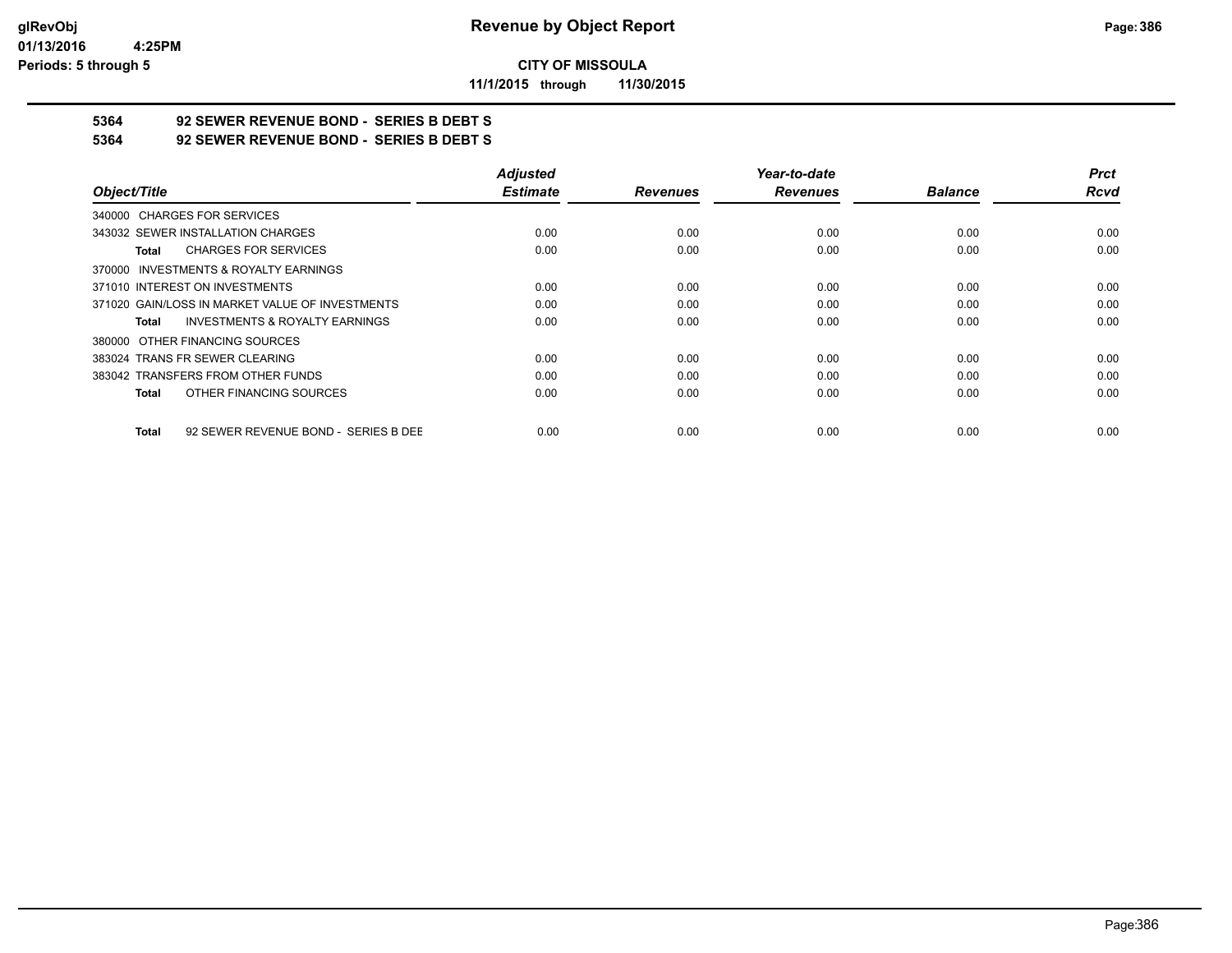**11/1/2015 through 11/30/2015**

### **5364 92 SEWER REVENUE BOND - SERIES B DEBT S**

| Object/Title                                         | <b>Adjusted</b><br><b>Estimate</b> | <b>Revenues</b> | Year-to-date<br><b>Revenues</b> | <b>Balance</b> | <b>Prct</b><br><b>Rcvd</b> |
|------------------------------------------------------|------------------------------------|-----------------|---------------------------------|----------------|----------------------------|
| 340000 CHARGES FOR SERVICES                          |                                    |                 |                                 |                |                            |
| 343032 SEWER INSTALLATION CHARGES                    | 0.00                               | 0.00            | 0.00                            | 0.00           | 0.00                       |
| <b>CHARGES FOR SERVICES</b><br>Total                 | 0.00                               | 0.00            | 0.00                            | 0.00           | 0.00                       |
| 370000 INVESTMENTS & ROYALTY EARNINGS                |                                    |                 |                                 |                |                            |
| 371010 INTEREST ON INVESTMENTS                       | 0.00                               | 0.00            | 0.00                            | 0.00           | 0.00                       |
| 371020 GAIN/LOSS IN MARKET VALUE OF INVESTMENT       | 0.00                               | 0.00            | 0.00                            | 0.00           | 0.00                       |
| <b>INVESTMENTS &amp; ROYALTY EARNINGS</b><br>Total   | 0.00                               | 0.00            | 0.00                            | 0.00           | 0.00                       |
| 380000 OTHER FINANCING SOURCES                       |                                    |                 |                                 |                |                            |
| 383024 TRANS FR SEWER CLEARING                       | 0.00                               | 0.00            | 0.00                            | 0.00           | 0.00                       |
| 383042 TRANSFERS FROM OTHER FUNDS                    | 0.00                               | 0.00            | 0.00                            | 0.00           | 0.00                       |
| OTHER FINANCING SOURCES<br>Total                     | 0.00                               | 0.00            | 0.00                            | 0.00           | 0.00                       |
| 92 SEWER REVENUE BOND - SERIES B DEI<br><b>Total</b> | 0.00                               | 0.00            | 0.00                            | 0.00           | 0.00                       |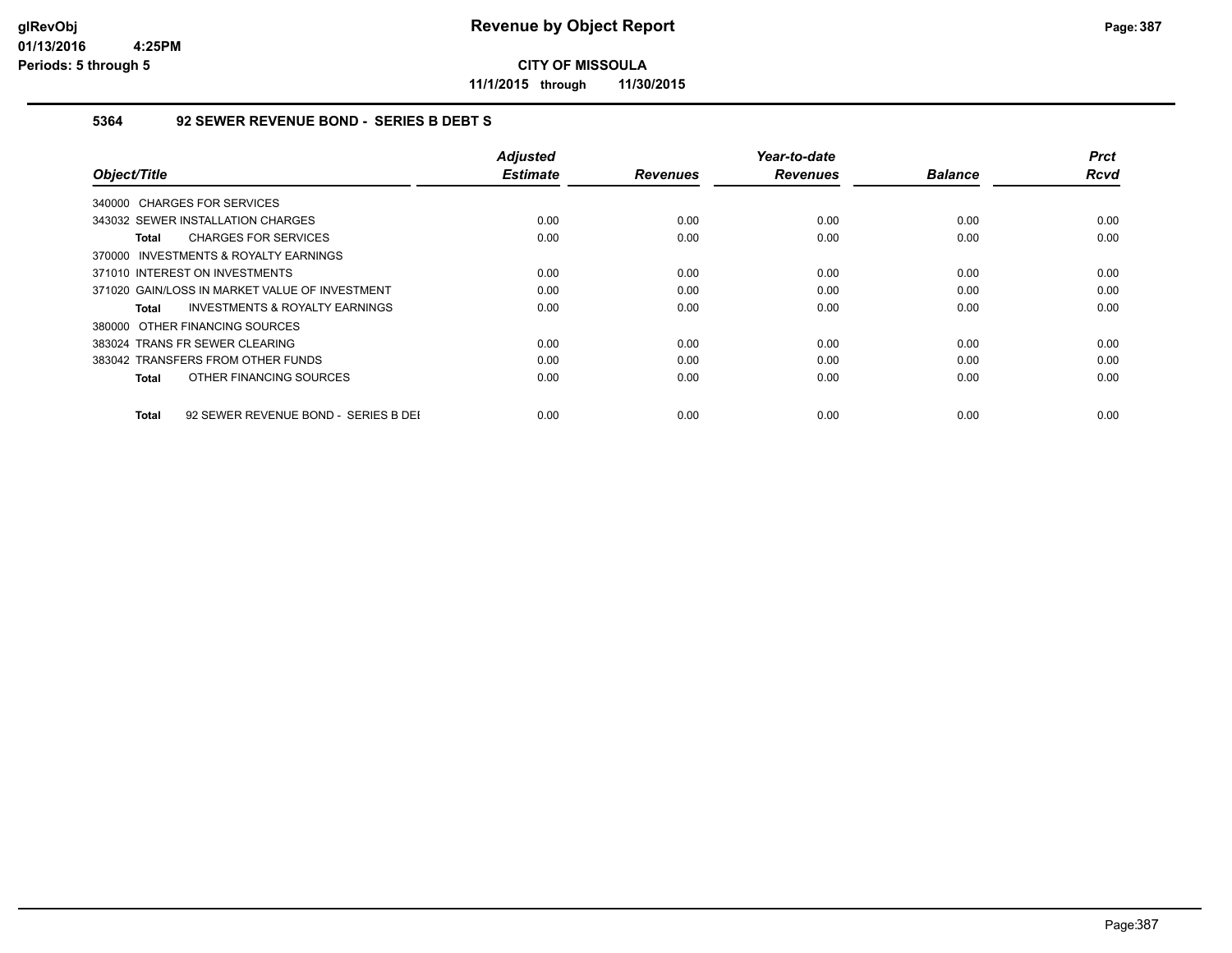*Prct Rcvd*

**CITY OF MISSOULA**

**11/1/2015 through 11/30/2015**

#### **5365 99 SEWER REVENUE BONDS DEBT SERVICE FUND 5365 99 SEWER REVENUE BONDS DEBT SERVICE FUND**

|                                                    | <b>Adjusted</b> |                 | Year-to-date    |                | <b>Prct</b> |
|----------------------------------------------------|-----------------|-----------------|-----------------|----------------|-------------|
| Object/Title                                       | <b>Estimate</b> | <b>Revenues</b> | <b>Revenues</b> | <b>Balance</b> | Rcva        |
| 340000 CHARGES FOR SERVICES                        |                 |                 |                 |                |             |
| 343032 SEWER INSTALLATION CHARGES                  | 0.00            | 0.00            | 0.00            | 0.00           | 0.00        |
| <b>CHARGES FOR SERVICES</b><br>Total               | 0.00            | 0.00            | 0.00            | 0.00           | 0.00        |
| 370000 INVESTMENTS & ROYALTY EARNINGS              |                 |                 |                 |                |             |
| 371010 INTEREST ON INVESTMENTS                     | 0.00            | 0.00            | 0.00            | 0.00           | 0.00        |
| 371020 GAIN/LOSS IN MARKET VALUE OF INVESTMENTS    | 0.00            | 0.00            | 0.00            | 0.00           | 0.00        |
| <b>INVESTMENTS &amp; ROYALTY EARNINGS</b><br>Total | 0.00            | 0.00            | 0.00            | 0.00           | 0.00        |
| 380000 OTHER FINANCING SOURCES                     |                 |                 |                 |                |             |
| 383024 TRANS FR SEWER CLEARING                     | 123,910.00      | 0.00            | 0.00            | 123.910.00     | 0.00        |
| OTHER FINANCING SOURCES<br>Total                   | 123,910.00      | 0.00            | 0.00            | 123,910.00     | 0.00        |

**Total** 99 SEWER REVENUE BONDS DEBT SERVICE **FULL 123,910.00** 0.00 0.00 0.00 0.00 123,910.00 0.00 0.00 0.00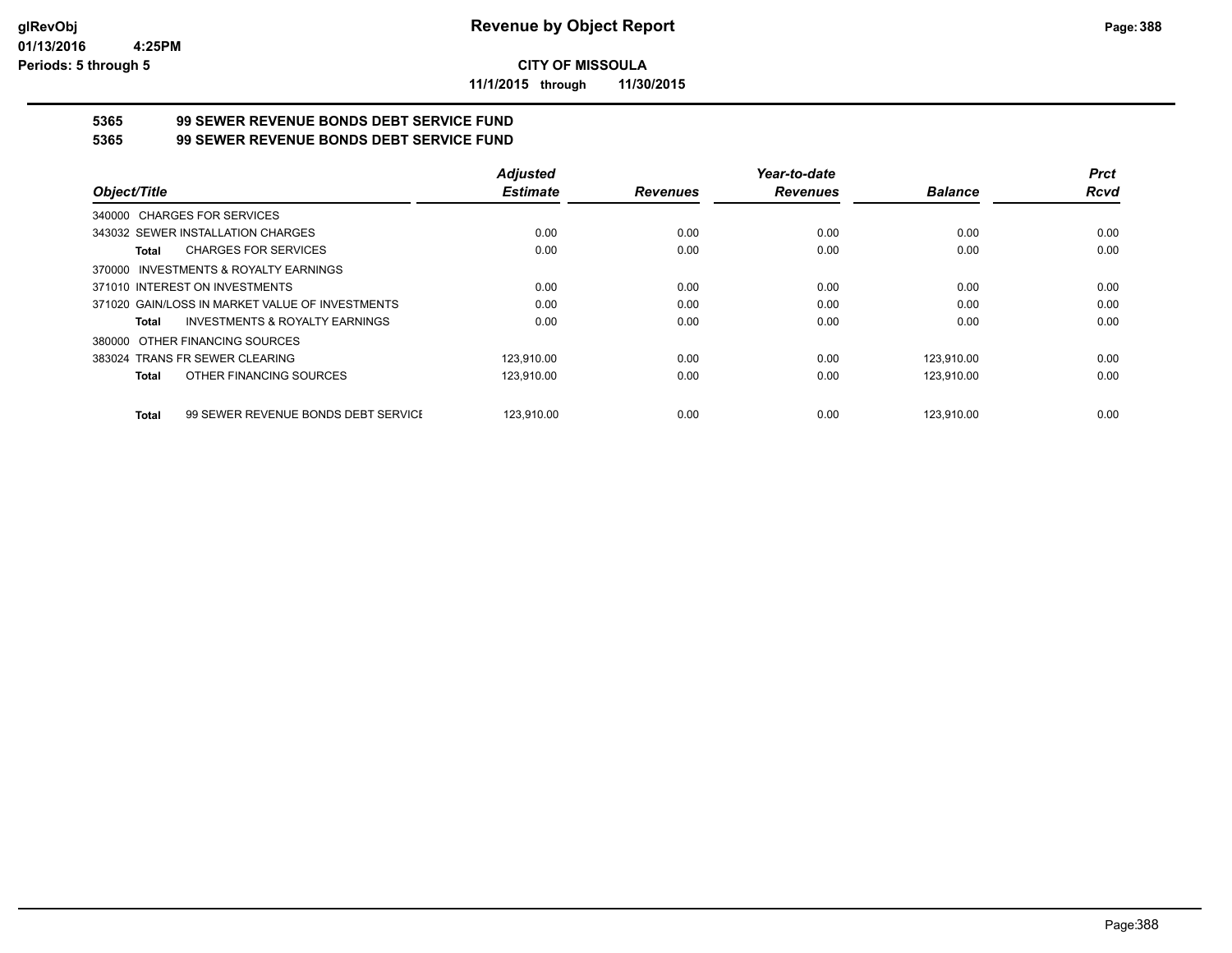**11/1/2015 through 11/30/2015**

#### **5365 99 SEWER REVENUE BONDS DEBT SERVICE FUND**

|                                                           | <b>Adjusted</b> |                 | Year-to-date    |                | <b>Prct</b> |
|-----------------------------------------------------------|-----------------|-----------------|-----------------|----------------|-------------|
| Object/Title                                              | <b>Estimate</b> | <b>Revenues</b> | <b>Revenues</b> | <b>Balance</b> | <b>Rcvd</b> |
| 340000 CHARGES FOR SERVICES                               |                 |                 |                 |                |             |
| 343032 SEWER INSTALLATION CHARGES                         | 0.00            | 0.00            | 0.00            | 0.00           | 0.00        |
| <b>CHARGES FOR SERVICES</b><br><b>Total</b>               | 0.00            | 0.00            | 0.00            | 0.00           | 0.00        |
| INVESTMENTS & ROYALTY EARNINGS<br>370000                  |                 |                 |                 |                |             |
| 371010 INTEREST ON INVESTMENTS                            | 0.00            | 0.00            | 0.00            | 0.00           | 0.00        |
| 371020 GAIN/LOSS IN MARKET VALUE OF INVESTMENT            | 0.00            | 0.00            | 0.00            | 0.00           | 0.00        |
| <b>INVESTMENTS &amp; ROYALTY EARNINGS</b><br><b>Total</b> | 0.00            | 0.00            | 0.00            | 0.00           | 0.00        |
| 380000 OTHER FINANCING SOURCES                            |                 |                 |                 |                |             |
| 383024 TRANS FR SEWER CLEARING                            | 123,910.00      | 0.00            | 0.00            | 123.910.00     | 0.00        |
| OTHER FINANCING SOURCES<br><b>Total</b>                   | 123,910.00      | 0.00            | 0.00            | 123,910.00     | 0.00        |
| 99 SEWER REVENUE BONDS DEBT SERVIC<br><b>Total</b>        | 123.910.00      | 0.00            | 0.00            | 123.910.00     | 0.00        |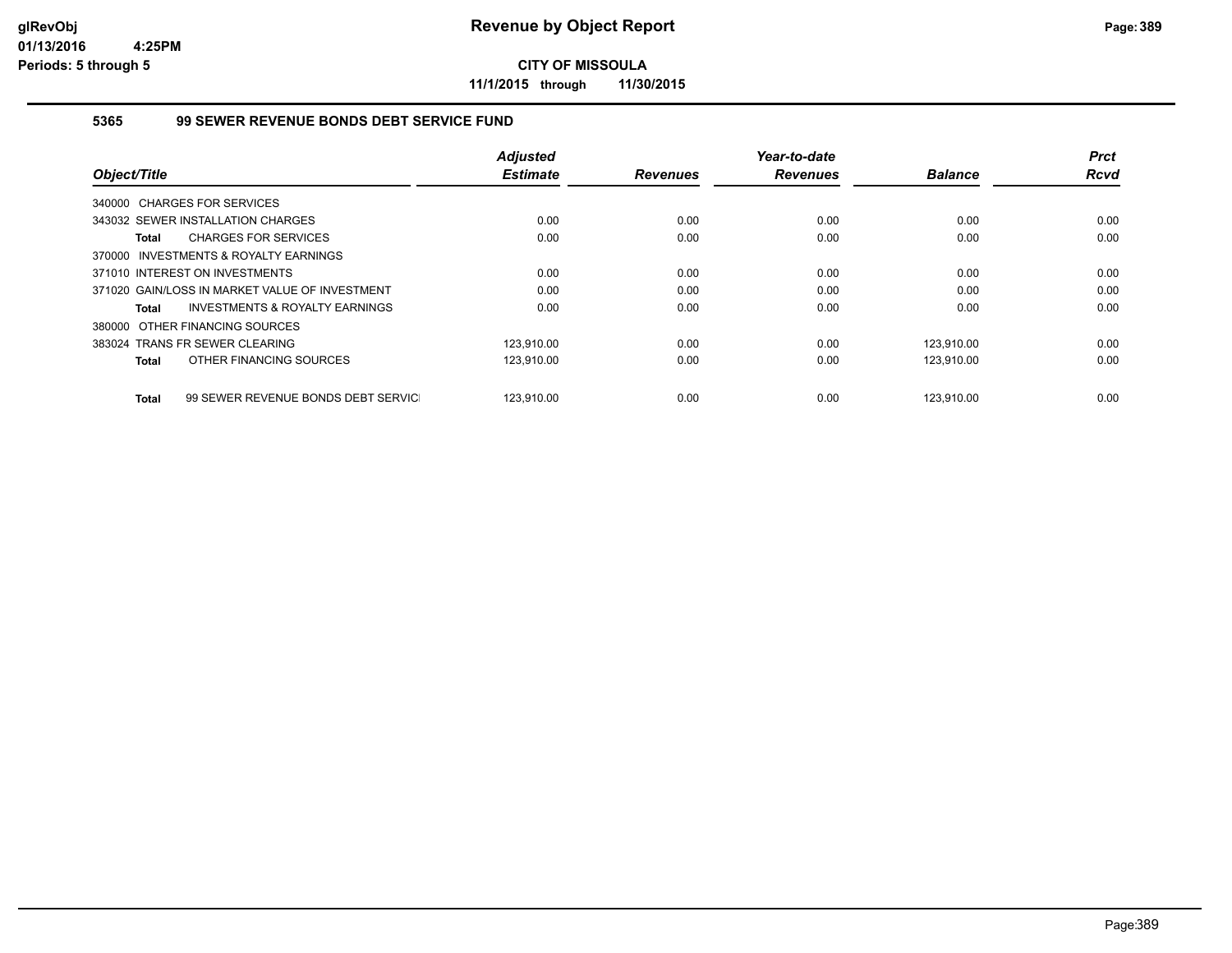**11/1/2015 through 11/30/2015**

# **5367 92 SEWER REVENUE BOND - SERIES B BOND RE**

**5367 92 SEWER REVENUE BOND - SERIES B BOND RE**

|                                                 | <b>Adjusted</b> |                 | Year-to-date    |                | <b>Prct</b> |
|-------------------------------------------------|-----------------|-----------------|-----------------|----------------|-------------|
| Object/Title                                    | <b>Estimate</b> | <b>Revenues</b> | <b>Revenues</b> | <b>Balance</b> | <b>Rcvd</b> |
| 370000 INVESTMENTS & ROYALTY EARNINGS           |                 |                 |                 |                |             |
| 371010 INTEREST ON INVESTMENTS                  | 0.00            | 0.00            | 0.00            | 0.00           | 0.00        |
| 371020 GAIN/LOSS IN MARKET VALUE OF INVESTMENTS | 0.00            | 0.00            | 0.00            | 0.00           | 0.00        |
| INVESTMENTS & ROYALTY EARNINGS<br>Total         | 0.00            | 0.00            | 0.00            | 0.00           | 0.00        |
| 380000 OTHER FINANCING SOURCES                  |                 |                 |                 |                |             |
| 383042 TRANSFERS FROM OTHER FUNDS               | 0.00            | 0.00            | 0.00            | 0.00           | 0.00        |
| OTHER FINANCING SOURCES<br>Total                | 0.00            | 0.00            | 0.00            | 0.00           | 0.00        |
|                                                 |                 |                 |                 |                |             |
| 92 SEWER REVENUE BOND - SERIES B BON<br>Total   | 0.00            | 0.00            | 0.00            | 0.00           | 0.00        |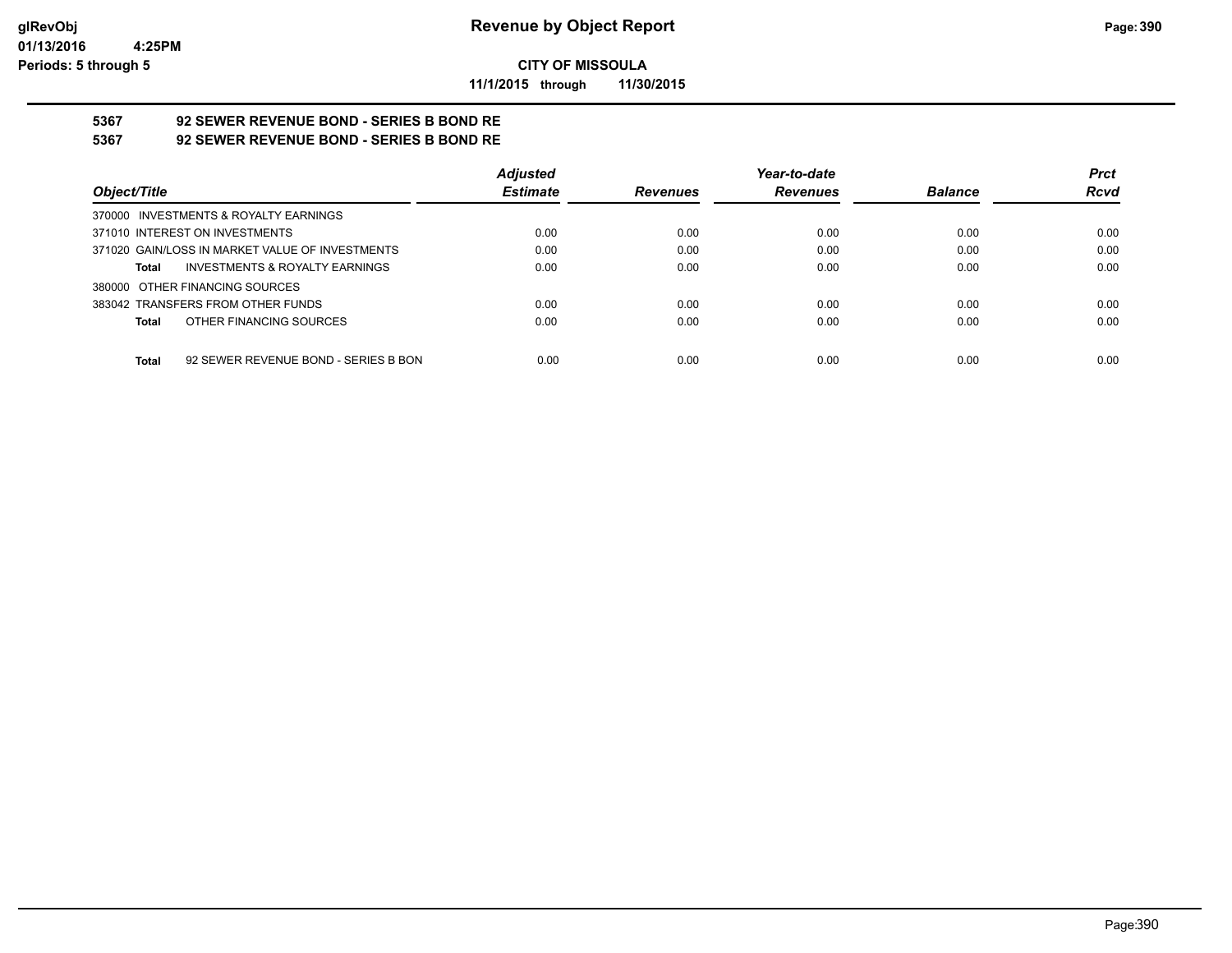**11/1/2015 through 11/30/2015**

## **5367 92 SEWER REVENUE BOND - SERIES B BOND RE**

|                                                      | <b>Adjusted</b> |                 | Year-to-date    |                | <b>Prct</b> |
|------------------------------------------------------|-----------------|-----------------|-----------------|----------------|-------------|
| Object/Title                                         | <b>Estimate</b> | <b>Revenues</b> | <b>Revenues</b> | <b>Balance</b> | <b>Rcvd</b> |
| 370000 INVESTMENTS & ROYALTY EARNINGS                |                 |                 |                 |                |             |
| 371010 INTEREST ON INVESTMENTS                       | 0.00            | 0.00            | 0.00            | 0.00           | 0.00        |
| 371020 GAIN/LOSS IN MARKET VALUE OF INVESTMENT       | 0.00            | 0.00            | 0.00            | 0.00           | 0.00        |
| INVESTMENTS & ROYALTY EARNINGS<br><b>Total</b>       | 0.00            | 0.00            | 0.00            | 0.00           | 0.00        |
| 380000 OTHER FINANCING SOURCES                       |                 |                 |                 |                |             |
| 383042 TRANSFERS FROM OTHER FUNDS                    | 0.00            | 0.00            | 0.00            | 0.00           | 0.00        |
| OTHER FINANCING SOURCES<br><b>Total</b>              | 0.00            | 0.00            | 0.00            | 0.00           | 0.00        |
|                                                      |                 |                 |                 |                |             |
| <b>Total</b><br>92 SEWER REVENUE BOND - SERIES B BON | 0.00            | 0.00            | 0.00            | 0.00           | 0.00        |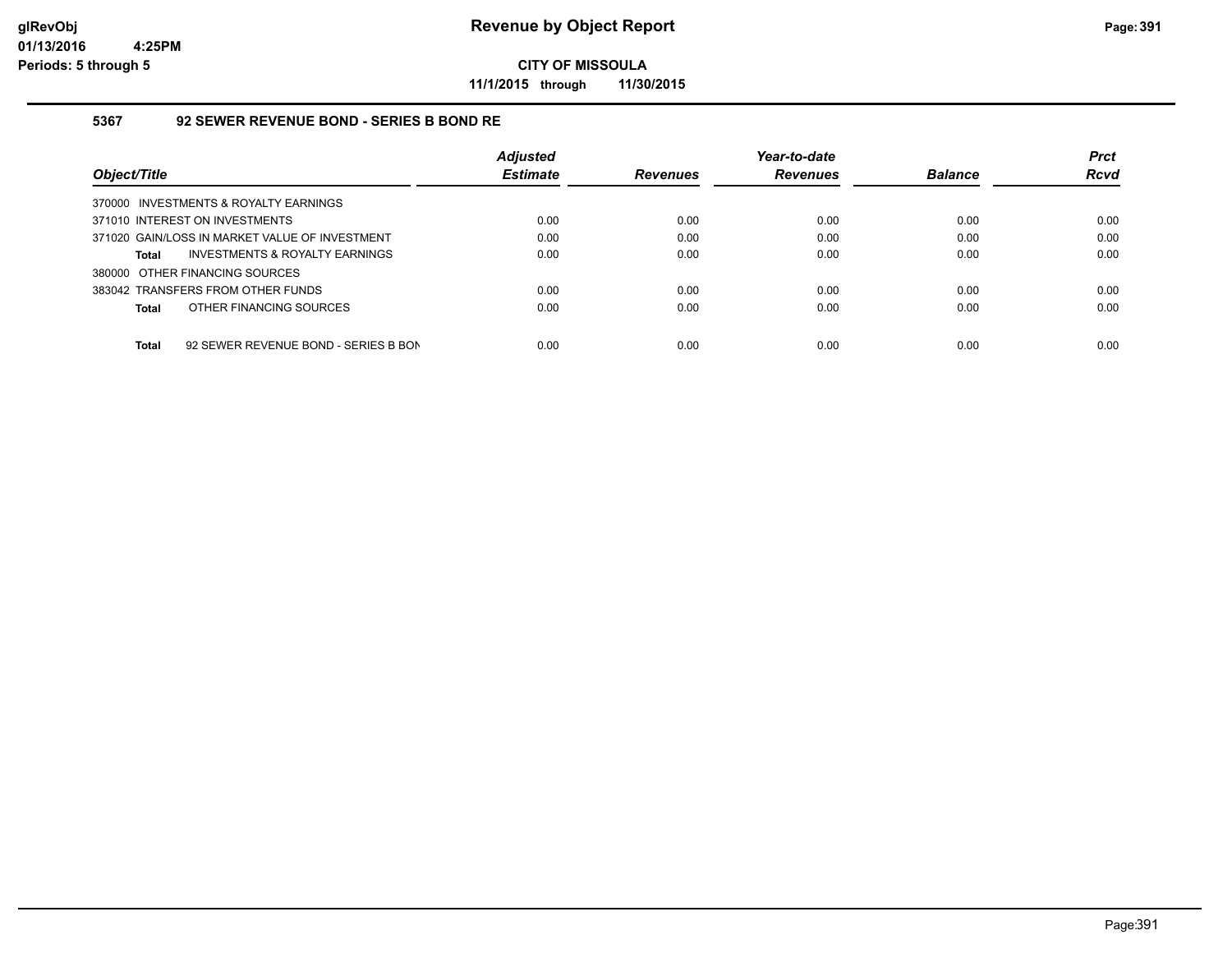**11/1/2015 through 11/30/2015**

# **5368 00 SEWER REVENUE BOND RESERVE FUND**

# **5368 00 SEWER REVENUE BOND RESERVE FUND**

|                                                    | <b>Adjusted</b> |                 | Year-to-date    |                | <b>Prct</b> |
|----------------------------------------------------|-----------------|-----------------|-----------------|----------------|-------------|
| Object/Title                                       | <b>Estimate</b> | <b>Revenues</b> | <b>Revenues</b> | <b>Balance</b> | <b>Rcvd</b> |
| 370000 INVESTMENTS & ROYALTY EARNINGS              |                 |                 |                 |                |             |
| 371010 INTEREST ON INVESTMENTS                     | 0.00            | 0.00            | 0.00            | 0.00           | 0.00        |
| 371020 GAIN/LOSS IN MARKET VALUE OF INVESTMENTS    | 0.00            | 0.00            | 0.00            | 0.00           | 0.00        |
| INVESTMENTS & ROYALTY EARNINGS<br>Total            | 0.00            | 0.00            | 0.00            | 0.00           | 0.00        |
| 380000 OTHER FINANCING SOURCES                     |                 |                 |                 |                |             |
| 383042 TRANSFERS FROM OTHER FUNDS                  | 310.00          | 0.00            | 0.00            | 310.00         | 0.00        |
| OTHER FINANCING SOURCES<br><b>Total</b>            | 310.00          | 0.00            | 0.00            | 310.00         | 0.00        |
|                                                    |                 |                 |                 |                |             |
| <b>Total</b><br>00 SEWER REVENUE BOND RESERVE FUND | 310.00          | 0.00            | 0.00            | 310.00         | 0.00        |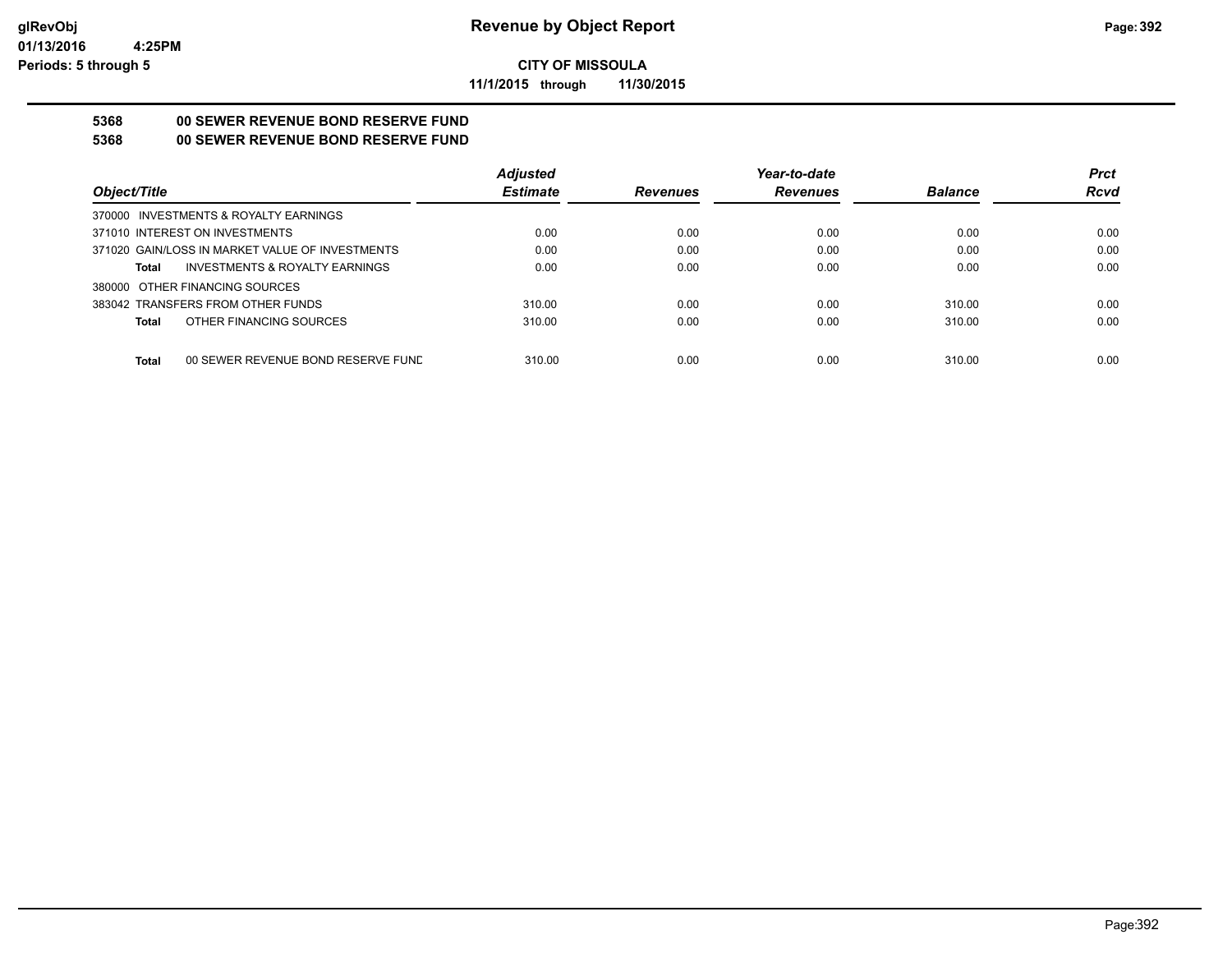**11/1/2015 through 11/30/2015**

### **5368 00 SEWER REVENUE BOND RESERVE FUND**

|                                                    | <b>Adjusted</b> |                 | Year-to-date    |                | <b>Prct</b> |
|----------------------------------------------------|-----------------|-----------------|-----------------|----------------|-------------|
| Object/Title                                       | <b>Estimate</b> | <b>Revenues</b> | <b>Revenues</b> | <b>Balance</b> | Rcvd        |
| 370000 INVESTMENTS & ROYALTY EARNINGS              |                 |                 |                 |                |             |
| 371010 INTEREST ON INVESTMENTS                     | 0.00            | 0.00            | 0.00            | 0.00           | 0.00        |
| 371020 GAIN/LOSS IN MARKET VALUE OF INVESTMENT     | 0.00            | 0.00            | 0.00            | 0.00           | 0.00        |
| INVESTMENTS & ROYALTY EARNINGS<br><b>Total</b>     | 0.00            | 0.00            | 0.00            | 0.00           | 0.00        |
| 380000 OTHER FINANCING SOURCES                     |                 |                 |                 |                |             |
| 383042 TRANSFERS FROM OTHER FUNDS                  | 310.00          | 0.00            | 0.00            | 310.00         | 0.00        |
| OTHER FINANCING SOURCES<br><b>Total</b>            | 310.00          | 0.00            | 0.00            | 310.00         | 0.00        |
| <b>Total</b><br>00 SEWER REVENUE BOND RESERVE FUNI | 310.00          | 0.00            | 0.00            | 310.00         | 0.00        |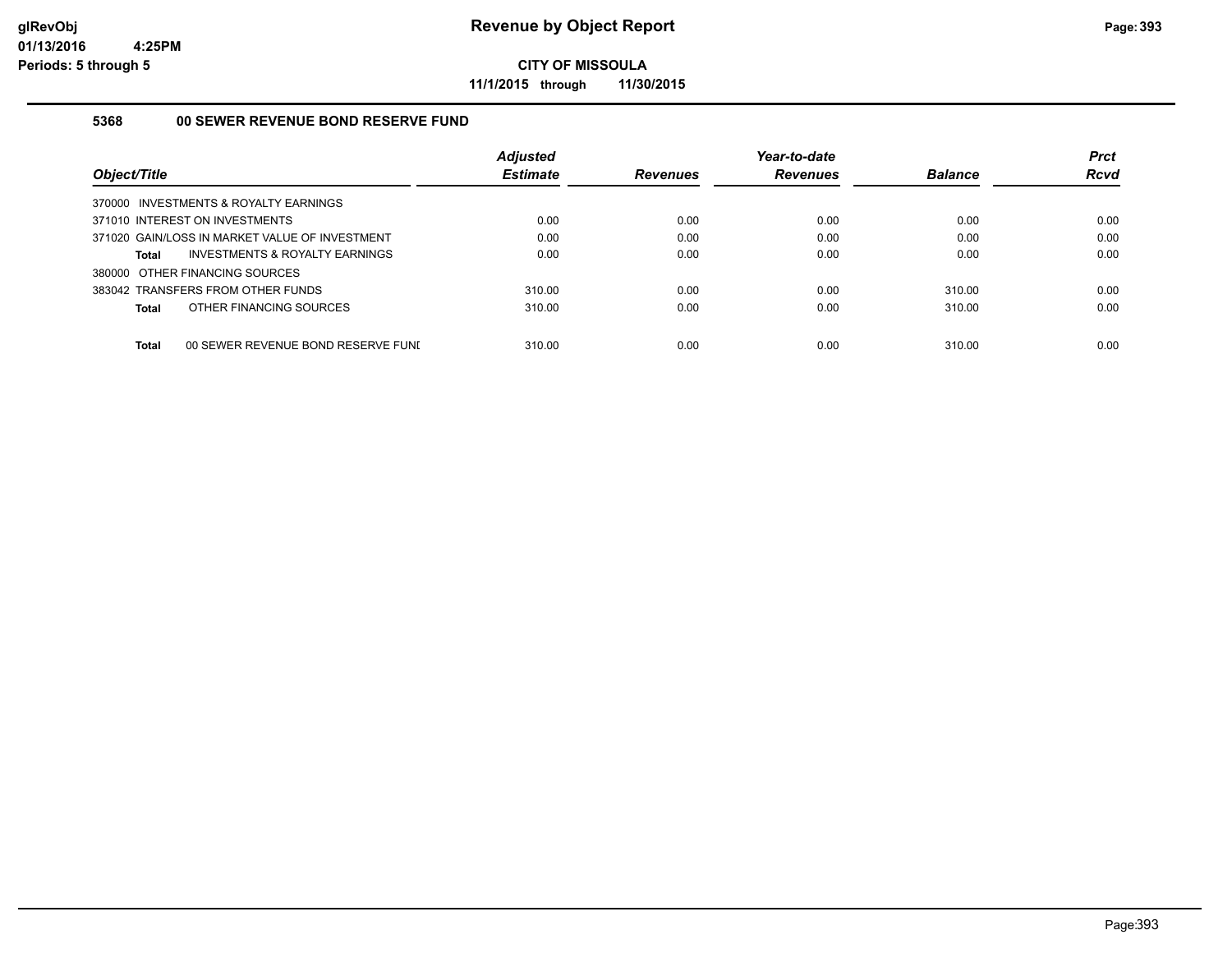**11/1/2015 through 11/30/2015**

#### **5369 2001 SEWER REVENUE BOND**

**5369 2001 SEWER REVENUE BOND**

|                                                 | <b>Adjusted</b> |                 | Year-to-date    |                | <b>Prct</b> |
|-------------------------------------------------|-----------------|-----------------|-----------------|----------------|-------------|
| Object/Title                                    | <b>Estimate</b> | <b>Revenues</b> | <b>Revenues</b> | <b>Balance</b> | <b>Rcvd</b> |
| 370000 INVESTMENTS & ROYALTY EARNINGS           |                 |                 |                 |                |             |
| 371010 INTEREST ON INVESTMENTS                  | 0.00            | 0.00            | 0.00            | 0.00           | 0.00        |
| 371020 GAIN/LOSS IN MARKET VALUE OF INVESTMENTS | 0.00            | 0.00            | 0.00            | 0.00           | 0.00        |
| INVESTMENTS & ROYALTY EARNINGS<br>Total         | 0.00            | 0.00            | 0.00            | 0.00           | 0.00        |
| 380000 OTHER FINANCING SOURCES                  |                 |                 |                 |                |             |
| 383042 TRANSFERS FROM OTHER FUNDS               | 0.00            | 0.00            | 0.00            | 0.00           | 0.00        |
| OTHER FINANCING SOURCES<br><b>Total</b>         | 0.00            | 0.00            | 0.00            | 0.00           | 0.00        |
|                                                 |                 |                 |                 |                |             |
| <b>Total</b><br>2001 SEWER REVENUE BOND         | 0.00            | 0.00            | 0.00            | 0.00           | 0.00        |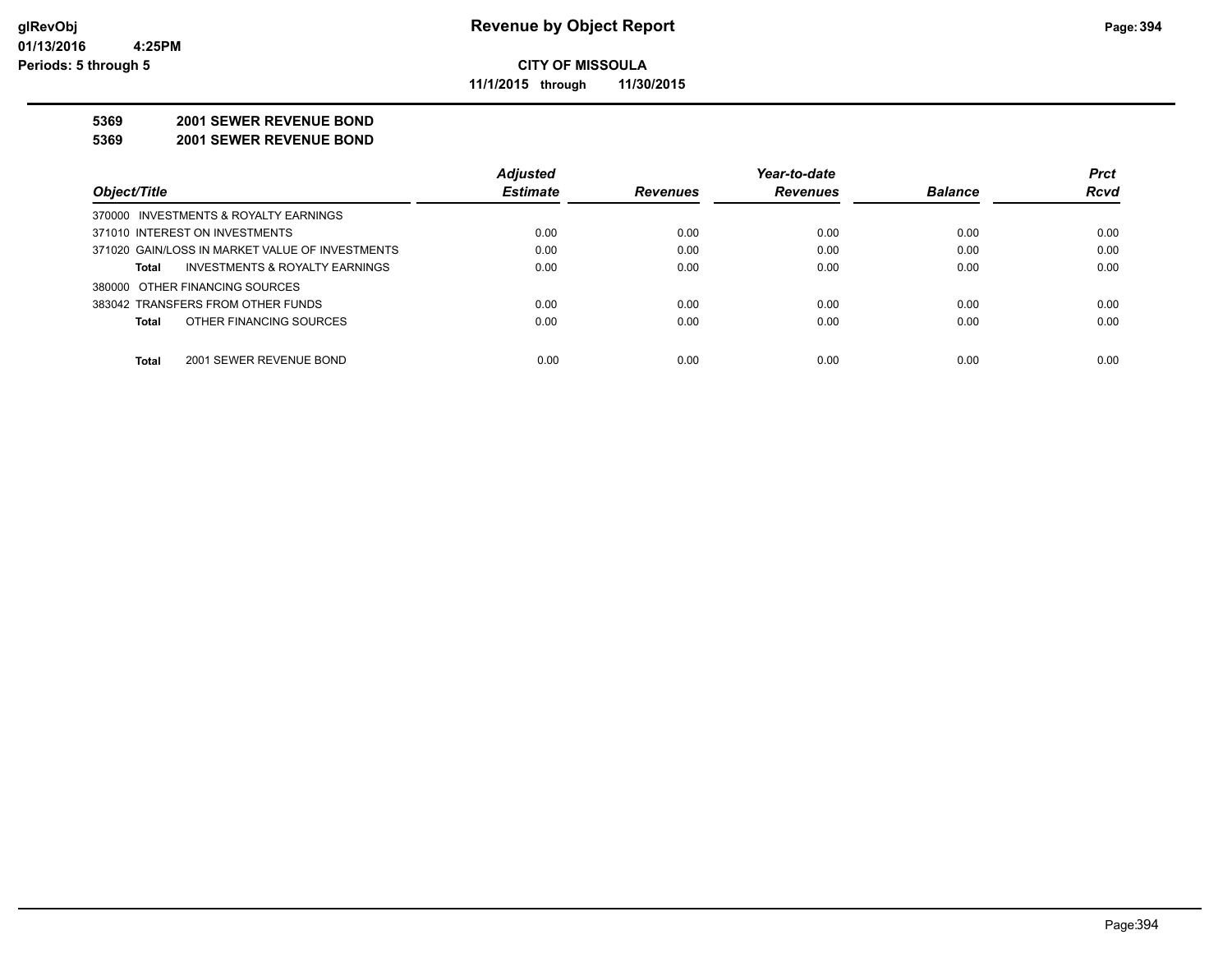**11/1/2015 through 11/30/2015**

## **5369 2001 SEWER REVENUE BOND**

| Adjusted        |                 | Year-to-date    |                | <b>Prct</b> |
|-----------------|-----------------|-----------------|----------------|-------------|
| <b>Estimate</b> | <b>Revenues</b> | <b>Revenues</b> | <b>Balance</b> | Rcvd        |
|                 |                 |                 |                |             |
| 0.00            | 0.00            | 0.00            | 0.00           | 0.00        |
| 0.00            | 0.00            | 0.00            | 0.00           | 0.00        |
| 0.00            | 0.00            | 0.00            | 0.00           | 0.00        |
|                 |                 |                 |                |             |
| 0.00            | 0.00            | 0.00            | 0.00           | 0.00        |
| 0.00            | 0.00            | 0.00            | 0.00           | 0.00        |
|                 |                 |                 |                | 0.00        |
|                 | 0.00            | 0.00            | 0.00           | 0.00        |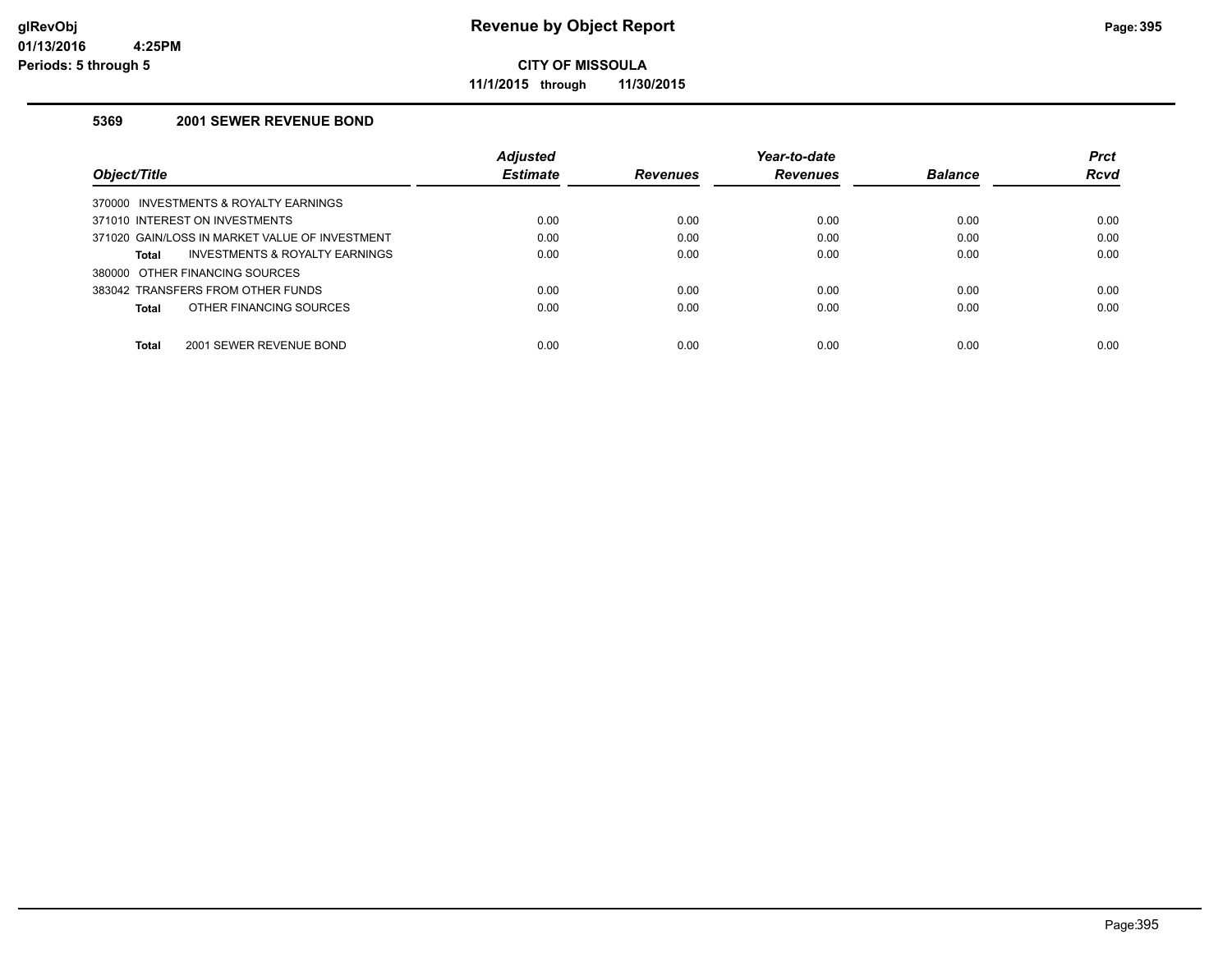**11/1/2015 through 11/30/2015**

# **5370 99 SEWER REVENUE BOND RESERVE FUND**

## **5370 99 SEWER REVENUE BOND RESERVE FUND**

|                                                    | <b>Adjusted</b> |                 | Year-to-date    |                | <b>Prct</b> |
|----------------------------------------------------|-----------------|-----------------|-----------------|----------------|-------------|
| Object/Title                                       | <b>Estimate</b> | <b>Revenues</b> | <b>Revenues</b> | <b>Balance</b> | <b>Rcvd</b> |
| 360000 MISCELLANEOUS REVENUES                      |                 |                 |                 |                |             |
| 360010 MISCELLANEOUS                               | 0.00            | 0.00            | 0.00            | 0.00           | 0.00        |
| MISCELLANEOUS REVENUES<br>Total                    | 0.00            | 0.00            | 0.00            | 0.00           | 0.00        |
| 370000 INVESTMENTS & ROYALTY EARNINGS              |                 |                 |                 |                |             |
| 371010 INTEREST ON INVESTMENTS                     | 0.00            | 0.00            | 0.00            | 0.00           | 0.00        |
| 371020 GAIN/LOSS IN MARKET VALUE OF INVESTMENTS    | 0.00            | 0.00            | 0.00            | 0.00           | 0.00        |
| <b>INVESTMENTS &amp; ROYALTY EARNINGS</b><br>Total | 0.00            | 0.00            | 0.00            | 0.00           | 0.00        |
| 380000 OTHER FINANCING SOURCES                     |                 |                 |                 |                |             |
| 383042 TRANSFERS FROM OTHER FUNDS                  | 0.00            | 0.00            | 0.00            | 0.00           | 0.00        |
| OTHER FINANCING SOURCES<br><b>Total</b>            | 0.00            | 0.00            | 0.00            | 0.00           | 0.00        |
| 99 SEWER REVENUE BOND RESERVE FUND<br><b>Total</b> | 0.00            | 0.00            | 0.00            | 0.00           | 0.00        |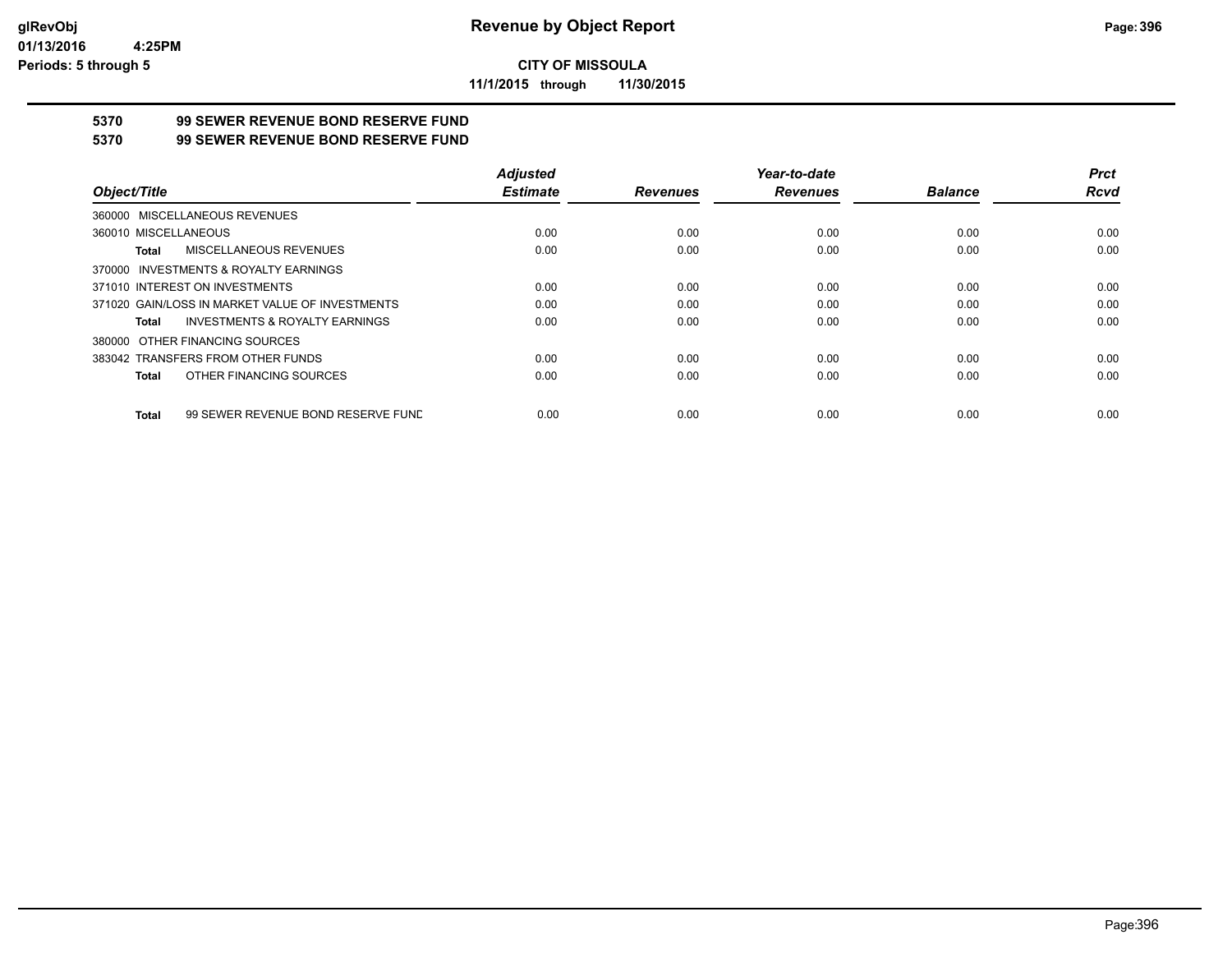**11/1/2015 through 11/30/2015**

#### **5370 99 SEWER REVENUE BOND RESERVE FUND**

|                                                    | <b>Adjusted</b> |                 | Year-to-date    |                | <b>Prct</b> |
|----------------------------------------------------|-----------------|-----------------|-----------------|----------------|-------------|
| Object/Title                                       | <b>Estimate</b> | <b>Revenues</b> | <b>Revenues</b> | <b>Balance</b> | <b>Rcvd</b> |
| 360000 MISCELLANEOUS REVENUES                      |                 |                 |                 |                |             |
| 360010 MISCELLANEOUS                               | 0.00            | 0.00            | 0.00            | 0.00           | 0.00        |
| MISCELLANEOUS REVENUES<br><b>Total</b>             | 0.00            | 0.00            | 0.00            | 0.00           | 0.00        |
| 370000 INVESTMENTS & ROYALTY EARNINGS              |                 |                 |                 |                |             |
| 371010 INTEREST ON INVESTMENTS                     | 0.00            | 0.00            | 0.00            | 0.00           | 0.00        |
| 371020 GAIN/LOSS IN MARKET VALUE OF INVESTMENT     | 0.00            | 0.00            | 0.00            | 0.00           | 0.00        |
| INVESTMENTS & ROYALTY EARNINGS<br>Total            | 0.00            | 0.00            | 0.00            | 0.00           | 0.00        |
| 380000 OTHER FINANCING SOURCES                     |                 |                 |                 |                |             |
| 383042 TRANSFERS FROM OTHER FUNDS                  | 0.00            | 0.00            | 0.00            | 0.00           | 0.00        |
| OTHER FINANCING SOURCES<br><b>Total</b>            | 0.00            | 0.00            | 0.00            | 0.00           | 0.00        |
|                                                    |                 |                 |                 |                |             |
| 99 SEWER REVENUE BOND RESERVE FUNI<br><b>Total</b> | 0.00            | 0.00            | 0.00            | 0.00           | 0.00        |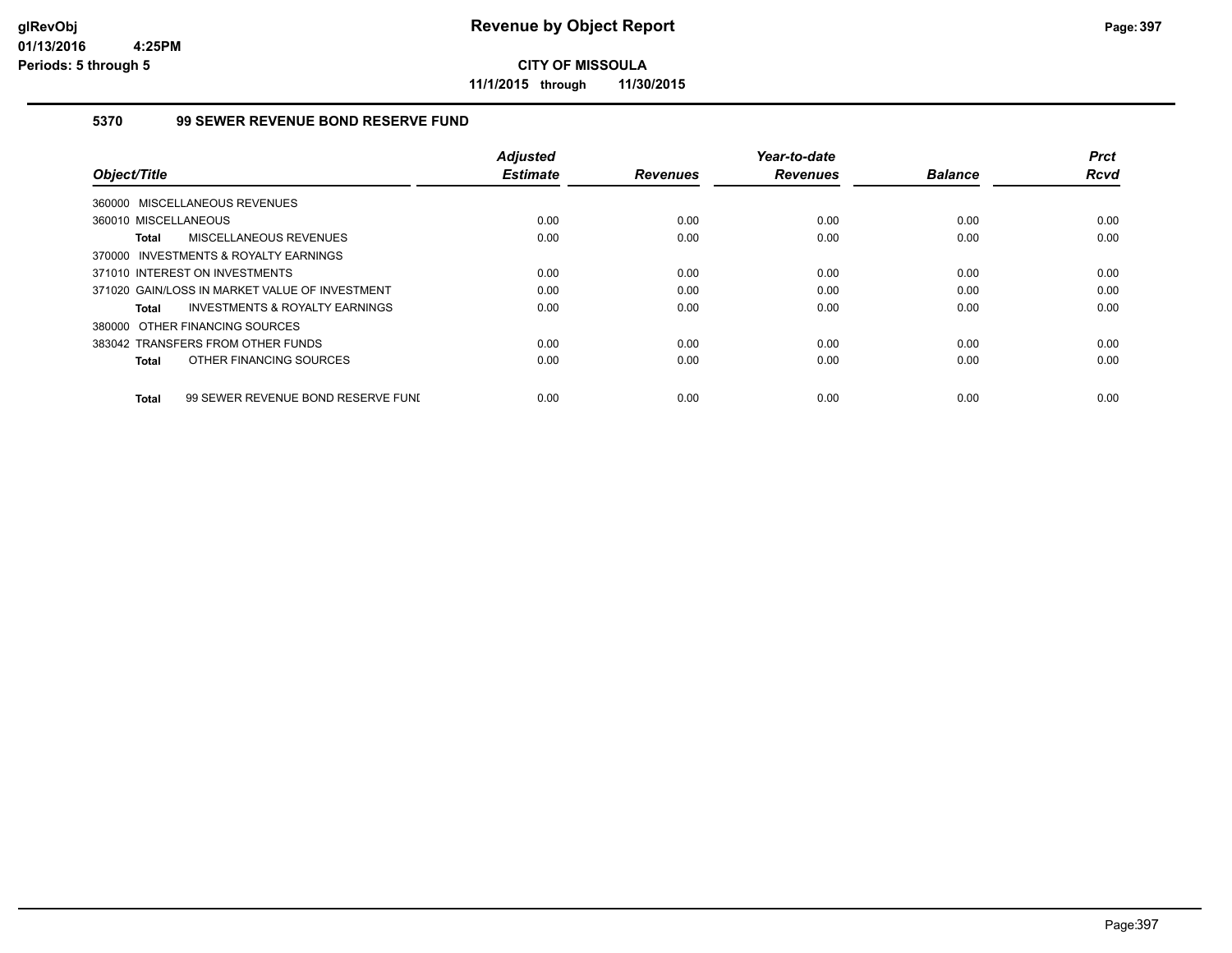**11/1/2015 through 11/30/2015**

#### **5371 2002 SEWER BONDS**

**5371 2002 SEWER BONDS**

|                                                 | <b>Adjusted</b> |                 | Year-to-date    |                | <b>Prct</b> |
|-------------------------------------------------|-----------------|-----------------|-----------------|----------------|-------------|
| Object/Title                                    | <b>Estimate</b> | <b>Revenues</b> | <b>Revenues</b> | <b>Balance</b> | <b>Rcvd</b> |
| 370000 INVESTMENTS & ROYALTY EARNINGS           |                 |                 |                 |                |             |
| 371010 INTEREST ON INVESTMENTS                  | 0.00            | 0.00            | 0.00            | 0.00           | 0.00        |
| 371020 GAIN/LOSS IN MARKET VALUE OF INVESTMENTS | 0.00            | 0.00            | 0.00            | 0.00           | 0.00        |
| INVESTMENTS & ROYALTY EARNINGS<br><b>Total</b>  | 0.00            | 0.00            | 0.00            | 0.00           | 0.00        |
| 380000 OTHER FINANCING SOURCES                  |                 |                 |                 |                |             |
| 383024 TRANS FR SEWER CLEARING                  | 84.930.00       | 0.00            | 0.00            | 84.930.00      | 0.00        |
| OTHER FINANCING SOURCES<br><b>Total</b>         | 84.930.00       | 0.00            | 0.00            | 84.930.00      | 0.00        |
|                                                 |                 |                 |                 |                |             |
| <b>Total</b><br>2002 SEWER BONDS                | 84.930.00       | 0.00            | 0.00            | 84.930.00      | 0.00        |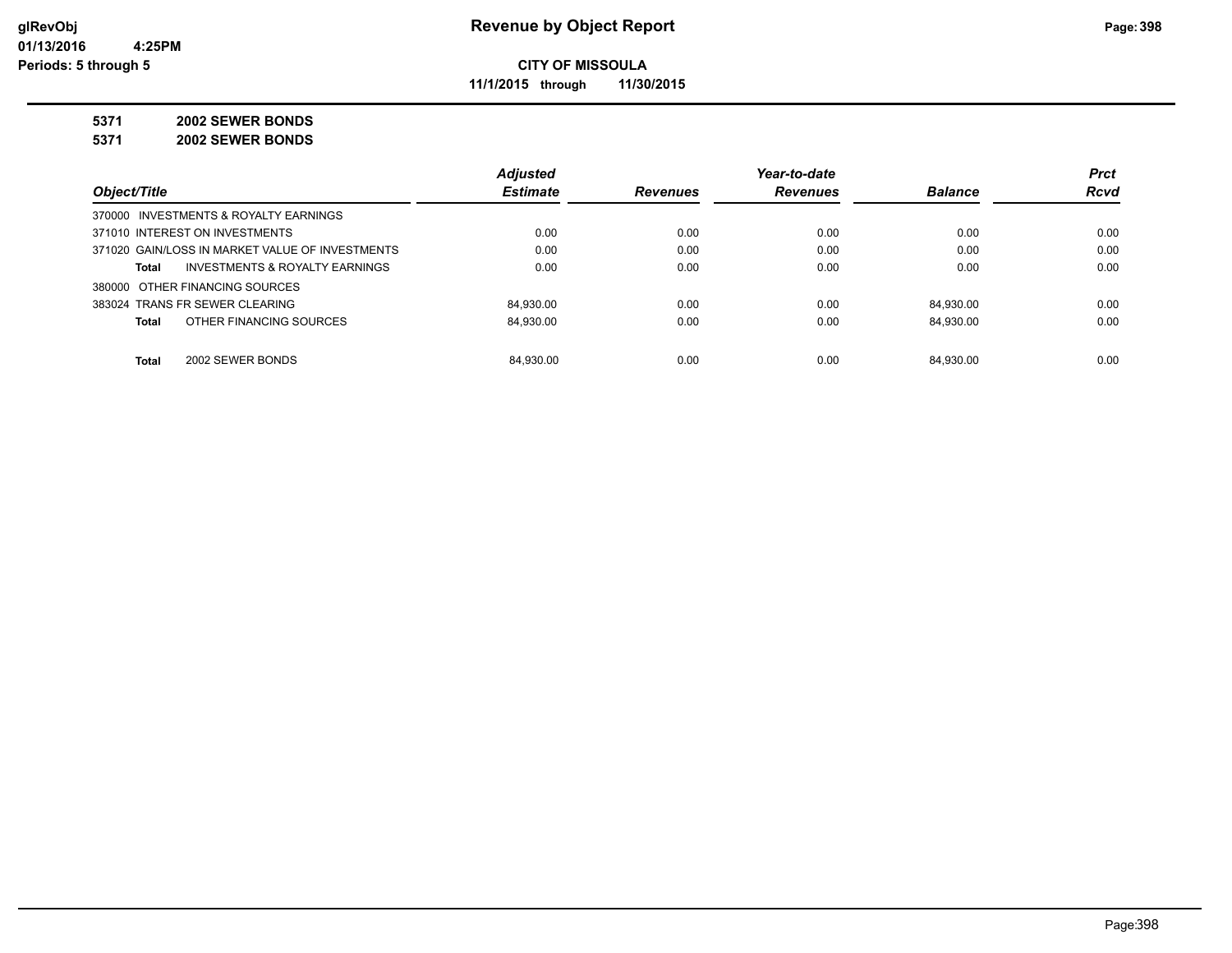**11/1/2015 through 11/30/2015**

#### **5371 2002 SEWER BONDS**

|                                                | <b>Adjusted</b> |                 | Year-to-date    |                | <b>Prct</b> |
|------------------------------------------------|-----------------|-----------------|-----------------|----------------|-------------|
| Object/Title                                   | <b>Estimate</b> | <b>Revenues</b> | <b>Revenues</b> | <b>Balance</b> | <b>Rcvd</b> |
| 370000 INVESTMENTS & ROYALTY EARNINGS          |                 |                 |                 |                |             |
| 371010 INTEREST ON INVESTMENTS                 | 0.00            | 0.00            | 0.00            | 0.00           | 0.00        |
| 371020 GAIN/LOSS IN MARKET VALUE OF INVESTMENT | 0.00            | 0.00            | 0.00            | 0.00           | 0.00        |
| INVESTMENTS & ROYALTY EARNINGS<br><b>Total</b> | 0.00            | 0.00            | 0.00            | 0.00           | 0.00        |
| 380000 OTHER FINANCING SOURCES                 |                 |                 |                 |                |             |
| 383024 TRANS FR SEWER CLEARING                 | 84.930.00       | 0.00            | 0.00            | 84.930.00      | 0.00        |
| OTHER FINANCING SOURCES<br><b>Total</b>        | 84.930.00       | 0.00            | 0.00            | 84.930.00      | 0.00        |
|                                                |                 |                 |                 |                |             |
| 2002 SEWER BONDS<br><b>Total</b>               | 84.930.00       | 0.00            | 0.00            | 84.930.00      | 0.00        |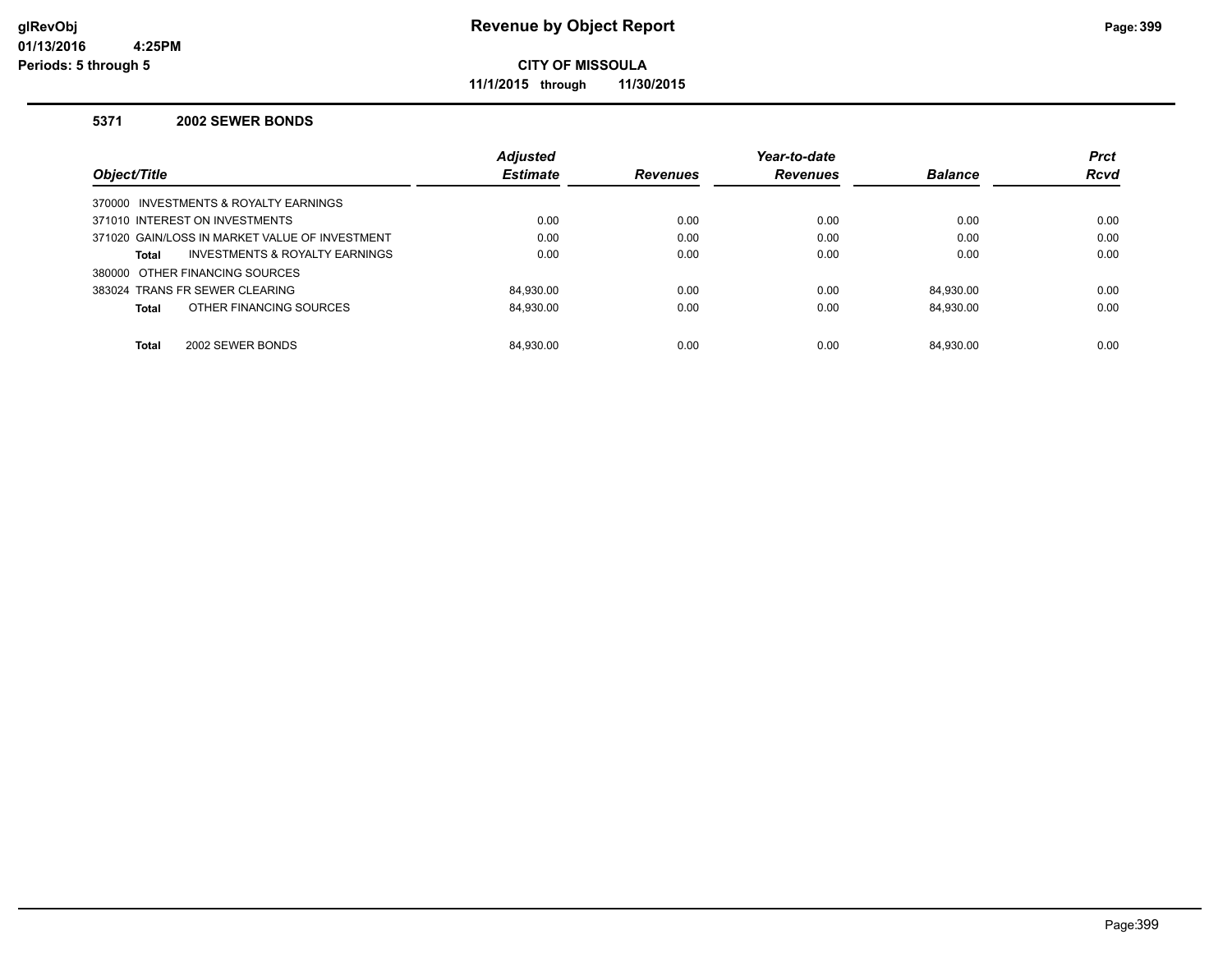**11/1/2015 through 11/30/2015**

#### **5372 2002 SEWER REVENUE BOND**

#### **5372 2002 SEWER REVENUE BOND**

|                                                    | <b>Adjusted</b> |                 | Year-to-date    |                | <b>Prct</b> |
|----------------------------------------------------|-----------------|-----------------|-----------------|----------------|-------------|
| Object/Title                                       | <b>Estimate</b> | <b>Revenues</b> | <b>Revenues</b> | <b>Balance</b> | <b>Rcvd</b> |
| 360000 MISCELLANEOUS REVENUES                      |                 |                 |                 |                |             |
| 360000 MISCELLANEOUS REVENUES                      | 0.00            | 0.00            | 0.00            | 0.00           | 0.00        |
| <b>MISCELLANEOUS REVENUES</b><br>Total             | 0.00            | 0.00            | 0.00            | 0.00           | 0.00        |
| 370000 INVESTMENTS & ROYALTY EARNINGS              |                 |                 |                 |                |             |
| 371010 INTEREST ON INVESTMENTS                     | 0.00            | 0.00            | 0.00            | 0.00           | 0.00        |
| 371020 GAIN/LOSS IN MARKET VALUE OF INVESTMENTS    | 0.00            | 0.00            | 0.00            | 0.00           | 0.00        |
| <b>INVESTMENTS &amp; ROYALTY EARNINGS</b><br>Total | 0.00            | 0.00            | 0.00            | 0.00           | 0.00        |
| 380000 OTHER FINANCING SOURCES                     |                 |                 |                 |                |             |
| 383024 TRANS FR SEWER CLEARING                     | 0.00            | 0.00            | 0.00            | 0.00           | 0.00        |
| 383042 TRANSFERS FROM OTHER FUNDS                  | 0.00            | 0.00            | 0.00            | 0.00           | 0.00        |
| OTHER FINANCING SOURCES<br>Total                   | 0.00            | 0.00            | 0.00            | 0.00           | 0.00        |
| 2002 SEWER REVENUE BOND<br>Total                   | 0.00            | 0.00            | 0.00            | 0.00           | 0.00        |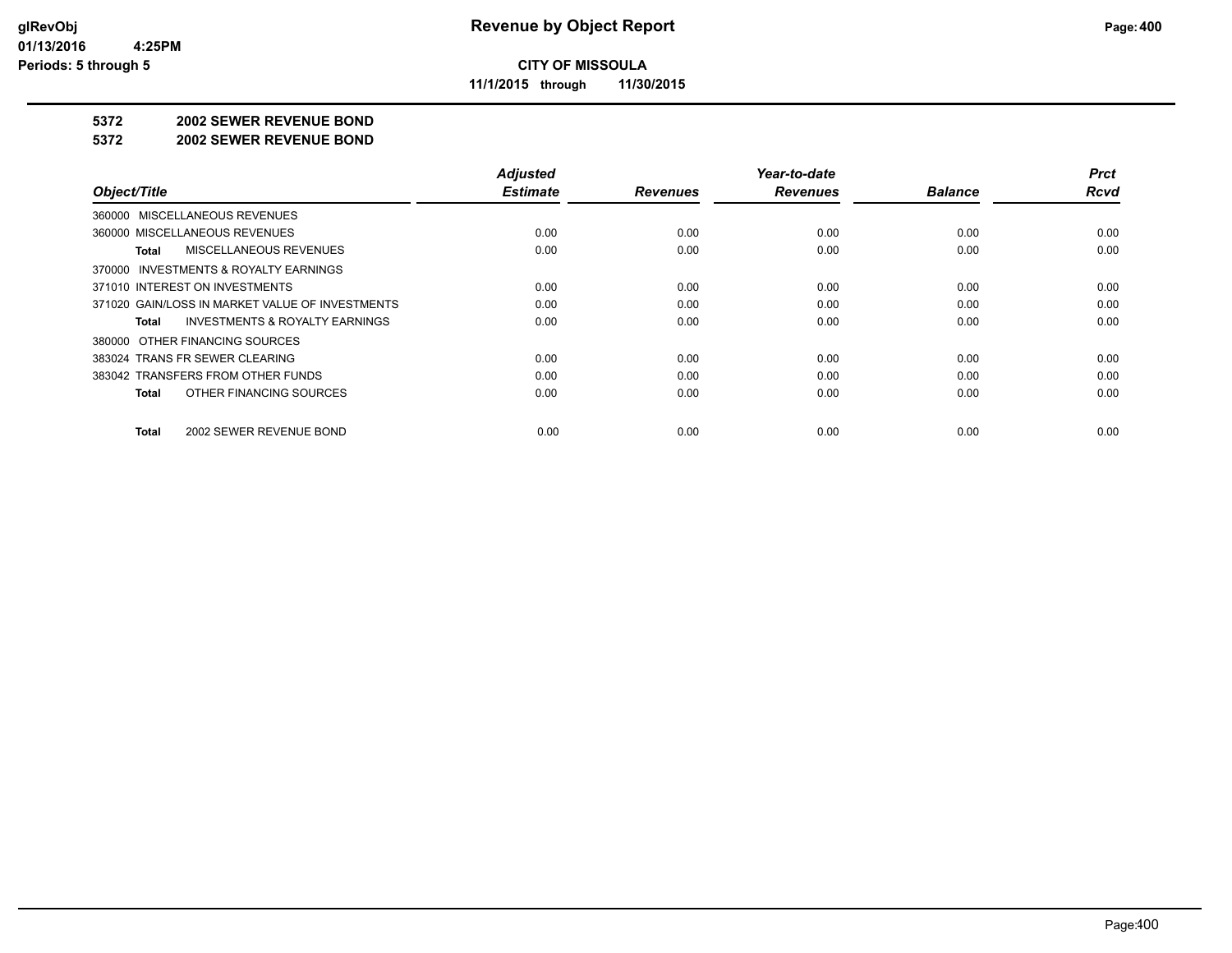**11/1/2015 through 11/30/2015**

#### **5372 2002 SEWER REVENUE BOND**

| Object/Title                                       | <b>Adjusted</b><br><b>Estimate</b> | <b>Revenues</b> | Year-to-date<br><b>Revenues</b> | <b>Balance</b> | <b>Prct</b><br>Rcvd |
|----------------------------------------------------|------------------------------------|-----------------|---------------------------------|----------------|---------------------|
| 360000 MISCELLANEOUS REVENUES                      |                                    |                 |                                 |                |                     |
| 360000 MISCELLANEOUS REVENUES                      | 0.00                               | 0.00            | 0.00                            | 0.00           | 0.00                |
|                                                    |                                    |                 |                                 |                |                     |
| MISCELLANEOUS REVENUES<br>Total                    | 0.00                               | 0.00            | 0.00                            | 0.00           | 0.00                |
| 370000 INVESTMENTS & ROYALTY EARNINGS              |                                    |                 |                                 |                |                     |
| 371010 INTEREST ON INVESTMENTS                     | 0.00                               | 0.00            | 0.00                            | 0.00           | 0.00                |
| 371020 GAIN/LOSS IN MARKET VALUE OF INVESTMENT     | 0.00                               | 0.00            | 0.00                            | 0.00           | 0.00                |
| <b>INVESTMENTS &amp; ROYALTY EARNINGS</b><br>Total | 0.00                               | 0.00            | 0.00                            | 0.00           | 0.00                |
| 380000 OTHER FINANCING SOURCES                     |                                    |                 |                                 |                |                     |
| 383024 TRANS FR SEWER CLEARING                     | 0.00                               | 0.00            | 0.00                            | 0.00           | 0.00                |
| 383042 TRANSFERS FROM OTHER FUNDS                  | 0.00                               | 0.00            | 0.00                            | 0.00           | 0.00                |
| OTHER FINANCING SOURCES<br><b>Total</b>            | 0.00                               | 0.00            | 0.00                            | 0.00           | 0.00                |
| 2002 SEWER REVENUE BOND<br><b>Total</b>            | 0.00                               | 0.00            | 0.00                            | 0.00           | 0.00                |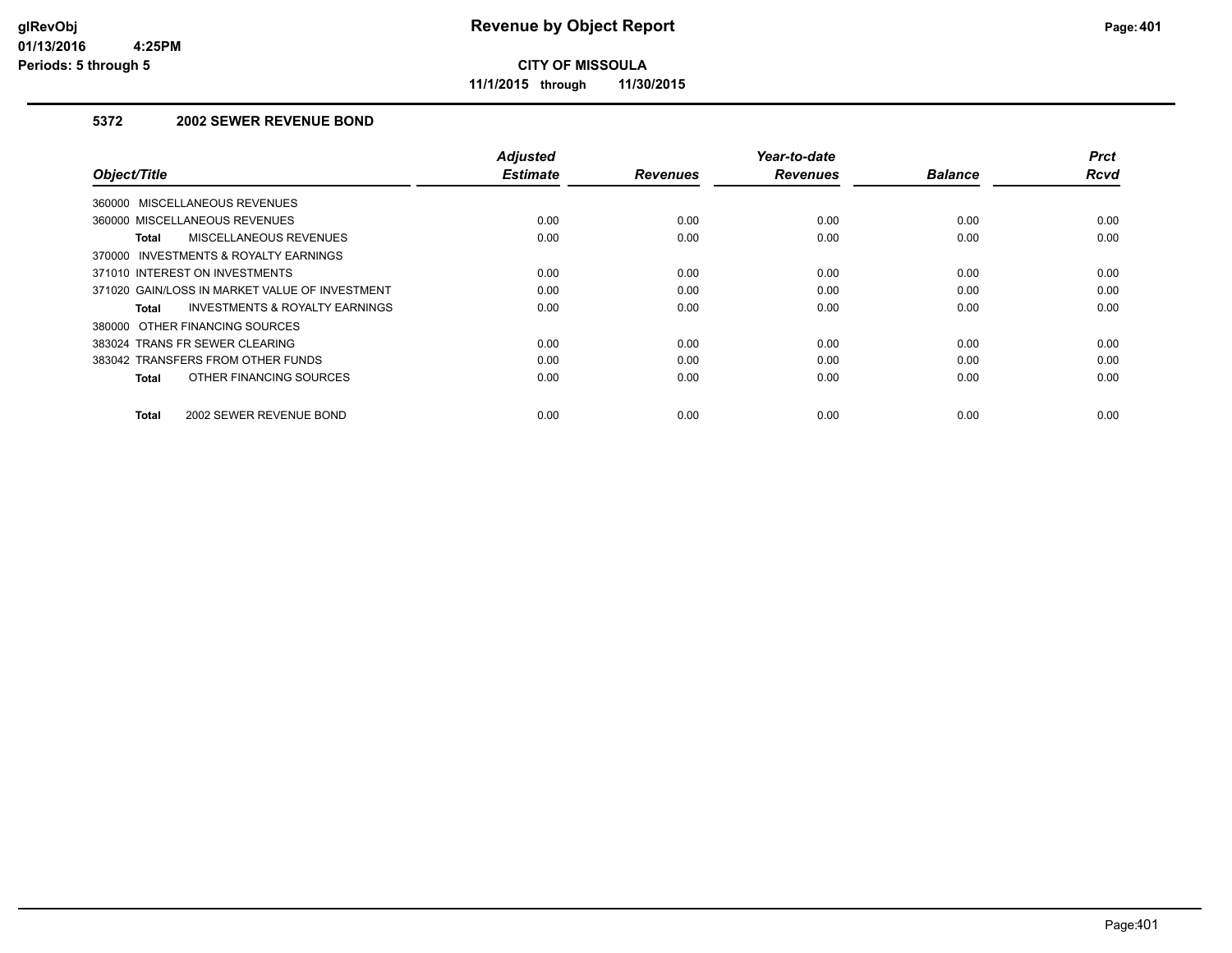**11/1/2015 through 11/30/2015**

# **5373 2002 WWTP UPGRADE REVENUE BOND**

## **5373 2002 WWTP UPGRADE REVENUE BOND**

|                                                 | <b>Adjusted</b> |                 | Year-to-date    |                | <b>Prct</b> |
|-------------------------------------------------|-----------------|-----------------|-----------------|----------------|-------------|
| Object/Title                                    | <b>Estimate</b> | <b>Revenues</b> | <b>Revenues</b> | <b>Balance</b> | <b>Rcvd</b> |
| 370000 INVESTMENTS & ROYALTY EARNINGS           |                 |                 |                 |                |             |
| 371010 INTEREST ON INVESTMENTS                  | 0.00            | 0.00            | 0.00            | 0.00           | 0.00        |
| 371020 GAIN/LOSS IN MARKET VALUE OF INVESTMENTS | 0.00            | 0.00            | 0.00            | 0.00           | 0.00        |
| INVESTMENTS & ROYALTY EARNINGS<br>Total         | 0.00            | 0.00            | 0.00            | 0.00           | 0.00        |
| 380000 OTHER FINANCING SOURCES                  |                 |                 |                 |                |             |
| 383024 TRANS FR SEWER CLEARING                  | 331.640.00      | 0.00            | 0.00            | 331.640.00     | 0.00        |
| OTHER FINANCING SOURCES<br>Total                | 331.640.00      | 0.00            | 0.00            | 331.640.00     | 0.00        |
|                                                 |                 |                 |                 |                |             |
| 2002 WWTP UPGRADE REVENUE BOND<br>Total         | 331.640.00      | 0.00            | 0.00            | 331.640.00     | 0.00        |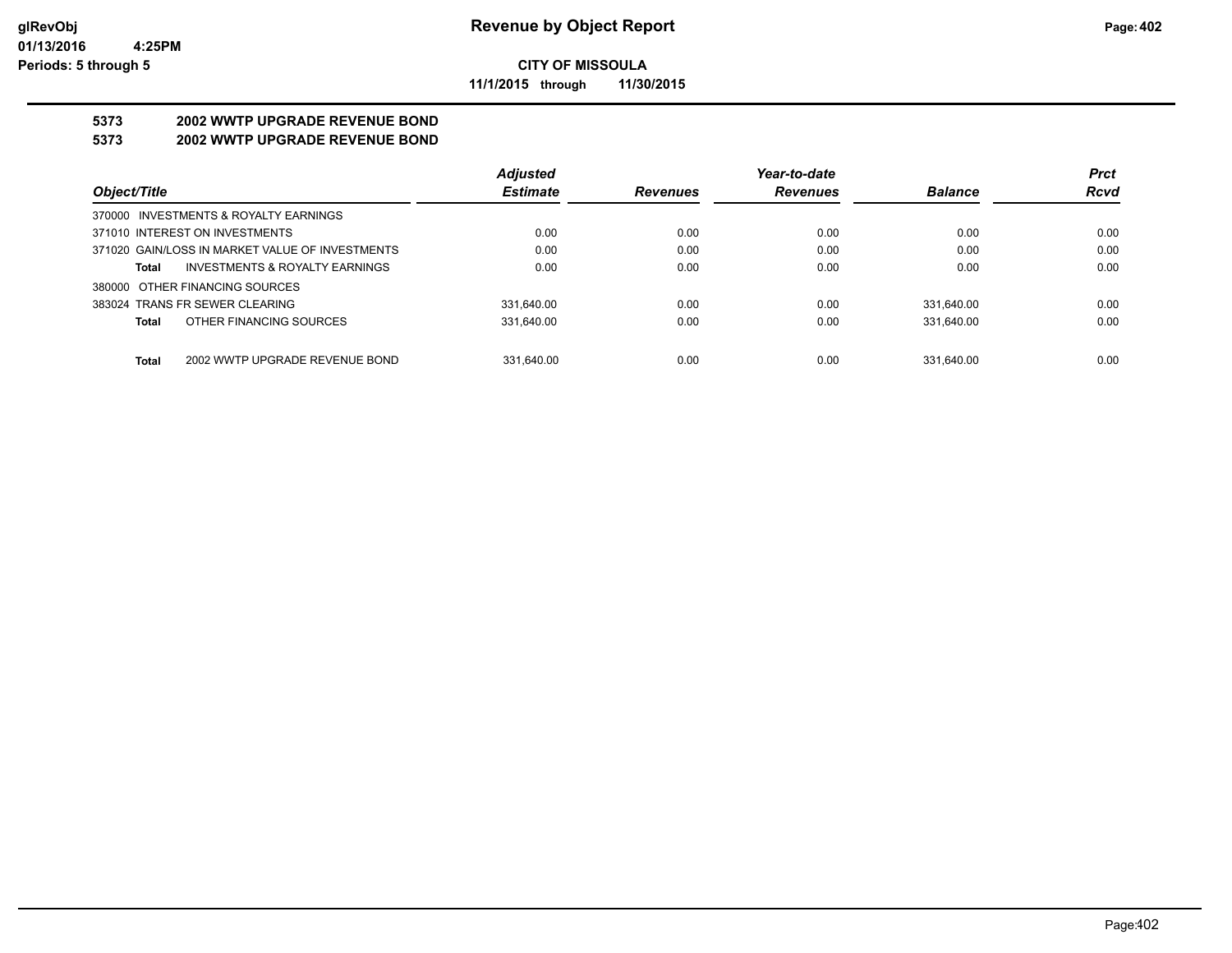**11/1/2015 through 11/30/2015**

#### **5373 2002 WWTP UPGRADE REVENUE BOND**

|                                                | <b>Adjusted</b> |                 | Year-to-date    |                | <b>Prct</b> |
|------------------------------------------------|-----------------|-----------------|-----------------|----------------|-------------|
| Object/Title                                   | <b>Estimate</b> | <b>Revenues</b> | <b>Revenues</b> | <b>Balance</b> | <b>Rcvd</b> |
| 370000 INVESTMENTS & ROYALTY EARNINGS          |                 |                 |                 |                |             |
| 371010 INTEREST ON INVESTMENTS                 | 0.00            | 0.00            | 0.00            | 0.00           | 0.00        |
| 371020 GAIN/LOSS IN MARKET VALUE OF INVESTMENT | 0.00            | 0.00            | 0.00            | 0.00           | 0.00        |
| INVESTMENTS & ROYALTY EARNINGS<br><b>Total</b> | 0.00            | 0.00            | 0.00            | 0.00           | 0.00        |
| 380000 OTHER FINANCING SOURCES                 |                 |                 |                 |                |             |
| 383024 TRANS FR SEWER CLEARING                 | 331.640.00      | 0.00            | 0.00            | 331.640.00     | 0.00        |
| OTHER FINANCING SOURCES<br><b>Total</b>        | 331.640.00      | 0.00            | 0.00            | 331.640.00     | 0.00        |
|                                                |                 |                 |                 |                |             |
| <b>Total</b><br>2002 WWTP UPGRADE REVENUE BOND | 331.640.00      | 0.00            | 0.00            | 331.640.00     | 0.00        |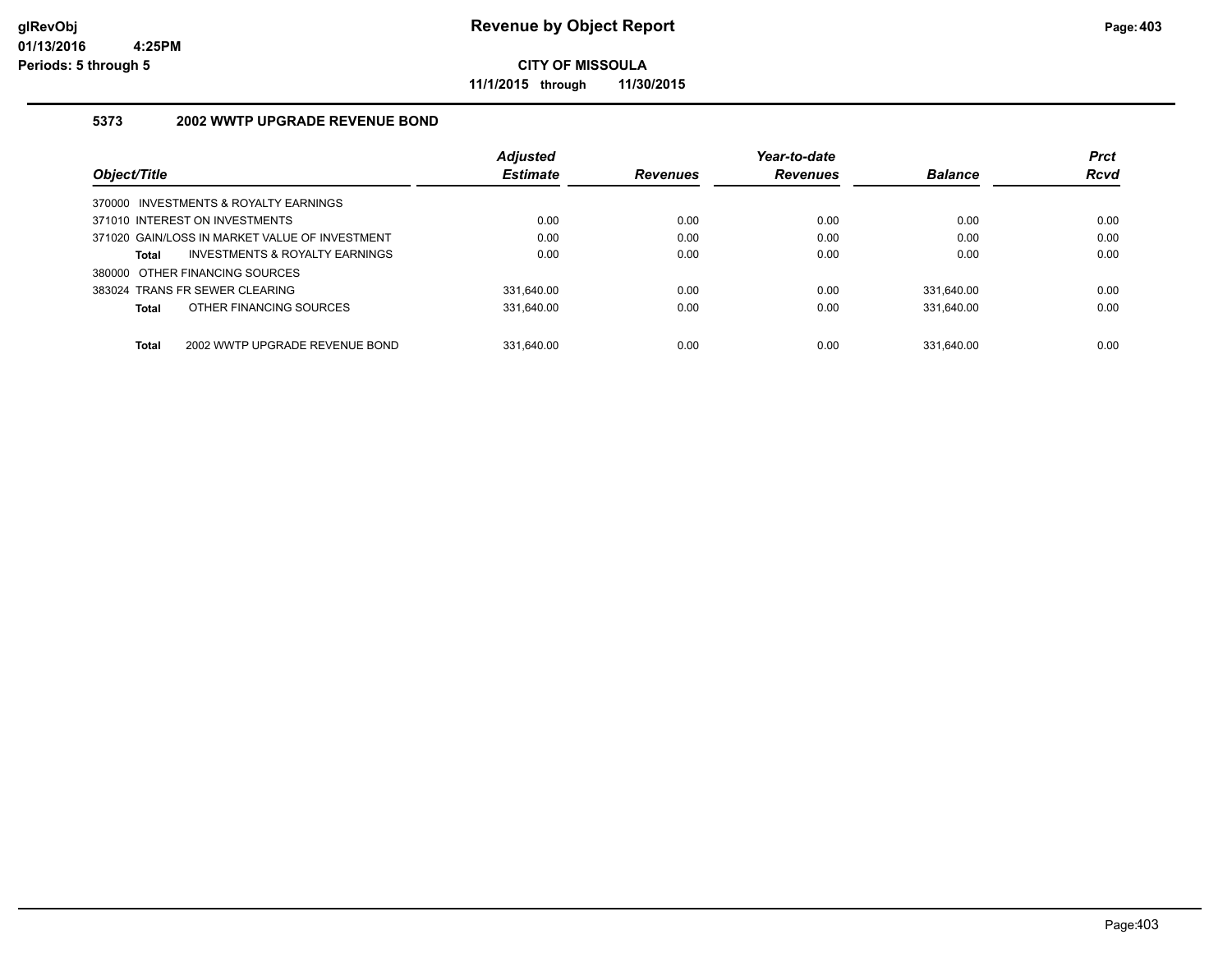**11/1/2015 through 11/30/2015**

## **5374 2002 WWTP UPGRADE RESERVE**

#### **5374 2002 WWTP UPGRADE RESERVE**

|                                                    | <b>Adjusted</b> |                 | Year-to-date    |                | <b>Prct</b> |
|----------------------------------------------------|-----------------|-----------------|-----------------|----------------|-------------|
| Object/Title                                       | <b>Estimate</b> | <b>Revenues</b> | <b>Revenues</b> | <b>Balance</b> | Rcvd        |
| 360000 MISCELLANEOUS REVENUES                      |                 |                 |                 |                |             |
| 360000 MISCELLANEOUS REVENUES                      | 0.00            | 0.00            | 0.00            | 0.00           | 0.00        |
| MISCELLANEOUS REVENUES<br>Total                    | 0.00            | 0.00            | 0.00            | 0.00           | 0.00        |
| 370000 INVESTMENTS & ROYALTY EARNINGS              |                 |                 |                 |                |             |
| 371010 INTEREST ON INVESTMENTS                     | 0.00            | 0.00            | 0.00            | 0.00           | 0.00        |
| 371020 GAIN/LOSS IN MARKET VALUE OF INVESTMENTS    | 0.00            | 0.00            | 0.00            | 0.00           | 0.00        |
| <b>INVESTMENTS &amp; ROYALTY EARNINGS</b><br>Total | 0.00            | 0.00            | 0.00            | 0.00           | 0.00        |
| 380000 OTHER FINANCING SOURCES                     |                 |                 |                 |                |             |
| 381002 SRF LOAN                                    | 0.00            | 0.00            | 0.00            | 0.00           | 0.00        |
| 383042 TRANSFERS FROM OTHER FUNDS                  | 0.00            | 0.00            | 0.00            | 0.00           | 0.00        |
| OTHER FINANCING SOURCES<br>Total                   | 0.00            | 0.00            | 0.00            | 0.00           | 0.00        |
| 2002 WWTP UPGRADE RESERVE<br><b>Total</b>          | 0.00            | 0.00            | 0.00            | 0.00           | 0.00        |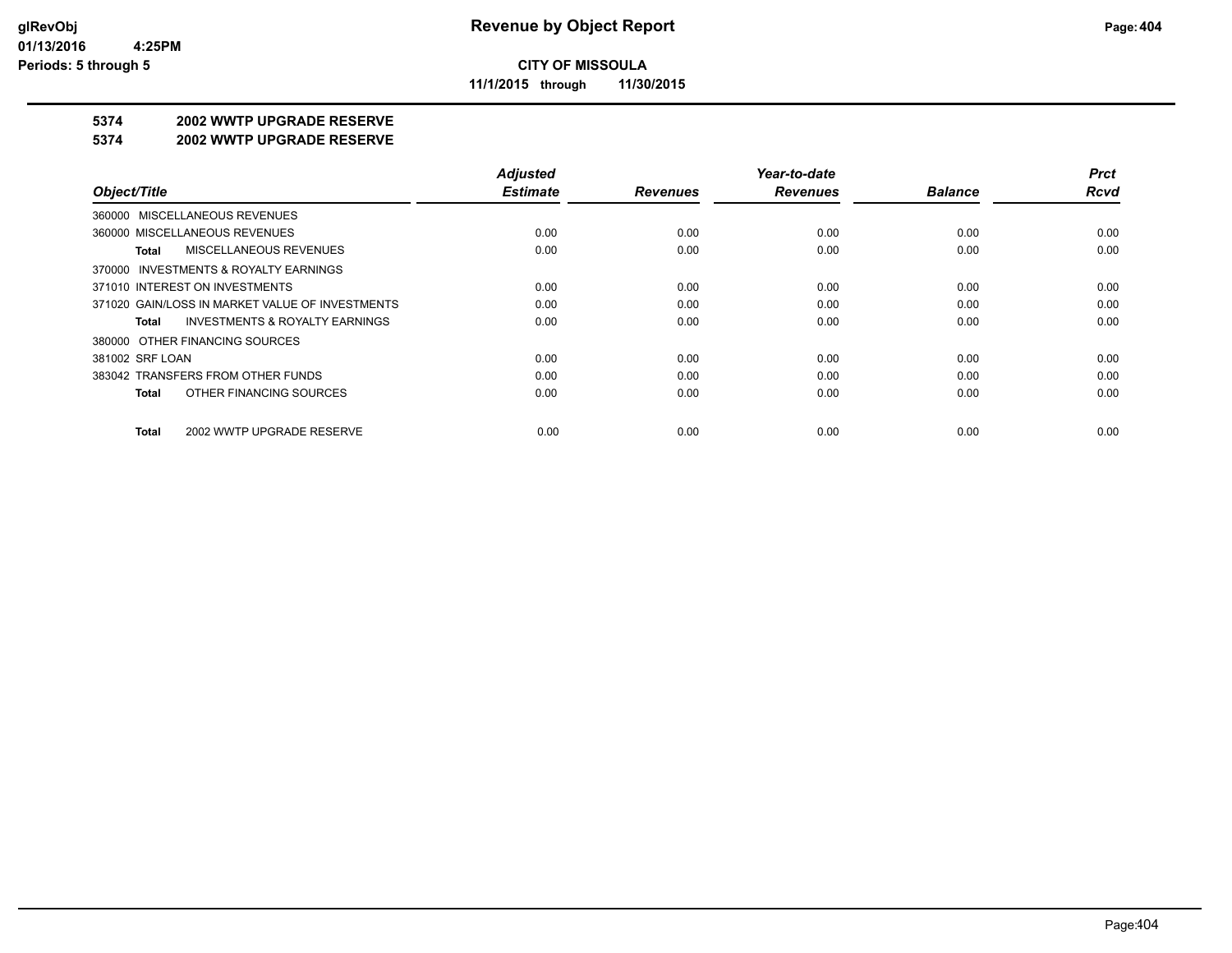**11/1/2015 through 11/30/2015**

#### **5374 2002 WWTP UPGRADE RESERVE**

| Object/Title                                       | <b>Adjusted</b><br><b>Estimate</b> | <b>Revenues</b> | Year-to-date<br><b>Revenues</b> | <b>Balance</b> | <b>Prct</b><br>Rcvd |
|----------------------------------------------------|------------------------------------|-----------------|---------------------------------|----------------|---------------------|
| 360000 MISCELLANEOUS REVENUES                      |                                    |                 |                                 |                |                     |
| 360000 MISCELLANEOUS REVENUES                      | 0.00                               | 0.00            | 0.00                            | 0.00           | 0.00                |
| MISCELLANEOUS REVENUES<br><b>Total</b>             | 0.00                               | 0.00            | 0.00                            | 0.00           | 0.00                |
| 370000 INVESTMENTS & ROYALTY EARNINGS              |                                    |                 |                                 |                |                     |
| 371010 INTEREST ON INVESTMENTS                     | 0.00                               | 0.00            | 0.00                            | 0.00           | 0.00                |
| 371020 GAIN/LOSS IN MARKET VALUE OF INVESTMENT     | 0.00                               | 0.00            | 0.00                            | 0.00           | 0.00                |
| <b>INVESTMENTS &amp; ROYALTY EARNINGS</b><br>Total | 0.00                               | 0.00            | 0.00                            | 0.00           | 0.00                |
| 380000 OTHER FINANCING SOURCES                     |                                    |                 |                                 |                |                     |
| 381002 SRF LOAN                                    | 0.00                               | 0.00            | 0.00                            | 0.00           | 0.00                |
| 383042 TRANSFERS FROM OTHER FUNDS                  | 0.00                               | 0.00            | 0.00                            | 0.00           | 0.00                |
| OTHER FINANCING SOURCES<br><b>Total</b>            | 0.00                               | 0.00            | 0.00                            | 0.00           | 0.00                |
| 2002 WWTP UPGRADE RESERVE<br><b>Total</b>          | 0.00                               | 0.00            | 0.00                            | 0.00           | 0.00                |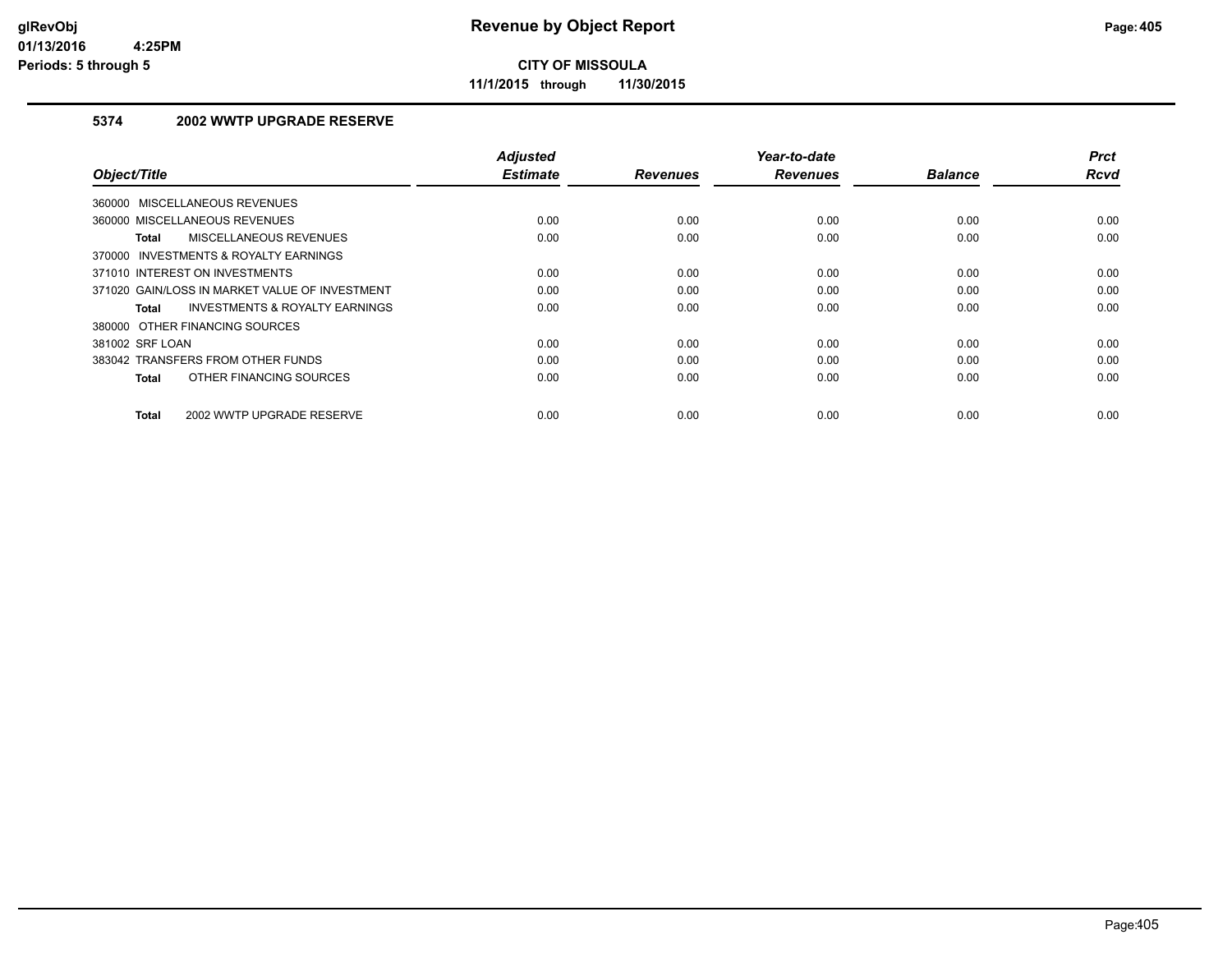**11/1/2015 through 11/30/2015**

#### **5375 2003 WWTP SRF \$3.8M EPA DEBT**

**5375 2003 WWTP SRF \$3.8M EPA DEBT**

|                                                    | <b>Adjusted</b> |                 | Year-to-date    |                | <b>Prct</b> |
|----------------------------------------------------|-----------------|-----------------|-----------------|----------------|-------------|
| Object/Title                                       | <b>Estimate</b> | <b>Revenues</b> | <b>Revenues</b> | <b>Balance</b> | Rcvd        |
| 340000 CHARGES FOR SERVICES                        |                 |                 |                 |                |             |
| 343032 SEWER INSTALLATION CHARGES                  | 0.00            | 0.00            | 0.00            | 0.00           | 0.00        |
| <b>CHARGES FOR SERVICES</b><br>Total               | 0.00            | 0.00            | 0.00            | 0.00           | 0.00        |
| 370000 INVESTMENTS & ROYALTY EARNINGS              |                 |                 |                 |                |             |
| 371010 INTEREST ON INVESTMENTS                     | 0.00            | 0.00            | 0.00            | 0.00           | 0.00        |
| 371020 GAIN/LOSS IN MARKET VALUE OF INVESTMENTS    | 0.00            | 0.00            | 0.00            | 0.00           | 0.00        |
| <b>INVESTMENTS &amp; ROYALTY EARNINGS</b><br>Total | 0.00            | 0.00            | 0.00            | 0.00           | 0.00        |
| 380000 OTHER FINANCING SOURCES                     |                 |                 |                 |                |             |
| 383024 TRANS FR SEWER CLEARING                     | 250.926.00      | 0.00            | 0.00            | 250,926.00     | 0.00        |
| OTHER FINANCING SOURCES<br>Total                   | 250,926.00      | 0.00            | 0.00            | 250,926.00     | 0.00        |
| 2003 WWTP SRF \$3.8M EPA DEBT<br>Total             | 250.926.00      | 0.00            | 0.00            | 250.926.00     | 0.00        |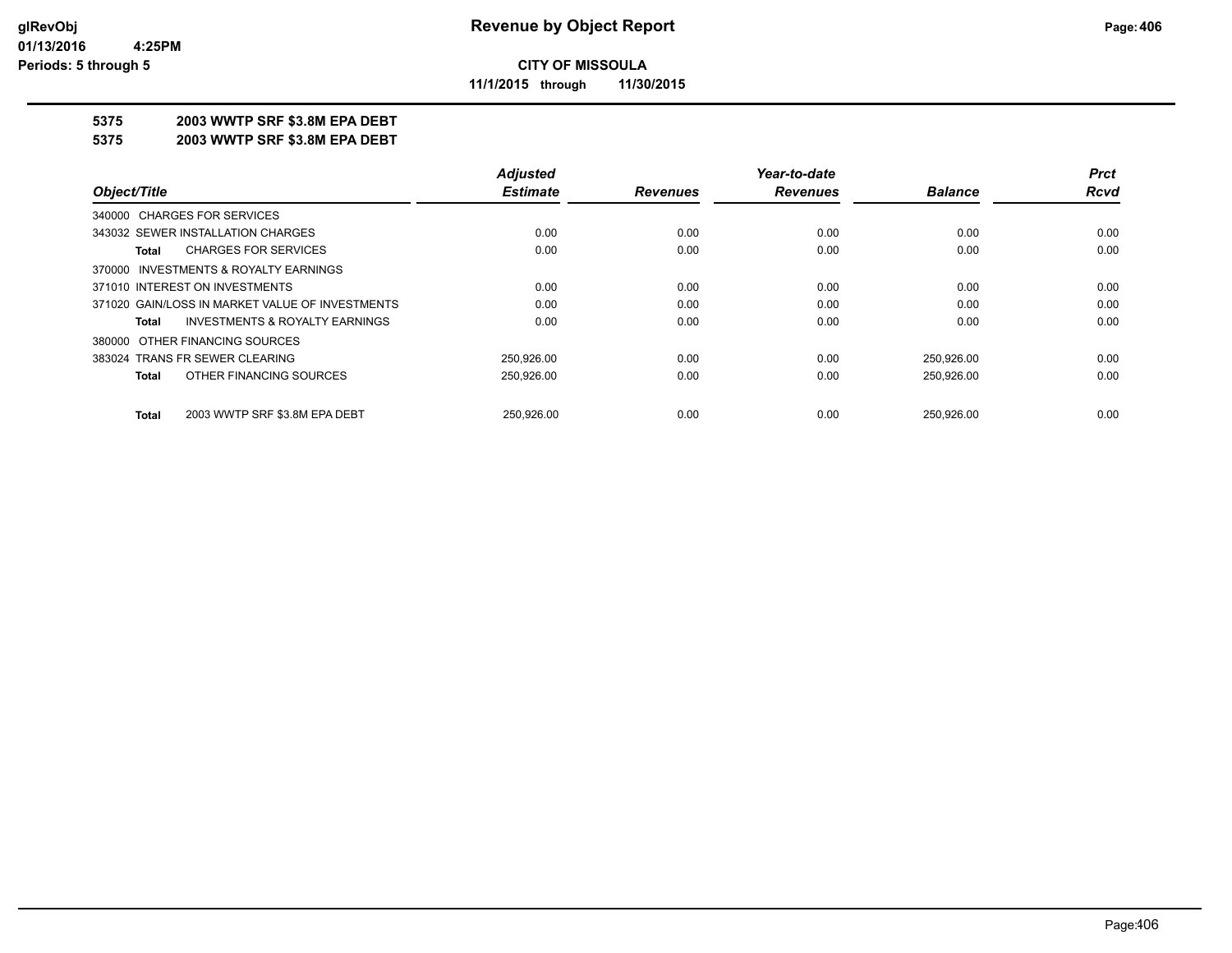**11/1/2015 through 11/30/2015**

#### **5375 2003 WWTP SRF \$3.8M EPA DEBT**

| Object/Title                                   | <b>Adjusted</b><br><b>Estimate</b> | <b>Revenues</b> | Year-to-date<br><b>Revenues</b> | <b>Balance</b> | <b>Prct</b><br><b>Rcvd</b> |
|------------------------------------------------|------------------------------------|-----------------|---------------------------------|----------------|----------------------------|
| 340000 CHARGES FOR SERVICES                    |                                    |                 |                                 |                |                            |
|                                                |                                    |                 |                                 |                |                            |
| 343032 SEWER INSTALLATION CHARGES              | 0.00                               | 0.00            | 0.00                            | 0.00           | 0.00                       |
| <b>CHARGES FOR SERVICES</b><br>Total           | 0.00                               | 0.00            | 0.00                            | 0.00           | 0.00                       |
| INVESTMENTS & ROYALTY EARNINGS<br>370000       |                                    |                 |                                 |                |                            |
| 371010 INTEREST ON INVESTMENTS                 | 0.00                               | 0.00            | 0.00                            | 0.00           | 0.00                       |
| 371020 GAIN/LOSS IN MARKET VALUE OF INVESTMENT | 0.00                               | 0.00            | 0.00                            | 0.00           | 0.00                       |
| INVESTMENTS & ROYALTY EARNINGS<br>Total        | 0.00                               | 0.00            | 0.00                            | 0.00           | 0.00                       |
| 380000 OTHER FINANCING SOURCES                 |                                    |                 |                                 |                |                            |
| 383024 TRANS FR SEWER CLEARING                 | 250,926.00                         | 0.00            | 0.00                            | 250,926.00     | 0.00                       |
| OTHER FINANCING SOURCES<br><b>Total</b>        | 250,926.00                         | 0.00            | 0.00                            | 250,926.00     | 0.00                       |
| 2003 WWTP SRF \$3.8M EPA DEBT<br><b>Total</b>  | 250.926.00                         | 0.00            | 0.00                            | 250.926.00     | 0.00                       |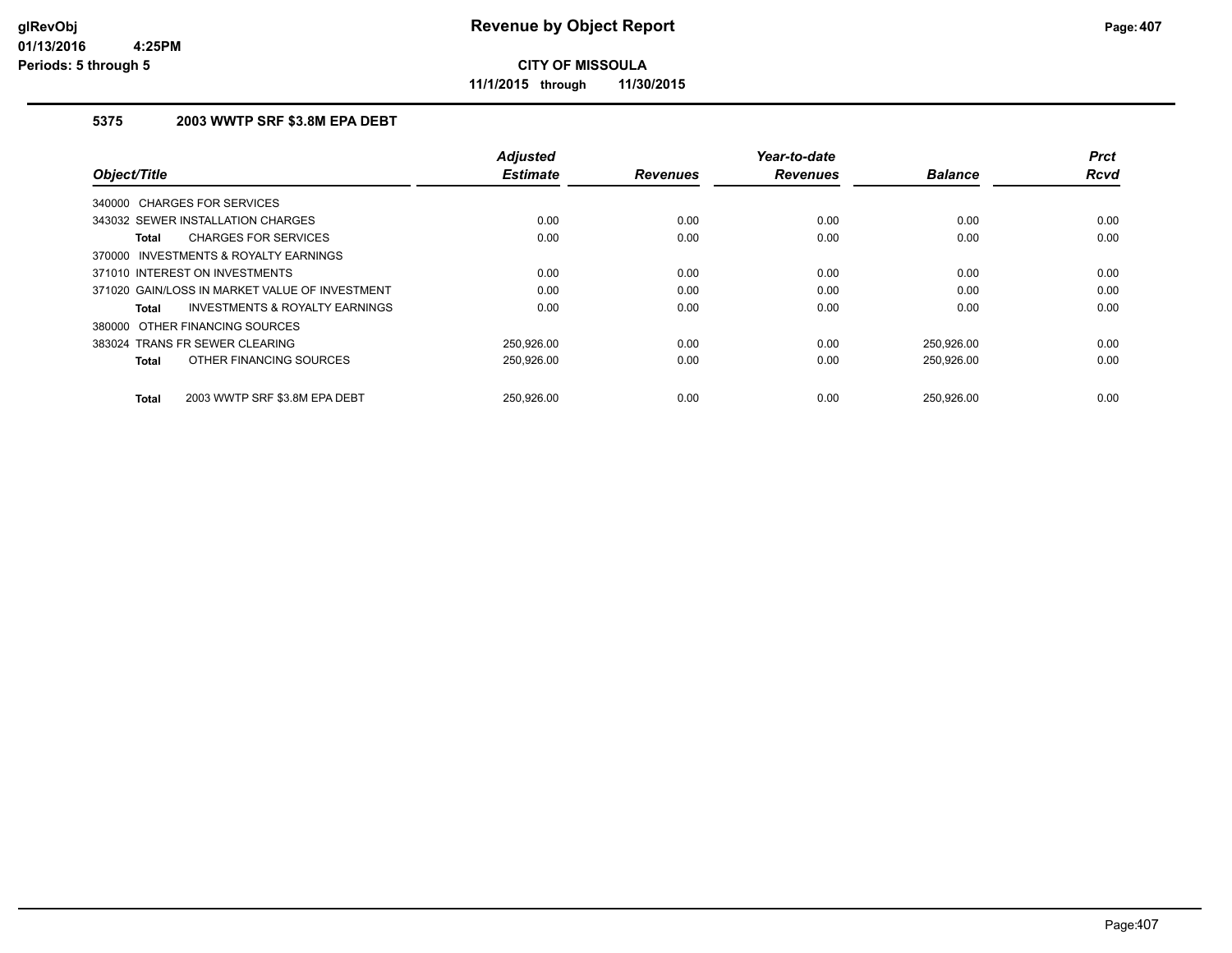**11/1/2015 through 11/30/2015**

## **5376 2003 WWTP SRF \$3.8M EPA RESERVE**

#### **5376 2003 WWTP SRF \$3.8M EPA RESERVE**

|                                                    | <b>Adjusted</b> |                 | Year-to-date    |                | <b>Prct</b> |
|----------------------------------------------------|-----------------|-----------------|-----------------|----------------|-------------|
| Object/Title                                       | <b>Estimate</b> | <b>Revenues</b> | <b>Revenues</b> | <b>Balance</b> | <b>Rcvd</b> |
| MISCELLANEOUS REVENUES<br>360000                   |                 |                 |                 |                |             |
| 360000 MISCELLANEOUS REVENUES                      | 0.00            | 0.00            | 0.00            | 0.00           | 0.00        |
| 360010 MISCELLANEOUS                               | 0.00            | 0.00            | 0.00            | 0.00           | 0.00        |
| MISCELLANEOUS REVENUES<br><b>Total</b>             | 0.00            | 0.00            | 0.00            | 0.00           | 0.00        |
| INVESTMENTS & ROYALTY EARNINGS<br>370000           |                 |                 |                 |                |             |
| 371010 INTEREST ON INVESTMENTS                     | 0.00            | 0.00            | 0.00            | 0.00           | 0.00        |
| 371020 GAIN/LOSS IN MARKET VALUE OF INVESTMENTS    | 0.00            | 0.00            | 0.00            | 0.00           | 0.00        |
| <b>INVESTMENTS &amp; ROYALTY EARNINGS</b><br>Total | 0.00            | 0.00            | 0.00            | 0.00           | 0.00        |
| 380000 OTHER FINANCING SOURCES                     |                 |                 |                 |                |             |
| 381002 SRF LOAN                                    | 0.00            | 0.00            | 0.00            | 0.00           | 0.00        |
| 383042 TRANSFERS FROM OTHER FUNDS                  | 146.00          | 0.00            | 0.00            | 146.00         | 0.00        |
| OTHER FINANCING SOURCES<br><b>Total</b>            | 146.00          | 0.00            | 0.00            | 146.00         | 0.00        |
| 2003 WWTP SRF \$3.8M EPA RESERVE<br><b>Total</b>   | 146.00          | 0.00            | 0.00            | 146.00         | 0.00        |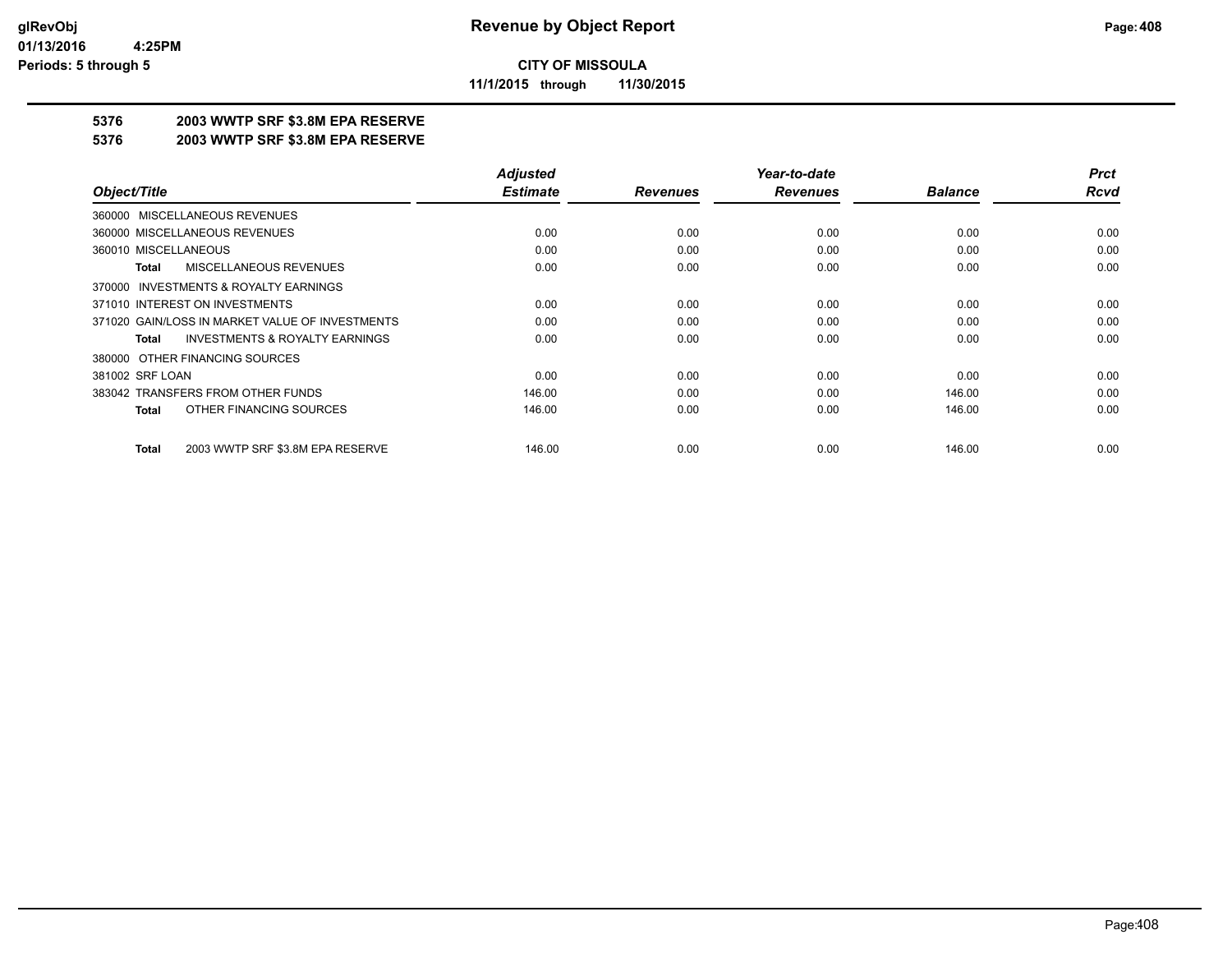**11/1/2015 through 11/30/2015**

#### **5376 2003 WWTP SRF \$3.8M EPA RESERVE**

|                                                           | <b>Adjusted</b> |                 | Year-to-date    |                | <b>Prct</b><br><b>Rcvd</b> |
|-----------------------------------------------------------|-----------------|-----------------|-----------------|----------------|----------------------------|
| Object/Title                                              | <b>Estimate</b> | <b>Revenues</b> | <b>Revenues</b> | <b>Balance</b> |                            |
| 360000 MISCELLANEOUS REVENUES                             |                 |                 |                 |                |                            |
| 360000 MISCELLANEOUS REVENUES                             | 0.00            | 0.00            | 0.00            | 0.00           | 0.00                       |
| 360010 MISCELLANEOUS                                      | 0.00            | 0.00            | 0.00            | 0.00           | 0.00                       |
| <b>MISCELLANEOUS REVENUES</b><br>Total                    | 0.00            | 0.00            | 0.00            | 0.00           | 0.00                       |
| <b>INVESTMENTS &amp; ROYALTY EARNINGS</b><br>370000       |                 |                 |                 |                |                            |
| 371010 INTEREST ON INVESTMENTS                            | 0.00            | 0.00            | 0.00            | 0.00           | 0.00                       |
| 371020 GAIN/LOSS IN MARKET VALUE OF INVESTMENT            | 0.00            | 0.00            | 0.00            | 0.00           | 0.00                       |
| <b>INVESTMENTS &amp; ROYALTY EARNINGS</b><br><b>Total</b> | 0.00            | 0.00            | 0.00            | 0.00           | 0.00                       |
| 380000 OTHER FINANCING SOURCES                            |                 |                 |                 |                |                            |
| 381002 SRF LOAN                                           | 0.00            | 0.00            | 0.00            | 0.00           | 0.00                       |
| 383042 TRANSFERS FROM OTHER FUNDS                         | 146.00          | 0.00            | 0.00            | 146.00         | 0.00                       |
| OTHER FINANCING SOURCES<br><b>Total</b>                   | 146.00          | 0.00            | 0.00            | 146.00         | 0.00                       |
|                                                           |                 |                 |                 |                |                            |
| 2003 WWTP SRF \$3.8M EPA RESERVE<br><b>Total</b>          | 146.00          | 0.00            | 0.00            | 146.00         | 0.00                       |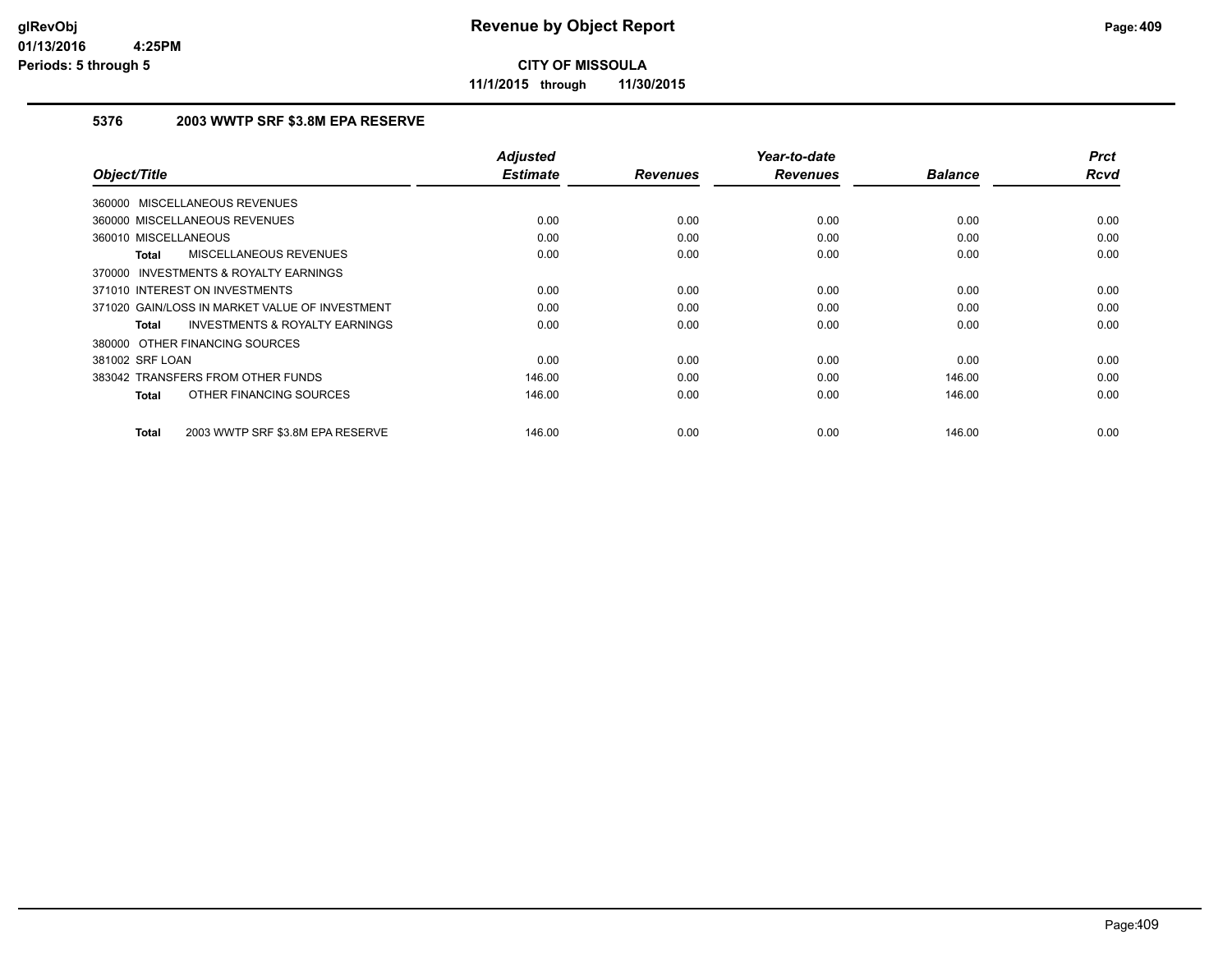**11/1/2015 through 11/30/2015**

# **5377 2004 WWTP \$3.023 LOAN DEBT SERVICE**

## **5377 2004 WWTP \$3.023 LOAN DEBT SERVICE**

|                                                     | <b>Adjusted</b> |                 | Year-to-date    |                | <b>Prct</b> |
|-----------------------------------------------------|-----------------|-----------------|-----------------|----------------|-------------|
| Object/Title                                        | <b>Estimate</b> | <b>Revenues</b> | <b>Revenues</b> | <b>Balance</b> | <b>Rcvd</b> |
| 340000 CHARGES FOR SERVICES                         |                 |                 |                 |                |             |
| 343032 SEWER INSTALLATION CHARGES                   | 0.00            | 0.00            | 0.00            | 0.00           | 0.00        |
| <b>CHARGES FOR SERVICES</b><br>Total                | 0.00            | 0.00            | 0.00            | 0.00           | 0.00        |
| INVESTMENTS & ROYALTY EARNINGS<br>370000            |                 |                 |                 |                |             |
| 371010 INTEREST ON INVESTMENTS                      | 0.00            | 0.00            | 0.00            | 0.00           | 0.00        |
| 371020 GAIN/LOSS IN MARKET VALUE OF INVESTMENTS     | 0.00            | 0.00            | 0.00            | 0.00           | 0.00        |
| <b>INVESTMENTS &amp; ROYALTY EARNINGS</b><br>Total  | 0.00            | 0.00            | 0.00            | 0.00           | 0.00        |
| OTHER FINANCING SOURCES<br>380000                   |                 |                 |                 |                |             |
| 383024 TRANS FR SEWER CLEARING                      | 244.006.00      | 0.00            | 0.00            | 244.006.00     | 0.00        |
| OTHER FINANCING SOURCES<br><b>Total</b>             | 244,006.00      | 0.00            | 0.00            | 244,006.00     | 0.00        |
| 2004 WWTP \$3.023 LOAN DEBT SERVICE<br><b>Total</b> | 244.006.00      | 0.00            | 0.00            | 244.006.00     | 0.00        |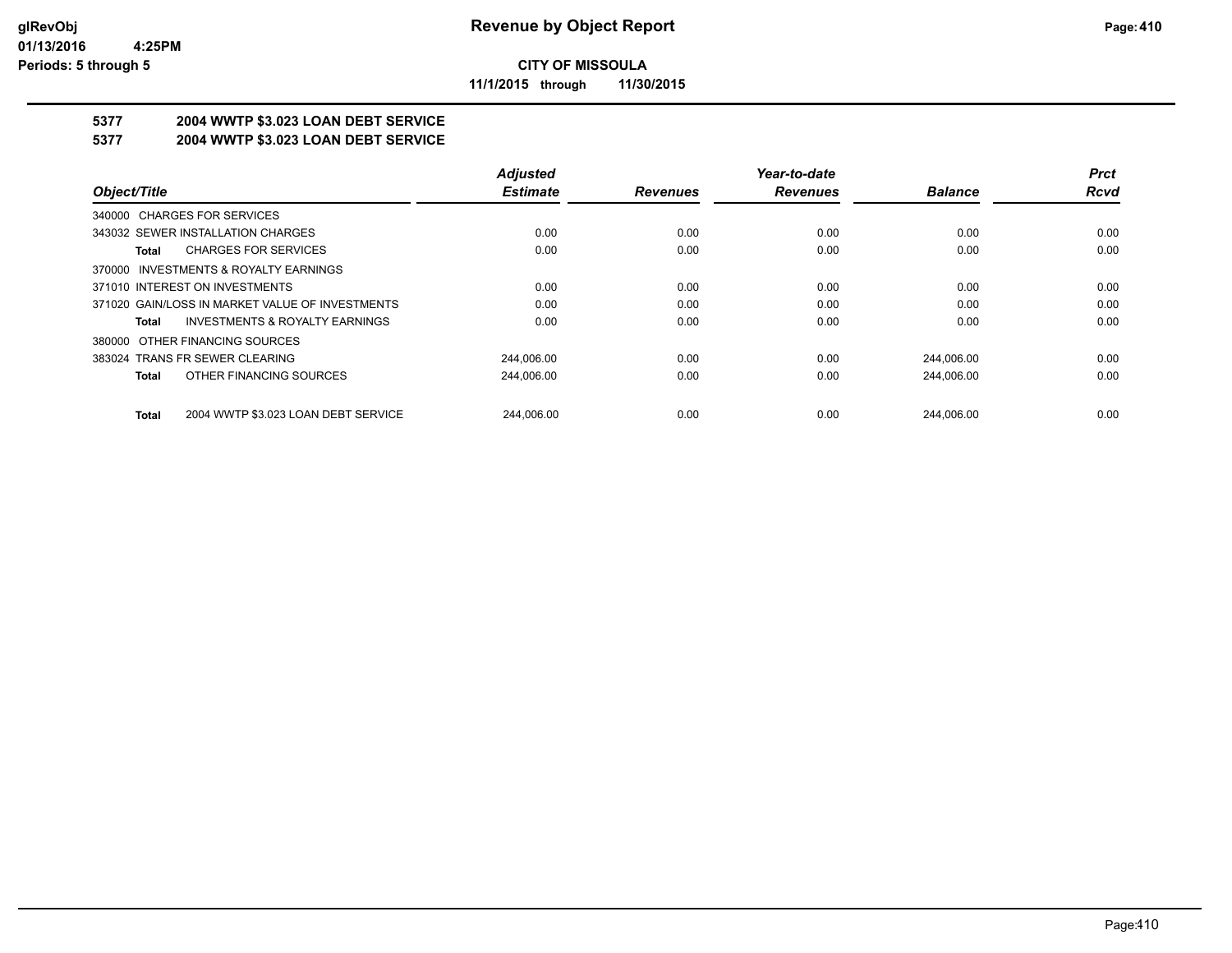**11/1/2015 through 11/30/2015**

#### **5377 2004 WWTP \$3.023 LOAN DEBT SERVICE**

| Object/Title                                              | <b>Adjusted</b><br><b>Estimate</b> | <b>Revenues</b> | Year-to-date<br><b>Revenues</b> | <b>Balance</b> | <b>Prct</b><br><b>Rcvd</b> |
|-----------------------------------------------------------|------------------------------------|-----------------|---------------------------------|----------------|----------------------------|
| 340000 CHARGES FOR SERVICES                               |                                    |                 |                                 |                |                            |
| 343032 SEWER INSTALLATION CHARGES                         | 0.00                               | 0.00            | 0.00                            | 0.00           | 0.00                       |
| <b>CHARGES FOR SERVICES</b><br><b>Total</b>               | 0.00                               | 0.00            | 0.00                            | 0.00           | 0.00                       |
| 370000 INVESTMENTS & ROYALTY EARNINGS                     |                                    |                 |                                 |                |                            |
| 371010 INTEREST ON INVESTMENTS                            | 0.00                               | 0.00            | 0.00                            | 0.00           | 0.00                       |
| 371020 GAIN/LOSS IN MARKET VALUE OF INVESTMENT            | 0.00                               | 0.00            | 0.00                            | 0.00           | 0.00                       |
| <b>INVESTMENTS &amp; ROYALTY EARNINGS</b><br><b>Total</b> | 0.00                               | 0.00            | 0.00                            | 0.00           | 0.00                       |
| 380000 OTHER FINANCING SOURCES                            |                                    |                 |                                 |                |                            |
| 383024 TRANS FR SEWER CLEARING                            | 244,006.00                         | 0.00            | 0.00                            | 244,006.00     | 0.00                       |
| OTHER FINANCING SOURCES<br><b>Total</b>                   | 244,006.00                         | 0.00            | 0.00                            | 244,006.00     | 0.00                       |
| 2004 WWTP \$3.023 LOAN DEBT SERVICE<br><b>Total</b>       | 244.006.00                         | 0.00            | 0.00                            | 244.006.00     | 0.00                       |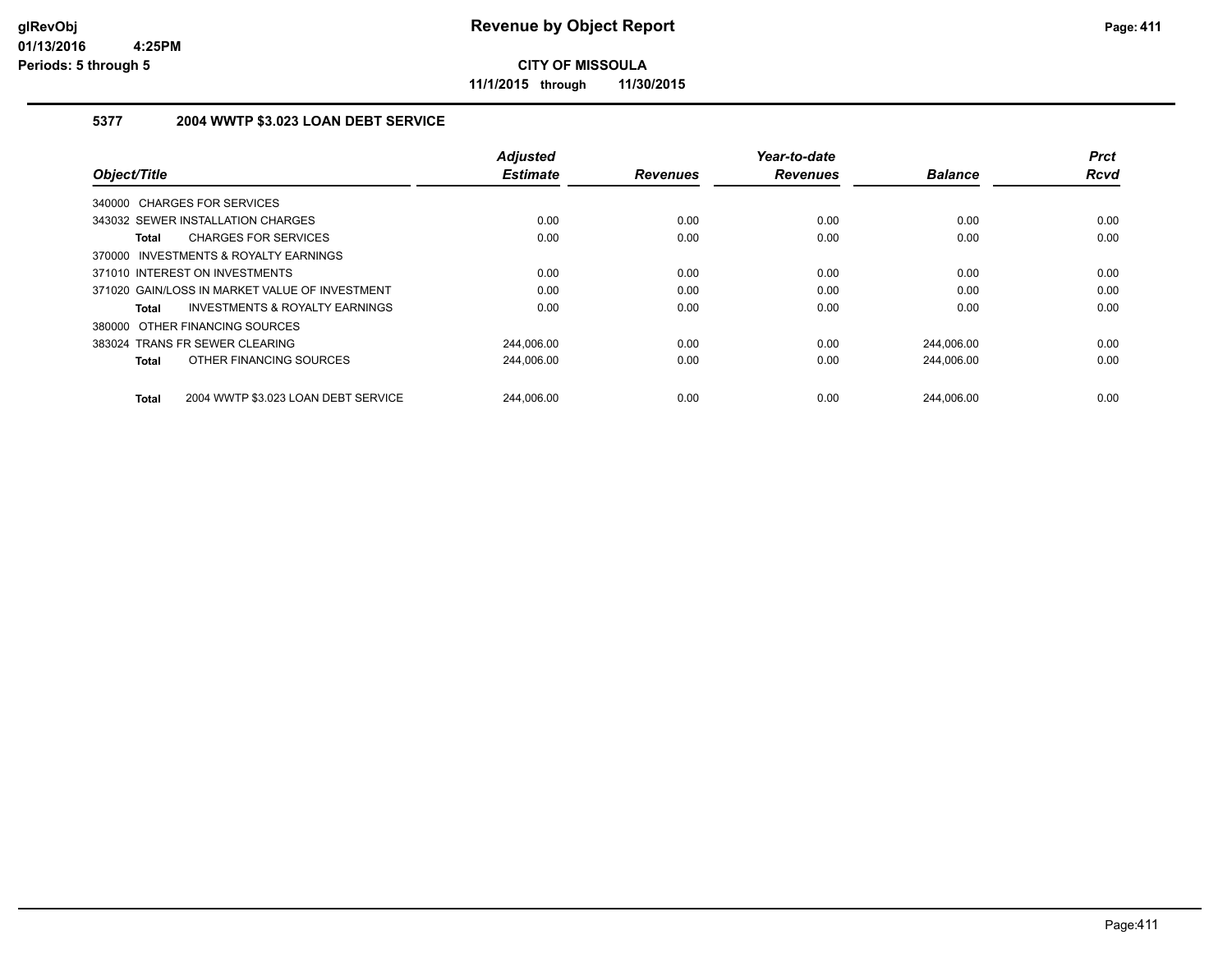**11/1/2015 through 11/30/2015**

## **5378 2004 WWTP \$3.023 LOAN RESERVE**

#### **5378 2004 WWTP \$3.023 LOAN RESERVE**

|                                                    | <b>Adjusted</b> |                 | Year-to-date    |                | <b>Prct</b> |
|----------------------------------------------------|-----------------|-----------------|-----------------|----------------|-------------|
| Object/Title                                       | <b>Estimate</b> | <b>Revenues</b> | <b>Revenues</b> | <b>Balance</b> | <b>Rcvd</b> |
| 360000 MISCELLANEOUS REVENUES                      |                 |                 |                 |                |             |
| 360000 MISCELLANEOUS REVENUES                      | 0.00            | 0.00            | 0.00            | 0.00           | 0.00        |
| MISCELLANEOUS REVENUES<br>Total                    | 0.00            | 0.00            | 0.00            | 0.00           | 0.00        |
| 370000 INVESTMENTS & ROYALTY EARNINGS              |                 |                 |                 |                |             |
| 371010 INTEREST ON INVESTMENTS                     | 0.00            | 0.00            | 0.00            | 0.00           | 0.00        |
| 371020 GAIN/LOSS IN MARKET VALUE OF INVESTMENTS    | 0.00            | 0.00            | 0.00            | 0.00           | 0.00        |
| <b>INVESTMENTS &amp; ROYALTY EARNINGS</b><br>Total | 0.00            | 0.00            | 0.00            | 0.00           | 0.00        |
| 380000 OTHER FINANCING SOURCES                     |                 |                 |                 |                |             |
| 381002 SRF LOAN                                    | 0.00            | 0.00            | 0.00            | 0.00           | 0.00        |
| 383024 TRANS FR SEWER CLEARING                     | 0.00            | 0.00            | 0.00            | 0.00           | 0.00        |
| 383042 TRANSFERS FROM OTHER FUNDS                  | 0.00            | 0.00            | 0.00            | 0.00           | 0.00        |
| OTHER FINANCING SOURCES<br>Total                   | 0.00            | 0.00            | 0.00            | 0.00           | 0.00        |
| 2004 WWTP \$3.023 LOAN RESERVE<br>Total            | 0.00            | 0.00            | 0.00            | 0.00           | 0.00        |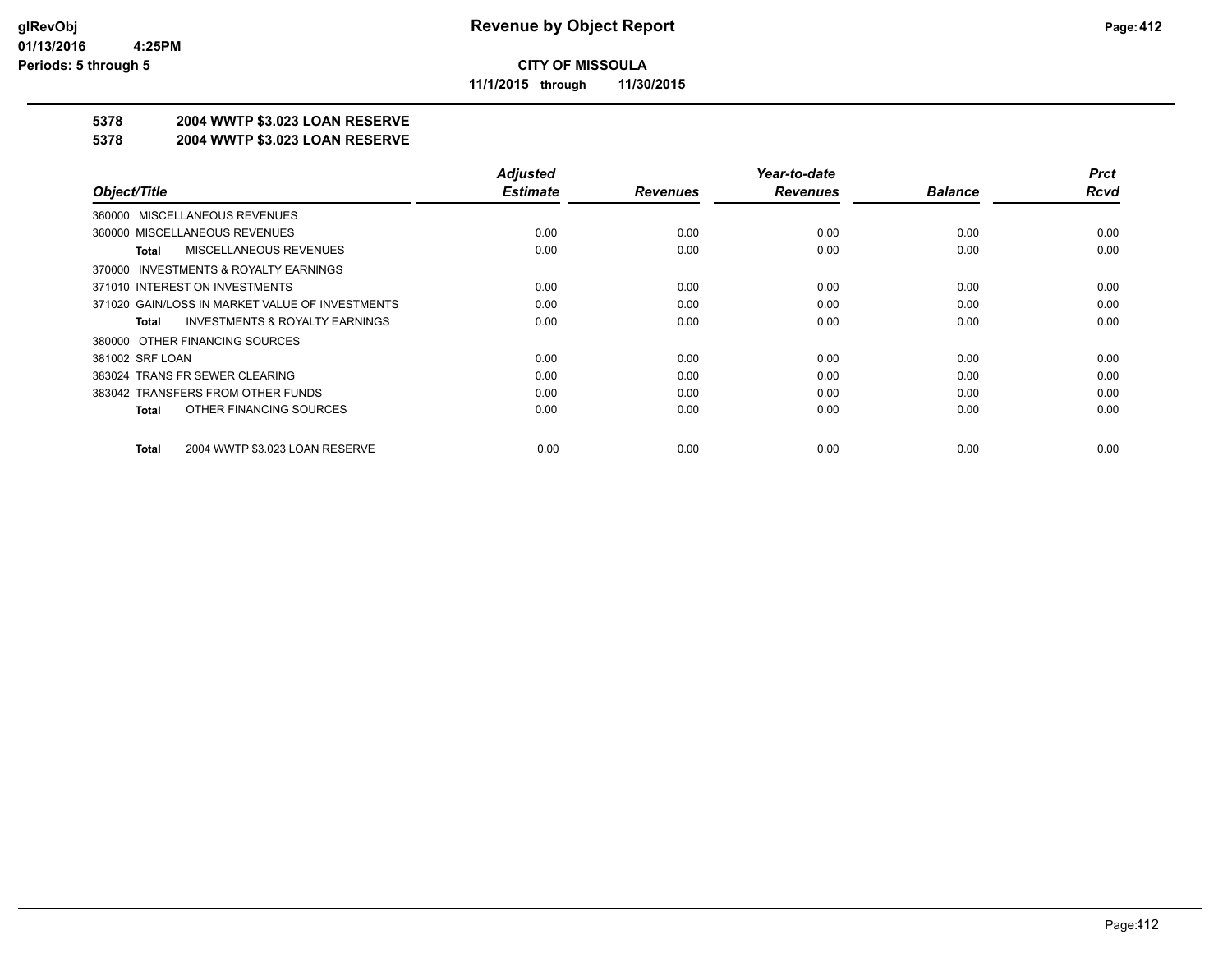**11/1/2015 through 11/30/2015**

### **5378 2004 WWTP \$3.023 LOAN RESERVE**

|                                                           | <b>Adjusted</b> |                 | Year-to-date    |                | <b>Prct</b> |
|-----------------------------------------------------------|-----------------|-----------------|-----------------|----------------|-------------|
| Object/Title                                              | <b>Estimate</b> | <b>Revenues</b> | <b>Revenues</b> | <b>Balance</b> | <b>Rcvd</b> |
| 360000 MISCELLANEOUS REVENUES                             |                 |                 |                 |                |             |
| 360000 MISCELLANEOUS REVENUES                             | 0.00            | 0.00            | 0.00            | 0.00           | 0.00        |
| MISCELLANEOUS REVENUES<br><b>Total</b>                    | 0.00            | 0.00            | 0.00            | 0.00           | 0.00        |
| 370000 INVESTMENTS & ROYALTY EARNINGS                     |                 |                 |                 |                |             |
| 371010 INTEREST ON INVESTMENTS                            | 0.00            | 0.00            | 0.00            | 0.00           | 0.00        |
| 371020 GAIN/LOSS IN MARKET VALUE OF INVESTMENT            | 0.00            | 0.00            | 0.00            | 0.00           | 0.00        |
| <b>INVESTMENTS &amp; ROYALTY EARNINGS</b><br><b>Total</b> | 0.00            | 0.00            | 0.00            | 0.00           | 0.00        |
| 380000 OTHER FINANCING SOURCES                            |                 |                 |                 |                |             |
| 381002 SRF LOAN                                           | 0.00            | 0.00            | 0.00            | 0.00           | 0.00        |
| 383024 TRANS FR SEWER CLEARING                            | 0.00            | 0.00            | 0.00            | 0.00           | 0.00        |
| 383042 TRANSFERS FROM OTHER FUNDS                         | 0.00            | 0.00            | 0.00            | 0.00           | 0.00        |
| OTHER FINANCING SOURCES<br><b>Total</b>                   | 0.00            | 0.00            | 0.00            | 0.00           | 0.00        |
|                                                           |                 |                 |                 |                |             |
| 2004 WWTP \$3.023 LOAN RESERVE<br><b>Total</b>            | 0.00            | 0.00            | 0.00            | 0.00           | 0.00        |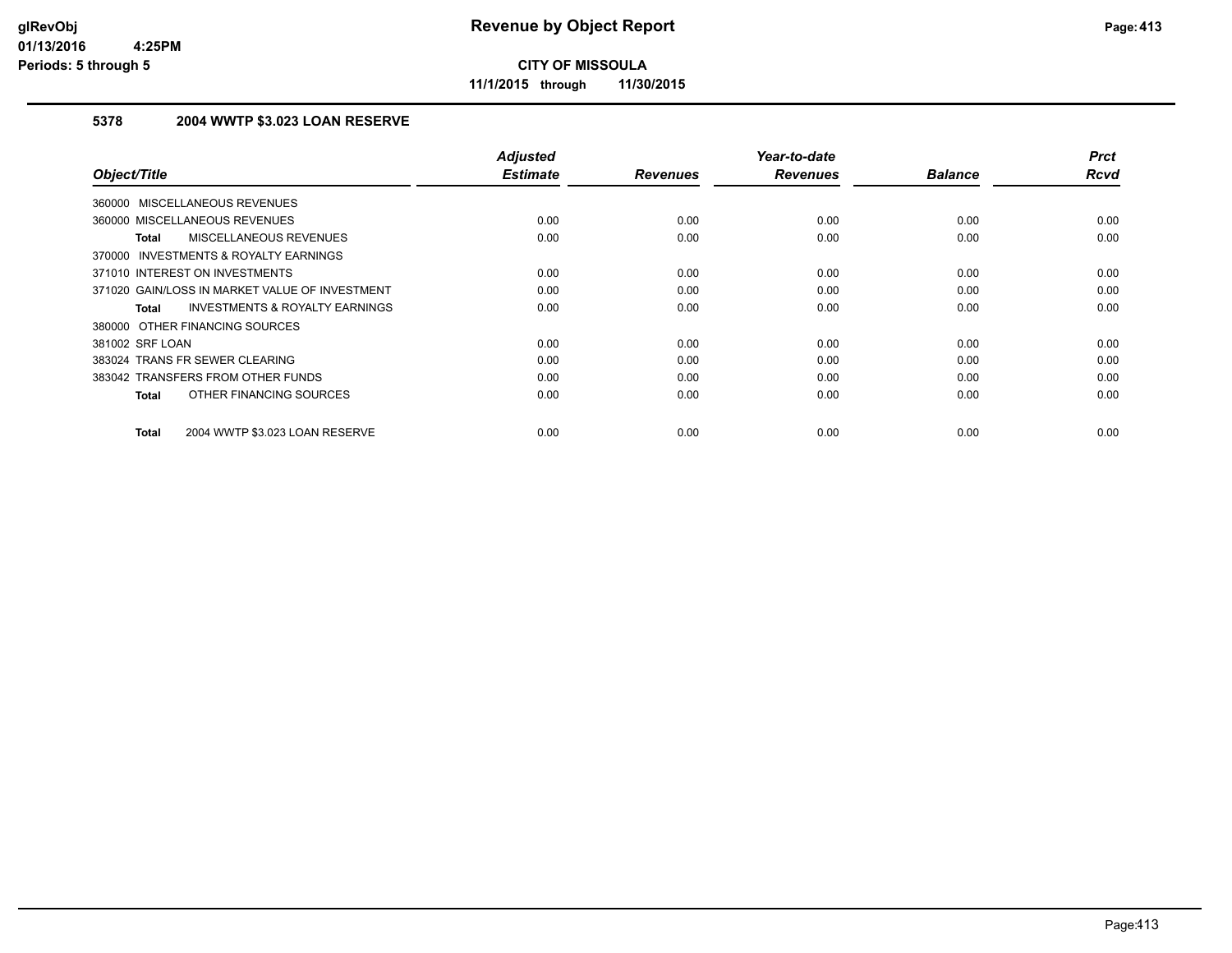**11/1/2015 through 11/30/2015**

### **5379 2005 BRICH/BRDY/LIN/GIL SRF DEBT**

**5379 2005 BRICH/BRDY/LIN/GIL SRF DEBT**

|                                                 | <b>Adjusted</b> |                 | Year-to-date    |                | <b>Prct</b> |
|-------------------------------------------------|-----------------|-----------------|-----------------|----------------|-------------|
| Object/Title                                    | <b>Estimate</b> | <b>Revenues</b> | <b>Revenues</b> | <b>Balance</b> | <b>Rcvd</b> |
| 370000 INVESTMENTS & ROYALTY EARNINGS           |                 |                 |                 |                |             |
| 371010 INTEREST ON INVESTMENTS                  | 0.00            | 0.00            | 0.00            | 0.00           | 0.00        |
| 371020 GAIN/LOSS IN MARKET VALUE OF INVESTMENTS | 0.00            | 0.00            | 0.00            | 0.00           | 0.00        |
| INVESTMENTS & ROYALTY EARNINGS<br>Total         | 0.00            | 0.00            | 0.00            | 0.00           | 0.00        |
| 380000 OTHER FINANCING SOURCES                  |                 |                 |                 |                |             |
| 383024 TRANS FR SEWER CLEARING                  | 109.443.00      | 0.00            | 0.00            | 109.443.00     | 0.00        |
| OTHER FINANCING SOURCES<br>Total                | 109,443.00      | 0.00            | 0.00            | 109.443.00     | 0.00        |
|                                                 |                 |                 |                 |                |             |
| 2005 BRICH/BRDY/LIN/GIL SRF DEBT<br>Total       | 109.443.00      | 0.00            | 0.00            | 109.443.00     | 0.00        |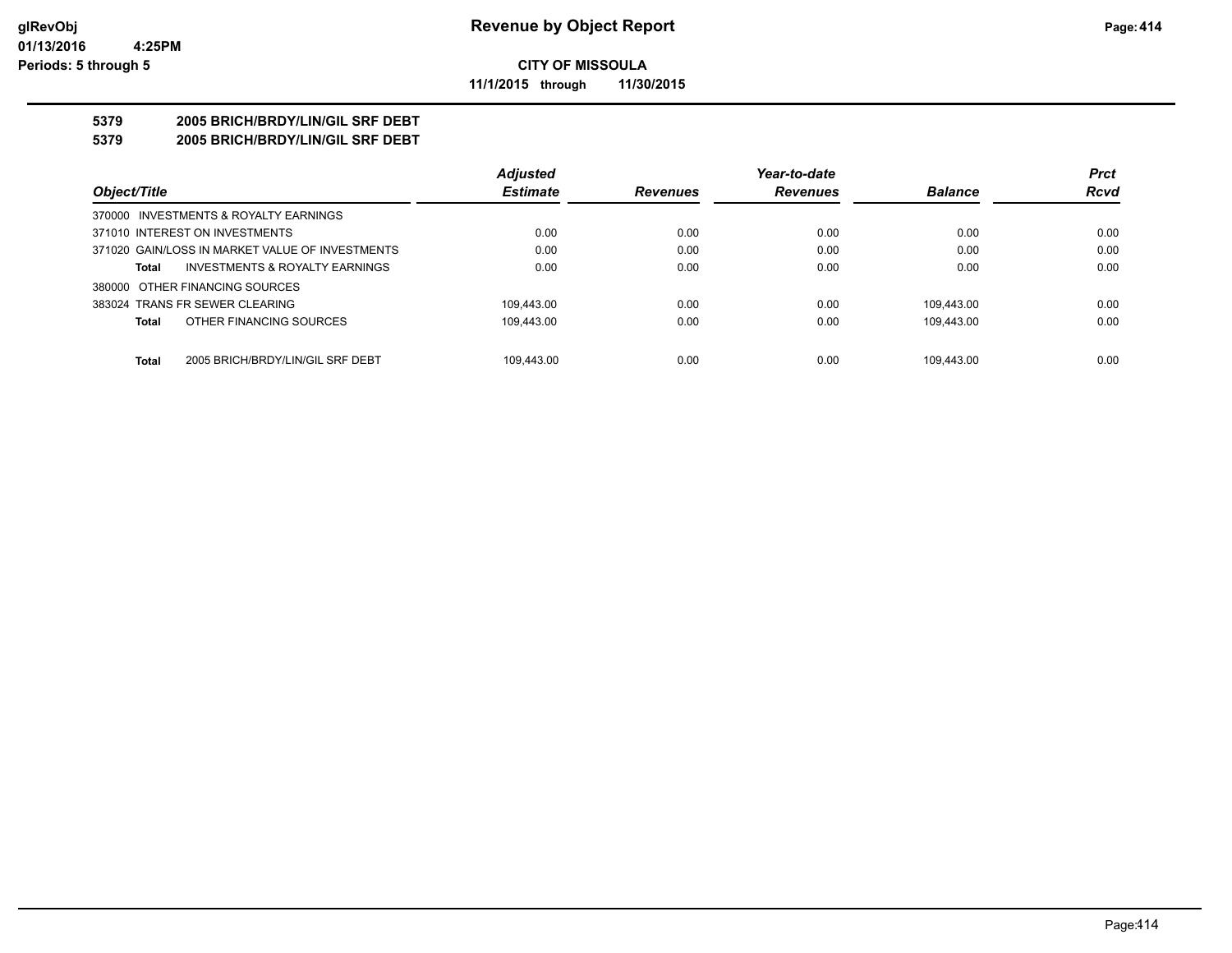**11/1/2015 through 11/30/2015**

#### **5379 2005 BRICH/BRDY/LIN/GIL SRF DEBT**

|                                                  | <b>Adjusted</b> |                 | Year-to-date    |                | <b>Prct</b> |
|--------------------------------------------------|-----------------|-----------------|-----------------|----------------|-------------|
| Object/Title                                     | <b>Estimate</b> | <b>Revenues</b> | <b>Revenues</b> | <b>Balance</b> | <b>Rcvd</b> |
| 370000 INVESTMENTS & ROYALTY EARNINGS            |                 |                 |                 |                |             |
| 371010 INTEREST ON INVESTMENTS                   | 0.00            | 0.00            | 0.00            | 0.00           | 0.00        |
| 371020 GAIN/LOSS IN MARKET VALUE OF INVESTMENT   | 0.00            | 0.00            | 0.00            | 0.00           | 0.00        |
| INVESTMENTS & ROYALTY EARNINGS<br><b>Total</b>   | 0.00            | 0.00            | 0.00            | 0.00           | 0.00        |
| 380000 OTHER FINANCING SOURCES                   |                 |                 |                 |                |             |
| 383024 TRANS FR SEWER CLEARING                   | 109.443.00      | 0.00            | 0.00            | 109.443.00     | 0.00        |
| OTHER FINANCING SOURCES<br><b>Total</b>          | 109.443.00      | 0.00            | 0.00            | 109.443.00     | 0.00        |
|                                                  |                 |                 |                 |                |             |
| 2005 BRICH/BRDY/LIN/GIL SRF DEBT<br><b>Total</b> | 109.443.00      | 0.00            | 0.00            | 109.443.00     | 0.00        |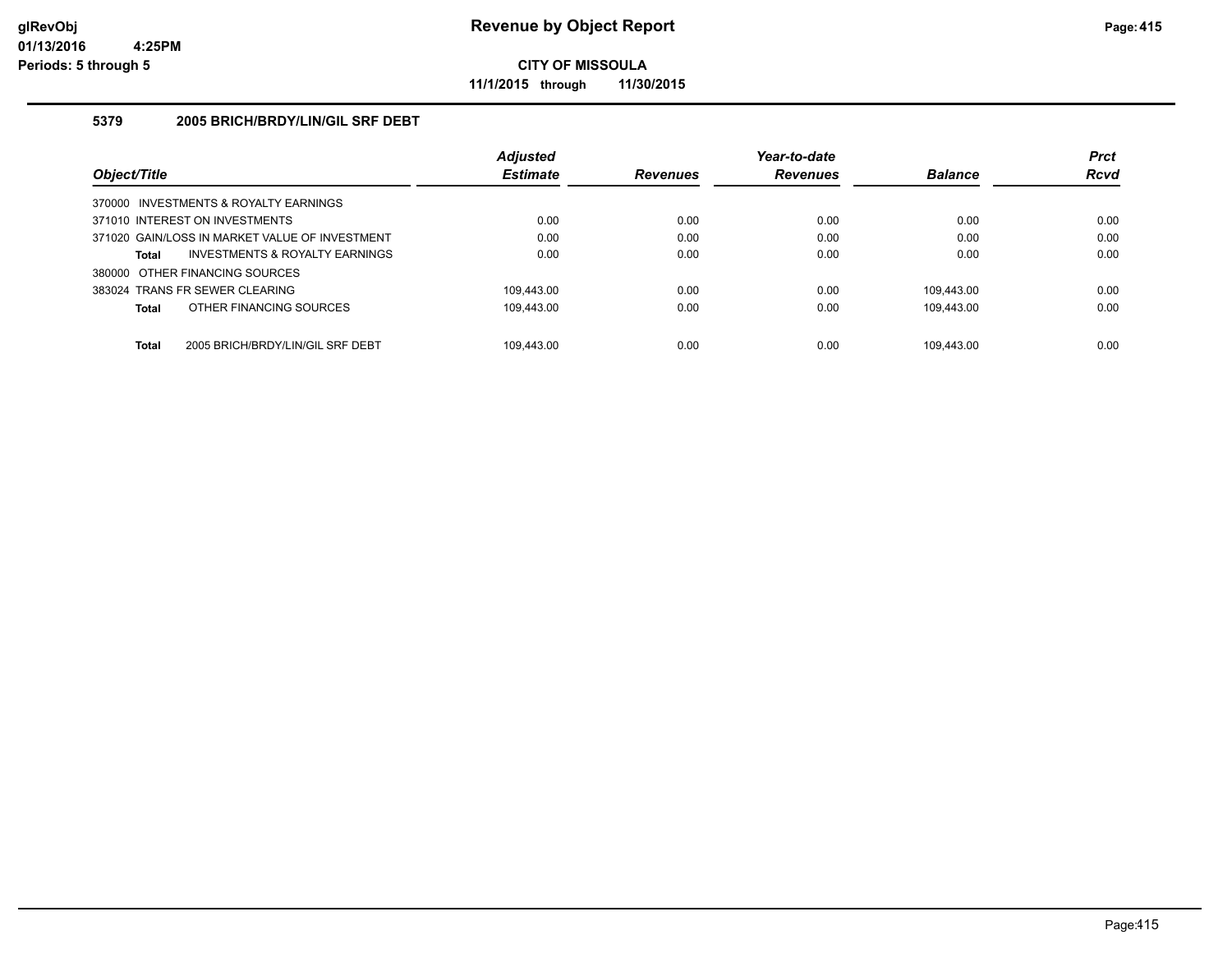**11/1/2015 through 11/30/2015**

#### **5380 BRDWY/BIRCH/GILBERT/LINCOLNWOOD 5380 BRDWY/BIRCH/GILBERT/LINCOLNWOOD**

|                                                    | <b>Adjusted</b> |                 | Year-to-date    |                | <b>Prct</b> |
|----------------------------------------------------|-----------------|-----------------|-----------------|----------------|-------------|
| Object/Title                                       | <b>Estimate</b> | <b>Revenues</b> | <b>Revenues</b> | <b>Balance</b> | <b>Rcvd</b> |
| 370000 INVESTMENTS & ROYALTY EARNINGS              |                 |                 |                 |                |             |
| 371010 INTEREST ON INVESTMENTS                     | 0.00            | 0.00            | 0.00            | 0.00           | 0.00        |
| 371020 GAIN/LOSS IN MARKET VALUE OF INVESTMENTS    | 0.00            | 0.00            | 0.00            | 0.00           | 0.00        |
| <b>INVESTMENTS &amp; ROYALTY EARNINGS</b><br>Total | 0.00            | 0.00            | 0.00            | 0.00           | 0.00        |
| 380000 OTHER FINANCING SOURCES                     |                 |                 |                 |                |             |
| 381002 SRF LOAN                                    | 0.00            | 0.00            | 0.00            | 0.00           | 0.00        |
| 383042 TRANSFERS FROM OTHER FUNDS                  | 203.00          | 0.00            | 0.00            | 203.00         | 0.00        |
| OTHER FINANCING SOURCES<br>Total                   | 203.00          | 0.00            | 0.00            | 203.00         | 0.00        |
|                                                    |                 |                 |                 |                |             |
| BRDWY/BIRCH/GILBERT/LINCOLNWOOD<br><b>Total</b>    | 203.00          | 0.00            | 0.00            | 203.00         | 0.00        |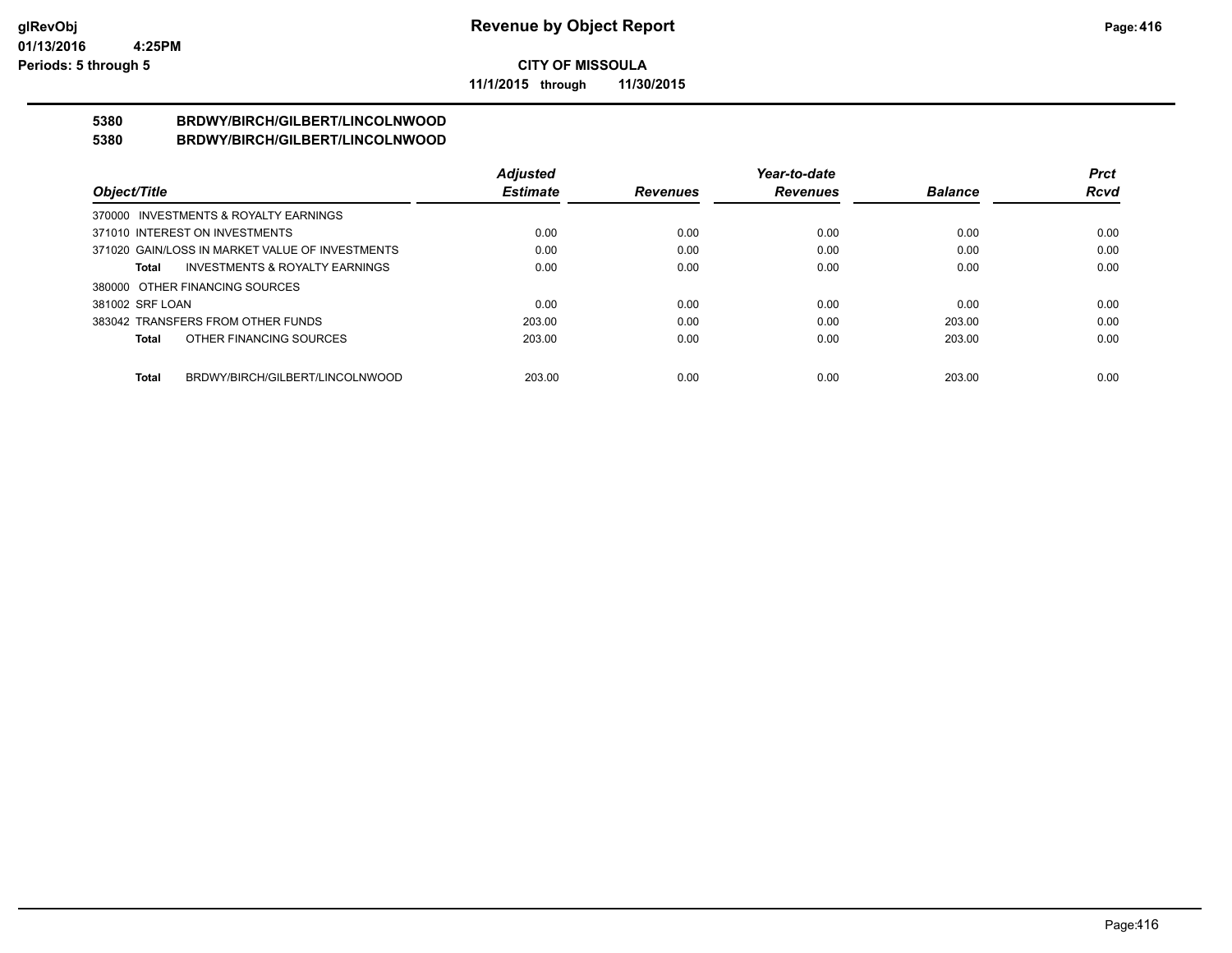**11/1/2015 through 11/30/2015**

#### **5380 BRDWY/BIRCH/GILBERT/LINCOLNWOOD**

|                 |                                                | <b>Adjusted</b> |                 | Year-to-date    |                | <b>Prct</b> |
|-----------------|------------------------------------------------|-----------------|-----------------|-----------------|----------------|-------------|
| Object/Title    |                                                | <b>Estimate</b> | <b>Revenues</b> | <b>Revenues</b> | <b>Balance</b> | Rcvd        |
|                 | 370000 INVESTMENTS & ROYALTY EARNINGS          |                 |                 |                 |                |             |
|                 | 371010 INTEREST ON INVESTMENTS                 | 0.00            | 0.00            | 0.00            | 0.00           | 0.00        |
|                 | 371020 GAIN/LOSS IN MARKET VALUE OF INVESTMENT | 0.00            | 0.00            | 0.00            | 0.00           | 0.00        |
| Total           | INVESTMENTS & ROYALTY EARNINGS                 | 0.00            | 0.00            | 0.00            | 0.00           | 0.00        |
|                 | 380000 OTHER FINANCING SOURCES                 |                 |                 |                 |                |             |
| 381002 SRF LOAN |                                                | 0.00            | 0.00            | 0.00            | 0.00           | 0.00        |
|                 | 383042 TRANSFERS FROM OTHER FUNDS              | 203.00          | 0.00            | 0.00            | 203.00         | 0.00        |
| <b>Total</b>    | OTHER FINANCING SOURCES                        | 203.00          | 0.00            | 0.00            | 203.00         | 0.00        |
| <b>Total</b>    | BRDWY/BIRCH/GILBERT/LINCOLNWOOD                | 203.00          | 0.00            | 0.00            | 203.00         | 0.00        |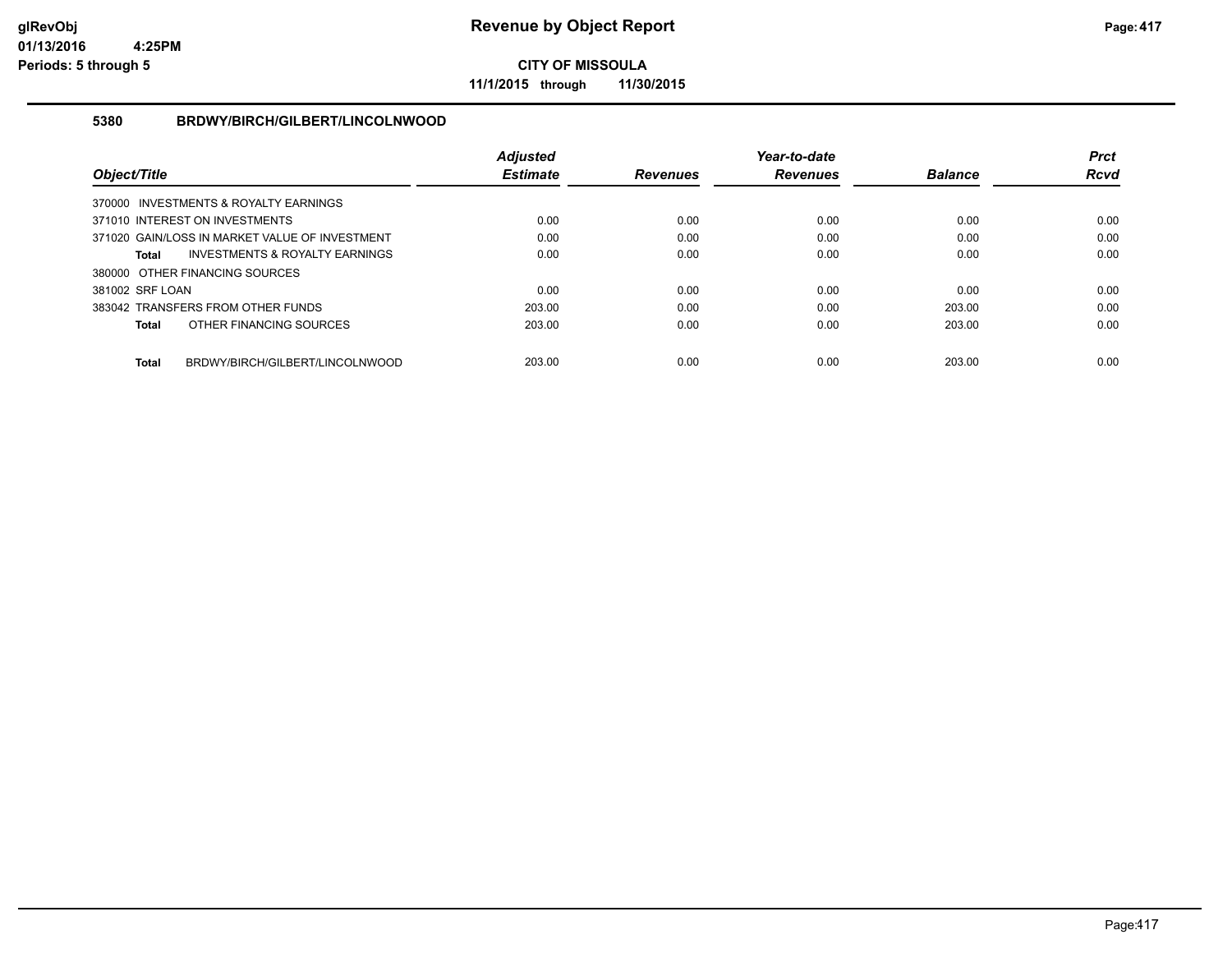**11/1/2015 through 11/30/2015**

# **5382 LINCOLNWOOD PH2 RESERVE FUND**

#### **5382 LINCOLNWOOD PH2 RESERVE FUND**

|                                                    | <b>Adjusted</b> |                 | Year-to-date    |                | <b>Prct</b> |
|----------------------------------------------------|-----------------|-----------------|-----------------|----------------|-------------|
| Object/Title                                       | <b>Estimate</b> | <b>Revenues</b> | <b>Revenues</b> | <b>Balance</b> | <b>Rcvd</b> |
| 370000 INVESTMENTS & ROYALTY EARNINGS              |                 |                 |                 |                |             |
| 371010 INTEREST ON INVESTMENTS                     | 0.00            | 0.00            | 0.00            | 0.00           | 0.00        |
| 371020 GAIN/LOSS IN MARKET VALUE OF INVESTMENTS    | 0.00            | 0.00            | 0.00            | 0.00           | 0.00        |
| <b>INVESTMENTS &amp; ROYALTY EARNINGS</b><br>Total | 0.00            | 0.00            | 0.00            | 0.00           | 0.00        |
| 380000 OTHER FINANCING SOURCES                     |                 |                 |                 |                |             |
| 381002 SRF LOAN                                    | 0.00            | 0.00            | 0.00            | 0.00           | 0.00        |
| 381030 SID BONDS PROCEEDS                          | 0.00            | 0.00            | 0.00            | 0.00           | 0.00        |
| 383024 TRANS FR SEWER CLEARING                     | 0.00            | 0.00            | 0.00            | 0.00           | 0.00        |
| 383042 TRANSFERS FROM OTHER FUNDS                  | 0.00            | 0.00            | 0.00            | 0.00           | 0.00        |
| OTHER FINANCING SOURCES<br>Total                   | 0.00            | 0.00            | 0.00            | 0.00           | 0.00        |
| LINCOLNWOOD PH2 RESERVE FUND<br><b>Total</b>       | 0.00            | 0.00            | 0.00            | 0.00           | 0.00        |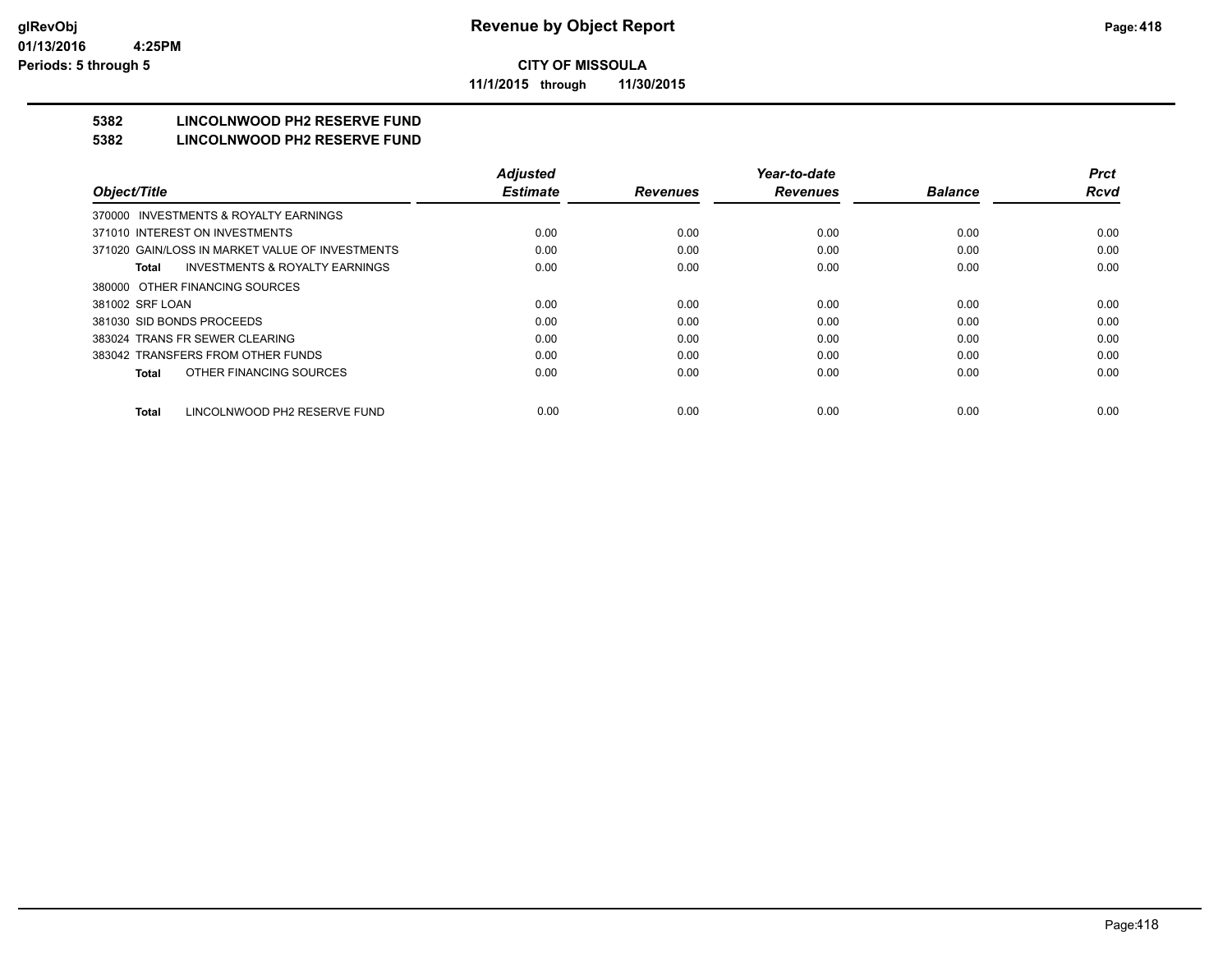**11/1/2015 through 11/30/2015**

#### **5382 LINCOLNWOOD PH2 RESERVE FUND**

|                                                           | <b>Adiusted</b> |                 | Year-to-date    |                | <b>Prct</b> |
|-----------------------------------------------------------|-----------------|-----------------|-----------------|----------------|-------------|
| Object/Title                                              | <b>Estimate</b> | <b>Revenues</b> | <b>Revenues</b> | <b>Balance</b> | <b>Rcvd</b> |
| 370000 INVESTMENTS & ROYALTY EARNINGS                     |                 |                 |                 |                |             |
| 371010 INTEREST ON INVESTMENTS                            | 0.00            | 0.00            | 0.00            | 0.00           | 0.00        |
| 371020 GAIN/LOSS IN MARKET VALUE OF INVESTMENT            | 0.00            | 0.00            | 0.00            | 0.00           | 0.00        |
| <b>INVESTMENTS &amp; ROYALTY EARNINGS</b><br><b>Total</b> | 0.00            | 0.00            | 0.00            | 0.00           | 0.00        |
| 380000 OTHER FINANCING SOURCES                            |                 |                 |                 |                |             |
| 381002 SRF LOAN                                           | 0.00            | 0.00            | 0.00            | 0.00           | 0.00        |
| 381030 SID BONDS PROCEEDS                                 | 0.00            | 0.00            | 0.00            | 0.00           | 0.00        |
| 383024 TRANS FR SEWER CLEARING                            | 0.00            | 0.00            | 0.00            | 0.00           | 0.00        |
| 383042 TRANSFERS FROM OTHER FUNDS                         | 0.00            | 0.00            | 0.00            | 0.00           | 0.00        |
| OTHER FINANCING SOURCES<br><b>Total</b>                   | 0.00            | 0.00            | 0.00            | 0.00           | 0.00        |
| LINCOLNWOOD PH2 RESERVE FUND<br><b>Total</b>              | 0.00            | 0.00            | 0.00            | 0.00           | 0.00        |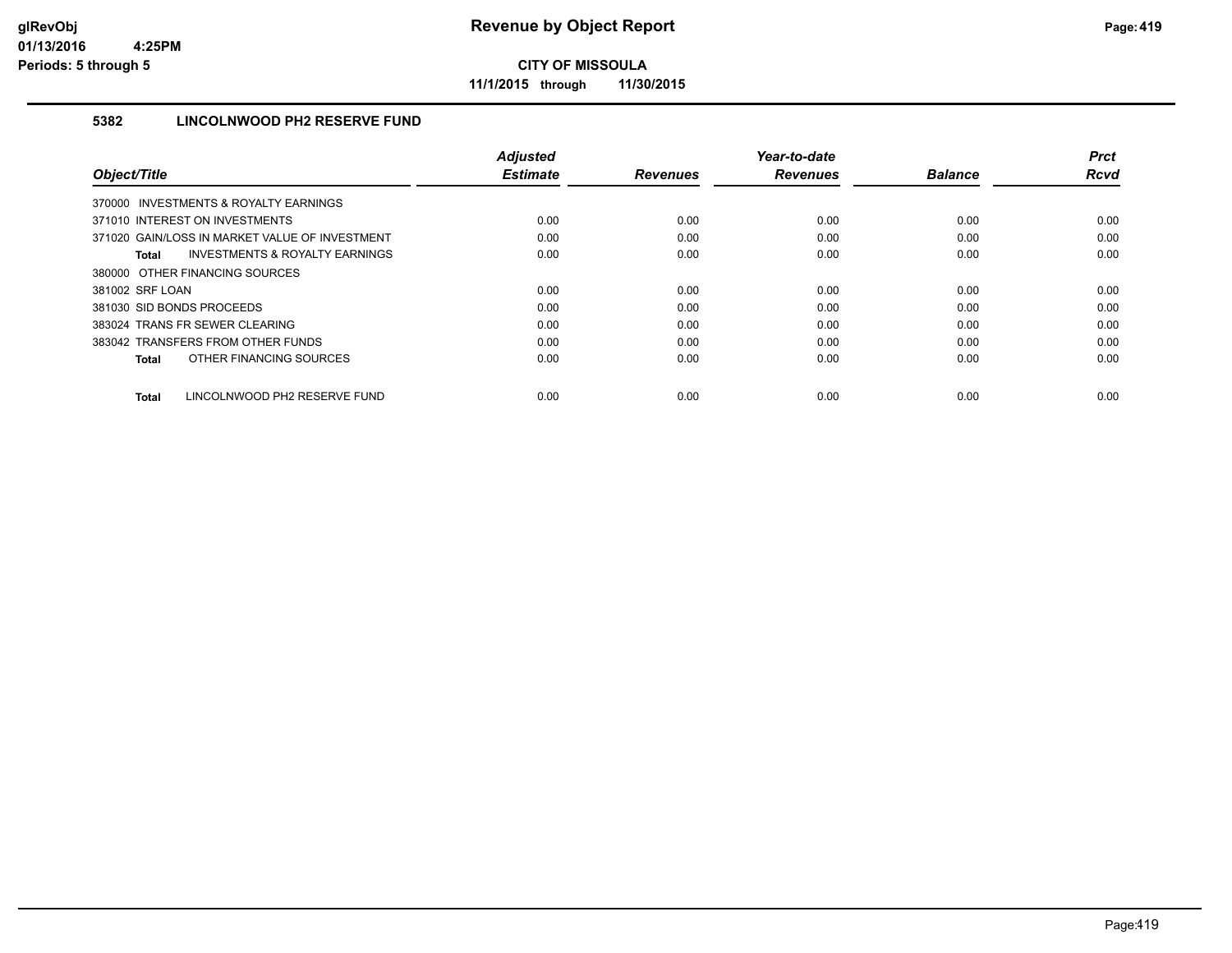**11/1/2015 through 11/30/2015**

# **5383 FY09 RATTLESNAKE SEWER DEBT SVS**

**5383 FY09 RATTLESNAKE SEWER DEBT SVS**

|                                                           | <b>Adjusted</b> |                 | Year-to-date    |                | <b>Prct</b> |
|-----------------------------------------------------------|-----------------|-----------------|-----------------|----------------|-------------|
| Object/Title                                              | <b>Estimate</b> | <b>Revenues</b> | <b>Revenues</b> | <b>Balance</b> | <b>Rcvd</b> |
| 340000 CHARGES FOR SERVICES                               |                 |                 |                 |                |             |
| 343032 SEWER INSTALLATION CHARGES                         | 0.00            | 0.00            | 0.00            | 0.00           | 0.00        |
| <b>CHARGES FOR SERVICES</b><br><b>Total</b>               | 0.00            | 0.00            | 0.00            | 0.00           | 0.00        |
| <b>INVESTMENTS &amp; ROYALTY EARNINGS</b><br>370000       |                 |                 |                 |                |             |
| 371010 INTEREST ON INVESTMENTS                            | 0.00            | 0.00            | 0.00            | 0.00           | 0.00        |
| 371020 GAIN/LOSS IN MARKET VALUE OF INVESTMENTS           | 0.00            | 0.00            | 0.00            | 0.00           | 0.00        |
| <b>INVESTMENTS &amp; ROYALTY EARNINGS</b><br><b>Total</b> | 0.00            | 0.00            | 0.00            | 0.00           | 0.00        |
| OTHER FINANCING SOURCES<br>380000                         |                 |                 |                 |                |             |
| 381002 SRF LOAN                                           | 0.00            | 0.00            | 0.00            | 0.00           | 0.00        |
| 381020 REVENUE BONDS                                      | 0.00            | 0.00            | 0.00            | 0.00           | 0.00        |
| 383024 TRANS FR SEWER CLEARING                            | 30,950.00       | 0.00            | 0.00            | 30,950.00      | 0.00        |
| 383042 TRANSFERS FROM OTHER FUNDS                         | 0.00            | 0.00            | 0.00            | 0.00           | 0.00        |
| OTHER FINANCING SOURCES<br><b>Total</b>                   | 30,950.00       | 0.00            | 0.00            | 30,950.00      | 0.00        |
| <b>FY09 RATTLESNAKE SEWER DEBT SVS</b><br><b>Total</b>    | 30,950.00       | 0.00            | 0.00            | 30,950.00      | 0.00        |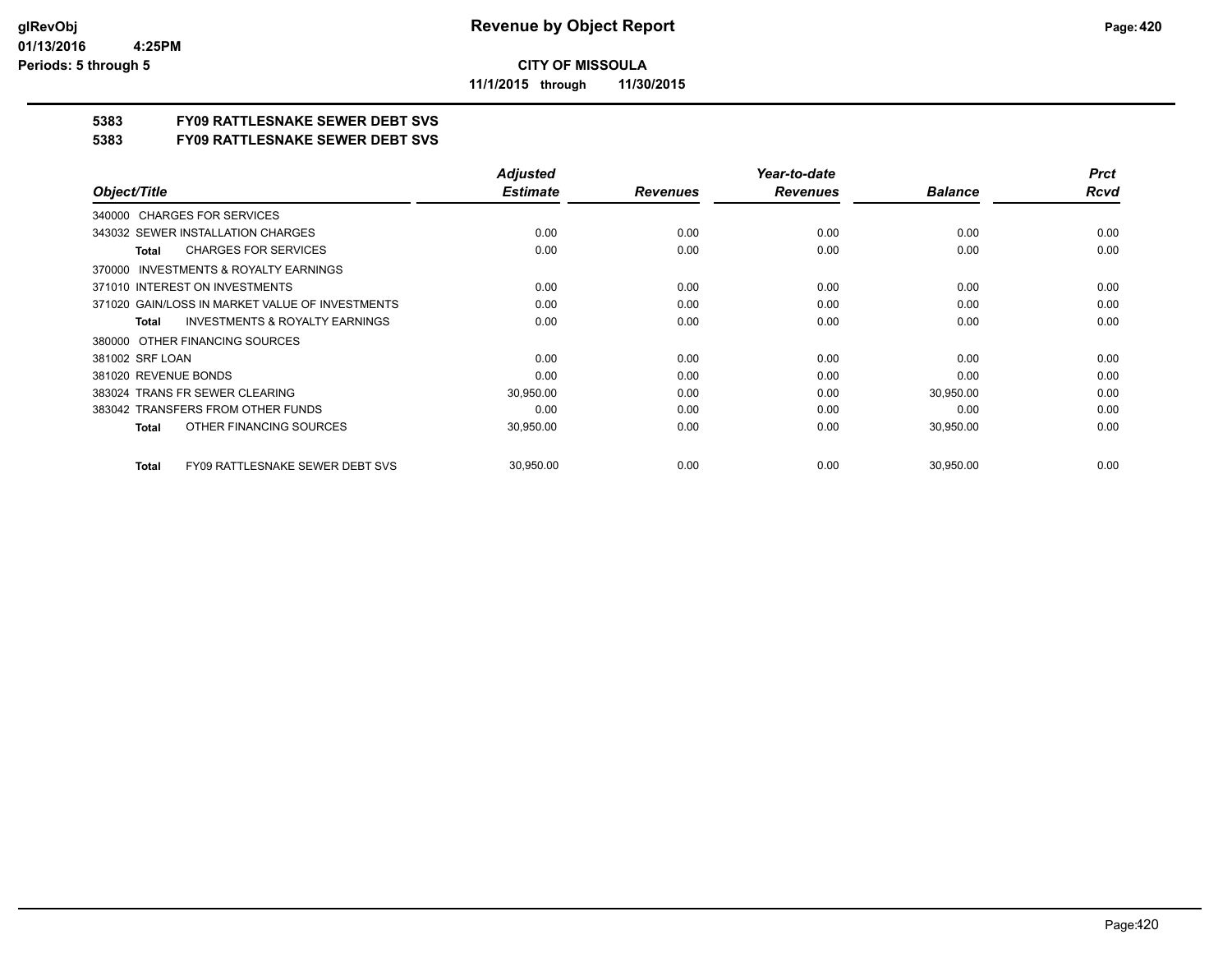**11/1/2015 through 11/30/2015**

#### **5383 FY09 RATTLESNAKE SEWER DEBT SVS**

| Object/Title                                              | <b>Adjusted</b><br><b>Estimate</b> | <b>Revenues</b> | Year-to-date<br><b>Revenues</b> | <b>Balance</b> | <b>Prct</b><br><b>Rcvd</b> |
|-----------------------------------------------------------|------------------------------------|-----------------|---------------------------------|----------------|----------------------------|
|                                                           |                                    |                 |                                 |                |                            |
| 340000 CHARGES FOR SERVICES                               |                                    |                 |                                 |                |                            |
| 343032 SEWER INSTALLATION CHARGES                         | 0.00                               | 0.00            | 0.00                            | 0.00           | 0.00                       |
| <b>CHARGES FOR SERVICES</b><br>Total                      | 0.00                               | 0.00            | 0.00                            | 0.00           | 0.00                       |
| 370000 INVESTMENTS & ROYALTY EARNINGS                     |                                    |                 |                                 |                |                            |
| 371010 INTEREST ON INVESTMENTS                            | 0.00                               | 0.00            | 0.00                            | 0.00           | 0.00                       |
| 371020 GAIN/LOSS IN MARKET VALUE OF INVESTMENT            | 0.00                               | 0.00            | 0.00                            | 0.00           | 0.00                       |
| <b>INVESTMENTS &amp; ROYALTY EARNINGS</b><br><b>Total</b> | 0.00                               | 0.00            | 0.00                            | 0.00           | 0.00                       |
| 380000 OTHER FINANCING SOURCES                            |                                    |                 |                                 |                |                            |
| 381002 SRF LOAN                                           | 0.00                               | 0.00            | 0.00                            | 0.00           | 0.00                       |
| 381020 REVENUE BONDS                                      | 0.00                               | 0.00            | 0.00                            | 0.00           | 0.00                       |
| 383024 TRANS FR SEWER CLEARING                            | 30,950.00                          | 0.00            | 0.00                            | 30,950.00      | 0.00                       |
| 383042 TRANSFERS FROM OTHER FUNDS                         | 0.00                               | 0.00            | 0.00                            | 0.00           | 0.00                       |
| OTHER FINANCING SOURCES<br><b>Total</b>                   | 30,950.00                          | 0.00            | 0.00                            | 30,950.00      | 0.00                       |
| FY09 RATTLESNAKE SEWER DEBT SVS<br>Total                  | 30,950.00                          | 0.00            | 0.00                            | 30,950.00      | 0.00                       |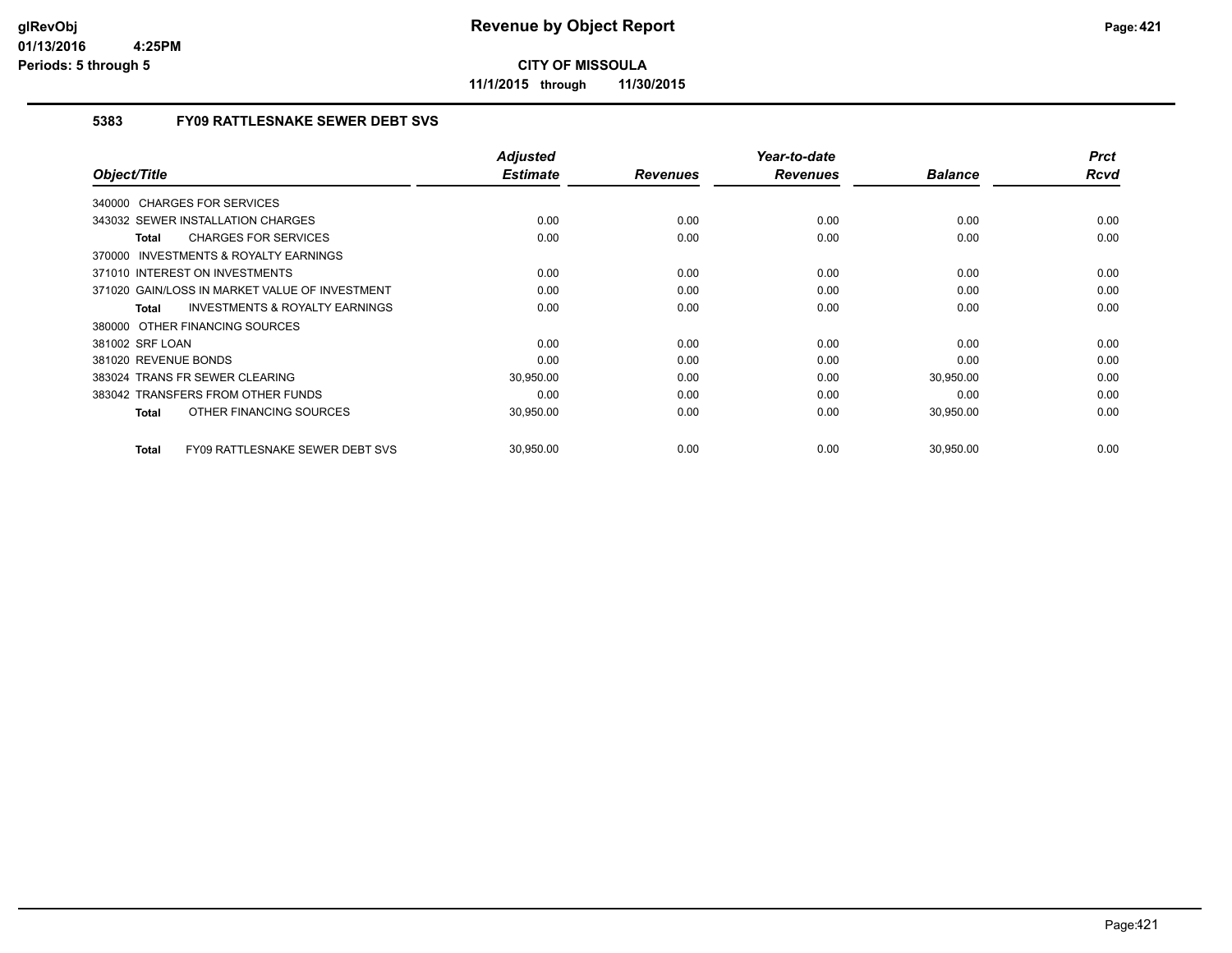**11/1/2015 through 11/30/2015**

#### **5384 09 LOLO BOND RESERVE**

**5384 09 LOLO BOND RESERVE**

|                                                    | <b>Adjusted</b> |                 | Year-to-date    |                | <b>Prct</b> |
|----------------------------------------------------|-----------------|-----------------|-----------------|----------------|-------------|
| Object/Title                                       | <b>Estimate</b> | <b>Revenues</b> | <b>Revenues</b> | <b>Balance</b> | <b>Rcvd</b> |
| 370000 INVESTMENTS & ROYALTY EARNINGS              |                 |                 |                 |                |             |
| 371010 INTEREST ON INVESTMENTS                     | 0.00            | 0.00            | 0.00            | 0.00           | 0.00        |
| 371020 GAIN/LOSS IN MARKET VALUE OF INVESTMENTS    | 0.00            | 0.00            | 0.00            | 0.00           | 0.00        |
| <b>INVESTMENTS &amp; ROYALTY EARNINGS</b><br>Total | 0.00            | 0.00            | 0.00            | 0.00           | 0.00        |
| 380000 OTHER FINANCING SOURCES                     |                 |                 |                 |                |             |
| 381002 SRF LOAN                                    | 0.00            | 0.00            | 0.00            | 0.00           | 0.00        |
| 383024 TRANS FR SEWER CLEARING                     | 0.00            | 0.00            | 0.00            | 0.00           | 0.00        |
| OTHER FINANCING SOURCES<br>Total                   | 0.00            | 0.00            | 0.00            | 0.00           | 0.00        |
|                                                    |                 |                 |                 |                |             |
| 09 LOLO BOND RESERVE<br>Total                      | 0.00            | 0.00            | 0.00            | 0.00           | 0.00        |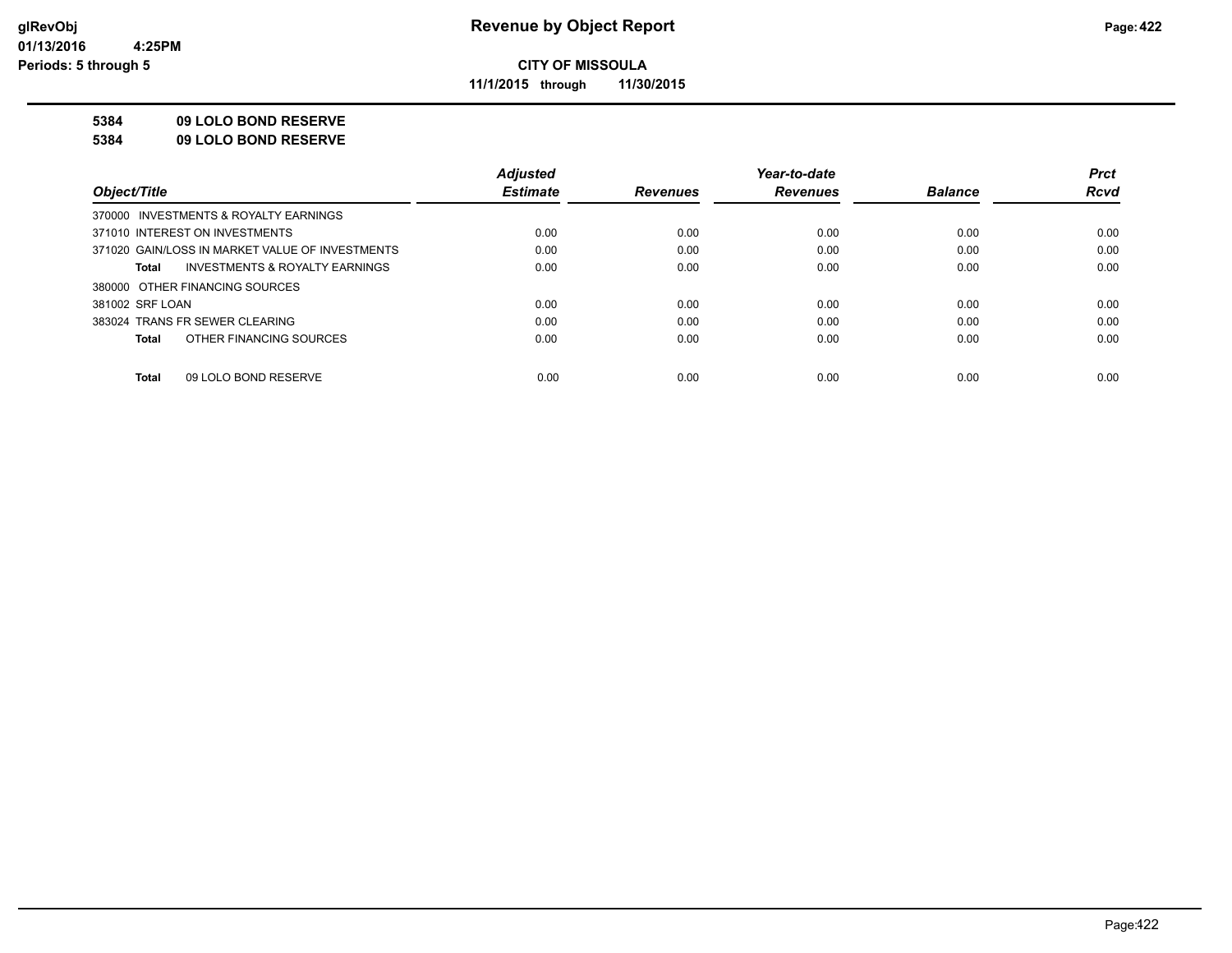**11/1/2015 through 11/30/2015**

#### **5384 09 LOLO BOND RESERVE**

|                                                | <b>Adjusted</b> |                 | Year-to-date    |                | <b>Prct</b> |
|------------------------------------------------|-----------------|-----------------|-----------------|----------------|-------------|
| Object/Title                                   | <b>Estimate</b> | <b>Revenues</b> | <b>Revenues</b> | <b>Balance</b> | Rcvd        |
| 370000 INVESTMENTS & ROYALTY EARNINGS          |                 |                 |                 |                |             |
| 371010 INTEREST ON INVESTMENTS                 | 0.00            | 0.00            | 0.00            | 0.00           | 0.00        |
| 371020 GAIN/LOSS IN MARKET VALUE OF INVESTMENT | 0.00            | 0.00            | 0.00            | 0.00           | 0.00        |
| INVESTMENTS & ROYALTY EARNINGS<br>Total        | 0.00            | 0.00            | 0.00            | 0.00           | 0.00        |
| 380000 OTHER FINANCING SOURCES                 |                 |                 |                 |                |             |
| 381002 SRF LOAN                                | 0.00            | 0.00            | 0.00            | 0.00           | 0.00        |
| 383024 TRANS FR SEWER CLEARING                 | 0.00            | 0.00            | 0.00            | 0.00           | 0.00        |
| OTHER FINANCING SOURCES<br>Total               | 0.00            | 0.00            | 0.00            | 0.00           | 0.00        |
| 09 LOLO BOND RESERVE<br><b>Total</b>           | 0.00            | 0.00            | 0.00            | 0.00           | 0.00        |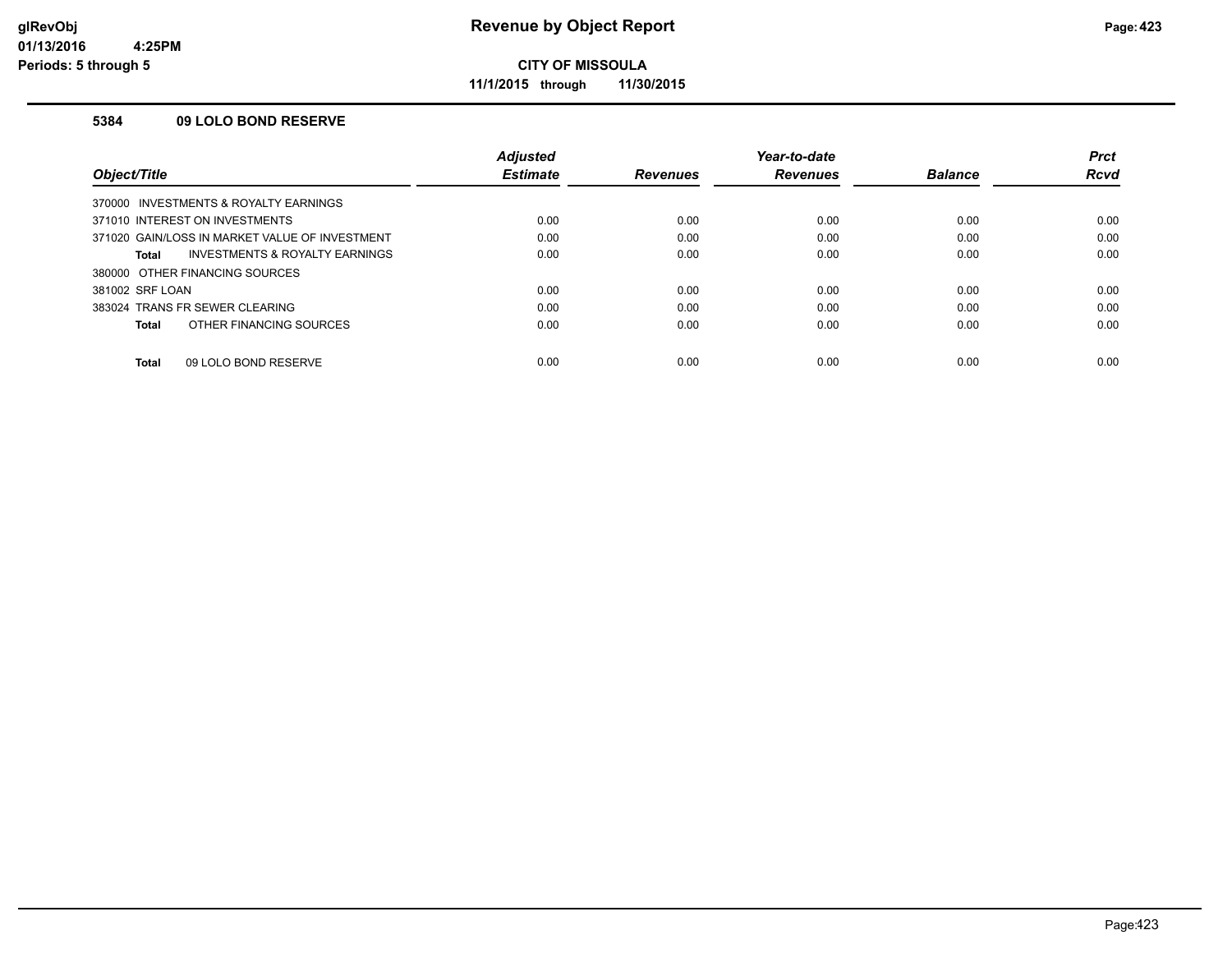**11/1/2015 through 11/30/2015**

# **5385 HEADWORKS 2010 BOND RESERVE**

#### **5385 HEADWORKS 2010 BOND RESERVE**

|                 |                                    | <b>Adjusted</b> |                 | Year-to-date    |                |             |
|-----------------|------------------------------------|-----------------|-----------------|-----------------|----------------|-------------|
| Object/Title    |                                    | <b>Estimate</b> | <b>Revenues</b> | <b>Revenues</b> | <b>Balance</b> | <b>Rcvd</b> |
|                 | 380000 OTHER FINANCING SOURCES     |                 |                 |                 |                |             |
| 381002 SRF LOAN |                                    | 0.00            | 0.00            | 0.00            | 0.00           | 0.00        |
| Total           | OTHER FINANCING SOURCES            | 0.00            | 0.00            | 0.00            | 0.00           | 0.00        |
| <b>Total</b>    | <b>HEADWORKS 2010 BOND RESERVE</b> | 0.00            | 0.00            | 0.00            | 0.00           | 0.00        |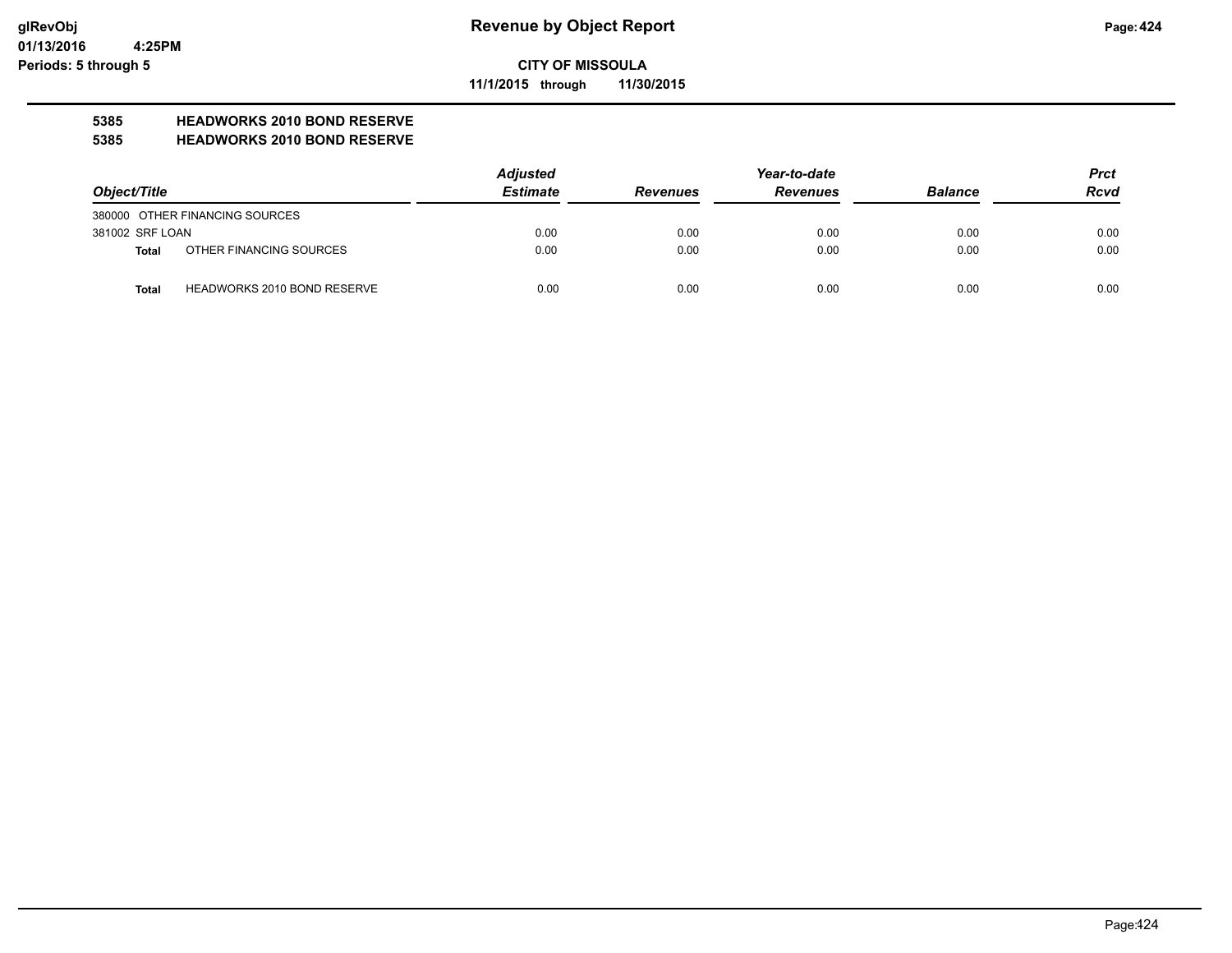**11/1/2015 through 11/30/2015**

#### **5385 HEADWORKS 2010 BOND RESERVE**

| Object/Title    |                                | <b>Adjusted</b><br><b>Estimate</b> | <b>Revenues</b> | Year-to-date<br><b>Revenues</b> | <b>Balance</b> | <b>Prct</b><br><b>Rcvd</b> |
|-----------------|--------------------------------|------------------------------------|-----------------|---------------------------------|----------------|----------------------------|
|                 | 380000 OTHER FINANCING SOURCES |                                    |                 |                                 |                |                            |
| 381002 SRF LOAN |                                | 0.00                               | 0.00            | 0.00                            | 0.00           | 0.00                       |
| <b>Total</b>    | OTHER FINANCING SOURCES        | 0.00                               | 0.00            | 0.00                            | 0.00           | 0.00                       |
| <b>Total</b>    | HEADWORKS 2010 BOND RESERVE    | 0.00                               | 0.00            | 0.00                            | 0.00           | 0.00                       |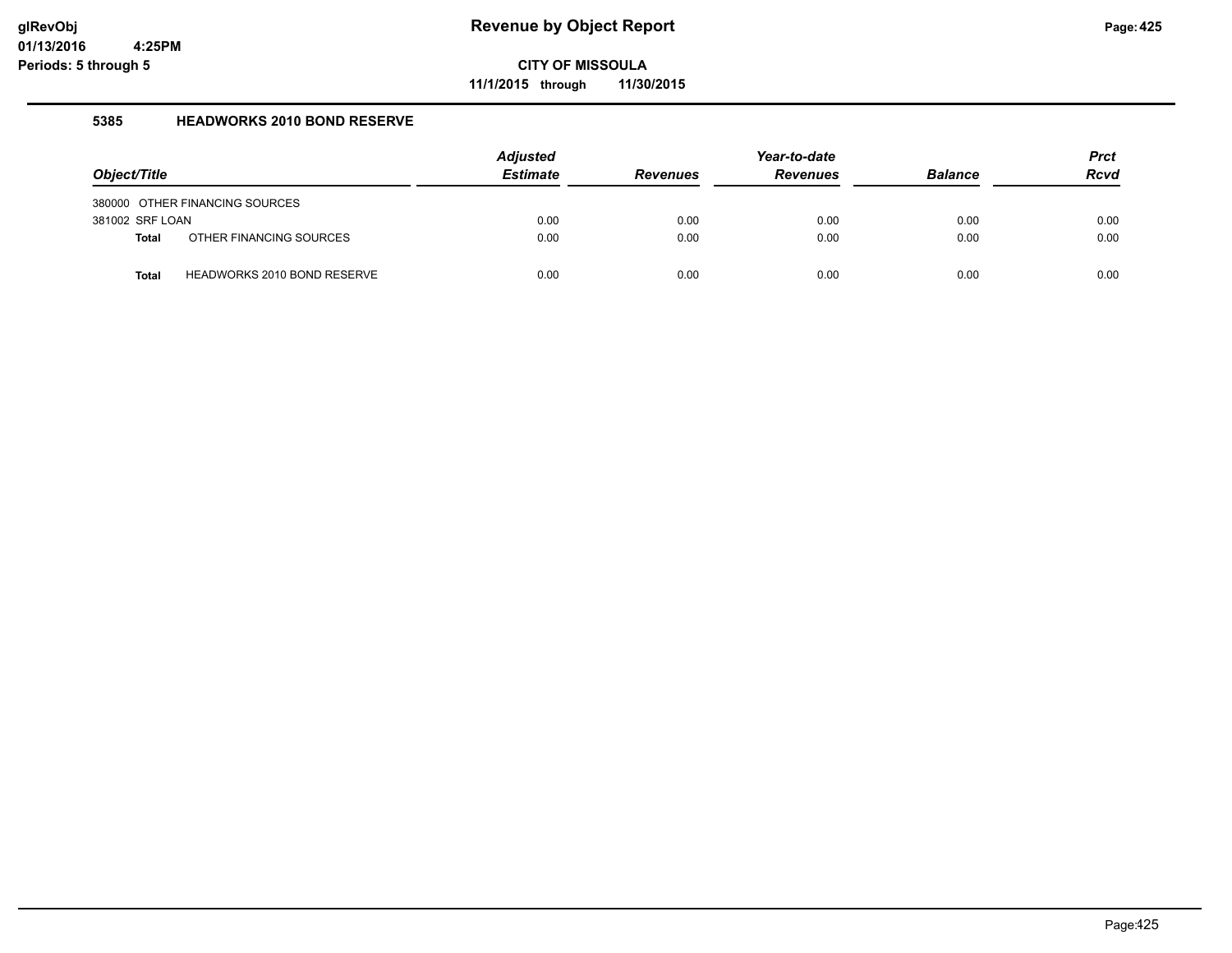**11/1/2015 through 11/30/2015**

### **5386 FY10 HEADWORKS DEBT SERVICE**

#### **5386 FY10 HEADWORKS DEBT SERVICE**

|                                      | <b>Adjusted</b> |                 | Year-to-date    |                | <b>Prct</b> |
|--------------------------------------|-----------------|-----------------|-----------------|----------------|-------------|
| Object/Title                         | <b>Estimate</b> | <b>Revenues</b> | <b>Revenues</b> | <b>Balance</b> | <b>Rcvd</b> |
| 330000 INTERGOVERNMENTAL REVENUES    |                 |                 |                 |                |             |
| 331990 IRS REIMB/DEBT SVS INTEREST   | 253.177.00      | 0.00            | 0.00            | 253.177.00     | 0.00        |
| INTERGOVERNMENTAL REVENUES<br>Total  | 253,177.00      | 0.00            | 0.00            | 253.177.00     | 0.00        |
| 380000 OTHER FINANCING SOURCES       |                 |                 |                 |                |             |
| 383024 TRANS FR SEWER CLEARING       | 445.139.00      | 0.00            | 0.00            | 445.139.00     | 0.00        |
| OTHER FINANCING SOURCES<br>Total     | 445.139.00      | 0.00            | 0.00            | 445.139.00     | 0.00        |
|                                      |                 |                 |                 |                |             |
| FY10 HEADWORKS DEBT SERVICE<br>Total | 698.316.00      | 0.00            | 0.00            | 698.316.00     | 0.00        |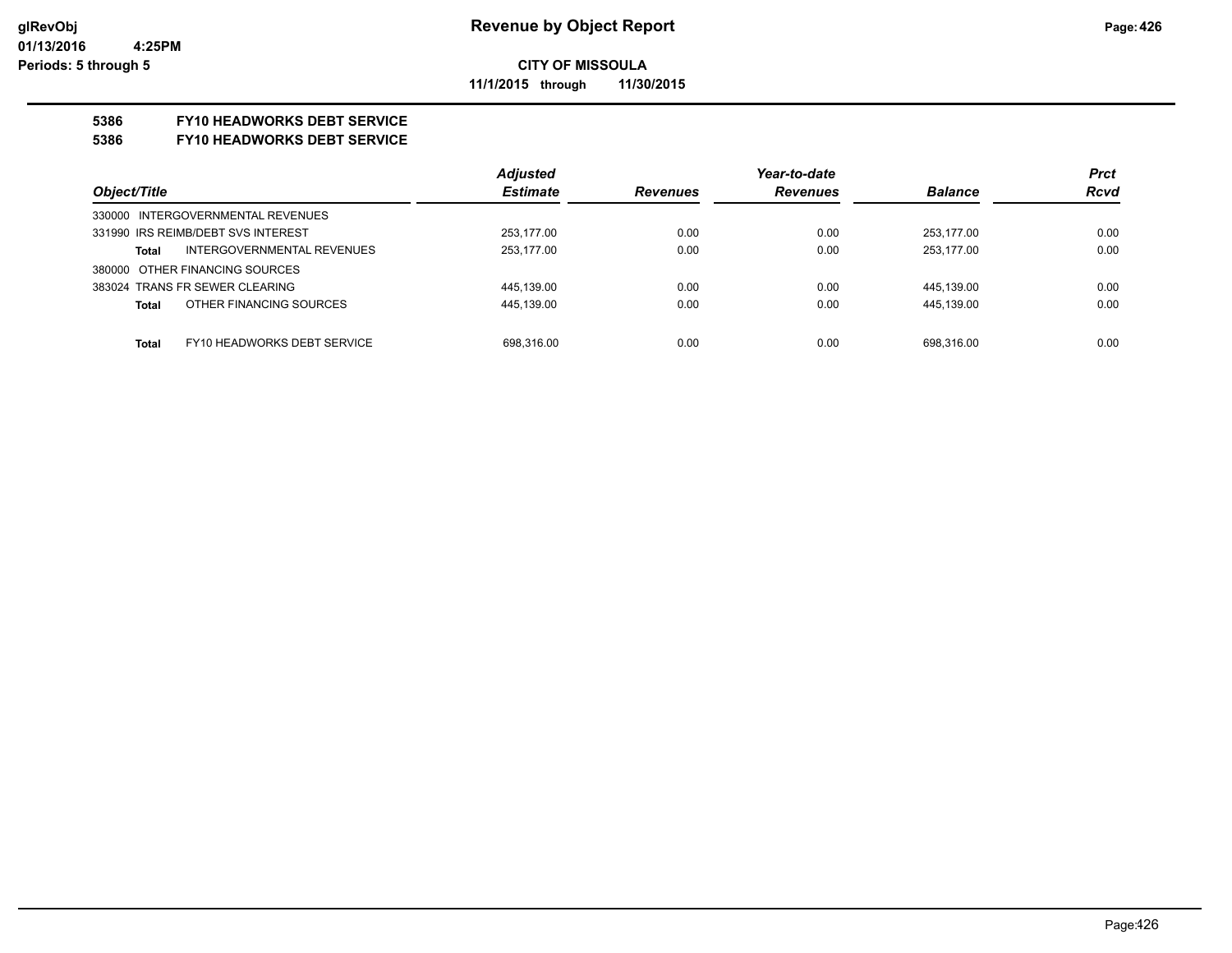**11/1/2015 through 11/30/2015**

#### **5386 FY10 HEADWORKS DEBT SERVICE**

| Object/Title                         | <b>Adjusted</b><br><b>Estimate</b> | <b>Revenues</b> | Year-to-date<br><b>Revenues</b> | <b>Balance</b> | <b>Prct</b><br><b>Rcvd</b> |
|--------------------------------------|------------------------------------|-----------------|---------------------------------|----------------|----------------------------|
| INTERGOVERNMENTAL REVENUES<br>330000 |                                    |                 |                                 |                |                            |
| 331990 IRS REIMB/DEBT SVS INTEREST   | 253.177.00                         | 0.00            | 0.00                            | 253.177.00     | 0.00                       |
| INTERGOVERNMENTAL REVENUES<br>Total  | 253,177.00                         | 0.00            | 0.00                            | 253,177.00     | 0.00                       |
| 380000 OTHER FINANCING SOURCES       |                                    |                 |                                 |                |                            |
| 383024 TRANS FR SEWER CLEARING       | 445.139.00                         | 0.00            | 0.00                            | 445,139.00     | 0.00                       |
| OTHER FINANCING SOURCES<br>Total     | 445,139.00                         | 0.00            | 0.00                            | 445,139.00     | 0.00                       |
|                                      |                                    |                 |                                 |                |                            |
| FY10 HEADWORKS DEBT SERVICE<br>Total | 698.316.00                         | 0.00            | 0.00                            | 698.316.00     | 0.00                       |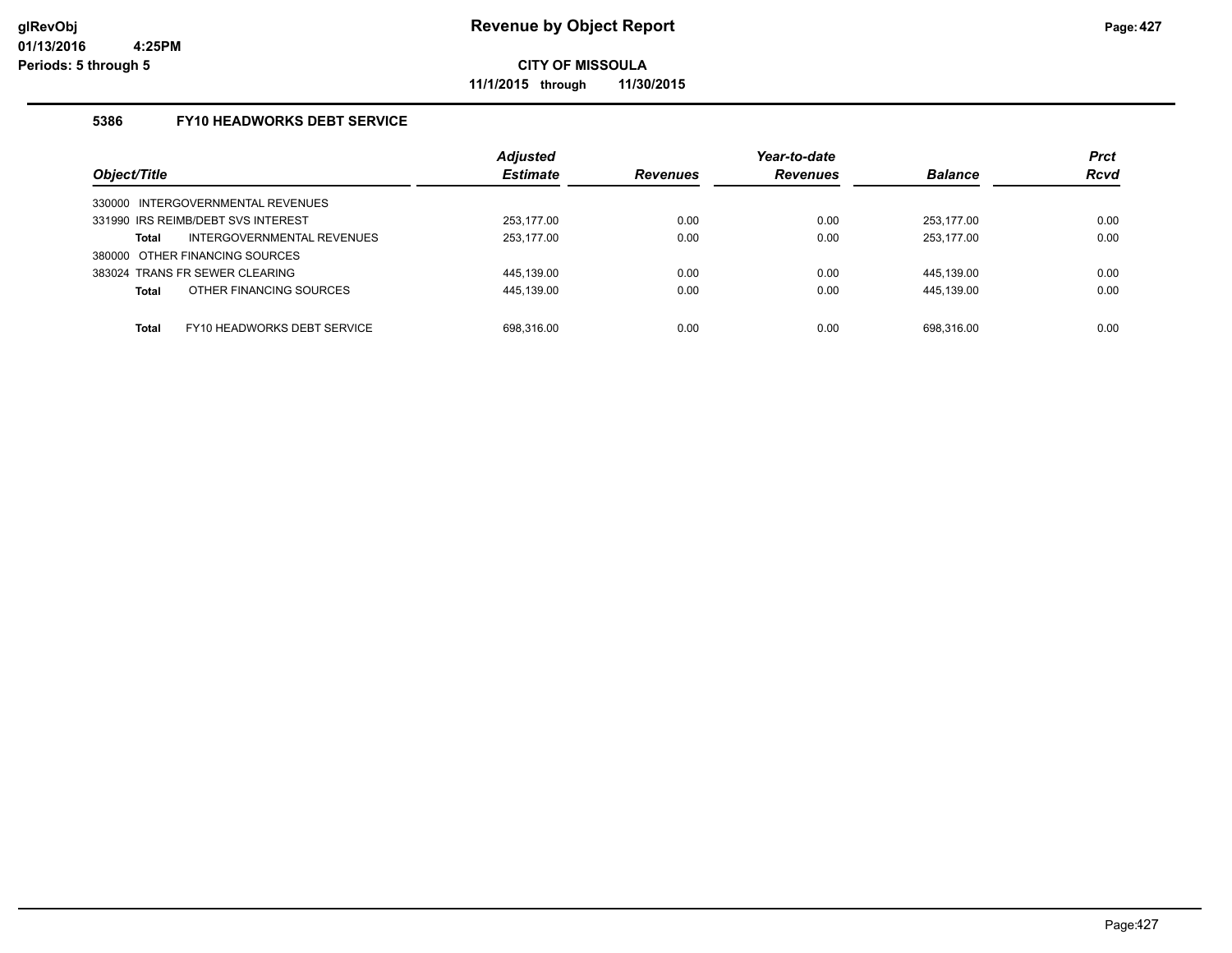**11/1/2015 through 11/30/2015**

# **5387 FY11 SEWER \$1.29M BOND DEBT SERVICE**

## **5387 FY11 SEWER \$1.29M BOND DEBT SERVICE**

|                                                      | <b>Adjusted</b> |                 | Year-to-date    |                | <b>Prct</b> |
|------------------------------------------------------|-----------------|-----------------|-----------------|----------------|-------------|
| Object/Title                                         | <b>Estimate</b> | <b>Revenues</b> | <b>Revenues</b> | <b>Balance</b> | <b>Rcvd</b> |
| 370000 INVESTMENTS & ROYALTY EARNINGS                |                 |                 |                 |                |             |
| 371010 INTEREST ON INVESTMENTS                       | 0.00            | 0.00            | 0.00            | 0.00           | 0.00        |
| 371020 GAIN/LOSS IN MARKET VALUE OF INVESTMENTS      | 0.00            | 0.00            | 0.00            | 0.00           | 0.00        |
| <b>INVESTMENTS &amp; ROYALTY EARNINGS</b><br>Total   | 0.00            | 0.00            | 0.00            | 0.00           | 0.00        |
| 380000 OTHER FINANCING SOURCES                       |                 |                 |                 |                |             |
| 383024 TRANS FR SEWER CLEARING                       | 102.080.00      | 0.00            | 0.00            | 102.080.00     | 0.00        |
| OTHER FINANCING SOURCES<br>Total                     | 102.080.00      | 0.00            | 0.00            | 102.080.00     | 0.00        |
|                                                      |                 |                 |                 |                |             |
| FY11 SEWER \$1.29M BOND DEBT SERVICE<br><b>Total</b> | 102.080.00      | 0.00            | 0.00            | 102.080.00     | 0.00        |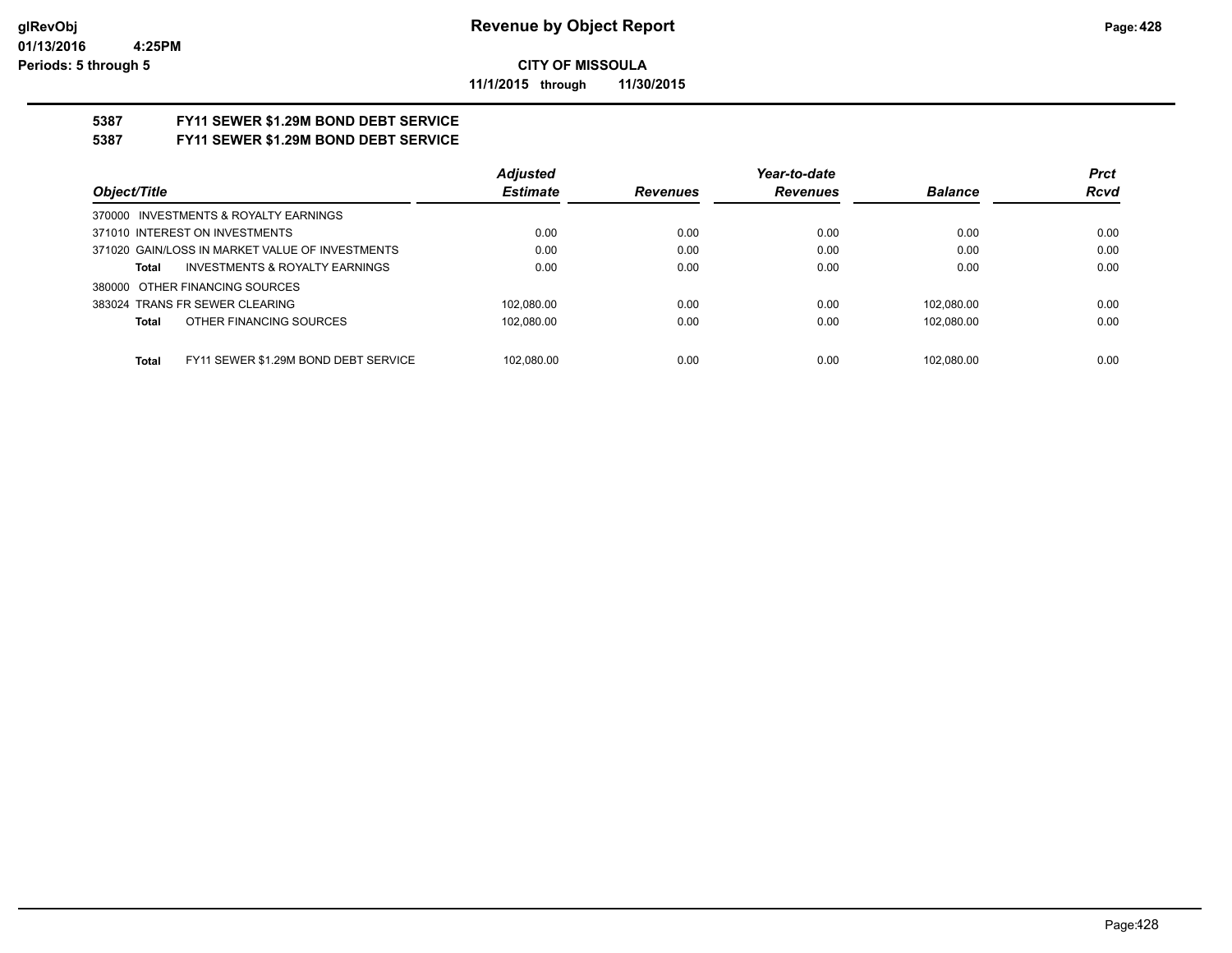**11/1/2015 through 11/30/2015**

#### **5387 FY11 SEWER \$1.29M BOND DEBT SERVICE**

|                                                | <b>Adjusted</b> |                 | Year-to-date    |                | <b>Prct</b> |
|------------------------------------------------|-----------------|-----------------|-----------------|----------------|-------------|
| Object/Title                                   | <b>Estimate</b> | <b>Revenues</b> | <b>Revenues</b> | <b>Balance</b> | <b>Rcvd</b> |
| 370000 INVESTMENTS & ROYALTY EARNINGS          |                 |                 |                 |                |             |
| 371010 INTEREST ON INVESTMENTS                 | 0.00            | 0.00            | 0.00            | 0.00           | 0.00        |
| 371020 GAIN/LOSS IN MARKET VALUE OF INVESTMENT | 0.00            | 0.00            | 0.00            | 0.00           | 0.00        |
| INVESTMENTS & ROYALTY EARNINGS<br><b>Total</b> | 0.00            | 0.00            | 0.00            | 0.00           | 0.00        |
| 380000 OTHER FINANCING SOURCES                 |                 |                 |                 |                |             |
| 383024 TRANS FR SEWER CLEARING                 | 102.080.00      | 0.00            | 0.00            | 102.080.00     | 0.00        |
| OTHER FINANCING SOURCES<br>Total               | 102.080.00      | 0.00            | 0.00            | 102.080.00     | 0.00        |
|                                                |                 |                 |                 |                |             |
| FY11 SEWER \$1.29M BOND DEBT SERVICE<br>Total  | 102.080.00      | 0.00            | 0.00            | 102.080.00     | 0.00        |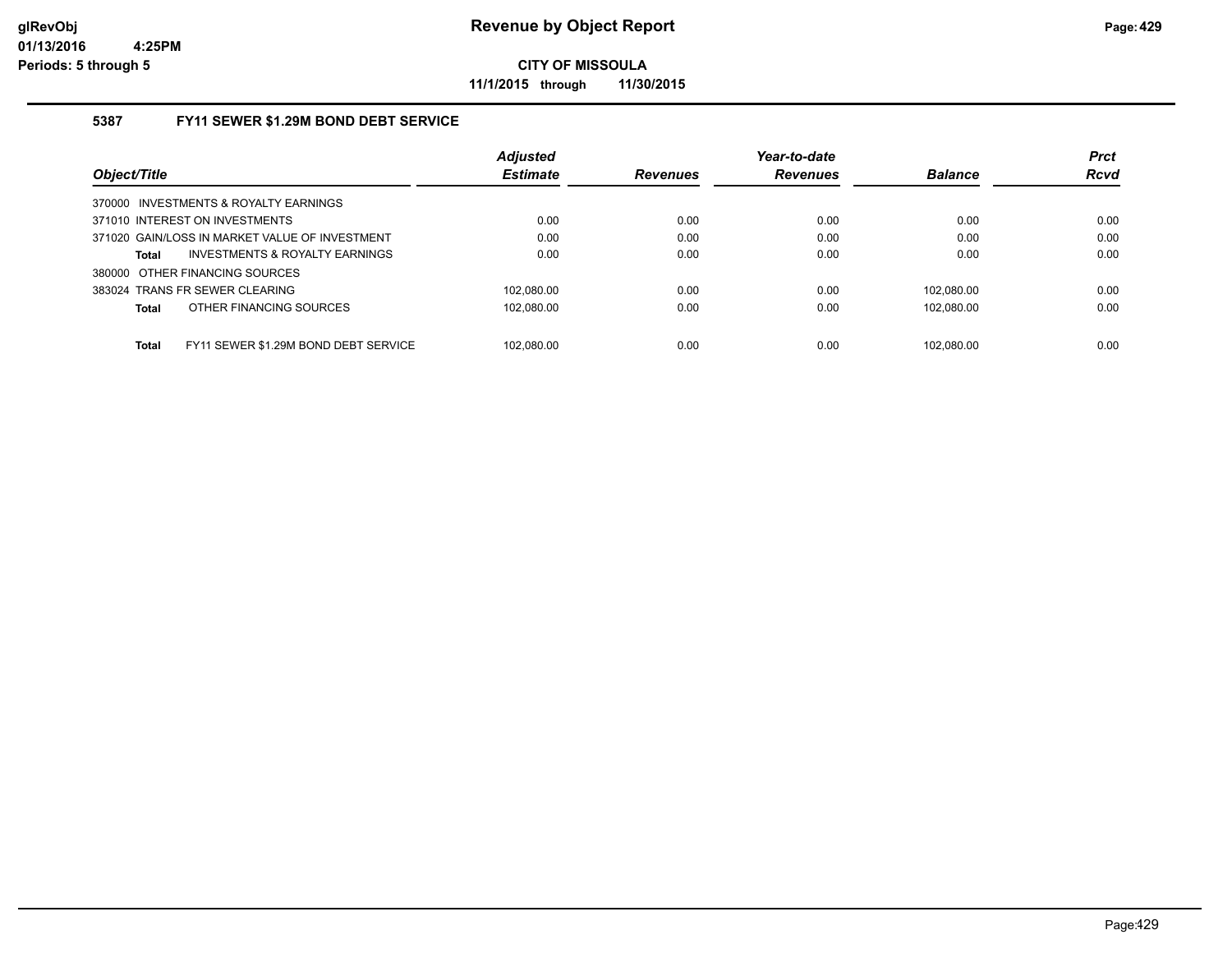**11/1/2015 through 11/30/2015**

#### **5388 FY11 \$1.29M SEWER BOND RESERVE**

#### **5388 FY11 \$1.29M SEWER BOND RESERVE**

|                                                    | <b>Adjusted</b> |                 | Year-to-date    |                | <b>Prct</b> |
|----------------------------------------------------|-----------------|-----------------|-----------------|----------------|-------------|
| Object/Title                                       | <b>Estimate</b> | <b>Revenues</b> | <b>Revenues</b> | <b>Balance</b> | <b>Rcvd</b> |
| 370000 INVESTMENTS & ROYALTY EARNINGS              |                 |                 |                 |                |             |
| 371010 INTEREST ON INVESTMENTS                     | 0.00            | 0.00            | 0.00            | 0.00           | 0.00        |
| 371020 GAIN/LOSS IN MARKET VALUE OF INVESTMENTS    | 0.00            | 0.00            | 0.00            | 0.00           | 0.00        |
| <b>INVESTMENTS &amp; ROYALTY EARNINGS</b><br>Total | 0.00            | 0.00            | 0.00            | 0.00           | 0.00        |
| 380000 OTHER FINANCING SOURCES                     |                 |                 |                 |                |             |
| 381002 SRF LOAN                                    | 0.00            | 0.00            | 0.00            | 0.00           | 0.00        |
| 383024 TRANS FR SEWER CLEARING                     | 0.00            | 0.00            | 0.00            | 0.00           | 0.00        |
| 383042 TRANSFERS FROM OTHER FUNDS                  | 0.00            | 0.00            | 0.00            | 0.00           | 0.00        |
| OTHER FINANCING SOURCES<br>Total                   | 0.00            | 0.00            | 0.00            | 0.00           | 0.00        |
|                                                    |                 |                 |                 |                |             |
| FY11 \$1.29M SEWER BOND RESERVE<br><b>Total</b>    | 0.00            | 0.00            | 0.00            | 0.00           | 0.00        |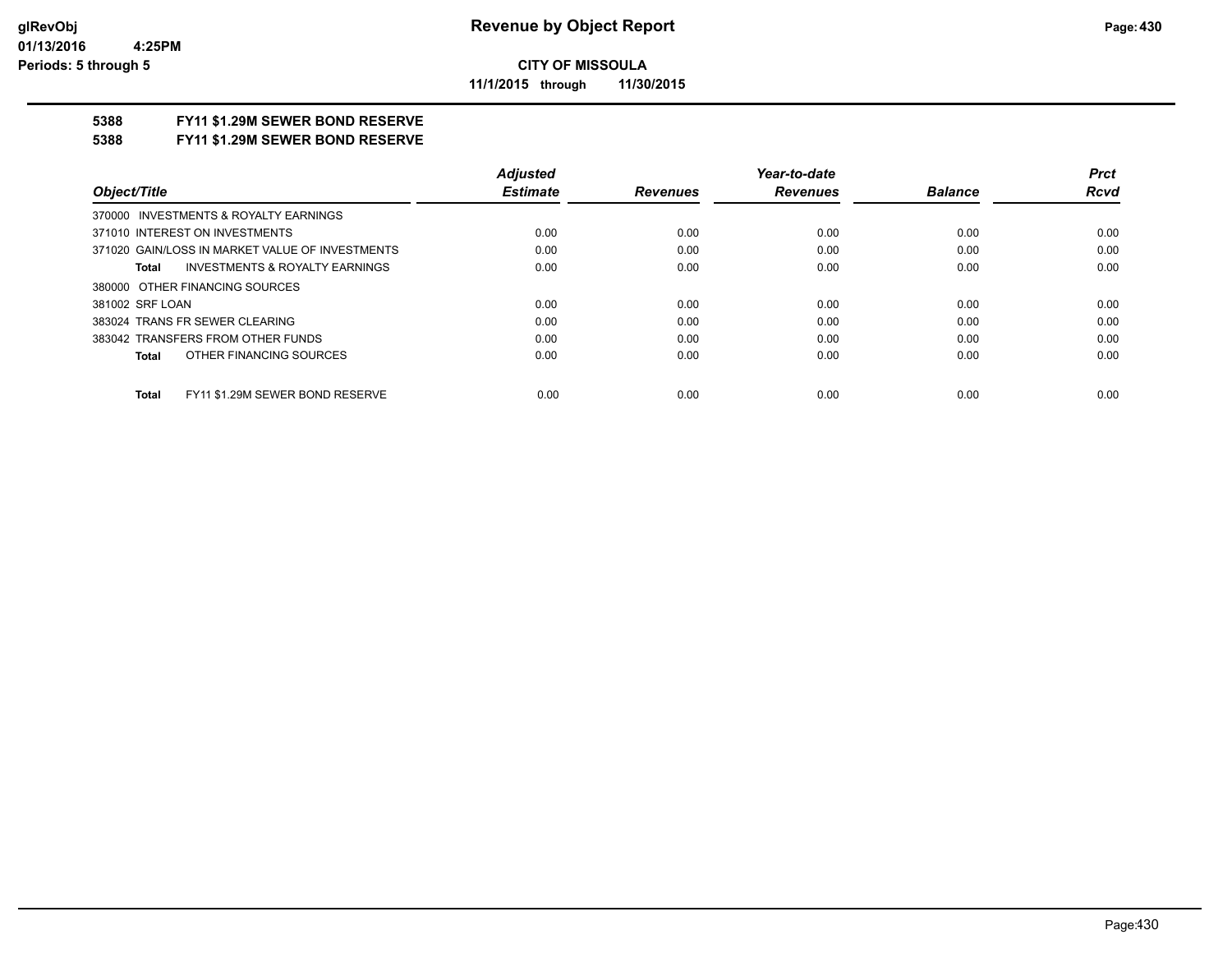**11/1/2015 through 11/30/2015**

#### **5388 FY11 \$1.29M SEWER BOND RESERVE**

| Object/Title                                   | <b>Adjusted</b><br><b>Estimate</b> | <b>Revenues</b> | Year-to-date<br><b>Revenues</b> | <b>Balance</b> | <b>Prct</b><br>Rcvd |
|------------------------------------------------|------------------------------------|-----------------|---------------------------------|----------------|---------------------|
| 370000 INVESTMENTS & ROYALTY EARNINGS          |                                    |                 |                                 |                |                     |
| 371010 INTEREST ON INVESTMENTS                 | 0.00                               | 0.00            | 0.00                            | 0.00           | 0.00                |
| 371020 GAIN/LOSS IN MARKET VALUE OF INVESTMENT | 0.00                               | 0.00            | 0.00                            | 0.00           | 0.00                |
| INVESTMENTS & ROYALTY EARNINGS<br>Total        | 0.00                               | 0.00            | 0.00                            | 0.00           | 0.00                |
| 380000 OTHER FINANCING SOURCES                 |                                    |                 |                                 |                |                     |
| 381002 SRF LOAN                                | 0.00                               | 0.00            | 0.00                            | 0.00           | 0.00                |
| 383024 TRANS FR SEWER CLEARING                 | 0.00                               | 0.00            | 0.00                            | 0.00           | 0.00                |
| 383042 TRANSFERS FROM OTHER FUNDS              | 0.00                               | 0.00            | 0.00                            | 0.00           | 0.00                |
| OTHER FINANCING SOURCES<br>Total               | 0.00                               | 0.00            | 0.00                            | 0.00           | 0.00                |
| FY11 \$1.29M SEWER BOND RESERVE<br>Total       | 0.00                               | 0.00            | 0.00                            | 0.00           | 0.00                |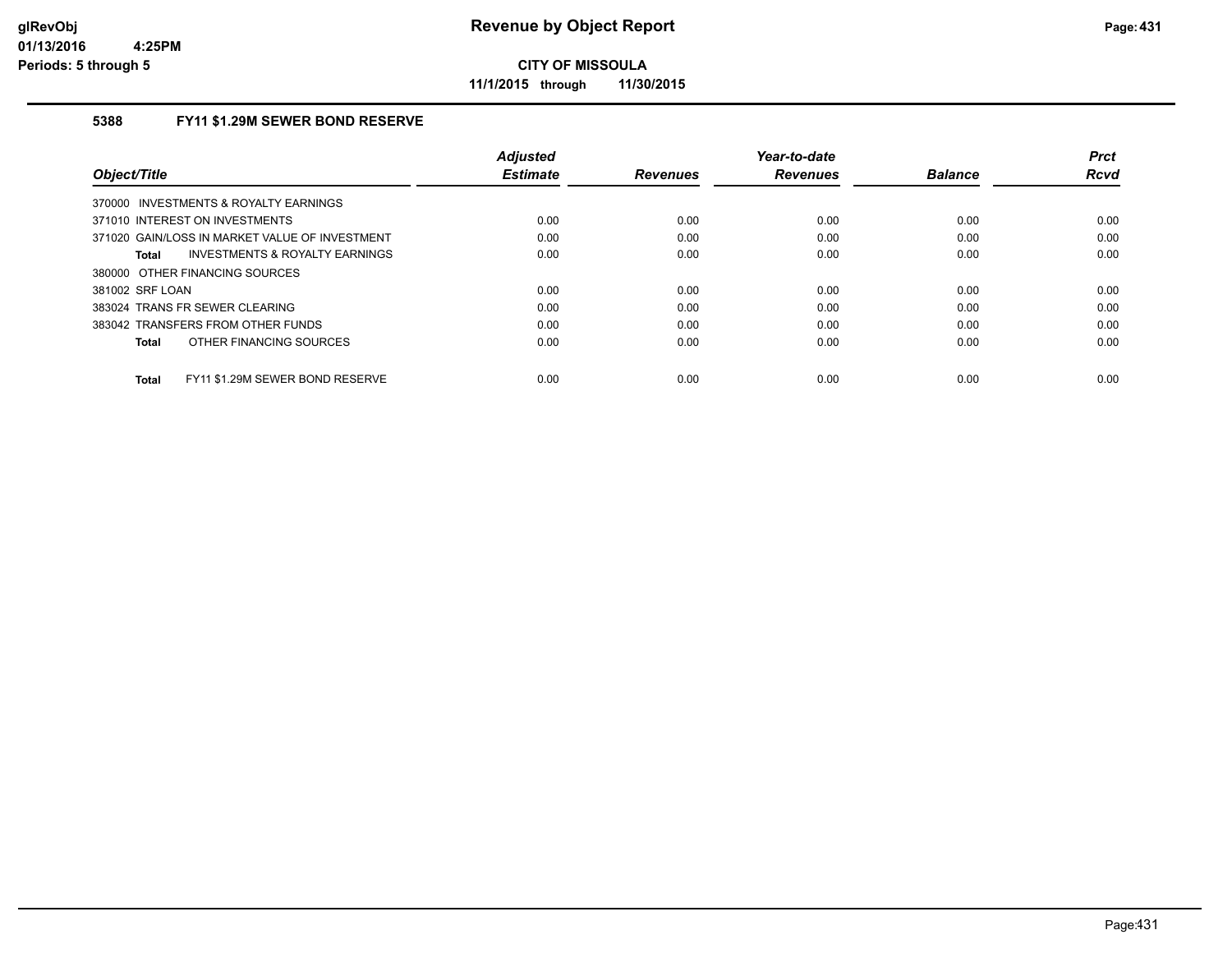**11/1/2015 through 11/30/2015**

# **5389 FY15 SEWER REVENUE BOND DEBT SERVICE**

## **5389 FY15 SEWER REVENUE BOND DEBT SERVICE**

|                                                 | <b>Adjusted</b> |                 | Year-to-date    |                | <b>Prct</b> |
|-------------------------------------------------|-----------------|-----------------|-----------------|----------------|-------------|
| Object/Title                                    | <b>Estimate</b> | <b>Revenues</b> | <b>Revenues</b> | <b>Balance</b> | <b>Rcvd</b> |
| 370000 INVESTMENTS & ROYALTY EARNINGS           |                 |                 |                 |                |             |
| 371010 INTEREST ON INVESTMENTS                  | 0.00            | 0.00            | 0.00            | 0.00           | 0.00        |
| 371020 GAIN/LOSS IN MARKET VALUE OF INVESTMENTS | 0.00            | 0.00            | 0.00            | 0.00           | 0.00        |
| INVESTMENTS & ROYALTY EARNINGS<br>Total         | 0.00            | 0.00            | 0.00            | 0.00           | 0.00        |
| 380000 OTHER FINANCING SOURCES                  |                 |                 |                 |                |             |
| 381010 BOND PROCEEDS                            | 0.00            | 0.00            | 460.002.00      | $-460.002.00$  | 0.00        |
| 383024 TRANS FR SEWER CLEARING                  | 0.00            | 0.00            | 0.00            | 0.00           | 0.00        |
| OTHER FINANCING SOURCES<br>Total                | 0.00            | 0.00            | 460,002.00      | $-460.002.00$  | 0.00        |
|                                                 |                 |                 |                 |                |             |
| FY15 SEWER REVENUE BOND DEBT SERVIC<br>Total    | 0.00            | 0.00            | 460.002.00      | $-460.002.00$  | 0.00        |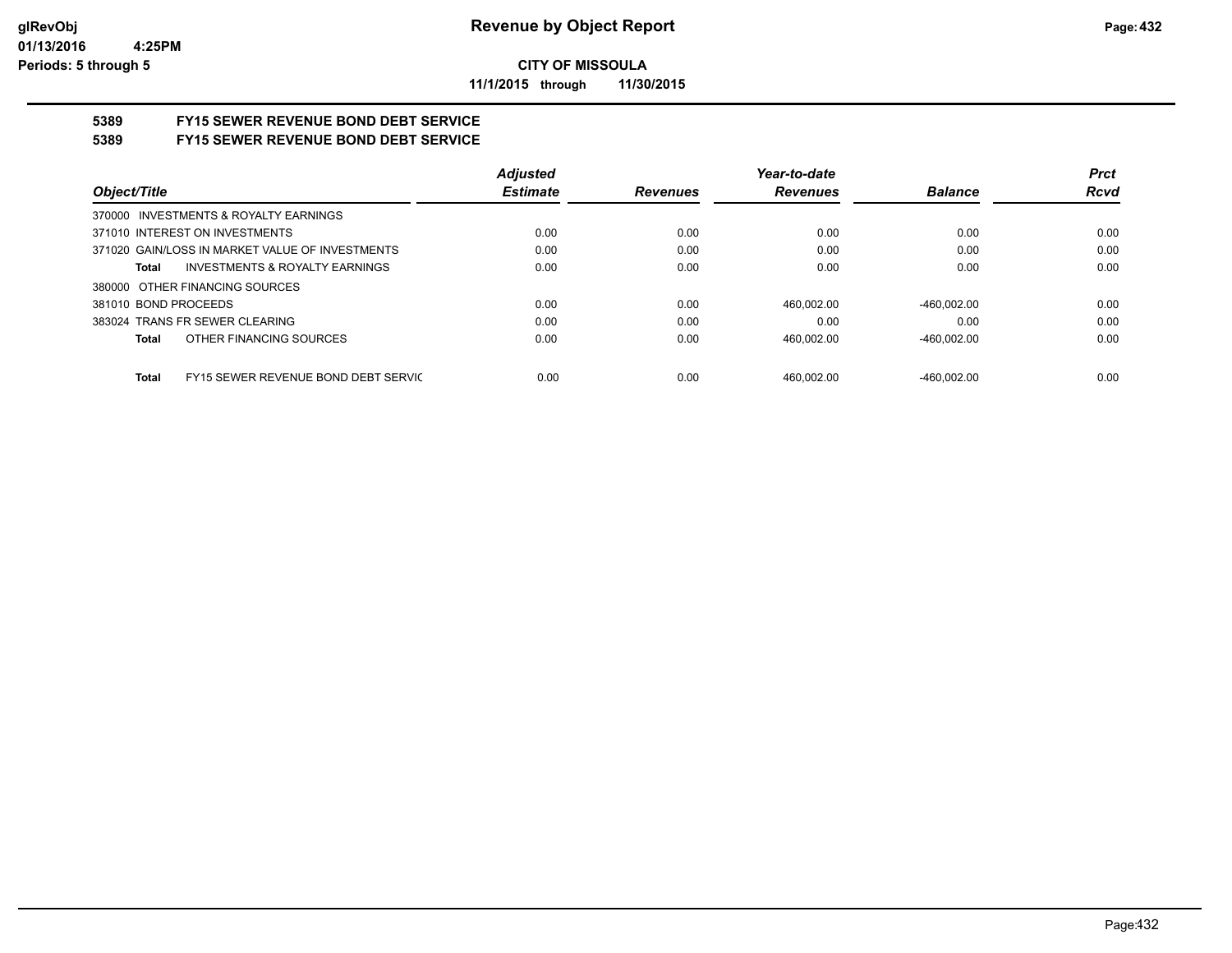**11/1/2015 through 11/30/2015**

### **5389 FY15 SEWER REVENUE BOND DEBT SERVICE**

|                                                     | <b>Adjusted</b> |                 | Year-to-date    |                | <b>Prct</b> |
|-----------------------------------------------------|-----------------|-----------------|-----------------|----------------|-------------|
| Object/Title                                        | <b>Estimate</b> | <b>Revenues</b> | <b>Revenues</b> | <b>Balance</b> | <b>Rcvd</b> |
| 370000 INVESTMENTS & ROYALTY EARNINGS               |                 |                 |                 |                |             |
| 371010 INTEREST ON INVESTMENTS                      | 0.00            | 0.00            | 0.00            | 0.00           | 0.00        |
| 371020 GAIN/LOSS IN MARKET VALUE OF INVESTMENT      | 0.00            | 0.00            | 0.00            | 0.00           | 0.00        |
| INVESTMENTS & ROYALTY EARNINGS<br>Total             | 0.00            | 0.00            | 0.00            | 0.00           | 0.00        |
| 380000 OTHER FINANCING SOURCES                      |                 |                 |                 |                |             |
| 381010 BOND PROCEEDS                                | 0.00            | 0.00            | 460.002.00      | $-460.002.00$  | 0.00        |
| 383024 TRANS FR SEWER CLEARING                      | 0.00            | 0.00            | 0.00            | 0.00           | 0.00        |
| OTHER FINANCING SOURCES<br>Total                    | 0.00            | 0.00            | 460.002.00      | $-460.002.00$  | 0.00        |
|                                                     |                 |                 |                 |                |             |
| FY15 SEWER REVENUE BOND DEBT SERVIC<br><b>Total</b> | 0.00            | 0.00            | 460.002.00      | $-460.002.00$  | 0.00        |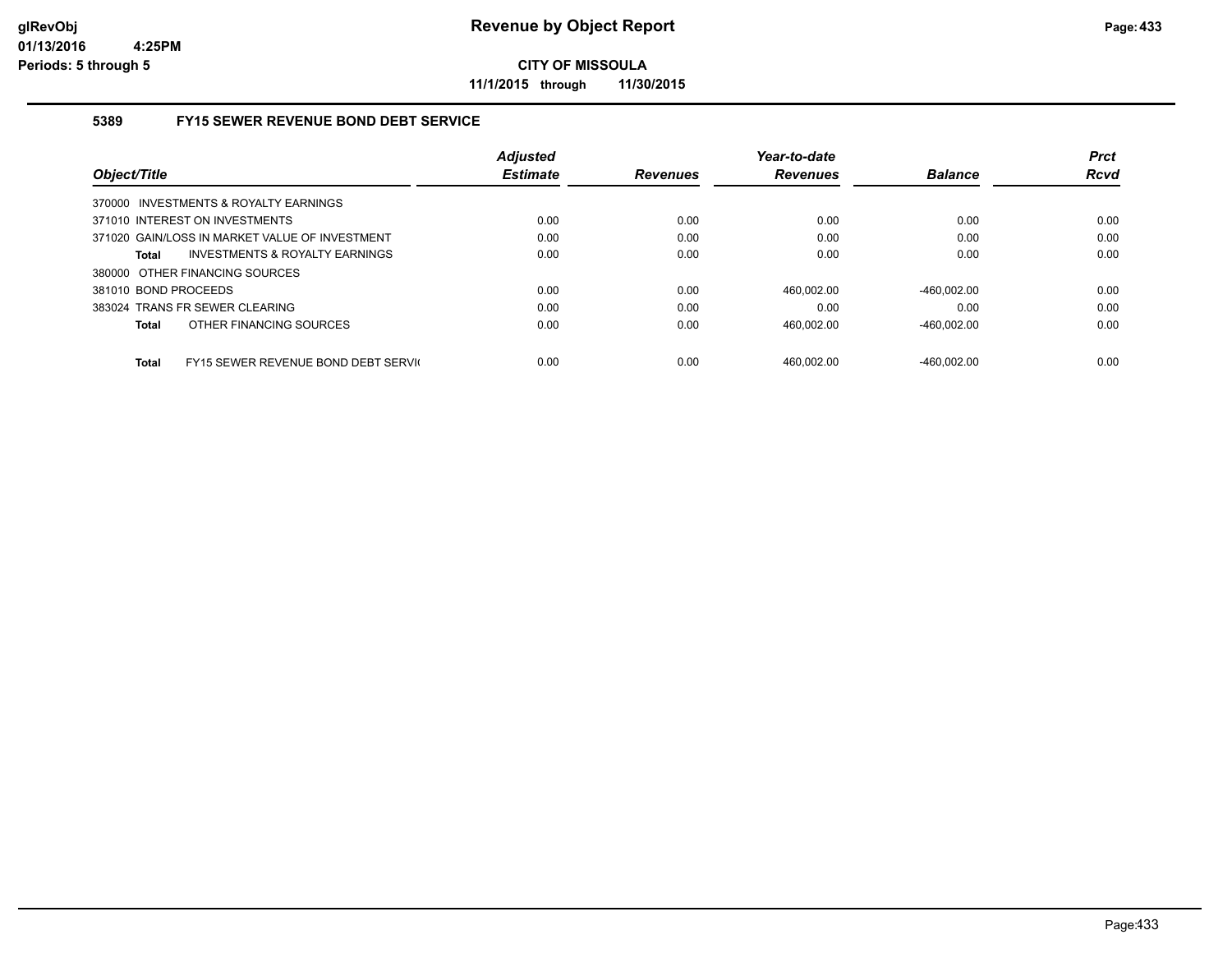**11/1/2015 through 11/30/2015**

### **5390 FY15 SEWER BOND DEBT RESERVE**

#### **5390 FY15 SEWER BOND DEBT RESERVE**

|                                                    | <b>Adjusted</b> |                 | Year-to-date    |                | <b>Prct</b> |
|----------------------------------------------------|-----------------|-----------------|-----------------|----------------|-------------|
| Object/Title                                       | <b>Estimate</b> | <b>Revenues</b> | <b>Revenues</b> | <b>Balance</b> | <b>Rcvd</b> |
| 370000 INVESTMENTS & ROYALTY EARNINGS              |                 |                 |                 |                |             |
| 371010 INTEREST ON INVESTMENTS                     | 0.00            | 0.00            | 0.00            | 0.00           | 0.00        |
| 371020 GAIN/LOSS IN MARKET VALUE OF INVESTMENTS    | 0.00            | 0.00            | 0.00            | 0.00           | 0.00        |
| <b>INVESTMENTS &amp; ROYALTY EARNINGS</b><br>Total | 0.00            | 0.00            | 0.00            | 0.00           | 0.00        |
| 380000 OTHER FINANCING SOURCES                     |                 |                 |                 |                |             |
| 381002 SRF LOAN                                    | 0.00            | 0.00            | 0.00            | 0.00           | 0.00        |
| 383024 TRANS FR SEWER CLEARING                     | 0.00            | 0.00            | 0.00            | 0.00           | 0.00        |
| 383042 TRANSFERS FROM OTHER FUNDS                  | 0.00            | 0.00            | 0.00            | 0.00           | 0.00        |
| OTHER FINANCING SOURCES<br><b>Total</b>            | 0.00            | 0.00            | 0.00            | 0.00           | 0.00        |
|                                                    |                 |                 |                 |                |             |
| FY15 SEWER BOND DEBT RESERVE<br><b>Total</b>       | 0.00            | 0.00            | 0.00            | 0.00           | 0.00        |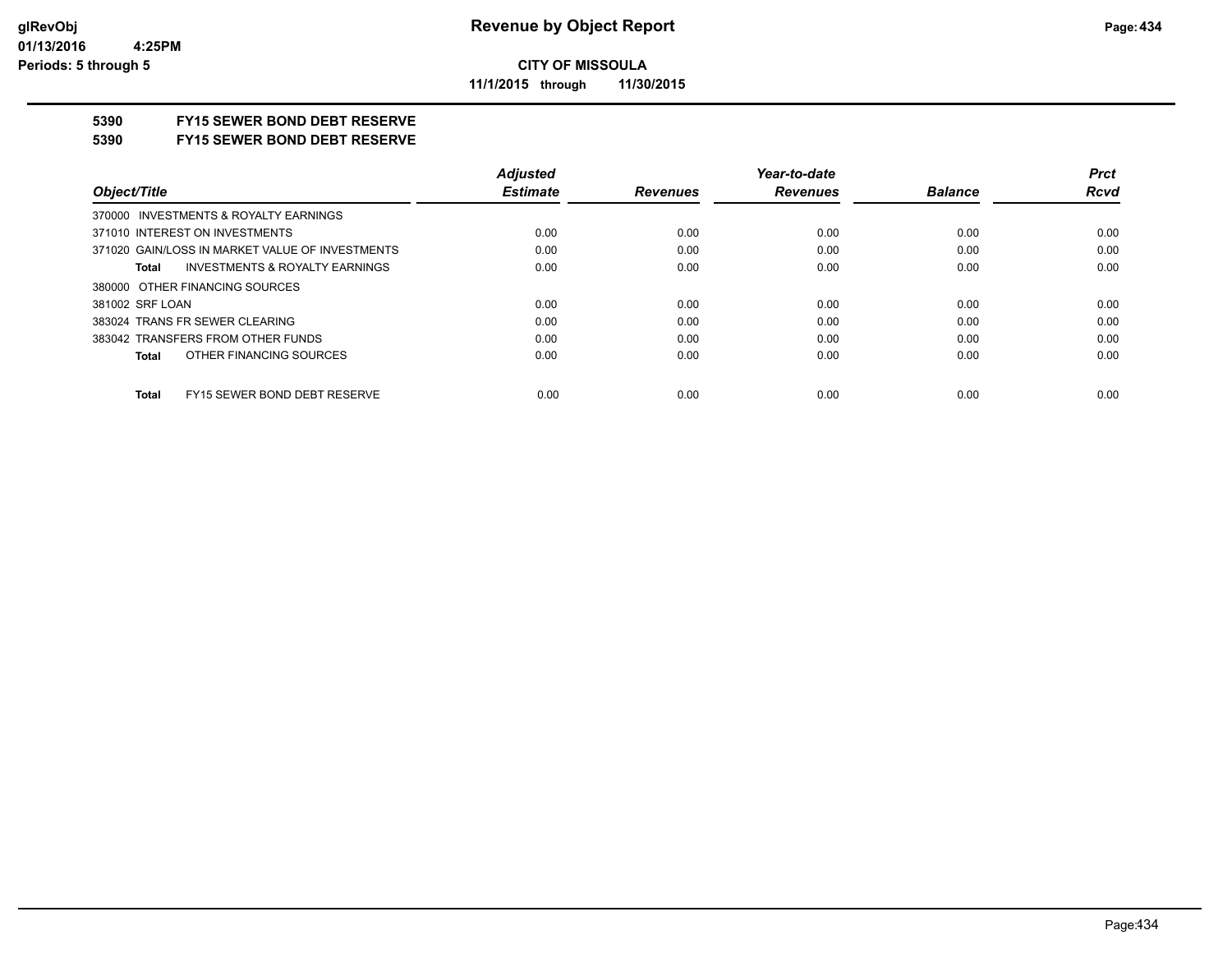**11/1/2015 through 11/30/2015**

### **5390 FY15 SEWER BOND DEBT RESERVE**

| Object/Title                                   | <b>Adiusted</b><br><b>Estimate</b> | <b>Revenues</b> | Year-to-date<br><b>Revenues</b> | <b>Balance</b> | <b>Prct</b><br><b>Rcvd</b> |
|------------------------------------------------|------------------------------------|-----------------|---------------------------------|----------------|----------------------------|
| 370000 INVESTMENTS & ROYALTY EARNINGS          |                                    |                 |                                 |                |                            |
| 371010 INTEREST ON INVESTMENTS                 | 0.00                               | 0.00            | 0.00                            | 0.00           | 0.00                       |
| 371020 GAIN/LOSS IN MARKET VALUE OF INVESTMENT | 0.00                               | 0.00            | 0.00                            | 0.00           | 0.00                       |
| INVESTMENTS & ROYALTY EARNINGS<br>Total        | 0.00                               | 0.00            | 0.00                            | 0.00           | 0.00                       |
| 380000 OTHER FINANCING SOURCES                 |                                    |                 |                                 |                |                            |
| 381002 SRF LOAN                                | 0.00                               | 0.00            | 0.00                            | 0.00           | 0.00                       |
| 383024 TRANS FR SEWER CLEARING                 | 0.00                               | 0.00            | 0.00                            | 0.00           | 0.00                       |
| 383042 TRANSFERS FROM OTHER FUNDS              | 0.00                               | 0.00            | 0.00                            | 0.00           | 0.00                       |
| OTHER FINANCING SOURCES<br>Total               | 0.00                               | 0.00            | 0.00                            | 0.00           | 0.00                       |
| FY15 SEWER BOND DEBT RESERVE<br><b>Total</b>   | 0.00                               | 0.00            | 0.00                            | 0.00           | 0.00                       |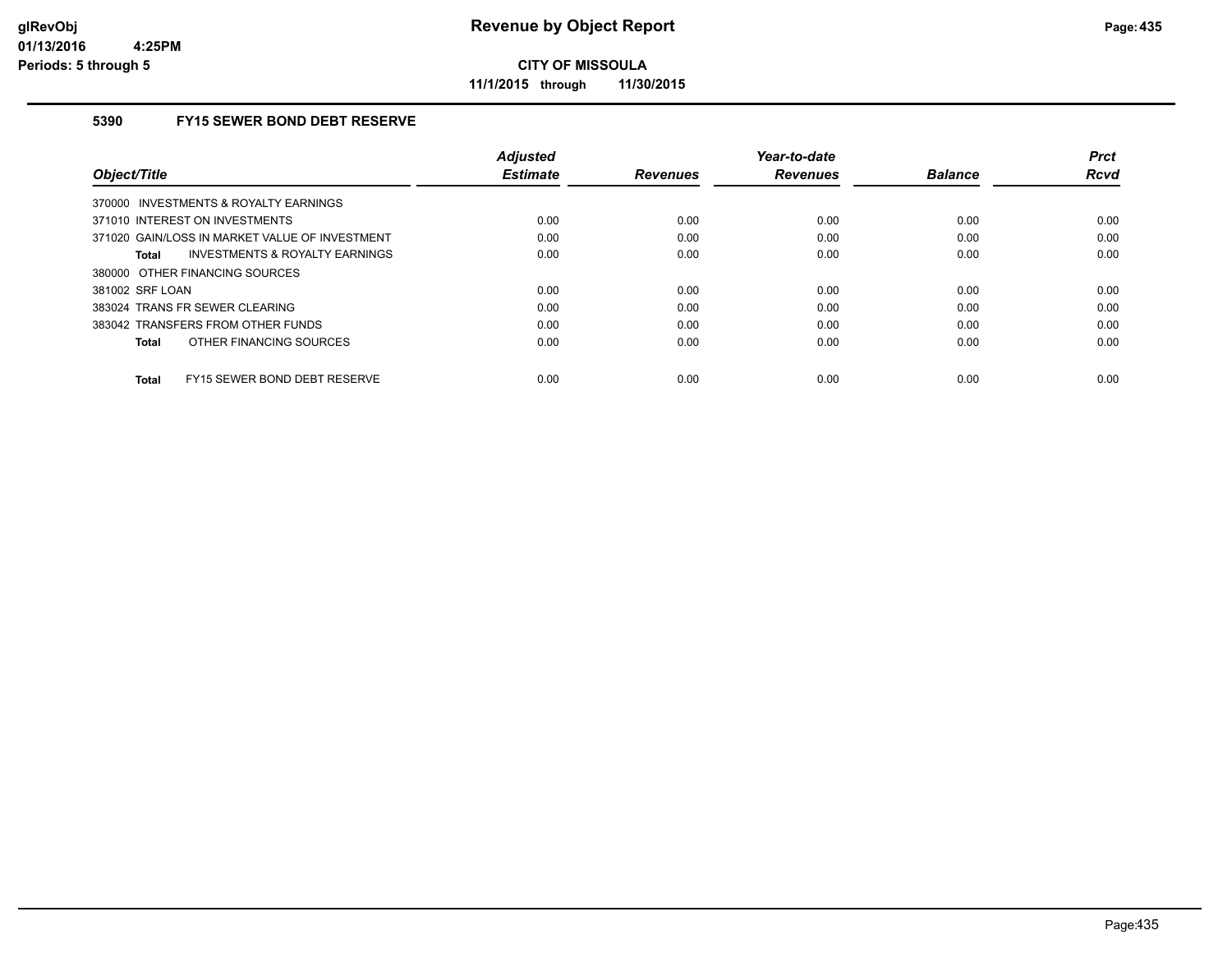**11/1/2015 through 11/30/2015**

### **5711 AQUATICS**

**5711 AQUATICS**

|                                                     | <b>Adjusted</b> |                 | Year-to-date    |                | <b>Prct</b> |
|-----------------------------------------------------|-----------------|-----------------|-----------------|----------------|-------------|
| Object/Title                                        | <b>Estimate</b> | <b>Revenues</b> | <b>Revenues</b> | <b>Balance</b> | <b>Rcvd</b> |
| 330000 INTERGOVERNMENTAL REVENUES                   |                 |                 |                 |                |             |
| 336020 STATE PENSION CONTRIBUTION                   | 0.00            | 0.00            | 0.00            | 0.00           | 0.00        |
| 336023 STATE CONTRIB. - PERS                        | 0.00            | 0.00            | 173.50          | $-173.50$      | 0.00        |
| <b>INTERGOVERNMENTAL REVENUES</b><br><b>Total</b>   | 0.00            | 0.00            | 173.50          | $-173.50$      | 0.00        |
| <b>CHARGES FOR SERVICES</b><br>340000               |                 |                 |                 |                |             |
| 340051 GRILL VAN CONCESSIONS                        | 0.00            | 0.00            | 20,964.40       | $-20,964.40$   | 0.00        |
| 346030 SWIMMING POOL FEES                           | 1,298,086.00    | 665.10          | 303,811.51      | 994,274.49     | 23.40       |
| 346060 CURRENTS SWIMMING FACILITY                   | 0.00            | 31,077.05       | 151.619.17      | $-151,619.17$  | 0.00        |
| 346061 CURRENTS ENTERPRISE                          | 0.00            | 0.00            | 0.00            | 0.00           | 0.00        |
| 346062 SPLASH ENTERPRISE                            | 0.00            | 0.00            | 0.00            | 0.00           | 0.00        |
| <b>CHARGES FOR SERVICES</b><br><b>Total</b>         | 1,298,086.00    | 31,742.15       | 476,395.08      | 821,690.92     | 36.70       |
| 360000 MISCELLANEOUS REVENUES                       |                 |                 |                 |                |             |
| 360010 MISCELLANEOUS                                | 0.00            | 0.00            | 0.00            | 0.00           | 0.00        |
| 365000 DONATIONS                                    | 0.00            | 0.00            | 0.00            | 0.00           | 0.00        |
| 365019 AQUATICS DONATIONS & GRANTS                  | 75,000.00       | 0.00            | 0.00            | 75,000.00      | 0.00        |
| MISCELLANEOUS REVENUES<br><b>Total</b>              | 75,000.00       | 0.00            | 0.00            | 75,000.00      | 0.00        |
| <b>INVESTMENTS &amp; ROYALTY EARNINGS</b><br>370000 |                 |                 |                 |                |             |
| 371010 INTEREST ON INVESTMENTS                      | 0.00            | 0.00            | 0.00            | 0.00           | 0.00        |
| <b>INVESTMENTS &amp; ROYALTY EARNINGS</b><br>Total  | 0.00            | 0.00            | 0.00            | 0.00           | 0.00        |
| OTHER FINANCING SOURCES<br>380000                   |                 |                 |                 |                |             |
| 383029 TRANS FR GENERAL                             | 203,000.00      | 0.00            | 0.00            | 203,000.00     | 0.00        |
| 383043 TRANSFERS FROM IMPACT FEES                   | 0.00            | 0.00            | 0.00            | 0.00           | 0.00        |
| 383400 CAPITAL CONTRIBUTION                         | 0.00            | 0.00            | 0.00            | 0.00           | 0.00        |
| OTHER FINANCING SOURCES<br><b>Total</b>             | 203,000.00      | 0.00            | 0.00            | 203,000.00     | 0.00        |
| <b>AQUATICS</b><br><b>Total</b>                     | 1,576,086.00    | 31,742.15       | 476,568.58      | 1,099,517.42   | 30.24       |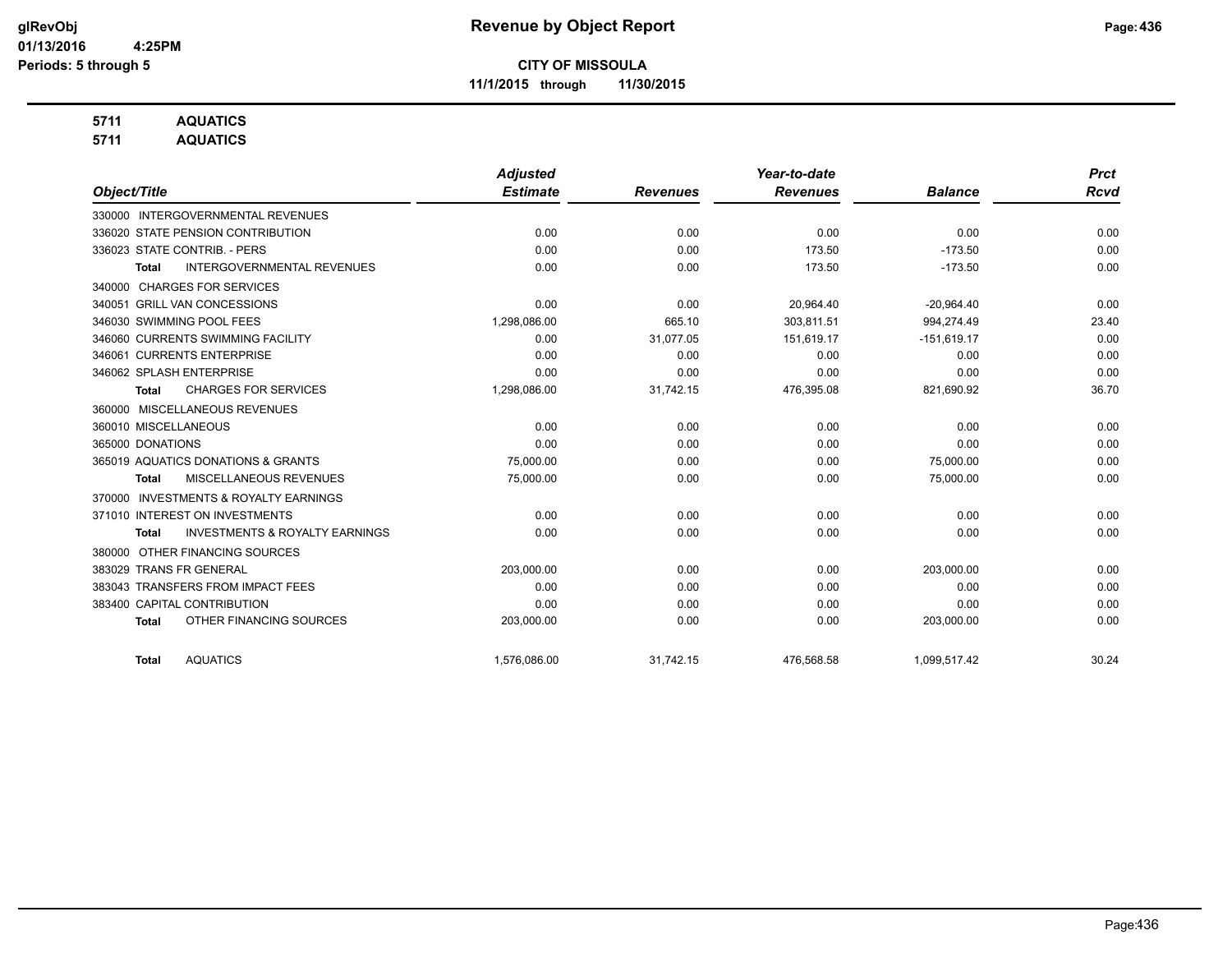**11/1/2015 through 11/30/2015**

#### **5711 AQUATICS**

|                                                     | <b>Adjusted</b> |                 | Year-to-date    |                | Prct        |
|-----------------------------------------------------|-----------------|-----------------|-----------------|----------------|-------------|
| Object/Title                                        | <b>Estimate</b> | <b>Revenues</b> | <b>Revenues</b> | <b>Balance</b> | <b>Rcvd</b> |
| 330000 INTERGOVERNMENTAL REVENUES                   |                 |                 |                 |                |             |
| 336020 STATE PENSION CONTRIBUTION                   | 0.00            | 0.00            | 0.00            | 0.00           | 0.00        |
| 336023 STATE CONTRIB. - PERS                        | 0.00            | 0.00            | 173.50          | $-173.50$      | 0.00        |
| <b>INTERGOVERNMENTAL REVENUES</b><br><b>Total</b>   | 0.00            | 0.00            | 173.50          | $-173.50$      | 0.00        |
| <b>CHARGES FOR SERVICES</b><br>340000               |                 |                 |                 |                |             |
| 340051 GRILL VAN CONCESSIONS                        | 0.00            | 0.00            | 20,964.40       | $-20,964.40$   | 0.00        |
| 346030 SWIMMING POOL FEES                           | 1,298,086.00    | 665.10          | 303,811.51      | 994,274.49     | 23.40       |
| 346060 CURRENTS SWIMMING FACILITY                   | 0.00            | 31.077.05       | 151,619.17      | $-151,619.17$  | 0.00        |
| 346061 CURRENTS ENTERPRISE                          | 0.00            | 0.00            | 0.00            | 0.00           | 0.00        |
| 346062 SPLASH ENTERPRISE                            | 0.00            | 0.00            | 0.00            | 0.00           | 0.00        |
| <b>CHARGES FOR SERVICES</b><br><b>Total</b>         | 1,298,086.00    | 31,742.15       | 476,395.08      | 821,690.92     | 36.70       |
| 360000 MISCELLANEOUS REVENUES                       |                 |                 |                 |                |             |
| 360010 MISCELLANEOUS                                | 0.00            | 0.00            | 0.00            | 0.00           | 0.00        |
| 365000 DONATIONS                                    | 0.00            | 0.00            | 0.00            | 0.00           | 0.00        |
| 365019 AQUATICS DONATIONS & GRANTS                  | 75,000.00       | 0.00            | 0.00            | 75.000.00      | 0.00        |
| MISCELLANEOUS REVENUES<br><b>Total</b>              | 75,000.00       | 0.00            | 0.00            | 75,000.00      | 0.00        |
| <b>INVESTMENTS &amp; ROYALTY EARNINGS</b><br>370000 |                 |                 |                 |                |             |
| 371010 INTEREST ON INVESTMENTS                      | 0.00            | 0.00            | 0.00            | 0.00           | 0.00        |
| <b>INVESTMENTS &amp; ROYALTY EARNINGS</b><br>Total  | 0.00            | 0.00            | 0.00            | 0.00           | 0.00        |
| OTHER FINANCING SOURCES<br>380000                   |                 |                 |                 |                |             |
| 383029 TRANS FR GENERAL                             | 203,000.00      | 0.00            | 0.00            | 203,000.00     | 0.00        |
| 383043 TRANSFERS FROM IMPACT FEES                   | 0.00            | 0.00            | 0.00            | 0.00           | 0.00        |
| 383400 CAPITAL CONTRIBUTION                         | 0.00            | 0.00            | 0.00            | 0.00           | 0.00        |
| OTHER FINANCING SOURCES<br><b>Total</b>             | 203,000.00      | 0.00            | 0.00            | 203,000.00     | 0.00        |
| <b>AQUATICS</b><br><b>Total</b>                     | 1,576,086.00    | 31,742.15       | 476.568.58      | 1,099,517.42   | 30.24       |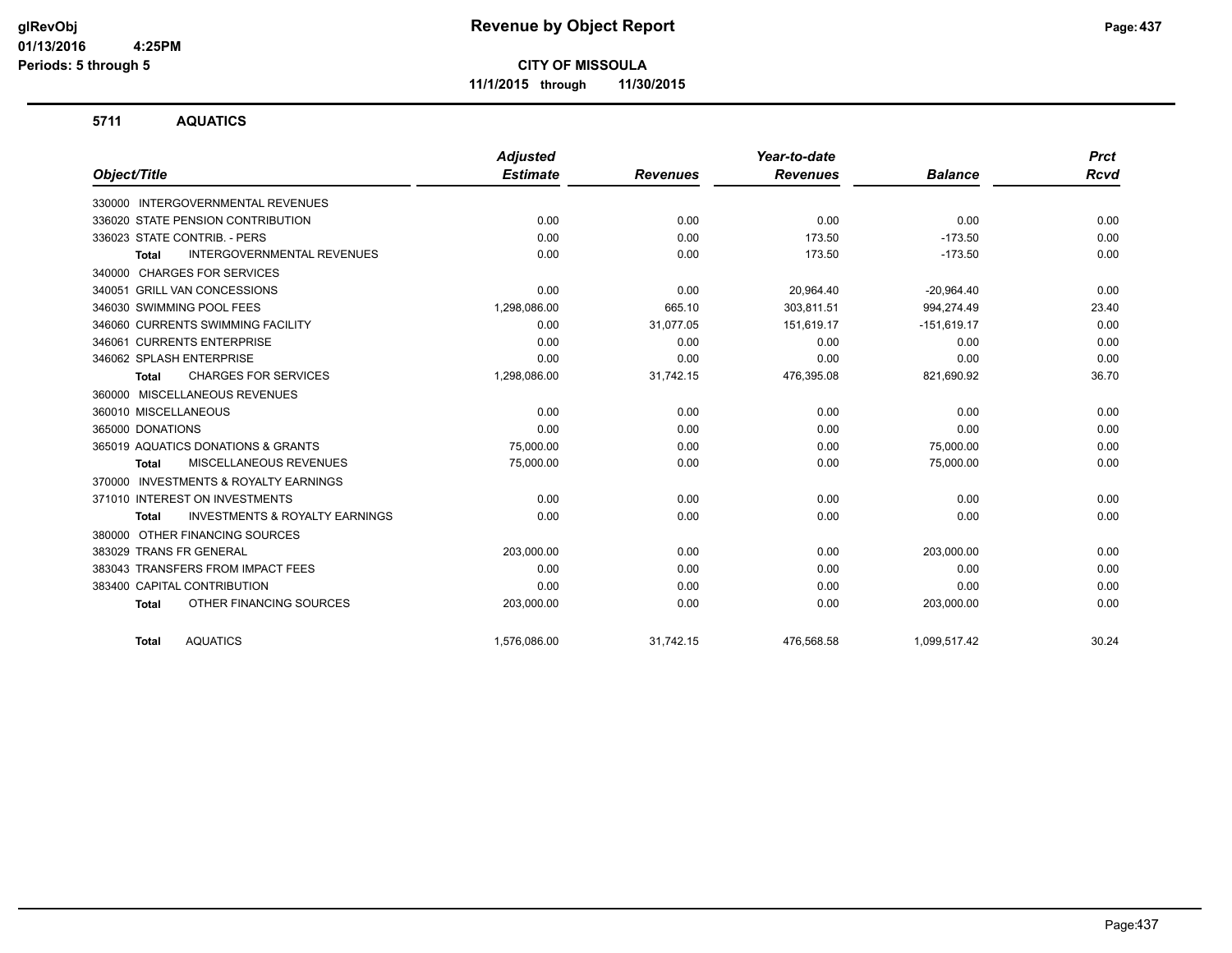**11/1/2015 through 11/30/2015**

# **6050 EMPLOYEE BENEFIT PLAN FUND**

#### **6050 EMPLOYEE BENEFIT PLAN FUND**

|                                                    | <b>Adjusted</b> |                 | Year-to-date    |                | <b>Prct</b> |
|----------------------------------------------------|-----------------|-----------------|-----------------|----------------|-------------|
| Object/Title                                       | <b>Estimate</b> | <b>Revenues</b> | <b>Revenues</b> | <b>Balance</b> | Rcvd        |
| 330000 INTERGOVERNMENTAL REVENUES                  |                 |                 |                 |                |             |
| 334112 WELLNESS GRANT                              | 0.00            | 0.00            | 0.00            | 0.00           | 0.00        |
| <b>INTERGOVERNMENTAL REVENUES</b><br><b>Total</b>  | 0.00            | 0.00            | 0.00            | 0.00           | 0.00        |
| 360000 MISCELLANEOUS REVENUES                      |                 |                 |                 |                |             |
| 360010 MISCELLANEOUS                               | 0.00            | 0.00            | 0.00            | 0.00           | 0.00        |
| MISCELLANEOUS REVENUES<br><b>Total</b>             | 0.00            | 0.00            | 0.00            | 0.00           | 0.00        |
| 370000 INVESTMENTS & ROYALTY EARNINGS              |                 |                 |                 |                |             |
| 371010 INTEREST ON INVESTMENTS                     | 0.00            | 0.00            | 0.00            | 0.00           | 0.00        |
| <b>INVESTMENTS &amp; ROYALTY EARNINGS</b><br>Total | 0.00            | 0.00            | 0.00            | 0.00           | 0.00        |
| 380000 OTHER FINANCING SOURCES                     |                 |                 |                 |                |             |
| 383028 TRANS FROM GF FOR HEALTH RESERVE            | 0.00            | 36,833.33       | 184,166.69      | $-184, 166.69$ | 0.00        |
| 383029 TRANS FR GENERAL                            | 442,000.00      | 6.597.47        | 38,326.00       | 403,674.00     | 8.67        |
| OTHER FINANCING SOURCES<br><b>Total</b>            | 442,000.00      | 43,430.80       | 222,492.69      | 219,507.31     | 50.34       |
| 390000 INTERNAL SERVICES                           |                 |                 |                 |                |             |
| 396001 INSURANCE REIMBURSEMENTS                    | 0.00            | 0.00            | 0.00            | 0.00           | 0.00        |
| 396002 CITY CONTRIBUTIONS                          | 3,210,660.00    | 264,074.91      | 1,618,613.96    | 1,592,046.04   | 50.41       |
| 396003 EMPLOYEE DEDUCTION CONTRIBUTIONS            | 734,400.00      | 63,498.93       | 577,004.95      | 157,395.05     | 78.57       |
| 396004 RETIREE CONTRIBUTIONS                       | 436.800.00      | 36.408.73       | 179.309.32      | 257,490.68     | 41.05       |
| 396005 FIRE + POLICE ADDTL HEALTH CONTRIB          | 1,340,640.00    | 110,010.00      | 699,986.00      | 640,654.00     | 52.21       |
| 396006 RX REBATES                                  | 0.00            | 0.00            | 32,148.78       | $-32,148.78$   | 0.00        |
| 396007 OTHER PARTICIPANT HEALTH PREM CONTRIB       | 0.00            | 0.00            | 1.912.87        | $-1,912.87$    | 0.00        |
| 396008 COBRA CONTRIBUTIONS                         | 0.00            | 3.234.42        | 4.195.71        | $-4.195.71$    | 0.00        |
| 396009 WELLNESS PROGRAM CONTRIBUTIONS              | 0.00            | 0.00            | 0.00            | 0.00           | 0.00        |
| 396010 EMPLOYEE SUPPLI LIFE INSURANCE CONTRI       | 0.00            | 2.724.32        | 12,194.45       | $-12,194.45$   | 0.00        |
| 396011 EMPLOYEE VISION INSURANCE CONTRIBUTIONS     | 0.00            | 56.05           | 529.89          | $-529.89$      | 0.00        |
| <b>INTERNAL SERVICES</b><br><b>Total</b>           | 5,722,500.00    | 480,007.36      | 3,125,895.93    | 2,596,604.07   | 54.62       |
| <b>EMPLOYEE BENEFIT PLAN FUND</b><br><b>Total</b>  | 6,164,500.00    | 523.438.16      | 3,348,388.62    | 2,816,111.38   | 54.32       |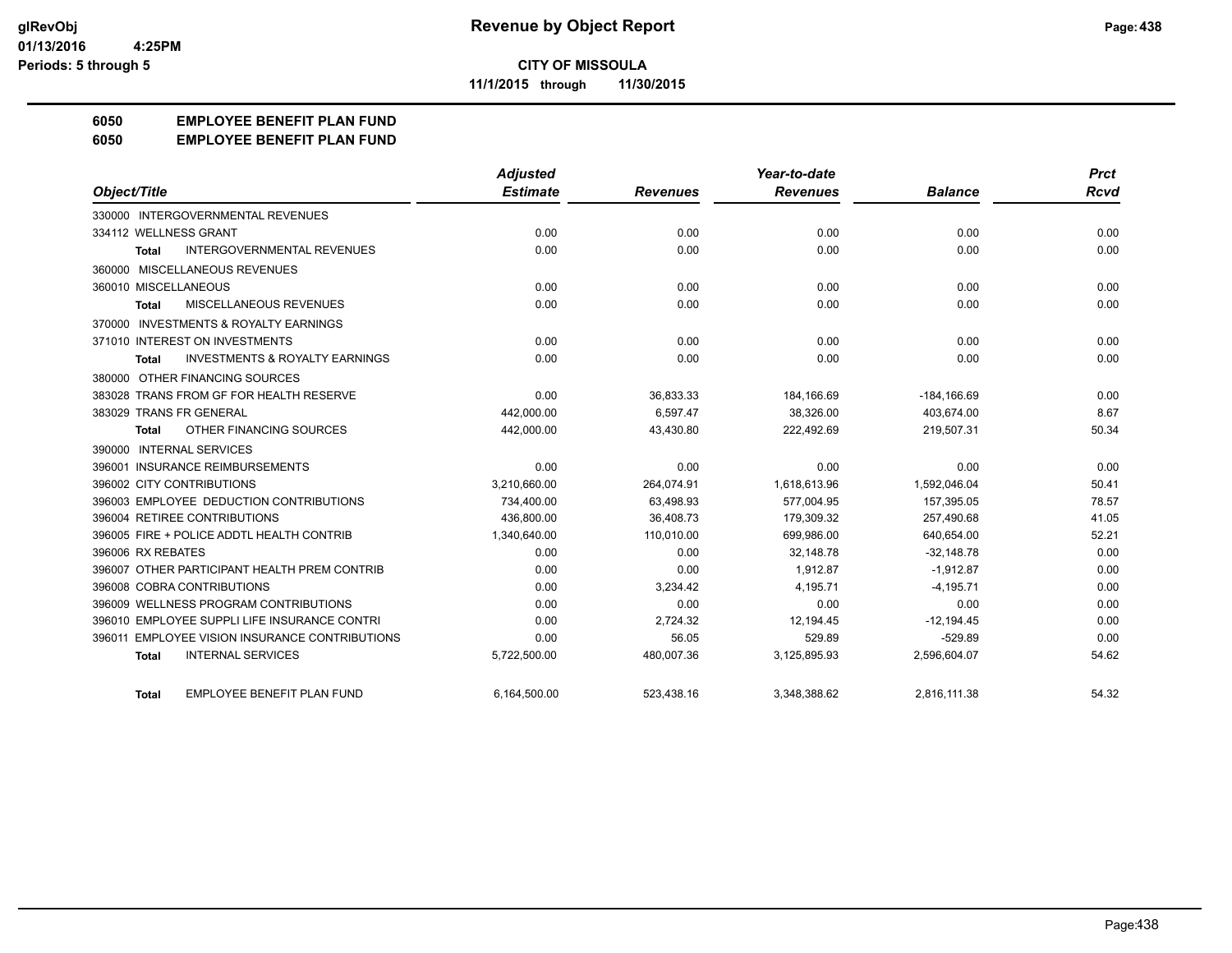**11/1/2015 through 11/30/2015**

### **6050 EMPLOYEE BENEFIT PLAN FUND**

|                                                    | <b>Adjusted</b> |                 | Year-to-date    |                | <b>Prct</b> |
|----------------------------------------------------|-----------------|-----------------|-----------------|----------------|-------------|
| Object/Title                                       | <b>Estimate</b> | <b>Revenues</b> | <b>Revenues</b> | <b>Balance</b> | <b>Rcvd</b> |
| 330000 INTERGOVERNMENTAL REVENUES                  |                 |                 |                 |                |             |
| 334112 WELLNESS GRANT                              | 0.00            | 0.00            | 0.00            | 0.00           | 0.00        |
| <b>INTERGOVERNMENTAL REVENUES</b><br><b>Total</b>  | 0.00            | 0.00            | 0.00            | 0.00           | 0.00        |
| 360000 MISCELLANEOUS REVENUES                      |                 |                 |                 |                |             |
| 360010 MISCELLANEOUS                               | 0.00            | 0.00            | 0.00            | 0.00           | 0.00        |
| MISCELLANEOUS REVENUES<br><b>Total</b>             | 0.00            | 0.00            | 0.00            | 0.00           | 0.00        |
| 370000 INVESTMENTS & ROYALTY EARNINGS              |                 |                 |                 |                |             |
| 371010 INTEREST ON INVESTMENTS                     | 0.00            | 0.00            | 0.00            | 0.00           | 0.00        |
| <b>INVESTMENTS &amp; ROYALTY EARNINGS</b><br>Total | 0.00            | 0.00            | 0.00            | 0.00           | 0.00        |
| 380000 OTHER FINANCING SOURCES                     |                 |                 |                 |                |             |
| 383028 TRANS FROM GF FOR HEALTH RESERVE            | 0.00            | 36,833.33       | 184,166.69      | $-184, 166.69$ | 0.00        |
| 383029 TRANS FR GENERAL                            | 442,000.00      | 6.597.47        | 38,326.00       | 403,674.00     | 8.67        |
| OTHER FINANCING SOURCES<br>Total                   | 442,000.00      | 43,430.80       | 222,492.69      | 219,507.31     | 50.34       |
| 390000 INTERNAL SERVICES                           |                 |                 |                 |                |             |
| 396001 INSURANCE REIMBURSEMENTS                    | 0.00            | 0.00            | 0.00            | 0.00           | 0.00        |
| 396002 CITY CONTRIBUTIONS                          | 3,210,660.00    | 264,074.91      | 1,618,613.96    | 1,592,046.04   | 50.41       |
| 396003 EMPLOYEE DEDUCTION CONTRIBUTIONS            | 734,400.00      | 63,498.93       | 577,004.95      | 157,395.05     | 78.57       |
| 396004 RETIREE CONTRIBUTIONS                       | 436,800.00      | 36,408.73       | 179,309.32      | 257,490.68     | 41.05       |
| 396005 FIRE + POLICE ADDTL HEALTH CONTRIB          | 1,340,640.00    | 110,010.00      | 699.986.00      | 640,654.00     | 52.21       |
| 396006 RX REBATES                                  | 0.00            | 0.00            | 32,148.78       | $-32,148.78$   | 0.00        |
| 396007 OTHER PARTICIPANT HEALTH PREM CONTRIB       | 0.00            | 0.00            | 1,912.87        | $-1,912.87$    | 0.00        |
| 396008 COBRA CONTRIBUTIONS                         | 0.00            | 3.234.42        | 4.195.71        | $-4.195.71$    | 0.00        |
| 396009 WELLNESS PROGRAM CONTRIBUTIONS              | 0.00            | 0.00            | 0.00            | 0.00           | 0.00        |
| 396010 EMPLOYEE SUPPLI LIFE INSURANCE CONTRI       | 0.00            | 2,724.32        | 12,194.45       | $-12,194.45$   | 0.00        |
| 396011 EMPLOYEE VISION INSURANCE CONTRIBUTION      | 0.00            | 56.05           | 529.89          | $-529.89$      | 0.00        |
| <b>INTERNAL SERVICES</b><br><b>Total</b>           | 5,722,500.00    | 480,007.36      | 3,125,895.93    | 2,596,604.07   | 54.62       |
| EMPLOYEE BENEFIT PLAN FUND<br>Total                | 6,164,500.00    | 523,438.16      | 3,348,388.62    | 2,816,111.38   | 54.32       |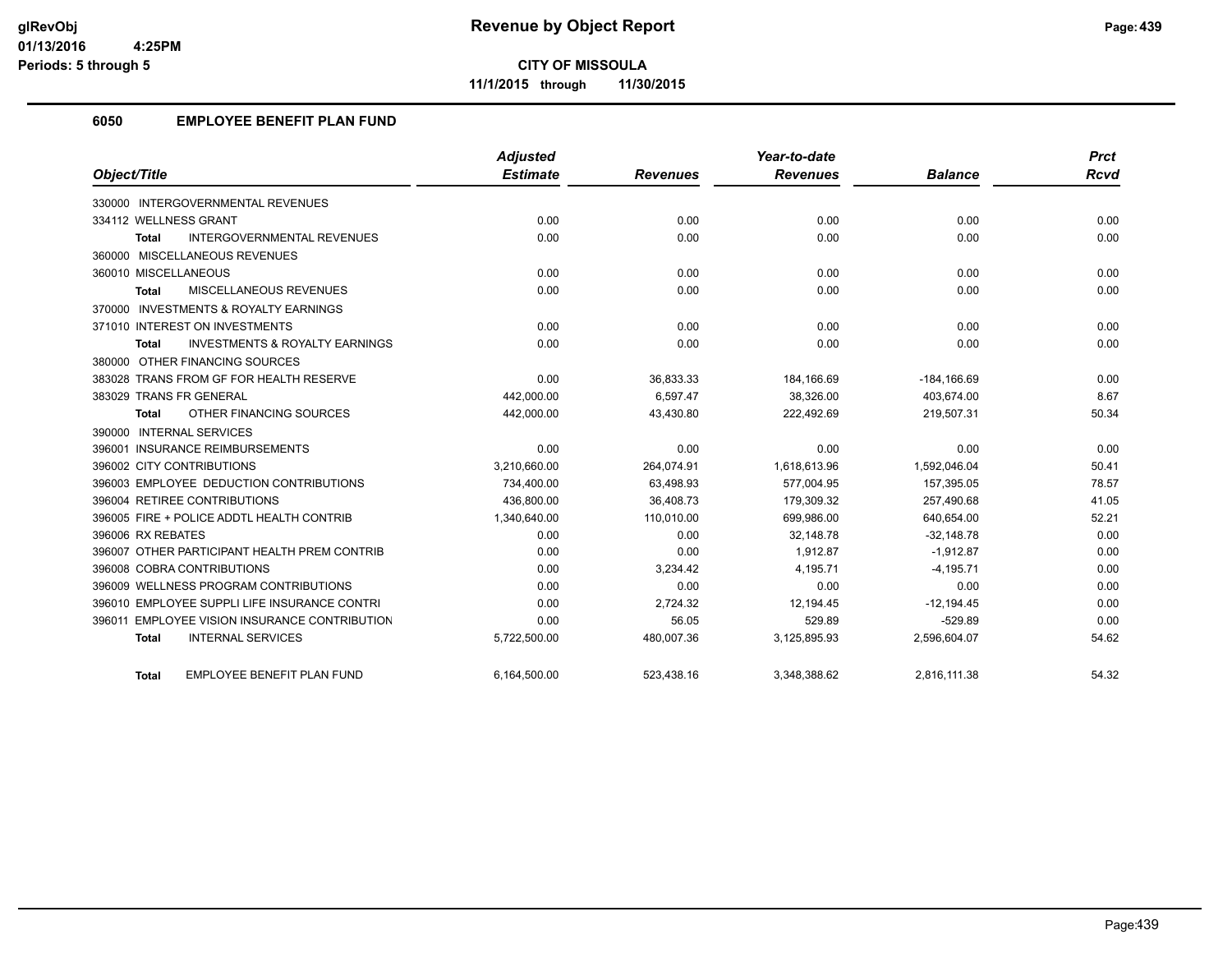**11/1/2015 through 11/30/2015**

#### **7370 PARKING COMMISSION FUND**

**7370 PARKING COMMISSION FUND**

|                                                           | <b>Adjusted</b> |                 | Year-to-date    |                | <b>Prct</b> |
|-----------------------------------------------------------|-----------------|-----------------|-----------------|----------------|-------------|
| Object/Title                                              | <b>Estimate</b> | <b>Revenues</b> | <b>Revenues</b> | <b>Balance</b> | Rcvd        |
| 330000 INTERGOVERNMENTAL REVENUES                         |                 |                 |                 |                |             |
| 336020 STATE PENSION CONTRIBUTION                         | 0.00            | 0.00            | 0.00            | 0.00           | 0.00        |
| 336023 STATE CONTRIB. - PERS                              | 0.00            | 0.00            | 57.25           | $-57.25$       | 0.00        |
| <b>INTERGOVERNMENTAL REVENUES</b><br><b>Total</b>         | 0.00            | 0.00            | 57.25           | $-57.25$       | 0.00        |
| 340000 CHARGES FOR SERVICES                               |                 |                 |                 |                |             |
| 343009 TOW CHARGES                                        | 0.00            | 0.00            | 0.00            | 0.00           | 0.00        |
| 343015 PARKING                                            | 1,598,000.00    | 0.00            | 0.00            | 1,598,000.00   | 0.00        |
| 343016 METER MONEY                                        | 0.00            | 42,610.10       | 248,644.97      | -248,644.97    | 0.00        |
| 343017 PARKING LEASE REVENUE                              | 0.00            | 44,716.50       | 285,026.50      | $-285,026.50$  | 0.00        |
| 343018 *** Title Not Found ***                            | 0.00            | 7,720.70        | 43,310.00       | $-43,310.00$   | 0.00        |
| 343301 BOOT REMOVAL                                       | 0.00            | 575.00          | 1,875.00        | $-1,875.00$    | 0.00        |
| <b>CHARGES FOR SERVICES</b><br>Total                      | 1,598,000.00    | 95,622.30       | 578,856.47      | 1,019,143.53   | 36.22       |
| 350000 FINES & FORFEITURES                                |                 |                 |                 |                |             |
| 352000 TICKETS                                            | 0.00            | 0.00            | 0.00            | 0.00           | 0.00        |
| 352001 PARKING TICKET REVENUE                             | 270,000.00      | 17,181.00       | 66,819.35       | 203,180.65     | 24.75       |
| 352002 PARKING FINES                                      | 0.00            | 0.00            | $-40.00$        | 40.00          | 0.00        |
| <b>FINES &amp; FORFEITURES</b><br><b>Total</b>            | 270,000.00      | 17,181.00       | 66,779.35       | 203,220.65     | 24.73       |
| 360000 MISCELLANEOUS REVENUES                             |                 |                 |                 |                |             |
| 360010 MISCELLANEOUS                                      | 0.00            | 981.25          | 24,115.75       | $-24, 115.75$  | 0.00        |
| 360018 MARKET ON FRONT UTILITY PAYMENTS                   | 0.00            | 211.65          | 420.61          | $-420.61$      | 0.00        |
| 360019 GARBAGE-MARKET ON FRONT                            | 0.00            | 0.00            | 551.72          | $-551.72$      | 0.00        |
| 362002 BAD CHECK CHARGES                                  | 0.00            | 0.00            | 0.00            | 0.00           | 0.00        |
| 362005 LEASE LATE PAYMENT PENALTY                         | 0.00            | 0.00            | 0.00            | 0.00           | 0.00        |
| 364040 INSURANCE AND DAMAGE RECOVERY                      | 0.00            | 0.00            | 45.00           | $-45.00$       | 0.00        |
| MISCELLANEOUS REVENUES<br><b>Total</b>                    | 0.00            | 1,192.90        | 25,133.08       | $-25,133.08$   | 0.00        |
| 370000 INVESTMENTS & ROYALTY EARNINGS                     |                 |                 |                 |                |             |
| 371010 INTEREST ON INVESTMENTS                            | 20,000.00       | 0.00            | 0.00            | 20,000.00      | 0.00        |
| 371020 GAIN/LOSS IN MARKET VALUE OF INVESTMENTS           | 0.00            | 0.00            | 0.00            | 0.00           | 0.00        |
| <b>INVESTMENTS &amp; ROYALTY EARNINGS</b><br><b>Total</b> | 20,000.00       | 0.00            | 0.00            | 20,000.00      | 0.00        |
| 380000 OTHER FINANCING SOURCES                            |                 |                 |                 |                |             |
| 381010 BOND PROCEEDS                                      | 0.00            | 0.00            | 0.00            | 0.00           | 0.00        |
| 381090 PROCEEDS FROM CAPITAL LEASE                        | 1,400,000.00    | 0.00            | 1,400,000.00    | 0.00           | 100.00      |
| 382010 SALE OF FIXED ASSETS                               | 0.00            | 0.00            | 0.00            | 0.00           | 0.00        |
| 383013 TRANS FR SID DEBT SERVICE                          | 0.00            | 0.00            | 0.00            | 0.00           | 0.00        |
| 383400 CAPITAL CONTRIBUTION                               | 0.00            | 0.00            | 0.00            | 0.00           | 0.00        |
| OTHER FINANCING SOURCES<br><b>Total</b>                   | 1,400,000.00    | 0.00            | 1,400,000.00    | 0.00           | 100.00      |
| PARKING COMMISSION FUND<br><b>Total</b>                   | 3,288,000.00    | 113,996.20      | 2,070,826.15    | 1,217,173.85   | 62.98       |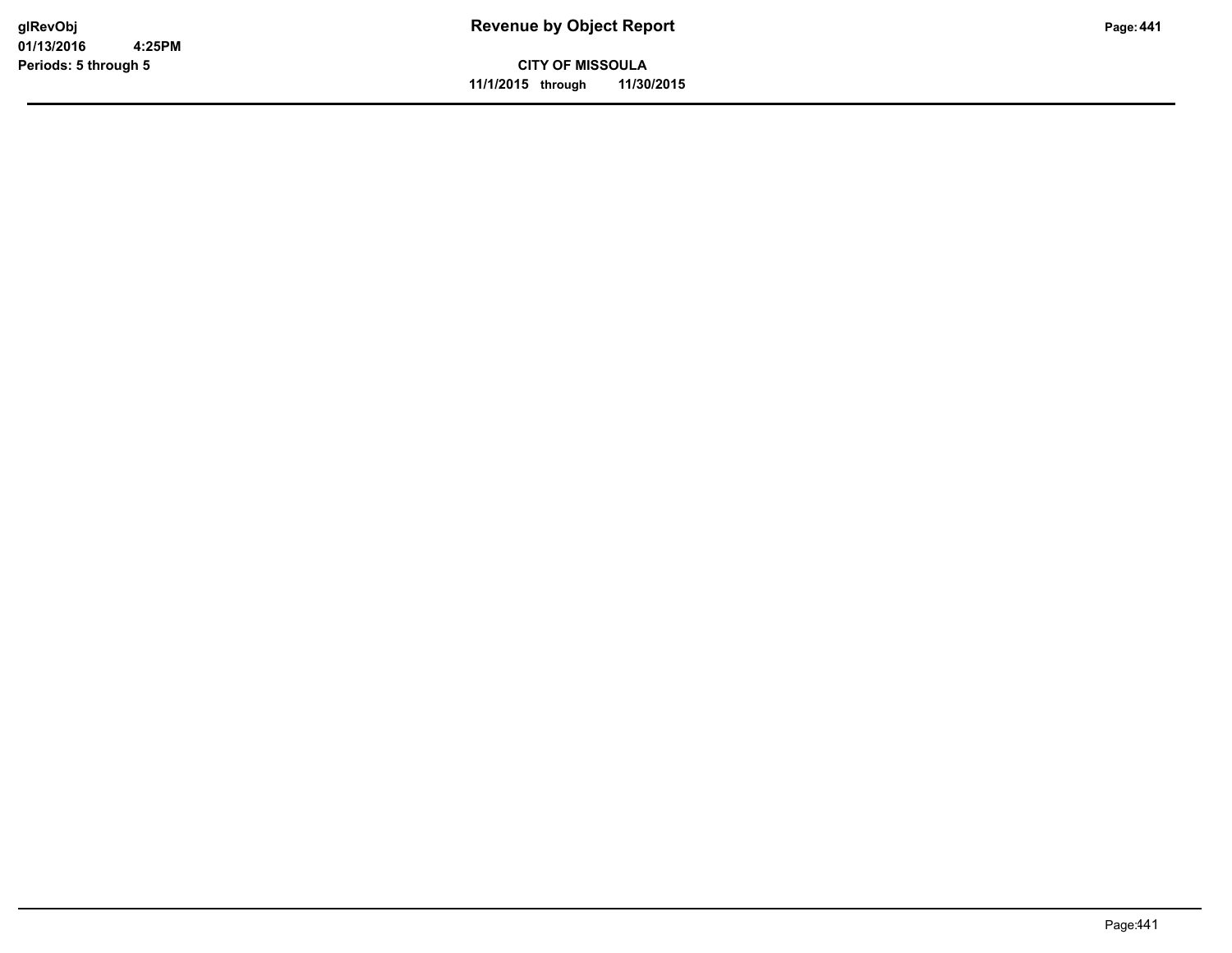**11/1/2015 through 11/30/2015**

### **7370 PARKING COMMISSION FUND**

|                                                           | <b>Adjusted</b> |                 | Year-to-date    |                | <b>Prct</b> |
|-----------------------------------------------------------|-----------------|-----------------|-----------------|----------------|-------------|
| Object/Title                                              | <b>Estimate</b> | <b>Revenues</b> | <b>Revenues</b> | <b>Balance</b> | Rcvd        |
| 330000 INTERGOVERNMENTAL REVENUES                         |                 |                 |                 |                |             |
| 336020 STATE PENSION CONTRIBUTION                         | 0.00            | 0.00            | 0.00            | 0.00           | 0.00        |
| 336023 STATE CONTRIB. - PERS                              | 0.00            | 0.00            | 57.25           | $-57.25$       | 0.00        |
| INTERGOVERNMENTAL REVENUES<br><b>Total</b>                | 0.00            | 0.00            | 57.25           | $-57.25$       | 0.00        |
| 340000 CHARGES FOR SERVICES                               |                 |                 |                 |                |             |
| 343009 TOW CHARGES                                        | 0.00            | 0.00            | 0.00            | 0.00           | 0.00        |
| 343015 PARKING                                            | 1,598,000.00    | 0.00            | 0.00            | 1,598,000.00   | 0.00        |
| 343016 METER MONEY                                        | 0.00            | 42,610.10       | 248,644.97      | $-248,644.97$  | 0.00        |
| 343017 PARKING LEASE REVENUE                              | 0.00            | 44,716.50       | 285,026.50      | $-285,026.50$  | 0.00        |
| 343018 *** Title Not Found ***                            | 0.00            | 7,720.70        | 43,310.00       | $-43,310.00$   | 0.00        |
| 343301 BOOT REMOVAL                                       | 0.00            | 575.00          | 1,875.00        | $-1,875.00$    | 0.00        |
| <b>CHARGES FOR SERVICES</b><br><b>Total</b>               | 1,598,000.00    | 95,622.30       | 578,856.47      | 1,019,143.53   | 36.22       |
| 350000 FINES & FORFEITURES                                |                 |                 |                 |                |             |
| 352000 TICKETS                                            | 0.00            | 0.00            | 0.00            | 0.00           | 0.00        |
| 352001 PARKING TICKET REVENUE                             | 270,000.00      | 17,181.00       | 66,819.35       | 203,180.65     | 24.75       |
| 352002 PARKING FINES                                      | 0.00            | 0.00            | $-40.00$        | 40.00          | 0.00        |
| <b>FINES &amp; FORFEITURES</b><br><b>Total</b>            | 270,000.00      | 17,181.00       | 66,779.35       | 203,220.65     | 24.73       |
| 360000 MISCELLANEOUS REVENUES                             |                 |                 |                 |                |             |
| 360010 MISCELLANEOUS                                      | 0.00            | 981.25          | 24, 115.75      | $-24, 115.75$  | 0.00        |
| 360018 MARKET ON FRONT UTILITY PAYMENTS                   | 0.00            | 211.65          | 420.61          | $-420.61$      | 0.00        |
| 360019 GARBAGE-MARKET ON FRONT                            | 0.00            | 0.00            | 551.72          | $-551.72$      | 0.00        |
| 362002 BAD CHECK CHARGES                                  | 0.00            | 0.00            | 0.00            | 0.00           | 0.00        |
| 362005 LEASE LATE PAYMENT PENALTY                         | 0.00            | 0.00            | 0.00            | 0.00           | 0.00        |
| 364040 INSURANCE AND DAMAGE RECOVERY                      | 0.00            | 0.00            | 45.00           | $-45.00$       | 0.00        |
| MISCELLANEOUS REVENUES<br><b>Total</b>                    | 0.00            | 1,192.90        | 25,133.08       | $-25,133.08$   | 0.00        |
| 370000 INVESTMENTS & ROYALTY EARNINGS                     |                 |                 |                 |                |             |
| 371010 INTEREST ON INVESTMENTS                            | 20,000.00       | 0.00            | 0.00            | 20,000.00      | 0.00        |
| 371020 GAIN/LOSS IN MARKET VALUE OF INVESTMENT            | 0.00            | 0.00            | 0.00            | 0.00           | 0.00        |
| <b>INVESTMENTS &amp; ROYALTY EARNINGS</b><br><b>Total</b> | 20,000.00       | 0.00            | 0.00            | 20,000.00      | 0.00        |
| 380000 OTHER FINANCING SOURCES                            |                 |                 |                 |                |             |
| 381010 BOND PROCEEDS                                      | 0.00            | 0.00            | 0.00            | 0.00           | 0.00        |
| 381090 PROCEEDS FROM CAPITAL LEASE                        | 1,400,000.00    | 0.00            | 1,400,000.00    | 0.00           | 100.00      |
| 382010 SALE OF FIXED ASSETS                               | 0.00            | 0.00            | 0.00            | 0.00           | 0.00        |
| 383013 TRANS FR SID DEBT SERVICE                          | 0.00            | 0.00            | 0.00            | 0.00           | 0.00        |
| 383400 CAPITAL CONTRIBUTION                               | 0.00            | 0.00            | 0.00            | 0.00           | 0.00        |
| OTHER FINANCING SOURCES<br><b>Total</b>                   | 1,400,000.00    | 0.00            | 1,400,000.00    | 0.00           | 100.00      |
| PARKING COMMISSION FUND<br><b>Total</b>                   | 3.288.000.00    | 113.996.20      | 2.070.826.15    | 1.217.173.85   | 62.98       |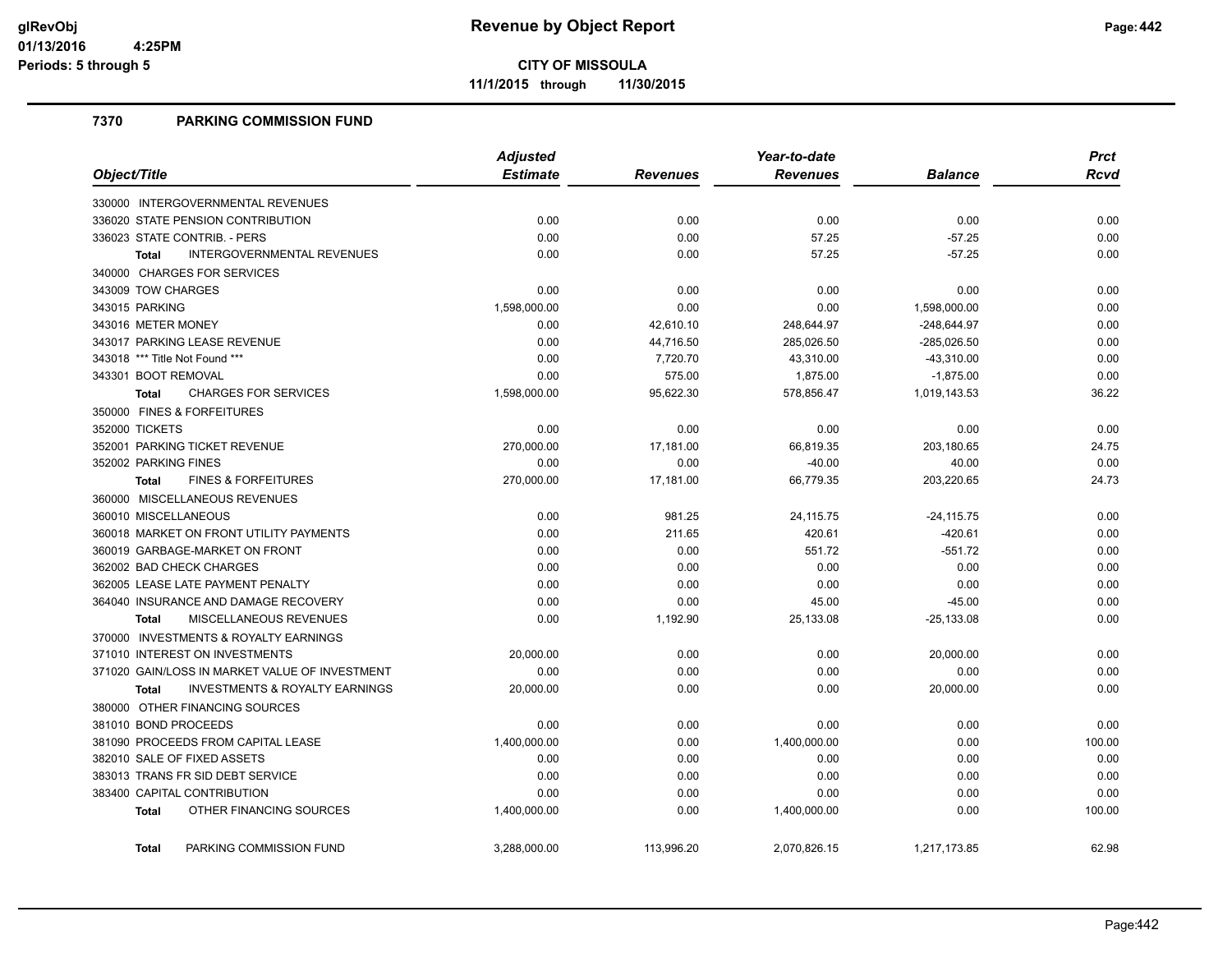**CITY OF MISSOULA 11/1/2015 through 11/30/2015**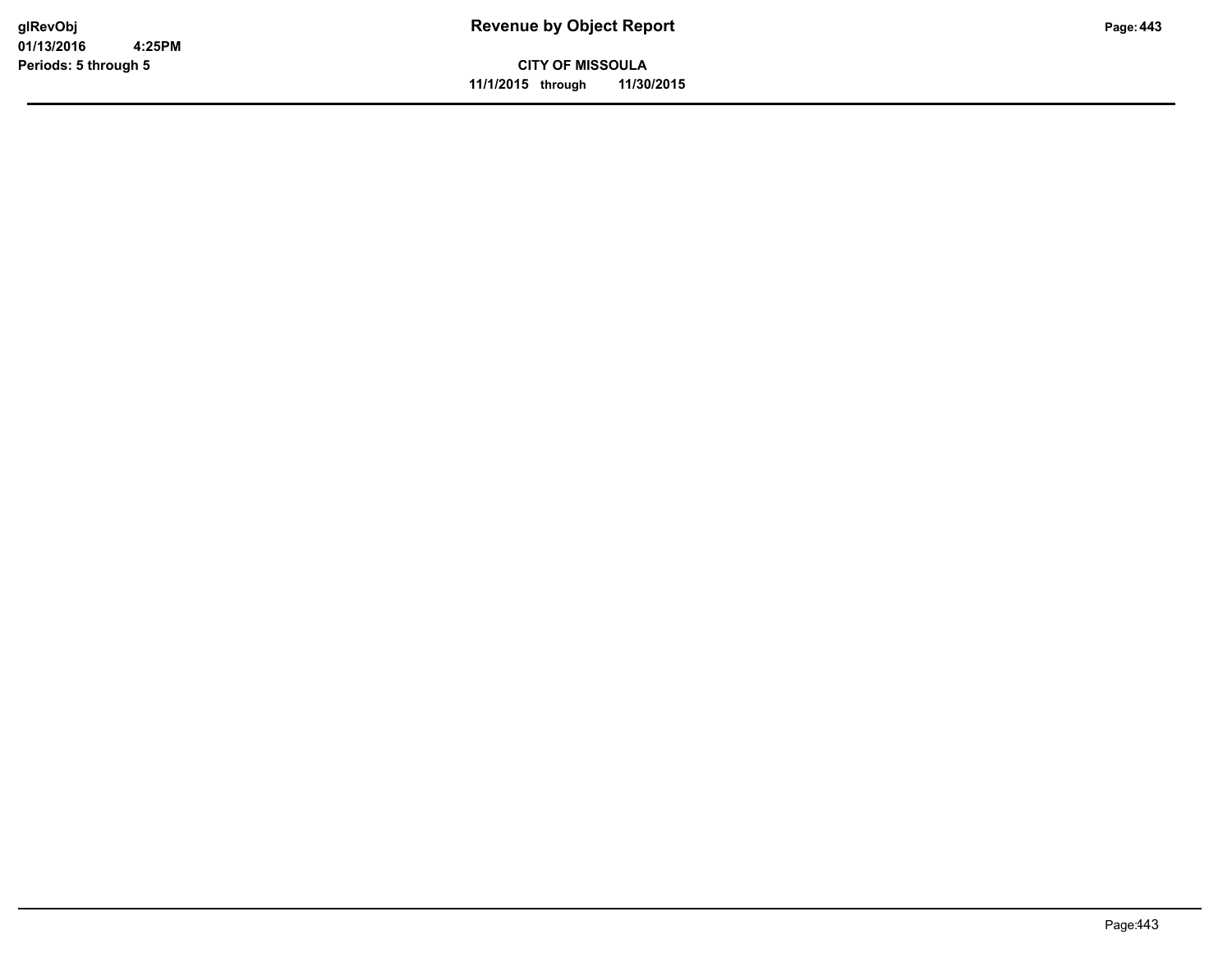**11/1/2015 through 11/30/2015**

### **7371 FRONT STREET PARKING BONDS**

**7371 FRONT STREET PARKING BONDS**

|                                                           | <b>Adjusted</b> |                 | Year-to-date    |                | <b>Prct</b> |
|-----------------------------------------------------------|-----------------|-----------------|-----------------|----------------|-------------|
| Object/Title                                              | <b>Estimate</b> | <b>Revenues</b> | <b>Revenues</b> | <b>Balance</b> | <b>Rcvd</b> |
| 330000 INTERGOVERNMENTAL REVENUES                         |                 |                 |                 |                |             |
| 331990 IRS REIMB/DEBT SVS INTEREST                        | 0.00            | 0.00            | 0.00            | 0.00           | 0.00        |
| 338000 LOCAL SHARING OF TAX INCREMENT                     | 0.00            | 0.00            | 0.00            | 0.00           | 0.00        |
| <b>INTERGOVERNMENTAL REVENUES</b><br><b>Total</b>         | 0.00            | 0.00            | 0.00            | 0.00           | 0.00        |
| 360000 MISCELLANEOUS REVENUES                             |                 |                 |                 |                |             |
| 360010 MISCELLANEOUS                                      | 0.00            | 0.00            | 0.00            | 0.00           | 0.00        |
| MISCELLANEOUS REVENUES<br><b>Total</b>                    | 0.00            | 0.00            | 0.00            | 0.00           | 0.00        |
| INVESTMENTS & ROYALTY EARNINGS<br>370000                  |                 |                 |                 |                |             |
| 371010 INTEREST ON INVESTMENTS                            | 0.00            | 0.00            | 0.00            | 0.00           | 0.00        |
| <b>INVESTMENTS &amp; ROYALTY EARNINGS</b><br><b>Total</b> | 0.00            | 0.00            | 0.00            | 0.00           | 0.00        |
| 380000 OTHER FINANCING SOURCES                            |                 |                 |                 |                |             |
| 381009 TRANSFERS IN                                       | 0.00            | 0.00            | 0.00            | 0.00           | 0.00        |
| 381010 BOND PROCEEDS                                      | 0.00            | 0.00            | 0.00            | 0.00           | 0.00        |
| 383000 OPERATING TRANSFERS                                | 0.00            | 13,536.25       | 68,236.25       | $-68,236.25$   | 0.00        |
| OTHER FINANCING SOURCES<br><b>Total</b>                   | 0.00            | 13,536.25       | 68,236.25       | $-68,236.25$   | 0.00        |
| FRONT STREET PARKING BONDS<br><b>Total</b>                | 0.00            | 13,536.25       | 68,236.25       | $-68,236.25$   | 0.00        |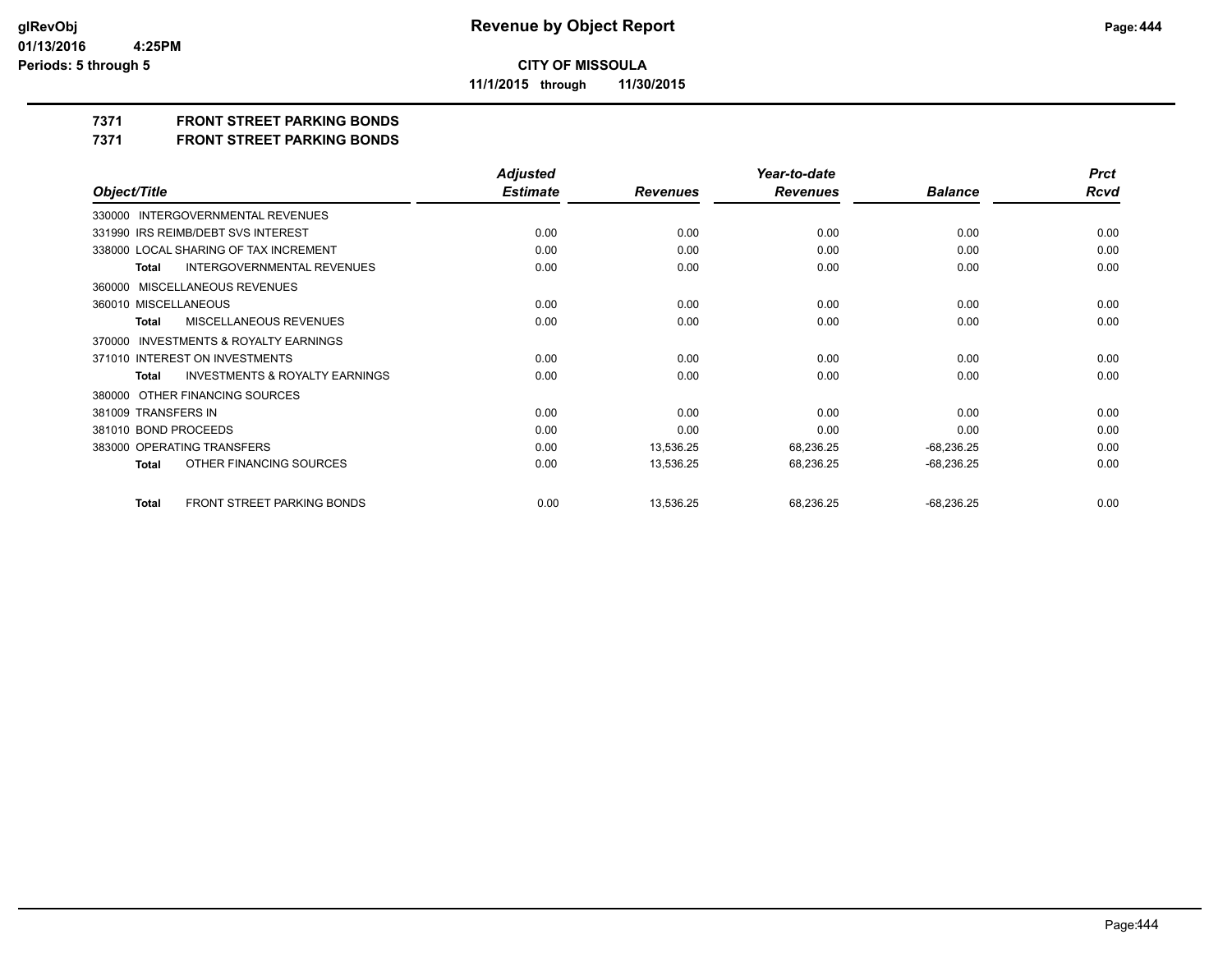**11/1/2015 through 11/30/2015**

### **7371 FRONT STREET PARKING BONDS**

|                                                           | <b>Adjusted</b> |                 | Year-to-date    |                | <b>Prct</b> |
|-----------------------------------------------------------|-----------------|-----------------|-----------------|----------------|-------------|
| Object/Title                                              | <b>Estimate</b> | <b>Revenues</b> | <b>Revenues</b> | <b>Balance</b> | Rcvd        |
| <b>INTERGOVERNMENTAL REVENUES</b><br>330000               |                 |                 |                 |                |             |
| 331990 IRS REIMB/DEBT SVS INTEREST                        | 0.00            | 0.00            | 0.00            | 0.00           | 0.00        |
| 338000 LOCAL SHARING OF TAX INCREMENT                     | 0.00            | 0.00            | 0.00            | 0.00           | 0.00        |
| <b>INTERGOVERNMENTAL REVENUES</b><br><b>Total</b>         | 0.00            | 0.00            | 0.00            | 0.00           | 0.00        |
| 360000 MISCELLANEOUS REVENUES                             |                 |                 |                 |                |             |
| 360010 MISCELLANEOUS                                      | 0.00            | 0.00            | 0.00            | 0.00           | 0.00        |
| MISCELLANEOUS REVENUES<br><b>Total</b>                    | 0.00            | 0.00            | 0.00            | 0.00           | 0.00        |
| <b>INVESTMENTS &amp; ROYALTY EARNINGS</b><br>370000       |                 |                 |                 |                |             |
| 371010 INTEREST ON INVESTMENTS                            | 0.00            | 0.00            | 0.00            | 0.00           | 0.00        |
| <b>INVESTMENTS &amp; ROYALTY EARNINGS</b><br><b>Total</b> | 0.00            | 0.00            | 0.00            | 0.00           | 0.00        |
| 380000 OTHER FINANCING SOURCES                            |                 |                 |                 |                |             |
| 381009 TRANSFERS IN                                       | 0.00            | 0.00            | 0.00            | 0.00           | 0.00        |
| 381010 BOND PROCEEDS                                      | 0.00            | 0.00            | 0.00            | 0.00           | 0.00        |
| 383000 OPERATING TRANSFERS                                | 0.00            | 13,536.25       | 68,236.25       | $-68,236.25$   | 0.00        |
| OTHER FINANCING SOURCES<br><b>Total</b>                   | 0.00            | 13,536.25       | 68,236.25       | $-68,236.25$   | 0.00        |
| <b>FRONT STREET PARKING BONDS</b><br><b>Total</b>         | 0.00            | 13,536.25       | 68,236.25       | $-68,236.25$   | 0.00        |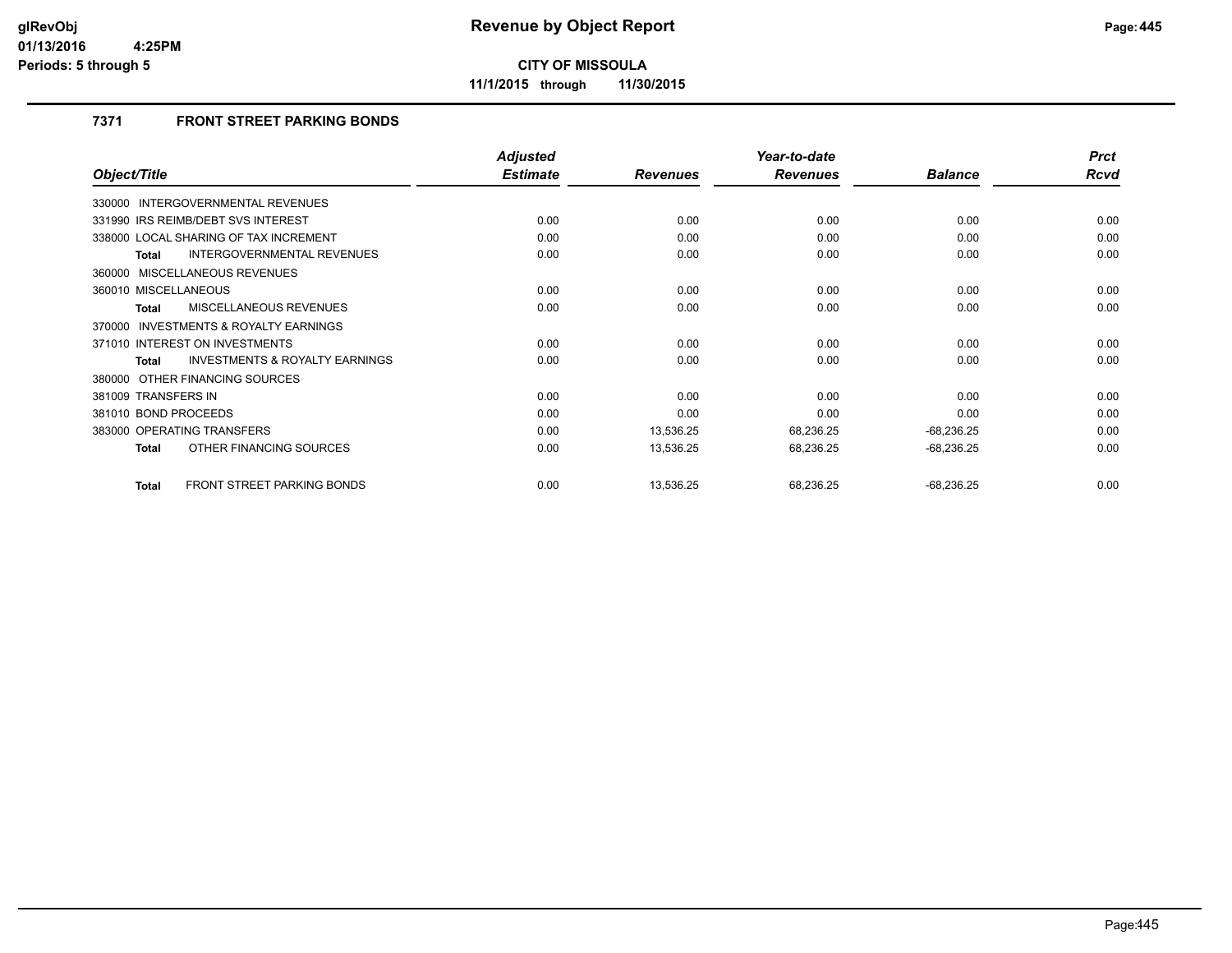**11/1/2015 through 11/30/2015**

# **7372 SINKING FUND/FRONT ST PARKING BONDS**

**7372 SINKING FUND/FRONT ST PARKING BONDS**

|                                                     | <b>Adjusted</b> |                 | Year-to-date    |                | <b>Prct</b> |
|-----------------------------------------------------|-----------------|-----------------|-----------------|----------------|-------------|
| Object/Title                                        | <b>Estimate</b> | <b>Revenues</b> | <b>Revenues</b> | <b>Balance</b> | <b>Rcvd</b> |
| 330000 INTERGOVERNMENTAL REVENUES                   |                 |                 |                 |                |             |
| 338000 LOCAL SHARING OF TAX INCREMENT               | 0.00            | 0.00            | 0.00            | 0.00           | 0.00        |
| INTERGOVERNMENTAL REVENUES<br>Total                 | 0.00            | 0.00            | 0.00            | 0.00           | 0.00        |
| 370000 INVESTMENTS & ROYALTY EARNINGS               |                 |                 |                 |                |             |
| 371010 INTEREST ON INVESTMENTS                      | 0.00            | 0.00            | 0.00            | 0.00           | 0.00        |
| INVESTMENTS & ROYALTY EARNINGS<br>Total             | 0.00            | 0.00            | 0.00            | 0.00           | 0.00        |
| 380000 OTHER FINANCING SOURCES                      |                 |                 |                 |                |             |
| 381009 TRANSFERS IN                                 | 457,925.00      | 0.00            | 0.00            | 457,925.00     | 0.00        |
| 381010 BOND PROCEEDS                                | 0.00            | 0.00            | 0.00            | 0.00           | 0.00        |
| 383000 OPERATING TRANSFERS                          | 0.00            | 12.500.00       | 52.750.00       | $-52.750.00$   | 0.00        |
| OTHER FINANCING SOURCES<br>Total                    | 457,925.00      | 12,500.00       | 52,750.00       | 405,175.00     | 11.52       |
| SINKING FUND/FRONT ST PARKING BONDS<br><b>Total</b> | 457.925.00      | 12.500.00       | 52,750.00       | 405.175.00     | 11.52       |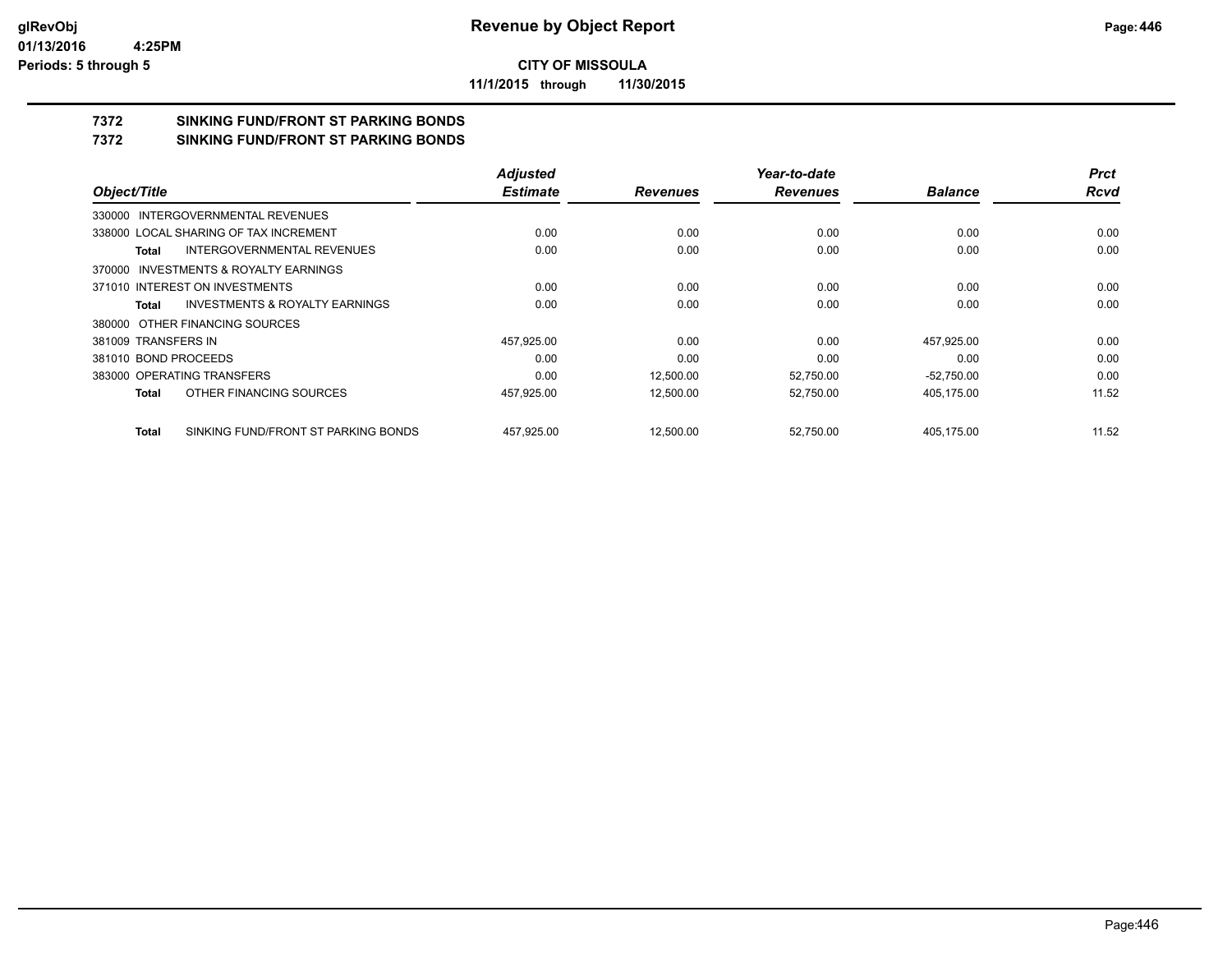**11/1/2015 through 11/30/2015**

### **7372 SINKING FUND/FRONT ST PARKING BONDS**

|                                              | <b>Adjusted</b> |                 | Year-to-date    |                | <b>Prct</b> |
|----------------------------------------------|-----------------|-----------------|-----------------|----------------|-------------|
| Object/Title                                 | <b>Estimate</b> | <b>Revenues</b> | <b>Revenues</b> | <b>Balance</b> | <b>Rcvd</b> |
| 330000 INTERGOVERNMENTAL REVENUES            |                 |                 |                 |                |             |
| 338000 LOCAL SHARING OF TAX INCREMENT        | 0.00            | 0.00            | 0.00            | 0.00           | 0.00        |
| INTERGOVERNMENTAL REVENUES<br>Total          | 0.00            | 0.00            | 0.00            | 0.00           | 0.00        |
| 370000 INVESTMENTS & ROYALTY EARNINGS        |                 |                 |                 |                |             |
| 371010 INTEREST ON INVESTMENTS               | 0.00            | 0.00            | 0.00            | 0.00           | 0.00        |
| INVESTMENTS & ROYALTY EARNINGS<br>Total      | 0.00            | 0.00            | 0.00            | 0.00           | 0.00        |
| 380000 OTHER FINANCING SOURCES               |                 |                 |                 |                |             |
| 381009 TRANSFERS IN                          | 457.925.00      | 0.00            | 0.00            | 457.925.00     | 0.00        |
| 381010 BOND PROCEEDS                         | 0.00            | 0.00            | 0.00            | 0.00           | 0.00        |
| 383000 OPERATING TRANSFERS                   | 0.00            | 12,500.00       | 52,750.00       | $-52,750.00$   | 0.00        |
| OTHER FINANCING SOURCES<br>Total             | 457,925.00      | 12,500.00       | 52,750.00       | 405,175.00     | 11.52       |
| SINKING FUND/FRONT ST PARKING BONDS<br>Total | 457,925.00      | 12.500.00       | 52.750.00       | 405.175.00     | 11.52       |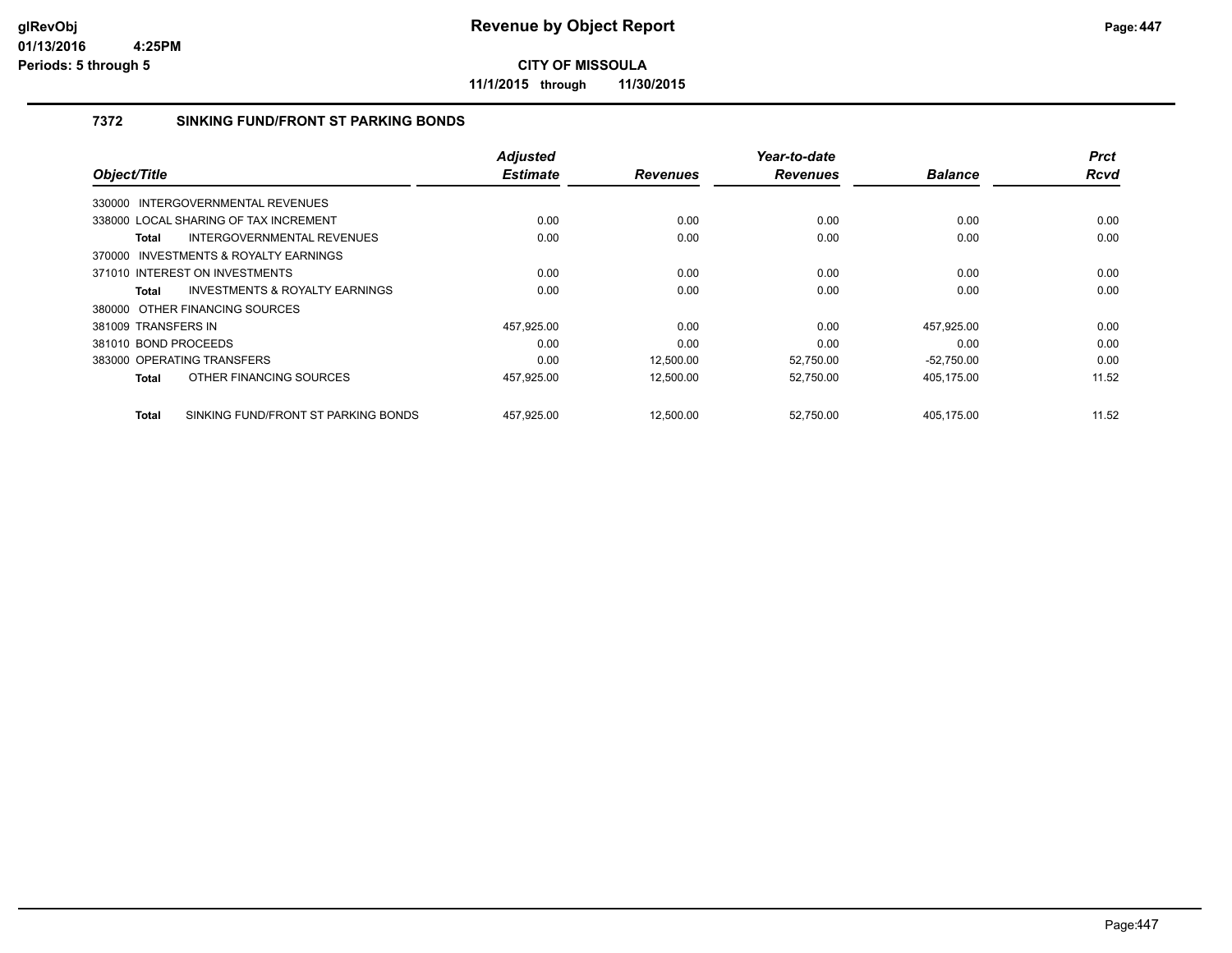**11/1/2015 through 11/30/2015**

### **7373 MPC SERIES 2010B CONSTRUCTION**

#### **7373 MPC SERIES 2010B CONSTRUCTION**

|                                                     | <b>Adjusted</b> |                 | Year-to-date    |                | <b>Prct</b> |
|-----------------------------------------------------|-----------------|-----------------|-----------------|----------------|-------------|
| Object/Title                                        | <b>Estimate</b> | <b>Revenues</b> | <b>Revenues</b> | <b>Balance</b> | <b>Rcvd</b> |
| TAXES/ASSESSMENTS<br>310000                         |                 |                 |                 |                |             |
| <b>PENALTIES &amp; INTEREST</b><br>312001           | 0.00            | 0.00            | 0.00            | 0.00           | 0.00        |
| <b>TAXES/ASSESSMENTS</b><br>Total                   | 0.00            | 0.00            | 0.00            | 0.00           | 0.00        |
| <b>MISCELLANEOUS REVENUES</b><br>360000             |                 |                 |                 |                |             |
| 360010 MISCELLANEOUS                                | 0.00            | 0.00            | 0.00            | 0.00           | 0.00        |
| MISCELLANEOUS REVENUES<br>Total                     | 0.00            | 0.00            | 0.00            | 0.00           | 0.00        |
| <b>INVESTMENTS &amp; ROYALTY EARNINGS</b><br>370000 |                 |                 |                 |                |             |
| 371010 INTEREST ON INVESTMENTS                      | 0.00            | 0.00            | 0.00            | 0.00           | 0.00        |
| <b>INVESTMENTS &amp; ROYALTY EARNINGS</b><br>Total  | 0.00            | 0.00            | 0.00            | 0.00           | 0.00        |
| OTHER FINANCING SOURCES<br>380000                   |                 |                 |                 |                |             |
| 381010 BOND PROCEEDS                                | 0.00            | 0.00            | 0.00            | 0.00           | 0.00        |
| 383000 OPERATING TRANSFERS                          | 0.00            | 0.00            | 0.00            | 0.00           | 0.00        |
| 383042 TRANSFERS FROM OTHER FUNDS                   | 0.00            | 0.00            | 0.00            | 0.00           | 0.00        |
| 383400 CAPITAL CONTRIBUTION                         | 0.00            | 0.00            | 0.00            | 0.00           | 0.00        |
| OTHER FINANCING SOURCES<br>Total                    | 0.00            | 0.00            | 0.00            | 0.00           | 0.00        |
| MPC SERIES 2010B CONSTRUCTION<br>Total              | 0.00            | 0.00            | 0.00            | 0.00           | 0.00        |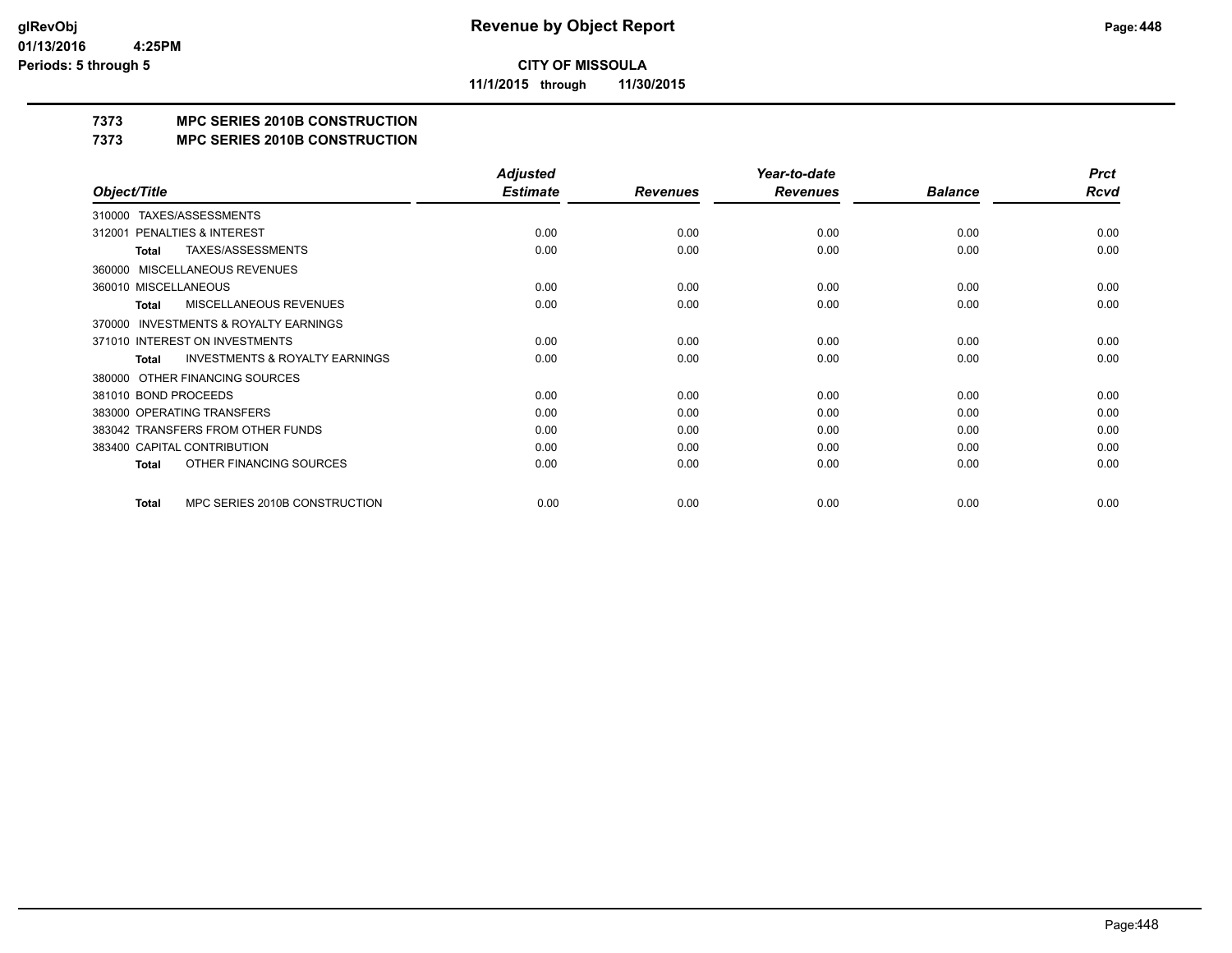**11/1/2015 through 11/30/2015**

### **7373 MPC SERIES 2010B CONSTRUCTION**

|                                                    | <b>Adjusted</b> |                 | Year-to-date    |                | <b>Prct</b> |
|----------------------------------------------------|-----------------|-----------------|-----------------|----------------|-------------|
| Object/Title                                       | <b>Estimate</b> | <b>Revenues</b> | <b>Revenues</b> | <b>Balance</b> | <b>Rcvd</b> |
| 310000 TAXES/ASSESSMENTS                           |                 |                 |                 |                |             |
| 312001 PENALTIES & INTEREST                        | 0.00            | 0.00            | 0.00            | 0.00           | 0.00        |
| TAXES/ASSESSMENTS<br>Total                         | 0.00            | 0.00            | 0.00            | 0.00           | 0.00        |
| 360000 MISCELLANEOUS REVENUES                      |                 |                 |                 |                |             |
| 360010 MISCELLANEOUS                               | 0.00            | 0.00            | 0.00            | 0.00           | 0.00        |
| MISCELLANEOUS REVENUES<br>Total                    | 0.00            | 0.00            | 0.00            | 0.00           | 0.00        |
| 370000 INVESTMENTS & ROYALTY EARNINGS              |                 |                 |                 |                |             |
| 371010 INTEREST ON INVESTMENTS                     | 0.00            | 0.00            | 0.00            | 0.00           | 0.00        |
| <b>INVESTMENTS &amp; ROYALTY EARNINGS</b><br>Total | 0.00            | 0.00            | 0.00            | 0.00           | 0.00        |
| 380000 OTHER FINANCING SOURCES                     |                 |                 |                 |                |             |
| 381010 BOND PROCEEDS                               | 0.00            | 0.00            | 0.00            | 0.00           | 0.00        |
| 383000 OPERATING TRANSFERS                         | 0.00            | 0.00            | 0.00            | 0.00           | 0.00        |
| 383042 TRANSFERS FROM OTHER FUNDS                  | 0.00            | 0.00            | 0.00            | 0.00           | 0.00        |
| 383400 CAPITAL CONTRIBUTION                        | 0.00            | 0.00            | 0.00            | 0.00           | 0.00        |
| OTHER FINANCING SOURCES<br>Total                   | 0.00            | 0.00            | 0.00            | 0.00           | 0.00        |
| MPC SERIES 2010B CONSTRUCTION<br>Total             | 0.00            | 0.00            | 0.00            | 0.00           | 0.00        |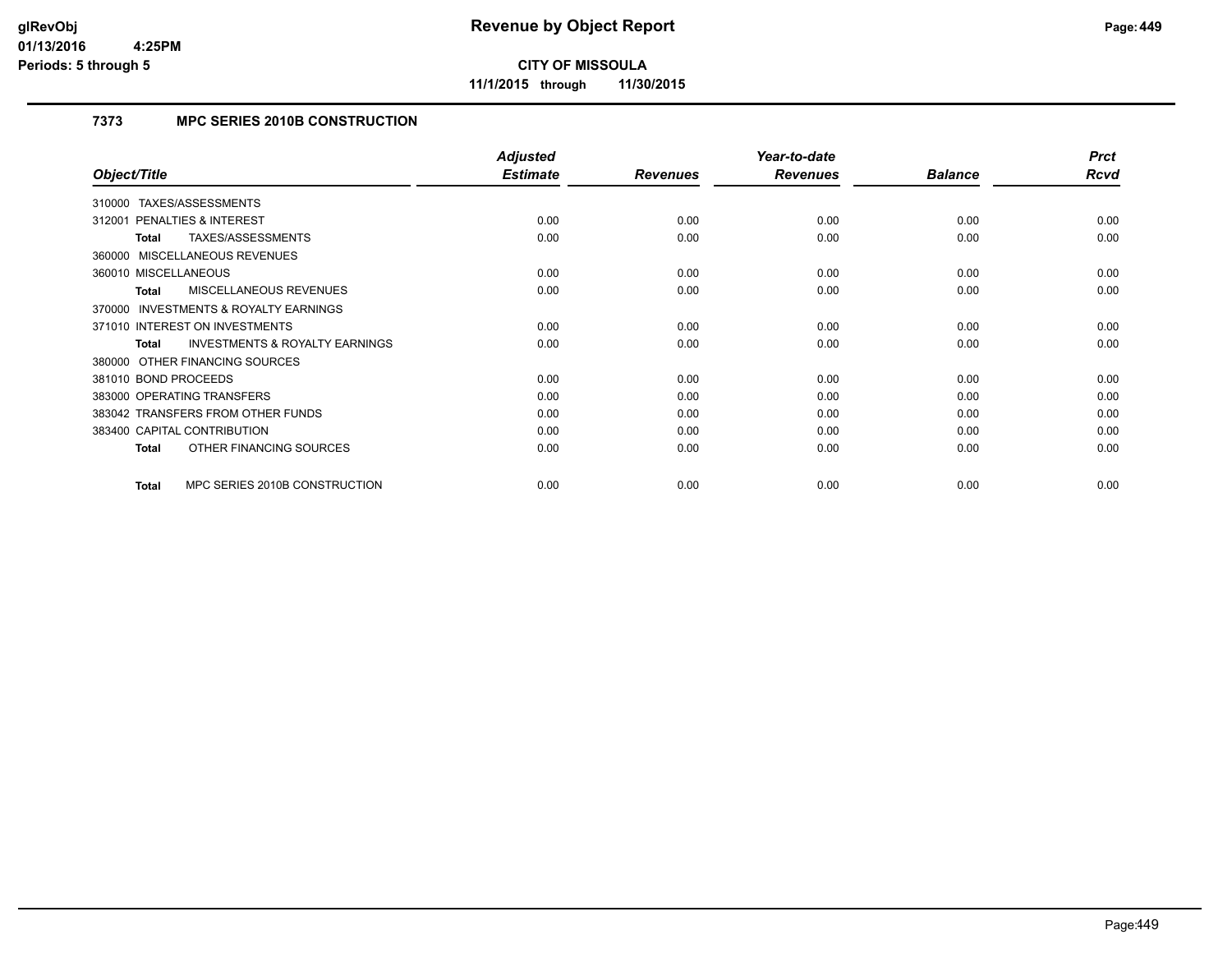**11/1/2015 through 11/30/2015**

### **7374 RESERVE FUND-PARKING BONDS**

#### **7374 RESERVE FUND-PARKING BONDS**

|                                                    | <b>Adjusted</b> |                 | Year-to-date    |                | <b>Prct</b> |
|----------------------------------------------------|-----------------|-----------------|-----------------|----------------|-------------|
| Object/Title                                       | <b>Estimate</b> | <b>Revenues</b> | <b>Revenues</b> | <b>Balance</b> | <b>Rcvd</b> |
| 370000 INVESTMENTS & ROYALTY EARNINGS              |                 |                 |                 |                |             |
| 371010 INTEREST ON INVESTMENTS                     | 0.00            | 0.00            | 0.00            | 0.00           | 0.00        |
| <b>INVESTMENTS &amp; ROYALTY EARNINGS</b><br>Total | 0.00            | 0.00            | 0.00            | 0.00           | 0.00        |
| 380000 OTHER FINANCING SOURCES                     |                 |                 |                 |                |             |
| 381009 TRANSFERS IN                                | 0.00            | 0.00            | 0.00            | 0.00           | 0.00        |
| 381010 BOND PROCEEDS                               | 0.00            | 0.00            | 0.00            | 0.00           | 0.00        |
| 383000 OPERATING TRANSFERS                         | 0.00            | 0.00            | 0.00            | 0.00           | 0.00        |
| OTHER FINANCING SOURCES<br>Total                   | 0.00            | 0.00            | 0.00            | 0.00           | 0.00        |
| RESERVE FUND-PARKING BONDS                         |                 |                 |                 |                |             |
| Total                                              | 0.00            | 0.00            | 0.00            | 0.00           | 0.00        |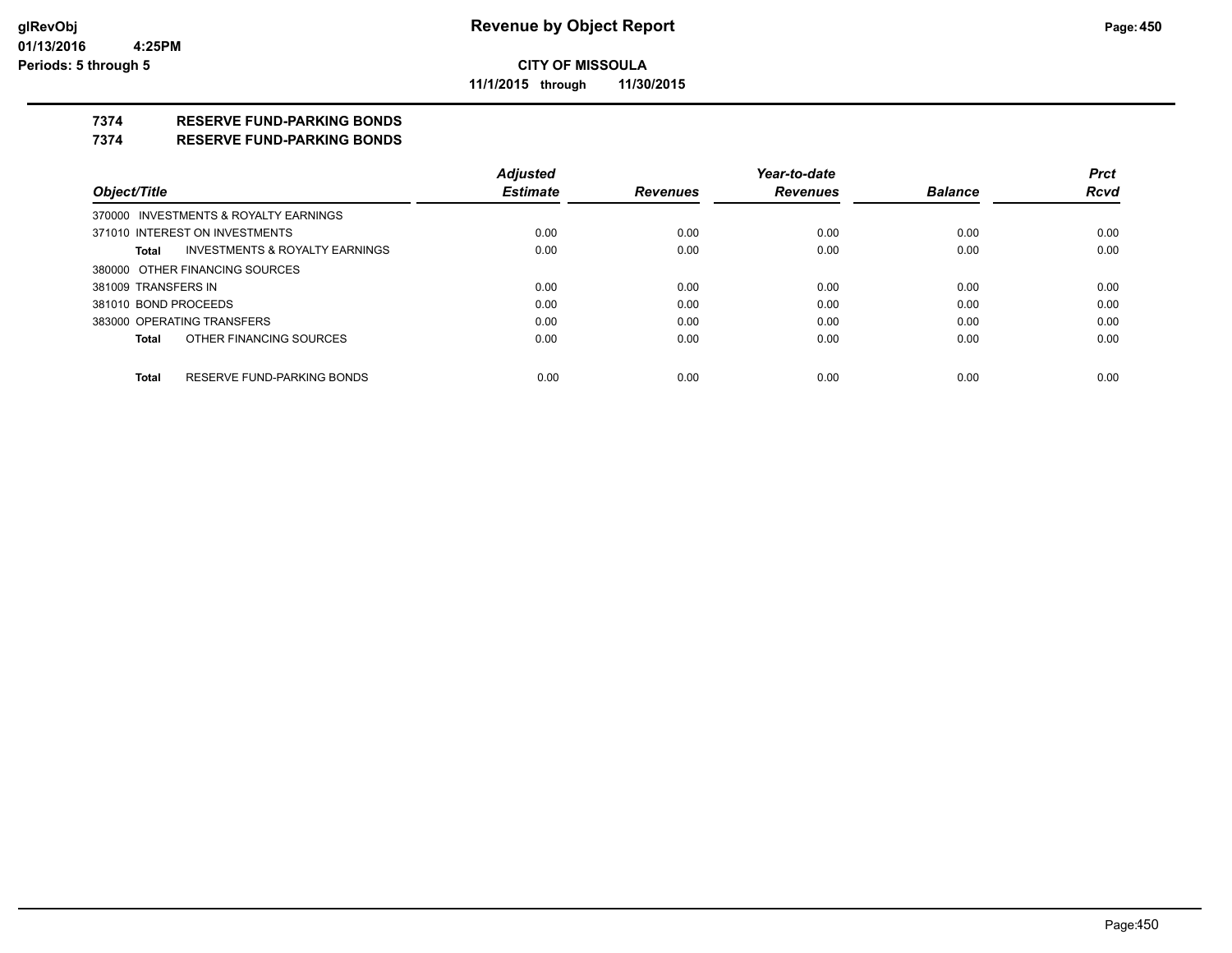**11/1/2015 through 11/30/2015**

### **7374 RESERVE FUND-PARKING BONDS**

|                                                    | <b>Adiusted</b> |                 | Year-to-date    |                | <b>Prct</b> |
|----------------------------------------------------|-----------------|-----------------|-----------------|----------------|-------------|
| Object/Title                                       | <b>Estimate</b> | <b>Revenues</b> | <b>Revenues</b> | <b>Balance</b> | <b>Rcvd</b> |
| 370000 INVESTMENTS & ROYALTY EARNINGS              |                 |                 |                 |                |             |
| 371010 INTEREST ON INVESTMENTS                     | 0.00            | 0.00            | 0.00            | 0.00           | 0.00        |
| <b>INVESTMENTS &amp; ROYALTY EARNINGS</b><br>Total | 0.00            | 0.00            | 0.00            | 0.00           | 0.00        |
| 380000 OTHER FINANCING SOURCES                     |                 |                 |                 |                |             |
| 381009 TRANSFERS IN                                | 0.00            | 0.00            | 0.00            | 0.00           | 0.00        |
| 381010 BOND PROCEEDS                               | 0.00            | 0.00            | 0.00            | 0.00           | 0.00        |
| 383000 OPERATING TRANSFERS                         | 0.00            | 0.00            | 0.00            | 0.00           | 0.00        |
| OTHER FINANCING SOURCES<br>Total                   | 0.00            | 0.00            | 0.00            | 0.00           | 0.00        |
| RESERVE FUND-PARKING BONDS<br><b>Total</b>         | 0.00            | 0.00            | 0.00            | 0.00           | 0.00        |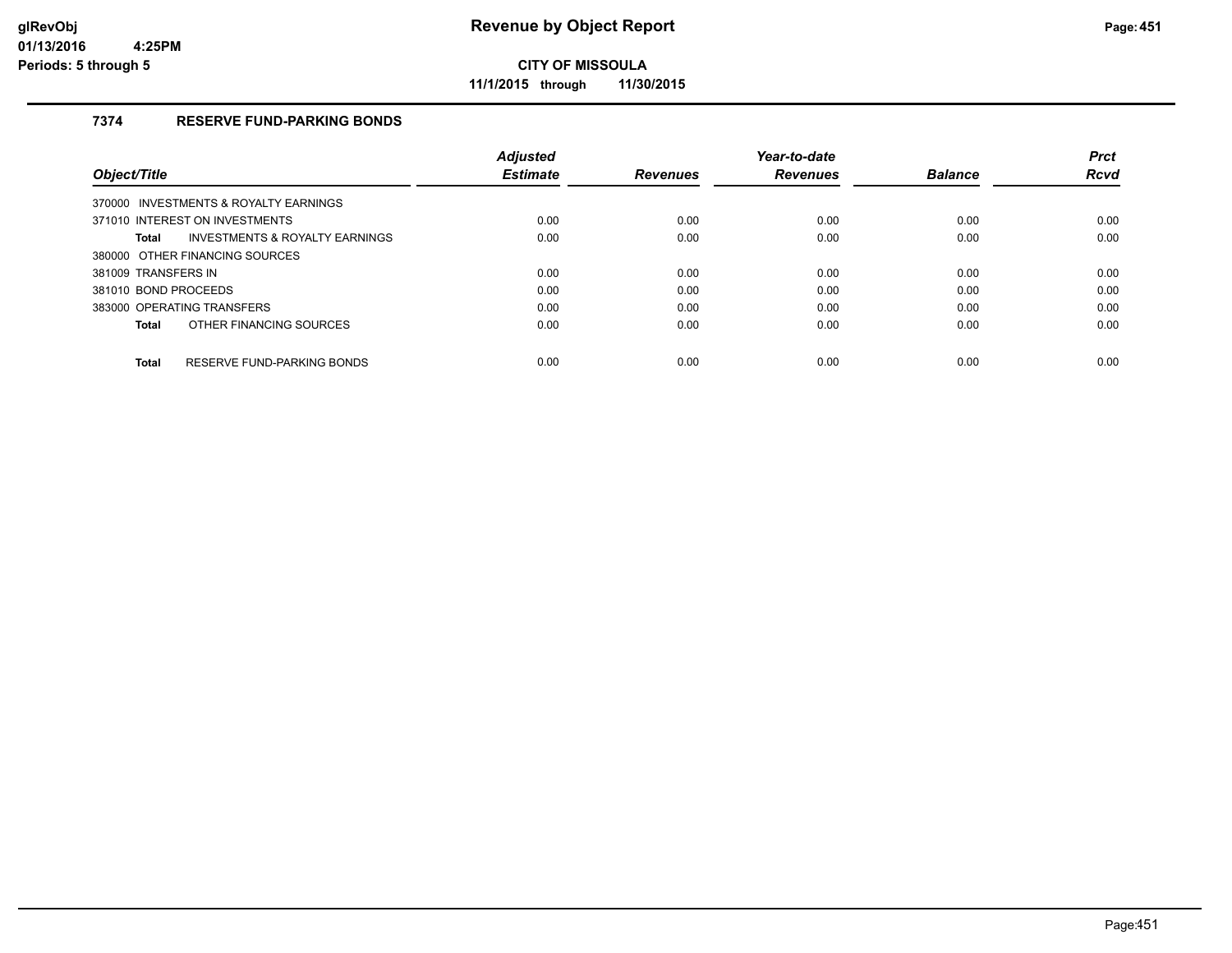**11/1/2015 through 11/30/2015**

# **7375 PLEDGED TAX INCREMENT-2010B BOND**

## **7375 PLEDGED TAX INCREMENT-2010B BOND**

|                                                    | <b>Adjusted</b> |                 | Year-to-date    |                | <b>Prct</b> |
|----------------------------------------------------|-----------------|-----------------|-----------------|----------------|-------------|
| Object/Title                                       | <b>Estimate</b> | <b>Revenues</b> | <b>Revenues</b> | <b>Balance</b> | <b>Rcvd</b> |
| 330000 INTERGOVERNMENTAL REVENUES                  |                 |                 |                 |                |             |
| 338000 LOCAL SHARING OF TAX INCREMENT              | 266,850.00      | 0.00            | 133.425.29      | 133.424.71     | 50.00       |
| INTERGOVERNMENTAL REVENUES<br>Total                | 266,850.00      | 0.00            | 133.425.29      | 133.424.71     | 50.00       |
| 370000 INVESTMENTS & ROYALTY EARNINGS              |                 |                 |                 |                |             |
| 371010 INTEREST ON INVESTMENTS                     | 0.00            | 0.00            | $-27.140.93$    | 27.140.93      | 0.00        |
| <b>INVESTMENTS &amp; ROYALTY EARNINGS</b><br>Total | 0.00            | 0.00            | $-27.140.93$    | 27.140.93      | 0.00        |
| 380000 OTHER FINANCING SOURCES                     |                 |                 |                 |                |             |
| 383000 OPERATING TRANSFERS                         | 0.00            | 0.00            | 0.00            | 0.00           | 0.00        |
| OTHER FINANCING SOURCES<br><b>Total</b>            | 0.00            | 0.00            | 0.00            | 0.00           | 0.00        |
| PLEDGED TAX INCREMENT-2010B BOND<br><b>Total</b>   | 266.850.00      | 0.00            | 106.284.36      | 160.565.64     | 39.83       |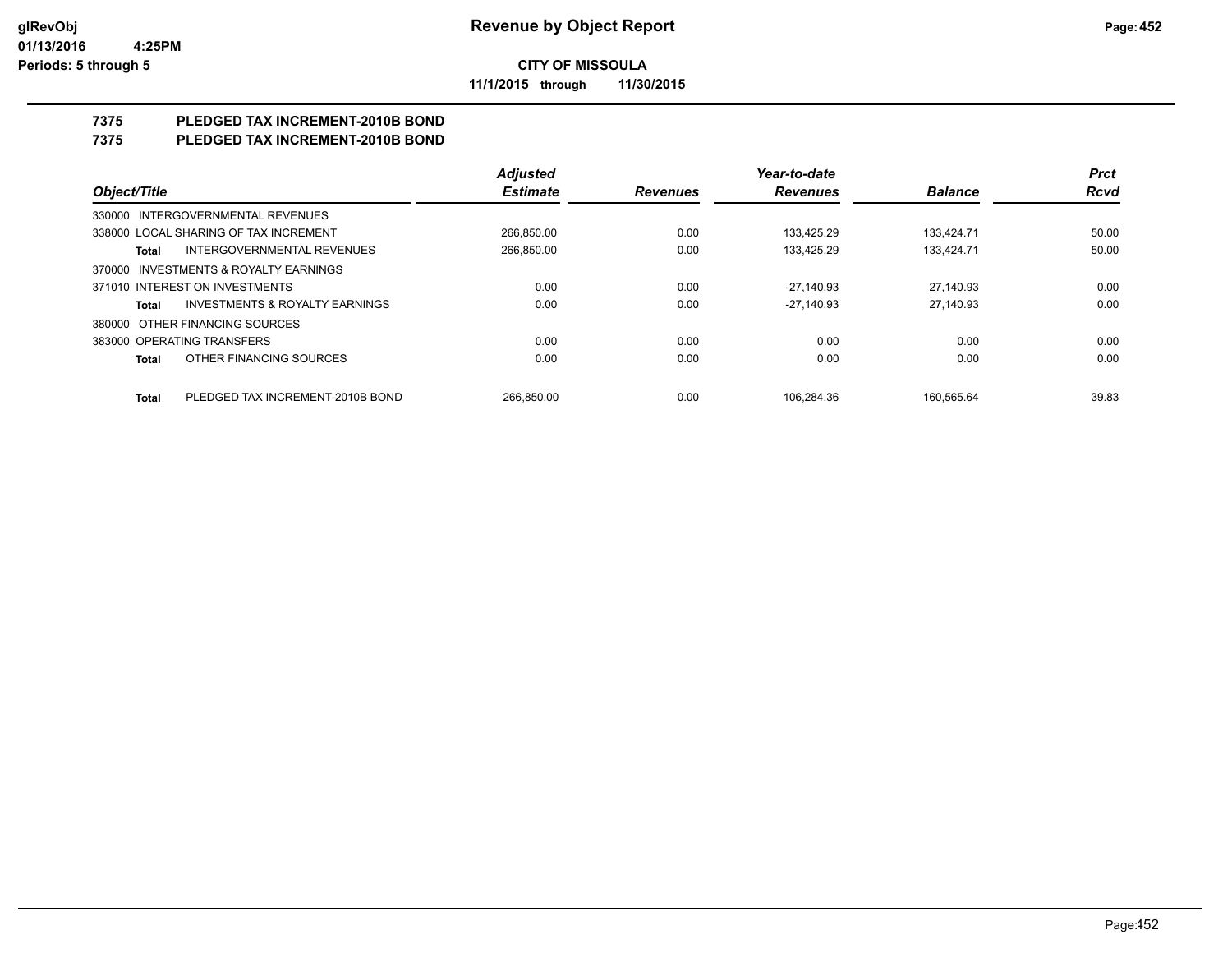**11/1/2015 through 11/30/2015**

### **7375 PLEDGED TAX INCREMENT-2010B BOND**

| Object/Title |                                       | <b>Adjusted</b><br><b>Estimate</b> | <b>Revenues</b> | Year-to-date<br><b>Revenues</b> | <b>Balance</b> | <b>Prct</b><br><b>Rcvd</b> |
|--------------|---------------------------------------|------------------------------------|-----------------|---------------------------------|----------------|----------------------------|
| 330000       | <b>INTERGOVERNMENTAL REVENUES</b>     |                                    |                 |                                 |                |                            |
|              |                                       |                                    |                 |                                 |                |                            |
|              | 338000 LOCAL SHARING OF TAX INCREMENT | 266.850.00                         | 0.00            | 133.425.29                      | 133.424.71     | 50.00                      |
| Total        | INTERGOVERNMENTAL REVENUES            | 266.850.00                         | 0.00            | 133.425.29                      | 133.424.71     | 50.00                      |
| 370000       | INVESTMENTS & ROYALTY EARNINGS        |                                    |                 |                                 |                |                            |
|              | 371010 INTEREST ON INVESTMENTS        | 0.00                               | 0.00            | $-27,140.93$                    | 27,140.93      | 0.00                       |
| Total        | INVESTMENTS & ROYALTY EARNINGS        | 0.00                               | 0.00            | $-27.140.93$                    | 27.140.93      | 0.00                       |
| 380000       | OTHER FINANCING SOURCES               |                                    |                 |                                 |                |                            |
|              | 383000 OPERATING TRANSFERS            | 0.00                               | 0.00            | 0.00                            | 0.00           | 0.00                       |
| <b>Total</b> | OTHER FINANCING SOURCES               | 0.00                               | 0.00            | 0.00                            | 0.00           | 0.00                       |
| <b>Total</b> | PLEDGED TAX INCREMENT-2010B BOND      | 266.850.00                         | 0.00            | 106.284.36                      | 160.565.64     | 39.83                      |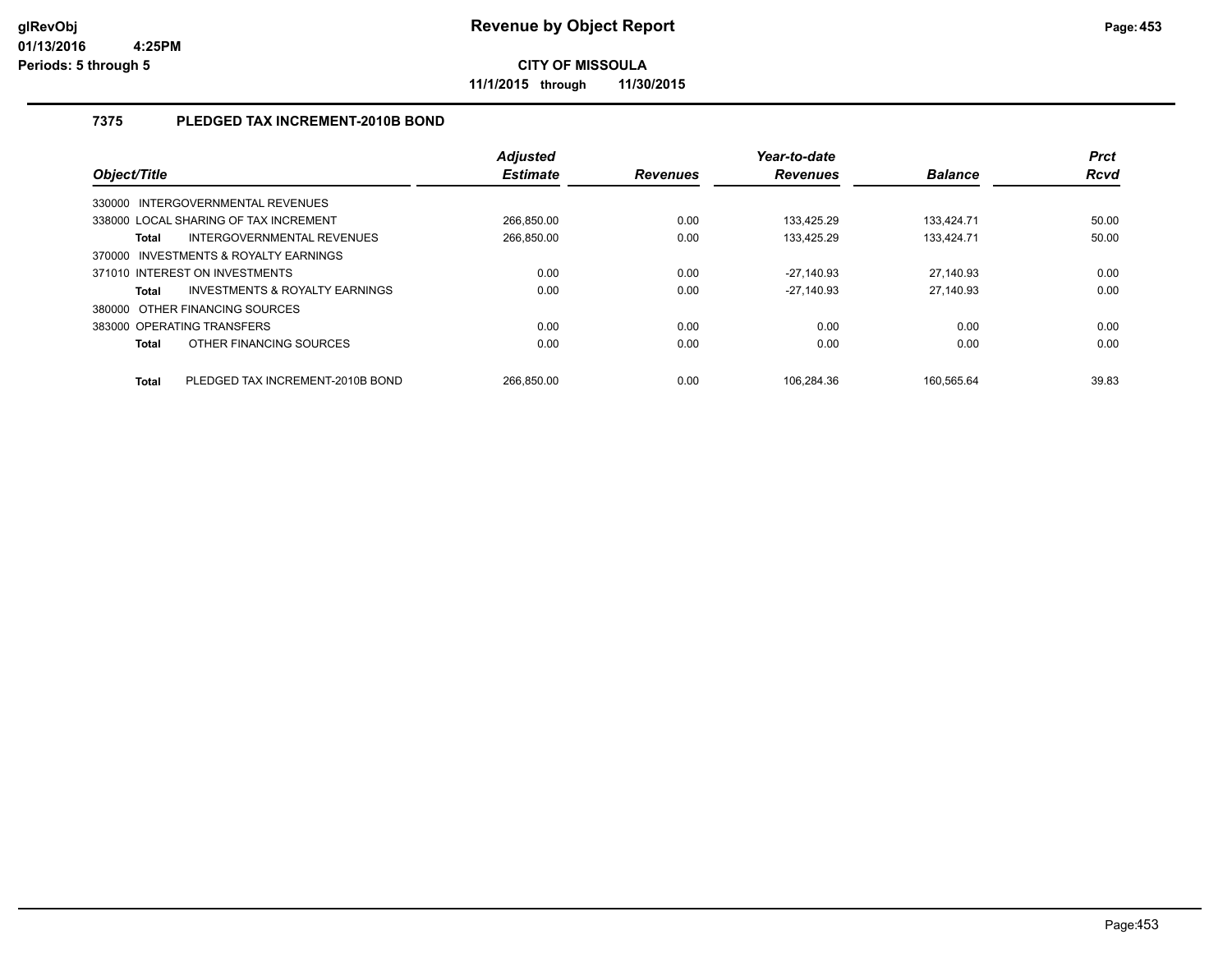**11/1/2015 through 11/30/2015**

### **7376 MPC 2010A BONDS DEBT INTEREST**

#### **7376 MPC 2010A BONDS DEBT INTEREST**

|                      |                                       | <b>Adjusted</b> |                 | Year-to-date    |                | <b>Prct</b> |
|----------------------|---------------------------------------|-----------------|-----------------|-----------------|----------------|-------------|
| Object/Title         |                                       | <b>Estimate</b> | <b>Revenues</b> | <b>Revenues</b> | <b>Balance</b> | <b>Rcvd</b> |
|                      | 370000 INVESTMENTS & ROYALTY EARNINGS |                 |                 |                 |                |             |
|                      | 371010 INTEREST ON INVESTMENTS        | 0.00            | 0.00            | 0.00            | 0.00           | 0.00        |
| Total                | INVESTMENTS & ROYALTY EARNINGS        | 0.00            | 0.00            | 0.00            | 0.00           | 0.00        |
|                      | 380000 OTHER FINANCING SOURCES        |                 |                 |                 |                |             |
| 381009 TRANSFERS IN  |                                       | 0.00            | 0.00            | 0.00            | 0.00           | 0.00        |
| 381010 BOND PROCEEDS |                                       | 0.00            | 0.00            | 0.00            | 0.00           | 0.00        |
|                      | 383000 OPERATING TRANSFERS            | 0.00            | 0.00            | 0.00            | 0.00           | 0.00        |
| Total                | OTHER FINANCING SOURCES               | 0.00            | 0.00            | 0.00            | 0.00           | 0.00        |
| Total                | MPC 2010A BONDS DEBT INTEREST         | 0.00            | 0.00            | 0.00            | 0.00           | 0.00        |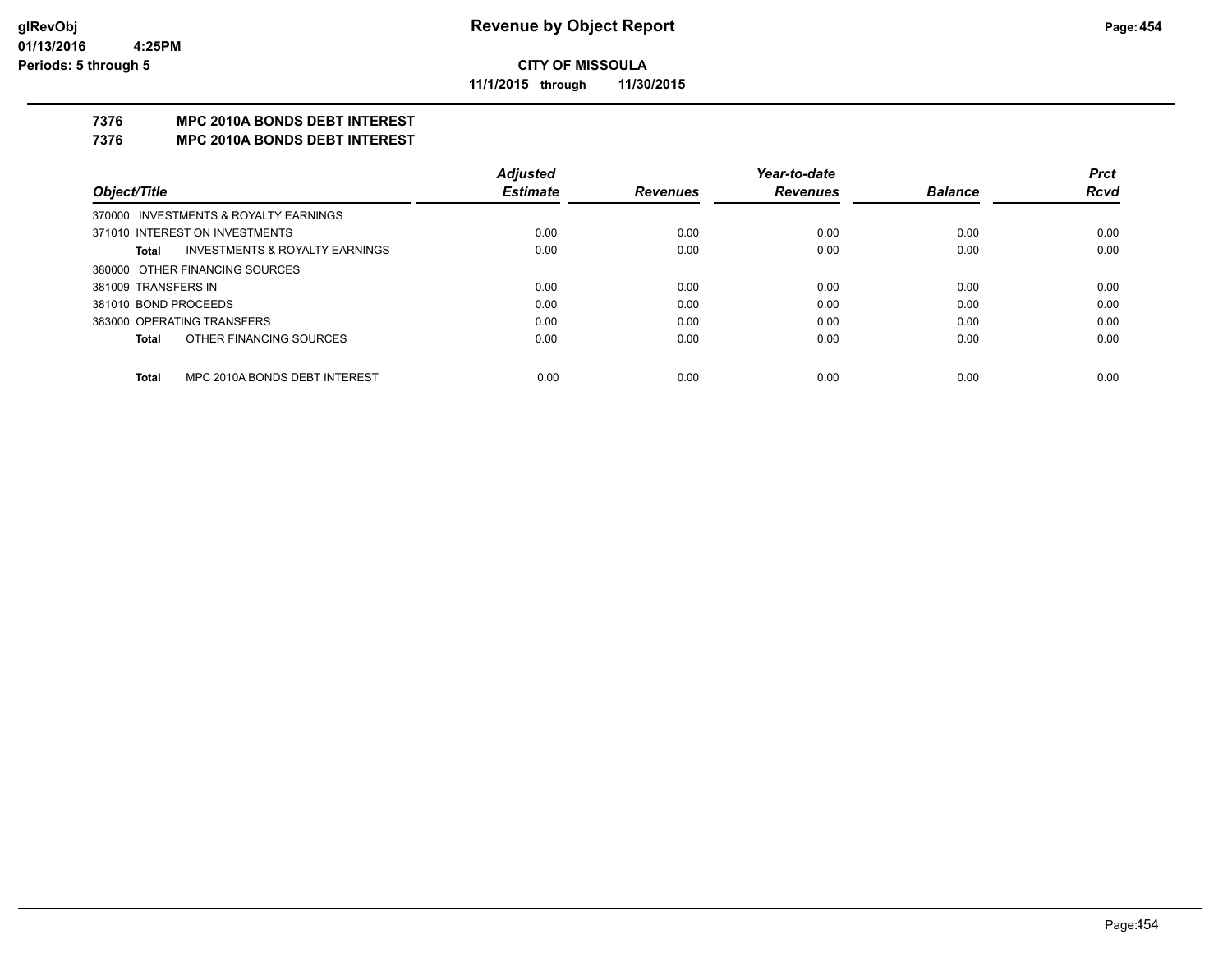**11/1/2015 through 11/30/2015**

### **7376 MPC 2010A BONDS DEBT INTEREST**

|                                                    | <b>Adiusted</b> |                 | Year-to-date    |                | <b>Prct</b> |
|----------------------------------------------------|-----------------|-----------------|-----------------|----------------|-------------|
| Object/Title                                       | <b>Estimate</b> | <b>Revenues</b> | <b>Revenues</b> | <b>Balance</b> | <b>Rcvd</b> |
| 370000 INVESTMENTS & ROYALTY EARNINGS              |                 |                 |                 |                |             |
| 371010 INTEREST ON INVESTMENTS                     | 0.00            | 0.00            | 0.00            | 0.00           | 0.00        |
| <b>INVESTMENTS &amp; ROYALTY EARNINGS</b><br>Total | 0.00            | 0.00            | 0.00            | 0.00           | 0.00        |
| 380000 OTHER FINANCING SOURCES                     |                 |                 |                 |                |             |
| 381009 TRANSFERS IN                                | 0.00            | 0.00            | 0.00            | 0.00           | 0.00        |
| 381010 BOND PROCEEDS                               | 0.00            | 0.00            | 0.00            | 0.00           | 0.00        |
| 383000 OPERATING TRANSFERS                         | 0.00            | 0.00            | 0.00            | 0.00           | 0.00        |
| OTHER FINANCING SOURCES<br>Total                   | 0.00            | 0.00            | 0.00            | 0.00           | 0.00        |
|                                                    |                 |                 |                 |                |             |
| MPC 2010A BONDS DEBT INTEREST<br><b>Total</b>      | 0.00            | 0.00            | 0.00            | 0.00           | 0.00        |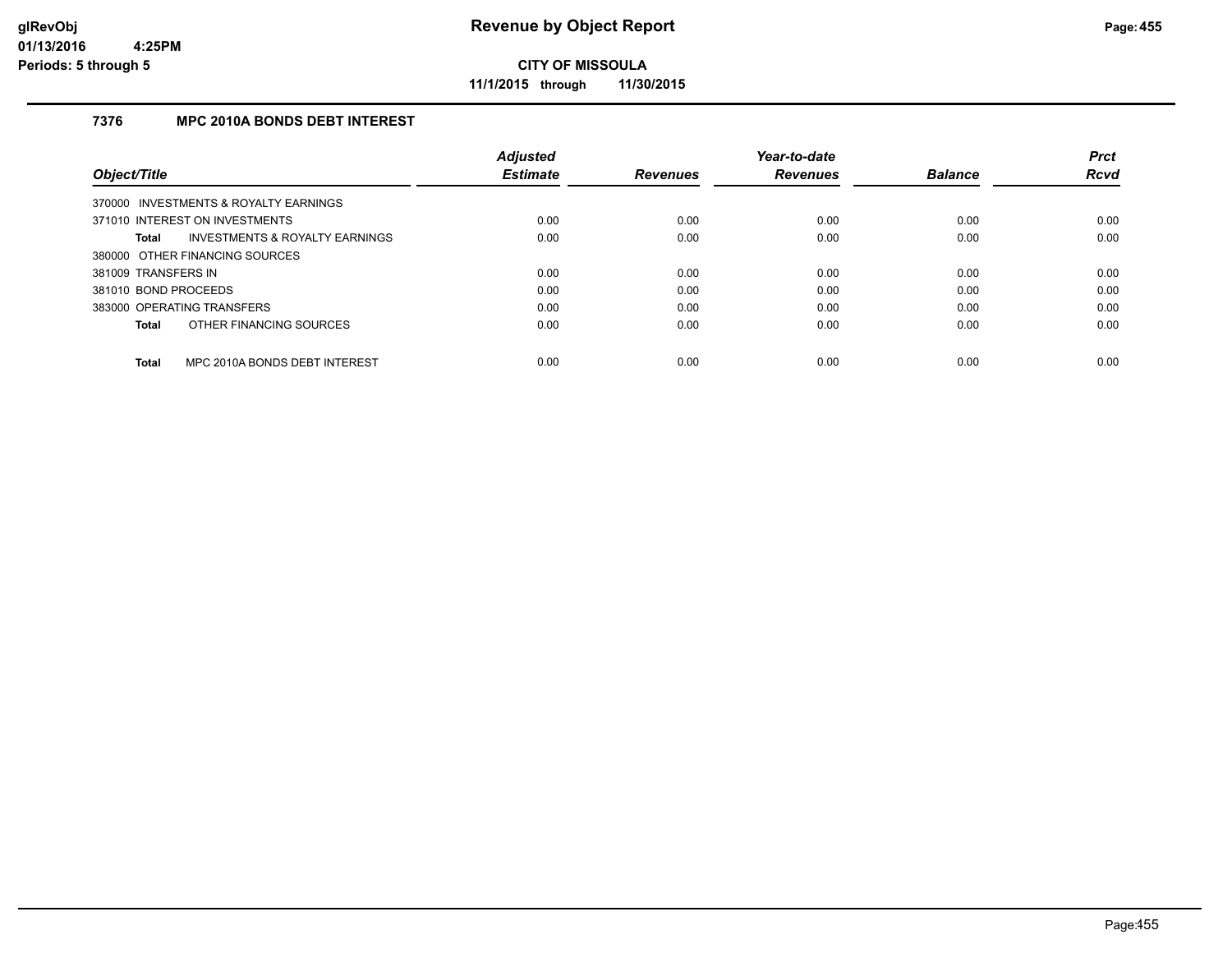**11/1/2015 through 11/30/2015**

### **7377 MPC 2010A BONDS SINKING FUND**

**7377 MPC 2010A BONDS SINKING FUND**

|                                         | <b>Adjusted</b> |                 | Year-to-date    |                | <b>Prct</b> |
|-----------------------------------------|-----------------|-----------------|-----------------|----------------|-------------|
| Object/Title                            | <b>Estimate</b> | <b>Revenues</b> | <b>Revenues</b> | <b>Balance</b> | <b>Rcvd</b> |
| 370000 INVESTMENTS & ROYALTY EARNINGS   |                 |                 |                 |                |             |
| 371010 INTEREST ON INVESTMENTS          | 0.00            | 0.00            | 0.00            | 0.00           | 0.00        |
| INVESTMENTS & ROYALTY EARNINGS<br>Total | 0.00            | 0.00            | 0.00            | 0.00           | 0.00        |
| 380000 OTHER FINANCING SOURCES          |                 |                 |                 |                |             |
| 381009 TRANSFERS IN                     | 0.00            | 0.00            | 0.00            | 0.00           | 0.00        |
| 381010 BOND PROCEEDS                    | 0.00            | 0.00            | 0.00            | 0.00           | 0.00        |
| 383000 OPERATING TRANSFERS              | 0.00            | 0.00            | 0.00            | 0.00           | 0.00        |
| OTHER FINANCING SOURCES<br><b>Total</b> | 0.00            | 0.00            | 0.00            | 0.00           | 0.00        |
|                                         |                 |                 |                 |                |             |
| MPC 2010A BONDS SINKING FUND<br>Total   | 0.00            | 0.00            | 0.00            | 0.00           | 0.00        |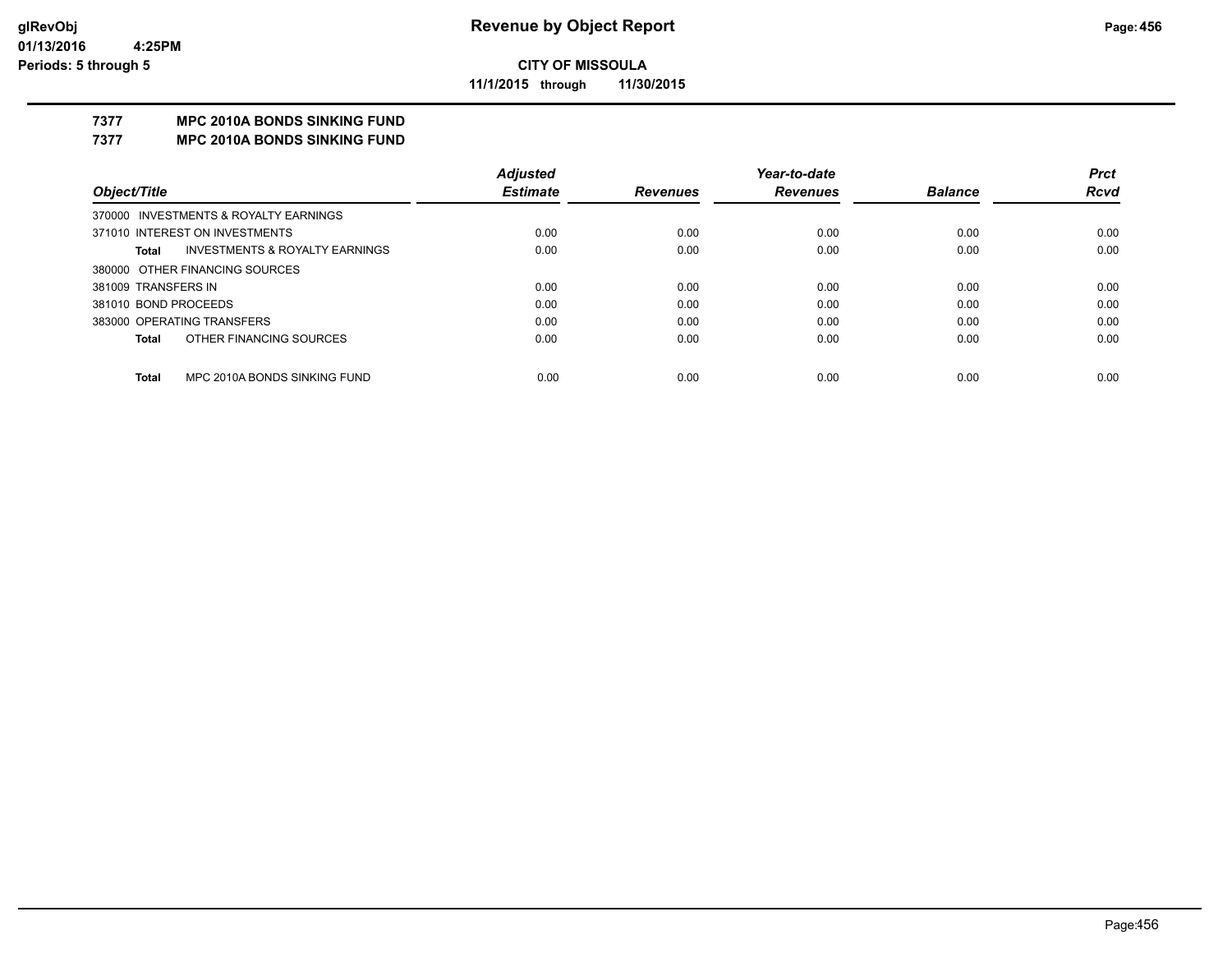**11/1/2015 through 11/30/2015**

### **7377 MPC 2010A BONDS SINKING FUND**

|                                              | <b>Adjusted</b> |                 | Year-to-date    |                | <b>Prct</b> |
|----------------------------------------------|-----------------|-----------------|-----------------|----------------|-------------|
| Object/Title                                 | <b>Estimate</b> | <b>Revenues</b> | <b>Revenues</b> | <b>Balance</b> | <b>Rcvd</b> |
| 370000 INVESTMENTS & ROYALTY EARNINGS        |                 |                 |                 |                |             |
| 371010 INTEREST ON INVESTMENTS               | 0.00            | 0.00            | 0.00            | 0.00           | 0.00        |
| INVESTMENTS & ROYALTY EARNINGS<br>Total      | 0.00            | 0.00            | 0.00            | 0.00           | 0.00        |
| 380000 OTHER FINANCING SOURCES               |                 |                 |                 |                |             |
| 381009 TRANSFERS IN                          | 0.00            | 0.00            | 0.00            | 0.00           | 0.00        |
| 381010 BOND PROCEEDS                         | 0.00            | 0.00            | 0.00            | 0.00           | 0.00        |
| 383000 OPERATING TRANSFERS                   | 0.00            | 0.00            | 0.00            | 0.00           | 0.00        |
| OTHER FINANCING SOURCES<br>Total             | 0.00            | 0.00            | 0.00            | 0.00           | 0.00        |
| MPC 2010A BONDS SINKING FUND<br><b>Total</b> | 0.00            | 0.00            | 0.00            | 0.00           | 0.00        |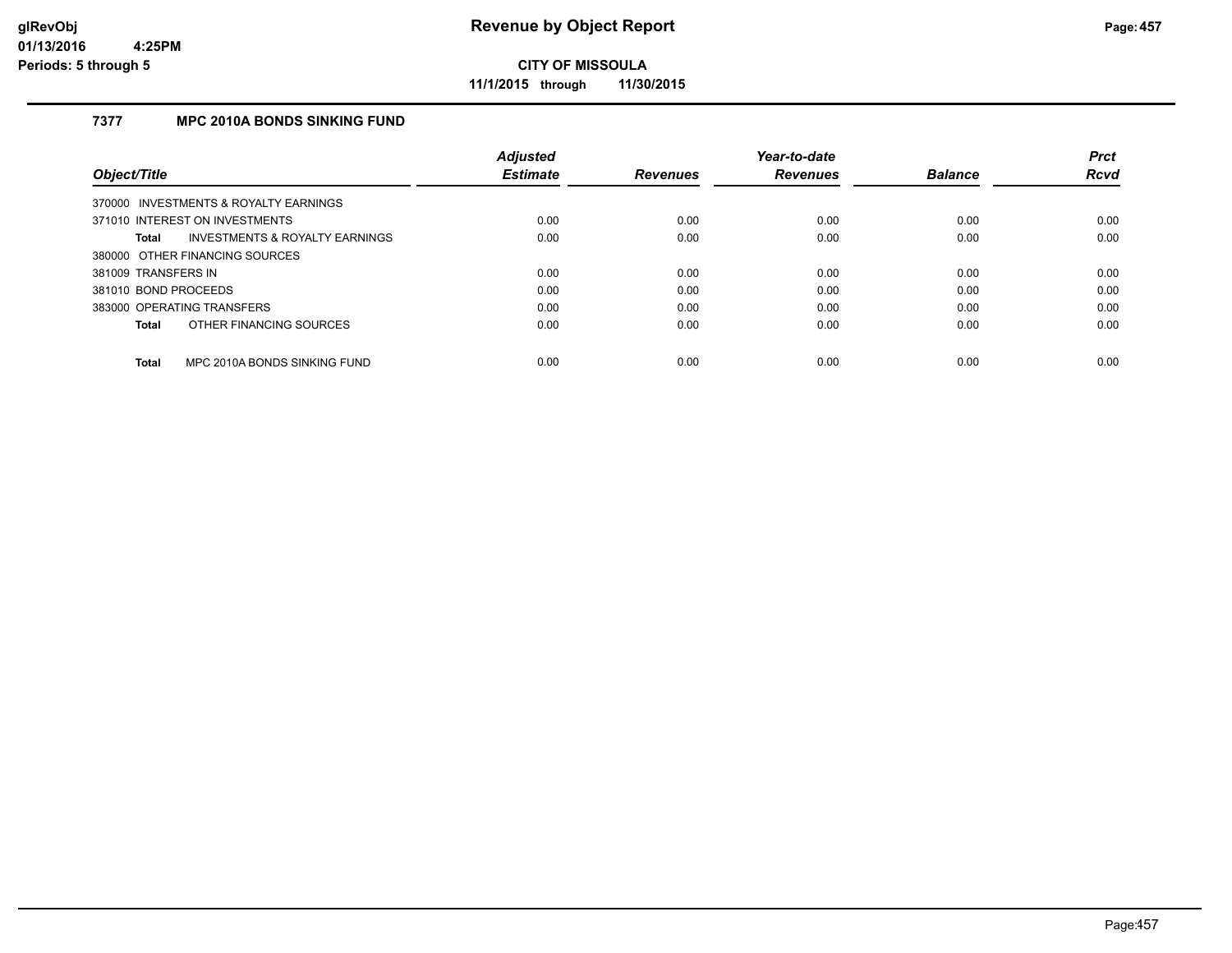**11/1/2015 through 11/30/2015**

#### **7378 MPC 2010A BOND RESERVE**

**7378 MPC 2010A BOND RESERVE**

|                      |                                       | <b>Adjusted</b> |                 | Year-to-date    |                | <b>Prct</b> |
|----------------------|---------------------------------------|-----------------|-----------------|-----------------|----------------|-------------|
| Object/Title         |                                       | <b>Estimate</b> | <b>Revenues</b> | <b>Revenues</b> | <b>Balance</b> | Rcvd        |
|                      | 370000 INVESTMENTS & ROYALTY EARNINGS |                 |                 |                 |                |             |
|                      | 371010 INTEREST ON INVESTMENTS        | 0.00            | 0.00            | 0.00            | 0.00           | 0.00        |
| Total                | INVESTMENTS & ROYALTY EARNINGS        | 0.00            | 0.00            | 0.00            | 0.00           | 0.00        |
|                      | 380000 OTHER FINANCING SOURCES        |                 |                 |                 |                |             |
| 381009 TRANSFERS IN  |                                       | 0.00            | 0.00            | 0.00            | 0.00           | 0.00        |
| 381010 BOND PROCEEDS |                                       | 0.00            | 0.00            | 0.00            | 0.00           | 0.00        |
|                      | 383000 OPERATING TRANSFERS            | 0.00            | 0.00            | 0.00            | 0.00           | 0.00        |
| Total                | OTHER FINANCING SOURCES               | 0.00            | 0.00            | 0.00            | 0.00           | 0.00        |
|                      |                                       |                 |                 |                 |                |             |
| <b>Total</b>         | MPC 2010A BOND RESERVE                | 0.00            | 0.00            | 0.00            | 0.00           | 0.00        |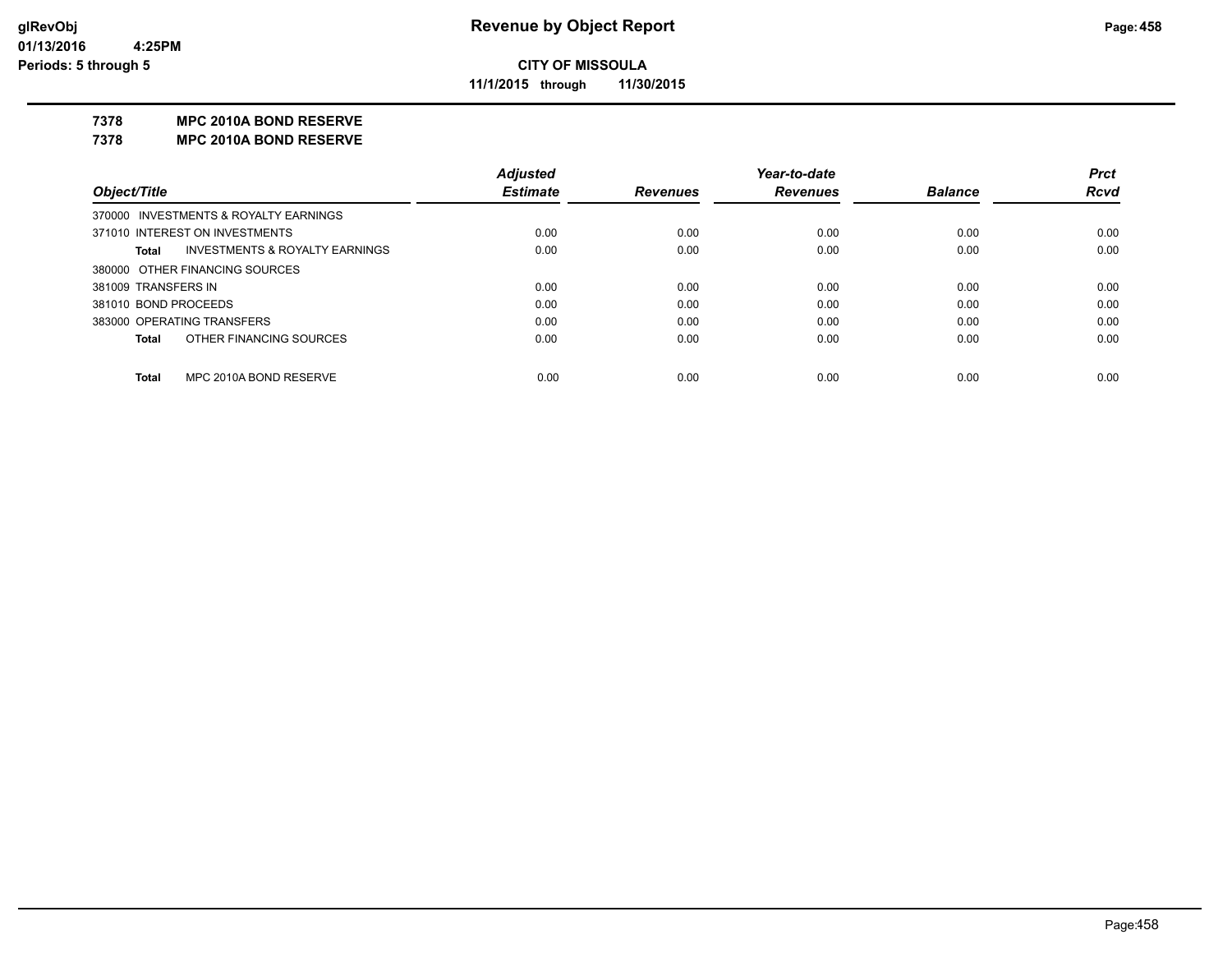**11/1/2015 through 11/30/2015**

### **7378 MPC 2010A BOND RESERVE**

|                                         | <b>Adjusted</b> |                 | Year-to-date    |                | <b>Prct</b> |
|-----------------------------------------|-----------------|-----------------|-----------------|----------------|-------------|
| Object/Title                            | <b>Estimate</b> | <b>Revenues</b> | <b>Revenues</b> | <b>Balance</b> | <b>Rcvd</b> |
| 370000 INVESTMENTS & ROYALTY EARNINGS   |                 |                 |                 |                |             |
| 371010 INTEREST ON INVESTMENTS          | 0.00            | 0.00            | 0.00            | 0.00           | 0.00        |
| INVESTMENTS & ROYALTY EARNINGS<br>Total | 0.00            | 0.00            | 0.00            | 0.00           | 0.00        |
| 380000 OTHER FINANCING SOURCES          |                 |                 |                 |                |             |
| 381009 TRANSFERS IN                     | 0.00            | 0.00            | 0.00            | 0.00           | 0.00        |
| 381010 BOND PROCEEDS                    | 0.00            | 0.00            | 0.00            | 0.00           | 0.00        |
| 383000 OPERATING TRANSFERS              | 0.00            | 0.00            | 0.00            | 0.00           | 0.00        |
| OTHER FINANCING SOURCES<br>Total        | 0.00            | 0.00            | 0.00            | 0.00           | 0.00        |
| MPC 2010A BOND RESERVE<br><b>Total</b>  | 0.00            | 0.00            | 0.00            | 0.00           | 0.00        |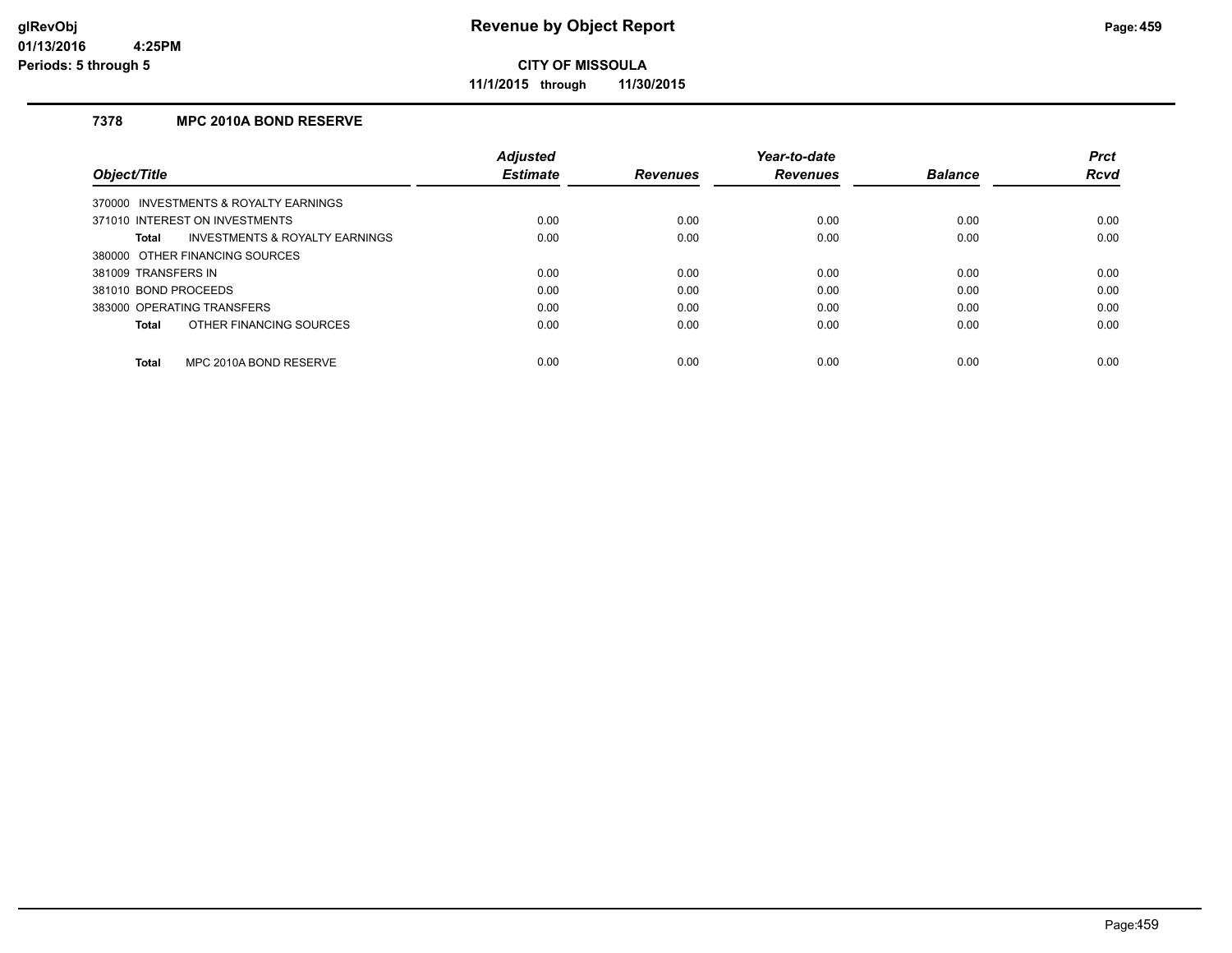**11/1/2015 through 11/30/2015**

### **7379 MPC 2010A BOND CONSTRUCTION**

#### **7379 MPC 2010A BOND CONSTRUCTION**

|                                       | <b>Adjusted</b>             |                 | Year-to-date    |                | <b>Prct</b> |
|---------------------------------------|-----------------------------|-----------------|-----------------|----------------|-------------|
|                                       | <b>Estimate</b>             | <b>Revenues</b> | <b>Revenues</b> | <b>Balance</b> | <b>Rcvd</b> |
| 370000 INVESTMENTS & ROYALTY EARNINGS |                             |                 |                 |                |             |
| 371010 INTEREST ON INVESTMENTS        | 0.00                        | 0.00            | 0.00            | 0.00           | 0.00        |
| INVESTMENTS & ROYALTY EARNINGS        | 0.00                        | 0.00            | 0.00            | 0.00           | 0.00        |
| 380000 OTHER FINANCING SOURCES        |                             |                 |                 |                |             |
| 381009 TRANSFERS IN                   | 0.00                        | 0.00            | 0.00            | 0.00           | 0.00        |
| 381010 BOND PROCEEDS                  | 0.00                        | 0.00            | 0.00            | 0.00           | 0.00        |
| 383000 OPERATING TRANSFERS            | 0.00                        | 0.00            | 0.00            | 0.00           | 0.00        |
| OTHER FINANCING SOURCES               | 0.00                        | 0.00            | 0.00            | 0.00           | 0.00        |
|                                       |                             |                 |                 |                | 0.00        |
|                                       | MPC 2010A BOND CONSTRUCTION | 0.00            | 0.00            | 0.00           | 0.00        |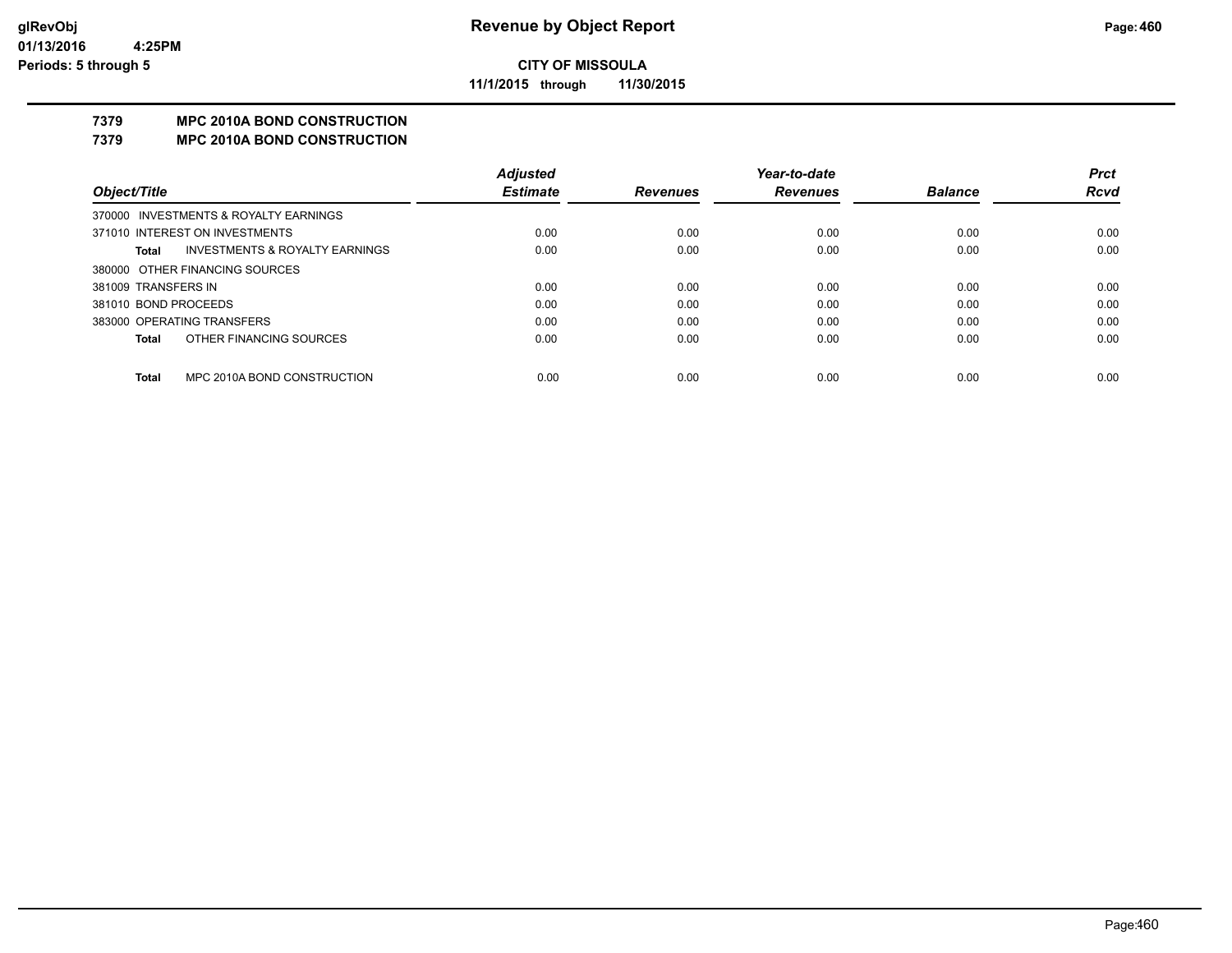**11/1/2015 through 11/30/2015**

### **7379 MPC 2010A BOND CONSTRUCTION**

|                                             | <b>Adjusted</b> |                 | Year-to-date    |                | <b>Prct</b> |
|---------------------------------------------|-----------------|-----------------|-----------------|----------------|-------------|
| Object/Title                                | <b>Estimate</b> | <b>Revenues</b> | <b>Revenues</b> | <b>Balance</b> | <b>Rcvd</b> |
| 370000 INVESTMENTS & ROYALTY EARNINGS       |                 |                 |                 |                |             |
| 371010 INTEREST ON INVESTMENTS              | 0.00            | 0.00            | 0.00            | 0.00           | 0.00        |
| INVESTMENTS & ROYALTY EARNINGS<br>Total     | 0.00            | 0.00            | 0.00            | 0.00           | 0.00        |
| 380000 OTHER FINANCING SOURCES              |                 |                 |                 |                |             |
| 381009 TRANSFERS IN                         | 0.00            | 0.00            | 0.00            | 0.00           | 0.00        |
| 381010 BOND PROCEEDS                        | 0.00            | 0.00            | 0.00            | 0.00           | 0.00        |
| 383000 OPERATING TRANSFERS                  | 0.00            | 0.00            | 0.00            | 0.00           | 0.00        |
| OTHER FINANCING SOURCES<br><b>Total</b>     | 0.00            | 0.00            | 0.00            | 0.00           | 0.00        |
| MPC 2010A BOND CONSTRUCTION<br><b>Total</b> | 0.00            | 0.00            | 0.00            | 0.00           | 0.00        |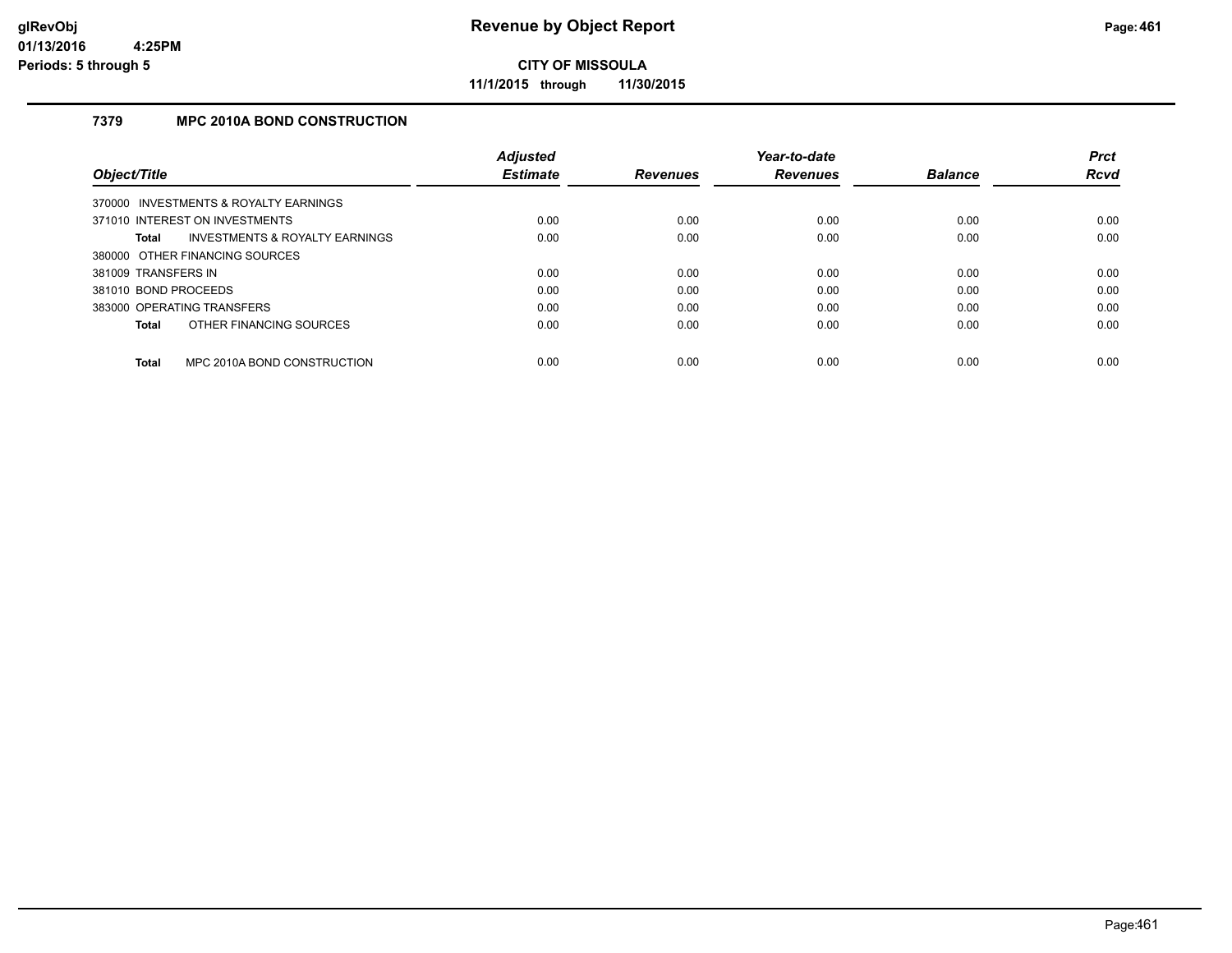**11/1/2015 through 11/30/2015**

### **7380 BUSINESS IMPROVEMENT DISTRICT**

#### **7380 BUSINESS IMPROVEMENT DISTRICT**

|                                                     | <b>Adjusted</b> |                 | Year-to-date    |                | <b>Prct</b> |
|-----------------------------------------------------|-----------------|-----------------|-----------------|----------------|-------------|
| Object/Title                                        | <b>Estimate</b> | <b>Revenues</b> | <b>Revenues</b> | <b>Balance</b> | <b>Rcvd</b> |
| TAXES/ASSESSMENTS<br>310000                         |                 |                 |                 |                |             |
| 311011 TAX INCREMENT                                | 364,322.00      | 0.00            | 4,707.29        | 359,614.71     | 1.29        |
| PENALTIES & INTEREST<br>312001                      | 0.00            | 0.00            | 504.34          | $-504.34$      | 0.00        |
| <b>TAXES/ASSESSMENTS</b><br>Total                   | 364,322.00      | 0.00            | 5,211.63        | 359,110.37     | 1.43        |
| <b>CHARGES FOR SERVICES</b><br>340000               |                 |                 |                 |                |             |
| <b>GARBAGE COLLECTION SERVICES</b><br>343041        | 5,000.00        | 1,332.59        | 9,379.67        | $-4,379.67$    | 187.59      |
| <b>CHARGES FOR SERVICES</b><br><b>Total</b>         | 5,000.00        | 1,332.59        | 9,379.67        | $-4,379.67$    | 187.59      |
| <b>MISCELLANEOUS REVENUES</b><br>360000             |                 |                 |                 |                |             |
| 363010 LIGHTING ASSESSMENTS                         | 0.00            | 0.00            | 0.00            | 0.00           | 0.00        |
| 363020 PROPERTY ASSESSMENTS                         | 0.00            | 0.00            | 0.00            | 0.00           | 0.00        |
| MISCELLANEOUS REVENUES<br>Total                     | 0.00            | 0.00            | 0.00            | 0.00           | 0.00        |
| <b>INVESTMENTS &amp; ROYALTY EARNINGS</b><br>370000 |                 |                 |                 |                |             |
| 371010 INTEREST ON INVESTMENTS                      | 0.00            | 0.00            | 0.00            | 0.00           | 0.00        |
| 371020 GAIN/LOSS IN MARKET VALUE OF INVESTMENTS     | 0.00            | 0.00            | 0.00            | 0.00           | 0.00        |
| <b>INVESTMENTS &amp; ROYALTY EARNINGS</b><br>Total  | 0.00            | 0.00            | 0.00            | 0.00           | 0.00        |
| <b>BUSINESS IMPROVEMENT DISTRICT</b><br>Total       | 369,322.00      | 1,332.59        | 14,591.30       | 354,730.70     | 3.95        |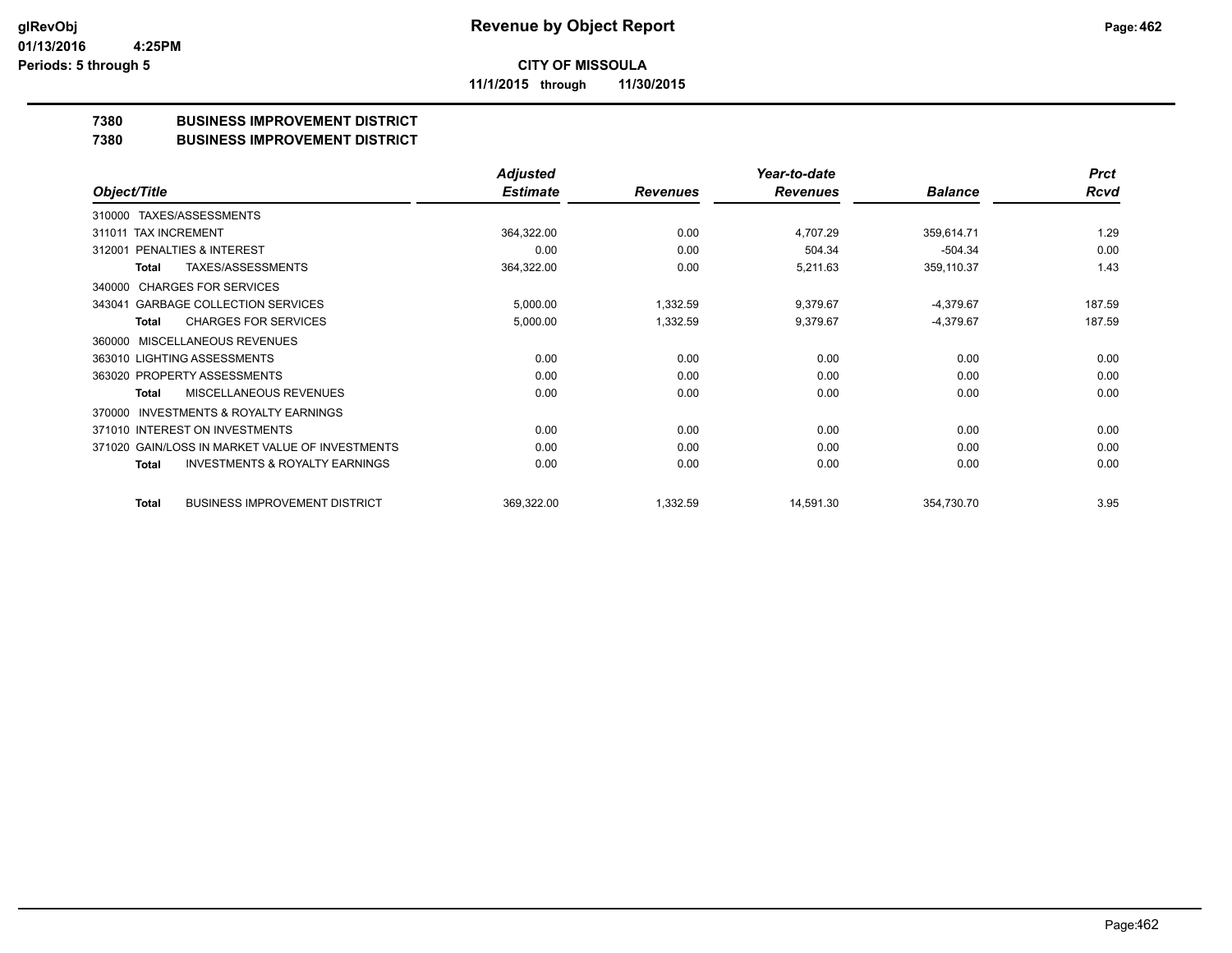**11/1/2015 through 11/30/2015**

### **7380 BUSINESS IMPROVEMENT DISTRICT**

|                                                           | <b>Adjusted</b> |                 | Year-to-date    |                | <b>Prct</b> |
|-----------------------------------------------------------|-----------------|-----------------|-----------------|----------------|-------------|
| Object/Title                                              | <b>Estimate</b> | <b>Revenues</b> | <b>Revenues</b> | <b>Balance</b> | Rcvd        |
| TAXES/ASSESSMENTS<br>310000                               |                 |                 |                 |                |             |
| <b>TAX INCREMENT</b><br>311011                            | 364,322.00      | 0.00            | 4,707.29        | 359,614.71     | 1.29        |
| 312001 PENALTIES & INTEREST                               | 0.00            | 0.00            | 504.34          | $-504.34$      | 0.00        |
| TAXES/ASSESSMENTS<br><b>Total</b>                         | 364,322.00      | 0.00            | 5,211.63        | 359,110.37     | 1.43        |
| <b>CHARGES FOR SERVICES</b><br>340000                     |                 |                 |                 |                |             |
| 343041 GARBAGE COLLECTION SERVICES                        | 5,000.00        | 1,332.59        | 9,379.67        | $-4,379.67$    | 187.59      |
| <b>CHARGES FOR SERVICES</b><br><b>Total</b>               | 5,000.00        | 1,332.59        | 9,379.67        | $-4,379.67$    | 187.59      |
| MISCELLANEOUS REVENUES<br>360000                          |                 |                 |                 |                |             |
| 363010 LIGHTING ASSESSMENTS                               | 0.00            | 0.00            | 0.00            | 0.00           | 0.00        |
| 363020 PROPERTY ASSESSMENTS                               | 0.00            | 0.00            | 0.00            | 0.00           | 0.00        |
| MISCELLANEOUS REVENUES<br><b>Total</b>                    | 0.00            | 0.00            | 0.00            | 0.00           | 0.00        |
| <b>INVESTMENTS &amp; ROYALTY EARNINGS</b><br>370000       |                 |                 |                 |                |             |
| 371010 INTEREST ON INVESTMENTS                            | 0.00            | 0.00            | 0.00            | 0.00           | 0.00        |
| 371020 GAIN/LOSS IN MARKET VALUE OF INVESTMENT            | 0.00            | 0.00            | 0.00            | 0.00           | 0.00        |
| <b>INVESTMENTS &amp; ROYALTY EARNINGS</b><br><b>Total</b> | 0.00            | 0.00            | 0.00            | 0.00           | 0.00        |
| <b>BUSINESS IMPROVEMENT DISTRICT</b><br>Total             | 369,322.00      | 1,332.59        | 14,591.30       | 354,730.70     | 3.95        |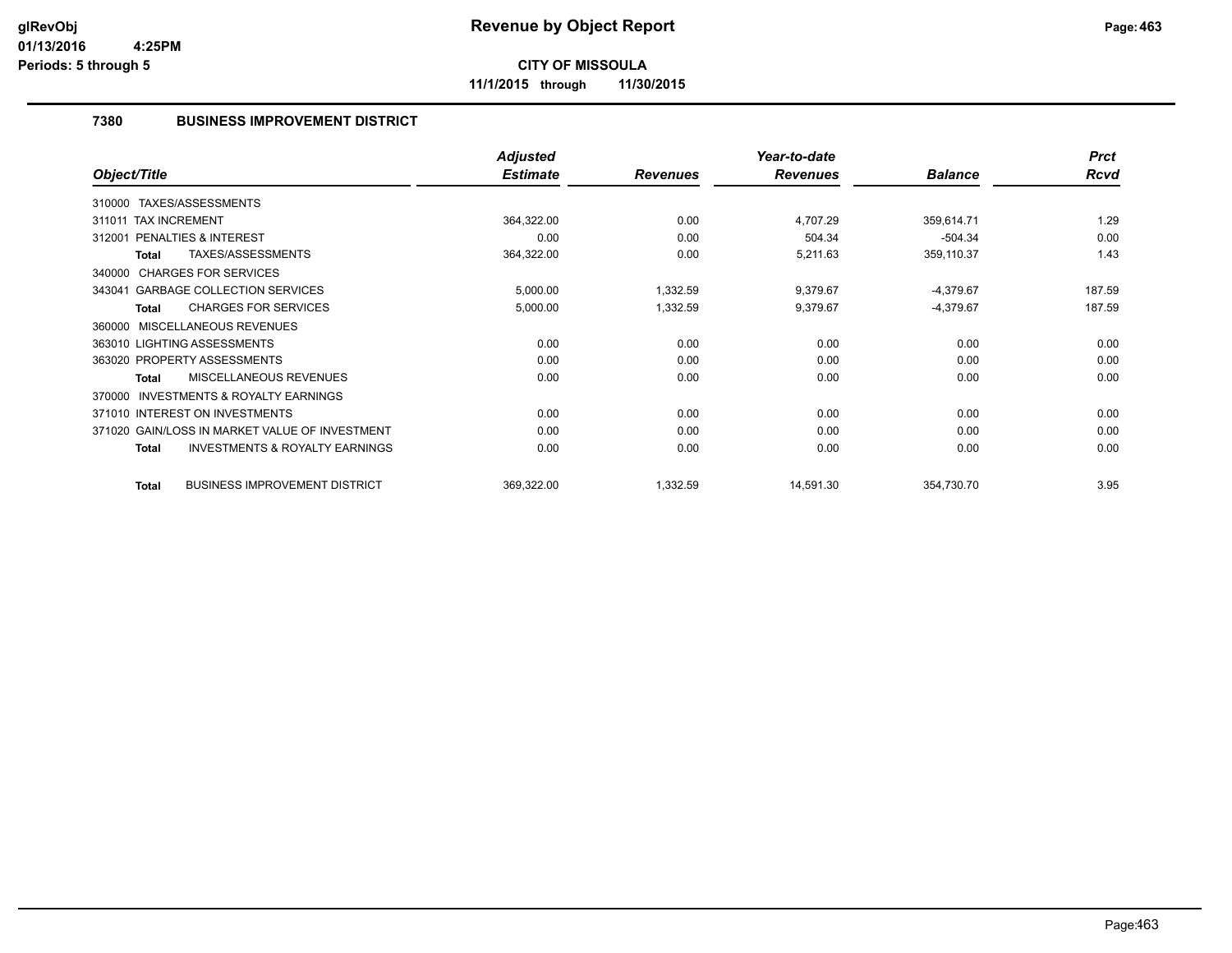**11/1/2015 through 11/30/2015**

#### **7381 TOURISM BUSINESS IMPROVEMENT DISTRICT 7381 TOURISM BUSINESS IMPROVEMENT DISTRICT**

|                                         |                                     | <b>Adjusted</b> |                 | Year-to-date    |                | <b>Prct</b> |
|-----------------------------------------|-------------------------------------|-----------------|-----------------|-----------------|----------------|-------------|
| Object/Title                            |                                     | <b>Estimate</b> | <b>Revenues</b> | <b>Revenues</b> | <b>Balance</b> | <b>Rcvd</b> |
| 310000 TAXES/ASSESSMENTS                |                                     |                 |                 |                 |                |             |
| 314100 TBID REVENUE                     |                                     | 680,350.00      | 0.00            | 0.00            | 680,350.00     | 0.00        |
| TAXES/ASSESSMENTS<br>Total              |                                     | 680,350.00      | 0.00            | 0.00            | 680,350.00     | 0.00        |
| 370000 INVESTMENTS & ROYALTY EARNINGS   |                                     |                 |                 |                 |                |             |
| 371010 INTEREST ON INVESTMENTS          |                                     | 0.00            | 0.00            | 0.00            | 0.00           | 0.00        |
| INVESTMENTS & ROYALTY EARNINGS<br>Total |                                     | 0.00            | 0.00            | 0.00            | 0.00           | 0.00        |
| <b>Total</b>                            | TOURISM BUSINESS IMPROVEMENT DISTRI | 680.350.00      | 0.00            | 0.00            | 680.350.00     | 0.00        |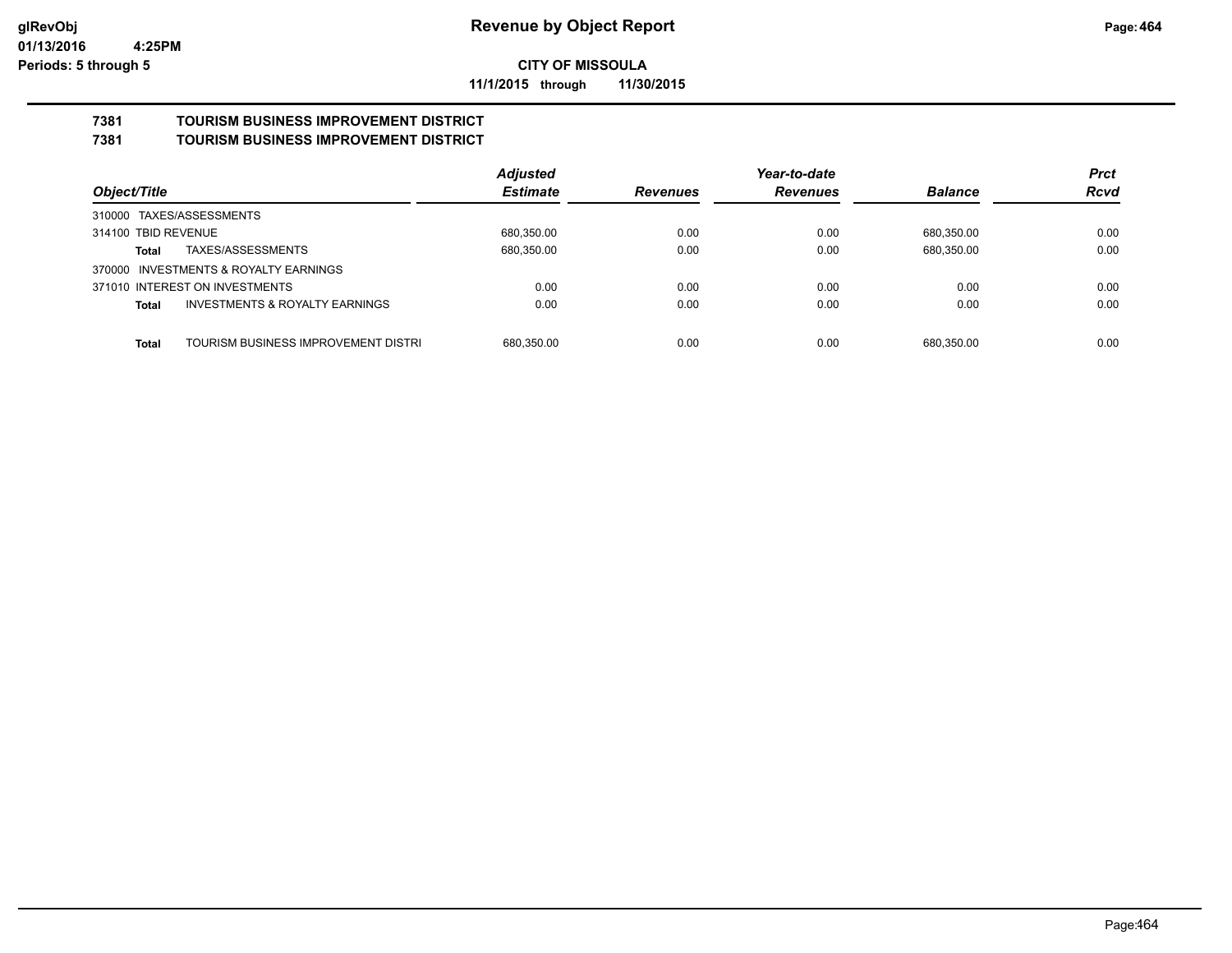**11/1/2015 through 11/30/2015**

### **7381 TOURISM BUSINESS IMPROVEMENT DISTRICT**

| Object/Title                                              | <b>Adjusted</b><br><b>Estimate</b> | <b>Revenues</b> | Year-to-date<br><b>Revenues</b> | <b>Balance</b> | <b>Prct</b><br><b>Rcvd</b> |
|-----------------------------------------------------------|------------------------------------|-----------------|---------------------------------|----------------|----------------------------|
| 310000 TAXES/ASSESSMENTS                                  |                                    |                 |                                 |                |                            |
| 314100 TBID REVENUE                                       | 680,350.00                         | 0.00            | 0.00                            | 680.350.00     | 0.00                       |
| TAXES/ASSESSMENTS<br><b>Total</b>                         | 680,350.00                         | 0.00            | 0.00                            | 680,350.00     | 0.00                       |
| 370000 INVESTMENTS & ROYALTY EARNINGS                     |                                    |                 |                                 |                |                            |
| 371010 INTEREST ON INVESTMENTS                            | 0.00                               | 0.00            | 0.00                            | 0.00           | 0.00                       |
| <b>INVESTMENTS &amp; ROYALTY EARNINGS</b><br><b>Total</b> | 0.00                               | 0.00            | 0.00                            | 0.00           | 0.00                       |
|                                                           |                                    |                 |                                 |                |                            |
| TOURISM BUSINESS IMPROVEMENT DISTR<br><b>Total</b>        | 680.350.00                         | 0.00            | 0.00                            | 680.350.00     | 0.00                       |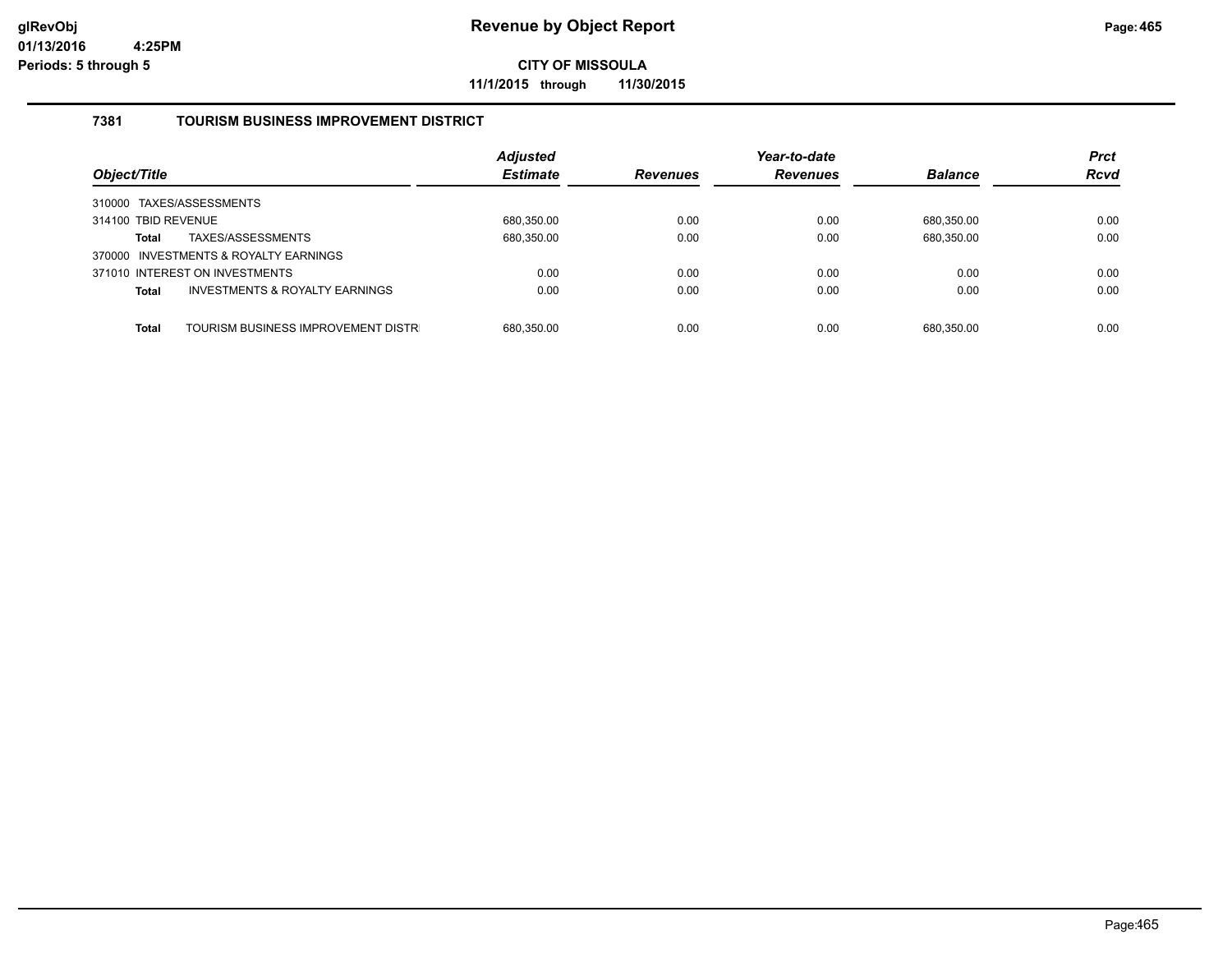**11/1/2015 through 11/30/2015**

### **7382 5.75M TIF RESERVE**

**7382 5.75M TIF RESERVE**

|                                         | <b>Adjusted</b> |                 | Year-to-date    |                | <b>Prct</b> |
|-----------------------------------------|-----------------|-----------------|-----------------|----------------|-------------|
| Object/Title                            | <b>Estimate</b> | <b>Revenues</b> | <b>Revenues</b> | <b>Balance</b> | <b>Rcvd</b> |
| 370000 INVESTMENTS & ROYALTY EARNINGS   |                 |                 |                 |                |             |
| 371010 INTEREST ON INVESTMENTS          | 0.00            | 0.00            | 0.00            | 0.00           | 0.00        |
| INVESTMENTS & ROYALTY EARNINGS<br>Total | 0.00            | 0.00            | 0.00            | 0.00           | 0.00        |
| 380000 OTHER FINANCING SOURCES          |                 |                 |                 |                |             |
| 381025 BOND PROCEEDS                    | 0.00            | 0.00            | 0.00            | 0.00           | 0.00        |
| 383014 TRANS FR MRA                     | 0.00            | 0.00            | 0.00            | 0.00           | 0.00        |
| 383040 TRANSFER FROM CITY GRANTS        | 0.00            | 0.00            | 0.00            | 0.00           | 0.00        |
| OTHER FINANCING SOURCES<br>Total        | 0.00            | 0.00            | 0.00            | 0.00           | 0.00        |
|                                         |                 |                 |                 |                |             |
| 5.75M TIF RESERVE<br><b>Total</b>       | 0.00            | 0.00            | 0.00            | 0.00           | 0.00        |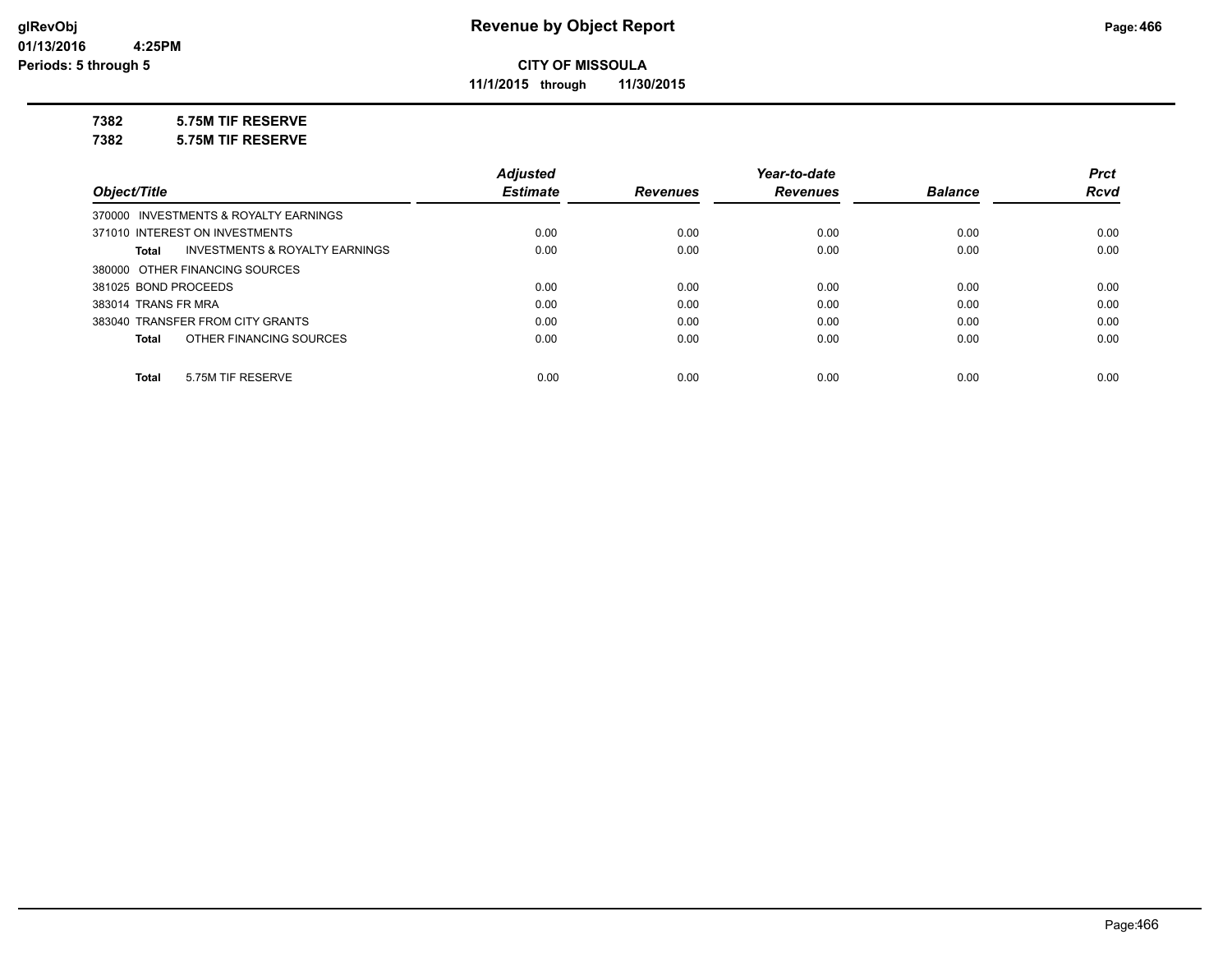**11/1/2015 through 11/30/2015**

#### **7382 5.75M TIF RESERVE**

|                                                    | <b>Adjusted</b> |                 | Year-to-date    |                | <b>Prct</b> |
|----------------------------------------------------|-----------------|-----------------|-----------------|----------------|-------------|
| Object/Title                                       | <b>Estimate</b> | <b>Revenues</b> | <b>Revenues</b> | <b>Balance</b> | <b>Rcvd</b> |
| 370000 INVESTMENTS & ROYALTY EARNINGS              |                 |                 |                 |                |             |
| 371010 INTEREST ON INVESTMENTS                     | 0.00            | 0.00            | 0.00            | 0.00           | 0.00        |
| <b>INVESTMENTS &amp; ROYALTY EARNINGS</b><br>Total | 0.00            | 0.00            | 0.00            | 0.00           | 0.00        |
| 380000 OTHER FINANCING SOURCES                     |                 |                 |                 |                |             |
| 381025 BOND PROCEEDS                               | 0.00            | 0.00            | 0.00            | 0.00           | 0.00        |
| 383014 TRANS FR MRA                                | 0.00            | 0.00            | 0.00            | 0.00           | 0.00        |
| 383040 TRANSFER FROM CITY GRANTS                   | 0.00            | 0.00            | 0.00            | 0.00           | 0.00        |
| OTHER FINANCING SOURCES<br>Total                   | 0.00            | 0.00            | 0.00            | 0.00           | 0.00        |
|                                                    |                 |                 |                 |                |             |
| 5.75M TIF RESERVE<br><b>Total</b>                  | 0.00            | 0.00            | 0.00            | 0.00           | 0.00        |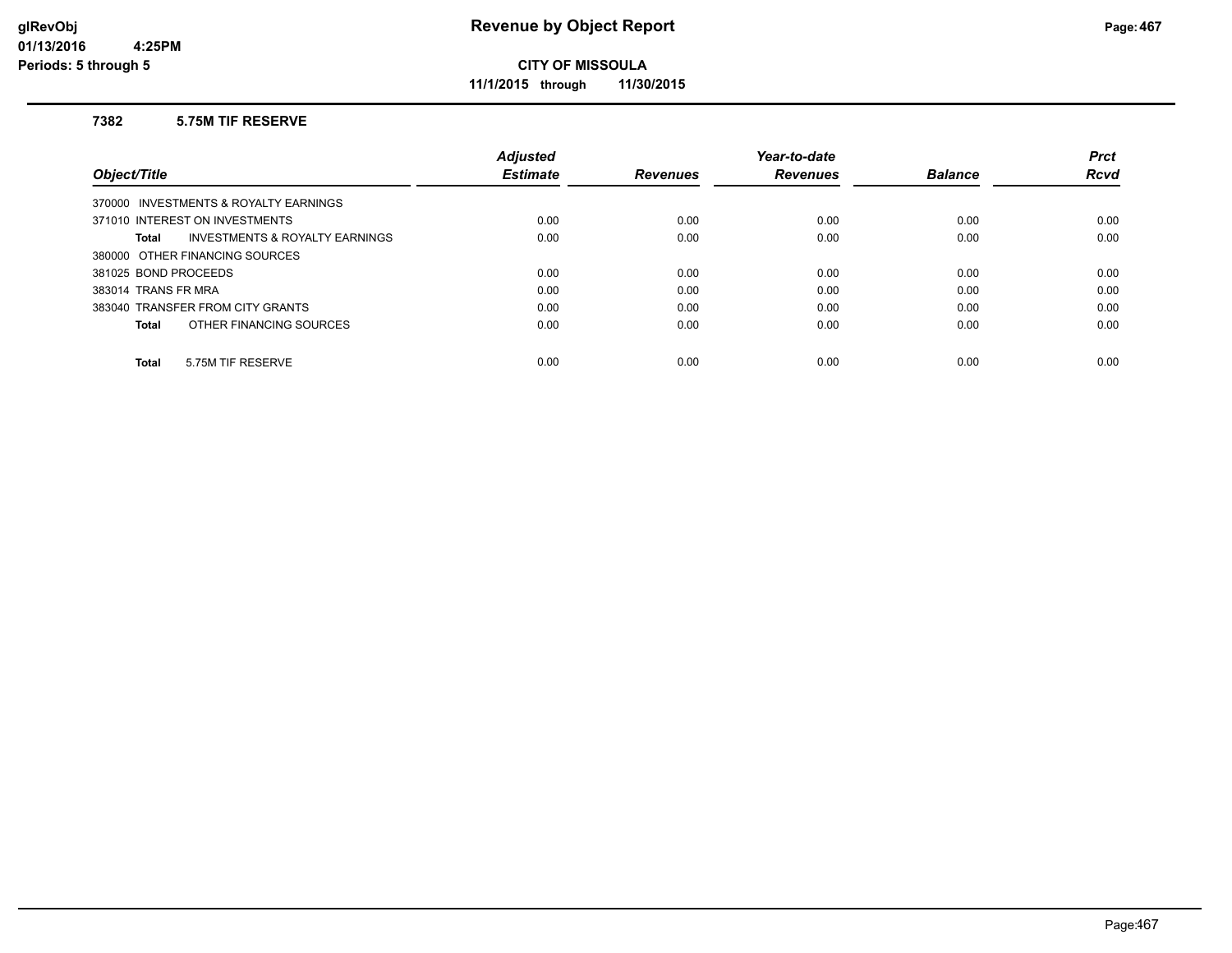**11/1/2015 through 11/30/2015**

#### **7383 RIVERFRONT TRIANGLE URD**

#### **7383 RIVERFRONT TRIANGLE URD**

|                                                           | <b>Adjusted</b> |                 | Year-to-date    |                | <b>Prct</b> |
|-----------------------------------------------------------|-----------------|-----------------|-----------------|----------------|-------------|
| Object/Title                                              | <b>Estimate</b> | <b>Revenues</b> | <b>Revenues</b> | <b>Balance</b> | <b>Rcvd</b> |
| TAXES/ASSESSMENTS<br>310000                               |                 |                 |                 |                |             |
| <b>TAX INCREMENT</b><br>311011                            | 0.00            | 0.00            | 0.00            | 0.00           | 0.00        |
| PENALTIES & INTEREST<br>312001                            | 0.00            | 0.00            | 0.14            | $-0.14$        | 0.00        |
| TAXES/ASSESSMENTS<br>Total                                | 0.00            | 0.00            | 0.14            | $-0.14$        | 0.00        |
| 330000 INTERGOVERNMENTAL REVENUES                         |                 |                 |                 |                |             |
| 335210 PERSONAL PROPERTY TAX REIMBURSEMENT                | 11.862.00       | 4.657.92        | 4.657.92        | 7.204.08       | 39.27       |
| INTERGOVERNMENTAL REVENUES<br>Total                       | 11.862.00       | 4.657.92        | 4.657.92        | 7.204.08       | 39.27       |
| 370000 INVESTMENTS & ROYALTY EARNINGS                     |                 |                 |                 |                |             |
| 371010 INTEREST ON INVESTMENTS                            | 0.00            | 0.00            | 0.00            | 0.00           | 0.00        |
| <b>INVESTMENTS &amp; ROYALTY EARNINGS</b><br><b>Total</b> | 0.00            | 0.00            | 0.00            | 0.00           | 0.00        |
| RIVERFRONT TRIANGLE URD<br><b>Total</b>                   | 11.862.00       | 4,657.92        | 4,658.06        | 7,203.94       | 39.27       |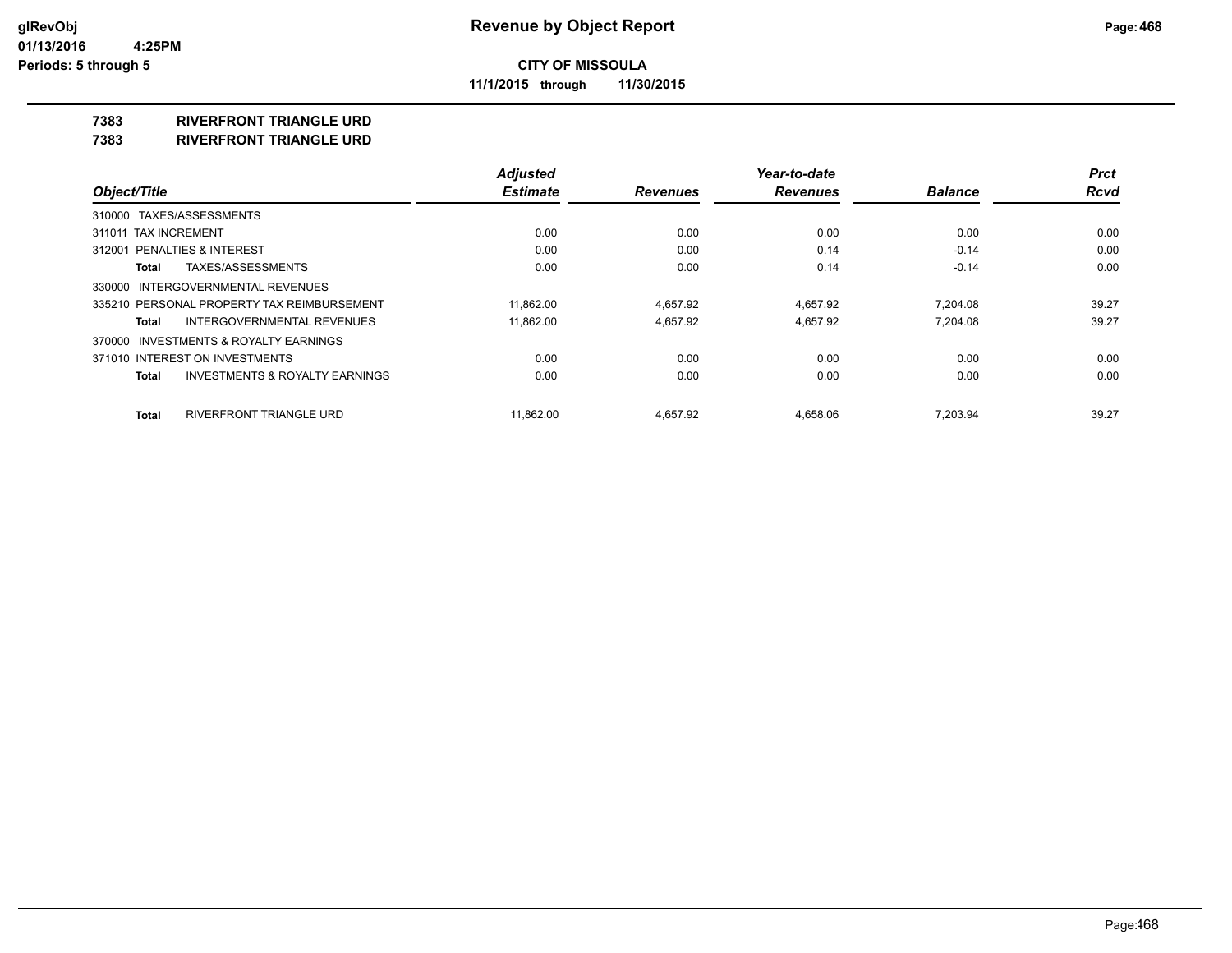**11/1/2015 through 11/30/2015**

### **7383 RIVERFRONT TRIANGLE URD**

|                                                     | <b>Adjusted</b> |                 | Year-to-date    |                | <b>Prct</b> |
|-----------------------------------------------------|-----------------|-----------------|-----------------|----------------|-------------|
| Object/Title                                        | <b>Estimate</b> | <b>Revenues</b> | <b>Revenues</b> | <b>Balance</b> | <b>Rcvd</b> |
| 310000 TAXES/ASSESSMENTS                            |                 |                 |                 |                |             |
| 311011 TAX INCREMENT                                | 0.00            | 0.00            | 0.00            | 0.00           | 0.00        |
| 312001 PENALTIES & INTEREST                         | 0.00            | 0.00            | 0.14            | $-0.14$        | 0.00        |
| TAXES/ASSESSMENTS<br><b>Total</b>                   | 0.00            | 0.00            | 0.14            | $-0.14$        | 0.00        |
| INTERGOVERNMENTAL REVENUES<br>330000                |                 |                 |                 |                |             |
| 335210 PERSONAL PROPERTY TAX REIMBURSEMENT          | 11,862.00       | 4.657.92        | 4.657.92        | 7.204.08       | 39.27       |
| INTERGOVERNMENTAL REVENUES<br><b>Total</b>          | 11.862.00       | 4.657.92        | 4.657.92        | 7.204.08       | 39.27       |
| <b>INVESTMENTS &amp; ROYALTY EARNINGS</b><br>370000 |                 |                 |                 |                |             |
| 371010 INTEREST ON INVESTMENTS                      | 0.00            | 0.00            | 0.00            | 0.00           | 0.00        |
| INVESTMENTS & ROYALTY EARNINGS<br><b>Total</b>      | 0.00            | 0.00            | 0.00            | 0.00           | 0.00        |
| RIVERFRONT TRIANGLE URD<br><b>Total</b>             | 11.862.00       | 4.657.92        | 4.658.06        | 7.203.94       | 39.27       |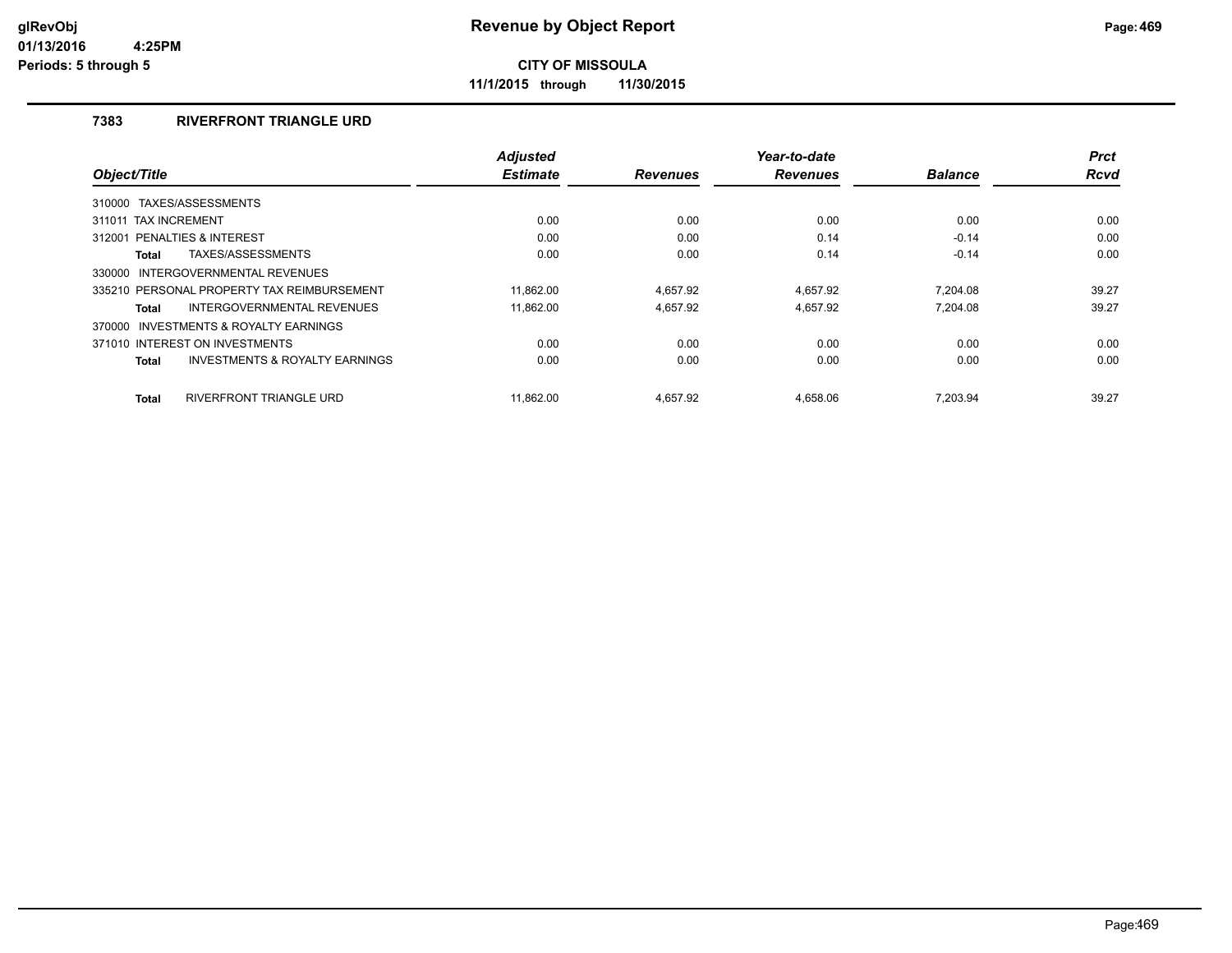**11/1/2015 through 11/30/2015**

#### **7384 NRSS DEBT SERVICE CLEARING**

**7384 NRSS DEBT SERVICE CLEARING**

|                                                    | <b>Adjusted</b> |                 | Year-to-date    |                | <b>Prct</b> |
|----------------------------------------------------|-----------------|-----------------|-----------------|----------------|-------------|
| Object/Title                                       | <b>Estimate</b> | <b>Revenues</b> | <b>Revenues</b> | <b>Balance</b> | <b>Rcvd</b> |
| 310000 TAXES/ASSESSMENTS                           |                 |                 |                 |                |             |
| 311011 TAX INCREMENT                               | 0.00            | 0.00            | 0.00            | 0.00           | 0.00        |
| TAXES/ASSESSMENTS<br>Total                         | 0.00            | 0.00            | 0.00            | 0.00           | 0.00        |
| 370000 INVESTMENTS & ROYALTY EARNINGS              |                 |                 |                 |                |             |
| 371010 INTEREST ON INVESTMENTS                     | 0.00            | 0.00            | 0.00            | 0.00           | 0.00        |
| <b>INVESTMENTS &amp; ROYALTY EARNINGS</b><br>Total | 0.00            | 0.00            | 0.00            | 0.00           | 0.00        |
| 380000 OTHER FINANCING SOURCES                     |                 |                 |                 |                |             |
| 383014 TRANS FR MRA                                | 0.00            | 0.00            | 0.00            | 0.00           | 0.00        |
| OTHER FINANCING SOURCES<br>Total                   | 0.00            | 0.00            | 0.00            | 0.00           | 0.00        |
| NRSS DEBT SERVICE CLEARING<br><b>Total</b>         | 0.00            | 0.00            | 0.00            | 0.00           | 0.00        |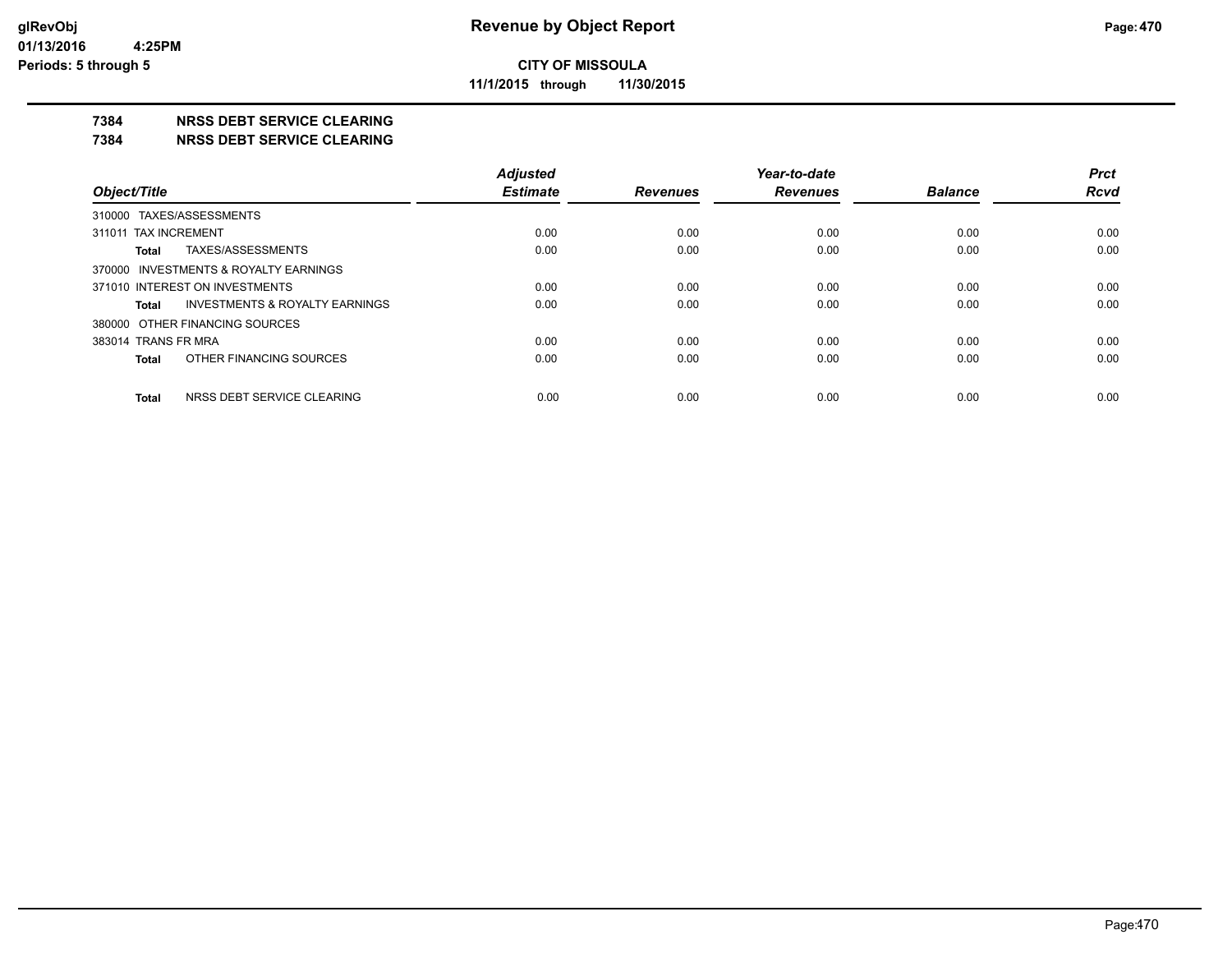**11/1/2015 through 11/30/2015**

### **7384 NRSS DEBT SERVICE CLEARING**

| Object/Title                          |                                | <b>Adjusted</b><br><b>Estimate</b> | <b>Revenues</b> | Year-to-date<br><b>Revenues</b> | <b>Balance</b> | <b>Prct</b><br>Rcvd |
|---------------------------------------|--------------------------------|------------------------------------|-----------------|---------------------------------|----------------|---------------------|
| 310000 TAXES/ASSESSMENTS              |                                |                                    |                 |                                 |                |                     |
| 311011 TAX INCREMENT                  |                                | 0.00                               | 0.00            | 0.00                            | 0.00           | 0.00                |
| <b>Total</b>                          | TAXES/ASSESSMENTS              | 0.00                               | 0.00            | 0.00                            | 0.00           | 0.00                |
| 370000 INVESTMENTS & ROYALTY EARNINGS |                                |                                    |                 |                                 |                |                     |
| 371010 INTEREST ON INVESTMENTS        |                                | 0.00                               | 0.00            | 0.00                            | 0.00           | 0.00                |
| Total                                 | INVESTMENTS & ROYALTY EARNINGS | 0.00                               | 0.00            | 0.00                            | 0.00           | 0.00                |
| 380000 OTHER FINANCING SOURCES        |                                |                                    |                 |                                 |                |                     |
| 383014 TRANS FR MRA                   |                                | 0.00                               | 0.00            | 0.00                            | 0.00           | 0.00                |
| <b>Total</b>                          | OTHER FINANCING SOURCES        | 0.00                               | 0.00            | 0.00                            | 0.00           | 0.00                |
| <b>Total</b>                          | NRSS DEBT SERVICE CLEARING     | 0.00                               | 0.00            | 0.00                            | 0.00           | 0.00                |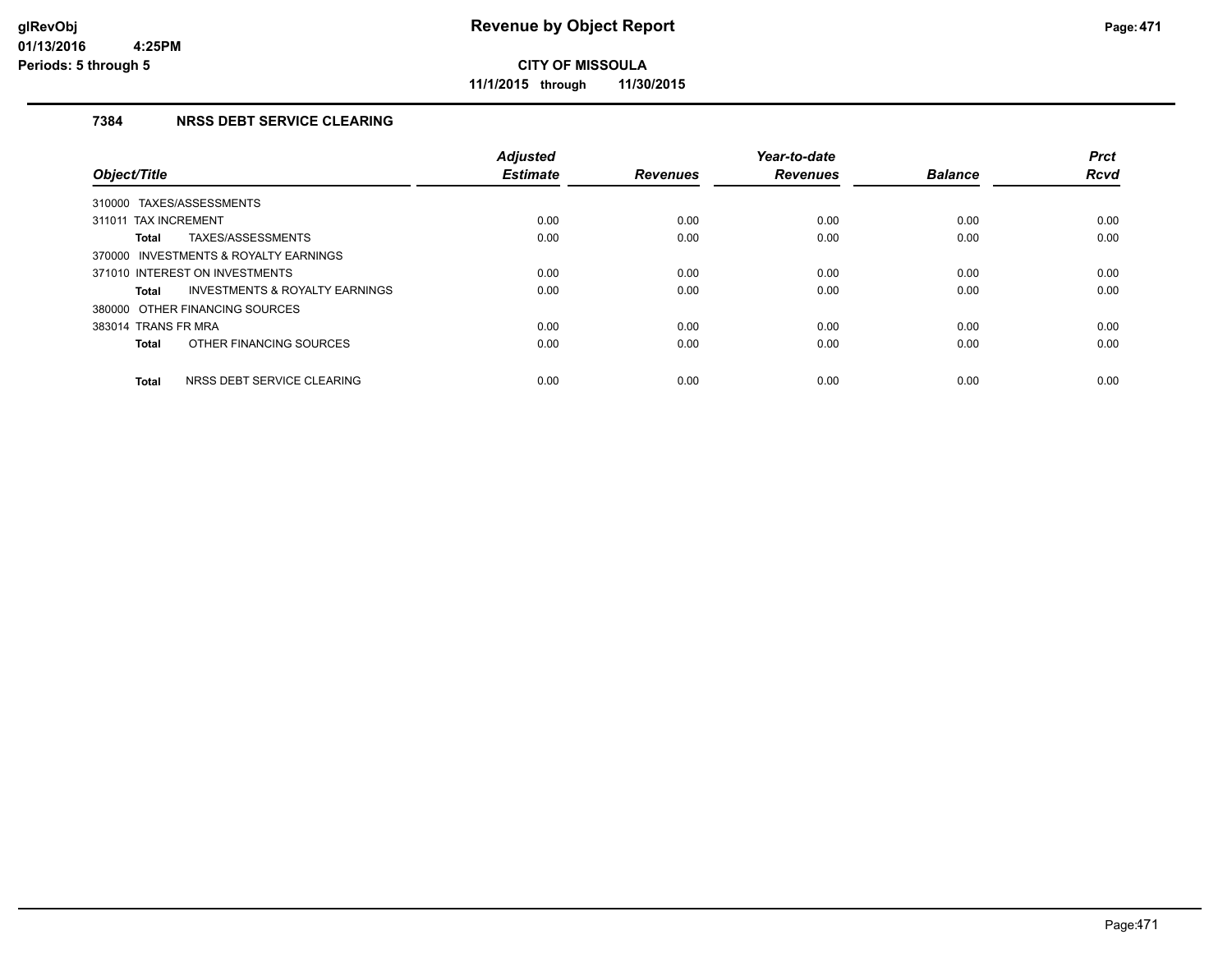**11/1/2015 through 11/30/2015**

**7385 FRONT STREET URD 7385 FRONT STREET URD**

|                                                           | <b>Adjusted</b> |                 | Year-to-date    |                | <b>Prct</b> |
|-----------------------------------------------------------|-----------------|-----------------|-----------------|----------------|-------------|
| Object/Title                                              | <b>Estimate</b> | <b>Revenues</b> | <b>Revenues</b> | <b>Balance</b> | <b>Rcvd</b> |
| 310000 TAXES/ASSESSMENTS                                  |                 |                 |                 |                |             |
| 311011 TAX INCREMENT                                      | 0.00            | 0.00            | 0.00            | 0.00           | 0.00        |
| TAXES/ASSESSMENTS<br><b>Total</b>                         | 0.00            | 0.00            | 0.00            | 0.00           | 0.00        |
| <b>INTERGOVERNMENTAL REVENUES</b><br>330000               |                 |                 |                 |                |             |
| 331056 MDT FEDERAL CMAQ                                   | 0.00            | 0.00            | 0.00            | 0.00           | 0.00        |
| 335210 PERSONAL PROPERTY TAX REIMBURSEMENT                | 0.00            | 0.00            | 0.00            | 0.00           | 0.00        |
| <b>INTERGOVERNMENTAL REVENUES</b><br><b>Total</b>         | 0.00            | 0.00            | 0.00            | 0.00           | 0.00        |
| 360000 MISCELLANEOUS REVENUES                             |                 |                 |                 |                |             |
| 365000 DONATIONS                                          | 0.00            | 0.00            | 0.00            | 0.00           | 0.00        |
| <b>MISCELLANEOUS REVENUES</b><br>Total                    | 0.00            | 0.00            | 0.00            | 0.00           | 0.00        |
| <b>INVESTMENTS &amp; ROYALTY EARNINGS</b><br>370000       |                 |                 |                 |                |             |
| 371010 INTEREST ON INVESTMENTS                            | 0.00            | 0.00            | 0.00            | 0.00           | 0.00        |
| <b>INVESTMENTS &amp; ROYALTY EARNINGS</b><br><b>Total</b> | 0.00            | 0.00            | 0.00            | 0.00           | 0.00        |
| 380000 OTHER FINANCING SOURCES                            |                 |                 |                 |                |             |
| 381029 PARKING STRUCTURE BOND PROCEEDS                    | 0.00            | 0.00            | 0.00            | 0.00           | 0.00        |
| 381071 WILMA NOTE PROCEEDS                                | 0.00            | 0.00            | 0.00            | 0.00           | 0.00        |
| 381072 FIB NOTE PROCEEDS                                  | 0.00            | 0.00            | 0.00            | 0.00           | 0.00        |
| 383066 TRANSFER FROM FRONT ST CLEARING                    | 164,160.00      | 0.00            | 0.00            | 164,160.00     | 0.00        |
| 383067 TRANSFER FROM FSPS                                 | 0.00            | 0.00            | 0.00            | 0.00           | 0.00        |
| 383068 TRANSFER FROM SUBORDINATE LIEN                     | 0.00            | 0.00            | 0.00            | 0.00           | 0.00        |
| OTHER FINANCING SOURCES<br><b>Total</b>                   | 164,160.00      | 0.00            | 0.00            | 164,160.00     | 0.00        |
|                                                           |                 |                 |                 |                |             |
| <b>FRONT STREET URD</b><br><b>Total</b>                   | 164,160.00      | 0.00            | 0.00            | 164,160.00     | 0.00        |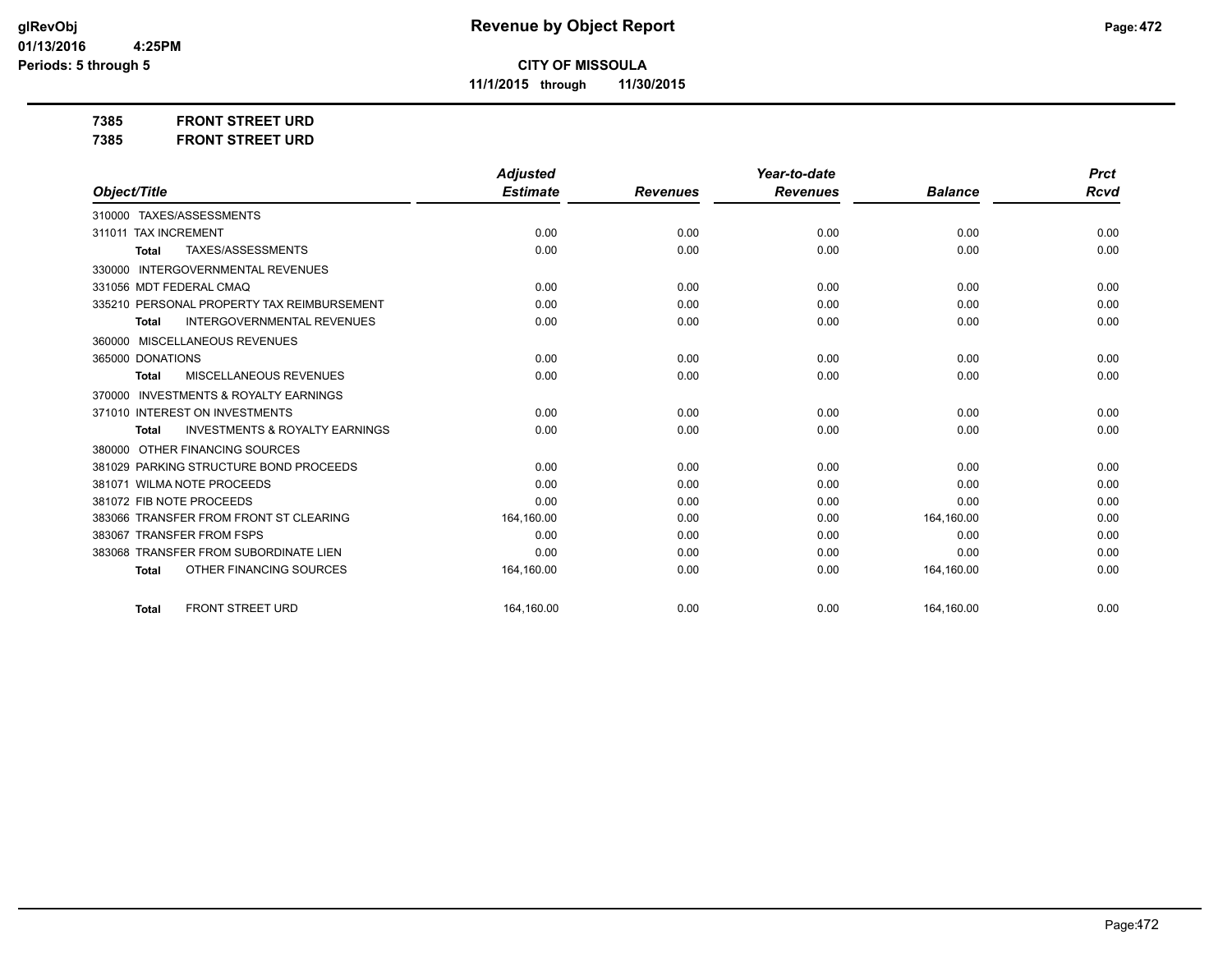**11/1/2015 through 11/30/2015**

#### **7385 FRONT STREET URD**

|                                                           | <b>Adjusted</b> |                 | Year-to-date    |                | <b>Prct</b> |
|-----------------------------------------------------------|-----------------|-----------------|-----------------|----------------|-------------|
| Object/Title                                              | <b>Estimate</b> | <b>Revenues</b> | <b>Revenues</b> | <b>Balance</b> | <b>Rcvd</b> |
| 310000 TAXES/ASSESSMENTS                                  |                 |                 |                 |                |             |
| 311011 TAX INCREMENT                                      | 0.00            | 0.00            | 0.00            | 0.00           | 0.00        |
| <b>TAXES/ASSESSMENTS</b><br><b>Total</b>                  | 0.00            | 0.00            | 0.00            | 0.00           | 0.00        |
| 330000 INTERGOVERNMENTAL REVENUES                         |                 |                 |                 |                |             |
| 331056 MDT FEDERAL CMAQ                                   | 0.00            | 0.00            | 0.00            | 0.00           | 0.00        |
| 335210 PERSONAL PROPERTY TAX REIMBURSEMENT                | 0.00            | 0.00            | 0.00            | 0.00           | 0.00        |
| <b>INTERGOVERNMENTAL REVENUES</b><br><b>Total</b>         | 0.00            | 0.00            | 0.00            | 0.00           | 0.00        |
| 360000 MISCELLANEOUS REVENUES                             |                 |                 |                 |                |             |
| 365000 DONATIONS                                          | 0.00            | 0.00            | 0.00            | 0.00           | 0.00        |
| <b>MISCELLANEOUS REVENUES</b><br><b>Total</b>             | 0.00            | 0.00            | 0.00            | 0.00           | 0.00        |
| 370000 INVESTMENTS & ROYALTY EARNINGS                     |                 |                 |                 |                |             |
| 371010 INTEREST ON INVESTMENTS                            | 0.00            | 0.00            | 0.00            | 0.00           | 0.00        |
| <b>INVESTMENTS &amp; ROYALTY EARNINGS</b><br><b>Total</b> | 0.00            | 0.00            | 0.00            | 0.00           | 0.00        |
| 380000 OTHER FINANCING SOURCES                            |                 |                 |                 |                |             |
| 381029 PARKING STRUCTURE BOND PROCEEDS                    | 0.00            | 0.00            | 0.00            | 0.00           | 0.00        |
| 381071 WILMA NOTE PROCEEDS                                | 0.00            | 0.00            | 0.00            | 0.00           | 0.00        |
| 381072 FIB NOTE PROCEEDS                                  | 0.00            | 0.00            | 0.00            | 0.00           | 0.00        |
| 383066 TRANSFER FROM FRONT ST CLEARING                    | 164,160.00      | 0.00            | 0.00            | 164,160.00     | 0.00        |
| 383067 TRANSFER FROM FSPS                                 | 0.00            | 0.00            | 0.00            | 0.00           | 0.00        |
| 383068 TRANSFER FROM SUBORDINATE LIEN                     | 0.00            | 0.00            | 0.00            | 0.00           | 0.00        |
| OTHER FINANCING SOURCES<br><b>Total</b>                   | 164,160.00      | 0.00            | 0.00            | 164,160.00     | 0.00        |
| <b>FRONT STREET URD</b><br><b>Total</b>                   | 164.160.00      | 0.00            | 0.00            | 164,160.00     | 0.00        |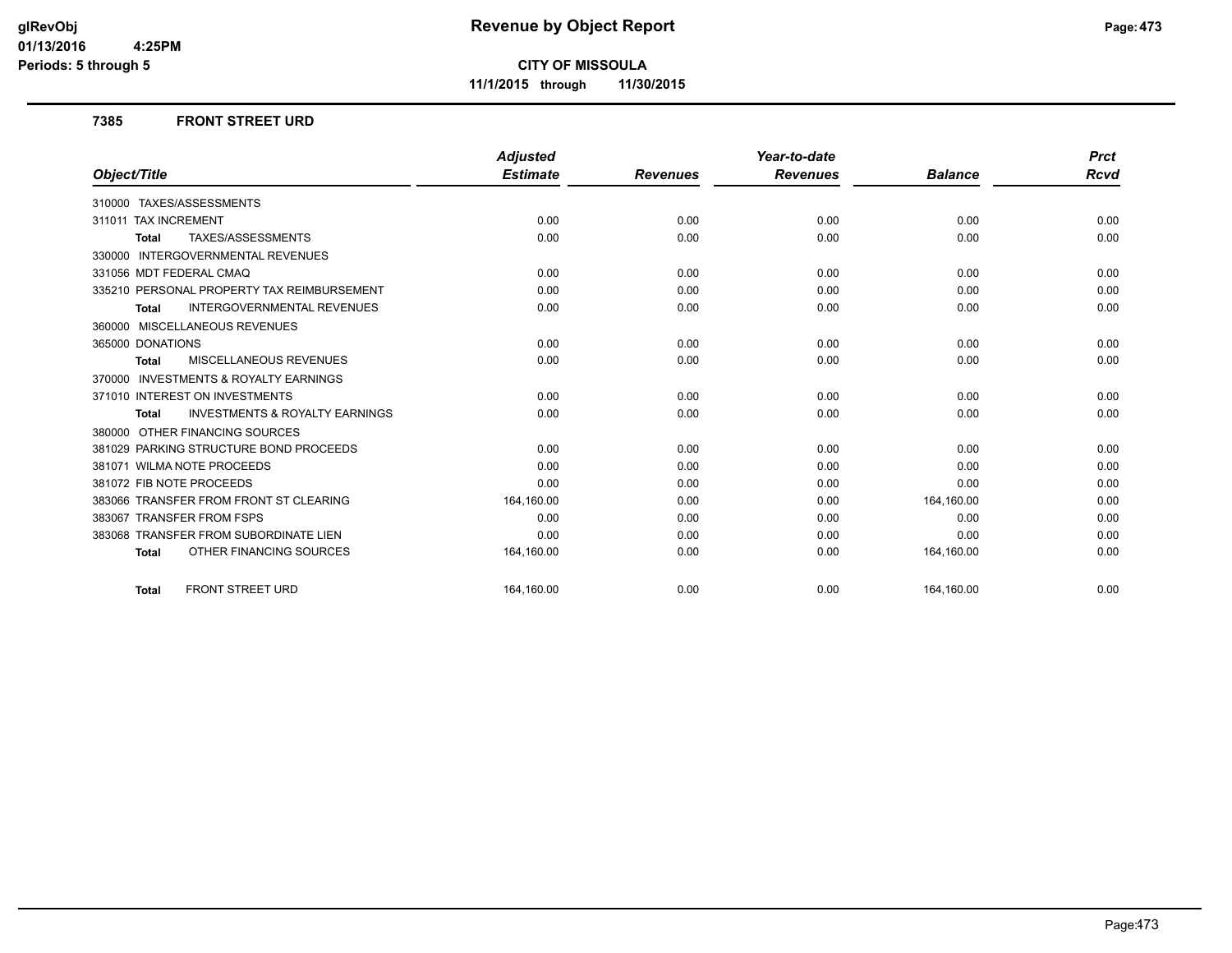**11/1/2015 through 11/30/2015**

### **7386 DEBT SERVICE-SAFEWAY/ST PAT 1.5M**

**7386 DEBT SERVICE-SAFEWAY/ST PAT 1.5M**

|                                                     | <b>Adjusted</b> |                 | Year-to-date    |                | <b>Prct</b> |
|-----------------------------------------------------|-----------------|-----------------|-----------------|----------------|-------------|
| Object/Title                                        | <b>Estimate</b> | <b>Revenues</b> | <b>Revenues</b> | <b>Balance</b> | <b>Rcvd</b> |
| 310000 TAXES/ASSESSMENTS                            |                 |                 |                 |                |             |
| 311011 TAX INCREMENT                                | 0.00            | 0.00            | 0.00            | 0.00           | 0.00        |
| TAXES/ASSESSMENTS<br>Total                          | 0.00            | 0.00            | 0.00            | 0.00           | 0.00        |
| MISCELLANEOUS REVENUES<br>360000                    |                 |                 |                 |                |             |
| 365000 DONATIONS                                    | 0.00            | 0.00            | 0.00            | 0.00           | 0.00        |
| MISCELLANEOUS REVENUES<br>Total                     | 0.00            | 0.00            | 0.00            | 0.00           | 0.00        |
| <b>INVESTMENTS &amp; ROYALTY EARNINGS</b><br>370000 |                 |                 |                 |                |             |
| 371010 INTEREST ON INVESTMENTS                      | 0.00            | 0.00            | 0.00            | 0.00           | 0.00        |
| <b>INVESTMENTS &amp; ROYALTY EARNINGS</b><br>Total  | 0.00            | 0.00            | 0.00            | 0.00           | 0.00        |
| OTHER FINANCING SOURCES<br>380000                   |                 |                 |                 |                |             |
| 383014 TRANS FR MRA                                 | 155,875.00      | 0.00            | 0.00            | 155,875.00     | 0.00        |
| 383037 TRANSFER - URD II                            | 0.00            | 0.00            | 0.00            | 0.00           | 0.00        |
| 384000 GUARANTOR REVENUE                            | 0.00            | 0.00            | 0.00            | 0.00           | 0.00        |
| OTHER FINANCING SOURCES<br><b>Total</b>             | 155,875.00      | 0.00            | 0.00            | 155,875.00     | 0.00        |
| DEBT SERVICE-SAFEWAY/ST PAT 1.5M<br><b>Total</b>    | 155,875.00      | 0.00            | 0.00            | 155,875.00     | 0.00        |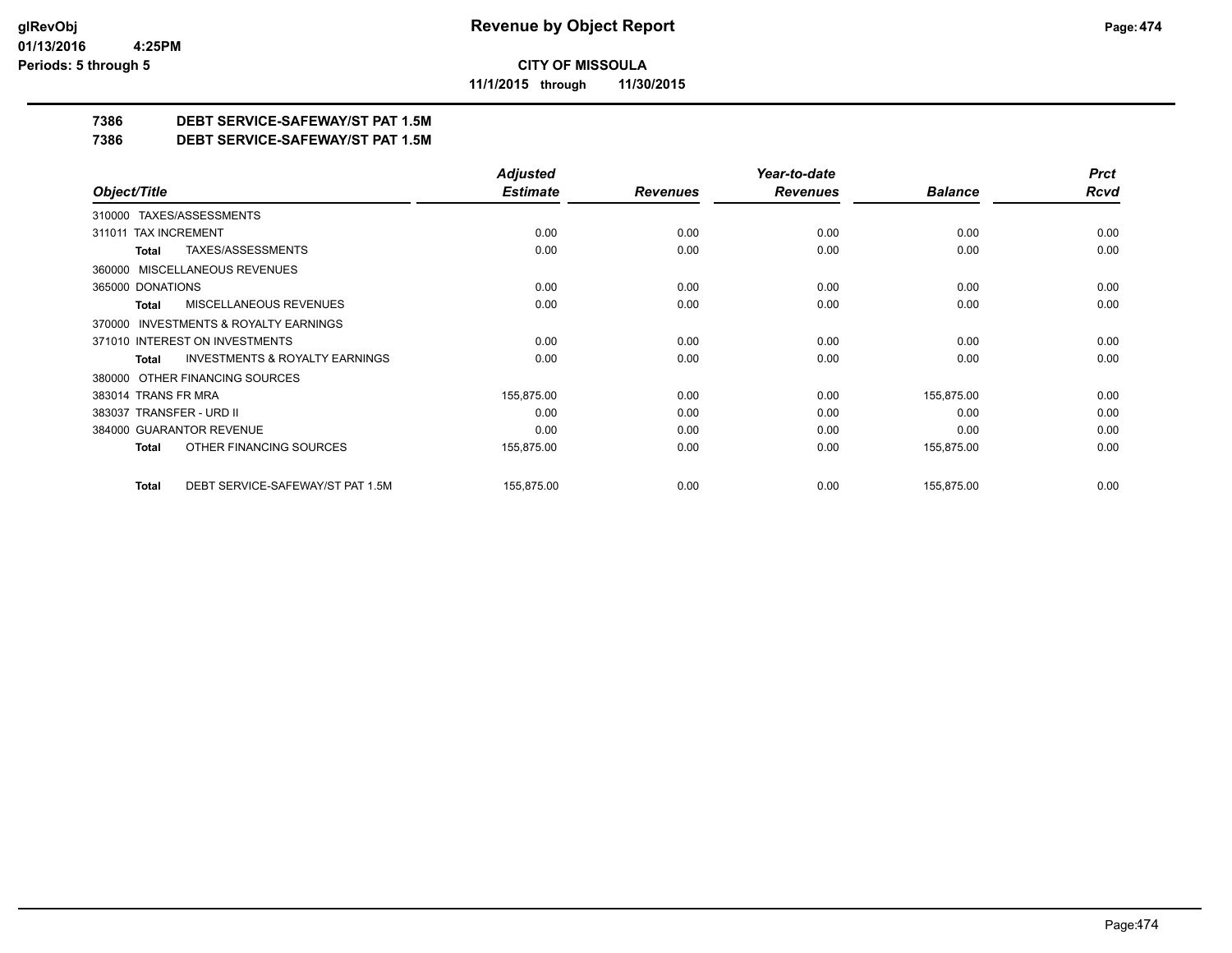**11/1/2015 through 11/30/2015**

### **7386 DEBT SERVICE-SAFEWAY/ST PAT 1.5M**

|                                                           | <b>Adjusted</b> |                 | Year-to-date    |                | <b>Prct</b> |
|-----------------------------------------------------------|-----------------|-----------------|-----------------|----------------|-------------|
| Object/Title                                              | <b>Estimate</b> | <b>Revenues</b> | <b>Revenues</b> | <b>Balance</b> | <b>Rcvd</b> |
| 310000 TAXES/ASSESSMENTS                                  |                 |                 |                 |                |             |
| <b>TAX INCREMENT</b><br>311011                            | 0.00            | 0.00            | 0.00            | 0.00           | 0.00        |
| TAXES/ASSESSMENTS<br>Total                                | 0.00            | 0.00            | 0.00            | 0.00           | 0.00        |
| 360000 MISCELLANEOUS REVENUES                             |                 |                 |                 |                |             |
| 365000 DONATIONS                                          | 0.00            | 0.00            | 0.00            | 0.00           | 0.00        |
| <b>MISCELLANEOUS REVENUES</b><br>Total                    | 0.00            | 0.00            | 0.00            | 0.00           | 0.00        |
| <b>INVESTMENTS &amp; ROYALTY EARNINGS</b><br>370000       |                 |                 |                 |                |             |
| 371010 INTEREST ON INVESTMENTS                            | 0.00            | 0.00            | 0.00            | 0.00           | 0.00        |
| <b>INVESTMENTS &amp; ROYALTY EARNINGS</b><br><b>Total</b> | 0.00            | 0.00            | 0.00            | 0.00           | 0.00        |
| 380000 OTHER FINANCING SOURCES                            |                 |                 |                 |                |             |
| 383014 TRANS FR MRA                                       | 155,875.00      | 0.00            | 0.00            | 155,875.00     | 0.00        |
| 383037 TRANSFER - URD II                                  | 0.00            | 0.00            | 0.00            | 0.00           | 0.00        |
| 384000 GUARANTOR REVENUE                                  | 0.00            | 0.00            | 0.00            | 0.00           | 0.00        |
| OTHER FINANCING SOURCES<br><b>Total</b>                   | 155,875.00      | 0.00            | 0.00            | 155,875.00     | 0.00        |
| DEBT SERVICE-SAFEWAY/ST PAT 1.5M<br><b>Total</b>          | 155,875.00      | 0.00            | 0.00            | 155,875.00     | 0.00        |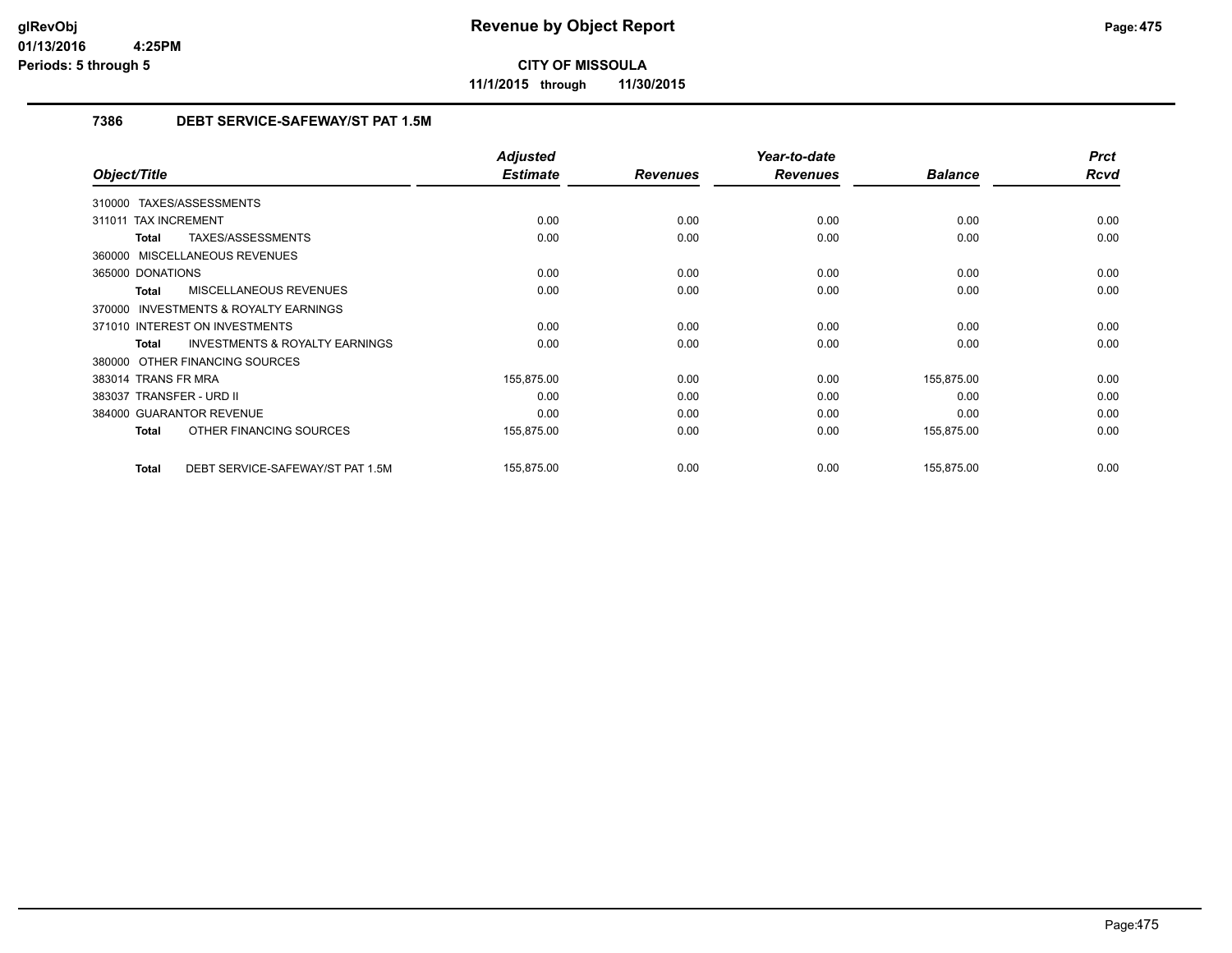**11/1/2015 through 11/30/2015**

## **7387 DEBT SERVICE-BROWNFIELD RLF 1.125M**

**7387 DEBT SERVICE-BROWNFIELD RLF 1.125M**

|                                                    | <b>Adiusted</b> |                 | Year-to-date    |                | <b>Prct</b> |
|----------------------------------------------------|-----------------|-----------------|-----------------|----------------|-------------|
| Object/Title                                       | <b>Estimate</b> | <b>Revenues</b> | <b>Revenues</b> | <b>Balance</b> | <b>Rcvd</b> |
| 310000 TAXES/ASSESSMENTS                           |                 |                 |                 |                |             |
| 311011 TAX INCREMENT                               | 0.00            | 0.00            | 0.00            | 0.00           | 0.00        |
| TAXES/ASSESSMENTS<br><b>Total</b>                  | 0.00            | 0.00            | 0.00            | 0.00           | 0.00        |
| 370000 INVESTMENTS & ROYALTY EARNINGS              |                 |                 |                 |                |             |
| 371010 INTEREST ON INVESTMENTS                     | 0.00            | 0.00            | 0.00            | 0.00           | 0.00        |
| INVESTMENTS & ROYALTY EARNINGS<br>Total            | 0.00            | 0.00            | 0.00            | 0.00           | 0.00        |
| 380000 OTHER FINANCING SOURCES                     |                 |                 |                 |                |             |
| 383014 TRANS FR MRA                                | 31.941.00       | 0.00            | 0.00            | 31.941.00      | 0.00        |
| 383016 TRANS FR TAX INCREMENT BOND                 | 0.00            | 0.00            | 0.00            | 0.00           | 0.00        |
| OTHER FINANCING SOURCES<br><b>Total</b>            | 31,941.00       | 0.00            | 0.00            | 31,941.00      | 0.00        |
| DEBT SERVICE-BROWNFIELD RLF 1.125M<br><b>Total</b> | 31.941.00       | 0.00            | 0.00            | 31.941.00      | 0.00        |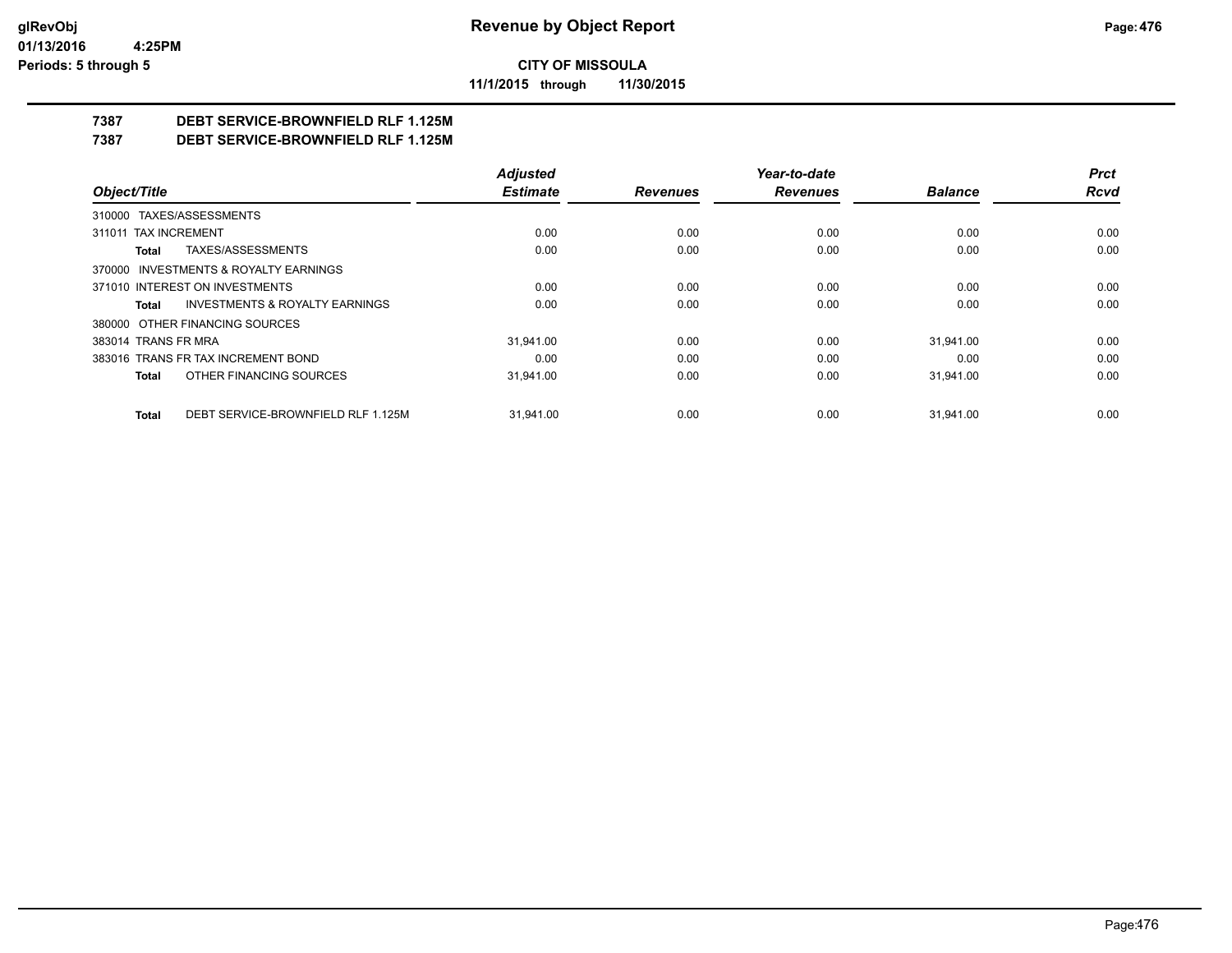**11/1/2015 through 11/30/2015**

#### **7387 DEBT SERVICE-BROWNFIELD RLF 1.125M**

|                                                    | <b>Adjusted</b> |                 | Year-to-date    |                | <b>Prct</b> |
|----------------------------------------------------|-----------------|-----------------|-----------------|----------------|-------------|
| Object/Title                                       | <b>Estimate</b> | <b>Revenues</b> | <b>Revenues</b> | <b>Balance</b> | <b>Rcvd</b> |
| TAXES/ASSESSMENTS<br>310000                        |                 |                 |                 |                |             |
| 311011 TAX INCREMENT                               | 0.00            | 0.00            | 0.00            | 0.00           | 0.00        |
| TAXES/ASSESSMENTS<br>Total                         | 0.00            | 0.00            | 0.00            | 0.00           | 0.00        |
| 370000 INVESTMENTS & ROYALTY EARNINGS              |                 |                 |                 |                |             |
| 371010 INTEREST ON INVESTMENTS                     | 0.00            | 0.00            | 0.00            | 0.00           | 0.00        |
| <b>INVESTMENTS &amp; ROYALTY EARNINGS</b><br>Total | 0.00            | 0.00            | 0.00            | 0.00           | 0.00        |
| 380000 OTHER FINANCING SOURCES                     |                 |                 |                 |                |             |
| 383014 TRANS FR MRA                                | 31.941.00       | 0.00            | 0.00            | 31,941.00      | 0.00        |
| 383016 TRANS FR TAX INCREMENT BOND                 | 0.00            | 0.00            | 0.00            | 0.00           | 0.00        |
| OTHER FINANCING SOURCES<br>Total                   | 31.941.00       | 0.00            | 0.00            | 31,941.00      | 0.00        |
| DEBT SERVICE-BROWNFIELD RLF 1.125M<br>Total        | 31.941.00       | 0.00            | 0.00            | 31.941.00      | 0.00        |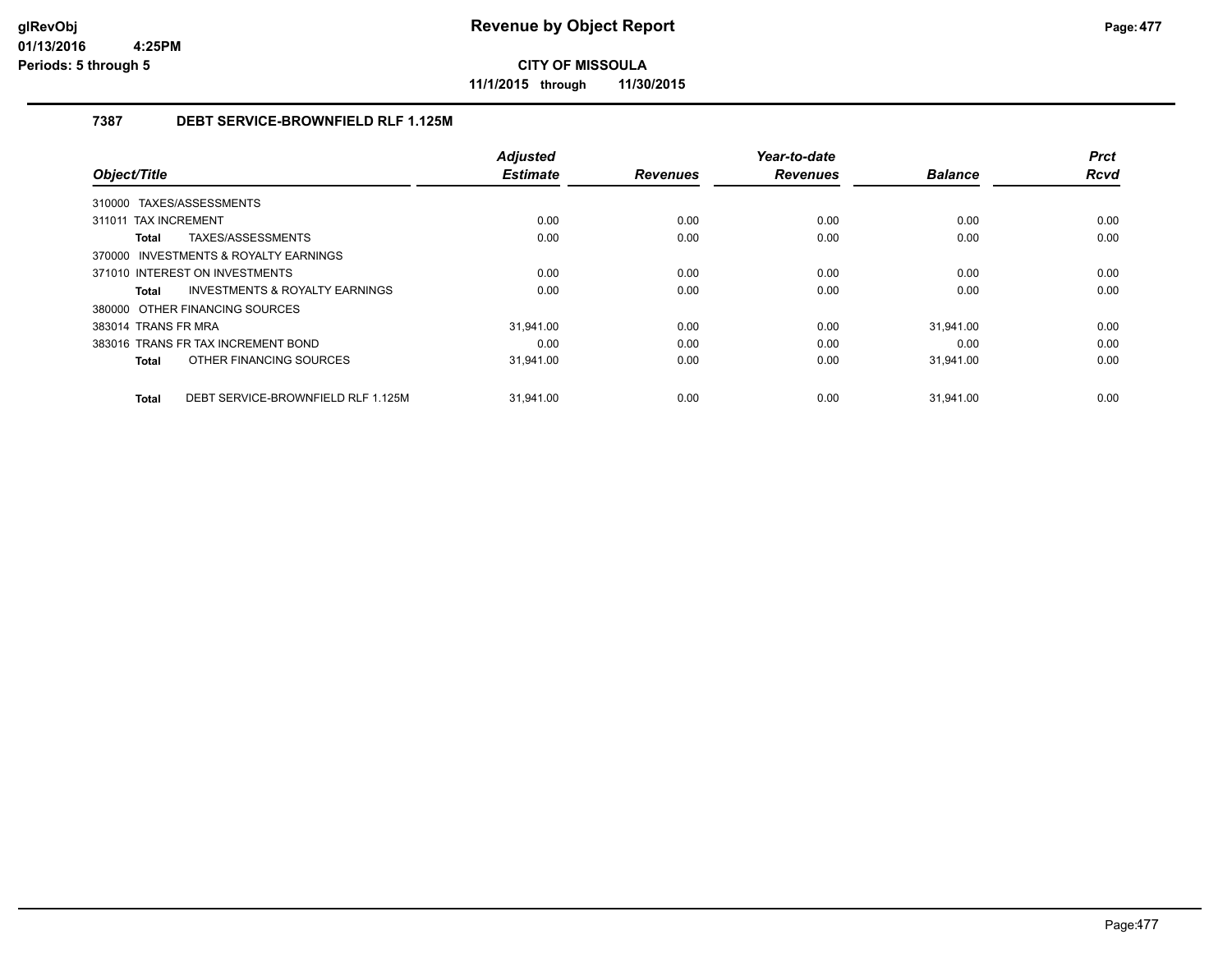**11/1/2015 through 11/30/2015**

**7388 RESERVE-3.6m TIF**

**7388 RESERVE-3.6m TIF**

|                                                    | <b>Adjusted</b> |                 | Year-to-date    |                | <b>Prct</b> |
|----------------------------------------------------|-----------------|-----------------|-----------------|----------------|-------------|
| Object/Title                                       | <b>Estimate</b> | <b>Revenues</b> | <b>Revenues</b> | <b>Balance</b> | <b>Rcvd</b> |
| 370000 INVESTMENTS & ROYALTY EARNINGS              |                 |                 |                 |                |             |
| 371010 INTEREST ON INVESTMENTS                     | 0.00            | 0.00            | 0.00            | 0.00           | 0.00        |
| 371020 GAIN/LOSS IN MARKET VALUE OF INVESTMENTS    | 0.00            | 0.00            | 0.00            | 0.00           | 0.00        |
| <b>INVESTMENTS &amp; ROYALTY EARNINGS</b><br>Total | 0.00            | 0.00            | 0.00            | 0.00           | 0.00        |
| 380000 OTHER FINANCING SOURCES                     |                 |                 |                 |                |             |
| 381025 BOND PROCEEDS                               | 0.00            | 0.00            | 0.00            | 0.00           | 0.00        |
| 383014 TRANS FR MRA                                | 0.00            | 0.00            | 0.00            | 0.00           | 0.00        |
| 383037 TRANSFER - URD II                           | 0.00            | 0.00            | 0.00            | 0.00           | 0.00        |
| 383040 TRANSFER FROM CITY GRANTS                   | 0.00            | 0.00            | 0.00            | 0.00           | 0.00        |
| OTHER FINANCING SOURCES<br><b>Total</b>            | 0.00            | 0.00            | 0.00            | 0.00           | 0.00        |
| RESERVE-3.6m TIF<br><b>Total</b>                   | 0.00            | 0.00            | 0.00            | 0.00           | 0.00        |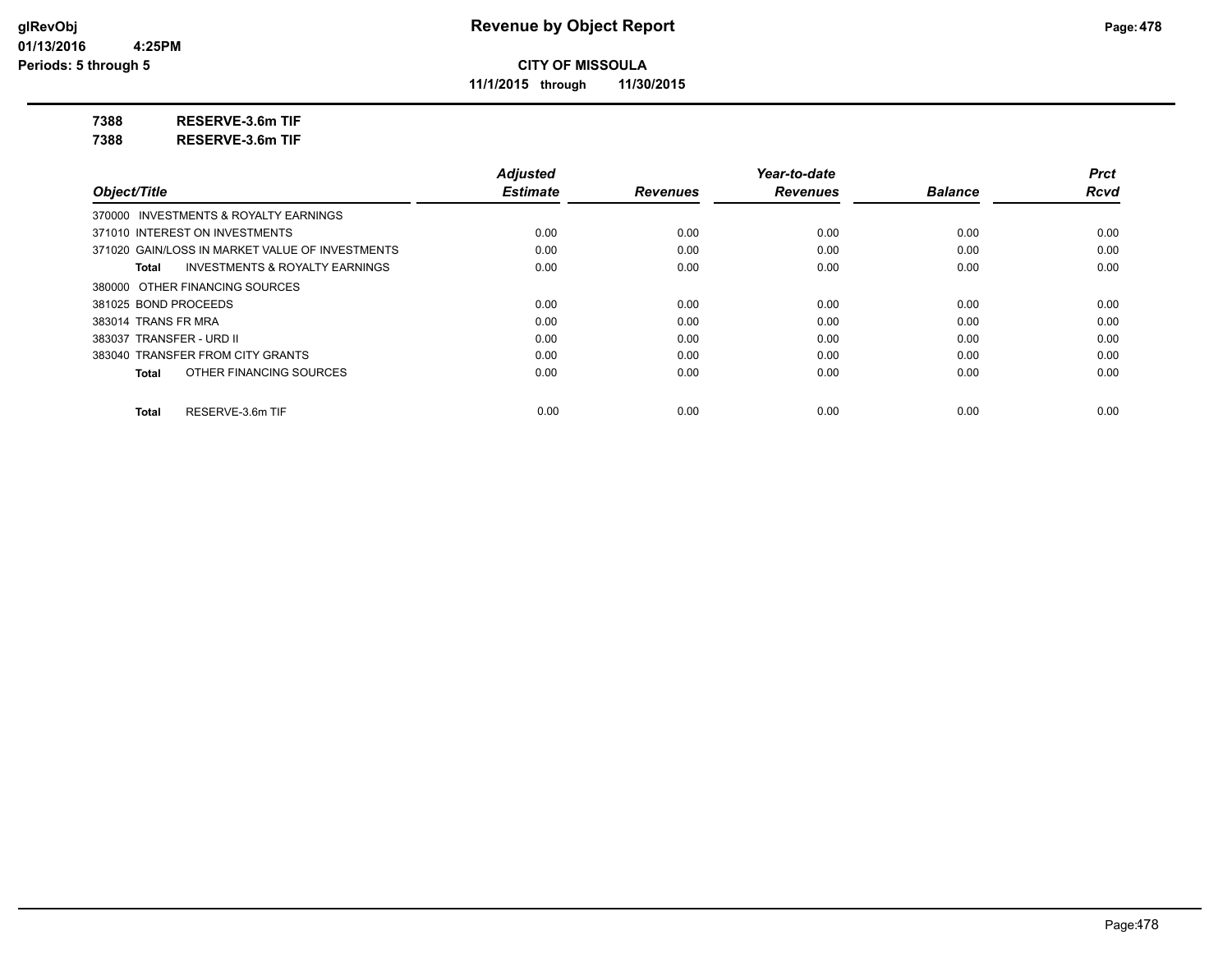**11/1/2015 through 11/30/2015**

#### **7388 RESERVE-3.6m TIF**

|                                                    | <b>Adjusted</b> |                 | Year-to-date    |                | <b>Prct</b> |
|----------------------------------------------------|-----------------|-----------------|-----------------|----------------|-------------|
| Object/Title                                       | <b>Estimate</b> | <b>Revenues</b> | <b>Revenues</b> | <b>Balance</b> | <b>Rcvd</b> |
| 370000 INVESTMENTS & ROYALTY EARNINGS              |                 |                 |                 |                |             |
| 371010 INTEREST ON INVESTMENTS                     | 0.00            | 0.00            | 0.00            | 0.00           | 0.00        |
| 371020 GAIN/LOSS IN MARKET VALUE OF INVESTMENT     | 0.00            | 0.00            | 0.00            | 0.00           | 0.00        |
| <b>INVESTMENTS &amp; ROYALTY EARNINGS</b><br>Total | 0.00            | 0.00            | 0.00            | 0.00           | 0.00        |
| 380000 OTHER FINANCING SOURCES                     |                 |                 |                 |                |             |
| 381025 BOND PROCEEDS                               | 0.00            | 0.00            | 0.00            | 0.00           | 0.00        |
| 383014 TRANS FR MRA                                | 0.00            | 0.00            | 0.00            | 0.00           | 0.00        |
| 383037 TRANSFER - URD II                           | 0.00            | 0.00            | 0.00            | 0.00           | 0.00        |
| 383040 TRANSFER FROM CITY GRANTS                   | 0.00            | 0.00            | 0.00            | 0.00           | 0.00        |
| OTHER FINANCING SOURCES<br><b>Total</b>            | 0.00            | 0.00            | 0.00            | 0.00           | 0.00        |
| RESERVE-3.6m TIF<br><b>Total</b>                   | 0.00            | 0.00            | 0.00            | 0.00           | 0.00        |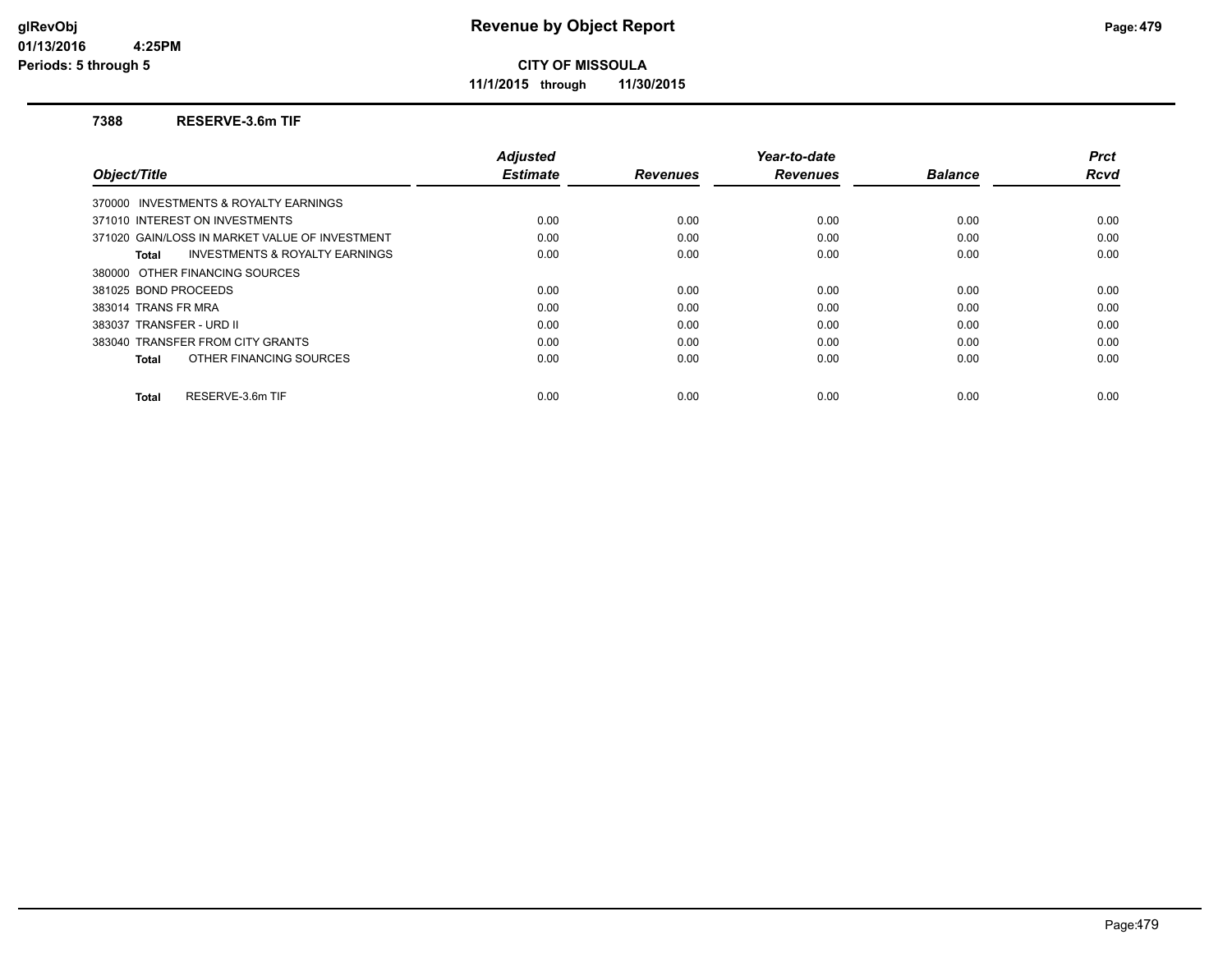**11/1/2015 through 11/30/2015**

**7389 DEBT SERVICE - 3.6M/5.75M**

**7389 DEBT SERVICE - 3.6M/5.75M**

|                      |                                                 | <b>Adjusted</b> |                 | Year-to-date    |                | <b>Prct</b> |
|----------------------|-------------------------------------------------|-----------------|-----------------|-----------------|----------------|-------------|
| Object/Title         |                                                 | <b>Estimate</b> | <b>Revenues</b> | <b>Revenues</b> | <b>Balance</b> | <b>Rcvd</b> |
|                      | 370000 INVESTMENTS & ROYALTY EARNINGS           |                 |                 |                 |                |             |
|                      | 371010 INTEREST ON INVESTMENTS                  | 0.00            | 0.00            | 0.00            | 0.00           | 0.00        |
|                      | 371020 GAIN/LOSS IN MARKET VALUE OF INVESTMENTS | 0.00            | 0.00            | 0.00            | 0.00           | 0.00        |
| Total                | INVESTMENTS & ROYALTY EARNINGS                  | 0.00            | 0.00            | 0.00            | 0.00           | 0.00        |
|                      | 380000 OTHER FINANCING SOURCES                  |                 |                 |                 |                |             |
|                      | 381009 TRANSFER FROM CLEARING                   | 0.00            | 0.00            | 0.00            | 0.00           | 0.00        |
| 381025 BOND PROCEEDS |                                                 | 0.00            | 0.00            | 0.00            | 0.00           | 0.00        |
| 383014 TRANS FR MRA  |                                                 | 921,916.00      | 0.00            | 0.00            | 921,916.00     | 0.00        |
| Total                | OTHER FINANCING SOURCES                         | 921.916.00      | 0.00            | 0.00            | 921.916.00     | 0.00        |
| <b>Total</b>         | DEBT SERVICE - 3.6M/5.75M                       | 921.916.00      | 0.00            | 0.00            | 921.916.00     | 0.00        |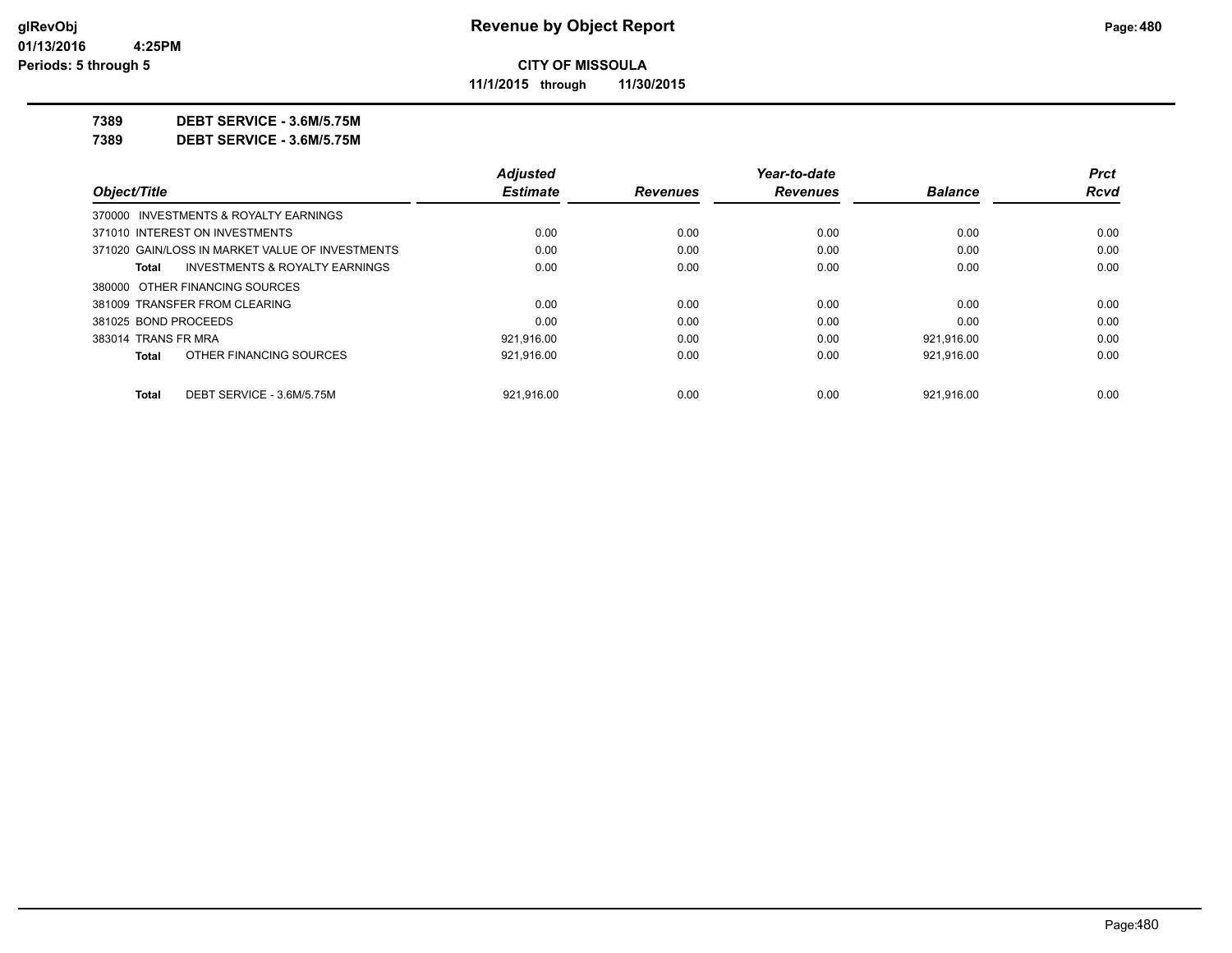**11/1/2015 through 11/30/2015**

#### **7389 DEBT SERVICE - 3.6M/5.75M**

| Object/Title                                       | <b>Adjusted</b><br><b>Estimate</b> | <b>Revenues</b> | Year-to-date<br><b>Revenues</b> | <b>Balance</b> | <b>Prct</b><br><b>Rcvd</b> |
|----------------------------------------------------|------------------------------------|-----------------|---------------------------------|----------------|----------------------------|
| 370000 INVESTMENTS & ROYALTY EARNINGS              |                                    |                 |                                 |                |                            |
| 371010 INTEREST ON INVESTMENTS                     | 0.00                               | 0.00            | 0.00                            | 0.00           | 0.00                       |
| 371020 GAIN/LOSS IN MARKET VALUE OF INVESTMENT     | 0.00                               | 0.00            | 0.00                            | 0.00           | 0.00                       |
| <b>INVESTMENTS &amp; ROYALTY EARNINGS</b><br>Total | 0.00                               | 0.00            | 0.00                            | 0.00           | 0.00                       |
| 380000 OTHER FINANCING SOURCES                     |                                    |                 |                                 |                |                            |
| 381009 TRANSFER FROM CLEARING                      | 0.00                               | 0.00            | 0.00                            | 0.00           | 0.00                       |
| 381025 BOND PROCEEDS                               | 0.00                               | 0.00            | 0.00                            | 0.00           | 0.00                       |
| 383014 TRANS FR MRA                                | 921.916.00                         | 0.00            | 0.00                            | 921.916.00     | 0.00                       |
| OTHER FINANCING SOURCES<br>Total                   | 921,916.00                         | 0.00            | 0.00                            | 921,916.00     | 0.00                       |
| DEBT SERVICE - 3.6M/5.75M<br>Total                 | 921.916.00                         | 0.00            | 0.00                            | 921.916.00     | 0.00                       |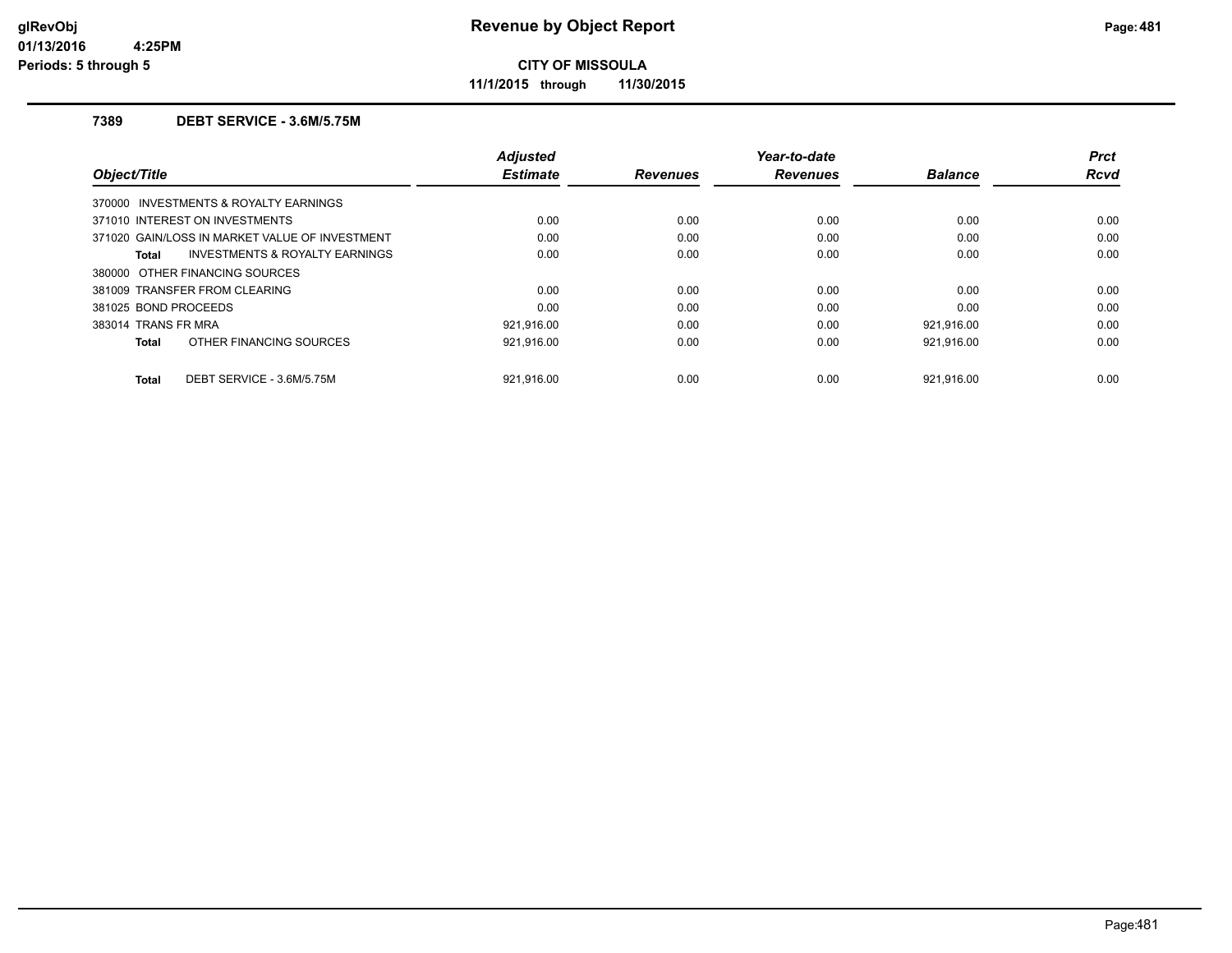**11/1/2015 through 11/30/2015**

**7390 URDII CLEARING - 3.6M TIF 7390 URDII CLEARING - 3.6M TIF**

|                                                           | <b>Adjusted</b> |                 | Year-to-date    |                | <b>Prct</b> |
|-----------------------------------------------------------|-----------------|-----------------|-----------------|----------------|-------------|
| Object/Title                                              | <b>Estimate</b> | <b>Revenues</b> | <b>Revenues</b> | <b>Balance</b> | Rcvd        |
| TAXES/ASSESSMENTS<br>310000                               |                 |                 |                 |                |             |
| 310000 TAXES/ASSESSMENTS                                  | 0.00            | 0.00            | 0.00            | 0.00           | 0.00        |
| <b>TAX INCREMENT</b><br>311011                            | 1,617,625.00    | 622.69          | 3,216.87        | 1,614,408.13   | 0.20        |
| PENALTIES & INTEREST<br>312001                            | 0.00            | 2.36            | 725.35          | $-725.35$      | 0.00        |
| TAXES/ASSESSMENTS<br><b>Total</b>                         | 1,617,625.00    | 625.05          | 3,942.22        | 1,613,682.78   | 0.24        |
| INTERGOVERNMENTAL REVENUES<br>330000                      |                 |                 |                 |                |             |
| 335210 PERSONAL PROPERTY TAX REIMBURSEMENT                | 0.00            | 93,665.65       | 93,665.65       | $-93,665.65$   | 0.00        |
| 335230 HB 124 REVENUE                                     | 255,260.00      | 127,630.00      | 127,630.00      | 127,630.00     | 50.00       |
| INTERGOVERNMENTAL REVENUES<br><b>Total</b>                | 255,260.00      | 221,295.65      | 221,295.65      | 33,964.35      | 86.69       |
| <b>INVESTMENTS &amp; ROYALTY EARNINGS</b><br>370000       |                 |                 |                 |                |             |
| 371010 INTEREST ON INVESTMENTS                            | 0.00            | 0.00            | 0.00            | 0.00           | 0.00        |
| 371020 GAIN/LOSS IN MARKET VALUE OF INVESTMENTS           | 0.00            | 0.00            | 0.00            | 0.00           | 0.00        |
| <b>INVESTMENTS &amp; ROYALTY EARNINGS</b><br><b>Total</b> | 0.00            | 0.00            | 0.00            | 0.00           | 0.00        |
| OTHER FINANCING SOURCES<br>380000                         |                 |                 |                 |                |             |
| <b>TRANSFER FROM URD II</b><br>383037                     | 0.00            | 0.00            | 0.00            | 0.00           | 0.00        |
| OTHER FINANCING SOURCES<br><b>Total</b>                   | 0.00            | 0.00            | 0.00            | 0.00           | 0.00        |
| <b>URDII CLEARING - 3.6M TIF</b><br><b>Total</b>          | 1,872,885.00    | 221,920.70      | 225,237.87      | 1,647,647.13   | 12.03       |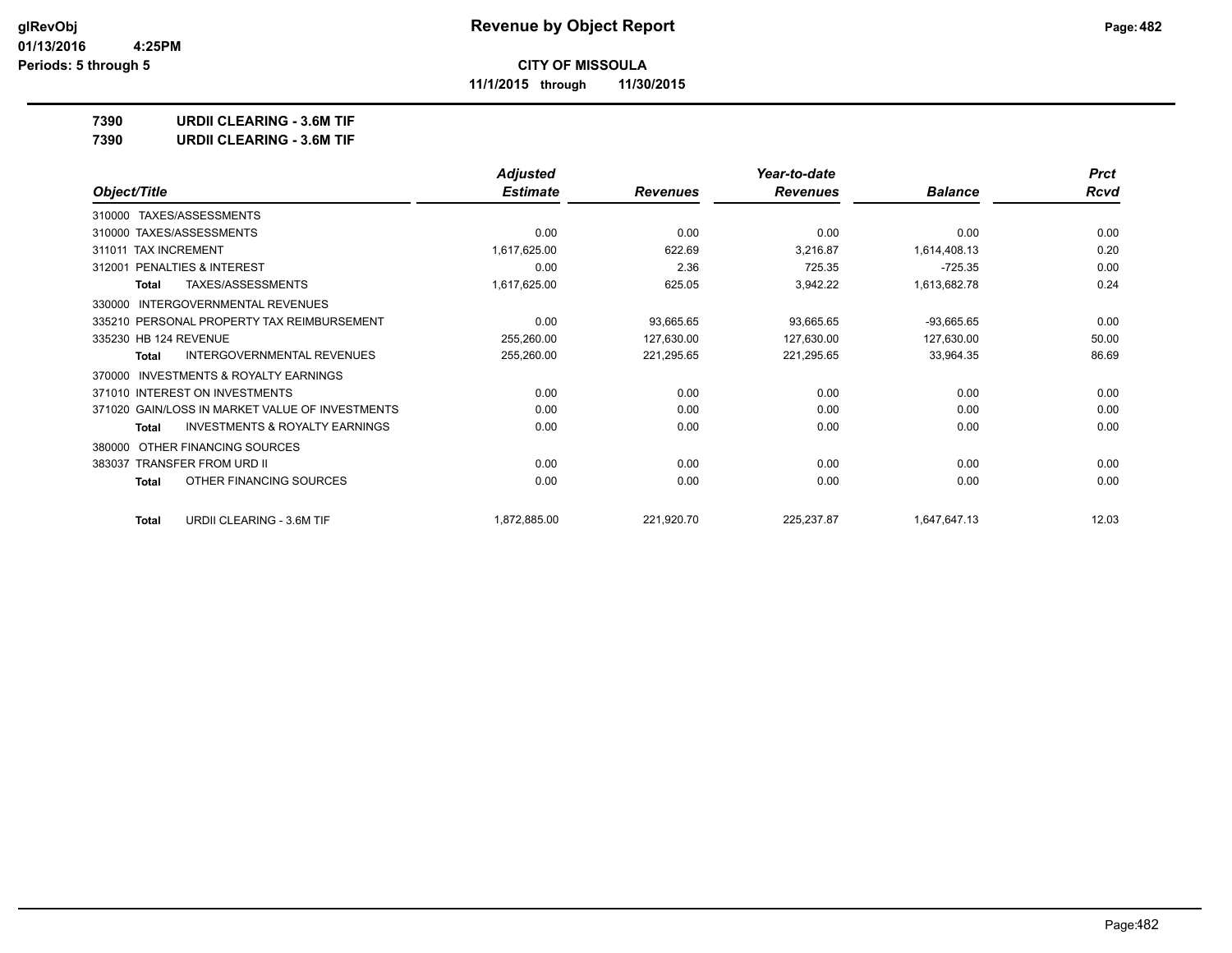**11/1/2015 through 11/30/2015**

#### **7390 URDII CLEARING - 3.6M TIF**

|                                                           | <b>Adjusted</b> |                 | Year-to-date    |                | <b>Prct</b> |
|-----------------------------------------------------------|-----------------|-----------------|-----------------|----------------|-------------|
| Object/Title                                              | <b>Estimate</b> | <b>Revenues</b> | <b>Revenues</b> | <b>Balance</b> | <b>Rcvd</b> |
| TAXES/ASSESSMENTS<br>310000                               |                 |                 |                 |                |             |
| 310000 TAXES/ASSESSMENTS                                  | 0.00            | 0.00            | 0.00            | 0.00           | 0.00        |
| <b>TAX INCREMENT</b><br>311011                            | 1,617,625.00    | 622.69          | 3,216.87        | 1,614,408.13   | 0.20        |
| PENALTIES & INTEREST<br>312001                            | 0.00            | 2.36            | 725.35          | $-725.35$      | 0.00        |
| TAXES/ASSESSMENTS<br><b>Total</b>                         | 1,617,625.00    | 625.05          | 3,942.22        | 1,613,682.78   | 0.24        |
| INTERGOVERNMENTAL REVENUES<br>330000                      |                 |                 |                 |                |             |
| 335210 PERSONAL PROPERTY TAX REIMBURSEMENT                | 0.00            | 93,665.65       | 93,665.65       | $-93,665.65$   | 0.00        |
| 335230 HB 124 REVENUE                                     | 255,260.00      | 127,630.00      | 127,630.00      | 127,630.00     | 50.00       |
| INTERGOVERNMENTAL REVENUES<br><b>Total</b>                | 255,260.00      | 221,295.65      | 221,295.65      | 33,964.35      | 86.69       |
| <b>INVESTMENTS &amp; ROYALTY EARNINGS</b><br>370000       |                 |                 |                 |                |             |
| 371010 INTEREST ON INVESTMENTS                            | 0.00            | 0.00            | 0.00            | 0.00           | 0.00        |
| 371020 GAIN/LOSS IN MARKET VALUE OF INVESTMENT            | 0.00            | 0.00            | 0.00            | 0.00           | 0.00        |
| <b>INVESTMENTS &amp; ROYALTY EARNINGS</b><br><b>Total</b> | 0.00            | 0.00            | 0.00            | 0.00           | 0.00        |
| OTHER FINANCING SOURCES<br>380000                         |                 |                 |                 |                |             |
| <b>TRANSFER FROM URD II</b><br>383037                     | 0.00            | 0.00            | 0.00            | 0.00           | 0.00        |
| OTHER FINANCING SOURCES<br><b>Total</b>                   | 0.00            | 0.00            | 0.00            | 0.00           | 0.00        |
| URDII CLEARING - 3.6M TIF<br><b>Total</b>                 | 1,872,885.00    | 221,920.70      | 225,237.87      | 1,647,647.13   | 12.03       |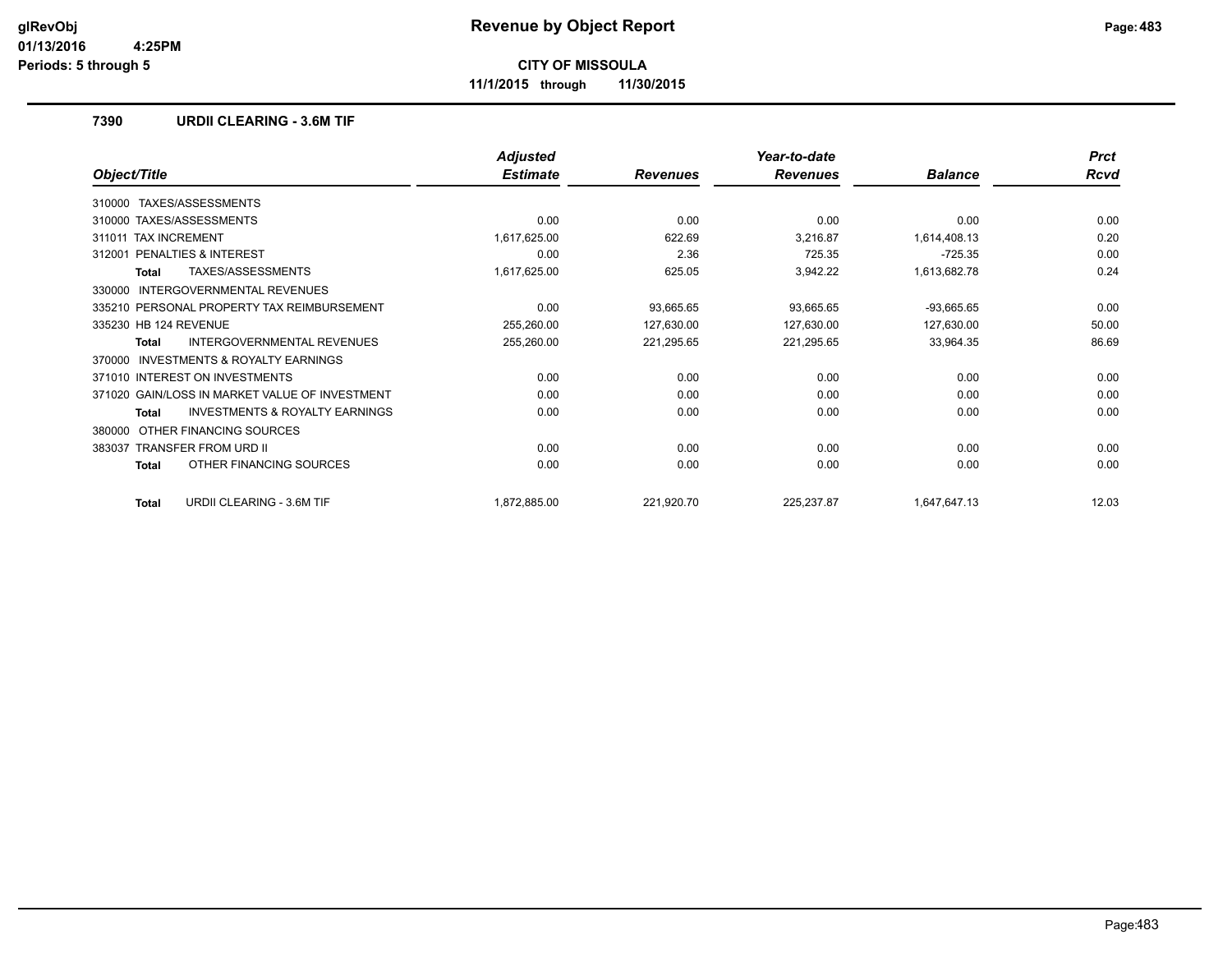**11/1/2015 through 11/30/2015**

**7391 MRA - URD I FUND 7391 MRA - URD I FUND**

|                                                           | <b>Adjusted</b> |                 | Year-to-date    |                | <b>Prct</b> |
|-----------------------------------------------------------|-----------------|-----------------|-----------------|----------------|-------------|
| Object/Title                                              | <b>Estimate</b> | <b>Revenues</b> | <b>Revenues</b> | <b>Balance</b> | Rcvd        |
| 310000 TAXES/ASSESSMENTS                                  |                 |                 |                 |                |             |
| 311011 TAX INCREMENT                                      | 0.00            | 0.00            | 0.00            | 0.00           | 0.00        |
| 312001 PENALTIES & INTEREST                               | 0.00            | 0.00            | 0.00            | 0.00           | 0.00        |
| TAXES/ASSESSMENTS<br><b>Total</b>                         | 0.00            | 0.00            | 0.00            | 0.00           | 0.00        |
| 330000 INTERGOVERNMENTAL REVENUES                         |                 |                 |                 |                |             |
| 331050 ISTEA/CTEP GRANT                                   | 0.00            | 0.00            | 0.00            | 0.00           | 0.00        |
| 336023 STATE CONTRIB. - PERS                              | 0.00            | 0.00            | 0.00            | 0.00           | 0.00        |
| <b>INTERGOVERNMENTAL REVENUES</b><br>Total                | 0.00            | 0.00            | 0.00            | 0.00           | 0.00        |
| 360000 MISCELLANEOUS REVENUES                             |                 |                 |                 |                |             |
| 360000 MISCELLANEOUS REVENUES                             | 0.00            | 0.00            | 0.00            | 0.00           | 0.00        |
| 360010 MISCELLANEOUS                                      | 0.00            | 0.00            | 0.00            | 0.00           | 0.00        |
| 364012 SALE OF SURPLUS PROPERTY                           | 0.00            | 0.00            | 0.00            | 0.00           | 0.00        |
| 365000 DONATIONS                                          | 0.00            | 0.00            | 0.00            | 0.00           | 0.00        |
| <b>MISCELLANEOUS REVENUES</b><br>Total                    | 0.00            | 0.00            | 0.00            | 0.00           | 0.00        |
| 370000 INVESTMENTS & ROYALTY EARNINGS                     |                 |                 |                 |                |             |
| 371010 INTEREST ON INVESTMENTS                            | 0.00            | 0.00            | 0.00            | 0.00           | 0.00        |
| 371020 GAIN/LOSS IN MARKET VALUE OF INVESTMENTS           | 0.00            | 0.00            | 0.00            | 0.00           | 0.00        |
| <b>INVESTMENTS &amp; ROYALTY EARNINGS</b><br><b>Total</b> | 0.00            | 0.00            | 0.00            | 0.00           | 0.00        |
| 380000 OTHER FINANCING SOURCES                            |                 |                 |                 |                |             |
| 382010 SALE OF FIXED ASSETS                               | 0.00            | 0.00            | 0.00            | 0.00           | 0.00        |
| 383001 TRANS FR FLUSHING DISTRICT                         | 0.00            | 0.00            | 0.00            | 0.00           | 0.00        |
| 383016 TRANS FR TAX INCREMENT BOND                        | 0.00            | 0.00            | 0.00            | 0.00           | 0.00        |
| 383029 TRANS FR GENERAL                                   | 0.00            | 0.00            | 0.00            | 0.00           | 0.00        |
| 383037 TRANSFER - URD II                                  | 0.00            | 0.00            | 0.00            | 0.00           | 0.00        |
| 383038 TRANSFER - URD III                                 | 0.00            | 0.00            | 0.00            | 0.00           | 0.00        |
| OTHER FINANCING SOURCES<br><b>Total</b>                   | 0.00            | 0.00            | 0.00            | 0.00           | 0.00        |
|                                                           |                 |                 |                 |                |             |
| <b>MRA - URD I FUND</b><br>Total                          | 0.00            | 0.00            | 0.00            | 0.00           | 0.00        |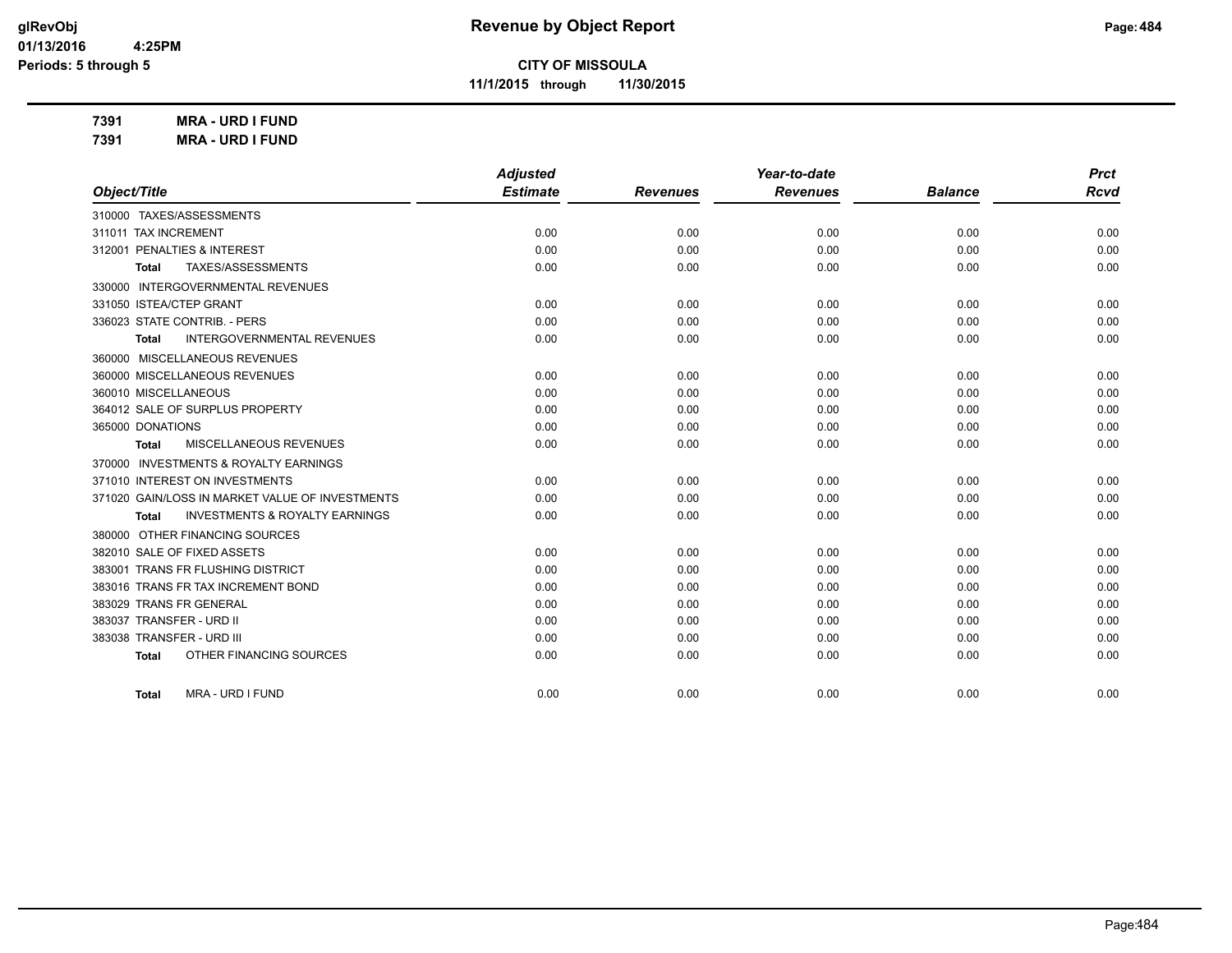**11/1/2015 through 11/30/2015**

#### **7391 MRA - URD I FUND**

|                                                           | <b>Adjusted</b> |                 | Year-to-date    |                | <b>Prct</b> |
|-----------------------------------------------------------|-----------------|-----------------|-----------------|----------------|-------------|
| Object/Title                                              | <b>Estimate</b> | <b>Revenues</b> | <b>Revenues</b> | <b>Balance</b> | <b>Rcvd</b> |
| 310000 TAXES/ASSESSMENTS                                  |                 |                 |                 |                |             |
| 311011 TAX INCREMENT                                      | 0.00            | 0.00            | 0.00            | 0.00           | 0.00        |
| 312001 PENALTIES & INTEREST                               | 0.00            | 0.00            | 0.00            | 0.00           | 0.00        |
| TAXES/ASSESSMENTS<br><b>Total</b>                         | 0.00            | 0.00            | 0.00            | 0.00           | 0.00        |
| 330000 INTERGOVERNMENTAL REVENUES                         |                 |                 |                 |                |             |
| 331050 ISTEA/CTEP GRANT                                   | 0.00            | 0.00            | 0.00            | 0.00           | 0.00        |
| 336023 STATE CONTRIB. - PERS                              | 0.00            | 0.00            | 0.00            | 0.00           | 0.00        |
| <b>INTERGOVERNMENTAL REVENUES</b><br><b>Total</b>         | 0.00            | 0.00            | 0.00            | 0.00           | 0.00        |
| 360000 MISCELLANEOUS REVENUES                             |                 |                 |                 |                |             |
| 360000 MISCELLANEOUS REVENUES                             | 0.00            | 0.00            | 0.00            | 0.00           | 0.00        |
| 360010 MISCELLANEOUS                                      | 0.00            | 0.00            | 0.00            | 0.00           | 0.00        |
| 364012 SALE OF SURPLUS PROPERTY                           | 0.00            | 0.00            | 0.00            | 0.00           | 0.00        |
| 365000 DONATIONS                                          | 0.00            | 0.00            | 0.00            | 0.00           | 0.00        |
| MISCELLANEOUS REVENUES<br>Total                           | 0.00            | 0.00            | 0.00            | 0.00           | 0.00        |
| 370000 INVESTMENTS & ROYALTY EARNINGS                     |                 |                 |                 |                |             |
| 371010 INTEREST ON INVESTMENTS                            | 0.00            | 0.00            | 0.00            | 0.00           | 0.00        |
| 371020 GAIN/LOSS IN MARKET VALUE OF INVESTMENT            | 0.00            | 0.00            | 0.00            | 0.00           | 0.00        |
| <b>INVESTMENTS &amp; ROYALTY EARNINGS</b><br><b>Total</b> | 0.00            | 0.00            | 0.00            | 0.00           | 0.00        |
| 380000 OTHER FINANCING SOURCES                            |                 |                 |                 |                |             |
| 382010 SALE OF FIXED ASSETS                               | 0.00            | 0.00            | 0.00            | 0.00           | 0.00        |
| 383001 TRANS FR FLUSHING DISTRICT                         | 0.00            | 0.00            | 0.00            | 0.00           | 0.00        |
| 383016 TRANS FR TAX INCREMENT BOND                        | 0.00            | 0.00            | 0.00            | 0.00           | 0.00        |
| 383029 TRANS FR GENERAL                                   | 0.00            | 0.00            | 0.00            | 0.00           | 0.00        |
| 383037 TRANSFER - URD II                                  | 0.00            | 0.00            | 0.00            | 0.00           | 0.00        |
| 383038 TRANSFER - URD III                                 | 0.00            | 0.00            | 0.00            | 0.00           | 0.00        |
| OTHER FINANCING SOURCES<br><b>Total</b>                   | 0.00            | 0.00            | 0.00            | 0.00           | 0.00        |
| MRA - URD I FUND<br><b>Total</b>                          | 0.00            | 0.00            | 0.00            | 0.00           | 0.00        |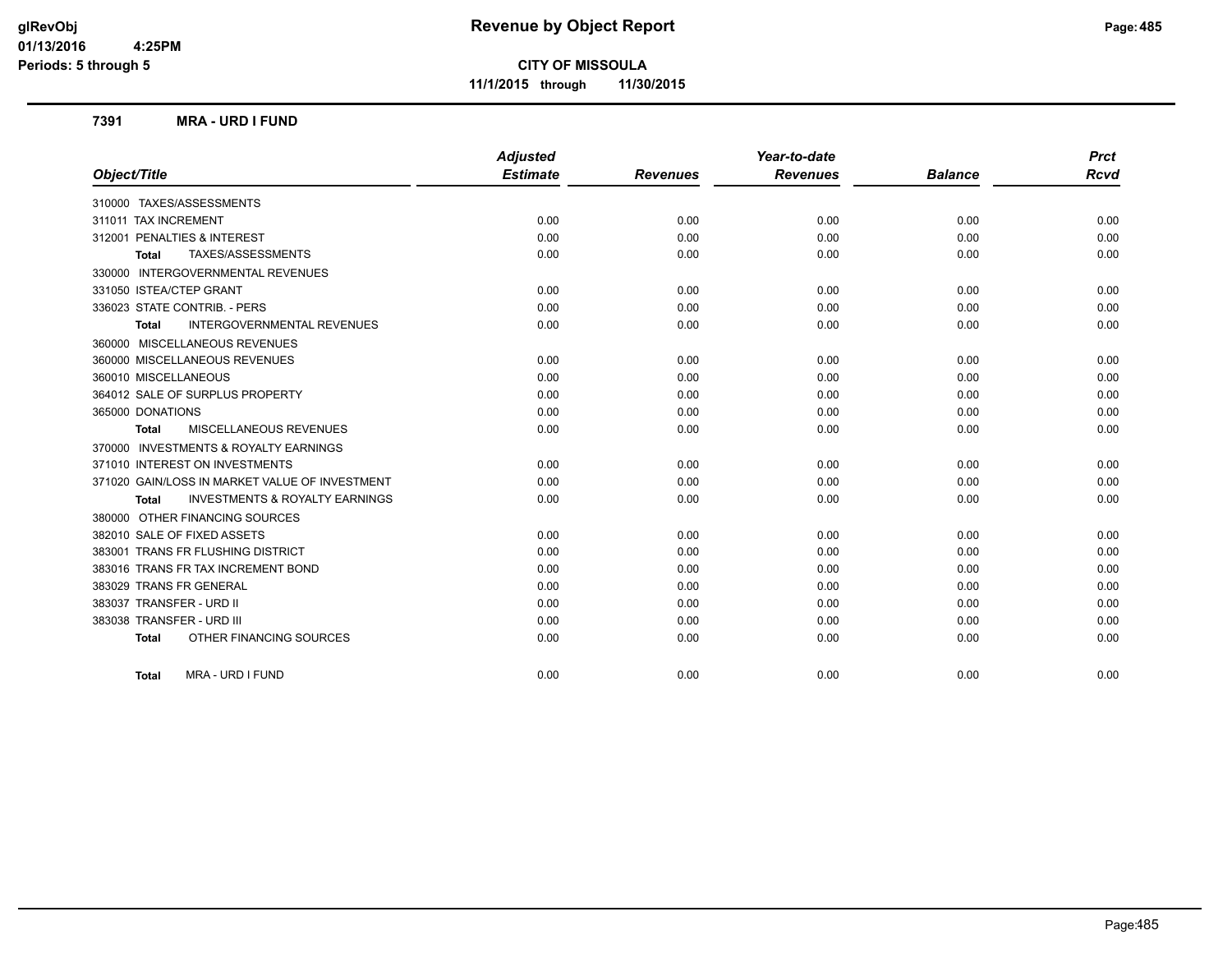**11/1/2015 through 11/30/2015**

**7392 MRA - URD II FUND 7392 MRA - URD II FUND**

|                                                 | <b>Adjusted</b>                                   |                 | Year-to-date    |                | <b>Prct</b> |
|-------------------------------------------------|---------------------------------------------------|-----------------|-----------------|----------------|-------------|
| Object/Title                                    | <b>Estimate</b>                                   | <b>Revenues</b> | <b>Revenues</b> | <b>Balance</b> | <b>Rcvd</b> |
| 310000 TAXES/ASSESSMENTS                        |                                                   |                 |                 |                |             |
| 311011 TAX INCREMENT                            | 0.00                                              | 0.00            | 0.00            | 0.00           | 0.00        |
| TAXES/ASSESSMENTS<br><b>Total</b>               | 0.00                                              | 0.00            | 0.00            | 0.00           | 0.00        |
| 330000 INTERGOVERNMENTAL REVENUES               |                                                   |                 |                 |                |             |
| 330000 INTERGOVERNMENTAL REVENUES               | 0.00                                              | 0.00            | 0.00            | 0.00           | 0.00        |
| 331050 ISTEA/CTEP GRANT                         | 200,000.00                                        | 0.00            | 0.00            | 200,000.00     | 0.00        |
| 331060 NATL RECREATION TRAILS GRANTS            | 0.00                                              | 0.00            | 0.00            | 0.00           | 0.00        |
| 335210 PERSONAL PROPERTY TAX REIMBURSEMENT      | 0.00                                              | 0.00            | 0.00            | 0.00           | 0.00        |
| 335230 HB 124 REVENUE                           | 0.00                                              | 0.00            | 0.00            | 0.00           | 0.00        |
| 335250 STATE REIMB - SB #184                    | 0.00                                              | 0.00            | 0.00            | 0.00           | 0.00        |
| 336023 STATE CONTRIB. - PERS                    | 0.00                                              | 0.00            | 0.00            | 0.00           | 0.00        |
| <b>INTERGOVERNMENTAL REVENUES</b><br>Total      | 200,000.00                                        | 0.00            | 0.00            | 200,000.00     | 0.00        |
| 340000 CHARGES FOR SERVICES                     |                                                   |                 |                 |                |             |
| 343300 MISC CHARGES FOR SERVICES                | 0.00                                              | 0.00            | 0.00            | 0.00           | 0.00        |
| <b>CHARGES FOR SERVICES</b><br><b>Total</b>     | 0.00                                              | 0.00            | 0.00            | 0.00           | 0.00        |
| 360000 MISCELLANEOUS REVENUES                   |                                                   |                 |                 |                |             |
| 360000 MISCELLANEOUS REVENUES                   | 0.00                                              | 237,869.88      | 237,869.88      | -237,869.88    | 0.00        |
| 360007 RLF REVENUES                             | 0.00                                              | 0.00            | 0.00            | 0.00           | 0.00        |
| 360010 MISCELLANEOUS                            | 0.00                                              | 0.00            | 0.00            | 0.00           | 0.00        |
| 365000 DONATIONS                                | 0.00                                              | 0.00            | 0.00            | 0.00           | 0.00        |
| MISCELLANEOUS REVENUES<br><b>Total</b>          | 0.00                                              | 237,869.88      | 237,869.88      | -237,869.88    | 0.00        |
| 370000 INVESTMENTS & ROYALTY EARNINGS           |                                                   |                 |                 |                |             |
| 371010 INTEREST ON INVESTMENTS                  | 0.00                                              | 0.00            | 0.00            | 0.00           | 0.00        |
| 371020 GAIN/LOSS IN MARKET VALUE OF INVESTMENTS | 0.00                                              | 0.00            | 0.00            | 0.00           | 0.00        |
| <b>Total</b>                                    | 0.00<br><b>INVESTMENTS &amp; ROYALTY EARNINGS</b> | 0.00            | 0.00            | 0.00           | 0.00        |
| 380000 OTHER FINANCING SOURCES                  |                                                   |                 |                 |                |             |
| 381009 TRANSFERS IN                             | 0.00                                              | 0.00            | 0.00            | 0.00           | 0.00        |
| 381025 BOND PROCEEDS                            | 0.00                                              | 0.00            | 0.00            | 0.00           | 0.00        |
| 381026 DEBT SERVICE/BROWNSFIELD RLF 1.125M      | 0.00                                              | 0.00            | 0.00            | 0.00           | 0.00        |
| 381027 SOUTH RESERVE TRAIL CROSSING 5.M         | 0.00                                              | 0.00            | 0.00            | 0.00           | 0.00        |
| 381028 BOND PROCEEDS-MILL SITE                  | 0.00                                              | 0.00            | 0.00            | 0.00           | 0.00        |
| 381074 CIVIC STADIUM TIF NOTES 1.5M             | 0.00                                              | 0.00            | 0.00            | 0.00           | 0.00        |
| 383014 TRANS FR MRA                             | 616,365.00                                        | 0.00            | 0.00            | 616,365.00     | 0.00        |
| 383037 TRANSFER - URD II                        | 0.00                                              | 0.00            | 0.00            | 0.00           | 0.00        |
| 383038 TRANSFER - URD III                       | 0.00                                              | 0.00            | 0.00            | 0.00           | 0.00        |
| 383039 FROM SID TRANSFERS                       |                                                   |                 |                 |                | 0.00        |
|                                                 | 0.00                                              | 0.00            | 0.00            | 0.00           |             |
| 383060 TRANSFERS FROM FRONT ST URD              | 0.00                                              | 0.00            | 0.00            | 0.00           | 0.00        |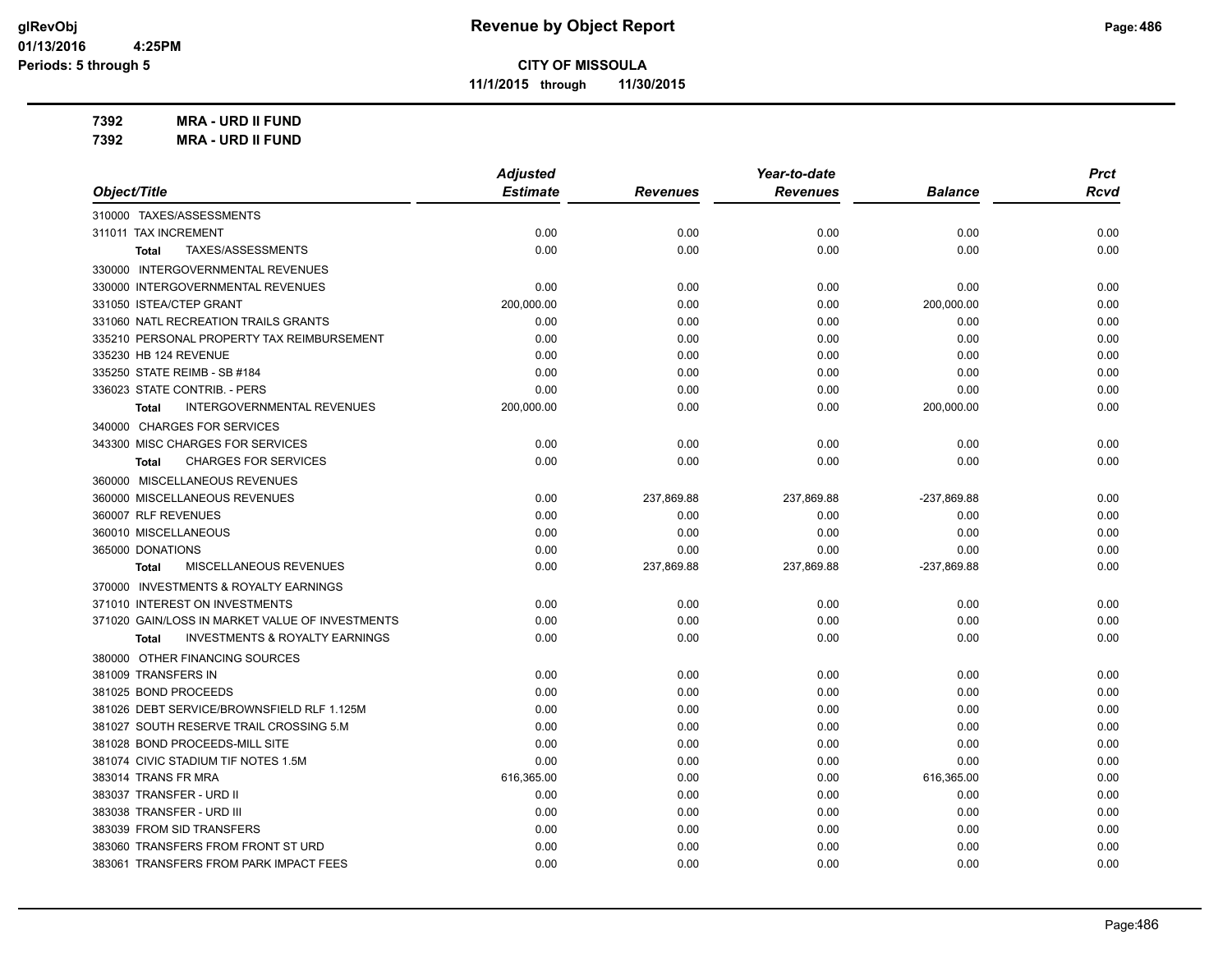**11/1/2015 through 11/30/2015**

**7392 MRA - URD II FUND 7392 MRA - URD II FUND**

|                                         | <b>Adjusted</b> |                 | Prct            |                |       |
|-----------------------------------------|-----------------|-----------------|-----------------|----------------|-------|
| Object/Title                            | <b>Estimate</b> | <b>Revenues</b> | <b>Revenues</b> | <b>Balance</b> | Rcvd  |
| 383062 TRANSFERS FROM PARK SIDS         | 0.00            | 0.00            | 0.00            | 0.00           | 0.00  |
| 383063 TRANSF FROM SAFETY-LU (CTEP)FUND | 0.00            | 0.00            | 0.00            | 0.00           | 0.00  |
| OTHER FINANCING SOURCES<br><b>Total</b> | 616.365.00      | 0.00            | 0.00            | 616.365.00     | 0.00  |
| MRA - URD II FUND<br>Total              | 816.365.00      | 237.869.88      | 237.869.88      | 578.495.12     | 29.14 |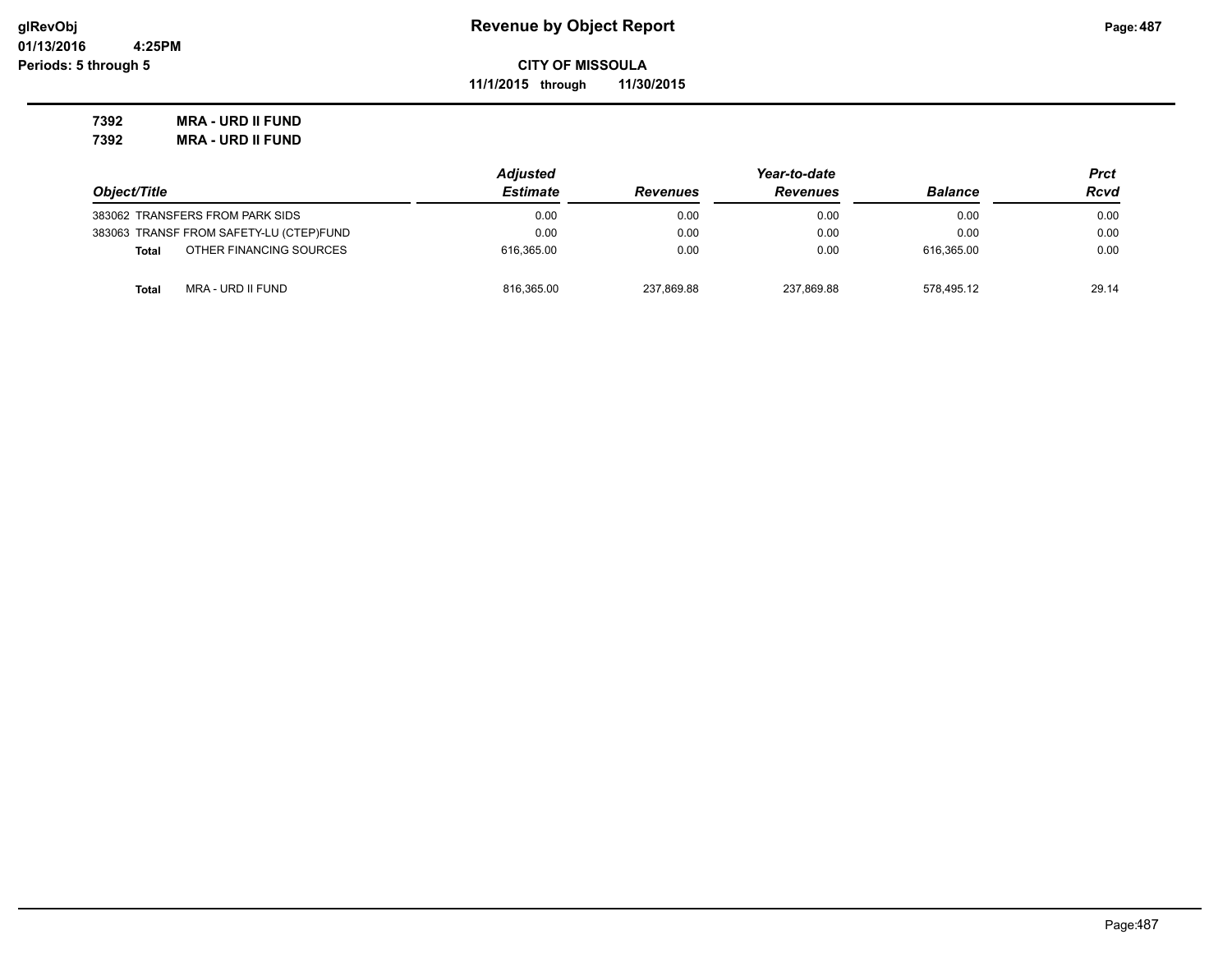**11/1/2015 through 11/30/2015**

#### **7392 MRA - URD II FUND**

|                                                           | <b>Adjusted</b> | Year-to-date    |                 |                | <b>Prct</b> |
|-----------------------------------------------------------|-----------------|-----------------|-----------------|----------------|-------------|
| Object/Title                                              | <b>Estimate</b> | <b>Revenues</b> | <b>Revenues</b> | <b>Balance</b> | <b>Rcvd</b> |
| 310000 TAXES/ASSESSMENTS                                  |                 |                 |                 |                |             |
| 311011 TAX INCREMENT                                      | 0.00            | 0.00            | 0.00            | 0.00           | 0.00        |
| TAXES/ASSESSMENTS<br><b>Total</b>                         | 0.00            | 0.00            | 0.00            | 0.00           | 0.00        |
| 330000 INTERGOVERNMENTAL REVENUES                         |                 |                 |                 |                |             |
| 330000 INTERGOVERNMENTAL REVENUES                         | 0.00            | 0.00            | 0.00            | 0.00           | 0.00        |
| 331050 ISTEA/CTEP GRANT                                   | 200,000.00      | 0.00            | 0.00            | 200,000.00     | 0.00        |
| 331060 NATL RECREATION TRAILS GRANTS                      | 0.00            | 0.00            | 0.00            | 0.00           | 0.00        |
| 335210 PERSONAL PROPERTY TAX REIMBURSEMENT                | 0.00            | 0.00            | 0.00            | 0.00           | 0.00        |
| 335230 HB 124 REVENUE                                     | 0.00            | 0.00            | 0.00            | 0.00           | 0.00        |
| 335250 STATE REIMB - SB #184                              | 0.00            | 0.00            | 0.00            | 0.00           | 0.00        |
| 336023 STATE CONTRIB. - PERS                              | 0.00            | 0.00            | 0.00            | 0.00           | 0.00        |
| <b>INTERGOVERNMENTAL REVENUES</b><br><b>Total</b>         | 200,000.00      | 0.00            | 0.00            | 200,000.00     | 0.00        |
| 340000 CHARGES FOR SERVICES                               |                 |                 |                 |                |             |
| 343300 MISC CHARGES FOR SERVICES                          | 0.00            | 0.00            | 0.00            | 0.00           | 0.00        |
| <b>CHARGES FOR SERVICES</b><br><b>Total</b>               | 0.00            | 0.00            | 0.00            | 0.00           | 0.00        |
| 360000 MISCELLANEOUS REVENUES                             |                 |                 |                 |                |             |
| 360000 MISCELLANEOUS REVENUES                             | 0.00            | 237,869.88      | 237,869.88      | -237,869.88    | 0.00        |
| 360007 RLF REVENUES                                       | 0.00            | 0.00            | 0.00            | 0.00           | 0.00        |
| 360010 MISCELLANEOUS                                      | 0.00            | 0.00            | 0.00            | 0.00           | 0.00        |
| 365000 DONATIONS                                          | 0.00            | 0.00            | 0.00            | 0.00           | 0.00        |
| MISCELLANEOUS REVENUES<br><b>Total</b>                    | 0.00            | 237,869.88      | 237,869.88      | -237,869.88    | 0.00        |
| 370000 INVESTMENTS & ROYALTY EARNINGS                     |                 |                 |                 |                |             |
| 371010 INTEREST ON INVESTMENTS                            | 0.00            | 0.00            | 0.00            | 0.00           | 0.00        |
| 371020 GAIN/LOSS IN MARKET VALUE OF INVESTMENT            | 0.00            | 0.00            | 0.00            | 0.00           | 0.00        |
| <b>INVESTMENTS &amp; ROYALTY EARNINGS</b><br><b>Total</b> | 0.00            | 0.00            | 0.00            | 0.00           | 0.00        |
| 380000 OTHER FINANCING SOURCES                            |                 |                 |                 |                |             |
| 381009 TRANSFERS IN                                       | 0.00            | 0.00            | 0.00            | 0.00           | 0.00        |
| 381025 BOND PROCEEDS                                      | 0.00            | 0.00            | 0.00            | 0.00           | 0.00        |
| 381026 DEBT SERVICE/BROWNSFIELD RLF 1.125M                | 0.00            | 0.00            | 0.00            | 0.00           | 0.00        |
| 381027 SOUTH RESERVE TRAIL CROSSING 5.M                   | 0.00            | 0.00            | 0.00            | 0.00           | 0.00        |
| 381028 BOND PROCEEDS-MILL SITE                            | 0.00            | 0.00            | 0.00            | 0.00           | 0.00        |
| 381074 CIVIC STADIUM TIF NOTES 1.5M                       | 0.00            | 0.00            | 0.00            | 0.00           | 0.00        |
| 383014 TRANS FR MRA                                       | 616,365.00      | 0.00            | 0.00            | 616,365.00     | 0.00        |
| 383037 TRANSFER - URD II                                  | 0.00            | 0.00            | 0.00            | 0.00           | 0.00        |
| 383038 TRANSFER - URD III                                 | 0.00            | 0.00            | 0.00            | 0.00           | 0.00        |
| 383039 FROM SID TRANSFERS                                 | 0.00            | 0.00            | 0.00            | 0.00           | 0.00        |
| 383060 TRANSFERS FROM FRONT ST URD                        | 0.00            | 0.00            | 0.00            | 0.00           | 0.00        |
| 383061 TRANSFERS FROM PARK IMPACT FEES                    | 0.00            | 0.00            | 0.00            | 0.00           | 0.00        |
| 383062 TRANSFERS FROM PARK SIDS                           | 0.00            | 0.00            | 0.00            | 0.00           | 0.00        |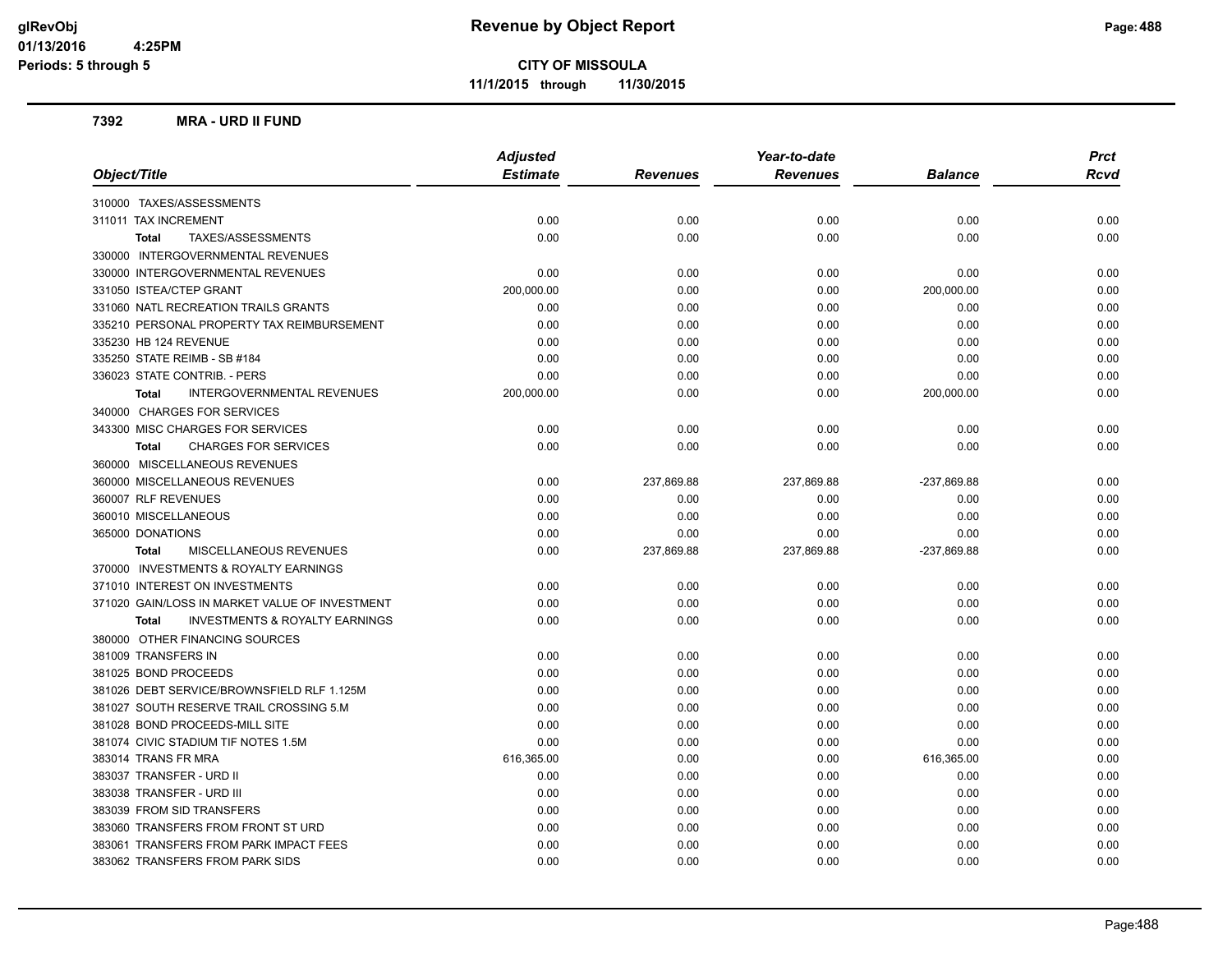### **glRevObj Revenue by Object Report Page:489**

**CITY OF MISSOULA**

**11/1/2015 through 11/30/2015**

#### **7392 MRA - URD II FUND**

|              |                                         | <b>Adjusted</b> |                 | <b>Prct</b>     |                |             |
|--------------|-----------------------------------------|-----------------|-----------------|-----------------|----------------|-------------|
| Object/Title |                                         | <b>Estimate</b> | <b>Revenues</b> | <b>Revenues</b> | <b>Balance</b> | <b>Rcvd</b> |
|              | 383063 TRANSF FROM SAFETY-LU (CTEP)FUND | 0.00            | 0.00            | 0.00            | 0.00           | 0.00        |
| <b>Total</b> | OTHER FINANCING SOURCES                 | 616.365.00      | 0.00            | 0.00            | 616.365.00     | 0.00        |
| Total        | MRA - URD II FUND                       | 816,365.00      | 237.869.88      | 237,869.88      | 578.495.12     | 29.14       |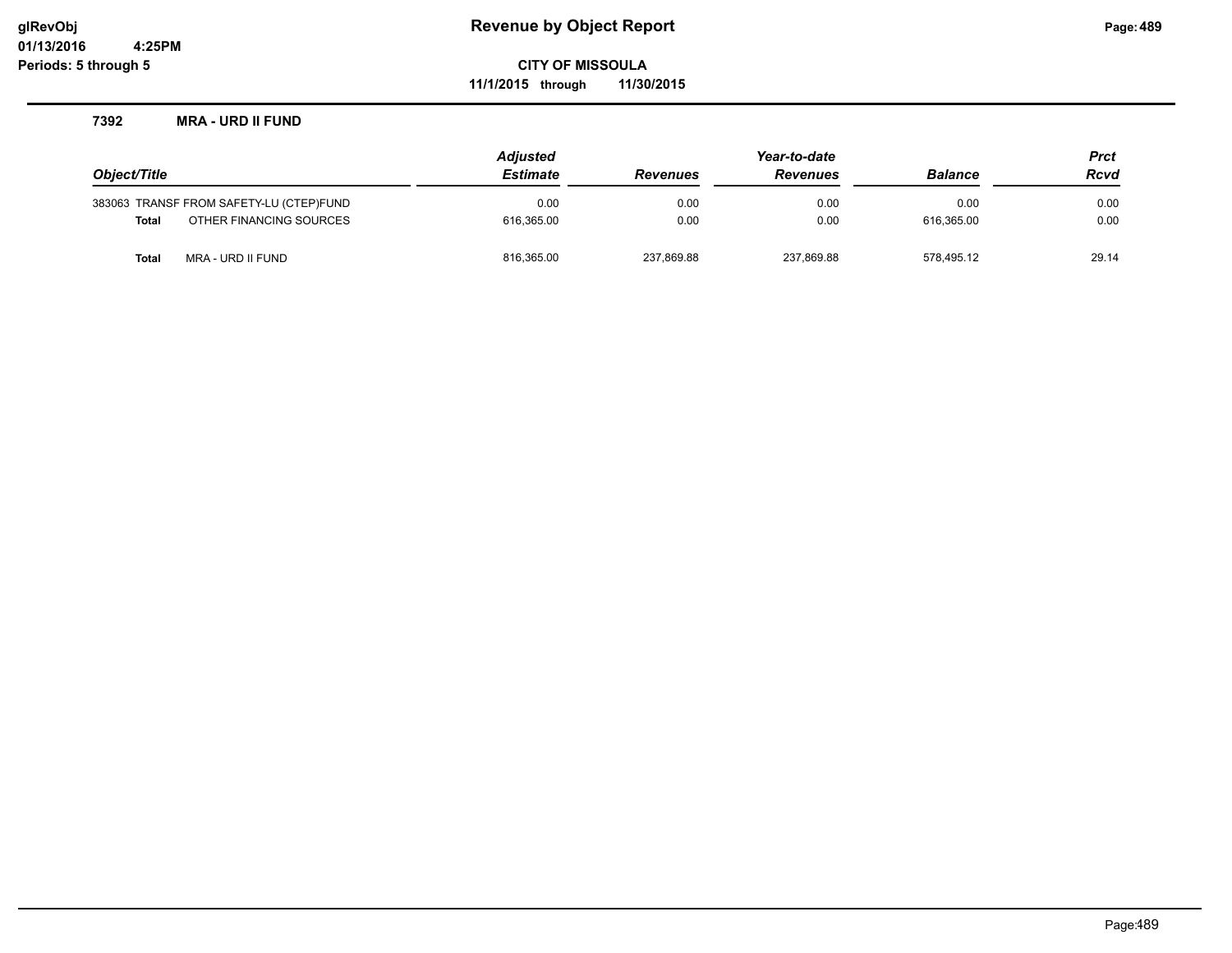**11/1/2015 through 11/30/2015**

**7393 MRA - URD III FUND 7393 MRA - URD III FUND**

|                                                    | <b>Adjusted</b> |                 | Year-to-date    |                | <b>Prct</b> |
|----------------------------------------------------|-----------------|-----------------|-----------------|----------------|-------------|
| Object/Title                                       | <b>Estimate</b> | <b>Revenues</b> | <b>Revenues</b> | <b>Balance</b> | <b>Rcvd</b> |
| 310000 TAXES/ASSESSMENTS                           |                 |                 |                 |                |             |
| 311011 TAX INCREMENT                               | 1.837.654.00    | 62.67           | 981.41          | 1.836.672.59   | 0.05        |
| 312001 PENALTIES & INTEREST                        | 0.00            | 0.79            | 143.73          | $-143.73$      | 0.00        |
| TAXES/ASSESSMENTS<br>Total                         | 1,837,654.00    | 63.46           | 1,125.14        | 1,836,528.86   | 0.06        |
| 330000 INTERGOVERNMENTAL REVENUES                  |                 |                 |                 |                |             |
| 331050 ISTEA/CTEP GRANT                            | 0.00            | 0.00            | 0.00            | 0.00           | 0.00        |
| 331060 NATL RECREATION TRAILS GRANTS               | 0.00            | 0.00            | 0.00            | 0.00           | 0.00        |
| 335210 PERSONAL PROPERTY TAX REIMBURSEMENT         | 121,116.00      | 138,925.02      | 138,925.02      | $-17,809.02$   | 114.70      |
| 336020 STATE PENSION CONTRIBUTION                  | 0.00            | 0.00            | 0.00            | 0.00           | 0.00        |
| 336023 STATE CONTRIB. - PERS                       | 0.00            | 0.00            | 43.83           | $-43.83$       | 0.00        |
| <b>INTERGOVERNMENTAL REVENUES</b><br>Total         | 121,116.00      | 138,925.02      | 138,968.85      | $-17,852.85$   | 114.74      |
| 360000 MISCELLANEOUS REVENUES                      |                 |                 |                 |                |             |
| 360000 MISCELLANEOUS REVENUES                      | 0.00            | 0.00            | 4.50            | $-4.50$        | 0.00        |
| 360010 MISCELLANEOUS                               | 0.00            | 0.00            | 0.00            | 0.00           | 0.00        |
| 362000 OTHER MISCELLANEOUS REVENUE                 | 0.00            | 0.00            | 0.00            | 0.00           | 0.00        |
| 362004 URD III FACADE IMPROVEMENT LOAN REC         | 0.00            | 0.00            | 0.00            | 0.00           | 0.00        |
| 365000 DONATIONS                                   | 0.00            | 0.00            | 0.00            | 0.00           | 0.00        |
| MISCELLANEOUS REVENUES<br>Total                    | 0.00            | 0.00            | 4.50            | $-4.50$        | 0.00        |
| 370000 INVESTMENTS & ROYALTY EARNINGS              |                 |                 |                 |                |             |
| 371010 INTEREST ON INVESTMENTS                     | 0.00            | 0.00            | 0.00            | 0.00           | 0.00        |
| 371020 GAIN/LOSS IN MARKET VALUE OF INVESTMENTS    | 0.00            | 0.00            | 0.00            | 0.00           | 0.00        |
| <b>INVESTMENTS &amp; ROYALTY EARNINGS</b><br>Total | 0.00            | 0.00            | 0.00            | 0.00           | 0.00        |
| 380000 OTHER FINANCING SOURCES                     |                 |                 |                 |                |             |
| 381000 LOAN PROCEEDS                               | 0.00            | 0.00            | 0.00            | 0.00           | 0.00        |
| 381027 5M SO RESERVE TRAIL CROSSING                | 0.00            | 0.00            | 0.00            | 0.00           | 0.00        |
| 383037 TRANSFER - URD II                           | 250,000.00      | 0.00            | 0.00            | 250,000.00     | 0.00        |
| OTHER FINANCING SOURCES<br><b>Total</b>            | 250,000.00      | 0.00            | 0.00            | 250,000.00     | 0.00        |
| MRA - URD III FUND<br>Total                        | 2,208,770.00    | 138.988.48      | 140.098.49      | 2,068,671.51   | 6.34        |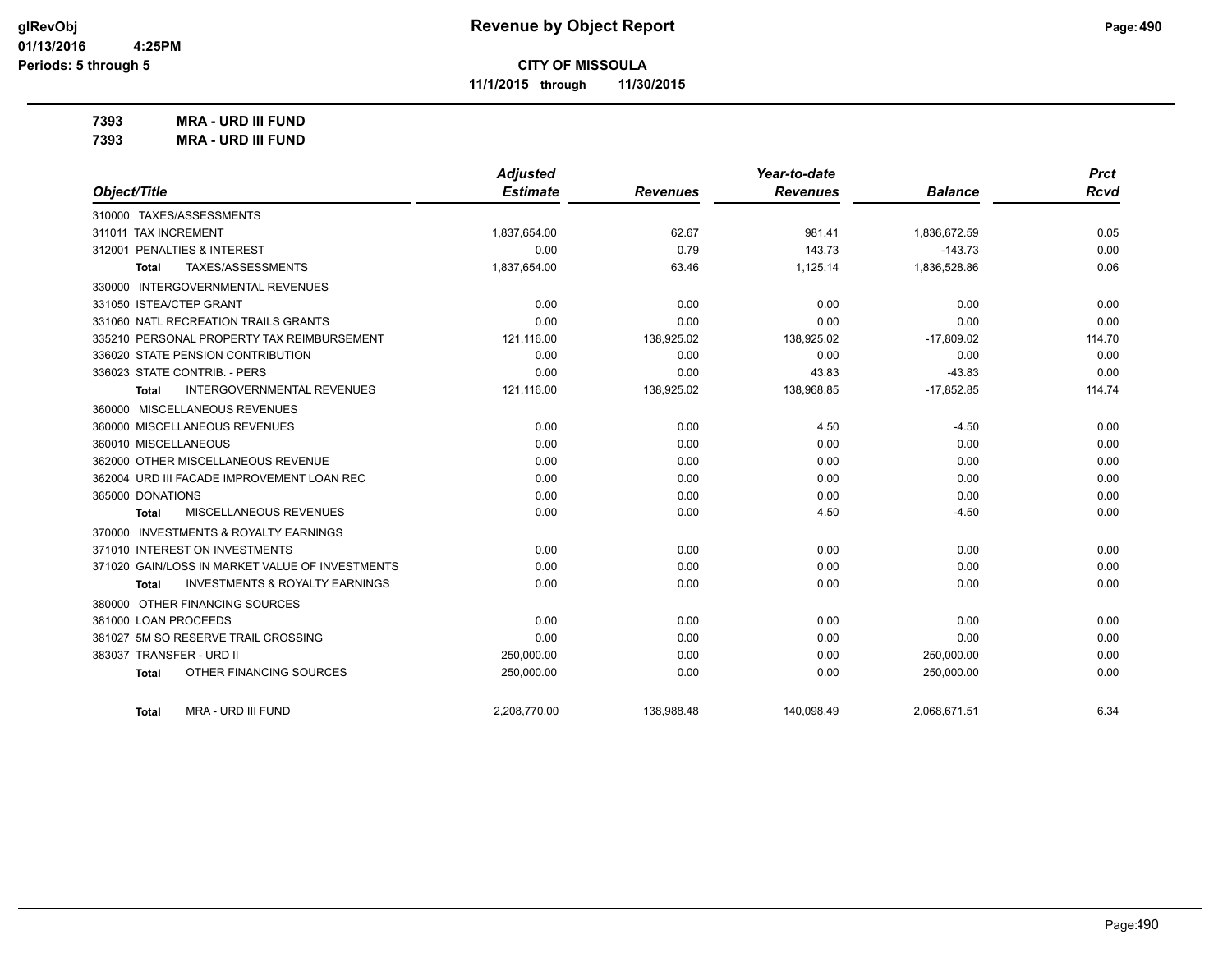**11/1/2015 through 11/30/2015**

#### **7393 MRA - URD III FUND**

|                                                    | <b>Adjusted</b> |                 | Year-to-date    |                | <b>Prct</b> |
|----------------------------------------------------|-----------------|-----------------|-----------------|----------------|-------------|
| Object/Title                                       | <b>Estimate</b> | <b>Revenues</b> | <b>Revenues</b> | <b>Balance</b> | <b>Rcvd</b> |
| 310000 TAXES/ASSESSMENTS                           |                 |                 |                 |                |             |
| 311011 TAX INCREMENT                               | 1,837,654.00    | 62.67           | 981.41          | 1,836,672.59   | 0.05        |
| 312001 PENALTIES & INTEREST                        | 0.00            | 0.79            | 143.73          | $-143.73$      | 0.00        |
| TAXES/ASSESSMENTS<br>Total                         | 1,837,654.00    | 63.46           | 1,125.14        | 1,836,528.86   | 0.06        |
| 330000 INTERGOVERNMENTAL REVENUES                  |                 |                 |                 |                |             |
| 331050 ISTEA/CTEP GRANT                            | 0.00            | 0.00            | 0.00            | 0.00           | 0.00        |
| 331060 NATL RECREATION TRAILS GRANTS               | 0.00            | 0.00            | 0.00            | 0.00           | 0.00        |
| 335210 PERSONAL PROPERTY TAX REIMBURSEMENT         | 121,116.00      | 138,925.02      | 138,925.02      | $-17,809.02$   | 114.70      |
| 336020 STATE PENSION CONTRIBUTION                  | 0.00            | 0.00            | 0.00            | 0.00           | 0.00        |
| 336023 STATE CONTRIB. - PERS                       | 0.00            | 0.00            | 43.83           | $-43.83$       | 0.00        |
| <b>INTERGOVERNMENTAL REVENUES</b><br><b>Total</b>  | 121,116.00      | 138,925.02      | 138,968.85      | $-17,852.85$   | 114.74      |
| 360000 MISCELLANEOUS REVENUES                      |                 |                 |                 |                |             |
| 360000 MISCELLANEOUS REVENUES                      | 0.00            | 0.00            | 4.50            | $-4.50$        | 0.00        |
| 360010 MISCELLANEOUS                               | 0.00            | 0.00            | 0.00            | 0.00           | 0.00        |
| 362000 OTHER MISCELLANEOUS REVENUE                 | 0.00            | 0.00            | 0.00            | 0.00           | 0.00        |
| 362004 URD III FACADE IMPROVEMENT LOAN REC         | 0.00            | 0.00            | 0.00            | 0.00           | 0.00        |
| 365000 DONATIONS                                   | 0.00            | 0.00            | 0.00            | 0.00           | 0.00        |
| MISCELLANEOUS REVENUES<br>Total                    | 0.00            | 0.00            | 4.50            | $-4.50$        | 0.00        |
| 370000 INVESTMENTS & ROYALTY EARNINGS              |                 |                 |                 |                |             |
| 371010 INTEREST ON INVESTMENTS                     | 0.00            | 0.00            | 0.00            | 0.00           | 0.00        |
| 371020 GAIN/LOSS IN MARKET VALUE OF INVESTMENT     | 0.00            | 0.00            | 0.00            | 0.00           | 0.00        |
| <b>INVESTMENTS &amp; ROYALTY EARNINGS</b><br>Total | 0.00            | 0.00            | 0.00            | 0.00           | 0.00        |
| 380000 OTHER FINANCING SOURCES                     |                 |                 |                 |                |             |
| 381000 LOAN PROCEEDS                               | 0.00            | 0.00            | 0.00            | 0.00           | 0.00        |
| 381027 5M SO RESERVE TRAIL CROSSING                | 0.00            | 0.00            | 0.00            | 0.00           | 0.00        |
| 383037 TRANSFER - URD II                           | 250,000.00      | 0.00            | 0.00            | 250,000.00     | 0.00        |
| OTHER FINANCING SOURCES<br>Total                   | 250,000.00      | 0.00            | 0.00            | 250,000.00     | 0.00        |
| MRA - URD III FUND<br>Total                        | 2.208.770.00    | 138.988.48      | 140.098.49      | 2,068,671.51   | 6.34        |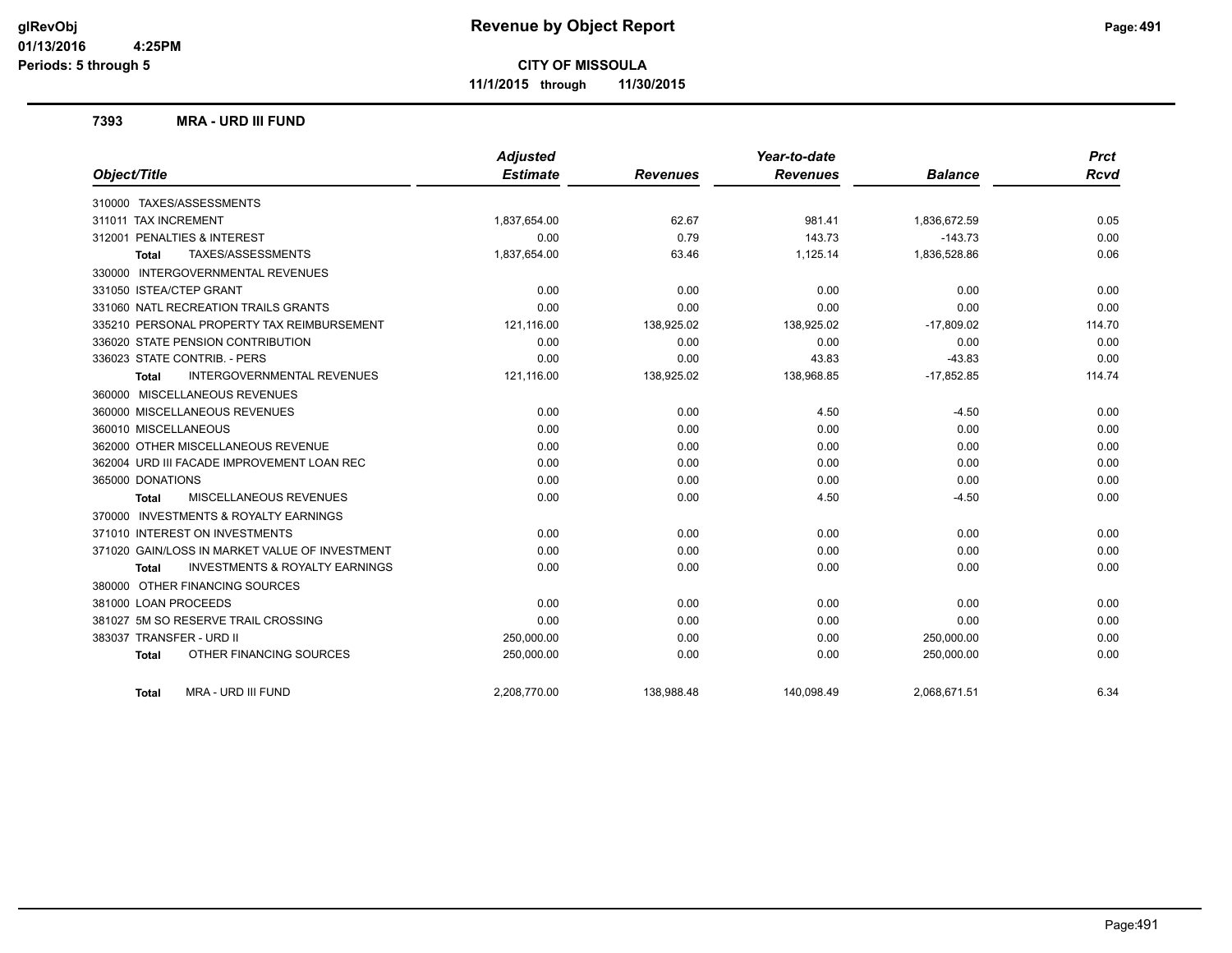**11/1/2015 through 11/30/2015**

### **7394 MRA URD III TI DEBT CLEARING FUND**

**7394 MRA URD III TI DEBT CLEARING FUND**

|                                                           | <b>Adjusted</b> |                 | Year-to-date    |                | <b>Prct</b> |
|-----------------------------------------------------------|-----------------|-----------------|-----------------|----------------|-------------|
| Object/Title                                              | <b>Estimate</b> | <b>Revenues</b> | <b>Revenues</b> | <b>Balance</b> | <b>Rcvd</b> |
| 310000 TAXES/ASSESSMENTS                                  |                 |                 |                 |                |             |
| <b>TAX INCREMENT</b><br>311011                            | 0.00            | 0.00            | 0.00            | 0.00           | 0.00        |
| TAXES/ASSESSMENTS<br><b>Total</b>                         | 0.00            | 0.00            | 0.00            | 0.00           | 0.00        |
| INTERGOVERNMENTAL REVENUES<br>330000                      |                 |                 |                 |                |             |
| 335210 PERSONAL PROPERTY TAX REIMBURSEMENT                | 0.00            | 0.00            | 0.00            | 0.00           | 0.00        |
| 335230 HB 124 REVENUE                                     | 0.00            | 0.00            | 0.00            | 0.00           | 0.00        |
| 335250 STATE REIMB - SB #184                              | 0.00            | 0.00            | 0.00            | 0.00           | 0.00        |
| <b>INTERGOVERNMENTAL REVENUES</b><br><b>Total</b>         | 0.00            | 0.00            | 0.00            | 0.00           | 0.00        |
| <b>INVESTMENTS &amp; ROYALTY EARNINGS</b><br>370000       |                 |                 |                 |                |             |
| 371010 INTEREST ON INVESTMENTS                            | 0.00            | 0.00            | 0.00            | 0.00           | 0.00        |
| 371020 GAIN/LOSS IN MARKET VALUE OF INVESTMENTS           | 0.00            | 0.00            | 0.00            | 0.00           | 0.00        |
| <b>INVESTMENTS &amp; ROYALTY EARNINGS</b><br><b>Total</b> | 0.00            | 0.00            | 0.00            | 0.00           | 0.00        |
| OTHER FINANCING SOURCES<br>380000                         |                 |                 |                 |                |             |
| 383014 TRANS FR MRA                                       | 0.00            | 0.00            | 0.00            | 0.00           | 0.00        |
| OTHER FINANCING SOURCES<br>Total                          | 0.00            | 0.00            | 0.00            | 0.00           | 0.00        |
| MRA URD III TI DEBT CLEARING FUND<br><b>Total</b>         | 0.00            | 0.00            | 0.00            | 0.00           | 0.00        |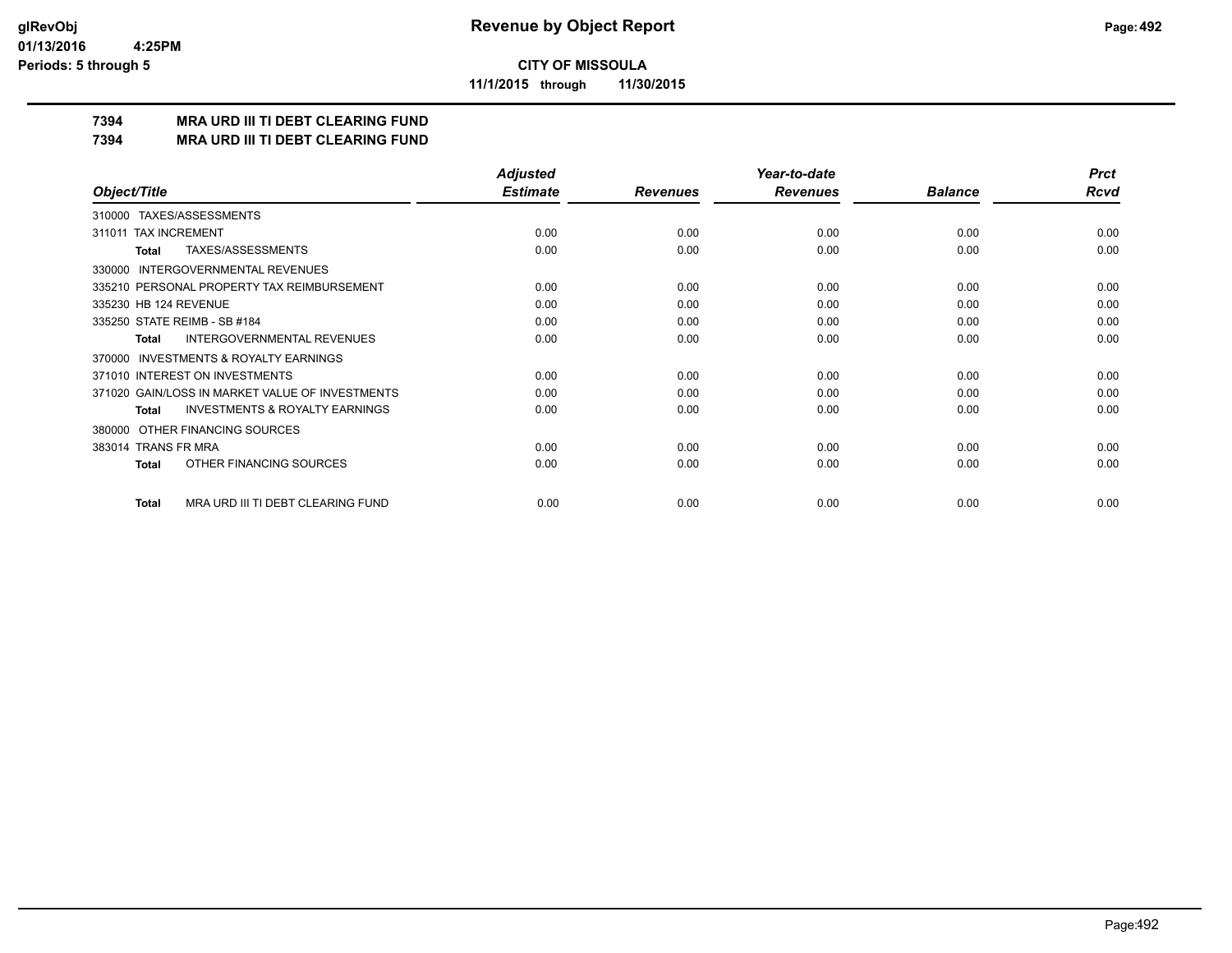**11/1/2015 through 11/30/2015**

### **7394 MRA URD III TI DEBT CLEARING FUND**

|                                                    | <b>Adjusted</b> |                 | Year-to-date    |                | <b>Prct</b> |
|----------------------------------------------------|-----------------|-----------------|-----------------|----------------|-------------|
| Object/Title                                       | <b>Estimate</b> | <b>Revenues</b> | <b>Revenues</b> | <b>Balance</b> | Rcvd        |
| TAXES/ASSESSMENTS<br>310000                        |                 |                 |                 |                |             |
| 311011 TAX INCREMENT                               | 0.00            | 0.00            | 0.00            | 0.00           | 0.00        |
| TAXES/ASSESSMENTS<br>Total                         | 0.00            | 0.00            | 0.00            | 0.00           | 0.00        |
| 330000 INTERGOVERNMENTAL REVENUES                  |                 |                 |                 |                |             |
| 335210 PERSONAL PROPERTY TAX REIMBURSEMENT         | 0.00            | 0.00            | 0.00            | 0.00           | 0.00        |
| 335230 HB 124 REVENUE                              | 0.00            | 0.00            | 0.00            | 0.00           | 0.00        |
| 335250 STATE REIMB - SB #184                       | 0.00            | 0.00            | 0.00            | 0.00           | 0.00        |
| <b>INTERGOVERNMENTAL REVENUES</b><br>Total         | 0.00            | 0.00            | 0.00            | 0.00           | 0.00        |
| 370000 INVESTMENTS & ROYALTY EARNINGS              |                 |                 |                 |                |             |
| 371010 INTEREST ON INVESTMENTS                     | 0.00            | 0.00            | 0.00            | 0.00           | 0.00        |
| 371020 GAIN/LOSS IN MARKET VALUE OF INVESTMENT     | 0.00            | 0.00            | 0.00            | 0.00           | 0.00        |
| <b>INVESTMENTS &amp; ROYALTY EARNINGS</b><br>Total | 0.00            | 0.00            | 0.00            | 0.00           | 0.00        |
| 380000 OTHER FINANCING SOURCES                     |                 |                 |                 |                |             |
| 383014 TRANS FR MRA                                | 0.00            | 0.00            | 0.00            | 0.00           | 0.00        |
| OTHER FINANCING SOURCES<br>Total                   | 0.00            | 0.00            | 0.00            | 0.00           | 0.00        |
| MRA URD III TI DEBT CLEARING FUND<br><b>Total</b>  | 0.00            | 0.00            | 0.00            | 0.00           | 0.00        |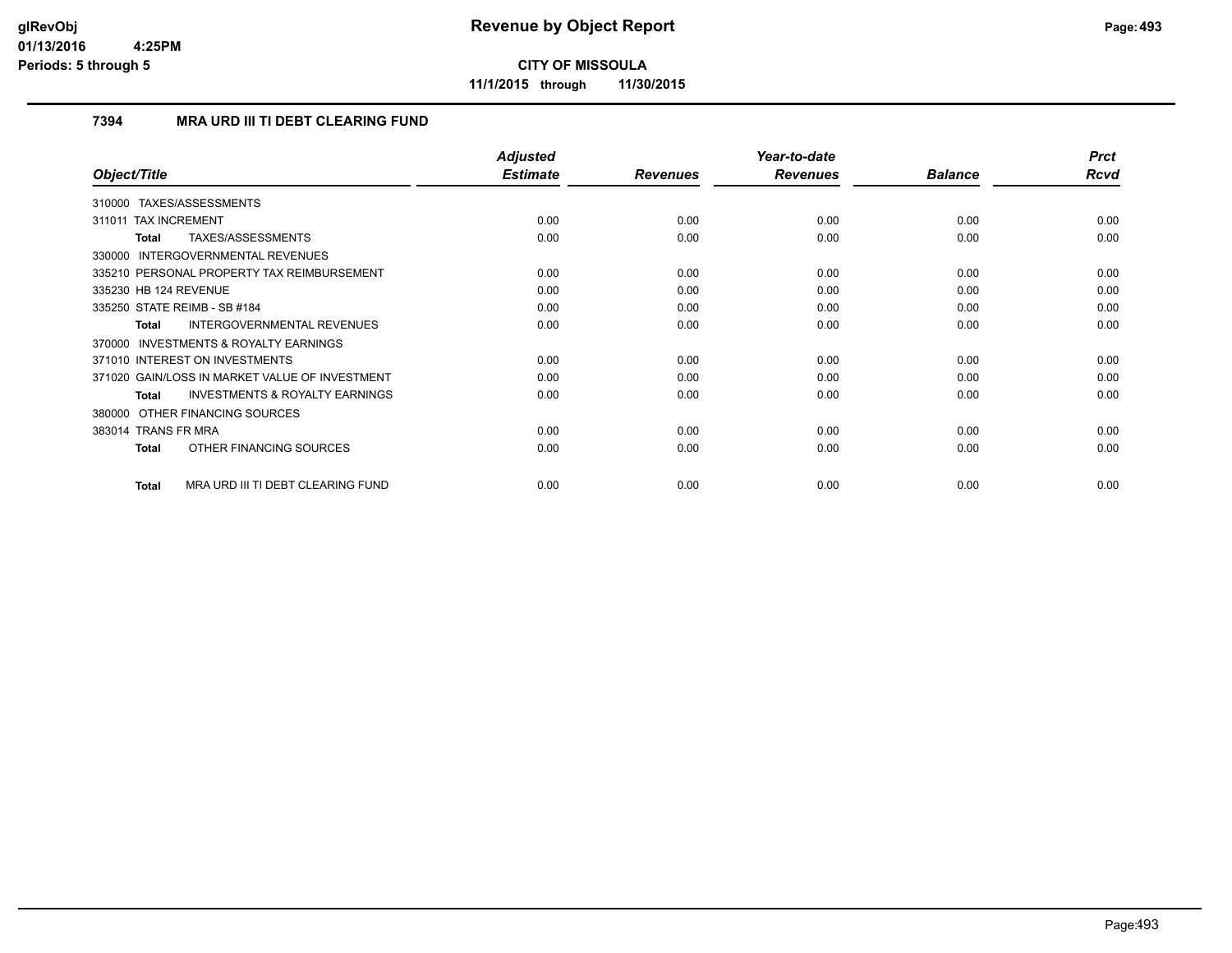**11/1/2015 through 11/30/2015**

## **7395 MRA TAX INCREMENT DEBT SERVICE**

#### **7395 MRA TAX INCREMENT DEBT SERVICE**

|                                                           | <b>Adjusted</b> |                 | Year-to-date    |                | <b>Prct</b> |
|-----------------------------------------------------------|-----------------|-----------------|-----------------|----------------|-------------|
| Object/Title                                              | <b>Estimate</b> | <b>Revenues</b> | <b>Revenues</b> | <b>Balance</b> | <b>Rcvd</b> |
| 370000 INVESTMENTS & ROYALTY EARNINGS                     |                 |                 |                 |                |             |
| 371010 INTEREST ON INVESTMENTS                            | 0.00            | 0.00            | 0.00            | 0.00           | 0.00        |
| <b>INVESTMENTS &amp; ROYALTY EARNINGS</b><br><b>Total</b> | 0.00            | 0.00            | 0.00            | 0.00           | 0.00        |
| 380000 OTHER FINANCING SOURCES                            |                 |                 |                 |                |             |
| 383014 TRANS FR MRA                                       | 0.00            | 0.00            | 0.00            | 0.00           | 0.00        |
| OTHER FINANCING SOURCES<br><b>Total</b>                   | 0.00            | 0.00            | 0.00            | 0.00           | 0.00        |
|                                                           |                 |                 |                 |                |             |
| MRA TAX INCREMENT DEBT SERVICE<br><b>Total</b>            | 0.00            | 0.00            | 0.00            | 0.00           | 0.00        |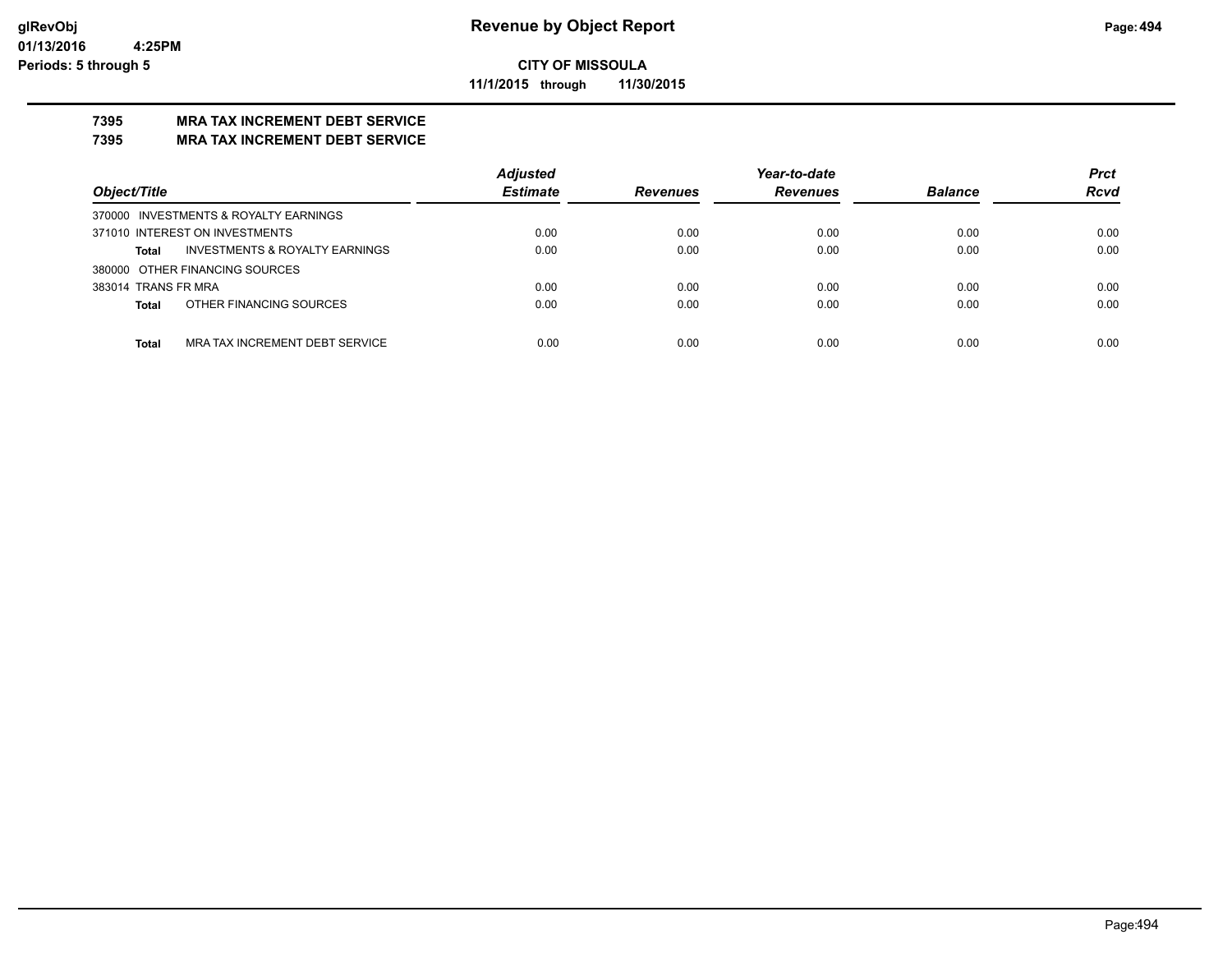**11/1/2015 through 11/30/2015**

#### **7395 MRA TAX INCREMENT DEBT SERVICE**

| Object/Title                                   | <b>Adjusted</b><br><b>Estimate</b> | <b>Revenues</b> | Year-to-date<br><b>Revenues</b> | <b>Balance</b> | <b>Prct</b><br><b>Rcvd</b> |
|------------------------------------------------|------------------------------------|-----------------|---------------------------------|----------------|----------------------------|
| 370000 INVESTMENTS & ROYALTY EARNINGS          |                                    |                 |                                 |                |                            |
| 371010 INTEREST ON INVESTMENTS                 | 0.00                               | 0.00            | 0.00                            | 0.00           | 0.00                       |
| INVESTMENTS & ROYALTY EARNINGS<br><b>Total</b> | 0.00                               | 0.00            | 0.00                            | 0.00           | 0.00                       |
| 380000 OTHER FINANCING SOURCES                 |                                    |                 |                                 |                |                            |
| 383014 TRANS FR MRA                            | 0.00                               | 0.00            | 0.00                            | 0.00           | 0.00                       |
| OTHER FINANCING SOURCES<br><b>Total</b>        | 0.00                               | 0.00            | 0.00                            | 0.00           | 0.00                       |
|                                                |                                    |                 |                                 |                |                            |
| MRA TAX INCREMENT DEBT SERVICE<br><b>Total</b> | 0.00                               | 0.00            | 0.00                            | 0.00           | 0.00                       |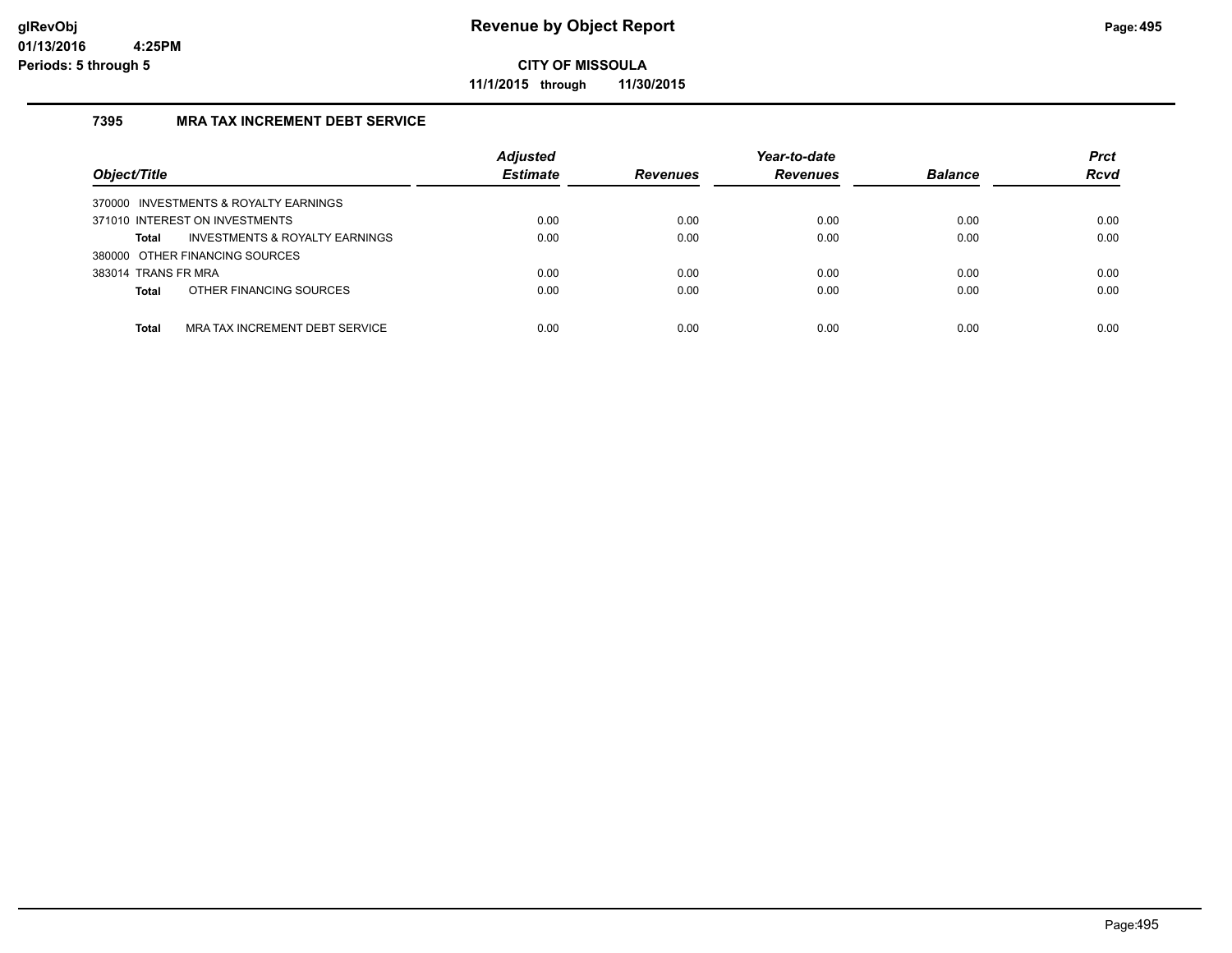**11/1/2015 through 11/30/2015**

### **7396 NRSS DEBT SERVICE SINKING FUND**

**7396 NRSS DEBT SERVICE SINKING FUND**

|                                                 | <b>Adjusted</b> |                 | Year-to-date    |                | <b>Prct</b> |
|-------------------------------------------------|-----------------|-----------------|-----------------|----------------|-------------|
| Object/Title                                    | <b>Estimate</b> | <b>Revenues</b> | <b>Revenues</b> | <b>Balance</b> | <b>Rcvd</b> |
| 370000 INVESTMENTS & ROYALTY EARNINGS           |                 |                 |                 |                |             |
| 371010 INTEREST ON INVESTMENTS                  | 0.00            | 0.00            | 0.00            | 0.00           | 0.00        |
| 371020 GAIN/LOSS IN MARKET VALUE OF INVESTMENTS | 0.00            | 0.00            | 0.00            | 0.00           | 0.00        |
| INVESTMENTS & ROYALTY EARNINGS<br><b>Total</b>  | 0.00            | 0.00            | 0.00            | 0.00           | 0.00        |
| 380000 OTHER FINANCING SOURCES                  |                 |                 |                 |                |             |
| 383014 TRANS FR MRA                             | 0.00            | 0.00            | 0.00            | 0.00           | 0.00        |
| OTHER FINANCING SOURCES<br><b>Total</b>         | 0.00            | 0.00            | 0.00            | 0.00           | 0.00        |
|                                                 |                 |                 |                 |                |             |
| <b>Total</b><br>NRSS DEBT SERVICE SINKING FUND  | 0.00            | 0.00            | 0.00            | 0.00           | 0.00        |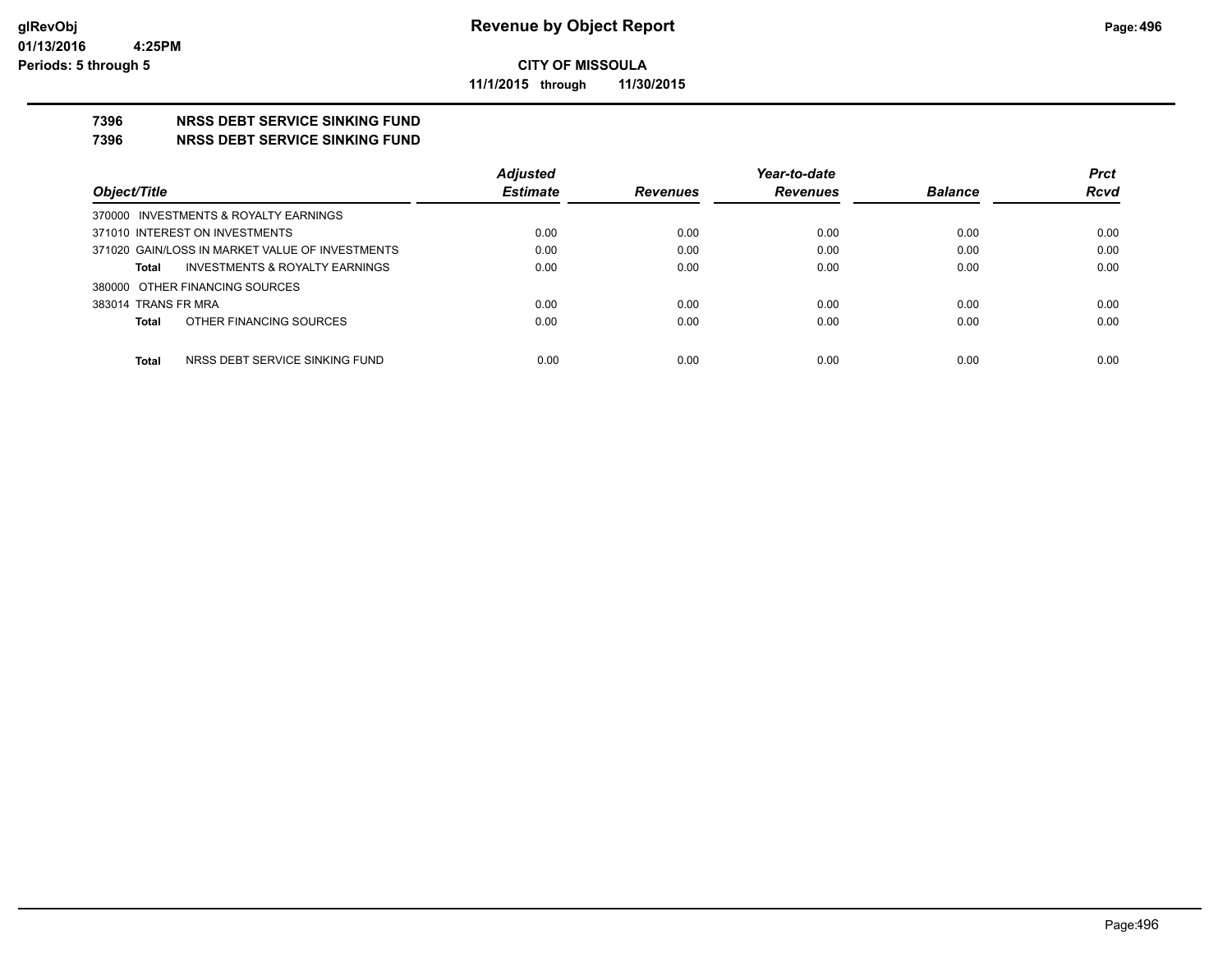**11/1/2015 through 11/30/2015**

### **7396 NRSS DEBT SERVICE SINKING FUND**

|                                                    | <b>Adjusted</b> |                 | Year-to-date    |                | <b>Prct</b> |
|----------------------------------------------------|-----------------|-----------------|-----------------|----------------|-------------|
| Object/Title                                       | <b>Estimate</b> | <b>Revenues</b> | <b>Revenues</b> | <b>Balance</b> | Rcvd        |
| 370000 INVESTMENTS & ROYALTY EARNINGS              |                 |                 |                 |                |             |
| 371010 INTEREST ON INVESTMENTS                     | 0.00            | 0.00            | 0.00            | 0.00           | 0.00        |
| 371020 GAIN/LOSS IN MARKET VALUE OF INVESTMENT     | 0.00            | 0.00            | 0.00            | 0.00           | 0.00        |
| <b>INVESTMENTS &amp; ROYALTY EARNINGS</b><br>Total | 0.00            | 0.00            | 0.00            | 0.00           | 0.00        |
| 380000 OTHER FINANCING SOURCES                     |                 |                 |                 |                |             |
| 383014 TRANS FR MRA                                | 0.00            | 0.00            | 0.00            | 0.00           | 0.00        |
| OTHER FINANCING SOURCES<br>Total                   | 0.00            | 0.00            | 0.00            | 0.00           | 0.00        |
|                                                    |                 |                 |                 |                |             |
| <b>Total</b><br>NRSS DEBT SERVICE SINKING FUND     | 0.00            | 0.00            | 0.00            | 0.00           | 0.00        |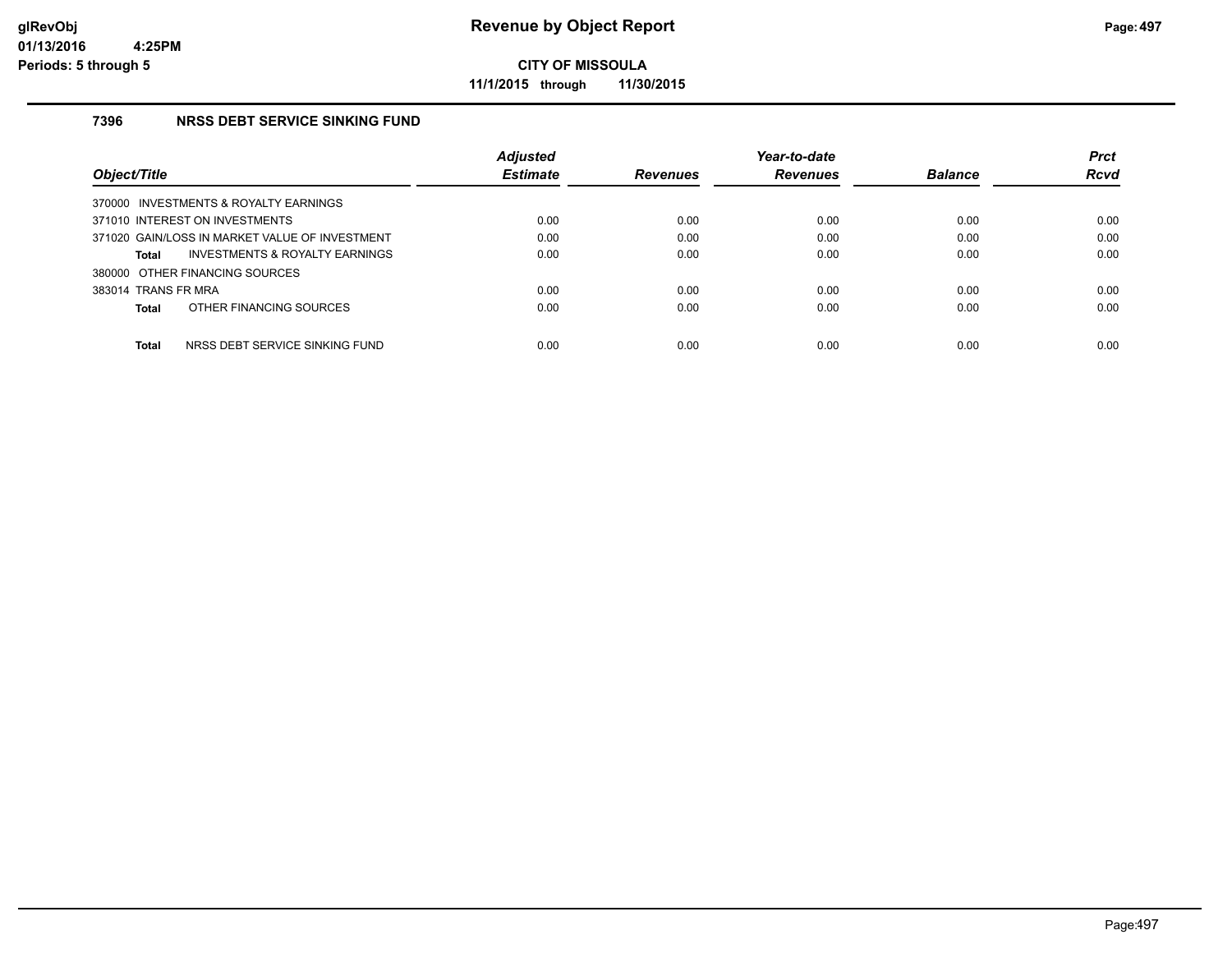**11/1/2015 through 11/30/2015**

## **7397 NORTH RESERVE/SCOTT ST URD**

**7397 NORTH RESERVE/SCOTT ST URD**

|                                                           | <b>Adjusted</b> |                 | Year-to-date    |                | <b>Prct</b> |
|-----------------------------------------------------------|-----------------|-----------------|-----------------|----------------|-------------|
| Object/Title                                              | <b>Estimate</b> | <b>Revenues</b> | <b>Revenues</b> | <b>Balance</b> | <b>Rcvd</b> |
| 310000 TAXES/ASSESSMENTS                                  |                 |                 |                 |                |             |
| 311011 TAX INCREMENT                                      | 0.00            | 0.00            | 0.00            | 0.00           | 0.00        |
| PENALTIES & INTEREST<br>312001                            | 0.00            | 0.00            | 0.00            | 0.00           | 0.00        |
| TAXES/ASSESSMENTS<br><b>Total</b>                         | 0.00            | 0.00            | 0.00            | 0.00           | 0.00        |
| INTERGOVERNMENTAL REVENUES<br>330000                      |                 |                 |                 |                |             |
| 335210 PERSONAL PROPERTY TAX REIMBURSEMENT                | 0.00            | 0.00            | 0.00            | 0.00           | 0.00        |
| <b>INTERGOVERNMENTAL REVENUES</b><br>Total                | 0.00            | 0.00            | 0.00            | 0.00           | 0.00        |
| MISCELLANEOUS REVENUES<br>360000                          |                 |                 |                 |                |             |
| 360000 MISCELLANEOUS REVENUES                             | 0.00            | 0.00            | 0.00            | 0.00           | 0.00        |
| <b>MISCELLANEOUS REVENUES</b><br><b>Total</b>             | 0.00            | 0.00            | 0.00            | 0.00           | 0.00        |
| <b>INVESTMENTS &amp; ROYALTY EARNINGS</b><br>370000       |                 |                 |                 |                |             |
| 371010 INTEREST ON INVESTMENTS                            | 0.00            | 0.00            | 0.00            | 0.00           | 0.00        |
| <b>INVESTMENTS &amp; ROYALTY EARNINGS</b><br><b>Total</b> | 0.00            | 0.00            | 0.00            | 0.00           | 0.00        |
| OTHER FINANCING SOURCES<br>380000                         |                 |                 |                 |                |             |
| 381010 BOND PROCEEDS                                      | 0.00            | 0.00            | 0.00            | 0.00           | 0.00        |
| 383014 TRANS FR MRA                                       | 0.00            | 0.00            | 0.00            | 0.00           | 0.00        |
| OTHER FINANCING SOURCES<br><b>Total</b>                   | 0.00            | 0.00            | 0.00            | 0.00           | 0.00        |
| NORTH RESERVE/SCOTT ST URD<br><b>Total</b>                | 0.00            | 0.00            | 0.00            | 0.00           | 0.00        |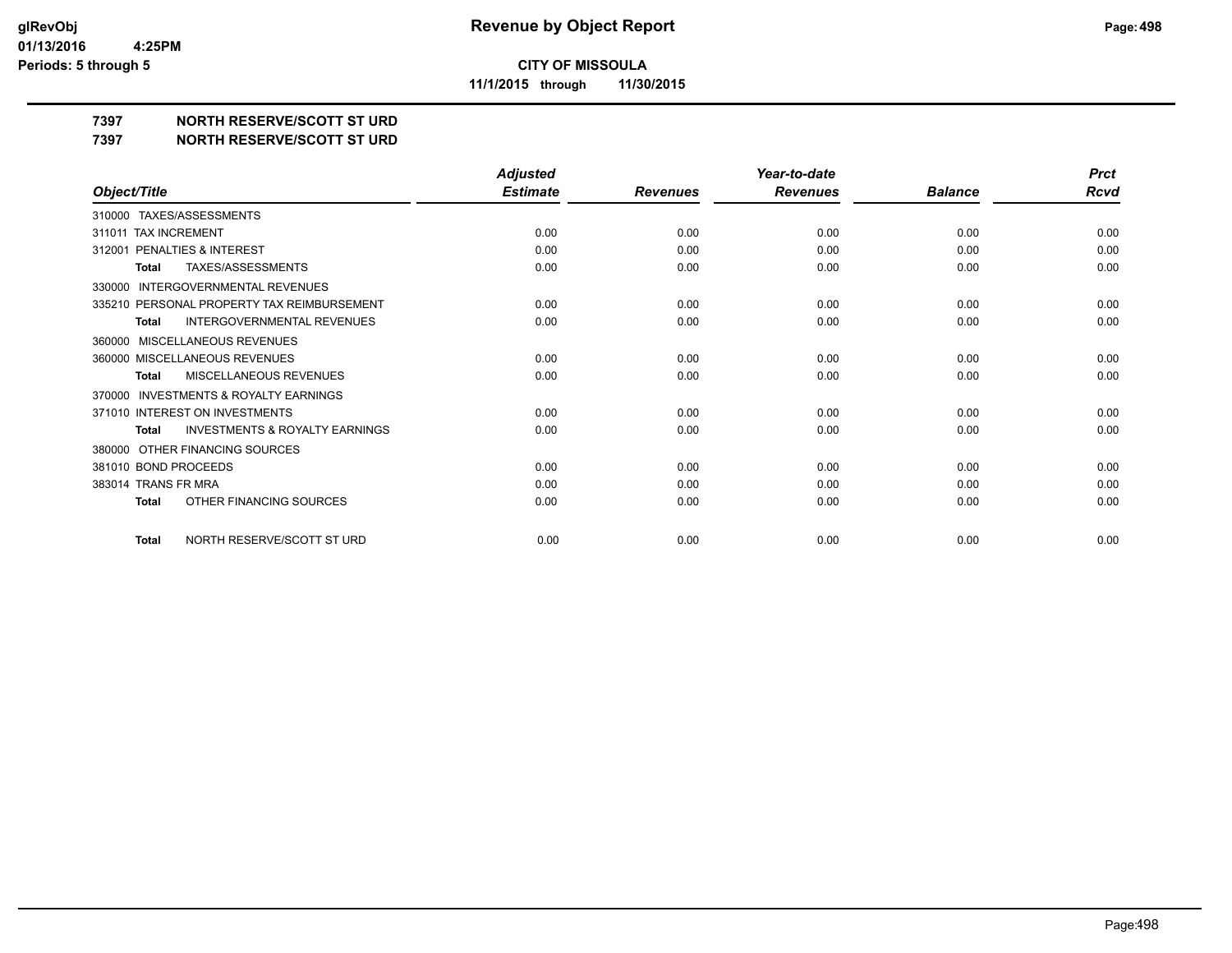**11/1/2015 through 11/30/2015**

### **7397 NORTH RESERVE/SCOTT ST URD**

|                                                           | <b>Adjusted</b> |                 | Year-to-date    |                | <b>Prct</b> |
|-----------------------------------------------------------|-----------------|-----------------|-----------------|----------------|-------------|
| Object/Title                                              | <b>Estimate</b> | <b>Revenues</b> | <b>Revenues</b> | <b>Balance</b> | Rcvd        |
| 310000 TAXES/ASSESSMENTS                                  |                 |                 |                 |                |             |
| 311011 TAX INCREMENT                                      | 0.00            | 0.00            | 0.00            | 0.00           | 0.00        |
| 312001 PENALTIES & INTEREST                               | 0.00            | 0.00            | 0.00            | 0.00           | 0.00        |
| <b>TAXES/ASSESSMENTS</b><br><b>Total</b>                  | 0.00            | 0.00            | 0.00            | 0.00           | 0.00        |
| <b>INTERGOVERNMENTAL REVENUES</b><br>330000               |                 |                 |                 |                |             |
| 335210 PERSONAL PROPERTY TAX REIMBURSEMENT                | 0.00            | 0.00            | 0.00            | 0.00           | 0.00        |
| <b>INTERGOVERNMENTAL REVENUES</b><br><b>Total</b>         | 0.00            | 0.00            | 0.00            | 0.00           | 0.00        |
| 360000 MISCELLANEOUS REVENUES                             |                 |                 |                 |                |             |
| 360000 MISCELLANEOUS REVENUES                             | 0.00            | 0.00            | 0.00            | 0.00           | 0.00        |
| MISCELLANEOUS REVENUES<br>Total                           | 0.00            | 0.00            | 0.00            | 0.00           | 0.00        |
| 370000 INVESTMENTS & ROYALTY EARNINGS                     |                 |                 |                 |                |             |
| 371010 INTEREST ON INVESTMENTS                            | 0.00            | 0.00            | 0.00            | 0.00           | 0.00        |
| <b>INVESTMENTS &amp; ROYALTY EARNINGS</b><br><b>Total</b> | 0.00            | 0.00            | 0.00            | 0.00           | 0.00        |
| 380000 OTHER FINANCING SOURCES                            |                 |                 |                 |                |             |
| 381010 BOND PROCEEDS                                      | 0.00            | 0.00            | 0.00            | 0.00           | 0.00        |
| 383014 TRANS FR MRA                                       | 0.00            | 0.00            | 0.00            | 0.00           | 0.00        |
| OTHER FINANCING SOURCES<br><b>Total</b>                   | 0.00            | 0.00            | 0.00            | 0.00           | 0.00        |
| NORTH RESERVE/SCOTT ST URD<br><b>Total</b>                | 0.00            | 0.00            | 0.00            | 0.00           | 0.00        |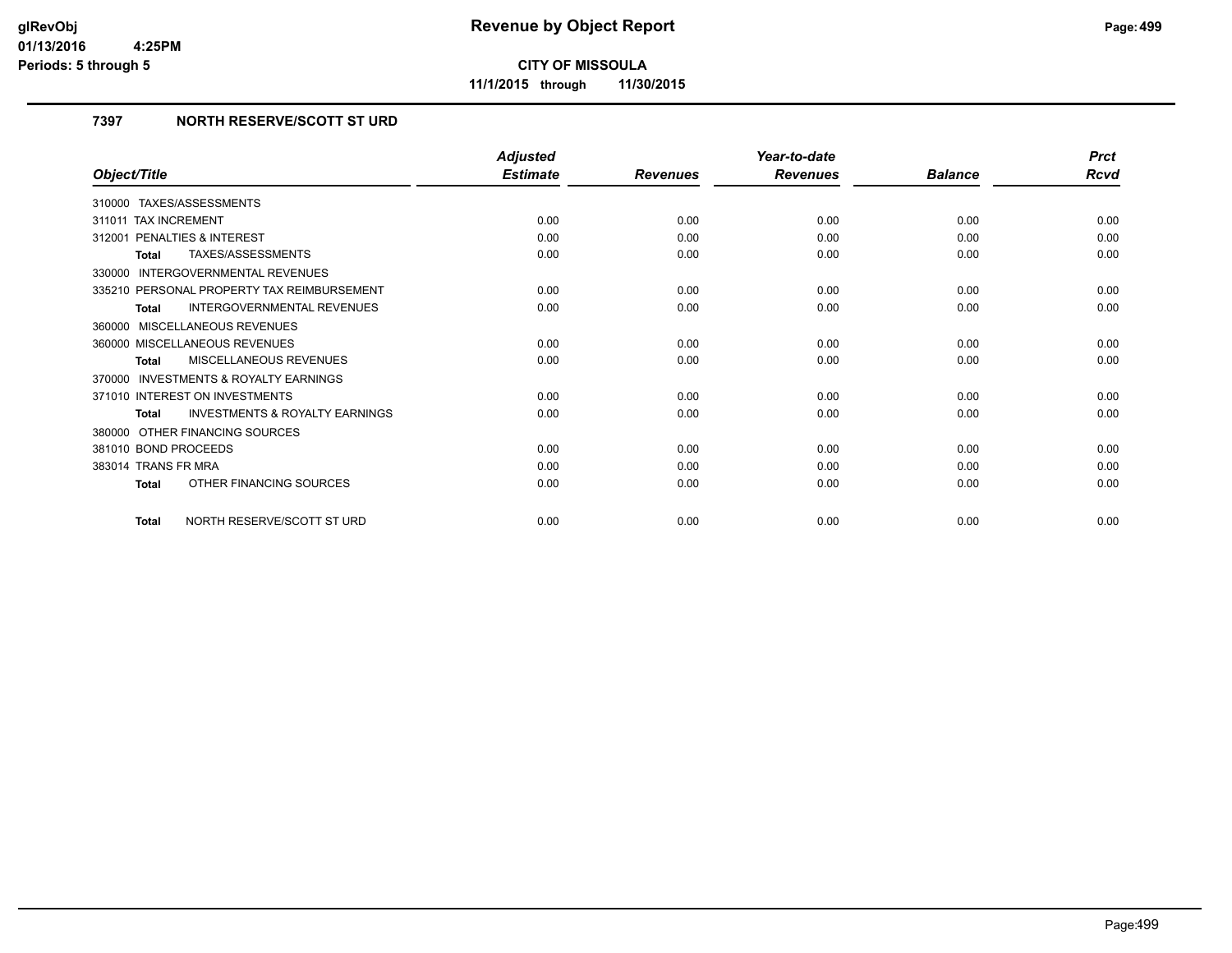**11/1/2015 through 11/30/2015**

## **7399 INTERMOUNTAIN BOND DEBT SERVICE**

**7399 INTERMOUNTAIN BOND DEBT SERVICE**

|                      |                                           | <b>Adjusted</b> |                 | Year-to-date    |                | <b>Prct</b> |
|----------------------|-------------------------------------------|-----------------|-----------------|-----------------|----------------|-------------|
|                      | Object/Title                              | <b>Estimate</b> | <b>Revenues</b> | <b>Revenues</b> | <b>Balance</b> | <b>Rcvd</b> |
|                      | 310000 TAXES/ASSESSMENTS                  |                 |                 |                 |                |             |
| 311011               | <b>TAX INCREMENT</b>                      | 0.00            | 0.00            | 0.00            | 0.00           | 0.00        |
| Total                | TAXES/ASSESSMENTS                         | 0.00            | 0.00            | 0.00            | 0.00           | 0.00        |
|                      | 370000 INVESTMENTS & ROYALTY EARNINGS     |                 |                 |                 |                |             |
|                      | 371010 INTEREST ON INVESTMENTS            | 0.00            | 0.00            | 0.00            | 0.00           | 0.00        |
| Total                | <b>INVESTMENTS &amp; ROYALTY EARNINGS</b> | 0.00            | 0.00            | 0.00            | 0.00           | 0.00        |
|                      | 380000 OTHER FINANCING SOURCES            |                 |                 |                 |                |             |
| 381025 BOND PROCEEDS |                                           | 0.00            | 0.00            | 0.00            | 0.00           | 0.00        |
|                      | 383000 OPERATING TRANSFERS                | 146,788.00      | 0.00            | 0.00            | 146,788.00     | 0.00        |
| 383014 TRANS FR MRA  |                                           | 0.00            | 0.00            | 0.00            | 0.00           | 0.00        |
| <b>Total</b>         | OTHER FINANCING SOURCES                   | 146,788.00      | 0.00            | 0.00            | 146,788.00     | 0.00        |
| <b>Total</b>         | <b>INTERMOUNTAIN BOND DEBT SERVICE</b>    | 146.788.00      | 0.00            | 0.00            | 146.788.00     | 0.00        |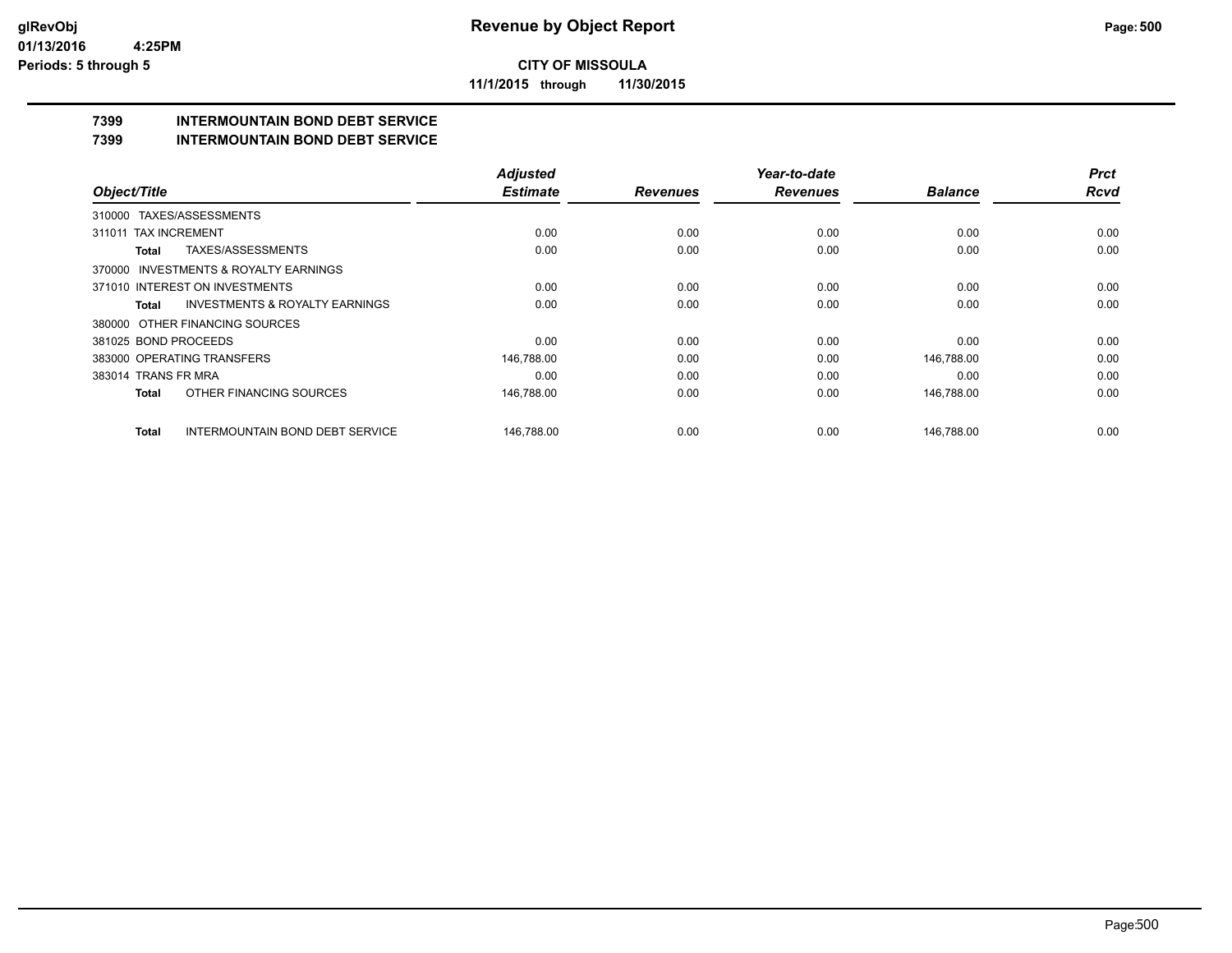**11/1/2015 through 11/30/2015**

### **7399 INTERMOUNTAIN BOND DEBT SERVICE**

| Object/Title                                       | <b>Adjusted</b><br><b>Estimate</b> | <b>Revenues</b> | Year-to-date<br><b>Revenues</b> | <b>Balance</b> | <b>Prct</b><br><b>Rcvd</b> |
|----------------------------------------------------|------------------------------------|-----------------|---------------------------------|----------------|----------------------------|
|                                                    |                                    |                 |                                 |                |                            |
| 310000 TAXES/ASSESSMENTS                           |                                    |                 |                                 |                |                            |
| <b>TAX INCREMENT</b><br>311011                     | 0.00                               | 0.00            | 0.00                            | 0.00           | 0.00                       |
| TAXES/ASSESSMENTS<br>Total                         | 0.00                               | 0.00            | 0.00                            | 0.00           | 0.00                       |
| 370000 INVESTMENTS & ROYALTY EARNINGS              |                                    |                 |                                 |                |                            |
| 371010 INTEREST ON INVESTMENTS                     | 0.00                               | 0.00            | 0.00                            | 0.00           | 0.00                       |
| <b>INVESTMENTS &amp; ROYALTY EARNINGS</b><br>Total | 0.00                               | 0.00            | 0.00                            | 0.00           | 0.00                       |
| 380000 OTHER FINANCING SOURCES                     |                                    |                 |                                 |                |                            |
| 381025 BOND PROCEEDS                               | 0.00                               | 0.00            | 0.00                            | 0.00           | 0.00                       |
| 383000 OPERATING TRANSFERS                         | 146,788.00                         | 0.00            | 0.00                            | 146,788.00     | 0.00                       |
| 383014 TRANS FR MRA                                | 0.00                               | 0.00            | 0.00                            | 0.00           | 0.00                       |
| OTHER FINANCING SOURCES<br><b>Total</b>            | 146,788.00                         | 0.00            | 0.00                            | 146,788.00     | 0.00                       |
| INTERMOUNTAIN BOND DEBT SERVICE<br><b>Total</b>    | 146,788.00                         | 0.00            | 0.00                            | 146,788.00     | 0.00                       |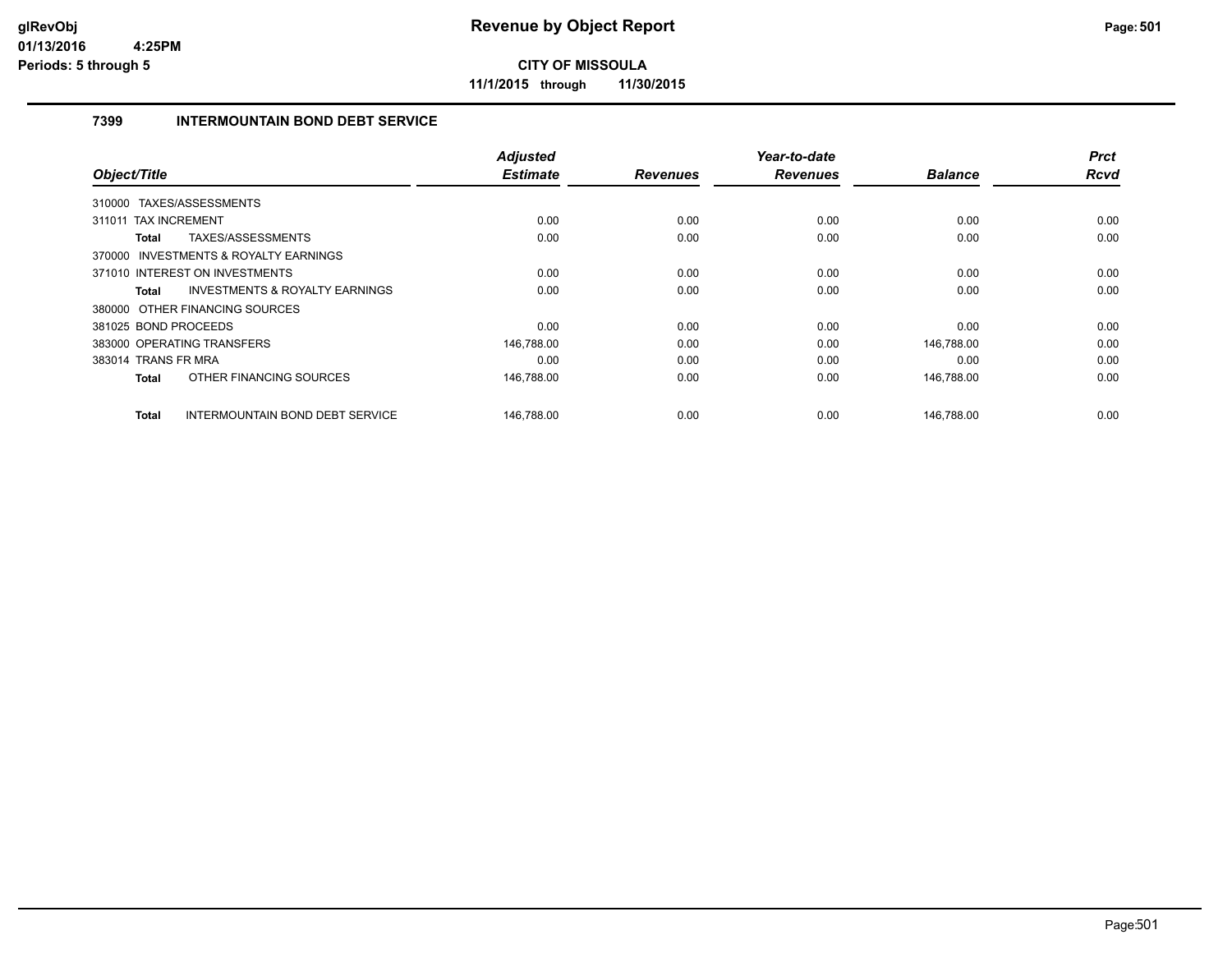**11/1/2015 through 11/30/2015**

#### **7400 FRONT ST BOND CLEARING**

**7400 FRONT ST BOND CLEARING**

|                                                           | <b>Adjusted</b> |                 | Year-to-date    |                | <b>Prct</b> |
|-----------------------------------------------------------|-----------------|-----------------|-----------------|----------------|-------------|
| Object/Title                                              | <b>Estimate</b> | <b>Revenues</b> | <b>Revenues</b> | <b>Balance</b> | Rcvd        |
| 310000 TAXES/ASSESSMENTS                                  |                 |                 |                 |                |             |
| 311011 TAX INCREMENT                                      | 453.262.00      | 0.00            | 0.00            | 453,262.00     | 0.00        |
| 312001 PENALTIES & INTEREST                               | 0.00            | 0.00            | 9.07            | $-9.07$        | 0.00        |
| TAXES/ASSESSMENTS<br>Total                                | 453.262.00      | 0.00            | 9.07            | 453,252.93     | 0.00        |
| 330000 INTERGOVERNMENTAL REVENUES                         |                 |                 |                 |                |             |
| 335210 PERSONAL PROPERTY TAX REIMBURSEMENT                | 0.00            | 26.987.29       | 26.987.29       | $-26.987.29$   | 0.00        |
| INTERGOVERNMENTAL REVENUES<br>Total                       | 0.00            | 26.987.29       | 26.987.29       | $-26.987.29$   | 0.00        |
| 370000 INVESTMENTS & ROYALTY EARNINGS                     |                 |                 |                 |                |             |
| 371010 INTEREST ON INVESTMENTS                            | 0.00            | 0.00            | 0.00            | 0.00           | 0.00        |
| <b>INVESTMENTS &amp; ROYALTY EARNINGS</b><br><b>Total</b> | 0.00            | 0.00            | 0.00            | 0.00           | 0.00        |
| <b>FRONT ST BOND CLEARING</b><br><b>Total</b>             | 453.262.00      | 26.987.29       | 26.996.36       | 426.265.64     | 5.96        |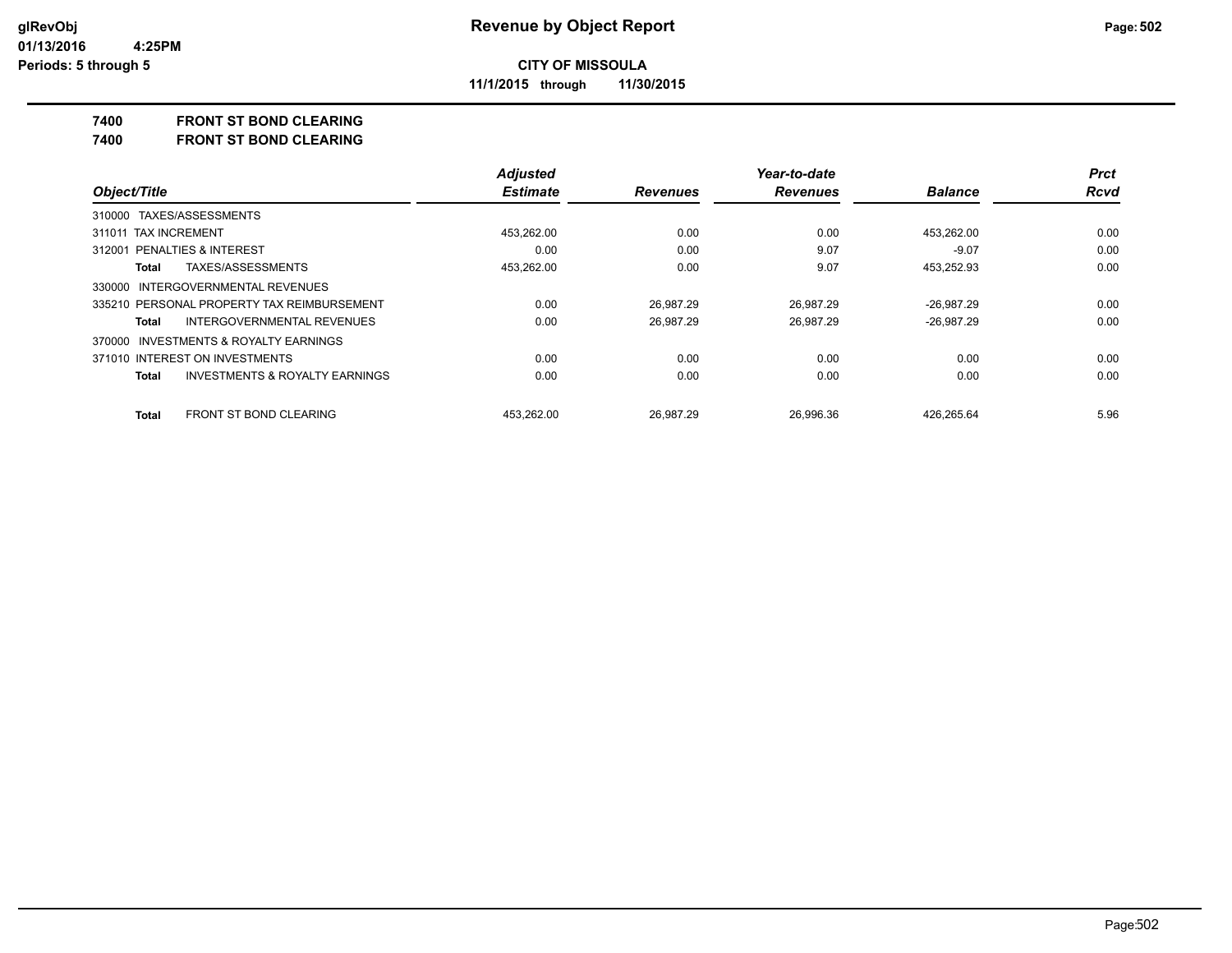**11/1/2015 through 11/30/2015**

#### **7400 FRONT ST BOND CLEARING**

|                                                    | <b>Adjusted</b> |                 | Year-to-date    |                | <b>Prct</b> |
|----------------------------------------------------|-----------------|-----------------|-----------------|----------------|-------------|
| Object/Title                                       | <b>Estimate</b> | <b>Revenues</b> | <b>Revenues</b> | <b>Balance</b> | <b>Rcvd</b> |
| TAXES/ASSESSMENTS<br>310000                        |                 |                 |                 |                |             |
| 311011 TAX INCREMENT                               | 453.262.00      | 0.00            | 0.00            | 453.262.00     | 0.00        |
| 312001 PENALTIES & INTEREST                        | 0.00            | 0.00            | 9.07            | $-9.07$        | 0.00        |
| TAXES/ASSESSMENTS<br>Total                         | 453.262.00      | 0.00            | 9.07            | 453,252.93     | 0.00        |
| INTERGOVERNMENTAL REVENUES<br>330000               |                 |                 |                 |                |             |
| 335210 PERSONAL PROPERTY TAX REIMBURSEMENT         | 0.00            | 26,987.29       | 26,987.29       | $-26,987.29$   | 0.00        |
| <b>INTERGOVERNMENTAL REVENUES</b><br>Total         | 0.00            | 26,987.29       | 26,987.29       | $-26,987.29$   | 0.00        |
| INVESTMENTS & ROYALTY EARNINGS<br>370000           |                 |                 |                 |                |             |
| 371010 INTEREST ON INVESTMENTS                     | 0.00            | 0.00            | 0.00            | 0.00           | 0.00        |
| <b>INVESTMENTS &amp; ROYALTY EARNINGS</b><br>Total | 0.00            | 0.00            | 0.00            | 0.00           | 0.00        |
| <b>FRONT ST BOND CLEARING</b><br>Total             | 453.262.00      | 26.987.29       | 26.996.36       | 426.265.64     | 5.96        |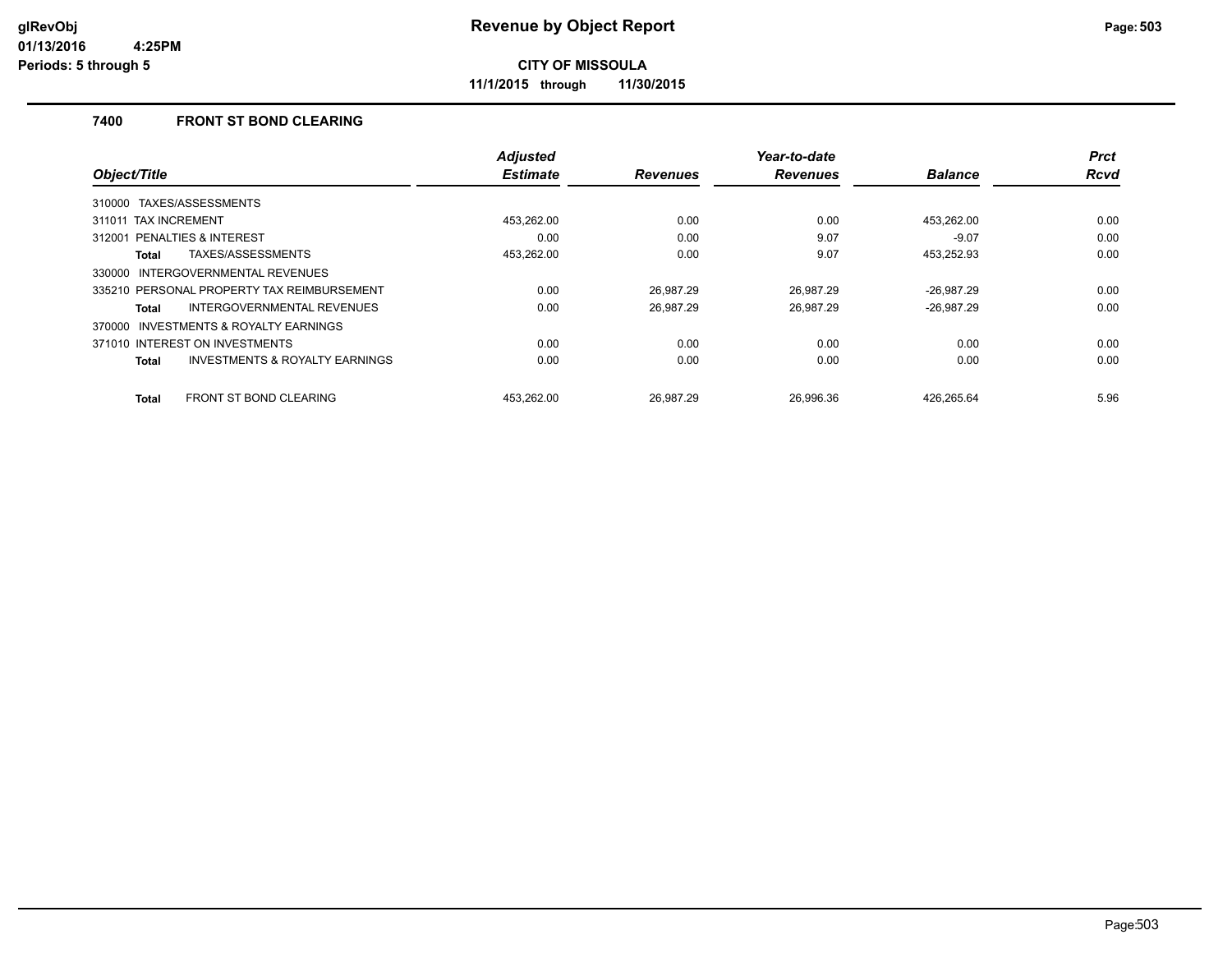**11/1/2015 through 11/30/2015**

## **7401 FRONT ST PARKING STRUCTURE**

#### **7401 FRONT ST PARKING STRUCTURE**

|                                            | <b>Adjusted</b> |                 | Year-to-date    |                | <b>Prct</b> |
|--------------------------------------------|-----------------|-----------------|-----------------|----------------|-------------|
| Object/Title                               | <b>Estimate</b> | <b>Revenues</b> | <b>Revenues</b> | <b>Balance</b> | <b>Rcvd</b> |
| 370000 INVESTMENTS & ROYALTY EARNINGS      |                 |                 |                 |                |             |
| 371010 INTEREST ON INVESTMENTS             | 0.00            | 0.00            | 0.00            | 0.00           | 0.00        |
| INVESTMENTS & ROYALTY EARNINGS<br>Total    | 0.00            | 0.00            | 0.00            | 0.00           | 0.00        |
| 380000 OTHER FINANCING SOURCES             |                 |                 |                 |                |             |
| 383066 TRANSFER FROM FRONT ST CLEARING     | 146.472.00      | 0.00            | 0.00            | 146.472.00     | 0.00        |
| OTHER FINANCING SOURCES<br><b>Total</b>    | 146.472.00      | 0.00            | 0.00            | 146.472.00     | 0.00        |
|                                            |                 |                 |                 |                |             |
| <b>FRONT ST PARKING STRUCTURE</b><br>Total | 146.472.00      | 0.00            | 0.00            | 146.472.00     | 0.00        |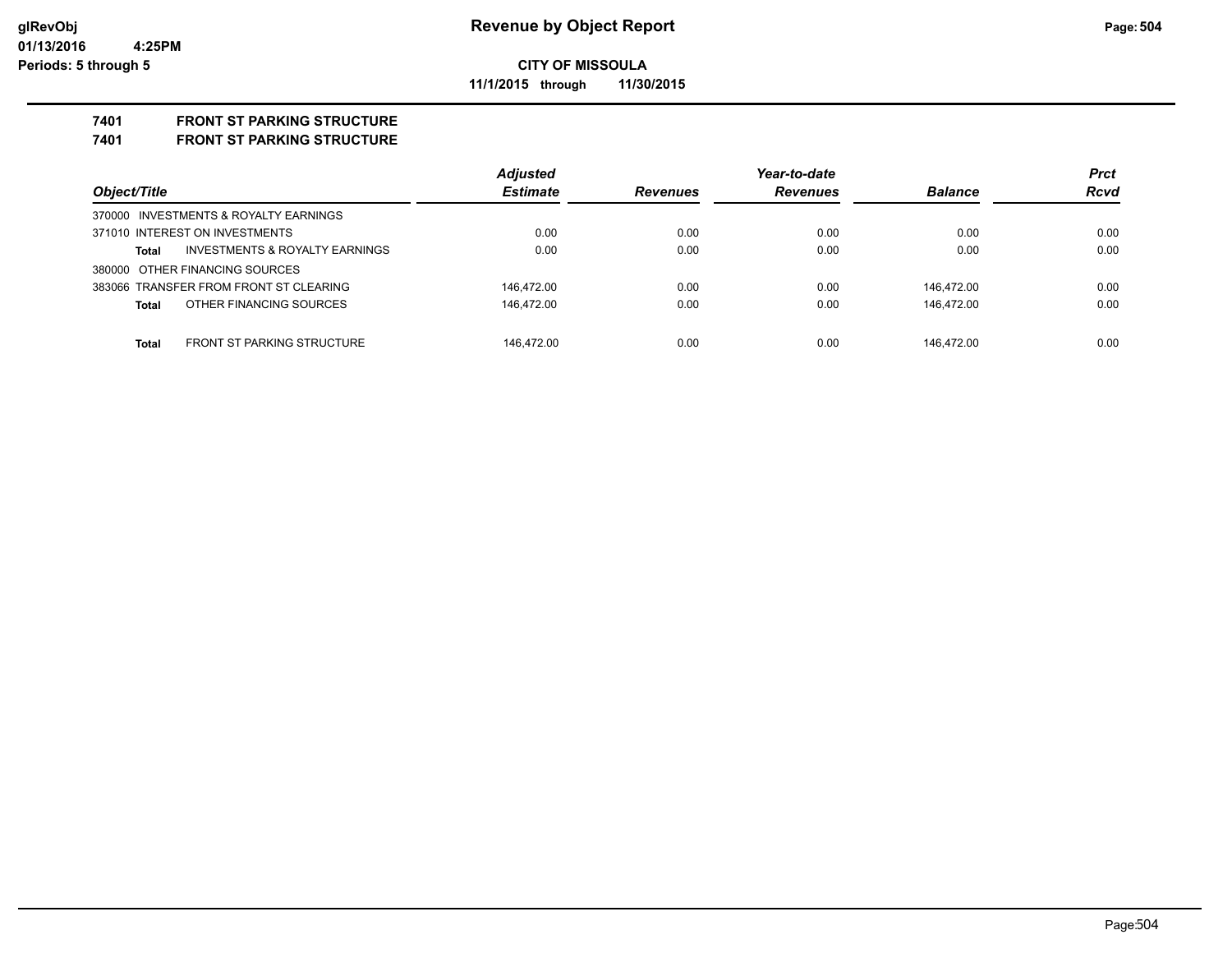**11/1/2015 through 11/30/2015**

#### **7401 FRONT ST PARKING STRUCTURE**

| Object/Title                                      | <b>Adjusted</b><br><b>Estimate</b> | <b>Revenues</b> | Year-to-date<br><b>Revenues</b> | <b>Balance</b> | <b>Prct</b><br><b>Rcvd</b> |
|---------------------------------------------------|------------------------------------|-----------------|---------------------------------|----------------|----------------------------|
| 370000 INVESTMENTS & ROYALTY EARNINGS             |                                    |                 |                                 |                |                            |
| 371010 INTEREST ON INVESTMENTS                    | 0.00                               | 0.00            | 0.00                            | 0.00           | 0.00                       |
| INVESTMENTS & ROYALTY EARNINGS<br>Total           | 0.00                               | 0.00            | 0.00                            | 0.00           | 0.00                       |
| 380000 OTHER FINANCING SOURCES                    |                                    |                 |                                 |                |                            |
| 383066 TRANSFER FROM FRONT ST CLEARING            | 146.472.00                         | 0.00            | 0.00                            | 146.472.00     | 0.00                       |
| OTHER FINANCING SOURCES<br><b>Total</b>           | 146,472.00                         | 0.00            | 0.00                            | 146.472.00     | 0.00                       |
|                                                   |                                    |                 |                                 |                |                            |
| <b>FRONT ST PARKING STRUCTURE</b><br><b>Total</b> | 146.472.00                         | 0.00            | 0.00                            | 146.472.00     | 0.00                       |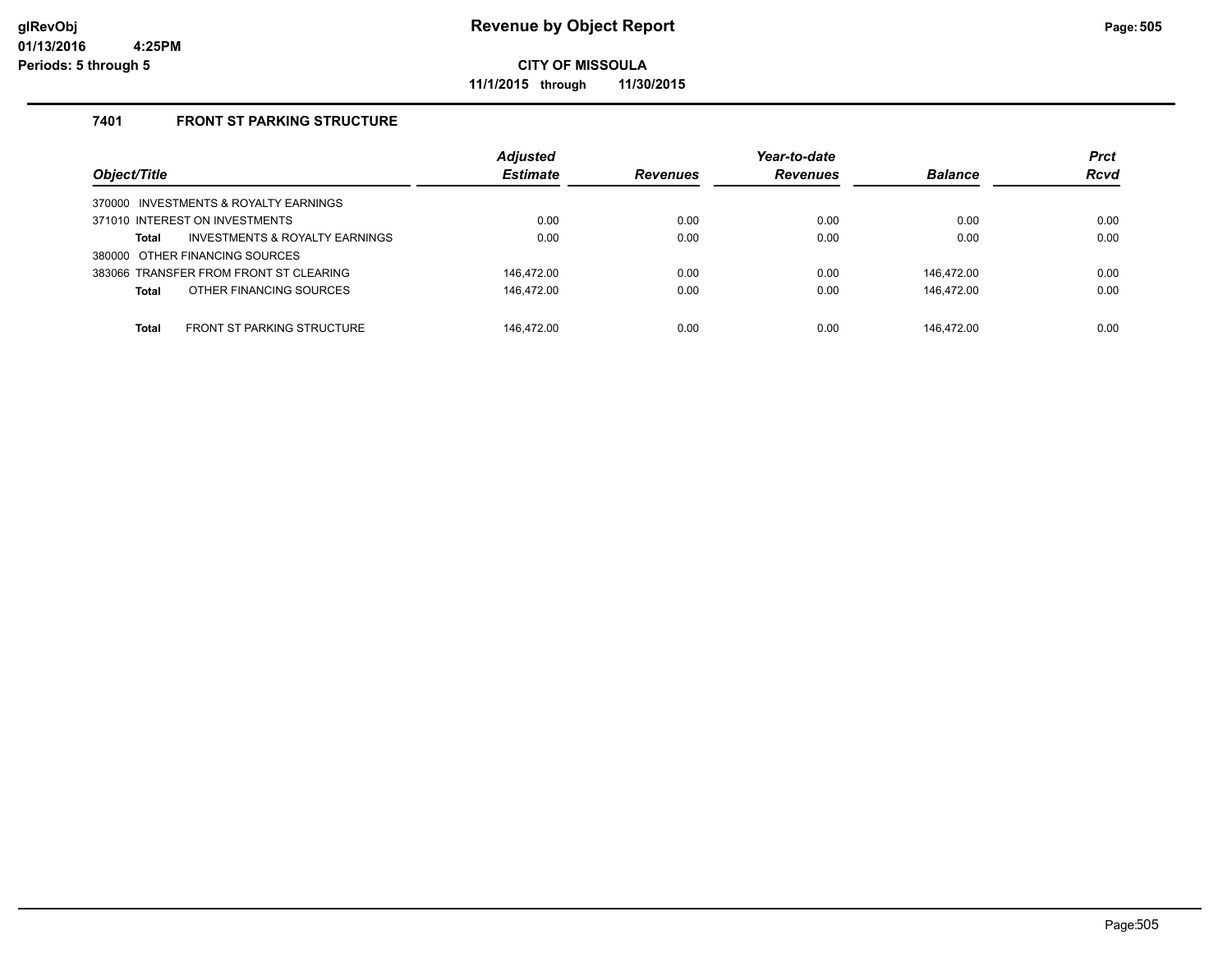**11/1/2015 through 11/30/2015**

## **7402 FRONT ST SUBORDINATE LIEN NOTE**

**7402 FRONT ST SUBORDINATE LIEN NOTE**

|                                                    | <b>Adiusted</b> |                 | Year-to-date    |                | <b>Prct</b> |
|----------------------------------------------------|-----------------|-----------------|-----------------|----------------|-------------|
| Object/Title                                       | <b>Estimate</b> | <b>Revenues</b> | <b>Revenues</b> | <b>Balance</b> | <b>Rcvd</b> |
| 330000 INTERGOVERNMENTAL REVENUES                  |                 |                 |                 |                |             |
| 338001 EXCESS PLEDGED TAX INCREMENT RETURNED       | 0.00            | 0.00            | 0.00            | 0.00           | 0.00        |
| INTERGOVERNMENTAL REVENUES<br>Total                | 0.00            | 0.00            | 0.00            | 0.00           | 0.00        |
| 370000 INVESTMENTS & ROYALTY EARNINGS              |                 |                 |                 |                |             |
| 371010 INTEREST ON INVESTMENTS                     | 0.00            | 0.00            | 0.00            | 0.00           | 0.00        |
| <b>INVESTMENTS &amp; ROYALTY EARNINGS</b><br>Total | 0.00            | 0.00            | 0.00            | 0.00           | 0.00        |
| 380000 OTHER FINANCING SOURCES                     |                 |                 |                 |                |             |
| 383066 TRANSFER FROM FRONT ST CLEARING             | 142,630.00      | 0.00            | 0.00            | 142.630.00     | 0.00        |
| 383067 TRANSFER FROM FSPS                          | 0.00            | 0.00            | 0.00            | 0.00           | 0.00        |
| OTHER FINANCING SOURCES<br>Total                   | 142,630.00      | 0.00            | 0.00            | 142,630.00     | 0.00        |
| FRONT ST SUBORDINATE LIEN NOTE<br>Total            | 142.630.00      | 0.00            | 0.00            | 142.630.00     | 0.00        |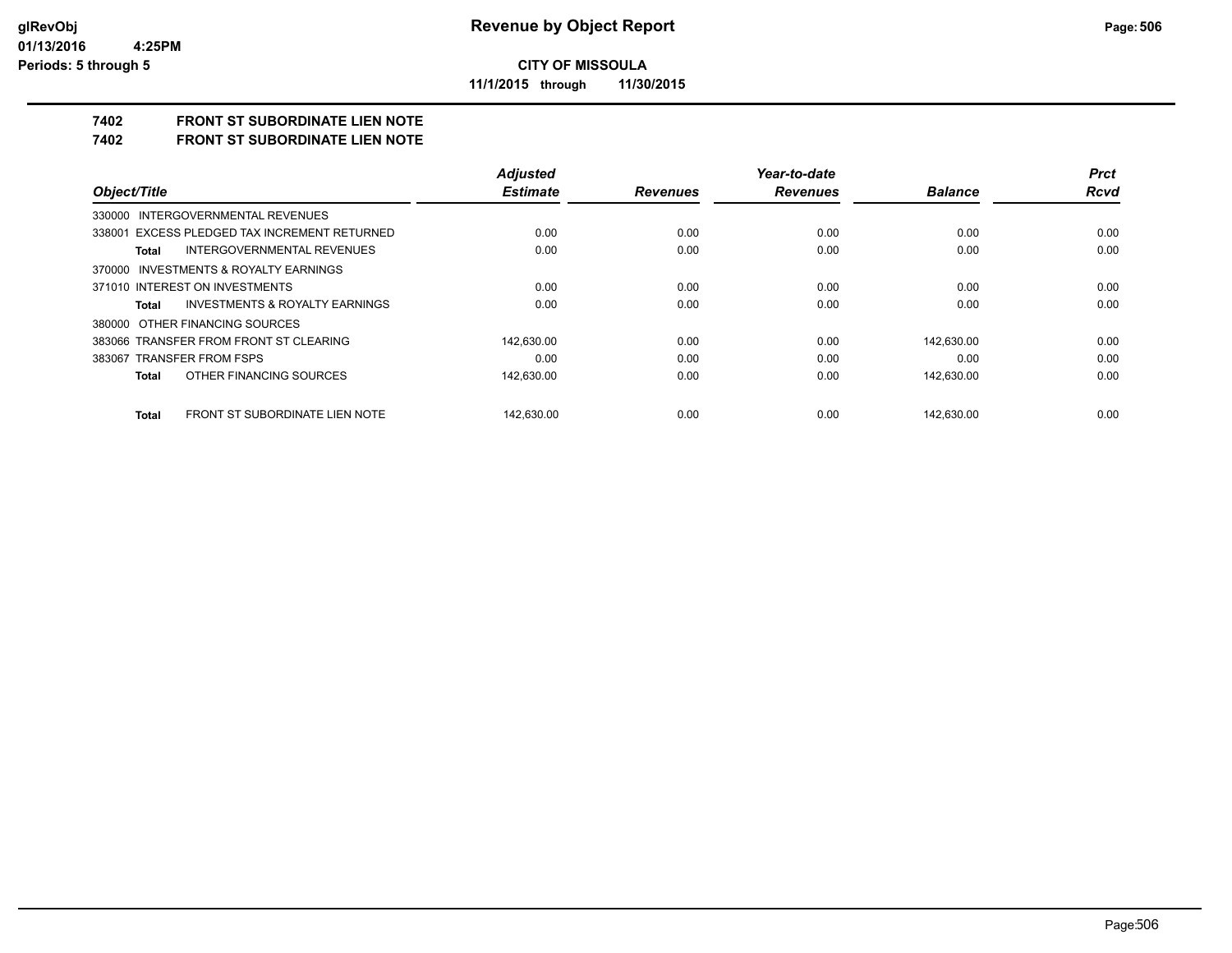**11/1/2015 through 11/30/2015**

#### **7402 FRONT ST SUBORDINATE LIEN NOTE**

|                                                        | <b>Adjusted</b> |                 | Year-to-date    |                | <b>Prct</b> |
|--------------------------------------------------------|-----------------|-----------------|-----------------|----------------|-------------|
| Object/Title                                           | <b>Estimate</b> | <b>Revenues</b> | <b>Revenues</b> | <b>Balance</b> | <b>Rcvd</b> |
| INTERGOVERNMENTAL REVENUES<br>330000                   |                 |                 |                 |                |             |
| <b>EXCESS PLEDGED TAX INCREMENT RETURNED</b><br>338001 | 0.00            | 0.00            | 0.00            | 0.00           | 0.00        |
| INTERGOVERNMENTAL REVENUES<br><b>Total</b>             | 0.00            | 0.00            | 0.00            | 0.00           | 0.00        |
| 370000 INVESTMENTS & ROYALTY EARNINGS                  |                 |                 |                 |                |             |
| 371010 INTEREST ON INVESTMENTS                         | 0.00            | 0.00            | 0.00            | 0.00           | 0.00        |
| INVESTMENTS & ROYALTY EARNINGS<br><b>Total</b>         | 0.00            | 0.00            | 0.00            | 0.00           | 0.00        |
| 380000 OTHER FINANCING SOURCES                         |                 |                 |                 |                |             |
| 383066 TRANSFER FROM FRONT ST CLEARING                 | 142.630.00      | 0.00            | 0.00            | 142.630.00     | 0.00        |
| 383067 TRANSFER FROM FSPS                              | 0.00            | 0.00            | 0.00            | 0.00           | 0.00        |
| OTHER FINANCING SOURCES<br><b>Total</b>                | 142,630.00      | 0.00            | 0.00            | 142,630.00     | 0.00        |
|                                                        |                 |                 |                 |                |             |
| FRONT ST SUBORDINATE LIEN NOTE<br><b>Total</b>         | 142.630.00      | 0.00            | 0.00            | 142.630.00     | 0.00        |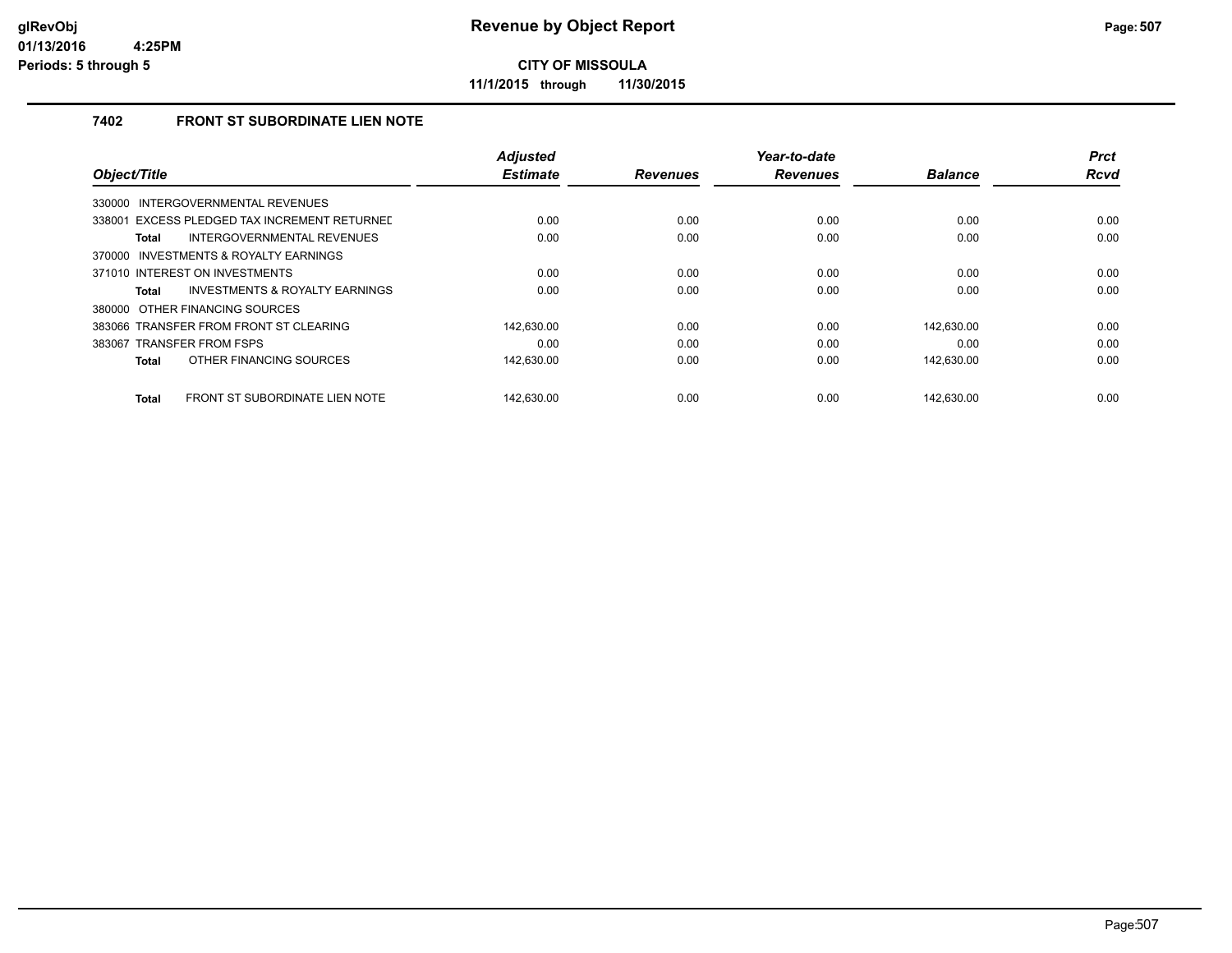**11/1/2015 through 11/30/2015**

## **7447 COURT COLLECTED PARKING FINES**

**7447 COURT COLLECTED PARKING FINES**

|                                         | <b>Adjusted</b> |                 | Year-to-date    |                | <b>Prct</b> |
|-----------------------------------------|-----------------|-----------------|-----------------|----------------|-------------|
| Object/Title                            | <b>Estimate</b> | <b>Revenues</b> | <b>Revenues</b> | <b>Balance</b> | <b>Rcvd</b> |
| 350000 FINES & FORFEITURES              |                 |                 |                 |                |             |
| 352002 PARKING FINES                    | 0.00            | 0.00            | 0.00            | 0.00           | 0.00        |
| <b>FINES &amp; FORFEITURES</b><br>Total | 0.00            | 0.00            | 0.00            | 0.00           | 0.00        |
| 370000 INVESTMENTS & ROYALTY EARNINGS   |                 |                 |                 |                |             |
| 371010 INTEREST ON INVESTMENTS          | 0.00            | 0.00            | 0.00            | 0.00           | 0.00        |
| INVESTMENTS & ROYALTY EARNINGS<br>Total | 0.00            | 0.00            | 0.00            | 0.00           | 0.00        |
|                                         |                 |                 |                 |                |             |
| COURT COLLECTED PARKING FINES<br>Total  | 0.00            | 0.00            | 0.00            | 0.00           | 0.00        |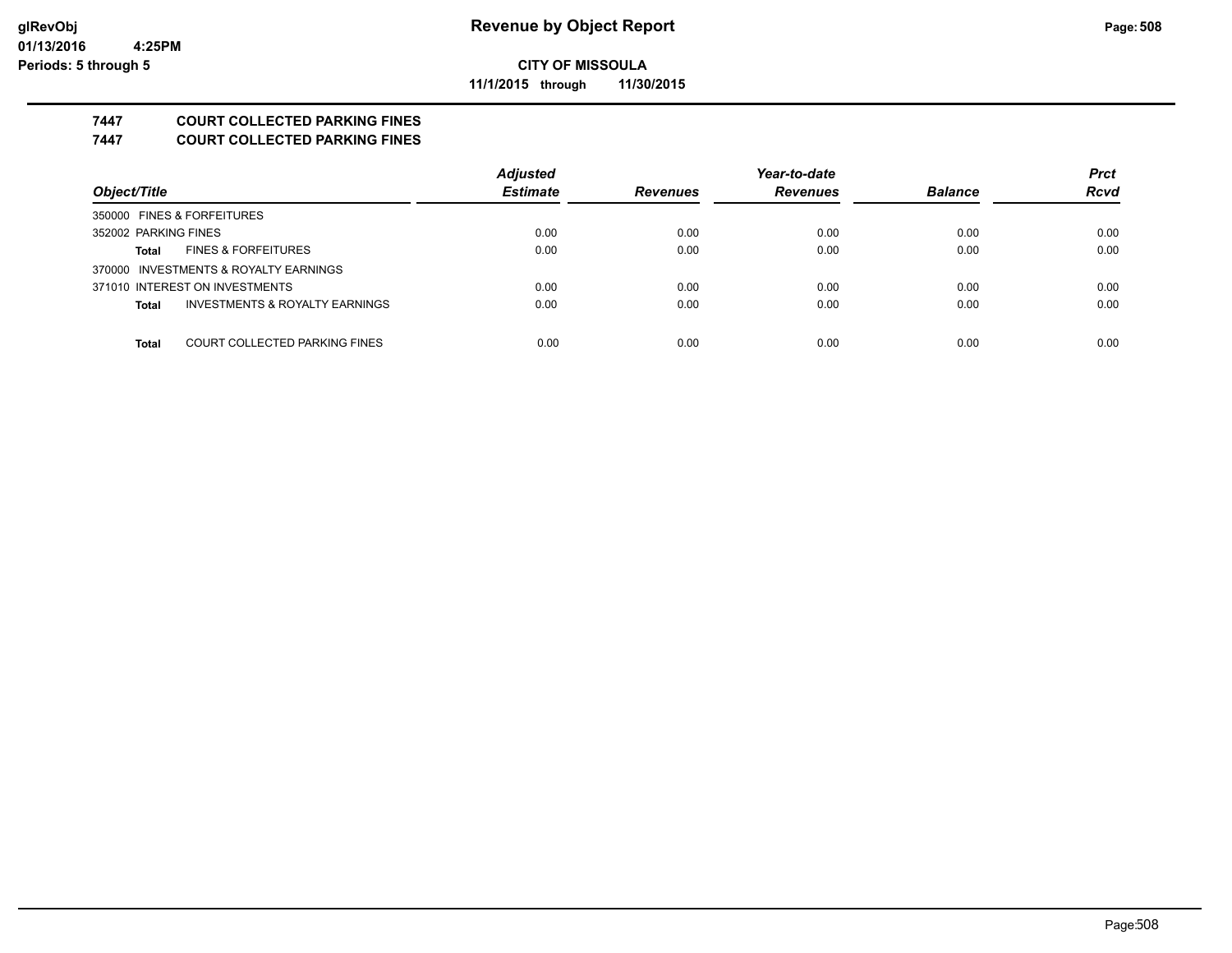**11/1/2015 through 11/30/2015**

#### **7447 COURT COLLECTED PARKING FINES**

| Object/Title                                   | <b>Adjusted</b><br><b>Estimate</b> | <b>Revenues</b> | Year-to-date<br><b>Revenues</b> | <b>Balance</b> | <b>Prct</b><br><b>Rcvd</b> |
|------------------------------------------------|------------------------------------|-----------------|---------------------------------|----------------|----------------------------|
| 350000 FINES & FORFEITURES                     |                                    |                 |                                 |                |                            |
| 352002 PARKING FINES                           | 0.00                               | 0.00            | 0.00                            | 0.00           | 0.00                       |
| <b>FINES &amp; FORFEITURES</b><br>Total        | 0.00                               | 0.00            | 0.00                            | 0.00           | 0.00                       |
| 370000 INVESTMENTS & ROYALTY EARNINGS          |                                    |                 |                                 |                |                            |
| 371010 INTEREST ON INVESTMENTS                 | 0.00                               | 0.00            | 0.00                            | 0.00           | 0.00                       |
| INVESTMENTS & ROYALTY EARNINGS<br><b>Total</b> | 0.00                               | 0.00            | 0.00                            | 0.00           | 0.00                       |
|                                                |                                    |                 |                                 |                |                            |
| COURT COLLECTED PARKING FINES<br><b>Total</b>  | 0.00                               | 0.00            | 0.00                            | 0.00           | 0.00                       |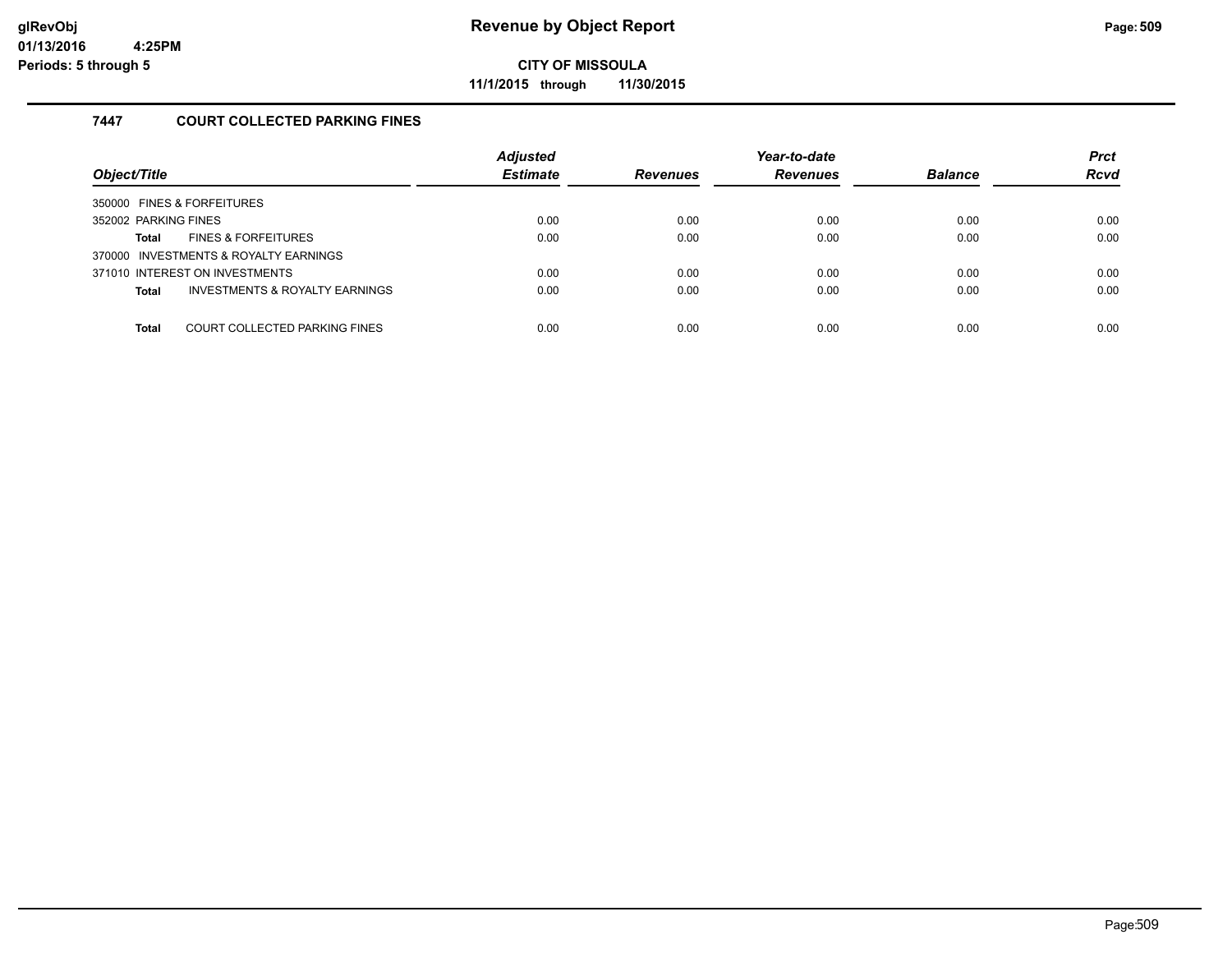**11/1/2015 through 11/30/2015**

**7458 COURT SURCHARGE**

**7458 COURT SURCHARGE**

|                                                           | <b>Adjusted</b> |                 | Year-to-date    |                | <b>Prct</b> |
|-----------------------------------------------------------|-----------------|-----------------|-----------------|----------------|-------------|
| Object/Title                                              | <b>Estimate</b> | <b>Revenues</b> | <b>Revenues</b> | <b>Balance</b> | <b>Rcvd</b> |
| 350000 FINES & FORFEITURES                                |                 |                 |                 |                |             |
| 351032 SURCHARGE ON FINES                                 | 0.00            | 0.00            | 19.377.18       | $-19.377.18$   | 0.00        |
| <b>FINES &amp; FORFEITURES</b><br>Total                   | 0.00            | 0.00            | 19.377.18       | $-19.377.18$   | 0.00        |
| 370000 INVESTMENTS & ROYALTY EARNINGS                     |                 |                 |                 |                |             |
| 371010 INTEREST ON INVESTMENTS                            | 0.00            | 0.00            | 0.00            | 0.00           | 0.00        |
| 371020 GAIN/LOSS IN MARKET VALUE OF INVESTMENTS           | 0.00            | 0.00            | 0.00            | 0.00           | 0.00        |
| <b>INVESTMENTS &amp; ROYALTY EARNINGS</b><br><b>Total</b> | 0.00            | 0.00            | 0.00            | 0.00           | 0.00        |
|                                                           |                 |                 |                 |                |             |
| <b>COURT SURCHARGE</b><br><b>Total</b>                    | 0.00            | 0.00            | 19.377.18       | $-19.377.18$   | 0.00        |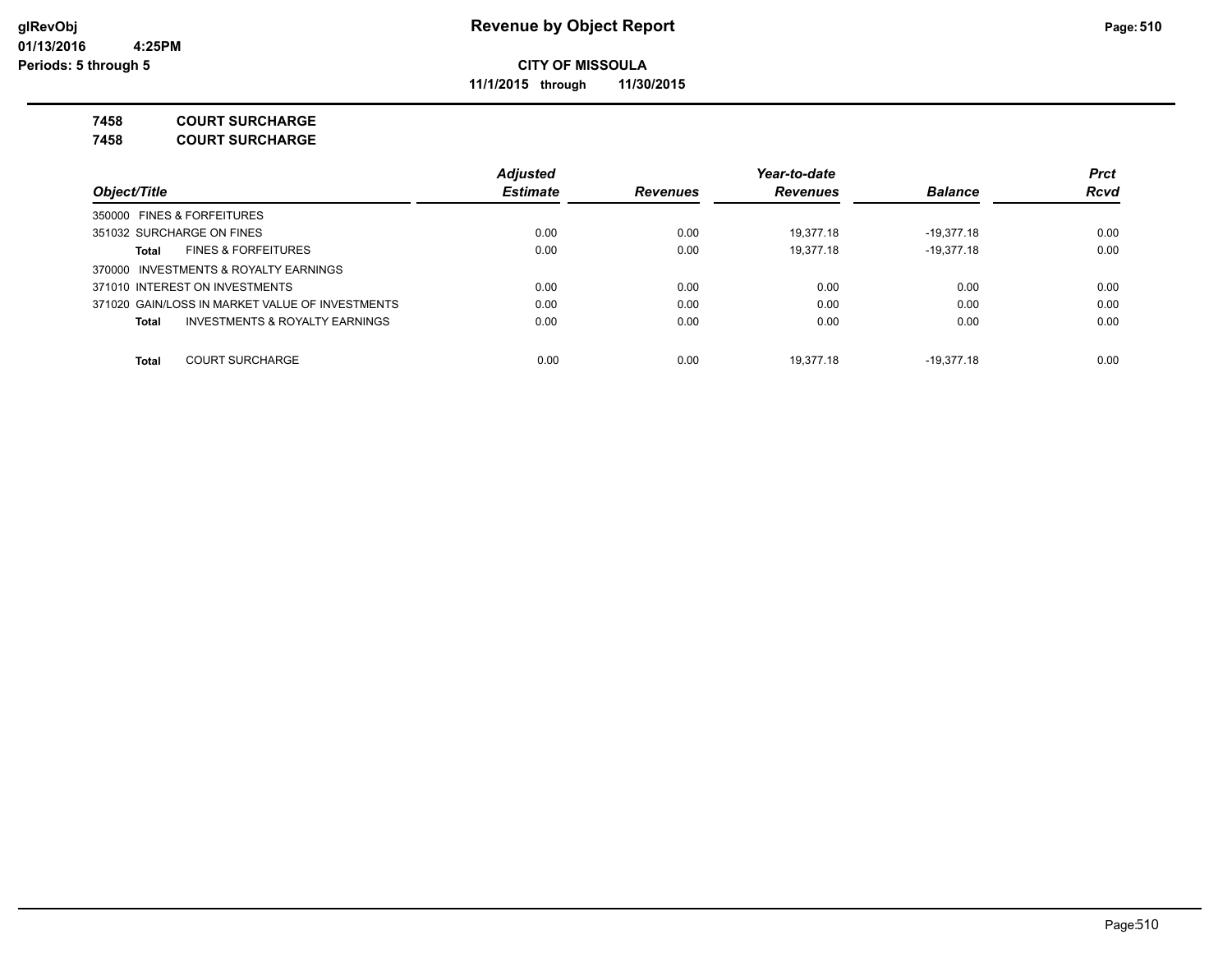**11/1/2015 through 11/30/2015**

#### **7458 COURT SURCHARGE**

|                                                | <b>Adiusted</b> |                 | Year-to-date    |                | <b>Prct</b> |
|------------------------------------------------|-----------------|-----------------|-----------------|----------------|-------------|
| Object/Title                                   | <b>Estimate</b> | <b>Revenues</b> | <b>Revenues</b> | <b>Balance</b> | <b>Rcvd</b> |
| 350000 FINES & FORFEITURES                     |                 |                 |                 |                |             |
| 351032 SURCHARGE ON FINES                      | 0.00            | 0.00            | 19.377.18       | $-19.377.18$   | 0.00        |
| <b>FINES &amp; FORFEITURES</b><br><b>Total</b> | 0.00            | 0.00            | 19.377.18       | $-19.377.18$   | 0.00        |
| 370000 INVESTMENTS & ROYALTY EARNINGS          |                 |                 |                 |                |             |
| 371010 INTEREST ON INVESTMENTS                 | 0.00            | 0.00            | 0.00            | 0.00           | 0.00        |
| 371020 GAIN/LOSS IN MARKET VALUE OF INVESTMENT | 0.00            | 0.00            | 0.00            | 0.00           | 0.00        |
| INVESTMENTS & ROYALTY EARNINGS<br><b>Total</b> | 0.00            | 0.00            | 0.00            | 0.00           | 0.00        |
|                                                |                 |                 |                 |                |             |
| <b>COURT SURCHARGE</b><br><b>Total</b>         | 0.00            | 0.00            | 19.377.18       | $-19.377.18$   | 0.00        |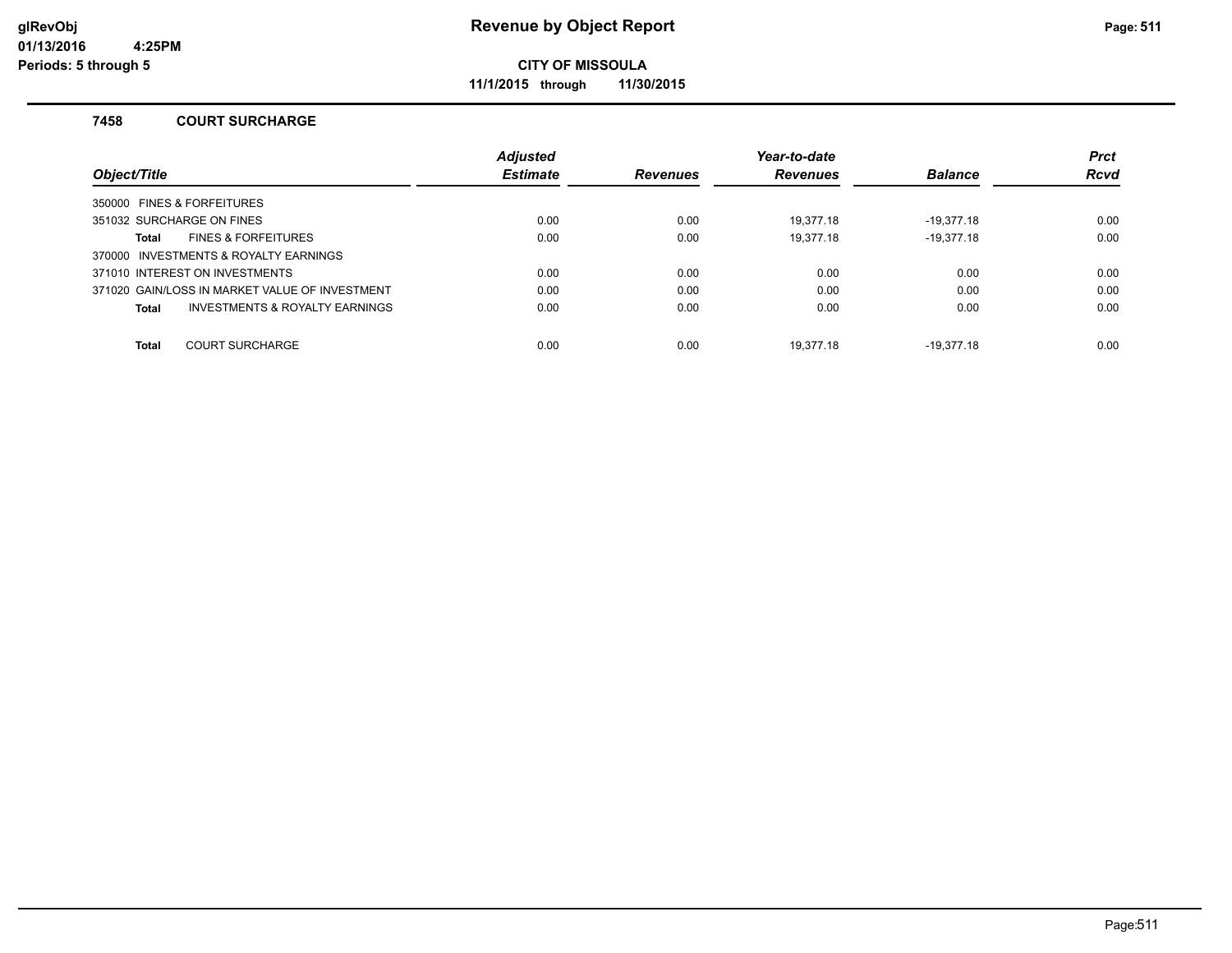**11/1/2015 through 11/30/2015**

**7469 PUBLIC DEFENDER FEES**

**7469 PUBLIC DEFENDER FEES**

|                                                    | <b>Adjusted</b> |                 | Year-to-date    |                | <b>Prct</b> |
|----------------------------------------------------|-----------------|-----------------|-----------------|----------------|-------------|
| Object/Title                                       | <b>Estimate</b> | <b>Revenues</b> | <b>Revenues</b> | <b>Balance</b> | <b>Rcvd</b> |
| 350000 FINES & FORFEITURES                         |                 |                 |                 |                |             |
| 351032 SURCHARGE ON FINES                          | 0.00            | 0.00            | 0.00            | 0.00           | 0.00        |
| 351033 PUBLIC DEFENDER FEES                        | 0.00            | 0.00            | 434.00          | $-434.00$      | 0.00        |
| <b>FINES &amp; FORFEITURES</b><br>Total            | 0.00            | 0.00            | 434.00          | $-434.00$      | 0.00        |
| 370000 INVESTMENTS & ROYALTY EARNINGS              |                 |                 |                 |                |             |
| 371010 INTEREST ON INVESTMENTS                     | 0.00            | 0.00            | 0.00            | 0.00           | 0.00        |
| 371020 GAIN/LOSS IN MARKET VALUE OF INVESTMENTS    | 0.00            | 0.00            | 0.00            | 0.00           | 0.00        |
| <b>INVESTMENTS &amp; ROYALTY EARNINGS</b><br>Total | 0.00            | 0.00            | 0.00            | 0.00           | 0.00        |
| PUBLIC DEFENDER FEES<br>Total                      | 0.00            | 0.00            | 434.00          | -434.00        | 0.00        |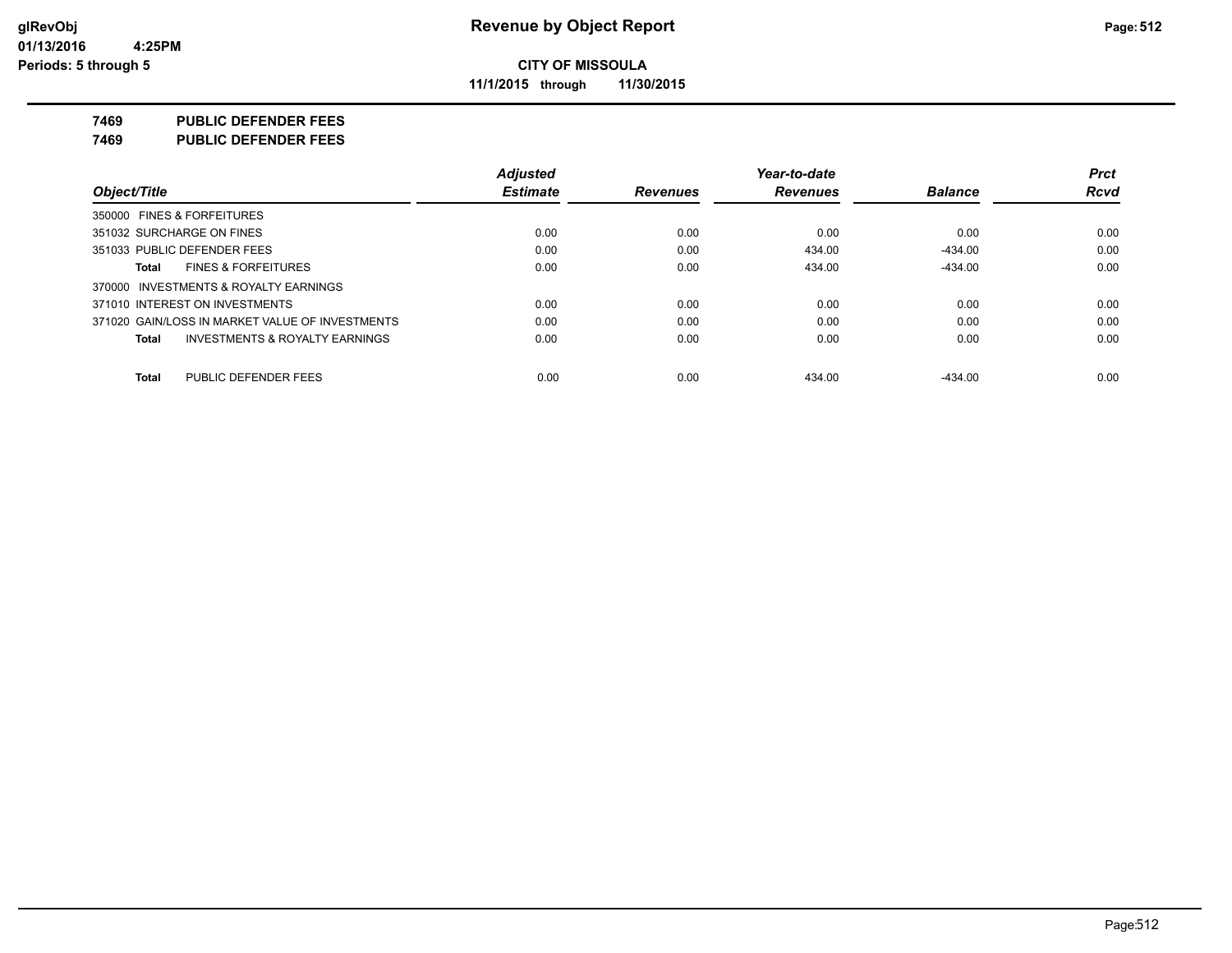**11/1/2015 through 11/30/2015**

#### **7469 PUBLIC DEFENDER FEES**

|                                                | <b>Adjusted</b> |                 | Year-to-date    |                | <b>Prct</b> |
|------------------------------------------------|-----------------|-----------------|-----------------|----------------|-------------|
| Object/Title                                   | <b>Estimate</b> | <b>Revenues</b> | <b>Revenues</b> | <b>Balance</b> | Rcvd        |
| 350000 FINES & FORFEITURES                     |                 |                 |                 |                |             |
| 351032 SURCHARGE ON FINES                      | 0.00            | 0.00            | 0.00            | 0.00           | 0.00        |
| 351033 PUBLIC DEFENDER FEES                    | 0.00            | 0.00            | 434.00          | $-434.00$      | 0.00        |
| <b>FINES &amp; FORFEITURES</b><br>Total        | 0.00            | 0.00            | 434.00          | $-434.00$      | 0.00        |
| 370000 INVESTMENTS & ROYALTY EARNINGS          |                 |                 |                 |                |             |
| 371010 INTEREST ON INVESTMENTS                 | 0.00            | 0.00            | 0.00            | 0.00           | 0.00        |
| 371020 GAIN/LOSS IN MARKET VALUE OF INVESTMENT | 0.00            | 0.00            | 0.00            | 0.00           | 0.00        |
| INVESTMENTS & ROYALTY EARNINGS<br>Total        | 0.00            | 0.00            | 0.00            | 0.00           | 0.00        |
|                                                |                 |                 |                 |                |             |
| PUBLIC DEFENDER FEES<br>Total                  | 0.00            | 0.00            | 434.00          | $-434.00$      | 0.00        |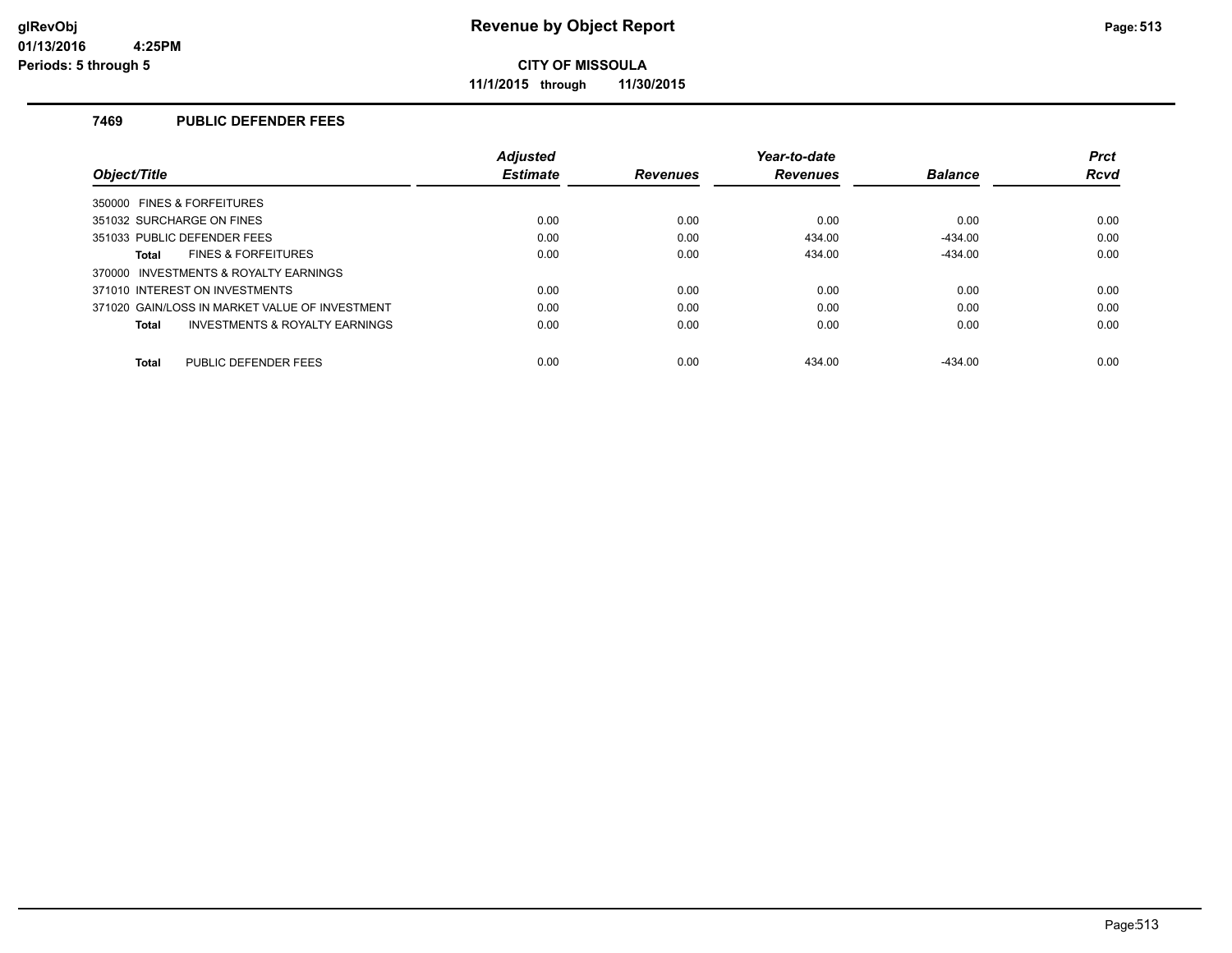**11/1/2015 through 11/30/2015**

## **7900 PAYROLL CLEARING FUND**

**7900 PAYROLL CLEARING FUND**

|                                                 | <b>Adjusted</b> | Year-to-date    |                 |                | <b>Prct</b> |
|-------------------------------------------------|-----------------|-----------------|-----------------|----------------|-------------|
| Object/Title                                    | <b>Estimate</b> | <b>Revenues</b> | <b>Revenues</b> | <b>Balance</b> | <b>Rcvd</b> |
| 370000 INVESTMENTS & ROYALTY EARNINGS           |                 |                 |                 |                |             |
| 371010 INTEREST ON INVESTMENTS                  | 0.00            | 0.00            | 0.00            | 0.00           | 0.00        |
| 371020 GAIN/LOSS IN MARKET VALUE OF INVESTMENTS | 0.00            | 0.00            | 0.00            | 0.00           | 0.00        |
| INVESTMENTS & ROYALTY EARNINGS<br><b>Total</b>  | 0.00            | 0.00            | 0.00            | 0.00           | 0.00        |
|                                                 |                 |                 |                 |                |             |
| PAYROLL CLEARING FUND<br>Total                  | 0.00            | 0.00            | 0.00            | 0.00           | 0.00        |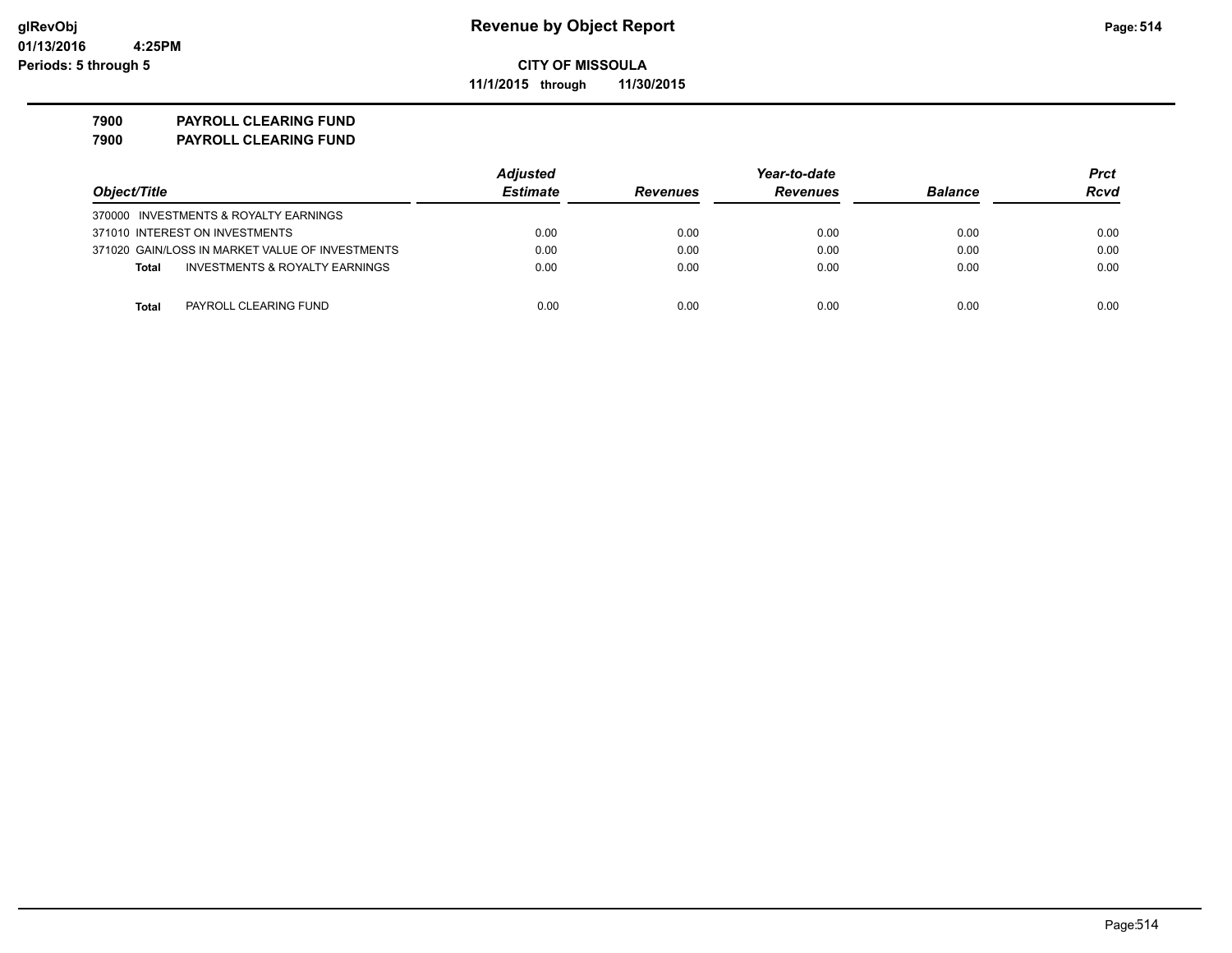#### **glRevObj Revenue by Object Report Page:515**

**CITY OF MISSOULA**

**11/1/2015 through 11/30/2015**

#### **7900 PAYROLL CLEARING FUND**

| Object/Title |                                                | <b>Adjusted</b><br><b>Estimate</b> | <b>Revenues</b> | Year-to-date<br><b>Revenues</b> | <b>Balance</b> | <b>Prct</b><br>Rcvd |
|--------------|------------------------------------------------|------------------------------------|-----------------|---------------------------------|----------------|---------------------|
|              | 370000 INVESTMENTS & ROYALTY EARNINGS          |                                    |                 |                                 |                |                     |
|              | 371010 INTEREST ON INVESTMENTS                 | 0.00                               | 0.00            | 0.00                            | 0.00           | 0.00                |
|              | 371020 GAIN/LOSS IN MARKET VALUE OF INVESTMENT | 0.00                               | 0.00            | 0.00                            | 0.00           | 0.00                |
| <b>Total</b> | INVESTMENTS & ROYALTY EARNINGS                 | 0.00                               | 0.00            | 0.00                            | 0.00           | 0.00                |
|              |                                                |                                    |                 |                                 |                |                     |
| <b>Total</b> | PAYROLL CLEARING FUND                          | 0.00                               | 0.00            | 0.00                            | 0.00           | 0.00                |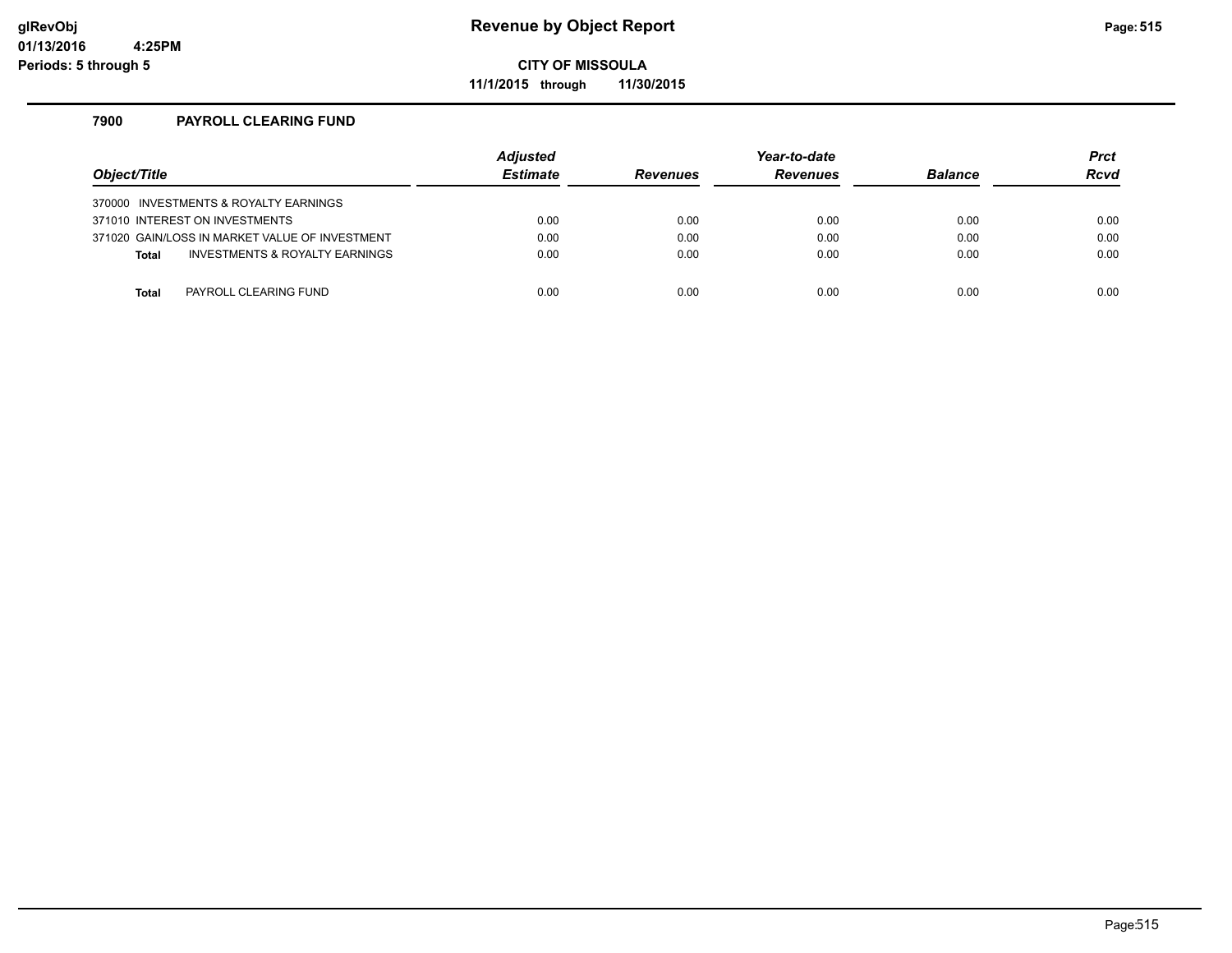**11/1/2015 through 11/30/2015**

**7903 COUNTY CLEARING**

**7903 COUNTY CLEARING**

|                                                           | <b>Adjusted</b> |                 | Year-to-date    |                | <b>Prct</b> |
|-----------------------------------------------------------|-----------------|-----------------|-----------------|----------------|-------------|
| Object/Title                                              | <b>Estimate</b> | <b>Revenues</b> | <b>Revenues</b> | <b>Balance</b> | <b>Rcvd</b> |
| <b>LICENSES &amp; PERMITS</b><br>320000                   |                 |                 |                 |                |             |
| 323030 ANIMAL LICENSES                                    | 0.00            | 605.50          | 4.365.85        | $-4.365.85$    | 0.00        |
| LICENSES & PERMITS<br>Total                               | 0.00            | 605.50          | 4,365.85        | $-4,365.85$    | 0.00        |
| 360000 MISCELLANEOUS REVENUES                             |                 |                 |                 |                |             |
| 360010 MISCELLANEOUS                                      | 0.00            | 0.00            | 0.00            | 0.00           | 0.00        |
| MISCELLANEOUS REVENUES<br>Total                           | 0.00            | 0.00            | 0.00            | 0.00           | 0.00        |
| INVESTMENTS & ROYALTY EARNINGS<br>370000                  |                 |                 |                 |                |             |
| 371010 INTEREST ON INVESTMENTS                            | 0.00            | 0.00            | 0.00            | 0.00           | 0.00        |
| 371020 GAIN/LOSS IN MARKET VALUE OF INVESTMENTS           | 0.00            | 0.00            | 0.00            | 0.00           | 0.00        |
| <b>INVESTMENTS &amp; ROYALTY EARNINGS</b><br><b>Total</b> | 0.00            | 0.00            | 0.00            | 0.00           | 0.00        |
| <b>COUNTY CLEARING</b><br><b>Total</b>                    | 0.00            | 605.50          | 4.365.85        | $-4,365.85$    | 0.00        |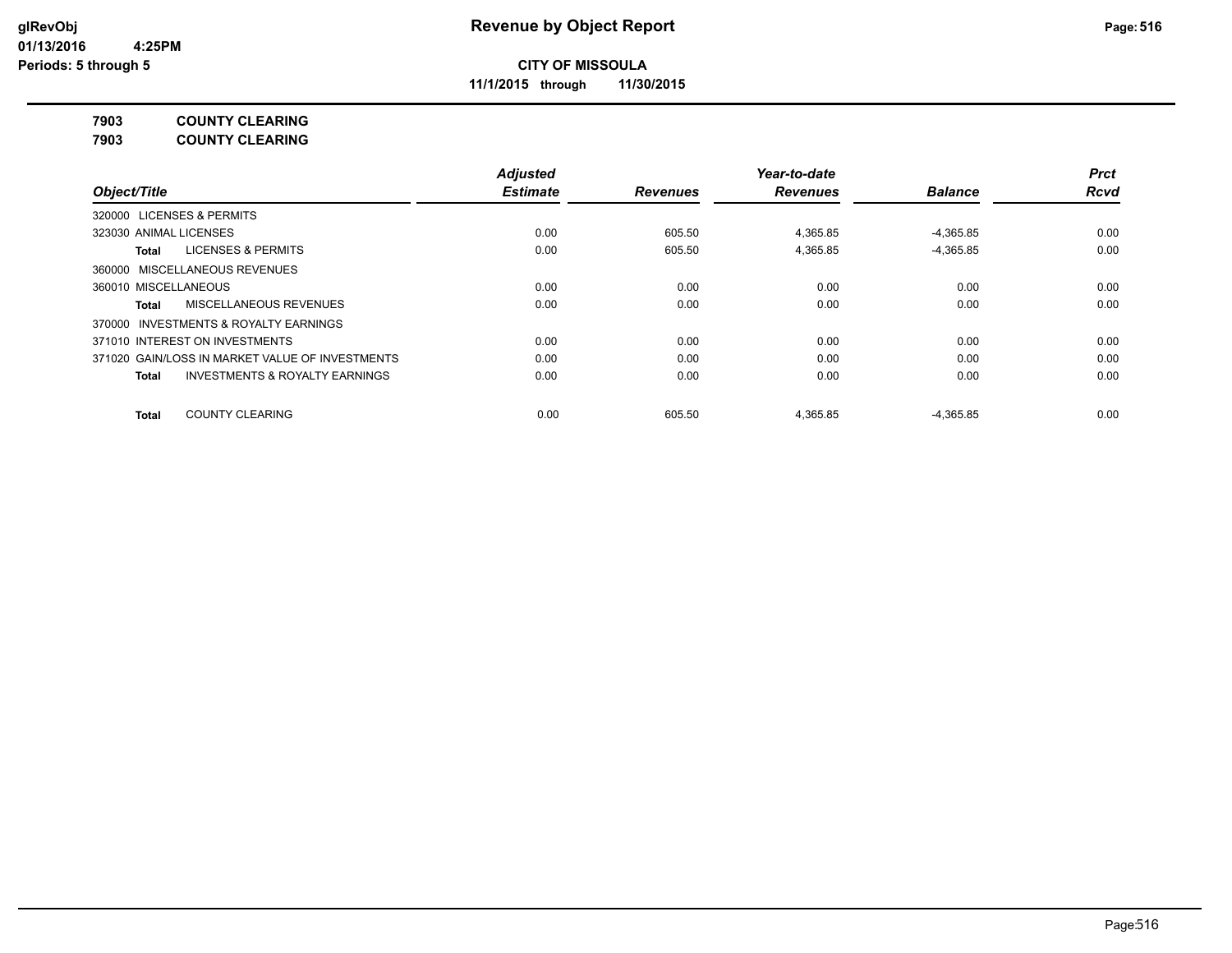**11/1/2015 through 11/30/2015**

#### **7903 COUNTY CLEARING**

|                                                    | <b>Adjusted</b> |                 | Year-to-date    |                | <b>Prct</b> |
|----------------------------------------------------|-----------------|-----------------|-----------------|----------------|-------------|
| Object/Title                                       | <b>Estimate</b> | <b>Revenues</b> | <b>Revenues</b> | <b>Balance</b> | <b>Rcvd</b> |
| 320000 LICENSES & PERMITS                          |                 |                 |                 |                |             |
| 323030 ANIMAL LICENSES                             | 0.00            | 605.50          | 4.365.85        | -4.365.85      | 0.00        |
| <b>LICENSES &amp; PERMITS</b><br>Total             | 0.00            | 605.50          | 4,365.85        | $-4,365.85$    | 0.00        |
| 360000 MISCELLANEOUS REVENUES                      |                 |                 |                 |                |             |
| 360010 MISCELLANEOUS                               | 0.00            | 0.00            | 0.00            | 0.00           | 0.00        |
| <b>MISCELLANEOUS REVENUES</b><br>Total             | 0.00            | 0.00            | 0.00            | 0.00           | 0.00        |
| 370000 INVESTMENTS & ROYALTY EARNINGS              |                 |                 |                 |                |             |
| 371010 INTEREST ON INVESTMENTS                     | 0.00            | 0.00            | 0.00            | 0.00           | 0.00        |
| 371020 GAIN/LOSS IN MARKET VALUE OF INVESTMENT     | 0.00            | 0.00            | 0.00            | 0.00           | 0.00        |
| <b>INVESTMENTS &amp; ROYALTY EARNINGS</b><br>Total | 0.00            | 0.00            | 0.00            | 0.00           | 0.00        |
|                                                    |                 |                 |                 |                |             |
| <b>COUNTY CLEARING</b><br><b>Total</b>             | 0.00            | 605.50          | 4.365.85        | $-4.365.85$    | 0.00        |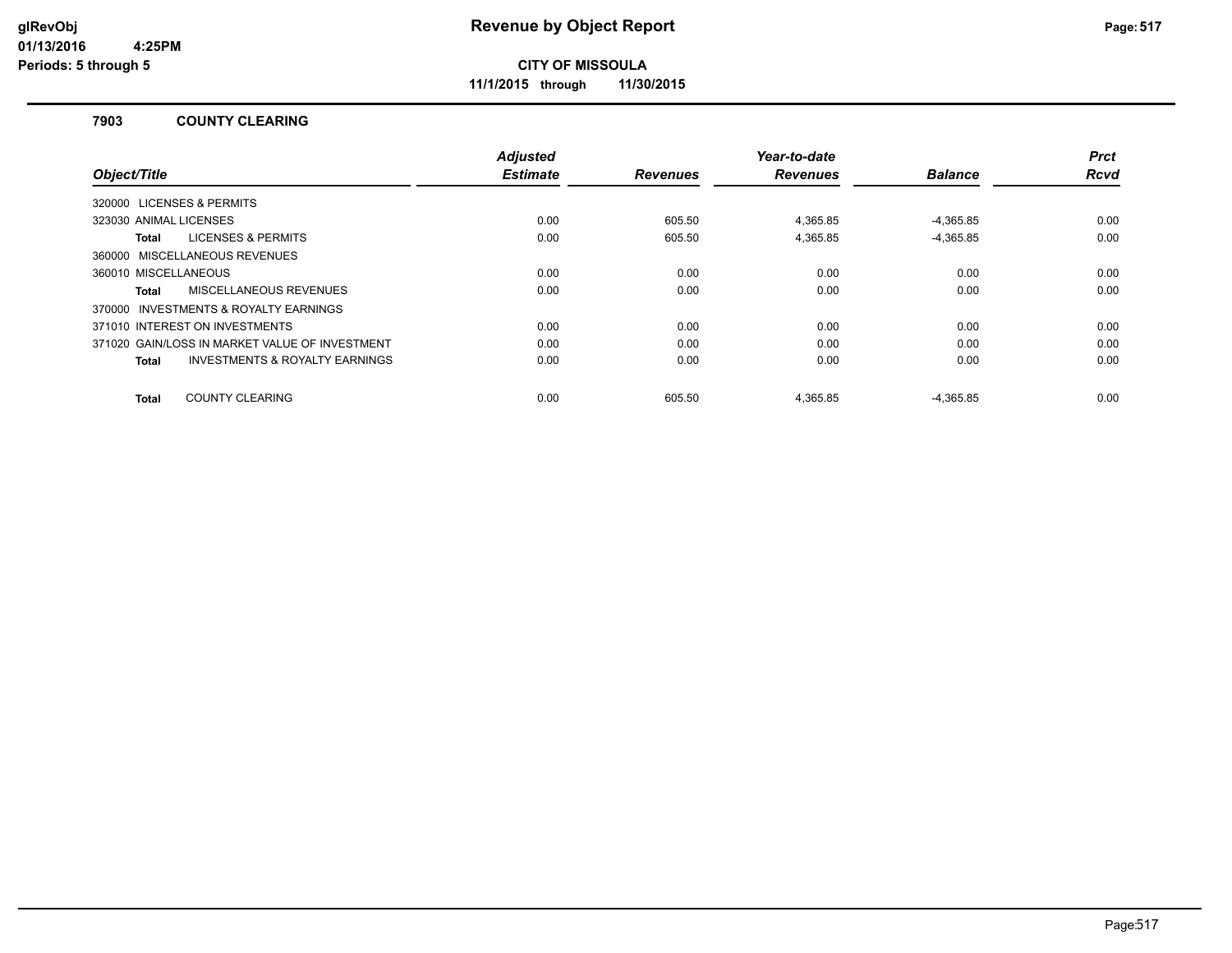**11/1/2015 through 11/30/2015**

**7904 SEWER REBATE**

**7904 SEWER REBATE**

|                                                           | <b>Adjusted</b> |                 | Year-to-date    |                | <b>Prct</b> |
|-----------------------------------------------------------|-----------------|-----------------|-----------------|----------------|-------------|
| Object/Title                                              | <b>Estimate</b> | <b>Revenues</b> | <b>Revenues</b> | <b>Balance</b> | <b>Rcvd</b> |
| 340000 CHARGES FOR SERVICES                               |                 |                 |                 |                |             |
| 343036 *** Title Not Found ***                            | 0.00            | 0.00            | 0.00            | 0.00           | 0.00        |
| <b>CHARGES FOR SERVICES</b><br>Total                      | 0.00            | 0.00            | 0.00            | 0.00           | 0.00        |
| 360000 MISCELLANEOUS REVENUES                             |                 |                 |                 |                |             |
| 360010 MISCELLANEOUS                                      | 0.00            | 0.00            | 0.00            | 0.00           | 0.00        |
| MISCELLANEOUS REVENUES<br>Total                           | 0.00            | 0.00            | 0.00            | 0.00           | 0.00        |
| 370000 INVESTMENTS & ROYALTY EARNINGS                     |                 |                 |                 |                |             |
| 371010 INTEREST ON INVESTMENTS                            | 0.00            | 0.00            | 0.00            | 0.00           | 0.00        |
| 371020 GAIN/LOSS IN MARKET VALUE OF INVESTMENTS           | 0.00            | 0.00            | 0.00            | 0.00           | 0.00        |
| <b>INVESTMENTS &amp; ROYALTY EARNINGS</b><br><b>Total</b> | 0.00            | 0.00            | 0.00            | 0.00           | 0.00        |
| <b>SEWER REBATE</b><br><b>Total</b>                       | 0.00            | 0.00            | 0.00            | 0.00           | 0.00        |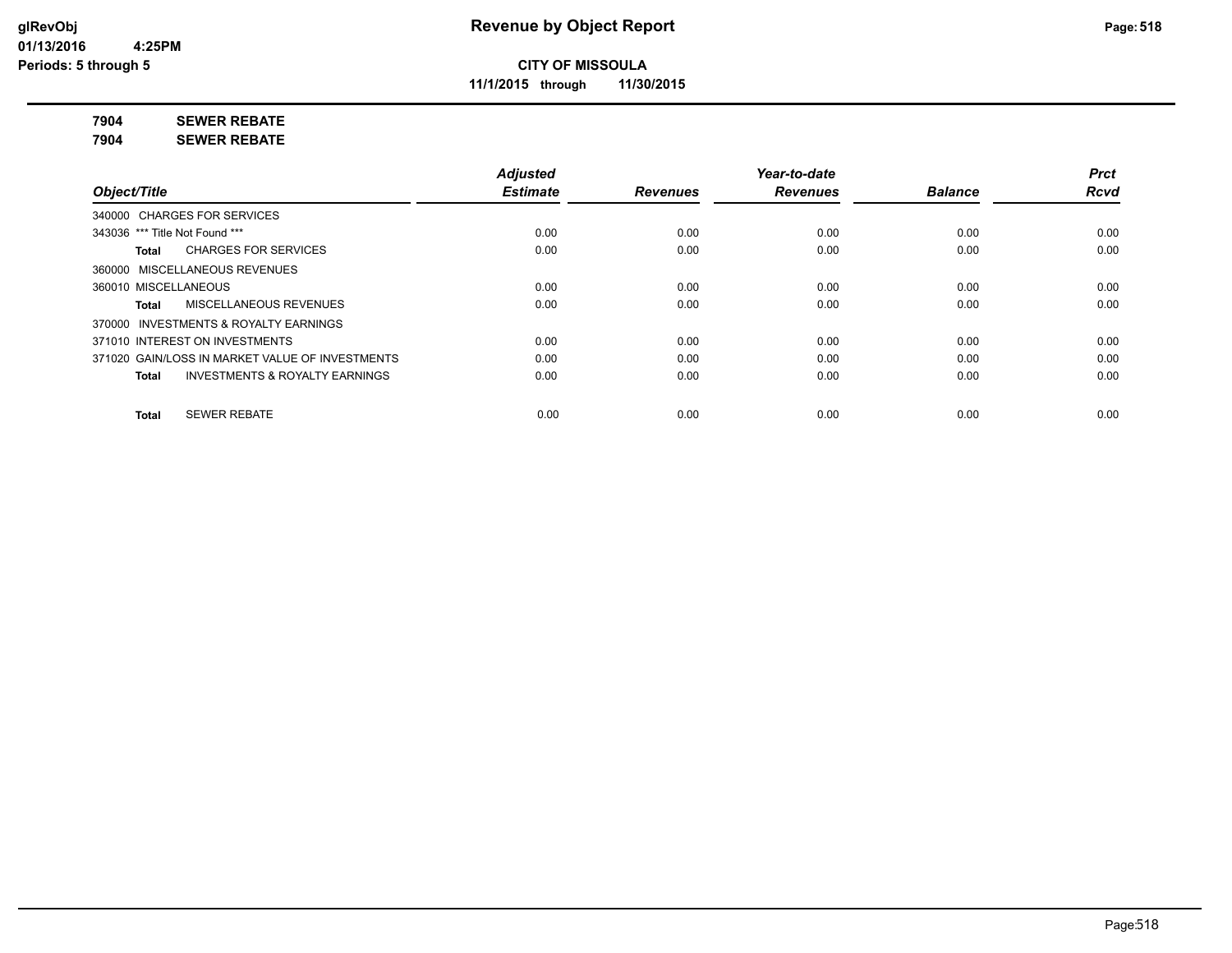**11/1/2015 through 11/30/2015**

#### **7904 SEWER REBATE**

|                                                    | <b>Adjusted</b> |                 | Year-to-date    |                | <b>Prct</b> |
|----------------------------------------------------|-----------------|-----------------|-----------------|----------------|-------------|
| Object/Title                                       | <b>Estimate</b> | <b>Revenues</b> | <b>Revenues</b> | <b>Balance</b> | <b>Rcvd</b> |
| 340000 CHARGES FOR SERVICES                        |                 |                 |                 |                |             |
| 343036 *** Title Not Found ***                     | 0.00            | 0.00            | 0.00            | 0.00           | 0.00        |
| <b>CHARGES FOR SERVICES</b><br>Total               | 0.00            | 0.00            | 0.00            | 0.00           | 0.00        |
| 360000 MISCELLANEOUS REVENUES                      |                 |                 |                 |                |             |
| 360010 MISCELLANEOUS                               | 0.00            | 0.00            | 0.00            | 0.00           | 0.00        |
| MISCELLANEOUS REVENUES<br>Total                    | 0.00            | 0.00            | 0.00            | 0.00           | 0.00        |
| 370000 INVESTMENTS & ROYALTY EARNINGS              |                 |                 |                 |                |             |
| 371010 INTEREST ON INVESTMENTS                     | 0.00            | 0.00            | 0.00            | 0.00           | 0.00        |
| 371020 GAIN/LOSS IN MARKET VALUE OF INVESTMENT     | 0.00            | 0.00            | 0.00            | 0.00           | 0.00        |
| <b>INVESTMENTS &amp; ROYALTY EARNINGS</b><br>Total | 0.00            | 0.00            | 0.00            | 0.00           | 0.00        |
|                                                    |                 |                 |                 |                |             |
| <b>SEWER REBATE</b><br><b>Total</b>                | 0.00            | 0.00            | 0.00            | 0.00           | 0.00        |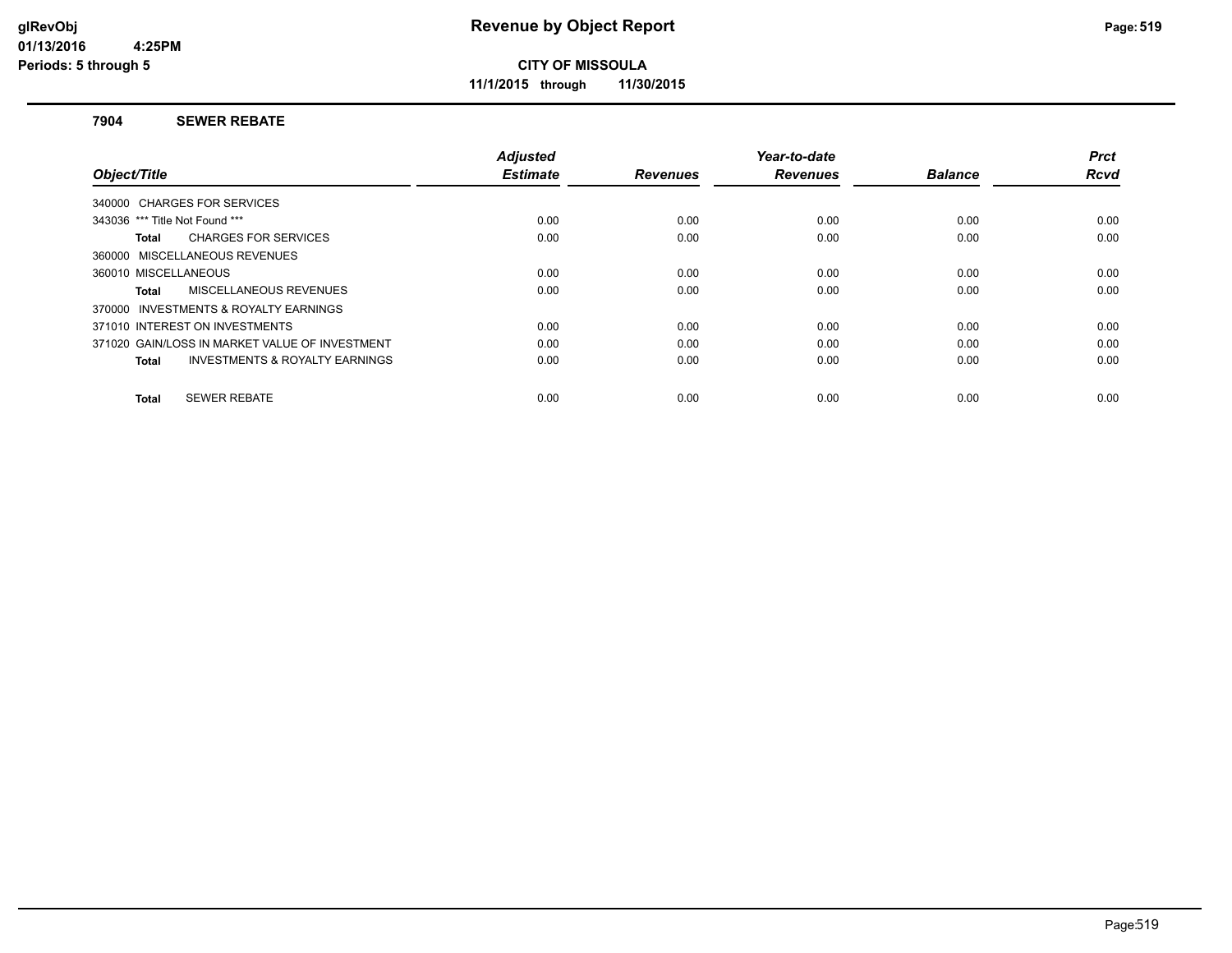**11/1/2015 through 11/30/2015**

**7905 WYE SEWER RSID 8489**

**7905 WYE SEWER RSID 8489**

|                                                 | <b>Adjusted</b> |                 | Year-to-date    |                | Prct        |
|-------------------------------------------------|-----------------|-----------------|-----------------|----------------|-------------|
| Object/Title                                    | <b>Estimate</b> | <b>Revenues</b> | <b>Revenues</b> | <b>Balance</b> | <b>Rcvd</b> |
| 360000 MISCELLANEOUS REVENUES                   |                 |                 |                 |                |             |
| 360010 MISCELLANEOUS                            | 0.00            | 0.00            | 0.00            | 0.00           | 0.00        |
| MISCELLANEOUS REVENUES<br>Total                 | 0.00            | 0.00            | 0.00            | 0.00           | 0.00        |
| 370000 INVESTMENTS & ROYALTY EARNINGS           |                 |                 |                 |                |             |
| 371010 INTEREST ON INVESTMENTS                  | 0.00            | 0.00            | 0.00            | 0.00           | 0.00        |
| 371020 GAIN/LOSS IN MARKET VALUE OF INVESTMENTS | 0.00            | 0.00            | 0.00            | 0.00           | 0.00        |
| INVESTMENTS & ROYALTY EARNINGS<br>Total         | 0.00            | 0.00            | 0.00            | 0.00           | 0.00        |
|                                                 |                 |                 |                 |                |             |
| WYE SEWER RSID 8489<br>Total                    | 0.00            | 0.00            | 0.00            | 0.00           | 0.00        |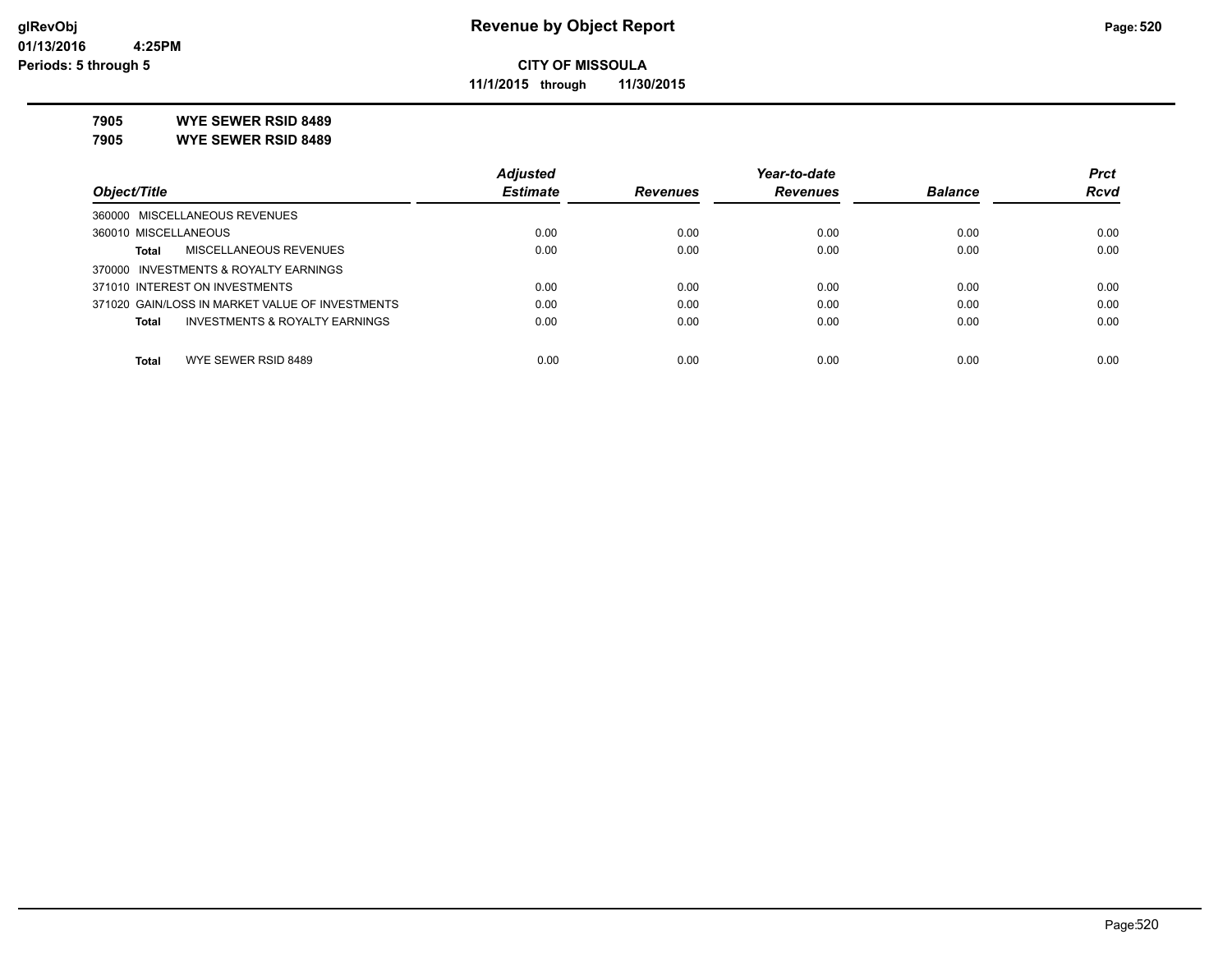**11/1/2015 through 11/30/2015**

#### **7905 WYE SEWER RSID 8489**

|                                                | <b>Adjusted</b> |                 | Year-to-date    |                | <b>Prct</b> |
|------------------------------------------------|-----------------|-----------------|-----------------|----------------|-------------|
| Object/Title                                   | <b>Estimate</b> | <b>Revenues</b> | <b>Revenues</b> | <b>Balance</b> | <b>Rcvd</b> |
| 360000 MISCELLANEOUS REVENUES                  |                 |                 |                 |                |             |
| 360010 MISCELLANEOUS                           | 0.00            | 0.00            | 0.00            | 0.00           | 0.00        |
| <b>MISCELLANEOUS REVENUES</b><br>Total         | 0.00            | 0.00            | 0.00            | 0.00           | 0.00        |
| 370000 INVESTMENTS & ROYALTY EARNINGS          |                 |                 |                 |                |             |
| 371010 INTEREST ON INVESTMENTS                 | 0.00            | 0.00            | 0.00            | 0.00           | 0.00        |
| 371020 GAIN/LOSS IN MARKET VALUE OF INVESTMENT | 0.00            | 0.00            | 0.00            | 0.00           | 0.00        |
| INVESTMENTS & ROYALTY EARNINGS<br>Total        | 0.00            | 0.00            | 0.00            | 0.00           | 0.00        |
|                                                |                 |                 |                 |                |             |
| WYE SEWER RSID 8489<br><b>Total</b>            | 0.00            | 0.00            | 0.00            | 0.00           | 0.00        |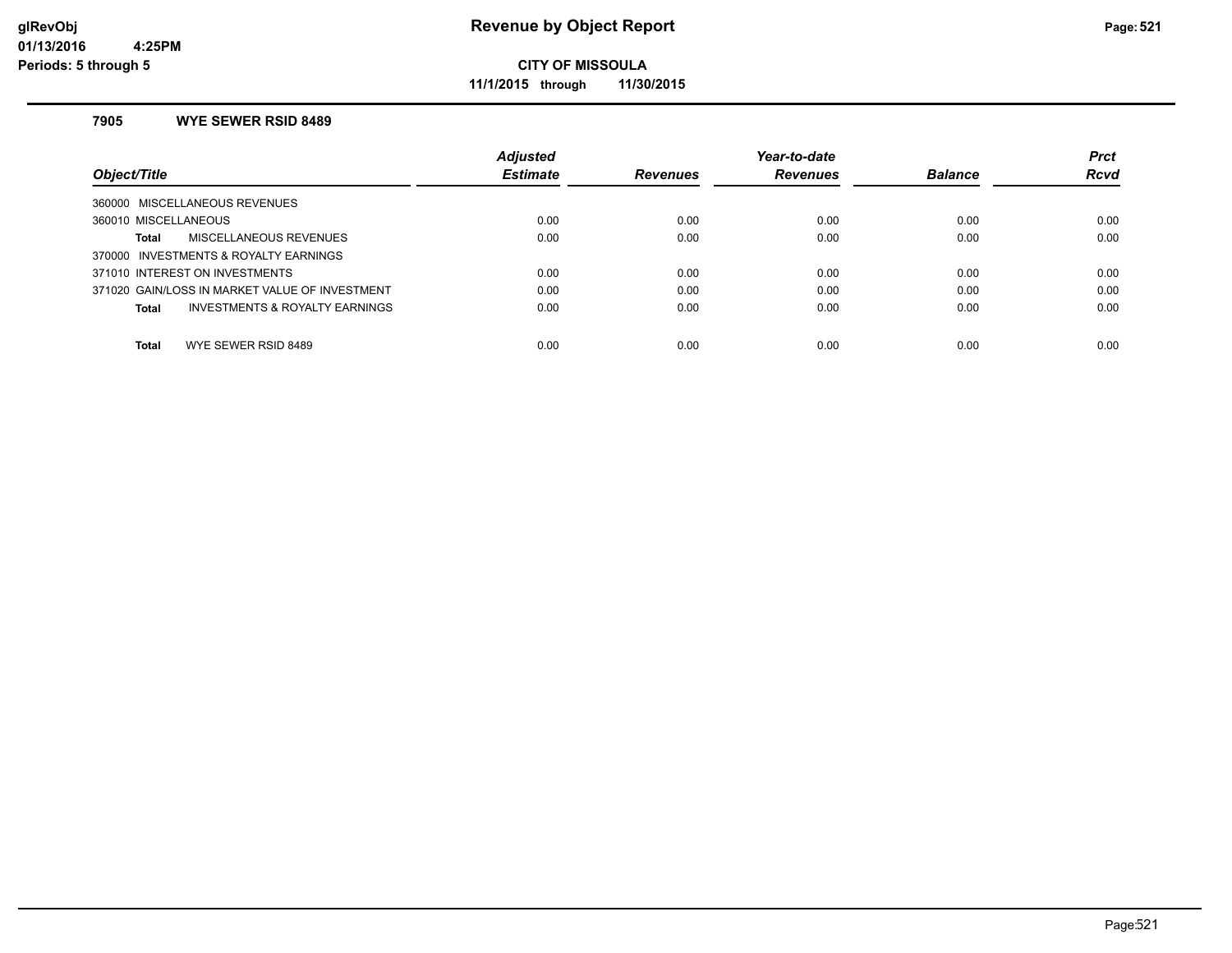**11/1/2015 through 11/30/2015**

#### **7906 COUNTY PARK BOARD CIP**

**7906 COUNTY PARK BOARD CIP**

|                                                 | <b>Adjusted</b> |                 | Year-to-date    |                | <b>Prct</b> |
|-------------------------------------------------|-----------------|-----------------|-----------------|----------------|-------------|
| Object/Title                                    | <b>Estimate</b> | <b>Revenues</b> | <b>Revenues</b> | <b>Balance</b> | <b>Rcvd</b> |
| 340000 CHARGES FOR SERVICES                     |                 |                 |                 |                |             |
| 346050 COUNTY PLAYGROUND CONTRACT               | 0.00            | 0.00            | 0.00            | 0.00           | 0.00        |
| <b>CHARGES FOR SERVICES</b><br>Total            | 0.00            | 0.00            | 0.00            | 0.00           | 0.00        |
| 370000 INVESTMENTS & ROYALTY EARNINGS           |                 |                 |                 |                |             |
| 371010 INTEREST ON INVESTMENTS                  | 0.00            | 0.00            | 0.00            | 0.00           | 0.00        |
| 371020 GAIN/LOSS IN MARKET VALUE OF INVESTMENTS | 0.00            | 0.00            | 0.00            | 0.00           | 0.00        |
| INVESTMENTS & ROYALTY EARNINGS<br>Total         | 0.00            | 0.00            | 0.00            | 0.00           | 0.00        |
| COUNTY PARK BOARD CIP<br><b>Total</b>           | 0.00            | 0.00            | 0.00            | 0.00           | 0.00        |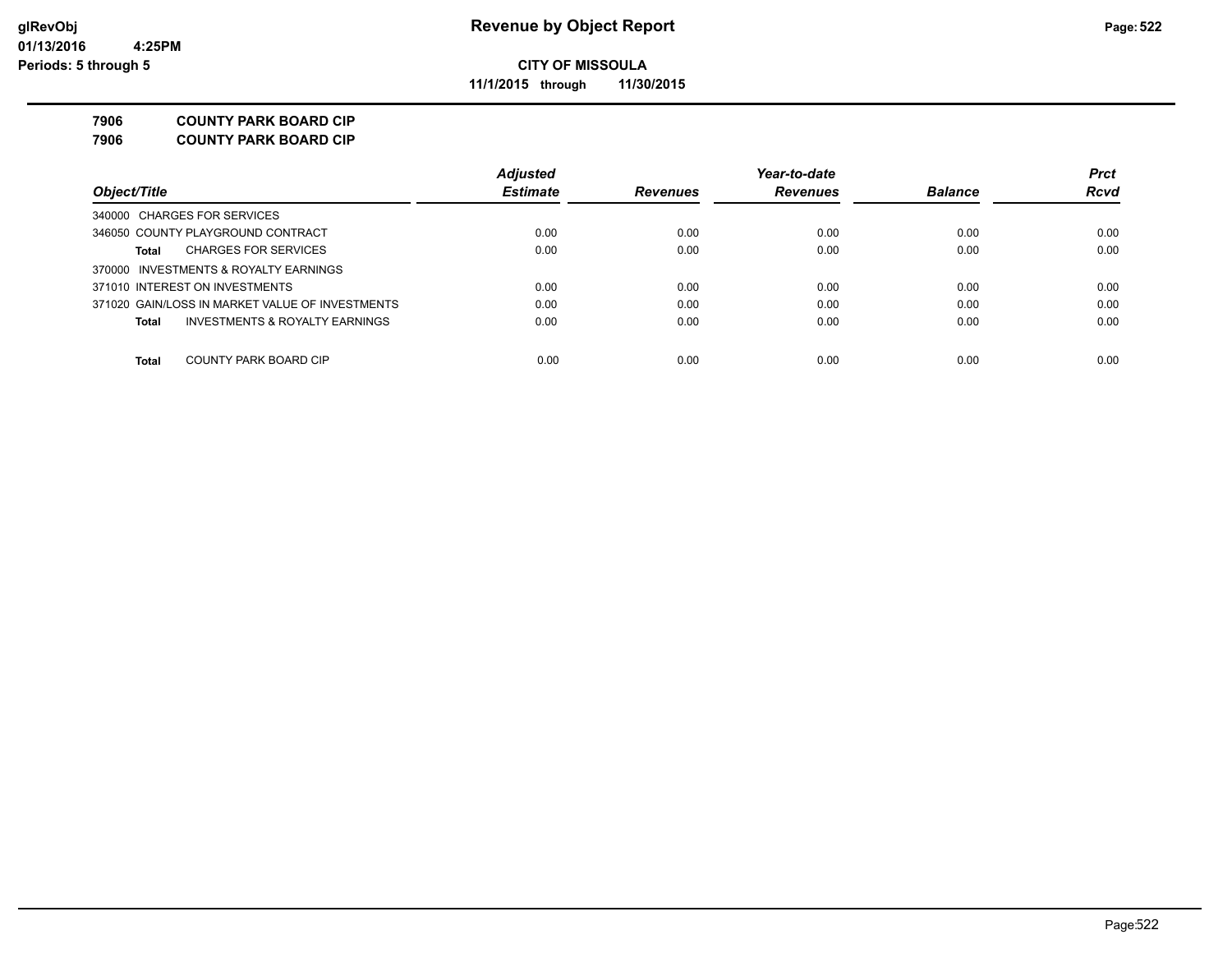**11/1/2015 through 11/30/2015**

#### **7906 COUNTY PARK BOARD CIP**

|                                                | <b>Adjusted</b> |                 | Year-to-date    |                | <b>Prct</b> |
|------------------------------------------------|-----------------|-----------------|-----------------|----------------|-------------|
| Object/Title                                   | <b>Estimate</b> | <b>Revenues</b> | <b>Revenues</b> | <b>Balance</b> | <b>Rcvd</b> |
| 340000 CHARGES FOR SERVICES                    |                 |                 |                 |                |             |
| 346050 COUNTY PLAYGROUND CONTRACT              | 0.00            | 0.00            | 0.00            | 0.00           | 0.00        |
| <b>CHARGES FOR SERVICES</b><br>Total           | 0.00            | 0.00            | 0.00            | 0.00           | 0.00        |
| 370000 INVESTMENTS & ROYALTY EARNINGS          |                 |                 |                 |                |             |
| 371010 INTEREST ON INVESTMENTS                 | 0.00            | 0.00            | 0.00            | 0.00           | 0.00        |
| 371020 GAIN/LOSS IN MARKET VALUE OF INVESTMENT | 0.00            | 0.00            | 0.00            | 0.00           | 0.00        |
| INVESTMENTS & ROYALTY EARNINGS<br>Total        | 0.00            | 0.00            | 0.00            | 0.00           | 0.00        |
|                                                |                 |                 |                 |                |             |
| <b>Total</b><br>COUNTY PARK BOARD CIP          | 0.00            | 0.00            | 0.00            | 0.00           | 0.00        |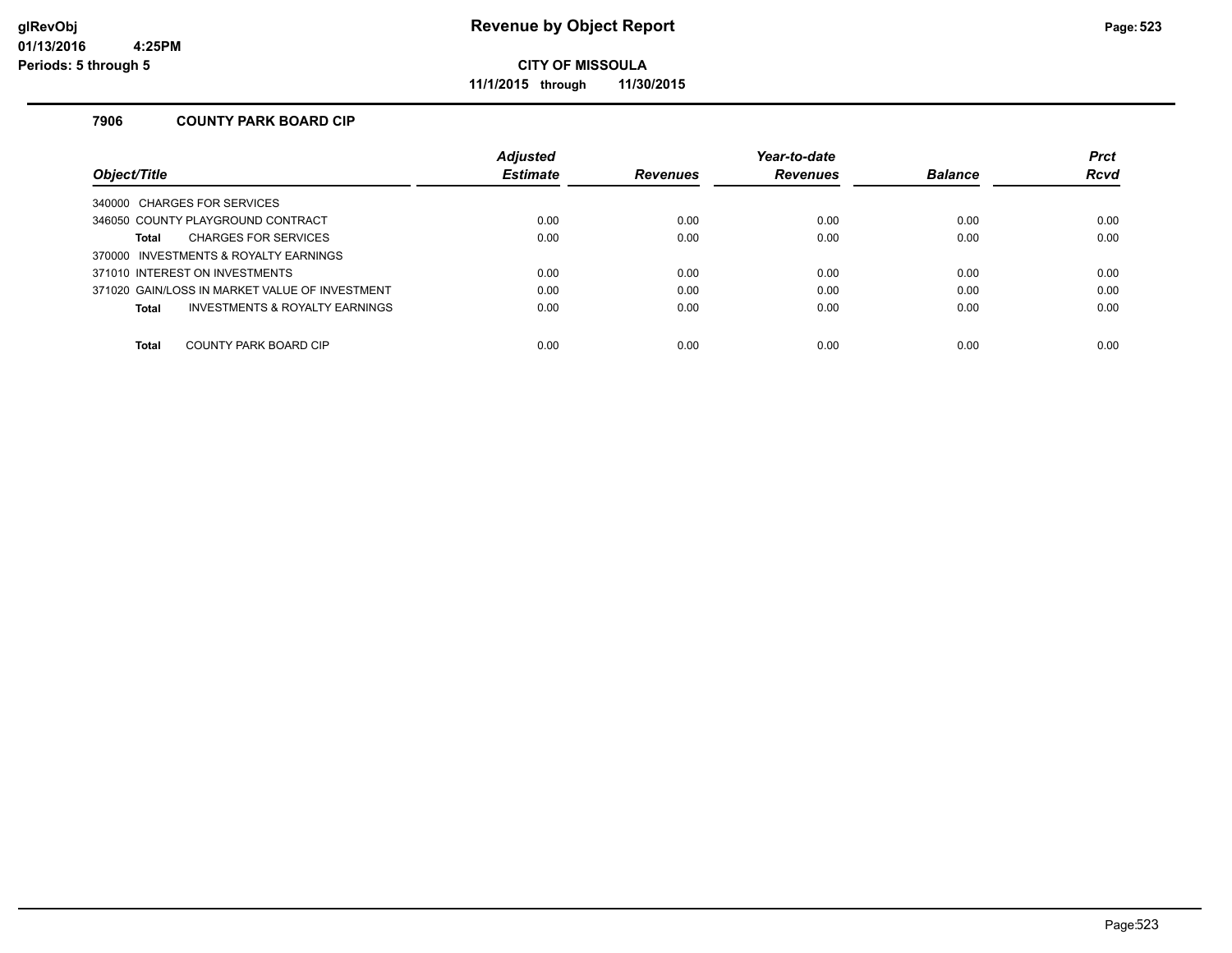**11/1/2015 through 11/30/2015**

#### **7907 ELK HILLS SUBDIVISION**

**7907 ELK HILLS SUBDIVISION**

|                                                 | <b>Adjusted</b> |                 | Year-to-date    |                |             |
|-------------------------------------------------|-----------------|-----------------|-----------------|----------------|-------------|
| Object/Title                                    | <b>Estimate</b> | <b>Revenues</b> | <b>Revenues</b> | <b>Balance</b> | <b>Rcvd</b> |
| 370000 INVESTMENTS & ROYALTY EARNINGS           |                 |                 |                 |                |             |
| 371010 INTEREST ON INVESTMENTS                  | 0.00            | 0.00            | 0.00            | 0.00           | 0.00        |
| 371020 GAIN/LOSS IN MARKET VALUE OF INVESTMENTS | 0.00            | 0.00            | 0.00            | 0.00           | 0.00        |
| INVESTMENTS & ROYALTY EARNINGS<br><b>Total</b>  | 0.00            | 0.00            | 0.00            | 0.00           | 0.00        |
|                                                 |                 |                 |                 |                |             |
| ELK HILLS SUBDIVISION<br><b>Total</b>           | 0.00            | 0.00            | 0.00            | 0.00           | 0.00        |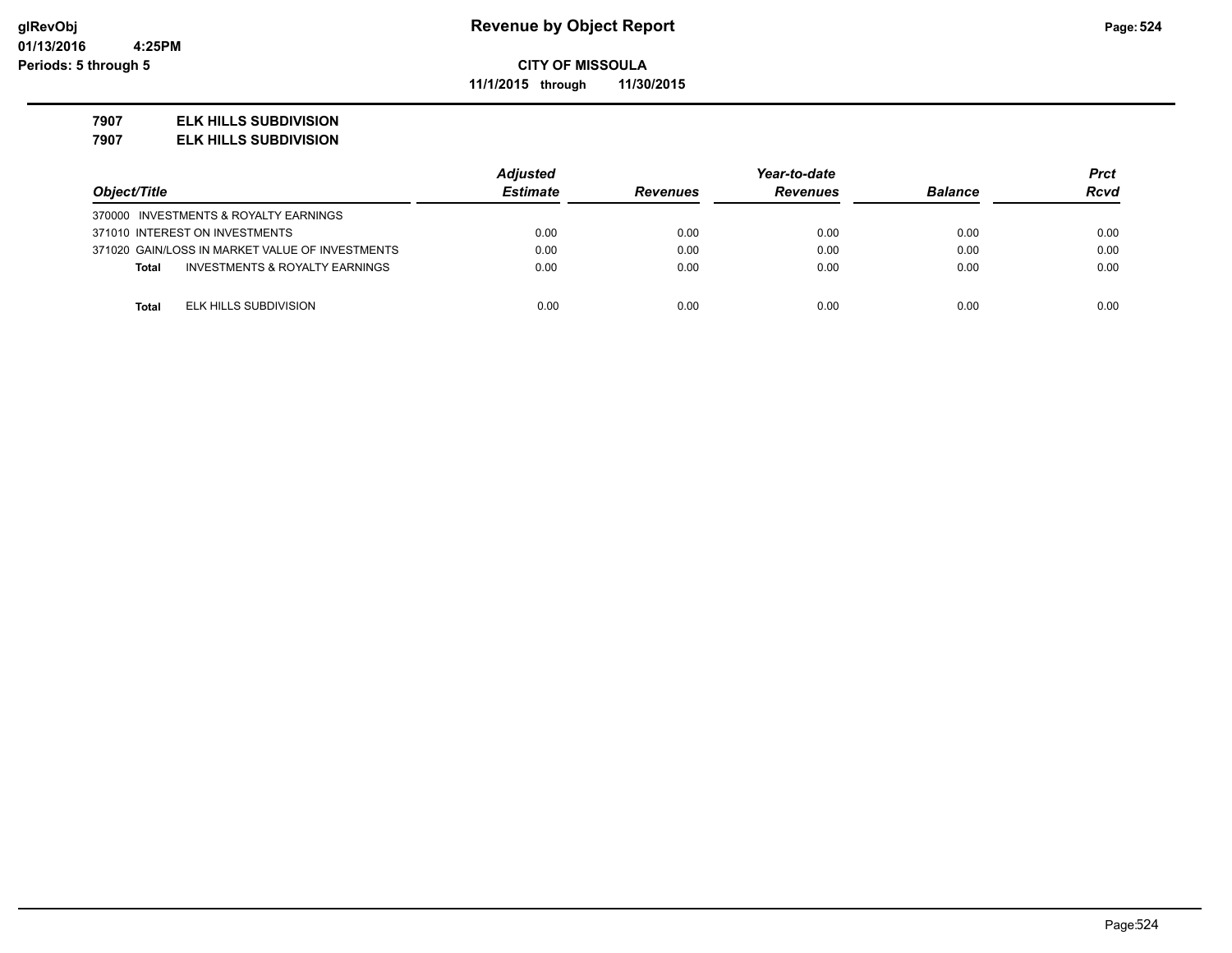#### **glRevObj Revenue by Object Report Page:525**

**CITY OF MISSOULA**

**11/1/2015 through 11/30/2015**

#### **7907 ELK HILLS SUBDIVISION**

| Object/Title |                                                | <b>Adjusted</b><br><b>Estimate</b> | <b>Revenues</b> | Year-to-date<br><b>Revenues</b> | <b>Balance</b> | <b>Prct</b><br>Rcvd |
|--------------|------------------------------------------------|------------------------------------|-----------------|---------------------------------|----------------|---------------------|
|              | 370000 INVESTMENTS & ROYALTY EARNINGS          |                                    |                 |                                 |                |                     |
|              | 371010 INTEREST ON INVESTMENTS                 | 0.00                               | 0.00            | 0.00                            | 0.00           | 0.00                |
|              | 371020 GAIN/LOSS IN MARKET VALUE OF INVESTMENT | 0.00                               | 0.00            | 0.00                            | 0.00           | 0.00                |
| <b>Total</b> | <b>INVESTMENTS &amp; ROYALTY EARNINGS</b>      | 0.00                               | 0.00            | 0.00                            | 0.00           | 0.00                |
|              |                                                |                                    |                 |                                 |                |                     |
| Total        | ELK HILLS SUBDIVISION                          | 0.00                               | 0.00            | 0.00                            | 0.00           | 0.00                |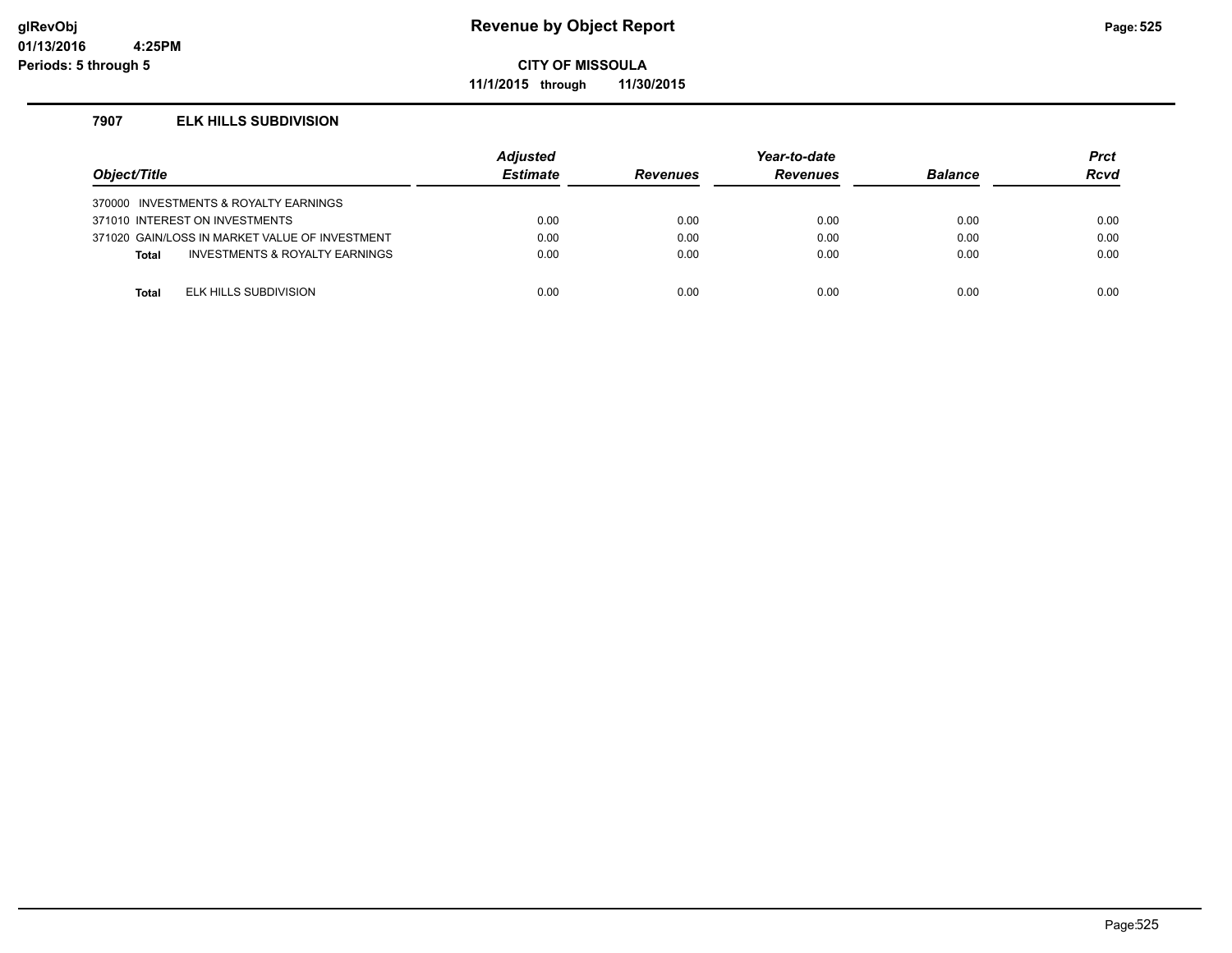**11/1/2015 through 11/30/2015**

# **7908 RATTLESNAKE-CORNERSTONE TRAIL SW**

## **7908 RATTLESNAKE-CORNERSTONE TRAIL SW**

|                                                    | <b>Adjusted</b> |                 | Year-to-date    |                | <b>Prct</b> |
|----------------------------------------------------|-----------------|-----------------|-----------------|----------------|-------------|
| Object/Title                                       | <b>Estimate</b> | <b>Revenues</b> | <b>Revenues</b> | <b>Balance</b> | <b>Rcvd</b> |
| 370000 INVESTMENTS & ROYALTY EARNINGS              |                 |                 |                 |                |             |
| 371010 INTEREST ON INVESTMENTS                     | 0.00            | 0.00            | 0.00            | 0.00           | 0.00        |
| 371020 GAIN/LOSS IN MARKET VALUE OF INVESTMENTS    | 0.00            | 0.00            | 0.00            | 0.00           | 0.00        |
| <b>INVESTMENTS &amp; ROYALTY EARNINGS</b><br>Total | 0.00            | 0.00            | 0.00            | 0.00           | 0.00        |
| 380000 OTHER FINANCING SOURCES                     |                 |                 |                 |                |             |
| 383000 OPERATING TRANSFERS                         | 0.00            | 0.00            | 0.00            | 0.00           | 0.00        |
| OTHER FINANCING SOURCES<br>Total                   | 0.00            | 0.00            | 0.00            | 0.00           | 0.00        |
|                                                    |                 |                 |                 |                |             |
| RATTLESNAKE-CORNERSTONE TRAIL SW<br><b>Total</b>   | 0.00            | 0.00            | 0.00            | 0.00           | 0.00        |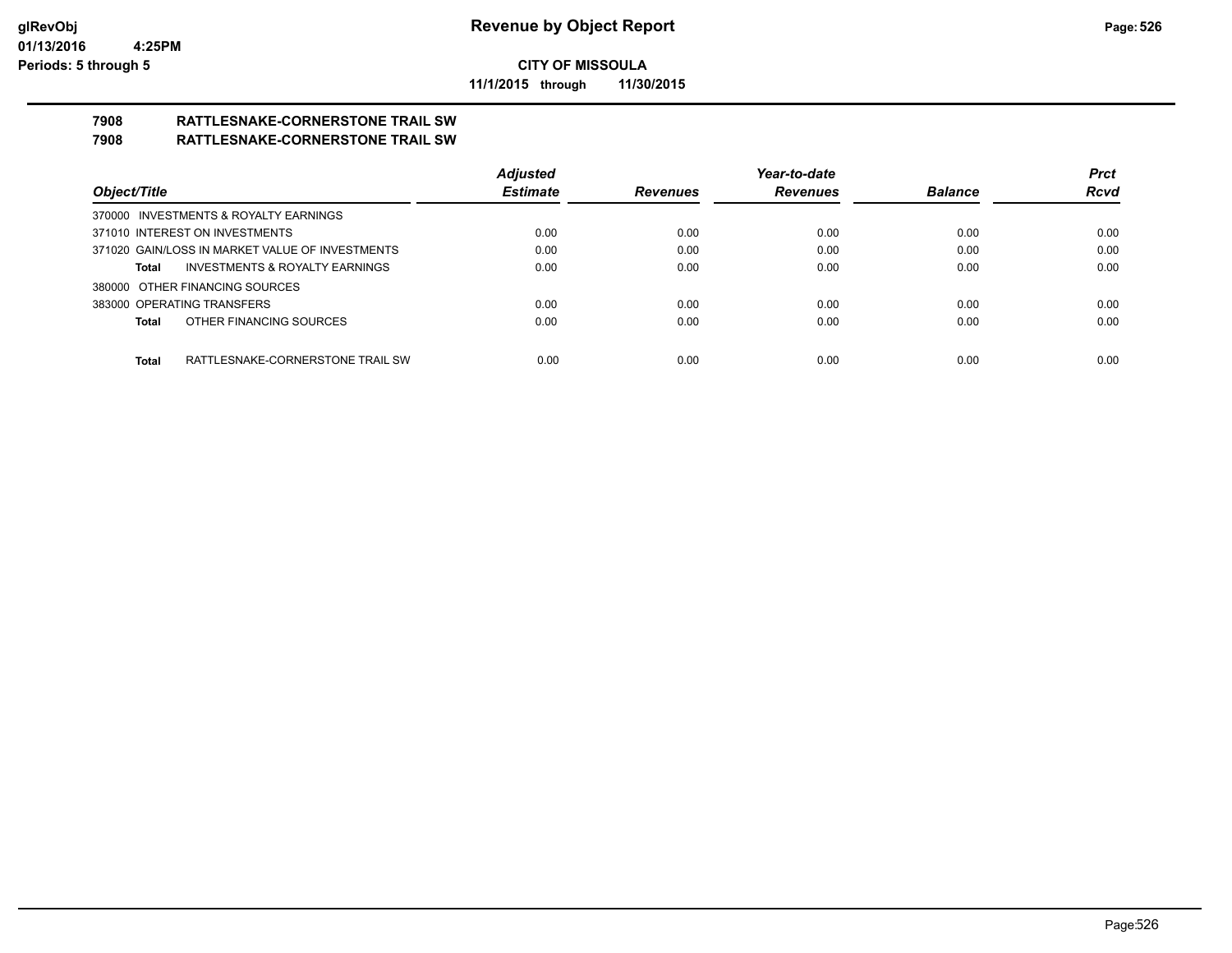**11/1/2015 through 11/30/2015**

#### **7908 RATTLESNAKE-CORNERSTONE TRAIL SW**

|                                                  | <b>Adjusted</b> |                 | Year-to-date    |                | <b>Prct</b> |
|--------------------------------------------------|-----------------|-----------------|-----------------|----------------|-------------|
| Object/Title                                     | <b>Estimate</b> | <b>Revenues</b> | <b>Revenues</b> | <b>Balance</b> | Rcvd        |
| 370000 INVESTMENTS & ROYALTY EARNINGS            |                 |                 |                 |                |             |
| 371010 INTEREST ON INVESTMENTS                   | 0.00            | 0.00            | 0.00            | 0.00           | 0.00        |
| 371020 GAIN/LOSS IN MARKET VALUE OF INVESTMENT   | 0.00            | 0.00            | 0.00            | 0.00           | 0.00        |
| INVESTMENTS & ROYALTY EARNINGS<br><b>Total</b>   | 0.00            | 0.00            | 0.00            | 0.00           | 0.00        |
| 380000 OTHER FINANCING SOURCES                   |                 |                 |                 |                |             |
| 383000 OPERATING TRANSFERS                       | 0.00            | 0.00            | 0.00            | 0.00           | 0.00        |
| OTHER FINANCING SOURCES<br><b>Total</b>          | 0.00            | 0.00            | 0.00            | 0.00           | 0.00        |
|                                                  |                 |                 |                 |                |             |
| <b>Total</b><br>RATTLESNAKE-CORNERSTONE TRAIL SW | 0.00            | 0.00            | 0.00            | 0.00           | 0.00        |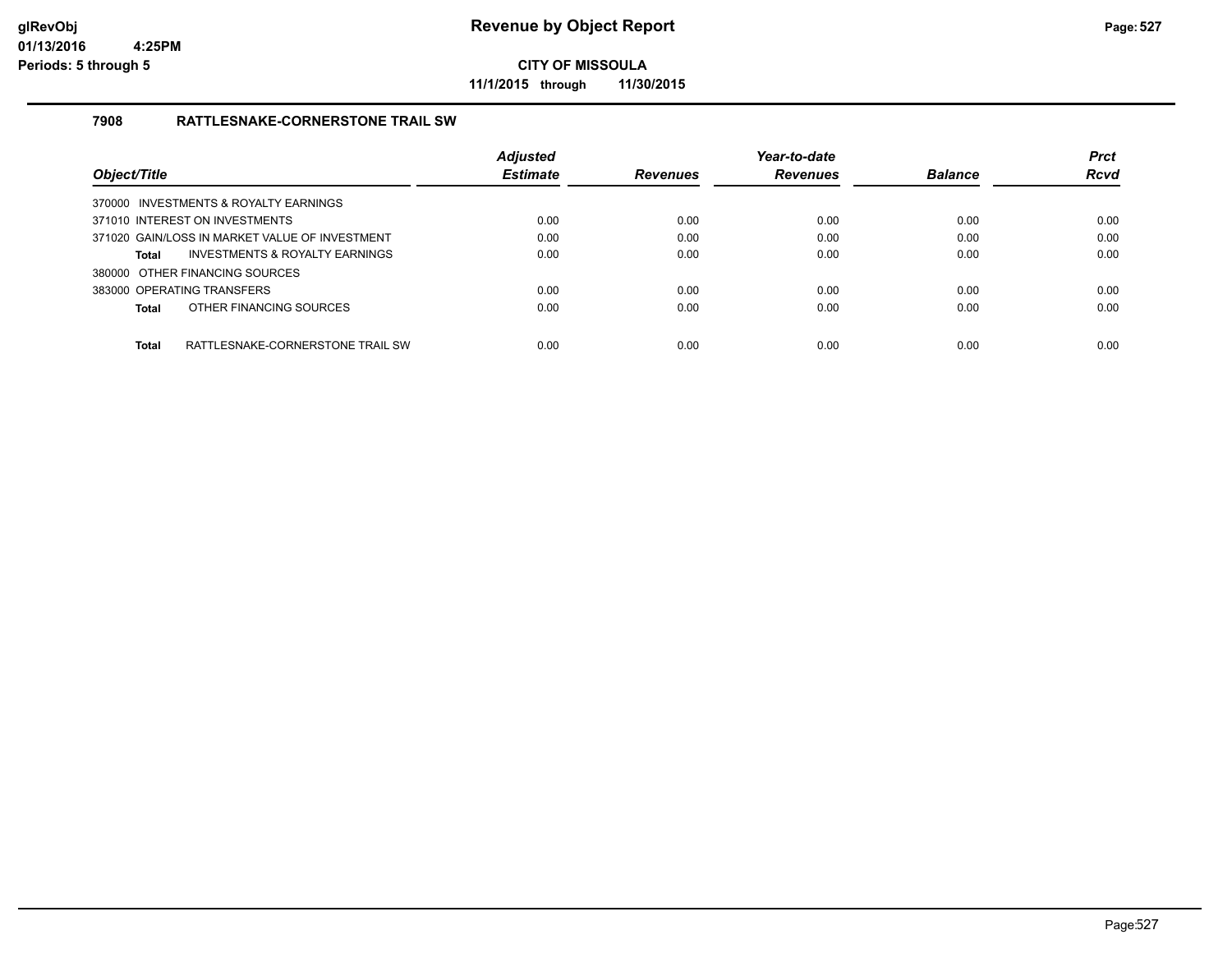**11/1/2015 through 11/30/2015**

**7909 YOUTH PROGRAMS**

**7909 YOUTH PROGRAMS**

|                                                 | <b>Adjusted</b> |                 | Year-to-date    |                | Prct        |
|-------------------------------------------------|-----------------|-----------------|-----------------|----------------|-------------|
| Object/Title                                    | <b>Estimate</b> | <b>Revenues</b> | <b>Revenues</b> | <b>Balance</b> | <b>Rcvd</b> |
| 370000 INVESTMENTS & ROYALTY EARNINGS           |                 |                 |                 |                |             |
| 371010 INTEREST ON INVESTMENTS                  | 0.00            | 0.00            | 0.00            | 0.00           | 0.00        |
| 371020 GAIN/LOSS IN MARKET VALUE OF INVESTMENTS | 0.00            | 0.00            | 0.00            | 0.00           | 0.00        |
| INVESTMENTS & ROYALTY EARNINGS<br>Total         | 0.00            | 0.00            | 0.00            | 0.00           | 0.00        |
|                                                 |                 |                 |                 |                |             |
| YOUTH PROGRAMS<br>Total                         | 0.00            | 0.00            | 0.00            | 0.00           | 0.00        |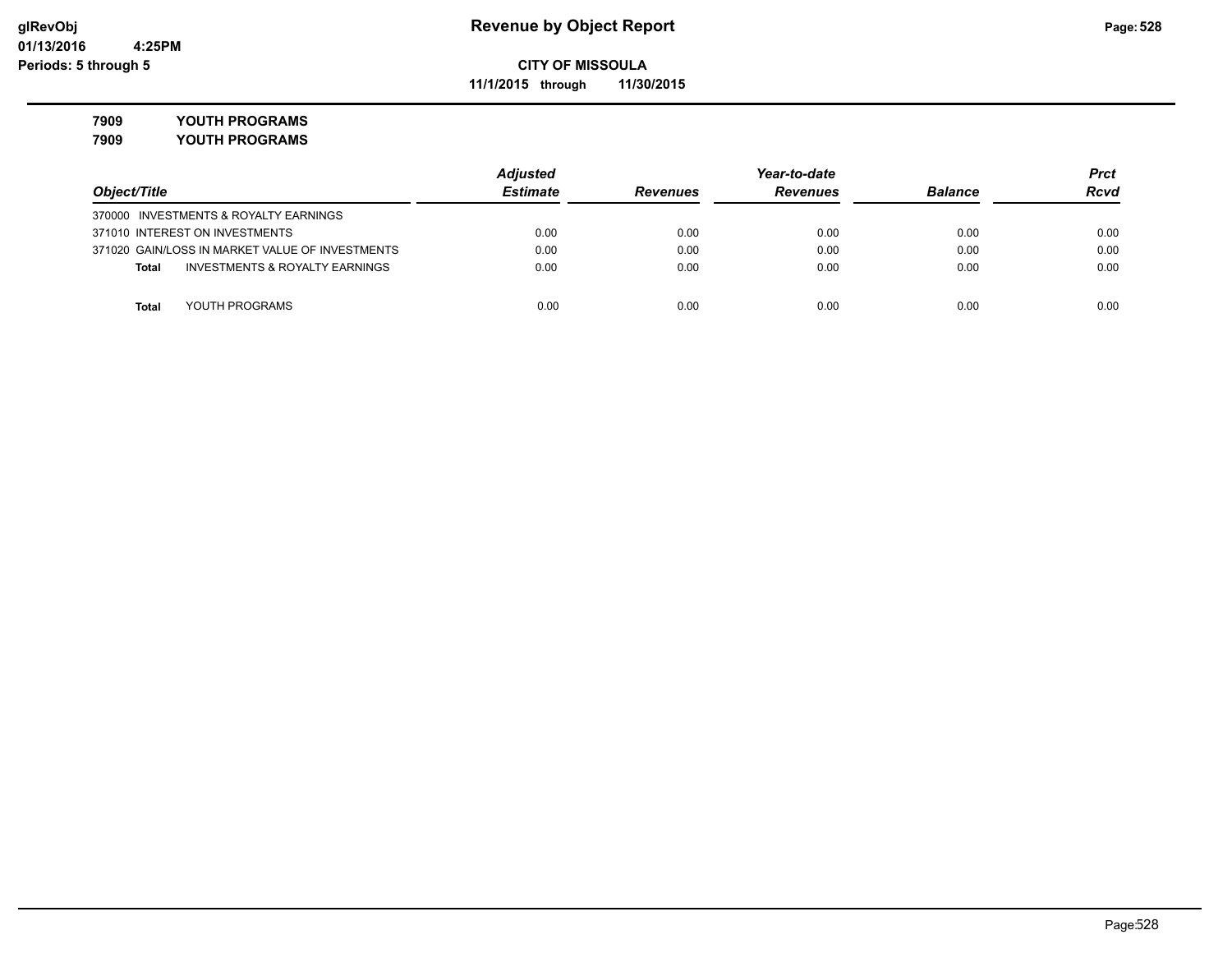#### **glRevObj Revenue by Object Report Page:529**

**CITY OF MISSOULA**

**11/1/2015 through 11/30/2015**

#### **7909 YOUTH PROGRAMS**

| Object/Title |                                                | Adjusted<br><b>Estimate</b> | <b>Revenues</b> | Year-to-date<br><b>Revenues</b> | <b>Balance</b> | <b>Prct</b><br>Rcvd |
|--------------|------------------------------------------------|-----------------------------|-----------------|---------------------------------|----------------|---------------------|
|              | 370000 INVESTMENTS & ROYALTY EARNINGS          |                             |                 |                                 |                |                     |
|              | 371010 INTEREST ON INVESTMENTS                 | 0.00                        | 0.00            | 0.00                            | 0.00           | 0.00                |
|              | 371020 GAIN/LOSS IN MARKET VALUE OF INVESTMENT | 0.00                        | 0.00            | 0.00                            | 0.00           | 0.00                |
| <b>Total</b> | <b>INVESTMENTS &amp; ROYALTY EARNINGS</b>      | 0.00                        | 0.00            | 0.00                            | 0.00           | 0.00                |
|              |                                                |                             |                 |                                 |                |                     |
| Total        | YOUTH PROGRAMS                                 | 0.00                        | 0.00            | 0.00                            | 0.00           | 0.00                |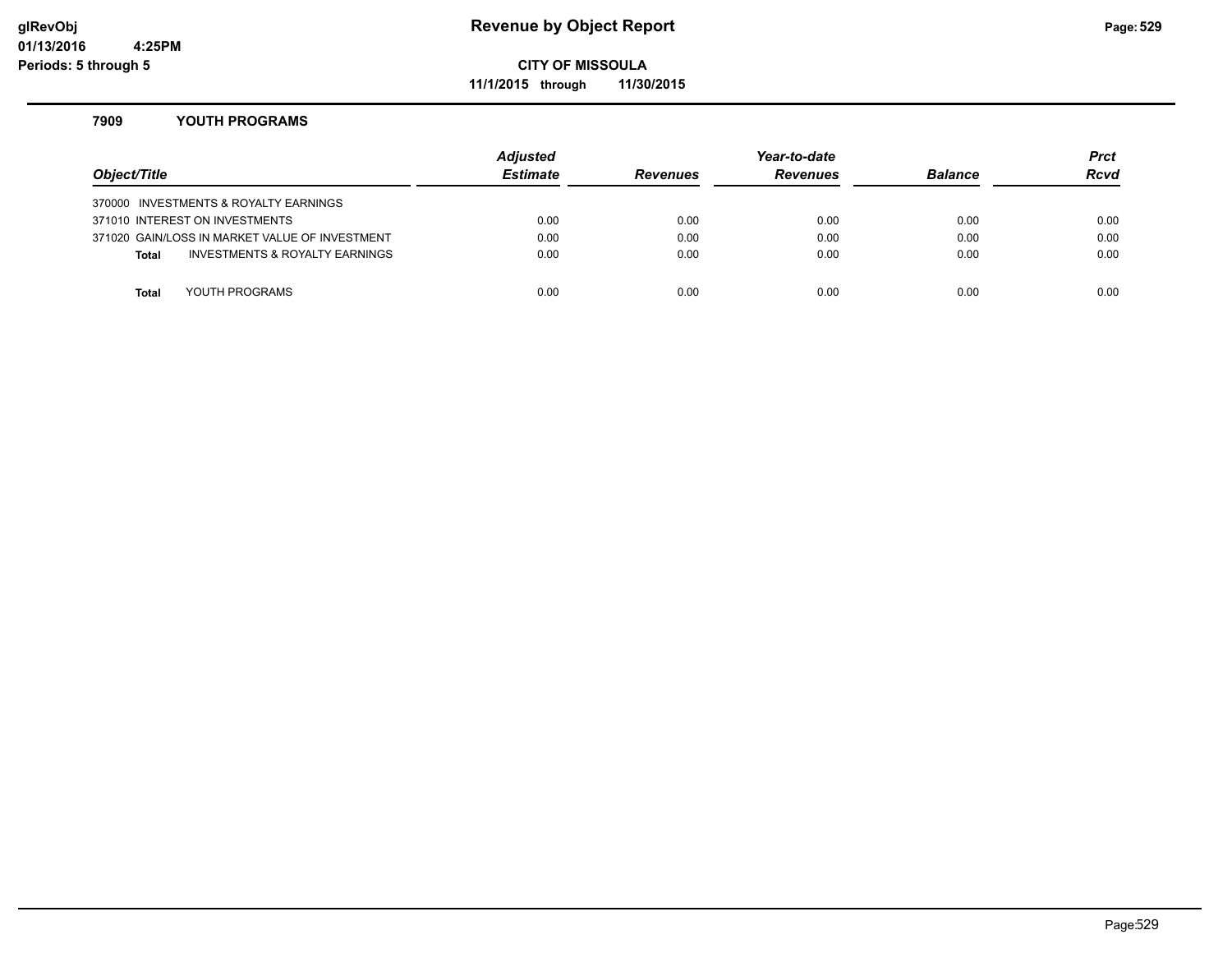**11/1/2015 through 11/30/2015**

## **7910 SIDEWALK & CURB LOAN FUND**

**7910 SIDEWALK & CURB LOAN FUND**

|                                                           | <b>Adjusted</b> |                 | Year-to-date    |                | Prct        |  |
|-----------------------------------------------------------|-----------------|-----------------|-----------------|----------------|-------------|--|
| Object/Title                                              | <b>Estimate</b> | <b>Revenues</b> | <b>Revenues</b> | <b>Balance</b> | <b>Rcvd</b> |  |
| 370000 INVESTMENTS & ROYALTY EARNINGS                     |                 |                 |                 |                |             |  |
| 371010 INTEREST ON INVESTMENTS                            | 0.00            | 0.00            | 0.00            | 0.00           | 0.00        |  |
| 371020 GAIN/LOSS IN MARKET VALUE OF INVESTMENTS           | 0.00            | 0.00            | 0.00            | 0.00           | 0.00        |  |
| <b>INVESTMENTS &amp; ROYALTY EARNINGS</b><br><b>Total</b> | 0.00            | 0.00            | 0.00            | 0.00           | 0.00        |  |
|                                                           |                 |                 |                 |                |             |  |
| SIDEWALK & CURB LOAN FUND<br><b>Total</b>                 | 0.00            | 0.00            | 0.00            | 0.00           | 0.00        |  |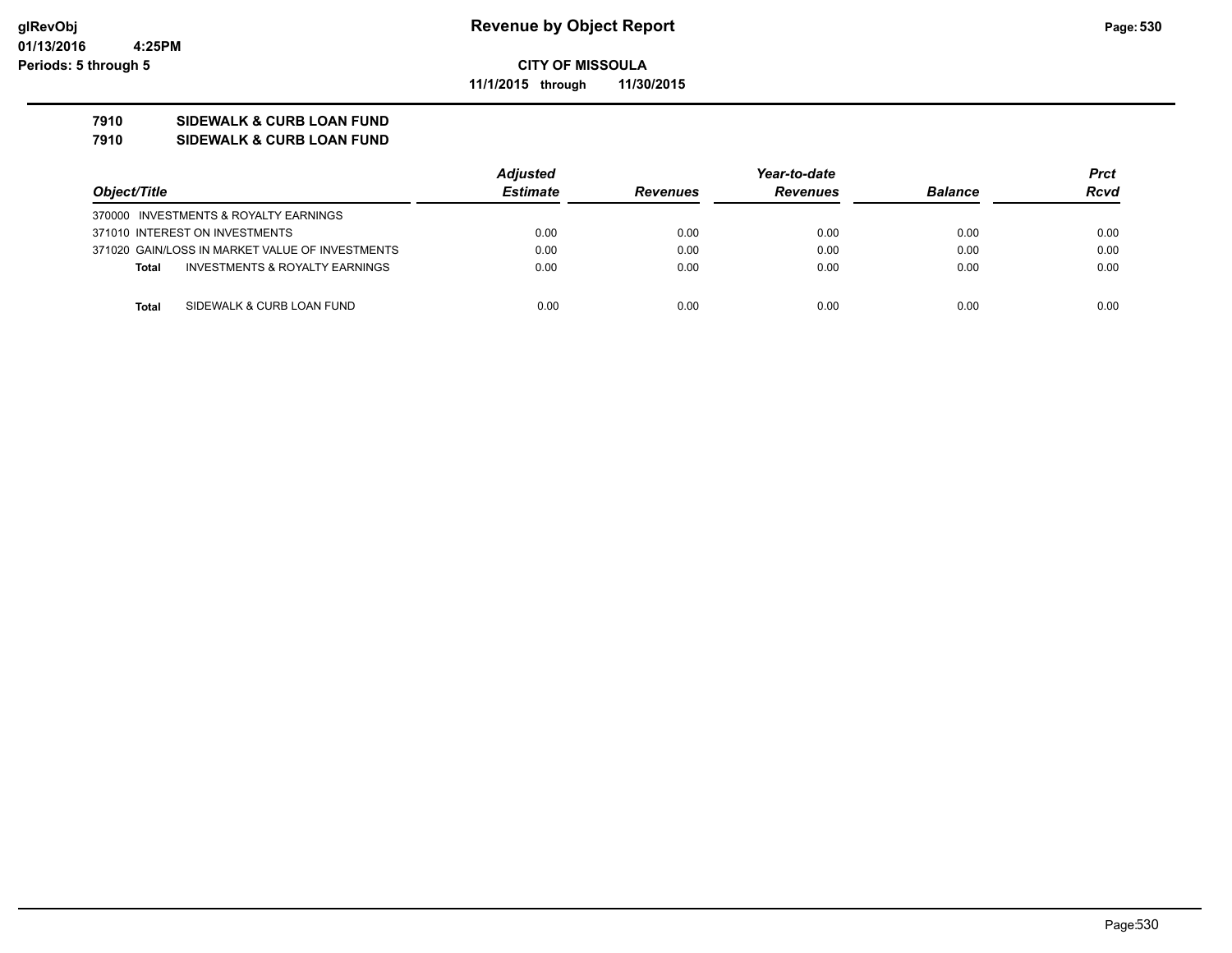**11/1/2015 through 11/30/2015**

#### **7910 SIDEWALK & CURB LOAN FUND**

| Object/Title |                                                | <b>Adjusted</b><br><b>Estimate</b> | <b>Revenues</b> | Year-to-date<br><b>Revenues</b> | <b>Balance</b> | <b>Prct</b><br><b>Rcvd</b> |
|--------------|------------------------------------------------|------------------------------------|-----------------|---------------------------------|----------------|----------------------------|
|              | 370000 INVESTMENTS & ROYALTY EARNINGS          |                                    |                 |                                 |                |                            |
|              | 371010 INTEREST ON INVESTMENTS                 | 0.00                               | 0.00            | 0.00                            | 0.00           | 0.00                       |
|              | 371020 GAIN/LOSS IN MARKET VALUE OF INVESTMENT | 0.00                               | 0.00            | 0.00                            | 0.00           | 0.00                       |
| <b>Total</b> | INVESTMENTS & ROYALTY EARNINGS                 | 0.00                               | 0.00            | 0.00                            | 0.00           | 0.00                       |
|              |                                                |                                    |                 |                                 |                |                            |
| Total        | SIDEWALK & CURB LOAN FUND                      | 0.00                               | 0.00            | 0.00                            | 0.00           | 0.00                       |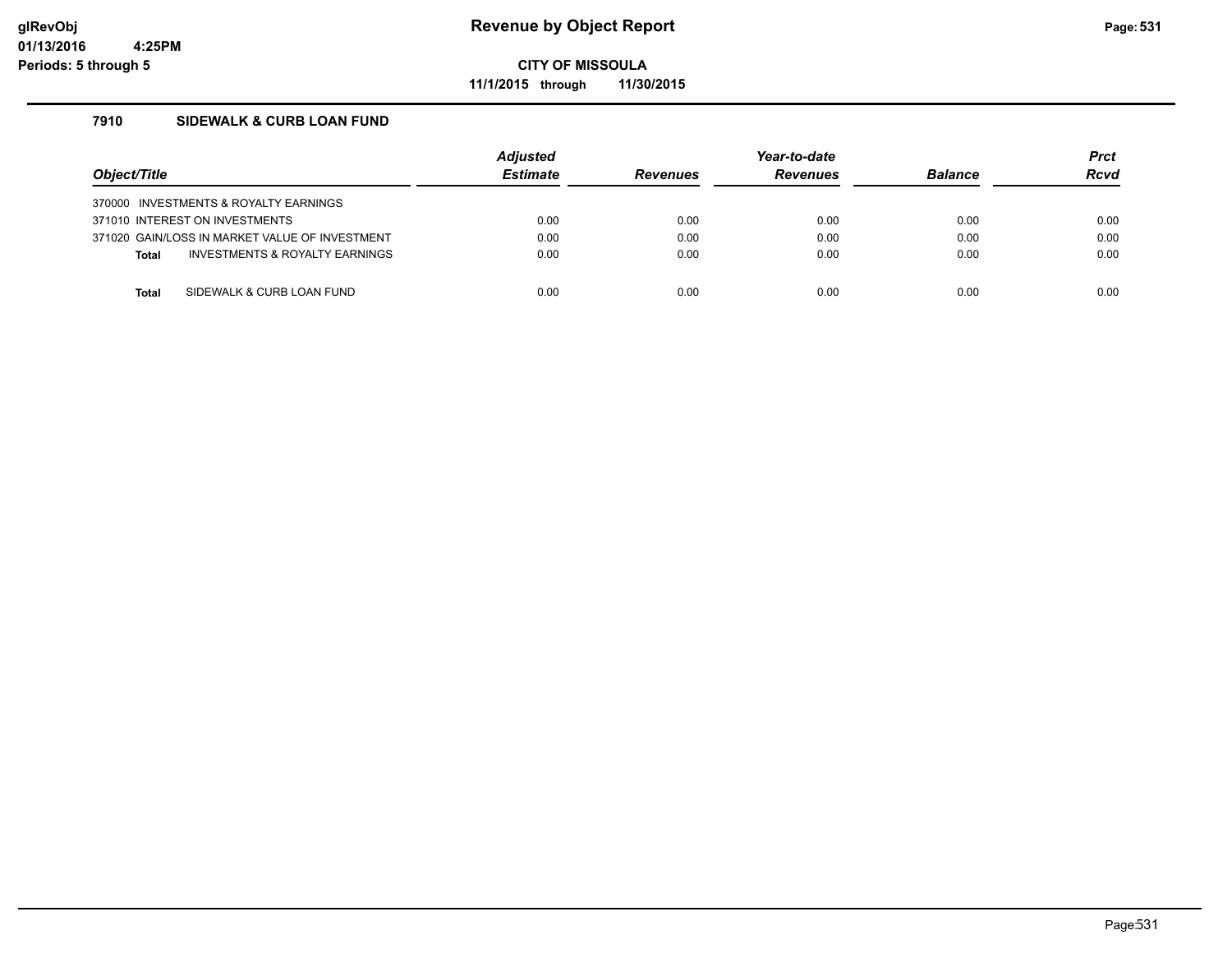**11/1/2015 through 11/30/2015**

## **7911 RESIDENTIAL INSPECTION FUND**

**7911 RESIDENTIAL INSPECTION FUND**

|                                                           | <b>Adjusted</b> |                 | Year-to-date    |                | <b>Prct</b> |
|-----------------------------------------------------------|-----------------|-----------------|-----------------|----------------|-------------|
| Object/Title                                              | <b>Estimate</b> | <b>Revenues</b> | <b>Revenues</b> | <b>Balance</b> | <b>Rcvd</b> |
| 320000 LICENSES & PERMITS                                 |                 |                 |                 |                |             |
| 323018 PAVING ASSESSMENTS                                 | 0.00            | 0.00            | 0.00            | 0.00           | 0.00        |
| <b>LICENSES &amp; PERMITS</b><br>Total                    | 0.00            | 0.00            | 0.00            | 0.00           | 0.00        |
| 360000 MISCELLANEOUS REVENUES                             |                 |                 |                 |                |             |
| 360010 MISCELLANEOUS                                      | 0.00            | 0.00            | 0.00            | 0.00           | 0.00        |
| 365001 *** Title Not Found ***                            | 0.00            | 0.00            | 0.00            | 0.00           | 0.00        |
| 365002 OTHER RECREATION DONATIONS                         | 0.00            | 0.00            | 0.00            | 0.00           | 0.00        |
| MISCELLANEOUS REVENUES<br><b>Total</b>                    | 0.00            | 0.00            | 0.00            | 0.00           | 0.00        |
| 370000 INVESTMENTS & ROYALTY EARNINGS                     |                 |                 |                 |                |             |
| 371010 INTEREST ON INVESTMENTS                            | 0.00            | 0.00            | 0.00            | 0.00           | 0.00        |
| 371020 GAIN/LOSS IN MARKET VALUE OF INVESTMENTS           | 0.00            | 0.00            | 0.00            | 0.00           | 0.00        |
| <b>INVESTMENTS &amp; ROYALTY EARNINGS</b><br><b>Total</b> | 0.00            | 0.00            | 0.00            | 0.00           | 0.00        |
| RESIDENTIAL INSPECTION FUND<br><b>Total</b>               | 0.00            | 0.00            | 0.00            | 0.00           | 0.00        |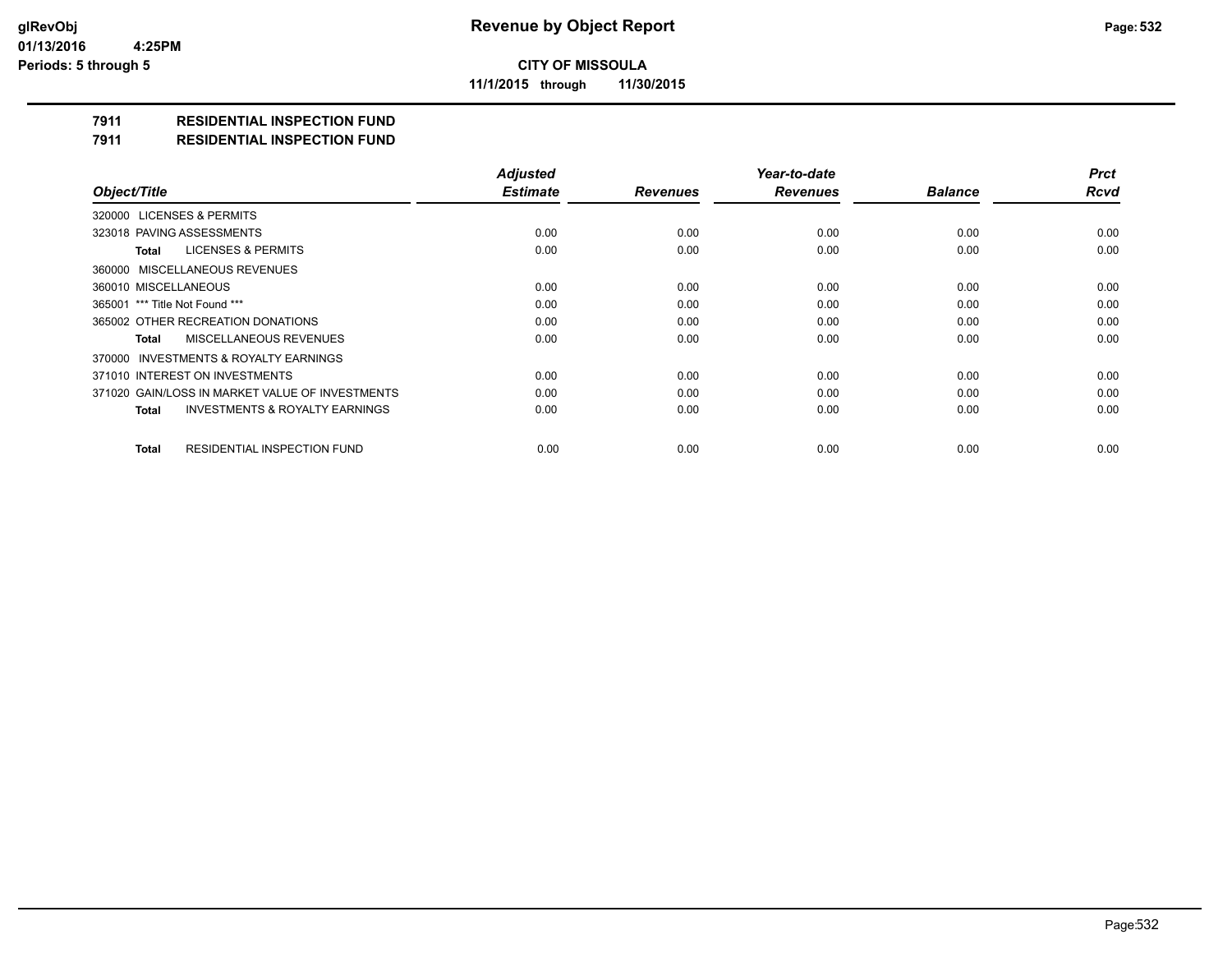**11/1/2015 through 11/30/2015**

#### **7911 RESIDENTIAL INSPECTION FUND**

| Object/Title                                              | <b>Adjusted</b><br><b>Estimate</b> | <b>Revenues</b> | Year-to-date<br><b>Revenues</b> | <b>Balance</b> | <b>Prct</b><br><b>Rcvd</b> |
|-----------------------------------------------------------|------------------------------------|-----------------|---------------------------------|----------------|----------------------------|
|                                                           |                                    |                 |                                 |                |                            |
| 320000 LICENSES & PERMITS                                 |                                    |                 |                                 |                |                            |
| 323018 PAVING ASSESSMENTS                                 | 0.00                               | 0.00            | 0.00                            | 0.00           | 0.00                       |
| <b>LICENSES &amp; PERMITS</b><br><b>Total</b>             | 0.00                               | 0.00            | 0.00                            | 0.00           | 0.00                       |
| 360000 MISCELLANEOUS REVENUES                             |                                    |                 |                                 |                |                            |
| 360010 MISCELLANEOUS                                      | 0.00                               | 0.00            | 0.00                            | 0.00           | 0.00                       |
| 365001 *** Title Not Found ***                            | 0.00                               | 0.00            | 0.00                            | 0.00           | 0.00                       |
| 365002 OTHER RECREATION DONATIONS                         | 0.00                               | 0.00            | 0.00                            | 0.00           | 0.00                       |
| <b>MISCELLANEOUS REVENUES</b><br><b>Total</b>             | 0.00                               | 0.00            | 0.00                            | 0.00           | 0.00                       |
| <b>INVESTMENTS &amp; ROYALTY EARNINGS</b><br>370000       |                                    |                 |                                 |                |                            |
| 371010 INTEREST ON INVESTMENTS                            | 0.00                               | 0.00            | 0.00                            | 0.00           | 0.00                       |
| 371020 GAIN/LOSS IN MARKET VALUE OF INVESTMENT            | 0.00                               | 0.00            | 0.00                            | 0.00           | 0.00                       |
| <b>INVESTMENTS &amp; ROYALTY EARNINGS</b><br><b>Total</b> | 0.00                               | 0.00            | 0.00                            | 0.00           | 0.00                       |
|                                                           |                                    |                 |                                 |                |                            |
| <b>RESIDENTIAL INSPECTION FUND</b><br><b>Total</b>        | 0.00                               | 0.00            | 0.00                            | 0.00           | 0.00                       |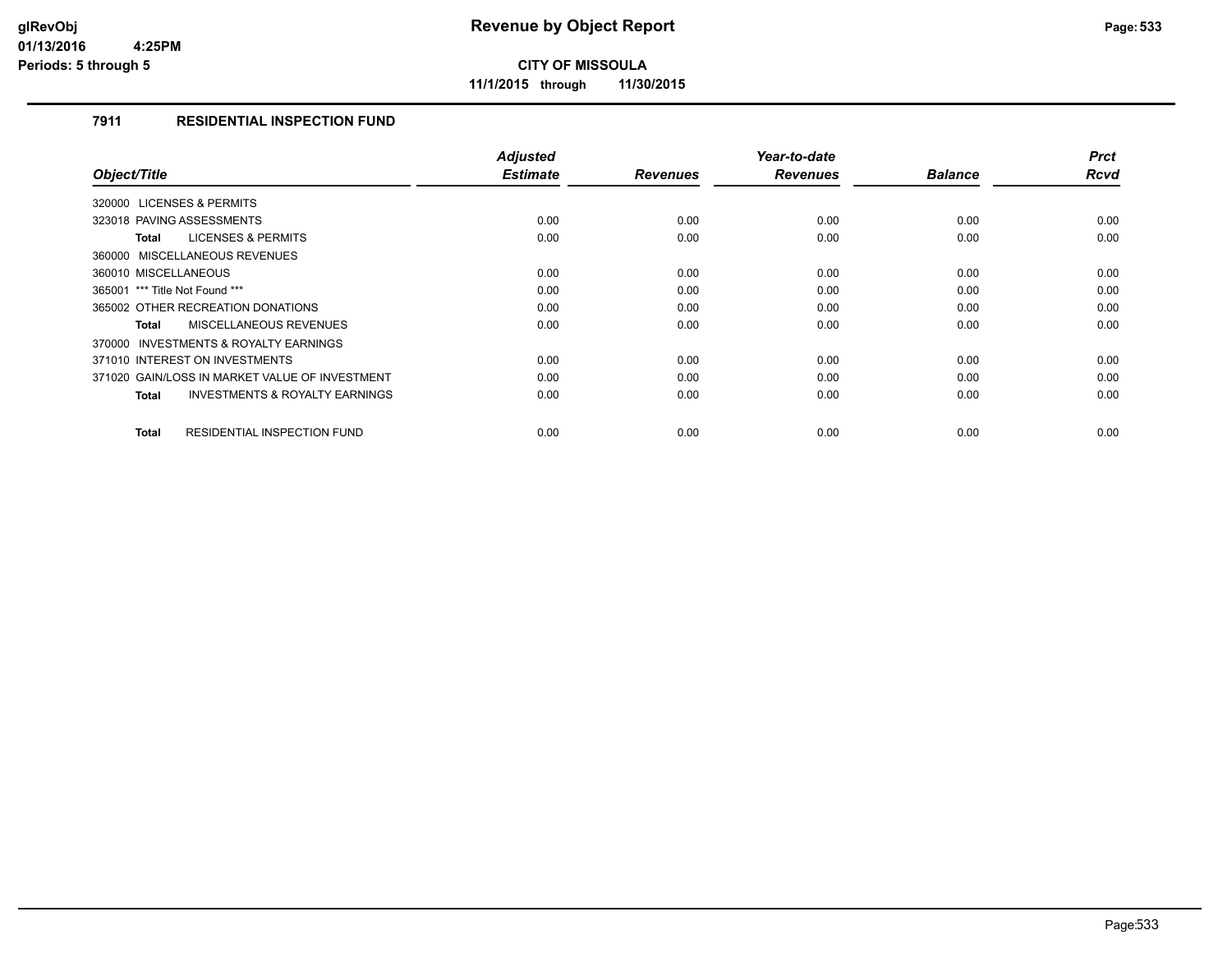**11/1/2015 through 11/30/2015**

#### **9000 GENERAL FIXED ASSETS ACCOUNT GROUP 9000 GENERAL FIXED ASSETS ACCOUNT GROUP**

|                                |                                           | <b>Adjusted</b> |                 | Year-to-date    |                | Prct |
|--------------------------------|-------------------------------------------|-----------------|-----------------|-----------------|----------------|------|
| Object/Title                   |                                           | <b>Estimate</b> | <b>Revenues</b> | <b>Revenues</b> | <b>Balance</b> | Rcvd |
|                                | 380000 OTHER FINANCING SOURCES            |                 |                 |                 |                |      |
| 382000 *** Title Not Found *** |                                           | 0.00            | 0.00            | 0.00            | 0.00           | 0.00 |
| <b>Total</b>                   | OTHER FINANCING SOURCES                   | 0.00            | 0.00            | 0.00            | 0.00           | 0.00 |
| <b>Total</b>                   | <b>GENERAL FIXED ASSETS ACCOUNT GROUP</b> | 0.00            | 0.00            | 0.00            | 0.00           | 0.00 |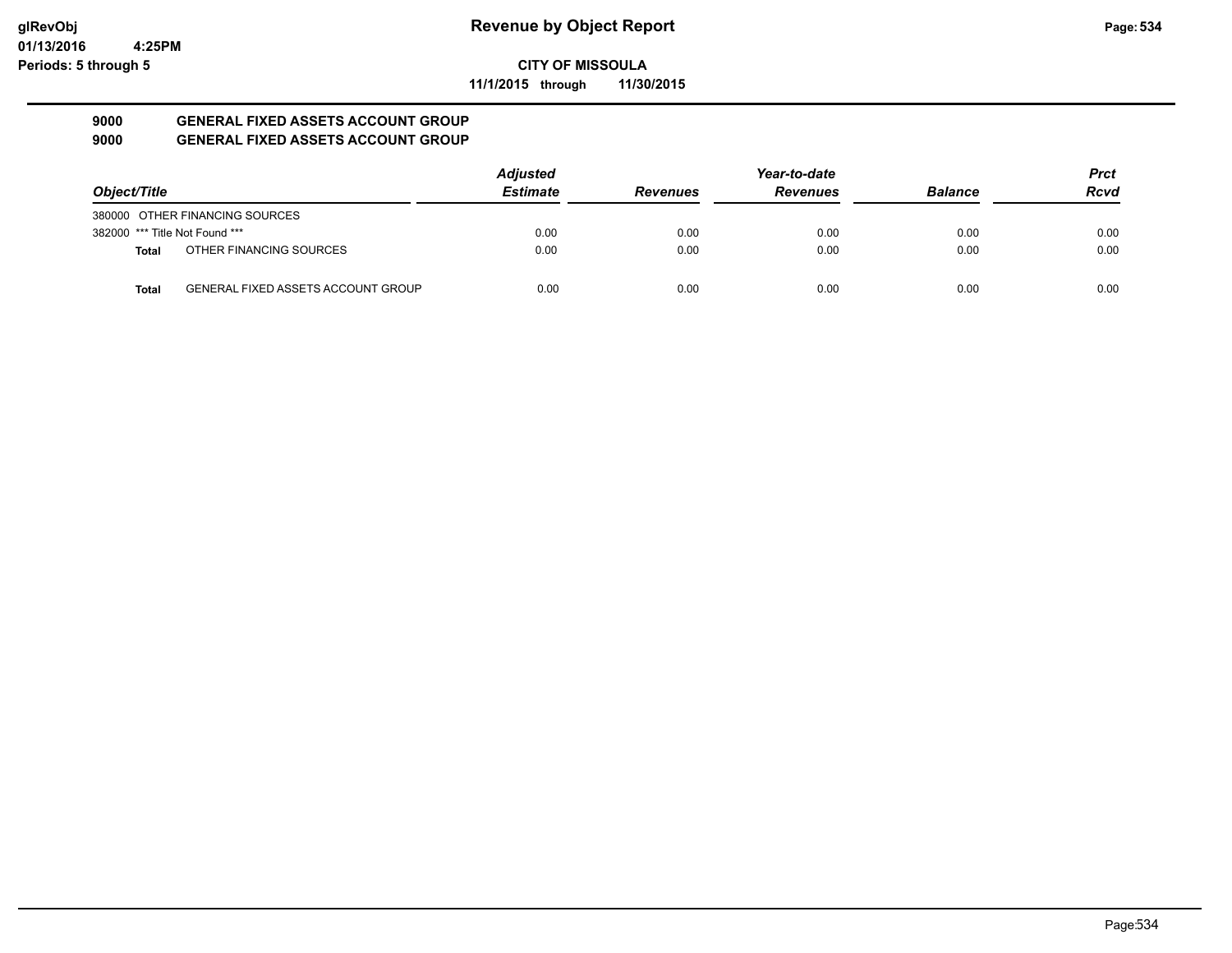**11/1/2015 through 11/30/2015**

#### **9000 GENERAL FIXED ASSETS ACCOUNT GROUP**

|                                |                                           | <b>Adjusted</b> |                 | Year-to-date    |                | <b>Prct</b> |
|--------------------------------|-------------------------------------------|-----------------|-----------------|-----------------|----------------|-------------|
| Object/Title                   |                                           | <b>Estimate</b> | <b>Revenues</b> | <b>Revenues</b> | <b>Balance</b> | <b>Rcvd</b> |
|                                | 380000 OTHER FINANCING SOURCES            |                 |                 |                 |                |             |
| 382000 *** Title Not Found *** |                                           | 0.00            | 0.00            | 0.00            | 0.00           | 0.00        |
| <b>Total</b>                   | OTHER FINANCING SOURCES                   | 0.00            | 0.00            | 0.00            | 0.00           | 0.00        |
| <b>Total</b>                   | <b>GENERAL FIXED ASSETS ACCOUNT GROUF</b> | 0.00            | 0.00            | 0.00            | 0.00           | 0.00        |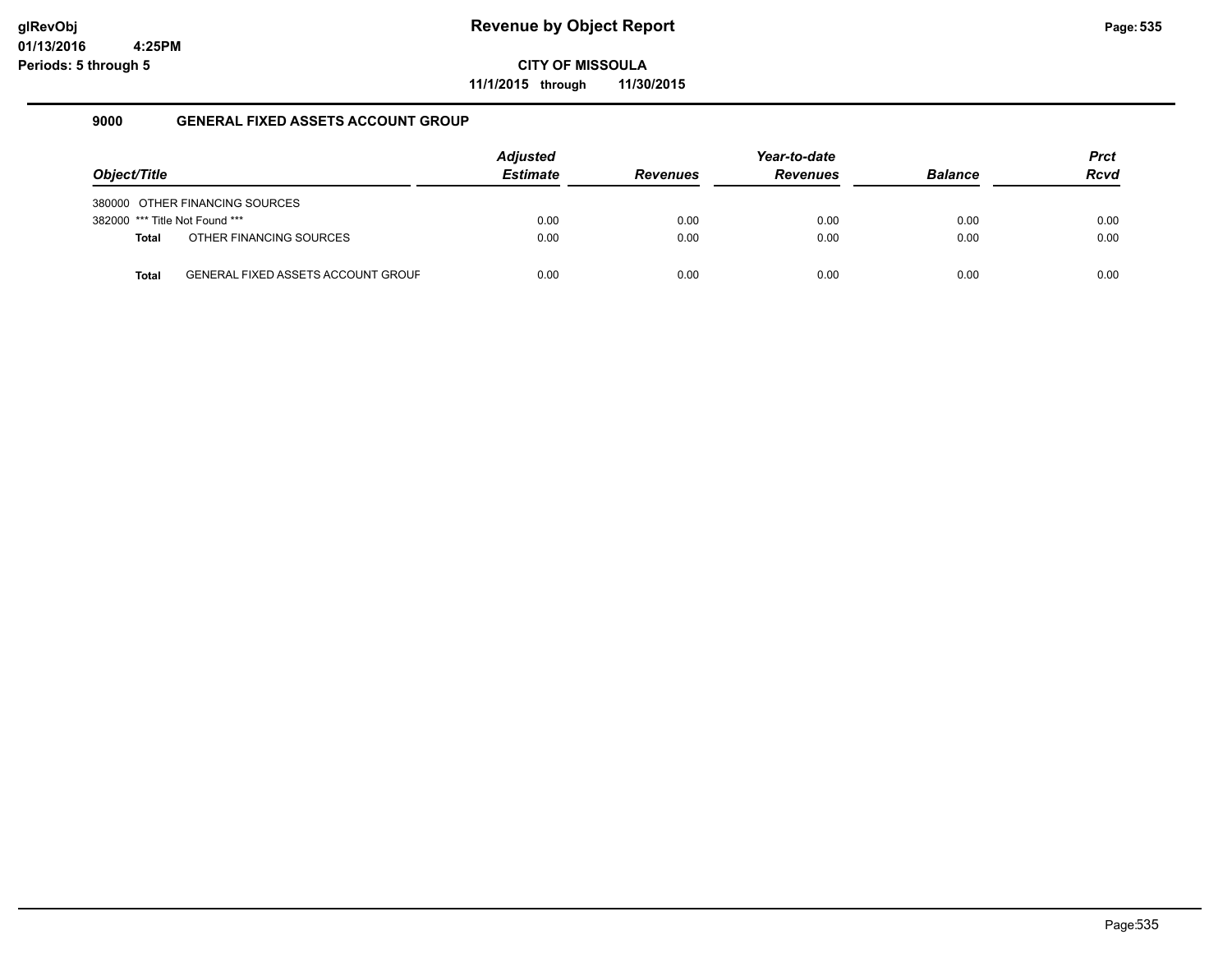**CITY OF MISSOULA 11/1/2015 through 11/30/2015**

#### *Grand Totals*

|                                                | <b>Adjusted</b> |                 | Year-to-date    |                | <b>Prct</b> |
|------------------------------------------------|-----------------|-----------------|-----------------|----------------|-------------|
| Object/Title                                   | <b>Estimate</b> | <b>Revenues</b> | <b>Revenues</b> | <b>Balance</b> | <b>Rcvd</b> |
| 310000 TAXES/ASSESSMENTS                       |                 |                 |                 |                |             |
| 310000 TAXES/ASSESSMENTS                       | 0.00            | 0.00            | 0.00            | 0.00           | 0.00        |
| 311000 GENERAL PROPERTY TAXES                  | 28,202,811.00   | 8,190.01        | 22,809.77       | 28,180,001.23  | 0.08        |
| 311001 CURRENT TAXES                           | 0.00            | 0.00            | 0.00            | 0.00           | 0.00        |
| 311005 DELINQUENT TAXES                        | 0.00            | 169.99          | 6,358.45        | $-6,358.45$    | 0.00        |
| 311011 TAX INCREMENT                           | 4,272,863.00    | 685.36          | 8,905.57        | 4,263,957.43   | 0.21        |
| 311030 MOTOR VEHICLE TAXES                     | 1,339,988.00    | 134,333.51      | 266,775.22      | 1,073,212.78   | 19.91       |
| 312000 PENALTIES & INTEREST - DELINQUENT TAXES | 0.00            | 0.00            | 0.00            | 0.00           | 0.00        |
| 312001 PENALTIES & INTEREST                    | 63,000.00       | 308.59          | 6,036.97        | 56,963.03      | 9.58        |
| 314000 PROP TAX - OTHER THAN ASSESSED VAL      | 0.00            | 0.00            | 0.00            | 0.00           | 0.00        |
| 314001 LIGHT VEHICLE TAX                       | 0.00            | 0.00            | 0.00            | 0.00           | 0.00        |
| 314100 TBID REVENUE                            | 680,350.00      | 0.00            | 0.00            | 680,350.00     | 0.00        |
| TAXES/ASSESSMENTS<br><b>Total</b>              | 34,559,012.00   | 143,687.46      | 310,885.98      | 34,248,126.02  | 0.90        |
| 320000 LICENSES & PERMITS                      |                 |                 |                 |                |             |
| 322011 LIQUOR LICENSES                         | 33,975.00       | 723.75          | 724.25          | 33,250.75      | 2.13        |
| 322012 BEER LICENSES                           | 34,900.00       | 0.00            | 400.00          | 34,500.00      | 1.15        |
| 322013 WINE LICENSES                           | 11,700.00       | 0.00            | 0.00            | 11,700.00      | 0.00        |
| 322014 GOING OUT OF BUSINESS LICENSE           | 0.00            | 0.00            | 0.00            | 0.00           | 0.00        |
| 322020 GENERAL BUSINESS/PROF/OCCUPATIONAL LIC  | 642,344.00      | 8,594.91        | 45,847.66       | 596,496.34     | 7.14        |
| 322021 RENTAL LICENSES                         | 60,828.00       | 0.00            | 666.70          | 60,161.30      | 1.10        |
| 322022 BLIC PENALTIES & LICENSES               | 12,360.00       | 1,072.28        | 5,550.28        | 6,809.72       | 44.91       |
| 322031 FRANCHISE FEE - AT&T                    | 680,000.00      | 164,914.97      | 164,914.97      | 515,085.03     | 24.25       |
| 322034 PEG ACCESS                              | 56,000.00       | 9,850.72        | 9,850.72        | 46,149.28      | 17.59       |
| 323011 BUILDING PERMITS                        | 1,074,058.00    | 68,595.73       | 493,570.88      | 580,487.12     | 45.95       |
| 323012 ELECTRICAL PERMITS                      | 231,537.00      | 23,498.49       | 112,166.45      | 119,370.55     | 48.44       |
| 323013 PLUMBING PERMITS                        | 132,373.00      | 5,523.00        | 52,258.00       | 80,115.00      | 39.48       |
| 323014 BLDG PERMIT REVIEW FEE                  | 0.00            | 0.00            | 0.00            | 0.00           | 0.00        |
| 323015 EXCAVATING PERMITS                      | 396,550.00      | 20,975.00       | 198,926.50      | 197,623.50     | 50.16       |
| 323016 MOVING PERMITS                          | 0.00            | 0.00            | 636.00          | $-636.00$      | 0.00        |
| 323017 MECHANICAL PERMITS                      | 96,891.00       | 5,595.00        | 46,293.00       | 50,598.00      | 47.78       |
| 323018 PAVING ASSESSMENTS                      | 7,000.00        | 0.00            | 0.00            | 7,000.00       | 0.00        |
| 323019 ALARM USERS PERMITS                     | 16,068.00       | 130.00          | 6,057.00        | 10,011.00      | 37.70       |
| 323020 FENCE PERMITS                           | 13,792.00       | 308.00          | 2,636.00        | 11,156.00      | 19.11       |
| 323021 PAVING PERMITS                          | 32,960.00       | 1,062.00        | 15,311.88       | 17,648.12      | 46.46       |
| 323022 GRADING/DRAINAGE PERMITS                | 7,723.00        | 1,234.00        | 7,203.00        | 520.00         | 93.27       |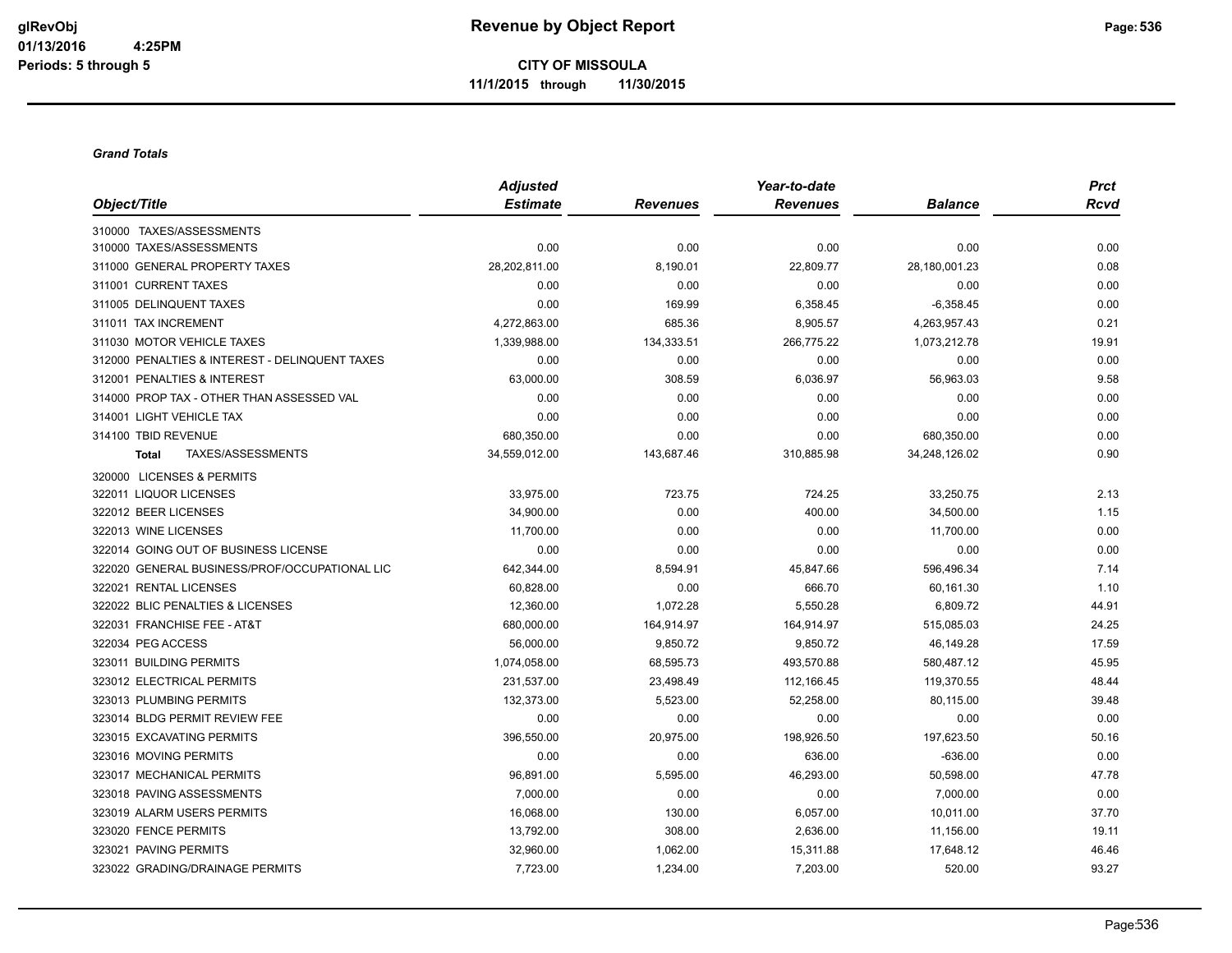#### **CITY OF MISSOULA 11/1/2015 through 11/30/2015**

| Object/Title                                   | <b>Adjusted</b><br><b>Estimate</b> | <b>Revenues</b> | Year-to-date<br><b>Revenues</b> | <b>Balance</b> | <b>Prct</b><br>Rcvd |
|------------------------------------------------|------------------------------------|-----------------|---------------------------------|----------------|---------------------|
| 323023 ADA ACCESS PERMITS                      | 14,343.00                          | 347.00          | 7,943.00                        | 6,400.00       | 55.38               |
| 323025 STREET USE PERMITS                      | 3,862.00                           | 145.00          | 1,740.00                        | 2,122.00       | 45.05               |
| 323026 PYROTECHNICS PERMITS                    | 3,000.00                           | 242.00          | 290.00                          | 2,710.00       | 9.67                |
| 323027 HAULER PERMITS                          | 0.00                               | 0.00            | 150.00                          | $-150.00$      | 0.00                |
| 323030 ANIMAL LICENSES                         | 0.00                               | 605.50          | 4,365.85                        | -4,365.85      | 0.00                |
| 323031 CHICKEN LICENSES                        | 477.00                             | 60.00           | 240.00                          | 237.00         | 50.31               |
| 323051 BICYCLE LICENSES                        | 0.00                               | 0.00            | 0.00                            | 0.00           | 0.00                |
| 323052 STORM WATER POLLUTION PREVENTION PERMIT | 3,811.00                           | 470.00          | 3,194.00                        | 617.00         | 83.81               |
| 323054 ZONING COMPLIANCE PERMITS               | 3,090.00                           | 1,234.00        | 7,623.00                        | $-4,533.00$    | 246.70              |
| 323055 FLOOD PLAIN PERMITS                     | 0.00                               | 0.00            | 1,182.00                        | $-1,182.00$    | 0.00                |
| 323056 SIGN PERMITS                            | 10,000.00                          | 672.00          | 6,545.00                        | 3,455.00       | 65.45               |
| 323057 SIDEWALK CAFE PERMIT                    | 0.00                               | 0.00            | 227.00                          | $-227.00$      | 0.00                |
| <b>LICENSES &amp; PERMITS</b><br>Total         | 3,579,642.00                       | 315,853.35      | 1,196,513.14                    | 2,383,128.86   | 33.43               |
| 330000 INTERGOVERNMENTAL REVENUES              |                                    |                 |                                 |                |                     |
| 330000 INTERGOVERNMENTAL REVENUES              | 75,921.00                          | 76,395.77       | 60,634.78                       | 15,286.22      | 79.87               |
| 330005 MUTD GRANT ADMIN FEE                    | 0.00                               | 0.00            | 0.00                            | 0.00           | 0.00                |
| 331000 FEDERAL GRANTS                          | 38,973.00                          | 0.00            | 11,083.06                       | 27,889.94      | 28.44               |
| 331001 GRANTS                                  | 0.00                               | 0.00            | 0.00                            | 0.00           | 0.00                |
| 331002 COUNTY ASSISTANCE CIP PROJECTS          | 0.00                               | 0.00            | 0.00                            | 0.00           | 0.00                |
| 331003 STATE HOME PROGRAM INCOME               | 186,935.00                         | 0.00            | 0.00                            | 186,935.00     | 0.00                |
| 331004 CITY ASSESSMENTS                        | 0.00                               | 0.00            | 0.00                            | 0.00           | 0.00                |
| 331005 WESTERN FEDERAL LANDS GRANT             | 0.00                               | 0.00            | 0.00                            | 0.00           | 0.00                |
| 331010 ENTITLEMENT - CDBG                      | 405.605.00                         | 224,435.69      | 237,005.51                      | 168,599.49     | 58.43               |
| 331011 NSP GRANT/SILVERTIP PROJECT             | 0.00                               | 0.00            | 0.00                            | 0.00           | 0.00                |
| 331012 ARRA/CDBG STIMULUS REVENUE              | 0.00                               | 0.00            | 0.00                            | 0.00           | 0.00                |
| 331013 NORTHSIDE PED BRIDGE ARRA GRANT         | 0.00                               | 0.00            | 0.00                            | 0.00           | 0.00                |
| 331014 WHITE PINE PLAYGROUND-CDBG GRANT        | 158,650.00                         | 0.00            | 0.00                            | 158,650.00     | 0.00                |
| 331016 HOMEWORD 1800 PHILLIPS                  | 0.00                               | 0.00            | 0.00                            | 0.00           | 0.00                |
| 331017 HUD 6.7M/SILVERTIP APTS                 | 0.00                               | 0.00            | 0.00                            | 0.00           | 0.00                |
| 331018 MHA 1M/SILVERTIP APTS                   | 0.00                               | 0.00            | 0.00                            | 0.00           | 0.00                |
| 331020 COPS GRANT                              | 0.00                               | 0.00            | 0.00                            | 0.00           | 0.00                |
| 331022 EQUIPMENT GRANT                         | 0.00                               | 0.00            | 0.00                            | 0.00           | 0.00                |
| 331023 COPS HIRING GRANT 2011                  | 42,000.00                          | 0.00            | 0.00                            | 42,000.00      | 0.00                |
| 331024 DEPT OF JUSTICE GRANTS                  | 50,000.00                          | 22,361.03       | 22,361.03                       | 27,638.97      | 44.72               |
| 331025 DV ACCOUNTABILITY PROJECT               | 993,592.00                         | 0.00            | 0.00                            | 993,592.00     | 0.00                |
| 331026 FY09 POLICE ICAC FEDERAL GRANT          | 0.00                               | 0.00            | $-68,317.90$                    | 68,317.90      | 0.00                |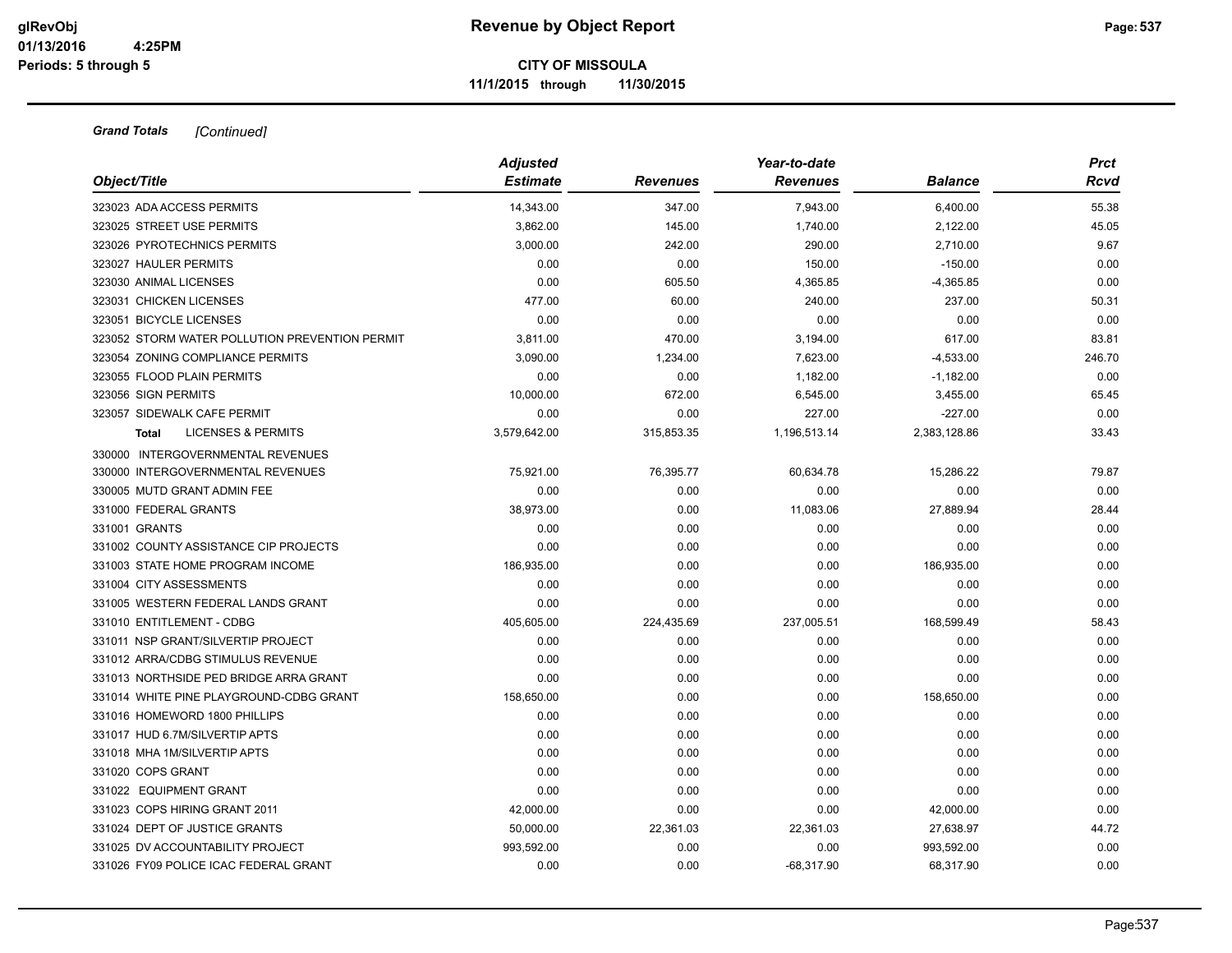**11/1/2015 through 11/30/2015**

|                                             | <b>Adjusted</b> | Year-to-date    |                 |                | <b>Prct</b> |
|---------------------------------------------|-----------------|-----------------|-----------------|----------------|-------------|
| Object/Title                                | <b>Estimate</b> | <b>Revenues</b> | <b>Revenues</b> | <b>Balance</b> | <b>Rcvd</b> |
| 331027 JAG GRANTS REVENUE                   | 0.00            | 0.00            | 0.00            | 0.00           | 0.00        |
| 331028 DUI-COPS IN SHOPS                    | 5,000.00        | 0.00            | 0.00            | 5,000.00       | 0.00        |
| 331029 CHRP GRANT                           | 0.00            | 0.00            | 0.00            | 0.00           | 0.00        |
| 331030 COMMUNITY RESOURCE OFFICER/MCPS      | 0.00            | 0.00            | 0.00            | 0.00           | 0.00        |
| 331031 EECBG REVOLVING LOAN                 | 0.00            | 0.00            | 0.00            | 0.00           | 0.00        |
| 331033 WORD                                 | 0.00            | 0.00            | $-409.91$       | 409.91         | 0.00        |
| 331050 ISTEA/CTEP GRANT                     | 200,000.00      | 0.00            | 0.00            | 200,000.00     | 0.00        |
| 331051 ISTEA/CTEP-HIGGINS HILL/BECKWITH     | 0.00            | 0.00            | 0.00            | 0.00           | 0.00        |
| 331052 MDT CMAQ STRIPING GRANT              | 0.00            | 0.00            | 0.00            | 0.00           | 0.00        |
| 331053 CTEP PLAYFAIR                        | 0.00            | 22,535.06       | 5,955.81        | $-5,955.81$    | 0.00        |
| 331054 FHWA PL GRANT                        | 650,194.00      | 150,873.00      | 150,873.00      | 499,321.00     | 23.20       |
| 331055 FTA GRANT                            | 164,937.00      | 23,727.00       | 23,727.00       | 141,210.00     | 14.39       |
| 331056 MDT FEDERAL CMAQ                     | 285,698.00      | 77,332.41       | 87,248.20       | 198,449.80     | 30.54       |
| 331057 TRANSIT-MUTD CMAQ                    | 0.00            | 0.00            | 0.00            | 0.00           | 0.00        |
| 331060 NATL RECREATION TRAILS GRANTS        | 0.00            | 0.00            | 0.00            | 0.00           | 0.00        |
| 331081 GRANTS/DONATIONS - FORT MISSOULA     | 0.00            | 0.00            | 0.00            | 0.00           | 0.00        |
| 331090 EPA GRANT                            | 587,106.00      | 0.00            | $-361.50$       | 587,467.50     | $-0.06$     |
| 331091 US DOT HMEP GRANT                    | 0.00            | 12,000.00       | 12,000.00       | $-12,000.00$   | 0.00        |
| 331112 SAFER GRANT                          | 0.00            | 0.00            | 0.00            | 0.00           | 0.00        |
| 331113 *** Title Not Found ***              | 0.00            | 0.00            | 0.00            | 0.00           | 0.00        |
| 331114 TITLE III GRANT-MSLA CO              | 14,500.00       | 0.00            | 0.00            | 14,500.00      | 0.00        |
| 331153 RUSSELL S 3RD IMPROVEMENTS           | 0.00            | 0.00            | 0.00            | 0.00           | 0.00        |
| 331154 CTEP-MILWAUKEE RR TRAIL              | 0.00            | 0.00            | 0.00            | 0.00           | 0.00        |
| 331155 CTEP/GRANT CREEK TRAIL BCN           | 0.00            | 115,807.34      | 76,085.82       | $-76,085.82$   | 0.00        |
| 331156 CTEP GRANTS                          | 375,500.00      | 0.00            | 0.00            | 375,500.00     | 0.00        |
| 331159 CTEP-U OF M CROSSWALK PROJECT        | 0.00            | 0.00            | 0.00            | 0.00           | 0.00        |
| 331160 SAFE ROUTES TO SCHOOLS fY08 \$82,500 | 0.00            | 0.00            | 0.00            | 0.00           | 0.00        |
| 331161 CTEP-LOLO ST/BRIDGE TO DUNCAN S/C    | 0.00            | 0.00            | 0.00            | 0.00           | 0.00        |
| 331170 HISTORICAL PRESERVATION GRANT        | 5,500.00        | 5,500.00        | 5,500.00        | 0.00           | 100.00      |
| 331178 DUI TASK FORCE                       | 0.00            | 0.00            | 0.00            | 0.00           | 0.00        |
| 331180 LIBRARY LITERACY GRANT               | 0.00            | 0.00            | 0.00            | 0.00           | 0.00        |
| 331181 GRANTS/DONATIONS - FORT MISSOULA     | 0.00            | 0.00            | 0.00            | 0.00           | 0.00        |
| 331990 IRS REIMB/DEBT SVS INTEREST          | 253,177.00      | 0.00            | 0.00            | 253,177.00     | 0.00        |
| 331992 FEDERAL ARRA GRANTS                  | 0.00            | 0.00            | 0.00            | 0.00           | 0.00        |
| 334013 STATE GRANT - OT SEATBELT            | 60,000.00       | 19,704.82       | 30,042.82       | 29,957.18      | 50.07       |
| 334014 *** Title Not Found ***              | 0.00            | 0.00            | 0.00            | 0.00           | 0.00        |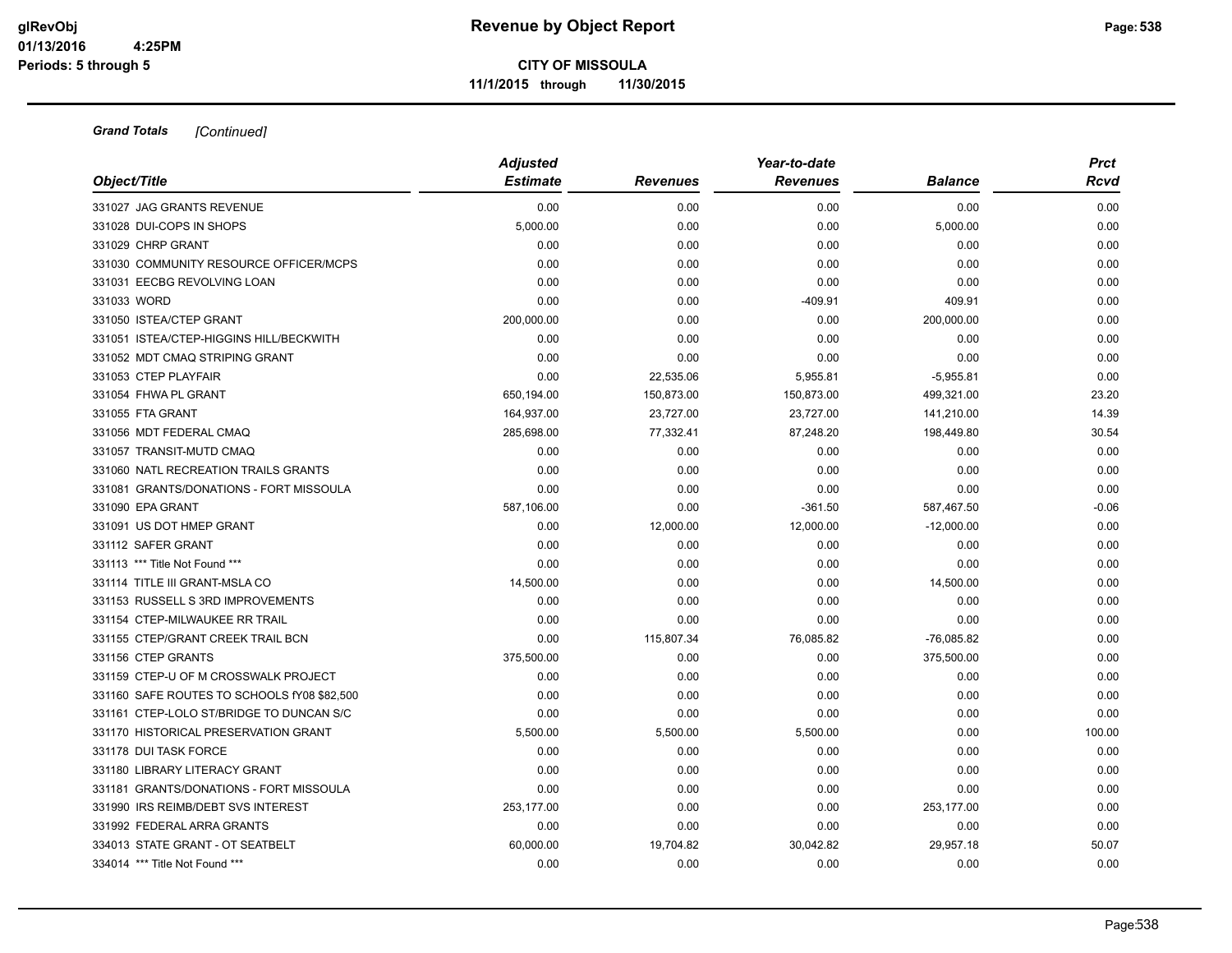**11/1/2015 through 11/30/2015**

| Object/Title                                  | <b>Adjusted</b><br><b>Estimate</b> | Revenues  | Year-to-date<br><b>Revenues</b> | <b>Balance</b> | <b>Prct</b><br>Rcvd |
|-----------------------------------------------|------------------------------------|-----------|---------------------------------|----------------|---------------------|
| 334015 COPS TECHNOLOGY GRANT                  | 299,498.00                         | 49,507.95 | 49,507.95                       | 249,990.05     | 16.53               |
| 334016 BULLETPROOF VEST GRANT                 | 10,500.00                          | 0.00      | 0.00                            | 10,500.00      | 0.00                |
| 334017 SCHOOL RESOURCE OFFICER                | 240,000.00                         | 0.00      | 248,850.00                      | $-8,850.00$    | 103.69              |
| 334018 STATE GRANT - CAPITAL                  | 0.00                               | 0.00      | 0.00                            | 0.00           | 0.00                |
| 334020 UNDERAGE DRINKING GRANT                | 0.00                               | 0.00      | 0.00                            | 0.00           | 0.00                |
| 334025 COUNTY WEED                            | 15,000.00                          | 572.23    | 639.73                          | 14,360.27      | 4.26                |
| 334026 FOREST HEALTH GRANT                    | 0.00                               | 0.00      | 0.00                            | 0.00           | 0.00                |
| 334028 DEPT OF AG INTERN GRANT                | 0.00                               | 0.00      | 0.00                            | 0.00           | 0.00                |
| 334040 GAS TAX APPORTIONMENT                  | 1,080,419.00                       | 90,034.88 | 450,174.41                      | 630,244.59     | 41.67               |
| 334045 MONTANA DEPARTMENT TRANSPORTATION      | 0.00                               | 0.00      | 0.00                            | 0.00           | 0.00                |
| 334056 BANK CORP. LIC. TAX - (PREVIOUS YEARS) | 0.00                               | 0.00      | 0.00                            | 0.00           | 0.00                |
| 334061 IMPACT FEES-CLEARING ACCOUNT           | 0.00                               | 0.00      | 0.00                            | 0.00           | 0.00                |
| 334071 DEQ/RIVER WATER SAMPLING               | 0.00                               | 0.00      | 0.00                            | 0.00           | 0.00                |
| 334076 BIG SKY TRUST FUND GRANTS              | 0.00                               | 0.00      | 0.00                            | 0.00           | 0.00                |
| 334112 WELLNESS GRANT                         | 0.00                               | 0.00      | 0.00                            | 0.00           | 0.00                |
| 334120 TSEP GRANT                             | 0.00                               | 0.00      | 0.00                            | 0.00           | 0.00                |
| 334121 DNRC GRANT                             | 59,000.00                          | 0.00      | 30,000.00                       | 29,000.00      | 50.85               |
| 334123 MAQI FEDERAL ASSISTANCE                | 0.00                               | 0.00      | 0.00                            | 0.00           | 0.00                |
| 334124 GRANTS-CIP                             | 0.00                               | 0.00      | 0.00                            | 0.00           | 0.00                |
| 334125 FIRE FIGHTER GRANT                     | 90,000.00                          | 0.00      | 0.00                            | 90,000.00      | 0.00                |
| 334126 DEVELOPER ASSESSMENTS                  | 0.00                               | 0.00      | 0.00                            | 0.00           | 0.00                |
| 334127 TONKIN TRAIL - FISH WILDLIFE PARKS     | 0.00                               | 0.00      | 0.00                            | 0.00           | 0.00                |
| 334128 CDBG FIRE HYDRANT GRANT                | 0.00                               | 0.00      | 0.00                            | 0.00           | 0.00                |
| 334140 DNRC GRANT                             | 0.00                               | 0.00      | 0.00                            | 0.00           | 0.00                |
| 334143 MONTANA TOURISM GRANT                  | 0.00                               | 0.00      | 0.00                            | 0.00           | 0.00                |
| 334145 WESTERN MT MENTAL HEALTH CTR           | 0.00                               | 0.00      | 0.00                            | 0.00           | 0.00                |
| 334146 ADDI FUNDS-1ST TIME HOMEBUYERS         | 12,846.00                          | 0.00      | 0.00                            | 12,846.00      | 0.00                |
| 334149 MISSOULA HOMEOWNERSHIP PROGRAM         | 335,666.00                         | 0.00      | 0.00                            | 335,666.00     | 0.00                |
| 334153 FY14 DISTRICT XI HRC TBRA              | 0.00                               | 0.00      | 0.00                            | 0.00           | 0.00                |
| 334154 FY08 homeWORD                          | 0.00                               | 0.00      | 0.00                            | 0.00           | 0.00                |
| 334155 FY08 NMCDC                             | 0.00                               | 0.00      | 0.00                            | 0.00           | 0.00                |
| 334156 HOME PROGRAM INCOME                    | 31,500.00                          | 0.00      | 0.00                            | 31,500.00      | 0.00                |
| 334157 FY09 MHA                               | 0.00                               | 0.00      | 0.00                            | 0.00           | 0.00                |
| 334159 FY09 HOMEWORD                          | 0.00                               | 0.00      | 0.00                            | 0.00           | 0.00                |
| 334160 FY09 NMCDC                             | 0.00                               | 0.00      | 0.00                            | 0.00           | 0.00                |
| 334161 FY10 DISTRICT XI HRC                   | 0.00                               | 0.00      | 0.00                            | 0.00           | 0.00                |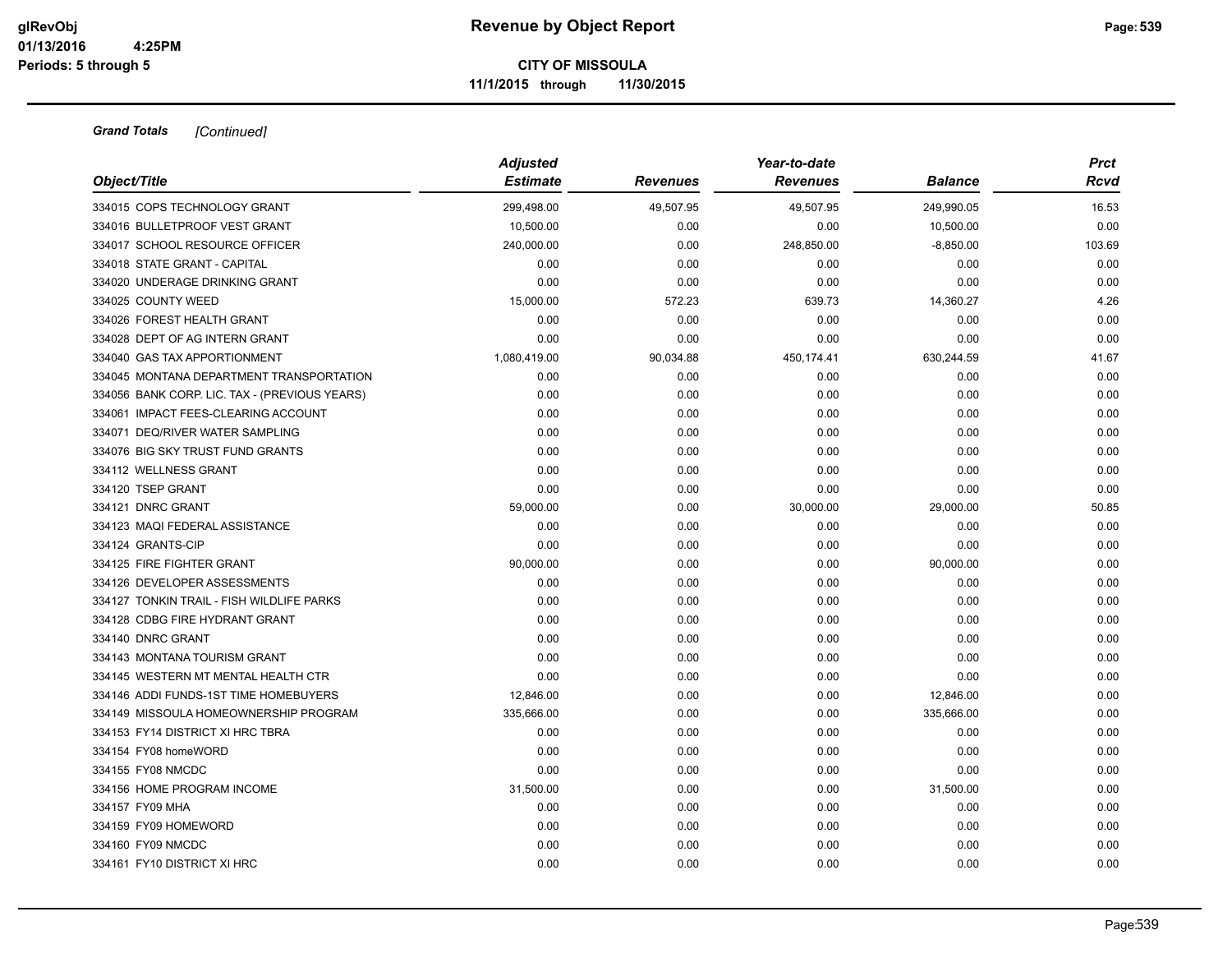**11/1/2015 through 11/30/2015**

| Object/Title                                      | <b>Adjusted</b><br><b>Estimate</b> | <b>Revenues</b> | Year-to-date<br><b>Revenues</b> | <b>Balance</b> | <b>Prct</b><br><b>Rcvd</b> |
|---------------------------------------------------|------------------------------------|-----------------|---------------------------------|----------------|----------------------------|
|                                                   |                                    |                 |                                 |                |                            |
| 334163 FY10 homeWORD/SOLSTICE APT                 | 0.00                               | 0.00            | 0.00                            | 0.00           | 0.00                       |
| 334251 RTP/TAP STATE GRANTS                       | 0.00                               | 5,000.00        | 5,000.00                        | $-5,000.00$    | 0.00                       |
| 334990 ARRA FUNDING                               | 0.00                               | 0.00            | 0.00                            | 0.00           | 0.00                       |
| 334991 ARRA HB645 FUNDING                         | 0.00                               | 0.00            | 0.00                            | 0.00           | 0.00                       |
| 334992 ARRA LOAN                                  | 0.00                               | 0.00            | 0.00                            | 0.00           | 0.00                       |
| 335075 STATE GAMBLING/VIDEO/KENO/BINGO FEES       | 127,650.00                         | 99,250.00       | 99,250.00                       | 28,400.00      | 77.75                      |
| 335076 STATE GAMBLING LICENSE FEES                | 0.00                               | 0.00            | 0.00                            | 0.00           | 0.00                       |
| 335077 STATE KENO/BINGO PROCEEDS TAX              | 0.00                               | 0.00            | 0.00                            | 0.00           | 0.00                       |
| 335210 PERSONAL PROPERTY TAX REIMBURSEMENT        | 561,664.00                         | 264,235.88      | 264,235.88                      | 297,428.12     | 47.05                      |
| 335230 HB 124 REVENUE                             | 8,029,080.00                       | 127,630.00      | 2,178,256.44                    | 5,850,823.56   | 27.13                      |
| 335250 STATE REIMB - SB #184                      | 0.00                               | 0.00            | 0.00                            | 0.00           | 0.00                       |
| 336001 MDT REIMBURSEMENTS                         | 0.00                               | 0.00            | 0.00                            | 0.00           | 0.00                       |
| 336020 STATE PENSION CONTRIBUTION                 | 0.00                               | 0.00            | 0.00                            | 0.00           | 0.00                       |
| 336021 STATE CONTRIB - POLICE RETIREMENT          | 2,257,772.00                       | 0.00            | 309,286.21                      | 1,948,485.79   | 13.70                      |
| 336022 STATE CONTRIB. - FIRE RETIREMENT           | 2,265,164.00                       | 0.00            | 336,136.88                      | 1,929,027.12   | 14.84                      |
| 336023 STATE CONTRIB. - PERS                      | 9,986.00                           | 0.00            | 2,335.45                        | 7,650.55       | 23.39                      |
| 336030 COUNTY CONTRIBUTION                        | 9,900.00                           | 0.00            | 9,900.00                        | 0.00           | 100.00                     |
| 337000 LOCAL GRANTS                               | 0.00                               | 0.00            | 0.00                            | 0.00           | 0.00                       |
| 337002 MRA GRANT                                  | 0.00                               | 0.00            | 0.00                            | 0.00           | 0.00                       |
| 337003 HEALTH DEPT-STORM WATER MGMT               | 0.00                               | 0.00            | 0.00                            | 0.00           | 0.00                       |
| 337009 *** Title Not Found ***                    | 0.00                               | 0.00            | 7,525.00                        | $-7,525.00$    | 0.00                       |
| 337010 COUNTY REIMBURSEMENT-DEANOS                | 0.00                               | 0.00            | 0.00                            | 0.00           | 0.00                       |
| 337012 LEGAL SERVICES-CONTRACTED/REIMB.           | 0.00                               | 0.00            | 0.00                            | 0.00           | 0.00                       |
| 337013 MUTD SIGN MAINTENANCE AGREEMENT            | 3,000.00                           | 0.00            | 0.00                            | 3,000.00       | 0.00                       |
| 338000 LOCAL SHARING OF TAX INCREMENT             | 266,850.00                         | 0.00            | 133,425.29                      | 133,424.71     | 50.00                      |
| 338001 EXCESS PLEDGED TAX INCREMENT RETURNED      | 0.00                               | 0.00            | 0.00                            | 0.00           | 0.00                       |
| 338100 PLANNING MILLS PASSED THRU COUNTY          | 329,157.00                         | 300,000.00      | 300,000.00                      | 29,157.00      | 91.14                      |
| 339000 PAYMENT IN LIEU OF TAXES                   | 34,056.00                          | 0.00            | 0.00                            | 34,056.00      | 0.00                       |
| <b>INTERGOVERNMENTAL REVENUES</b><br><b>Total</b> | 20,621,996.00                      | 1,686,903.06    | 5,077,950.96                    | 15,544,045.04  | 24.62                      |
| 340000 CHARGES FOR SERVICES                       |                                    |                 |                                 |                |                            |
| 340051 GRILL VAN CONCESSIONS                      | 0.00                               | 0.00            | 20,964.40                       | $-20,964.40$   | 0.00                       |
| 341009 BLDG ADMIN FEES                            | 310,310.00                         | 0.00            | 0.00                            | 310,310.00     | 0.00                       |
| 341010 MISCELLANEOUS COLLECTIONS                  | 350.00                             | 0.00            | 0.00                            | 350.00         | 0.00                       |
| 341011 TRANSPORTATION ADMIN FEES                  | 24,720.00                          | 0.00            | 0.00                            | 24,720.00      | 0.00                       |
| 341012 MAYORS PROCLAMATION FEES                   | 100.00                             | 0.00            | 0.00                            | 100.00         | 0.00                       |
| 341013 AIR FUND FEES                              | 250.00                             | 0.00            | 0.00                            | 250.00         | 0.00                       |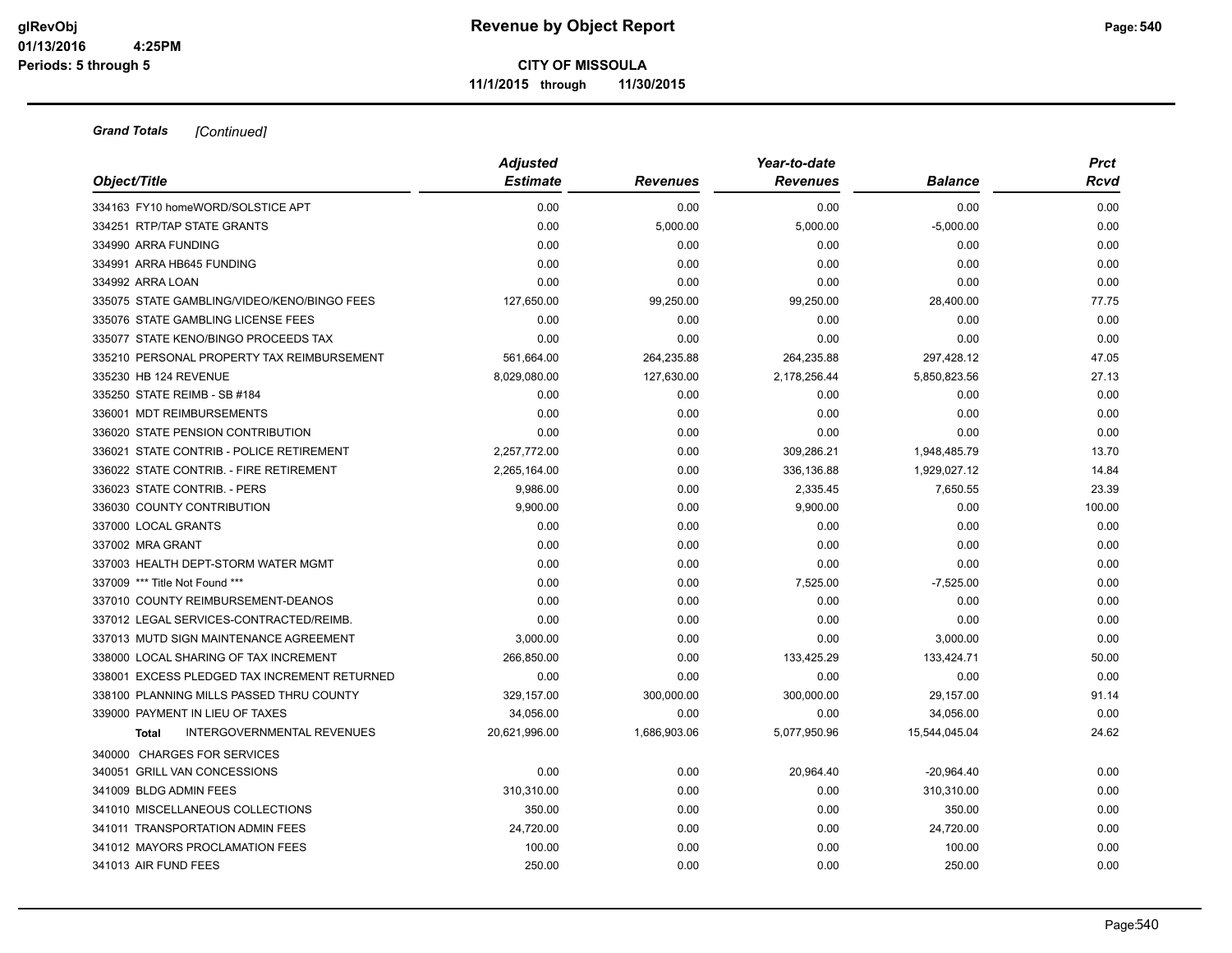#### **CITY OF MISSOULA 11/1/2015 through 11/30/2015**

| Object/Title                               | <b>Adjusted</b><br><b>Estimate</b> | <b>Revenues</b> | Year-to-date<br><b>Revenues</b> | <b>Balance</b> | <b>Prct</b><br>Rcvd |
|--------------------------------------------|------------------------------------|-----------------|---------------------------------|----------------|---------------------|
| 341015 SEWER ADMINISTRATION FEES           | 1,227,202.00                       | 0.00            | 0.00                            | 1,227,202.00   | 0.00                |
| 341016 MRA ADMINISTRATION FEES             | 138,879.00                         | 0.00            | 0.00                            | 138,879.00     | 0.00                |
| 341017 LIGHTING ADMINISTRATION FEES        | 15,452.00                          | 0.00            | 0.00                            | 15,452.00      | 0.00                |
| 341018 PARKING COMM ADMIN FEES             | 188,805.00                         | 0.00            | 0.00                            | 188,805.00     | 0.00                |
| 341019 *** Title Not Found ***             | 4,512.00                           | 0.00            | 0.00                            | 4,512.00       | 0.00                |
| 341021 SID ADMINISTRATION FEES             | 0.00                               | 0.00            | 0.00                            | 0.00           | 0.00                |
| 341022 PROJECT ADMIN FEES                  | 0.00                               | 0.00            | 0.00                            | 0.00           | 0.00                |
| 341023 PLANNING ADMIN FEES                 | 24,720.00                          | 0.00            | 0.00                            | 24,720.00      | 0.00                |
| 341031 STATE REIMB MUNI COURT              | 0.00                               | 0.00            | 0.00                            | 0.00           | 0.00                |
| 341032 IMPACT FEE CLEARING ACCOUNT         | 1,200,000.00                       | 112,859.39      | 537,619.17                      | 662,380.83     | 44.80               |
| 341033 IMPACT FEES-PARKS SHARE             | 0.00                               | 0.00            | 0.00                            | 0.00           | 0.00                |
| 341034 IMPACT FEES-FIRE SHARE              | 0.00                               | 0.00            | 0.00                            | 0.00           | 0.00                |
| 341035 IMPACT FEES-POLICE SHARE            | 0.00                               | 0.00            | 0.00                            | 0.00           | 0.00                |
| 341036 IMPACT FEES-COMMUNITY SERVICE SHARE | 0.00                               | 0.00            | 0.00                            | 0.00           | 0.00                |
| 341037 IMPACT FEE-ROAD SHARE               | 0.00                               | 0.00            | 0.00                            | 0.00           | 0.00                |
| 341041 SEWER EXTENSION RECORDING FEES      | 4,500.00                           | 339.00          | 1,550.00                        | 2,950.00       | 34.44               |
| 341052 MUNICIPAL COURT FILING FEES         | 283,400.00                         | 0.00            | 103,101.85                      | 180,298.15     | 36.38               |
| 341055 CRIME VICTIM SURCHARGE              | 2,500.00                           | 0.00            | 397.99                          | 2,102.01       | 15.92               |
| 341067 SUBDIVISION EXEMPTION AFFIDAVITS    | 0.00                               | 200.00          | 2,200.00                        | $-2,200.00$    | 0.00                |
| 341068 SUBDIVISON FEES                     | 5,000.00                           | 0.00            | 2,426.00                        | 2,574.00       | 48.52               |
| 341069 REZONING FEES                       | 5,000.00                           | 0.00            | 0.00                            | 5,000.00       | 0.00                |
| 341070 DESIGN REVIEW BOARD                 | 15,000.00                          | 4,119.12        | 12,036.87                       | 2,963.13       | 80.25               |
| 341071 BOARD OF ADJUST. ZONING, SIGNS      | 0.00                               | 0.00            | 0.00                            | 0.00           | 0.00                |
| 341072 FLOOD PLAIN-0THER FEES              | 0.00                               | 0.00            | 0.00                            | 0.00           | 0.00                |
| 341073 FIRE PLAN CHECK FEES                | 27,981.00                          | 3,189.00        | 13,305.00                       | 14,676.00      | 47.55               |
| 341074 FIRE INSPECTION FEES                | 25,000.00                          | 4,586.00        | 22,634.00                       | 2,366.00       | 90.54               |
| 341076 ENGINEERING PLAN CHECK FEES         | 33,478.00                          | 2,386.00        | 18,170.00                       | 15,308.00      | 54.27               |
| 341077 ZONING COMPLIANCE INSPECTIONS       | 0.00                               | 0.00            | 0.00                            | 0.00           | 0.00                |
| 341078 ENGINEERING MAP FEES                | 120.00                             | 15.00           | 170.00                          | $-50.00$       | 141.67              |
| 341079 GREASE INTERCEPTOR APPEAL FEES      | 2,000.00                           | 154.50          | 154.50                          | 1,845.50       | 7.73                |
| 341090 STREET VACATION PETITION FEES       | 0.00                               | 0.00            | 1,981.00                        | $-1,981.00$    | 0.00                |
| 341091 INSPECTION CODE BOOKS & COPIES      | 1,346.00                           | 19.00           | 68.25                           | 1,277.75       | 5.07                |
| 341100 GRANT ADMINISTRATION SERVICE FEES   | 0.00                               | 0.00            | 0.00                            | 0.00           | 0.00                |
| 341450 *** Title Not Found ***             | 0.00                               | 0.00            | 0.00                            | 0.00           | 0.00                |
| 342000 ANTI-GRAFFITI PROJECT               | 5,000.00                           | 0.00            | 0.00                            | 5,000.00       | 0.00                |
| 342010 POLICE/BID AGREEMENT                | 0.00                               | 0.00            | 23,842.00                       | $-23,842.00$   | 0.00                |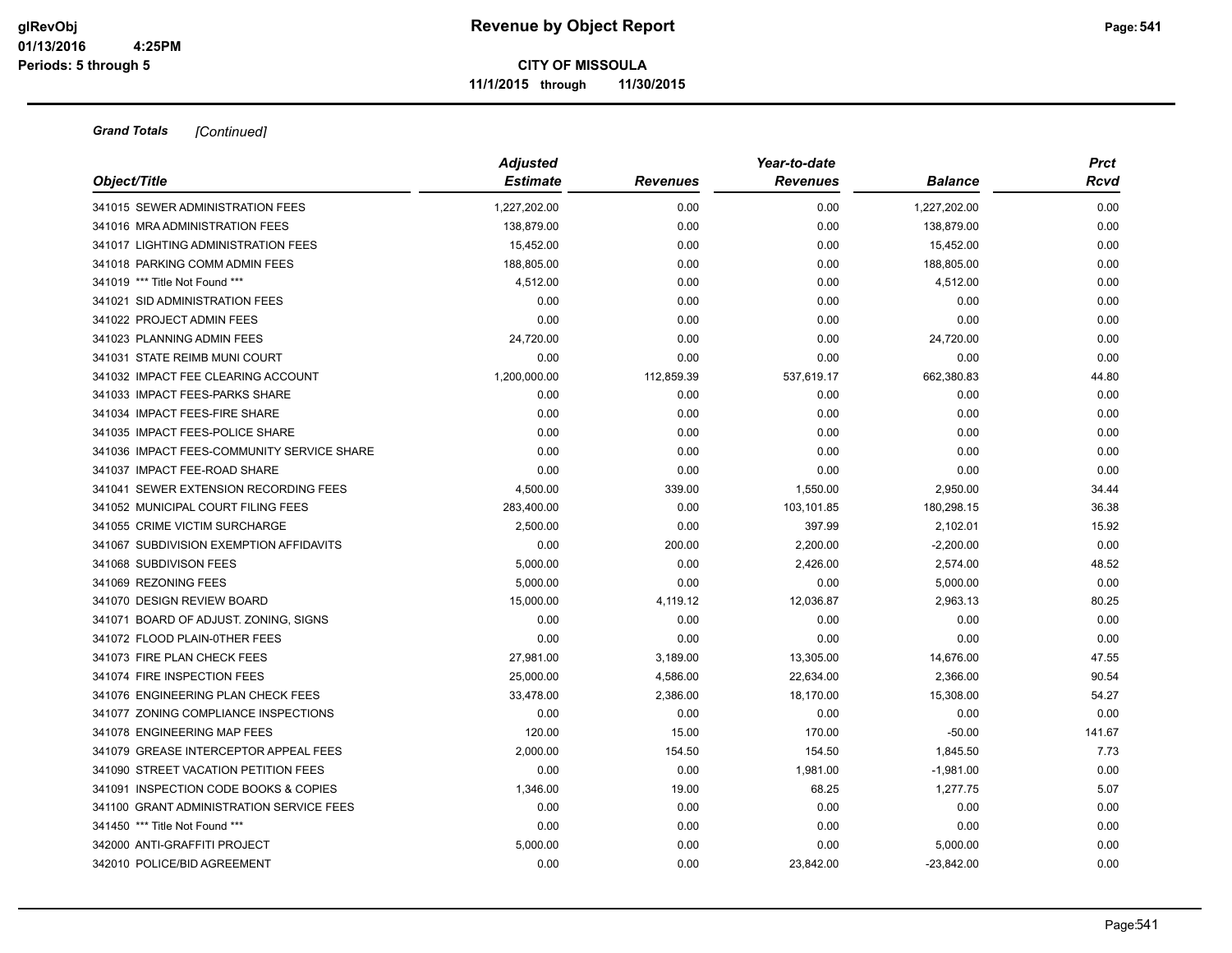**11/1/2015 through 11/30/2015**

| Object/Title                                | <b>Adjusted</b><br><b>Estimate</b> | <b>Revenues</b>    | Year-to-date<br><b>Revenues</b> | <b>Balance</b> | <b>Prct</b><br>Rcvd |
|---------------------------------------------|------------------------------------|--------------------|---------------------------------|----------------|---------------------|
| 342012 PD REIMBURSABLE SERVICES             | 0.00                               | 0.00               | 0.00                            | 0.00           | 0.00                |
| 342013 SECURITY INVEST FEES                 | 61,000.00                          | 801.00             | 7,955.19                        | 53,044.81      | 13.04               |
| 342014 POLICE DEPARTMENT SERVICE FEES       |                                    | 8,702.01           |                                 |                | 9.18                |
| 342015 POLICE OVERTIME FEES                 | 157,300.00<br>84,000.00            | 32,286.56          | 14,444.01<br>62,434.81          | 142,855.99     | 74.33               |
| 342016 POLICE TRAINING FEES                 |                                    |                    |                                 | 21,565.19      |                     |
| 342017 CATERING FEES                        | 36,000.00                          | 5,850.00<br>700.00 | 11,133.31                       | 24,866.69      | 30.93               |
|                                             | 7,200.00                           |                    | 3,115.00                        | 4,085.00       | 43.26               |
| 342018 DESK REPORTS                         | 20,000.00                          | 2,320.00           | 15,003.00                       | 4,997.00       | 75.02               |
| 342019 ABANDONED VEHICLE REVENUE FEES       | 12,500.00                          | 8,360.00           | 8,960.00                        | 3,540.00       | 71.68               |
| 342020 FIRE DEPARTMENT FEES                 | 100.00                             | 0.00               | 229.00                          | $-129.00$      | 229.00              |
| 342021 CPR EDUCATION PROGRAM                | 7,435.00                           | 0.00               | 2,390.00                        | 5,045.00       | 32.15               |
| 342022 OUTSIDE HIRES                        | 524,890.00                         | 2,005.90           | 23,899.51                       | 500,990.49     | 4.55                |
| 342060 BIKE PROGRAM SALES & FEES            | 2,700.00                           | 0.00               | 0.00                            | 2,700.00       | 0.00                |
| 343000 PW REIMBURSABLE SERVICES             | 31,258.00                          | 0.00               | 0.00                            | 31,258.00      | 0.00                |
| 343001 SIGN FABRICATION & CONTRACTS         | 500.00                             | 0.00               | 0.00                            | 500.00         | 0.00                |
| 343002 OTHER AGENCIES - VEH MAINT           | 48,000.00                          | 3.50               | 160.10                          | 47,839.90      | 0.33                |
| 343003 STATE PAYMENT - TRAFFIC COUNTS       | 4,450.00                           | 0.00               | 0.00                            | 4,450.00       | 0.00                |
| 343004 SPECIAL STATE CONTRACTS              | 80,000.00                          | 55,136.00          | 184,223.13                      | $-104,223.13$  | 230.28              |
| 343005 NON-ARRA MOUNTAIN WATER CONTRACT     | 0.00                               | 0.00               | 0.00                            | 0.00           | 0.00                |
| 343006 OTHER GOVT AGENCY-STREET PROJECTS    | 98,318.00                          | 0.00               | 0.00                            | 98,318.00      | 0.00                |
| 343008 PRIVATE COMPANY STREET PAYMENTS      | 0.00                               | 0.00               | 0.00                            | 0.00           | 0.00                |
| 343009 TOW CHARGES                          | 0.00                               | 0.00               | 0.00                            | 0.00           | 0.00                |
| 343010 STREET DEPT SALES & SERVICES         | 19,195.00                          | 0.00               | 0.00                            | 19,195.00      | 0.00                |
| 343011 STREET AND ROADWAY REPAIR CHARGES    | 0.00                               | 0.00               | 0.00                            | 0.00           | 0.00                |
| 343013 SNOW REMOVAL FEES                    | 1,500.00                           | 0.00               | 0.00                            | 1,500.00       | 0.00                |
| 343015 PARKING                              | 1,598,000.00                       | 0.00               | 0.00                            | 1,598,000.00   | 0.00                |
| 343016 METER MONEY                          | 0.00                               | 42,610.10          | 248,644.97                      | $-248,644.97$  | 0.00                |
| 343017 PARKING LEASE REVENUE                | 0.00                               | 44,716.50          | 285,026.50                      | $-285,026.50$  | 0.00                |
| 343018 *** Title Not Found ***              | 0.00                               | 7,720.70           | 44,133.35                       | $-44, 133.35$  | 0.00                |
| 343021 WATER FEES                           | 0.00                               | 0.00               | 0.00                            | 0.00           | 0.00                |
| 343026 WATER INSTALLATION CHARGES           | 0.00                               | 0.00               | 0.00                            | 0.00           | 0.00                |
| 343031 SEWER SERVICE CHARGES                | 0.00                               | 0.00               | 0.00                            | 0.00           | 0.00                |
| 343032 SEWER INSTALLATION CHARGES           | 79,000.00                          | 0.00               | 6,221.00                        | 72,779.00      | 7.87                |
| 343034 TREATMENT FACILITIES FEES            | 8,006,641.00                       | 35,702.43          | 3,833,261.57                    | 4,173,379.43   | 47.88               |
| 343035 SALE OF SEWER MATERIALS AND SUPPLIES | 0.00                               | 0.00               | $-19,238.01$                    | 19,238.01      | 0.00                |
| 343036 *** Title Not Found ***              | 0.00                               | 0.00               | 0.00                            | 0.00           | 0.00                |
| 343037 DELINQUENT SEWER FEES                | 0.00                               | 0.00               | 0.00                            | 0.00           | 0.00                |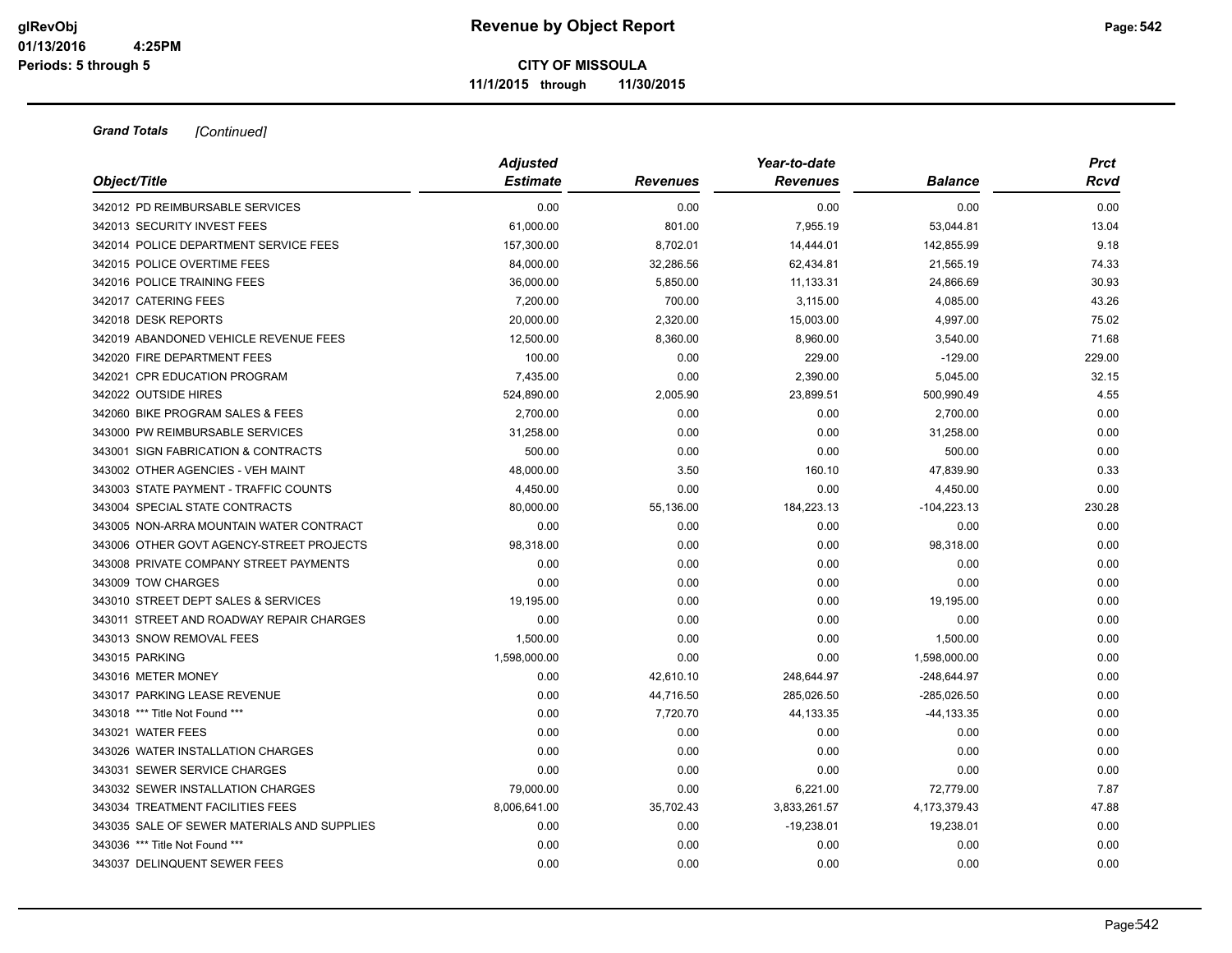**11/1/2015 through 11/30/2015**

| Object/Title                              | <b>Adjusted</b><br><b>Estimate</b> | Revenues  | Year-to-date<br><b>Revenues</b> | <b>Balance</b> | <b>Prct</b><br>Rcvd |
|-------------------------------------------|------------------------------------|-----------|---------------------------------|----------------|---------------------|
| 343038 P & I TAX LIENS                    | 0.00                               | 52.42     | 2,206.33                        | $-2,206.33$    | 0.00                |
| 343039 DISPOSAL FEES                      | 0.00                               | 2,123.80  | 8,496.04                        | $-8,496.04$    | 0.00                |
| 343041 GARBAGE COLLECTION SERVICES        | 5,000.00                           | 1,332.59  | 9,379.67                        | $-4,379.67$    | 187.59              |
| 343065 BUILDING RENTALS                   | 0.00                               | 0.00      | 0.00                            | 0.00           | 0.00                |
| 343080 STATE MAINTENANCE CONTRACT         | 530,082.00                         | 0.00      | 127,223.71                      | 402,858.29     | 24.00               |
| 343082 MDT URBAN PROJECTS                 | 0.00                               | 0.00      | 0.00                            | 0.00           | 0.00                |
| 343083 CONTRACT SEWER APPLICATIONS        | 0.00                               | 0.00      | 0.00                            | 0.00           | 0.00                |
| 343084 STREET MAINTENANCE MATERIALS REIMB | 55,500.00                          | 0.00      | 0.00                            | 55,500.00      | 0.00                |
| 343097 SIDEWALK AND CURB FEES             | 340,000.00                         | 21,023.30 | 204,625.17                      | 135,374.83     | 60.18               |
| 343300 MISC CHARGES FOR SERVICES          | 0.00                               | 0.00      | 0.00                            | 0.00           | 0.00                |
| 343301 BOOT REMOVAL                       | 0.00                               | 575.00    | 1,875.00                        | $-1,875.00$    | 0.00                |
| 343302 PARKS SOIL PROJECT                 | 0.00                               | 0.00      | 0.00                            | 0.00           | 0.00                |
| 343310 SALE OF NICHE NAMEPLATES & VASES   | 0.00                               | 2,000.00  | 6,700.00                        | $-6,700.00$    | 0.00                |
| 343311 SALE OF NICHES                     | 3,200.00                           | 0.00      | 0.00                            | 3,200.00       | 0.00                |
| 343320 CEMETERY - SALE OF PLOTS           | 12,870.00                          | 5,600.00  | 15,000.00                       | $-2,130.00$    | 116.55              |
| 343321 CEMETERY FOUNDATIONS               | 1,570.00                           | 0.00      | 2,480.00                        | $-910.00$      | 157.96              |
| 343322 CEMETERY FLOWER CARE               | 4,250.00                           | 0.00      | 0.00                            | 4,250.00       | 0.00                |
| 343323 CEMETERY - LINER INSTALL FEES      | 5,580.00                           | 1,600.00  | 11,900.00                       | $-6,320.00$    | 213.26              |
| 343324 OTHER CEMETERY FEES                | 1,500.00                           | 300.00    | 1,500.00                        | 0.00           | 100.00              |
| 343325 2ND INTERMENT RIGHT                | 0.00                               | 0.00      | 2,000.00                        | $-2,000.00$    | 0.00                |
| 343340 CEMETERY - OPENINGS & CLOSINGS     | 10,950.00                          | 1,000.00  | 12,750.00                       | $-1,800.00$    | 116.44              |
| 343350 CEMETERY CARE, FEES                | 99,000.00                          | 0.00      | 0.00                            | 99,000.00      | 0.00                |
| 343360 WEED CONTROL                       | 3,000.00                           | 0.00      | 0.00                            | 3,000.00       | 0.00                |
| 346000 FEES                               | 220,000.00                         | 1,063.52  | 19,843.29                       | 200,156.71     | 9.02                |
| 346001 TENNIS FEE                         | 0.00                               | 0.00      | 1,410.00                        | $-1,410.00$    | 0.00                |
| 346029 PARKS PETTY CASH FUND              | 0.00                               | 0.00      | 0.00                            | 0.00           | 0.00                |
| 346030 SWIMMING POOL FEES                 | 1,298,086.00                       | 665.10    | 304,561.51                      | 993,524.49     | 23.46               |
| 346031 RECREATION FEES                    | 197,194.00                         | 9,364.50  | 92,014.85                       | 105,179.15     | 46.66               |
| 346032 PRESCHOOL PROGRAMS                 | 0.00                               | 0.00      | 0.00                            | 0.00           | 0.00                |
| 346033 PARK FEES/FACILITY RENTALS         | 170,000.00                         | 3,570.98  | 29,074.26                       | 140,925.74     | 17.10               |
| 346034 GROUNDS MAINTENANCE CONTRACT       | 0.00                               | 0.00      | 0.00                            | 0.00           | 0.00                |
| 346036 PARK CONCESSION FEES               | 3,000.00                           | 31.50     | 666.44                          | 2,333.56       | 22.21               |
| 346037 YOUTH DRUG COURT CONTRACT          | 11,700.00                          | 0.00      | 0.00                            | 11,700.00      | 0.00                |
| 346040 MCCORMICK SWIMMING POOL            | 0.00                               | 0.00      | 0.00                            | 0.00           | 0.00                |
| 346050 COUNTY PLAYGROUND CONTRACT         | 3,150.00                           | 0.00      | 0.00                            | 3,150.00       | 0.00                |
| 346051 MONTANA PARKS/REC CONFERENCE 2012  | 4,500.00                           | 404.60    | 1,071.40                        | 3,428.60       | 23.81               |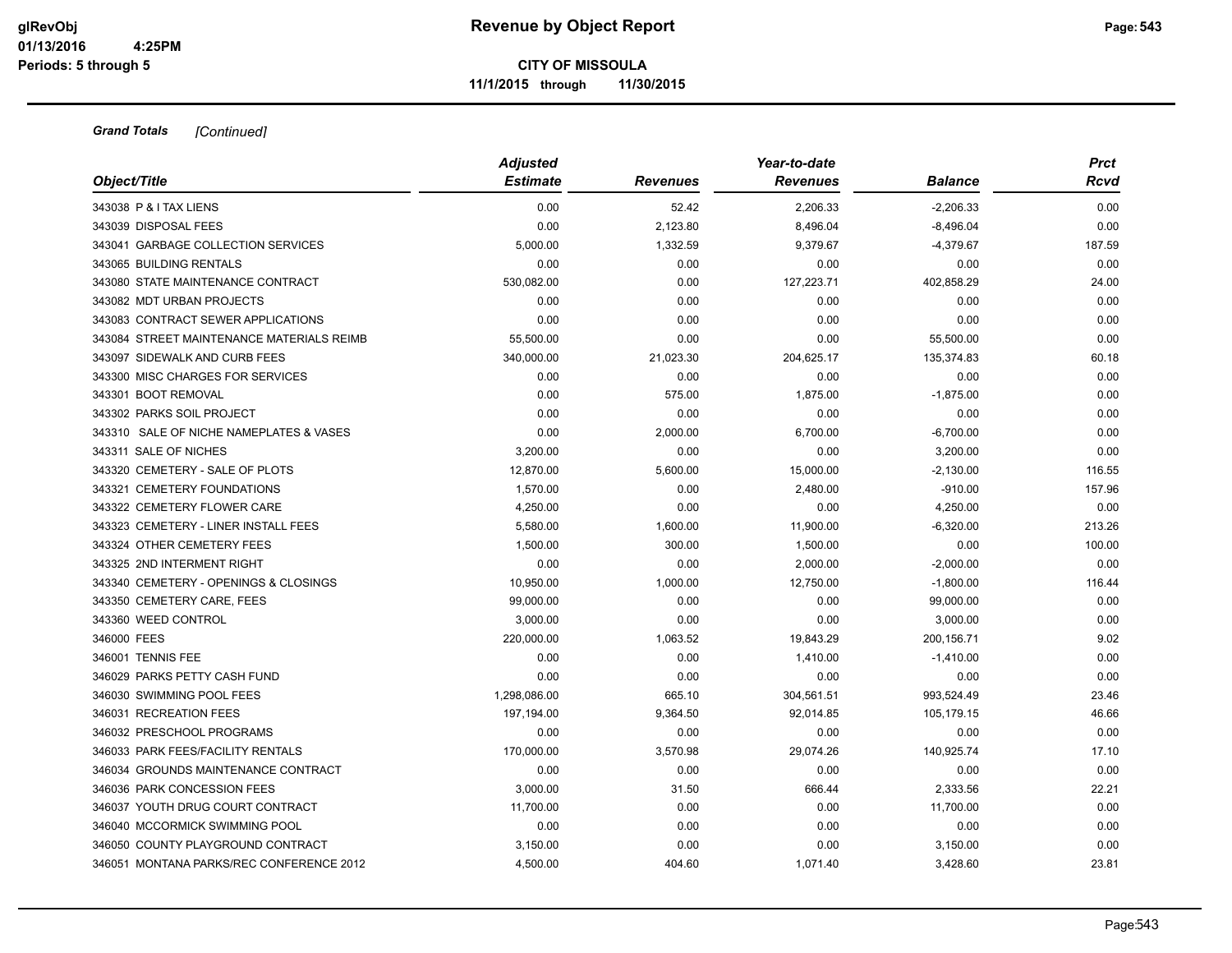**11/1/2015 through 11/30/2015**

|                                                | <b>Adjusted</b> | <b>Revenues</b> | Year-to-date    |                | <b>Prct</b> |
|------------------------------------------------|-----------------|-----------------|-----------------|----------------|-------------|
| Object/Title                                   | <b>Estimate</b> |                 | <b>Revenues</b> | <b>Balance</b> | Rcvd        |
| 346052 PLAYGROUND SAFETY TRAINING              | 0.00            | 21.65           | 10,501.65       | $-10,501.65$   | 0.00        |
| 346053 CITY LIFE PROGRAMS                      | 12,500.00       | 1,216.00        | 2,391.00        | 10,109.00      | 19.13       |
| 346055 COUNTY PARK SUPPORT                     | 0.00            | 0.00            | 0.00            | 0.00           | 0.00        |
| 346056 PICNIC SITE FEES                        | 0.00            | 0.00            | 0.00            | 0.00           | 0.00        |
| 346060 CURRENTS SWIMMING FACILITY              | 0.00            | 31,077.05       | 151,619.17      | $-151,619.17$  | 0.00        |
| 346061 CURRENTS ENTERPRISE                     | 0.00            | 0.00            | 0.00            | 0.00           | 0.00        |
| 346062 SPLASH ENTERPRISE                       | 0.00            | 0.00            | 0.00            | 0.00           | 0.00        |
| 346070 RECREATION GENERAL MERCHANDISE          | 0.00            | 0.00            | 0.00            | 0.00           | 0.00        |
| 346080 PAYMENT IN LIEU OF PARKS                | 213,578.00      | 0.00            | 0.00            | 213,578.00     | 0.00        |
| 346082 HIGH PARK EASEMENT EXCHANGE             | 0.00            | 0.00            | 0.00            | 0.00           | 0.00        |
| <b>CHARGES FOR SERVICES</b><br>Total           | 17,631,822.00   | 457,803.72      | 6,511,906.96    | 11,119,915.04  | 36.93       |
| 350000 FINES & FORFEITURES                     |                 |                 |                 |                |             |
| 351013 DRUG FORFEITURES                        | 16,800.00       | 115.83          | 3,146.34        | 13,653.66      | 18.73       |
| 351022 LAW ENFORCEMENT ACADEMY SURCHARGE #5    | 0.00            | 0.00            | 19,447.24       | $-19,447.24$   | 0.00        |
| 351031 TRAFFIC FINES                           | 1,325,000.00    | 0.00            | 350,177.86      | 974,822.14     | 26.43       |
| 351032 SURCHARGE ON FINES                      | 129,089.00      | 0.00            | 67,578.20       | 61,510.80      | 52.35       |
| 351033 PUBLIC DEFENDER FEES                    | 0.00            | 0.00            | 434.00          | $-434.00$      | 0.00        |
| 351034 CELLULAR PHONE FINES                    | 80,000.00       | 0.00            | 28,646.50       | 51,353.50      | 35.81       |
| 351035 CELL PHONE FINES: EDUCATION             | 0.00            | 0.00            | 28,646.50       | $-28,646.50$   | 0.00        |
| 352000 TICKETS                                 | 0.00            | 0.00            | 0.00            | 0.00           | 0.00        |
| 352001 PARKING TICKET REVENUE                  | 270,000.00      | 17,181.00       | 66,819.35       | 203,180.65     | 24.75       |
| 352002 PARKING FINES                           | 0.00            | 0.00            | $-40.00$        | 40.00          | 0.00        |
| 355000 FALSE ALARM PENALTY                     | 10,000.00       | 988.00          | 3,120.00        | 6,880.00       | 31.20       |
| <b>FINES &amp; FORFEITURES</b><br><b>Total</b> | 1,830,889.00    | 18,284.83       | 567,975.99      | 1,262,913.01   | 31.02       |
| 360000 MISCELLANEOUS REVENUES                  |                 |                 |                 |                |             |
| 360000 MISCELLANEOUS REVENUES                  | 25,000.00       | 237,869.88      | 237,874.38      | $-212,874.38$  | 951.50      |
| 360001 COPIES                                  | 2,200.00        | 39.50           | 789.00          | 1,411.00       | 35.86       |
| 360002 PHONES                                  | 0.00            | 0.00            | 0.00            | 0.00           | 0.00        |
| 360003 MMIA REIMBURSEMENT-ATTORNEY             | 0.00            | 0.00            | 101.42          | $-101.42$      | 0.00        |
| 360005 LOAN REPAYMENTS                         | 0.00            | 0.00            | 45,242.50       | $-45,242.50$   | 0.00        |
| 360007 RLF REVENUES                            | 0.00            | 0.00            | 0.00            | 0.00           | 0.00        |
| 360010 MISCELLANEOUS                           | 15,000.00       | 9,818.70        | 92,445.86       | $-77,445.86$   | 616.31      |
| 360011 YOUTH COUNCIL FUNDS                     | 9,010.00        | 0.00            | 0.00            | 9,010.00       | 0.00        |
| 360012 SEWER GRANT REPAYMENTS                  | 0.00            | 0.00            | 0.00            | 0.00           | 0.00        |
| 360013 REPAYMENT OF SEWER GRANT                | 7,000.00        | 0.00            | 5,390.00        | 1,610.00       | 77.00       |
| 360014 REPAYMENT OF LOAN/MHA                   | 0.00            | 0.00            | 0.00            | 0.00           | 0.00        |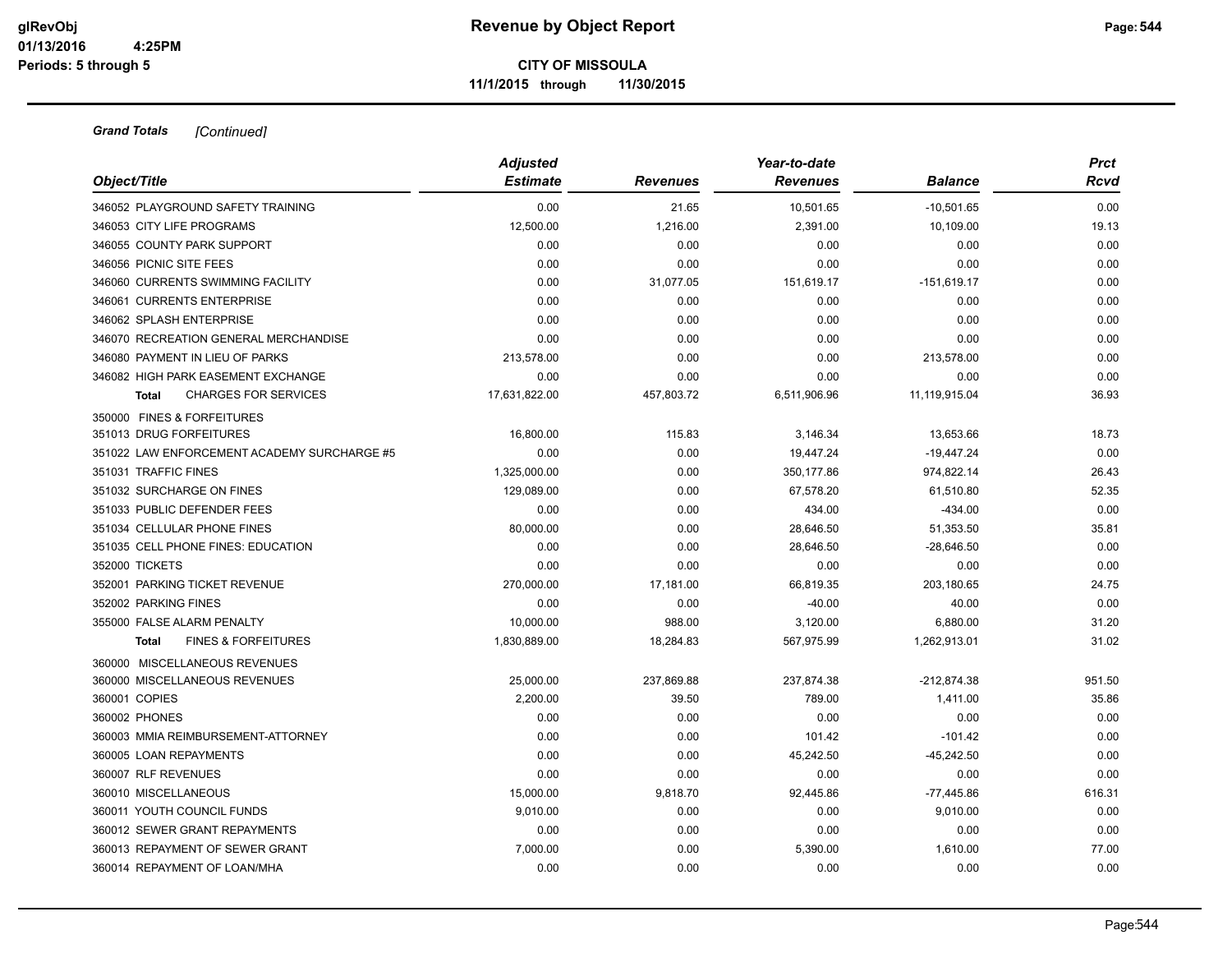**11/1/2015 through 11/30/2015**

|                                            | <b>Adjusted</b> |                 | Year-to-date    |                |        |  |  |
|--------------------------------------------|-----------------|-----------------|-----------------|----------------|--------|--|--|
| Object/Title                               | <b>Estimate</b> | <b>Revenues</b> | <b>Revenues</b> | <b>Balance</b> | Rcvd   |  |  |
| 360015 CONFERENCE REVENUES - BUILDING      | 0.00            | 0.00            | 0.00            | 0.00           | 0.00   |  |  |
| 360016 MRA SHARE OF CIVIC STADIUM PARKING  | 0.00            | 0.00            | 0.00            | 0.00           | 0.00   |  |  |
| 360017 PARK PLANS FORFEITURE               | 0.00            | 0.00            | 210.00          | $-210.00$      | 0.00   |  |  |
| 360018 MARKET ON FRONT UTILITY PAYMENTS    | 0.00            | 211.65          | 420.61          | $-420.61$      | 0.00   |  |  |
| 360019 GARBAGE-MARKET ON FRONT             | 0.00            | 0.00            | 551.72          | $-551.72$      | 0.00   |  |  |
| 360020 GREENOUGH PARK ENCROACHMENTS        | 0.00            | 0.00            | 0.00            | 0.00           | 0.00   |  |  |
| 360030 CONTRIBUTIONS FROM PROPERTY OWNERS  | 0.00            | 0.00            | 0.00            | 0.00           | 0.00   |  |  |
| 360050 OVER/SHORT                          | 0.00            | 0.00            | 0.00            | 0.00           | 0.00   |  |  |
| 360100 REFUNDS                             | 200.00          | 0.00            | 0.00            | 200.00         | 0.00   |  |  |
| 361000 RATTLESNAKE LAND LEASES             | 1,100.00        | 0.00            | 0.00            | 1,100.00       | 0.00   |  |  |
| 361003 CARAS PARK CONCERT REVENUE          | 0.00            | 0.00            | 0.00            | 0.00           | 0.00   |  |  |
| 361010 RENTAL REVENUE                      | 120,000.00      | 0.00            | 0.00            | 120,000.00     | 0.00   |  |  |
| 361013 CLOSED GRANT REPAYMENTS             | 0.00            | 0.00            | 0.00            | 0.00           | 0.00   |  |  |
| 361200 RADIO TOWER LEASE PAYMENTS          | 0.00            | 0.00            | 2,925.00        | $-2,925.00$    | 0.00   |  |  |
| 361201 EKO LAND LEASE                      | 0.00            | 0.00            | 12,661.97       | $-12,661.97$   | 0.00   |  |  |
| 362000 OTHER MISCELLANEOUS REVENUE         | 18,000.00       | 0.00            | 32,310.55       | $-14,310.55$   | 179.50 |  |  |
| 362001 MUNICIPAL COURT BAD CHECK CHARGES   | 0.00            | 0.00            | 0.00            | 0.00           | 0.00   |  |  |
| 362002 BAD CHECK CHARGES                   | 500.00          | 30.00           | 135.00          | 365.00         | 27.00  |  |  |
| 362003 US BANK FEE REIMBURSEMENT           | 0.00            | 0.00            | 0.00            | 0.00           | 0.00   |  |  |
| 362004 URD III FACADE IMPROVEMENT LOAN REC | 0.00            | 0.00            | 0.00            | 0.00           | 0.00   |  |  |
| 362005 LEASE LATE PAYMENT PENALTY          | 0.00            | 0.00            | 0.00            | 0.00           | 0.00   |  |  |
| 362006 GAIC INSURANCE SETTLEMENT           | 0.00            | 0.00            | 0.00            | 0.00           | 0.00   |  |  |
| 362007 *** Title Not Found ***             | 0.00            | 0.00            | 420.00          | $-420.00$      | 0.00   |  |  |
| 362011 SALE OF UNCLAIMED PROPERTY          | 0.00            | 0.00            | 0.00            | 0.00           | 0.00   |  |  |
| 362012 REC/GREEN TAG PROGRAM               | 300.00          | 0.00            | 0.00            | 300.00         | 0.00   |  |  |
| 363000 ASSESSMENTS PAID                    | 15,000.00       | 0.00            | 0.00            | 15,000.00      | 0.00   |  |  |
| 363010 LIGHTING ASSESSMENTS                | 404,652.00      | 78.42           | 78.42           | 404,573.58     | 0.02   |  |  |
| 363020 PROPERTY ASSESSMENTS                | 4,272,171.00    | 27,792.36       | 29,355.36       | 4,242,815.64   | 0.69   |  |  |
| 363021 PAYOFF PRINCIPAL ASSESSMENTS        | 0.00            | 4,894.59        | 14,812.03       | $-14,812.03$   | 0.00   |  |  |
| 363022 BOND INTEREST ASSESSMENTS           | 0.00            | 0.00            | 0.00            | 0.00           | 0.00   |  |  |
| 363030 SIDEWALK AND CURB ASSESSMENTS       | 0.00            | 0.00            | 0.00            | 0.00           | 0.00   |  |  |
| 363040 PENALTY AND INTEREST                | 0.00            | 200.56          | 863.75          | $-863.75$      | 0.00   |  |  |
| 364012 SALE OF SURPLUS PROPERTY            | 40,000.00       | 0.00            | 0.00            | 40,000.00      | 0.00   |  |  |
| 364040 INSURANCE AND DAMAGE RECOVERY       | 40,000.00       | 389.45          | 2,138.34        | 37,861.66      | 5.35   |  |  |
| 364041 WORKERS COMPENSATION REIMBURSEMENT  | 2,500.00        | 0.00            | 0.00            | 2,500.00       | 0.00   |  |  |
| 364042 EXPENDITURE REIMBURSEMENTS          | 1,200.00        | 0.00            | 0.00            | 1,200.00       | 0.00   |  |  |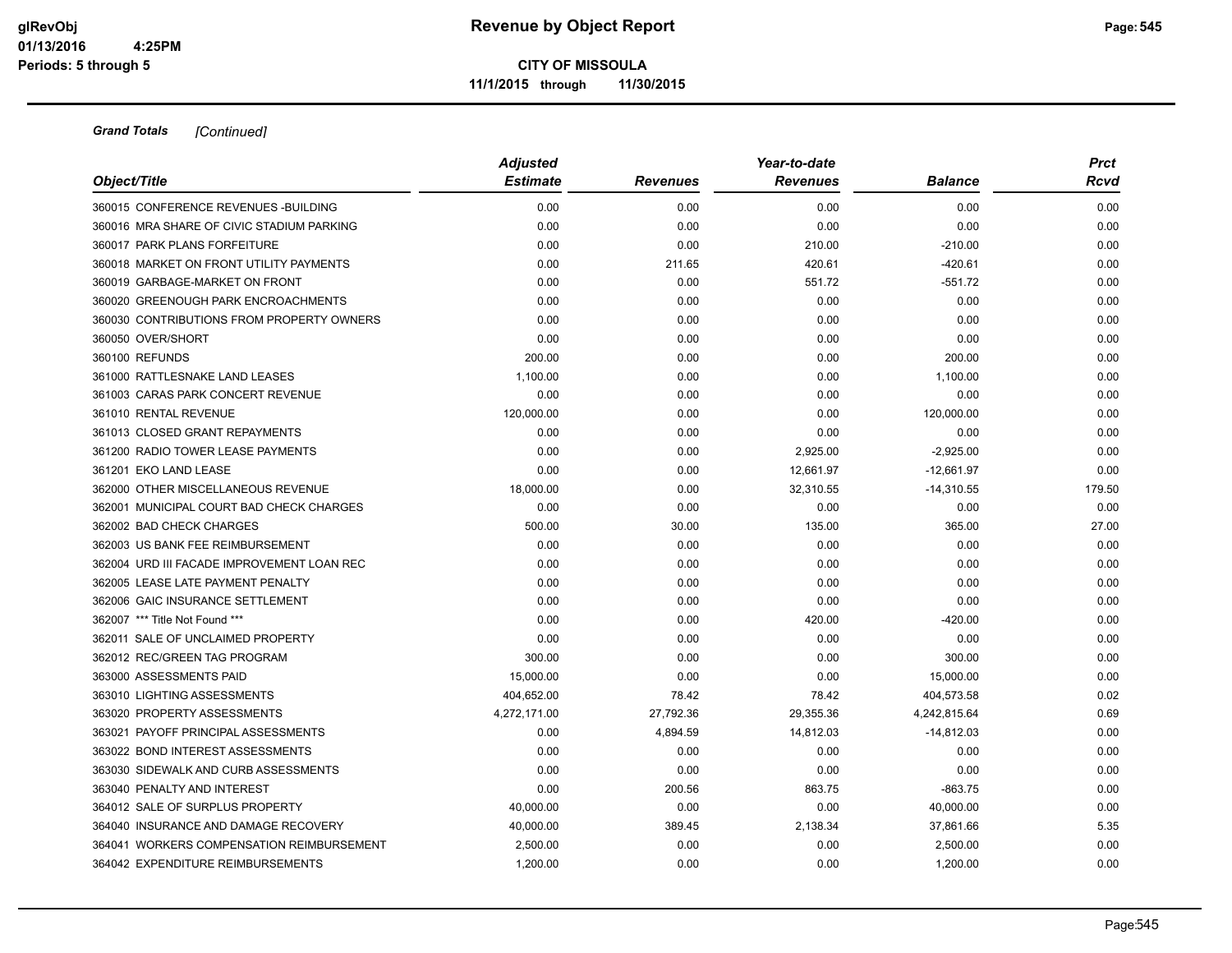#### **CITY OF MISSOULA 11/1/2015 through 11/30/2015**

|                                            | <b>Adjusted</b> |            | Year-to-date    |                |       |  |
|--------------------------------------------|-----------------|------------|-----------------|----------------|-------|--|
| Object/Title                               | <b>Estimate</b> | Revenues   | <b>Revenues</b> | <b>Balance</b> | Rcvd  |  |
| 364043 RATTLESNAKE CORRIDOR REIMBURSEMENT  | 10,000.00       | 0.00       | 2,860.00        | 7,140.00       | 28.60 |  |
| 364044 EMERGENCY RESPONSE REIMBURSEMENT    | 50.000.00       | 0.00       | 0.00            | 50,000.00      | 0.00  |  |
| 364047 MMIA EXPENDITURE REIMBURSEMENT      | 0.00            | 0.00       | 0.00            | 0.00           | 0.00  |  |
| 364051 DOT RADAR GRANT                     | 0.00            | 0.00       | 0.00            | 0.00           | 0.00  |  |
| 364053 EXPENDITURE REIMB-FIRE SERVICES     | 0.00            | 0.00       | 0.00            | 0.00           | 0.00  |  |
| 364060 REIMB LETTER OF CREDIT-709 PARKVIEW | 0.00            | 0.00       | 0.00            | 0.00           | 0.00  |  |
| 364061 REIMB LETTER OF CREDIT-LINNEA LANE  | 0.00            | 0.00       | 0.00            | 0.00           | 0.00  |  |
| 365000 DONATIONS                           | 453,527.00      | 600.00     | 112,017.64      | 341,509.36     | 24.70 |  |
| 365001 *** Title Not Found ***             | 0.00            | 3,300.00   | 5,300.00        | $-5,300.00$    | 0.00  |  |
| 365002 OTHER RECREATION DONATIONS          | 70,000.00       | 0.00       | 6,416.75        | 63,583.25      | 9.17  |  |
| 365003 DONATIONS - SMOKE ALARMS            | 0.00            | 0.00       | 0.00            | 0.00           | 0.00  |  |
| 365004 GRANT CR TRAIL ASSN DONATION        | 0.00            | 0.00       | 0.00            | 0.00           | 0.00  |  |
| 365005 DONATIONS - ARCO                    | 157,270.00      | 15,000.00  | 15,000.00       | 142,270.00     | 9.54  |  |
| 365009 DONATIONS - BASKETBALL/TENNIS COURT | 65,000.00       | 0.00       | 7,000.00        | 58,000.00      | 10.77 |  |
| 365010 FRIENDS OF MISSOULA PARKS DONATION  | 0.00            | 0.00       | 0.00            | 0.00           | 0.00  |  |
| 365015 GREEN BLOCK PILOT PROJECT           | 0.00            | 0.00       | 0.00            | 0.00           | 0.00  |  |
| 365016 LOCAL MATCH MDT                     | 30,000.00       | 0.00       | 5,592.60        | 24,407.40      | 18.64 |  |
| 365017 LOCAL MATCH TRANSIT                 | 0.00            | 0.00       | 0.00            | 0.00           | 0.00  |  |
| 365018 DONATIONS - THERMAL IMAGING         | 0.00            | 0.00       | 0.00            | 0.00           | 0.00  |  |
| 365019 PARKS DONATIONS                     | 715,861.00      | 158.48     | 9,134.78        | 706,726.22     | 1.28  |  |
| 365020 OPEN SPACE DONATIONS                | 10.000.00       | 0.00       | 25.00           | 9,975.00       | 0.25  |  |
| 365021 COMBAT CHALLENGE DONATIONS          | 0.00            | 0.00       | 0.00            | 0.00           | 0.00  |  |
| 365022 NEIGHBORHOOD COUNCIL DONATIONS      | 0.00            | 0.00       | 0.00            | 0.00           | 0.00  |  |
| 365023 NORTHWESTERN ENERGY GRANT           | 0.00            | 0.00       | 0.00            | 0.00           | 0.00  |  |
| 365030 DONATIONS STADIUM R&D               | 0.00            | 0.00       | 0.00            | 0.00           | 0.00  |  |
| 365100 RECREATION OUTDOOR                  | 30,000.00       | 0.00       | 3,216.00        | 26,784.00      | 10.72 |  |
| 365101 RECREATION SCHOLARSHIP              | 0.00            | 790.72     | 2,926.61        | $-2,926.61$    | 0.00  |  |
| 365102 RECREATION YOUTH & ADULT SPORTS     | 60,000.00       | 0.00       | 8.00            | 59,992.00      | 0.01  |  |
| 365103 URBAN FORESTRY PROGRAMS             | 55,000.00       | 0.00       | 16,011.62       | 38,988.38      | 29.11 |  |
| 365109 CONSERVATION LANDS DONATIONS        | 0.00            | 0.00       | 0.00            | 0.00           | 0.00  |  |
| 368000 SALE OF COINS                       | 0.00            | 0.00       | 0.00            | 0.00           | 0.00  |  |
| 368001 SALE OF POLICE PROMOTIONS           | 0.00            | 0.00       | 0.00            | 0.00           | 0.00  |  |
| 368002 SALE OF FIRE PROMOTIONS             | 0.00            | 0.00       | 0.00            | 0.00           | 0.00  |  |
| 368010 SALE OF T-SHIRTS                    | 0.00            | 0.00       | 0.00            | 0.00           | 0.00  |  |
| MISCELLANEOUS REVENUES<br><b>Total</b>     | 6,680,491.00    | 301,174.31 | 664,234.91      | 6,016,256.09   | 9.94  |  |
| 370000 INVESTMENTS & ROYALTY EARNINGS      |                 |            |                 |                |       |  |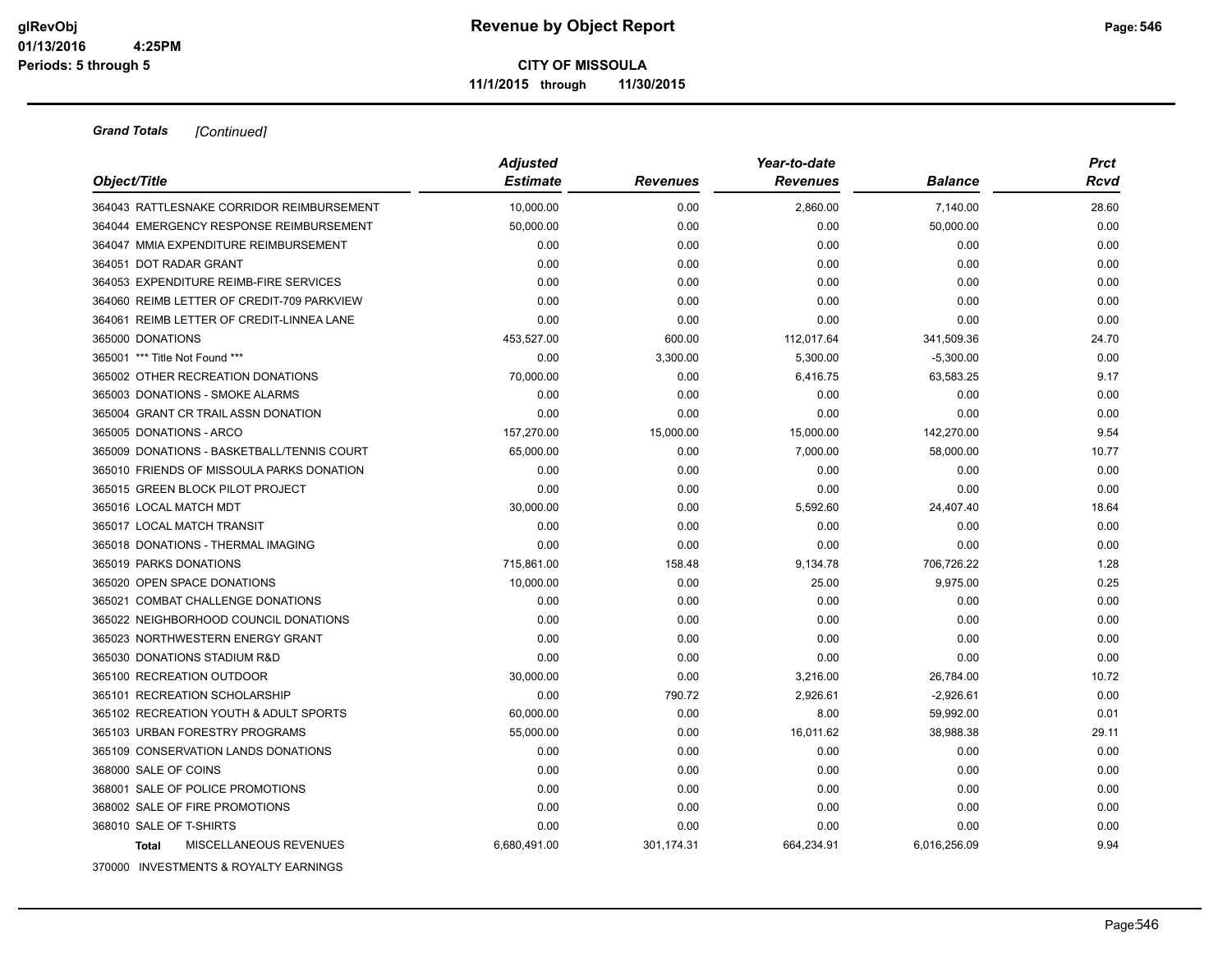**11/1/2015 through 11/30/2015**

|                                                           | <b>Adjusted</b> |                 | Year-to-date    | <b>Prct</b>     |           |
|-----------------------------------------------------------|-----------------|-----------------|-----------------|-----------------|-----------|
| Object/Title                                              | <b>Estimate</b> | <b>Revenues</b> | <b>Revenues</b> | <b>Balance</b>  | Rcvd      |
| 371010 INTEREST ON INVESTMENTS                            | 23.500.00       | 275.11          | $-26,452.08$    | 49,952.08       | $-112.56$ |
| 371020 GAIN/LOSS IN MARKET VALUE OF INVESTMENTS           | 0.00            | 0.00            | 0.00            | 0.00            | 0.00      |
| 371500 INTEREST ON INTERFUND LOAN                         | 0.00            | 0.00            | 0.00            | 0.00            | 0.00      |
| 373002 LOAN REPAYMENT - FAMILY SERVICES                   | 70,000.00       | 0.00            | 0.00            | 70,000.00       | 0.00      |
| 373006 BURNS ST COMMONS                                   | 0.00            | 0.00            | 0.00            | 0.00            | 0.00      |
| <b>INVESTMENTS &amp; ROYALTY EARNINGS</b><br><b>Total</b> | 93,500.00       | 275.11          | $-26,452.08$    | 119,952.08      | $-28.29$  |
| 380000 OTHER FINANCING SOURCES                            |                 |                 |                 |                 |           |
| 380000 OTHER FINANCING SOURCES                            | 0.00            | 0.00            | 0.00            | 0.00            | 0.00      |
| 381000 LOAN PROCEEDS                                      | 0.00            | 0.00            | 0.00            | 0.00            | 0.00      |
| 381002 SRF LOAN                                           | 0.00            | 0.00            | 0.00            | 0.00            | 0.00      |
| 381009 TRANSFERS IN                                       | 457,925.00      | 0.00            | 0.00            | 457,925.00      | 0.00      |
| 381010 BOND PROCEEDS                                      | 0.00            | 0.00            | 460,002.00      | $-460,002.00$   | 0.00      |
| 381011 OPEN SPACE REVENUE                                 | 0.00            | 0.00            | 0.00            | 0.00            | 0.00      |
| 381012 \$680,000 FIRE GF DEBT                             | 0.00            | 0.00            | 0.00            | 0.00            | 0.00      |
| 381015 \$1,010,000 LIMITED TAX GO BONDS 2010C             | 0.00            | 0.00            | 0.00            | 0.00            | 0.00      |
| 381020 REVENUE BONDS                                      | 3,496,300.00    | 0.00            | 0.00            | 3,496,300.00    | 0.00      |
| 381023 DOMESTIC VIOLENCE ACCOUNTABILITY GRANT             | 0.00            | 0.00            | 0.00            | 0.00            | 0.00      |
| 381025 BOND PROCEEDS                                      | 0.00            | 0.00            | 0.00            | 0.00            | 0.00      |
| 381026 DEBT SERVICE/BROWNSFIELD RLF 1.125M                | 0.00            | 0.00            | 0.00            | 0.00            | 0.00      |
| 381027 SOUTH RESERVE TRAIL CROSSING 5.M                   | 0.00            | 0.00            | 0.00            | 0.00            | 0.00      |
| 381028 BOND PROCEEDS-MILL SITE                            | 0.00            | 0.00            | 0.00            | 0.00            | 0.00      |
| 381029 PARKING STRUCTURE BOND PROCEEDS                    | 0.00            | 0.00            | 0.00            | 0.00            | 0.00      |
| 381030 SID BONDS PROCEEDS                                 | 0.00            | 0.00            | 628,530.00      | $-628,530.00$   | 0.00      |
| 381070 PROCEEDS FROM NOTES/LOANS/INTERCAP                 | 0.00            | 0.00            | 0.00            | 0.00            | 0.00      |
| 381071 WILMA NOTE PROCEEDS                                | 0.00            | 0.00            | 0.00            | 0.00            | 0.00      |
| 381072 FIB NOTE PROCEEDS                                  | 0.00            | 0.00            | 0.00            | 0.00            | 0.00      |
| 381074 CIVIC STADIUM TIF NOTES 1.5M                       | 0.00            | 0.00            | 0.00            | 0.00            | 0.00      |
| 381090 PROCEEDS FROM CAPITAL LEASE                        | 1,400,000.00    | 1,646,953.53    | 3,046,953.53    | $-1,646,953.53$ | 217.64    |
| 382000 *** Title Not Found ***                            | 0.00            | 0.00            | 0.00            | 0.00            | 0.00      |
| 382010 SALE OF FIXED ASSETS                               | 0.00            | 0.00            | 0.00            | 0.00            | 0.00      |
| 383000 OPERATING TRANSFERS                                | 325,338.00      | 45,275.56       | 150,192.23      | 175, 145. 77    | 46.16     |
| 383001 TRANS FR FLUSHING DISTRICT                         | 27.281.00       | 0.00            | 0.00            | 27,281.00       | 0.00      |
| 383002 TRANS FR GAS TAX                                   | 564,000.00      | 0.00            | 0.00            | 564,000.00      | 0.00      |
| 383003 TRANS FR COMPREHENSIVE INSURANCE LEVY              | 0.00            | 0.00            | 0.00            | 0.00            | 0.00      |
| 383004 TRANS FR EMPLOYEE HEALTH INSURANCE LEVY            | 4,409,908.00    | 0.00            | 0.00            | 4,409,908.00    | 0.00      |
| 383007 TRANS FR CABLE FRANCHISE                           | 251,433.00      | 0.00            | 0.00            | 251,433.00      | 0.00      |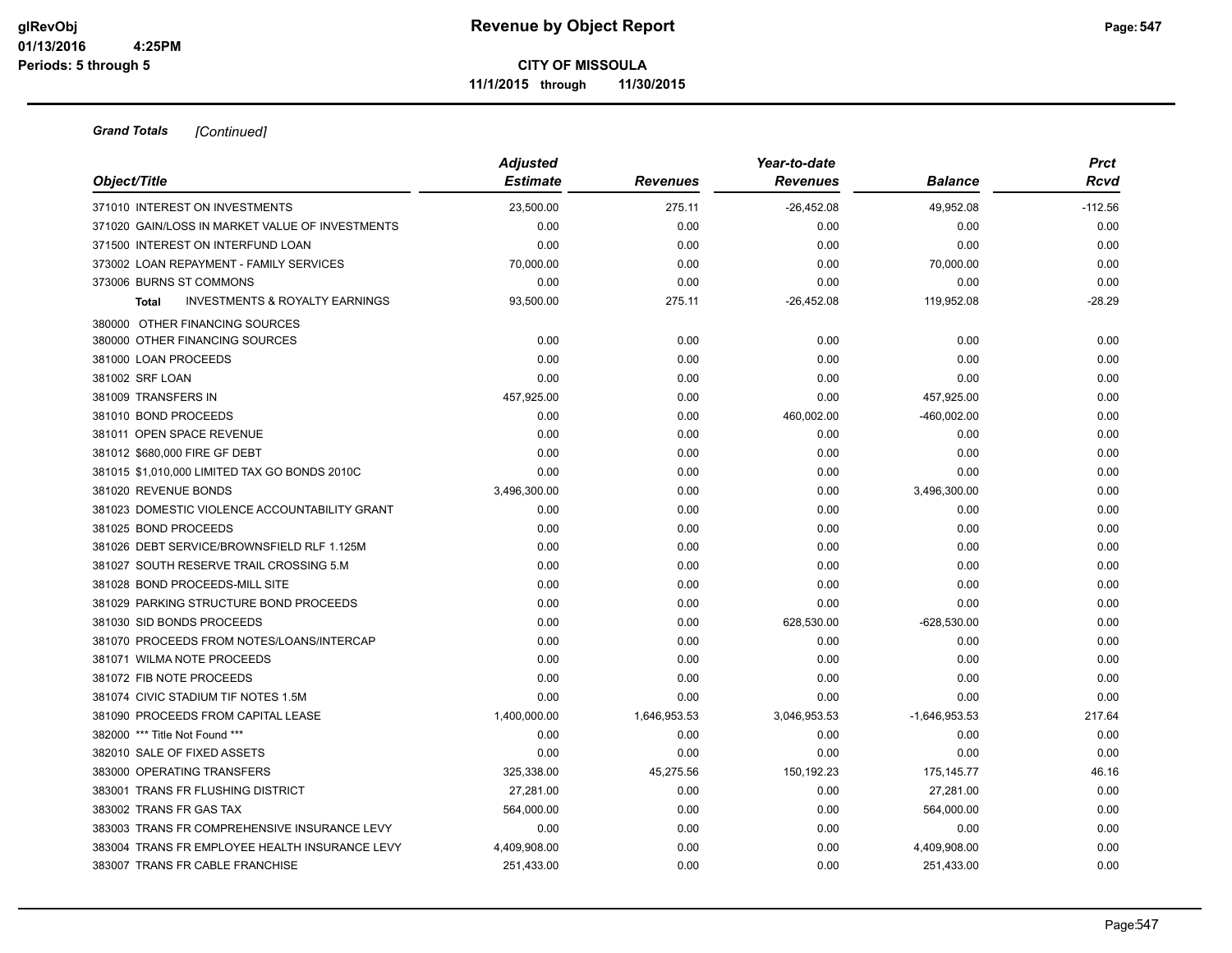**11/1/2015 through 11/30/2015**

|                                             | <b>Adjusted</b> |                 | <b>Prct</b>     |                |      |
|---------------------------------------------|-----------------|-----------------|-----------------|----------------|------|
| Object/Title                                | <b>Estimate</b> | <b>Revenues</b> | <b>Revenues</b> | <b>Balance</b> | Rcvd |
| 383008 TRANS FR RUSSELL PARK DISTRICT       | 0.00            | 0.00            | 0.00            | 0.00           | 0.00 |
| 383009 TRANS FR TITLE I                     | 0.00            | 0.00            | 0.00            | 0.00           | 0.00 |
| 383010 TRANS FR CIP                         | 0.00            | 0.00            | 0.00            | 0.00           | 0.00 |
| 383011 TRANS FR SID REVOLVING               | 100,000.00      | 0.00            | 0.00            | 100,000.00     | 0.00 |
| 383013 TRANS FR SID DEBT SERVICE            | 0.00            | 0.00            | 0.00            | 0.00           | 0.00 |
| 383014 TRANS FR MRA                         | 1,726,097.00    | 0.00            | 0.00            | 1,726,097.00   | 0.00 |
| 383015 TRANS FR MPC                         | 0.00            | 0.00            | 0.00            | 0.00           | 0.00 |
| 383016 TRANS FR TAX INCREMENT BOND          | 0.00            | 0.00            | 0.00            | 0.00           | 0.00 |
| 383017 TRANS FR BUILDING                    | 0.00            | 0.00            | 0.00            | 0.00           | 0.00 |
| 383018 TRANS FR WILLOWWOOD PARK DISTRICT    | 0.00            | 0.00            | 0.00            | 0.00           | 0.00 |
| 383020 TRANS FR CEMETERY CARE               | 9,545.00        | 0.00            | 0.00            | 9,545.00       | 0.00 |
| 383021 TRANS FR P&R TRAILS DEVLP            | 50,000.00       | 0.00            | 0.00            | 50,000.00      | 0.00 |
| 383022 TRANS FR OPEN SPACE BOND             | 0.00            | 0.00            | 0.00            | 0.00           | 0.00 |
| 383023 TRANS FR DRUG FORFEITURE             | 0.00            | 0.00            | 0.00            | 0.00           | 0.00 |
| 383024 TRANS FR SEWER CLEARING              | 6,677,663.00    | 0.00            | 0.00            | 6,677,663.00   | 0.00 |
| 383025 TRANS FR SEWER R & D                 | 0.00            | 0.00            | 0.00            | 0.00           | 0.00 |
| 383026 TRANS FR CDBG                        | 0.00            | 0.00            | 0.00            | 0.00           | 0.00 |
| 383027 TRANS FR URD                         | 0.00            | 0.00            | 0.00            | 0.00           | 0.00 |
| 383028 TRANS FROM GF FOR HEALTH RESERVE     | 0.00            | 36,833.33       | 184,166.69      | $-184, 166.69$ | 0.00 |
| 383029 TRANS FR GENERAL                     | 1,901,385.00    | 15,297.47       | 47,026.00       | 1,854,359.00   | 2.47 |
| 383034 TRANS FR 01 SERIES DEBT SERVICE      | 0.00            | 0.00            | 0.00            | 0.00           | 0.00 |
| 383036 TRANSFER - GRANT                     | 0.00            | 0.00            | 0.00            | 0.00           | 0.00 |
| 383037 TRANSFER FROM URD II                 | 250,000.00      | 0.00            | 0.00            | 250,000.00     | 0.00 |
| 383038 TRANSFER - URD III                   | 0.00            | 0.00            | 0.00            | 0.00           | 0.00 |
| 383039 FROM SID TRANSFERS                   | 0.00            | 0.00            | 0.00            | 0.00           | 0.00 |
| 383040 TRANSFER FROM CITY GRANTS            | 0.00            | 0.00            | 0.00            | 0.00           | 0.00 |
| 383041 TRANS FR CDBG                        | 0.00            | 0.00            | 0.00            | 0.00           | 0.00 |
| 383042 TRANSFERS FROM OTHER FUNDS           | 777,816.00      | 0.00            | 0.00            | 777,816.00     | 0.00 |
| 383043 TRANSFERS FROM IMPACT FEES           | 0.00            | 0.00            | 0.00            | 0.00           | 0.00 |
| 383044 TRANSFER FROM PYMT IN LIEU OF PARKS  | 0.00            | 0.00            | 0.00            | 0.00           | 0.00 |
| 383045 TRANSFER FROM PARK ENTERPRISE        | 0.00            | 0.00            | 0.00            | 0.00           | 0.00 |
| 383046 TRANS FR PARKS MAINTENANCE DIST      | 0.00            | 0.00            | 0.00            | 0.00           | 0.00 |
| 383047 TRANS FR STREET MAINTENANCE DISTRICT | 0.00            | 0.00            | 0.00            | 0.00           | 0.00 |
| 383050 TRANSFER FROM IMPACT FEES            | 0.00            | 0.00            | 0.00            | 0.00           | 0.00 |
| 383060 TRANSFERS FROM FRONT ST URD          | 0.00            | 0.00            | 0.00            | 0.00           | 0.00 |
| 383061 TRANSFERS FROM PARK IMPACT FEES      | 0.00            | 0.00            | 0.00            | 0.00           | 0.00 |